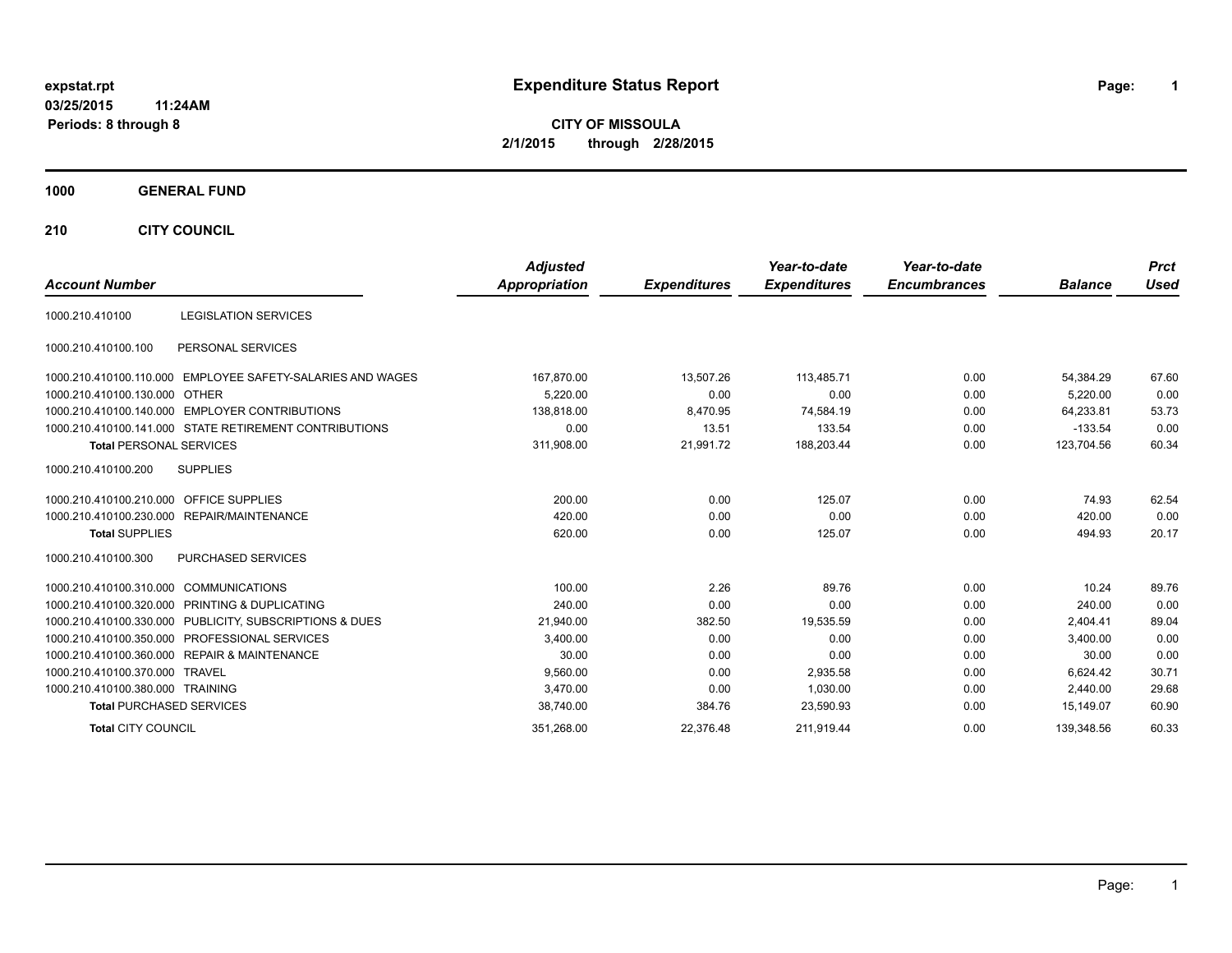**CITY OF MISSOULA 2/1/2015 through 2/28/2015**

**1000 GENERAL FUND**

**220 MAYOR**

| <b>Account Number</b>                   |                                                         | <b>Adjusted</b><br><b>Appropriation</b> | <b>Expenditures</b> | Year-to-date<br><b>Expenditures</b> | Year-to-date<br><b>Encumbrances</b> | <b>Balance</b> | <b>Prct</b><br><b>Used</b> |
|-----------------------------------------|---------------------------------------------------------|-----------------------------------------|---------------------|-------------------------------------|-------------------------------------|----------------|----------------------------|
| 1000.220.410210                         | <b>ADMINISTRATION</b>                                   |                                         |                     |                                     |                                     |                |                            |
| 1000.220.410210.100                     | PERSONAL SERVICES                                       |                                         |                     |                                     |                                     |                |                            |
|                                         | 1000.220.410210.110.000 SALARIES AND WAGES              | 292,159.00                              | 22,936.16           | 200,864.48                          | 0.00                                | 91.294.52      | 68.75                      |
| 1000.220.410210.120.000                 | OVERTIME/TERMINATION                                    | 500.00                                  | 0.00                | 0.00                                | 0.00                                | 500.00         | 0.00                       |
| 1000.220.410210.130.000 OTHER           |                                                         | 6,600.00                                | 0.00                | 0.00                                | 0.00                                | 6,600.00       | 0.00                       |
|                                         | 1000.220.410210.140.000 EMPLOYER CONTRIBUTIONS          | 90,363.00                               | 7,127.04            | 62,309.82                           | 0.00                                | 28,053.18      | 68.96                      |
|                                         | 1000.220.410210.141.000 STATE RETIREMENT CONTRIBUTIONS  | 0.00                                    | 28.76               | 293.71                              | 0.00                                | $-293.71$      | 0.00                       |
| <b>Total PERSONAL SERVICES</b>          |                                                         | 389,622.00                              | 30,091.96           | 263,468.01                          | 0.00                                | 126,153.99     | 67.62                      |
| 1000.220.410210.200                     | <b>SUPPLIES</b>                                         |                                         |                     |                                     |                                     |                |                            |
| 1000.220.410210.210.000 OFFICE SUPPLIES |                                                         | 1,004.00                                | 19.72               | 684.56                              | 0.00                                | 319.44         | 68.18                      |
| 1000.220.410210.220.000                 | OPERATING SUPPLIES                                      | 1,120.00                                | 30.50               | 304.93                              | 0.00                                | 815.07         | 27.23                      |
| 1000.220.410210.230.000                 | REPAIR/MAINTENANCE                                      | 100.00                                  | 0.00                | 0.00                                | 0.00                                | 100.00         | 0.00                       |
| 1000.220.410210.231.000 GASOLINE        |                                                         | 108.00                                  | 0.00                | 47.58                               | 0.00                                | 60.42          | 44.06                      |
| <b>Total SUPPLIES</b>                   |                                                         | 2,332.00                                | 50.22               | 1,037.07                            | 0.00                                | 1,294.93       | 44.47                      |
| 1000.220.410210.300                     | PURCHASED SERVICES                                      |                                         |                     |                                     |                                     |                |                            |
| 1000.220.410210.310.000 COMMUNICATIONS  |                                                         | 712.00                                  | 16.71               | 439.19                              | 0.00                                | 272.81         | 61.68                      |
|                                         | 1000.220.410210.320.000 PRINTING & DUPLICATING          | 956.00                                  | 0.00                | 33.40                               | 0.00                                | 922.60         | 3.49                       |
|                                         | 1000.220.410210.330.000 PUBLICITY, SUBSCRIPTIONS & DUES | 7,710.00                                | 382.50              | 7,894.77                            | 0.00                                | $-184.77$      | 102.40                     |
| 1000.220.410210.344.000                 | <b>TELEPHONE SERVICE</b>                                | 4,124.00                                | 238.16              | 2,066.76                            | 0.00                                | 2,057.24       | 50.12                      |
|                                         | 1000.220.410210.350.000 PROFESSIONAL SERVICES           | 2,072.00                                | 0.00                | 499.71                              | 0.00                                | 1,572.29       | 24.12                      |
|                                         | 1000.220.410210.360.000 REPAIR & MAINTENANCE            | 1,305.00                                | 9.68                | 265.25                              | 0.00                                | 1,039.75       | 20.33                      |
| 1000.220.410210.370.000 TRAVEL          |                                                         | 2.008.00                                | 0.00                | 348.36                              | 0.00                                | 1.659.64       | 17.35                      |
| 1000.220.410210.380.000 TRAINING        |                                                         | 1,600.00                                | 0.00                | 100.00                              | 0.00                                | 1,500.00       | 6.25                       |
|                                         | 1000.220.410210.390.000 OTHER PURCHASED SERVICES        | 1,050.00                                | 35.00               | 705.45                              | 0.00                                | 344.55         | 67.19                      |
| <b>Total PURCHASED SERVICES</b>         |                                                         | 21,537.00                               | 682.05              | 12,352.89                           | 0.00                                | 9,184.11       | 57.36                      |
| <b>Total ADMINISTRATION</b>             |                                                         | 413,491.00                              | 30,824.23           | 276,857.97                          | 0.00                                | 136,633.03     | 66.96                      |
| 1000000110000                           | $D(1D1)$ $D(2D1)$                                       |                                         |                     |                                     |                                     |                |                            |

1000.220.410225 PUBLIC RELATIONS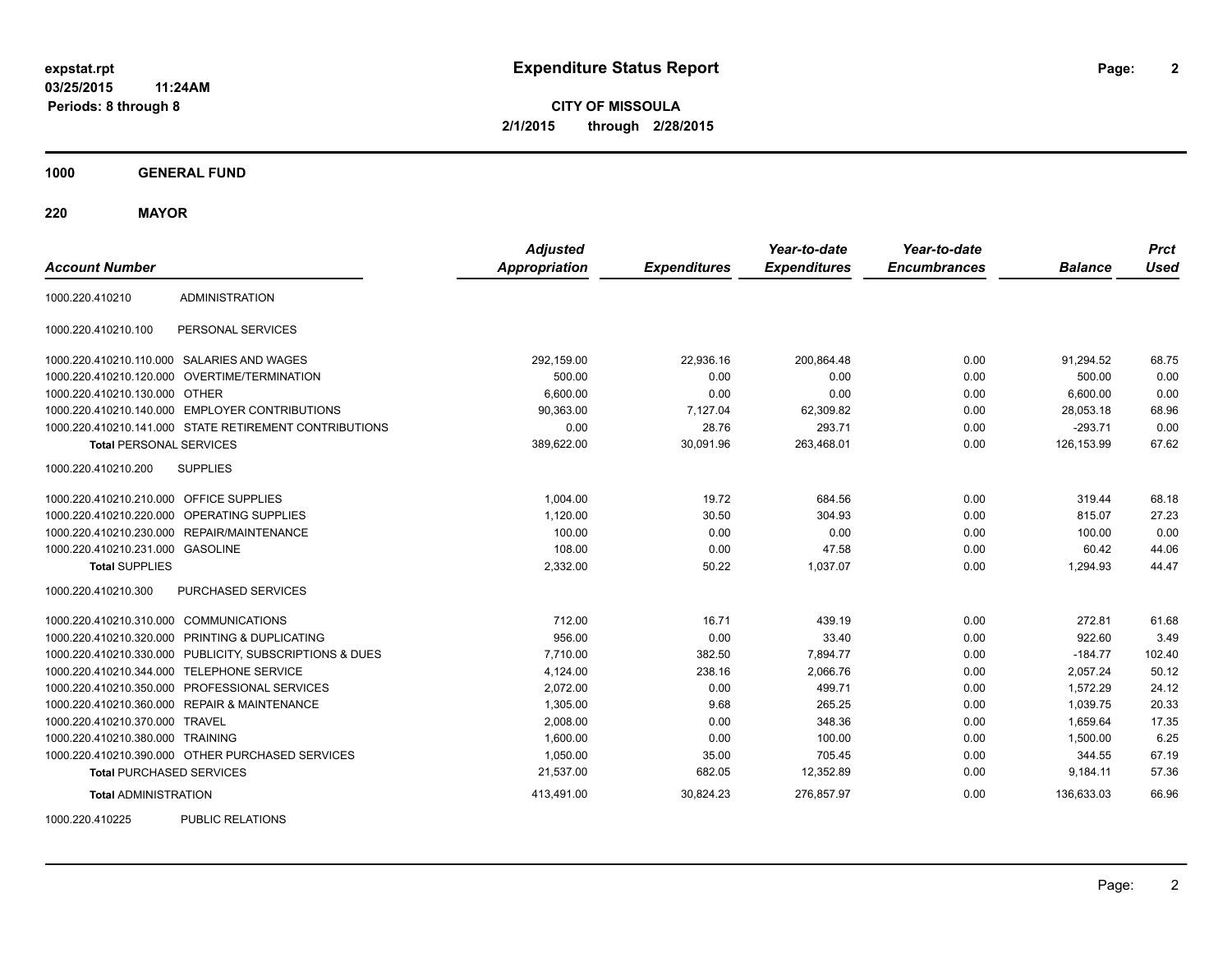**CITY OF MISSOULA 2/1/2015 through 2/28/2015**

**1000 GENERAL FUND**

**220 MAYOR**

| <b>Account Number</b>                                   | <b>Adjusted</b><br><b>Appropriation</b> | <b>Expenditures</b> | Year-to-date<br><b>Expenditures</b> | Year-to-date<br><b>Encumbrances</b> | <b>Balance</b> | <b>Prct</b><br><b>Used</b> |
|---------------------------------------------------------|-----------------------------------------|---------------------|-------------------------------------|-------------------------------------|----------------|----------------------------|
| PERSONAL SERVICES<br>1000.220.410225.100                |                                         |                     |                                     |                                     |                |                            |
| 1000.220.410225.110.000 SALARIES AND WAGES              | 5,962.00                                | 468.08              | 4,089.77                            | 0.00                                | 1,872.23       | 68.60                      |
| 1000.220.410225.140.000 EMPLOYER CONTRIBUTIONS          | 1,842.00                                | 145.41              | 1,997.67                            | 0.00                                | $-155.67$      | 108.45                     |
| <b>Total PERSONAL SERVICES</b>                          | 7.804.00                                | 613.49              | 6.087.44                            | 0.00                                | 1,716.56       | 78.00                      |
| 1000.220.410225.200<br><b>SUPPLIES</b>                  |                                         |                     |                                     |                                     |                |                            |
| 1000.220.410225.240.000 OTHER SUPPLIES                  | 400.00                                  | 0.00                | 0.00                                | 0.00                                | 400.00         | 0.00                       |
| <b>Total SUPPLIES</b>                                   | 400.00                                  | 0.00                | 0.00                                | 0.00                                | 400.00         | 0.00                       |
| 1000.220.410225.300<br><b>PURCHASED SERVICES</b>        |                                         |                     |                                     |                                     |                |                            |
| 1000.220.410225.330.000 PUBLICITY, SUBSCRIPTIONS & DUES | 1.970.00                                | 75.00               | 1.943.00                            | 0.00                                | 27.00          | 98.63                      |
| 1000.220.410225.390.000 OTHER PURCHASED SERVICES        | 200.00                                  | 0.00                | 0.00                                | 0.00                                | 200.00         | 0.00                       |
| <b>Total PURCHASED SERVICES</b>                         | 2,170.00                                | 75.00               | 1,943.00                            | 0.00                                | 227.00         | 89.54                      |
| <b>Total PUBLIC RELATIONS</b>                           | 10,374.00                               | 688.49              | 8,030.44                            | 0.00                                | 2,343.56       | 77.41                      |
| <b>ADMINISTRATION</b><br>1000.220.410250                |                                         |                     |                                     |                                     |                |                            |
| 1000.220.410250.100<br>PERSONAL SERVICES                |                                         |                     |                                     |                                     |                |                            |
| 1000.220.410250.110.000 SALARIES AND WAGES              | 69,954.00                               | 5,357.68            | 45,260.62                           | 0.00                                | 24,693.38      | 64.70                      |
| 1000.220.410250.140.000 EMPLOYER CONTRIBUTIONS          | 20,992.00                               | 1,662.38            | 14,392.57                           | 0.00                                | 6,599.43       | 68.56                      |
| <b>Total PERSONAL SERVICES</b>                          | 90,946.00                               | 7,020.06            | 59,653.19                           | 0.00                                | 31,292.81      | 65.59                      |
| 1000.220.410250.300<br>PURCHASED SERVICES               |                                         |                     |                                     |                                     |                |                            |
| 1000.220.410250.320.000 PRINTING & DUPLICATING          | 2,100.00                                | 0.00                | 276.70                              | 0.00                                | 1,823.30       | 13.18                      |
| 1000.220.410250.344.000 TELEPHONE SERVICE               | 1,952.00                                | 115.67              | 1,023.43                            | 0.00                                | 928.57         | 52.43                      |
| 1000.220.410250.350.000 PROFESSIONAL SERVICES           | 1,235.00                                | 0.00                | 202.50                              | 0.00                                | 1,032.50       | 16.40                      |
| 1000.220.410250.380.000 TRAINING                        | 420.00                                  | 0.00                | 0.00                                | 0.00                                | 420.00         | 0.00                       |
| <b>Total PURCHASED SERVICES</b>                         | 5,707.00                                | 115.67              | 1,502.63                            | 0.00                                | 4,204.37       | 26.33                      |
| <b>Total ADMINISTRATION</b>                             | 96,653.00                               | 7,135.73            | 61,155.82                           | 0.00                                | 35.497.18      | 63.27                      |
| <b>Total MAYOR</b>                                      | 520,518.00                              | 38,648.45           | 346,044.23                          | 0.00                                | 174,473.77     | 66.48                      |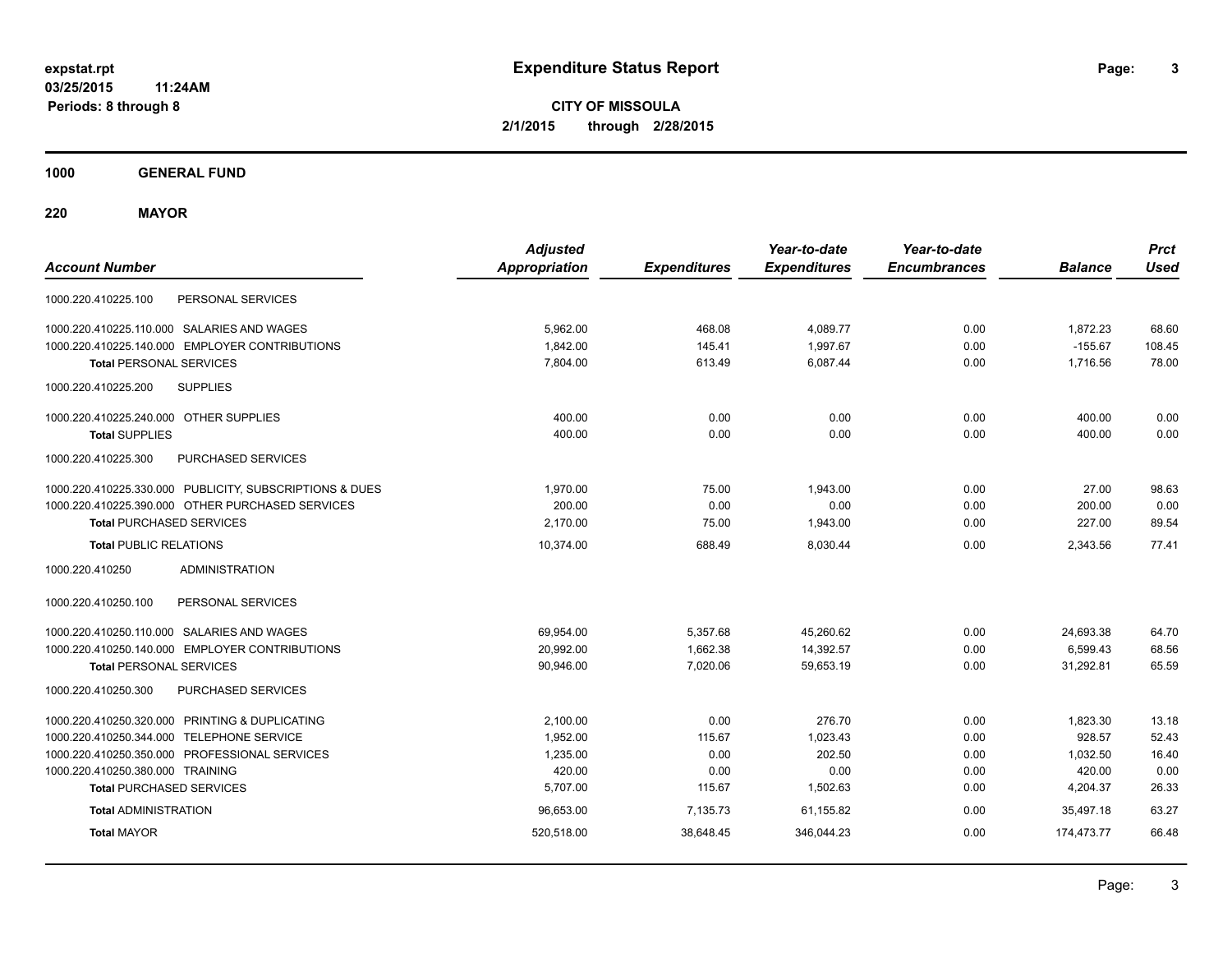**1000 GENERAL FUND**

|                                         |                                                         | <b>Adjusted</b>      |                     | Year-to-date        | Year-to-date        |                | <b>Prct</b> |
|-----------------------------------------|---------------------------------------------------------|----------------------|---------------------|---------------------|---------------------|----------------|-------------|
| <b>Account Number</b>                   |                                                         | <b>Appropriation</b> | <b>Expenditures</b> | <b>Expenditures</b> | <b>Encumbrances</b> | <b>Balance</b> | <b>Used</b> |
| 1000.221.410810                         | <b>ADMINISTRATION</b>                                   |                      |                     |                     |                     |                |             |
| 1000.221.410810.100                     | PERSONAL SERVICES                                       |                      |                     |                     |                     |                |             |
|                                         | 1000.221.410810.110.000 SALARIES AND WAGES              | 102.470.00           | 9,591.51            | 54,243.24           | 0.00                | 48.226.76      | 52.94       |
|                                         | 1000.221.410810.140.000 EMPLOYER CONTRIBUTIONS          | 34,869.00            | 2,898.58            | 17,012.68           | 0.00                | 17,856.32      | 48.79       |
|                                         | 1000.221.410810.141.000 STATE RETIREMENT CONTRIBUTIONS  | 0.00                 | 19.32               | 132.85              | 0.00                | $-132.85$      | 0.00        |
| <b>Total PERSONAL SERVICES</b>          |                                                         | 137,339.00           | 12,509.41           | 71,388.77           | 0.00                | 65,950.23      | 51.98       |
| 1000.221.410810.200                     | <b>SUPPLIES</b>                                         |                      |                     |                     |                     |                |             |
| 1000.221.410810.210.000 OFFICE SUPPLIES |                                                         | 1,000.00             | 0.00                | 278.57              | 0.00                | 721.43         | 27.86       |
| <b>Total SUPPLIES</b>                   |                                                         | 1,000.00             | 0.00                | 278.57              | 0.00                | 721.43         | 27.86       |
| 1000.221.410810.300                     | <b>PURCHASED SERVICES</b>                               |                      |                     |                     |                     |                |             |
| 1000.221.410810.310.000 COMMUNICATIONS  |                                                         | 150.00               | 32.16               | 279.92              | 0.00                | $-129.92$      | 186.61      |
|                                         | 1000.221.410810.320.000 PRINTING & DUPLICATING          | 517.00               | 252.62              | 335.12              | 0.00                | 181.88         | 64.82       |
|                                         | 1000.221.410810.330.000 PUBLICITY, SUBSCRIPTIONS & DUES | 750.00               | 0.00                | 1,176.90            | 0.00                | $-426.90$      | 156.92      |
|                                         | 1000.221.410810.344.000 TELEPHONE SERVICE               | 45.00                | 8.03                | 64.40               | 0.00                | $-19.40$       | 143.11      |
|                                         | 1000.221.410810.350.000 PROFESSIONAL SERVICES           | 0.00                 | 4,000.00            | 4,000.00            | 0.00                | $-4,000.00$    | 0.00        |
|                                         | 1000.221.410810.360.000 REPAIR & MAINTENANCE            | 1,260.00             | 0.00                | 476.13              | 0.00                | 783.87         | 37.79       |
| 1000.221.410810.370.000 TRAVEL          |                                                         | 995.00               | 0.00                | 423.13              | 0.00                | 571.87         | 42.53       |
| 1000.221.410810.380.000 TRAINING        |                                                         | 225.00               | 0.00                | 0.00                | 0.00                | 225.00         | 0.00        |
| <b>Total PURCHASED SERVICES</b>         |                                                         | 3,942.00             | 4,292.81            | 6,755.60            | 0.00                | $-2,813.60$    | 171.37      |
| <b>Total ADMINISTRATION</b>             |                                                         | 142,281.00           | 16,802.22           | 78,422.94           | 0.00                | 63,858.06      | 55.12       |
| 1000.221.410820                         | <b>TRAINING</b>                                         |                      |                     |                     |                     |                |             |
| 1000.221.410820.100                     | PERSONAL SERVICES                                       |                      |                     |                     |                     |                |             |
|                                         | 1000.221.410820.110.000 SALARIES AND WAGES              | 6.327.00             | 619.67              | 2,823.92            | 0.00                | 3,503.08       | 44.63       |
|                                         | 1000.221.410820.140.000 EMPLOYER CONTRIBUTIONS          | 2,132.00             | 179.01              | 887.74              | 0.00                | 1,244.26       | 41.64       |
| <b>Total PERSONAL SERVICES</b>          |                                                         | 8,459.00             | 798.68              | 3,711.66            | 0.00                | 4,747.34       | 43.88       |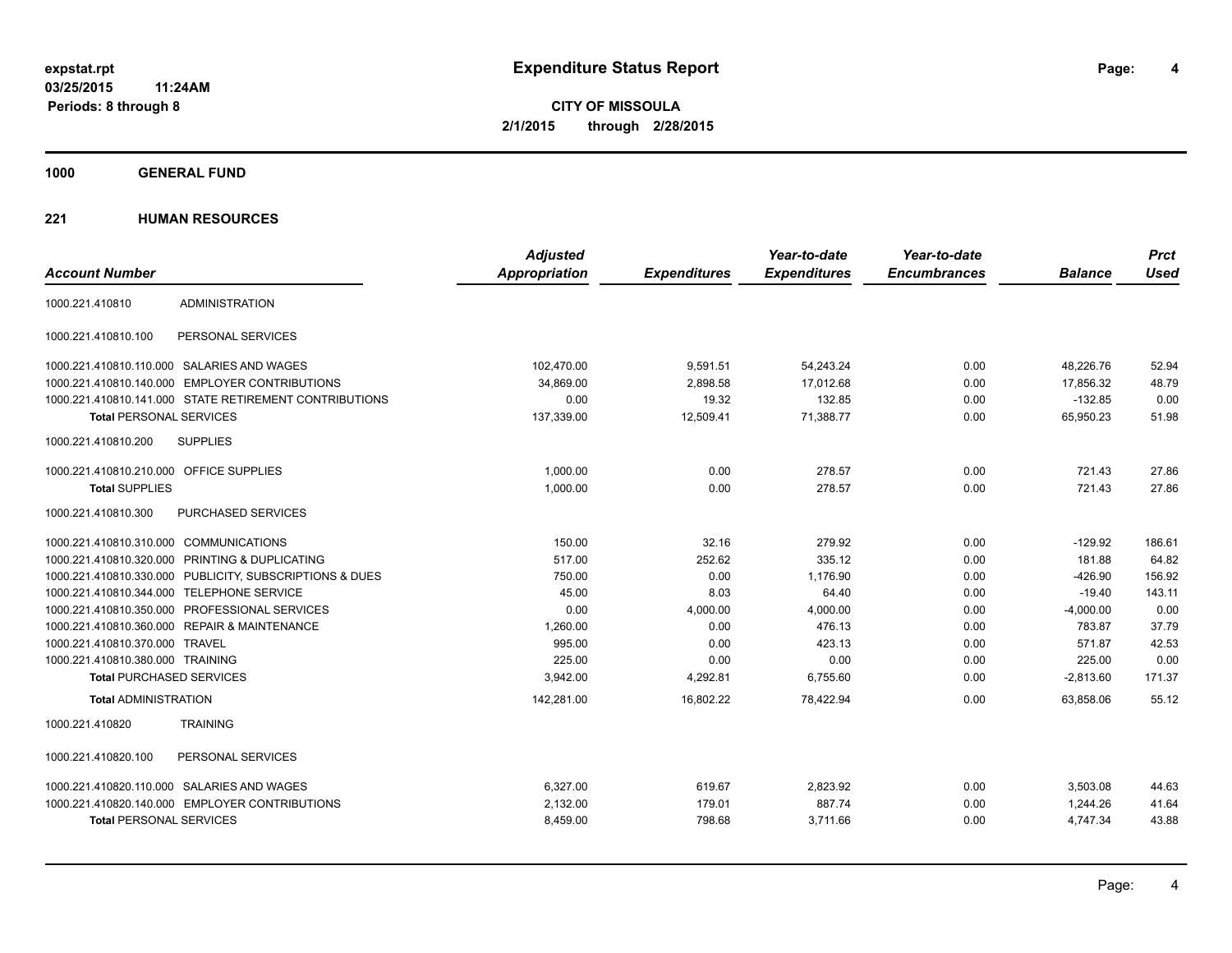**5**

**CITY OF MISSOULA 2/1/2015 through 2/28/2015**

## **1000 GENERAL FUND**

|                                                         | <b>Adjusted</b> |                     | Year-to-date        | Year-to-date        |                | <b>Prct</b> |
|---------------------------------------------------------|-----------------|---------------------|---------------------|---------------------|----------------|-------------|
| <b>Account Number</b>                                   | Appropriation   | <b>Expenditures</b> | <b>Expenditures</b> | <b>Encumbrances</b> | <b>Balance</b> | <b>Used</b> |
| 1000.221.410820.200<br><b>SUPPLIES</b>                  |                 |                     |                     |                     |                |             |
| 1000.221.410820.210.000 OFFICE SUPPLIES                 | 405.00          | 0.00                | 0.00                | 0.00                | 405.00         | 0.00        |
| <b>Total SUPPLIES</b>                                   | 405.00          | 0.00                | 0.00                | 0.00                | 405.00         | 0.00        |
| 1000.221.410820.300<br>PURCHASED SERVICES               |                 |                     |                     |                     |                |             |
| 1000.221.410820.320.000 PRINTING & DUPLICATING          | 600.00          | 0.00                | 0.00                | 0.00                | 600.00         | 0.00        |
| 1000.221.410820.330.000 PUBLICITY, SUBSCRIPTIONS & DUES | 26.00           | 89.00               | 299.00              | 0.00                | $-273.00$      | 1,150.00    |
| 1000.221.410820.344.000 TELEPHONE SERVICE               | 34.00           | 0.00                | 0.00                | 0.00                | 34.00          | 0.00        |
| 1000.221.410820.350.000 PROFESSIONAL SERVICES           | 2,000.00        | 0.00                | 0.00                | 0.00                | 2,000.00       | 0.00        |
| 1000.221.410820.360.000 REPAIR & MAINTENANCE            | 1,556.00        | 0.00                | 0.00                | 0.00                | 1,556.00       | 0.00        |
| 1000.221.410820.370.000 TRAVEL                          | 600.00          | 0.00                | 0.00                | 0.00                | 600.00         | 0.00        |
| 1000.221.410820.380.000 TRAINING                        | 250.00          | 0.00                | 50.00               | 0.00                | 200.00         | 20.00       |
| <b>Total PURCHASED SERVICES</b>                         | 5,066.00        | 89.00               | 349.00              | 0.00                | 4.717.00       | 6.89        |
| <b>Total TRAINING</b>                                   | 13,930.00       | 887.68              | 4.060.66            | 0.00                | 9.869.34       | 29.15       |
| 1000.221.410840<br><b>LABOR RELATIONS</b>               |                 |                     |                     |                     |                |             |
| 1000.221.410840.100<br>PERSONAL SERVICES                |                 |                     |                     |                     |                |             |
| 1000.221.410840.110.000 SALARIES AND WAGES              | 43.665.00       | 3,481.74            | 26,991.60           | 0.00                | 16,673.40      | 61.82       |
| 1000.221.410840.140.000 EMPLOYER CONTRIBUTIONS          | 17,970.00       | 1,428.43            | 11,801.56           | 0.00                | 6,168.44       | 65.67       |
| <b>Total PERSONAL SERVICES</b>                          | 61,635.00       | 4,910.17            | 38,793.16           | 0.00                | 22,841.84      | 62.94       |
| 1000.221.410840.200<br><b>SUPPLIES</b>                  |                 |                     |                     |                     |                |             |
| 1000.221.410840.210.000 OFFICE SUPPLIES                 | 950.00          | 0.00                | 78.66               | 0.00                | 871.34         | 8.28        |
| <b>Total SUPPLIES</b>                                   | 950.00          | 0.00                | 78.66               | 0.00                | 871.34         | 8.28        |
| 1000.221.410840.300<br>PURCHASED SERVICES               |                 |                     |                     |                     |                |             |
| 1000.221.410840.320.000 PRINTING & DUPLICATING          | 350.00          | 0.00                | 124.50              | 0.00                | 225.50         | 35.57       |
| 1000.221.410840.330.000 PUBLICITY, SUBSCRIPTIONS & DUES | 450.00          | 0.00                | 0.00                | 0.00                | 450.00         | 0.00        |
| 1000.221.410840.344.000 TELEPHONE SERVICE               | 24.00           | 0.00                | 0.00                | 0.00                | 24.00          | 0.00        |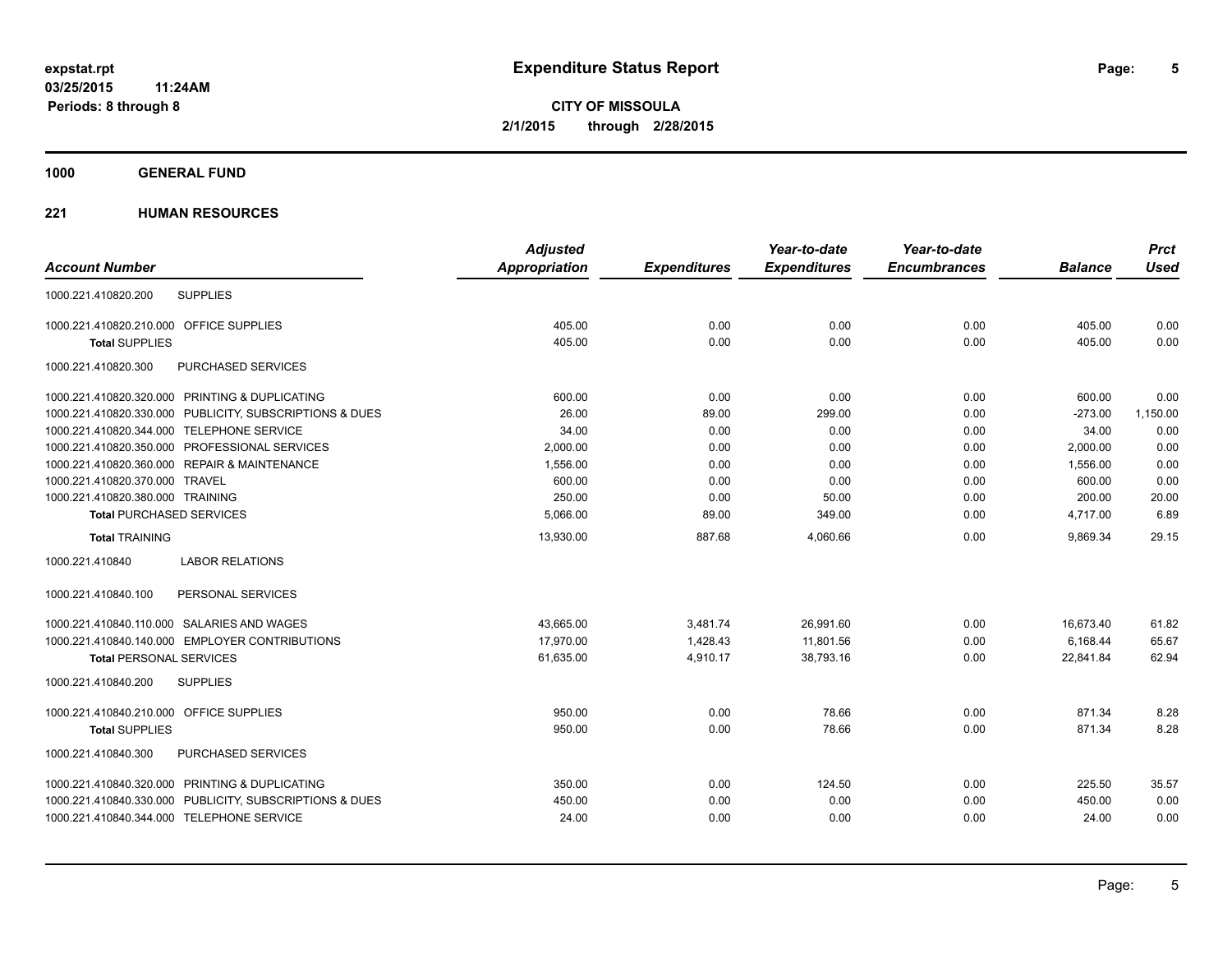**1000 GENERAL FUND**

| <b>Account Number</b>                          | <b>Adjusted</b><br><b>Appropriation</b> | <b>Expenditures</b> | Year-to-date<br><b>Expenditures</b> | Year-to-date<br><b>Encumbrances</b> | <b>Balance</b> | <b>Prct</b><br><b>Used</b> |
|------------------------------------------------|-----------------------------------------|---------------------|-------------------------------------|-------------------------------------|----------------|----------------------------|
| 1000.221.410840.360.000 REPAIR & MAINTENANCE   | 1,526.00                                | 0.00                | 0.00                                | 0.00                                | 1,526.00       | 0.00                       |
| 1000.221.410840.370.000 TRAVEL                 | 815.00                                  | 0.00                | 0.00                                | 0.00                                | 815.00         | 0.00                       |
| 1000.221.410840.380.000 TRAINING               | 300.00                                  | 0.00                | 0.00                                | 0.00                                | 300.00         | 0.00                       |
| <b>Total PURCHASED SERVICES</b>                | 3,465.00                                | 0.00                | 124.50                              | 0.00                                | 3,340.50       | 3.59                       |
| <b>Total LABOR RELATIONS</b>                   | 66,050.00                               | 4,910.17            | 38,996.32                           | 0.00                                | 27,053.68      | 59.04                      |
| <b>EEO COMPLIANCE</b><br>1000.221.410850       |                                         |                     |                                     |                                     |                |                            |
| PERSONAL SERVICES<br>1000.221.410850.100       |                                         |                     |                                     |                                     |                |                            |
| 1000.221.410850.110.000 SALARIES AND WAGES     | 39,214.00                               | 3,618.41            | 20,331.57                           | 0.00                                | 18,882.43      | 51.85                      |
| 1000.221.410850.140.000 EMPLOYER CONTRIBUTIONS | 13,384.00                               | 1,109.32            | 6,820.46                            | 0.00                                | 6,563.54       | 50.96                      |
| <b>Total PERSONAL SERVICES</b>                 | 52,598.00                               | 4,727.73            | 27,152.03                           | 0.00                                | 25,445.97      | 51.62                      |
| 1000.221.410850.200<br><b>SUPPLIES</b>         |                                         |                     |                                     |                                     |                |                            |
| <b>Total SUPPLIES</b>                          | 0.00                                    | 0.00                | 0.00                                | 0.00                                | 0.00           | 0.00                       |
| PURCHASED SERVICES<br>1000.221.410850.300      |                                         |                     |                                     |                                     |                |                            |
| 1000.221.410850.350.000 PROFESSIONAL SERVICES  | 9.000.00                                | 220.00              | 4.140.00                            | 0.00                                | 4,860.00       | 46.00                      |
| <b>Total PURCHASED SERVICES</b>                | 9,000.00                                | 220.00              | 4,140.00                            | 0.00                                | 4,860.00       | 46.00                      |
| <b>CAPITAL OUTLAY</b><br>1000.221.410850.900   |                                         |                     |                                     |                                     |                |                            |
| <b>Total CAPITAL OUTLAY</b>                    | 0.00                                    | 0.00                | 0.00                                | 0.00                                | 0.00           | 0.00                       |
| <b>Total EEO COMPLIANCE</b>                    | 61,598.00                               | 4,947.73            | 31,292.03                           | 0.00                                | 30,305.97      | 50.80                      |
| <b>EMPLOYEE BENEFITS</b><br>1000.221.410860    |                                         |                     |                                     |                                     |                |                            |
| PERSONAL SERVICES<br>1000.221.410860.100       |                                         |                     |                                     |                                     |                |                            |
| 1000.221.410860.110.000 SALARIES AND WAGES     | 22,764.00                               | 2,007.25            | 12,988.98                           | 0.00                                | 9,775.02       | 57.06                      |
| 1000.221.410860.140.000 EMPLOYER CONTRIBUTIONS | 7,842.00                                | 643.70              | 4,510.46                            | 0.00                                | 3,331.54       | 57.52                      |
| <b>Total PERSONAL SERVICES</b>                 | 30,606.00                               | 2,650.95            | 17,499.44                           | 0.00                                | 13,106.56      | 57.18                      |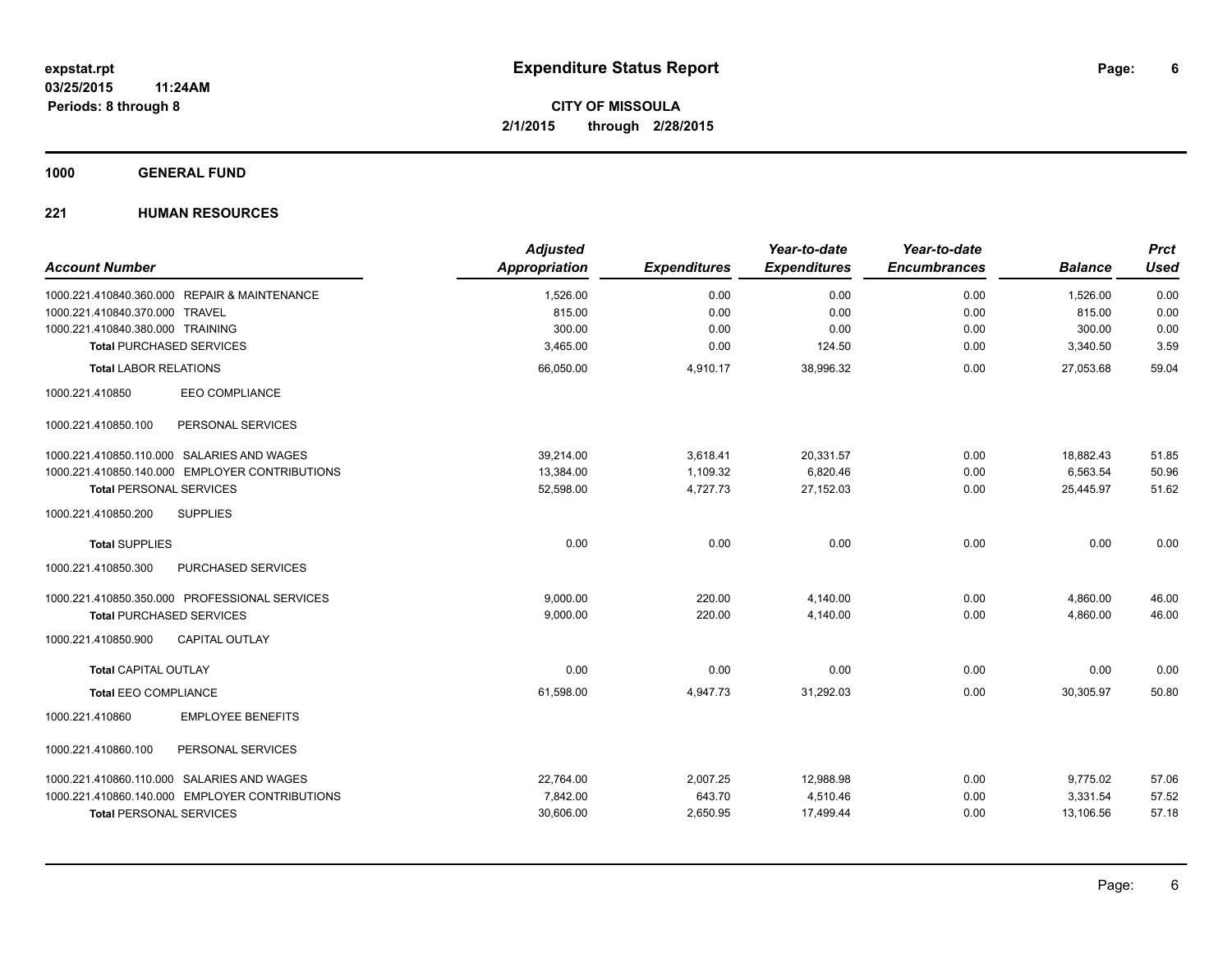## **1000 GENERAL FUND**

|                                                         | <b>Adjusted</b> |                     | Year-to-date        | Year-to-date        |                | <b>Prct</b> |
|---------------------------------------------------------|-----------------|---------------------|---------------------|---------------------|----------------|-------------|
| <b>Account Number</b>                                   | Appropriation   | <b>Expenditures</b> | <b>Expenditures</b> | <b>Encumbrances</b> | <b>Balance</b> | <b>Used</b> |
| <b>SUPPLIES</b><br>1000.221.410860.200                  |                 |                     |                     |                     |                |             |
| 1000.221.410860.210.000 OFFICE SUPPLIES                 | 760.00          | 0.00                | 502.10              | 0.00                | 257.90         | 66.07       |
| <b>Total SUPPLIES</b>                                   | 760.00          | 0.00                | 502.10              | 0.00                | 257.90         | 66.07       |
| PURCHASED SERVICES<br>1000.221.410860.300               |                 |                     |                     |                     |                |             |
| 1000.221.410860.320.000 PRINTING & DUPLICATING          | 465.00          | 0.00                | 209.38              | 0.00                | 255.62         | 45.03       |
| 1000.221.410860.330.000 PUBLICITY, SUBSCRIPTIONS & DUES | 865.00          | 0.00                | 0.00                | 0.00                | 865.00         | 0.00        |
| 1000.221.410860.344.000 TELEPHONE SERVICE               | 87.00           | 0.00                | 0.00                | 0.00                | 87.00          | 0.00        |
| 1000.221.410860.360.000 REPAIR & MAINTENANCE            | 1,650.00        | 0.00                | 0.00                | 0.00                | 1,650.00       | 0.00        |
| 1000.221.410860.370.000 TRAVEL                          | 678.00          | 0.00                | 0.00                | 0.00                | 678.00         | 0.00        |
| 1000.221.410860.380.000 TRAINING                        | 275.00          | 0.00                | 445.00              | 0.00                | $-170.00$      | 161.82      |
| 1000.221.410860.390.000 OTHER PURCHASED SERVICES        | 17,490.00       | 3,751.02            | 13,272.28           | 0.00                | 4,217.72       | 75.88       |
| <b>Total PURCHASED SERVICES</b>                         | 21,510.00       | 3,751.02            | 13,926.66           | 0.00                | 7,583.34       | 64.75       |
| <b>Total EMPLOYEE BENEFITS</b>                          | 52,876.00       | 6,401.97            | 31,928.20           | 0.00                | 20,947.80      | 60.38       |
| <b>Total HUMAN RESOURCES</b>                            | 336,735.00      | 33,949.77           | 184,700.15          | 0.00                | 152,034.85     | 54.85       |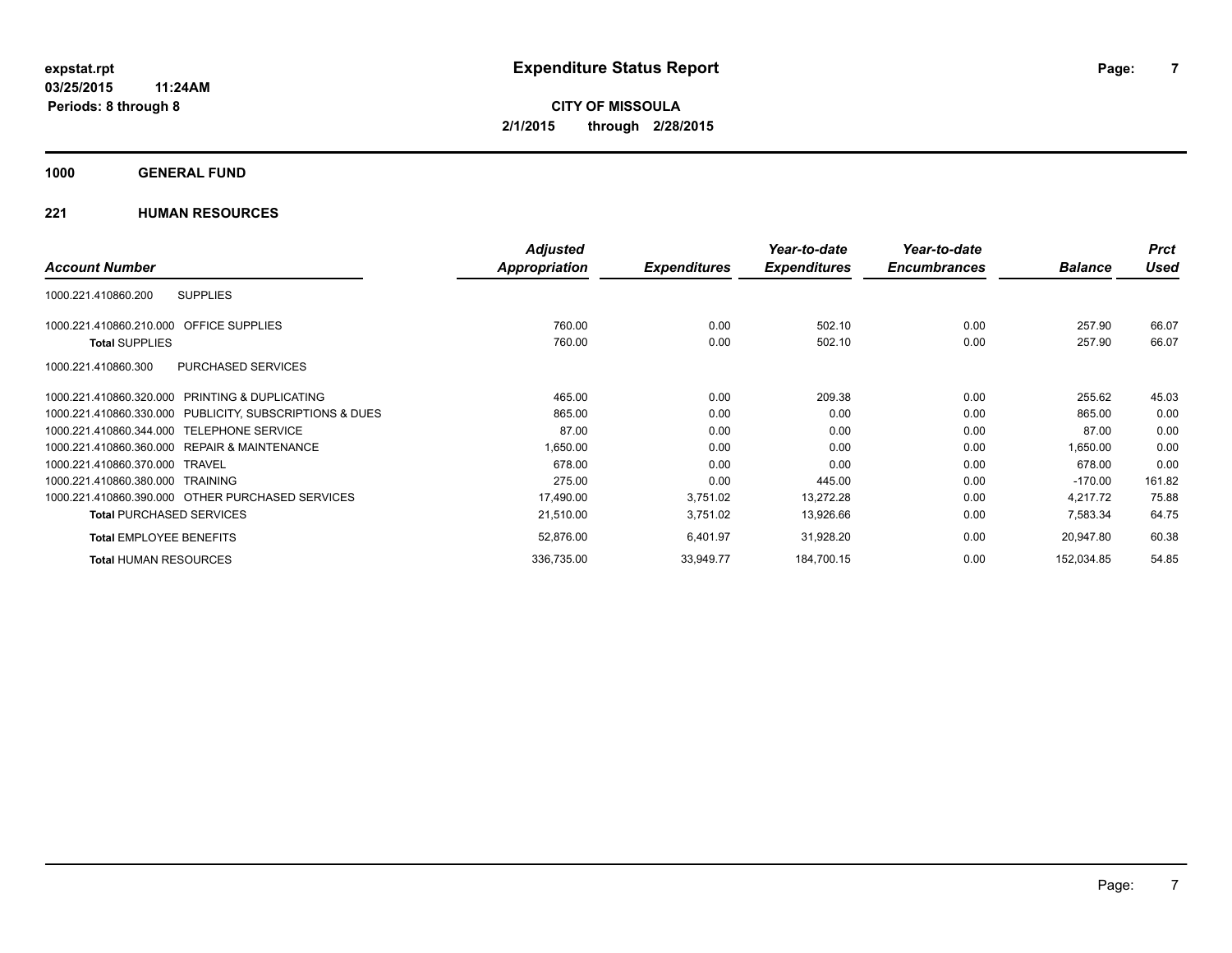**CITY OF MISSOULA 2/1/2015 through 2/28/2015**

**1000 GENERAL FUND**

| <b>Account Number</b>       |                                                                                           | <b>Adjusted</b><br>Appropriation | <b>Expenditures</b> | Year-to-date<br><b>Expenditures</b> | Year-to-date<br><b>Encumbrances</b> | <b>Balance</b>         | <b>Prct</b><br><b>Used</b> |
|-----------------------------|-------------------------------------------------------------------------------------------|----------------------------------|---------------------|-------------------------------------|-------------------------------------|------------------------|----------------------------|
| 1000.223.410101             | <b>NC-GRANT CREEK</b>                                                                     |                                  |                     |                                     |                                     |                        |                            |
| 1000.223.410101.300         | PURCHASED SERVICES                                                                        |                                  |                     |                                     |                                     |                        |                            |
|                             | <b>Total PURCHASED SERVICES</b>                                                           | 0.00                             | 0.00                | 0.00                                | 0.00                                | 0.00                   | 0.00                       |
| 1000.223.410101.700         | <b>GRANTS &amp; CONTRIBUTIONS</b>                                                         |                                  |                     |                                     |                                     |                        |                            |
| <b>Total NC-GRANT CREEK</b> | 1000.223.410101.700.000 GRANTS & CONTRIBUTIONS                                            | 800.00<br>800.00                 | 0.00<br>0.00        | 162.65<br>162.65                    | 0.00<br>0.00                        | 637.35<br>637.35       | 20.33<br>20.33             |
| 1000.223.410102             | NC-UPPER RATTLESNAKE                                                                      |                                  |                     |                                     |                                     |                        |                            |
| 1000.223.410102.300         | PURCHASED SERVICES                                                                        |                                  |                     |                                     |                                     |                        |                            |
|                             | <b>Total PURCHASED SERVICES</b>                                                           | 0.00                             | 0.00                | 0.00                                | 0.00                                | 0.00                   | 0.00                       |
| 1000.223.410102.700         | <b>GRANTS &amp; CONTRIBUTIONS</b>                                                         |                                  |                     |                                     |                                     |                        |                            |
|                             | 1000.223.410102.700.000 GRANTS & CONTRIBUTIONS<br>Total NC-UPPER RATTLESNAKE              | 800.00<br>800.00                 | 0.00<br>0.00        | 0.00<br>0.00                        | 0.00<br>0.00                        | 800.00<br>800.00       | 0.00<br>0.00               |
| 1000.223.410103             | NC-LOWER RATTLESNAKE                                                                      |                                  |                     |                                     |                                     |                        |                            |
| 1000.223.410103.300         | PURCHASED SERVICES                                                                        |                                  |                     |                                     |                                     |                        |                            |
|                             | 1000.223.410103.310.000 COMMUNICATIONS<br><b>Total PURCHASED SERVICES</b>                 | 0.00<br>0.00                     | 391.59<br>391.59    | 391.59<br>391.59                    | 0.00<br>0.00                        | $-391.59$<br>$-391.59$ | 0.00<br>0.00               |
| 1000.223.410103.700         | <b>GRANTS &amp; CONTRIBUTIONS</b>                                                         |                                  |                     |                                     |                                     |                        |                            |
|                             | 1000.223.410103.700.000 GRANTS & CONTRIBUTIONS<br><b>Total GRANTS &amp; CONTRIBUTIONS</b> | 800.00<br>800.00                 | 174.89<br>174.89    | 185.39<br>185.39                    | 0.00<br>0.00                        | 614.61<br>614.61       | 23.17<br>23.17             |
|                             | Total NC-LOWER RATTLESNAKE                                                                | 800.00                           | 566.48              | 576.98                              | 0.00                                | 223.02                 | 72.12                      |
| 1000.223.410104             | NC-NORTHSIDE                                                                              |                                  |                     |                                     |                                     |                        |                            |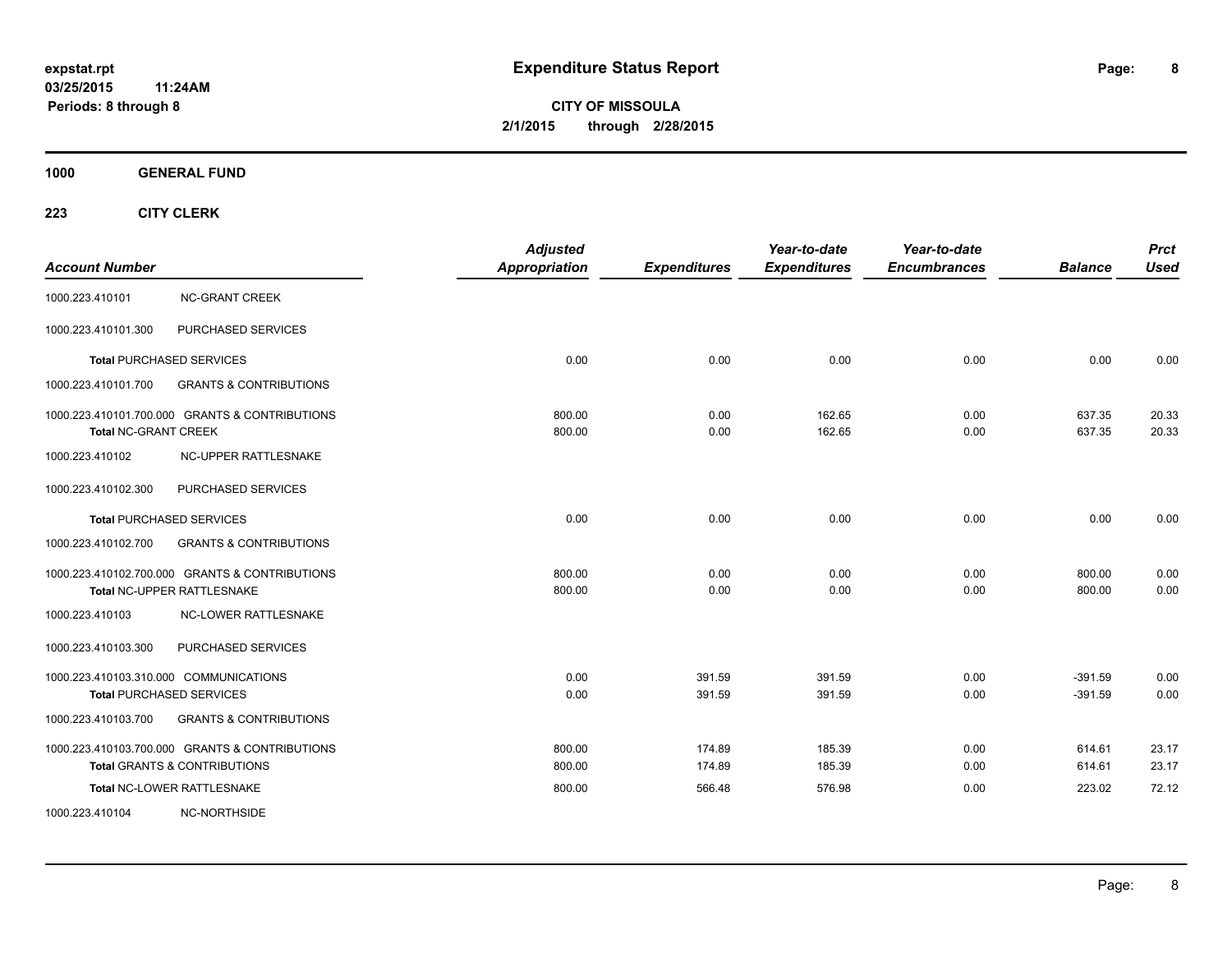**1000 GENERAL FUND**

| <b>Account Number</b>     |                                                | <b>Adjusted</b><br><b>Appropriation</b> | <b>Expenditures</b> | Year-to-date<br><b>Expenditures</b> | Year-to-date<br><b>Encumbrances</b> | <b>Balance</b>   | <b>Prct</b><br><b>Used</b> |
|---------------------------|------------------------------------------------|-----------------------------------------|---------------------|-------------------------------------|-------------------------------------|------------------|----------------------------|
| 1000.223.410104.300       | PURCHASED SERVICES                             |                                         |                     |                                     |                                     |                  |                            |
|                           | <b>Total PURCHASED SERVICES</b>                | 0.00                                    | 0.00                | 0.00                                | 0.00                                | 0.00             | 0.00                       |
| 1000.223.410104.700       | <b>GRANTS &amp; CONTRIBUTIONS</b>              |                                         |                     |                                     |                                     |                  |                            |
| <b>Total NC-NORTHSIDE</b> | 1000.223.410104.700.000 GRANTS & CONTRIBUTIONS | 800.00<br>800.00                        | 0.00<br>0.00        | 65.98<br>65.98                      | 0.00<br>0.00                        | 734.02<br>734.02 | 8.25<br>8.25               |
| 1000.223.410105           | NC-WESTSIDE                                    |                                         |                     |                                     |                                     |                  |                            |
| 1000.223.410105.300       | PURCHASED SERVICES                             |                                         |                     |                                     |                                     |                  |                            |
|                           | <b>Total PURCHASED SERVICES</b>                | 0.00                                    | 0.00                | 0.00                                | 0.00                                | 0.00             | 0.00                       |
| 1000.223.410105.700       | <b>GRANTS &amp; CONTRIBUTIONS</b>              |                                         |                     |                                     |                                     |                  |                            |
| <b>Total NC-WESTSIDE</b>  | 1000.223.410105.700.000 GRANTS & CONTRIBUTIONS | 800.00<br>800.00                        | 0.00<br>0.00        | 65.97<br>65.97                      | 0.00<br>0.00                        | 734.03<br>734.03 | 8.25<br>8.25               |
| 1000.223.410106           | NC-HEART OF MISSOULA                           |                                         |                     |                                     |                                     |                  |                            |
| 1000.223.410106.300       | PURCHASED SERVICES                             |                                         |                     |                                     |                                     |                  |                            |
|                           | 1000.223.410106.310.000 COMMUNICATIONS         | 0.00                                    | 0.00                | 456.29                              | 0.00                                | $-456.29$        | 0.00                       |
|                           | <b>Total PURCHASED SERVICES</b>                | 0.00                                    | 0.00                | 456.29                              | 0.00                                | $-456.29$        | 0.00                       |
| 1000.223.410106.700       | <b>GRANTS &amp; CONTRIBUTIONS</b>              |                                         |                     |                                     |                                     |                  |                            |
|                           | 1000.223.410106.700.000 GRANTS & CONTRIBUTIONS | 800.00                                  | 0.00                | 87.26                               | 0.00                                | 712.74           | 10.91                      |
|                           | <b>Total GRANTS &amp; CONTRIBUTIONS</b>        | 800.00                                  | 0.00                | 87.26                               | 0.00                                | 712.74           | 10.91                      |
|                           | Total NC-HEART OF MISSOULA                     | 800.00                                  | 0.00                | 543.55                              | 0.00                                | 256.45           | 67.94                      |
| 1000.223.410107           | NC-UNIVERSITY DISTRICT                         |                                         |                     |                                     |                                     |                  |                            |
| 1000.223.410107.300       | PURCHASED SERVICES                             |                                         |                     |                                     |                                     |                  |                            |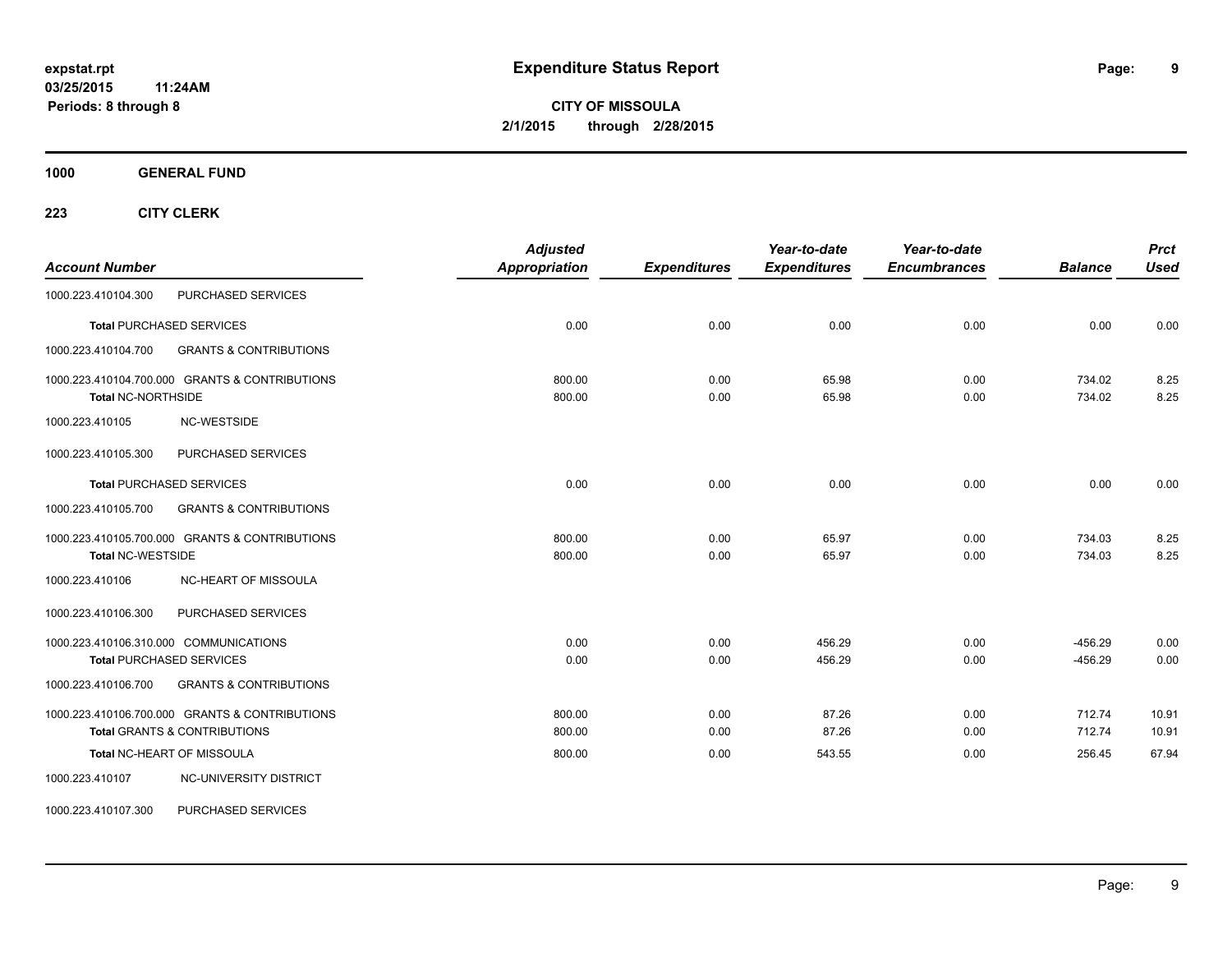**1000 GENERAL FUND**

| <b>Account Number</b>                                    | <b>Adjusted</b><br><b>Appropriation</b> | <b>Expenditures</b> | Year-to-date<br><b>Expenditures</b> | Year-to-date<br><b>Encumbrances</b> | <b>Balance</b> | <b>Prct</b><br><b>Used</b> |
|----------------------------------------------------------|-----------------------------------------|---------------------|-------------------------------------|-------------------------------------|----------------|----------------------------|
| 1000.223.410107.310.000 COMMUNICATIONS                   | 0.00                                    | 0.00                | 635.81                              | 0.00                                | $-635.81$      | 0.00                       |
| <b>Total PURCHASED SERVICES</b>                          | 0.00                                    | 0.00                | 635.81                              | 0.00                                | $-635.81$      | 0.00                       |
| <b>GRANTS &amp; CONTRIBUTIONS</b><br>1000.223.410107.700 |                                         |                     |                                     |                                     |                |                            |
| 1000.223.410107.700.000 GRANTS & CONTRIBUTIONS           | 800.00                                  | 0.00                | 26.00                               | 0.00                                | 774.00         | 3.25                       |
| <b>Total GRANTS &amp; CONTRIBUTIONS</b>                  | 800.00                                  | 0.00                | 26.00                               | 0.00                                | 774.00         | 3.25                       |
| <b>Total NC-UNIVERSITY DISTRICT</b>                      | 800.00                                  | 0.00                | 661.81                              | 0.00                                | 138.19         | 82.73                      |
| 1000.223.410108<br><b>NC-RIVERFRONT</b>                  |                                         |                     |                                     |                                     |                |                            |
| 1000.223.410108.300<br>PURCHASED SERVICES                |                                         |                     |                                     |                                     |                |                            |
| 1000.223.410108.310.000 COMMUNICATIONS                   | 0.00                                    | 0.00                | 644.77                              | 0.00                                | $-644.77$      | 0.00                       |
| <b>Total PURCHASED SERVICES</b>                          | 0.00                                    | 0.00                | 644.77                              | 0.00                                | $-644.77$      | 0.00                       |
| 1000.223.410108.700<br><b>GRANTS &amp; CONTRIBUTIONS</b> |                                         |                     |                                     |                                     |                |                            |
| 1000.223.410108.700.000 GRANTS & CONTRIBUTIONS           | 800.00                                  | 160.53              | 344.68                              | 0.00                                | 455.32         | 43.09                      |
| <b>Total GRANTS &amp; CONTRIBUTIONS</b>                  | 800.00                                  | 160.53              | 344.68                              | 0.00                                | 455.32         | 43.09                      |
| <b>Total NC-RIVERFRONT</b>                               | 800.00                                  | 160.53              | 989.45                              | 0.00                                | $-189.45$      | 123.68                     |
| 1000.223.410109<br>NC-EMMA DICKENSON & ORCHARD HOMES     |                                         |                     |                                     |                                     |                |                            |
| 1000.223.410109.300<br>PURCHASED SERVICES                |                                         |                     |                                     |                                     |                |                            |
| 1000.223.410109.310.000 COMMUNICATIONS                   | 0.00                                    | 83.23               | 480.10                              | 0.00                                | $-480.10$      | 0.00                       |
| <b>Total PURCHASED SERVICES</b>                          | 0.00                                    | 83.23               | 480.10                              | 0.00                                | $-480.10$      | 0.00                       |
| 1000.223.410109.700<br><b>GRANTS &amp; CONTRIBUTIONS</b> |                                         |                     |                                     |                                     |                |                            |
| 1000.223.410109.700.000 GRANTS & CONTRIBUTIONS           | 800.00                                  | 11.57               | 26.72                               | 0.00                                | 773.28         | 3.34                       |
| <b>Total GRANTS &amp; CONTRIBUTIONS</b>                  | 800.00                                  | 11.57               | 26.72                               | 0.00                                | 773.28         | 3.34                       |
| Total NC-EMMA DICKENSON & ORCHARD HOMES                  | 800.00                                  | 94.80               | 506.82                              | 0.00                                | 293.18         | 63.35                      |
| 1000.223.410110<br><b>NC-FRANKLIN TO FORT</b>            |                                         |                     |                                     |                                     |                |                            |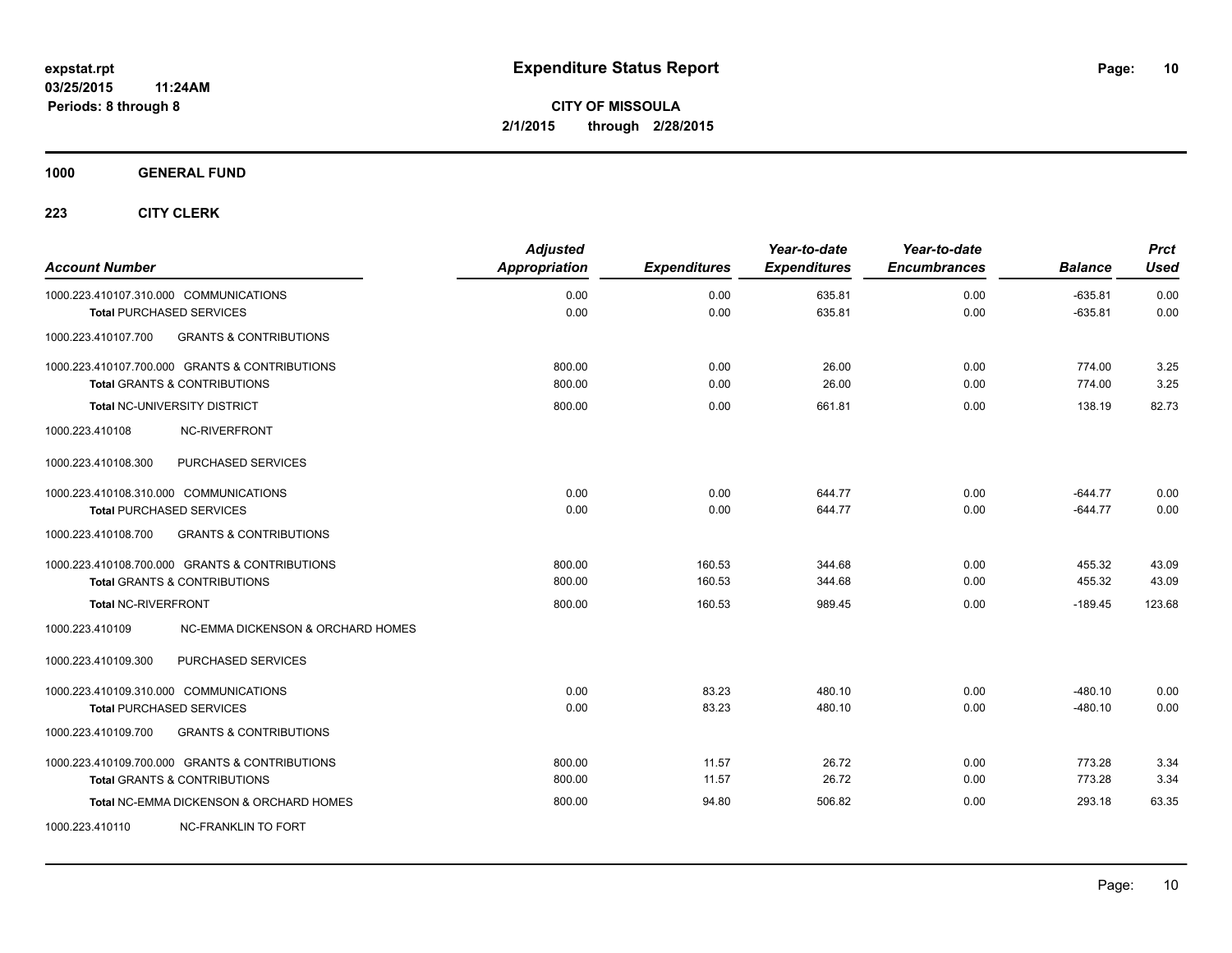**CITY OF MISSOULA 2/1/2015 through 2/28/2015**

**1000 GENERAL FUND**

| <b>Account Number</b>                                                                       | <b>Adjusted</b><br><b>Appropriation</b> | <b>Expenditures</b> | Year-to-date<br><b>Expenditures</b> | Year-to-date<br><b>Encumbrances</b> | <b>Balance</b> | <b>Prct</b><br><b>Used</b> |
|---------------------------------------------------------------------------------------------|-----------------------------------------|---------------------|-------------------------------------|-------------------------------------|----------------|----------------------------|
| PURCHASED SERVICES<br>1000.223.410110.300                                                   |                                         |                     |                                     |                                     |                |                            |
| 1000.223.410110.310.000 COMMUNICATIONS                                                      | 0.00                                    | 1,028.65            | 1,028.65                            | 0.00                                | $-1,028.65$    | 0.00                       |
| <b>Total PURCHASED SERVICES</b><br>1000.223.410110.700<br><b>GRANTS &amp; CONTRIBUTIONS</b> | 0.00                                    | 1,028.65            | 1,028.65                            | 0.00                                | $-1,028.65$    | 0.00                       |
| 1000.223.410110.700.000 GRANTS & CONTRIBUTIONS                                              | 800.00                                  | 96.87               | 188.68                              | 0.00                                | 611.32         | 23.59                      |
| <b>Total GRANTS &amp; CONTRIBUTIONS</b>                                                     | 800.00                                  | 96.87               | 188.68                              | 0.00                                | 611.32         | 23.59                      |
| Total NC-FRANKLIN TO FORT                                                                   | 800.00                                  | 1,125.52            | 1,217.33                            | 0.00                                | $-417.33$      | 152.17                     |
| <b>NC-ROSE PARK</b><br>1000.223.410111                                                      |                                         |                     |                                     |                                     |                |                            |
| PURCHASED SERVICES<br>1000.223.410111.300                                                   |                                         |                     |                                     |                                     |                |                            |
| 1000.223.410111.310.000 COMMUNICATIONS                                                      | 0.00                                    | 0.00                | 627.50                              | 0.00                                | $-627.50$      | 0.00                       |
| <b>Total PURCHASED SERVICES</b>                                                             | 0.00                                    | 0.00                | 627.50                              | 0.00                                | $-627.50$      | 0.00                       |
| 1000.223.410111.700<br><b>GRANTS &amp; CONTRIBUTIONS</b>                                    |                                         |                     |                                     |                                     |                |                            |
| 1000.223.410111.700.000 GRANTS & CONTRIBUTIONS                                              | 800.00                                  | 0.00                | 380.75                              | 0.00                                | 419.25         | 47.59                      |
| <b>Total GRANTS &amp; CONTRIBUTIONS</b>                                                     | 800.00                                  | 0.00                | 380.75                              | 0.00                                | 419.25         | 47.59                      |
| <b>Total NC-ROSE PARK</b>                                                                   | 800.00                                  | 0.00                | 1.008.25                            | 0.00                                | $-208.25$      | 126.03                     |
| 1000.223.410112<br><b>NC-FARVIEWS &amp; PATTEE CANYON</b>                                   |                                         |                     |                                     |                                     |                |                            |
| PURCHASED SERVICES<br>1000.223.410112.300                                                   |                                         |                     |                                     |                                     |                |                            |
| 1000.223.410112.310.000 COMMUNICATIONS                                                      | 0.00                                    | 0.00                | 412.25                              | 0.00                                | $-412.25$      | 0.00                       |
| <b>Total PURCHASED SERVICES</b>                                                             | 0.00                                    | 0.00                | 412.25                              | 0.00                                | $-412.25$      | 0.00                       |
| 1000.223.410112.700<br><b>GRANTS &amp; CONTRIBUTIONS</b>                                    |                                         |                     |                                     |                                     |                |                            |
| 1000.223.410112.700.000 GRANTS & CONTRIBUTIONS                                              | 800.00                                  | 0.00                | 82.24                               | 0.00                                | 717.76         | 10.28                      |
| <b>Total GRANTS &amp; CONTRIBUTIONS</b>                                                     | 800.00                                  | 0.00                | 82.24                               | 0.00                                | 717.76         | 10.28                      |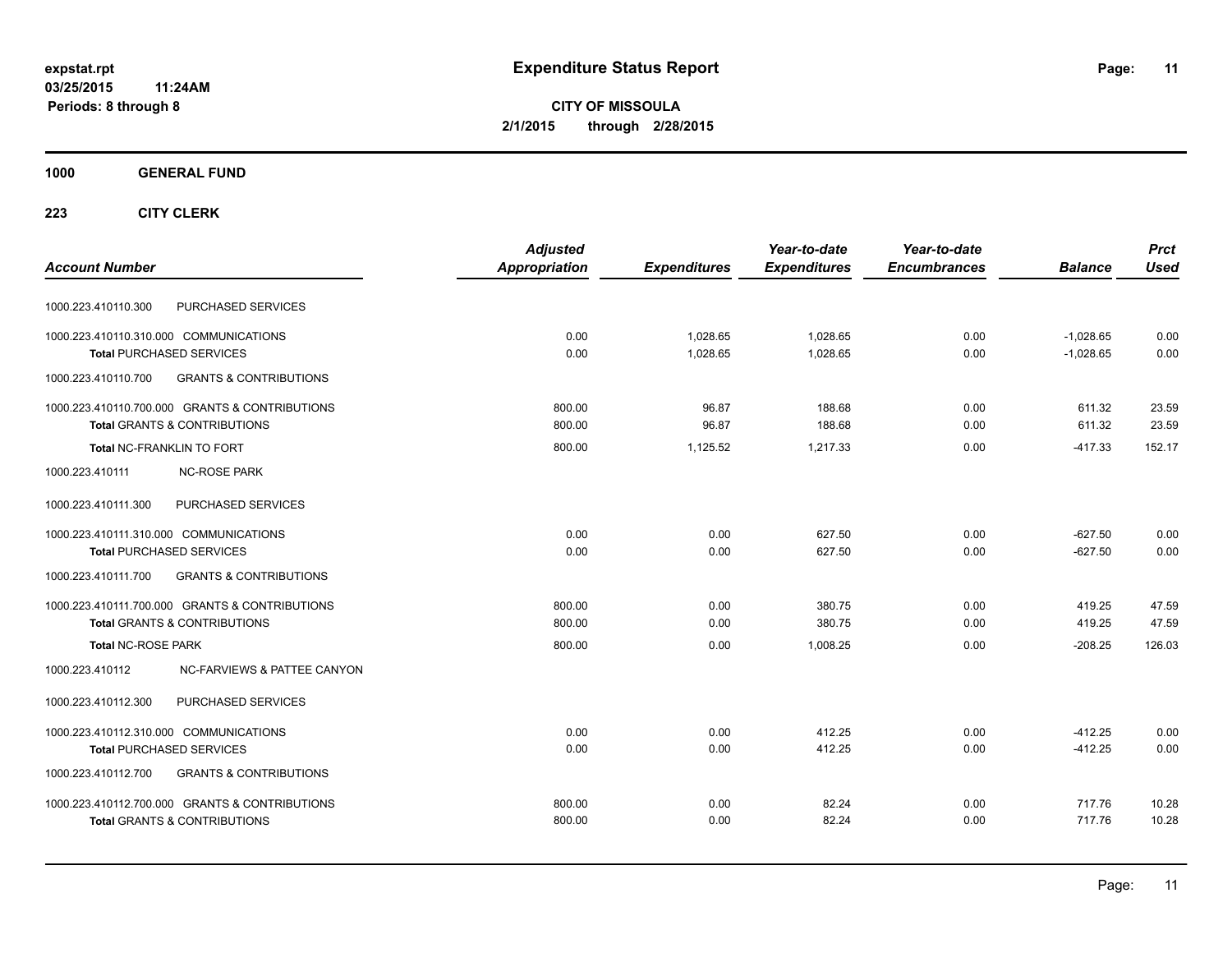**1000 GENERAL FUND**

| <b>Account Number</b>  |                                                                                           | <b>Adjusted</b><br>Appropriation | <b>Expenditures</b> | Year-to-date<br><b>Expenditures</b> | Year-to-date<br><b>Encumbrances</b> | <b>Balance</b>         | <b>Prct</b><br><b>Used</b> |
|------------------------|-------------------------------------------------------------------------------------------|----------------------------------|---------------------|-------------------------------------|-------------------------------------|------------------------|----------------------------|
|                        | <b>Total NC-FARVIEWS &amp; PATTEE CANYON</b>                                              | 800.00                           | 0.00                | 494.49                              | 0.00                                | 305.51                 | 61.81                      |
| 1000.223.410113        | <b>NC-SOUTHGATE &amp; TRIANGLE</b>                                                        |                                  |                     |                                     |                                     |                        |                            |
| 1000.223.410113.300    | PURCHASED SERVICES                                                                        |                                  |                     |                                     |                                     |                        |                            |
|                        | <b>Total PURCHASED SERVICES</b>                                                           | 0.00                             | 0.00                | 0.00                                | 0.00                                | 0.00                   | 0.00                       |
| 1000.223.410113.700    | <b>GRANTS &amp; CONTRIBUTIONS</b>                                                         |                                  |                     |                                     |                                     |                        |                            |
|                        | 1000.223.410113.700.000 GRANTS & CONTRIBUTIONS<br>Total NC-SOUTHGATE & TRIANGLE           | 800.00<br>800.00                 | 0.00<br>0.00        | 38.65<br>38.65                      | 0.00<br>0.00                        | 761.35<br>761.35       | 4.83<br>4.83               |
| 1000.223.410114        | <b>NC-LEWIS &amp; CLARK</b>                                                               |                                  |                     |                                     |                                     |                        |                            |
| 1000.223.410114.300    | PURCHASED SERVICES                                                                        |                                  |                     |                                     |                                     |                        |                            |
|                        | <b>Total PURCHASED SERVICES</b>                                                           | 0.00                             | 0.00                | 0.00                                | 0.00                                | 0.00                   | 0.00                       |
| 1000.223.410114.700    | <b>GRANTS &amp; CONTRIBUTIONS</b>                                                         |                                  |                     |                                     |                                     |                        |                            |
| Total NC-LEWIS & CLARK | 1000.223.410114.700.000 GRANTS & CONTRIBUTIONS                                            | 800.00<br>800.00                 | 0.00<br>0.00        | 0.00<br>0.00                        | 0.00<br>0.00                        | 800.00<br>800.00       | 0.00<br>0.00               |
| 1000.223.410115        | NC-S 39TH                                                                                 |                                  |                     |                                     |                                     |                        |                            |
| 1000.223.410115.300    | <b>PURCHASED SERVICES</b>                                                                 |                                  |                     |                                     |                                     |                        |                            |
|                        | 1000.223.410115.310.000 COMMUNICATIONS                                                    | 0.00                             | 0.00                | 695.40                              | 0.00                                | $-695.40$              | 0.00                       |
|                        | 1000.223.410115.320.000 PRINTING & DUPLICATING<br><b>Total PURCHASED SERVICES</b>         | 0.00<br>0.00                     | 0.00<br>0.00        | 187.74<br>883.14                    | 0.00<br>0.00                        | $-187.74$<br>$-883.14$ | 0.00<br>0.00               |
| 1000.223.410115.700    | <b>GRANTS &amp; CONTRIBUTIONS</b>                                                         |                                  |                     |                                     |                                     |                        |                            |
|                        |                                                                                           |                                  |                     |                                     |                                     |                        |                            |
|                        | 1000.223.410115.700.000 GRANTS & CONTRIBUTIONS<br><b>Total GRANTS &amp; CONTRIBUTIONS</b> | 800.00<br>800.00                 | 0.00<br>0.00        | 237.85<br>237.85                    | 0.00<br>0.00                        | 562.15<br>562.15       | 29.73<br>29.73             |
| Total NC-S 39TH        |                                                                                           | 800.00                           | 0.00                | 1,120.99                            | 0.00                                | $-320.99$              | 140.12                     |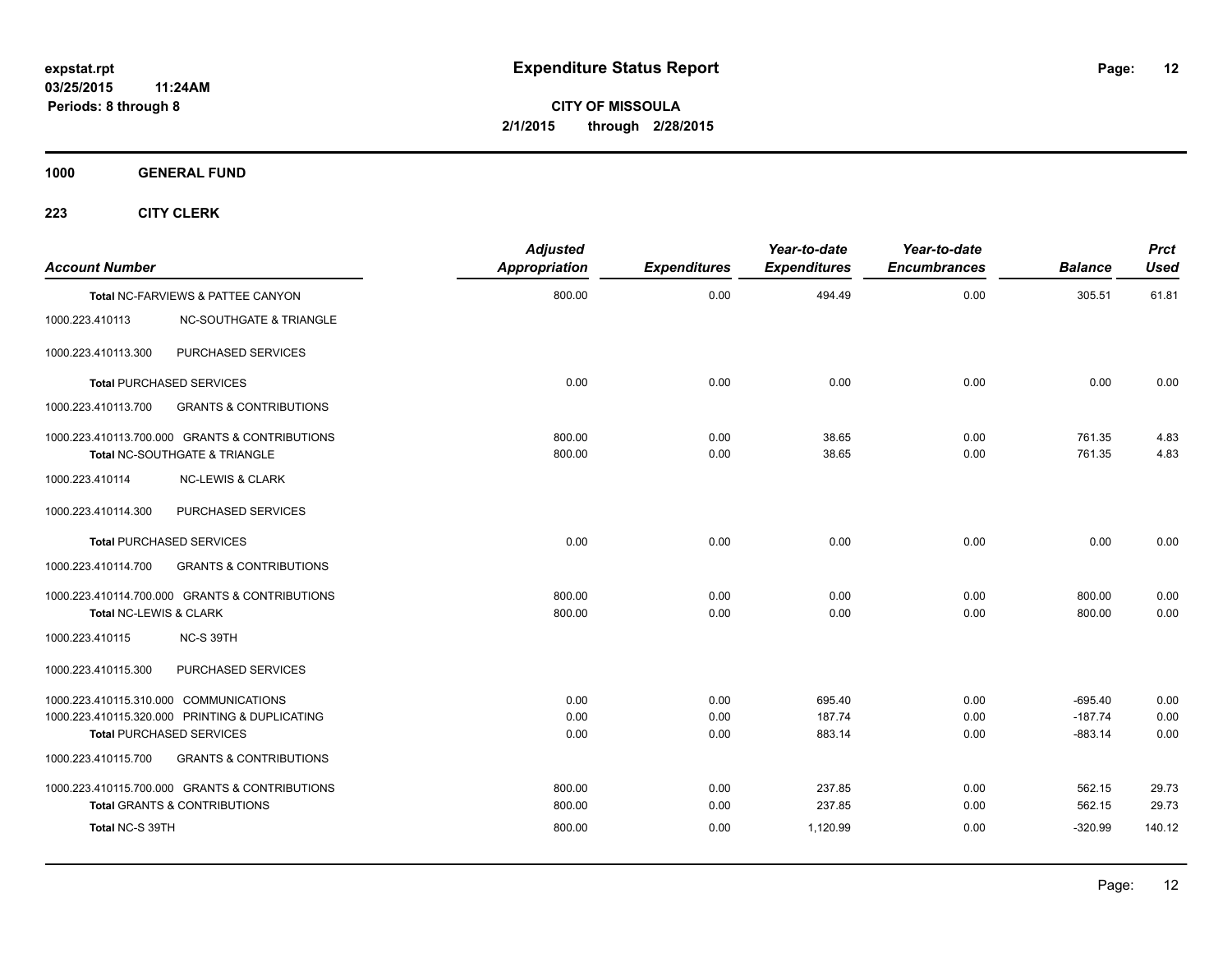**CITY OF MISSOULA 2/1/2015 through 2/28/2015**

**1000 GENERAL FUND**

| <b>Account Number</b>                                                     |                                                                                           | <b>Adjusted</b><br><b>Appropriation</b> | <b>Expenditures</b> | Year-to-date<br><b>Expenditures</b> | Year-to-date<br><b>Encumbrances</b> | <b>Balance</b>         | <b>Prct</b><br><b>Used</b> |
|---------------------------------------------------------------------------|-------------------------------------------------------------------------------------------|-----------------------------------------|---------------------|-------------------------------------|-------------------------------------|------------------------|----------------------------|
| 1000.223.410116                                                           | NC-MOOSE CAN GULLY                                                                        |                                         |                     |                                     |                                     |                        |                            |
| 1000.223.410116.300                                                       | PURCHASED SERVICES                                                                        |                                         |                     |                                     |                                     |                        |                            |
| 1000.223.410116.310.000 COMMUNICATIONS<br><b>Total PURCHASED SERVICES</b> |                                                                                           | 0.00<br>0.00                            | 212.71<br>212.71    | 933.54<br>933.54                    | 0.00<br>0.00                        | $-933.54$<br>$-933.54$ | 0.00<br>0.00               |
| 1000.223.410116.700                                                       | <b>GRANTS &amp; CONTRIBUTIONS</b>                                                         |                                         |                     |                                     |                                     |                        |                            |
|                                                                           | 1000.223.410116.700.000 GRANTS & CONTRIBUTIONS<br><b>Total GRANTS &amp; CONTRIBUTIONS</b> | 800.00<br>800.00                        | 575.49<br>575.49    | 740.55<br>740.55                    | 0.00<br>0.00                        | 59.45<br>59.45         | 92.57<br>92.57             |
| Total NC-MOOSE CAN GULLY                                                  |                                                                                           | 800.00                                  | 788.20              | 1,674.09                            | 0.00                                | $-874.09$              | 209.26                     |
| 1000.223.410117                                                           | <b>NC-MILLER CREEK</b>                                                                    |                                         |                     |                                     |                                     |                        |                            |
| 1000.223.410117.300                                                       | PURCHASED SERVICES                                                                        |                                         |                     |                                     |                                     |                        |                            |
| 1000.223.410117.310.000 COMMUNICATIONS                                    |                                                                                           | 0.00<br>0.00                            | 558.00<br>558.00    | 668.00<br>668.00                    | 0.00<br>0.00                        | $-668.00$<br>$-668.00$ | 0.00<br>0.00               |
| <b>Total PURCHASED SERVICES</b><br>1000.223.410117.700                    | <b>GRANTS &amp; CONTRIBUTIONS</b>                                                         |                                         |                     |                                     |                                     |                        |                            |
|                                                                           | 1000.223.410117.700.000 GRANTS & CONTRIBUTIONS                                            | 800.00                                  | 163.86              | 163.86                              | 0.00                                | 636.14                 | 20.48                      |
|                                                                           | <b>Total GRANTS &amp; CONTRIBUTIONS</b>                                                   | 800.00                                  | 163.86              | 163.86                              | 0.00                                | 636.14                 | 20.48                      |
| <b>Total NC-MILLER CREEK</b>                                              |                                                                                           | 800.00                                  | 721.86              | 831.86                              | 0.00                                | $-31.86$               | 103.98                     |
| 1000.223.410118                                                           | MULLAN ROAD NC                                                                            |                                         |                     |                                     |                                     |                        |                            |
| 1000.223.410118.300                                                       | PURCHASED SERVICES                                                                        |                                         |                     |                                     |                                     |                        |                            |
| 1000.223.410118.310.000 COMMUNICATIONS<br>Total PURCHASED SERVICES        |                                                                                           | 0.00<br>0.00                            | 0.00<br>0.00        | 573.52<br>573.52                    | 0.00<br>0.00                        | $-573.52$<br>$-573.52$ | 0.00<br>0.00               |
| 1000.223.410118.700                                                       | <b>GRANTS &amp; CONTRIBUTIONS</b>                                                         |                                         |                     |                                     |                                     |                        |                            |
|                                                                           | 1000.223.410118.700.000 GRANTS & CONTRIBUTIONS                                            | 800.00                                  | 0.00                | 90.46                               | 0.00                                | 709.54                 | 11.31                      |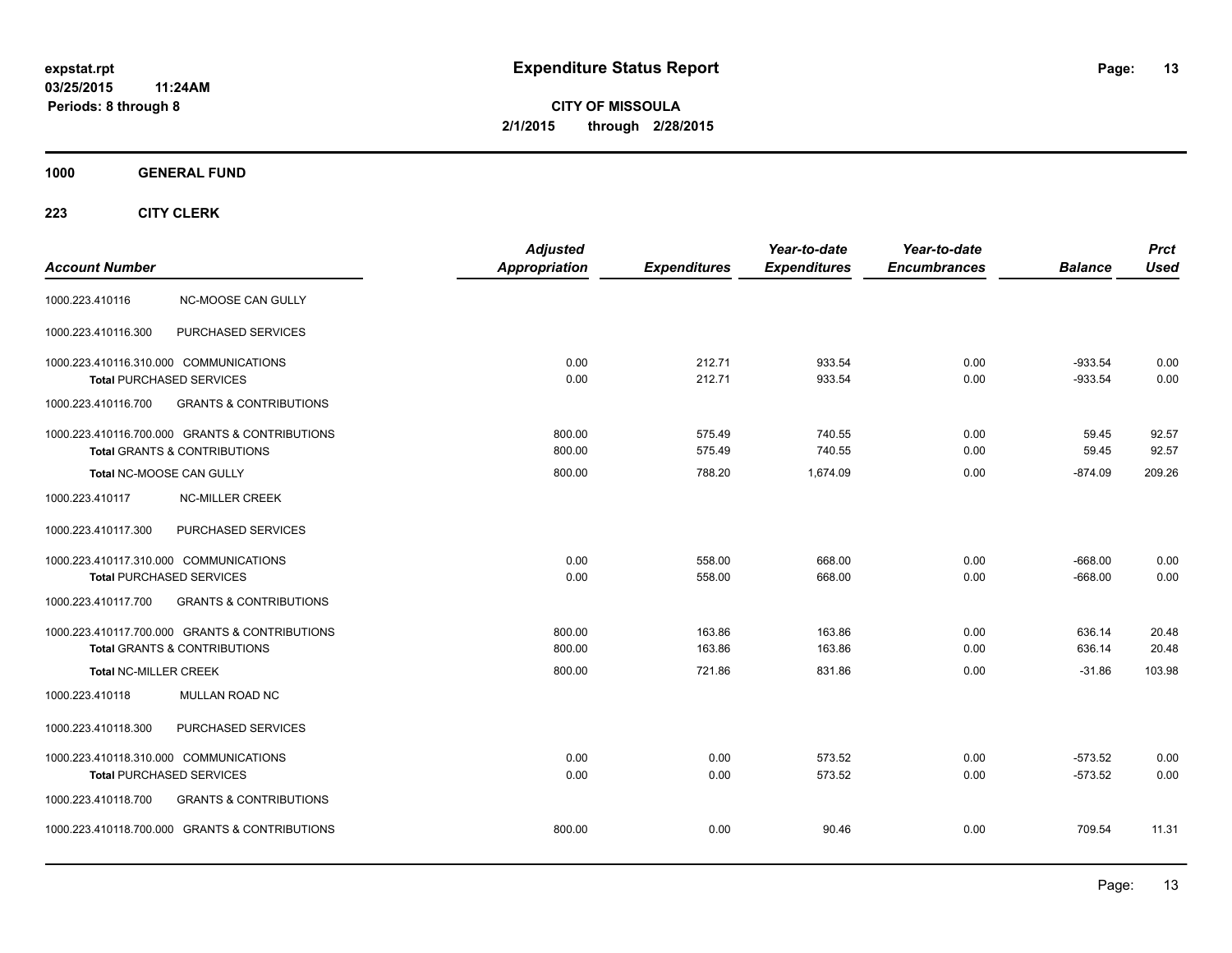**1000 GENERAL FUND**

| <b>Account Number</b>                                      | <b>Adjusted</b><br><b>Appropriation</b> | <b>Expenditures</b> | Year-to-date<br><b>Expenditures</b> | Year-to-date<br><b>Encumbrances</b> | <b>Balance</b> | <b>Prct</b><br><b>Used</b> |
|------------------------------------------------------------|-----------------------------------------|---------------------|-------------------------------------|-------------------------------------|----------------|----------------------------|
| <b>Total GRANTS &amp; CONTRIBUTIONS</b>                    | 800.00                                  | 0.00                | 90.46                               | 0.00                                | 709.54         | 11.31                      |
| <b>Total MULLAN ROAD NC</b>                                | 800.00                                  | 0.00                | 663.98                              | 0.00                                | 136.02         | 83.00                      |
| <b>EAST MISSOULA NC</b><br>1000.223.410119                 |                                         |                     |                                     |                                     |                |                            |
| 1000.223.410119.300<br>PURCHASED SERVICES                  |                                         |                     |                                     |                                     |                |                            |
| <b>Total PURCHASED SERVICES</b>                            | 0.00                                    | 0.00                | 0.00                                | 0.00                                | 0.00           | 0.00                       |
| 1000.223.410119.700<br><b>GRANTS &amp; CONTRIBUTIONS</b>   |                                         |                     |                                     |                                     |                |                            |
| 1000.223.410119.700.000 EAST MISSOULA NEIGHBORHOOD COUNCIL | 800.00                                  | 0.00                | 0.00                                | 0.00                                | 800.00         | 0.00                       |
| <b>Total EAST MISSOULA NC</b>                              | 800.00                                  | 0.00                | 0.00                                | 0.00                                | 800.00         | 0.00                       |
| COMMUNITY FORUM/NC LIAISON<br>1000.223.410120              |                                         |                     |                                     |                                     |                |                            |
| <b>PURCHASED SERVICES</b><br>1000.223.410120.300           |                                         |                     |                                     |                                     |                |                            |
| 1000.223.410120.310.000 COMMUNICATIONS                     | 14,213.00                               | 0.00                | 0.00                                | 0.00                                | 14,213.00      | 0.00                       |
| 1000.223.410120.310.232 COMMUNICATIONS                     | 0.00                                    | 0.00                | 111.92                              | 0.00                                | $-111.92$      | 0.00                       |
| 1000.223.410120.310.235 COMMUNICATIONS                     | 0.00                                    | 0.00                | 114.20                              | 0.00                                | $-114.20$      | 0.00                       |
| 1000.223.410120.320.000 PRINTING & DUPLICATING             | 500.00                                  | 0.00                | 499.98                              | 0.00                                | 0.02           | 100.00                     |
| 1000.223.410120.380.000 TRAINING                           | 1,000.00                                | 0.00                | 1,000.00                            | 0.00                                | 0.00           | 100.00                     |
| <b>Total PURCHASED SERVICES</b>                            | 15,713.00                               | 0.00                | 1.726.10                            | 0.00                                | 13,986.90      | 10.99                      |
| 1000.223.410120.700<br><b>GRANTS &amp; CONTRIBUTIONS</b>   |                                         |                     |                                     |                                     |                |                            |
| 1000.223.410120.700.000 GRANTS & CONTRIBUTIONS             | 1.700.00                                | 0.00                | 1.439.61                            | 0.00                                | 260.39         | 84.68                      |
| 1000.223.410120.700.799 GRANTS & CONTRIBUTIONS             | 8,728.00                                | 41.53               | 350.03                              | 0.00                                | 8,377.97       | 4.01                       |
| <b>Total GRANTS &amp; CONTRIBUTIONS</b>                    | 10,428.00                               | 41.53               | 1,789.64                            | 0.00                                | 8,638.36       | 17.16                      |
| Total COMMUNITY FORUM/NC LIAISON                           | 26,141.00                               | 41.53               | 3,515.74                            | 0.00                                | 22,625.26      | 13.45                      |
| 1000.223.410121<br>NEIGHBORHOOD PROJECT                    |                                         |                     |                                     |                                     |                |                            |
| 1000.223.410121.700<br><b>GRANTS &amp; CONTRIBUTIONS</b>   |                                         |                     |                                     |                                     |                |                            |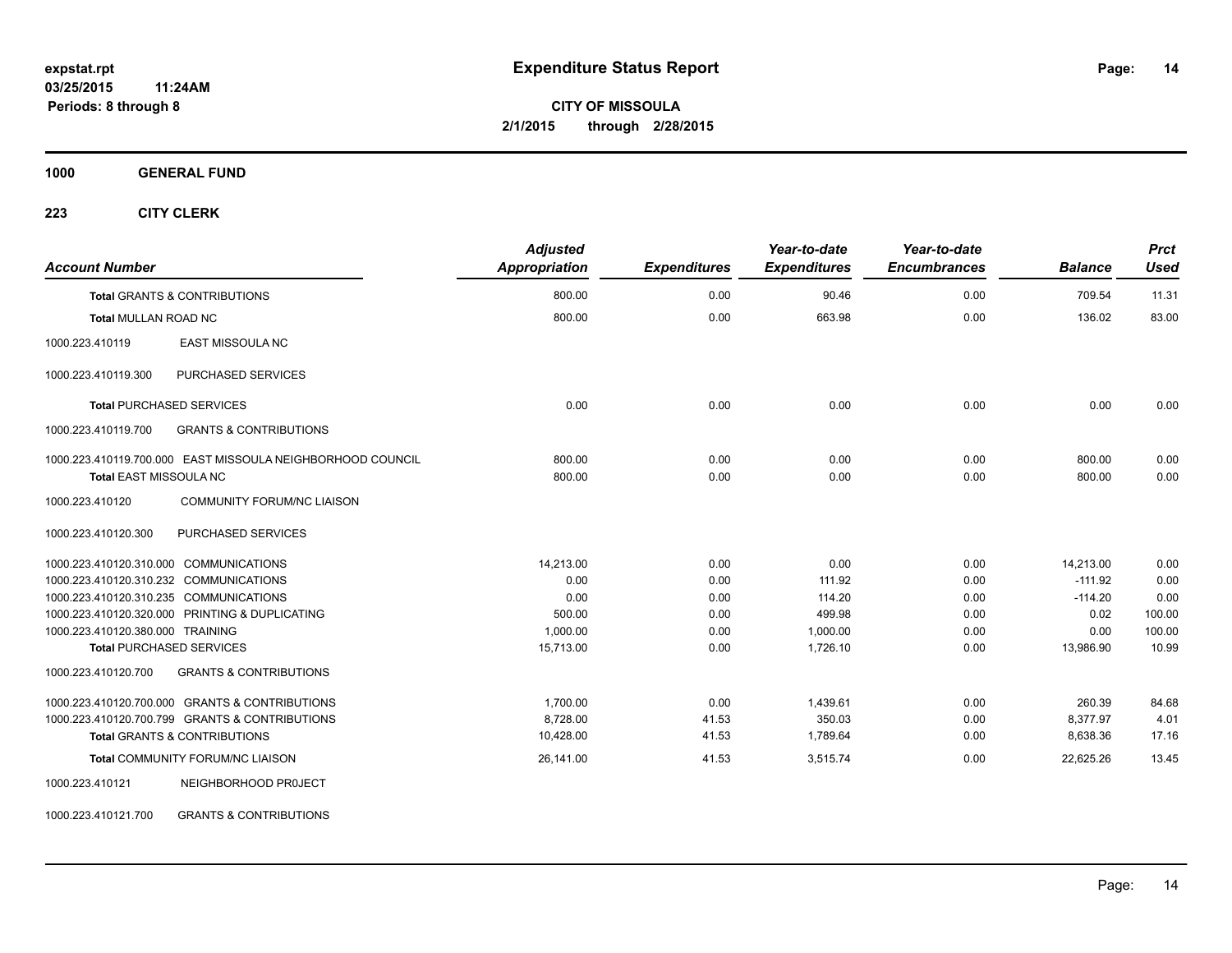**1000 GENERAL FUND**

| <b>Account Number</b>                                      | <b>Adjusted</b><br><b>Appropriation</b> | <b>Expenditures</b> | Year-to-date<br><b>Expenditures</b> | Year-to-date<br><b>Encumbrances</b> | <b>Balance</b> | <b>Prct</b><br><b>Used</b> |
|------------------------------------------------------------|-----------------------------------------|---------------------|-------------------------------------|-------------------------------------|----------------|----------------------------|
| 1000.223.410121.700.000 NEIGHBORHOOD PROJECT               | 47,985.00                               | 0.00                | 0.00                                | 0.00                                | 47,985.00      | 0.00                       |
| 1000.223.410121.700.800 SG RIVERFRONT MURAL PHASE II       | 0.00                                    | 0.00                | 500.00                              | 0.00                                | $-500.00$      | 0.00                       |
| 1000.223.410121.700.805 NORTHSIDE/WESTSIDE BLOCK PARTY     | 0.00                                    | 0.00                | 150.00                              | 0.00                                | $-150.00$      | 0.00                       |
| 1000.223.410121.700.812 SUNSET MEMORIAL PARK TREES         | 0.00                                    | 0.00                | 479.94                              | 0.00                                | $-479.94$      | 0.00                       |
| 1000.223.410121.700.813 GRANTS & CONTRIBUTIONS             | 0.00                                    | 626.46              | 833.81                              | 0.00                                | $-833.81$      | 0.00                       |
| 1000.223.410121.700.825 MOON RANDOLPH HOMESTEAD            | 0.00                                    | 0.00                | 1,200.00                            | 0.00                                | $-1,200.00$    | 0.00                       |
| 1000.223.410121.700.826 EVELYN BORG JOHNSON PARK           | 0.00                                    | 0.00                | 361.05                              | 0.00                                | $-361.05$      | 0.00                       |
| 1000.223.410121.700.829 39TH ST MEDIAN REVEGETATION        | 0.00                                    | 0.00                | 169.16                              | 0.00                                | $-169.16$      | 0.00                       |
| 1000.223.410121.700.836 GRANTS & CONTRIBUTIONS             | 0.00                                    | 0.00                | 1,295.00                            | 0.00                                | $-1,295.00$    | 0.00                       |
| 1000.223.410121.700.838 ALL ABILITEIS NEIGHBORHOOD PROJ    | 0.00                                    | 0.00                | 3,000.00                            | 0.00                                | $-3,000.00$    | 0.00                       |
| Total NEIGHBORHOOD PROJECT                                 | 47,985.00                               | 626.46              | 7,988.96                            | 0.00                                | 39,996.04      | 16.65                      |
| ORCHARD HOMES NEIGHBORHOOD COUNCIL<br>1000.223.410122      |                                         |                     |                                     |                                     |                |                            |
| PURCHASED SERVICES<br>1000.223.410122.300                  |                                         |                     |                                     |                                     |                |                            |
| <b>Total PURCHASED SERVICES</b>                            | 0.00                                    | 0.00                | 0.00                                | 0.00                                | 0.00           | 0.00                       |
| 1000.223.410122.700<br><b>GRANTS &amp; CONTRIBUTIONS</b>   |                                         |                     |                                     |                                     |                |                            |
| 1000.223.410122.700.000 ORCHARD HOMES NEIGHBORHOOD COUNCIL | 800.00                                  | 0.00                | 0.00                                | 0.00                                | 800.00         | 0.00                       |
| Total ORCHARD HOMES NEIGHBORHOOD COUNCIL                   | 800.00                                  | 0.00                | 0.00                                | 0.00                                | 800.00         | 0.00                       |
| 1000.223.410125<br>NEIGHBORHOOD OFFICE                     |                                         |                     |                                     |                                     |                |                            |
| PERSONAL SERVICES<br>1000.223.410125.100                   |                                         |                     |                                     |                                     |                |                            |
| 1000.223.410125.110.000 SALARIES AND WAGES                 | 63.746.00                               | 5,614.65            | 39,850.69                           | 0.00                                | 23,895.31      | 62.51                      |
| 1000.223.410125.140.000 EMPLOYER CONTRIBUTIONS             | 35,008.00                               | 2,508.34            | 15,734.36                           | 0.00                                | 19,273.64      | 44.95                      |
| <b>Total PERSONAL SERVICES</b>                             | 98,754.00                               | 8,122.99            | 55,585.05                           | 0.00                                | 43,168.95      | 56.29                      |
| <b>SUPPLIES</b><br>1000.223.410125.200                     |                                         |                     |                                     |                                     |                |                            |
| 1000.223.410125.210.000 OFFICE SUPPLIES                    | 200.00                                  | 13.80               | 125.49                              | 0.00                                | 74.51          | 62.75                      |
| 1000.223.410125.220.000 OPERATING SUPPLIES                 | 150.00                                  | 0.00                | 1,391.26                            | 0.00                                | $-1,241.26$    | 927.51                     |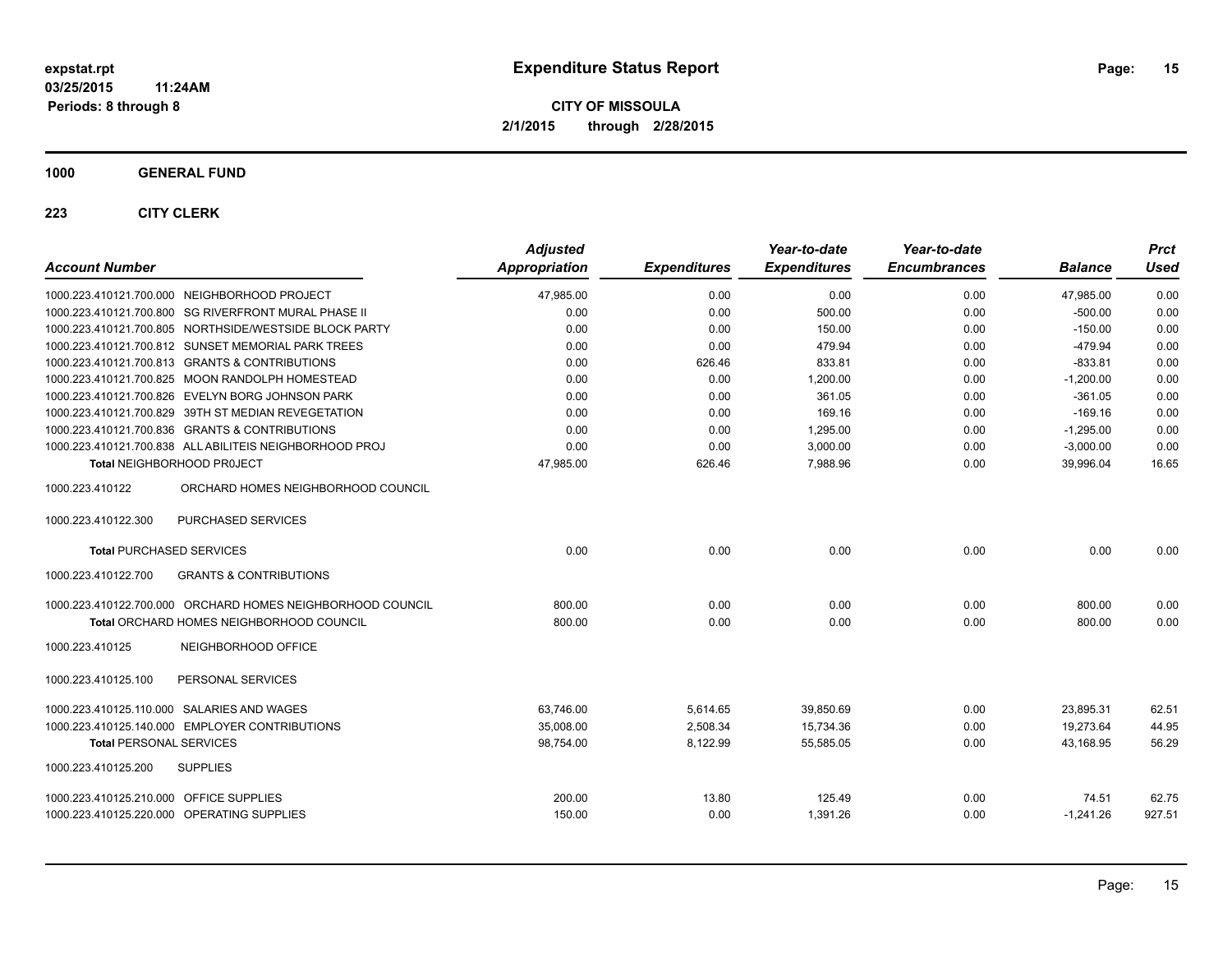## **1000 GENERAL FUND**

| <b>Account Number</b>                  |                                                         | <b>Adjusted</b><br>Appropriation | <b>Expenditures</b> | Year-to-date<br><b>Expenditures</b> | Year-to-date<br><b>Encumbrances</b> | <b>Balance</b> | <b>Prct</b><br><b>Used</b> |
|----------------------------------------|---------------------------------------------------------|----------------------------------|---------------------|-------------------------------------|-------------------------------------|----------------|----------------------------|
| 1000.223.410125.231.000 GASOLINE       |                                                         | 100.00                           | 0.00                | 20.92                               | 0.00                                | 79.08          | 20.92                      |
| 1000.223.410125.240.000 OTHER SUPPLIES |                                                         | 64.00                            | 0.00                | 0.00                                | 0.00                                | 64.00          | 0.00                       |
| <b>Total SUPPLIES</b>                  |                                                         | 514.00                           | 13.80               | 1,537.67                            | 0.00                                | $-1,023.67$    | 299.16                     |
| 1000.223.410125.300                    | PURCHASED SERVICES                                      |                                  |                     |                                     |                                     |                |                            |
| 1000.223.410125.310.000 COMMUNICATIONS |                                                         | 135.00                           | 0.00                | 12.83                               | 0.00                                | 122.17         | 9.50                       |
|                                        | 1000.223.410125.320.000 PRINTING & DUPLICATING          | 100.00                           | 0.00                | 39.95                               | 0.00                                | 60.05          | 39.95                      |
|                                        | 1000.223.410125.330.000 PUBLICITY, SUBSCRIPTIONS & DUES | 200.00                           | 0.00                | 291.04                              | 0.00                                | $-91.04$       | 145.52                     |
|                                        | 1000.223.410125.344.000 TELEPHONE SERVICE               | 100.00                           | 0.00                | 0.00                                | 0.00                                | 100.00         | 0.00                       |
|                                        | 1000.223.410125.350.000 PROFESSIONAL SERVICES           | 3,000.00                         | 0.00                | 885.98                              | 0.00                                | 2,114.02       | 29.53                      |
| 1000.223.410125.370.000 TRAVEL         |                                                         | 1,810.00                         | 1,101.96            | 1,675.65                            | 0.00                                | 134.35         | 92.58                      |
| 1000.223.410125.380.000 TRAINING       |                                                         | 200.00                           | 0.00                | 200.00                              | 0.00                                | 0.00           | 100.00                     |
|                                        | <b>Total PURCHASED SERVICES</b>                         | 5,545.00                         | 1,101.96            | 3,105.45                            | 0.00                                | 2,439.55       | 56.00                      |
| 1000.223.410125.900                    | <b>CAPITAL OUTLAY</b>                                   |                                  |                     |                                     |                                     |                |                            |
| 1000.223.410125.930.000 IMPROVEMENTS   |                                                         | 0.00                             | 0.00                | 465.00                              | 0.00                                | $-465.00$      | 0.00                       |
|                                        | 1000.223.410125.940.000 MACHINERY & EQUIPMENT           | 0.00                             | 0.00                | 435.00                              | 0.00                                | $-435.00$      | 0.00                       |
| <b>Total CAPITAL OUTLAY</b>            |                                                         | 0.00                             | 0.00                | 900.00                              | 0.00                                | $-900.00$      | 0.00                       |
|                                        | Total NEIGHBORHOOD OFFICE                               | 104,813.00                       | 9,238.75            | 61,128.17                           | 0.00                                | 43,684.83      | 58.32                      |
| 1000.223.410600                        | <b>ELECTIONS</b>                                        |                                  |                     |                                     |                                     |                |                            |
| 1000.223.410600.300                    | PURCHASED SERVICES                                      |                                  |                     |                                     |                                     |                |                            |
| <b>Total ELECTIONS</b>                 |                                                         | 0.00                             | 0.00                | 0.00                                | 0.00                                | 0.00           | 0.00                       |
| 1000.223.410900                        | <b>RECORDS ADMINISTRATION</b>                           |                                  |                     |                                     |                                     |                |                            |
| 1000.223.410900.100                    | PERSONAL SERVICES                                       |                                  |                     |                                     |                                     |                |                            |
|                                        | 1000.223.410900.141.000 STATE RETIREMENT CONTRIBUTIONS  | 0.00                             | 16.21               | 139.31                              | 0.00                                | $-139.31$      | 0.00                       |
|                                        | <b>Total RECORDS ADMINISTRATION</b>                     | 0.00                             | 16.21               | 139.31                              | 0.00                                | $-139.31$      | 0.00                       |
| 1000.223.410910                        | <b>ADMINISTRATION</b>                                   |                                  |                     |                                     |                                     |                |                            |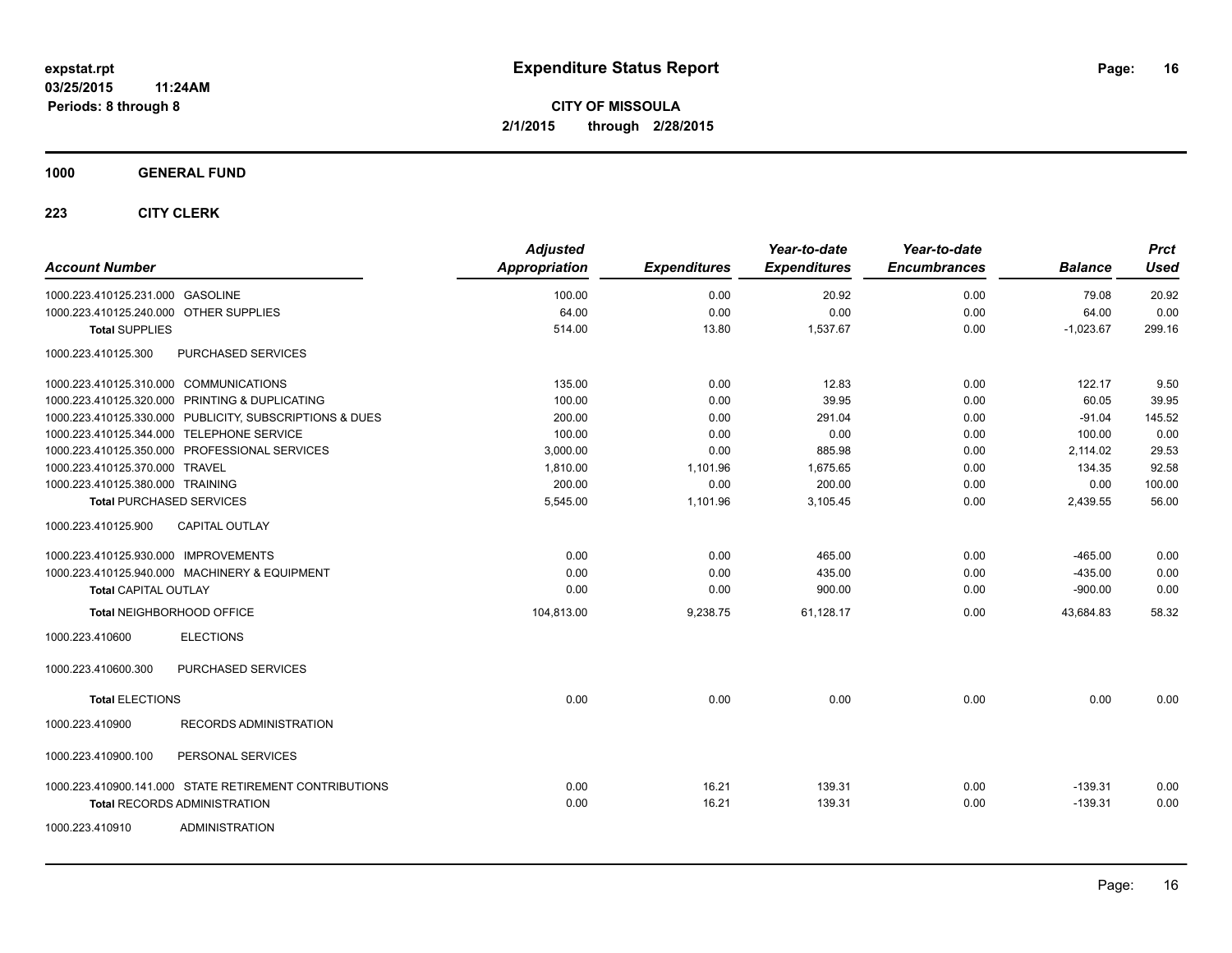**CITY OF MISSOULA 2/1/2015 through 2/28/2015**

## **1000 GENERAL FUND**

|                                                         | <b>Adjusted</b> |                     | Year-to-date        | Year-to-date        |                | <b>Prct</b> |
|---------------------------------------------------------|-----------------|---------------------|---------------------|---------------------|----------------|-------------|
| <b>Account Number</b>                                   | Appropriation   | <b>Expenditures</b> | <b>Expenditures</b> | <b>Encumbrances</b> | <b>Balance</b> | <b>Used</b> |
| PERSONAL SERVICES<br>1000.223.410910.100                |                 |                     |                     |                     |                |             |
| 1000.223.410910.110.000 SALARIES AND WAGES              | 145,695.00      | 10,594.31           | 83,191.89           | 0.00                | 62,503.11      | 57.10       |
| 1000.223.410910.140.000 EMPLOYER CONTRIBUTIONS          | 52,873.00       | 4,121.52            | 32,892.63           | 0.00                | 19,980.37      | 62.21       |
| <b>Total PERSONAL SERVICES</b>                          | 198,568.00      | 14,715.83           | 116.084.52          | 0.00                | 82,483.48      | 58.46       |
| <b>SUPPLIES</b><br>1000.223.410910.200                  |                 |                     |                     |                     |                |             |
| 1000.223.410910.210.000 OFFICE SUPPLIES                 | 2,000.00        | 0.00                | 1,732.81            | 0.00                | 267.19         | 86.64       |
| 1000.223.410910.220.000 OPERATING SUPPLIES              | 100.00          | 0.00                | 100.00              | 0.00                | 0.00           | 100.00      |
| 1000.223.410910.230.000 REPAIR/MAINTENANCE              | 0.00            | 0.00                | 97.50               | 0.00                | $-97.50$       | 0.00        |
| 1000.223.410910.231.000 GASOLINE                        | 150.00          | 0.00                | 88.40               | 0.00                | 61.60          | 58.93       |
| 1000.223.410910.240.000 OTHER SUPPLIES                  | 160.00          | 0.00                | 160.00              | 0.00                | 0.00           | 100.00      |
| <b>Total SUPPLIES</b>                                   | 2,410.00        | 0.00                | 2,178.71            | 0.00                | 231.29         | 90.40       |
| 1000.223.410910.300<br>PURCHASED SERVICES               |                 |                     |                     |                     |                |             |
| 1000.223.410910.310.000 COMMUNICATIONS                  | 4,390.00        | $-2,635.35$         | $-2,705.56$         | 0.00                | 7,095.56       | 61.63       |
| 1000.223.410910.320.000 PRINTING & DUPLICATING          | 100.00          | 0.00                | 0.00                | 0.00                | 100.00         | 0.00        |
| 1000.223.410910.330.000 PUBLICITY, SUBSCRIPTIONS & DUES | 1,725.00        | 12.00               | 1,419.50            | 0.00                | 305.50         | 82.29       |
| 1000.223.410910.344.000 TELEPHONE SERVICE               | 100.00          | 4.45                | 41.65               | 0.00                | 58.35          | 41.65       |
| 1000.223.410910.350.000 PROFESSIONAL SERVICES           | 11,800.00       | 539.25              | 3,216.50            | 0.00                | 8,583.50       | 27.26       |
| 1000.223.410910.360.000 REPAIR & MAINTENANCE            | 1,100.00        | 0.00                | 561.15              | 0.00                | 538.85         | 51.01       |
| 1000.223.410910.370.000 TRAVEL                          | 3,690.00        | 0.00                | 385.24              | 0.00                | 3,304.76       | 10.44       |
| 1000.223.410910.380.000 TRAINING                        | 3.070.00        | 0.00                | 100.00              | 0.00                | 2,970.00       | 3.26        |
| 1000.223.410910.390.000 OTHER PURCHASED SERVICES        | 3,500.00        | 147.00              | 665.79              | 0.00                | 2,834.21       | 19.02       |
| <b>Total PURCHASED SERVICES</b>                         | 29,475.00       | $-1,932.65$         | 3,684.27            | 0.00                | 25,790.73      | 12.50       |
| <b>FIXED CHARGES</b><br>1000.223.410910.500             |                 |                     |                     |                     |                |             |
| <b>Total FIXED CHARGES</b>                              | 0.00            | 0.00                | 0.00                | 0.00                | 0.00           | 0.00        |
| 1000.223.410910.800<br>OTHER OBJECTS                    |                 |                     |                     |                     |                |             |
| <b>Total OTHER OBJECTS</b>                              | 0.00            | 0.00                | 0.00                | 0.00                | 0.00           | 0.00        |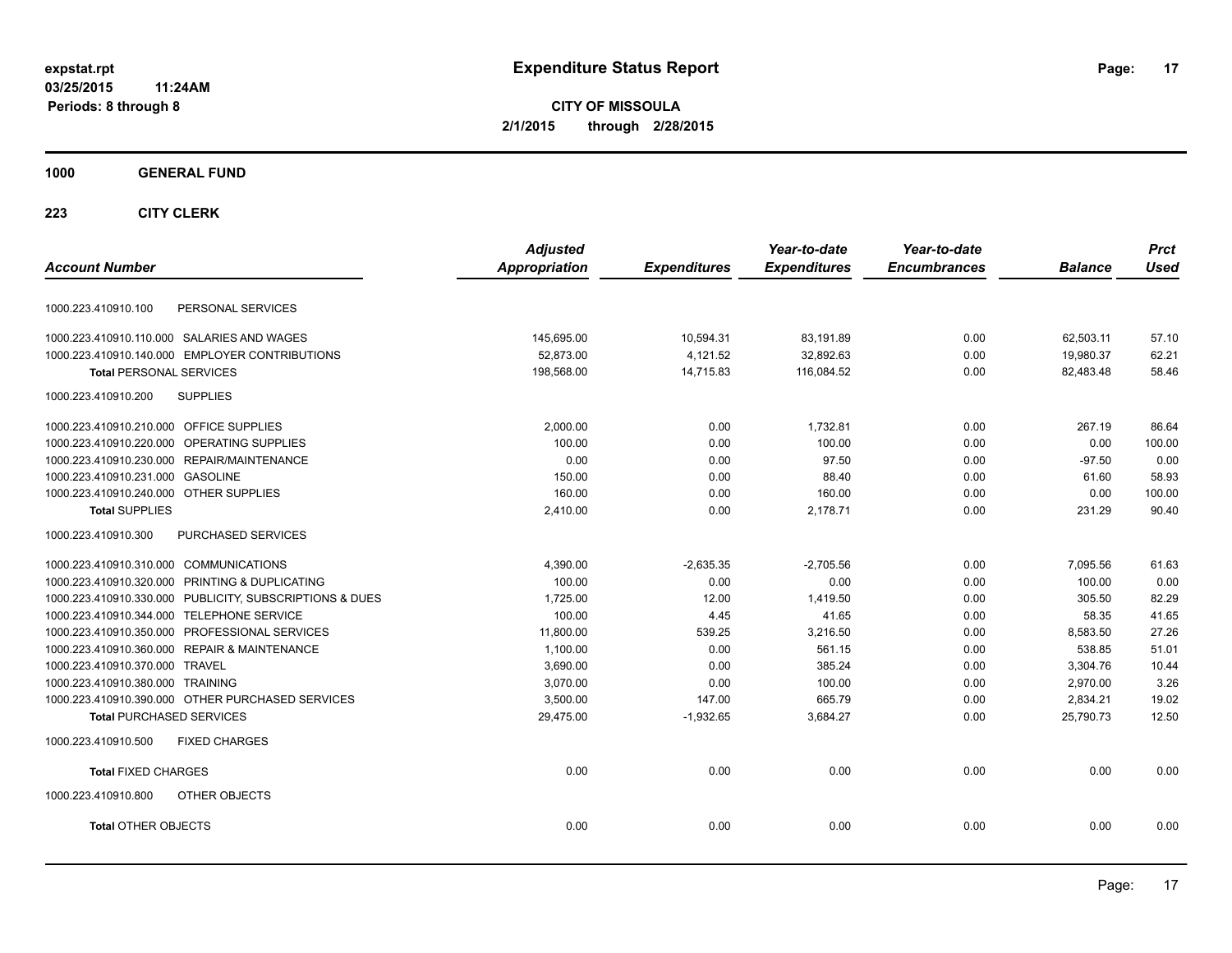**CITY OF MISSOULA 2/1/2015 through 2/28/2015**

**1000 GENERAL FUND**

| <b>Account Number</b>                        | <b>Adjusted</b><br><b>Appropriation</b> | <b>Expenditures</b> | Year-to-date<br><b>Expenditures</b> | Year-to-date<br><b>Encumbrances</b> | <b>Balance</b> | <b>Prct</b><br>Used |
|----------------------------------------------|-----------------------------------------|---------------------|-------------------------------------|-------------------------------------|----------------|---------------------|
| 1000.223.410910.900<br><b>CAPITAL OUTLAY</b> |                                         |                     |                                     |                                     |                |                     |
| <b>Total CAPITAL OUTLAY</b>                  | 0.00                                    | 0.00                | 0.00                                | 0.00                                | 0.00           | 0.00                |
| <b>Total ADMINISTRATION</b>                  | 230,453.00                              | 12,783.18           | 121,947.50                          | 0.00                                | 108,505.50     | 52.92               |
| <b>Total CITY CLERK</b>                      | 425,392.00                              | 26,163.52           | 205,342.53                          | 0.00                                | 220.049.47     | 48.27               |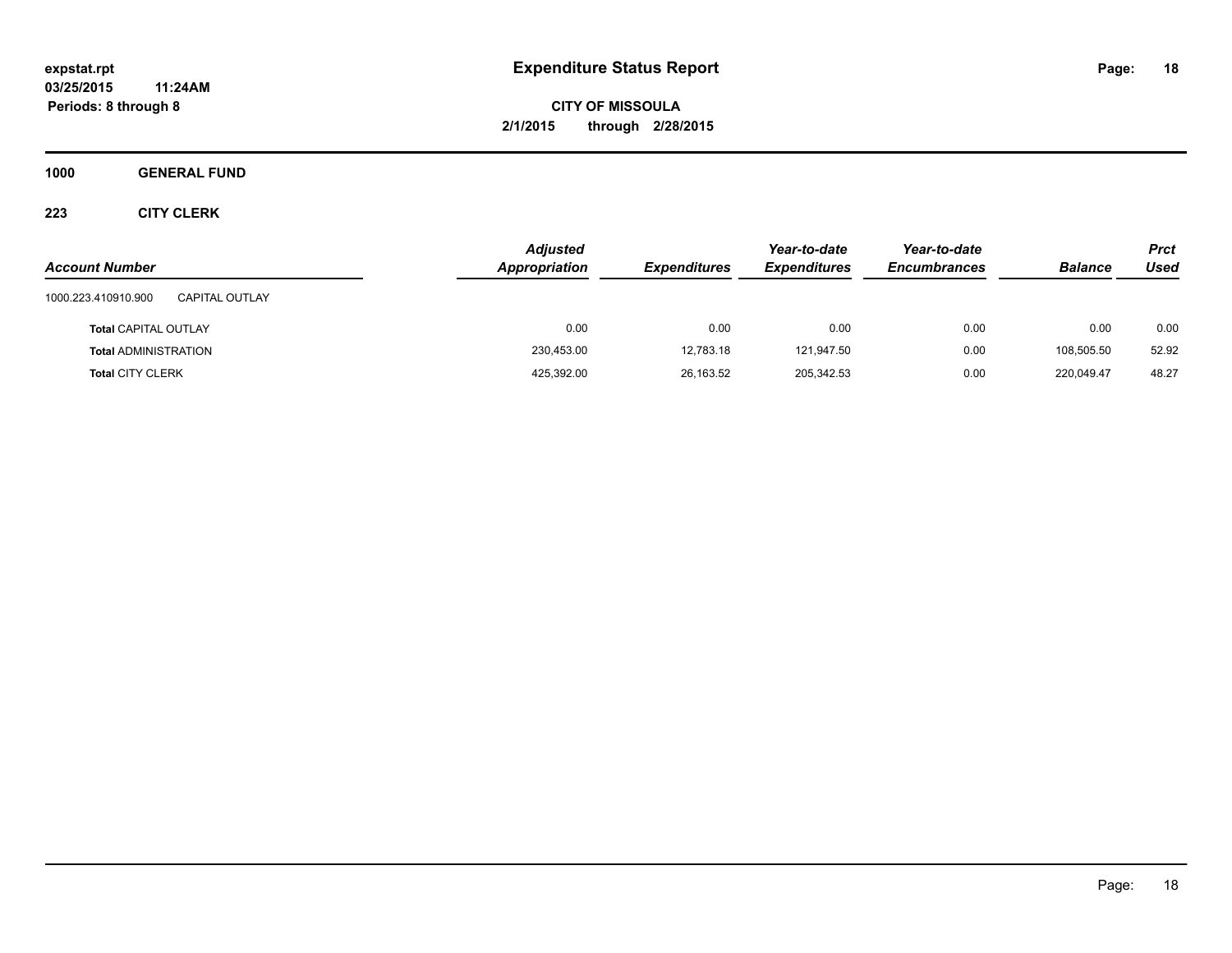**1000 GENERAL FUND**

## **224 INFORMATION SERVICES**

|                                                         |                                                        | <b>Adjusted</b>      |                     | Year-to-date        | Year-to-date        |                | <b>Prct</b> |
|---------------------------------------------------------|--------------------------------------------------------|----------------------|---------------------|---------------------|---------------------|----------------|-------------|
| <b>Account Number</b>                                   |                                                        | <b>Appropriation</b> | <b>Expenditures</b> | <b>Expenditures</b> | <b>Encumbrances</b> | <b>Balance</b> | <b>Used</b> |
| 1000.224.410580                                         | <b>INFORMATION TECHNOLOGIES</b>                        |                      |                     |                     |                     |                |             |
| 1000.224.410580.100                                     | PERSONAL SERVICES                                      |                      |                     |                     |                     |                |             |
| 1000.224.410580.110.000 SALARIES AND WAGES              |                                                        | 338,436.00           | 25,370.52           | 211.583.77          | 0.00                | 126,852.23     | 62.52       |
| 1000.224.410580.130.000 OTHER                           |                                                        | 5,400.00             | 0.00                | 0.00                | 0.00                | 5,400.00       | 0.00        |
| 1000.224.410580.140.000 EMPLOYER CONTRIBUTIONS          |                                                        | 113.521.00           | 9,007.38            | 76,317.23           | 0.00                | 37.203.77      | 67.23       |
|                                                         | 1000.224.410580.141.000 STATE RETIREMENT CONTRIBUTIONS | 0.00                 | 25.37               | 247.68              | 0.00                | $-247.68$      | 0.00        |
| <b>Total PERSONAL SERVICES</b>                          |                                                        | 457,357.00           | 34,403.27           | 288,148.68          | 0.00                | 169,208.32     | 63.00       |
| 1000.224.410580.200<br><b>SUPPLIES</b>                  |                                                        |                      |                     |                     |                     |                |             |
| 1000.224.410580.210.000 OFFICE SUPPLIES                 |                                                        | 1.135.00             | 157.32              | 980.90              | 0.00                | 154.10         | 86.42       |
| 1000.224.410580.220.000 OPERATING SUPPLIES              |                                                        | 12,525.00            | 0.00                | 3,669.43            | 0.00                | 8,855.57       | 29.30       |
| 1000.224.410580.230.000 REPAIR/MAINTENANCE              |                                                        | 3,000.00             | 294.69              | 585.42              | 0.00                | 2,414.58       | 19.51       |
| 1000.224.410580.231.000 GASOLINE                        |                                                        | 250.00               | 0.00                | 53.66               | 0.00                | 196.34         | 21.46       |
| 1000.224.410580.240.000 OTHER SUPPLIES                  |                                                        | 3,500.00             | 0.00                | 3,212.08            | 0.00                | 287.92         | 91.77       |
| <b>Total SUPPLIES</b>                                   |                                                        | 20.410.00            | 452.01              | 8.501.49            | 0.00                | 11,908.51      | 41.65       |
| 1000.224.410580.300                                     | <b>PURCHASED SERVICES</b>                              |                      |                     |                     |                     |                |             |
| 1000.224.410580.310.000                                 | <b>COMMUNICATIONS</b>                                  | 100.00               | 0.00                | 0.00                | 0.00                | 100.00         | 0.00        |
| 1000.224.410580.320.000 PRINTING & DUPLICATING          |                                                        | 350.00               | 0.00                | 74.35               | 0.00                | 275.65         | 21.24       |
| 1000.224.410580.330.000 PUBLICITY, SUBSCRIPTIONS & DUES |                                                        | 179,199.00           | 0.00                | 159,513.28          | 0.00                | 19,685.72      | 89.01       |
| 1000.224.410580.344.000 TELEPHONE SERVICE               |                                                        | 135,330.00           | 3,652.07            | 74,206.82           | 0.00                | 61,123.18      | 54.83       |
| 1000.224.410580.350.000                                 | PROFESSIONAL SERVICES                                  | 57,090.00            | 0.00                | 47,480.09           | 0.00                | 9,609.91       | 83.17       |
| 1000.224.410580.360.000 REPAIR & MAINTENANCE            |                                                        | 1,350.00             | 0.00                | 0.00                | 0.00                | 1.350.00       | 0.00        |
| 1000.224.410580.370.000 TRAVEL                          |                                                        | 6,809.00             | 0.00                | 2,103.24            | 0.00                | 4,705.76       | 30.89       |
| 1000.224.410580.380.000 TRAINING                        |                                                        | 11,981.00            | 150.00              | 5,430.32            | 0.00                | 6,550.68       | 45.32       |
| <b>Total PURCHASED SERVICES</b>                         |                                                        | 392,209.00           | 3,802.07            | 288,808.10          | 0.00                | 103,400.90     | 73.64       |
| 1000.224.410580.500                                     | <b>FIXED CHARGES</b>                                   |                      |                     |                     |                     |                |             |
| <b>Total FIXED CHARGES</b>                              |                                                        | 0.00                 | 0.00                | 0.00                | 0.00                | 0.00           | 0.00        |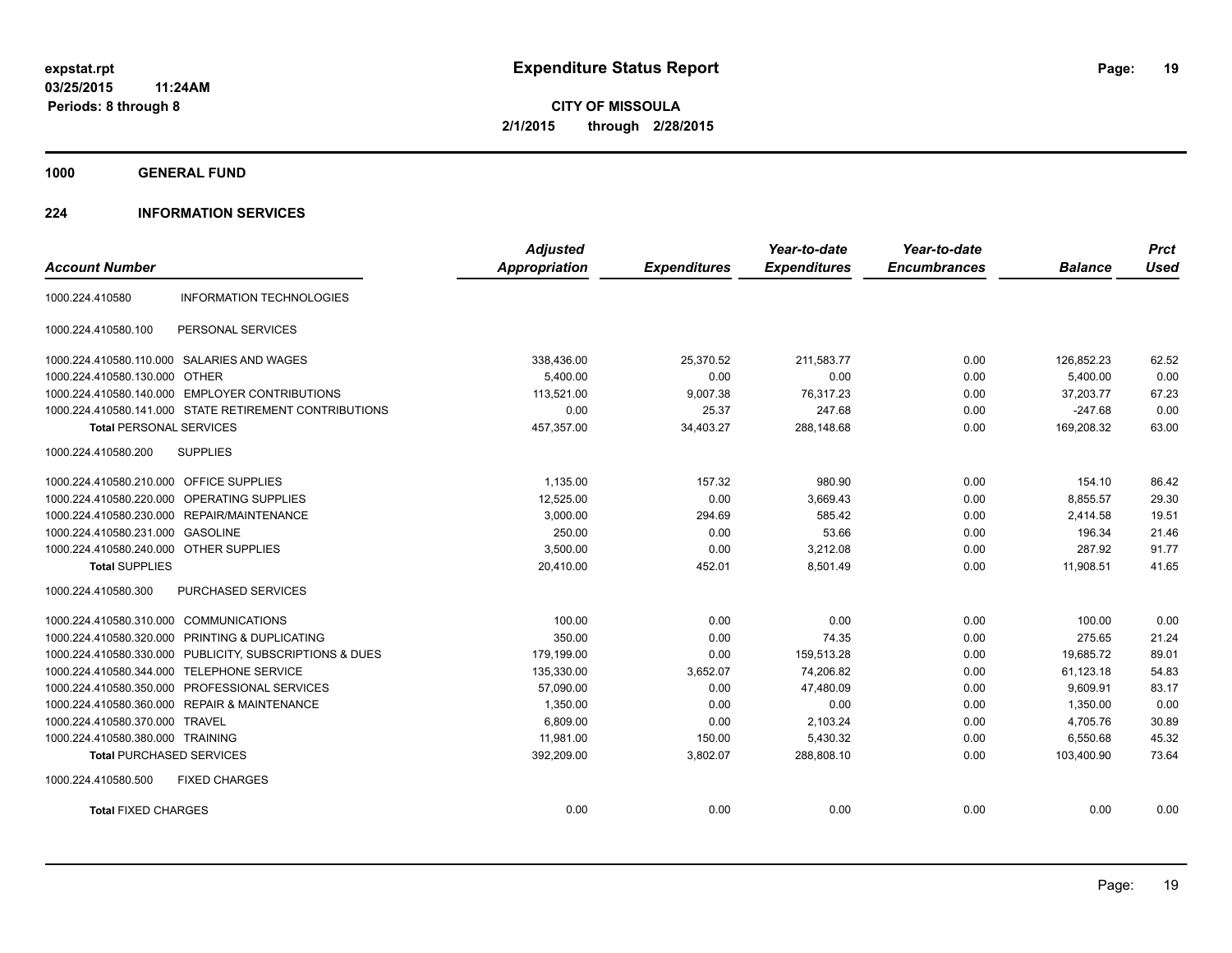**1000 GENERAL FUND**

## **224 INFORMATION SERVICES**

| <b>Account Number</b>                        | <b>Adjusted</b><br>Appropriation | <b>Expenditures</b> | Year-to-date<br><b>Expenditures</b> | Year-to-date<br><b>Encumbrances</b> | <b>Balance</b> | <b>Prct</b><br>Used |
|----------------------------------------------|----------------------------------|---------------------|-------------------------------------|-------------------------------------|----------------|---------------------|
| 1000.224.410580.900<br><b>CAPITAL OUTLAY</b> |                                  |                     |                                     |                                     |                |                     |
| <b>Total CAPITAL OUTLAY</b>                  | 0.00                             | 0.00                | 0.00                                | 0.00                                | 0.00           | 0.00                |
| <b>Total INFORMATION SERVICES</b>            | 869,976.00                       | 38,657.35           | 585.458.27                          | 0.00                                | 284.517.73     | 67.30               |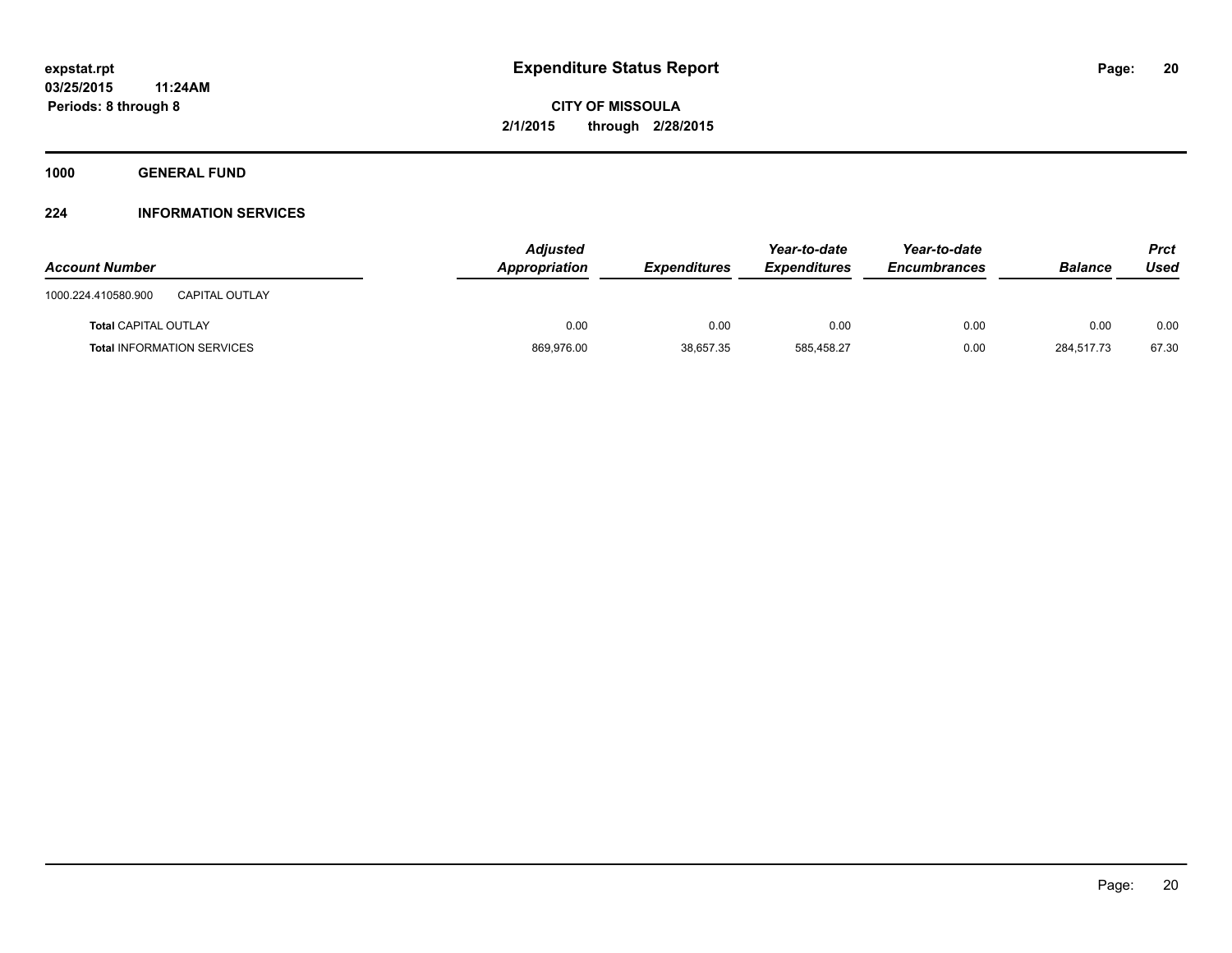**CITY OF MISSOULA 2/1/2015 through 2/28/2015**

**1000 GENERAL FUND**

**230 MUNICIPAL COURT**

| <b>Account Number</b>                                      | <b>Adjusted</b><br>Appropriation | <b>Expenditures</b> | Year-to-date<br><b>Expenditures</b> | Year-to-date<br><b>Encumbrances</b> | <b>Balance</b> | <b>Prct</b><br><b>Used</b> |
|------------------------------------------------------------|----------------------------------|---------------------|-------------------------------------|-------------------------------------|----------------|----------------------------|
| CITY/MUNICIPAL COURT<br>1000.230.410360                    |                                  |                     |                                     |                                     |                |                            |
| PERSONAL SERVICES<br>1000.230.410360.100                   |                                  |                     |                                     |                                     |                |                            |
| 1000.230.410360.110.000 SALARIES AND WAGES                 | 745,063.00                       | 53,914.96           | 437,369.52                          | 0.00                                | 307,693.48     | 58.70                      |
| 1000.230.410360.120.000 OVERTIME/TERMINATION               | 10.000.00                        | 736.41              | 5.000.18                            | 0.00                                | 4.999.82       | 50.00                      |
| 1000.230.410360.140.000 EMPLOYER CONTRIBUTIONS             | 299,318.00                       | 21,587.44           | 180,678.70                          | 0.00                                | 118,639.30     | 60.36                      |
| 1000.230.410360.141.000 STATE RETIREMENT CONTRIBUTIONS     | 0.00                             | 53.91               | 513.04                              | 0.00                                | $-513.04$      | 0.00                       |
| <b>Total PERSONAL SERVICES</b>                             | 1,054,381.00                     | 76.292.72           | 623,561.44                          | 0.00                                | 430,819.56     | 59.14                      |
| <b>SUPPLIES</b><br>1000.230.410360.200                     |                                  |                     |                                     |                                     |                |                            |
| 1000.230.410360.210.000 OFFICE SUPPLIES                    | 4,756.00                         | 129.56              | 4,981.35                            | 0.00                                | $-225.35$      | 104.74                     |
| 1000.230.410360.220.000 OPERATING SUPPLIES                 | 4.972.00                         | 0.00                | 119.99                              | 0.00                                | 4,852.01       | 2.41                       |
| 1000.230.410360.240.000 OTHER SUPPLIES                     | 3.540.00                         | 1.055.45            | 424.77                              | 0.00                                | 3.115.23       | 12.00                      |
| <b>Total SUPPLIES</b>                                      | 13,268.00                        | 1,185.01            | 5,526.11                            | 0.00                                | 7,741.89       | 41.65                      |
| 1000.230.410360.300<br>PURCHASED SERVICES                  |                                  |                     |                                     |                                     |                |                            |
| 1000.230.410360.310.000 COMMUNICATIONS                     | 11,500.00                        | 662.70              | 7,316.76                            | 0.00                                | 4,183.24       | 63.62                      |
| 1000.230.410360.320.000 PRINTING & DUPLICATING             | 1,187.00                         | 0.00                | 0.00                                | 0.00                                | 1,187.00       | 0.00                       |
| 1000.230.410360.330.000<br>PUBLICITY, SUBSCRIPTIONS & DUES | 10,196.00                        | 944.24              | 6,015.57                            | 0.00                                | 4,180.43       | 59.00                      |
| 1000.230.410360.344.000 TELEPHONE SERVICE                  | 1,584.00                         | 213.82              | 760.63                              | 0.00                                | 823.37         | 48.02                      |
| 1000.230.410360.350.000 PROFESSIONAL SERVICES              | 220,707.00                       | 0.00                | 89.766.22                           | 0.00                                | 130,940.78     | 40.67                      |
| 1000.230.410360.350.004 PROFESSIONAL SERVICES              | 0.00                             | 0.00                | 205.26                              | 0.00                                | $-205.26$      | 0.00                       |
| 1000.230.410360.350.005 PROFESSIONAL SERVICES              | 0.00                             | 0.00                | 10,660.80                           | 0.00                                | $-10,660.80$   | 0.00                       |
| 1000.230.410360.350.006 PROFESSIONAL SERVICES              | 0.00                             | 354.00              | 3,072.00                            | 0.00                                | $-3,072.00$    | 0.00                       |
| 1000.230.410360.360.000 REPAIR & MAINTENANCE               | 3,790.00                         | 0.00                | 7,839.96                            | 0.00                                | $-4,049.96$    | 206.86                     |
| 1000.230.410360.370.000 TRAVEL                             | 5,174.00                         | 0.00                | 2,313.42                            | 0.00                                | 2,860.58       | 44.71                      |
| 1000.230.410360.380.000 TRAINING                           | 9,000.00                         | 594.00              | 4,465.80                            | 0.00                                | 4,534.20       | 49.62                      |
| 1000.230.410360.390.000 OTHER PURCHASED SERVICES           | 6,263.00                         | 60.77               | 3,061.85                            | 0.00                                | 3,201.15       | 48.89                      |
| <b>Total PURCHASED SERVICES</b>                            | 269,401.00                       | 2,829.53            | 135,478.27                          | 0.00                                | 133,922.73     | 50.29                      |

1000.230.410360.500 FIXED CHARGES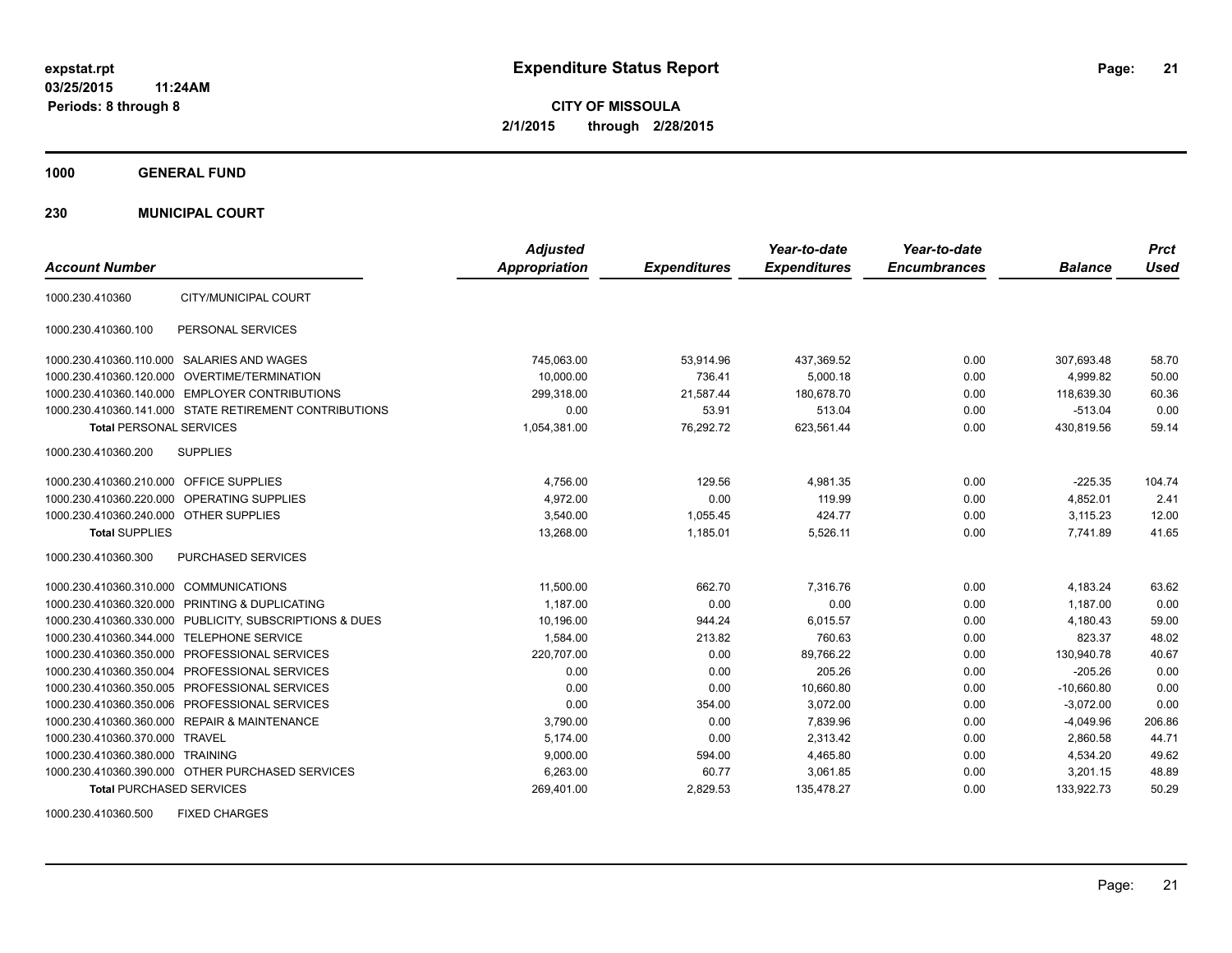**1000 GENERAL FUND**

## **230 MUNICIPAL COURT**

| <b>Account Number</b>                 | <b>Adjusted</b><br>Appropriation | <b>Expenditures</b> | Year-to-date<br><b>Expenditures</b> | Year-to-date<br><b>Encumbrances</b> | <b>Balance</b> | <b>Prct</b><br>Used |
|---------------------------------------|----------------------------------|---------------------|-------------------------------------|-------------------------------------|----------------|---------------------|
| <b>Total FIXED CHARGES</b>            | 0.00                             | 0.00                | 0.00                                | 0.00                                | 0.00           | 0.00                |
| 1000.230.410360.900<br>CAPITAL OUTLAY |                                  |                     |                                     |                                     |                |                     |
| <b>Total CAPITAL OUTLAY</b>           | 0.00                             | 0.00                | 0.00                                | 0.00                                | 0.00           | 0.00                |
| <b>Total MUNICIPAL COURT</b>          | 1,337,050.00                     | 80,307.26           | 764,565.82                          | 0.00                                | 572.484.18     | 57.18               |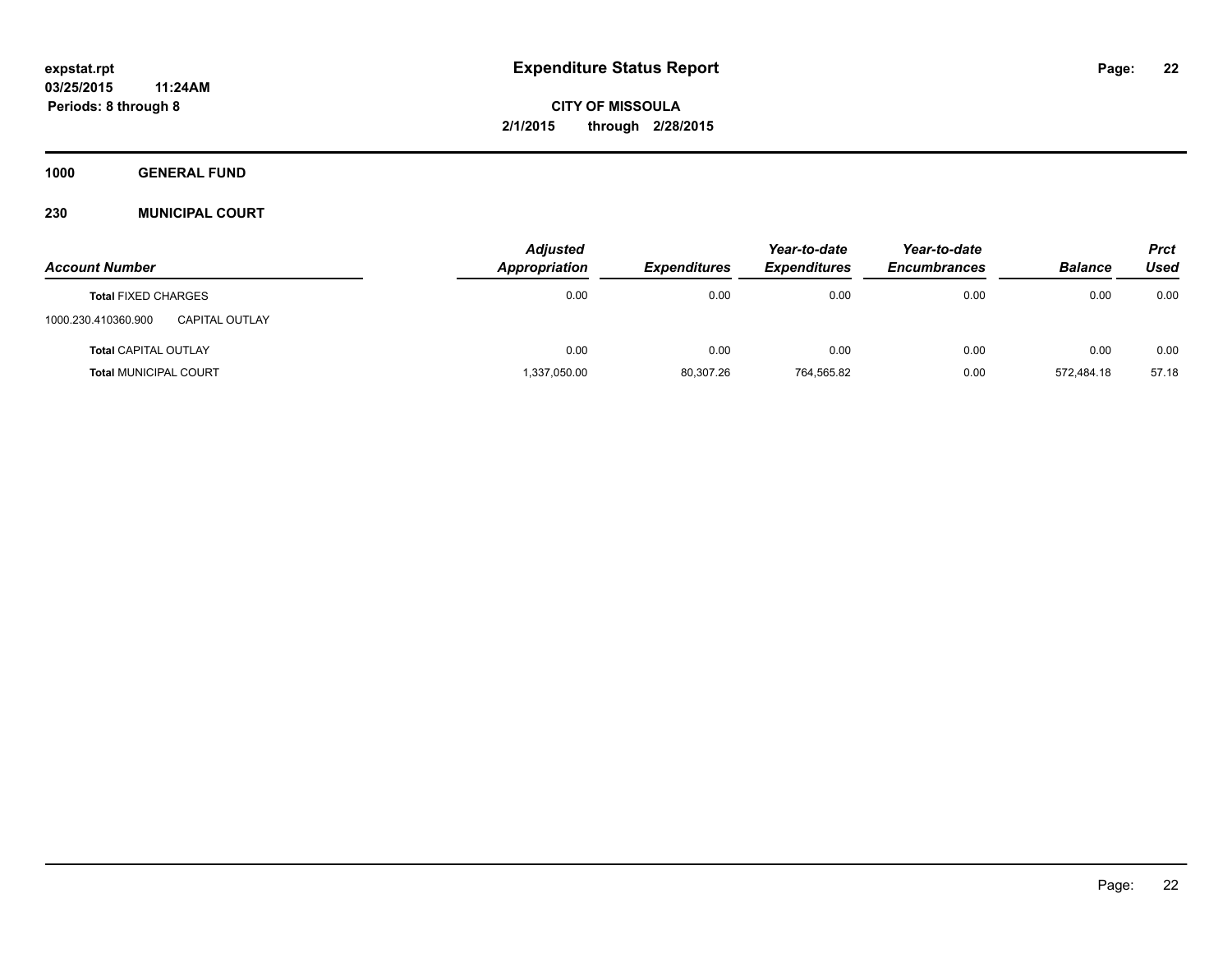**CITY OF MISSOULA 2/1/2015 through 2/28/2015**

**1000 GENERAL FUND**

| <b>Account Number</b>                          | <b>Adjusted</b><br><b>Appropriation</b> | <b>Expenditures</b> | Year-to-date<br><b>Expenditures</b> | Year-to-date<br><b>Encumbrances</b> | <b>Balance</b> | <b>Prct</b><br><b>Used</b> |
|------------------------------------------------|-----------------------------------------|---------------------|-------------------------------------|-------------------------------------|----------------|----------------------------|
| <b>BUDGETING</b><br>1000.240.410520            |                                         |                     |                                     |                                     |                |                            |
| PERSONAL SERVICES<br>1000.240.410520.100       |                                         |                     |                                     |                                     |                |                            |
| 1000.240.410520.110.000 SALARIES AND WAGES     | 77,443.00                               | 4,242.81            | 42,827.33                           | 0.00                                | 34,615.67      | 55.30                      |
| 1000.240.410520.140.000 EMPLOYER CONTRIBUTIONS | 23.856.00                               | 1.514.77            | 14,346.59                           | 0.00                                | 9.509.41       | 60.14                      |
| <b>Total PERSONAL SERVICES</b>                 | 101,299.00                              | 5,757.58            | 57,173.92                           | 0.00                                | 44,125.08      | 56.44                      |
| 1000.240.410520.200<br><b>SUPPLIES</b>         |                                         |                     |                                     |                                     |                |                            |
| 1000.240.410520.210.000 OFFICE SUPPLIES        | 200.00                                  | 0.00                | 0.00                                | 0.00                                | 200.00         | 0.00                       |
| 1000.240.410520.220.000 OPERATING SUPPLIES     | 400.00                                  | 0.00                | 0.00                                | 0.00                                | 400.00         | 0.00                       |
| <b>Total SUPPLIES</b>                          | 600.00                                  | 0.00                | 0.00                                | 0.00                                | 600.00         | 0.00                       |
| 1000.240.410520.300<br>PURCHASED SERVICES      |                                         |                     |                                     |                                     |                |                            |
| 1000.240.410520.320.000 PRINTING & DUPLICATING | 1,313.00                                | 0.21                | 300.25                              | 0.00                                | 1,012.75       | 22.87                      |
| 1000.240.410520.350.000 PROFESSIONAL SERVICES  | 9.289.00                                | 0.00                | 0.00                                | 0.00                                | 9,289.00       | 0.00                       |
| <b>Total PURCHASED SERVICES</b>                | 10.602.00                               | 0.21                | 300.25                              | 0.00                                | 10,301.75      | 2.83                       |
| <b>Total BUDGETING</b>                         | 112,501.00                              | 5,757.79            | 57,474.17                           | 0.00                                | 55,026.83      | 51.09                      |
| 1000.240.410540<br><b>TREASURY</b>             |                                         |                     |                                     |                                     |                |                            |
| PERSONAL SERVICES<br>1000.240.410540.100       |                                         |                     |                                     |                                     |                |                            |
| 1000.240.410540.110.000 SALARIES AND WAGES     | 194,511.00                              | 12,503.86           | 107,640.57                          | 0.00                                | 86,870.43      | 55.34                      |
| 1000.240.410540.140.000 EMPLOYER CONTRIBUTIONS | 75,797.00                               | 5,048.11            | 44,341.73                           | 0.00                                | 31,455.27      | 58.50                      |
| <b>Total PERSONAL SERVICES</b>                 | 270,308.00                              | 17,551.97           | 151,982.30                          | 0.00                                | 118,325.70     | 56.23                      |
| <b>SUPPLIES</b><br>1000.240.410540.200         |                                         |                     |                                     |                                     |                |                            |
| 1000.240.410540.210.000 OFFICE SUPPLIES        | 1.741.00                                | 544.35              | 1.451.69                            | 0.00                                | 289.31         | 83.38                      |
| 1000.240.410540.220.000 OPERATING SUPPLIES     | 425.00                                  | 0.00                | 10.00                               | 0.00                                | 415.00         | 2.35                       |
| <b>Total SUPPLIES</b>                          | 2,166.00                                | 544.35              | 1,461.69                            | 0.00                                | 704.31         | 67.48                      |
| PURCHASED SERVICES<br>1000.240.410540.300      |                                         |                     |                                     |                                     |                |                            |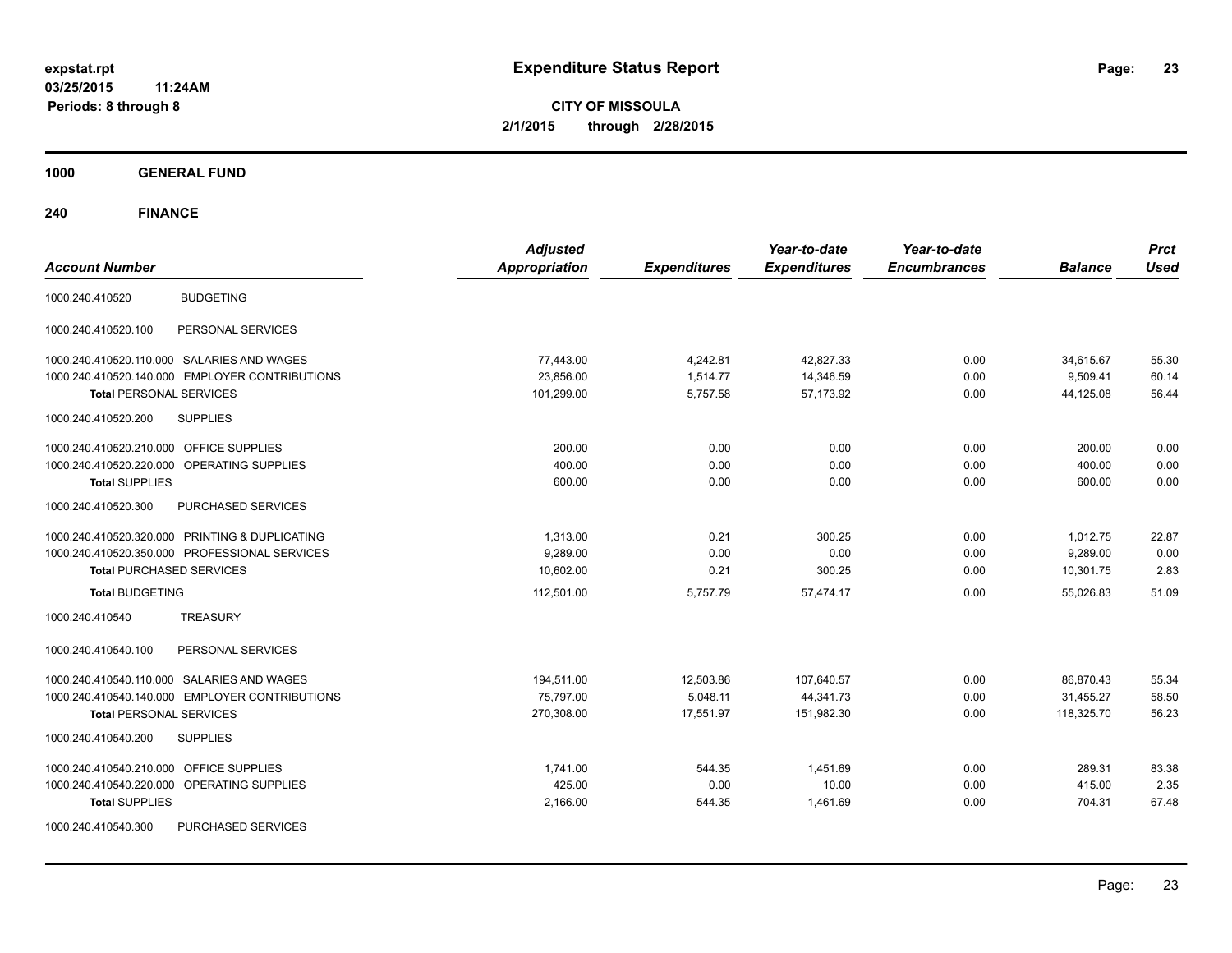**CITY OF MISSOULA 2/1/2015 through 2/28/2015**

**1000 GENERAL FUND**

| <b>Account Number</b>                                   | <b>Adjusted</b><br><b>Appropriation</b> | <b>Expenditures</b> | Year-to-date<br><b>Expenditures</b> | Year-to-date<br><b>Encumbrances</b> | <b>Balance</b> | <b>Prct</b><br><b>Used</b> |
|---------------------------------------------------------|-----------------------------------------|---------------------|-------------------------------------|-------------------------------------|----------------|----------------------------|
|                                                         |                                         |                     |                                     |                                     |                |                            |
| 1000.240.410540.310.000 COMMUNICATIONS                  | 4,814.00                                | 654.42              | 3,641.81                            | 0.00                                | 1,172.19       | 75.65                      |
| 1000.240.410540.320.000 PRINTING & DUPLICATING          | 715.00                                  | 51.88               | 2,341.35                            | 0.00                                | $-1,626.35$    | 327.46                     |
| 1000.240.410540.330.000 PUBLICITY, SUBSCRIPTIONS & DUES | 10.00                                   | 0.00                | 0.00                                | 0.00                                | 10.00          | 0.00                       |
| 1000.240.410540.344.000 TELEPHONE SERVICE               | 50.00                                   | 0.00                | 0.00                                | 0.00                                | 50.00          | 0.00                       |
| 1000.240.410540.350.000 PROFESSIONAL SERVICES           | 11,911.00                               | 464.60              | 3,121.93                            | 0.00                                | 8,789.07       | 26.21                      |
| 1000.240.410540.360.000 REPAIR & MAINTENANCE            | 170.00                                  | 0.00                | 0.00                                | 0.00                                | 170.00         | 0.00                       |
| 1000.240.410540.370.000 TRAVEL                          | 4,125.00                                | 0.00                | 413.90                              | 0.00                                | 3,711.10       | 10.03                      |
| 1000.240.410540.380.000 TRAINING                        | 2,000.00                                | 0.00                | 89.00                               | 0.00                                | 1,911.00       | 4.45                       |
| <b>Total PURCHASED SERVICES</b>                         | 23,795.00                               | 1,170.90            | 9,607.99                            | 0.00                                | 14,187.01      | 40.38                      |
| 1000.240.410540.500<br><b>FIXED CHARGES</b>             |                                         |                     |                                     |                                     |                |                            |
| 1000.240.410540.500.000 FIXED CHARGES                   | 500.00                                  | 0.00                | 0.00                                | 0.00                                | 500.00         | 0.00                       |
| <b>Total FIXED CHARGES</b>                              | 500.00                                  | 0.00                | 0.00                                | 0.00                                | 500.00         | 0.00                       |
| <b>CAPITAL OUTLAY</b><br>1000.240.410540.900            |                                         |                     |                                     |                                     |                |                            |
| <b>Total CAPITAL OUTLAY</b>                             | 0.00                                    | 0.00                | 0.00                                | 0.00                                | 0.00           | 0.00                       |
| <b>Total TREASURY</b>                                   | 296,769.00                              | 19,267.22           | 163,051.98                          | 0.00                                | 133,717.02     | 54.94                      |
| 1000.240.410550<br><b>ACCOUNTING</b>                    |                                         |                     |                                     |                                     |                |                            |
| PERSONAL SERVICES<br>1000.240.410550.100                |                                         |                     |                                     |                                     |                |                            |
| 1000.240.410550.110.000 SALARIES AND WAGES              | 324,228.00                              | 25,839.90           | 219,546.33                          | 0.00                                | 104,681.67     | 67.71                      |
| 1000.240.410550.120.000 OVERTIME/TERMINATION            | 1,000.00                                | 0.00                | 0.00                                | 0.00                                | 1,000.00       | 0.00                       |
| 1000.240.410550.140.000 EMPLOYER CONTRIBUTIONS          | 121,819.00                              | 10,204.70           | 89,058.54                           | 0.00                                | 32,760.46      | 73.11                      |
| 1000.240.410550.141.000 STATE RETIREMENT CONTRIBUTIONS  | 0.00                                    | 45.39               | 468.04                              | 0.00                                | $-468.04$      | 0.00                       |
| <b>Total PERSONAL SERVICES</b>                          | 447,047.00                              | 36,089.99           | 309,072.91                          | 0.00                                | 137,974.09     | 69.14                      |
| 1000.240.410550.200<br><b>SUPPLIES</b>                  |                                         |                     |                                     |                                     |                |                            |
| 1000.240.410550.210.000 OFFICE SUPPLIES                 | 2,824.00                                | 841.00              | 2,155.92                            | 0.00                                | 668.08         | 76.34                      |
| 1000.240.410550.220.000 OPERATING SUPPLIES              | 1,300.00                                | 286.36              | 286.36                              | 0.00                                | 1,013.64       | 22.03                      |
| 1000.240.410550.230.000 REPAIR/MAINTENANCE              | 300.00                                  | 0.00                | 0.00                                | 0.00                                | 300.00         | 0.00                       |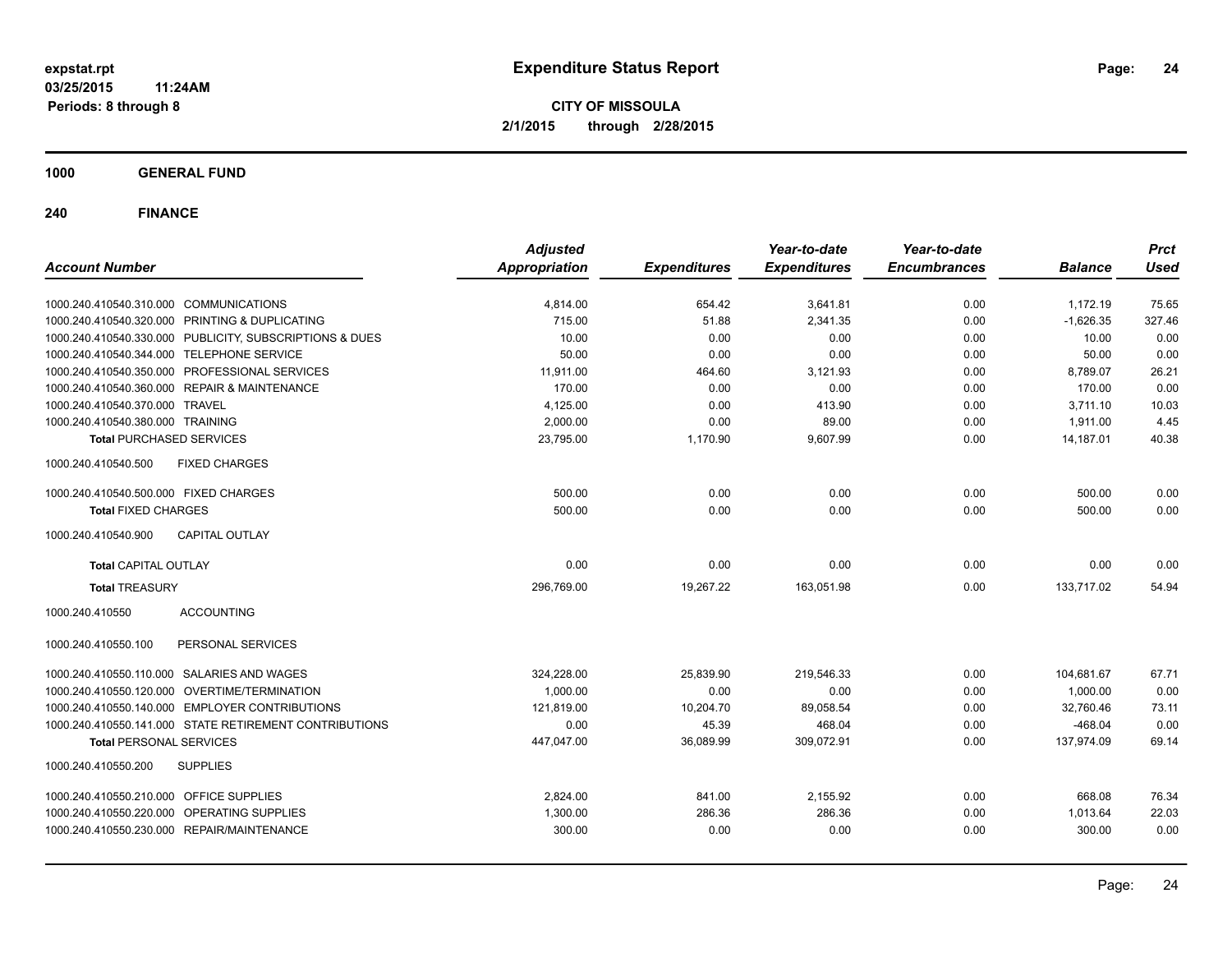**1000 GENERAL FUND**

| <b>Account Number</b>                                   | <b>Adjusted</b><br>Appropriation | <b>Expenditures</b> | Year-to-date<br><b>Expenditures</b> | Year-to-date<br><b>Encumbrances</b> | <b>Balance</b> | <b>Prct</b><br><b>Used</b> |
|---------------------------------------------------------|----------------------------------|---------------------|-------------------------------------|-------------------------------------|----------------|----------------------------|
| 1000.240.410550.231.000 GASOLINE                        | 91.00                            | 0.00                | 0.00                                | 0.00                                | 91.00          | 0.00                       |
| 1000.240.410550.240.000 OTHER SUPPLIES                  | 500.00                           | 0.00                | 0.00                                | 0.00                                | 500.00         | 0.00                       |
| <b>Total SUPPLIES</b>                                   | 5,015.00                         | 1,127.36            | 2,442.28                            | 0.00                                | 2,572.72       | 48.70                      |
| 1000.240.410550.300<br>PURCHASED SERVICES               |                                  |                     |                                     |                                     |                |                            |
| 1000.240.410550.310.000 COMMUNICATIONS                  | 31,645.00                        | 0.00                | 32,056.31                           | 0.00                                | $-411.31$      | 101.30                     |
| 1000.240.410550.320.000 PRINTING & DUPLICATING          | 3,215.00                         | 41.51               | 471.58                              | 0.00                                | 2,743.42       | 14.67                      |
| 1000.240.410550.330.000 PUBLICITY, SUBSCRIPTIONS & DUES | 2,316.00                         | 256.76              | 578.94                              | 0.00                                | 1,737.06       | 25.00                      |
| 1000.240.410550.344.000 TELEPHONE SERVICE               | 2,075.00                         | 64.33               | 463.89                              | 0.00                                | 1,611.11       | 22.36                      |
| 1000.240.410550.350.000 PROFESSIONAL SERVICES           | 133,406.00                       | 14,285.00           | 124,002.37                          | 0.00                                | 9,403.63       | 92.95                      |
| 1000.240.410550.360.000 REPAIR & MAINTENANCE            | 1,135.00                         | 0.00                | 75.00                               | 0.00                                | 1,060.00       | 6.61                       |
| 1000.240.410550.370.000 TRAVEL                          | 3,520.00                         | 0.00                | 100.00                              | 0.00                                | 3,420.00       | 2.84                       |
| 1000.240.410550.380.000 TRAINING                        | 3,805.00                         | 85.00               | 310.00                              | 0.00                                | 3,495.00       | 8.15                       |
| <b>Total PURCHASED SERVICES</b>                         | 181,117.00                       | 14,732.60           | 158,058.09                          | 0.00                                | 23,058.91      | 87.27                      |
| 1000.240.410550.500<br><b>FIXED CHARGES</b>             |                                  |                     |                                     |                                     |                |                            |
| <b>Total FIXED CHARGES</b>                              | 0.00                             | 0.00                | 0.00                                | 0.00                                | 0.00           | 0.00                       |
| <b>CAPITAL OUTLAY</b><br>1000.240.410550.900            |                                  |                     |                                     |                                     |                |                            |
| <b>Total CAPITAL OUTLAY</b>                             | 0.00                             | 0.00                | 0.00                                | 0.00                                | 0.00           | 0.00                       |
| <b>Total ACCOUNTING</b>                                 | 633,179.00                       | 51,949.95           | 469,573.28                          | 0.00                                | 163,605.72     | 74.16                      |
| 1000.240.410552<br><b>FINANCIAL REPORTING</b>           |                                  |                     |                                     |                                     |                |                            |
| PERSONAL SERVICES<br>1000.240.410552.100                |                                  |                     |                                     |                                     |                |                            |
| 1000.240.410552.110.000 SALARIES AND WAGES              | 49,877.00                        | 2,800.62            | 27,145.58                           | 0.00                                | 22,731.42      | 54.43                      |
| 1000.240.410552.140.000 EMPLOYER CONTRIBUTIONS          | 15,662.00                        | 961.73              | 8,944.72                            | 0.00                                | 6,717.28       | 57.11                      |
| <b>Total PERSONAL SERVICES</b>                          | 65,539.00                        | 3,762.35            | 36,090.30                           | 0.00                                | 29,448.70      | 55.07                      |
| 1000.240.410552.200<br><b>SUPPLIES</b>                  |                                  |                     |                                     |                                     |                |                            |
| 1000.240.410552.210.000 OFFICE SUPPLIES                 | 160.00                           | 0.00                | 0.00                                | 0.00                                | 160.00         | 0.00                       |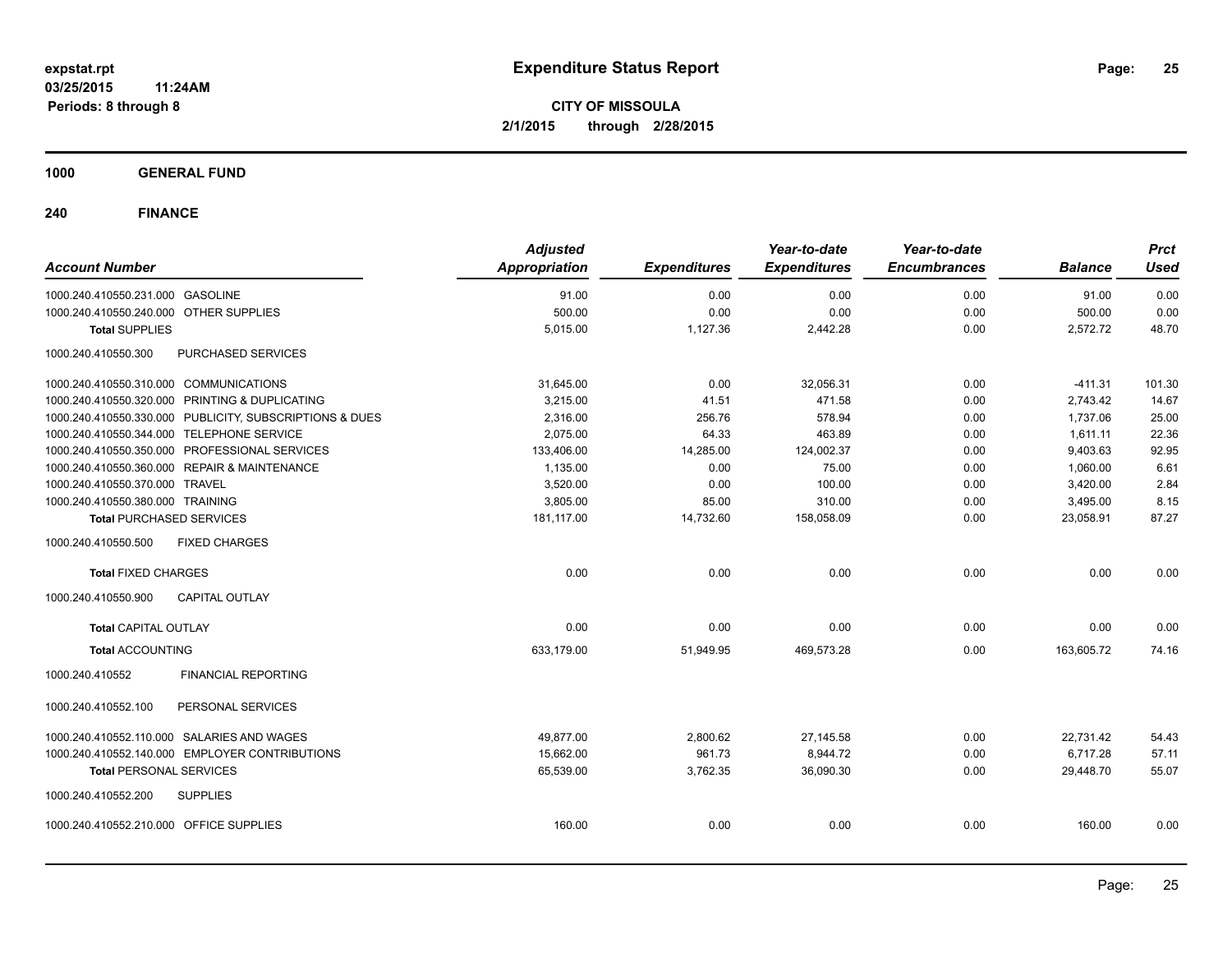**1000 GENERAL FUND**

| <b>Account Number</b>                  |                                               | <b>Adjusted</b><br>Appropriation | <b>Expenditures</b> | Year-to-date<br><b>Expenditures</b> | Year-to-date<br><b>Encumbrances</b> | <b>Balance</b> | <b>Prct</b><br><b>Used</b> |
|----------------------------------------|-----------------------------------------------|----------------------------------|---------------------|-------------------------------------|-------------------------------------|----------------|----------------------------|
| 1000.240.410552.220.000                | OPERATING SUPPLIES                            | 549.00                           | 0.00                | 0.00                                | 0.00                                | 549.00         | 0.00                       |
| <b>Total SUPPLIES</b>                  |                                               | 709.00                           | 0.00                | 0.00                                | 0.00                                | 709.00         | 0.00                       |
| 1000.240.410552.300                    | PURCHASED SERVICES                            |                                  |                     |                                     |                                     |                |                            |
| 1000.240.410552.310.000 COMMUNICATIONS |                                               | 321.00                           | 0.00                | 0.00                                | 0.00                                | 321.00         | 0.00                       |
| 1000.240.410552.320.000                | PRINTING & DUPLICATING                        | 3,503.00                         | 0.00                | 0.00                                | 0.00                                | 3,503.00       | 0.00                       |
|                                        | 1000.240.410552.350.000 PROFESSIONAL SERVICES | 10,530.00                        | 0.00                | 23,000.00                           | 0.00                                | $-12,470.00$   | 218.42                     |
| 1000.240.410552.370.000 TRAVEL         |                                               | 600.00                           | 0.00                | 0.00                                | 0.00                                | 600.00         | 0.00                       |
| 1000.240.410552.380.000 TRAINING       |                                               | 1,525.00                         | 0.00                | 0.00                                | 0.00                                | 1,525.00       | 0.00                       |
| <b>Total PURCHASED SERVICES</b>        |                                               | 16,479.00                        | 0.00                | 23,000.00                           | 0.00                                | $-6,521.00$    | 139.57                     |
| 1000.240.410552.900                    | <b>CAPITAL OUTLAY</b>                         |                                  |                     |                                     |                                     |                |                            |
| <b>Total CAPITAL OUTLAY</b>            |                                               | 0.00                             | 0.00                | 0.00                                | 0.00                                | 0.00           | 0.00                       |
| <b>Total FINANCIAL REPORTING</b>       |                                               | 82,727.00                        | 3,762.35            | 59,090.30                           | 0.00                                | 23,636.70      | 71.43                      |
| 1000.240.410553                        | <b>FINANCIAL SOFTWARE</b>                     |                                  |                     |                                     |                                     |                |                            |
| 1000.240.410553.100                    | PERSONAL SERVICES                             |                                  |                     |                                     |                                     |                |                            |
| <b>Total FINANCIAL SOFTWARE</b>        |                                               | 0.00                             | 0.00                | 0.00                                | 0.00                                | 0.00           | 0.00                       |
| <b>Total FINANCE</b>                   |                                               | 1,125,176.00                     | 80,737.31           | 749,189.73                          | 0.00                                | 375,986.27     | 66.58                      |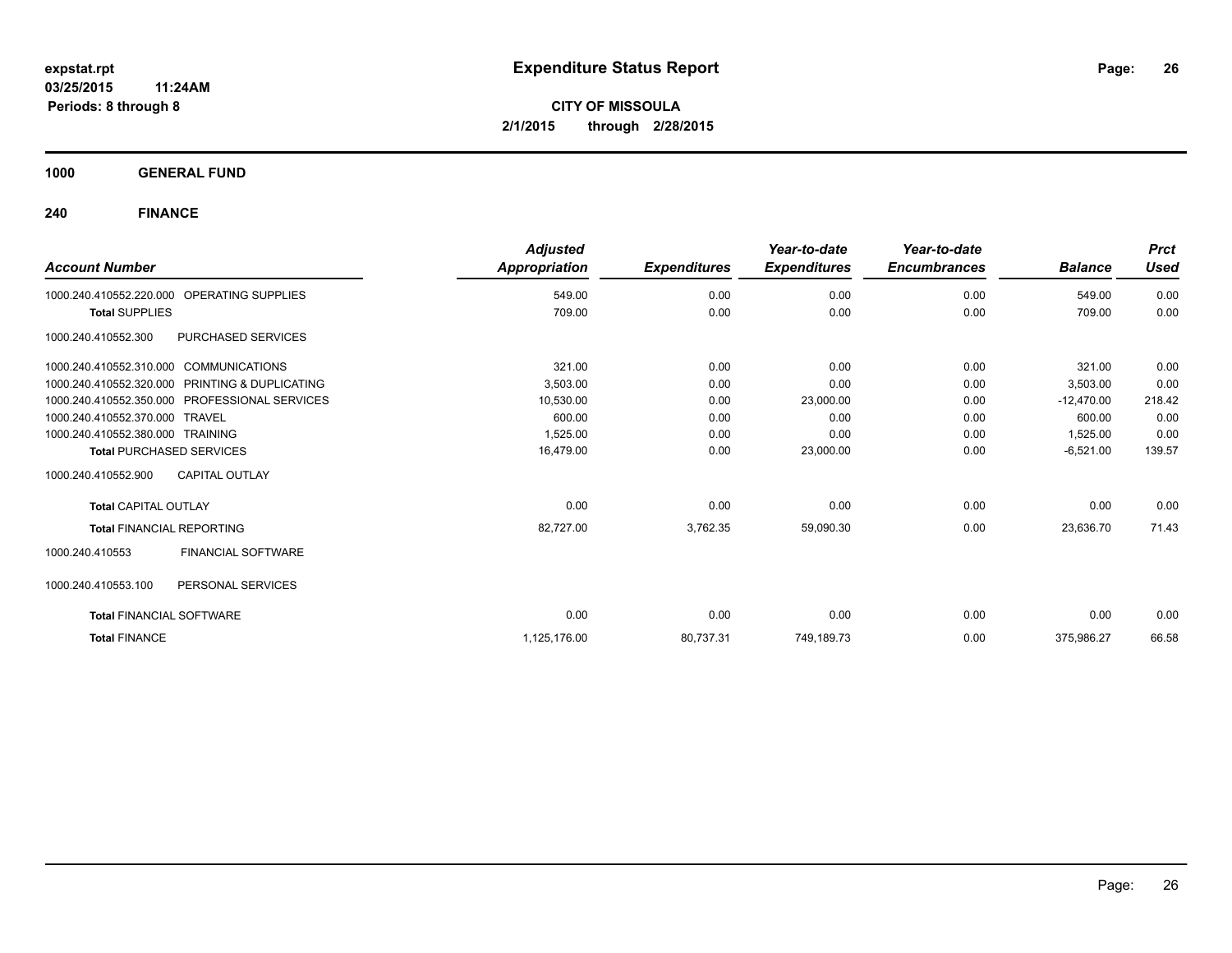**1000 GENERAL FUND**

## **245 CENTRALIZED SERVICES**

| <b>Account Number</b>                   |                                                         | <b>Adjusted</b><br><b>Appropriation</b> | <b>Expenditures</b> | Year-to-date<br><b>Expenditures</b> | Year-to-date<br><b>Encumbrances</b> | <b>Balance</b> | <b>Prct</b><br><b>Used</b> |
|-----------------------------------------|---------------------------------------------------------|-----------------------------------------|---------------------|-------------------------------------|-------------------------------------|----------------|----------------------------|
| 1000.245.410810                         | <b>ADMINISTRATION</b>                                   |                                         |                     |                                     |                                     |                |                            |
| 1000.245.410810.100                     | PERSONAL SERVICES                                       |                                         |                     |                                     |                                     |                |                            |
| 1000.245.410810.110.000                 | CENTRALIZED SERVICES/SALARIES AND WAGES                 | 120,062.00                              | 9,111.56            | 76,991.87                           | 0.00                                | 43,070.13      | 64.13                      |
| 1000.245.410810.140.000                 | <b>EMPLOYER CONTRIBUTIONS</b>                           | 29.435.00                               | 2,247.00            | 21.637.53                           | 0.00                                | 7.797.47       | 73.51                      |
|                                         | 1000.245.410810.141.000 STATE RETIREMENT CONTRIBUTIONS  | 0.00                                    | 19.39               | 191.44                              | 0.00                                | $-191.44$      | 0.00                       |
| <b>Total PERSONAL SERVICES</b>          |                                                         | 149,497.00                              | 11,377.95           | 98,820.84                           | 0.00                                | 50,676.16      | 66.10                      |
| 1000.245.410810.200                     | <b>SUPPLIES</b>                                         |                                         |                     |                                     |                                     |                |                            |
| 1000.245.410810.210.000 OFFICE SUPPLIES |                                                         | 400.00                                  | 0.00                | 4.99                                | 0.00                                | 395.01         | 1.25                       |
| <b>Total SUPPLIES</b>                   |                                                         | 400.00                                  | 0.00                | 4.99                                | 0.00                                | 395.01         | 1.25                       |
| 1000.245.410810.300                     | PURCHASED SERVICES                                      |                                         |                     |                                     |                                     |                |                            |
|                                         | 1000.245.410810.330.000 PUBLICITY, SUBSCRIPTIONS & DUES | 0.00                                    | 0.00                | 265.00                              | 0.00                                | $-265.00$      | 0.00                       |
|                                         | 1000.245.410810.344.000 TELEPHONE SERVICE               | 0.00                                    | 1.69                | 1.69                                | 0.00                                | $-1.69$        | 0.00                       |
| 1000.245.410810.370.000 TRAVEL          |                                                         | 1,000.00                                | 0.00                | 300.33                              | 0.00                                | 699.67         | 30.03                      |
| 1000.245.410810.380.000 TRAINING        |                                                         | 1,000.00                                | 0.00                | 35.85                               | 0.00                                | 964.15         | 3.59                       |
| <b>Total PURCHASED SERVICES</b>         |                                                         | 2,000.00                                | 1.69                | 602.87                              | 0.00                                | 1,397.13       | 30.14                      |
| 1000.245.410810.700                     | <b>GRANTS &amp; CONTRIBUTIONS</b>                       |                                         |                     |                                     |                                     |                |                            |
|                                         | 1000.245.410810.700.000 GRANTS & CONTRIBUTIONS          | 0.00                                    | 0.00                | 50.00                               | 0.00                                | $-50.00$       | 0.00                       |
|                                         | <b>Total GRANTS &amp; CONTRIBUTIONS</b>                 | 0.00                                    | 0.00                | 50.00                               | 0.00                                | $-50.00$       | 0.00                       |
| <b>Total ADMINISTRATION</b>             |                                                         | 151,897.00                              | 11,379.64           | 99.478.70                           | 0.00                                | 52.418.30      | 65.49                      |
| 1000.245.410835                         | *** Title Not Found ***                                 |                                         |                     |                                     |                                     |                |                            |
| 1000.245.410835.100                     | PERSONAL SERVICES                                       |                                         |                     |                                     |                                     |                |                            |
|                                         | 1000.245.410835.110.000 SALARIES AND WAGES              | 82.967.00                               | 6,425.01            | 54.263.12                           | 0.00                                | 28,703.88      | 65.40                      |
|                                         | 1000.245.410835.140.000 EMPLOYER CONTRIBUTIONS          | 23,184.00                               | 2,055.56            | 17,725.03                           | 0.00                                | 5,458.97       | 76.45                      |
| <b>Total PERSONAL SERVICES</b>          |                                                         | 106,151.00                              | 8,480.57            | 71,988.15                           | 0.00                                | 34,162.85      | 67.82                      |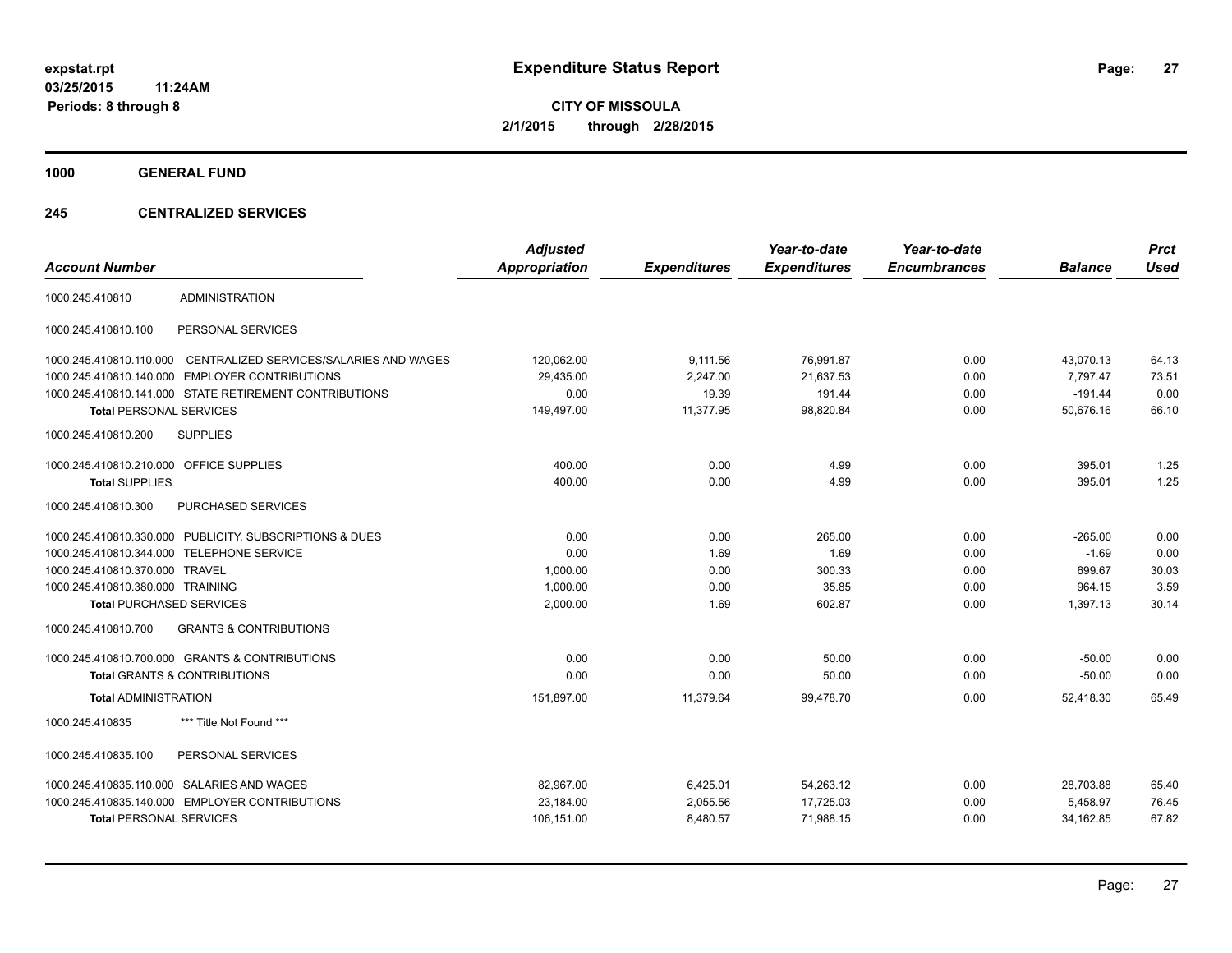**1000 GENERAL FUND**

## **245 CENTRALIZED SERVICES**

|                                                               | <b>Adjusted</b>      |                     | Year-to-date        | Year-to-date        |                | <b>Prct</b> |
|---------------------------------------------------------------|----------------------|---------------------|---------------------|---------------------|----------------|-------------|
| <b>Account Number</b>                                         | <b>Appropriation</b> | <b>Expenditures</b> | <b>Expenditures</b> | <b>Encumbrances</b> | <b>Balance</b> | <b>Used</b> |
| <b>SUPPLIES</b><br>1000.245.410835.200                        |                      |                     |                     |                     |                |             |
| 1000.245.410835.210.000 OFFICE SUPPLIES                       | 100.00               | 0.00                | 0.00                | 0.00                | 100.00         | 0.00        |
| 1000.245.410835.220.000 OPERATING SUPPLIES                    | 500.00               | 0.00                | 0.00                | 0.00                | 500.00         | 0.00        |
| <b>Total SUPPLIES</b>                                         | 600.00               | 0.00                | 0.00                | 0.00                | 600.00         | 0.00        |
| 1000.245.410835.300<br>PURCHASED SERVICES                     |                      |                     |                     |                     |                |             |
| 1000.245.410835.310.000 COMMUNICATIONS                        | 100.00               | 0.00                | 0.00                | 0.00                | 100.00         | 0.00        |
| 1000.245.410835.344.000 TELEPHONE SERVICE                     | 793.00               | 61.97               | 433.37              | 0.00                | 359.63         | 54.65       |
| <b>Total PURCHASED SERVICES</b>                               | 893.00               | 61.97               | 433.37              | 0.00                | 459.63         | 48.53       |
| Total *** Title Not Found ***                                 | 107,644.00           | 8,542.54            | 72,421.52           | 0.00                | 35,222.48      | 67.28       |
| 1000.245.411010<br>*** Title Not Found ***                    |                      |                     |                     |                     |                |             |
| 1000.245.411010.100<br>PERSONAL SERVICES                      |                      |                     |                     |                     |                |             |
| Total *** Title Not Found ***                                 | 0.00                 | 0.00                | 0.00                | 0.00                | 0.00           | 0.00        |
| <b>ENERGY CONSERVATION</b><br>1000.245.411231                 |                      |                     |                     |                     |                |             |
| 1000.245.411231.100<br>PERSONAL SERVICES                      |                      |                     |                     |                     |                |             |
| 1000.245.411231.110.000 ENERGY COORDINATOR/SALARIES AND WAGES | 50,446.00            | 3,854.80            | 33,605.11           | 0.00                | 16,840.89      | 66.62       |
| 1000.245.411231.140.000 EMPLOYER CONTRIBUTIONS                | 20,648.00            | 1,580.76            | 11,139.66           | 0.00                | 9,508.34       | 53.95       |
| <b>Total PERSONAL SERVICES</b>                                | 71,094.00            | 5,435.56            | 44,744.77           | 0.00                | 26,349.23      | 62.94       |
| 1000.245.411231.200<br><b>SUPPLIES</b>                        |                      |                     |                     |                     |                |             |
| 1000.245.411231.210.000 OFFICE SUPPLIES                       | 400.00               | 0.00                | 0.00                | 0.00                | 400.00         | 0.00        |
| 1000.245.411231.220.000 OPERATING SUPPLIES                    | 200.00               | 0.00                | 0.00                | 0.00                | 200.00         | 0.00        |
| 1000.245.411231.231.000 GASOLINE                              | 178.00               | 0.00                | 0.00                | 0.00                | 178.00         | 0.00        |
| <b>Total SUPPLIES</b>                                         | 778.00               | 0.00                | 0.00                | 0.00                | 778.00         | 0.00        |
| 1000.245.411231.300<br>PURCHASED SERVICES                     |                      |                     |                     |                     |                |             |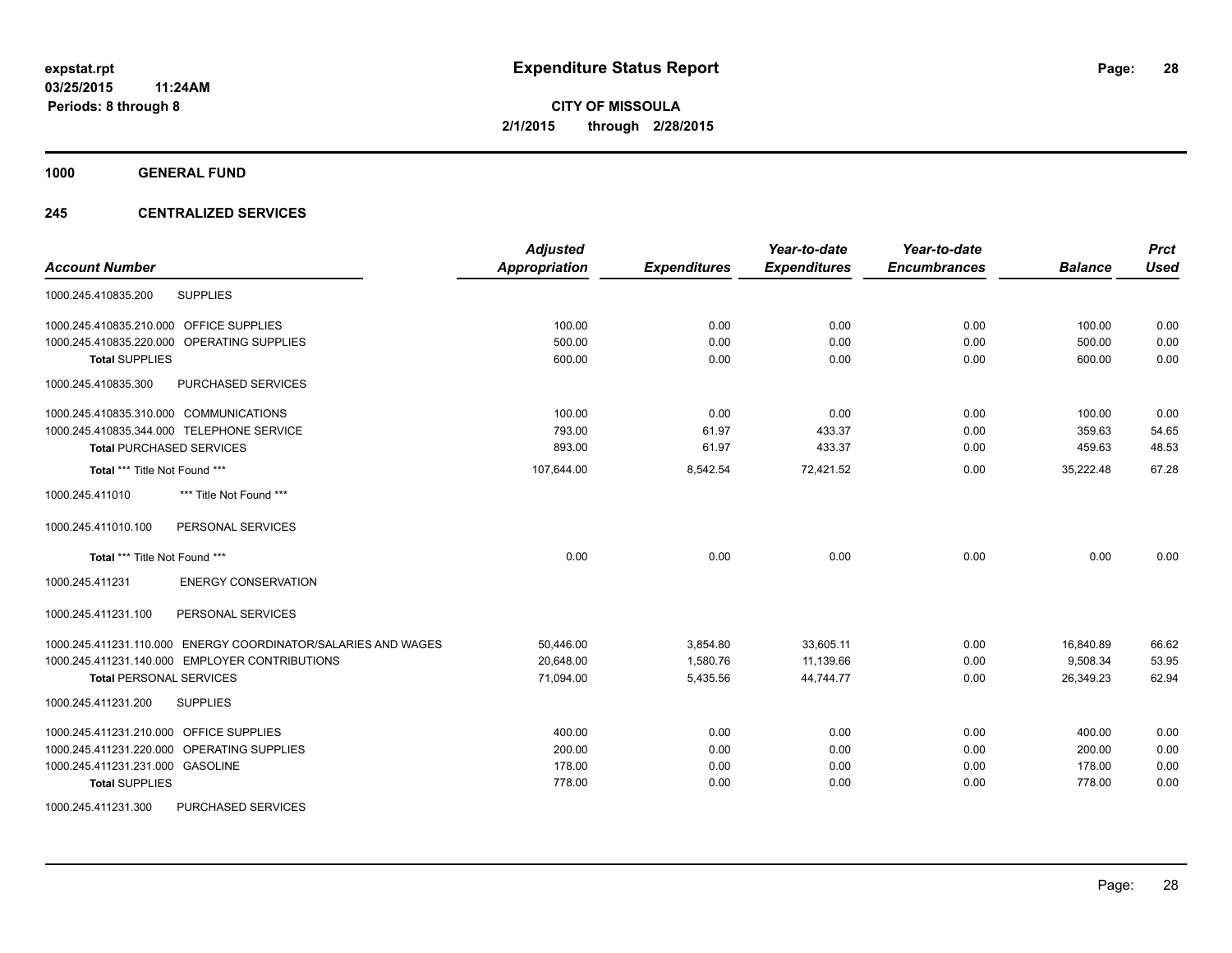**1000 GENERAL FUND**

## **245 CENTRALIZED SERVICES**

|                                                         | <b>Adjusted</b> |                     | Year-to-date        | Year-to-date        |                | <b>Prct</b> |
|---------------------------------------------------------|-----------------|---------------------|---------------------|---------------------|----------------|-------------|
| <b>Account Number</b>                                   | Appropriation   | <b>Expenditures</b> | <b>Expenditures</b> | <b>Encumbrances</b> | <b>Balance</b> | Used        |
| 1000.245.411231.320.000 PRINTING & DUPLICATING          | 200.00          | 1.60                | 46.26               | 0.00                | 153.74         | 23.13       |
| 1000.245.411231.330.000 PUBLICITY, SUBSCRIPTIONS & DUES | 185.00          | 70.00               | 70.00               | 0.00                | 115.00         | 37.84       |
| 1000.245.411231.350.000 PROFESSIONAL SERVICES           | 8.000.00        | 0.00                | 7.765.00            | 0.00                | 235.00         | 97.06       |
| 1000.245.411231.370.000 TRAVEL                          | 1.000.00        | 243.40              | 243.40              | 0.00                | 756.60         | 24.34       |
| 1000.245.411231.380.000 TRAINING                        | 1.000.00        | 350.00              | 350.00              | 0.00                | 650.00         | 35.00       |
| <b>Total PURCHASED SERVICES</b>                         | 10,385.00       | 665.00              | 8.474.66            | 0.00                | 1.910.34       | 81.60       |
| <b>Total ENERGY CONSERVATION</b>                        | 82.257.00       | 6.100.56            | 53.219.43           | 0.00                | 29.037.57      | 64.70       |
| <b>Total CENTRALIZED SERVICES</b>                       | 341.798.00      | 26.022.74           | 225.119.65          | 0.00                | 116.678.35     | 65.86       |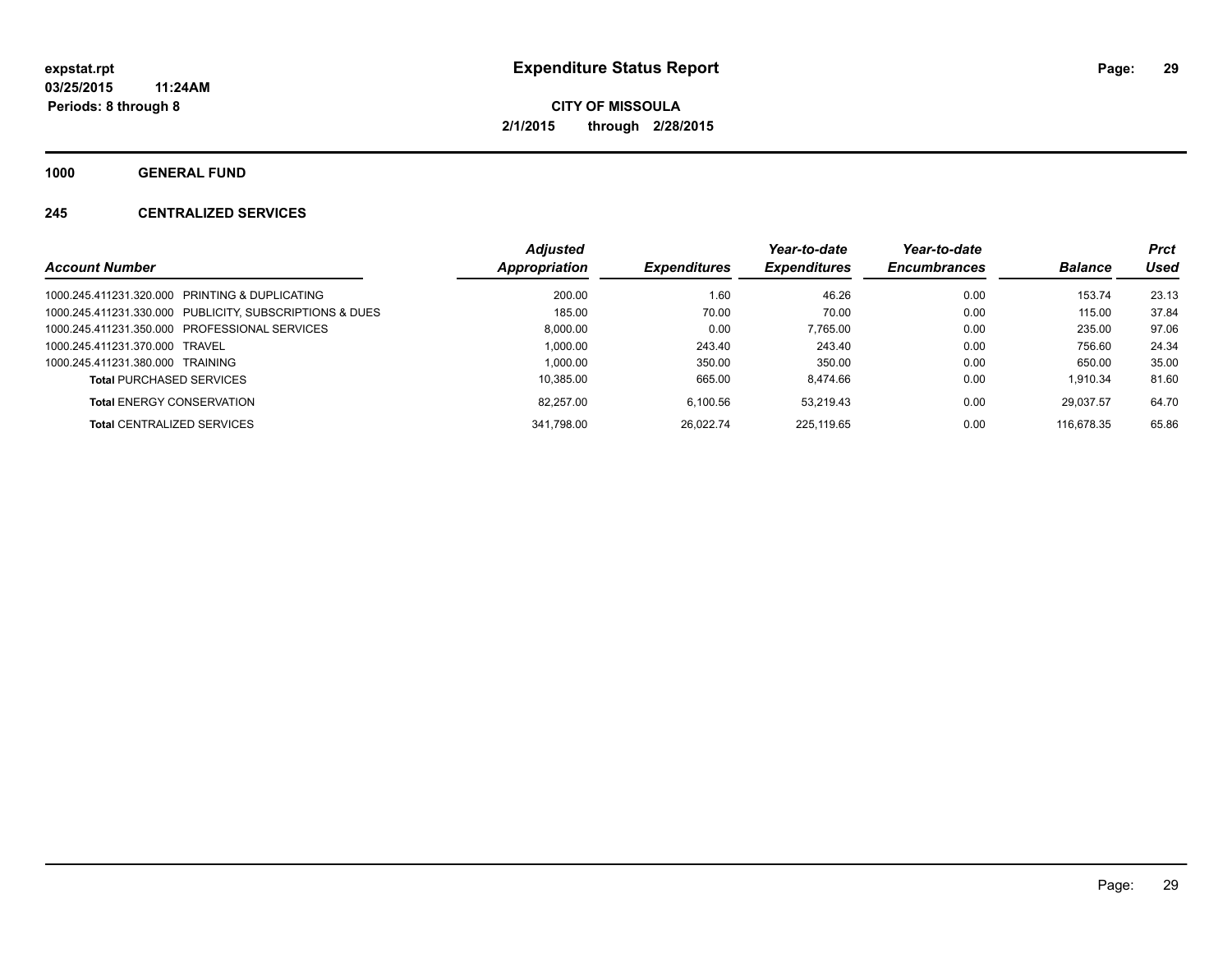**1000 GENERAL FUND**

| <b>Account Number</b>                   |                                                              | <b>Adjusted</b><br><b>Appropriation</b> | <b>Expenditures</b> | Year-to-date<br><b>Expenditures</b> | Year-to-date<br><b>Encumbrances</b> | <b>Balance</b> | <b>Prct</b><br><b>Used</b> |
|-----------------------------------------|--------------------------------------------------------------|-----------------------------------------|---------------------|-------------------------------------|-------------------------------------|----------------|----------------------------|
|                                         |                                                              |                                         |                     |                                     |                                     |                |                            |
| 1000.250.411010                         | <b>ADMINISTRATION</b>                                        |                                         |                     |                                     |                                     |                |                            |
| 1000.250.411010.100                     | PERSONAL SERVICES                                            |                                         |                     |                                     |                                     |                |                            |
|                                         | 1000.250.411010.110.000 ADMIN/SALARIES AND WAGES             | 142,441.00                              | 15,163.21           | 103,395.01                          | 0.00                                | 39,045.99      | 72.59                      |
|                                         | 1000.250.411010.120.000 ADMIN-OVERTIME/TERMINATION           | 1,155.00                                | 0.00                | 0.00                                | 0.00                                | 1,155.00       | 0.00                       |
|                                         | 1000.250.411010.140.000 ADMIN/EMPLOYER CONTRIBUTIONS         | 52.497.00                               | 5,539.18            | 40,823.19                           | 0.00                                | 11.673.81      | 77.76                      |
|                                         | 1000.250.411010.141.000 ADMIN-STATE RETIREMENT CONTRIBUTIONS | 0.00                                    | $-26.78$            | 1,010.31                            | 0.00                                | $-1,010.31$    | 0.00                       |
| <b>Total PERSONAL SERVICES</b>          |                                                              | 196,093.00                              | 20,675.61           | 145,228.51                          | 0.00                                | 50,864.49      | 74.06                      |
| 1000.250.411010.200                     | <b>SUPPLIES</b>                                              |                                         |                     |                                     |                                     |                |                            |
| 1000.250.411010.210.000 OFFICE SUPPLIES |                                                              | 7,100.00                                | 0.00                | 0.00                                | 0.00                                | 7,100.00       | 0.00                       |
| 1000.250.411010.210.300 OFFICE SUPPLIES |                                                              | 0.00                                    | 183.77              | 2,204.40                            | 0.00                                | $-2.204.40$    | 0.00                       |
| 1000.250.411010.210.301                 | OFFICE SUPPLIES                                              | 0.00                                    | 139.99              | 1,514.01                            | 0.00                                | $-1,514.01$    | 0.00                       |
| 1000.250.411010.210.304 OFFICE SUPPLIES |                                                              | 0.00                                    | 0.00                | 299.99                              | 0.00                                | $-299.99$      | 0.00                       |
|                                         | 1000.250.411010.220.000 ADMIN-OPERATING SUPPLIES             | 181.00                                  | 0.00                | 0.00                                | 0.00                                | 181.00         | 0.00                       |
|                                         | 1000.250.411010.220.300 OPERATING SUPPLIES                   | 0.00                                    | 0.00                | 35.92                               | 0.00                                | $-35.92$       | 0.00                       |
|                                         | 1000.250.411010.230.000 REPAIR/MAINTENANCE                   | 50.00                                   | 0.00                | 0.00                                | 0.00                                | 50.00          | 0.00                       |
| 1000.250.411010.230.321                 | <b>REPAIR/MAINTENANCE</b>                                    | 0.00                                    | 0.00                | 70.18                               | 0.00                                | $-70.18$       | 0.00                       |
| 1000.250.411010.231.000 ADMIN-GASOLINE  |                                                              | 1,068.00                                | 0.00                | 0.00                                | 0.00                                | 1,068.00       | 0.00                       |
| 1000.250.411010.240.000 OTHER SUPPLIES  |                                                              | 100.00                                  | 0.00                | 0.00                                | 0.00                                | 100.00         | 0.00                       |
| <b>Total SUPPLIES</b>                   |                                                              | 8,499.00                                | 323.76              | 4,124.50                            | 0.00                                | 4,374.50       | 48.53                      |
| 1000.250.411010.300                     | PURCHASED SERVICES                                           |                                         |                     |                                     |                                     |                |                            |
| 1000.250.411010.310.000 COMMUNICATIONS  |                                                              | 3,343.00                                | 0.00                | 0.00                                | 0.00                                | 3,343.00       | 0.00                       |
| 1000.250.411010.310.351                 | <b>COMMUNICATIONS</b>                                        | 0.00                                    | 20.33               | 207.53                              | 0.00                                | $-207.53$      | 0.00                       |
| 1000.250.411010.320.000                 | PRINTING & DUPLICATING                                       | 1,365.00                                | 0.00                | 0.00                                | 0.00                                | 1,365.00       | 0.00                       |
|                                         | 1000.250.411010.330.000 PUBLICITY, SUBSCRIPTIONS & DUES      | 1,370.00                                | 356.04              | 356.04                              | 0.00                                | 1,013.96       | 25.99                      |
|                                         | 1000.250.411010.330.300 PUBLICITY, SUBSCRIPTIONS & DUES      | 0.00                                    | $-8.24$             | 882.50                              | 0.00                                | $-882.50$      | 0.00                       |
|                                         | 1000.250.411010.330.375 PUBLICITY, SUBSCRIPTIONS & DUES      | 0.00                                    | 0.00                | 353.70                              | 0.00                                | $-353.70$      | 0.00                       |
|                                         | 1000.250.411010.344.000 TELEPHONE SERVICE                    | 655.00                                  | 53.00               | 456.04                              | 0.00                                | 198.96         | 69.62                      |
|                                         | 1000.250.411010.350.000 PROFESSIONAL SERVICES                | 500.00                                  | 0.00                | 2,226.19                            | 0.00                                | $-1,726.19$    | 445.24                     |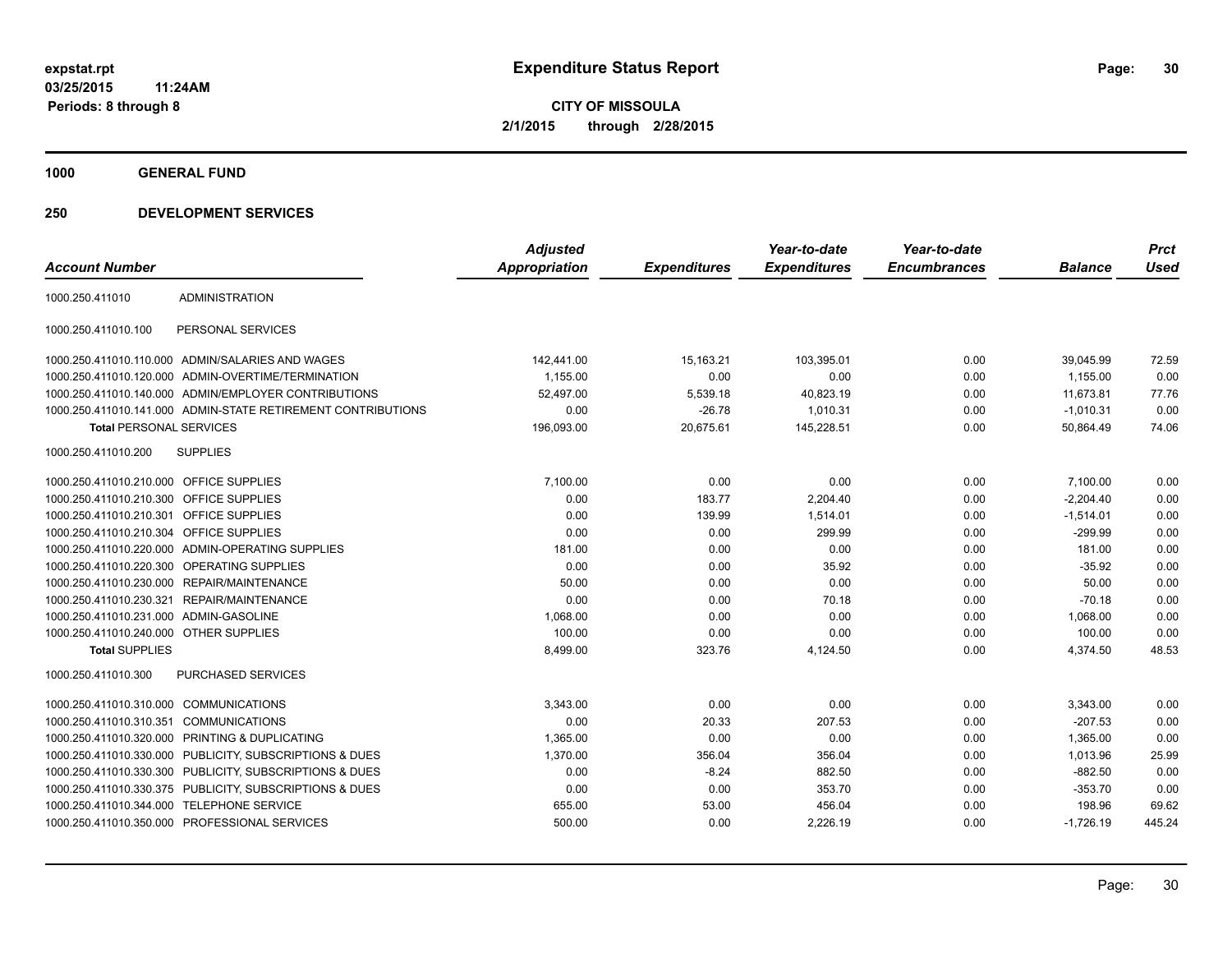**1000 GENERAL FUND**

|                                        |                                                         | <b>Adjusted</b>      |                     | Year-to-date        | Year-to-date        |                | <b>Prct</b> |
|----------------------------------------|---------------------------------------------------------|----------------------|---------------------|---------------------|---------------------|----------------|-------------|
| <b>Account Number</b>                  |                                                         | <b>Appropriation</b> | <b>Expenditures</b> | <b>Expenditures</b> | <b>Encumbrances</b> | <b>Balance</b> | <b>Used</b> |
|                                        | 1000.250.411010.350.300 PROFESSIONAL SERVICES           | 0.00                 | 51.03               | 980.01              | 0.00                | $-980.01$      | 0.00        |
|                                        | 1000.250.411010.360.000 REPAIR & MAINTENANCE            | 650.00               | 0.00                | 0.00                | 0.00                | 650.00         | 0.00        |
| 1000.250.411010.370.000 TRAVEL         |                                                         | 1,500.00             | 0.00                | 0.00                | 0.00                | 1,500.00       | 0.00        |
| 1000.250.411010.380.000 TRAINING       |                                                         | 1,300.00             | 0.00                | 50.00               | 0.00                | 1,250.00       | 3.85        |
| 1000.250.411010.380.300 TRAINING       |                                                         | 0.00                 | 0.00                | 174.60              | 0.00                | $-174.60$      | 0.00        |
| <b>Total PURCHASED SERVICES</b>        |                                                         | 10,683.00            | 472.16              | 5,686.61            | 0.00                | 4,996.39       | 53.23       |
| <b>Total ADMINISTRATION</b>            |                                                         | 215,275.00           | 21,471.53           | 155,039.62          | 0.00                | 60,235.38      | 72.02       |
| 1000.250.411030                        | <b>PLANNING</b>                                         |                      |                     |                     |                     |                |             |
| 1000.250.411030.100                    | PERSONAL SERVICES                                       |                      |                     |                     |                     |                |             |
|                                        | 1000.250.411030.110.000 PLANNING/SALARIES AND WAGES     | 0.00                 | $-130,555.81$       | 0.00                | 0.00                | 0.00           | 0.00        |
|                                        | 1000.250.411030.140.000 PLANNING-EMPLOYER CONTRIBUTIONS | 0.00                 | $-52,614.78$        | 0.00                | 0.00                | 0.00           | 0.00        |
| <b>Total PERSONAL SERVICES</b>         |                                                         | 0.00                 | -183.170.59         | 0.00                | 0.00                | 0.00           | 0.00        |
| 1000.250.411030.200                    | <b>SUPPLIES</b>                                         |                      |                     |                     |                     |                |             |
| <b>Total SUPPLIES</b>                  |                                                         | 0.00                 | 0.00                | 0.00                | 0.00                | 0.00           | 0.00        |
| 1000.250.411030.300                    | <b>PURCHASED SERVICES</b>                               |                      |                     |                     |                     |                |             |
| 1000.250.411030.310.351 COMMUNICATIONS |                                                         | 0.00                 | 0.00                | $-6.00$             | 0.00                | 6.00           | 0.00        |
|                                        | 1000.250.411030.330.000 PUBLICITY, SUBSCRIPTIONS & DUES | 0.00                 | 0.00                | 6.00                | 0.00                | $-6.00$        | 0.00        |
| <b>Total PURCHASED SERVICES</b>        |                                                         | 0.00                 | 0.00                | 0.00                | 0.00                | 0.00           | 0.00        |
| 1000.250.411030.800                    | <b>OTHER OBJECTS</b>                                    |                      |                     |                     |                     |                |             |
| <b>Total OTHER OBJECTS</b>             |                                                         | 0.00                 | 0.00                | 0.00                | 0.00                | 0.00           | 0.00        |
| 1000.250.411030.900                    | <b>CAPITAL OUTLAY</b>                                   |                      |                     |                     |                     |                |             |
| <b>Total CAPITAL OUTLAY</b>            |                                                         | 0.00                 | 0.00                | 0.00                | 0.00                | 0.00           | 0.00        |
| <b>Total PLANNING</b>                  |                                                         | 0.00                 | $-183, 170.59$      | 0.00                | 0.00                | 0.00           | 0.00        |
| 1000.250.411050                        | DEVELOPMENT & PERMIT REVIEWS                            |                      |                     |                     |                     |                |             |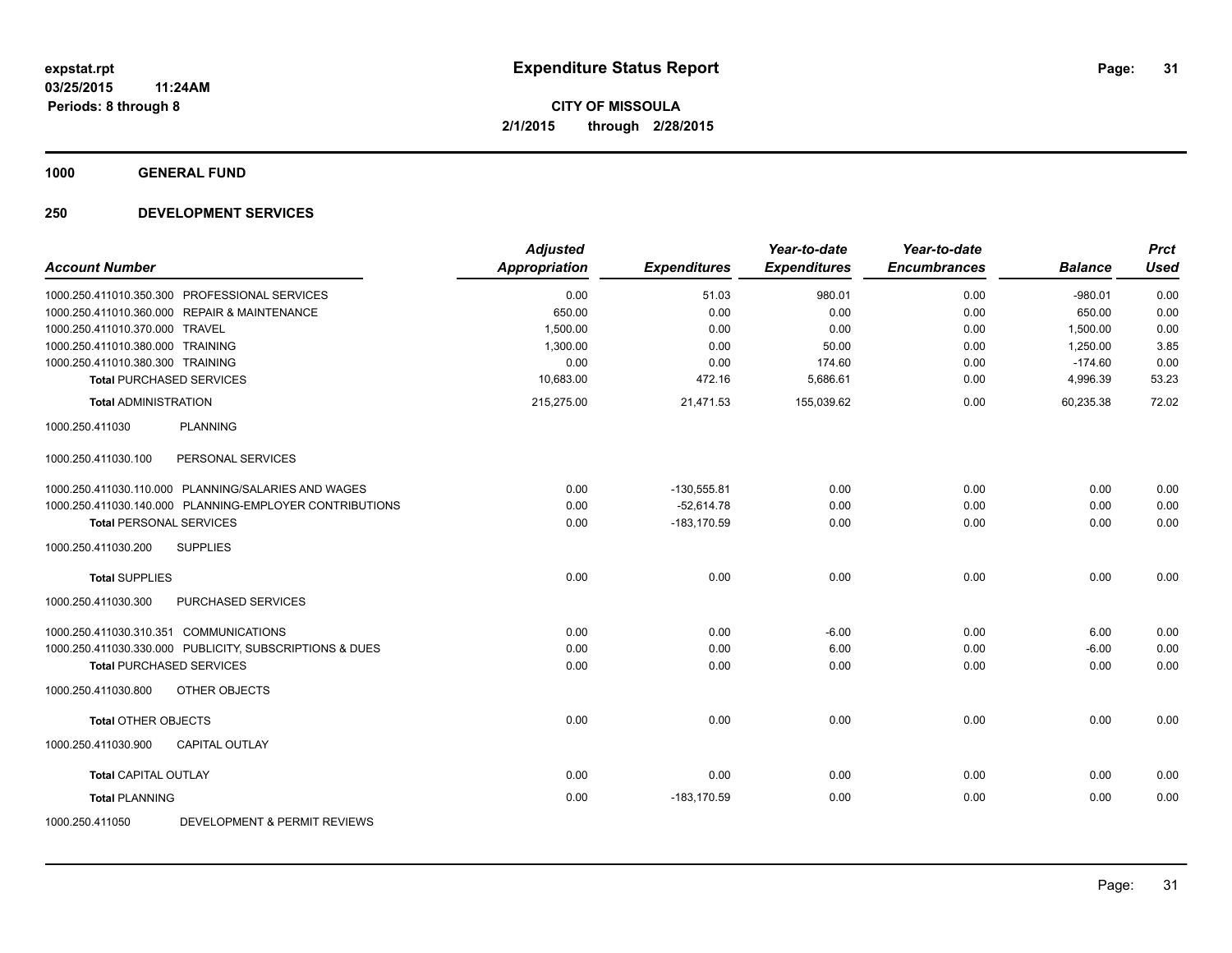**1000 GENERAL FUND**

|                                                                | <b>Adjusted</b>      |                     | Year-to-date        | Year-to-date        |                | <b>Prct</b> |
|----------------------------------------------------------------|----------------------|---------------------|---------------------|---------------------|----------------|-------------|
| <b>Account Number</b>                                          | <b>Appropriation</b> | <b>Expenditures</b> | <b>Expenditures</b> | <b>Encumbrances</b> | <b>Balance</b> | <b>Used</b> |
| PERSONAL SERVICES<br>1000.250.411050.100                       |                      |                     |                     |                     |                |             |
| 1000.250.411050.110.000 DEV & PERMIT REVIEW/SALARIES AND WAGES | 467,890.00           | 5,608.07            | 369,802.40          | 0.00                | 98,087.60      | 79.04       |
| 1000.250.411050.120.000 OVERTIME/TERMINATION                   | 684.00               | $-16.91$            | $-16.91$            | 0.00                | 700.91         | 2.47        |
| 1000.250.411050.140.000 EMPLOYER CONTRIBUTIONS                 | 149,655.00           | 5,182.44            | 142,863.96          | 0.00                | 6,791.04       | 95.46       |
| <b>Total PERSONAL SERVICES</b>                                 | 618,229.00           | 10,773.60           | 512,649.45          | 0.00                | 105,579.55     | 82.92       |
| 1000.250.411050.200<br><b>SUPPLIES</b>                         |                      |                     |                     |                     |                |             |
| 1000.250.411050.210.000 DEV & PERMIT REVIEW-OFFICE SUPPLIES    | 4,550.00             | 0.70                | 42.51               | 0.00                | 4,507.49       | 0.93        |
| 1000.250.411050.210.300 OFFICE SUPPLIES                        | 0.00                 | 40.87               | 607.95              | 0.00                | $-607.95$      | 0.00        |
| 1000.250.411050.210.301<br>OFFICE SUPPLIES                     | 0.00                 | 0.00                | 58.74               | 0.00                | $-58.74$       | 0.00        |
| 1000.250.411050.210.303 OFFICE SUPPLIES                        | 0.00                 | 0.00                | 42.52               | 0.00                | $-42.52$       | 0.00        |
| 1000.250.411050.210.304 OFFICE SUPPLIES                        | 0.00                 | 0.00                | 512.44              | 0.00                | $-512.44$      | 0.00        |
| 1000.250.411050.220.000 OPERATING SUPPLIES                     | 600.00               | 0.00                | 0.00                | 0.00                | 600.00         | 0.00        |
| 1000.250.411050.220.300 OPERATING SUPPLIES                     | 0.00                 | 90.25               | 90.25               | 0.00                | $-90.25$       | 0.00        |
| 1000.250.411050.230.000 REPAIR/MAINTENANCE                     | 700.00               | 0.00                | 0.00                | 0.00                | 700.00         | 0.00        |
| 1000.250.411050.230.300 REPAIR/MAINTENANCE                     | 0.00                 | 0.00                | 202.10              | 0.00                | $-202.10$      | 0.00        |
| 1000.250.411050.231.000 DEV & PERMIT REVIEW-GASOLINE           | 2,800.00             | 0.00                | 1,248.18            | 0.00                | 1,551.82       | 44.58       |
| 1000.250.411050.240.000 OTHER SUPPLIES                         | 255.00               | 0.00                | 0.00                | 0.00                | 255.00         | 0.00        |
| 1000.250.411050.240.300 OTHER SUPPLIES                         | 0.00                 | 0.00                | 130.94              | 0.00                | $-130.94$      | 0.00        |
| <b>Total SUPPLIES</b>                                          | 8,905.00             | 131.82              | 2,935.63            | 0.00                | 5,969.37       | 32.97       |
| PURCHASED SERVICES<br>1000.250.411050.300                      |                      |                     |                     |                     |                |             |
| 1000.250.411050.310.000<br><b>COMMUNICATIONS</b>               | 7,350.00             | 0.00                | 0.00                | 0.00                | 7,350.00       | 0.00        |
| 1000.250.411050.310.351<br><b>COMMUNICATIONS</b>               | 0.00                 | 160.71              | 1,502.44            | 0.00                | $-1,502.44$    | 0.00        |
| 1000.250.411050.320.000 PRINTING & DUPLICATING                 | 5,019.00             | 0.00                | 0.00                | 0.00                | 5,019.00       | 0.00        |
| 1000.250.411050.320.300 PRINTING & DUPLICATING                 | 0.00                 | 33.40               | 148.35              | 0.00                | $-148.35$      | 0.00        |
| 1000.250.411050.320.363<br>PRINTING & DUPLICATING              | 0.00                 | 0.00                | 68.35               | 0.00                | $-68.35$       | 0.00        |
| 1000.250.411050.330.000 PUBLICITY, SUBSCRIPTIONS & DUES        | 3,680.00             | 1,396.00            | 1,396.00            | 0.00                | 2,284.00       | 37.93       |
| 1000.250.411050.330.373 PUBLICITY, SUBSCRIPTIONS & DUES        | 0.00                 | 0.00                | 817.24              | 0.00                | $-817.24$      | 0.00        |
| 1000.250.411050.330.377 PUBLICITY, SUBSCRIPTIONS & DUES        | 0.00                 | 0.00                | 1,066.00            | 0.00                | $-1,066.00$    | 0.00        |
| 1000.250.411050.344.000 TELEPHONE SERVICE                      | 3,015.00             | 316.41              | 2,534.85            | 0.00                | 480.15         | 84.07       |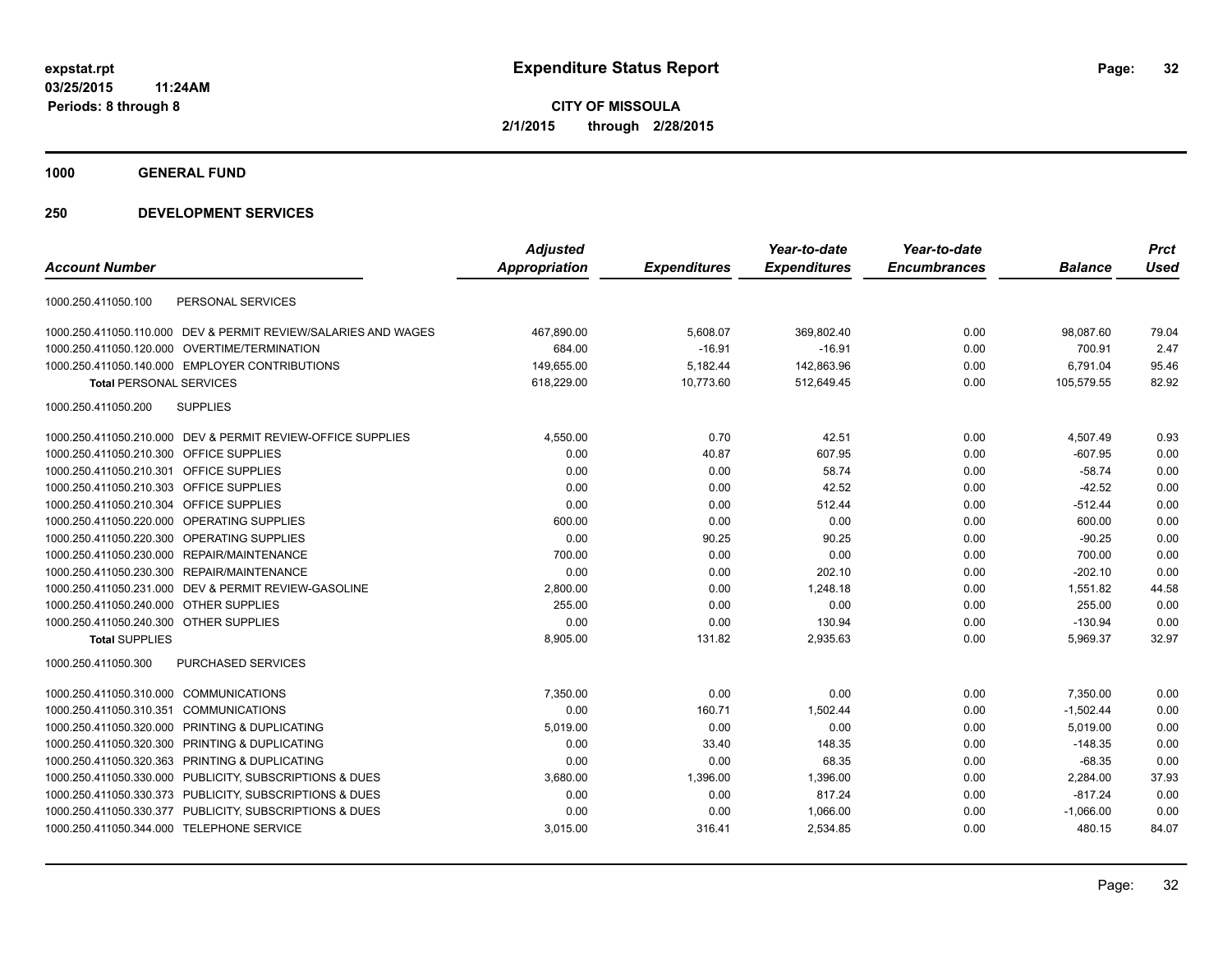**1000 GENERAL FUND**

| <b>Account Number</b>                              | <b>Adjusted</b><br>Appropriation | <b>Expenditures</b> | Year-to-date<br><b>Expenditures</b> | Year-to-date<br><b>Encumbrances</b> | <b>Balance</b> | Prct<br><b>Used</b> |
|----------------------------------------------------|----------------------------------|---------------------|-------------------------------------|-------------------------------------|----------------|---------------------|
| 1000.250.411050.350.000 PROFESSIONAL SERVICES      | 22,105.00                        | 0.00                | 0.00                                | 0.00                                | 22,105.00      | 0.00                |
| 1000.250.411050.350.300 PROFESSIONAL SERVICES      | 0.00                             | 0.00                | 1,685.94                            | 0.00                                | $-1,685.94$    | 0.00                |
| 1000.250.411050.360.000 REPAIR & MAINTENANCE       | 945.00                           | 0.00                | 0.00                                | 0.00                                | 945.00         | 0.00                |
| 1000.250.411050.370.000 DEV & PERMIT REVIEW-TRAVEL | 8,372.00                         | 0.00                | 0.00                                | 0.00                                | 8,372.00       | 0.00                |
| 1000.250.411050.370.300 TRAVEL                     | 6,589.00                         | 0.00                | 1,781.50                            | 0.00                                | 4,807.50       | 27.04               |
| 1000.250.411050.380.000 TRAINING                   | 0.00                             | 0.00                | 345.00                              | 0.00                                | $-345.00$      | 0.00                |
| 1000.250.411050.380.300 TRAINING                   | 0.00                             | 780.00              | 835.00                              | 0.00                                | $-835.00$      | 0.00                |
| <b>Total PURCHASED SERVICES</b>                    | 57,075.00                        | 2,686.52            | 12,180.67                           | 0.00                                | 44,894.33      | 21.34               |
| 1000.250.411050.900<br><b>CAPITAL OUTLAY</b>       |                                  |                     |                                     |                                     |                |                     |
| <b>Total CAPITAL OUTLAY</b>                        | 0.00                             | 0.00                | 0.00                                | 0.00                                | 0.00           | 0.00                |
| <b>Total DEVELOPMENT &amp; PERMIT REVIEWS</b>      | 684,209.00                       | 13,591.94           | 527,765.75                          | 0.00                                | 156,443.25     | 77.14               |
| CODE COMPLIANCE<br>1000.250.411055                 |                                  |                     |                                     |                                     |                |                     |
| 1000.250.411055.100<br>PERSONAL SERVICES           |                                  |                     |                                     |                                     |                |                     |
| 1000.250.411055.110.000 SALARIES AND WAGES         | 280,542.00                       | 18,054.01           | 70,750.95                           | 0.00                                | 209,791.05     | 25.22               |
| 1000.250.411055.140.000 EMPLOYER CONTRIBUTIONS     | 109,263.00                       | 7,735.84            | 26,777.66                           | 0.00                                | 82,485.34      | 24.51               |
| <b>Total PERSONAL SERVICES</b>                     | 389,805.00                       | 25,789.85           | 97,528.61                           | 0.00                                | 292,276.39     | 25.02               |
| <b>SUPPLIES</b><br>1000.250.411055.200             |                                  |                     |                                     |                                     |                |                     |
| 1000.250.411055.210.000 OFFICE SUPPLIES            | 3,233.00                         | 0.00                | 577.12                              | 0.00                                | 2,655.88       | 17.85               |
| 1000.250.411055.210.300 OFFICE SUPPLIES            | 0.00                             | 0.00                | 59.29                               | 0.00                                | $-59.29$       | 0.00                |
| 1000.250.411055.220.000 OPERATING SUPPLIES         | 200.00                           | 0.00                | 274.93                              | 0.00                                | $-74.93$       | 137.47              |
| 1000.250.411055.220.300 OPERATING SUPPLIES         | 0.00                             | 90.25               | 120.24                              | 0.00                                | $-120.24$      | 0.00                |
| 1000.250.411055.230.000<br>1200                    | 1,200.00                         | 0.00                | 2.27                                | 0.00                                | 1,197.73       | 0.19                |
| 1000.250.411055.231.000 GASOLINE                   | 8,600.00                         | 0.00                | 3,100.32                            | 0.00                                | 5,499.68       | 36.05               |
| 1000.250.411055.240.000 OTHER SUPPLIES             | 650.00                           | 0.00                | 60.98                               | 0.00                                | 589.02         | 9.38                |
| <b>Total SUPPLIES</b>                              | 13,883.00                        | 90.25               | 4,195.15                            | 0.00                                | 9,687.85       | 30.22               |
| 1000.250.411055.300<br>PURCHASED SERVICES          |                                  |                     |                                     |                                     |                |                     |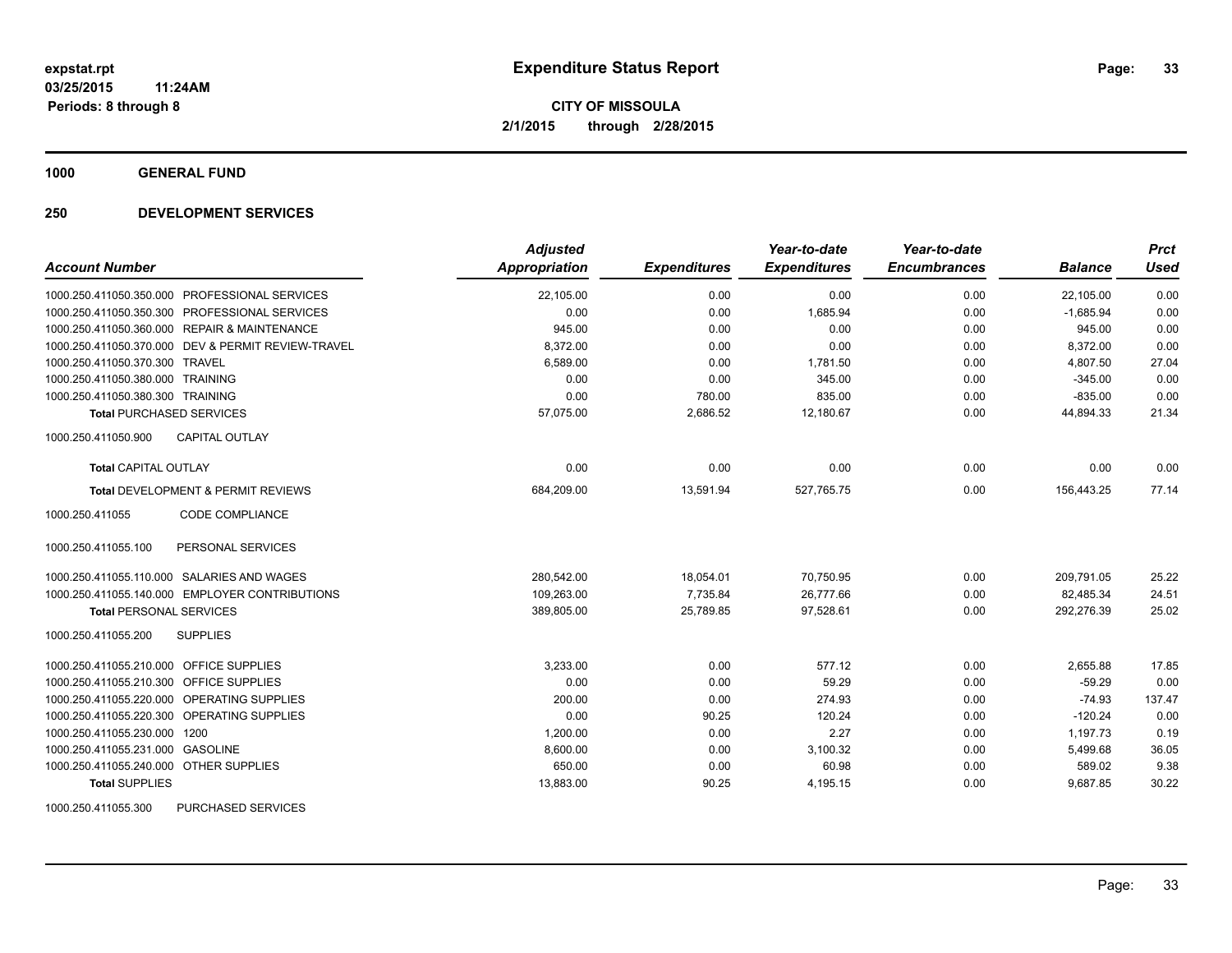**1000 GENERAL FUND**

| <b>Account Number</b>                  |                                                         | <b>Adjusted</b><br>Appropriation | <b>Expenditures</b> | Year-to-date<br><b>Expenditures</b> | Year-to-date<br><b>Encumbrances</b> | <b>Balance</b> | <b>Prct</b><br><b>Used</b> |
|----------------------------------------|---------------------------------------------------------|----------------------------------|---------------------|-------------------------------------|-------------------------------------|----------------|----------------------------|
| 1000.250.411055.310.000 COMMUNICATIONS |                                                         | 1,050.00                         | 0.00                | 0.00                                | 0.00                                | 1,050.00       | 0.00                       |
| 1000.250.411055.310.351 COMMUNICATIONS |                                                         | 0.00                             | 21.35               | 21.35                               | 0.00                                | $-21.35$       | 0.00                       |
|                                        | 1000.250.411055.320.000 PRINTING & DUPLICATING          | 1,450.00                         | 181.98              | 237.98                              | 0.00                                | 1,212.02       | 16.41                      |
|                                        | 1000.250.411055.330.000 PUBLICITY, SUBSCRIPTIONS & DUES | 200.00                           | 0.00                | 453.32                              | 0.00                                | $-253.32$      | 226.66                     |
|                                        | 1000.250.411055.330.377 PUBLICITY, SUBSCRIPTIONS & DUES | 0.00                             | 0.00                | 35.00                               | 0.00                                | $-35.00$       | 0.00                       |
|                                        | 1000.250.411055.344.000 TELEPHONE SERVICE               | 3,185.00                         | 379.30              | 2,173.79                            | 0.00                                | 1,011.21       | 68.25                      |
|                                        | 1000.250.411055.350.000 PROFESSIONAL SERVICES           | 150.00                           | 0.00                | 0.00                                | 0.00                                | 150.00         | 0.00                       |
|                                        | 1000.250.411055.360.000 REPAIR & MAINTENANCE            | 500.00                           | 0.00                | 161.00                              | 0.00                                | 339.00         | 32.20                      |
| 1000.250.411055.370.000 TRAVEL         |                                                         | 2,300.00                         | 0.00                | 749.56                              | 0.00                                | 1,550.44       | 32.59                      |
| 1000.250.411055.380.000 TRAINING       |                                                         | 2,375.00                         | 0.00                | 1,220.00                            | 0.00                                | 1,155.00       | 51.37                      |
|                                        | 1000.250.411055.390.000 OTHER PURCHASED SERVICES        | 1,450.00                         | 0.00                | 0.00                                | 0.00                                | 1,450.00       | 0.00                       |
|                                        | <b>Total PURCHASED SERVICES</b>                         | 12,660.00                        | 582.63              | 5,052.00                            | 0.00                                | 7,608.00       | 39.91                      |
| <b>Total CODE COMPLIANCE</b>           |                                                         | 416,348.00                       | 26,462.73           | 106,775.76                          | 0.00                                | 309,572.24     | 25.65                      |
| 1000.250.411070                        | <b>TRANSPORTATION</b>                                   |                                  |                     |                                     |                                     |                |                            |
| 1000.250.411070.100                    | PERSONAL SERVICES                                       |                                  |                     |                                     |                                     |                |                            |
| <b>Total PERSONAL SERVICES</b>         |                                                         | 0.00                             | 0.00                | 0.00                                | 0.00                                | 0.00           | 0.00                       |
| 1000.250.411070.200                    | <b>SUPPLIES</b>                                         |                                  |                     |                                     |                                     |                |                            |
| <b>Total SUPPLIES</b>                  |                                                         | 0.00                             | 0.00                | 0.00                                | 0.00                                | 0.00           | 0.00                       |
| 1000.250.411070.300                    | <b>PURCHASED SERVICES</b>                               |                                  |                     |                                     |                                     |                |                            |
|                                        | <b>Total PURCHASED SERVICES</b>                         | 0.00                             | 0.00                | 0.00                                | 0.00                                | 0.00           | 0.00                       |
| 1000.250.411070.500                    | <b>FIXED CHARGES</b>                                    |                                  |                     |                                     |                                     |                |                            |
| <b>Total FIXED CHARGES</b>             |                                                         | 0.00                             | 0.00                | 0.00                                | 0.00                                | 0.00           | 0.00                       |
| 1000.250.411070.700                    | <b>GRANTS &amp; CONTRIBUTIONS</b>                       |                                  |                     |                                     |                                     |                |                            |
|                                        | <b>Total GRANTS &amp; CONTRIBUTIONS</b>                 | 0.00                             | 0.00                | 0.00                                | 0.00                                | 0.00           | 0.00                       |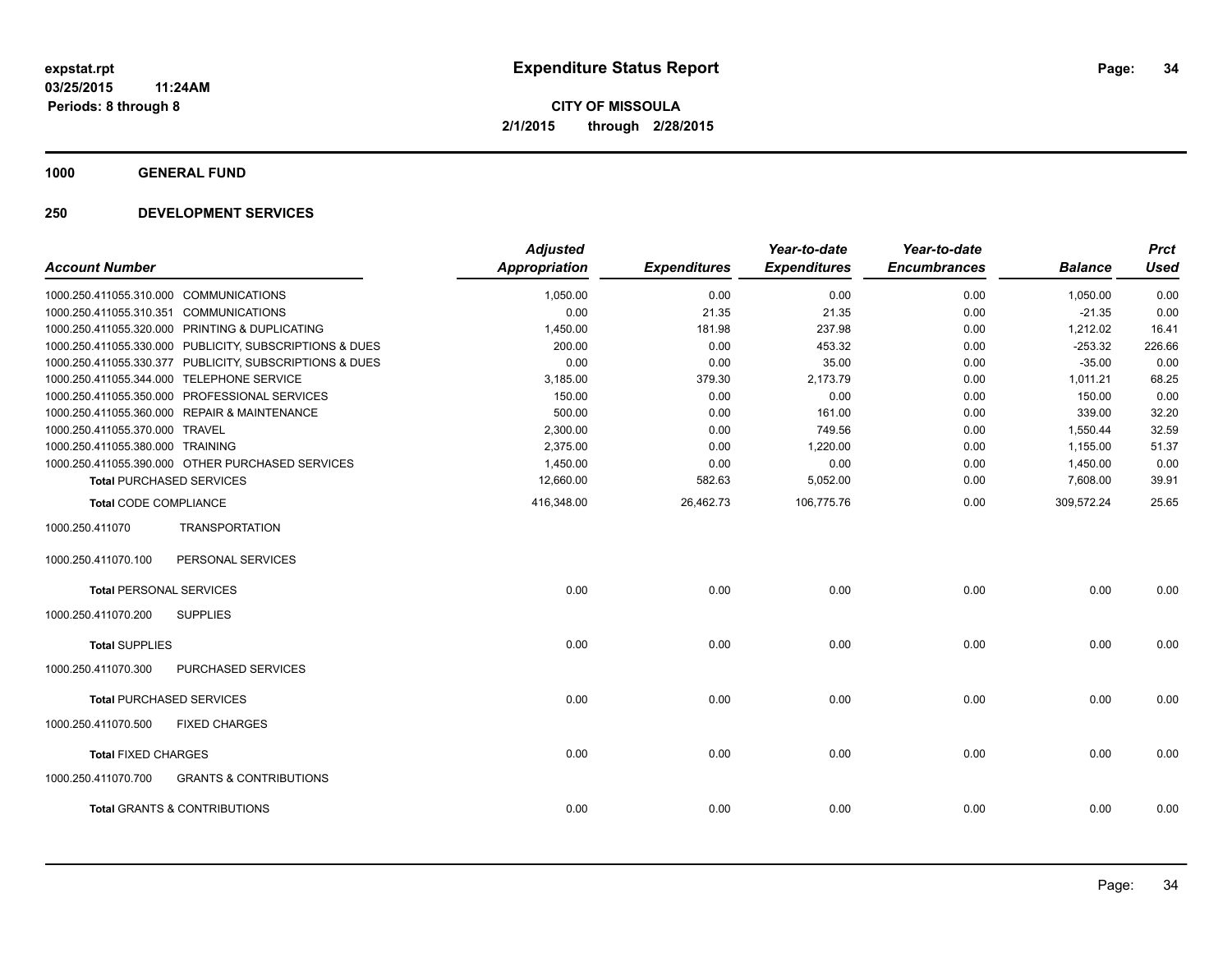**1000 GENERAL FUND**

|                                |                                                | <b>Adjusted</b>      |                     | Year-to-date        | Year-to-date        |                | <b>Prct</b> |
|--------------------------------|------------------------------------------------|----------------------|---------------------|---------------------|---------------------|----------------|-------------|
| <b>Account Number</b>          |                                                | <b>Appropriation</b> | <b>Expenditures</b> | <b>Expenditures</b> | <b>Encumbrances</b> | <b>Balance</b> | <b>Used</b> |
| 1000.250.411070.800            | OTHER OBJECTS                                  |                      |                     |                     |                     |                |             |
| <b>Total TRANSPORTATION</b>    |                                                | 0.00                 | 0.00                | 0.00                | 0.00                | 0.00           | 0.00        |
| 1000.250.411080                | <b>MIM MDT</b>                                 |                      |                     |                     |                     |                |             |
| 1000.250.411080.100            | PERSONAL SERVICES                              |                      |                     |                     |                     |                |             |
|                                | 1000.250.411080.140.000 EMPLOYER CONTRIBUTIONS | 0.00                 | 0.00                | 404.13              | 0.00                | $-404.13$      | 0.00        |
|                                | <b>Total PERSONAL SERVICES</b>                 | 0.00                 | 0.00                | 404.13              | 0.00                | $-404.13$      | 0.00        |
| 1000.250.411080.200            | <b>SUPPLIES</b>                                |                      |                     |                     |                     |                |             |
|                                | 1000.250.411080.210.301 OFFICE SUPPLIES        | 0.00                 | 0.00                | $-87.89$            | 0.00                | 87.89          | 0.00        |
| <b>Total SUPPLIES</b>          |                                                | 0.00                 | 0.00                | $-87.89$            | 0.00                | 87.89          | 0.00        |
| 1000.250.411080.300            | PURCHASED SERVICES                             |                      |                     |                     |                     |                |             |
|                                | <b>Total PURCHASED SERVICES</b>                | 0.00                 | 0.00                | 0.00                | 0.00                | 0.00           | 0.00        |
| 1000.250.411080.500            | <b>FIXED CHARGES</b>                           |                      |                     |                     |                     |                |             |
| <b>Total FIXED CHARGES</b>     |                                                | 0.00                 | 0.00                | 0.00                | 0.00                | 0.00           | 0.00        |
| 1000.250.411080.700            | <b>GRANTS &amp; CONTRIBUTIONS</b>              |                      |                     |                     |                     |                |             |
|                                | <b>Total GRANTS &amp; CONTRIBUTIONS</b>        | 0.00                 | 0.00                | 0.00                | 0.00                | 0.00           | 0.00        |
| <b>Total MIM MDT</b>           |                                                | 0.00                 | 0.00                | 316.24              | 0.00                | $-316.24$      | 0.00        |
| 1000.250.411081                | <b>MIM-TRANSIT</b>                             |                      |                     |                     |                     |                |             |
| 1000.250.411081.100            | PERSONAL SERVICES                              |                      |                     |                     |                     |                |             |
|                                | 1000.250.411081.140.000 EMPLOYER CONTRIBUTIONS | 0.00                 | 0.00                | 767.00              | 0.00                | $-767.00$      | 0.00        |
| <b>Total PERSONAL SERVICES</b> |                                                | 0.00                 | 0.00                | 767.00              | 0.00                | $-767.00$      | 0.00        |
| 1000.250.411081.200            | <b>SUPPLIES</b>                                |                      |                     |                     |                     |                |             |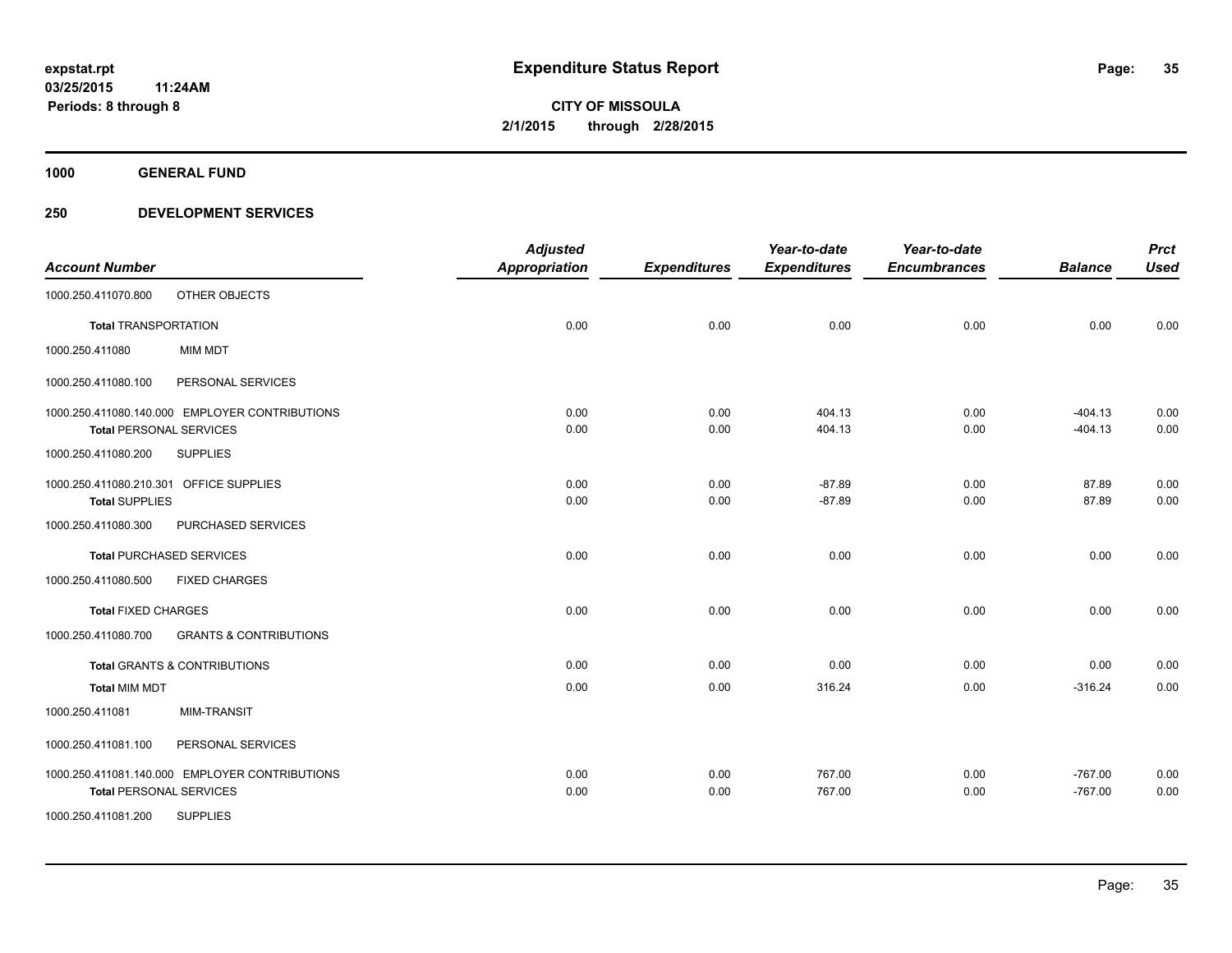**1000 GENERAL FUND**

| <b>Account Number</b>                                                    | <b>Adjusted</b><br><b>Appropriation</b> | <b>Expenditures</b> | Year-to-date<br><b>Expenditures</b> | Year-to-date<br><b>Encumbrances</b> | <b>Balance</b> | <b>Prct</b><br><b>Used</b> |
|--------------------------------------------------------------------------|-----------------------------------------|---------------------|-------------------------------------|-------------------------------------|----------------|----------------------------|
| <b>Total SUPPLIES</b>                                                    | 0.00                                    | 0.00                | 0.00                                | 0.00                                | 0.00           | 0.00                       |
| 1000.250.411081.300<br>PURCHASED SERVICES                                |                                         |                     |                                     |                                     |                |                            |
| <b>Total PURCHASED SERVICES</b>                                          | 0.00                                    | 0.00                | 0.00                                | 0.00                                | 0.00           | 0.00                       |
| 1000.250.411081.500<br><b>FIXED CHARGES</b>                              |                                         |                     |                                     |                                     |                |                            |
| <b>Total FIXED CHARGES</b>                                               | 0.00                                    | 0.00                | 0.00                                | 0.00                                | 0.00           | 0.00                       |
| 1000.250.411081.700<br><b>GRANTS &amp; CONTRIBUTIONS</b>                 |                                         |                     |                                     |                                     |                |                            |
| <b>Total GRANTS &amp; CONTRIBUTIONS</b>                                  | 0.00                                    | 0.00                | 0.00                                | 0.00                                | 0.00           | 0.00                       |
| <b>CAPITAL OUTLAY</b><br>1000.250.411081.900                             |                                         |                     |                                     |                                     |                |                            |
| <b>Total CAPITAL OUTLAY</b>                                              | 0.00                                    | 0.00                | 0.00                                | 0.00                                | 0.00           | 0.00                       |
| <b>Total MIM-TRANSIT</b>                                                 | 0.00                                    | 0.00                | 767.00                              | 0.00                                | $-767.00$      | 0.00                       |
| 1000.250.430255<br><b>BIKE-PED PROGRAM</b>                               |                                         |                     |                                     |                                     |                |                            |
| 1000.250.430255.100<br>PERSONAL SERVICES                                 |                                         |                     |                                     |                                     |                |                            |
| 1000.250.430255.110.000 SALARIES AND WAGES                               | 0.00                                    | $-3,957.61$         | 0.00                                | 0.00                                | 0.00           | 0.00                       |
| 1000.250.430255.120.000 OVERTIME/TERMINATION                             | 0.00                                    | $-39.97$            | 0.00                                | 0.00                                | 0.00           | 0.00                       |
| 1000.250.430255.140.000 EMPLOYER CONTRIBUTIONS                           | 0.00                                    | $-1,216.67$         | 0.00                                | 0.00                                | 0.00           | 0.00                       |
| <b>Total PERSONAL SERVICES</b><br>1000.250.430255.200<br><b>SUPPLIES</b> | 0.00                                    | $-5,214.25$         | 0.00                                | 0.00                                | 0.00           | 0.00                       |
|                                                                          |                                         |                     |                                     |                                     |                |                            |
| <b>Total SUPPLIES</b>                                                    | 0.00                                    | 0.00                | 0.00                                | 0.00                                | 0.00           | 0.00                       |
| PURCHASED SERVICES<br>1000.250.430255.300                                |                                         |                     |                                     |                                     |                |                            |
| 1000.250.430255.310.000 COMMUNICATIONS                                   | 0.00                                    | 0.00                | 5.32                                | 0.00                                | $-5.32$        | 0.00                       |
| 1000.250.430255.370.000 TRAVEL                                           | 0.00                                    | 0.00                | 271.89                              | 0.00                                | $-271.89$      | 0.00                       |
| <b>Total PURCHASED SERVICES</b>                                          | 0.00                                    | 0.00                | 277.21                              | 0.00                                | $-277.21$      | 0.00                       |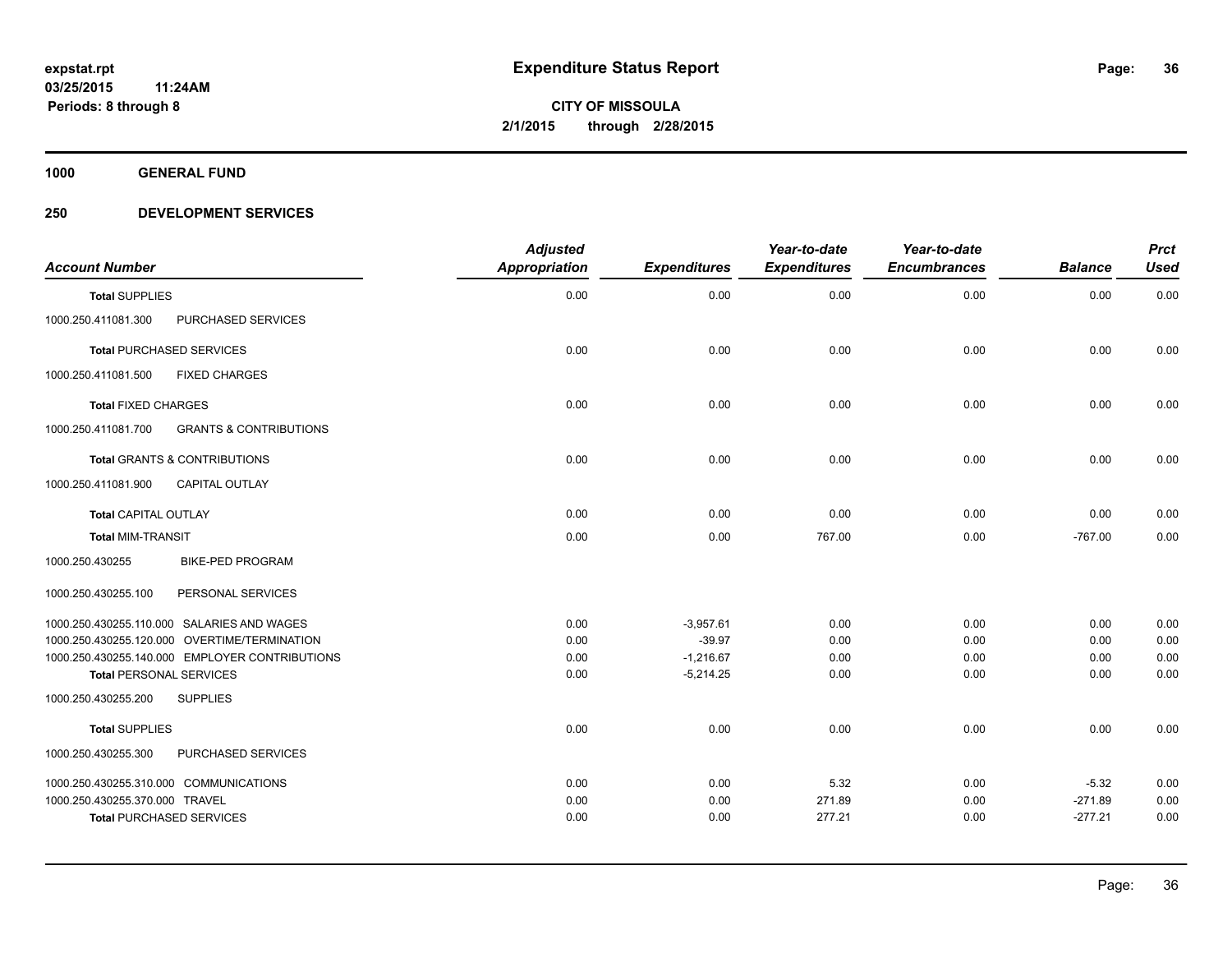**1000 GENERAL FUND**

### **250 DEVELOPMENT SERVICES**

| <b>Account Number</b>          |                                         | <b>Adjusted</b><br><b>Appropriation</b> | <b>Expenditures</b> | Year-to-date<br><b>Expenditures</b> | Year-to-date<br><b>Encumbrances</b> | <b>Balance</b> | <b>Prct</b><br><b>Used</b> |
|--------------------------------|-----------------------------------------|-----------------------------------------|---------------------|-------------------------------------|-------------------------------------|----------------|----------------------------|
| 1000.250.430255.500            | <b>FIXED CHARGES</b>                    |                                         |                     |                                     |                                     |                |                            |
| <b>Total FIXED CHARGES</b>     |                                         | 0.00                                    | 0.00                | 0.00                                | 0.00                                | 0.00           | 0.00                       |
| 1000.250.430255.700            | <b>GRANTS &amp; CONTRIBUTIONS</b>       |                                         |                     |                                     |                                     |                |                            |
|                                | <b>Total GRANTS &amp; CONTRIBUTIONS</b> | 0.00                                    | 0.00                | 0.00                                | 0.00                                | 0.00           | 0.00                       |
| 1000.250.430255.800            | OTHER OBJECTS                           |                                         |                     |                                     |                                     |                |                            |
| <b>Total OTHER OBJECTS</b>     |                                         | 0.00                                    | 0.00                | 0.00                                | 0.00                                | 0.00           | 0.00                       |
| <b>Total BIKE-PED PROGRAM</b>  |                                         | 0.00                                    | $-5,214.25$         | 277.21                              | 0.00                                | $-277.21$      | 0.00                       |
| 1000.250.430256                | SAFE ROUTES TO SCHOOLS                  |                                         |                     |                                     |                                     |                |                            |
| 1000.250.430256.100            | PERSONAL SERVICES                       |                                         |                     |                                     |                                     |                |                            |
| <b>Total PERSONAL SERVICES</b> |                                         | 0.00                                    | 0.00                | 0.00                                | 0.00                                | 0.00           | 0.00                       |
| 1000.250.430256.300            | PURCHASED SERVICES                      |                                         |                     |                                     |                                     |                |                            |
|                                | Total SAFE ROUTES TO SCHOOLS            | 0.00                                    | 0.00                | 0.00                                | 0.00                                | 0.00           | 0.00                       |
| 1000.250.430262                | <b>SIDEWALKS</b>                        |                                         |                     |                                     |                                     |                |                            |
| 1000.250.430262.300            | PURCHASED SERVICES                      |                                         |                     |                                     |                                     |                |                            |
| <b>Total SIDEWALKS</b>         |                                         | 0.00                                    | 0.00                | 0.00                                | 0.00                                | 0.00           | 0.00                       |
| 1000.250.430267                | CMAQ GRANT                              |                                         |                     |                                     |                                     |                |                            |
| 1000.250.430267.100            | PERSONAL SERVICES                       |                                         |                     |                                     |                                     |                |                            |
| <b>Total PERSONAL SERVICES</b> |                                         | 0.00                                    | 0.00                | 0.00                                | 0.00                                | 0.00           | 0.00                       |
| 1000.250.430267.200            | <b>SUPPLIES</b>                         |                                         |                     |                                     |                                     |                |                            |
| <b>Total SUPPLIES</b>          |                                         | 0.00                                    | 0.00                | 0.00                                | 0.00                                | 0.00           | 0.00                       |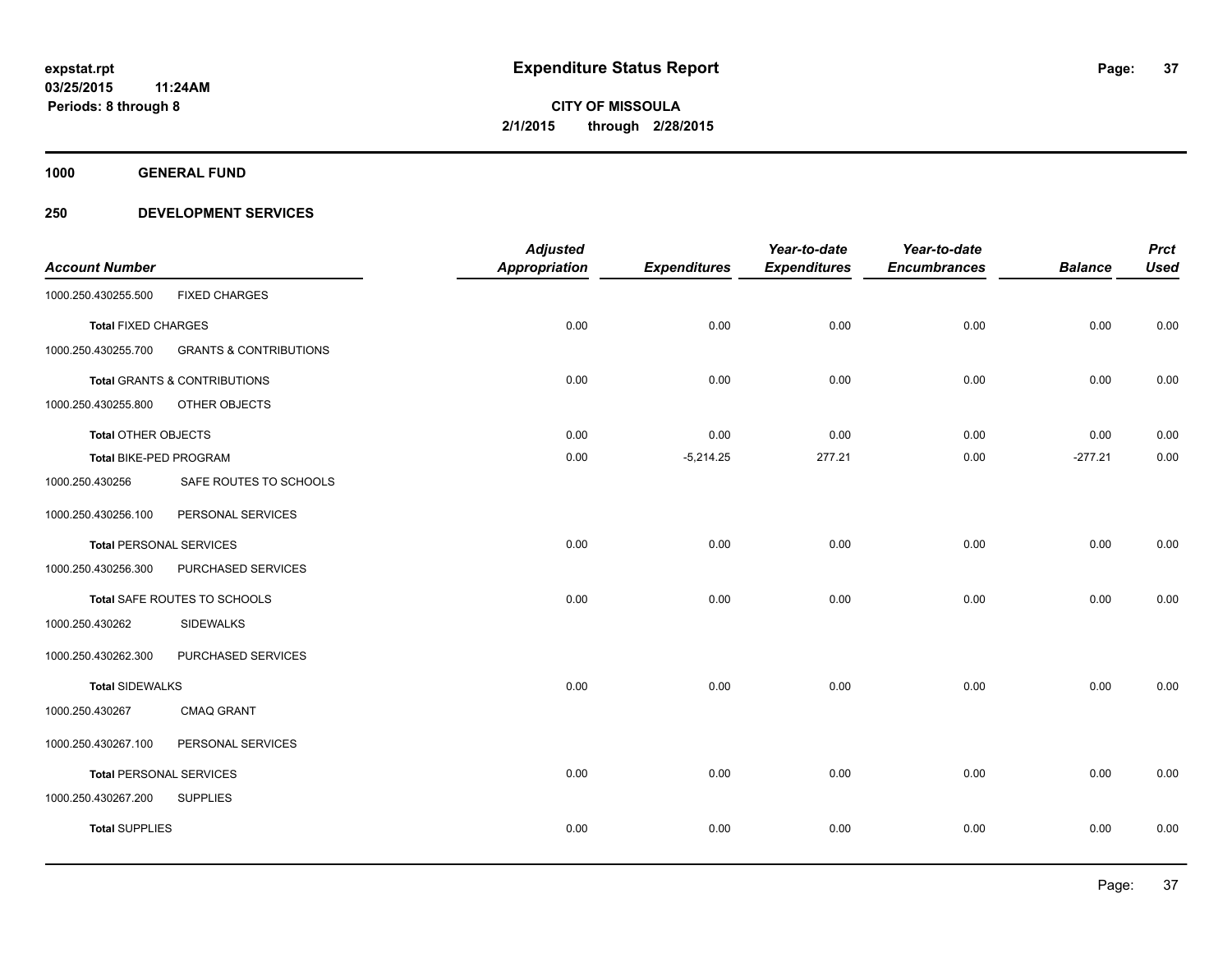**1000 GENERAL FUND**

### **250 DEVELOPMENT SERVICES**

|                                            |                                                        | <b>Adjusted</b> |                     | Year-to-date        | Year-to-date        |                | <b>Prct</b> |
|--------------------------------------------|--------------------------------------------------------|-----------------|---------------------|---------------------|---------------------|----------------|-------------|
| <b>Account Number</b>                      |                                                        | Appropriation   | <b>Expenditures</b> | <b>Expenditures</b> | <b>Encumbrances</b> | <b>Balance</b> | <b>Used</b> |
| 1000.250.430267.300                        | PURCHASED SERVICES                                     |                 |                     |                     |                     |                |             |
| <b>Total PURCHASED SERVICES</b>            |                                                        | 0.00            | 0.00                | 0.00                | 0.00                | 0.00           | 0.00        |
| 1000.250.430267.500                        | <b>FIXED CHARGES</b>                                   |                 |                     |                     |                     |                |             |
| <b>Total CMAQ GRANT</b>                    |                                                        | 0.00            | 0.00                | 0.00                | 0.00                | 0.00           | 0.00        |
| 1000.250.431400                            | <b>ENGINEERING</b>                                     |                 |                     |                     |                     |                |             |
| 1000.250.431400.100                        | PERSONAL SERVICES                                      |                 |                     |                     |                     |                |             |
|                                            | 1000.250.431400.110.000 ENGINEERING/SALARIES AND WAGES | 338,846.00      | 25,475.19           | 187,689.59          | 0.00                | 151, 156.41    | 55.39       |
|                                            | 1000.250.431400.120.00 OVERTIME/TERMINATION            | 2,437.00        | 0.00                | 0.00                | 0.00                | 2,437.00       | 0.00        |
|                                            | 1000.250.431400.140.000 EMPLOYER CONTRIBUTIONS         | 108,540.00      | 8,352.51            | 62,210.50           | 0.00                | 46.329.50      | 57.32       |
| <b>Total PERSONAL SERVICES</b>             |                                                        | 449,823.00      | 33,827.70           | 249,900.09          | 0.00                | 199,922.91     | 55.56       |
| 1000.250.431400.200                        | <b>SUPPLIES</b>                                        |                 |                     |                     |                     |                |             |
|                                            | 1000.250.431400.210.000 ENGINEERING-OFFICE SUPPLIES    | 875.00          | 0.00                | 0.00                | 0.00                | 875.00         | 0.00        |
| 1000.250.431400.210.300 OFFICE SUPPLIES    |                                                        | 0.00            | 322.29              | 506.86              | 0.00                | $-506.86$      | 0.00        |
| 1000.250.431400.210.301 OFFICE SUPPLIES    |                                                        | 0.00            | 21.69               | 231.86              | 0.00                | $-231.86$      | 0.00        |
| 1000.250.431400.210.304 OFFICE SUPPLIES    |                                                        | 0.00            | 299.99              | 299.99              | 0.00                | $-299.99$      | 0.00        |
| 1000.250.431400.220.000 OPERATING SUPPLIES |                                                        | 425.00          | 172.49              | 805.37              | 0.00                | $-380.37$      | 189.50      |
| 1000.250.431400.220.300 OPERATING SUPPLIES |                                                        | 0.00            | 90.25               | 341.71              | 0.00                | $-341.71$      | 0.00        |
| 1000.250.431400.220.313 OPERATING SUPPLIES |                                                        | 0.00            | 0.00                | 623.90              | 0.00                | $-623.90$      | 0.00        |
| 1000.250.431400.230.000 REPAIR/MAINTENANCE |                                                        | 1,050.00        | 0.00                | 0.00                | 0.00                | 1,050.00       | 0.00        |
| 1000.250.431400.230.300                    | REPAIR/MAINTENANCE                                     | 0.00            | 0.00                | 11.00               | 0.00                | $-11.00$       | 0.00        |
| 1000.250.431400.230.321                    | REPAIR/MAINTENANCE                                     | 0.00            | 0.00                | 257.34              | 0.00                | $-257.34$      | 0.00        |
|                                            | 1000.250.431400.231.000 ENGINEERING-GASOLINE           | 3,500.00        | 0.00                | 1,070.19            | 0.00                | 2,429.81       | 30.58       |
| 1000.250.431400.240.000 OTHER SUPPLIES     |                                                        | 400.00          | 0.00                | 0.00                | 0.00                | 400.00         | 0.00        |
| 1000.250.431400.240.300 OTHER SUPPLIES     |                                                        | 0.00            | 0.00                | 85.23               | 0.00                | $-85.23$       | 0.00        |
| <b>Total SUPPLIES</b>                      |                                                        | 6,250.00        | 906.71              | 4,233.45            | 0.00                | 2,016.55       | 67.74       |

1000.250.431400.300 PURCHASED SERVICES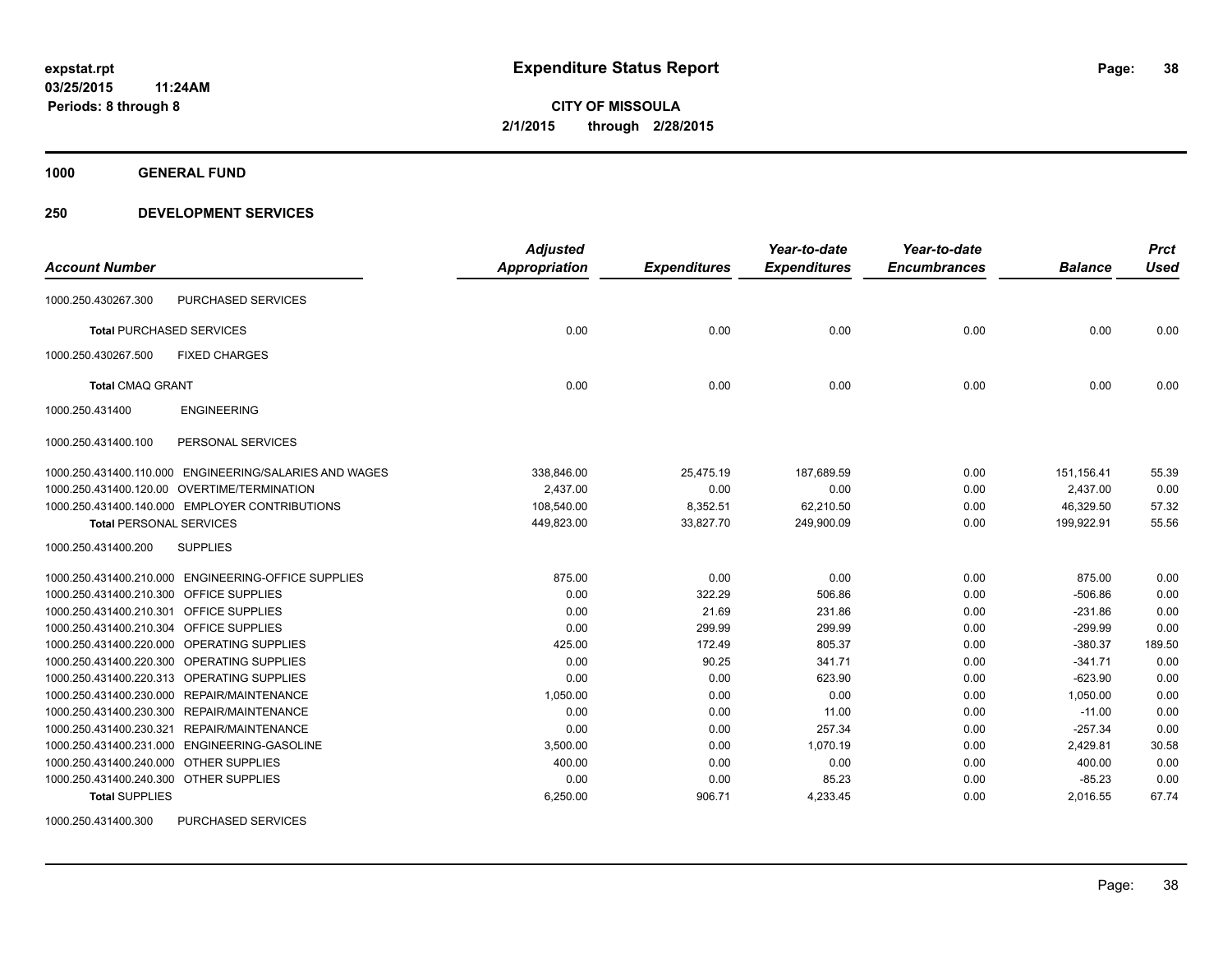**1000 GENERAL FUND**

### **250 DEVELOPMENT SERVICES**

|                                                          | <b>Adjusted</b>      |                     | Year-to-date        | Year-to-date        |                | <b>Prct</b> |
|----------------------------------------------------------|----------------------|---------------------|---------------------|---------------------|----------------|-------------|
| <b>Account Number</b>                                    | <b>Appropriation</b> | <b>Expenditures</b> | <b>Expenditures</b> | <b>Encumbrances</b> | <b>Balance</b> | <b>Used</b> |
| 1000.250.431400.310.000<br><b>COMMUNICATIONS</b>         | 4.270.00             | 0.00                | 0.00                | 0.00                | 4.270.00       | 0.00        |
| <b>COMMUNICATIONS</b><br>1000.250.431400.310.351         | 0.00                 | 5.20                | 521.56              | 0.00                | $-521.56$      | 0.00        |
| 1000.250.431400.320.000 PRINTING & DUPLICATING           | 520.00               | 0.00                | 0.00                | 0.00                | 520.00         | 0.00        |
| PRINTING & DUPLICATING<br>1000.250.431400.320.300        | 0.00                 | 42.57               | 180.97              | 0.00                | $-180.97$      | 0.00        |
| 1000.250.431400.330.000 PUBLICITY, SUBSCRIPTIONS & DUES  | 6.800.00             | 99.00               | 189.00              | 0.00                | 6.611.00       | 2.78        |
| 1000.250.431400.330.377 PUBLICITY, SUBSCRIPTIONS & DUES  | 0.00                 | 88.00               | 264.00              | 0.00                | $-264.00$      | 0.00        |
| 1000.250.431400.344.000<br><b>TELEPHONE SERVICE</b>      | 1,975.00             | 240.98              | 2,088.09            | 0.00                | $-113.09$      | 105.73      |
| 1000.250.431400.350.000<br><b>PROFESSIONAL SERVICES</b>  | 63,330.00            | 381.25              | 24,177.06           | 0.00                | 39,152.94      | 38.18       |
| 1000.250.431400.360.000 ENGINEERING-REPAIR & MAINTENANCE | 400.00               | 0.00                | 0.00                | 0.00                | 400.00         | 0.00        |
| 1000.250.431400.370.000 ENGINEERING-TRAVEL               | 1,850.00             | 0.00                | 222.59              | 0.00                | 1,627.41       | 12.03       |
| 1000.250.431400.380.000 TRAINING                         | 1,850.00             | 240.00              | 690.00              | 0.00                | 1,160.00       | 37.30       |
| 1000.250.431400.380.300 TRAINING                         | 0.00                 | 0.00                | 144.00              | 0.00                | $-144.00$      | 0.00        |
| 1000.250.431400.390.000 OTHER PURCHASED SERVICES         | 100.00               | 0.00                | 0.00                | 0.00                | 100.00         | 0.00        |
| <b>Total PURCHASED SERVICES</b>                          | 81,095.00            | 1,097.00            | 28,477.27           | 0.00                | 52,617.73      | 35.12       |
| <b>CAPITAL OUTLAY</b><br>1000.250.431400.900             |                      |                     |                     |                     |                |             |
| 1000.250.431400.940.000 MACHINERY & EQUIPMENT            | 8,576.00             | 0.00                | 0.00                | 0.00                | 8,576.00       | 0.00        |
| <b>Total CAPITAL OUTLAY</b>                              | 8,576.00             | 0.00                | 0.00                | 0.00                | 8,576.00       | 0.00        |
| <b>Total ENGINEERING</b>                                 | 545,744.00           | 35,831.41           | 282,610.81          | 0.00                | 263.133.19     | 51.78       |
| <b>MERCHANT SERVICES</b><br>1000.250.510110              |                      |                     |                     |                     |                |             |
| <b>FIXED CHARGES</b><br>1000.250.510110.500              |                      |                     |                     |                     |                |             |
| 1000.250.510110.550.000 MERCHANT SERVICE FEES            | 0.00                 | 0.00                | 5,124.23            | 0.00                | $-5,124.23$    | 0.00        |
| <b>Total MERCHANT SERVICES</b>                           | 0.00                 | 0.00                | 5,124.23            | 0.00                | $-5,124.23$    | 0.00        |
| <b>Total DEVELOPMENT SERVICES</b>                        | 1,861,576.00         | $-91,027.23$        | 1.078.676.62        | 0.00                | 782.899.38     | 57.94       |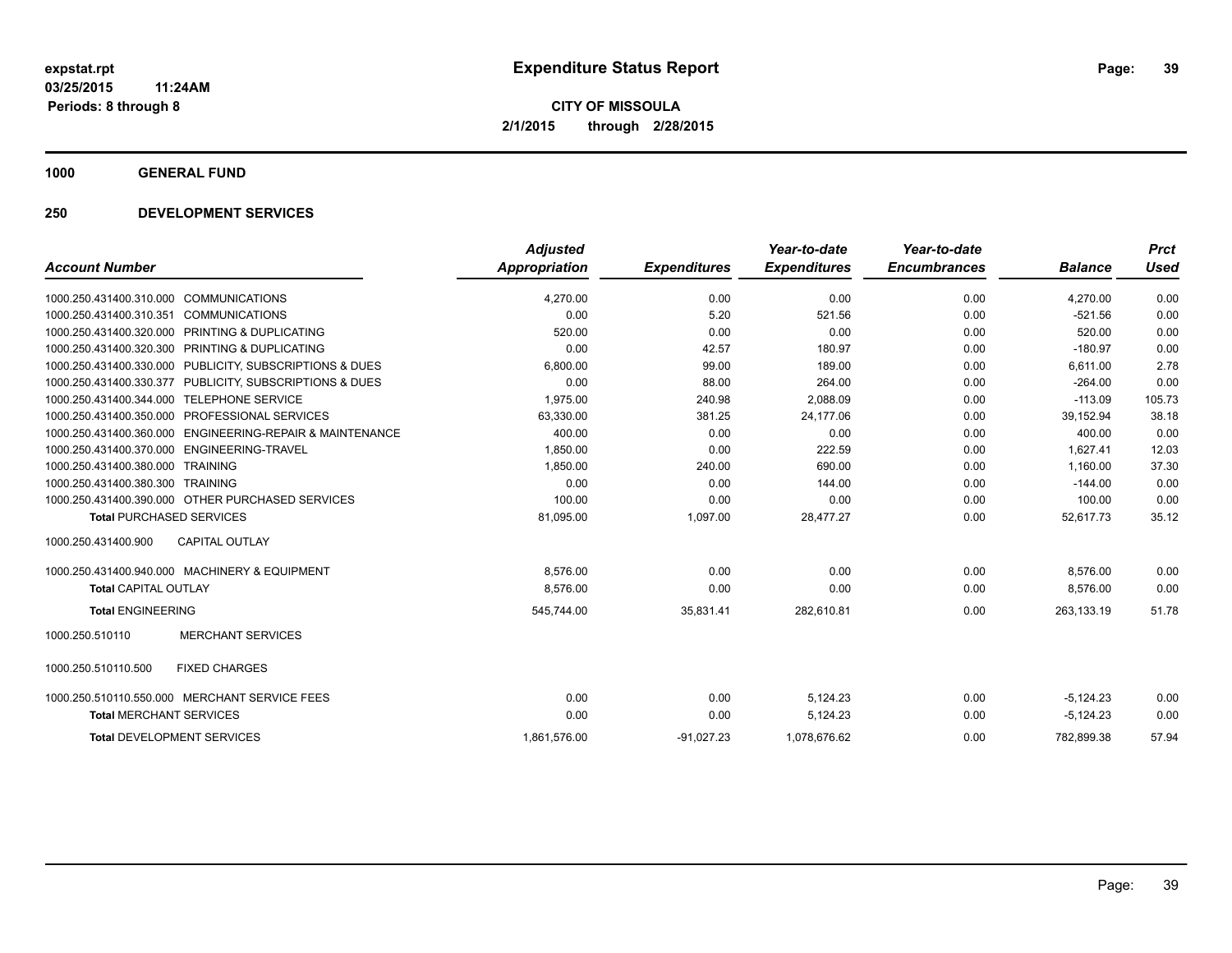**CITY OF MISSOULA 2/1/2015 through 2/28/2015**

### **1000 GENERAL FUND**

**260 GIS SERVICES**

| <b>Account Number</b>                                  |                                 | <b>Adjusted</b><br><b>Appropriation</b> | <b>Expenditures</b> | Year-to-date<br><b>Expenditures</b> | Year-to-date<br><b>Encumbrances</b> | <b>Balance</b> | <b>Prct</b><br>Used |
|--------------------------------------------------------|---------------------------------|-----------------------------------------|---------------------|-------------------------------------|-------------------------------------|----------------|---------------------|
| GIS<br>1000.260.411060                                 |                                 |                                         |                     |                                     |                                     |                |                     |
| PERSONAL SERVICES<br>1000.260.411060.100               |                                 |                                         |                     |                                     |                                     |                |                     |
| 1000.260.411060.110.000 SALARIES AND WAGES             |                                 | 160,098.00                              | 7,598.55            | 101,225.26                          | 0.00                                | 58.872.74      | 63.23               |
| 1000.260.411060.140.000                                | <b>EMPLOYER CONTRIBUTIONS</b>   | 57.165.00                               | 3,015.02            | 37,418.51                           | 0.00                                | 19,746.49      | 65.46               |
| 1000.260.411060.141.000 STATE RETIREMENT CONTRIBUTIONS |                                 | 0.00                                    | 7.60                | 119.31                              | 0.00                                | $-119.31$      | 0.00                |
| <b>Total PERSONAL SERVICES</b>                         |                                 | 217,263.00                              | 10,621.17           | 138,763.08                          | 0.00                                | 78,499.92      | 63.87               |
| <b>SUPPLIES</b><br>1000.260.411060.200                 |                                 |                                         |                     |                                     |                                     |                |                     |
| 1000.260.411060.210.000 OFFICE SUPPLIES                |                                 | 3,500.00                                | 0.00                | 1.247.79                            | 0.00                                | 2,252.21       | 35.65               |
| 1000.260.411060.220.000 OPERATING SUPPLIES             |                                 | 684.00                                  | 0.00                | 81.98                               | 0.00                                | 602.02         | 11.99               |
| REPAIR/MAINTENANCE<br>1000.260.411060.230.000          |                                 | 2,140.00                                | 0.00                | 259.20                              | 0.00                                | 1,880.80       | 12.11               |
| 1000.260.411060.231.000 GASOLINE                       |                                 | 500.00                                  | 0.00                | 0.00                                | 0.00                                | 500.00         | 0.00                |
| 1000.260.411060.240.000 OTHER SUPPLIES                 |                                 | 1,000.00                                | 0.00                | 0.00                                | 0.00                                | 1,000.00       | 0.00                |
| <b>Total SUPPLIES</b>                                  |                                 | 7,824.00                                | 0.00                | 1,588.97                            | 0.00                                | 6,235.03       | 20.31               |
| 1000.260.411060.300<br>PURCHASED SERVICES              |                                 |                                         |                     |                                     |                                     |                |                     |
| 1000.260.411060.310.000 COMMUNICATIONS                 |                                 | 1.220.00                                | 0.00                | 309.61                              | 0.00                                | 910.39         | 25.38               |
| 1000.260.411060.330.000                                | PUBLICITY, SUBSCRIPTIONS & DUES | 500.00                                  | 0.00                | 91.90                               | 0.00                                | 408.10         | 18.38               |
| <b>TELEPHONE SERVICE</b><br>1000.260.411060.344.000    |                                 | 2,000.00                                | 1.29                | 17.48                               | 0.00                                | 1.982.52       | 0.87                |
| 1000.260.411060.350.000                                | PROFESSIONAL SERVICES           | 380.00                                  | 0.00                | 10.00                               | 0.00                                | 370.00         | 2.63                |
| 1000.260.411060.360.000                                | <b>REPAIR &amp; MAINTENANCE</b> | 172,800.00                              | 600.00              | 159,806.09                          | 0.00                                | 12,993.91      | 92.48               |
| 1000.260.411060.370.000<br><b>TRAVEL</b>               |                                 | 2.450.00                                | 0.00                | 1.946.46                            | 0.00                                | 503.54         | 79.45               |
| 1000.260.411060.380.000<br><b>TRAINING</b>             |                                 | 2,425.00                                | 0.00                | 0.00                                | 0.00                                | 2,425.00       | 0.00                |
| 1000.260.411060.390.000 OTHER PURCHASED SERVICES       |                                 | 1,550.00                                | 0.00                | 0.00                                | 0.00                                | 1.550.00       | 0.00                |
| <b>Total PURCHASED SERVICES</b>                        |                                 | 183,325.00                              | 601.29              | 162,181.54                          | 0.00                                | 21,143.46      | 88.47               |
| <b>Total GIS SERVICES</b>                              |                                 | 408.412.00                              | 11.222.46           | 302.533.59                          | 0.00                                | 105.878.41     | 74.08               |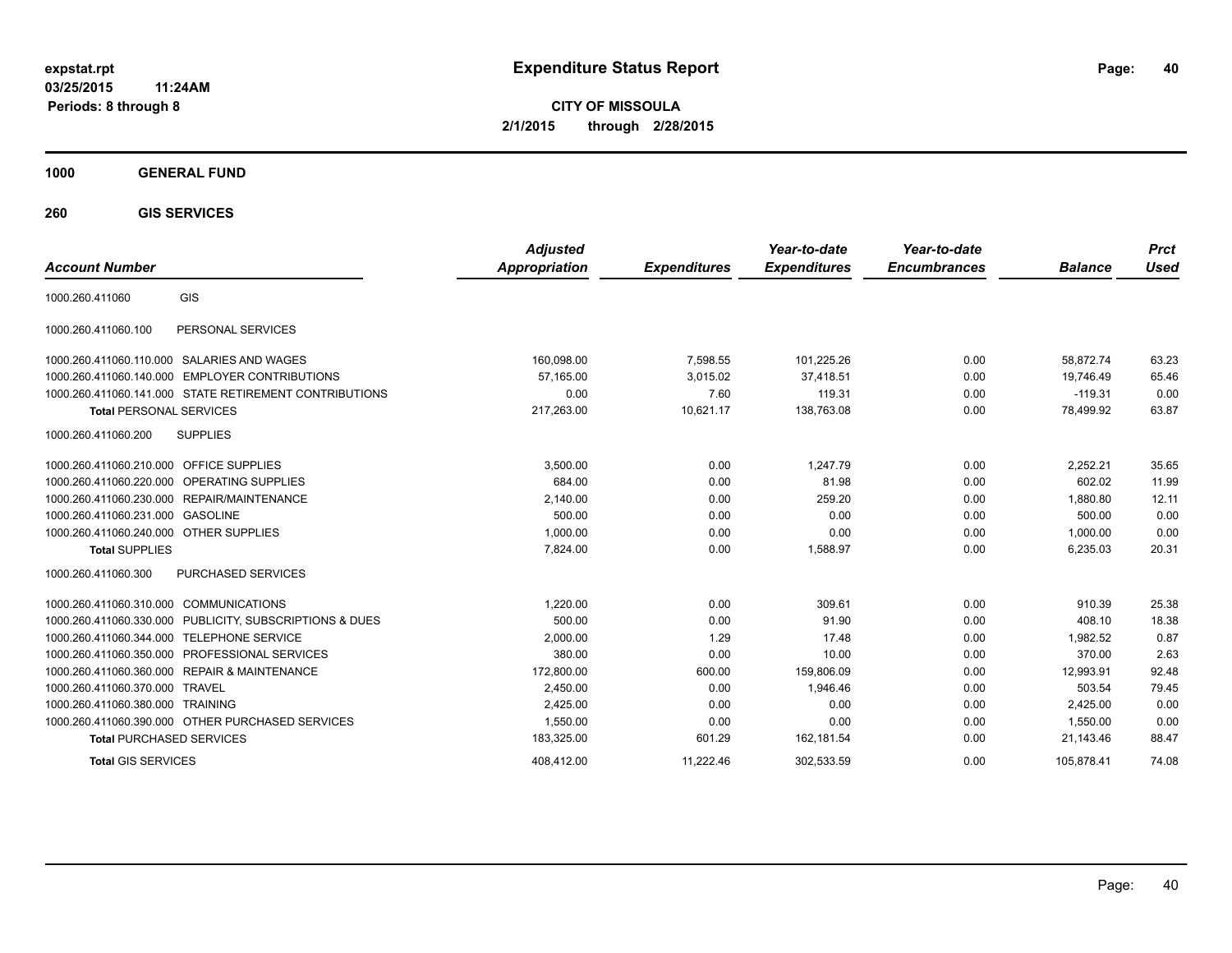**CITY OF MISSOULA 2/1/2015 through 2/28/2015**

**1000 GENERAL FUND**

**270 CITY ATTORNEY**

| <b>Account Number</b>                                  | <b>Adjusted</b><br><b>Appropriation</b> | <b>Expenditures</b> | Year-to-date<br><b>Expenditures</b> | Year-to-date<br><b>Encumbrances</b> | <b>Balance</b> | <b>Prct</b><br><b>Used</b> |
|--------------------------------------------------------|-----------------------------------------|---------------------|-------------------------------------|-------------------------------------|----------------|----------------------------|
| <b>CRIME VICTIM GRANT</b><br>1000.270.411115           |                                         |                     |                                     |                                     |                |                            |
| PERSONAL SERVICES<br>1000.270.411115.100               |                                         |                     |                                     |                                     |                |                            |
| 1000.270.411115.110.000 SALARIES AND WAGES             | 19,661.00                               | 0.00                | 0.00                                | 0.00                                | 19,661.00      | 0.00                       |
| 1000.270.411115.140.000 EMPLOYER CONTRIBUTIONS         | 6,114.00                                | 0.00                | 0.00                                | 0.00                                | 6,114.00       | 0.00                       |
| 1000.270.411115.141.000 STATE RETIREMENT CONTRIBUTIONS | 0.00                                    | 68.71               | 687.41                              | 0.00                                | $-687.41$      | 0.00                       |
| <b>Total PERSONAL SERVICES</b>                         | 25,775.00                               | 68.71               | 687.41                              | 0.00                                | 25,087.59      | 2.67                       |
| 1000.270.411115.300<br><b>PURCHASED SERVICES</b>       |                                         |                     |                                     |                                     |                |                            |
| 1000.270.411115.350.000 PROFESSIONAL SERVICES          | 9,665.00                                | 0.00                | 0.00                                | 0.00                                | 9,665.00       | 0.00                       |
| <b>Total PURCHASED SERVICES</b>                        | 9,665.00                                | 0.00                | 0.00                                | 0.00                                | 9,665.00       | 0.00                       |
| <b>CAPITAL OUTLAY</b><br>1000.270.411115.900           |                                         |                     |                                     |                                     |                |                            |
| <b>Total CAPITAL OUTLAY</b>                            | 0.00                                    | 0.00                | 0.00                                | 0.00                                | 0.00           | 0.00                       |
| <b>Total CRIME VICTIM GRANT</b>                        | 35,440.00                               | 68.71               | 687.41                              | 0.00                                | 34,752.59      | 1.94                       |
| 1000.270.411120<br>ADMINISTRATION & CIVIL LAW          |                                         |                     |                                     |                                     |                |                            |
| 1000.270.411120.100<br>PERSONAL SERVICES               |                                         |                     |                                     |                                     |                |                            |
| 1000.270.411120.110.000 SALARIES AND WAGES             | 295,203.00                              | 37,466.72           | 316,630.26                          | 0.00                                | $-21,427.26$   | 107.26                     |
| 1000.270.411120.120.000 OVERTIME/TERMINATION           | 1,816.00                                | 0.00                | 2,041.61                            | 0.00                                | $-225.61$      | 112.42                     |
| 1000.270.411120.140.000 EMPLOYER CONTRIBUTIONS         | 88,671.00                               | 11,734.88           | 101,931.15                          | 0.00                                | $-13,260.15$   | 114.95                     |
| <b>Total PERSONAL SERVICES</b>                         | 385,690.00                              | 49,201.60           | 420,603.02                          | 0.00                                | $-34,913.02$   | 109.05                     |
| 1000.270.411120.200<br><b>SUPPLIES</b>                 |                                         |                     |                                     |                                     |                |                            |
| 1000.270.411120.210.000 OFFICE SUPPLIES                | 2,709.00                                | 147.69              | 897.34                              | 0.00                                | 1,811.66       | 33.12                      |
| 1000.270.411120.220.000 OPERATING SUPPLIES             | 800.00                                  | 0.00                | 0.00                                | 0.00                                | 800.00         | 0.00                       |
| 1000.270.411120.231.000 GASOLINE                       | 163.00                                  | 0.00                | 205.12                              | 0.00                                | $-42.12$       | 125.84                     |
| <b>Total SUPPLIES</b>                                  | 3,672.00                                | 147.69              | 1,102.46                            | 0.00                                | 2,569.54       | 30.02                      |
| <b>PURCHASED SERVICES</b><br>1000.270.411120.300       |                                         |                     |                                     |                                     |                |                            |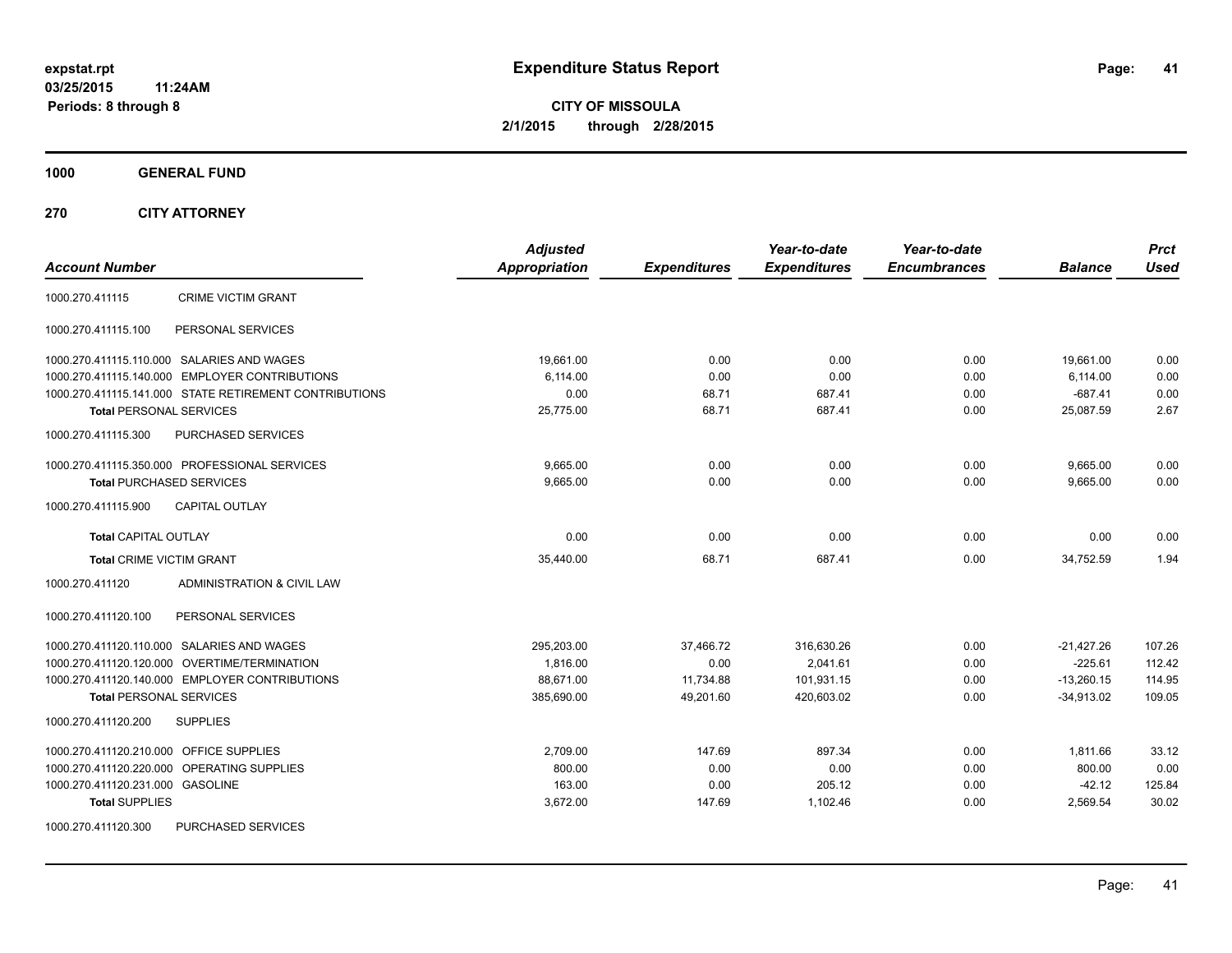**1000 GENERAL FUND**

**270 CITY ATTORNEY**

| <b>Account Number</b>                                   | <b>Adjusted</b><br>Appropriation | <b>Expenditures</b> | Year-to-date<br><b>Expenditures</b> | Year-to-date<br><b>Encumbrances</b> | <b>Balance</b> | <b>Prct</b><br><b>Used</b> |
|---------------------------------------------------------|----------------------------------|---------------------|-------------------------------------|-------------------------------------|----------------|----------------------------|
| 1000.270.411120.310.000 COMMUNICATIONS                  | 500.00                           | 0.00                | 25.98                               | 0.00                                | 474.02         | 5.20                       |
| 1000.270.411120.320.000 PRINTING & DUPLICATING          | 325.00                           | 0.00                | 166.42                              | 0.00                                | 158.58         | 51.21                      |
| 1000.270.411120.330.000 PUBLICITY, SUBSCRIPTIONS & DUES | 10,505.00                        | 0.00                | 2,789.16                            | 0.00                                | 7,715.84       | 26.55                      |
| 1000.270.411120.344.000 TELEPHONE SERVICE               | 132.00                           | 14.76               | 116.71                              | 0.00                                | 15.29          | 88.42                      |
| 1000.270.411120.350.000 PROFESSIONAL SERVICES           | 900.00                           | 0.00                | 0.00                                | 0.00                                | 900.00         | 0.00                       |
| 1000.270.411120.360.000 REPAIR & MAINTENANCE            | 2,758.00                         | 0.00                | 756.44                              | 0.00                                | 2,001.56       | 27.43                      |
| 1000.270.411120.370.000 TRAVEL                          | 1,875.00                         | 0.00                | 1,092.00                            | 0.00                                | 783.00         | 58.24                      |
| 1000.270.411120.380.000 TRAINING                        | 3,761.00                         | 0.00                | 389.00                              | 0.00                                | 3,372.00       | 10.34                      |
| <b>Total PURCHASED SERVICES</b>                         | 20,756.00                        | 14.76               | 5,335.71                            | 0.00                                | 15,420.29      | 25.71                      |
| 1000.270.411120.800<br>OTHER OBJECTS                    |                                  |                     |                                     |                                     |                |                            |
| <b>Total OTHER OBJECTS</b>                              | 0.00                             | 0.00                | 0.00                                | 0.00                                | 0.00           | 0.00                       |
| 1000.270.411120.900<br><b>CAPITAL OUTLAY</b>            |                                  |                     |                                     |                                     |                |                            |
| <b>Total CAPITAL OUTLAY</b>                             | 0.00                             | 0.00                | 0.00                                | 0.00                                | 0.00           | 0.00                       |
| Total ADMINISTRATION & CIVIL LAW                        | 410,118.00                       | 49,364.05           | 427,041.19                          | 0.00                                | $-16,923.19$   | 104.13                     |
| 1000.270.411125<br><b>CRIMINAL LAW</b>                  |                                  |                     |                                     |                                     |                |                            |
| 1000.270.411125.100<br>PERSONAL SERVICES                |                                  |                     |                                     |                                     |                |                            |
| 1000.270.411125.110.000 SALARIES AND WAGES              | 586,828.00                       | 31,245.85           | 266,424.54                          | 0.00                                | 320,403.46     | 45.40                      |
| 1000.270.411125.120.000 OVERTIME/TERMINATION            | 454.00                           | 0.00                | 226.83                              | 0.00                                | 227.17         | 49.96                      |
| 1000.270.411125.140.000 EMPLOYER CONTRIBUTIONS          | 207,358.00                       | 12,044.70           | 105,453.62                          | 0.00                                | 101,904.38     | 50.86                      |
| <b>Total PERSONAL SERVICES</b>                          | 794,640.00                       | 43,290.55           | 372,104.99                          | 0.00                                | 422,535.01     | 46.83                      |
| 1000.270.411125.200<br><b>SUPPLIES</b>                  |                                  |                     |                                     |                                     |                |                            |
| 1000.270.411125.210.000 OFFICE SUPPLIES                 | 2,909.00                         | 112.80              | 1,892.10                            | 0.00                                | 1,016.90       | 65.04                      |
| 1000.270.411125.220.000 OPERATING SUPPLIES              | 950.00                           | 0.00                | 200.00                              | 0.00                                | 750.00         | 21.05                      |
| 1000.270.411125.231.000 GASOLINE                        | 100.00                           | 0.00                | 0.00                                | 0.00                                | 100.00         | 0.00                       |
| <b>Total SUPPLIES</b>                                   | 3,959.00                         | 112.80              | 2,092.10                            | 0.00                                | 1,866.90       | 52.84                      |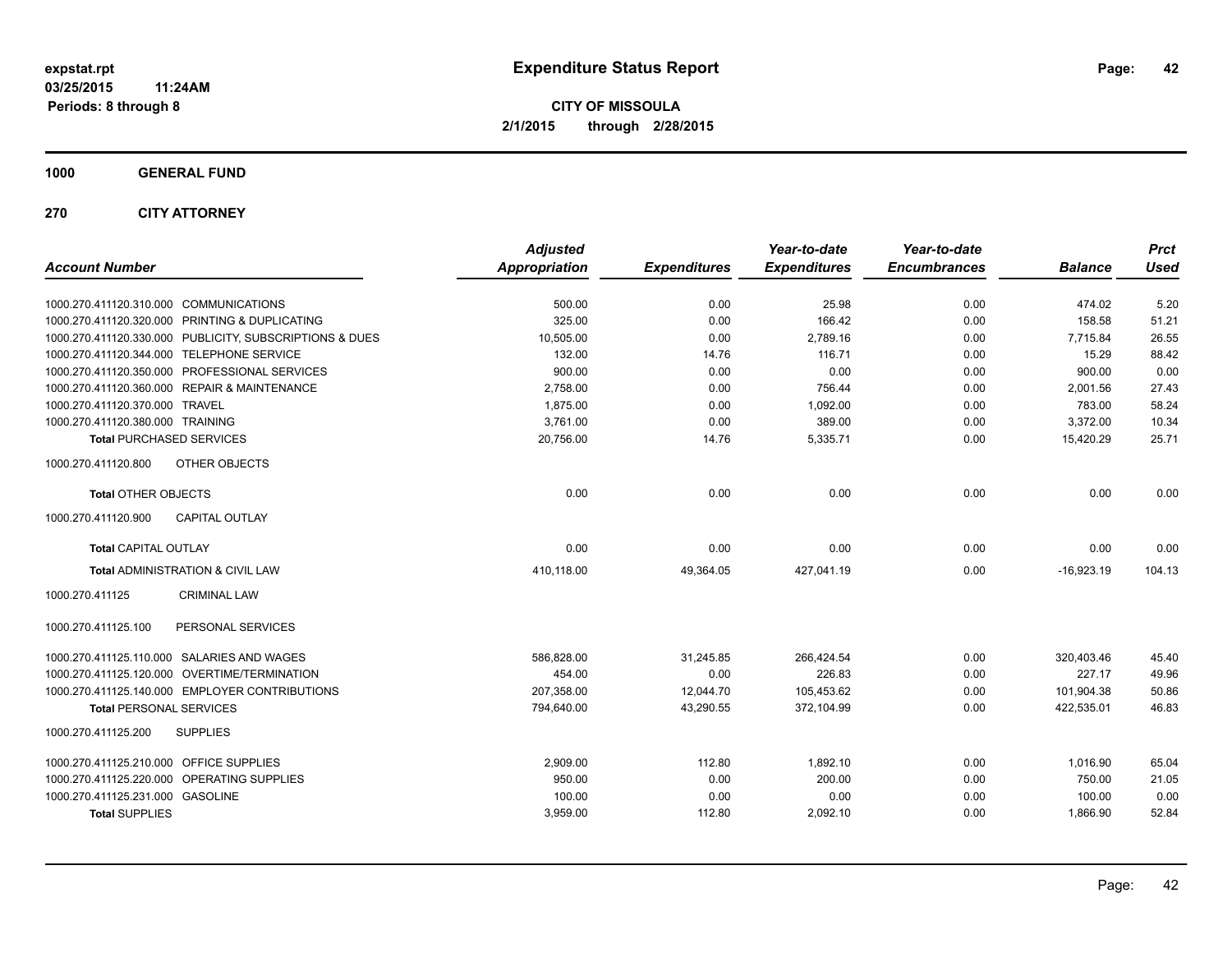**1000 GENERAL FUND**

**270 CITY ATTORNEY**

|                                                              | <b>Adjusted</b> |                     | Year-to-date        | Year-to-date        |                | <b>Prct</b> |
|--------------------------------------------------------------|-----------------|---------------------|---------------------|---------------------|----------------|-------------|
| <b>Account Number</b>                                        | Appropriation   | <b>Expenditures</b> | <b>Expenditures</b> | <b>Encumbrances</b> | <b>Balance</b> | <b>Used</b> |
| PURCHASED SERVICES<br>1000.270.411125.300                    |                 |                     |                     |                     |                |             |
| 1000.270.411125.310.000 COMMUNICATIONS                       | 850.00          | 98.32               | 646.40              | 0.00                | 203.60         | 76.05       |
| 1000.270.411125.320.000<br><b>PRINTING &amp; DUPLICATING</b> | 325.00          | 0.00                | 0.00                | 0.00                | 325.00         | 0.00        |
| 1000.270.411125.330.000 PUBLICITY, SUBSCRIPTIONS & DUES      | 6,645.00        | 327.73              | 327.73              | 0.00                | 6,317.27       | 4.93        |
| 1000.270.411125.344.000 TELEPHONE SERVICE                    | 132.00          | 0.00                | 0.00                | 0.00                | 132.00         | 0.00        |
| 1000.270.411125.350.000<br><b>PROFESSIONAL SERVICES</b>      | 1,100.00        | 49.20               | 1,919.05            | 0.00                | $-819.05$      | 174.46      |
| 1000.270.411125.360.000<br><b>REPAIR &amp; MAINTENANCE</b>   | 14,688.00       | 201.41              | 15.267.08           | 0.00                | $-579.08$      | 103.94      |
| 1000.270.411125.370.000<br><b>TRAVEL</b>                     | 3,125.00        | 0.00                | 1,674.68            | 0.00                | 1,450.32       | 53.59       |
| 1000.270.411125.380.000 TRAINING                             | 5,239.00        | 0.00                | 2,353.80            | 0.00                | 2,885.20       | 44.93       |
| <b>Total PURCHASED SERVICES</b>                              | 32,104.00       | 676.66              | 22,188.74           | 0.00                | 9,915.26       | 69.12       |
| <b>FIXED CHARGES</b><br>1000.270.411125.500                  |                 |                     |                     |                     |                |             |
| <b>Total FIXED CHARGES</b>                                   | 0.00            | 0.00                | 0.00                | 0.00                | 0.00           | 0.00        |
| <b>CAPITAL OUTLAY</b><br>1000.270.411125.900                 |                 |                     |                     |                     |                |             |
| 1000.270.411125.940.000 MACHINERY & EQUIPMENT                | 0.00            | 0.00                | 616.26              | 0.00                | $-616.26$      | 0.00        |
| <b>Total CAPITAL OUTLAY</b>                                  | 0.00            | 0.00                | 616.26              | 0.00                | $-616.26$      | 0.00        |
| <b>Total CRIMINAL LAW</b>                                    | 830,703.00      | 44,080.01           | 397,002.09          | 0.00                | 433,700.91     | 47.79       |
| <b>Total CITY ATTORNEY</b>                                   | 1,276,261.00    | 93.512.77           | 824,730.69          | 0.00                | 451,530.31     | 64.62       |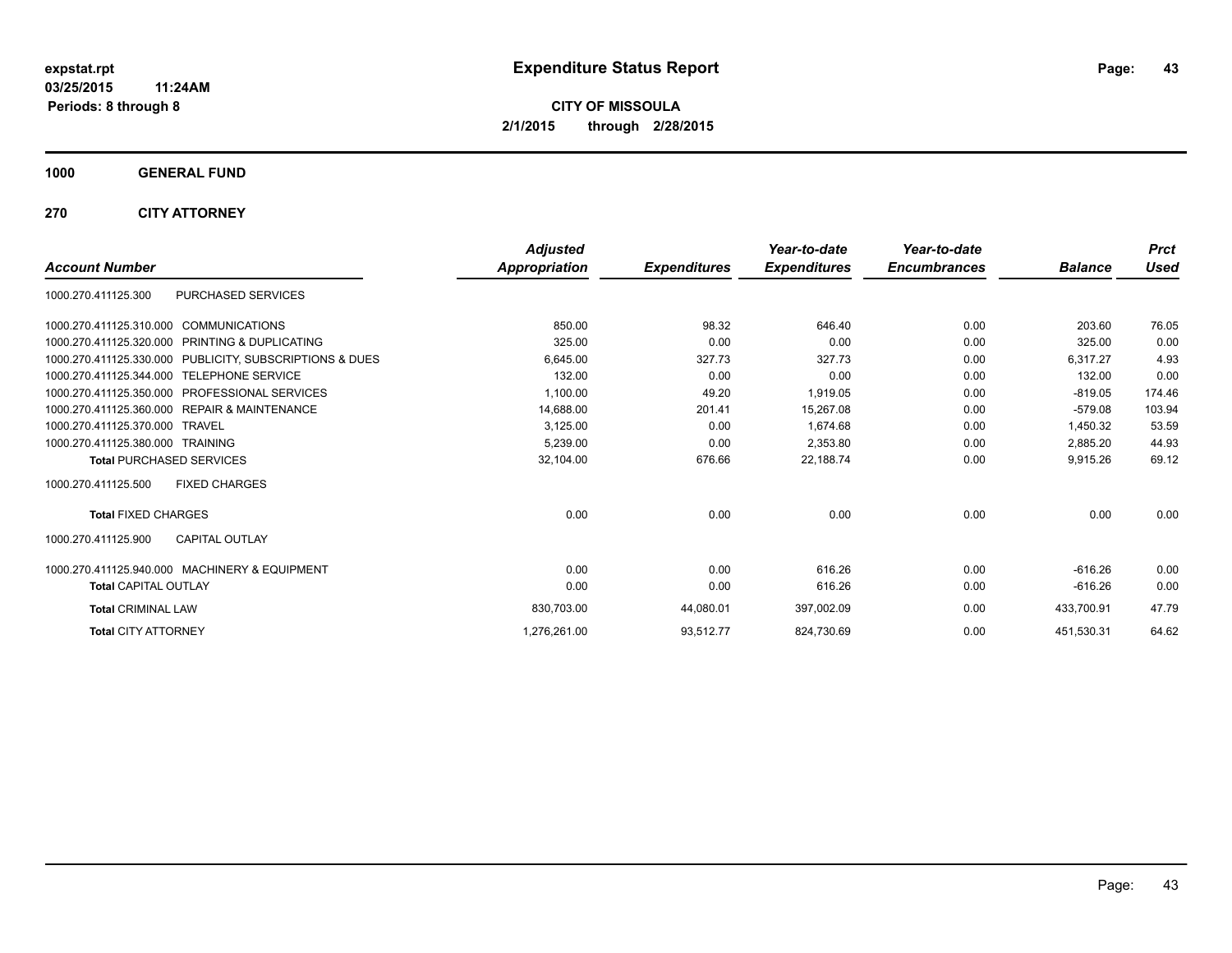**1000 GENERAL FUND**

# **280 PUBLIC WORKS ADMIN/ENGINEERING**

|                                         |                                                         | <b>Adjusted</b>      |                     | Year-to-date        | Year-to-date        |                | <b>Prct</b> |
|-----------------------------------------|---------------------------------------------------------|----------------------|---------------------|---------------------|---------------------|----------------|-------------|
| <b>Account Number</b>                   |                                                         | <b>Appropriation</b> | <b>Expenditures</b> | <b>Expenditures</b> | <b>Encumbrances</b> | <b>Balance</b> | <b>Used</b> |
| 1000.280.430100                         | PUBLIC WORKS ADMINISTRATION                             |                      |                     |                     |                     |                |             |
| 1000.280.430100.100                     | PERSONAL SERVICES                                       |                      |                     |                     |                     |                |             |
|                                         | 1000.280.430100.110.000 SALARIES AND WAGES              | 89,026.00            | 4,214.76            | 18,121.65           | 0.00                | 70,904.35      | 20.36       |
|                                         | 1000.280.430100.120.000 OVERTIME/TERMINATION            | 291.00               | 0.00                | 0.00                | 0.00                | 291.00         | 0.00        |
| 1000.280.430100.130.000 OTHER           |                                                         | 0.00                 | 0.00                | 247.07              | 0.00                | $-247.07$      | 0.00        |
|                                         | 1000.280.430100.140.000 EMPLOYER CONTRIBUTIONS          | 25,924.00            | 710.73              | 3,061.88            | 0.00                | 22,862.12      | 11.81       |
|                                         | 1000.280.430100.141.000 STATE RETIREMENT CONTRIBUTIONS  | 0.00                 | 33.01               | 307.92              | 0.00                | $-307.92$      | 0.00        |
| <b>Total PERSONAL SERVICES</b>          |                                                         | 115,241.00           | 4,958.50            | 21,738.52           | 0.00                | 93,502.48      | 18.86       |
| 1000.280.430100.200                     | <b>SUPPLIES</b>                                         |                      |                     |                     |                     |                |             |
| 1000.280.430100.210.000 OFFICE SUPPLIES |                                                         | 250.00               | 177.41              | 177.41              | 0.00                | 72.59          | 70.96       |
| 1000.280.430100.230.000                 | REPAIR/MAINTENANCE                                      | 50.00                | 0.00                | 0.00                | 0.00                | 50.00          | 0.00        |
| 1000.280.430100.231.000 GASOLINE        |                                                         | 249.00               | 0.00                | 0.00                | 0.00                | 249.00         | 0.00        |
| <b>Total SUPPLIES</b>                   |                                                         | 549.00               | 177.41              | 177.41              | 0.00                | 371.59         | 32.32       |
| 1000.280.430100.300                     | PURCHASED SERVICES                                      |                      |                     |                     |                     |                |             |
| 1000.280.430100.310.000 COMMUNICATIONS  |                                                         | 500.00               | 0.00                | 363.34              | 0.00                | 136.66         | 72.67       |
|                                         | 1000.280.430100.310.351 COMMUNICATIONS~POSTAGE          | 0.00                 | 0.00                | 2.03                | 0.00                | $-2.03$        | 0.00        |
|                                         | 1000.280.430100.320.000 PRINTING & DUPLICATING          | 200.00               | 0.00                | 0.00                | 0.00                | 200.00         | 0.00        |
|                                         | 1000.280.430100.330.000 PUBLICITY, SUBSCRIPTIONS & DUES | 920.00               | 0.00                | 1,017.75            | 0.00                | $-97.75$       | 110.63      |
|                                         | 1000.280.430100.330.371 PUBLICITY, SUBSCRIPTIONS & DUES | 0.00                 | 240.00              | 240.00              | 0.00                | $-240.00$      | 0.00        |
|                                         | 1000.280.430100.344.000 TELEPHONE SERVICE               | 733.00               | 42.41               | 296.52              | 0.00                | 436.48         | 40.45       |
|                                         | 1000.280.430100.360.000 REPAIR & MAINTENANCE            | 100.00               | 0.00                | 0.00                | 0.00                | 100.00         | 0.00        |
| 1000.280.430100.370.000 TRAVEL          |                                                         | 700.00               | 0.00                | 0.00                | 0.00                | 700.00         | 0.00        |
| 1000.280.430100.380.000 TRAINING        |                                                         | 800.00               | 0.00                | 0.00                | 0.00                | 800.00         | 0.00        |
| <b>Total PURCHASED SERVICES</b>         |                                                         | 3,953.00             | 282.41              | 1,919.64            | 0.00                | 2,033.36       | 48.56       |
| 1000.280.430100.500                     | <b>FIXED CHARGES</b>                                    |                      |                     |                     |                     |                |             |
| <b>Total FIXED CHARGES</b>              |                                                         | 0.00                 | 0.00                | 0.00                | 0.00                | 0.00           | 0.00        |
|                                         | <b>Total PUBLIC WORKS ADMINISTRATION</b>                | 119,743.00           | 5,418.32            | 23,835.57           | 0.00                | 95,907.43      | 19.91       |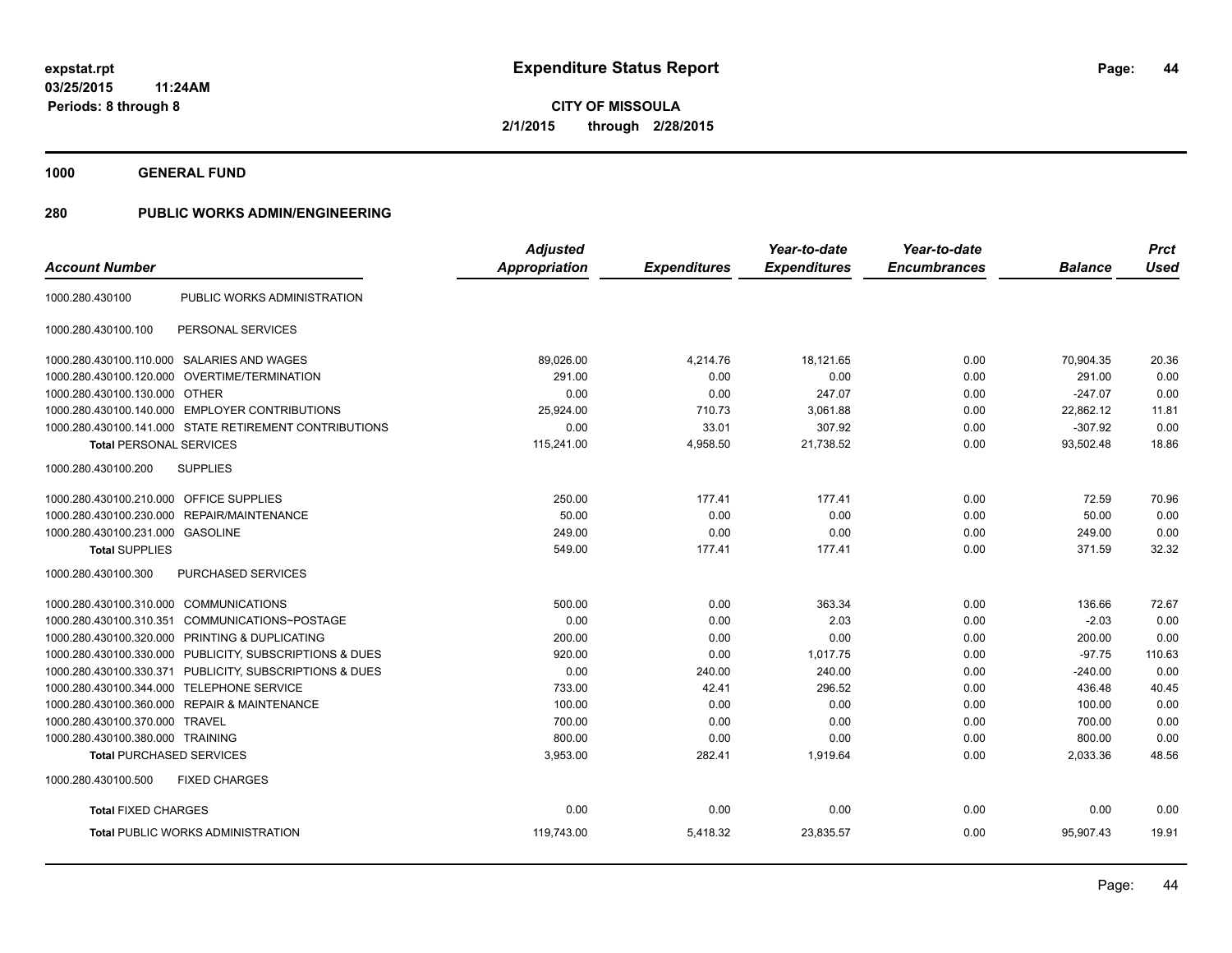**1000 GENERAL FUND**

# **280 PUBLIC WORKS ADMIN/ENGINEERING**

|                                 |                                                   | <b>Adjusted</b>      |                     | Year-to-date        | Year-to-date        |                | <b>Prct</b> |
|---------------------------------|---------------------------------------------------|----------------------|---------------------|---------------------|---------------------|----------------|-------------|
| <b>Account Number</b>           |                                                   | <b>Appropriation</b> | <b>Expenditures</b> | <b>Expenditures</b> | <b>Encumbrances</b> | <b>Balance</b> | <b>Used</b> |
| 1000.280.430250                 | <b>REIMBURSABLE SERVICES</b>                      |                      |                     |                     |                     |                |             |
| 1000.280.430250.200             | <b>SUPPLIES</b>                                   |                      |                     |                     |                     |                |             |
|                                 | 1000.280.430250.230.000 REPAIR/MAINTENANCE        | 10,000.00            | 0.00                | 0.00                | 0.00                | 10,000.00      | 0.00        |
| <b>Total SUPPLIES</b>           |                                                   | 10,000.00            | 0.00                | 0.00                | 0.00                | 10,000.00      | 0.00        |
| 1000.280.430250.300             | PURCHASED SERVICES                                |                      |                     |                     |                     |                |             |
|                                 | 1000.280.430250.360.000 REPAIR & MAINTENANCE      | 10.000.00            | 0.00                | 28.67               | 0.00                | 9,971.33       | 0.29        |
|                                 | 1000.280.430250.360.300 REPAIR & MAINTENANCE      | 0.00                 | 682.35              | 4,304.75            | 0.00                | $-4,304.75$    | 0.00        |
| <b>Total PURCHASED SERVICES</b> |                                                   | 10,000.00            | 682.35              | 4,333.42            | 0.00                | 5,666.58       | 43.33       |
|                                 | <b>Total REIMBURSABLE SERVICES</b>                | 20,000.00            | 682.35              | 4,333.42            | 0.00                | 15,666.58      | 21.67       |
| 1000.280.430263                 | <b>STREET LIGHTING</b>                            |                      |                     |                     |                     |                |             |
| 1000.280.430263.100             | PERSONAL SERVICES                                 |                      |                     |                     |                     |                |             |
|                                 | 1000.280.430263.110.000 SALARIES AND WAGES        | 3,483.00             | 250.00              | 2,111.98            | 0.00                | 1,371.02       | 60.64       |
|                                 | 1000.280.430263.120.000 OVERTIME/TERMINATION      | 380.00               | 0.07                | 8.13                | 0.00                | 371.87         | 2.14        |
| 1000.280.430263.130.000 OTHER   |                                                   | 267.00               | 0.00                | 0.00                | 0.00                | 267.00         | 0.00        |
|                                 | 1000.280.430263.140.000 EMPLOYER CONTRIBUTIONS    | 1,772.00             | 99.18               | 860.49              | 0.00                | 911.51         | 48.56       |
| <b>Total PERSONAL SERVICES</b>  |                                                   | 5,902.00             | 349.25              | 2,980.60            | 0.00                | 2,921.40       | 50.50       |
| 1000.280.430263.300             | <b>PURCHASED SERVICES</b>                         |                      |                     |                     |                     |                |             |
|                                 | 1000.280.430263.341.000 ELECTRICITY & NATURAL GAS | 118,654.00           | 10,673.01           | 71,069.78           | 0.00                | 47,584.22      | 59.90       |
| <b>Total PURCHASED SERVICES</b> |                                                   | 118,654.00           | 10,673.01           | 71,069.78           | 0.00                | 47,584.22      | 59.90       |
| <b>Total STREET LIGHTING</b>    |                                                   | 124,556.00           | 11,022.26           | 74,050.38           | 0.00                | 50.505.62      | 59.45       |
| 1000.280.430264                 | <b>TRAFFIC SIGNAL MAINTENANCE</b>                 |                      |                     |                     |                     |                |             |
| 1000.280.430264.100             | PERSONAL SERVICES                                 |                      |                     |                     |                     |                |             |
|                                 | 1000.280.430264.110.000 SALARIES AND WAGES        | 78,359.00            | 5,625.27            | 47.519.82           | 0.00                | 30,839.18      | 60.64       |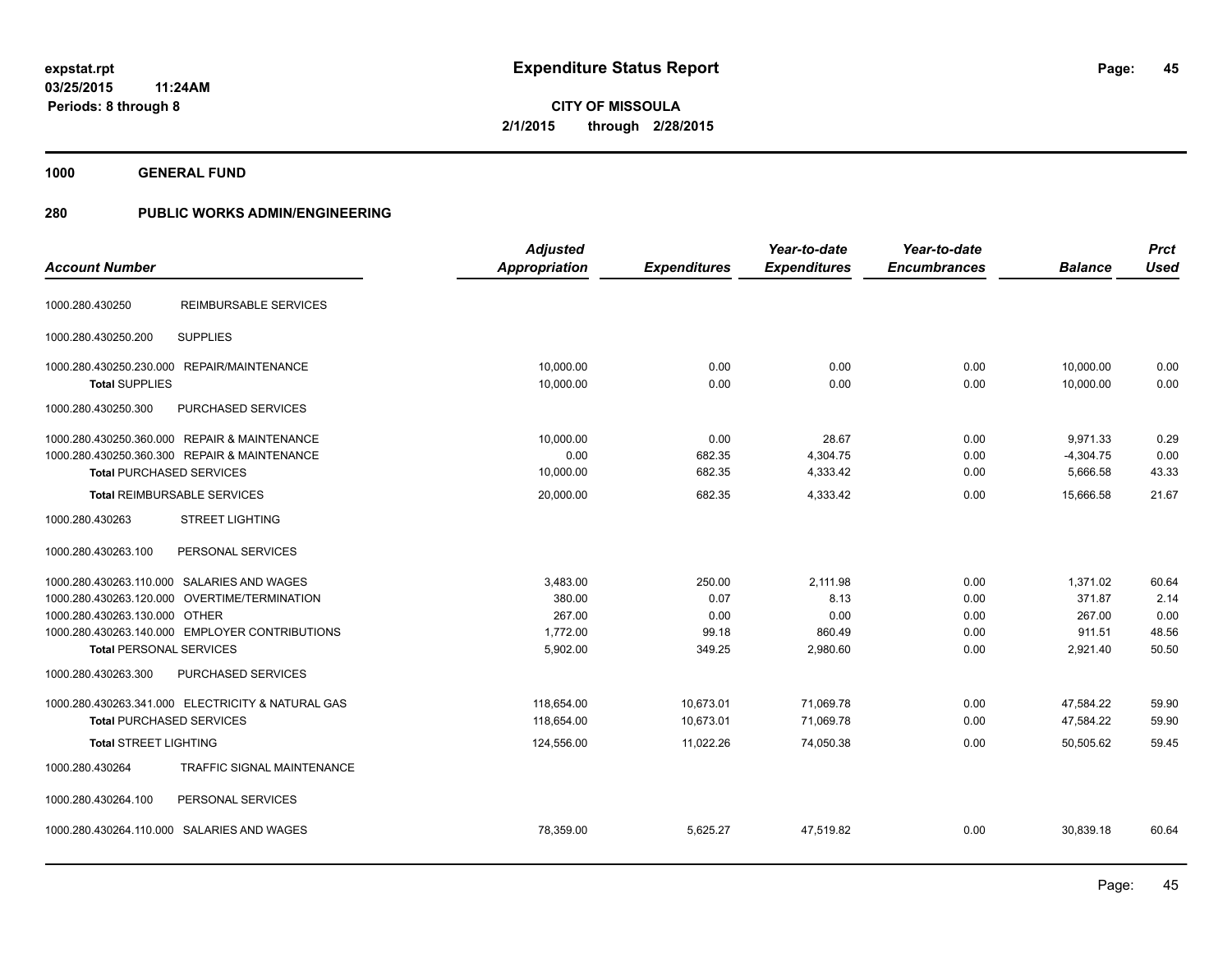**1000 GENERAL FUND**

### **280 PUBLIC WORKS ADMIN/ENGINEERING**

| <b>Account Number</b>                                       | <b>Adjusted</b><br><b>Appropriation</b> | <b>Expenditures</b> | Year-to-date<br><b>Expenditures</b> | Year-to-date<br><b>Encumbrances</b> | <b>Balance</b> | <b>Prct</b><br><b>Used</b> |
|-------------------------------------------------------------|-----------------------------------------|---------------------|-------------------------------------|-------------------------------------|----------------|----------------------------|
| 1000.280.430264.120.000 OVERTIME/TERMINATION                | 1,229.00                                | 1.56                | 183.10                              | 0.00                                | 1,045.90       | 14.90                      |
| 1000.280.430264.130.000 OTHER                               | 6,007.00                                | 0.00                | 0.00                                | 0.00                                | 6,007.00       | 0.00                       |
| 1000.280.430264.140.000 EMPLOYER CONTRIBUTIONS              | 37,169.00                               | 2,232.36            | 19,368.08                           | 0.00                                | 17,800.92      | 52.11                      |
| <b>Total PERSONAL SERVICES</b>                              | 122,764.00                              | 7,859.19            | 67,071.00                           | 0.00                                | 55,693.00      | 54.63                      |
| 1000.280.430264.200<br><b>SUPPLIES</b>                      |                                         |                     |                                     |                                     |                |                            |
| 1000.280.430264.210.000 OFFICE SUPPLIES                     | 350.00                                  | 0.00                | 23.97                               | 0.00                                | 326.03         | 6.85                       |
| 1000.280.430264.220.000 OPERATING SUPPLIES                  | 235.00                                  | 0.00                | 0.00                                | 0.00                                | 235.00         | 0.00                       |
| 1000.280.430264.220.311 OPERATING SUPPLIES                  | 0.00                                    | 0.00                | 75.00                               | 0.00                                | $-75.00$       | 0.00                       |
| 1000.280.430264.230.000 REPAIR/MAINTENANCE                  | 1,060.00                                | 0.00                | 147.99                              | 0.00                                | 912.01         | 13.96                      |
| 1000.280.430264.230.321<br>REPAIR/MAINTENANCE~VEHICLE PARTS | 0.00                                    | 60.00               | 1,021.67                            | 0.00                                | $-1,021.67$    | 0.00                       |
| 1000.280.430264.230.324 REPAIR/MAINTENANCE                  | 0.00                                    | 159.15              | 159.15                              | 0.00                                | $-159.15$      | 0.00                       |
| 1000.280.430264.230.336 REPAIR/MAINTENANCE                  | 0.00                                    | 0.00                | 46.32                               | 0.00                                | $-46.32$       | 0.00                       |
| 1000.280.430264.231.000 GASOLINE                            | 2,799.00                                | 310.16              | 575.12                              | 0.00                                | 2,223.88       | 20.55                      |
| 1000.280.430264.240.000 OTHER SUPPLIES                      | 9,880.00                                | 0.00                | 4,136.52                            | 0.00                                | 5,743.48       | 41.87                      |
| 1000.280.430264.240.330 OTHER SUPPLIES                      | 0.00                                    | 105.00              | 105.00                              | 0.00                                | $-105.00$      | 0.00                       |
| 1000.280.430264.240.336 OTHER SUPPLIES~LIGHT PARTS          | 0.00                                    | 1,966.75            | 5,495.83                            | 0.00                                | $-5,495.83$    | 0.00                       |
| <b>Total SUPPLIES</b>                                       | 14,324.00                               | 2,601.06            | 11,786.57                           | 0.00                                | 2,537.43       | 82.29                      |
| 1000.280.430264.300<br><b>PURCHASED SERVICES</b>            |                                         |                     |                                     |                                     |                |                            |
| 1000.280.430264.341.000 ELECTRICITY & NATURAL GAS           | 14,650.00                               | 962.01              | 6,263.52                            | 0.00                                | 8,386.48       | 42.75                      |
| 1000.280.430264.350.000 PROFESSIONAL SERVICES               | 200.00                                  | 100.00              | 285.00                              | 0.00                                | $-85.00$       | 142.50                     |
| 1000.280.430264.360.000 REPAIR & MAINTENANCE                | 1,100.00                                | 0.00                | 0.00                                | 0.00                                | 1.100.00       | 0.00                       |
| 1000.280.430264.370.000 TRAVEL                              | 150.00                                  | 0.00                | 0.00                                | 0.00                                | 150.00         | 0.00                       |
| 1000.280.430264.380.000 TRAINING                            | 450.00                                  | 0.00                | 88.11                               | 0.00                                | 361.89         | 19.58                      |
| <b>Total PURCHASED SERVICES</b>                             | 16,550.00                               | 1,062.01            | 6,636.63                            | 0.00                                | 9,913.37       | 40.10                      |
| <b>Total TRAFFIC SIGNAL MAINTENANCE</b>                     | 153,638.00                              | 11,522.26           | 85,494.20                           | 0.00                                | 68,143.80      | 55.65                      |
| 1000.280.430265<br><b>SIGNING &amp; STRIPING</b>            |                                         |                     |                                     |                                     |                |                            |

1000.280.430265.100 PERSONAL SERVICES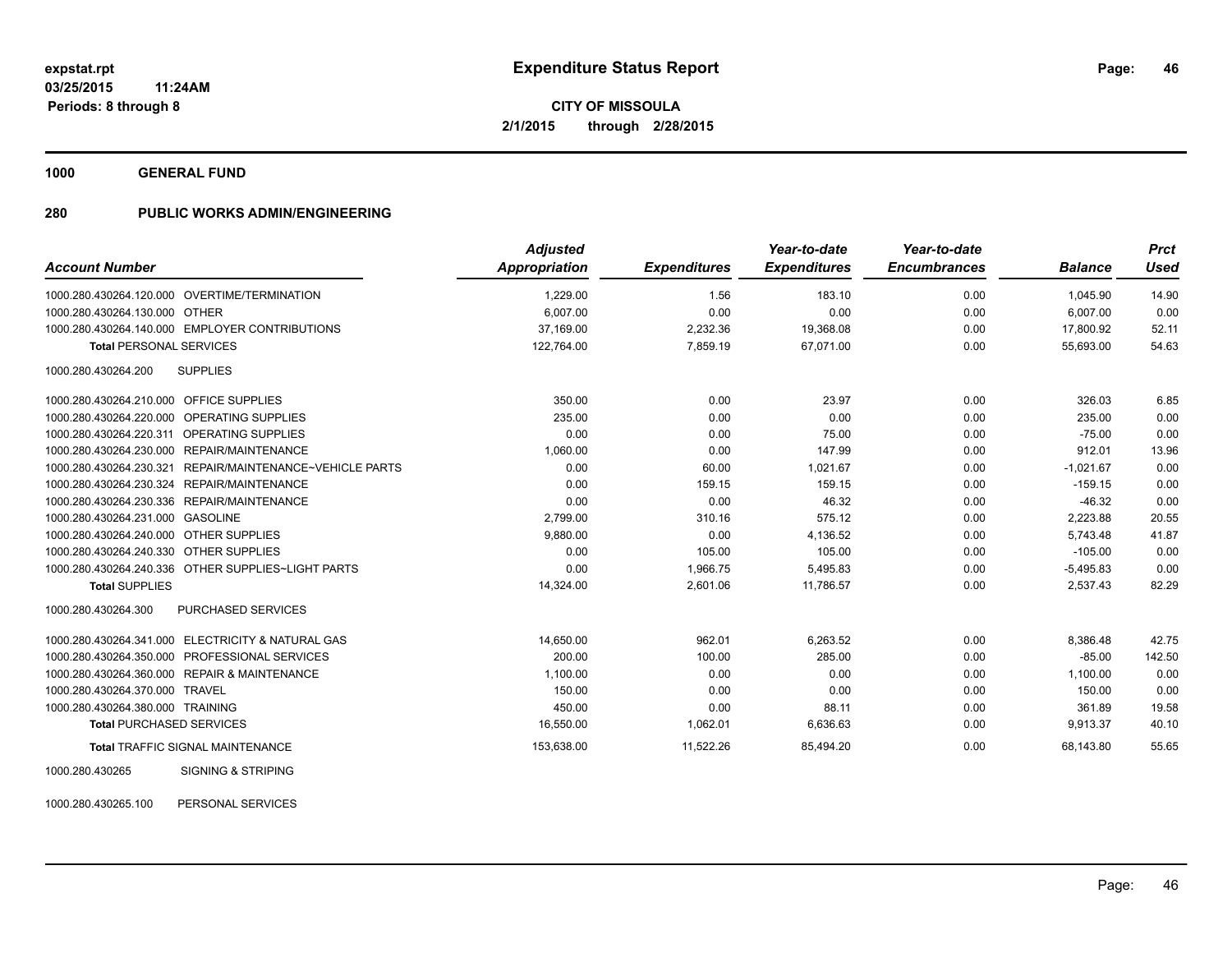**1000 GENERAL FUND**

### **280 PUBLIC WORKS ADMIN/ENGINEERING**

| <b>Account Number</b>                                       | <b>Adjusted</b><br><b>Appropriation</b> | <b>Expenditures</b> | Year-to-date<br><b>Expenditures</b> | Year-to-date<br><b>Encumbrances</b> | <b>Balance</b> | <b>Prct</b><br><b>Used</b> |
|-------------------------------------------------------------|-----------------------------------------|---------------------|-------------------------------------|-------------------------------------|----------------|----------------------------|
|                                                             |                                         |                     |                                     |                                     |                |                            |
| 1000.280.430265.110.000 SALARIES AND WAGES                  | 171,067.00                              | 16,291.22           | 137,530.70                          | 0.00                                | 33,536.30      | 80.40                      |
| 1000.280.430265.120.000 OVERTIME/TERMINATION                | 67.00                                   | 182.52              | 1,099.68                            | 0.00                                | $-1,032.68$    | 1,641.31                   |
| 1000.280.430265.130.000 OTHER                               | 1.900.00                                | 0.00                | 0.00                                | 0.00                                | 1.900.00       | 0.00                       |
| 1000.280.430265.140.000 EMPLOYER CONTRIBUTIONS              | 91.664.00                               | 9,422.69            | 79,307.35                           | 0.00                                | 12,356.65      | 86.52                      |
| <b>Total PERSONAL SERVICES</b>                              | 264,698.00                              | 25,896.43           | 217,937.73                          | 0.00                                | 46,760.27      | 82.33                      |
| 1000.280.430265.200<br><b>SUPPLIES</b>                      |                                         |                     |                                     |                                     |                |                            |
| 1000.280.430265.210.000 OFFICE SUPPLIES                     | 350.00                                  | 0.00                | 258.44                              | 0.00                                | 91.56          | 73.84                      |
| 1000.280.430265.220.000 OPERATING SUPPLIES                  | 1,700.00                                | 0.00                | 264.31                              | 0.00                                | 1,435.69       | 15.55                      |
| 1000.280.430265.220.311 OPERATING SUPPLIES~CLOTHING ALLOW   | 0.00                                    | 0.00                | 654.85                              | 0.00                                | $-654.85$      | 0.00                       |
| 1000.280.430265.230.000 REPAIR/MAINTENANCE                  | 40,700.00                               | 0.00                | 726.09                              | 0.00                                | 39,973.91      | 1.78                       |
| REPAIR/MAINTENANCE~VEHICLE PARTS<br>1000.280.430265.230.321 | 0.00                                    | 103.53              | 1,127.04                            | 0.00                                | $-1,127.04$    | 0.00                       |
| 1000.280.430265.230.323 REPAIR/MAINTENANCE~S/W SNOW MAINT   | 0.00                                    | 0.00                | 254.60                              | 0.00                                | $-254.60$      | 0.00                       |
| 1000.280.430265.231.000 GASOLINE                            | 3,739.00                                | 487.66              | 3,211.54                            | 0.00                                | 527.46         | 85.89                      |
| 1000.280.430265.240.000 OTHER SUPPLIES                      | 21,210.00                               | 60.10               | 6,479.96                            | 0.00                                | 14,730.04      | 30.55                      |
| <b>Total SUPPLIES</b>                                       | 67,699.00                               | 651.29              | 12,976.83                           | 0.00                                | 54,722.17      | 19.17                      |
| 1000.280.430265.300<br>PURCHASED SERVICES                   |                                         |                     |                                     |                                     |                |                            |
| 1000.280.430265.344.000 TELEPHONE SERVICE                   | 558.00                                  | 0.91                | 6.41                                | 0.00                                | 551.59         | 1.15                       |
| 1000.280.430265.344.399 TELEPHONE SERVICE                   | 0.00                                    | 0.00                | 541.20                              | 0.00                                | $-541.20$      | 0.00                       |
| 1000.280.430265.345.000 GARBAGE                             | 457.00                                  | 15.60               | 124.80                              | 0.00                                | 332.20         | 27.31                      |
| 1000.280.430265.350.000 PROFESSIONAL SERVICES               | 570.00                                  | 70.00               | 70.00                               | 0.00                                | 500.00         | 12.28                      |
| 1000.280.430265.360.000 REPAIR & MAINTENANCE                | 1,700.00                                | 0.00                | 0.00                                | 0.00                                | 1,700.00       | 0.00                       |
| 1000.280.430265.370.000 TRAVEL                              | 700.00                                  | 0.00                | 0.00                                | 0.00                                | 700.00         | 0.00                       |
| 1000.280.430265.380.000 TRAINING                            | 950.00                                  | 0.00                | $-189.00$                           | 0.00                                | 1,139.00       | 19.89                      |
| <b>Total PURCHASED SERVICES</b>                             | 4,935.00                                | 86.51               | 553.41                              | 0.00                                | 4,381.59       | 11.21                      |
| <b>Total SIGNING &amp; STRIPING</b>                         | 337,332.00                              | 26,634.23           | 231,467.97                          | 0.00                                | 105,864.03     | 68.62                      |

1000.280.430267 CMAQ GRANT

1000.280.430267.100 PERSONAL SERVICES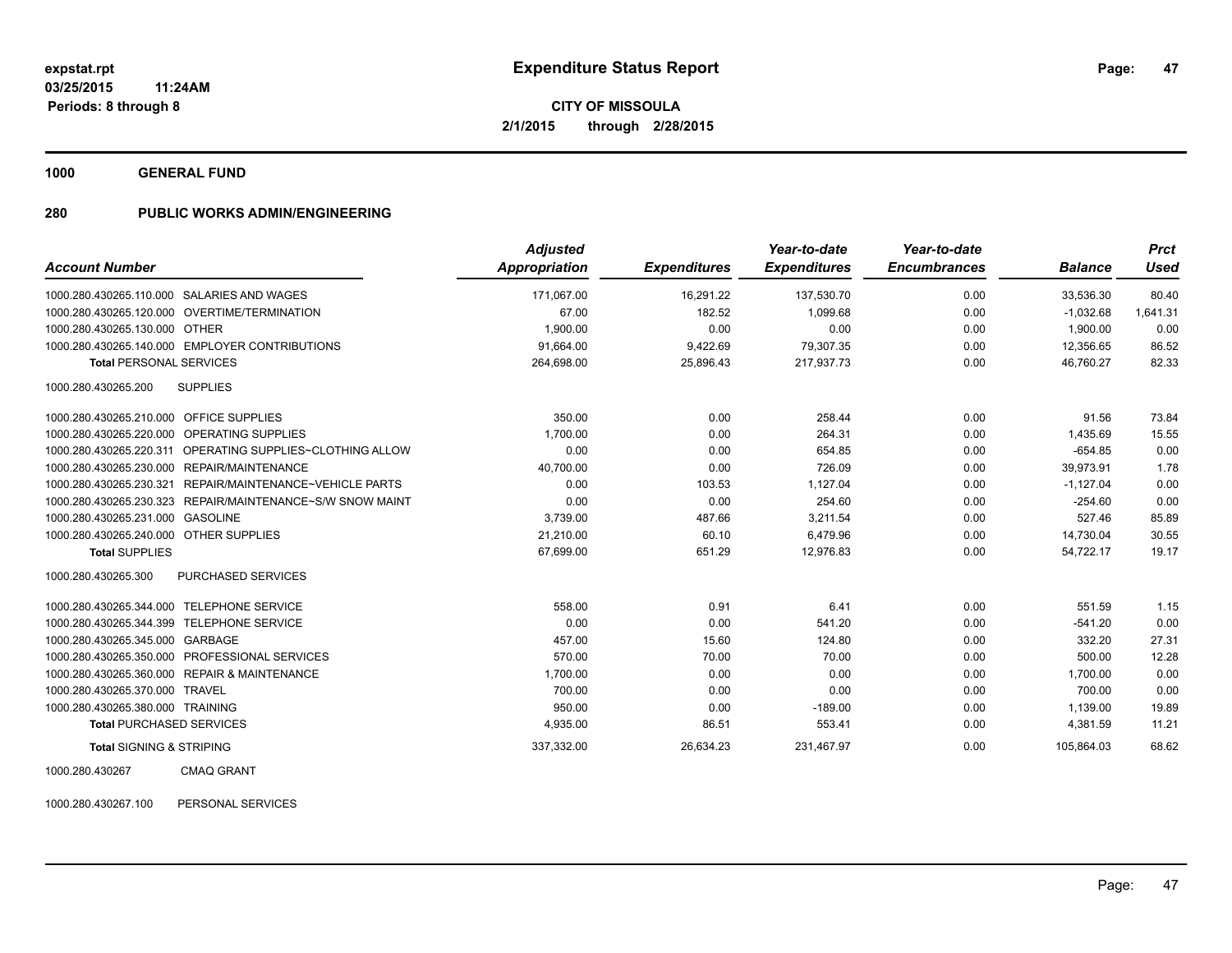**1000 GENERAL FUND**

### **280 PUBLIC WORKS ADMIN/ENGINEERING**

| <b>Account Number</b>                  |                                                         | <b>Adjusted</b><br><b>Appropriation</b> | <b>Expenditures</b> | Year-to-date<br><b>Expenditures</b> | Year-to-date<br><b>Encumbrances</b> | <b>Balance</b> | <b>Prct</b><br><b>Used</b> |
|----------------------------------------|---------------------------------------------------------|-----------------------------------------|---------------------|-------------------------------------|-------------------------------------|----------------|----------------------------|
| <b>Total CMAQ GRANT</b>                |                                                         | 0.00                                    | 0.00                | 0.00                                | 0.00                                | 0.00           | 0.00                       |
| 1000.280.430270                        | <b>COMMUNICATIONS</b>                                   |                                         |                     |                                     |                                     |                |                            |
| 1000.280.430270.100                    | PERSONAL SERVICES                                       |                                         |                     |                                     |                                     |                |                            |
|                                        | 1000.280.430270.110.000 SALARIES AND WAGES              | 92.289.00                               | 6,625.34            | 55.967.44                           | 0.00                                | 36.321.56      | 60.64                      |
|                                        | 1000.280.430270.120.000 OVERTIME/TERMINATION            | 268.00                                  | 1.83                | 215.64                              | 0.00                                | 52.36          | 80.46                      |
| 1000.280.430270.130.000 OTHER          |                                                         | 7.076.00                                | 0.00                | 0.00                                | 0.00                                | 7,076.00       | 0.00                       |
|                                        | 1000.280.430270.140.000 EMPLOYER CONTRIBUTIONS          | 43,341.00                               | 2,629.34            | 22,812.52                           | 0.00                                | 20,528.48      | 52.63                      |
| <b>Total PERSONAL SERVICES</b>         |                                                         | 142,974.00                              | 9,256.51            | 78,995.60                           | 0.00                                | 63,978.40      | 55.25                      |
| 1000.280.430270.200                    | <b>SUPPLIES</b>                                         |                                         |                     |                                     |                                     |                |                            |
|                                        | 1000.280.430270.230.000 REPAIR/MAINTENANCE              | 8,050.00                                | 0.00                | 917.45                              | 0.00                                | 7,132.55       | 11.40                      |
|                                        | 1000.280.430270.230.324 REPAIR/MAINTENANCE~COMM PARTS   | 0.00                                    | 752.92              | 3,347.14                            | 0.00                                | $-3,347.14$    | 0.00                       |
|                                        | 1000.280.430270.230.336 REPAIR/MAINTENANCE              | 0.00                                    | 0.00                | 173.22                              | 0.00                                | $-173.22$      | 0.00                       |
| 1000.280.430270.231.000 GASOLINE       |                                                         | 2,493.00                                | 0.00                | 750.58                              | 0.00                                | 1,742.42       | 30.11                      |
| 1000.280.430270.240.000 OTHER SUPPLIES |                                                         | 0.00                                    | 0.00                | 112.70                              | 0.00                                | $-112.70$      | 0.00                       |
| <b>Total SUPPLIES</b>                  |                                                         | 10,543.00                               | 752.92              | 5,301.09                            | 0.00                                | 5,241.91       | 50.28                      |
| 1000.280.430270.300                    | PURCHASED SERVICES                                      |                                         |                     |                                     |                                     |                |                            |
|                                        | 1000.280.430270.330.000 PUBLICITY, SUBSCRIPTIONS & DUES | 180.00                                  | 0.00                | 225.00                              | 0.00                                | $-45.00$       | 125.00                     |
|                                        | 1000.280.430270.341.000 ELECTRICITY & NATURAL GAS       | 2,474.00                                | 322.77              | 1,931.82                            | 0.00                                | 542.18         | 78.08                      |
|                                        | 1000.280.430270.344.000 TELEPHONE SERVICE               | 513.00                                  | 4.39                | 77.47                               | 0.00                                | 435.53         | 15.10                      |
|                                        | 1000.280.430270.344.400 TELEPHONE SERVICE               | 0.00                                    | 0.00                | 407.82                              | 0.00                                | $-407.82$      | 0.00                       |
|                                        | 1000.280.430270.350.000 PROFESSIONAL SERVICES           | 100.00                                  | 0.00                | 0.00                                | 0.00                                | 100.00         | 0.00                       |
|                                        | 1000.280.430270.360.000 REPAIR & MAINTENANCE            | 3,000.00                                | 0.00                | 630.00                              | 0.00                                | 2,370.00       | 21.00                      |
| <b>Total PURCHASED SERVICES</b>        |                                                         | 6,267.00                                | 327.16              | 3,272.11                            | 0.00                                | 2,994.89       | 52.21                      |
| <b>Total COMMUNICATIONS</b>            |                                                         | 159,784.00                              | 10,336.59           | 87,568.80                           | 0.00                                | 72,215.20      | 54.80                      |
| 1000.280.431120                        | <b>WEED PROGRAM</b>                                     |                                         |                     |                                     |                                     |                |                            |

1000.280.431120.100 PERSONAL SERVICES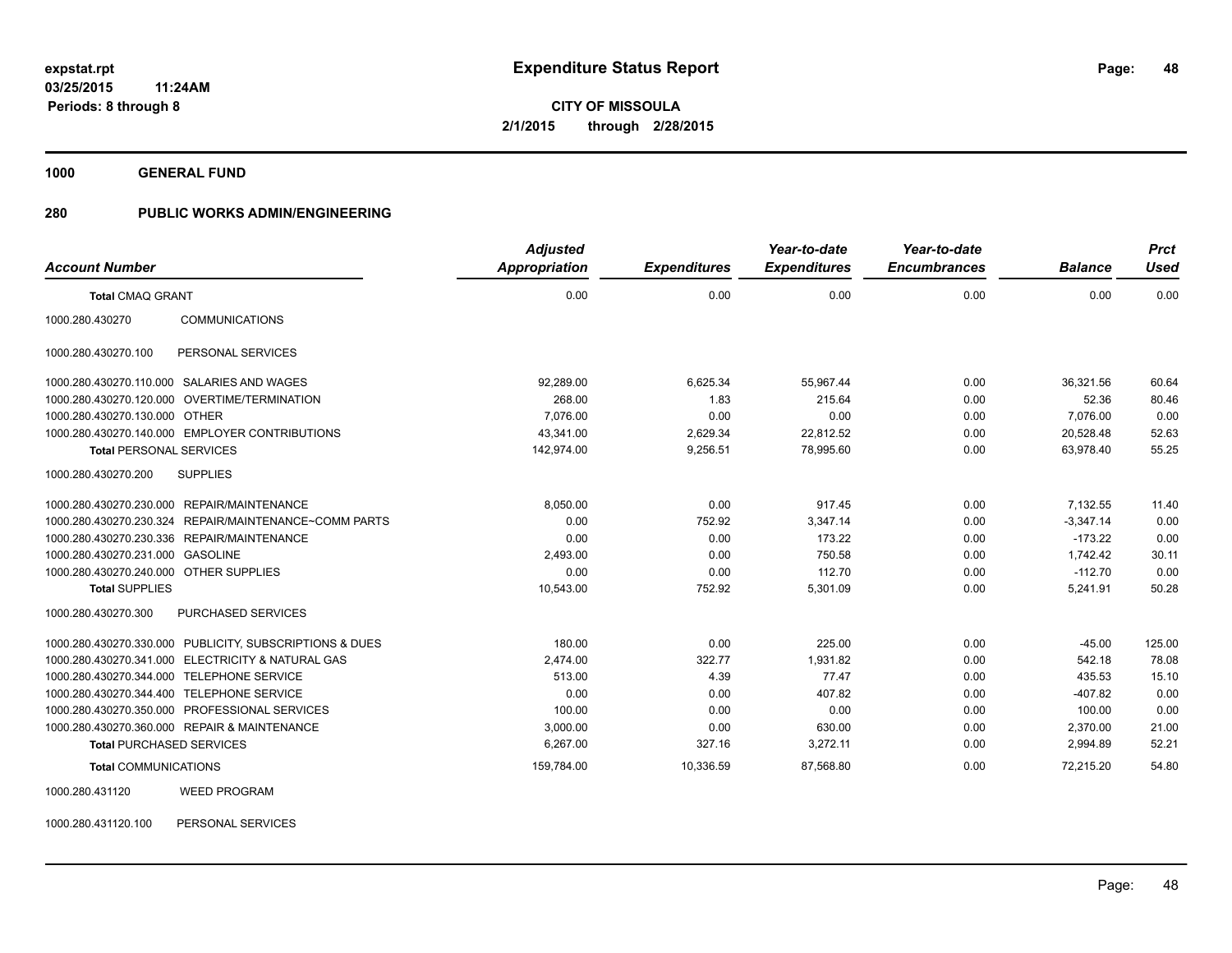**1000 GENERAL FUND**

# **280 PUBLIC WORKS ADMIN/ENGINEERING**

| <b>Account Number</b>                       | <b>Adjusted</b><br><b>Appropriation</b> | <b>Expenditures</b> | Year-to-date<br><b>Expenditures</b> | Year-to-date<br><b>Encumbrances</b> | <b>Balance</b> | <b>Prct</b><br><b>Used</b> |
|---------------------------------------------|-----------------------------------------|---------------------|-------------------------------------|-------------------------------------|----------------|----------------------------|
| <b>Total WEED PROGRAM</b>                   | 0.00                                    | 0.00                | 0.00                                | 0.00                                | 0.00           | 0.00                       |
| <b>ENGINEERING</b><br>1000.280.431400       |                                         |                     |                                     |                                     |                |                            |
| 1000.280.431400.100<br>PERSONAL SERVICES    |                                         |                     |                                     |                                     |                |                            |
| <b>Total PERSONAL SERVICES</b>              | 0.00                                    | 0.00                | 0.00                                | 0.00                                | 0.00           | 0.00                       |
| 1000.280.431400.300<br>PURCHASED SERVICES   |                                         |                     |                                     |                                     |                |                            |
| 1000.280.431400.310.000 COMMUNICATIONS      | 0.00                                    | 0.00                | 147.69                              | 0.00                                | $-147.69$      | 0.00                       |
| 1000.280.431400.344.000 TELEPHONE SERVICE   | 0.00                                    | 2.74                | 23.07                               | 0.00                                | $-23.07$       | 0.00                       |
| <b>Total ENGINEERING</b>                    | 0.00                                    | 2.74                | 170.76                              | 0.00                                | $-170.76$      | 0.00                       |
| <b>Total PUBLIC WORKS ADMIN/ENGINEERING</b> | 915,053.00                              | 65.618.75           | 506,921.10                          | 0.00                                | 408.131.90     | 55.40                      |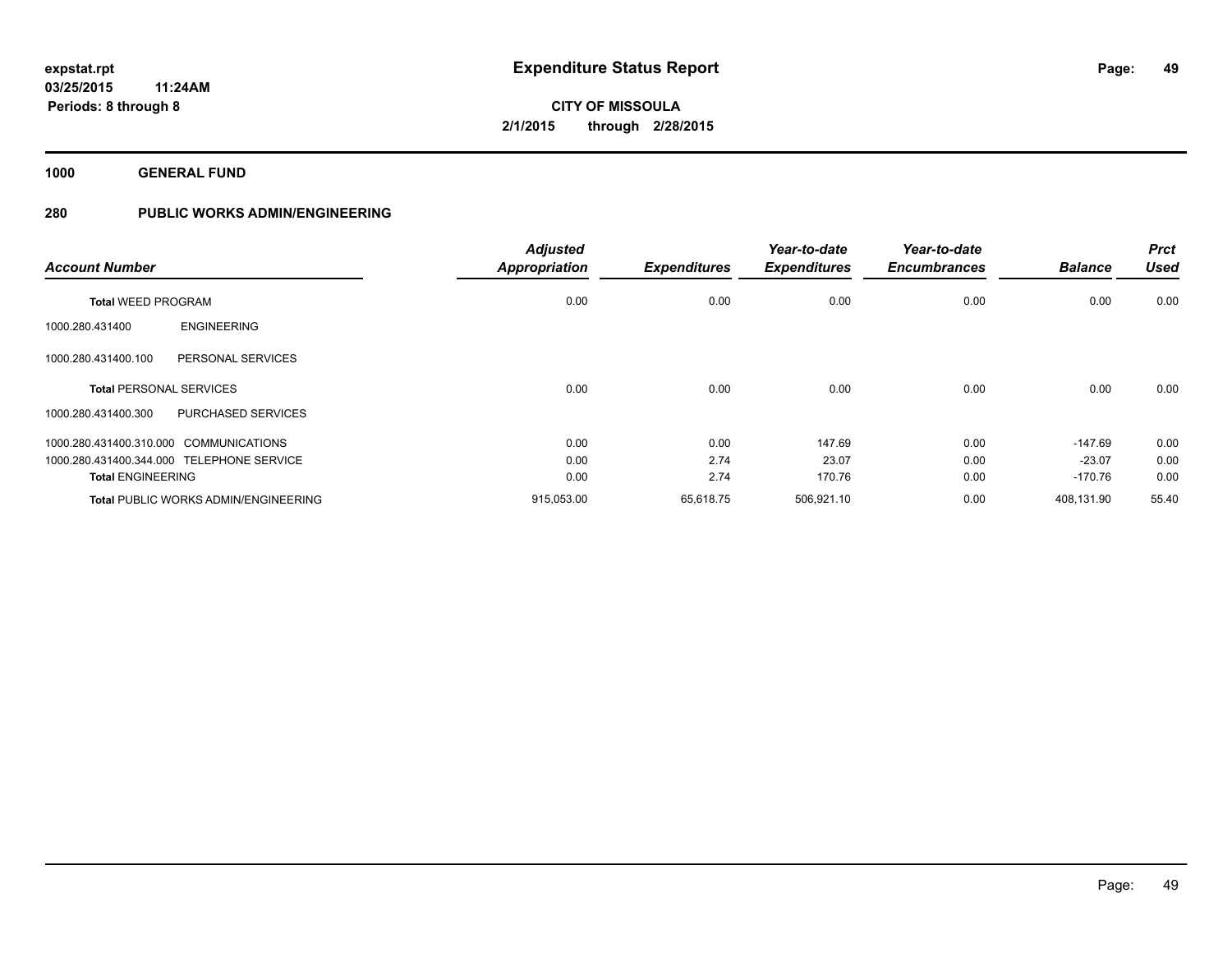**CITY OF MISSOULA 2/1/2015 through 2/28/2015**

**1000 GENERAL FUND**

**290 POLICE**

| <b>Account Number</b>                   |                                                        | <b>Adjusted</b><br><b>Appropriation</b> | <b>Expenditures</b> | Year-to-date<br><b>Expenditures</b> | Year-to-date<br><b>Encumbrances</b> | <b>Balance</b> | <b>Prct</b><br>Used |
|-----------------------------------------|--------------------------------------------------------|-----------------------------------------|---------------------|-------------------------------------|-------------------------------------|----------------|---------------------|
| 1000.290.420110                         | <b>ADMINISTRATION</b>                                  |                                         |                     |                                     |                                     |                |                     |
| 1000.290.420110.100                     | PERSONAL SERVICES                                      |                                         |                     |                                     |                                     |                |                     |
| 1000.290.420110.110.000                 | SALARIES AND WAGES                                     | 721,945.00                              | 49,507.04           | 408,975.94                          | 0.00                                | 312,969.06     | 56.65               |
| 1000.290.420110.115.000                 | SALARIES/HEALTH INSURANCE BENEFIT                      | 0.00                                    | 2,850.00            | 20,719.50                           | 0.00                                | $-20.719.50$   | 0.00                |
| 1000.290.420110.120.000                 | OVERTIME/TERMINATION                                   | 8.471.00                                | 635.67              | 3,844.84                            | 0.00                                | 4,626.16       | 45.39               |
| 1000.290.420110.121.000                 | <b>OUTSIDE HIRE OVERTIME</b>                           | 75,000.00                               | 3.567.53            | 72,125.61                           | 0.00                                | 2.874.39       | 96.17               |
| 1000.290.420110.130.000                 | <b>OTHER</b>                                           | 3,365.00                                | 0.00                | 3.365.45                            | 0.00                                | $-0.45$        | 100.01              |
| 1000.290.420110.140.000                 | <b>EMPLOYER CONTRIBUTIONS</b>                          | 394,750.00                              | 15,107.02           | 131,785.23                          | 0.00                                | 262,964.77     | 33.38               |
|                                         | 1000.290.420110.141.000 STATE RETIREMENT CONTRIBUTIONS | 0.00                                    | 11,362.81           | 93.092.15                           | 0.00                                | $-93.092.15$   | 0.00                |
| <b>Total PERSONAL SERVICES</b>          |                                                        | 1,203,531.00                            | 83,030.07           | 733,908.72                          | 0.00                                | 469,622.28     | 60.98               |
| 1000.290.420110.200                     | <b>SUPPLIES</b>                                        |                                         |                     |                                     |                                     |                |                     |
| 1000.290.420110.210.000 OFFICE SUPPLIES |                                                        | 36,650.00                               | 22,771.76           | 29,969.14                           | 0.00                                | 6,680.86       | 81.77               |
| 1000.290.420110.220.000                 | <b>OPERATING SUPPLIES</b>                              | 19,550.00                               | 4,864.00            | 16,966.74                           | 0.00                                | 2,583.26       | 86.79               |
| 1000.290.420110.230.000                 | <b>REPAIR/MAINTENANCE</b>                              | 900.00                                  | 645.00              | 752.62                              | 0.00                                | 147.38         | 83.62               |
| 1000.290.420110.231.000 GASOLINE        |                                                        | 3,515.00                                | 0.00                | 3,485.57                            | 0.00                                | 29.43          | 99.16               |
| <b>Total SUPPLIES</b>                   |                                                        | 60.615.00                               | 28.280.76           | 51,174.07                           | 0.00                                | 9.440.93       | 84.42               |
| 1000.290.420110.300                     | PURCHASED SERVICES                                     |                                         |                     |                                     |                                     |                |                     |
| 1000.290.420110.310.000                 | <b>COMMUNICATIONS</b>                                  | 4,713.00                                | 390.55              | 3,535.65                            | 0.00                                | 1,177.35       | 75.02               |
| 1000.290.420110.320.000                 | PRINTING & DUPLICATING                                 | 500.00                                  | 0.00                | 99.02                               | 0.00                                | 400.98         | 19.80               |
| 1000.290.420110.330.000                 | PUBLICITY, SUBSCRIPTIONS & DUES                        | 12,538.00                               | 600.00              | 11,390.47                           | 0.00                                | 1,147.53       | 90.85               |
| 1000.290.420110.344.000                 | <b>TELEPHONE SERVICE</b>                               | 47.692.00                               | 4,884.32            | 22,525.96                           | 0.00                                | 25.166.04      | 47.23               |
| 1000.290.420110.350.000                 | PROFESSIONAL SERVICES                                  | 51,420.00                               | 8.965.44            | 63,447.07                           | 0.00                                | $-12,027.07$   | 123.39              |
| 1000.290.420110.350.048                 | 400 RYMAN/PROFESSIONAL SERVICES                        | 0.00                                    | 0.00                | 13.60                               | 0.00                                | $-13.60$       | 0.00                |
| 1000.290.420110.350.049                 | PROFESSIONAL SERVICES                                  | 0.00                                    | 0.00                | 1,217.15                            | 0.00                                | $-1,217.15$    | 0.00                |
|                                         | 1000.290.420110.360.000 REPAIR & MAINTENANCE           | 10,600.00                               | 2,804.43            | 23,361.63                           | 0.00                                | $-12.761.63$   | 220.39              |
| <b>Total PURCHASED SERVICES</b>         |                                                        | 127,463.00                              | 17,644.74           | 125,590.55                          | 0.00                                | 1,872.45       | 98.53               |

1000.290.420110.500 FIXED CHARGES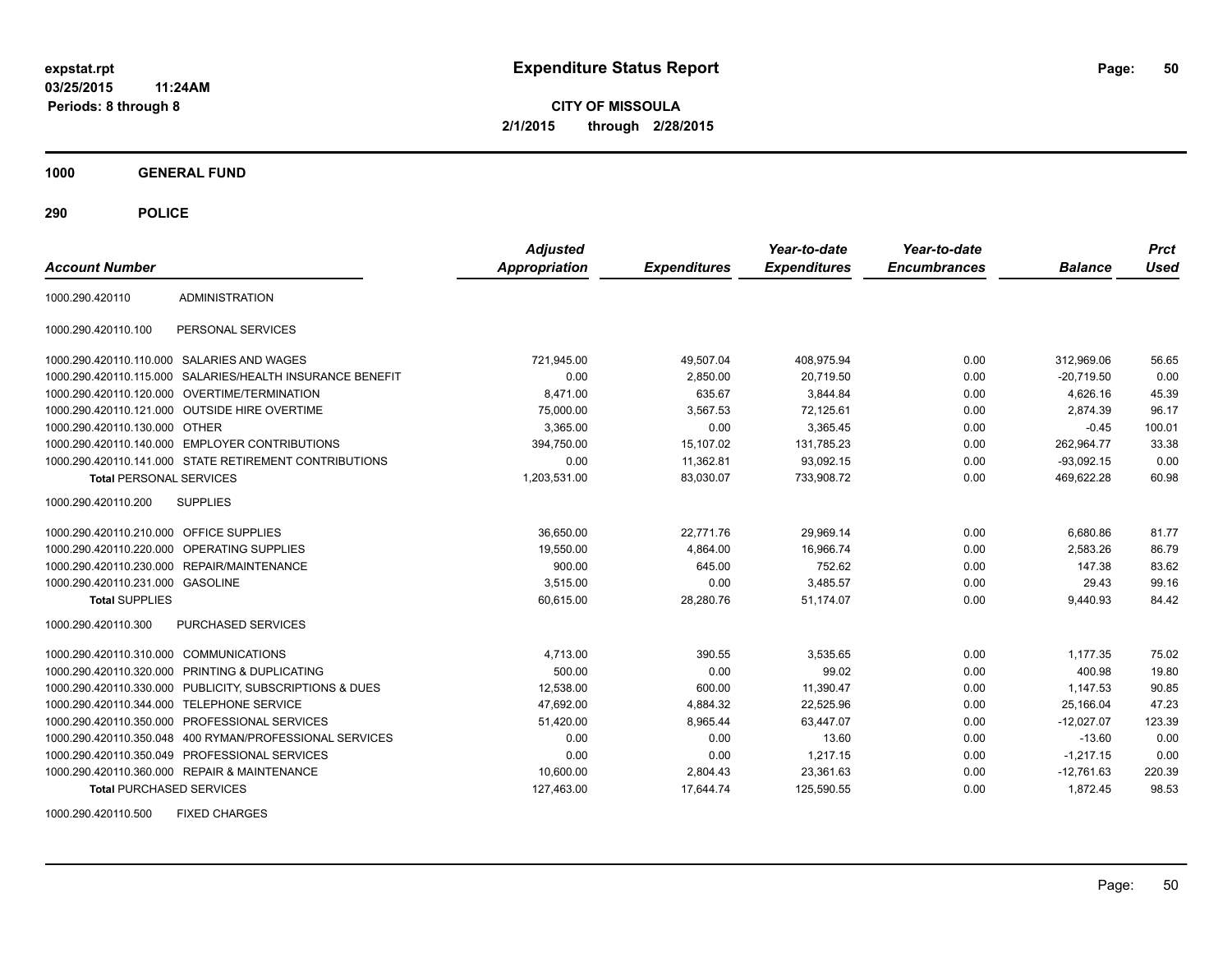**1000 GENERAL FUND**

| <b>Account Number</b>                                     | <b>Adjusted</b><br>Appropriation | <b>Expenditures</b> | Year-to-date<br><b>Expenditures</b> | Year-to-date<br><b>Encumbrances</b> | <b>Balance</b> | <b>Prct</b><br><b>Used</b> |
|-----------------------------------------------------------|----------------------------------|---------------------|-------------------------------------|-------------------------------------|----------------|----------------------------|
| 1000.290.420110.500.000 FIXED CHARGES                     | 124,694.00                       | 11,132.00           | 40,995.00                           | 0.00                                | 83,699.00      | 32.88                      |
| <b>Total FIXED CHARGES</b>                                | 124,694.00                       | 11,132.00           | 40,995.00                           | 0.00                                | 83,699.00      | 32.88                      |
| 1000.290.420110.700<br><b>GRANTS &amp; CONTRIBUTIONS</b>  |                                  |                     |                                     |                                     |                |                            |
| 1000.290.420110.700.000 GRANTS & CONTRIBUTIONS            | 4.000.00                         | 0.00                | 0.00                                | 0.00                                | 4,000.00       | 0.00                       |
| Total GRANTS & CONTRIBUTIONS                              | 4,000.00                         | 0.00                | 0.00                                | 0.00                                | 4,000.00       | 0.00                       |
| OTHER OBJECTS<br>1000.290.420110.800                      |                                  |                     |                                     |                                     |                |                            |
| <b>Total OTHER OBJECTS</b>                                | 0.00                             | 0.00                | 0.00                                | 0.00                                | 0.00           | 0.00                       |
| <b>CAPITAL OUTLAY</b><br>1000.290.420110.900              |                                  |                     |                                     |                                     |                |                            |
| <b>Total CAPITAL OUTLAY</b>                               | 0.00                             | 0.00                | 0.00                                | 0.00                                | 0.00           | 0.00                       |
| <b>Total ADMINISTRATION</b>                               | 1,520,303.00                     | 140,087.57          | 951,668.34                          | 0.00                                | 568,634.66     | 62.60                      |
| 1000.290.420130<br>PERSONNEL TRAINING                     |                                  |                     |                                     |                                     |                |                            |
| PERSONAL SERVICES<br>1000.290.420130.100                  |                                  |                     |                                     |                                     |                |                            |
| 1000.290.420130.110.000 SALARIES AND WAGES                | 71,576.00                        | 4.967.46            | 41.913.65                           | 0.00                                | 29.662.35      | 58.56                      |
| 1000.290.420130.115.000 SALARIES/HEALTH INSURANCE BENEFIT | 0.00                             | 570.00              | 4,246.50                            | 0.00                                | $-4,246.50$    | 0.00                       |
| 1000.290.420130.120.000 OVERTIME/TERMINATION              | 1,070.00                         | 46.18               | 785.02                              | 0.00                                | 284.98         | 73.37                      |
| 1000.290.420130.130.000 OTHER                             | 673.00                           | 0.00                | 673.09                              | 0.00                                | $-0.09$        | 100.01                     |
| 1000.290.420130.140.000 EMPLOYER CONTRIBUTIONS            | 39,156.00                        | 1,395.80            | 11,800.77                           | 0.00                                | 27,355.23      | 30.14                      |
| 1000.290.420130.141.000 STATE RETIREMENT CONTRIBUTIONS    | 0.00                             | 1,626.35            | 13,557.23                           | 0.00                                | $-13,557.23$   | 0.00                       |
| <b>Total PERSONAL SERVICES</b>                            | 112,475.00                       | 8,605.79            | 72,976.26                           | 0.00                                | 39,498.74      | 64.88                      |
| 1000.290.420130.200<br><b>SUPPLIES</b>                    |                                  |                     |                                     |                                     |                |                            |
| OFFICE SUPPLIES<br>1000.290.420130.210.000                | 200.00                           | 0.00                | 0.00                                | 0.00                                | 200.00         | 0.00                       |
| 1000.290.420130.220.000 OPERATING SUPPLIES                | 25,020.00                        | 0.00                | 10,226.93                           | 0.00                                | 14,793.07      | 40.88                      |
| <b>Total SUPPLIES</b>                                     | 25,220.00                        | 0.00                | 10,226.93                           | 0.00                                | 14,993.07      | 40.55                      |
| 1000.290.420130.300<br>PURCHASED SERVICES                 |                                  |                     |                                     |                                     |                |                            |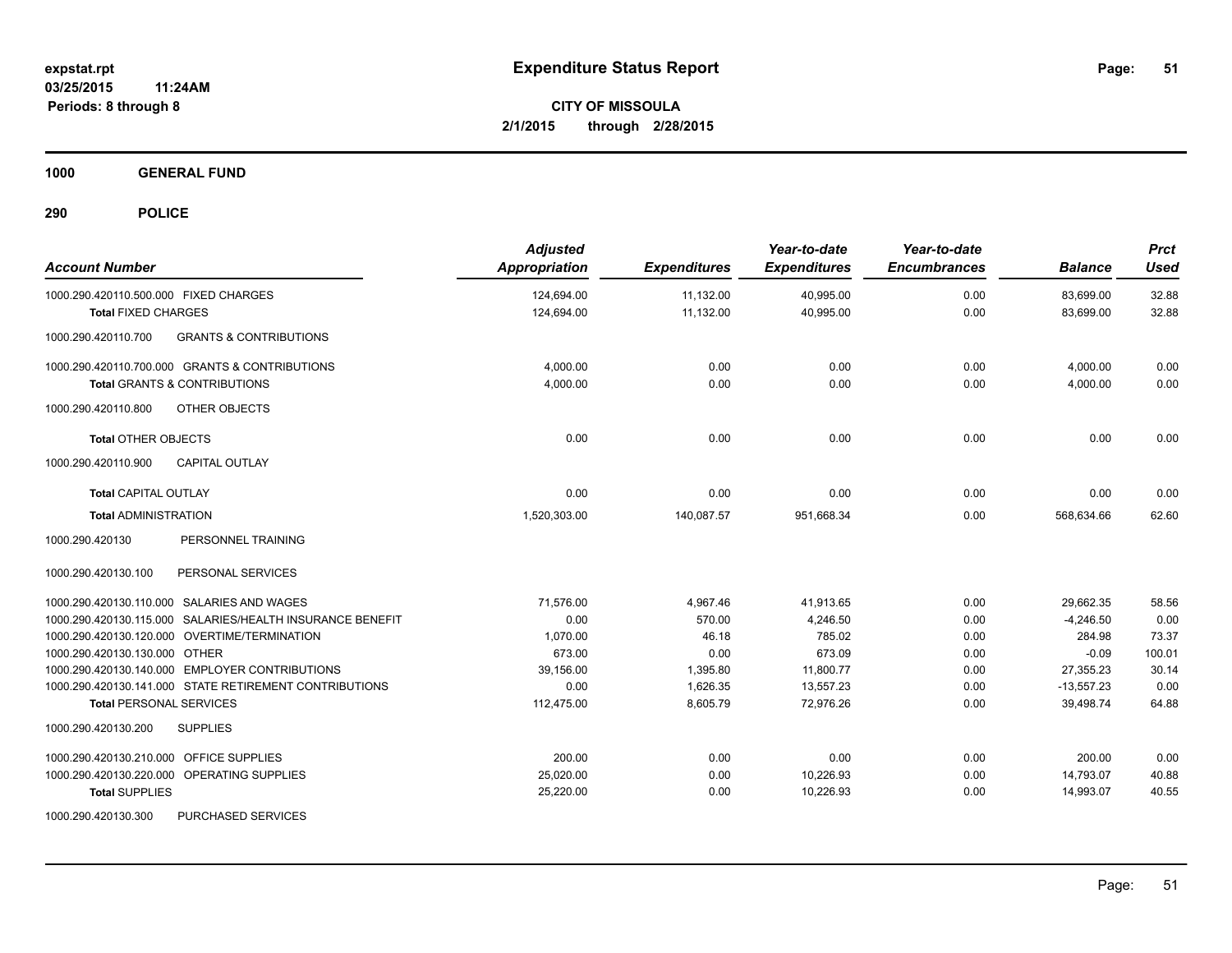**1000 GENERAL FUND**

| <b>Account Number</b>                                     | <b>Adjusted</b><br>Appropriation | <b>Expenditures</b> | Year-to-date<br><b>Expenditures</b> | Year-to-date<br><b>Encumbrances</b> | <b>Balance</b> | <b>Prct</b><br><b>Used</b> |
|-----------------------------------------------------------|----------------------------------|---------------------|-------------------------------------|-------------------------------------|----------------|----------------------------|
| 1000.290.420130.320.000 PRINTING & DUPLICATING            | 350.00                           | 0.00                | 0.00                                | 0.00                                | 350.00         | 0.00                       |
| 1000.290.420130.360.000 REPAIR & MAINTENANCE              | 100.00                           | 0.00                | 0.00                                | 0.00                                | 100.00         | 0.00                       |
| 1000.290.420130.370.000 TRAVEL                            | 26,000.00                        | 1,769.30            | 13,032.25                           | 0.00                                | 12.967.75      | 50.12                      |
| 1000.290.420130.380.000 TRAINING                          | 31,300.00                        | 150.00              | 21,644.94                           | 0.00                                | 9.655.06       | 69.15                      |
| 1000.290.420130.390.000 OTHER PURCHASED SERVICES          | 25,000.00                        | 0.00                | 0.00                                | 0.00                                | 25,000.00      | 0.00                       |
| 1000.290.420130.390.031 MISC TRAINING/TRAVEL EXPENSES     | 0.00                             | 1,234.10            | 4,326.93                            | 0.00                                | $-4,326.93$    | 0.00                       |
| <b>Total PURCHASED SERVICES</b>                           | 82,750.00                        | 3,153.40            | 39,004.12                           | 0.00                                | 43,745.88      | 47.13                      |
| <b>Total PERSONNEL TRAINING</b>                           | 220,445.00                       | 11.759.19           | 122,207.31                          | 0.00                                | 98.237.69      | 55.44                      |
| <b>CRIMINAL INVESTIGATION</b><br>1000.290.420141          |                                  |                     |                                     |                                     |                |                            |
| 1000.290.420141.100<br>PERSONAL SERVICES                  |                                  |                     |                                     |                                     |                |                            |
| 1000.290.420141.110.000 SALARIES AND WAGES                | 1,238,112.00                     | 81,610.19           | 735,181.25                          | 0.00                                | 502,930.75     | 59.38                      |
| 1000.290.420141.115.000 SALARIES/HEALTH INSURANCE BENEFIT | 0.00                             | 7,980.00            | 63,954.00                           | 0.00                                | $-63,954.00$   | 0.00                       |
| 1000.290.420141.120.000 OVERTIME/TERMINATION              | 46,370.00                        | 1,914.96            | 44,075.89                           | 0.00                                | 2,294.11       | 95.05                      |
| 1000.290.420141.130.000 OTHER                             | 10,096.00                        | 0.00                | 10,769.44                           | 0.00                                | $-673.44$      | 106.67                     |
| 1000.290.420141.140.000 EMPLOYER CONTRIBUTIONS            | 673,430.00                       | 23,454.21           | 213,816.12                          | 0.00                                | 459.613.88     | 31.75                      |
| 1000.290.420141.141.000 STATE RETIREMENT CONTRIBUTIONS    | 0.00                             | 24,548.54           | 219.984.71                          | 0.00                                | $-219,984.71$  | 0.00                       |
| <b>Total PERSONAL SERVICES</b>                            | 1,968,008.00                     | 139,507.90          | 1,287,781.41                        | 0.00                                | 680,226.59     | 65.44                      |
| 1000.290.420141.200<br><b>SUPPLIES</b>                    |                                  |                     |                                     |                                     |                |                            |
| 1000.290.420141.210.000 OFFICE SUPPLIES                   | 2,500.00                         | 220.50              | 1,597.29                            | 0.00                                | 902.71         | 63.89                      |
| 1000.290.420141.220.000 OPERATING SUPPLIES                | 3,500.00                         | 784.16              | 3.476.89                            | 0.00                                | 23.11          | 99.34                      |
| 1000.290.420141.230.000 REPAIR/MAINTENANCE                | 3,900.00                         | 613.64              | 2,459.33                            | 0.00                                | 1.440.67       | 63.06                      |
| 1000.290.420141.231.000 GASOLINE                          | 7,744.00                         | 0.00                | 6,215.22                            | 0.00                                | 1,528.78       | 80.26                      |
| <b>Total SUPPLIES</b>                                     | 17,644.00                        | 1,618.30            | 13,748.73                           | 0.00                                | 3,895.27       | 77.92                      |
| 1000.290.420141.300<br>PURCHASED SERVICES                 |                                  |                     |                                     |                                     |                |                            |
| 1000.290.420141.310.000 COMMUNICATIONS                    | 200.00                           | 0.00                | 0.00                                | 0.00                                | 200.00         | 0.00                       |
| 1000.290.420141.320.000 PRINTING & DUPLICATING            | 1,300.00                         | 0.00                | 560.20                              | 0.00                                | 739.80         | 43.09                      |
| 1000.290.420141.350.000 PROFESSIONAL SERVICES             | 2,500.00                         | 0.00                | 774.06                              | 0.00                                | 1,725.94       | 30.96                      |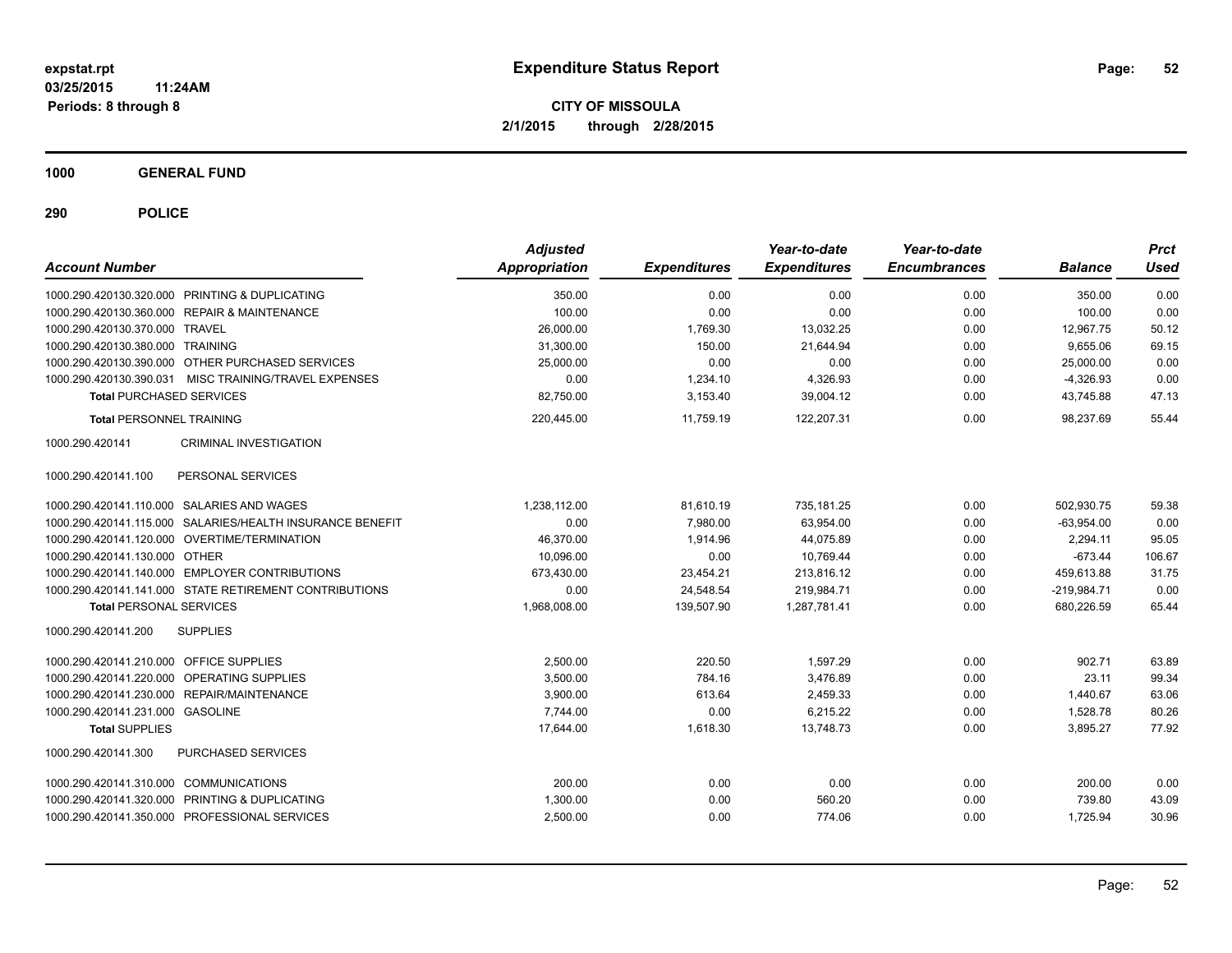**1000 GENERAL FUND**

| <b>Account Number</b>                   |                                                           | <b>Adjusted</b><br><b>Appropriation</b> | <b>Expenditures</b> | Year-to-date<br><b>Expenditures</b> | Year-to-date<br><b>Encumbrances</b> | <b>Balance</b> | <b>Prct</b><br><b>Used</b> |
|-----------------------------------------|-----------------------------------------------------------|-----------------------------------------|---------------------|-------------------------------------|-------------------------------------|----------------|----------------------------|
|                                         | 1000.290.420141.360.000 REPAIR & MAINTENANCE              | 1,500.00                                | 0.00                | 1,793.56                            | 0.00                                | $-293.56$      | 119.57                     |
| <b>Total PURCHASED SERVICES</b>         |                                                           | 5,500.00                                | 0.00                | 3,127.82                            | 0.00                                | 2,372.18       | 56.87                      |
| 1000.290.420141.900                     | <b>CAPITAL OUTLAY</b>                                     |                                         |                     |                                     |                                     |                |                            |
| <b>Total CAPITAL OUTLAY</b>             |                                                           | 0.00                                    | 0.00                | 0.00                                | 0.00                                | 0.00           | 0.00                       |
| <b>Total CRIMINAL INVESTIGATION</b>     |                                                           | 1,991,152.00                            | 141,126.20          | 1,304,657.96                        | 0.00                                | 686,494.04     | 65.52                      |
| 1000.290.420142                         | <b>NARCOTICS</b>                                          |                                         |                     |                                     |                                     |                |                            |
| 1000.290.420142.100                     | PERSONAL SERVICES                                         |                                         |                     |                                     |                                     |                |                            |
|                                         | 1000.290.420142.110.000 SALARIES AND WAGES                | 156.349.00                              | 15.387.33           | 132.192.41                          | 0.00                                | 24,156.59      | 84.55                      |
|                                         | 1000.290.420142.115.000 SALARIES/HEALTH INSURANCE BENEFIT | 0.00                                    | 1,710.00            | 12,454.50                           | 0.00                                | $-12,454.50$   | 0.00                       |
|                                         | 1000.290.420142.120.000 OVERTIME/TERMINATION              | 4,637.00                                | 421.51              | 3,948.54                            | 0.00                                | 688.46         | 85.15                      |
| 1000.290.420142.130.000 OTHER           |                                                           | 2,019.00                                | 0.00                | 2,019.27                            | 0.00                                | $-0.27$        | 100.01                     |
|                                         | 1000.290.420142.140.000 EMPLOYER CONTRIBUTIONS            | 85.356.00                               | 4,277.32            | 35,534.26                           | 0.00                                | 49.821.74      | 41.63                      |
|                                         | 1000.290.420142.141.000 STATE RETIREMENT CONTRIBUTIONS    | 0.00                                    | 5,021.49            | 42,358.91                           | 0.00                                | $-42,358.91$   | 0.00                       |
| <b>Total PERSONAL SERVICES</b>          |                                                           | 248,361.00                              | 26,817.65           | 228,507.89                          | 0.00                                | 19,853.11      | 92.01                      |
| 1000.290.420142.200                     | <b>SUPPLIES</b>                                           |                                         |                     |                                     |                                     |                |                            |
| 1000.290.420142.210.000 OFFICE SUPPLIES |                                                           | 100.00                                  | 0.00                | 0.00                                | 0.00                                | 100.00         | 0.00                       |
|                                         | 1000.290.420142.220.000 OPERATING SUPPLIES                | 200.00                                  | 0.00                | 0.00                                | 0.00                                | 200.00         | 0.00                       |
|                                         | 1000.290.420142.230.000 REPAIR/MAINTENANCE                | 700.00                                  | 0.00                | 24.04                               | 0.00                                | 675.96         | 3.43                       |
| 1000.290.420142.231.000 GASOLINE        |                                                           | 2,674.00                                | 0.00                | 696.28                              | 0.00                                | 1,977.72       | 26.04                      |
| <b>Total SUPPLIES</b>                   |                                                           | 3,674.00                                | 0.00                | 720.32                              | 0.00                                | 2,953.68       | 19.61                      |
| 1000.290.420142.300                     | <b>PURCHASED SERVICES</b>                                 |                                         |                     |                                     |                                     |                |                            |
|                                         | 1000.290.420142.320.000 PRINTING & DUPLICATING            | 100.00                                  | 0.00                | 0.00                                | 0.00                                | 100.00         | 0.00                       |
|                                         | 1000.290.420142.350.000 PROFESSIONAL SERVICES             | 300.00                                  | 0.00                | 0.00                                | 0.00                                | 300.00         | 0.00                       |
|                                         | 1000.290.420142.360.000 REPAIR & MAINTENANCE              | 300.00                                  | 0.00                | 0.00                                | 0.00                                | 300.00         | 0.00                       |
| <b>Total PURCHASED SERVICES</b>         |                                                           | 700.00                                  | 0.00                | 0.00                                | 0.00                                | 700.00         | 0.00                       |
| <b>Total NARCOTICS</b>                  |                                                           | 252,735.00                              | 26,817.65           | 229,228.21                          | 0.00                                | 23,506.79      | 90.70                      |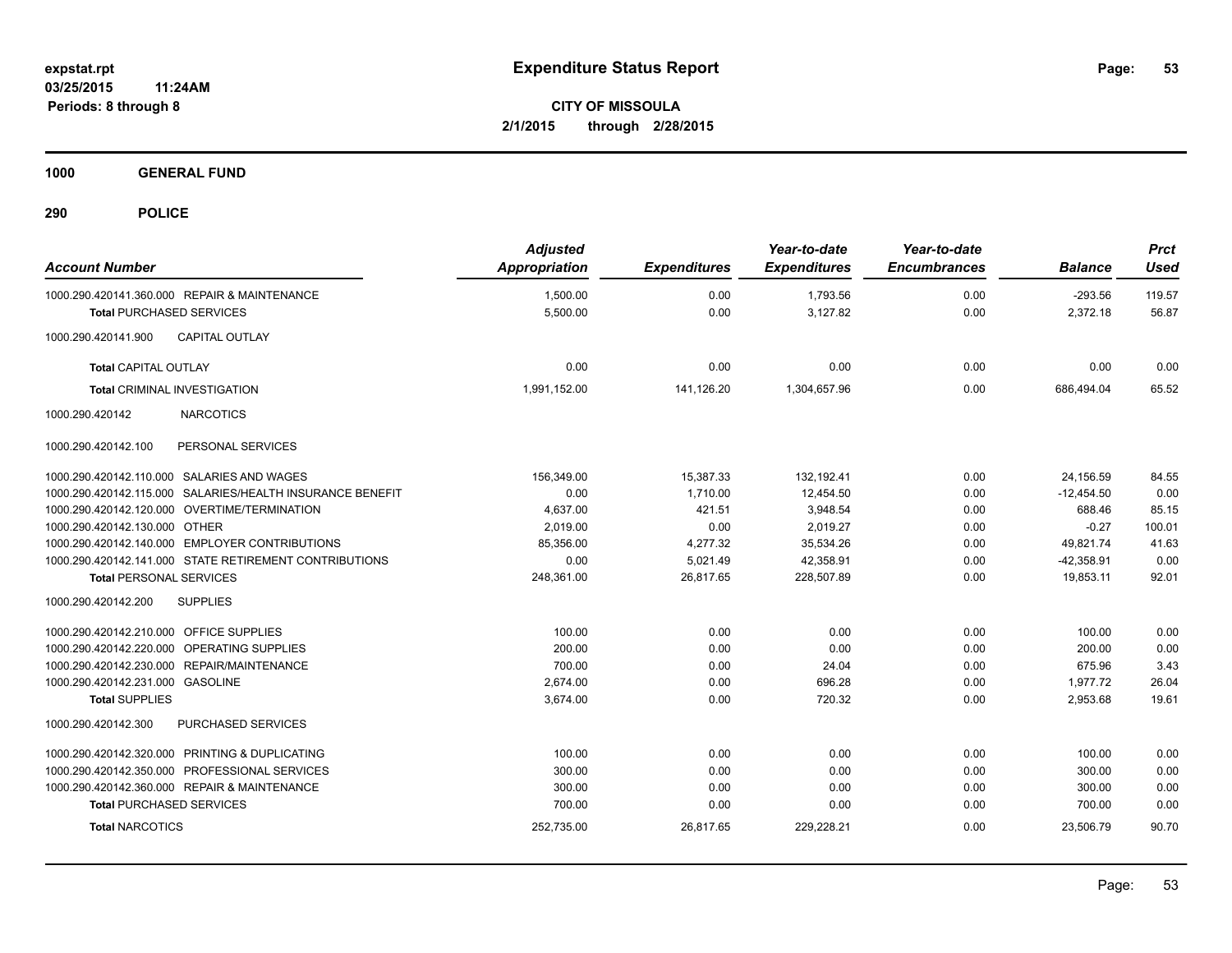**CITY OF MISSOULA 2/1/2015 through 2/28/2015**

**1000 GENERAL FUND**

**290 POLICE**

| <b>Account Number</b>                   |                                                        | <b>Adjusted</b><br><b>Appropriation</b> | <b>Expenditures</b> | Year-to-date<br><b>Expenditures</b> | Year-to-date<br><b>Encumbrances</b> | <b>Balance</b> | <b>Prct</b><br><b>Used</b> |
|-----------------------------------------|--------------------------------------------------------|-----------------------------------------|---------------------|-------------------------------------|-------------------------------------|----------------|----------------------------|
| 1000.290.420150                         | TRAFFIC POLICING-UNIFORM                               |                                         |                     |                                     |                                     |                |                            |
| 1000.290.420150.100                     | PERSONAL SERVICES                                      |                                         |                     |                                     |                                     |                |                            |
|                                         | 1000.290.420150.110.000 SALARIES AND WAGES             | 4.212.079.00                            | 298,359.88          | 2,470,670.38                        | 0.00                                | 1,741,408.62   | 58.66                      |
| 1000.290.420150.115.000                 | SALARIES/HEALTH INSURANCE BENEFIT                      | 0.00                                    | 35.340.00           | 259.264.50                          | 0.00                                | $-259.264.50$  | 0.00                       |
| 1000.290.420150.120.000                 | OVERTIME/TERMINATION                                   | 154.166.00                              | 11.544.10           | 115,045.27                          | 0.00                                | 39.120.73      | 74.62                      |
| 1000.290.420150.122.000 COURT OVERTIME  |                                                        | 0.00                                    | 1,651.46            | 8,683.29                            | 0.00                                | $-8,683.29$    | 0.00                       |
| 1000.290.420150.130.000 OTHER           |                                                        | 44,424.00                               | 0.00                | 39,430.18                           | 0.00                                | 4,993.82       | 88.76                      |
|                                         | 1000.290.420150.140.000 EMPLOYER CONTRIBUTIONS         | 2,421,411.00                            | 85,354.76           | 710,755.60                          | 0.00                                | 1,710,655.40   | 29.35                      |
|                                         | 1000.290.420150.141.000 STATE RETIREMENT CONTRIBUTIONS | 0.00                                    | 98,007.65           | 801.170.95                          | 0.00                                | $-801,170.95$  | 0.00                       |
| <b>Total PERSONAL SERVICES</b>          |                                                        | 6,832,080.00                            | 530,257.85          | 4,405,020.17                        | 0.00                                | 2,427,059.83   | 64.48                      |
| 1000.290.420150.200                     | <b>SUPPLIES</b>                                        |                                         |                     |                                     |                                     |                |                            |
| 1000.290.420150.210.000 OFFICE SUPPLIES |                                                        | 1,444.00                                | 940.23              | 1,111.34                            | 0.00                                | 332.66         | 76.96                      |
| 1000.290.420150.220.000                 | <b>OPERATING SUPPLIES</b>                              | 9,384.00                                | 630.86              | 5,250.66                            | 0.00                                | 4,133.34       | 55.95                      |
| 1000.290.420150.230.000                 | REPAIR/MAINTENANCE                                     | 34,284.00                               | 884.09              | 21,507.19                           | 0.00                                | 12,776.81      | 62.73                      |
| 1000.290.420150.231.000 GASOLINE        |                                                        | 141,236.00                              | 0.00                | 75,356.77                           | 0.00                                | 65,879.23      | 53.36                      |
| <b>Total SUPPLIES</b>                   |                                                        | 186,348.00                              | 2,455.18            | 103,225.96                          | 0.00                                | 83,122.04      | 55.39                      |
| 1000.290.420150.300                     | <b>PURCHASED SERVICES</b>                              |                                         |                     |                                     |                                     |                |                            |
|                                         | 1000.290.420150.320.000 PRINTING & DUPLICATING         | 5,669.00                                | 0.00                | 1,254.96                            | 0.00                                | 4,414.04       | 22.14                      |
|                                         | 1000.290.420150.350.000 PROFESSIONAL SERVICES          | 4,425.00                                | 0.00                | 1,461.99                            | 0.00                                | 2,963.01       | 33.04                      |
|                                         | 1000.290.420150.360.000 REPAIR & MAINTENANCE           | 13,630.00                               | 269.00              | 4,272.00                            | 0.00                                | 9,358.00       | 31.34                      |
| <b>Total PURCHASED SERVICES</b>         |                                                        | 23.724.00                               | 269.00              | 6,988.95                            | 0.00                                | 16.735.05      | 29.46                      |
| 1000.290.420150.900                     | <b>CAPITAL OUTLAY</b>                                  |                                         |                     |                                     |                                     |                |                            |
| <b>Total CAPITAL OUTLAY</b>             |                                                        | 0.00                                    | 0.00                | 0.00                                | 0.00                                | 0.00           | 0.00                       |
|                                         | <b>Total TRAFFIC POLICING-UNIFORM</b>                  | 7,042,152.00                            | 532,982.03          | 4,515,235.08                        | 0.00                                | 2,526,916.92   | 64.12                      |

1000.290.420151 ACCIDENT INVESTIGATION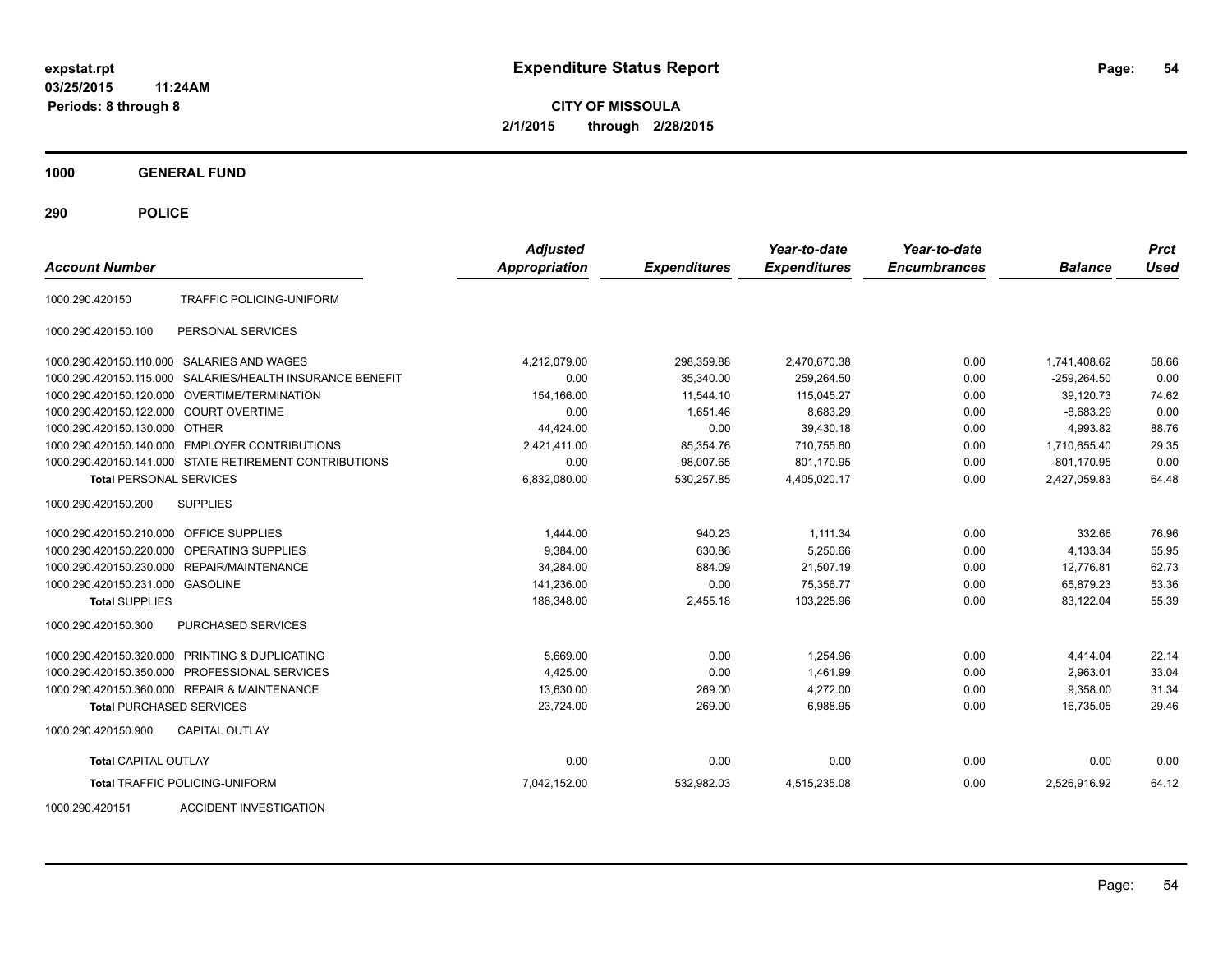**CITY OF MISSOULA 2/1/2015 through 2/28/2015**

**1000 GENERAL FUND**

| <b>Account Number</b>                          |                                                           | <b>Adjusted</b><br>Appropriation | <b>Expenditures</b> | Year-to-date<br><b>Expenditures</b> | Year-to-date<br><b>Encumbrances</b> | <b>Balance</b> | <b>Prct</b><br><b>Used</b> |
|------------------------------------------------|-----------------------------------------------------------|----------------------------------|---------------------|-------------------------------------|-------------------------------------|----------------|----------------------------|
| 1000.290.420151.100                            | PERSONAL SERVICES                                         |                                  |                     |                                     |                                     |                |                            |
| 1000.290.420151.110.000 SALARIES AND WAGES     |                                                           | 484,216.00                       | 41,938.15           | 334,968.87                          | 0.00                                | 149,247.13     | 69.18                      |
|                                                | 1000.290.420151.115.000 SALARIES/HEALTH INSURANCE BENEFIT | 0.00                             | 3,420.00            | 25,479.00                           | 0.00                                | $-25,479.00$   | 0.00                       |
| 1000.290.420151.120.000 OVERTIME/TERMINATION   |                                                           | 13,376.00                        | 2,052.17            | 15,968.90                           | 0.00                                | $-2,592.90$    | 119.38                     |
| 1000.290.420151.130.000 OTHER                  |                                                           | 3,365.00                         | 0.00                | 4,038.54                            | 0.00                                | $-673.54$      | 120.02                     |
| 1000.290.420151.140.000 EMPLOYER CONTRIBUTIONS |                                                           | 256,313.00                       | 12,774.45           | 103,947.40                          | 0.00                                | 152,365.60     | 40.55                      |
|                                                | 1000.290.420151.141.000 STATE RETIREMENT CONTRIBUTIONS    | 0.00                             | 13,321.69           | 106,547.83                          | 0.00                                | $-106.547.83$  | 0.00                       |
| <b>Total PERSONAL SERVICES</b>                 |                                                           | 757,270.00                       | 73,506.46           | 590,950.54                          | 0.00                                | 166,319.46     | 78.04                      |
| <b>SUPPLIES</b><br>1000.290.420151.200         |                                                           |                                  |                     |                                     |                                     |                |                            |
| 1000.290.420151.210.000 OFFICE SUPPLIES        |                                                           | 200.00                           | 3.92                | 3.92                                | 0.00                                | 196.08         | 1.96                       |
| 1000.290.420151.220.000 OPERATING SUPPLIES     |                                                           | 2.966.00                         | 297.10              | 2.348.37                            | 0.00                                | 617.63         | 79.18                      |
| 1000.290.420151.230.000 REPAIR/MAINTENANCE     |                                                           | 4,151.00                         | 721.56              | 3,541.42                            | 0.00                                | 609.58         | 85.31                      |
| 1000.290.420151.231.000 GASOLINE               |                                                           | 13,423.00                        | 0.00                | 7,729.42                            | 0.00                                | 5,693.58       | 57.58                      |
| <b>Total SUPPLIES</b>                          |                                                           | 20,740.00                        | 1,022.58            | 13,623.13                           | 0.00                                | 7.116.87       | 65.69                      |
| 1000.290.420151.300                            | PURCHASED SERVICES                                        |                                  |                     |                                     |                                     |                |                            |
| 1000.290.420151.320.000 PRINTING & DUPLICATING |                                                           | 207.00                           | 0.00                | 22.38                               | 0.00                                | 184.62         | 10.81                      |
| 1000.290.420151.350.000 PROFESSIONAL SERVICES  |                                                           | 300.00                           | 0.00                | 0.00                                | 0.00                                | 300.00         | 0.00                       |
| 1000.290.420151.360.000 REPAIR & MAINTENANCE   |                                                           | 5.615.00                         | 0.00                | 2,380.65                            | 0.00                                | 3,234.35       | 42.40                      |
| <b>Total PURCHASED SERVICES</b>                |                                                           | 6,122.00                         | 0.00                | 2,403.03                            | 0.00                                | 3,718.97       | 39.25                      |
| 1000.290.420151.900                            | <b>CAPITAL OUTLAY</b>                                     |                                  |                     |                                     |                                     |                |                            |
| <b>Total CAPITAL OUTLAY</b>                    |                                                           | 0.00                             | 0.00                | 0.00                                | 0.00                                | 0.00           | 0.00                       |
| <b>Total ACCIDENT INVESTIGATION</b>            |                                                           | 784,132.00                       | 74,529.04           | 606,976.70                          | 0.00                                | 177, 155.30    | 77.41                      |
| 1000.290.420152                                | <b>PLANS UNIT</b>                                         |                                  |                     |                                     |                                     |                |                            |
| 1000.290.420152.100                            | PERSONAL SERVICES                                         |                                  |                     |                                     |                                     |                |                            |
| 1000.290.420152.110.000 SALARIES AND WAGES     |                                                           | 167,190.00                       | 16,960.38           | 144,955.92                          | 0.00                                | 22,234.08      | 86.70                      |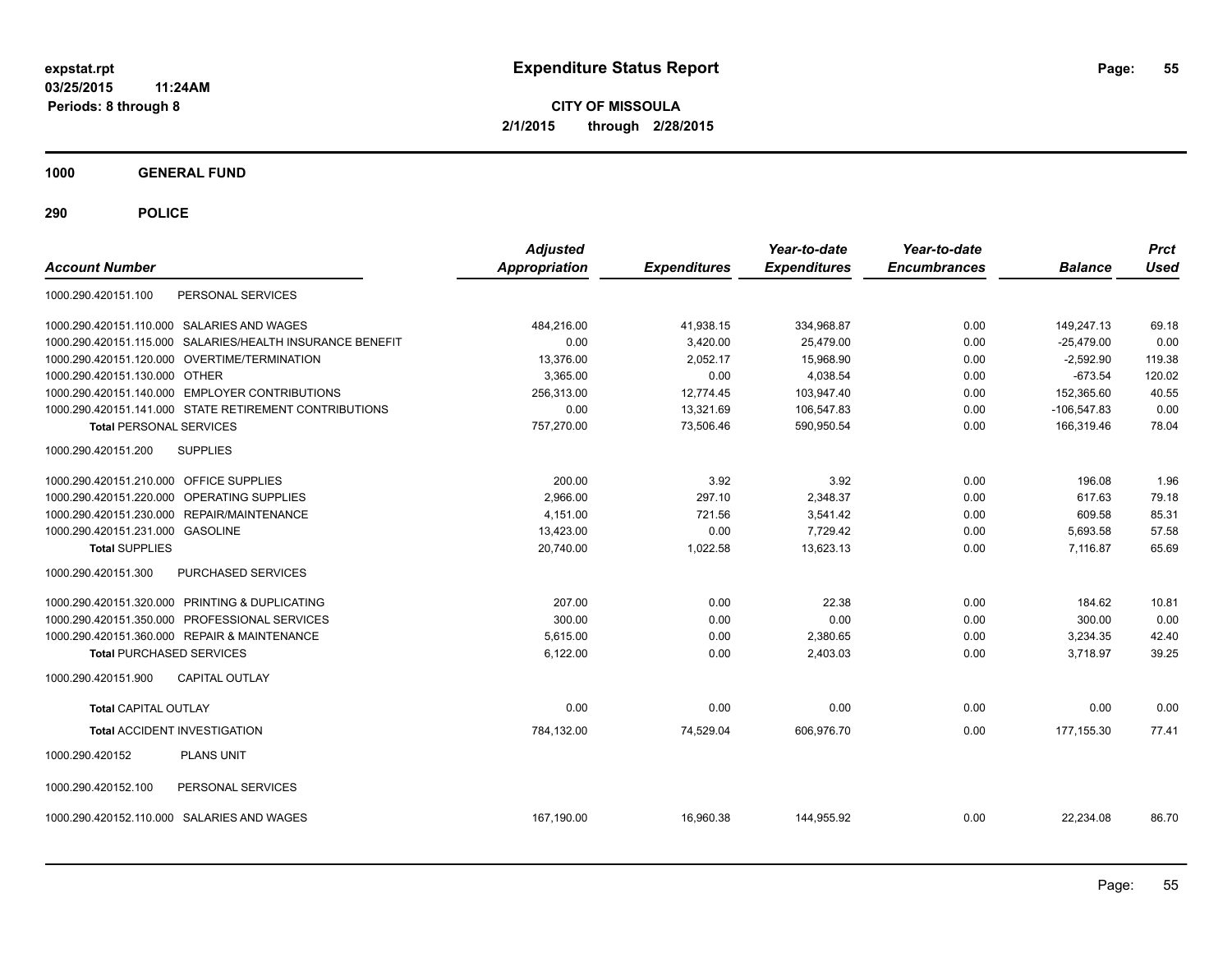**1000 GENERAL FUND**

**290 POLICE**

| <b>Account Number</b>                   |                                                           | <b>Adjusted</b><br>Appropriation | <b>Expenditures</b> | Year-to-date<br><b>Expenditures</b> | Year-to-date<br><b>Encumbrances</b> | <b>Balance</b> | <b>Prct</b><br>Used |
|-----------------------------------------|-----------------------------------------------------------|----------------------------------|---------------------|-------------------------------------|-------------------------------------|----------------|---------------------|
|                                         | 1000.290.420152.115.000 SALARIES/HEALTH INSURANCE BENEFIT | 0.00                             | 1.710.00            | 12,996.00                           | 0.00                                | $-12.996.00$   | 0.00                |
|                                         | 1000.290.420152.120.000 OVERTIME/TERMINATION              | 2.675.00                         | 766.69              | 3.783.02                            | 0.00                                | $-1.108.02$    | 141.42              |
| 1000.290.420152.130.000 OTHER           |                                                           | 2.019.00                         | 0.00                | 2.019.27                            | 0.00                                | $-0.27$        | 100.01              |
|                                         | 1000.290.420152.140.000 EMPLOYER CONTRIBUTIONS            | 90.718.00                        | 4,594.72            | 39.451.61                           | 0.00                                | 51,266.39      | 43.49               |
|                                         | 1000.290.420152.141.000 STATE RETIREMENT CONTRIBUTIONS    | 0.00                             | 5,483.49            | 46,381.35                           | 0.00                                | $-46,381.35$   | 0.00                |
| <b>Total PERSONAL SERVICES</b>          |                                                           | 262,602.00                       | 29,515.28           | 249,587.17                          | 0.00                                | 13,014.83      | 95.04               |
| 1000.290.420152.200                     | <b>SUPPLIES</b>                                           |                                  |                     |                                     |                                     |                |                     |
| 1000.290.420152.210.000 OFFICE SUPPLIES |                                                           | 200.00                           | 0.00                | 0.00                                | 0.00                                | 200.00         | 0.00                |
|                                         | 1000.290.420152.220.000 OPERATING SUPPLIES                | 2,000.00                         | 0.00                | 169.95                              | 0.00                                | 1,830.05       | 8.50                |
| <b>Total SUPPLIES</b>                   |                                                           | 2,200.00                         | 0.00                | 169.95                              | 0.00                                | 2,030.05       | 7.73                |
| 1000.290.420152.300                     | PURCHASED SERVICES                                        |                                  |                     |                                     |                                     |                |                     |
|                                         | 1000.290.420152.320.000 PRINTING & DUPLICATING            | 200.00                           | 0.00                | 0.00                                | 0.00                                | 200.00         | 0.00                |
|                                         | 1000.290.420152.350.000 PROFESSIONAL SERVICES             | 150.00                           | 0.00                | 0.00                                | 0.00                                | 150.00         | 0.00                |
|                                         | 1000.290.420152.360.000 REPAIR & MAINTENANCE              | 500.00                           | 0.00                | 0.00                                | 0.00                                | 500.00         | 0.00                |
| <b>Total PURCHASED SERVICES</b>         |                                                           | 850.00                           | 0.00                | 0.00                                | 0.00                                | 850.00         | 0.00                |
| <b>Total PLANS UNIT</b>                 |                                                           | 265,652.00                       | 29,515.28           | 249,757.12                          | 0.00                                | 15,894.88      | 94.02               |
| 1000.290.420153                         | <b>COMMUNITY RESOURCE</b>                                 |                                  |                     |                                     |                                     |                |                     |
| 1000.290.420153.100                     | PERSONAL SERVICES                                         |                                  |                     |                                     |                                     |                |                     |
|                                         | 1000.290.420153.110.000 CRO/SALARIES AND WAGES            | 670,485.00                       | 36,958.61           | 355,798.19                          | 0.00                                | 314,686.81     | 53.07               |
|                                         | 1000.290.420153.115.000 SALARIES/HEALTH INSURANCE BENEFIT | 0.00                             | 3,420.00            | 26,932.50                           | 0.00                                | $-26,932.50$   | 0.00                |
|                                         | 1000.290.420153.120.000 OVERTIME/TERMINATION              | 3.567.00                         | 176.75              | 3.447.06                            | 0.00                                | 119.94         | 96.64               |
| 1000.290.420153.130.000 OTHER           |                                                           | 3.365.00                         | 0.00                | 4.711.63                            | 0.00                                | $-1,346.63$    | 140.02              |
|                                         | 1000.290.420153.140.000 EMPLOYER CONTRIBUTIONS            | 359,368.00                       | 11,454.87           | 102,621.91                          | 0.00                                | 256,746.09     | 28.56               |
|                                         | 1000.290.420153.141.000 STATE RETIREMENT CONTRIBUTIONS    | 0.00                             | 11,859.20           | 111,681.72                          | 0.00                                | $-111,681.72$  | 0.00                |
| <b>Total PERSONAL SERVICES</b>          |                                                           | 1,036,785.00                     | 63,869.43           | 605,193.01                          | 0.00                                | 431,591.99     | 58.37               |

1000.290.420153.200 SUPPLIES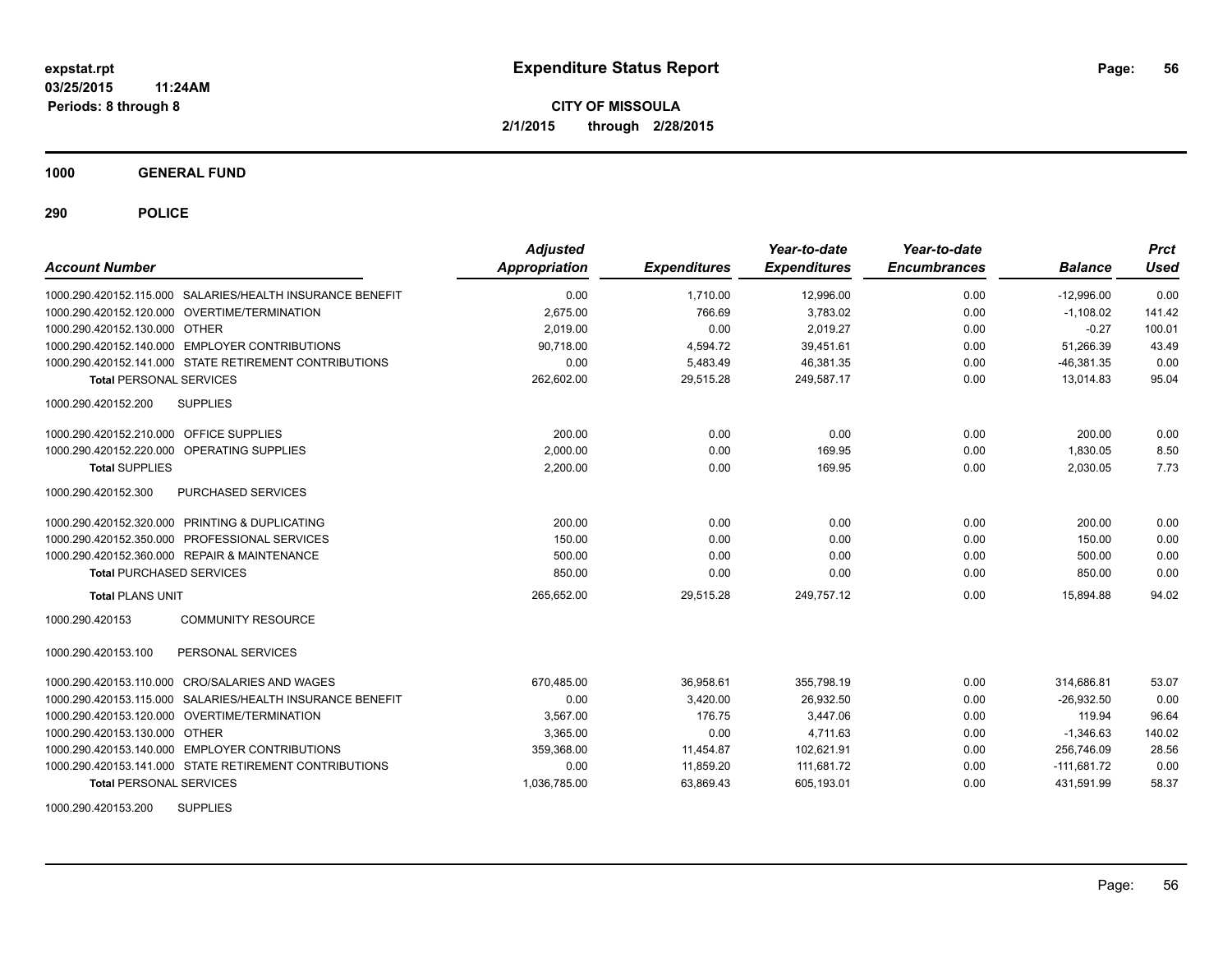**1000 GENERAL FUND**

| <b>Account Number</b>                          | <b>Adjusted</b><br><b>Appropriation</b> | <b>Expenditures</b> | Year-to-date<br><b>Expenditures</b> | Year-to-date<br><b>Encumbrances</b> | <b>Balance</b> | <b>Prct</b><br><b>Used</b> |
|------------------------------------------------|-----------------------------------------|---------------------|-------------------------------------|-------------------------------------|----------------|----------------------------|
| 1000.290.420153.210.000 OFFICE SUPPLIES        | 1,340.00                                | 0.00                | 0.00                                | 0.00                                | 1,340.00       | 0.00                       |
| 1000.290.420153.220.000 OPERATING SUPPLIES     | 3,500.00                                | 0.00                | 2,946.24                            | 0.00                                | 553.76         | 84.18                      |
| 1000.290.420153.230.000 REPAIR/MAINTENANCE     | 1,100.00                                | 0.00                | 103.00                              | 0.00                                | 997.00         | 9.36                       |
| 1000.290.420153.231.000 GASOLINE               | 3,561.00                                | 0.00                | 1.067.10                            | 0.00                                | 2,493.90       | 29.97                      |
| <b>Total SUPPLIES</b>                          | 9,501.00                                | 0.00                | 4.116.34                            | 0.00                                | 5,384.66       | 43.33                      |
| 1000.290.420153.300<br>PURCHASED SERVICES      |                                         |                     |                                     |                                     |                |                            |
| 1000.290.420153.320.000 PRINTING & DUPLICATING | 580.00                                  | 0.00                | 0.00                                | 0.00                                | 580.00         | 0.00                       |
| 1000.290.420153.360.000 REPAIR & MAINTENANCE   | 500.00                                  | 0.00                | 225.00                              | 0.00                                | 275.00         | 45.00                      |
| <b>Total PURCHASED SERVICES</b>                | 1,080.00                                | 0.00                | 225.00                              | 0.00                                | 855.00         | 20.83                      |
| <b>CAPITAL OUTLAY</b><br>1000.290.420153.900   |                                         |                     |                                     |                                     |                |                            |
| <b>Total CAPITAL OUTLAY</b>                    | 0.00                                    | 0.00                | 0.00                                | 0.00                                | 0.00           | 0.00                       |
| <b>Total COMMUNITY RESOURCE</b>                | 1.047.366.00                            | 63.869.43           | 609.534.35                          | 0.00                                | 437.831.65     | 58.20                      |
| 1000.290.420154<br>ABANDONED VEHICLE PROGRAM   |                                         |                     |                                     |                                     |                |                            |
| 1000.290.420154.100<br>PERSONAL SERVICES       |                                         |                     |                                     |                                     |                |                            |
| 1000.290.420154.110.000 SALARIES AND WAGES     | 36.885.00                               | 2,828.08            | 23.865.32                           | 0.00                                | 13.019.68      | 64.70                      |
| 1000.290.420154.120.000 OVERTIME/TERMINATION   | 892.00                                  | 20.37               | 170.60                              | 0.00                                | 721.40         | 19.13                      |
| 1000.290.420154.140.000 EMPLOYER CONTRIBUTIONS | 15,844.00                               | 1,267.51            | 11,054.96                           | 0.00                                | 4,789.04       | 69.77                      |
| <b>Total PERSONAL SERVICES</b>                 | 53,621.00                               | 4,115.96            | 35,090.88                           | 0.00                                | 18,530.12      | 65.44                      |
| <b>SUPPLIES</b><br>1000.290.420154.200         |                                         |                     |                                     |                                     |                |                            |
| 1000.290.420154.210.000 OFFICE SUPPLIES        | 240.00                                  | 0.00                | 7.94                                | 0.00                                | 232.06         | 3.31                       |
| 1000.290.420154.220.000 OPERATING SUPPLIES     | 400.00                                  | 0.00                | 506.46                              | 0.00                                | $-106.46$      | 126.62                     |
| <b>Total SUPPLIES</b>                          | 640.00                                  | 0.00                | 514.40                              | 0.00                                | 125.60         | 80.38                      |
| PURCHASED SERVICES<br>1000.290.420154.300      |                                         |                     |                                     |                                     |                |                            |
| 1000.290.420154.310.000 COMMUNICATIONS         | 2,484.00                                | 0.00                | 427.68                              | 0.00                                | 2,056.32       | 17.22                      |
| 1000.290.420154.320.000 PRINTING & DUPLICATING | 768.00                                  | 0.00                | 0.00                                | 0.00                                | 768.00         | 0.00                       |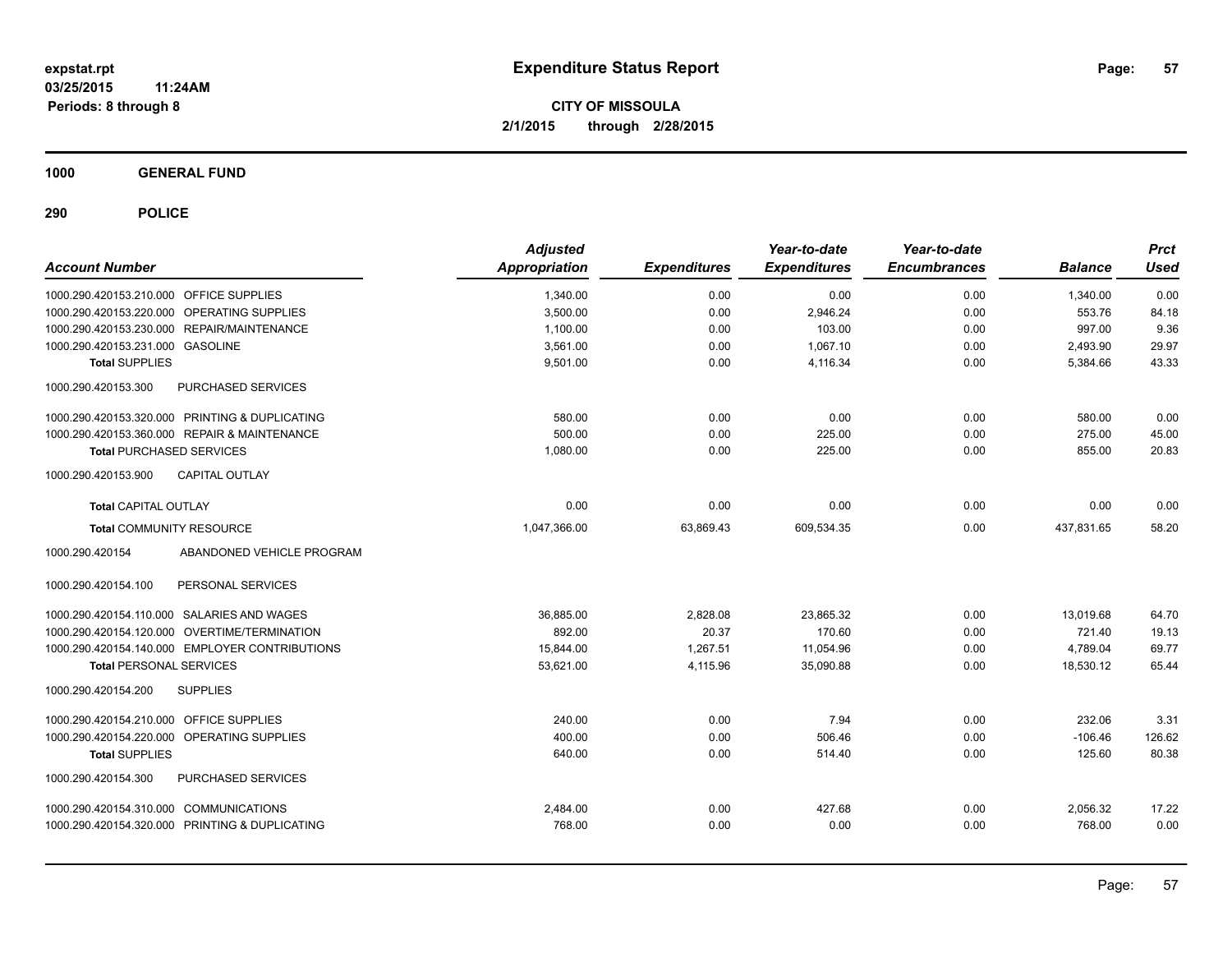**1000 GENERAL FUND**

| <b>Account Number</b>                   |                                                           | <b>Adjusted</b><br>Appropriation | <b>Expenditures</b> | Year-to-date<br><b>Expenditures</b> | Year-to-date<br><b>Encumbrances</b> | <b>Balance</b> | <b>Prct</b><br><b>Used</b> |
|-----------------------------------------|-----------------------------------------------------------|----------------------------------|---------------------|-------------------------------------|-------------------------------------|----------------|----------------------------|
|                                         | 1000.290.420154.330.000 PUBLICITY, SUBSCRIPTIONS & DUES   | 2,400.00                         | 0.00                | 162.00                              | 0.00                                | 2,238.00       | 6.75                       |
|                                         | 1000.290.420154.350.000 PROFESSIONAL SERVICES             | 12,429.00                        | 0.00                | 114.33                              | 0.00                                | 12,314.67      | 0.92                       |
|                                         | 1000.290.420154.350.011 PROFESSIONAL SERVICES             | 0.00                             | 0.00                | 1,295.00                            | 0.00                                | $-1,295.00$    | 0.00                       |
|                                         | 1000.290.420154.350.012 PROFESSIONAL SERVICES             | 0.00                             | 0.00                | 2,800.00                            | 0.00                                | $-2,800.00$    | 0.00                       |
| <b>Total PURCHASED SERVICES</b>         |                                                           | 18,081.00                        | 0.00                | 4,799.01                            | 0.00                                | 13,281.99      | 26.54                      |
|                                         | <b>Total ABANDONED VEHICLE PROGRAM</b>                    | 72,342.00                        | 4,115.96            | 40,404.29                           | 0.00                                | 31,937.71      | 55.85                      |
| 1000.290.420160                         | <b>COMMUNICATIONS</b>                                     |                                  |                     |                                     |                                     |                |                            |
| 1000.290.420160.100                     | PERSONAL SERVICES                                         |                                  |                     |                                     |                                     |                |                            |
|                                         | 1000.290.420160.110.000 SALARIES AND WAGES                | 223.110.00                       | 16,919.21           | 135,577.64                          | 0.00                                | 87,532.36      | 60.77                      |
|                                         | 1000.290.420160.115.000 SALARIES/HEALTH INSURANCE BENEFIT | 0.00                             | 0.00                | $-256.50$                           | 0.00                                | 256.50         | 0.00                       |
|                                         | 1000.290.420160.120.000 OVERTIME/TERMINATION              | 8,917.00                         | 162.13              | 5,324.46                            | 0.00                                | 3,592.54       | 59.71                      |
|                                         | 1000.290.420160.140.000 EMPLOYER CONTRIBUTIONS            | 86,520.00                        | 6,661.92            | 51,521.89                           | 0.00                                | 34,998.11      | 59.55                      |
| <b>Total PERSONAL SERVICES</b>          |                                                           | 318,547.00                       | 23,743.26           | 192, 167.49                         | 0.00                                | 126,379.51     | 60.33                      |
| 1000.290.420160.200                     | <b>SUPPLIES</b>                                           |                                  |                     |                                     |                                     |                |                            |
| 1000.290.420160.210.000 OFFICE SUPPLIES |                                                           | 400.00                           | 144.82              | 302.04                              | 0.00                                | 97.96          | 75.51                      |
|                                         | 1000.290.420160.220.000 OPERATING SUPPLIES                | 800.00                           | 0.00                | 267.68                              | 0.00                                | 532.32         | 33.46                      |
| <b>Total SUPPLIES</b>                   |                                                           | 1,200.00                         | 144.82              | 569.72                              | 0.00                                | 630.28         | 47.48                      |
| 1000.290.420160.300                     | PURCHASED SERVICES                                        |                                  |                     |                                     |                                     |                |                            |
| 1000.290.420160.310.000 COMMUNICATIONS  |                                                           | 6.700.00                         | 0.00                | 6.773.49                            | 0.00                                | $-73.49$       | 101.10                     |
|                                         | 1000.290.420160.320.000 PRINTING & DUPLICATING            | 150.00                           | 62.67               | 102.38                              | 0.00                                | 47.62          | 68.25                      |
| <b>Total PURCHASED SERVICES</b>         |                                                           | 6,850.00                         | 62.67               | 6,875.87                            | 0.00                                | $-25.87$       | 100.38                     |
| <b>Total COMMUNICATIONS</b>             |                                                           | 326,597.00                       | 23,950.75           | 199,613.08                          | 0.00                                | 126.983.92     | 61.12                      |
| 1000.290.420170                         | <b>RECORDS</b>                                            |                                  |                     |                                     |                                     |                |                            |
| 1000.290.420170.100                     | PERSONAL SERVICES                                         |                                  |                     |                                     |                                     |                |                            |
|                                         | 1000.290.420170.110.000 SALARIES AND WAGES                | 165,924.00                       | 10,001.53           | 85,832.21                           | 0.00                                | 80,091.79      | 51.73                      |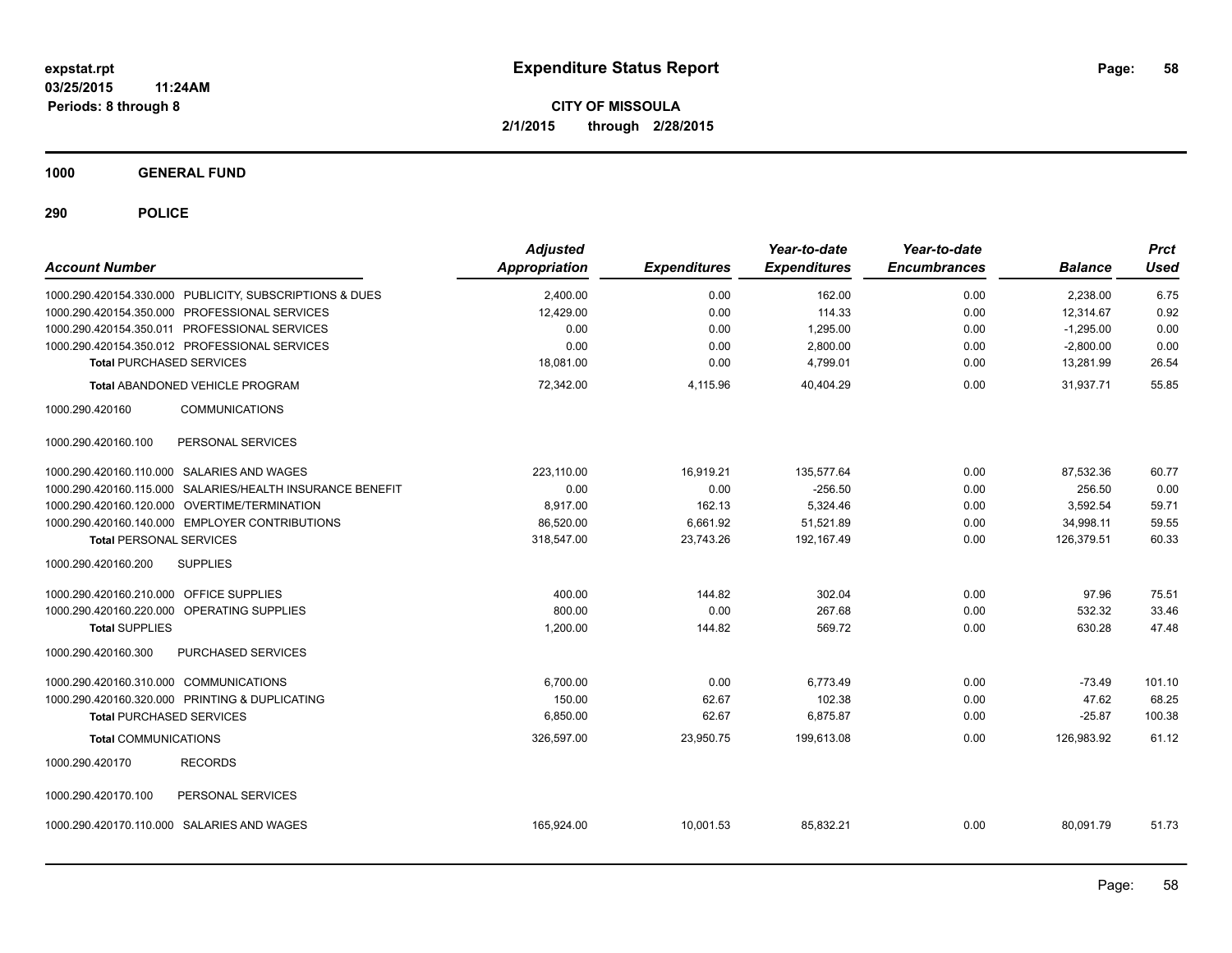**1000 GENERAL FUND**

| <b>Account Number</b>                          | <b>Adjusted</b><br><b>Appropriation</b> | <b>Expenditures</b> | Year-to-date<br><b>Expenditures</b> | Year-to-date<br><b>Encumbrances</b> | <b>Balance</b> | <b>Prct</b><br><b>Used</b> |
|------------------------------------------------|-----------------------------------------|---------------------|-------------------------------------|-------------------------------------|----------------|----------------------------|
| 1000.290.420170.120.000 OVERTIME/TERMINATION   | 713.00                                  | 104.62              | 859.23                              | 0.00                                | $-146.23$      | 120.51                     |
| 1000.290.420170.140.000 EMPLOYER CONTRIBUTIONS | 66,367.00                               | 4,834.12            | 42,487.04                           | 0.00                                | 23,879.96      | 64.02                      |
| Total PERSONAL SERVICES                        | 233,004.00                              | 14,940.27           | 129,178.48                          | 0.00                                | 103,825.52     | 55.44                      |
| 1000.290.420170.200<br><b>SUPPLIES</b>         |                                         |                     |                                     |                                     |                |                            |
| 1000.290.420170.210.000 OFFICE SUPPLIES        | 800.00                                  | 27.98               | 175.54                              | 0.00                                | 624.46         | 21.94                      |
| 1000.290.420170.220.000 OPERATING SUPPLIES     | 850.00                                  | 0.00                | 61.77                               | 0.00                                | 788.23         | 7.27                       |
| <b>Total SUPPLIES</b>                          | 1,650.00                                | 27.98               | 237.31                              | 0.00                                | 1,412.69       | 14.38                      |
| PURCHASED SERVICES<br>1000.290.420170.300      |                                         |                     |                                     |                                     |                |                            |
| <b>Total PURCHASED SERVICES</b>                | 0.00                                    | 0.00                | 0.00                                | 0.00                                | 0.00           | 0.00                       |
| <b>FIXED CHARGES</b><br>1000.290.420170.500    |                                         |                     |                                     |                                     |                |                            |
| <b>Total FIXED CHARGES</b>                     | 0.00                                    | 0.00                | 0.00                                | 0.00                                | 0.00           | 0.00                       |
| 1000.290.420170.900<br><b>CAPITAL OUTLAY</b>   |                                         |                     |                                     |                                     |                |                            |
| <b>Total CAPITAL OUTLAY</b>                    | 0.00                                    | 0.00                | 0.00                                | 0.00                                | 0.00           | 0.00                       |
| <b>Total RECORDS</b>                           | 234,654.00                              | 14,968.25           | 129,415.79                          | 0.00                                | 105,238.21     | 55.15                      |
| <b>EVIDENCE</b><br>1000.290.420182             |                                         |                     |                                     |                                     |                |                            |
| 1000.290.420182.100<br>PERSONAL SERVICES       |                                         |                     |                                     |                                     |                |                            |
| 1000.290.420182.110.000 SALARIES AND WAGES     | 71,541.00                               | 5,484.41            | 46,307.31                           | 0.00                                | 25,233.69      | 64.73                      |
| 1000.290.420182.120.000 OVERTIME/TERMINATION   | 2.229.00                                | 19.13               | 1,544.00                            | 0.00                                | 685.00         | 69.27                      |
| 1000.290.420182.140.000 EMPLOYER CONTRIBUTIONS | 31,334.00                               | 2,494.47            | 22,018.25                           | 0.00                                | 9,315.75       | 70.27                      |
| <b>Total PERSONAL SERVICES</b>                 | 105,104.00                              | 7,998.01            | 69.869.56                           | 0.00                                | 35,234.44      | 66.48                      |
| 1000.290.420182.200<br><b>SUPPLIES</b>         |                                         |                     |                                     |                                     |                |                            |
| 1000.290.420182.210.000 OFFICE SUPPLIES        | 800.00                                  | 0.00                | 476.63                              | 0.00                                | 323.37         | 59.58                      |
| 1000.290.420182.220.000 OPERATING SUPPLIES     | 5,800.00                                | 451.23              | 5,231.83                            | 0.00                                | 568.17         | 90.20                      |
| 1000.290.420182.230.000 REPAIR/MAINTENANCE     | 500.00                                  | 0.00                | 0.00                                | 0.00                                | 500.00         | 0.00                       |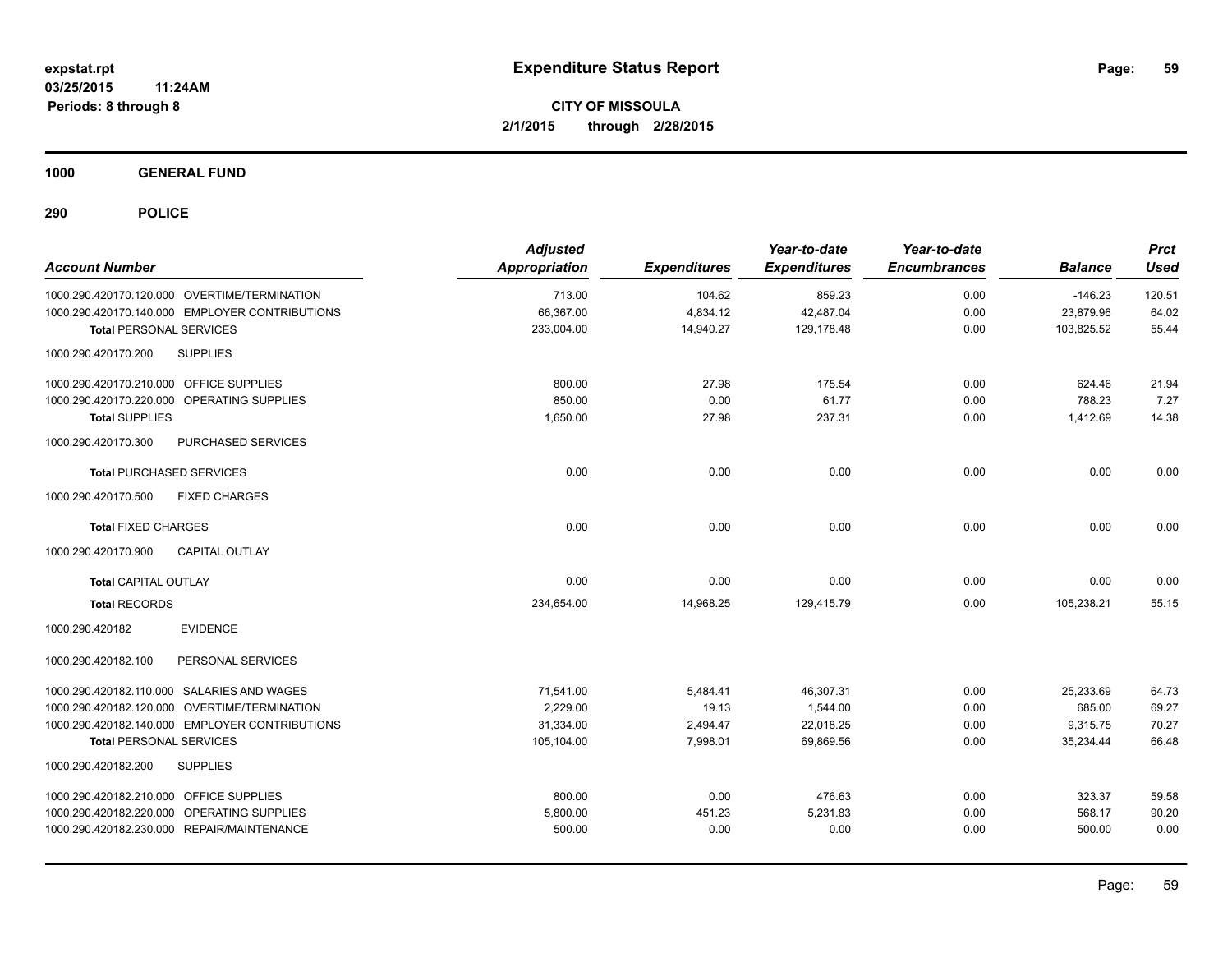**1000 GENERAL FUND**

| <b>Account Number</b>                          | <b>Adjusted</b><br><b>Appropriation</b> | <b>Expenditures</b> | Year-to-date<br><b>Expenditures</b> | Year-to-date<br><b>Encumbrances</b> | <b>Balance</b> | <b>Prct</b><br><b>Used</b> |
|------------------------------------------------|-----------------------------------------|---------------------|-------------------------------------|-------------------------------------|----------------|----------------------------|
| 1000.290.420182.231.000 GASOLINE               | 479.00                                  | 0.00                | 172.21                              | 0.00                                | 306.79         | 35.95                      |
| <b>Total SUPPLIES</b>                          | 7,579.00                                | 451.23              | 5,880.67                            | 0.00                                | 1,698.33       | 77.59                      |
| PURCHASED SERVICES<br>1000.290.420182.300      |                                         |                     |                                     |                                     |                |                            |
| 1000.290.420182.310.000 COMMUNICATIONS         | 300.00                                  | 0.00                | 0.00                                | 0.00                                | 300.00         | 0.00                       |
| 1000.290.420182.320.000 PRINTING & DUPLICATING | 1.000.00                                | 0.00                | 10.70                               | 0.00                                | 989.30         | 1.07                       |
| 1000.290.420182.350.000 PROFESSIONAL SERVICES  | 34,700.00                               | 2,198.66            | 26,738.76                           | 0.00                                | 7.961.24       | 77.06                      |
| 1000.290.420182.360.000 REPAIR & MAINTENANCE   | 150.00                                  | 0.00                | 0.00                                | 0.00                                | 150.00         | 0.00                       |
| <b>Total PURCHASED SERVICES</b>                | 36,150.00                               | 2,198.66            | 26,749.46                           | 0.00                                | 9,400.54       | 74.00                      |
| 1000.290.420182.500<br><b>FIXED CHARGES</b>    |                                         |                     |                                     |                                     |                |                            |
| 1000.290.420182.500.000 FIXED CHARGES          | 650.00                                  | 0.00                | 0.00                                | 0.00                                | 650.00         | 0.00                       |
| <b>Total FIXED CHARGES</b>                     | 650.00                                  | 0.00                | 0.00                                | 0.00                                | 650.00         | 0.00                       |
| <b>Total EVIDENCE</b>                          | 149,483.00                              | 10,647.90           | 102,499.69                          | 0.00                                | 46,983.31      | 68.57                      |
| 1000.290.420185<br><b>SPECIAL TEAMS</b>        |                                         |                     |                                     |                                     |                |                            |
| 1000.290.420185.100<br>PERSONAL SERVICES       |                                         |                     |                                     |                                     |                |                            |
| <b>Total PERSONAL SERVICES</b>                 | 0.00                                    | 0.00                | 0.00                                | 0.00                                | 0.00           | 0.00                       |
| <b>SUPPLIES</b><br>1000.290.420185.200         |                                         |                     |                                     |                                     |                |                            |
| 1000.290.420185.220.000 OPERATING SUPPLIES     | 6,325.00                                | 0.00                | 6,197.69                            | 0.00                                | 127.31         | 97.99                      |
| REPAIR/MAINTENANCE<br>1000.290.420185.230.000  | 200.00                                  | 0.00                | 591.02                              | 0.00                                | $-391.02$      | 295.51                     |
| 1000.290.420185.231.000 GASOLINE               | 239.00                                  | 0.00                | 179.61                              | 0.00                                | 59.39          | 75.15                      |
| <b>Total SUPPLIES</b>                          | 6,764.00                                | 0.00                | 6,968.32                            | 0.00                                | $-204.32$      | 103.02                     |
| 1000.290.420185.300<br>PURCHASED SERVICES      |                                         |                     |                                     |                                     |                |                            |
| 1000.290.420185.350.000 PROFESSIONAL SERVICES  | 175.00                                  | 0.00                | 0.00                                | 0.00                                | 175.00         | 0.00                       |
| 1000.290.420185.360.000 REPAIR & MAINTENANCE   | 350.00                                  | 0.00                | 0.00                                | 0.00                                | 350.00         | 0.00                       |
| <b>Total PURCHASED SERVICES</b>                | 525.00                                  | 0.00                | 0.00                                | 0.00                                | 525.00         | 0.00                       |
| <b>Total SPECIAL TEAMS</b>                     | 7,289.00                                | 0.00                | 6,968.32                            | 0.00                                | 320.68         | 95.60                      |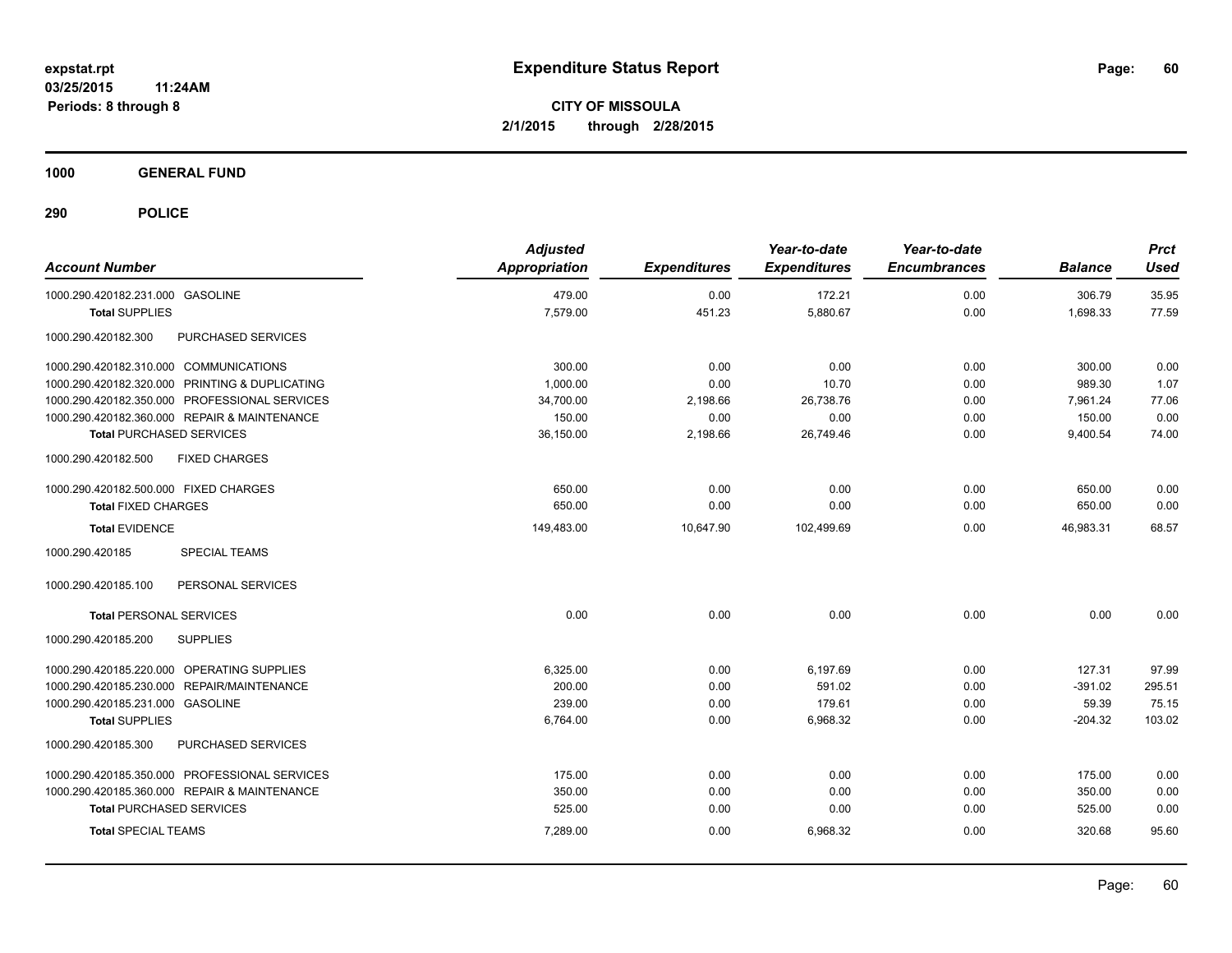**CITY OF MISSOULA 2/1/2015 through 2/28/2015**

**1000 GENERAL FUND**

| <b>Account Number</b>         |                                     | <b>Adjusted</b><br><b>Appropriation</b> | <b>Expenditures</b> | Year-to-date<br><b>Expenditures</b> | Year-to-date<br><b>Encumbrances</b> | <b>Balance</b> | <b>Prct</b><br><b>Used</b> |
|-------------------------------|-------------------------------------|-----------------------------------------|---------------------|-------------------------------------|-------------------------------------|----------------|----------------------------|
| 1000.290.420199               | CONTINGENCY-NEW AWARD FUNDING       |                                         |                     |                                     |                                     |                |                            |
| 1000.290.420199.100           | PERSONAL SERVICES                   |                                         |                     |                                     |                                     |                |                            |
|                               | <b>Total PERSONAL SERVICES</b>      | 0.00                                    | 0.00                | 0.00                                | 0.00                                | 0.00           | 0.00                       |
| 1000.290.420199.200           | <b>SUPPLIES</b>                     |                                         |                     |                                     |                                     |                |                            |
| <b>Total SUPPLIES</b>         |                                     | 0.00                                    | 0.00                | 0.00                                | 0.00                                | 0.00           | 0.00                       |
| 1000.290.420199.300           | PURCHASED SERVICES                  |                                         |                     |                                     |                                     |                |                            |
|                               | <b>Total PURCHASED SERVICES</b>     | 0.00                                    | 0.00                | 0.00                                | 0.00                                | 0.00           | 0.00                       |
| 1000.290.420199.900           | <b>CAPITAL OUTLAY</b>               |                                         |                     |                                     |                                     |                |                            |
|                               | Total CONTINGENCY-NEW AWARD FUNDING | 0.00                                    | 0.00                | 0.00                                | 0.00                                | 0.00           | 0.00                       |
| 1000.290.420256               | *** Title Not Found ***             |                                         |                     |                                     |                                     |                |                            |
| 1000.290.420256.100           | PERSONAL SERVICES                   |                                         |                     |                                     |                                     |                |                            |
| Total *** Title Not Found *** |                                     | 0.00                                    | 0.00                | 0.00                                | 0.00                                | 0.00           | 0.00                       |
| <b>Total POLICE</b>           |                                     | 13,914,302.00                           | 1,074,369.25        | 9,068,166.24                        | 0.00                                | 4,846,135.76   | 65.17                      |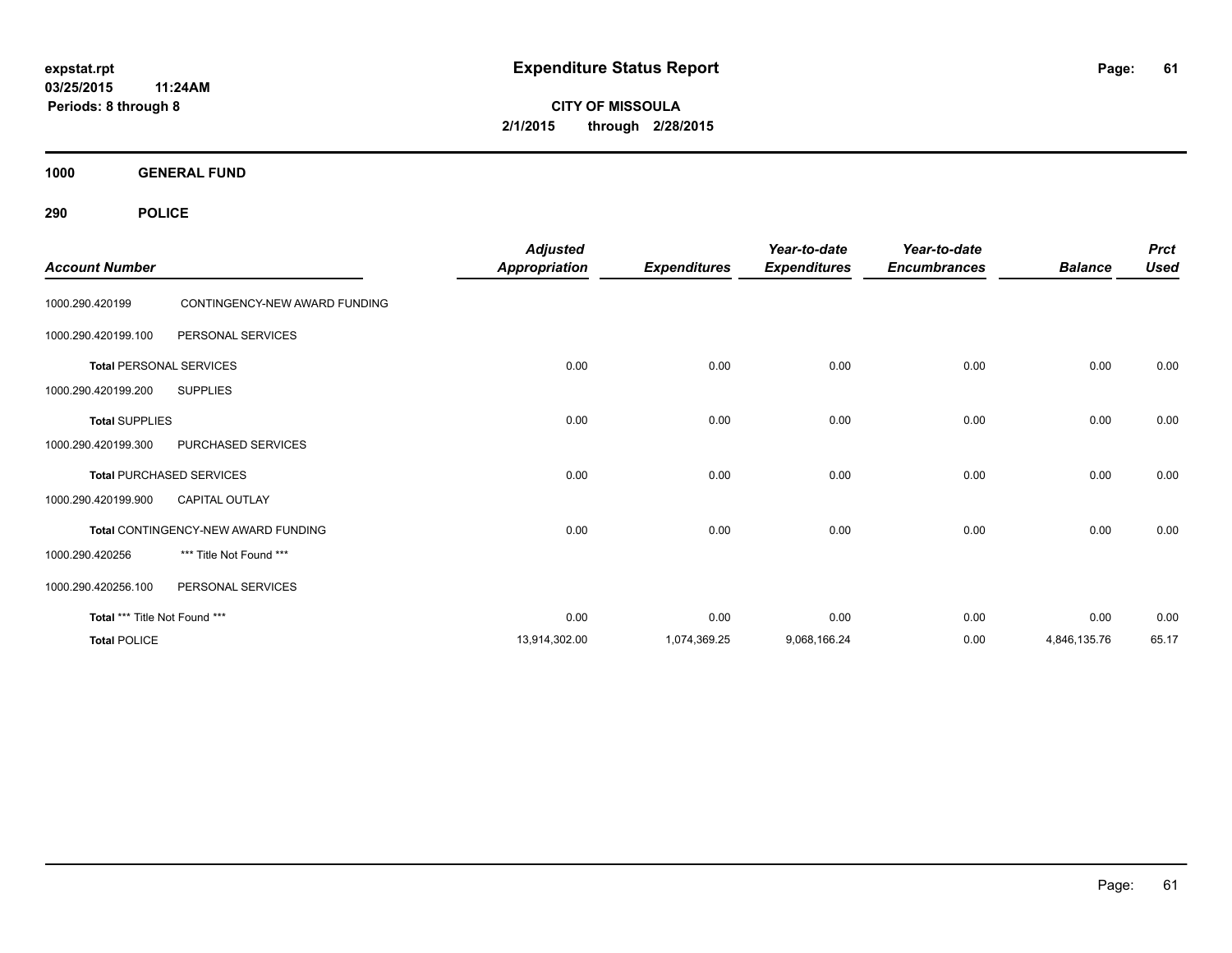**CITY OF MISSOULA 2/1/2015 through 2/28/2015**

**1000 GENERAL FUND**

| <b>Account Number</b>                   |                                                           | <b>Adjusted</b><br><b>Appropriation</b> | <b>Expenditures</b> | Year-to-date<br><b>Expenditures</b> | Year-to-date<br><b>Encumbrances</b> | <b>Balance</b> | <b>Prct</b><br><b>Used</b> |
|-----------------------------------------|-----------------------------------------------------------|-----------------------------------------|---------------------|-------------------------------------|-------------------------------------|----------------|----------------------------|
|                                         |                                                           |                                         |                     |                                     |                                     |                |                            |
| 1000.300.420410                         | <b>ADMINISTRATION</b>                                     |                                         |                     |                                     |                                     |                |                            |
| 1000.300.420410.100                     | PERSONAL SERVICES                                         |                                         |                     |                                     |                                     |                |                            |
|                                         | 1000.300.420410.110.000 SALARIES AND WAGES                | 410.937.00                              | 31,469.52           | 265,807.71                          | 0.00                                | 145.129.29     | 64.68                      |
|                                         | 1000.300.420410.115.000 SALARIES/HEALTH INSURANCE BENEFIT | 20.520.00                               | 1.710.00            | 12,739.50                           | 0.00                                | 7.780.50       | 62.08                      |
| 1000.300.420410.140.000                 | <b>EMPLOYER CONTRIBUTIONS</b>                             | 119,415.00                              | 9,368.48            | 80,150.18                           | 0.00                                | 39,264.82      | 67.12                      |
|                                         | 1000.300.420410.141.000 STATE RETIREMENT CONTRIBUTIONS    | 103,109.00                              | 7,939.15            | 66,421.46                           | 0.00                                | 36,687.54      | 64.42                      |
| <b>Total PERSONAL SERVICES</b>          |                                                           | 653,981.00                              | 50,487.15           | 425,118.85                          | 0.00                                | 228,862.15     | 65.00                      |
| 1000.300.420410.200                     | <b>SUPPLIES</b>                                           |                                         |                     |                                     |                                     |                |                            |
| 1000.300.420410.210.000 OFFICE SUPPLIES |                                                           | 8,471.00                                | 591.18              | 3,067.68                            | 0.00                                | 5,403.32       | 36.21                      |
| 1000.300.420410.220.000                 | OPERATING SUPPLIES                                        | 2,822.00                                | 0.00                | 700.65                              | 0.00                                | 2,121.35       | 24.83                      |
|                                         | 1000.300.420410.230.000 REPAIR/MAINTENANCE                | 900.00                                  | 48.32               | 52.61                               | 0.00                                | 847.39         | 5.85                       |
| 1000.300.420410.240.000 OTHER SUPPLIES  |                                                           | 2,848.00                                | 0.00                | 0.00                                | 0.00                                | 2,848.00       | 0.00                       |
| <b>Total SUPPLIES</b>                   |                                                           | 15,041.00                               | 639.50              | 3,820.94                            | 0.00                                | 11,220.06      | 25.40                      |
| 1000.300.420410.300                     | PURCHASED SERVICES                                        |                                         |                     |                                     |                                     |                |                            |
| 1000.300.420410.310.000 COMMUNICATIONS  |                                                           | 577.00                                  | 15.88               | 190.09                              | 0.00                                | 386.91         | 32.94                      |
|                                         | 1000.300.420410.320.000 PRINTING & DUPLICATING            | 240.00                                  | 0.00                | 0.00                                | 0.00                                | 240.00         | 0.00                       |
|                                         | 1000.300.420410.330.000 PUBLICITY, SUBSCRIPTIONS & DUES   | 1,238.00                                | 0.00                | 371.00                              | 0.00                                | 867.00         | 29.97                      |
|                                         | 1000.300.420410.350.000 PROFESSIONAL SERVICES             | 192.00                                  | 0.00                | 192.00                              | 0.00                                | 0.00           | 100.00                     |
| 1000.300.420410.370.000                 | <b>TRAVEL</b>                                             | 4,240.00                                | 0.00                | 355.72                              | 0.00                                | 3,884.28       | 8.39                       |
| 1000.300.420410.380.000 TRAINING        |                                                           | 1,054.00                                | 0.00                | 0.00                                | 0.00                                | 1,054.00       | 0.00                       |
| <b>Total PURCHASED SERVICES</b>         |                                                           | 7,541.00                                | 15.88               | 1,108.81                            | 0.00                                | 6,432.19       | 14.70                      |
| <b>Total ADMINISTRATION</b>             |                                                           | 676,563.00                              | 51,142.53           | 430,048.60                          | 0.00                                | 246.514.40     | 63.56                      |
| 1000.300.420420                         | <b>FACILITY</b>                                           |                                         |                     |                                     |                                     |                |                            |
| 1000.300.420420.100                     | PERSONAL SERVICES                                         |                                         |                     |                                     |                                     |                |                            |
| <b>Total PERSONAL SERVICES</b>          |                                                           | 0.00                                    | 0.00                | 0.00                                | 0.00                                | 0.00           | 0.00                       |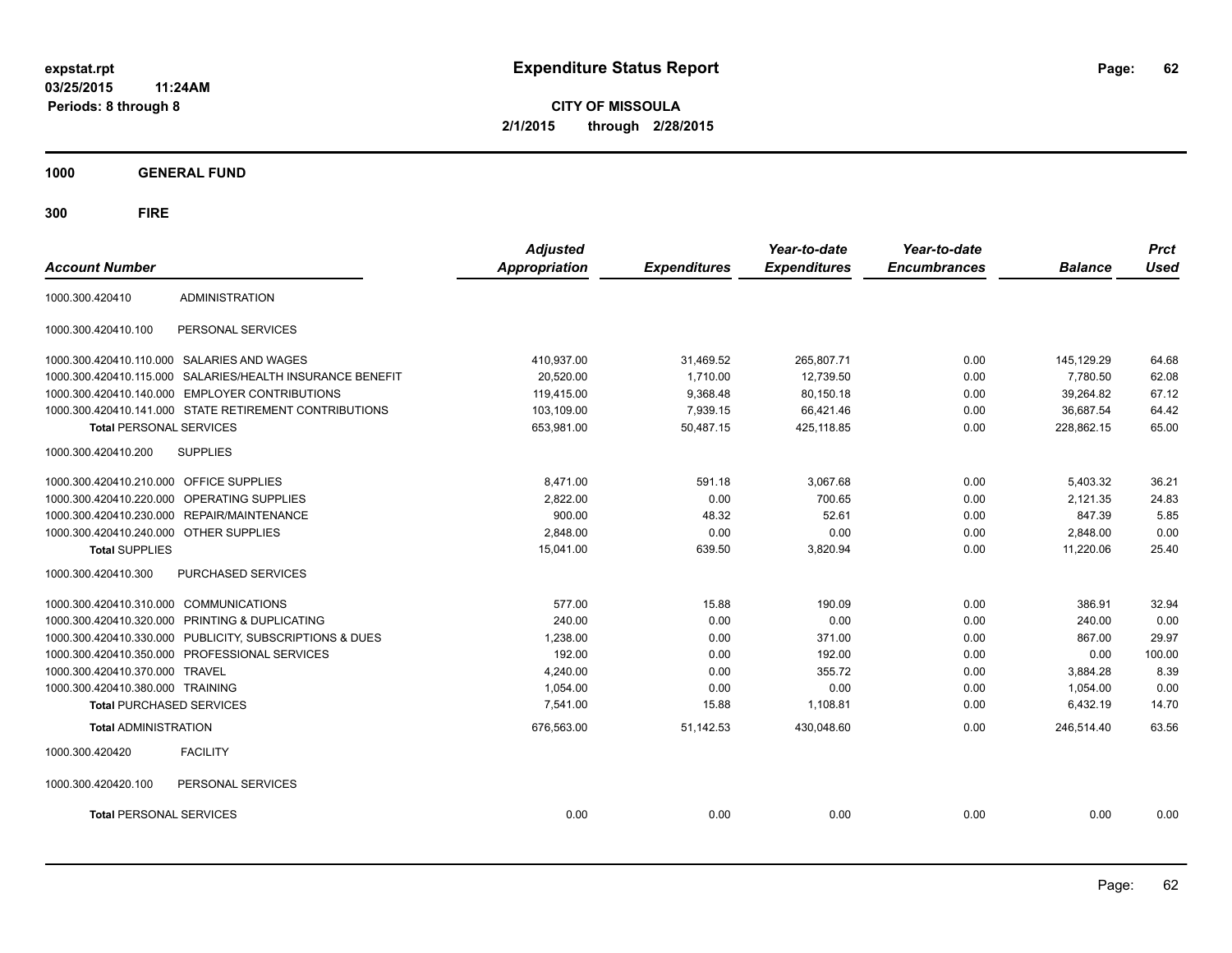**CITY OF MISSOULA 2/1/2015 through 2/28/2015**

**1000 GENERAL FUND**

| <b>Account Number</b>                                     | <b>Adjusted</b><br><b>Appropriation</b> | <b>Expenditures</b> | Year-to-date<br><b>Expenditures</b> | Year-to-date<br><b>Encumbrances</b> | <b>Balance</b> | <b>Prct</b><br>Used |
|-----------------------------------------------------------|-----------------------------------------|---------------------|-------------------------------------|-------------------------------------|----------------|---------------------|
| <b>SUPPLIES</b><br>1000.300.420420.200                    |                                         |                     |                                     |                                     |                |                     |
| 1000.300.420420.210.000 OFFICE SUPPLIES                   | 7,245.00                                | 2,474.00            | 2,549.00                            | 0.00                                | 4,696.00       | 35.18               |
| 1000.300.420420.220.000<br>OPERATING SUPPLIES             | 6,448.00                                | 0.00                | 2.975.13                            | 0.00                                | 3,472.87       | 46.14               |
| 1000.300.420420.230.000 REPAIR/MAINTENANCE                | 14,000.00                               | 277.65              | 7.169.91                            | 0.00                                | 6,830.09       | 51.21               |
| <b>Total SUPPLIES</b>                                     | 27,693.00                               | 2,751.65            | 12.694.04                           | 0.00                                | 14,998.96      | 45.84               |
| 1000.300.420420.300<br>PURCHASED SERVICES                 |                                         |                     |                                     |                                     |                |                     |
| 1000.300.420420.340.000 SEWER                             | 1,394.00                                | 0.00                | 1,181.16                            | 0.00                                | 212.84         | 84.73               |
| 1000.300.420420.341.000 ELECTRICITY & NATURAL GAS         | 65,579.00                               | 10,136.31           | 44,059.08                           | 0.00                                | 21,519.92      | 67.18               |
| 1000.300.420420.343.000 WATER CHARGES                     | 14,677.00                               | 714.87              | 7,775.01                            | 0.00                                | 6,901.99       | 52.97               |
| 1000.300.420420.344.000 TELEPHONE SERVICE                 | 20,485.00                               | 1,320.21            | 8,620.40                            | 0.00                                | 11,864.60      | 42.08               |
| 1000.300.420420.345.000 GARBAGE                           | 5,462.00                                | 428.50              | 3,428.00                            | 0.00                                | 2,034.00       | 62.76               |
| 1000.300.420420.360.000 REPAIR & MAINTENANCE              | 25,258.00                               | 7,324.31            | 22,072.65                           | 0.00                                | 3,185.35       | 87.39               |
| <b>Total PURCHASED SERVICES</b>                           | 132,855.00                              | 19,924.20           | 87,136.30                           | 0.00                                | 45,718.70      | 65.59               |
| 1000.300.420420.500<br><b>FIXED CHARGES</b>               |                                         |                     |                                     |                                     |                |                     |
| 1000.300.420420.500.000 FIXED CHARGES                     | 226.00                                  | 0.00                | 0.00                                | 0.00                                | 226.00         | 0.00                |
| <b>Total FIXED CHARGES</b>                                | 226.00                                  | 0.00                | 0.00                                | 0.00                                | 226.00         | 0.00                |
| <b>Total FACILITY</b>                                     | 160,774.00                              | 22,675.85           | 99,830.34                           | 0.00                                | 60,943.66      | 62.09               |
| PERSONNEL TRAINING<br>1000.300.420430                     |                                         |                     |                                     |                                     |                |                     |
| 1000.300.420430.100<br>PERSONAL SERVICES                  |                                         |                     |                                     |                                     |                |                     |
| 1000.300.420430.110.000 SALARIES AND WAGES                | 85,034.00                               | 6,508.00            | 54,863.73                           | 0.00                                | 30,170.27      | 64.52               |
| 1000.300.420430.115.000 SALARIES/HEALTH INSURANCE BENEFIT | 6,840.00                                | 570.00              | 4,275.00                            | 0.00                                | 2,565.00       | 62.50               |
| 1000.300.420430.120.000 OVERTIME/TERMINATION              | 2,065.00                                | 0.00                | 0.00                                | 0.00                                | 2,065.00       | 0.00                |
| 1000.300.420430.140.000 EMPLOYER CONTRIBUTIONS            | 21,201.00                               | 1,610.00            | 13,500.09                           | 0.00                                | 7,700.91       | 63.68               |
| 1000.300.420430.141.000 STATE RETIREMENT CONTRIBUTIONS    | 29,960.00                               | 2,308.14            | 19,316.40                           | 0.00                                | 10,643.60      | 64.47               |
| <b>Total PERSONAL SERVICES</b>                            | 145,100.00                              | 10,996.14           | 91,955.22                           | 0.00                                | 53,144.78      | 63.37               |
| <b>SUPPLIES</b><br>1000.300.420430.200                    |                                         |                     |                                     |                                     |                |                     |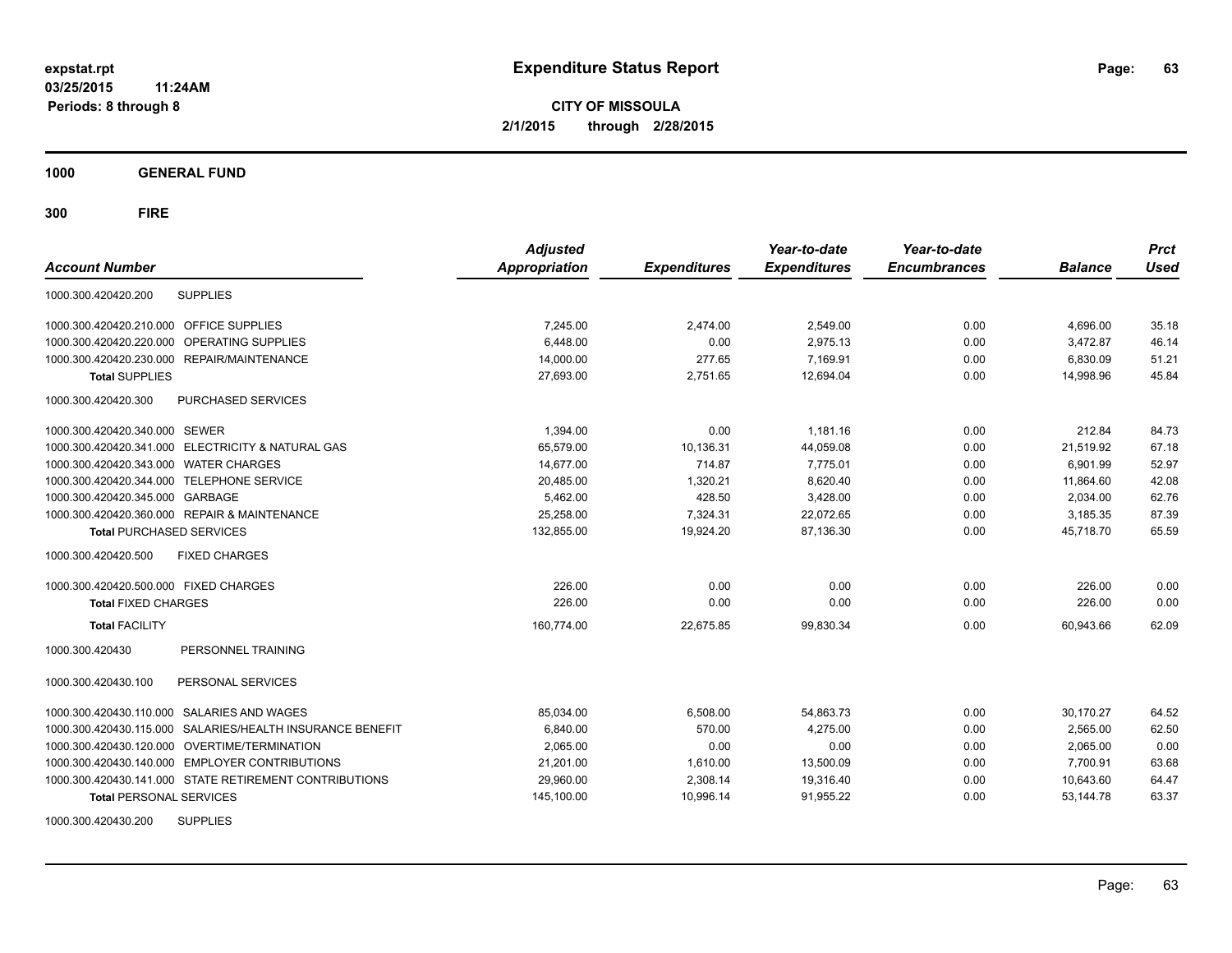**1000 GENERAL FUND**

| <b>Account Number</b>                                     | <b>Adjusted</b><br><b>Appropriation</b> | <b>Expenditures</b> | Year-to-date<br><b>Expenditures</b> | Year-to-date<br><b>Encumbrances</b> | <b>Balance</b> | <b>Prct</b><br><b>Used</b> |
|-----------------------------------------------------------|-----------------------------------------|---------------------|-------------------------------------|-------------------------------------|----------------|----------------------------|
| 1000.300.420430.210.000 OFFICE SUPPLIES                   | 96.00                                   | 0.00                | 0.00                                | 0.00                                | 96.00          | 0.00                       |
| 1000.300.420430.220.000 OPERATING SUPPLIES                | 2.741.00                                | 0.00                | 450.42                              | 0.00                                | 2.290.58       | 16.43                      |
| 1000.300.420430.230.000 REPAIR/MAINTENANCE                | 320.00                                  | 0.00                | 0.00                                | 0.00                                | 320.00         | 0.00                       |
| <b>Total SUPPLIES</b>                                     | 3.157.00                                | 0.00                | 450.42                              | 0.00                                | 2,706.58       | 14.27                      |
| 1000.300.420430.300<br><b>PURCHASED SERVICES</b>          |                                         |                     |                                     |                                     |                |                            |
| 1000.300.420430.320.000 PRINTING & DUPLICATING            | 192.00                                  | 0.00                | 0.00                                | 0.00                                | 192.00         | 0.00                       |
| 1000.300.420430.330.000 PUBLICITY, SUBSCRIPTIONS & DUES   | 322.00                                  | 0.00                | 29.00                               | 0.00                                | 293.00         | 9.01                       |
| 1000.300.420430.370.000 TRAVEL                            | 1,148.00                                | 340.45              | 340.45                              | 0.00                                | 807.55         | 29.66                      |
| 1000.300.420430.380.000 TRAINING                          | 480.00                                  | 0.00                | 0.00                                | 0.00                                | 480.00         | 0.00                       |
| <b>Total PURCHASED SERVICES</b>                           | 2,142.00                                | 340.45              | 369.45                              | 0.00                                | 1,772.55       | 17.25                      |
| <b>Total PERSONNEL TRAINING</b>                           | 150,399.00                              | 11,336.59           | 92,775.09                           | 0.00                                | 57,623.91      | 61.69                      |
| 1000.300.420440<br><b>FIRE PREVENTION</b>                 |                                         |                     |                                     |                                     |                |                            |
| PERSONAL SERVICES<br>1000.300.420440.100                  |                                         |                     |                                     |                                     |                |                            |
| 1000.300.420440.110.000 SALARIES AND WAGES                | 398,627.00                              | 29,984.41           | 252,494.42                          | 0.00                                | 146,132.58     | 63.34                      |
| 1000.300.420440.115.000 SALARIES/HEALTH INSURANCE BENEFIT | 34,200.00                               | 2,850.00            | 21,375.00                           | 0.00                                | 12,825.00      | 62.50                      |
| 1000.300.420440.120.000 OVERTIME/TERMINATION              | 8,909.00                                | 384.61              | 6,750.19                            | 0.00                                | 2,158.81       | 75.77                      |
| 1000.300.420440.140.000 EMPLOYER CONTRIBUTIONS            | 100,565.00                              | 7,698.47            | 64,013.75                           | 0.00                                | 36,551.25      | 63.65                      |
| 1000.300.420440.141.000 STATE RETIREMENT CONTRIBUTIONS    | 141,145.00                              | 10,707.30           | 89,447.58                           | 0.00                                | 51,697.42      | 63.37                      |
| <b>Total PERSONAL SERVICES</b>                            | 683,446.00                              | 51,624.79           | 434,080.94                          | 0.00                                | 249,365.06     | 63.51                      |
| 1000.300.420440.200<br><b>SUPPLIES</b>                    |                                         |                     |                                     |                                     |                |                            |
| 1000.300.420440.210.000 OFFICE SUPPLIES                   | 144.00                                  | 0.00                | 0.00                                | 0.00                                | 144.00         | 0.00                       |
| <b>OPERATING SUPPLIES</b><br>1000.300.420440.220.000      | 4,956.00                                | 0.00                | 2,648.59                            | 0.00                                | 2,307.41       | 53.44                      |
| 1000.300.420440.230.000<br><b>REPAIR/MAINTENANCE</b>      | 1.540.00                                | 0.00                | 259.37                              | 0.00                                | 1,280.63       | 16.84                      |
| <b>Total SUPPLIES</b>                                     | 6,640.00                                | 0.00                | 2,907.96                            | 0.00                                | 3,732.04       | 43.79                      |
| 1000.300.420440.300<br><b>PURCHASED SERVICES</b>          |                                         |                     |                                     |                                     |                |                            |
| 1000.300.420440.320.000 PRINTING & DUPLICATING            | 192.00                                  | 0.00                | 137.11                              | 0.00                                | 54.89          | 71.41                      |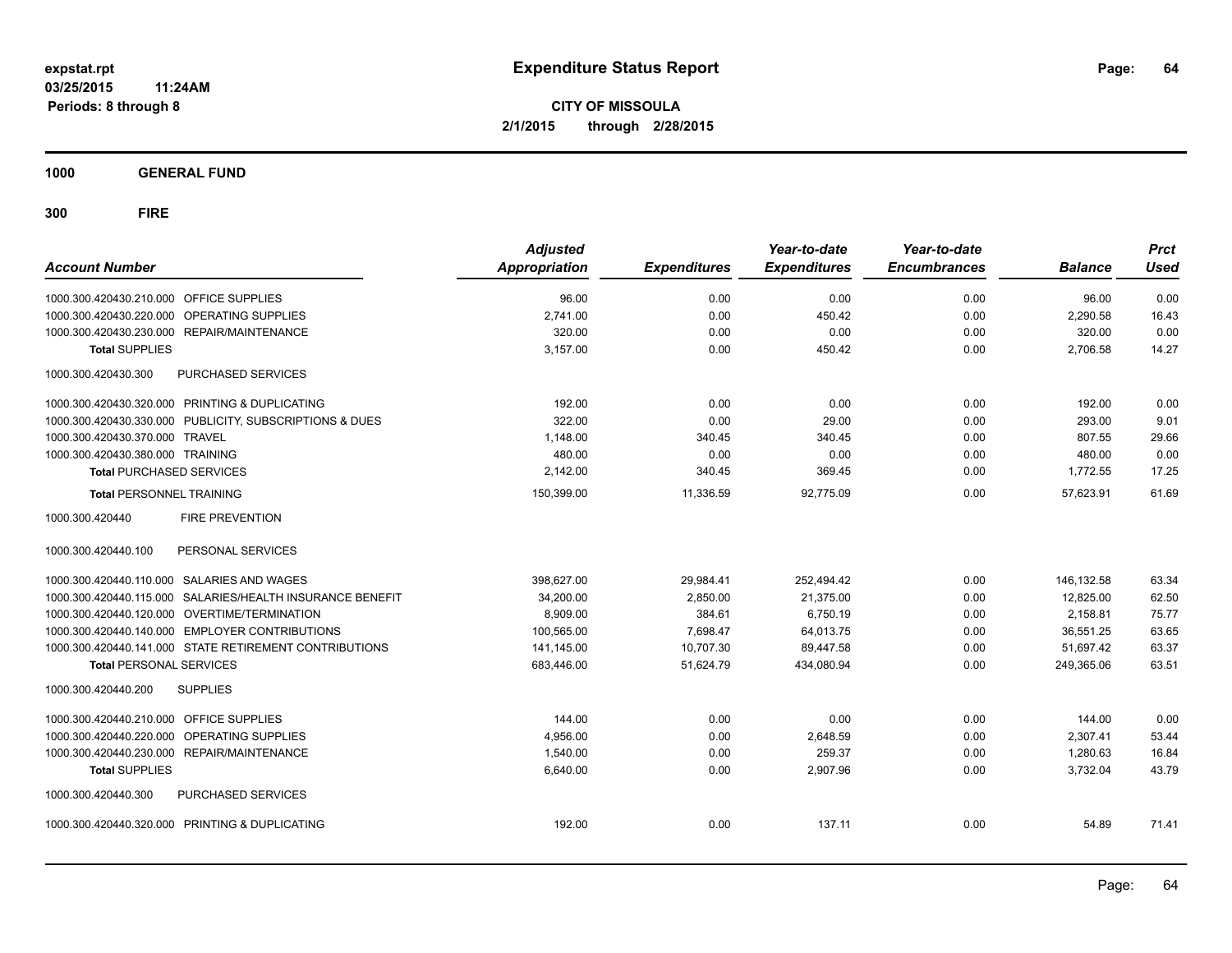**CITY OF MISSOULA 2/1/2015 through 2/28/2015**

**1000 GENERAL FUND**

| <b>Account Number</b>            |                                                           | <b>Adjusted</b><br>Appropriation | <b>Expenditures</b> | Year-to-date<br><b>Expenditures</b> | Year-to-date<br><b>Encumbrances</b> | <b>Balance</b> | <b>Prct</b><br><b>Used</b> |
|----------------------------------|-----------------------------------------------------------|----------------------------------|---------------------|-------------------------------------|-------------------------------------|----------------|----------------------------|
|                                  | 1000.300.420440.330.000 PUBLICITY, SUBSCRIPTIONS & DUES   | 3,916.00                         | 165.00              | 2,950.50                            | 0.00                                | 965.50         | 75.34                      |
| 1000.300.420440.370.000 TRAVEL   |                                                           | 5,448.00                         | 0.00                | 710.26                              | 0.00                                | 4,737.74       | 13.04                      |
| 1000.300.420440.380.000 TRAINING |                                                           | 2,506.00                         | 0.00                | 419.00                              | 0.00                                | 2,087.00       | 16.72                      |
| <b>Total PURCHASED SERVICES</b>  |                                                           | 12.062.00                        | 165.00              | 4,216.87                            | 0.00                                | 7,845.13       | 34.96                      |
| <b>Total FIRE PREVENTION</b>     |                                                           | 702,148.00                       | 51,789.79           | 441,205.77                          | 0.00                                | 260,942.23     | 62.84                      |
| 1000.300.420450                  | <b>FIRE GRANTS</b>                                        |                                  |                     |                                     |                                     |                |                            |
| 1000.300.420450.300              | PURCHASED SERVICES                                        |                                  |                     |                                     |                                     |                |                            |
| <b>Total FIRE GRANTS</b>         |                                                           | 0.00                             | 0.00                | 0.00                                | 0.00                                | 0.00           | 0.00                       |
| 1000.300.420455                  | <b>EMS</b>                                                |                                  |                     |                                     |                                     |                |                            |
| 1000.300.420455.100              | PERSONAL SERVICES                                         |                                  |                     |                                     |                                     |                |                            |
|                                  | 1000.300.420455.110.000 SALARIES AND WAGES                | 81,698.00                        | 6,284.40            | 52,488.48                           | 0.00                                | 29,209.52      | 64.25                      |
|                                  | 1000.300.420455.115.000 SALARIES/HEALTH INSURANCE BENEFIT | 6.840.00                         | 570.00              | 4.275.00                            | 0.00                                | 2,565.00       | 62.50                      |
|                                  | 1000.300.420455.120.000 OVERTIME/TERMINATION              | 2.005.00                         | 0.00                | 265.12                              | 0.00                                | 1,739.88       | 13.22                      |
|                                  | 1000.300.420455.140.000 EMPLOYER CONTRIBUTIONS            | 20.517.00                        | 1,594.96            | 13,144.96                           | 0.00                                | 7.372.04       | 64.07                      |
|                                  | 1000.300.420455.141.000 STATE RETIREMENT CONTRIBUTIONS    | 28,872.00                        | 2,235.22            | 18,555.90                           | 0.00                                | 10,316.10      | 64.27                      |
| <b>Total PERSONAL SERVICES</b>   |                                                           | 139,932.00                       | 10,684.58           | 88,729.46                           | 0.00                                | 51,202.54      | 63.41                      |
| 1000.300.420455.200              | <b>SUPPLIES</b>                                           |                                  |                     |                                     |                                     |                |                            |
|                                  | 1000.300.420455.220.000 OPERATING SUPPLIES                | 13.581.00                        | 1,290.85            | 14.250.09                           | 0.00                                | $-669.09$      | 104.93                     |
| 1000.300.420455.230.000          | REPAIR/MAINTENANCE                                        | 320.00                           | 0.00                | 0.00                                | 0.00                                | 320.00         | 0.00                       |
| <b>Total SUPPLIES</b>            |                                                           | 13,901.00                        | 1,290.85            | 14,250.09                           | 0.00                                | $-349.09$      | 102.51                     |
| 1000.300.420455.300              | PURCHASED SERVICES                                        |                                  |                     |                                     |                                     |                |                            |
| 1000.300.420455.330.000          | PUBLICITY, SUBSCRIPTIONS & DUES                           | 3,984.00                         | 0.00                | 35.00                               | 0.00                                | 3,949.00       | 0.88                       |
| 1000.300.420455.350.000          | PROFESSIONAL SERVICES                                     | 5,000.00                         | 0.00                | 0.00                                | 0.00                                | 5,000.00       | 0.00                       |
| 1000.300.420455.360.000          | <b>REPAIR &amp; MAINTENANCE</b>                           | 2,500.00                         | 303.75              | 1,803.75                            | 0.00                                | 696.25         | 72.15                      |
| 1000.300.420455.370.000 TRAVEL   |                                                           | 1,023.00                         | 137.00              | 828.72                              | 0.00                                | 194.28         | 81.01                      |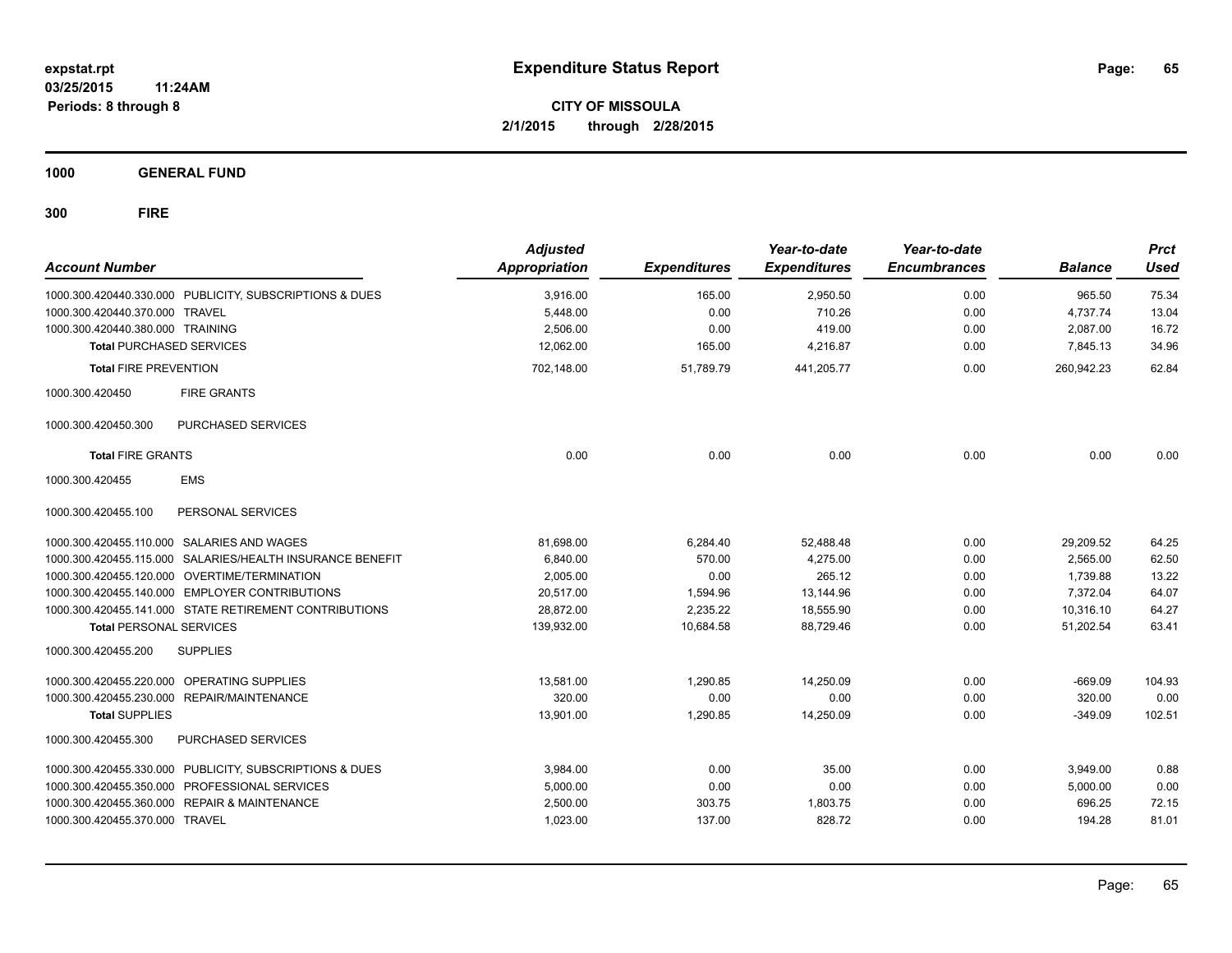**CITY OF MISSOULA 2/1/2015 through 2/28/2015**

**1000 GENERAL FUND**

| <b>Account Number</b>            |                                                           | <b>Adjusted</b><br>Appropriation | <b>Expenditures</b> | Year-to-date<br><b>Expenditures</b> | Year-to-date<br><b>Encumbrances</b> | <b>Balance</b> | <b>Prct</b><br><b>Used</b> |
|----------------------------------|-----------------------------------------------------------|----------------------------------|---------------------|-------------------------------------|-------------------------------------|----------------|----------------------------|
| 1000.300.420455.380.000 TRAINING |                                                           | 1,920.00                         | 202.50              | 960.39                              | 0.00                                | 959.61         | 50.02                      |
|                                  | 1000.300.420455.390.000 OTHER PURCHASED SERVICES          | 10,080.00                        | 0.00                | 2,096.66                            | 0.00                                | 7,983.34       | 20.80                      |
| <b>Total PURCHASED SERVICES</b>  |                                                           | 24,507.00                        | 643.25              | 5,724.52                            | 0.00                                | 18.782.48      | 23.36                      |
| <b>Total EMS</b>                 |                                                           | 178,340.00                       | 12,618.68           | 108,704.07                          | 0.00                                | 69,635.93      | 60.95                      |
| 1000.300.420460                  | <b>OPERATIONS</b>                                         |                                  |                     |                                     |                                     |                |                            |
| 1000.300.420460.100              | PERSONAL SERVICES                                         |                                  |                     |                                     |                                     |                |                            |
|                                  | 1000.300.420460.110.000 SALARIES AND WAGES                | 5,324,104.00                     | 393,451.76          | 3,429,606.40                        | 0.00                                | 1,894,497.60   | 64.42                      |
|                                  | 1000.300.420460.115.000 SALARIES/HEALTH INSURANCE BENEFIT | 547.200.00                       | 43.890.00           | 333.735.00                          | 0.00                                | 213.465.00     | 60.99                      |
|                                  | 1000.300.420460.120.000 OVERTIME/TERMINATION              | 680,682.00                       | 13.477.76           | 471.327.43                          | 0.00                                | 209.354.57     | 69.24                      |
| 1000.300.420460.130.000 OTHER    |                                                           | 54.464.00                        | 0.00                | 53,872.00                           | 0.00                                | 592.00         | 98.91                      |
|                                  | 1000.300.420460.140.000 EMPLOYER CONTRIBUTIONS            | 1,435,306.00                     | 104,973.28          | 927,917.57                          | 0.00                                | 507,388.43     | 64.65                      |
|                                  | 1000.300.420460.141.000 STATE RETIREMENT CONTRIBUTIONS    | 1,905,873.00                     | 142,617.15          | 1,229,867.38                        | 0.00                                | 676,005.62     | 64.53                      |
| <b>Total PERSONAL SERVICES</b>   |                                                           | 9,947,629.00                     | 698,409.95          | 6,446,325.78                        | 0.00                                | 3,501,303.22   | 64.80                      |
| 1000.300.420460.200              | <b>SUPPLIES</b>                                           |                                  |                     |                                     |                                     |                |                            |
|                                  | 1000.300.420460.220.000 OPERATING SUPPLIES                | 177,196.00                       | 14,530.37           | 81.105.55                           | 0.00                                | 96.090.45      | 45.77                      |
|                                  | 1000.300.420460.230.000 REPAIR/MAINTENANCE                | 40,820.00                        | 3,036.13            | 21,851.01                           | 0.00                                | 18,968.99      | 53.53                      |
| 1000.300.420460.231.000 GASOLINE |                                                           | 61,827.00                        | 394.02              | 32,593.28                           | 0.00                                | 29,233.72      | 52.72                      |
| <b>Total SUPPLIES</b>            |                                                           | 279,843.00                       | 17,960.52           | 135,549.84                          | 0.00                                | 144,293.16     | 48.44                      |
| 1000.300.420460.300              | PURCHASED SERVICES                                        |                                  |                     |                                     |                                     |                |                            |
|                                  | 1000.300.420460.320.000 PRINTING & DUPLICATING            | 864.00                           | 264.76              | 544.94                              | 0.00                                | 319.06         | 63.07                      |
|                                  | 1000.300.420460.330.000 PUBLICITY, SUBSCRIPTIONS & DUES   | 312.00                           | 0.00                | 0.00                                | 0.00                                | 312.00         | 0.00                       |
|                                  | 1000.300.420460.350.000 PROFESSIONAL SERVICES             | 19,080.00                        | 5,625.00            | 5,910.00                            | 0.00                                | 13,170.00      | 30.97                      |
|                                  | 1000.300.420460.360.000 REPAIR & MAINTENANCE              | 22,225.00                        | 1,858.24            | 16,399.00                           | 0.00                                | 5,826.00       | 73.79                      |
| 1000.300.420460.370.000 TRAVEL   |                                                           | 6,158.00                         | 476.00              | 2,023.02                            | 0.00                                | 4,134.98       | 32.85                      |
| 1000.300.420460.380.000 TRAINING |                                                           | 5,956.00                         | 46.04               | 3,441.41                            | 0.00                                | 2,514.59       | 57.78                      |
|                                  | 1000.300.420460.390.000 OTHER PURCHASED SERVICES          | 1,500.00                         | 0.00                | 0.00                                | 0.00                                | 1,500.00       | 0.00                       |
| <b>Total PURCHASED SERVICES</b>  |                                                           | 56,095.00                        | 8,270.04            | 28,318.37                           | 0.00                                | 27,776.63      | 50.48                      |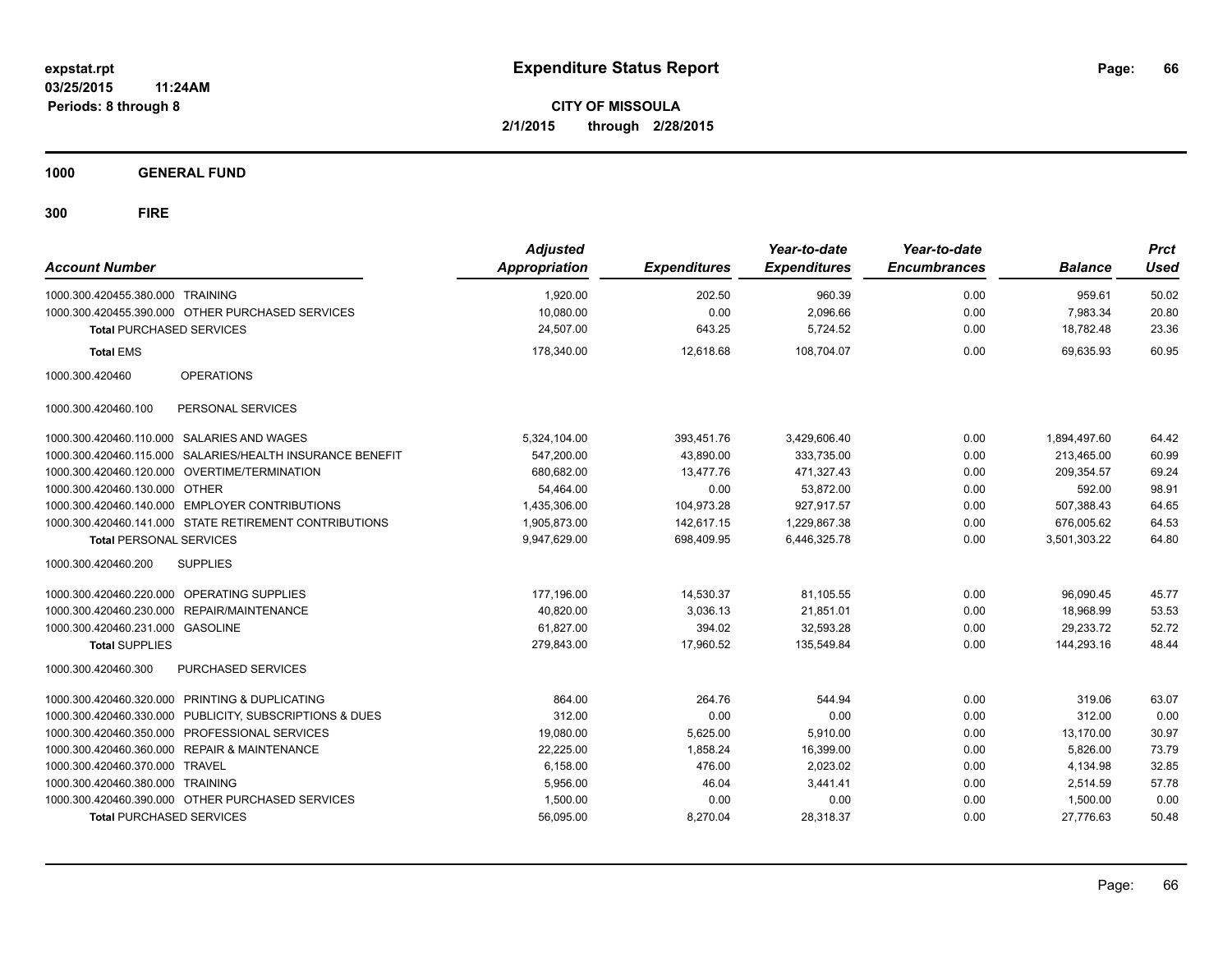**CITY OF MISSOULA 2/1/2015 through 2/28/2015**

**1000 GENERAL FUND**

| <b>Account Number</b>                                        | <b>Adjusted</b><br><b>Appropriation</b> | <b>Expenditures</b> | Year-to-date<br><b>Expenditures</b> | Year-to-date<br><b>Encumbrances</b> | <b>Balance</b> | <b>Prct</b><br><b>Used</b> |
|--------------------------------------------------------------|-----------------------------------------|---------------------|-------------------------------------|-------------------------------------|----------------|----------------------------|
| <b>CAPITAL OUTLAY</b><br>1000.300.420460.900                 |                                         |                     |                                     |                                     |                |                            |
| <b>Total CAPITAL OUTLAY</b>                                  | 0.00                                    | 0.00                | 0.00                                | 0.00                                | 0.00           | 0.00                       |
| <b>Total OPERATIONS</b>                                      | 10,283,567.00                           | 724,640.51          | 6,610,193.99                        | 0.00                                | 3,673,373.01   | 64.28                      |
| <b>MAINTENANCE</b><br>1000.300.420490                        |                                         |                     |                                     |                                     |                |                            |
| 1000.300.420490.100<br>PERSONAL SERVICES                     |                                         |                     |                                     |                                     |                |                            |
| SALARIES AND WAGES<br>1000.300.420490.110.000                | 157,468.00                              | 11,993.09           | 101,084.45                          | 0.00                                | 56,383.55      | 64.19                      |
| SALARIES/HEALTH INSURANCE BENEFIT<br>1000.300.420490.115.000 | 13,680.00                               | 1,140.00            | 8,550.00                            | 0.00                                | 5,130.00       | 62.50                      |
| 1000.300.420490.120.000<br>OVERTIME/TERMINATION              | 4,112.00                                | 0.00                | 3,310.96                            | 0.00                                | 801.04         | 80.52                      |
| <b>EMPLOYER CONTRIBUTIONS</b><br>1000.300.420490.140.000     | 39,820.00                               | 3,081.44            | 25,093.15                           | 0.00                                | 14,726.85      | 63.02                      |
| 1000.300.420490.141.000 STATE RETIREMENT CONTRIBUTIONS       | 55,811.00                               | 4,282.70            | 35,807.14                           | 0.00                                | 20,003.86      | 64.16                      |
| <b>Total PERSONAL SERVICES</b>                               | 270,891.00                              | 20,497.23           | 173,845.70                          | 0.00                                | 97,045.30      | 64.18                      |
| <b>SUPPLIES</b><br>1000.300.420490.200                       |                                         |                     |                                     |                                     |                |                            |
| <b>OFFICE SUPPLIES</b><br>1000.300.420490.210.000            | 48.00                                   | 0.00                | 0.00                                | 0.00                                | 48.00          | 0.00                       |
| 1000.300.420490.230.000<br>REPAIR/MAINTENANCE                | 3,600.00                                | 108.61              | 2,190.57                            | 0.00                                | 1,409.43       | 60.85                      |
| <b>Total SUPPLIES</b>                                        | 3,648.00                                | 108.61              | 2,190.57                            | 0.00                                | 1.457.43       | 60.05                      |
| 1000.300.420490.300<br>PURCHASED SERVICES                    |                                         |                     |                                     |                                     |                |                            |
| 1000.300.420490.330.000 PUBLICITY, SUBSCRIPTIONS & DUES      | 91.00                                   | 0.00                | 0.00                                | 0.00                                | 91.00          | 0.00                       |
| 1000.300.420490.370.000<br><b>TRAVEL</b>                     | 2,000.00                                | 0.00                | 0.00                                | 0.00                                | 2,000.00       | 0.00                       |
| 1000.300.420490.380.000 TRAINING                             | 1,500.00                                | 0.00                | 0.00                                | 0.00                                | 1,500.00       | 0.00                       |
| <b>Total PURCHASED SERVICES</b>                              | 3,591.00                                | 0.00                | 0.00                                | 0.00                                | 3,591.00       | 0.00                       |
| <b>Total MAINTENANCE</b>                                     | 278,130.00                              | 20,605.84           | 176,036.27                          | 0.00                                | 102.093.73     | 63.29                      |
| <b>Total FIRE</b>                                            | 12.429.921.00                           | 894.809.79          | 7.958.794.13                        | 0.00                                | 4.471.126.87   | 64.03                      |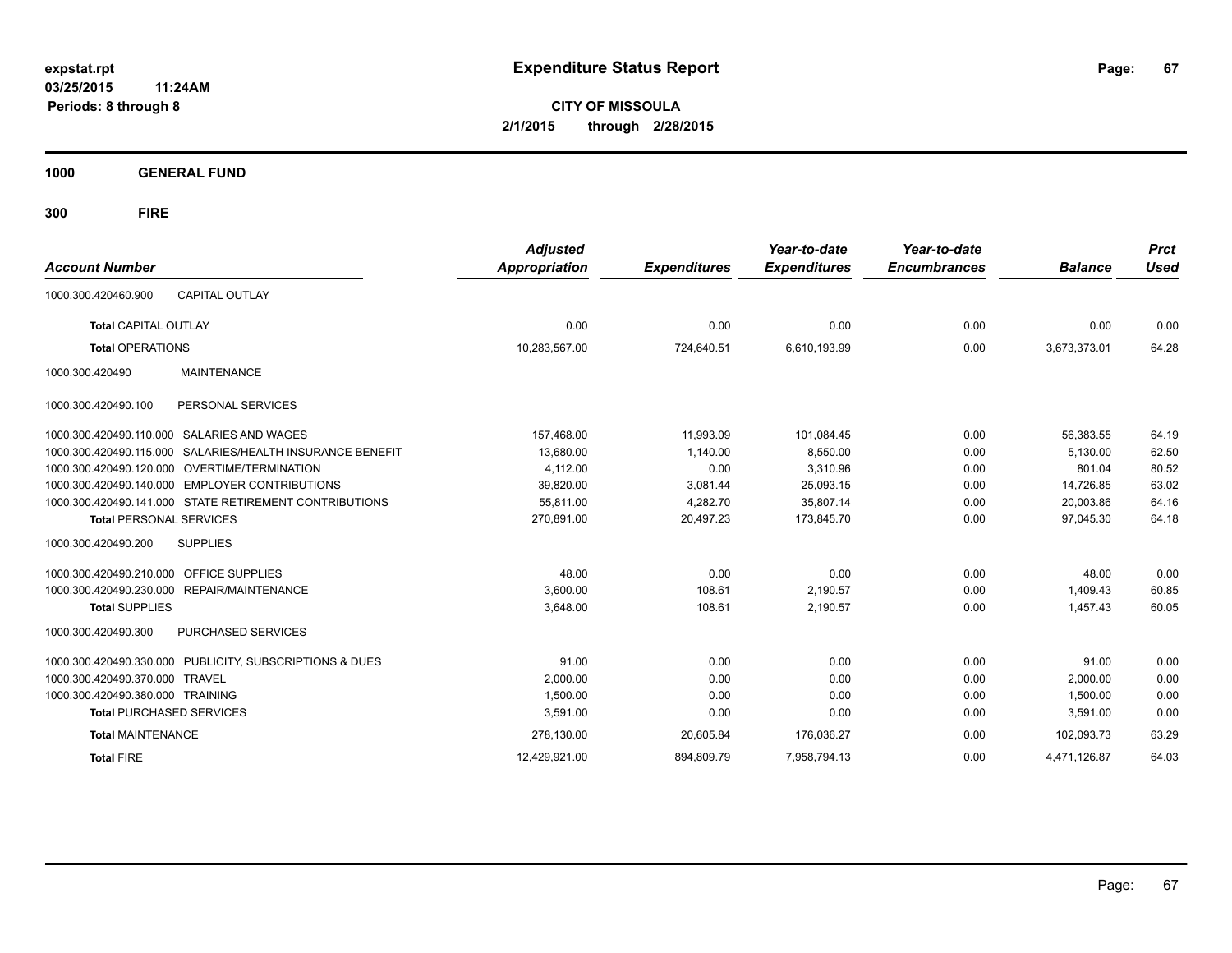**1000 GENERAL FUND**

|                                         |                                                         | <b>Adjusted</b>      |                     | Year-to-date        | Year-to-date        |                | <b>Prct</b> |
|-----------------------------------------|---------------------------------------------------------|----------------------|---------------------|---------------------|---------------------|----------------|-------------|
| <b>Account Number</b>                   |                                                         | <b>Appropriation</b> | <b>Expenditures</b> | <b>Expenditures</b> | <b>Encumbrances</b> | <b>Balance</b> | <b>Used</b> |
| 1000.320.430210                         | <b>ADMINISTRATION</b>                                   |                      |                     |                     |                     |                |             |
| 1000.320.430210.100                     | PERSONAL SERVICES                                       |                      |                     |                     |                     |                |             |
|                                         | 1000.320.430210.110.000 SALARIES AND WAGES              | 96.588.00            | 7,677.99            | 64,025.26           | 0.00                | 32.562.74      | 66.29       |
| 1000.320.430210.120.000                 | <b>OVERTIME/TERMINATION</b>                             | 0.00                 | 41.35               | 2,243.05            | 0.00                | $-2,243.05$    | 0.00        |
|                                         | 1000.320.430210.140.000 EMPLOYER CONTRIBUTIONS          | 53.146.00            | 4,416.29            | 38,045.53           | 0.00                | 15,100.47      | 71.59       |
|                                         | 1000.320.430210.141.000 STATE RETIREMENT CONTRIBUTIONS  | 0.00                 | 103.62              | 1,015.15            | 0.00                | $-1,015.15$    | 0.00        |
| <b>Total PERSONAL SERVICES</b>          |                                                         | 149,734.00           | 12,239.25           | 105,328.99          | 0.00                | 44,405.01      | 70.34       |
| 1000.320.430210.200                     | <b>SUPPLIES</b>                                         |                      |                     |                     |                     |                |             |
| 1000.320.430210.210.000 OFFICE SUPPLIES |                                                         | 1,600.00             | 269.28              | 578.70              | 0.00                | 1,021.30       | 36.17       |
|                                         | 1000.320.430210.220.000 OPERATING SUPPLIES              | 8,440.00             | 497.46              | 5,834.91            | 0.00                | 2,605.09       | 69.13       |
| <b>Total SUPPLIES</b>                   |                                                         | 10,040.00            | 766.74              | 6,413.61            | 0.00                | 3,626.39       | 63.88       |
| 1000.320.430210.300                     | PURCHASED SERVICES                                      |                      |                     |                     |                     |                |             |
| 1000.320.430210.310.000 COMMUNICATIONS  |                                                         | 7,000.00             | 0.00                | 0.00                | 0.00                | 7,000.00       | 0.00        |
| 1000.320.430210.320.000                 | PRINTING & DUPLICATING                                  | 3,000.00             | 0.00                | 2,593.83            | 0.00                | 406.17         | 86.46       |
|                                         | 1000.320.430210.330.000 PUBLICITY, SUBSCRIPTIONS & DUES | 0.00                 | 0.00                | 2,920.75            | 0.00                | $-2,920.75$    | 0.00        |
| 1000.320.430210.370.000                 | <b>TRAVEL</b>                                           | 3,300.00             | 0.00                | 768.76              | 0.00                | 2,531.24       | 23.30       |
| 1000.320.430210.380.000 TRAINING        |                                                         | 1,500.00             | 240.00              | 540.00              | 0.00                | 960.00         | 36.00       |
| <b>Total PURCHASED SERVICES</b>         |                                                         | 14,800.00            | 240.00              | 6,823.34            | 0.00                | 7,976.66       | 46.10       |
| 1000.320.430210.900                     | <b>CAPITAL OUTLAY</b>                                   |                      |                     |                     |                     |                |             |
| <b>Total CAPITAL OUTLAY</b>             |                                                         | 0.00                 | 0.00                | 0.00                | 0.00                | 0.00           | 0.00        |
| <b>Total ADMINISTRATION</b>             |                                                         | 174,574.00           | 13,245.99           | 118,565.94          | 0.00                | 56.008.06      | 67.92       |
| 1000.320.430220                         | <b>FACILITY</b>                                         |                      |                     |                     |                     |                |             |
| 1000.320.430220.100                     | PERSONAL SERVICES                                       |                      |                     |                     |                     |                |             |
|                                         | 1000.320.430220.110.000 SALARIES AND WAGES              | 44,477.00            | 3,533.65            | 29,465.57           | 0.00                | 15,011.43      | 66.25       |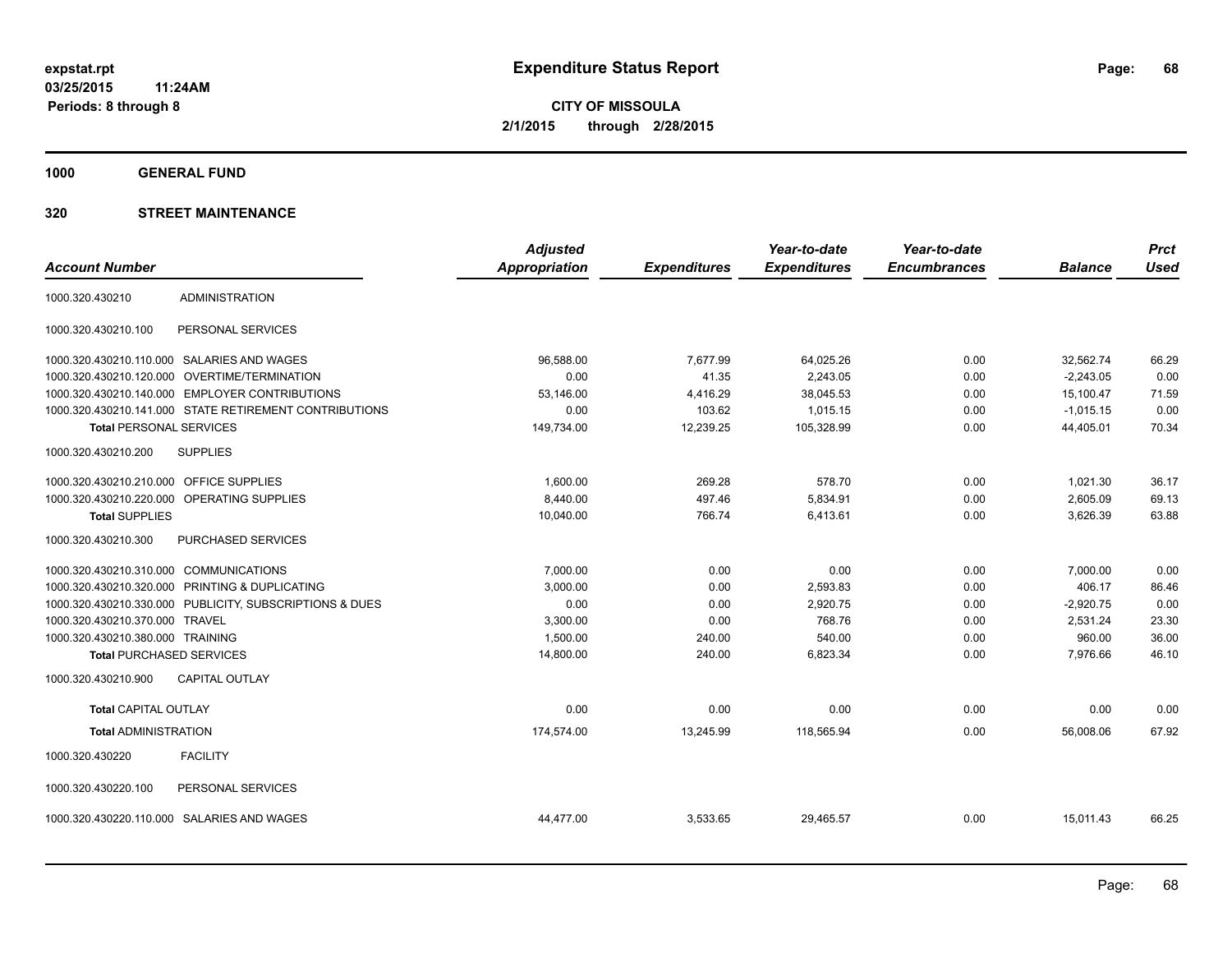**1000 GENERAL FUND**

| <b>Account Number</b>                          | <b>Adjusted</b><br>Appropriation | <b>Expenditures</b> | Year-to-date<br><b>Expenditures</b> | Year-to-date<br><b>Encumbrances</b> | <b>Balance</b> | <b>Prct</b><br><b>Used</b> |
|------------------------------------------------|----------------------------------|---------------------|-------------------------------------|-------------------------------------|----------------|----------------------------|
| 1000.320.430220.120.000 OVERTIME/TERMINATION   | 0.00                             | 19.03               | 1,032.31                            | 0.00                                | $-1,032.31$    | 0.00                       |
| 1000.320.430220.140.000 EMPLOYER CONTRIBUTIONS | 24,473.00                        | 2,033.01            | 17,513.01                           | 0.00                                | 6,959.99       | 71.56                      |
| <b>Total PERSONAL SERVICES</b>                 | 68,950.00                        | 5,585.69            | 48,010.89                           | 0.00                                | 20,939.11      | 69.63                      |
| 1000.320.430220.200<br><b>SUPPLIES</b>         |                                  |                     |                                     |                                     |                |                            |
| 1000.320.430220.220.000 OPERATING SUPPLIES     | 8,000.00                         | 2,053.17            | 12,762.84                           | 0.00                                | $-4,762.84$    | 159.54                     |
| <b>Total SUPPLIES</b>                          | 8,000.00                         | 2,053.17            | 12,762.84                           | 0.00                                | $-4,762.84$    | 159.54                     |
| 1000.320.430220.300<br>PURCHASED SERVICES      |                                  |                     |                                     |                                     |                |                            |
| 1000.320.430220.343.000 WATER CHARGES          | 6.000.00                         | 0.00                | 4.468.39                            | 0.00                                | 1.531.61       | 74.47                      |
| 1000.320.430220.344.000 TELEPHONE SERVICE      | 1,821.00                         | 197.27              | 1,333.86                            | 0.00                                | 487.14         | 73.25                      |
| 1000.320.430220.345.000 GARBAGE                | 0.00                             | 28.75               | 28.75                               | 0.00                                | $-28.75$       | 0.00                       |
| 1000.320.430220.350.000 PROFESSIONAL SERVICES  | 1,650.00                         | 275.00              | 691.50                              | 0.00                                | 958.50         | 41.91                      |
| <b>Total PURCHASED SERVICES</b>                | 9,471.00                         | 501.02              | 6,522.50                            | 0.00                                | 2,948.50       | 68.87                      |
| <b>FIXED CHARGES</b><br>1000.320.430220.500    |                                  |                     |                                     |                                     |                |                            |
| 1000.320.430220.500.000 FIXED CHARGES          | 9,000.00                         | 0.00                | 0.00                                | 0.00                                | 9,000.00       | 0.00                       |
| <b>Total FIXED CHARGES</b>                     | 9,000.00                         | 0.00                | 0.00                                | 0.00                                | 9,000.00       | 0.00                       |
| <b>Total FACILITY</b>                          | 95,421.00                        | 8,139.88            | 67.296.23                           | 0.00                                | 28.124.77      | 70.53                      |
| 1000.320.430230<br><b>STREET RESTORATION</b>   |                                  |                     |                                     |                                     |                |                            |
| 1000.320.430230.100<br>PERSONAL SERVICES       |                                  |                     |                                     |                                     |                |                            |
| 1000.320.430230.110.000 SALARIES AND WAGES     | 289,005.00                       | 23,221.44           | 193,637.91                          | 0.00                                | 95,367.09      | 67.00                      |
| 1000.320.430230.120.000 OVERTIME/TERMINATION   | 3,000.00                         | 125.03              | 6,783.75                            | 0.00                                | $-3,783.75$    | 226.13                     |
| 1000.320.430230.140.000 EMPLOYER CONTRIBUTIONS | 160,673.00                       | 13,355.69           | 115,051.48                          | 0.00                                | 45,621.52      | 71.61                      |
| <b>Total PERSONAL SERVICES</b>                 | 452,678.00                       | 36,702.16           | 315,473.14                          | 0.00                                | 137,204.86     | 69.69                      |
| 1000.320.430230.200<br><b>SUPPLIES</b>         |                                  |                     |                                     |                                     |                |                            |
| 1000.320.430230.220.000 OPERATING SUPPLIES     | 1,599.00                         | 0.00                | 1,218.00                            | 0.00                                | 381.00         | 76.17                      |
| 1000.320.430230.230.000 REPAIR/MAINTENANCE     | 25,009.00                        | 2,930.89            | 15,315.09                           | 0.00                                | 9,693.91       | 61.24                      |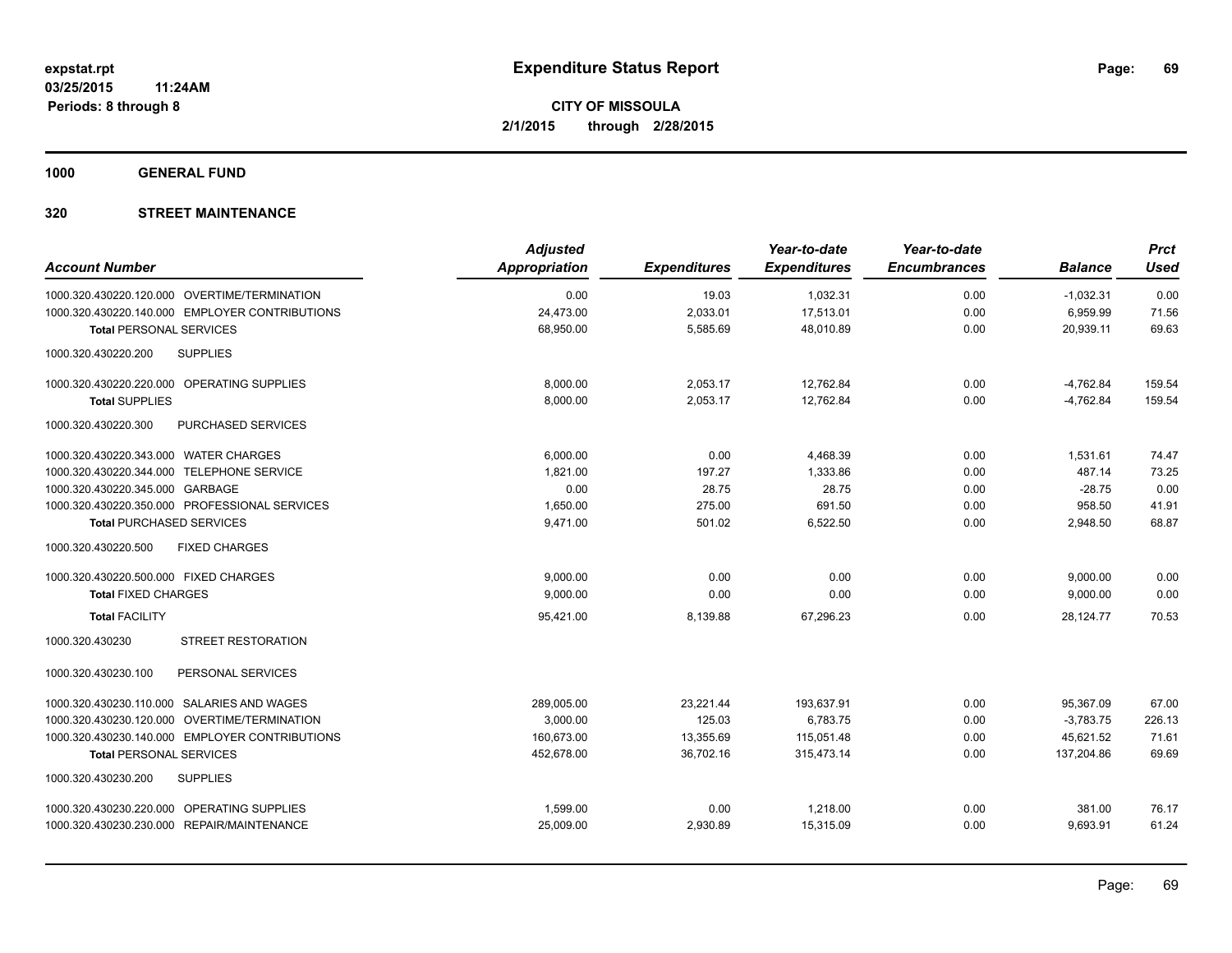**1000 GENERAL FUND**

| <b>Account Number</b>                            | <b>Adjusted</b><br><b>Appropriation</b> | <b>Expenditures</b> | Year-to-date<br><b>Expenditures</b> | Year-to-date<br><b>Encumbrances</b> | <b>Balance</b> | <b>Prct</b><br><b>Used</b> |
|--------------------------------------------------|-----------------------------------------|---------------------|-------------------------------------|-------------------------------------|----------------|----------------------------|
| 1000.320.430230.231.000 GASOLINE                 | 74,487.00                               | 20,691.43           | 109,476.14                          | 0.00                                | $-34,989.14$   | 146.97                     |
| <b>Total SUPPLIES</b>                            | 101,095.00                              | 23,622.32           | 126,009.23                          | 0.00                                | $-24,914.23$   | 124.64                     |
| PURCHASED SERVICES<br>1000.320.430230.300        |                                         |                     |                                     |                                     |                |                            |
| 1000.320.430230.345.000 GARBAGE                  | 5,200.00                                | 0.00                | 441.62                              | 0.00                                | 4,758.38       | 8.49                       |
| 1000.320.430230.350.000 PROFESSIONAL SERVICES    | 1,000.00                                | 0.00                | 0.00                                | 0.00                                | 1,000.00       | 0.00                       |
| 1000.320.430230.360.000 REPAIR & MAINTENANCE     | 2.000.00                                | 0.00                | 2,403.03                            | 0.00                                | $-403.03$      | 120.15                     |
| <b>Total PURCHASED SERVICES</b>                  | 8,200.00                                | 0.00                | 2,844.65                            | 0.00                                | 5,355.35       | 34.69                      |
| <b>BUILDING MATERIALS</b><br>1000.320.430230.400 |                                         |                     |                                     |                                     |                |                            |
| 1000.320.430230.400.000 BUILDING MATERIALS       | 17,598.00                               | 0.00                | 4,783.04                            | 0.00                                | 12,814.96      | 27.18                      |
| <b>Total BUILDING MATERIALS</b>                  | 17,598.00                               | 0.00                | 4,783.04                            | 0.00                                | 12.814.96      | 27.18                      |
| 1000.320.430230.500<br><b>FIXED CHARGES</b>      |                                         |                     |                                     |                                     |                |                            |
| 1000.320.430230.500.000 FIXED CHARGES            | 5,500.00                                | 250.00              | 5,420.00                            | 0.00                                | 80.00          | 98.55                      |
| <b>Total FIXED CHARGES</b>                       | 5,500.00                                | 250.00              | 5,420.00                            | 0.00                                | 80.00          | 98.55                      |
| 1000.320.430230.900<br><b>CAPITAL OUTLAY</b>     |                                         |                     |                                     |                                     |                |                            |
| <b>Total CAPITAL OUTLAY</b>                      | 0.00                                    | 0.00                | 0.00                                | 0.00                                | 0.00           | 0.00                       |
| <b>Total STREET RESTORATION</b>                  | 585,071.00                              | 60,574.48           | 454,530.06                          | 0.00                                | 130,540.94     | 77.69                      |
| <b>STREET MAINTENANCE</b><br>1000.320.430240     |                                         |                     |                                     |                                     |                |                            |
| PERSONAL SERVICES<br>1000.320.430240.100         |                                         |                     |                                     |                                     |                |                            |
| 1000.320.430240.110.000 SALARIES AND WAGES       | 391,128.00                              | 31,521.65           | 262,850.50                          | 0.00                                | 128,277.50     | 67.20                      |
| 1000.320.430240.120.000 OVERTIME/TERMINATION     | 2,100.00                                | 169.72              | 9,208.48                            | 0.00                                | $-7,108.48$    | 438.50                     |
| 1000.320.430240.130.000 OTHER                    | 3,000.00                                | 0.00                | 0.00                                | 0.00                                | 3,000.00       | 0.00                       |
| 1000.320.430240.140.000 EMPLOYER CONTRIBUTIONS   | 218,020.00                              | 18,128.41           | 156,167.12                          | 0.00                                | 61,852.88      | 71.63                      |
| <b>Total PERSONAL SERVICES</b>                   | 614,248.00                              | 49,819.78           | 428,226.10                          | 0.00                                | 186,021.90     | 69.72                      |
| 1000.320.430240.200<br><b>SUPPLIES</b>           |                                         |                     |                                     |                                     |                |                            |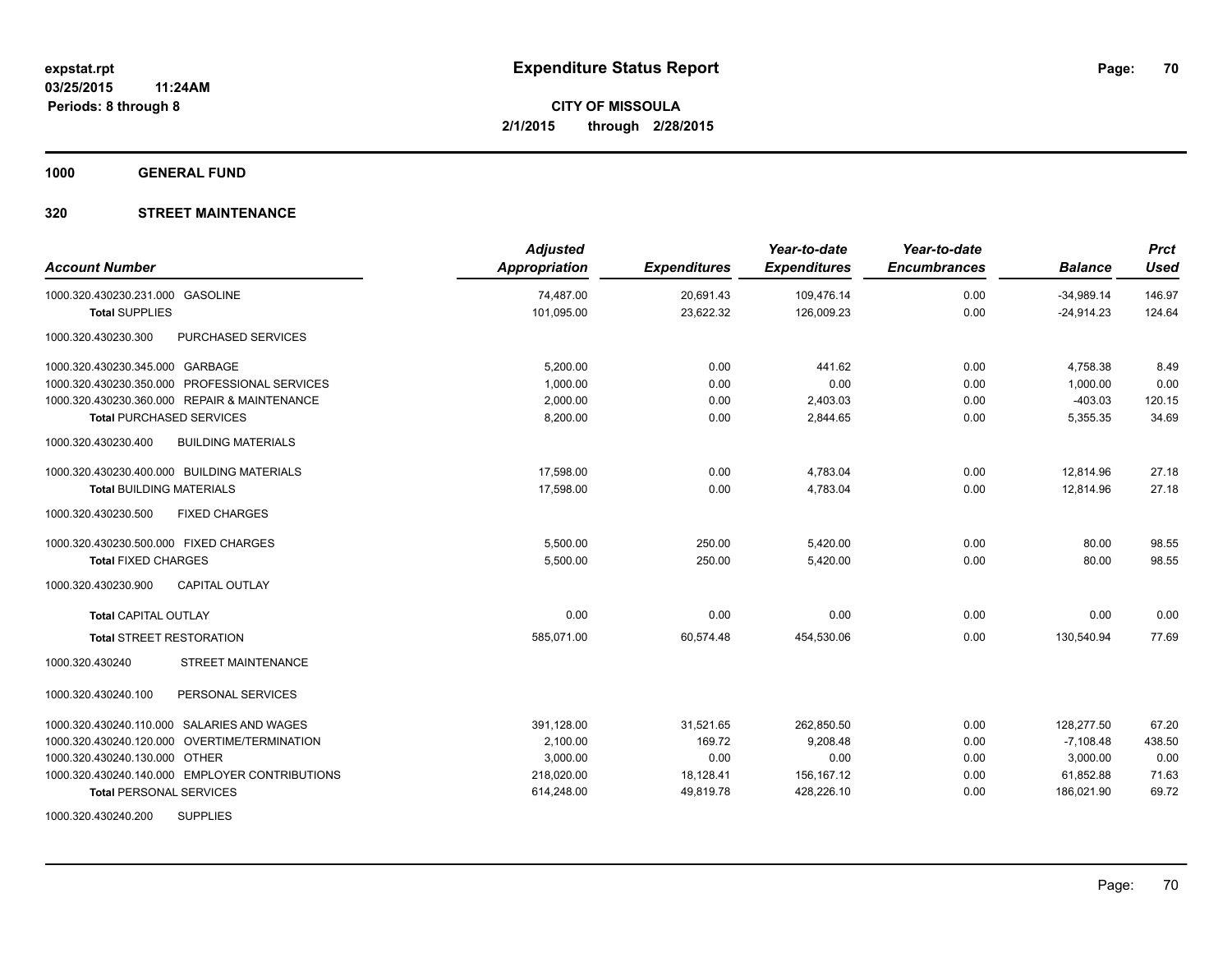**1000 GENERAL FUND**

| <b>Account Number</b>                                     | <b>Adjusted</b><br>Appropriation | <b>Expenditures</b> | Year-to-date<br><b>Expenditures</b> | Year-to-date<br><b>Encumbrances</b> | <b>Balance</b>         | <b>Prct</b><br><b>Used</b> |
|-----------------------------------------------------------|----------------------------------|---------------------|-------------------------------------|-------------------------------------|------------------------|----------------------------|
|                                                           |                                  |                     |                                     |                                     |                        |                            |
| 1000.320.430240.220.000 OPERATING SUPPLIES                | 1,599.00                         | 0.00                | 0.00                                | 0.00                                | 1,599.00               | 0.00                       |
| 1000.320.430240.230.000 REPAIR/MAINTENANCE                | 19,455.00                        | 590.21<br>290.93    | 3,801.27                            | 0.00                                | 15,653.73              | 19.54<br>12.54             |
| 1000.320.430240.231.000 GASOLINE<br><b>Total SUPPLIES</b> | 14,132.00<br>35,186.00           | 881.14              | 1,772.39<br>5,573.66                | 0.00<br>0.00                        | 12,359.61<br>29,612.34 | 15.84                      |
|                                                           |                                  |                     |                                     |                                     |                        |                            |
| 1000.320.430240.300<br>PURCHASED SERVICES                 |                                  |                     |                                     |                                     |                        |                            |
| 1000.320.430240.345.000 GARBAGE                           | 2,080.00                         | 0.00                | 0.00                                | 0.00                                | 2,080.00               | 0.00                       |
| 1000.320.430240.350.000 PROFESSIONAL SERVICES             | 2,000.00                         | 0.00                | 0.00                                | 0.00                                | 2,000.00               | 0.00                       |
| 1000.320.430240.360.000 REPAIR & MAINTENANCE              | 0.00                             | 113.50              | 384.48                              | 0.00                                | $-384.48$              | 0.00                       |
| <b>Total PURCHASED SERVICES</b>                           | 4,080.00                         | 113.50              | 384.48                              | 0.00                                | 3,695.52               | 9.42                       |
| 1000.320.430240.400<br><b>BUILDING MATERIALS</b>          |                                  |                     |                                     |                                     |                        |                            |
| 1000.320.430240.400.000 BUILDING MATERIALS                | 44,665.00                        | 0.00                | 24,411.05                           | 0.00                                | 20,253.95              | 54.65                      |
| <b>Total BUILDING MATERIALS</b>                           | 44,665.00                        | 0.00                | 24,411.05                           | 0.00                                | 20,253.95              | 54.65                      |
| 1000.320.430240.500<br><b>FIXED CHARGES</b>               |                                  |                     |                                     |                                     |                        |                            |
| 1000.320.430240.500.000 FIXED CHARGES                     | 5,000.00                         | 845.00              | 1,300.00                            | 0.00                                | 3,700.00               | 26.00                      |
| <b>Total FIXED CHARGES</b>                                | 5.000.00                         | 845.00              | 1.300.00                            | 0.00                                | 3.700.00               | 26.00                      |
| 1000.320.430240.900<br><b>CAPITAL OUTLAY</b>              |                                  |                     |                                     |                                     |                        |                            |
| <b>Total CAPITAL OUTLAY</b>                               | 0.00                             | 0.00                | 0.00                                | 0.00                                | 0.00                   | 0.00                       |
| <b>Total STREET MAINTENANCE</b>                           | 703,179.00                       | 51,659.42           | 459,895.29                          | 0.00                                | 243,283.71             | 65.40                      |
| 1000.320.430251<br>ICE & SNOW REMOVAL                     |                                  |                     |                                     |                                     |                        |                            |
| PERSONAL SERVICES<br>1000.320.430251.100                  |                                  |                     |                                     |                                     |                        |                            |
| 1000.320.430251.110.000 SALARIES AND WAGES                | 130,722.00                       | 10,797.20           | 90,035.96                           | 0.00                                | 40.686.04              | 68.88                      |
| 1000.320.430251.120.000 OVERTIME/TERMINATION              | 4,950.00                         | 58.13               | 3,154.27                            | 0.00                                | 1,795.73               | 63.72                      |
| 1000.320.430251.140.000 EMPLOYER CONTRIBUTIONS            | 74,652.00                        | 6,207.62            | 53,478.99                           | 0.00                                | 21,173.01              | 71.64                      |
| <b>Total PERSONAL SERVICES</b>                            | 210,324.00                       | 17,062.95           | 146,669.22                          | 0.00                                | 63,654.78              | 69.73                      |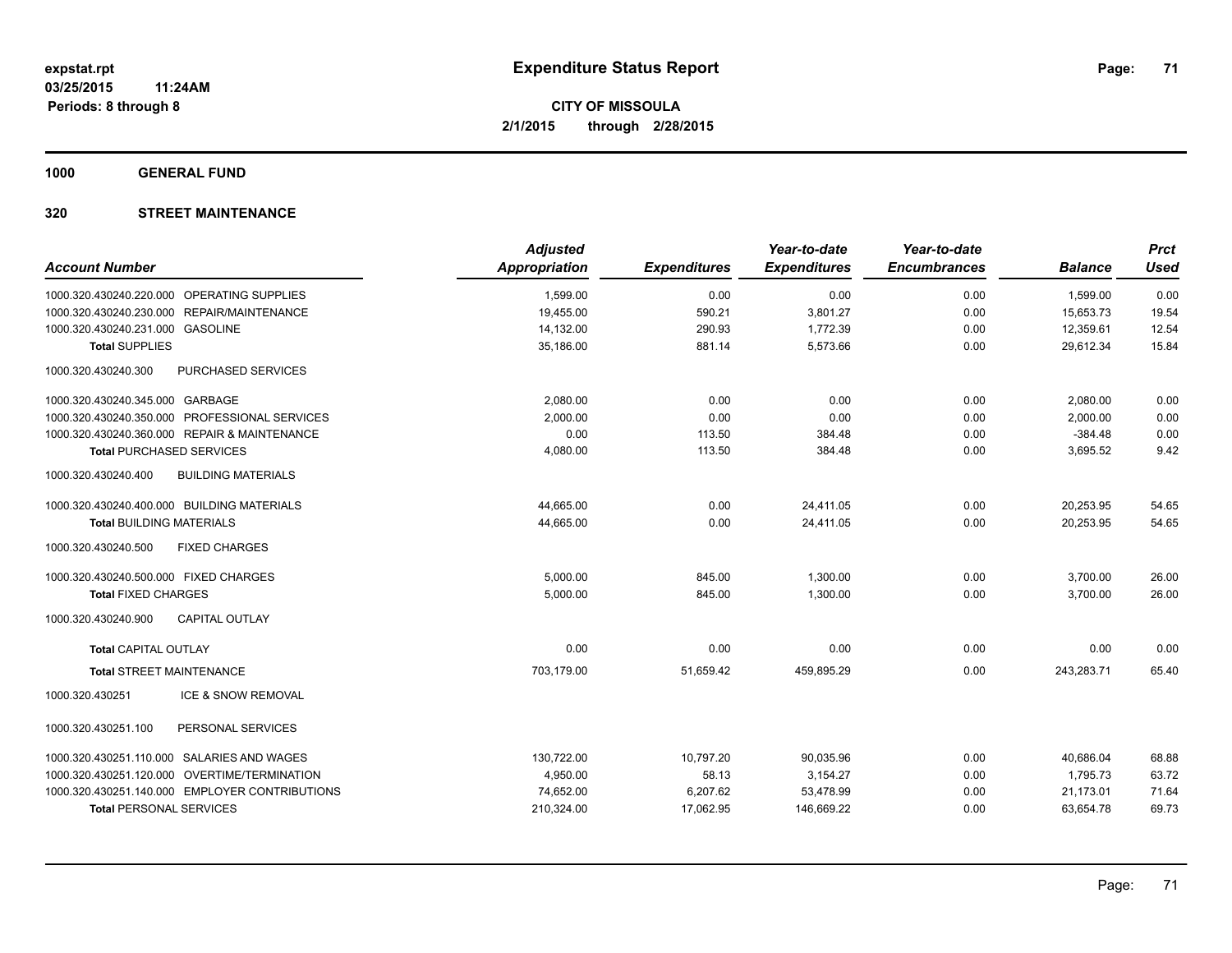**1000 GENERAL FUND**

|                                                | <b>Adjusted</b>      |                     | Year-to-date        | Year-to-date        |                | <b>Prct</b> |
|------------------------------------------------|----------------------|---------------------|---------------------|---------------------|----------------|-------------|
| <b>Account Number</b>                          | <b>Appropriation</b> | <b>Expenditures</b> | <b>Expenditures</b> | <b>Encumbrances</b> | <b>Balance</b> | <b>Used</b> |
| <b>SUPPLIES</b><br>1000.320.430251.200         |                      |                     |                     |                     |                |             |
| 1000.320.430251.220.000 OPERATING SUPPLIES     | 148,547.00           | 113,597.69          | 141,765.91          | 0.00                | 6,781.09       | 95.44       |
| REPAIR/MAINTENANCE<br>1000.320.430251.230.000  | 14,315.00            | 9,027.29            | 14,333.00           | 0.00                | $-18.00$       | 100.13      |
| 1000.320.430251.231.000<br><b>GASOLINE</b>     | 86,170.00            | 0.00                | 0.00                | 0.00                | 86,170.00      | 0.00        |
| <b>Total SUPPLIES</b>                          | 249,032.00           | 122,624.98          | 156,098.91          | 0.00                | 92,933.09      | 62.68       |
| 1000.320.430251.300<br>PURCHASED SERVICES      |                      |                     |                     |                     |                |             |
| 1000.320.430251.360.000 REPAIR & MAINTENANCE   | 5,000.00             | 35.00               | 78.00               | 0.00                | 4,922.00       | 1.56        |
| <b>Total PURCHASED SERVICES</b>                | 5,000.00             | 35.00               | 78.00               | 0.00                | 4,922.00       | 1.56        |
| 1000.320.430251.500<br><b>FIXED CHARGES</b>    |                      |                     |                     |                     |                |             |
| 1000.320.430251.500.000 FIXED CHARGES          | 2.000.00             | 0.00                | 0.00                | 0.00                | 2,000.00       | 0.00        |
| <b>Total FIXED CHARGES</b>                     | 2,000.00             | 0.00                | 0.00                | 0.00                | 2,000.00       | 0.00        |
| 1000.320.430251.900<br><b>CAPITAL OUTLAY</b>   |                      |                     |                     |                     |                |             |
| <b>Total CAPITAL OUTLAY</b>                    | 0.00                 | 0.00                | 0.00                | 0.00                | 0.00           | 0.00        |
| Total ICE & SNOW REMOVAL                       | 466,356.00           | 139,722.93          | 302.846.13          | 0.00                | 163.509.87     | 64.94       |
| 1000.320.430252<br><b>STREET CLEANING</b>      |                      |                     |                     |                     |                |             |
| 1000.320.430252.100<br>PERSONAL SERVICES       |                      |                     |                     |                     |                |             |
| 1000.320.430252.110.000 SALARIES AND WAGES     | 329.861.00           | 26,868.25           | 224.049.07          | 0.00                | 105.811.93     | 67.92       |
| 1000.320.430252.120.000 OVERTIME/TERMINATION   | 4,950.00             | 144.64              | 7.849.11            | 0.00                | $-2.899.11$    | 158.57      |
| 1000.320.430252.130.000 OTHER                  | 3,000.00             | 0.00                | 0.00                | 0.00                | 3,000.00       | 0.00        |
| 1000.320.430252.140.000 EMPLOYER CONTRIBUTIONS | 185,877.00           | 15,450.24           | 134,129.26          | 0.00                | 51,747.74      | 72.16       |
| <b>Total PERSONAL SERVICES</b>                 | 523,688.00           | 42,463.13           | 366,027.44          | 0.00                | 157,660.56     | 69.89       |
| <b>SUPPLIES</b><br>1000.320.430252.200         |                      |                     |                     |                     |                |             |
| 1000.320.430252.220.000 OPERATING SUPPLIES     | 2,132.00             | 0.00                | 0.00                | 0.00                | 2,132.00       | 0.00        |
| 1000.320.430252.230.000 REPAIR/MAINTENANCE     | 25,435.00            | $-109.89$           | 13,899.42           | 0.00                | 11,535.58      | 54.65       |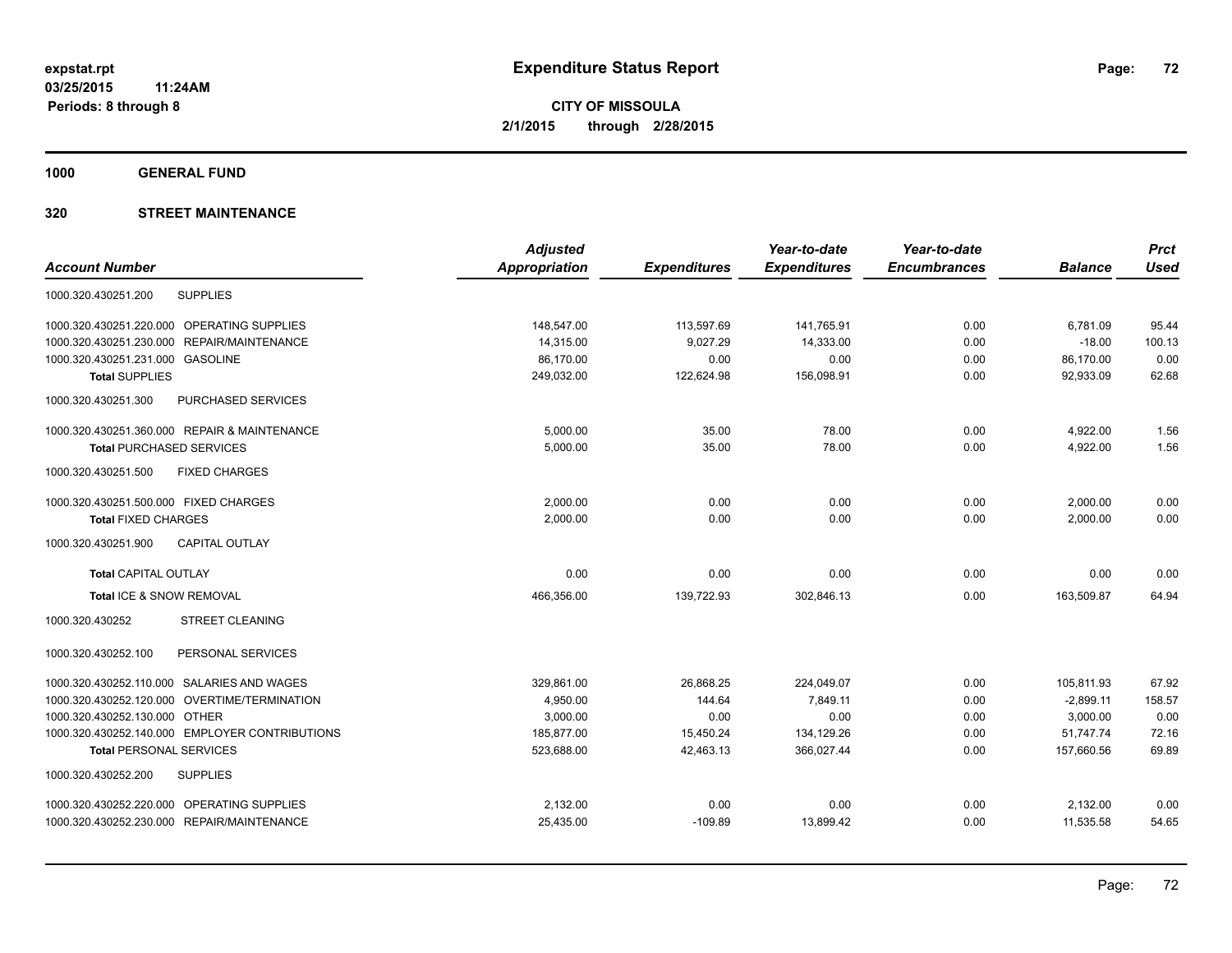**1000 GENERAL FUND**

### **320 STREET MAINTENANCE**

| <b>Account Number</b>                                                                                                            | <b>Adjusted</b><br>Appropriation | <b>Expenditures</b>  | Year-to-date<br><b>Expenditures</b> | Year-to-date<br><b>Encumbrances</b> | <b>Balance</b>                   | <b>Prct</b><br><b>Used</b> |
|----------------------------------------------------------------------------------------------------------------------------------|----------------------------------|----------------------|-------------------------------------|-------------------------------------|----------------------------------|----------------------------|
| 1000.320.430252.231.000 GASOLINE<br><b>Total SUPPLIES</b>                                                                        | 43,814.00<br>71,381.00           | 0.00<br>$-109.89$    | 0.00<br>13,899.42                   | 0.00<br>0.00                        | 43,814.00<br>57,481.58           | 0.00<br>19.47              |
| 1000.320.430252.300<br>PURCHASED SERVICES                                                                                        |                                  |                      |                                     |                                     |                                  |                            |
| 1000.320.430252.350.000 PROFESSIONAL SERVICES<br>1000.320.430252.360.000 REPAIR & MAINTENANCE<br><b>Total PURCHASED SERVICES</b> | 500.00<br>14,000.00<br>14,500.00 | 0.00<br>0.00<br>0.00 | 0.00<br>1,578.53<br>1,578.53        | 0.00<br>0.00<br>0.00                | 500.00<br>12,421.47<br>12,921.47 | 0.00<br>11.28<br>10.89     |
| <b>BUILDING MATERIALS</b><br>1000.320.430252.400                                                                                 |                                  |                      |                                     |                                     |                                  |                            |
| 1000.320.430252.400.000 BUILDING MATERIALS<br><b>Total BUILDING MATERIALS</b><br><b>FIXED CHARGES</b><br>1000.320.430252.500     | 9,000.00<br>9,000.00             | 0.00<br>0.00         | 0.00<br>0.00                        | 0.00<br>0.00                        | 9,000.00<br>9,000.00             | 0.00<br>0.00               |
| 1000.320.430252.500.000 FIXED CHARGES<br><b>Total FIXED CHARGES</b>                                                              | 0.00<br>0.00                     | 0.00<br>0.00         | 2,405.00<br>2,405.00                | 0.00<br>0.00                        | $-2,405.00$<br>$-2,405.00$       | 0.00<br>0.00               |
| <b>Total STREET CLEANING</b><br><b>COMMUNICATIONS MAINTENANCE</b><br>1000.320.430270                                             | 618,569.00                       | 42,353.24            | 383,910.39                          | 0.00                                | 234,658.61                       | 62.06                      |
| 1000.320.430270.100<br>PERSONAL SERVICES                                                                                         |                                  |                      |                                     |                                     |                                  |                            |
| <b>Total PERSONAL SERVICES</b>                                                                                                   | 0.00                             | 0.00                 | 0.00                                | 0.00                                | 0.00                             | 0.00                       |
| <b>SUPPLIES</b><br>1000.320.430270.200                                                                                           |                                  |                      |                                     |                                     |                                  |                            |
| 1000.320.430270.220.000 OPERATING SUPPLIES<br><b>Total SUPPLIES</b>                                                              | 0.00<br>0.00                     | 132.00<br>132.00     | 132.00<br>132.00                    | 0.00<br>0.00                        | $-132.00$<br>$-132.00$           | 0.00<br>0.00               |
| 1000.320.430270.900<br><b>CAPITAL OUTLAY</b>                                                                                     |                                  |                      |                                     |                                     |                                  |                            |
| 1000.320.430270.930.000 IMPROVEMENTS<br><b>Total CAPITAL OUTLAY</b>                                                              | 196,558.00<br>196,558.00         | 0.00<br>0.00         | 150,254.62<br>150,254.62            | 0.00<br>0.00                        | 46,303.38<br>46,303.38           | 76.44<br>76.44             |
| Total COMMUNICATIONS MAINTENANCE                                                                                                 | 196,558.00                       | 132.00               | 150,386.62                          | 0.00                                | 46,171.38                        | 76.51                      |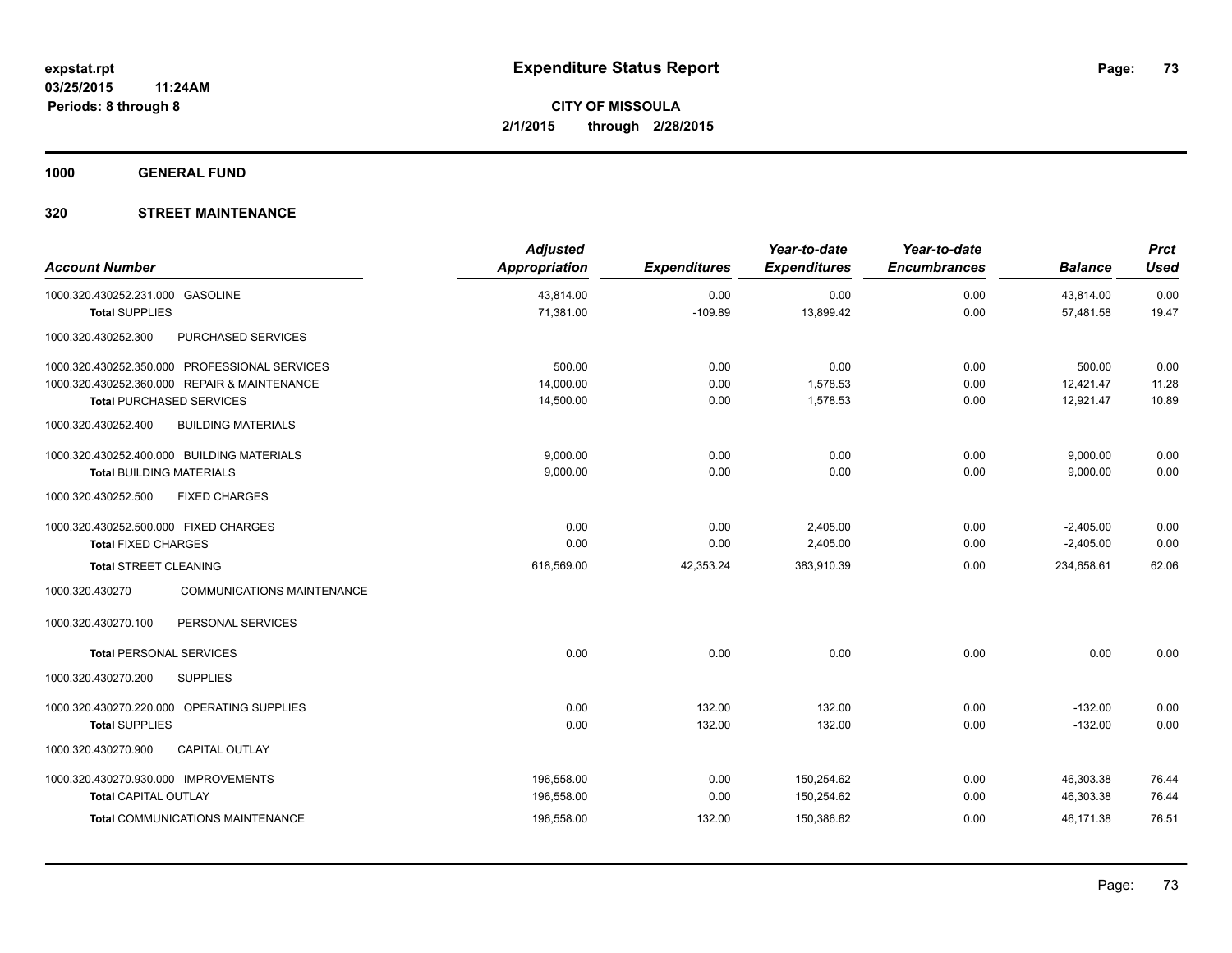**1000 GENERAL FUND**

### **320 STREET MAINTENANCE**

| <b>Account Number</b>     |                                 | <b>Adjusted</b><br><b>Appropriation</b> | <b>Expenditures</b> | Year-to-date<br><b>Expenditures</b> | Year-to-date<br><b>Encumbrances</b> | <b>Balance</b> | <b>Prct</b><br>Used |
|---------------------------|---------------------------------|-----------------------------------------|---------------------|-------------------------------------|-------------------------------------|----------------|---------------------|
| 1000.320.490504           | <b>DEBT SERVICE</b>             |                                         |                     |                                     |                                     |                |                     |
| 1000.320.490504.600       | <b>DEBT SERVICE</b>             |                                         |                     |                                     |                                     |                |                     |
| <b>Total DEBT SERVICE</b> |                                 | 0.00                                    | 0.00                | 0.00                                | 0.00                                | 0.00           | 0.00                |
|                           | <b>Total STREET MAINTENANCE</b> | 2,839,728.00                            | 315.827.94          | 1,937,430.66                        | 0.00                                | 902,297.34     | 68.23               |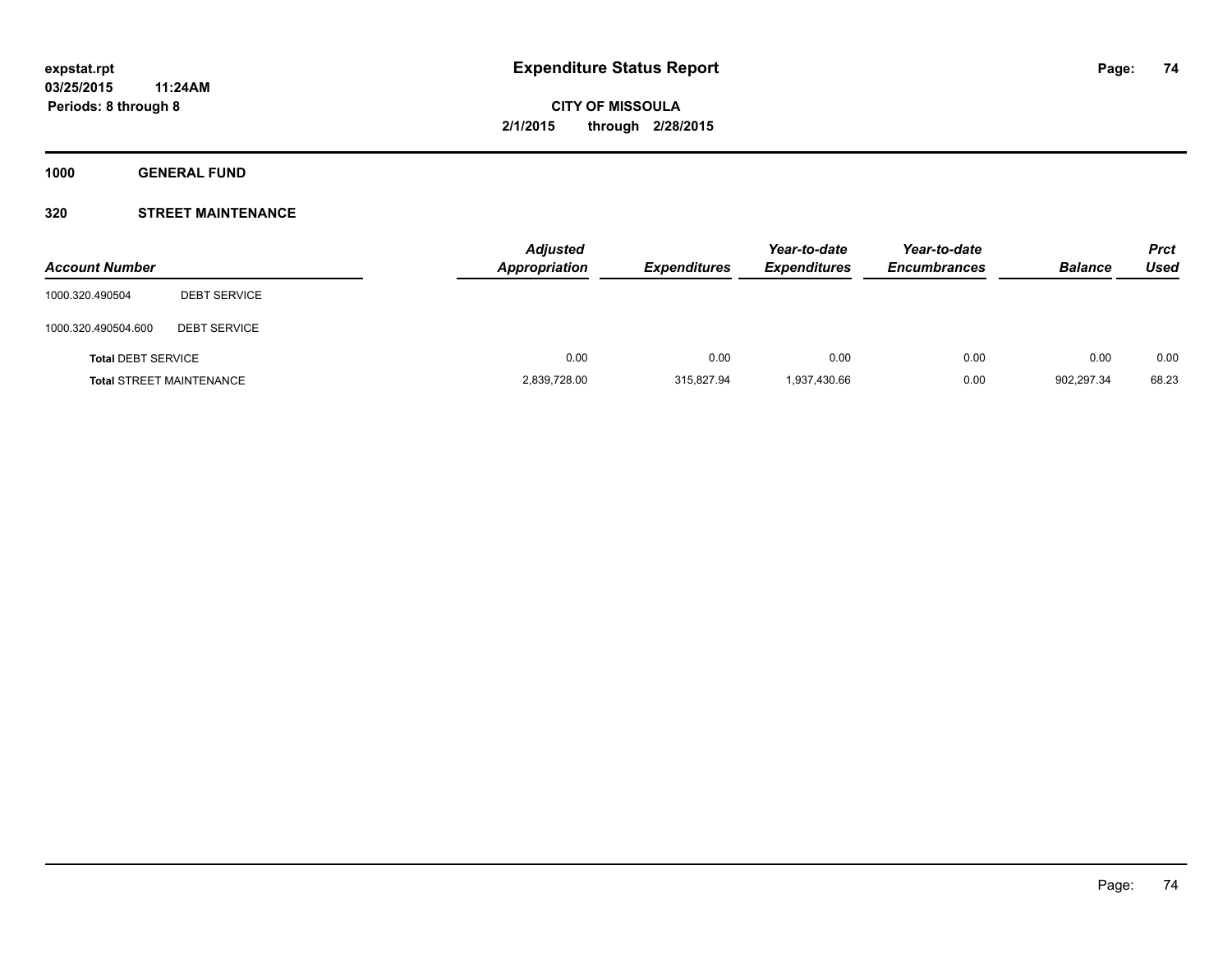**1000 GENERAL FUND**

|                                        |                                                   | <b>Adjusted</b>      |                     | Year-to-date        | Year-to-date        |                | <b>Prct</b> |
|----------------------------------------|---------------------------------------------------|----------------------|---------------------|---------------------|---------------------|----------------|-------------|
| <b>Account Number</b>                  |                                                   | <b>Appropriation</b> | <b>Expenditures</b> | <b>Expenditures</b> | <b>Encumbrances</b> | <b>Balance</b> | <b>Used</b> |
| 1000.321.411231                        | <b>ENERGY CONSERVATION</b>                        |                      |                     |                     |                     |                |             |
| 1000.321.411231.100                    | PERSONAL SERVICES                                 |                      |                     |                     |                     |                |             |
|                                        | 1000.321.411231.140.000 EMPLOYER CONTRIBUTIONS    | 0.00                 | 0.00                | 1,534.00            | 0.00                | $-1,534.00$    | 0.00        |
| <b>Total PERSONAL SERVICES</b>         |                                                   | 0.00                 | 0.00                | 1,534.00            | 0.00                | $-1,534.00$    | 0.00        |
| 1000.321.411231.200                    | <b>SUPPLIES</b>                                   |                      |                     |                     |                     |                |             |
| <b>Total SUPPLIES</b>                  |                                                   | 0.00                 | 0.00                | 0.00                | 0.00                | 0.00           | 0.00        |
| 1000.321.411231.300                    | PURCHASED SERVICES                                |                      |                     |                     |                     |                |             |
| <b>Total PURCHASED SERVICES</b>        |                                                   | 0.00                 | 0.00                | 0.00                | 0.00                | 0.00           | 0.00        |
|                                        | <b>Total ENERGY CONSERVATION</b>                  | 0.00                 | 0.00                | 1,534.00            | 0.00                | $-1,534.00$    | 0.00        |
| 1000.321.411810                        | <b>FACILITY MAINTENANCE</b>                       |                      |                     |                     |                     |                |             |
| 1000.321.411810.100                    | PERSONAL SERVICES                                 |                      |                     |                     |                     |                |             |
|                                        | 1000.321.411810.110.000 SALARIES AND WAGES        | 40.266.00            | 3,143.17            | 25,851.51           | 0.00                | 14,414.49      | 64.20       |
|                                        | 1000.321.411810.120.000 OVERTIME/TERMINATION      | 0.00                 | 0.00                | 13.39               | 0.00                | $-13.39$       | 0.00        |
|                                        | 1000.321.411810.140.000 EMPLOYER CONTRIBUTIONS    | 18,339.00            | 1,384.60            | 11,324.80           | 0.00                | 7,014.20       | 61.75       |
| <b>Total PERSONAL SERVICES</b>         |                                                   | 58,605.00            | 4,527.77            | 37,189.70           | 0.00                | 21,415.30      | 63.46       |
| 1000.321.411810.200                    | <b>SUPPLIES</b>                                   |                      |                     |                     |                     |                |             |
|                                        | 1000.321.411810.220.000 OPERATING SUPPLIES        | 450.00               | 0.00                | 0.00                | 0.00                | 450.00         | 0.00        |
| 1000.321.411810.231.000 GASOLINE       |                                                   | 198.00               | 0.00                | 0.00                | 0.00                | 198.00         | 0.00        |
| 1000.321.411810.240.000 OTHER SUPPLIES |                                                   | 6,070.00             | 0.00                | 0.00                | 0.00                | 6,070.00       | 0.00        |
| <b>Total SUPPLIES</b>                  |                                                   | 6,718.00             | 0.00                | 0.00                | 0.00                | 6,718.00       | 0.00        |
| 1000.321.411810.300                    | PURCHASED SERVICES                                |                      |                     |                     |                     |                |             |
| 1000.321.411810.340.000 SEWER          |                                                   | 679.00               | 0.00                | 70.25               | 0.00                | 608.75         | 10.35       |
|                                        | 1000.321.411810.341.000 ELECTRICITY & NATURAL GAS | 3,680.00             | 1,814.50            | 6,325.44            | 0.00                | $-2,645.44$    | 171.89      |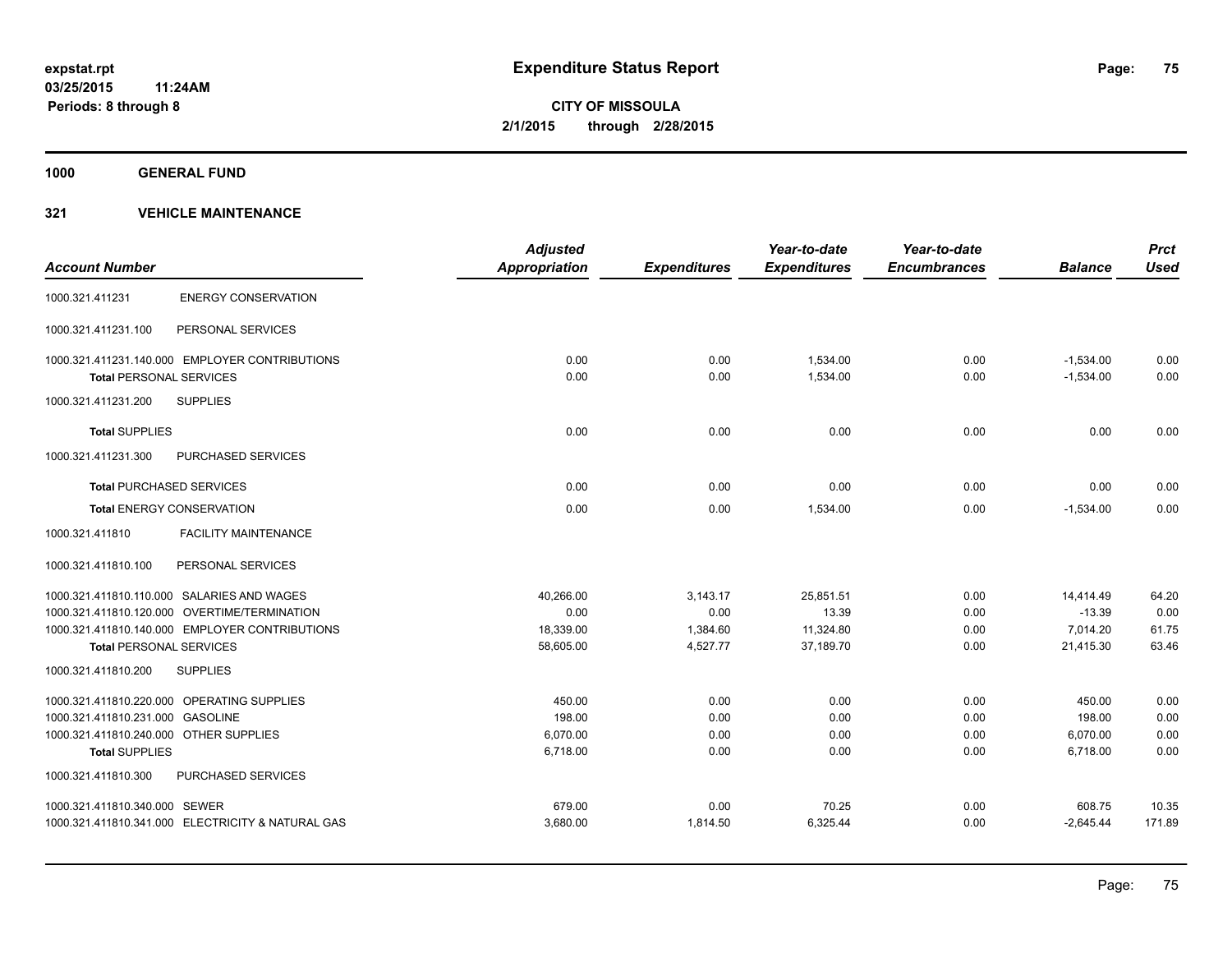**1000 GENERAL FUND**

| <b>Account Number</b>                                      | <b>Adjusted</b><br><b>Appropriation</b> | <b>Expenditures</b> | Year-to-date<br><b>Expenditures</b> | Year-to-date<br><b>Encumbrances</b> | <b>Balance</b> | <b>Prct</b><br><b>Used</b> |
|------------------------------------------------------------|-----------------------------------------|---------------------|-------------------------------------|-------------------------------------|----------------|----------------------------|
| 1000.321.411810.343.000 WATER CHARGES                      | 957.00                                  | 0.00                | 0.00                                | 0.00                                | 957.00         | 0.00                       |
| 1000.321.411810.360.000 REPAIR & MAINTENANCE               | 9,982.00                                | 0.00                | 0.00                                | 0.00                                | 9,982.00       | 0.00                       |
| 1000.321.411810.370.000 TRAVEL                             | 150.00                                  | 0.00                | 0.00                                | 0.00                                | 150.00         | 0.00                       |
| <b>Total PURCHASED SERVICES</b>                            | 15,448.00                               | 1,814.50            | 6,395.69                            | 0.00                                | 9,052.31       | 41.40                      |
| <b>CAPITAL OUTLAY</b><br>1000.321.411810.900               |                                         |                     |                                     |                                     |                |                            |
| <b>Total CAPITAL OUTLAY</b>                                | 0.00                                    | 0.00                | 0.00                                | 0.00                                | 0.00           | 0.00                       |
| <b>Total FACILITY MAINTENANCE</b>                          | 80,771.00                               | 6,342.27            | 43,585.39                           | 0.00                                | 37,185.61      | 53.96                      |
| <b>CITY HALL UTILITIES</b><br>1000.321.430220              |                                         |                     |                                     |                                     |                |                            |
| <b>SUPPLIES</b><br>1000.321.430220.200                     |                                         |                     |                                     |                                     |                |                            |
| 1000.321.430220.240.000 CITY HALL UTILITIES/OTHER SUPPLIES | 2,340.00                                | 0.00                | 1,318.70                            | 0.00                                | 1,021.30       | 56.35                      |
| <b>Total SUPPLIES</b>                                      | 2,340.00                                | 0.00                | 1,318.70                            | 0.00                                | 1,021.30       | 56.35                      |
| 1000.321.430220.300<br><b>PURCHASED SERVICES</b>           |                                         |                     |                                     |                                     |                |                            |
| 1000.321.430220.340.000 CITY HALL/SEWER                    | 1,222.00                                | 0.00                | 1,084.61                            | 0.00                                | 137.39         | 88.76                      |
| 1000.321.430220.341.000 CITYHALL/ELECTRICITY & NATURAL GAS | 72,651.00                               | 11,019.34           | 80,141.59                           | 0.00                                | $-7,490.59$    | 110.31                     |
| 1000.321.430220.343.000 CITYHALL/WATER CHARGES             | 7,677.00                                | 674.39              | 2,982.40                            | 0.00                                | 4,694.60       | 38.85                      |
| 1000.321.430220.344.000 CITYHALL/TELEPHONE SERVICE         | 637.00                                  | 0.00                | 0.00                                | 0.00                                | 637.00         | 0.00                       |
| 1000.321.430220.345.000 CITY HALL/GARBAGE                  | 5,747.00                                | 421.80              | 3,395.58                            | 0.00                                | 2,351.42       | 59.08                      |
| 1000.321.430220.350.000 PROFESSIONAL SERVICES              | 1,720.00                                | 0.00                | 1,393.00                            | 0.00                                | 327.00         | 80.99                      |
| 1000.321.430220.360.000 CITY HALL/REPAIR & MAINTENANCE     | 150,939.00                              | 10,267.38           | 99,272.13                           | 0.00                                | 51,666.87      | 65.77                      |
| <b>Total PURCHASED SERVICES</b>                            | 240,593.00                              | 22,382.91           | 188,269.31                          | 0.00                                | 52,323.69      | 78.25                      |
| 1000.321.430220.900<br><b>CAPITAL OUTLAY</b>               |                                         |                     |                                     |                                     |                |                            |
| 1000.321.430220.940.000 MACHINERY & EQUIPMENT              | 0.00                                    | 0.00                | 21,560.00                           | 0.00                                | $-21,560.00$   | 0.00                       |
| <b>Total CAPITAL OUTLAY</b>                                | 0.00                                    | 0.00                | 21,560.00                           | 0.00                                | $-21,560.00$   | 0.00                       |
| <b>Total CITY HALL UTILITIES</b>                           | 242,933.00                              | 22,382.91           | 211,148.01                          | 0.00                                | 31,784.99      | 86.92                      |
| 1000.321.431310<br><b>ADMINISTRATION</b>                   |                                         |                     |                                     |                                     |                |                            |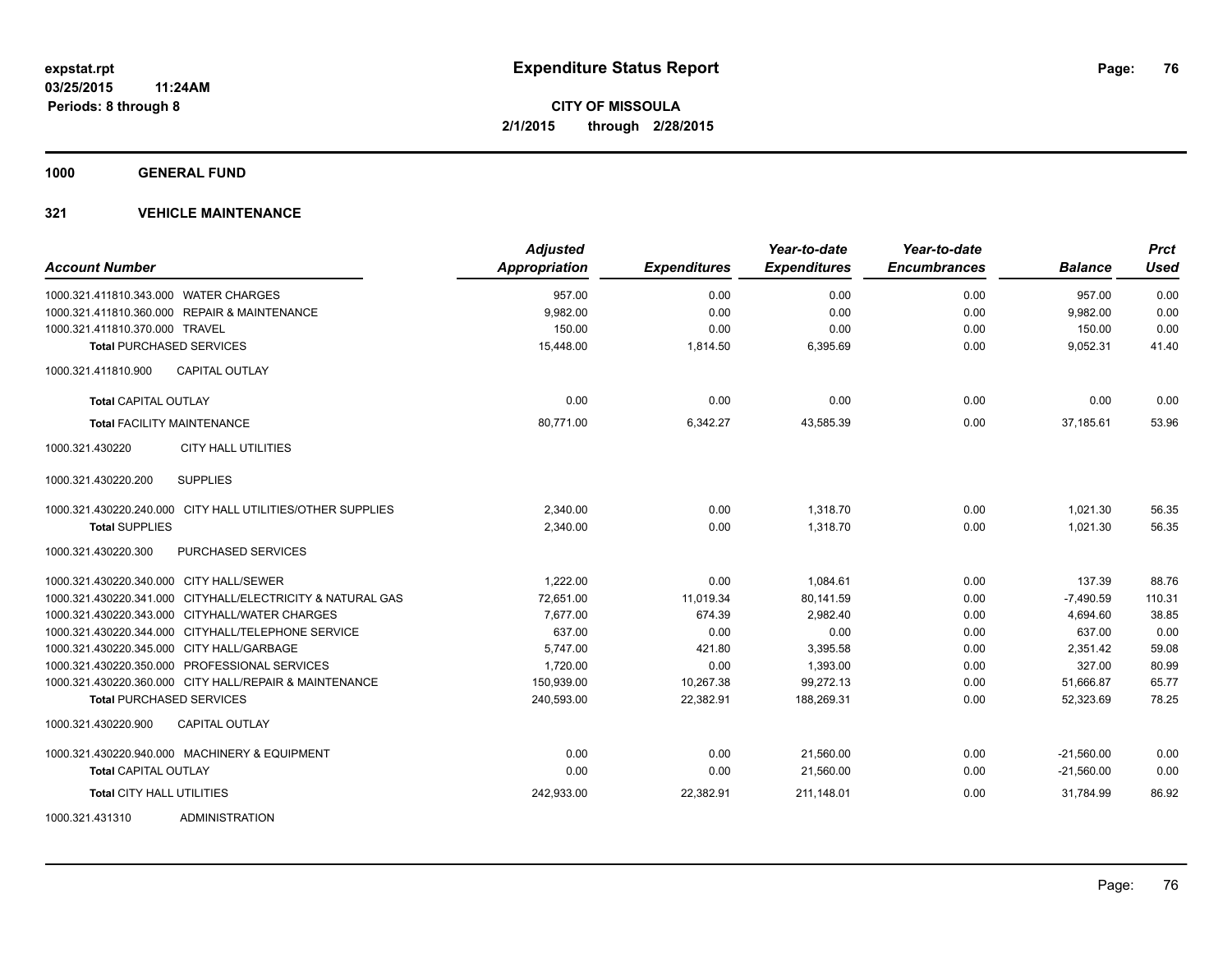**1000 GENERAL FUND**

|                                                         | <b>Adjusted</b> |                     | Year-to-date        | Year-to-date        |                | <b>Prct</b> |
|---------------------------------------------------------|-----------------|---------------------|---------------------|---------------------|----------------|-------------|
| <b>Account Number</b>                                   | Appropriation   | <b>Expenditures</b> | <b>Expenditures</b> | <b>Encumbrances</b> | <b>Balance</b> | <b>Used</b> |
| PERSONAL SERVICES<br>1000.321.431310.100                |                 |                     |                     |                     |                |             |
| 1000.321.431310.110.000 SALARIES AND WAGES              | 85,202.00       | 7,184.49            | 59,089.64           | 0.00                | 26,112.36      | 69.35       |
| 1000.321.431310.120.000 OVERTIME/TERMINATION            | 0.00            | 0.00                | 30.58               | 0.00                | $-30.58$       | 0.00        |
| 1000.321.431310.140.000 EMPLOYER CONTRIBUTIONS          | 34,864.00       | 3,165.95            | 25,890.45           | 0.00                | 8,973.55       | 74.26       |
| <b>Total PERSONAL SERVICES</b>                          | 120.066.00      | 10,350.44           | 85.010.67           | 0.00                | 35.055.33      | 70.80       |
| <b>SUPPLIES</b><br>1000.321.431310.200                  |                 |                     |                     |                     |                |             |
| 1000.321.431310.210.000 OFFICE SUPPLIES                 | 1,000.00        | 0.00                | 510.14              | 0.00                | 489.86         | 51.01       |
| 1000.321.431310.220.000 OPERATING SUPPLIES              | 150.00          | 0.00                | 0.00                | 0.00                | 150.00         | 0.00        |
| <b>Total SUPPLIES</b>                                   | 1,150.00        | 0.00                | 510.14              | 0.00                | 639.86         | 44.36       |
| PURCHASED SERVICES<br>1000.321.431310.300               |                 |                     |                     |                     |                |             |
| 1000.321.431310.310.000 COMMUNICATIONS                  | 150.00          | 0.00                | 0.00                | 0.00                | 150.00         | 0.00        |
| 1000.321.431310.320.000 PRINTING & DUPLICATING          | 100.00          | 0.00                | 0.00                | 0.00                | 100.00         | 0.00        |
| 1000.321.431310.330.000 PUBLICITY, SUBSCRIPTIONS & DUES | 230.00          | 240.00              | 240.00              | 0.00                | $-10.00$       | 104.35      |
| <b>Total PURCHASED SERVICES</b>                         | 480.00          | 240.00              | 240.00              | 0.00                | 240.00         | 50.00       |
| 1000.321.431310.800<br><b>OTHER OBJECTS</b>             |                 |                     |                     |                     |                |             |
| <b>Total OTHER OBJECTS</b>                              | 0.00            | 0.00                | 0.00                | 0.00                | 0.00           | 0.00        |
| <b>Total ADMINISTRATION</b>                             | 121,696.00      | 10,590.44           | 85,760.81           | 0.00                | 35,935.19      | 70.47       |
| 1000.321.431330<br><b>EQUIPMENT MAINTENANCE</b>         |                 |                     |                     |                     |                |             |
| PERSONAL SERVICES<br>1000.321.431330.100                |                 |                     |                     |                     |                |             |
| 1000.321.431330.110.000 SALARIES AND WAGES              | 392,694.00      | 34,575.08           | 284,366.84          | 0.00                | 108,327.16     | 72.41       |
| 1000.321.431330.120.000 OVERTIME/TERMINATION            | 2,000.00        | 0.00                | 147.20              | 0.00                | 1.852.80       | 7.36        |
| 1000.321.431330.130.000 OTHER                           | 75,168.00       | 0.00                | 0.00                | 0.00                | 75,168.00      | 0.00        |
| 1000.321.431330.140.000 EMPLOYER CONTRIBUTIONS          | 190,116.00      | 15,235.51           | 125,064.54          | 0.00                | 65,051.46      | 65.78       |
| 1000.321.431330.141.000 STATE RETIREMENT CONTRIBUTIONS  | 0.00            | 44.90               | 430.78              | 0.00                | $-430.78$      | 0.00        |
| <b>Total PERSONAL SERVICES</b>                          | 659,978.00      | 49,855.49           | 410,009.36          | 0.00                | 249,968.64     | 62.12       |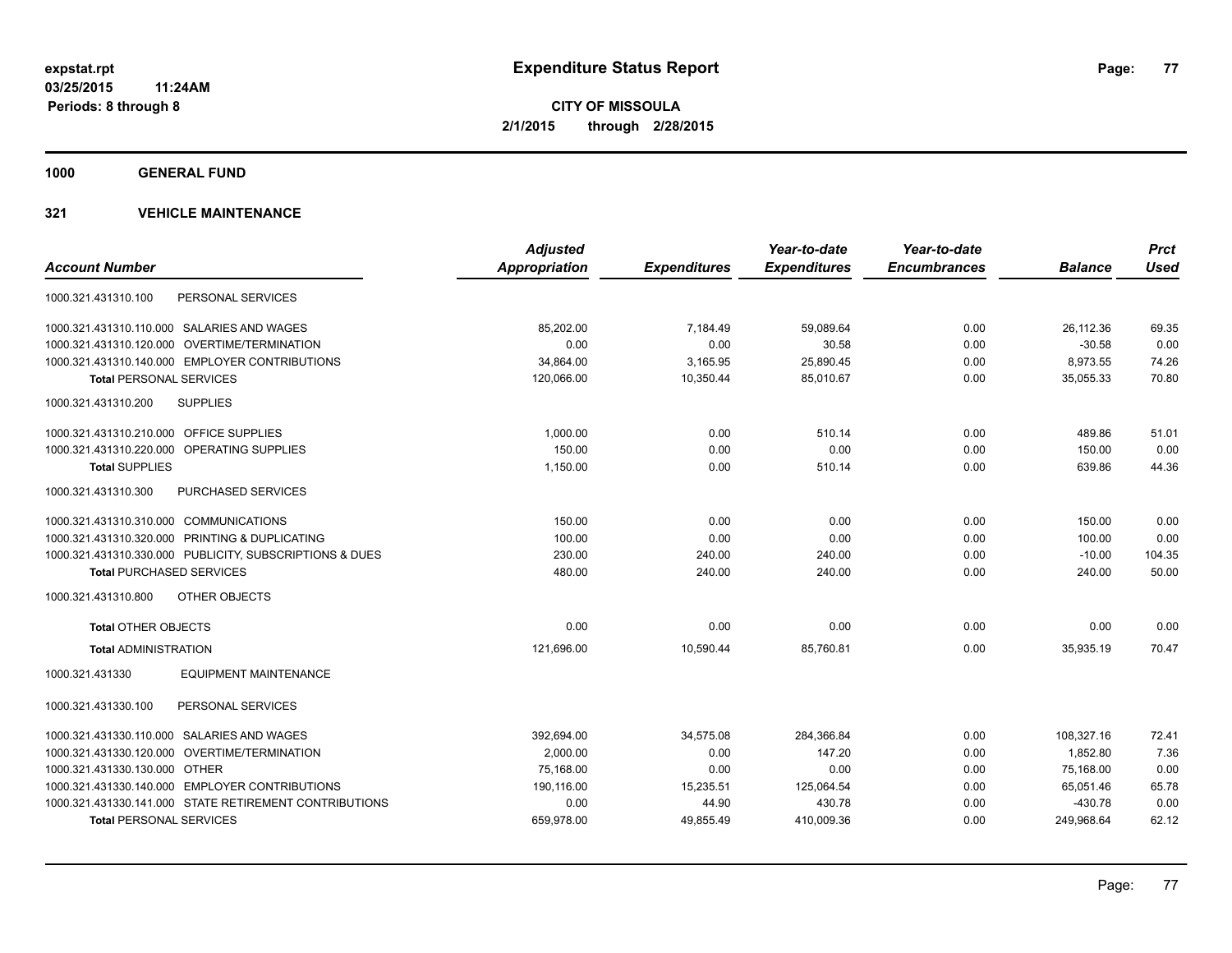**1000 GENERAL FUND**

|                                                   | <b>Adjusted</b>      |                     | Year-to-date        | Year-to-date        |                | <b>Prct</b> |
|---------------------------------------------------|----------------------|---------------------|---------------------|---------------------|----------------|-------------|
| <b>Account Number</b>                             | <b>Appropriation</b> | <b>Expenditures</b> | <b>Expenditures</b> | <b>Encumbrances</b> | <b>Balance</b> | <b>Used</b> |
| <b>SUPPLIES</b><br>1000.321.431330.200            |                      |                     |                     |                     |                |             |
| 1000.321.431330.220.000 OPERATING SUPPLIES        | 17,600.00            | 2,292.99            | 11,694.34           | 0.00                | 5,905.66       | 66.45       |
| REPAIR/MAINTENANCE<br>1000.321.431330.230.000     | 34,631.00            | 1,479.46            | 27,748.96           | 0.00                | 6,882.04       | 80.13       |
| 1000.321.431330.231.000 GASOLINE                  | 4,615.00             | 0.00                | 2,368.32            | 0.00                | 2,246.68       | 51.32       |
| 1000.321.431330.240.000 OTHER SUPPLIES            | 2,600.00             | 299.50              | 2,580.40            | 0.00                | 19.60          | 99.25       |
| <b>Total SUPPLIES</b>                             | 59,446.00            | 4,071.95            | 44,392.02           | 0.00                | 15,053.98      | 74.68       |
| <b>PURCHASED SERVICES</b><br>1000.321.431330.300  |                      |                     |                     |                     |                |             |
| 1000.321.431330.320.000 PRINTING & DUPLICATING    | 250.00               | 0.00                | 0.00                | 0.00                | 250.00         | 0.00        |
| 1000.321.431330.350.000 PROFESSIONAL SERVICES     | 5,980.00             | 85.00               | 2,183.00            | 0.00                | 3.797.00       | 36.51       |
| 1000.321.431330.360.000 REPAIR & MAINTENANCE      | 15,735.00            | 222.28              | 3,191.29            | 0.00                | 12,543.71      | 20.28       |
| 1000.321.431330.370.000 TRAVEL                    | 900.00               | 0.00                | 0.00                | 0.00                | 900.00         | 0.00        |
| 1000.321.431330.380.000 TRAINING                  | 850.00               | 0.00                | 746.70              | 0.00                | 103.30         | 87.85       |
| <b>Total PURCHASED SERVICES</b>                   | 23,715.00            | 307.28              | 6,120.99            | 0.00                | 17,594.01      | 25.81       |
| <b>CAPITAL OUTLAY</b><br>1000.321.431330.900      |                      |                     |                     |                     |                |             |
| <b>Total CAPITAL OUTLAY</b>                       | 0.00                 | 0.00                | 0.00                | 0.00                | 0.00           | 0.00        |
| <b>Total EQUIPMENT MAINTENANCE</b>                | 743,139.00           | 54,234.72           | 460,522.37          | 0.00                | 282,616.63     | 61.97       |
| <b>VEHICLE FACILITY</b><br>1000.321.431350        |                      |                     |                     |                     |                |             |
| 1000.321.431350.200<br><b>SUPPLIES</b>            |                      |                     |                     |                     |                |             |
| 1000.321.431350.210.000 OFFICE SUPPLIES           | 0.00                 | 30.14               | 214.13              | 0.00                | $-214.13$      | 0.00        |
| 1000.321.431350.220.000 OPERATING SUPPLIES        | 10,106.00            | 0.00                | 36.76               | 0.00                | 10,069.24      | 0.36        |
| <b>Total SUPPLIES</b>                             | 10,106.00            | 30.14               | 250.89              | 0.00                | 9,855.11       | 2.48        |
| <b>PURCHASED SERVICES</b><br>1000.321.431350.300  |                      |                     |                     |                     |                |             |
| 1000.321.431350.340.000 SEWER                     | 679.00               | 0.00                | 358.92              | 0.00                | 320.08         | 52.86       |
| 1000.321.431350.341.000 ELECTRICITY & NATURAL GAS | 85,671.00            | 5,306.23            | 20,961.31           | 0.00                | 64,709.69      | 24.47       |
| 1000.321.431350.343.000 WATER CHARGES             | 3,722.00             | 440.69              | 1,245.76            | 0.00                | 2,476.24       | 33.47       |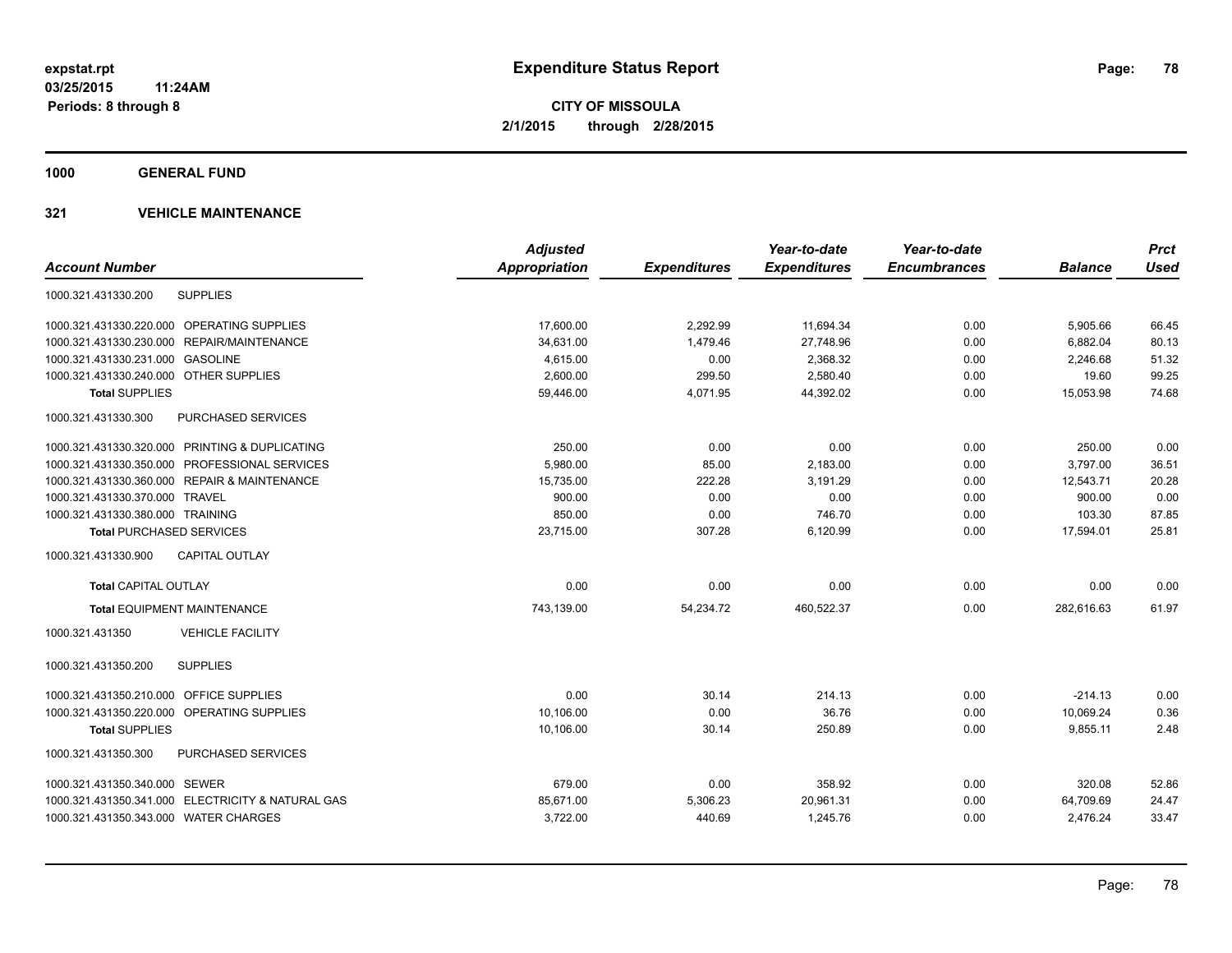**1000 GENERAL FUND**

|                                               | <b>Adjusted</b> |                            | Year-to-date        | Year-to-date        |                | <b>Prct</b> |
|-----------------------------------------------|-----------------|----------------------------|---------------------|---------------------|----------------|-------------|
| <b>Account Number</b>                         | Appropriation   | <i><b>Expenditures</b></i> | <b>Expenditures</b> | <b>Encumbrances</b> | <b>Balance</b> | Used        |
| 1000.321.431350.344.000 TELEPHONE SERVICE     | 1.953.00        | 8.12                       | 931.94              | 0.00                | 1.021.06       | 47.72       |
| 1000.321.431350.345.000 GARBAGE               | 4.068.00        | 181.80                     | 1.563.90            | 0.00                | 2.504.10       | 38.44       |
| 1000.321.431350.350.000 PROFESSIONAL SERVICES | 5,195.00        | 140.00                     | 1.227.06            | 0.00                | 3.967.94       | 23.62       |
| 1000.321.431350.360.000 REPAIR & MAINTENANCE  | 35.670.00       | 1.385.00                   | 22.515.46           | 0.00                | 13.154.54      | 63.12       |
| <b>Total PURCHASED SERVICES</b>               | 136.958.00      | 7.461.84                   | 48,804.35           | 0.00                | 88.153.65      | 35.63       |
| 1000.321.431350.900<br><b>CAPITAL OUTLAY</b>  |                 |                            |                     |                     |                |             |
| <b>Total CAPITAL OUTLAY</b>                   | 0.00            | 0.00                       | 0.00                | 0.00                | 0.00           | 0.00        |
| <b>Total VEHICLE FACILITY</b>                 | 147.064.00      | 7.491.98                   | 49.055.24           | 0.00                | 98.008.76      | 33.36       |
| <b>Total VEHICLE MAINTENANCE</b>              | .335.603.00     | 101.042.32                 | 851.605.82          | 0.00                | 483.997.18     | 63.76       |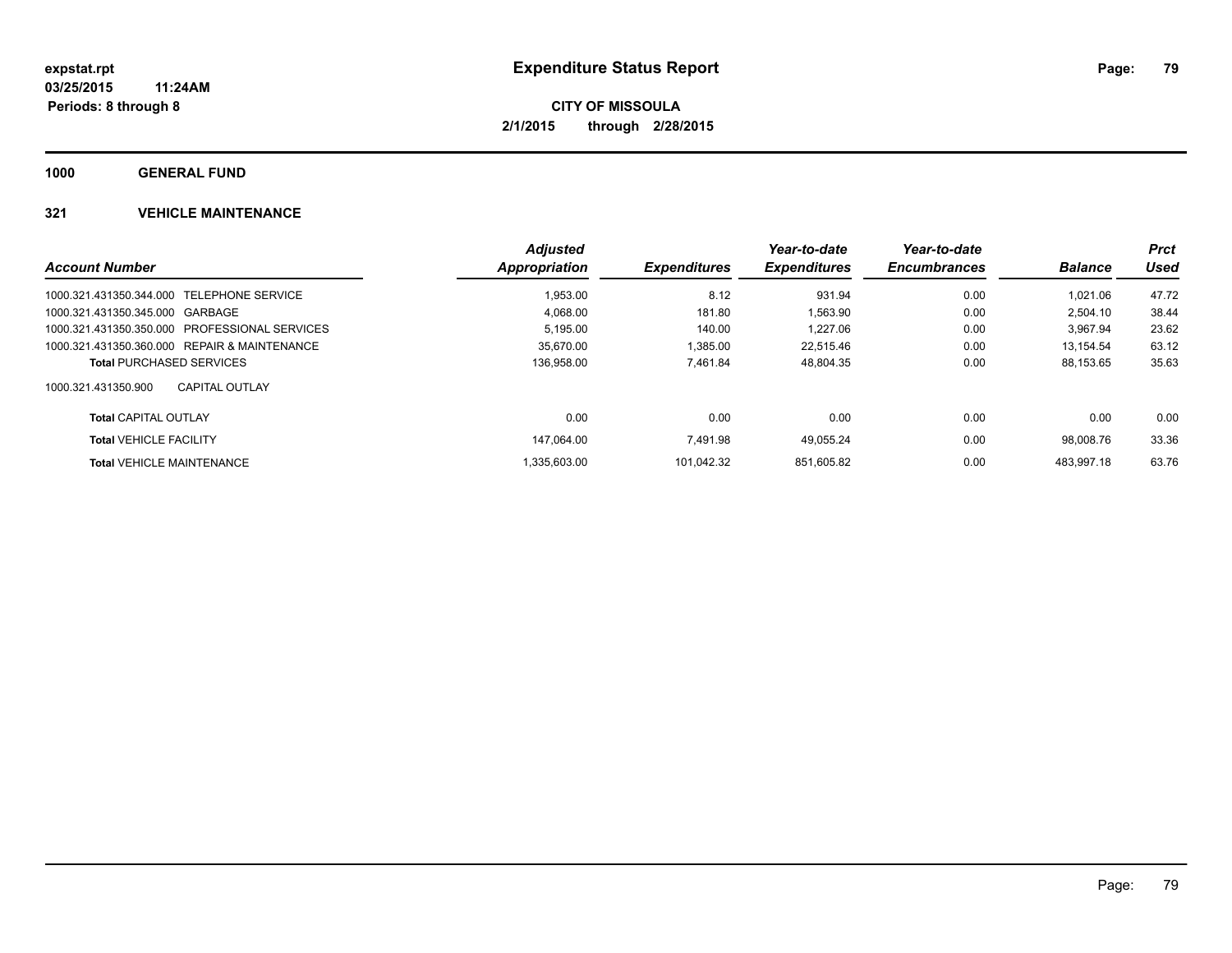**03/25/2015 11:24AM Periods: 8 through 8**

**CITY OF MISSOULA 2/1/2015 through 2/28/2015**

**1000 GENERAL FUND**

**340 CEMETERY**

| <b>Account Number</b>                   |                                                         | <b>Adjusted</b><br>Appropriation | <b>Expenditures</b> | Year-to-date<br><b>Expenditures</b> | Year-to-date<br><b>Encumbrances</b> | <b>Balance</b> | <b>Prct</b><br><b>Used</b> |
|-----------------------------------------|---------------------------------------------------------|----------------------------------|---------------------|-------------------------------------|-------------------------------------|----------------|----------------------------|
| 1000.340.430910                         | <b>ADMINISTRATION</b>                                   |                                  |                     |                                     |                                     |                |                            |
| 1000.340.430910.100                     | PERSONAL SERVICES                                       |                                  |                     |                                     |                                     |                |                            |
|                                         | 1000.340.430910.110.000 SALARIES AND WAGES              | 98,754.00                        | 7,078.18            | 75,328.40                           | 0.00                                | 23,425.60      | 76.28                      |
|                                         | 1000.340.430910.120.000 OVERTIME/TERMINATION            | 5,000.00                         | 0.00                | 1.022.16                            | 0.00                                | 3.977.84       | 20.44                      |
|                                         | 1000.340.430910.140.000 EMPLOYER CONTRIBUTIONS          | 36,292.00                        | 2,423.09            | 27,618.16                           | 0.00                                | 8,673.84       | 76.10                      |
|                                         | 1000.340.430910.141.000 STATE RETIREMENT CONTRIBUTIONS  | 0.00                             | 22.15               | 284.44                              | 0.00                                | $-284.44$      | 0.00                       |
| <b>Total PERSONAL SERVICES</b>          |                                                         | 140,046.00                       | 9,523.42            | 104,253.16                          | 0.00                                | 35,792.84      | 74.44                      |
| 1000.340.430910.200                     | <b>SUPPLIES</b>                                         |                                  |                     |                                     |                                     |                |                            |
| 1000.340.430910.210.000 OFFICE SUPPLIES |                                                         | 2,770.00                         | 0.00                | 587.17                              | 0.00                                | 2,182.83       | 21.20                      |
| <b>Total SUPPLIES</b>                   |                                                         | 2,770.00                         | 0.00                | 587.17                              | 0.00                                | 2,182.83       | 21.20                      |
| 1000.340.430910.300                     | PURCHASED SERVICES                                      |                                  |                     |                                     |                                     |                |                            |
| 1000.340.430910.310.000 COMMUNICATIONS  |                                                         | 1.933.00                         | 65.43               | 827.92                              | 0.00                                | 1,105.08       | 42.83                      |
|                                         | 1000.340.430910.320.000 PRINTING & DUPLICATING          | 775.00                           | 0.00                | 129.95                              | 0.00                                | 645.05         | 16.77                      |
|                                         | 1000.340.430910.330.000 PUBLICITY, SUBSCRIPTIONS & DUES | 814.00                           | 0.00                | 0.00                                | 0.00                                | 814.00         | 0.00                       |
|                                         | 1000.340.430910.344.000 TELEPHONE SERVICE               | 2,100.00                         | 0.00                | 565.89                              | 0.00                                | 1,534.11       | 26.95                      |
|                                         | 1000.340.430910.350.000 PROFESSIONAL SERVICES           | 600.00                           | 0.00                | 300.00                              | 0.00                                | 300.00         | 50.00                      |
|                                         | 1000.340.430910.360.000 REPAIR & MAINTENANCE            | 600.00                           | 11.06               | 342.03                              | 0.00                                | 257.97         | 57.01                      |
| 1000.340.430910.370.000 TRAVEL          |                                                         | 500.00                           | 0.00                | 0.00                                | 0.00                                | 500.00         | 0.00                       |
| 1000.340.430910.380.000 TRAINING        |                                                         | 1,006.00                         | 50.00               | 755.44                              | 0.00                                | 250.56         | 75.09                      |
| <b>Total PURCHASED SERVICES</b>         |                                                         | 8,328.00                         | 126.49              | 2,921.23                            | 0.00                                | 5,406.77       | 35.08                      |
| 1000.340.430910.900                     | <b>CAPITAL OUTLAY</b>                                   |                                  |                     |                                     |                                     |                |                            |
| <b>Total CAPITAL OUTLAY</b>             |                                                         | 0.00                             | 0.00                | 0.00                                | 0.00                                | 0.00           | 0.00                       |
| <b>Total ADMINISTRATION</b>             |                                                         | 151,144.00                       | 9,649.91            | 107,761.56                          | 0.00                                | 43,382.44      | 71.30                      |
| 1000.340.430920                         | <b>FACILITIES</b>                                       |                                  |                     |                                     |                                     |                |                            |

1000.340.430920.100 PERSONAL SERVICES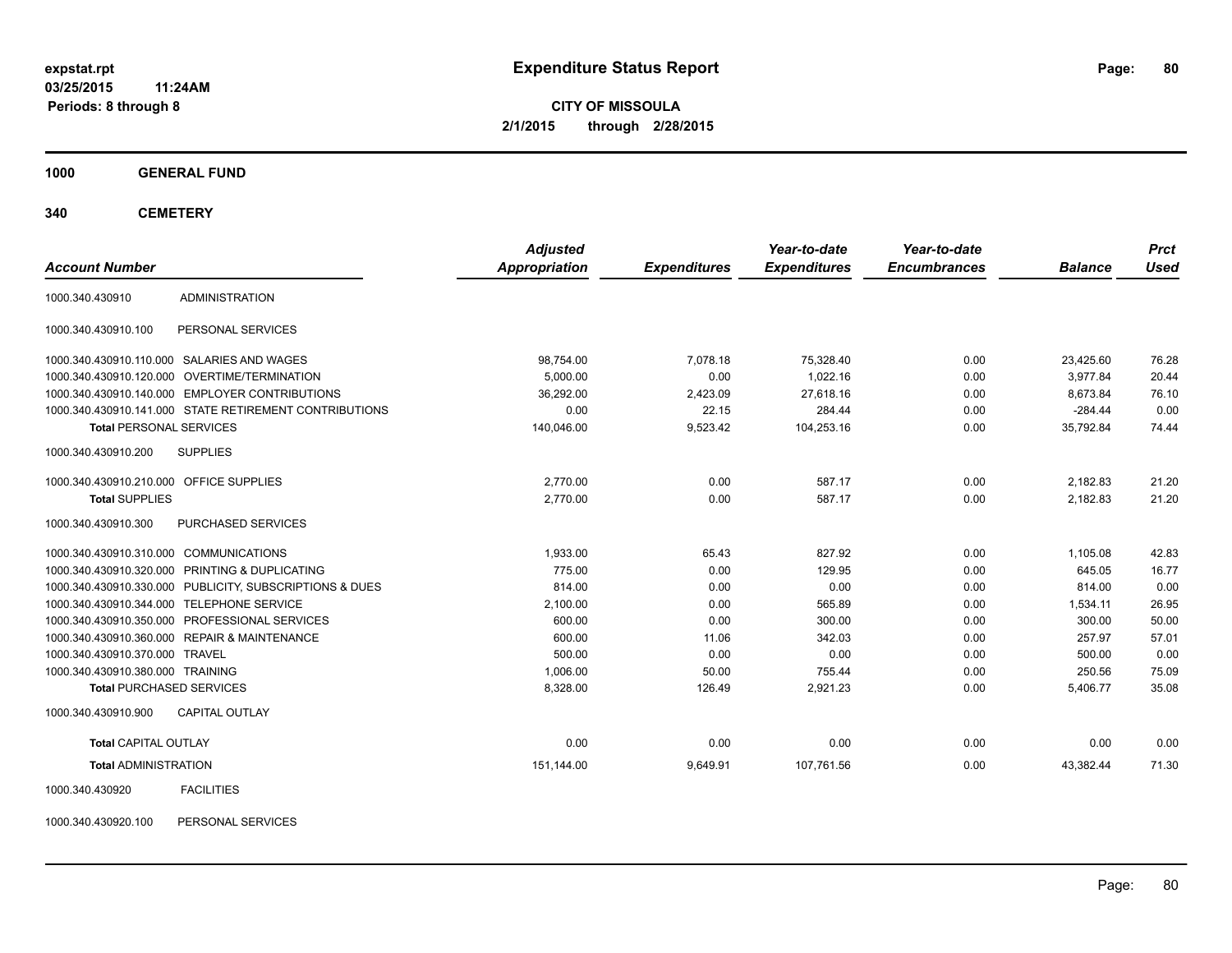**03/25/2015 11:24AM Periods: 8 through 8**

**CITY OF MISSOULA 2/1/2015 through 2/28/2015**

**1000 GENERAL FUND**

**340 CEMETERY**

| <b>Account Number</b>                                | <b>Adjusted</b><br><b>Appropriation</b> | <b>Expenditures</b> | Year-to-date<br><b>Expenditures</b> | Year-to-date<br><b>Encumbrances</b> | <b>Balance</b> | <b>Prct</b><br><b>Used</b> |
|------------------------------------------------------|-----------------------------------------|---------------------|-------------------------------------|-------------------------------------|----------------|----------------------------|
| 1000.340.430920.110.000 SALARIES AND WAGES           | 11,890.00                               | 323.83              | 3,556.98                            | 0.00                                | 8,333.02       | 29.92                      |
| 1000.340.430920.120.000 OVERTIME/TERMINATION         | 0.00                                    | 0.00                | 23.78                               | 0.00                                | $-23.78$       | 0.00                       |
| 1000.340.430920.140.000 EMPLOYER CONTRIBUTIONS       | 4.867.00                                | 137.21              | 1,708.49                            | 0.00                                | 3,158.51       | 35.10                      |
| <b>Total PERSONAL SERVICES</b>                       | 16,757.00                               | 461.04              | 5,289.25                            | 0.00                                | 11,467.75      | 31.56                      |
| 1000.340.430920.200<br><b>SUPPLIES</b>               |                                         |                     |                                     |                                     |                |                            |
| 1000.340.430920.220.000 OPERATING SUPPLIES           | 2,050.00                                | 0.00                | 658.10                              | 0.00                                | 1,391.90       | 32.10                      |
| 1000.340.430920.230.000<br><b>REPAIR/MAINTENANCE</b> | 500.00                                  | 0.00                | 110.39                              | 0.00                                | 389.61         | 22.08                      |
| <b>Total SUPPLIES</b>                                | 2,550.00                                | 0.00                | 768.49                              | 0.00                                | 1,781.51       | 30.14                      |
| 1000.340.430920.300<br>PURCHASED SERVICES            |                                         |                     |                                     |                                     |                |                            |
| 1000.340.430920.341.000 ELECTRICITY & NATURAL GAS    | 10,208.00                               | 1,207.56            | 4,429.87                            | 0.00                                | 5,778.13       | 43.40                      |
| 1000.340.430920.343.000 WATER CHARGES                | 1.082.00                                | 77.38               | 509.73                              | 0.00                                | 572.27         | 47.11                      |
| 1000.340.430920.345.000 GARBAGE                      | 780.00                                  | 76.50               | 612.00                              | 0.00                                | 168.00         | 78.46                      |
| 1000.340.430920.350.000 PROFESSIONAL SERVICES        | 400.00                                  | 0.00                | 0.00                                | 0.00                                | 400.00         | 0.00                       |
| 1000.340.430920.360.000 REPAIR & MAINTENANCE         | 2,145.00                                | 0.00                | 961.50                              | 0.00                                | 1,183.50       | 44.83                      |
| <b>Total PURCHASED SERVICES</b>                      | 14,615.00                               | 1,361.44            | 6,513.10                            | 0.00                                | 8,101.90       | 44.56                      |
| 1000.340.430920.400<br><b>BUILDING MATERIALS</b>     |                                         |                     |                                     |                                     |                |                            |
| <b>Total BUILDING MATERIALS</b>                      | 0.00                                    | 0.00                | 0.00                                | 0.00                                | 0.00           | 0.00                       |
| 1000.340.430920.900<br><b>CAPITAL OUTLAY</b>         |                                         |                     |                                     |                                     |                |                            |
| <b>Total CAPITAL OUTLAY</b>                          | 0.00                                    | 0.00                | 0.00                                | 0.00                                | 0.00           | 0.00                       |
| <b>Total FACILITIES</b>                              | 33,922.00                               | 1,822.48            | 12,570.84                           | 0.00                                | 21,351.16      | 37.06                      |
| 1000.340.430930<br><b>GROUNDS MAINTENANCE</b>        |                                         |                     |                                     |                                     |                |                            |
| 1000.340.430930.100<br>PERSONAL SERVICES             |                                         |                     |                                     |                                     |                |                            |
| 1000.340.430930.110.000 SALARIES AND WAGES           | 189.613.00                              | 10,889.73           | 118.846.38                          | 0.00                                | 70.766.62      | 62.68                      |
| 1000.340.430930.120.000 OVERTIME/TERMINATION         | 0.00                                    | 0.00                | 892.04                              | 0.00                                | $-892.04$      | 0.00                       |
| 1000.340.430930.140.000 EMPLOYER CONTRIBUTIONS       | 85,314.00                               | 4,947.31            | 58,290.72                           | 0.00                                | 27,023.28      | 68.32                      |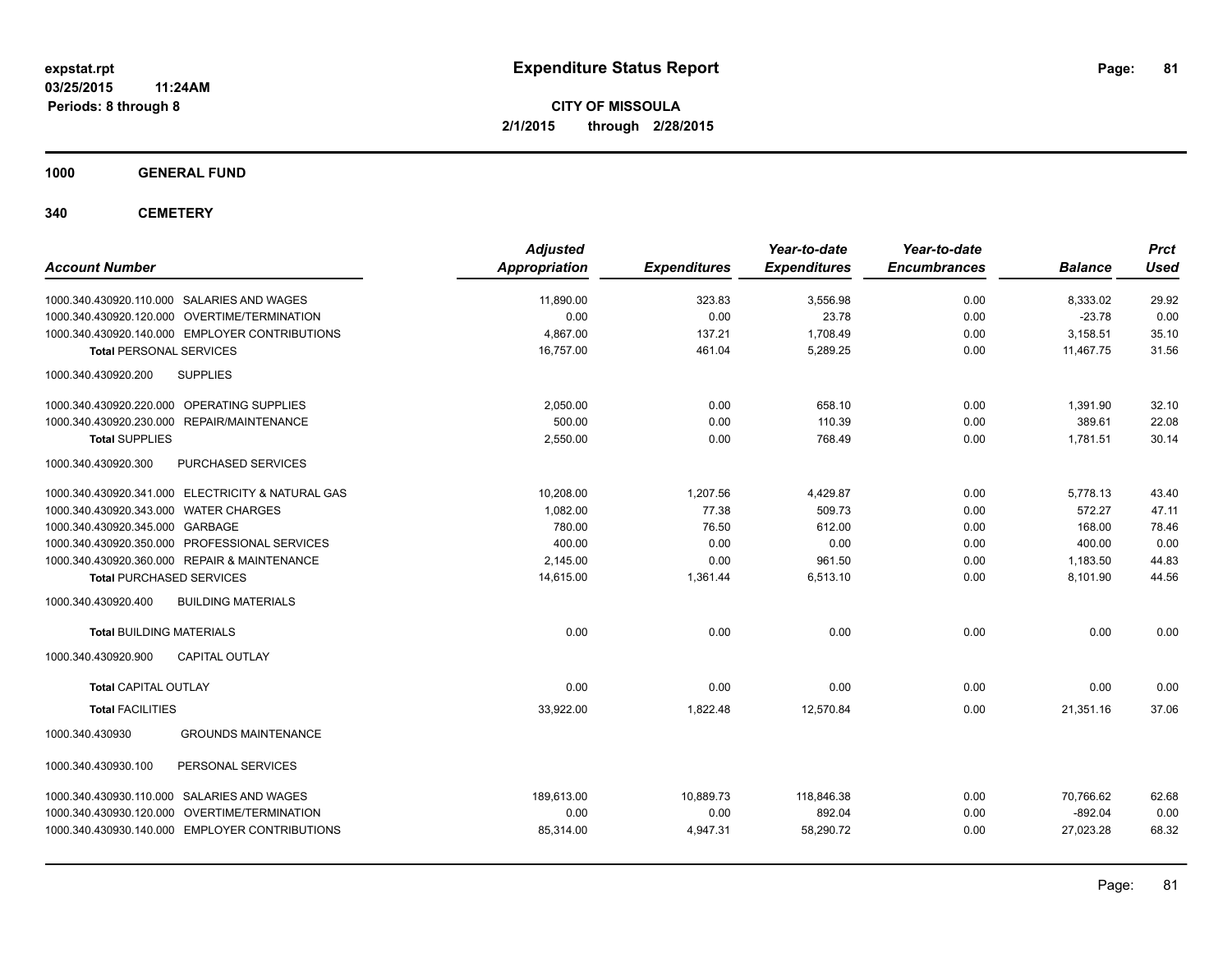**1000 GENERAL FUND**

**340 CEMETERY**

| <b>Account Number</b>                                | <b>Adjusted</b><br>Appropriation | <b>Expenditures</b> | Year-to-date<br><b>Expenditures</b> | Year-to-date<br><b>Encumbrances</b> | <b>Balance</b> | <b>Prct</b><br><b>Used</b> |
|------------------------------------------------------|----------------------------------|---------------------|-------------------------------------|-------------------------------------|----------------|----------------------------|
| <b>Total PERSONAL SERVICES</b>                       | 274,927.00                       | 15,837.04           | 178,029.14                          | 0.00                                | 96,897.86      | 64.76                      |
| <b>SUPPLIES</b><br>1000.340.430930.200               |                                  |                     |                                     |                                     |                |                            |
| 1000.340.430930.220.000 OPERATING SUPPLIES           | 32,252.00                        | 3,327.12            | 12,545.75                           | 0.00                                | 19,706.25      | 38.90                      |
| <b>REPAIR/MAINTENANCE</b><br>1000.340.430930.230.000 | 19,620.00                        | 539.95              | 18,695.45                           | 0.00                                | 924.55         | 95.29                      |
| 1000.340.430930.231.000 GASOLINE                     | 14,398.00                        | 0.00                | 7,525.48                            | 0.00                                | 6,872.52       | 52.27                      |
| <b>Total SUPPLIES</b>                                | 66,270.00                        | 3,867.07            | 38,766.68                           | 0.00                                | 27,503.32      | 58.50                      |
| 1000.340.430930.300<br>PURCHASED SERVICES            |                                  |                     |                                     |                                     |                |                            |
| 1000.340.430930.341.000 ELECTRICITY & NATURAL GAS    | 7,657.00                         | 0.00                | 6,599.28                            | 0.00                                | 1,057.72       | 86.19                      |
| 1000.340.430930.344.000 TELEPHONE SERVICE            | 300.00                           | 0.00                | 480.83                              | 0.00                                | $-180.83$      | 160.28                     |
| 1000.340.430930.345.000 GARBAGE                      | 290.00                           | 0.00                | 0.00                                | 0.00                                | 290.00         | 0.00                       |
| 1000.340.430930.360.000 REPAIR & MAINTENANCE         | 955.00                           | 0.00                | 614.61                              | 0.00                                | 340.39         | 64.36                      |
| 1000.340.430930.390.000 OTHER PURCHASED SERVICES     | 3,342.00                         | 213.25              | 1,679.80                            | 0.00                                | 1,662.20       | 50.26                      |
| <b>Total PURCHASED SERVICES</b>                      | 12,544.00                        | 213.25              | 9,374.52                            | 0.00                                | 3,169.48       | 74.73                      |
| 1000.340.430930.400<br><b>BUILDING MATERIALS</b>     |                                  |                     |                                     |                                     |                |                            |
| <b>Total BUILDING MATERIALS</b>                      | 0.00                             | 0.00                | 0.00                                | 0.00                                | 0.00           | 0.00                       |
| <b>FIXED CHARGES</b><br>1000.340.430930.500          |                                  |                     |                                     |                                     |                |                            |
| 1000.340.430930.530.000 EQUIPMENT RENTAL             | 500.00                           | 10.50               | 308.50                              | 0.00                                | 191.50         | 61.70                      |
| <b>Total FIXED CHARGES</b>                           | 500.00                           | 10.50               | 308.50                              | 0.00                                | 191.50         | 61.70                      |
| <b>CAPITAL OUTLAY</b><br>1000.340.430930.900         |                                  |                     |                                     |                                     |                |                            |
| <b>Total CAPITAL OUTLAY</b>                          | 0.00                             | 0.00                | 0.00                                | 0.00                                | 0.00           | 0.00                       |
| <b>Total GROUNDS MAINTENANCE</b>                     | 354,241.00                       | 19,927.86           | 226,478.84                          | 0.00                                | 127,762.16     | 63.93                      |
| <b>BURIALS</b><br>1000.340.430940                    |                                  |                     |                                     |                                     |                |                            |
| PERSONAL SERVICES<br>1000.340.430940.100             |                                  |                     |                                     |                                     |                |                            |
| 1000.340.430940.110.000 SALARIES AND WAGES           | 87,654.00                        | 3,855.22            | 41,673.14                           | 0.00                                | 45.980.86      | 47.54                      |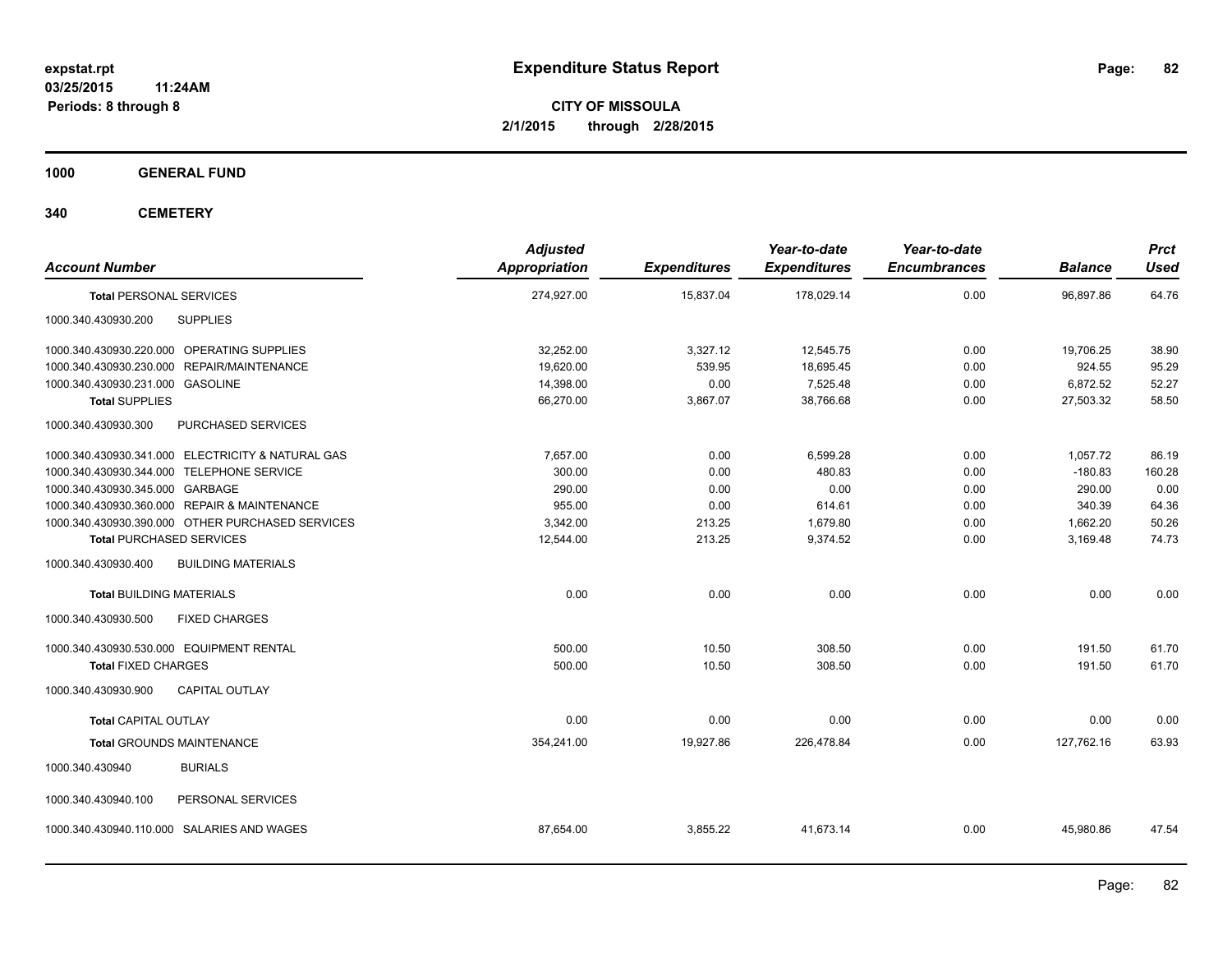**1000 GENERAL FUND**

**340 CEMETERY**

| <b>Account Number</b>                            | <b>Adjusted</b><br><b>Appropriation</b> | <b>Expenditures</b> | Year-to-date<br><b>Expenditures</b> | Year-to-date<br><b>Encumbrances</b> | <b>Balance</b> | <b>Prct</b><br><b>Used</b> |
|--------------------------------------------------|-----------------------------------------|---------------------|-------------------------------------|-------------------------------------|----------------|----------------------------|
| 1000.340.430940.120.000 OVERTIME/TERMINATION     | 0.00                                    | 0.00                | 273.56                              | 0.00                                | $-273.56$      | 0.00                       |
| 1000.340.430940.140.000 EMPLOYER CONTRIBUTIONS   | 36,980.00                               | 2,450.63            | 20,279.84                           | 0.00                                | 16,700.16      | 54.84                      |
| <b>Total PERSONAL SERVICES</b>                   | 124,634.00                              | 6,305.85            | 62,226.54                           | 0.00                                | 62,407.46      | 49.93                      |
| <b>SUPPLIES</b><br>1000.340.430940.200           |                                         |                     |                                     |                                     |                |                            |
| 1000.340.430940.220.000 OPERATING SUPPLIES       | 1,500.00                                | 0.00                | 0.00                                | 0.00                                | 1,500.00       | 0.00                       |
| <b>Total SUPPLIES</b>                            | 1,500.00                                | 0.00                | 0.00                                | 0.00                                | 1,500.00       | 0.00                       |
| 1000.340.430940.300<br>PURCHASED SERVICES        |                                         |                     |                                     |                                     |                |                            |
| <b>Total PURCHASED SERVICES</b>                  | 0.00                                    | 0.00                | 0.00                                | 0.00                                | 0.00           | 0.00                       |
| 1000.340.430940.400<br><b>BUILDING MATERIALS</b> |                                         |                     |                                     |                                     |                |                            |
| <b>Total BUILDING MATERIALS</b>                  | 0.00                                    | 0.00                | 0.00                                | 0.00                                | 0.00           | 0.00                       |
| 1000.340.430940.800<br>OTHER OBJECTS             |                                         |                     |                                     |                                     |                |                            |
| 1000.340.430940.845.000 CONTINGENCY              | 8,185.00                                | 1,128.00            | 5,389.00                            | 0.00                                | 2,796.00       | 65.84                      |
| <b>Total OTHER OBJECTS</b>                       | 8,185.00                                | 1,128.00            | 5,389.00                            | 0.00                                | 2,796.00       | 65.84                      |
| <b>CAPITAL OUTLAY</b><br>1000.340.430940.900     |                                         |                     |                                     |                                     |                |                            |
| <b>Total CAPITAL OUTLAY</b>                      | 0.00                                    | 0.00                | 0.00                                | 0.00                                | 0.00           | 0.00                       |
| <b>Total BURIALS</b>                             | 134,319.00                              | 7,433.85            | 67,615.54                           | 0.00                                | 66,703.46      | 50.34                      |
| <b>Total CEMETERY</b>                            | 673,626.00                              | 38,834.10           | 414,426.78                          | 0.00                                | 259,199.22     | 61.52                      |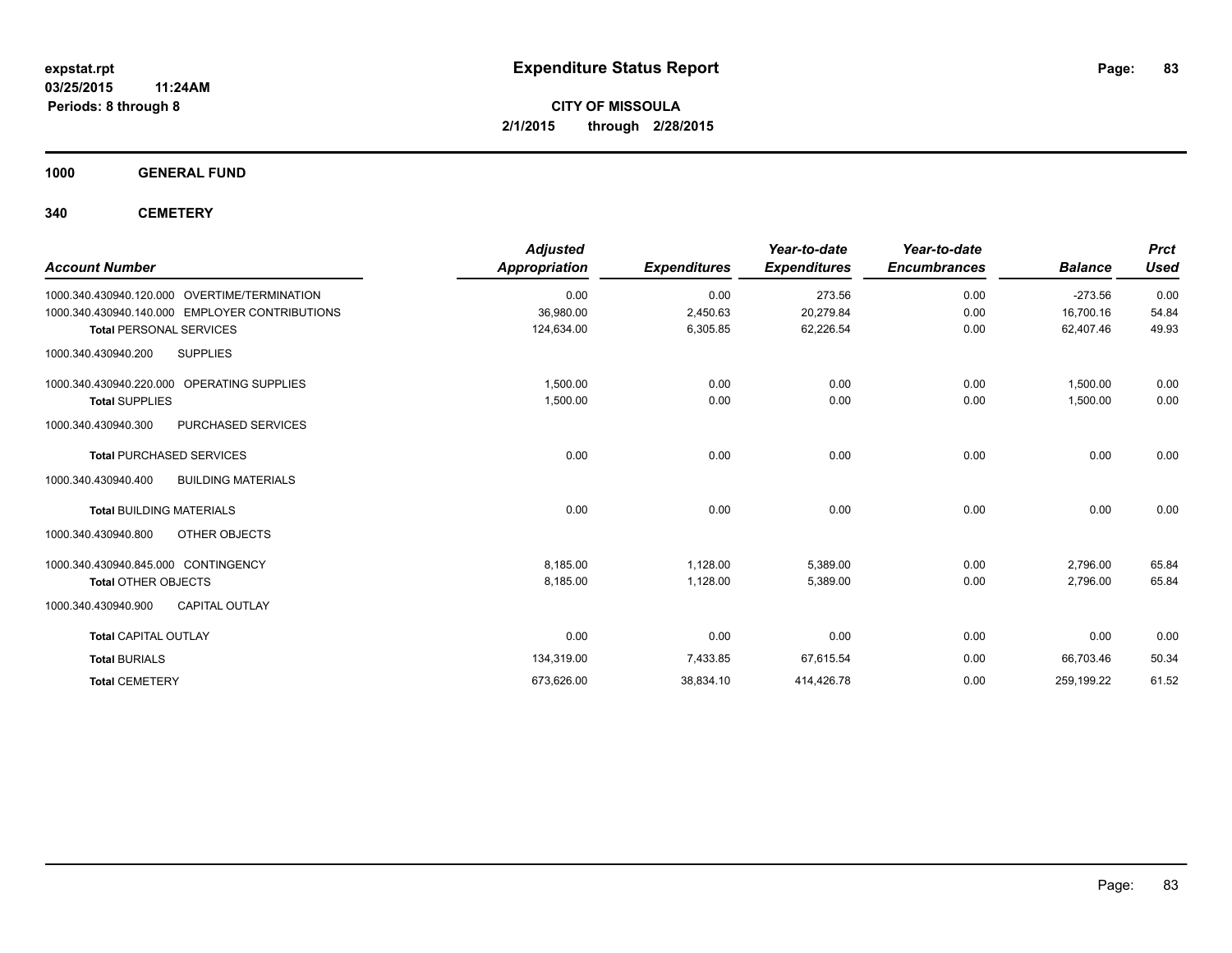**1000 GENERAL FUND**

### **370 PARKS & RECREATION**

|                                         |                                                         | <b>Adjusted</b>      |                     | Year-to-date        | Year-to-date        |                | <b>Prct</b> |
|-----------------------------------------|---------------------------------------------------------|----------------------|---------------------|---------------------|---------------------|----------------|-------------|
| <b>Account Number</b>                   |                                                         | <b>Appropriation</b> | <b>Expenditures</b> | <b>Expenditures</b> | <b>Encumbrances</b> | <b>Balance</b> | <b>Used</b> |
| 1000.370.460410                         | PARKS & RECREATION ADMINISTRATION                       |                      |                     |                     |                     |                |             |
| 1000.370.460410.100                     | PERSONAL SERVICES                                       |                      |                     |                     |                     |                |             |
|                                         | 1000.370.460410.110.000 SALARIES AND WAGES              | 259,739.00           | 18,956.93           | 160.176.17          | 0.00                | 99.562.83      | 61.67       |
|                                         | 1000.370.460410.120.000 OVERTIME/TERMINATION            | 700.00               | 0.00                | 0.00                | 0.00                | 700.00         | 0.00        |
| 1000.370.460410.140.000                 | <b>EMPLOYER CONTRIBUTIONS</b>                           | 84,446.00            | 6,492.64            | 56,285.06           | 0.00                | 28,160.94      | 66.65       |
|                                         | 1000.370.460410.141.000 STATE RETIREMENT CONTRIBUTIONS  | 0.00                 | 112.00              | 1,560.57            | 0.00                | $-1,560.57$    | 0.00        |
| <b>Total PERSONAL SERVICES</b>          |                                                         | 344,885.00           | 25,561.57           | 218,021.80          | 0.00                | 126,863.20     | 63.22       |
| 1000.370.460410.200                     | <b>SUPPLIES</b>                                         |                      |                     |                     |                     |                |             |
| 1000.370.460410.210.000 OFFICE SUPPLIES |                                                         | 2.095.00             | 219.32              | 1.609.39            | 0.00                | 485.61         | 76.82       |
|                                         | 1000.370.460410.220.000 OPERATING SUPPLIES              | 1.500.00             | 71.45               | 71.45               | 0.00                | 1,428.55       | 4.76        |
| <b>Total SUPPLIES</b>                   |                                                         | 3,595.00             | 290.77              | 1.680.84            | 0.00                | 1,914.16       | 46.75       |
| 1000.370.460410.300                     | PURCHASED SERVICES                                      |                      |                     |                     |                     |                |             |
| 1000.370.460410.310.000                 | <b>COMMUNICATIONS</b>                                   | 3.464.00             | 0.00                | 527.58              | 0.00                | 2.936.42       | 15.23       |
| 1000.370.460410.320.000                 | PRINTING & DUPLICATING                                  | 900.00               | 0.00                | 0.00                | 0.00                | 900.00         | 0.00        |
|                                         | 1000.370.460410.330.000 PUBLICITY, SUBSCRIPTIONS & DUES | 550.00               | 161.11              | 797.22              | 0.00                | $-247.22$      | 144.95      |
| 1000.370.460410.341.000                 | <b>ELECTRICITY &amp; NATURAL GAS</b>                    | 15,225.00            | 3,760.99            | 15,225.00           | 0.00                | 0.00           | 100.00      |
| 1000.370.460410.343.000                 | <b>WATER CHARGES</b>                                    | 3,397.00             | 0.00                | 0.00                | 0.00                | 3,397.00       | 0.00        |
| 1000.370.460410.344.000                 | <b>TELEPHONE SERVICE</b>                                | 1.319.00             | 60.85               | 427.90              | 0.00                | 891.10         | 32.44       |
| 1000.370.460410.350.000                 | PROFESSIONAL SERVICES                                   | 19,725.00            | 33.65               | 9,653.36            | 0.00                | 10,071.64      | 48.94       |
| 1000.370.460410.360.000                 | <b>REPAIR &amp; MAINTENANCE</b>                         | 4,867.00             | 0.00                | 1,659.59            | 0.00                | 3,207.41       | 34.10       |
| 1000.370.460410.370.000 TRAVEL          |                                                         | 350.00               | 0.00                | 285.74              | 0.00                | 64.26          | 81.64       |
| 1000.370.460410.380.000 TRAINING        |                                                         | 800.00               | 0.00                | 415.60              | 0.00                | 384.40         | 51.95       |
|                                         | 1000.370.460410.390.000 OTHER PURCHASED SERVICES        | 0.00                 | 0.00                | 199.00              | 0.00                | $-199.00$      | 0.00        |
| <b>Total PURCHASED SERVICES</b>         |                                                         | 50,597.00            | 4,016.60            | 29,190.99           | 0.00                | 21,406.01      | 57.69       |
|                                         | <b>Total PARKS &amp; RECREATION ADMINISTRATION</b>      | 399,077.00           | 29,868.94           | 248,893.63          | 0.00                | 150,183.37     | 62.37       |

1000.370.460411 NMT ADMIN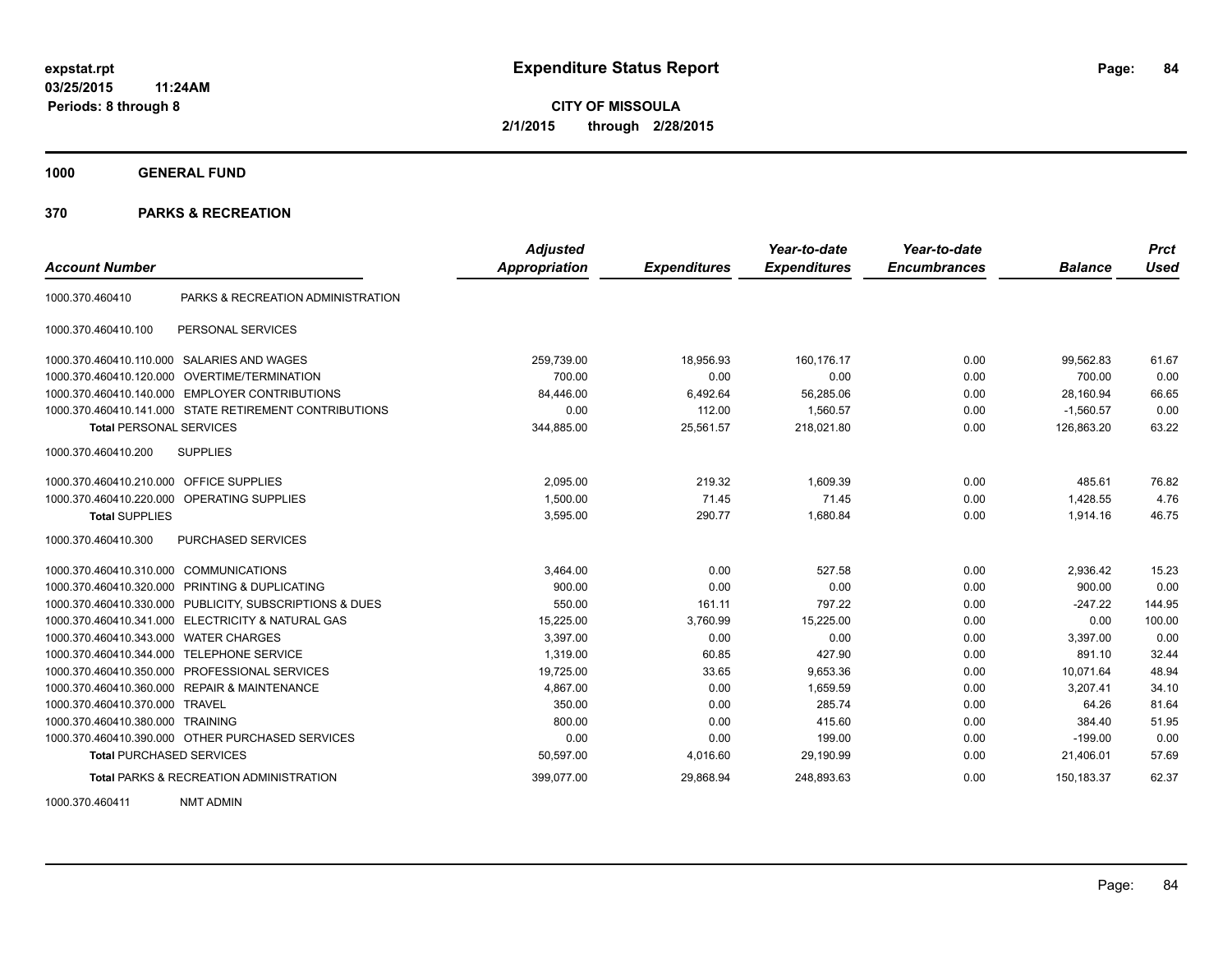**1000 GENERAL FUND**

|                                                         | <b>Adjusted</b> |                     | Year-to-date        | Year-to-date        |                | <b>Prct</b> |
|---------------------------------------------------------|-----------------|---------------------|---------------------|---------------------|----------------|-------------|
| <b>Account Number</b>                                   | Appropriation   | <b>Expenditures</b> | <b>Expenditures</b> | <b>Encumbrances</b> | <b>Balance</b> | Used        |
| 1000.370.460411.100<br>PERSONAL SERVICES                |                 |                     |                     |                     |                |             |
| 1000.370.460411.110.000 SALARIES AND WAGES              | 45,719.00       | 2,987.71            | 33,833.72           | 0.00                | 11,885.28      | 74.00       |
| 1000.370.460411.140.000 EMPLOYER CONTRIBUTIONS          | 16,908.00       | 1,313.67            | 12,389.60           | 0.00                | 4,518.40       | 73.28       |
| <b>Total PERSONAL SERVICES</b>                          | 62,627.00       | 4,301.38            | 46,223.32           | 0.00                | 16,403.68      | 73.81       |
| 1000.370.460411.200<br><b>SUPPLIES</b>                  |                 |                     |                     |                     |                |             |
| 1000.370.460411.210.000 OFFICE SUPPLIES                 | 300.00          | 13.16               | 150.31              | 0.00                | 149.69         | 50.10       |
| 1000.370.460411.220.000 OPERATING SUPPLIES              | 400.00          | 99.17               | 194.80              | 0.00                | 205.20         | 48.70       |
| <b>Total SUPPLIES</b>                                   | 700.00          | 112.33              | 345.11              | 0.00                | 354.89         | 49.30       |
| 1000.370.460411.300<br>PURCHASED SERVICES               |                 |                     |                     |                     |                |             |
| 1000.370.460411.310.000 COMMUNICATIONS                  | 150.00          | 0.00                | 0.00                | 0.00                | 150.00         | 0.00        |
| 1000.370.460411.320.000 PRINTING & DUPLICATING          | 350.00          | 0.00                | 0.00                | 0.00                | 350.00         | 0.00        |
| 1000.370.460411.330.000 PUBLICITY, SUBSCRIPTIONS & DUES | 1,150.00        | 142.00              | 439.00              | 0.00                | 711.00         | 38.17       |
| 1000.370.460411.344.000 TELEPHONE SERVICE               | 795.00          | 42.83               | 340.67              | 0.00                | 454.33         | 42.85       |
| 1000.370.460411.350.000 PROFESSIONAL SERVICES           | 1,436.00        | 0.00                | 0.00                | 0.00                | 1,436.00       | 0.00        |
| 1000.370.460411.360.000 REPAIR & MAINTENANCE            | 1,346.00        | 0.00                | 0.00                | 0.00                | 1,346.00       | 0.00        |
| 1000.370.460411.370.000 TRAVEL                          | 300.00          | 0.00                | 285.64              | 0.00                | 14.36          | 95.21       |
| 1000.370.460411.380.000 TRAINING                        | 200.00          | 0.00                | 145.00              | 0.00                | 55.00          | 72.50       |
| 1000.370.460411.390.000 OTHER PURCHASED SERVICES        | 9,497.00        | 0.00                | 0.00                | 0.00                | 9,497.00       | 0.00        |
| <b>Total PURCHASED SERVICES</b>                         | 15,224.00       | 184.83              | 1,210.31            | 0.00                | 14,013.69      | 7.95        |
| <b>Total NMT ADMIN</b>                                  | 78,551.00       | 4,598.54            | 47,778.74           | 0.00                | 30,772.26      | 60.83       |
| 1000.370.460413<br><b>PARKS PROJECTS</b>                |                 |                     |                     |                     |                |             |
| 1000.370.460413.100<br>PERSONAL SERVICES                |                 |                     |                     |                     |                |             |
| 1000.370.460413.110.000 SALARIES AND WAGES              | 55,322.00       | 4,236.50            | 35,242.72           | 0.00                | 20,079.28      | 63.70       |
| 1000.370.460413.140.000 EMPLOYER CONTRIBUTIONS          | 18,526.00       | 1,460.46            | 12,598.78           | 0.00                | 5,927.22       | 68.01       |
| <b>Total PERSONAL SERVICES</b>                          | 73,848.00       | 5,696.96            | 47,841.50           | 0.00                | 26,006.50      | 64.78       |
| <b>SUPPLIES</b><br>1000.370.460413.200                  |                 |                     |                     |                     |                |             |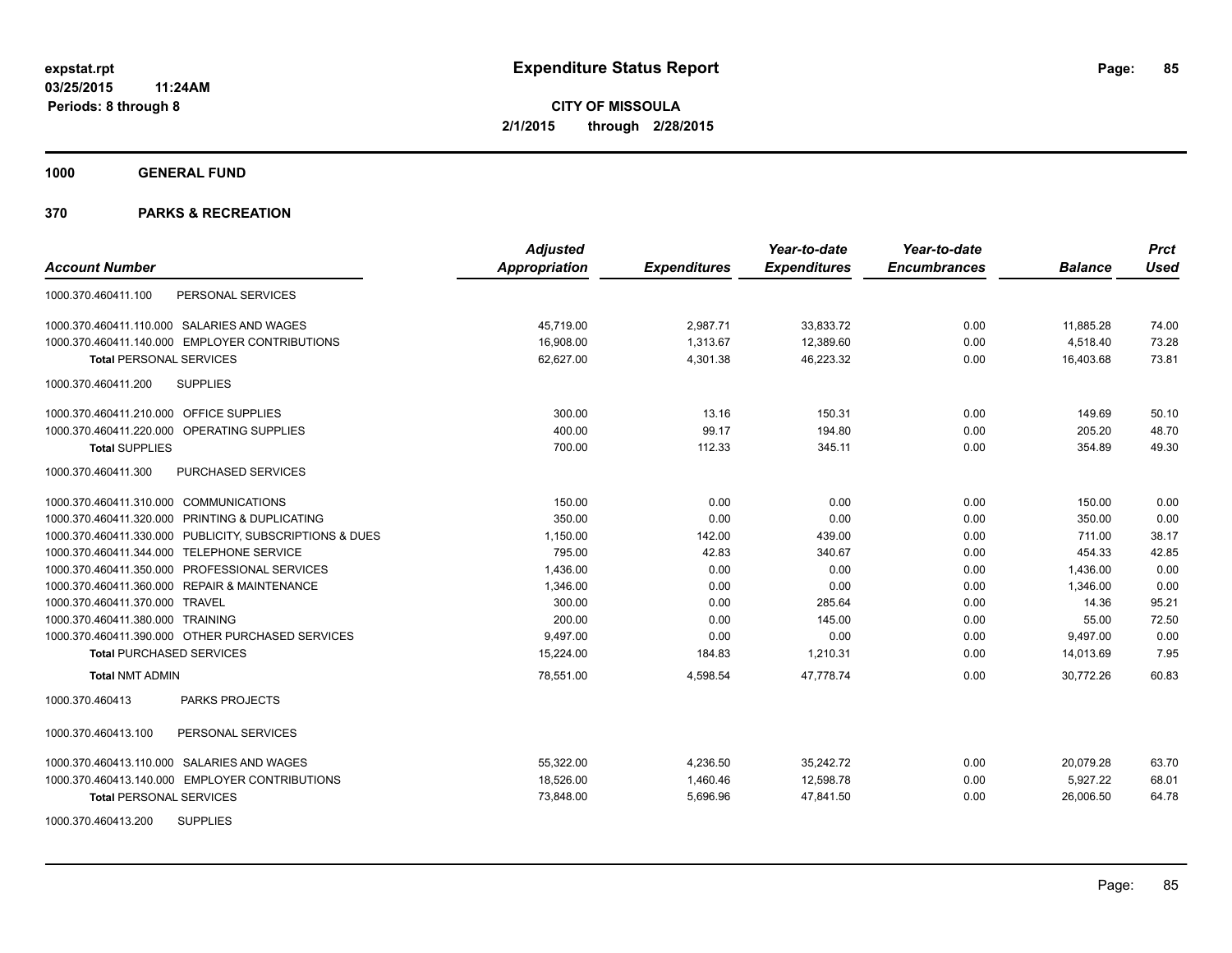**1000 GENERAL FUND**

|                                                         | <b>Adjusted</b>      |                     | Year-to-date        | Year-to-date        |                | <b>Prct</b> |
|---------------------------------------------------------|----------------------|---------------------|---------------------|---------------------|----------------|-------------|
| <b>Account Number</b>                                   | <b>Appropriation</b> | <b>Expenditures</b> | <b>Expenditures</b> | <b>Encumbrances</b> | <b>Balance</b> | <b>Used</b> |
| 1000.370.460413.210.000 OFFICE SUPPLIES                 | 100.00               | 0.00                | 0.00                | 0.00                | 100.00         | 0.00        |
| 1000.370.460413.220.000 OPERATING SUPPLIES              | 550.00               | 47.45               | 47.45               | 0.00                | 502.55         | 8.63        |
| <b>Total SUPPLIES</b>                                   | 650.00               | 47.45               | 47.45               | 0.00                | 602.55         | 7.30        |
| PURCHASED SERVICES<br>1000.370.460413.300               |                      |                     |                     |                     |                |             |
| 1000.370.460413.320.000 PRINTING & DUPLICATING          | 150.00               | 0.00                | 0.00                | 0.00                | 150.00         | 0.00        |
| 1000.370.460413.344.000 TELEPHONE SERVICE               | 700.00               | 58.19               | 465.16              | 0.00                | 234.84         | 66.45       |
| 1000.370.460413.350.000 PROFESSIONAL SERVICES           | 150.00               | 0.00                | 0.00                | 0.00                | 150.00         | 0.00        |
| 1000.370.460413.360.000 REPAIR & MAINTENANCE            | 1,500.00             | 0.00                | 0.00                | 0.00                | 1,500.00       | 0.00        |
| 1000.370.460413.370.000 TRAVEL                          | 300.00               | 0.00                | 0.00                | 0.00                | 300.00         | 0.00        |
| 1000.370.460413.380.000 TRAINING                        | 200.00               | 0.00                | 0.00                | 0.00                | 200.00         | 0.00        |
| 1000.370.460413.390.000 OTHER PURCHASED SERVICES        | 137.00               | 0.00                | 0.00                | 0.00                | 137.00         | 0.00        |
| <b>Total PURCHASED SERVICES</b>                         | 3,137.00             | 58.19               | 465.16              | 0.00                | 2,671.84       | 14.83       |
| <b>Total PARKS PROJECTS</b>                             | 77,635.00            | 5,802.60            | 48,354.11           | 0.00                | 29,280.89      | 62.28       |
| 1000.370.460431<br>OPEN SPACE                           |                      |                     |                     |                     |                |             |
| 1000.370.460431.100<br>PERSONAL SERVICES                |                      |                     |                     |                     |                |             |
| 1000.370.460431.110.000 SALARIES AND WAGES              | 52,827.00            | 4,283.20            | 36,166.26           | 0.00                | 16,660.74      | 68.46       |
| 1000.370.460431.140.000 EMPLOYER CONTRIBUTIONS          | 18,106.00            | 1,441.40            | 12,537.97           | 0.00                | 5,568.03       | 69.25       |
| <b>Total PERSONAL SERVICES</b>                          | 70,933.00            | 5,724.60            | 48,704.23           | 0.00                | 22,228.77      | 68.66       |
| <b>SUPPLIES</b><br>1000.370.460431.200                  |                      |                     |                     |                     |                |             |
| 1000.370.460431.210.000 OFFICE SUPPLIES                 | 200.00               | 0.00                | 33.83               | 0.00                | 166.17         | 16.92       |
| 1000.370.460431.220.000 OPERATING SUPPLIES              | 300.00               | 0.00                | 101.00              | 0.00                | 199.00         | 33.67       |
| <b>Total SUPPLIES</b>                                   | 500.00               | 0.00                | 134.83              | 0.00                | 365.17         | 26.97       |
| PURCHASED SERVICES<br>1000.370.460431.300               |                      |                     |                     |                     |                |             |
| 1000.370.460431.320.000 PRINTING & DUPLICATING          | 300.00               | 0.00                | 0.00                | 0.00                | 300.00         | 0.00        |
| 1000.370.460431.330.000 PUBLICITY, SUBSCRIPTIONS & DUES | 400.00               | 0.00                | 0.00                | 0.00                | 400.00         | 0.00        |
| 1000.370.460431.344.000 TELEPHONE SERVICE               | 425.00               | 37.65               | 37.65               | 0.00                | 387.35         | 8.86        |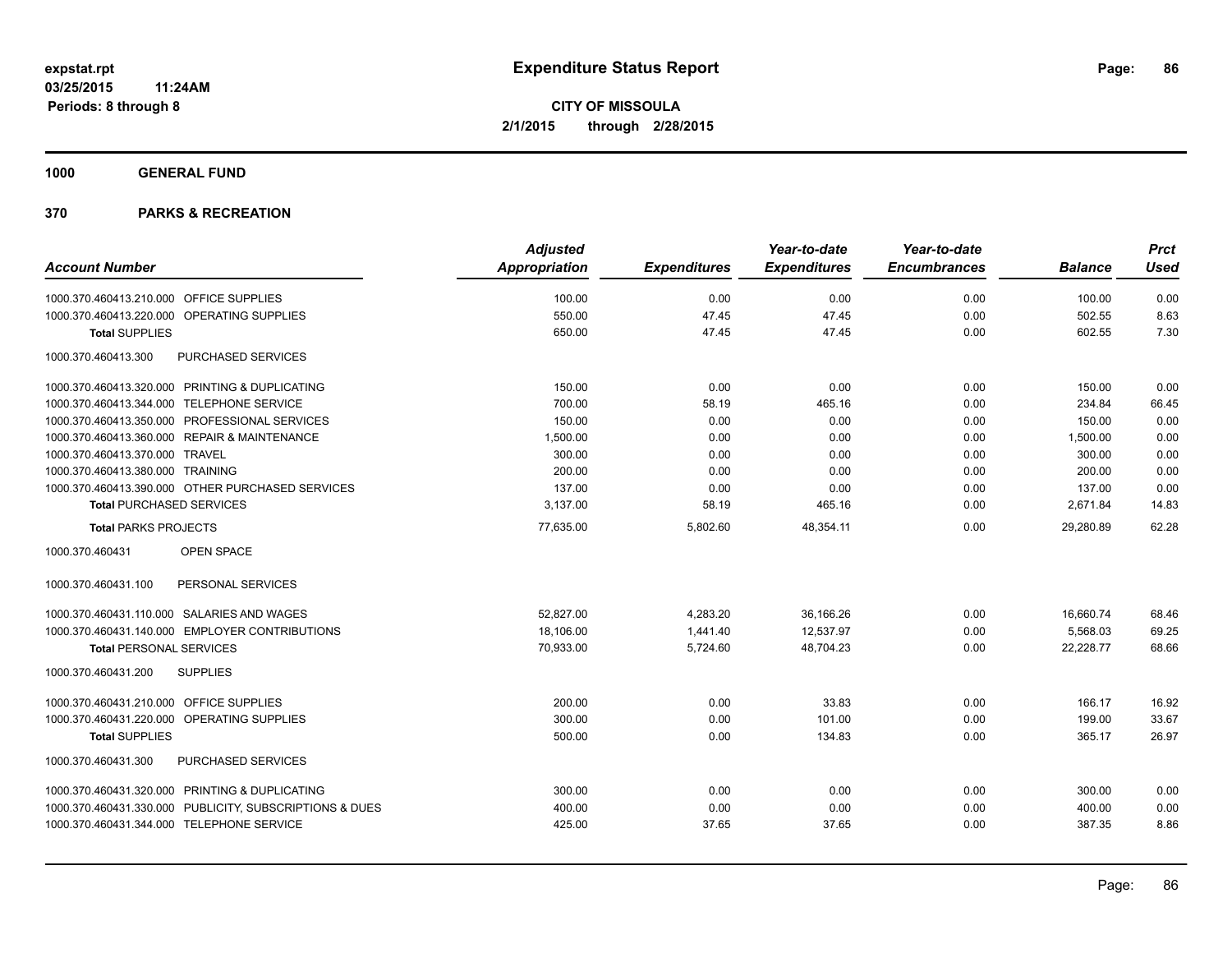**1000 GENERAL FUND**

| <b>Account Number</b>                                   | <b>Adjusted</b><br>Appropriation | <b>Expenditures</b> | Year-to-date<br><b>Expenditures</b> | Year-to-date<br><b>Encumbrances</b> | <b>Balance</b> | <b>Prct</b><br><b>Used</b> |
|---------------------------------------------------------|----------------------------------|---------------------|-------------------------------------|-------------------------------------|----------------|----------------------------|
|                                                         |                                  |                     |                                     |                                     |                |                            |
| 1000.370.460431.350.000 PROFESSIONAL SERVICES           | 200.00                           | 40.00               | 345.28                              | 0.00                                | $-145.28$      | 172.64                     |
| 1000.370.460431.370.000 TRAVEL                          | 300.00                           | 0.00                | 0.00                                | 0.00                                | 300.00         | 0.00                       |
| 1000.370.460431.380.000 TRAINING                        | 200.00                           | 0.00                | 269.00                              | 0.00                                | $-69.00$       | 134.50                     |
| <b>Total PURCHASED SERVICES</b>                         | 1,825.00                         | 77.65               | 651.93                              | 0.00                                | 1,173.07       | 35.72                      |
| <b>Total OPEN SPACE</b>                                 | 73,258.00                        | 5,802.25            | 49,490.99                           | 0.00                                | 23,767.01      | 67.56                      |
| 1000.370.460432<br>PARK ADMIN                           |                                  |                     |                                     |                                     |                |                            |
| 1000.370.460432.100<br>PERSONAL SERVICES                |                                  |                     |                                     |                                     |                |                            |
| 1000.370.460432.110.000 SALARIES AND WAGES              | 94,645.00                        | 7,029.79            | 52,211.67                           | 0.00                                | 42,433.33      | 55.17                      |
| 1000.370.460432.130.000 OTHER                           | 7,880.00                         | 0.00                | 0.00                                | 0.00                                | 7,880.00       | 0.00                       |
| 1000.370.460432.140.000 EMPLOYER CONTRIBUTIONS          | 46,217.00                        | 3,483.02            | 23,311.78                           | 0.00                                | 22,905.22      | 50.44                      |
| <b>Total PERSONAL SERVICES</b>                          | 148,742.00                       | 10,512.81           | 75,523.45                           | 0.00                                | 73,218.55      | 50.77                      |
| <b>SUPPLIES</b><br>1000.370.460432.200                  |                                  |                     |                                     |                                     |                |                            |
| 1000.370.460432.210.000 OFFICE SUPPLIES                 | 1,520.00                         | 150.96              | 1,506.65                            | 0.00                                | 13.35          | 99.12                      |
| 1000.370.460432.220.000 OPERATING SUPPLIES              | 6,650.00                         | 0.00                | 3,290.63                            | 0.00                                | 3,359.37       | 49.48                      |
| <b>Total SUPPLIES</b>                                   | 8,170.00                         | 150.96              | 4,797.28                            | 0.00                                | 3,372.72       | 58.72                      |
| <b>PURCHASED SERVICES</b><br>1000.370.460432.300        |                                  |                     |                                     |                                     |                |                            |
| 1000.370.460432.310.000 COMMUNICATIONS                  | 100.00                           | 0.00                | 86.89                               | 0.00                                | 13.11          | 86.89                      |
| 1000.370.460432.320.000 PRINTING & DUPLICATING          | 150.00                           | 0.00                | 305.90                              | 0.00                                | $-155.90$      | 203.93                     |
| 1000.370.460432.330.000 PUBLICITY, SUBSCRIPTIONS & DUES | 500.00                           | 0.00                | 0.00                                | 0.00                                | 500.00         | 0.00                       |
| 1000.370.460432.340.000 SEWER                           | 2,154.00                         | 0.00                | 2,092.11                            | 0.00                                | 61.89          | 97.13                      |
| 1000.370.460432.344.000 TELEPHONE SERVICE               | 14,429.00                        | 478.78              | 6,467.80                            | 0.00                                | 7,961.20       | 44.83                      |
| 1000.370.460432.350.000 PROFESSIONAL SERVICES           | 20,112.00                        | 0.00                | 2,269.36                            | 0.00                                | 17,842.64      | 11.28                      |
| 1000.370.460432.390.000 OTHER PURCHASED SERVICES        | 2,345.00                         | 0.00                | 0.00                                | 0.00                                | 2,345.00       | 0.00                       |
| <b>Total PURCHASED SERVICES</b>                         | 39,790.00                        | 478.78              | 11,222.06                           | 0.00                                | 28,567.94      | 28.20                      |
| 1000.370.460432.900<br><b>CAPITAL OUTLAY</b>            |                                  |                     |                                     |                                     |                |                            |
| <b>Total CAPITAL OUTLAY</b>                             | 0.00                             | 0.00                | 0.00                                | 0.00                                | 0.00           | 0.00                       |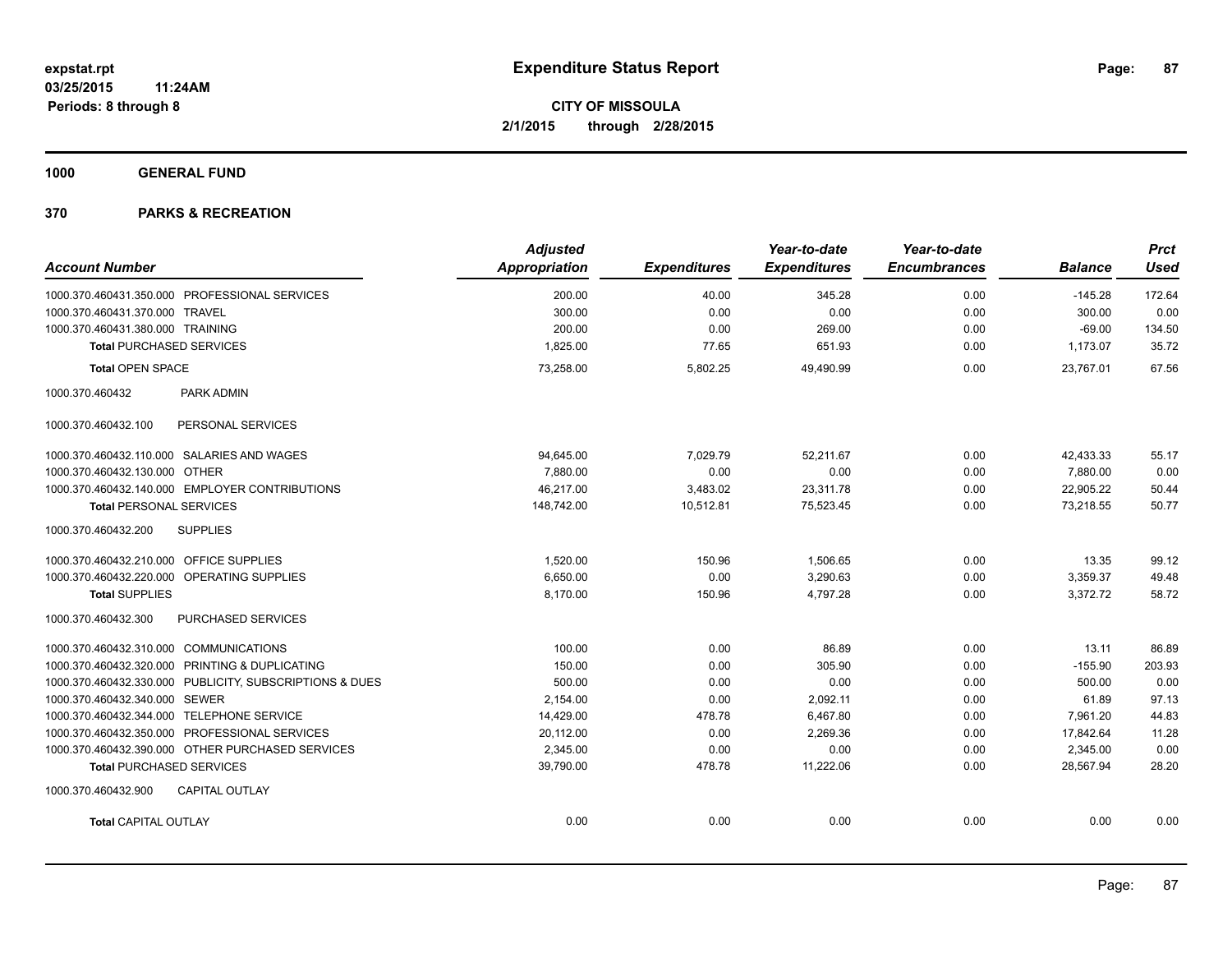**1000 GENERAL FUND**

| <b>Account Number</b>                  |                                                         | <b>Adjusted</b><br>Appropriation | <b>Expenditures</b> | Year-to-date<br><b>Expenditures</b> | Year-to-date<br><b>Encumbrances</b> | <b>Balance</b> | <b>Prct</b><br><b>Used</b> |
|----------------------------------------|---------------------------------------------------------|----------------------------------|---------------------|-------------------------------------|-------------------------------------|----------------|----------------------------|
| <b>Total PARK ADMIN</b>                |                                                         | 196,702.00                       | 11,142.55           | 91,542.79                           | 0.00                                | 105,159.21     | 46.54                      |
| 1000.370.460434                        | <b>GREENWAYS &amp; HORTICULTURE</b>                     |                                  |                     |                                     |                                     |                |                            |
| 1000.370.460434.100                    | PERSONAL SERVICES                                       |                                  |                     |                                     |                                     |                |                            |
|                                        | 1000.370.460434.110.000 SALARIES AND WAGES              | 99,547.00                        | 6,919.24            | 63.836.93                           | 0.00                                | 35.710.07      | 64.13                      |
|                                        | 1000.370.460434.120.000 OVERTIME/TERMINATION            | 0.00                             | 0.00                | 463.64                              | 0.00                                | $-463.64$      | 0.00                       |
|                                        | 1000.370.460434.140.000 EMPLOYER CONTRIBUTIONS          | 40,275.00                        | 3,095.46            | 25,258.05                           | 0.00                                | 15,016.95      | 62.71                      |
|                                        | Total GREENWAYS & HORTICULTURE                          | 139,822.00                       | 10,014.70           | 89,558.62                           | 0.00                                | 50,263.38      | 64.05                      |
| 1000.370.460439                        | <b>URBAN FORESTRY</b>                                   |                                  |                     |                                     |                                     |                |                            |
| 1000.370.460439.100                    | PERSONAL SERVICES                                       |                                  |                     |                                     |                                     |                |                            |
|                                        | 1000.370.460439.110.000 SALARIES AND WAGES              | 178.792.00                       | 9.052.97            | 102.968.69                          | 0.00                                | 75,823.31      | 57.59                      |
|                                        | 1000.370.460439.120.000 OVERTIME/TERMINATION            | 1,750.00                         | 0.00                | 274.55                              | 0.00                                | 1.475.45       | 15.69                      |
|                                        | 1000.370.460439.140.000 EMPLOYER CONTRIBUTIONS          | 77.057.00                        | 3,571.05            | 42,594.61                           | 0.00                                | 34.462.39      | 55.28                      |
| <b>Total PERSONAL SERVICES</b>         |                                                         | 257,599.00                       | 12,624.02           | 145,837.85                          | 0.00                                | 111,761.15     | 56.61                      |
| 1000.370.460439.200                    | <b>SUPPLIES</b>                                         |                                  |                     |                                     |                                     |                |                            |
|                                        | 1000.370.460439.220.000 OPERATING SUPPLIES              | 2.132.00                         | 0.00                | 0.00                                | 0.00                                | 2,132.00       | 0.00                       |
|                                        | 1000.370.460439.230.000 REPAIR/MAINTENANCE              | 581.00                           | 0.00                | 0.00                                | 0.00                                | 581.00         | 0.00                       |
| <b>Total SUPPLIES</b>                  |                                                         | 2,713.00                         | 0.00                | 0.00                                | 0.00                                | 2,713.00       | 0.00                       |
| 1000.370.460439.300                    | PURCHASED SERVICES                                      |                                  |                     |                                     |                                     |                |                            |
| 1000.370.460439.310.000 COMMUNICATIONS |                                                         | 145.00                           | 0.00                | 0.00                                | 0.00                                | 145.00         | 0.00                       |
|                                        | 1000.370.460439.320.000 PRINTING & DUPLICATING          | 100.00                           | 0.00                | 0.00                                | 0.00                                | 100.00         | 0.00                       |
|                                        | 1000.370.460439.330.000 PUBLICITY, SUBSCRIPTIONS & DUES | 700.00                           | 0.00                | 0.00                                | 0.00                                | 700.00         | 0.00                       |
|                                        | 1000.370.460439.350.000 PROFESSIONAL SERVICES           | 525.00                           | 0.00                | 0.00                                | 0.00                                | 525.00         | 0.00                       |
|                                        | 1000.370.460439.360.000 REPAIR & MAINTENANCE            | 22,382.00                        | 0.00                | 0.00                                | 0.00                                | 22,382.00      | 0.00                       |
| <b>Total PURCHASED SERVICES</b>        |                                                         | 23,852.00                        | 0.00                | 0.00                                | 0.00                                | 23,852.00      | 0.00                       |
| <b>Total URBAN FORESTRY</b>            |                                                         | 284,164.00                       | 12,624.02           | 145,837.85                          | 0.00                                | 138,326.15     | 51.32                      |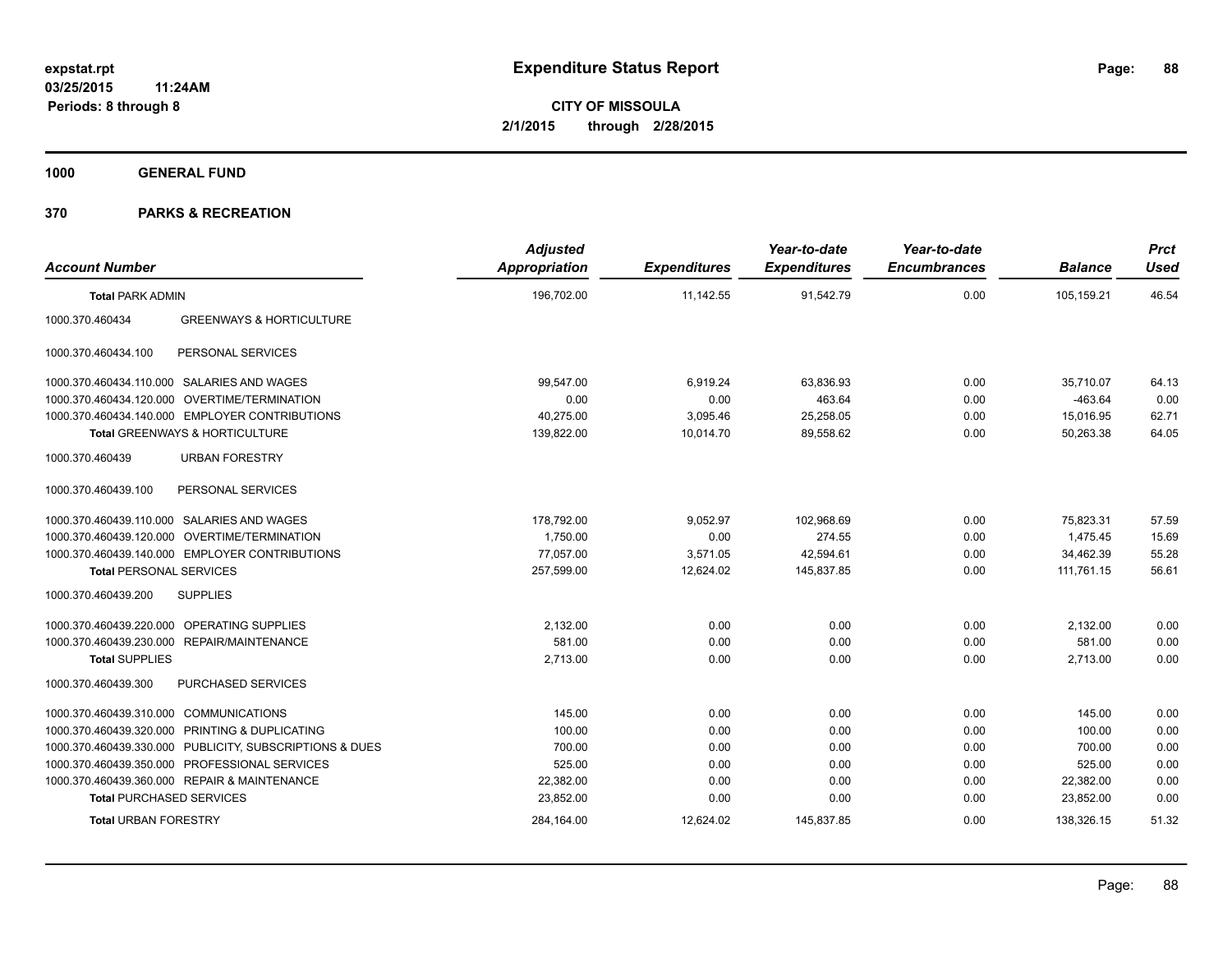**1000 GENERAL FUND**

|                                         |                                                         | <b>Adjusted</b>      |                     | Year-to-date        | Year-to-date        |                | <b>Prct</b> |
|-----------------------------------------|---------------------------------------------------------|----------------------|---------------------|---------------------|---------------------|----------------|-------------|
| <b>Account Number</b>                   |                                                         | <b>Appropriation</b> | <b>Expenditures</b> | <b>Expenditures</b> | <b>Encumbrances</b> | <b>Balance</b> | <b>Used</b> |
| 1000.370.460440                         | CITY LIFE GYM LEASE                                     |                      |                     |                     |                     |                |             |
| 1000.370.460440.200                     | <b>SUPPLIES</b>                                         |                      |                     |                     |                     |                |             |
|                                         | 1000.370.460440.220.000 OPERATING SUPPLIES              | 0.00                 | 0.00                | 131.90              | 0.00                | $-131.90$      | 0.00        |
| Total CITY LIFE GYM LEASE               |                                                         | 0.00                 | 0.00                | 131.90              | 0.00                | $-131.90$      | 0.00        |
| 1000.370.460441                         | <b>RECREATION</b>                                       |                      |                     |                     |                     |                |             |
| 1000.370.460441.100                     | PERSONAL SERVICES                                       |                      |                     |                     |                     |                |             |
|                                         | 1000.370.460441.110.000 SALARIES AND WAGES              | 130,631.00           | 10,192.80           | 86,133.10           | 0.00                | 44,497.90      | 65.94       |
|                                         | 1000.370.460441.120.000 OVERTIME/TERMINATION            | 700.00               | 0.00                | 0.00                | 0.00                | 700.00         | 0.00        |
| 1000.370.460441.130.000 OTHER           |                                                         | 4,880.00             | 0.00                | 0.00                | 0.00                | 4,880.00       | 0.00        |
|                                         | 1000.370.460441.140.000 EMPLOYER CONTRIBUTIONS          | 55,299.00            | 4,336.52            | 37,711.86           | 0.00                | 17,587.14      | 68.20       |
| <b>Total PERSONAL SERVICES</b>          |                                                         | 191,510.00           | 14,529.32           | 123,844.96          | 0.00                | 67.665.04      | 64.67       |
| 1000.370.460441.200                     | <b>SUPPLIES</b>                                         |                      |                     |                     |                     |                |             |
| 1000.370.460441.210.000 OFFICE SUPPLIES |                                                         | 300.00               | 0.00                | 65.40               | 0.00                | 234.60         | 21.80       |
| <b>Total SUPPLIES</b>                   |                                                         | 300.00               | 0.00                | 65.40               | 0.00                | 234.60         | 21.80       |
| 1000.370.460441.300                     | PURCHASED SERVICES                                      |                      |                     |                     |                     |                |             |
|                                         | 1000.370.460441.320.000 PRINTING & DUPLICATING          | 2.150.00             | 0.00                | 368.75              | 0.00                | 1,781.25       | 17.15       |
|                                         | 1000.370.460441.330.000 PUBLICITY, SUBSCRIPTIONS & DUES | 1,490.00             | 0.00                | 1,033.89            | 0.00                | 456.11         | 69.39       |
|                                         | 1000.370.460441.344.000 TELEPHONE SERVICE               | 696.00               | 40.55               | 317.51              | 0.00                | 378.49         | 45.62       |
|                                         | 1000.370.460441.350.000 PROFESSIONAL SERVICES           | 1,360.00             | 0.00                | 169.50              | 0.00                | 1,190.50       | 12.46       |
|                                         | 1000.370.460441.360.000 REPAIR & MAINTENANCE            | 1,200.00             | 1,086.42            | 1,559.40            | 0.00                | $-359.40$      | 129.95      |
| 1000.370.460441.370.000 TRAVEL          |                                                         | 1,200.00             | 0.00                | 94.62               | 0.00                | 1,105.38       | 7.89        |
| 1000.370.460441.380.000 TRAINING        |                                                         | 900.00               | 0.00                | 277.00              | 0.00                | 623.00         | 30.78       |
|                                         | <b>Total PURCHASED SERVICES</b>                         | 8,996.00             | 1,126.97            | 3,820.67            | 0.00                | 5,175.33       | 42.47       |
| 1000.370.460441.800                     | OTHER OBJECTS                                           |                      |                     |                     |                     |                |             |
|                                         | 1000.370.460441.820.000 TRANSFERS TO OTHER FUNDS        | 10,000.00            | 0.00                | 10,000.00           | 0.00                | 0.00           | 100.00      |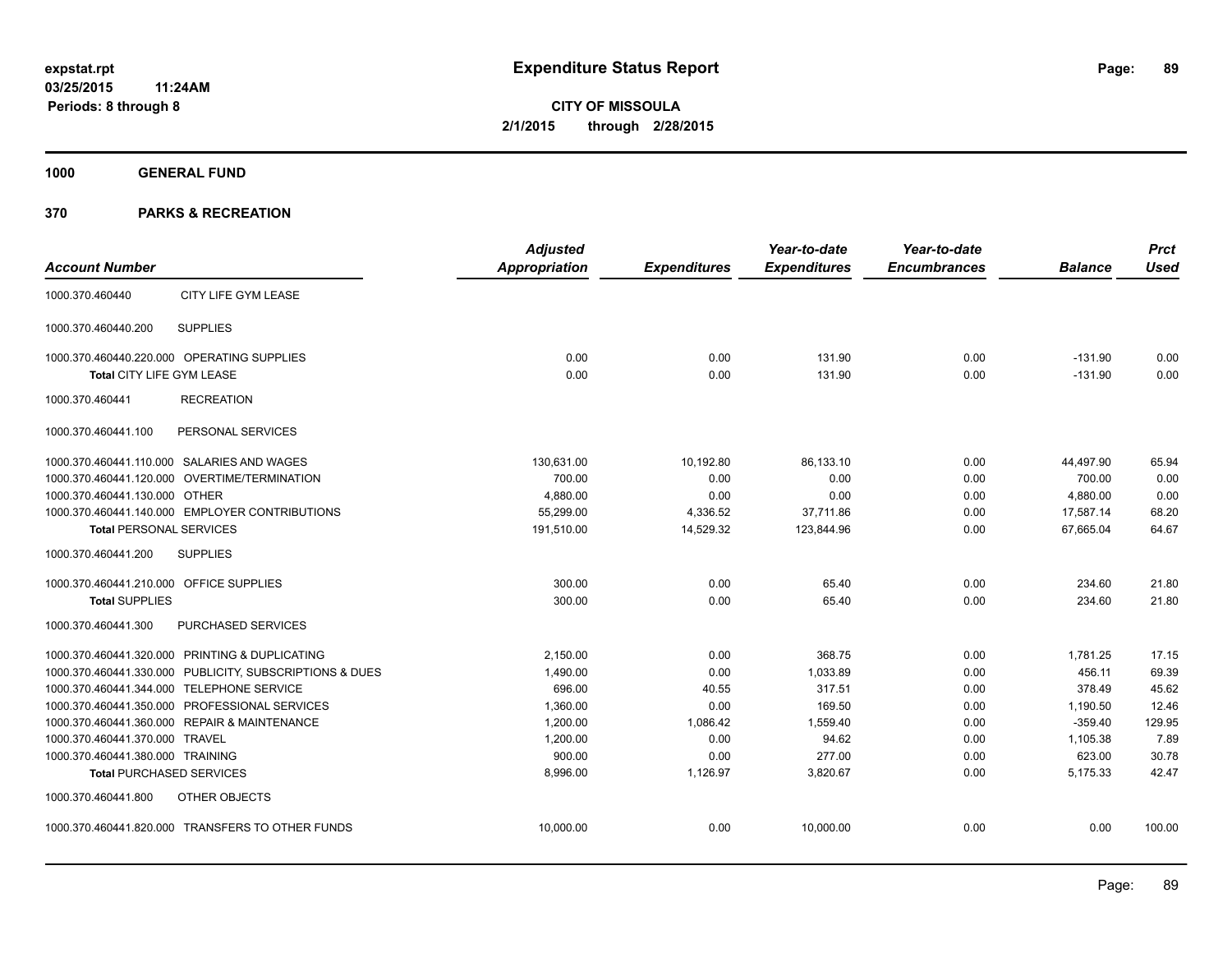**1000 GENERAL FUND**

#### **370 PARKS & RECREATION**

| <b>Account Number</b>                     |                                                         | <b>Adjusted</b><br>Appropriation | <b>Expenditures</b> | Year-to-date<br><b>Expenditures</b> | Year-to-date<br><b>Encumbrances</b> | <b>Balance</b> | <b>Prct</b><br><b>Used</b> |
|-------------------------------------------|---------------------------------------------------------|----------------------------------|---------------------|-------------------------------------|-------------------------------------|----------------|----------------------------|
| <b>Total OTHER OBJECTS</b>                |                                                         | 10,000.00                        | 0.00                | 10,000.00                           | 0.00                                | 0.00           | 100.00                     |
| <b>Total RECREATION</b>                   |                                                         | 210,806.00                       | 15,656.29           | 137.731.03                          | 0.00                                | 73,074.97      | 65.34                      |
| 1000.370.460470                           | <b>RECREATION MORE</b>                                  |                                  |                     |                                     |                                     |                |                            |
| 1000.370.460470.100                       | PERSONAL SERVICES                                       |                                  |                     |                                     |                                     |                |                            |
|                                           | 1000.370.460470.110.000 SALARIES AND WAGES              | 138,863.00                       | 6,814.48            | 71,012.81                           | 0.00                                | 67,850.19      | 51.14                      |
|                                           | 1000.370.460470.120.000 OVERTIME/TERMINATION            | 0.00                             | 0.00                | 136.29                              | 0.00                                | $-136.29$      | 0.00                       |
|                                           | 1000.370.460470.140.000 EMPLOYER CONTRIBUTIONS          | 38,553.00                        | 2,978.96            | 26,158.98                           | 0.00                                | 12,394.02      | 67.85                      |
| <b>Total PERSONAL SERVICES</b>            |                                                         | 177,416.00                       | 9,793.44            | 97,308.08                           | 0.00                                | 80,107.92      | 54.85                      |
| 1000.370.460470.200                       | <b>SUPPLIES</b>                                         |                                  |                     |                                     |                                     |                |                            |
| 1000.370.460470.210.000 OFFICE SUPPLIES   |                                                         | 100.00                           | 21.24               | 120.60                              | 0.00                                | $-20.60$       | 120.60                     |
|                                           | 1000.370.460470.220.000 OPERATING SUPPLIES              | 8,567.00                         | 1,456.70            | 3,125.78                            | 0.00                                | 5,441.22       | 36.49                      |
|                                           | 1000.370.460470.220.155 OPERATING SUPPLIES              | 0.00                             | 0.00                | 390.38                              | 0.00                                | $-390.38$      | 0.00                       |
|                                           | 1000.370.460470.220.156 OPERATING SUPPLIES              | 0.00                             | 0.00                | 579.28                              | 0.00                                | $-579.28$      | 0.00                       |
|                                           | 1000.370.460470.220.159 OPERATING SUPPLIES              | 0.00                             | 0.00                | 282.00                              | 0.00                                | $-282.00$      | 0.00                       |
| <b>Total SUPPLIES</b>                     |                                                         | 8,667.00                         | 1,477.94            | 4,498.04                            | 0.00                                | 4,168.96       | 51.90                      |
| 1000.370.460470.300                       | <b>PURCHASED SERVICES</b>                               |                                  |                     |                                     |                                     |                |                            |
|                                           | 1000.370.460470.320.000 PRINTING & DUPLICATING          | 1.200.00                         | 0.00                | 368.75                              | 0.00                                | 831.25         | 30.73                      |
|                                           | 1000.370.460470.330.000 PUBLICITY, SUBSCRIPTIONS & DUES | 780.00                           | 0.00                | 405.17                              | 0.00                                | 374.83         | 51.94                      |
| 1000.370.460470.344.000 TELEPHONE SERVICE |                                                         | 428.00                           | 64.10               | 451.55                              | 0.00                                | $-23.55$       | 105.50                     |
|                                           | 1000.370.460470.390.000 OTHER PURCHASED SERVICES        | 21,372.00                        | 805.25              | 8,450.25                            | 0.00                                | 12,921.75      | 39.54                      |
|                                           | 1000.370.460470.390.154 OTHER PURCHASED SERVICES        | 0.00                             | 0.00                | 97.50                               | 0.00                                | $-97.50$       | 0.00                       |
|                                           | 1000.370.460470.390.156 OTHER PURCHASED SERVICES        | 0.00                             | 0.00                | 3,009.40                            | 0.00                                | $-3,009.40$    | 0.00                       |
| <b>Total PURCHASED SERVICES</b>           |                                                         | 23,780.00                        | 869.35              | 12,782.62                           | 0.00                                | 10,997.38      | 53.75                      |
| <b>Total RECREATION MORE</b>              |                                                         | 209,863.00                       | 12,140.73           | 114,588.74                          | 0.00                                | 95,274.26      | 54.60                      |
| 1000.370.460471                           | <b>RECREATION ADULTS</b>                                |                                  |                     |                                     |                                     |                |                            |

1000.370.460471.100 PERSONAL SERVICES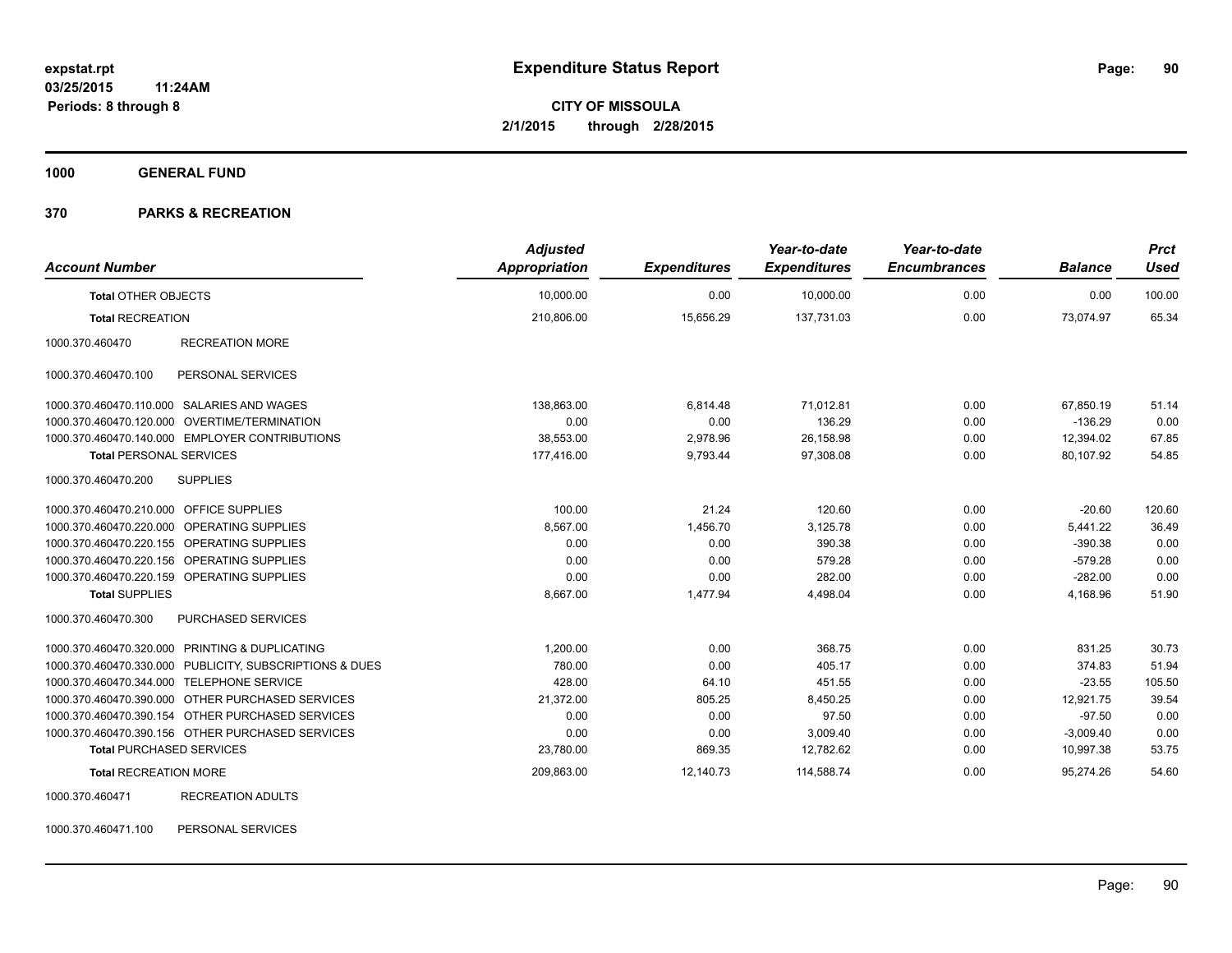**1000 GENERAL FUND**

### **370 PARKS & RECREATION**

|                                                         | <b>Adjusted</b> |                     | Year-to-date        | Year-to-date        |                | <b>Prct</b> |
|---------------------------------------------------------|-----------------|---------------------|---------------------|---------------------|----------------|-------------|
| <b>Account Number</b>                                   | Appropriation   | <b>Expenditures</b> | <b>Expenditures</b> | <b>Encumbrances</b> | <b>Balance</b> | <b>Used</b> |
| 1000.370.460471.110.000 SALARIES AND WAGES              | 107,130.00      | 6,250.07            | 57,987.09           | 0.00                | 49,142.91      | 54.13       |
| 1000.370.460471.140.000 EMPLOYER CONTRIBUTIONS          | 29,028.00       | 2,030.12            | 18,470.70           | 0.00                | 10,557.30      | 63.63       |
| <b>Total PERSONAL SERVICES</b>                          | 136,158.00      | 8,280.19            | 76,457.79           | 0.00                | 59,700.21      | 56.15       |
| <b>SUPPLIES</b><br>1000.370.460471.200                  |                 |                     |                     |                     |                |             |
| 1000.370.460471.210.000 OFFICE SUPPLIES                 | 600.00          | 0.00                | 256.70              | 0.00                | 343.30         | 42.78       |
| 1000.370.460471.210.147 OFFICE SUPPLIES                 | 0.00            | 0.00                | 24.51               | 0.00                | $-24.51$       | 0.00        |
| 1000.370.460471.220.000 OPERATING SUPPLIES              | 8,892.00        | 89.16               | $-28.00$            | 0.00                | 8,920.00       | 0.31        |
| 1000.370.460471.220.142 OPERATING SUPPLIES              | 0.00            | 0.00                | 143.35              | 0.00                | $-143.35$      | 0.00        |
| 1000.370.460471.220.143 OPERATING SUPPLIES              | 0.00            | 0.00                | 1,145.00            | 0.00                | $-1,145.00$    | 0.00        |
| 1000.370.460471.220.144 OPERATING SUPPLIES              | 0.00            | 0.00                | 1,530.56            | 0.00                | $-1,530.56$    | 0.00        |
| 1000.370.460471.220.146 OPERATING SUPPLIES              | 0.00            | 0.00                | 509.02              | 0.00                | $-509.02$      | 0.00        |
| 1000.370.460471.220.147 OPERATING SUPPLIES              | 0.00            | 251.48              | 3.086.57            | 0.00                | $-3.086.57$    | 0.00        |
| 1000.370.460471.220.192 OPERATING SUPPLIES              | 0.00            | 0.00                | 11.65               | 0.00                | $-11.65$       | 0.00        |
| 1000.370.460471.220.193 OPERATING SUPPLIES              | 0.00            | 0.00                | 97.49               | 0.00                | $-97.49$       | 0.00        |
| <b>Total SUPPLIES</b>                                   | 9,492.00        | 340.64              | 6,776.85            | 0.00                | 2,715.15       | 71.40       |
| 1000.370.460471.300<br><b>PURCHASED SERVICES</b>        |                 |                     |                     |                     |                |             |
| 1000.370.460471.310.000 COMMUNICATIONS                  | 460.00          | 0.00                | 0.00                | 0.00                | 460.00         | 0.00        |
| 1000.370.460471.320.000 PRINTING & DUPLICATING          | 1,800.00        | 0.00                | 221.25              | 0.00                | 1,578.75       | 12.29       |
| 1000.370.460471.320.147 PRINTING & DUPLICATING          | 0.00            | 0.00                | 30.00               | 0.00                | $-30.00$       | 0.00        |
| 1000.370.460471.330.000 PUBLICITY, SUBSCRIPTIONS & DUES | 1,220.00        | 0.00                | 630.00              | 0.00                | 590.00         | 51.64       |
| 1000.370.460471.330.147 PUBLICITY, SUBSCRIPTIONS & DUES | 0.00            | 0.00                | 25.00               | 0.00                | $-25.00$       | 0.00        |
| 1000.370.460471.344.000 TELEPHONE SERVICE               | 567.00          | 50.16               | 362.16              | 0.00                | 204.84         | 63.87       |
| 1000.370.460471.390.000 OTHER PURCHASED SERVICES        | 10,000.00       | 0.00                | 0.00                | 0.00                | 10,000.00      | 0.00        |
| 1000.370.460471.390.143 OTHER PURCHASED SERVICES        | 0.00            | 675.00              | 1,650.00            | 0.00                | $-1,650.00$    | 0.00        |
| 1000.370.460471.390.146 OTHER PURCHASED SERVICES        | 0.00            | 1,132.50            | 1,132.50            | 0.00                | $-1,132.50$    | 0.00        |
| <b>Total PURCHASED SERVICES</b>                         | 14,047.00       | 1,857.66            | 4,050.91            | 0.00                | 9,996.09       | 28.84       |
| <b>Total RECREATION ADULTS</b>                          | 159,697.00      | 10,478.49           | 87,285.55           | 0.00                | 72.411.45      | 54.66       |

1000.370.460472 RECREATION YOUTH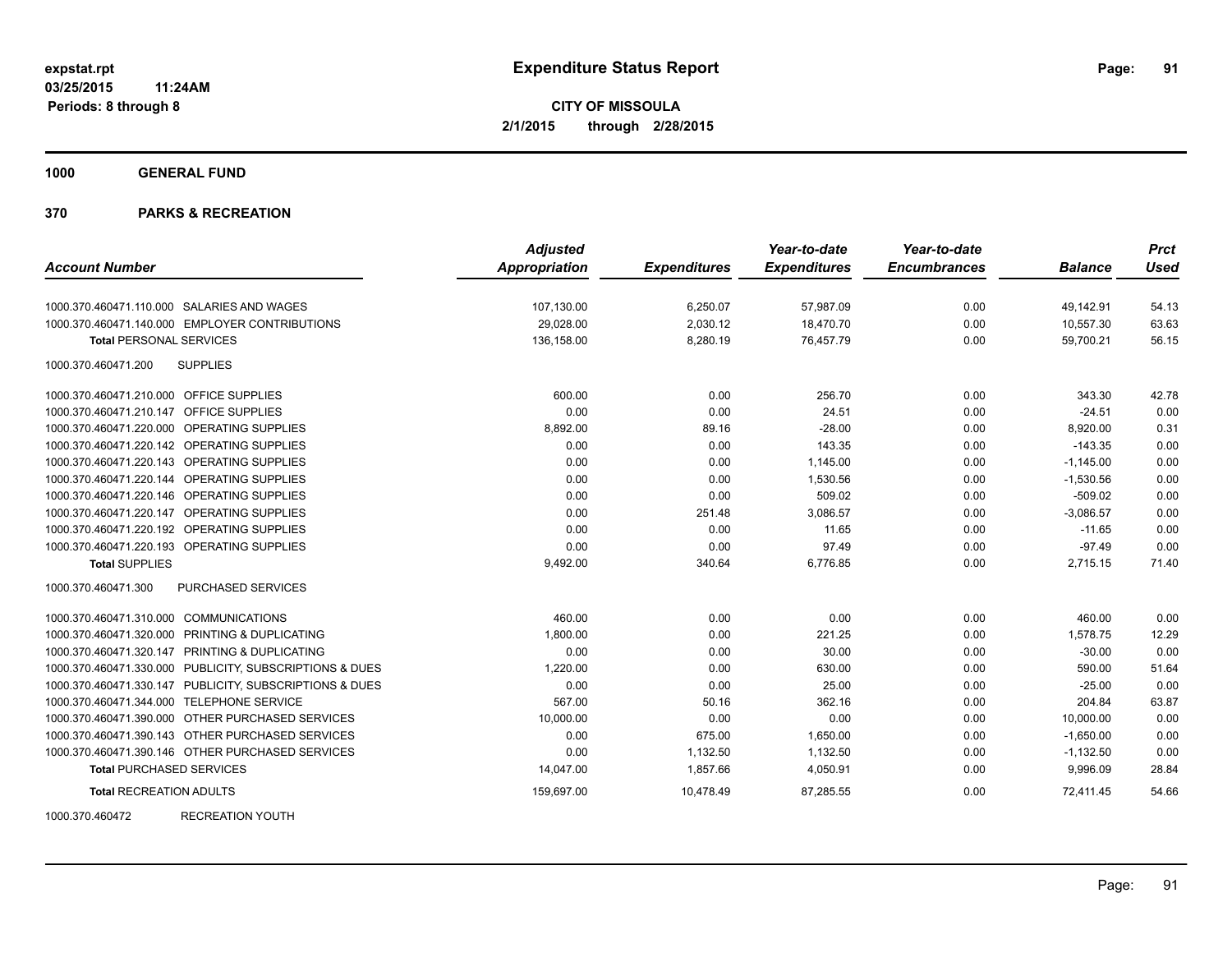**1000 GENERAL FUND**

|                                                         | <b>Adjusted</b> |                     | Year-to-date        | Year-to-date        |                | <b>Prct</b> |
|---------------------------------------------------------|-----------------|---------------------|---------------------|---------------------|----------------|-------------|
| <b>Account Number</b>                                   | Appropriation   | <b>Expenditures</b> | <b>Expenditures</b> | <b>Encumbrances</b> | <b>Balance</b> | <b>Used</b> |
| PERSONAL SERVICES<br>1000.370.460472.100                |                 |                     |                     |                     |                |             |
| 1000.370.460472.110.000 SALARIES AND WAGES              | 91,974.00       | 2,496.10            | 44,781.57           | 0.00                | 47,192.43      | 48.69       |
| 1000.370.460472.140.000 EMPLOYER CONTRIBUTIONS          | 17,686.00       | 1,263.77            | 13,112.23           | 0.00                | 4,573.77       | 74.14       |
| <b>Total PERSONAL SERVICES</b>                          | 109,660.00      | 3,759.87            | 57,893.80           | 0.00                | 51,766.20      | 52.79       |
| <b>SUPPLIES</b><br>1000.370.460472.200                  |                 |                     |                     |                     |                |             |
| 1000.370.460472.210.000 OFFICE SUPPLIES                 | 100.00          | 0.00                | 50.00               | 0.00                | 50.00          | 50.00       |
| 1000.370.460472.210.190 OFFICE SUPPLIES                 | 0.00            | 0.00                | 0.99                | 0.00                | $-0.99$        | 0.00        |
| 1000.370.460472.210.193 OFFICE SUPPLIES                 | 0.00            | 0.00                | 7.91                | 0.00                | $-7.91$        | 0.00        |
| 1000.370.460472.220.000 OPERATING SUPPLIES              | 16,006.00       | 0.00                | 369.75              | 0.00                | 15,636.25      | 2.31        |
| 1000.370.460472.220.145 OPERATING SUPPLIES              | 0.00            | 0.00                | 28.97               | 0.00                | $-28.97$       | 0.00        |
| 1000.370.460472.220.147 OPERATING SUPPLIES              | 0.00            | 0.00                | 258.13              | 0.00                | $-258.13$      | 0.00        |
| 1000.370.460472.220.190 OPERATING SUPPLIES              | 0.00            | 7.43                | 704.69              | 0.00                | $-704.69$      | 0.00        |
| 1000.370.460472.220.191 OPERATING SUPPLIES              | 0.00            | 0.00                | 8,733.96            | 0.00                | $-8,733.96$    | 0.00        |
| 1000.370.460472.220.192 OPERATING SUPPLIES              | 0.00            | 0.00                | 357.57              | 0.00                | $-357.57$      | 0.00        |
| 1000.370.460472.220.193 OPERATING SUPPLIES              | 0.00            | 0.00                | 86.58               | 0.00                | $-86.58$       | 0.00        |
| <b>Total SUPPLIES</b>                                   | 16,106.00       | 7.43                | 10,598.55           | 0.00                | 5,507.45       | 65.80       |
| 1000.370.460472.300<br><b>PURCHASED SERVICES</b>        |                 |                     |                     |                     |                |             |
| 1000.370.460472.320.000 PRINTING & DUPLICATING          | 1,300.00        | 0.00                | 242.25              | 0.00                | 1,057.75       | 18.63       |
| 1000.370.460472.320.191 PRINTING & DUPLICATING~TENNIS   | 0.00            | 0.00                | 12.00               | 0.00                | $-12.00$       | 0.00        |
| 1000.370.460472.330.000 PUBLICITY, SUBSCRIPTIONS & DUES | 1,500.00        | 0.00                | 1,050.71            | 0.00                | 449.29         | 70.05       |
| 1000.370.460472.330.191 PUBLICITY, SUBSCRIPTIONS & DUES | 0.00            | 0.00                | 229.77              | 0.00                | $-229.77$      | 0.00        |
| 1000.370.460472.341.000 ELECTRICITY & NATURAL GAS       | 1,225.00        | 0.00                | 0.00                | 0.00                | 1,225.00       | 0.00        |
| 1000.370.460472.343.000 WATER CHARGES                   | 601.00          | 0.00                | 0.00                | 0.00                | 601.00         | 0.00        |
| 1000.370.460472.344.000 TELEPHONE SERVICE               | 662.00          | 20.55               | 147.60              | 0.00                | 514.40         | 22.30       |
| 1000.370.460472.345.000 GARBAGE                         | 450.00          | 0.00                | 635.41              | 0.00                | $-185.41$      | 141.20      |
| 1000.370.460472.350.000 PROFESSIONAL SERVICES           | 2,487.00        | 0.00                | 169.00              | 0.00                | 2,318.00       | 6.80        |
| 1000.370.460472.350.190 PROFESSIONAL SERVICES           | 0.00            | 10.50               | 1,662.75            | 0.00                | $-1,662.75$    | 0.00        |
| 1000.370.460472.350.191 PROFESSIONAL SERVICES-TENNIS    | 0.00            | 330.00              | 715.00              | 0.00                | $-715.00$      | 0.00        |
| 1000.370.460472.390.000 OTHER PURCHASED SERVICES        | 500.00          | 0.00                | 0.00                | 0.00                | 500.00         | 0.00        |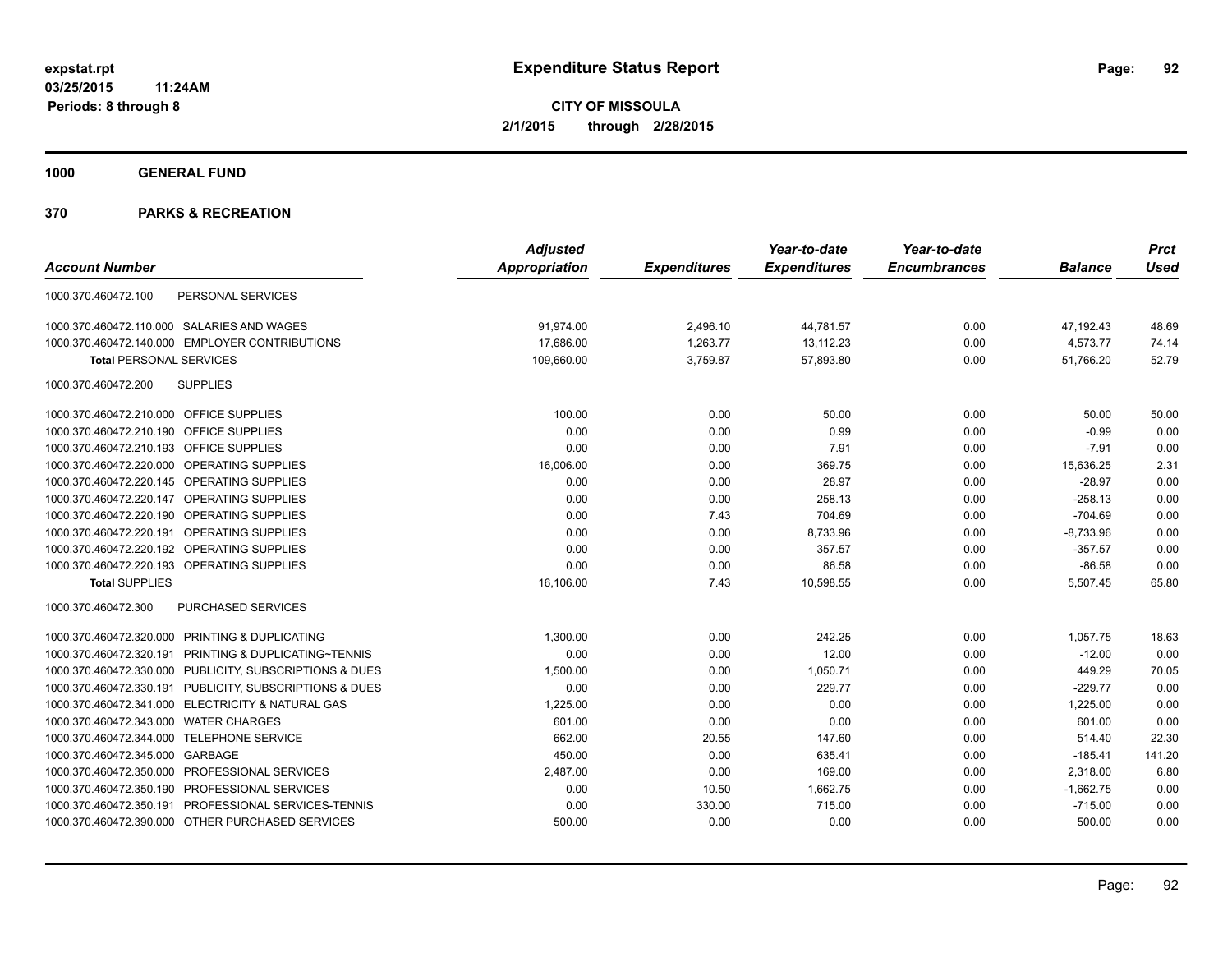**1000 GENERAL FUND**

| <b>Account Number</b>                                                               | <b>Adjusted</b><br>Appropriation | <b>Expenditures</b> | Year-to-date<br><b>Expenditures</b> | Year-to-date<br><b>Encumbrances</b> | <b>Balance</b>          | <b>Prct</b><br><b>Used</b> |
|-------------------------------------------------------------------------------------|----------------------------------|---------------------|-------------------------------------|-------------------------------------|-------------------------|----------------------------|
| 1000.370.460472.390.191 OTHER PURCHASED SERVICES<br><b>Total PURCHASED SERVICES</b> | 0.00<br>8,725.00                 | 497.50<br>858.55    | 2,137.50<br>7,001.99                | 0.00<br>0.00                        | $-2,137.50$<br>1,723.01 | 0.00<br>80.25              |
| <b>Total RECREATION YOUTH</b>                                                       | 134,491.00                       | 4,625.85            | 75,494.34                           | 0.00                                | 58.996.66               | 56.13                      |
| 1000.370.460473<br><b>RECREATION SPECIAL EVENTS</b>                                 |                                  |                     |                                     |                                     |                         |                            |
| <b>SUPPLIES</b><br>1000.370.460473.200                                              |                                  |                     |                                     |                                     |                         |                            |
| 1000.370.460473.220.000 OPERATING SUPPLIES                                          | 2,328.00                         | 358.10              | 1,370.41                            | 0.00                                | 957.59                  | 58.87                      |
| 1000.370.460473.220.193 OPERATING SUPPLIES                                          | 0.00                             | 0.00                | 23.96                               | 0.00                                | $-23.96$                | 0.00                       |
| <b>Total SUPPLIES</b>                                                               | 2,328.00                         | 358.10              | 1,394.37                            | 0.00                                | 933.63                  | 59.90                      |
| 1000.370.460473.300<br><b>PURCHASED SERVICES</b>                                    |                                  |                     |                                     |                                     |                         |                            |
| <b>Total PURCHASED SERVICES</b>                                                     | 0.00                             | 0.00                | 0.00                                | 0.00                                | 0.00                    | 0.00                       |
| <b>Total RECREATION SPECIAL EVENTS</b>                                              | 2,328.00                         | 358.10              | 1,394.37                            | 0.00                                | 933.63                  | 59.90                      |
| <b>SPRAY DECKS</b><br>1000.370.460474                                               |                                  |                     |                                     |                                     |                         |                            |
| 1000.370.460474.100<br>PERSONAL SERVICES                                            |                                  |                     |                                     |                                     |                         |                            |
| 1000.370.460474.110.000 SALARIES AND WAGES                                          | 8,023.00                         | 0.00                | 0.00                                | 0.00                                | 8,023.00                | 0.00                       |
| 1000.370.460474.140.000 EMPLOYER CONTRIBUTIONS                                      | 1,157.00                         | 0.00                | 0.00                                | 0.00                                | 1,157.00                | 0.00                       |
| <b>Total PERSONAL SERVICES</b>                                                      | 9.180.00                         | 0.00                | 0.00                                | 0.00                                | 9.180.00                | 0.00                       |
| 1000.370.460474.200<br><b>SUPPLIES</b>                                              |                                  |                     |                                     |                                     |                         |                            |
| 1000.370.460474.220.000 OPERATING SUPPLIES                                          | 1,535.00                         | 0.00                | 0.00                                | 0.00                                | 1,535.00                | 0.00                       |
| 1000.370.460474.230.000 REPAIR/MAINTENANCE                                          | 5,424.00                         | 0.00                | 1,048.10                            | 0.00                                | 4,375.90                | 19.32                      |
| <b>Total SUPPLIES</b>                                                               | 6,959.00                         | 0.00                | 1,048.10                            | 0.00                                | 5,910.90                | 15.06                      |
| 1000.370.460474.300<br>PURCHASED SERVICES                                           |                                  |                     |                                     |                                     |                         |                            |
| 1000.370.460474.330.000 PUBLICITY, SUBSCRIPTIONS & DUES                             | 750.00                           | 0.00                | 609.00                              | 0.00                                | 141.00                  | 81.20                      |
| 1000.370.460474.360.000 REPAIR & MAINTENANCE                                        | 2,050.00                         | 0.00                | 1,083.62                            | 0.00                                | 966.38                  | 52.86                      |
| <b>Total PURCHASED SERVICES</b>                                                     | 2,800.00                         | 0.00                | 1,692.62                            | 0.00                                | 1,107.38                | 60.45                      |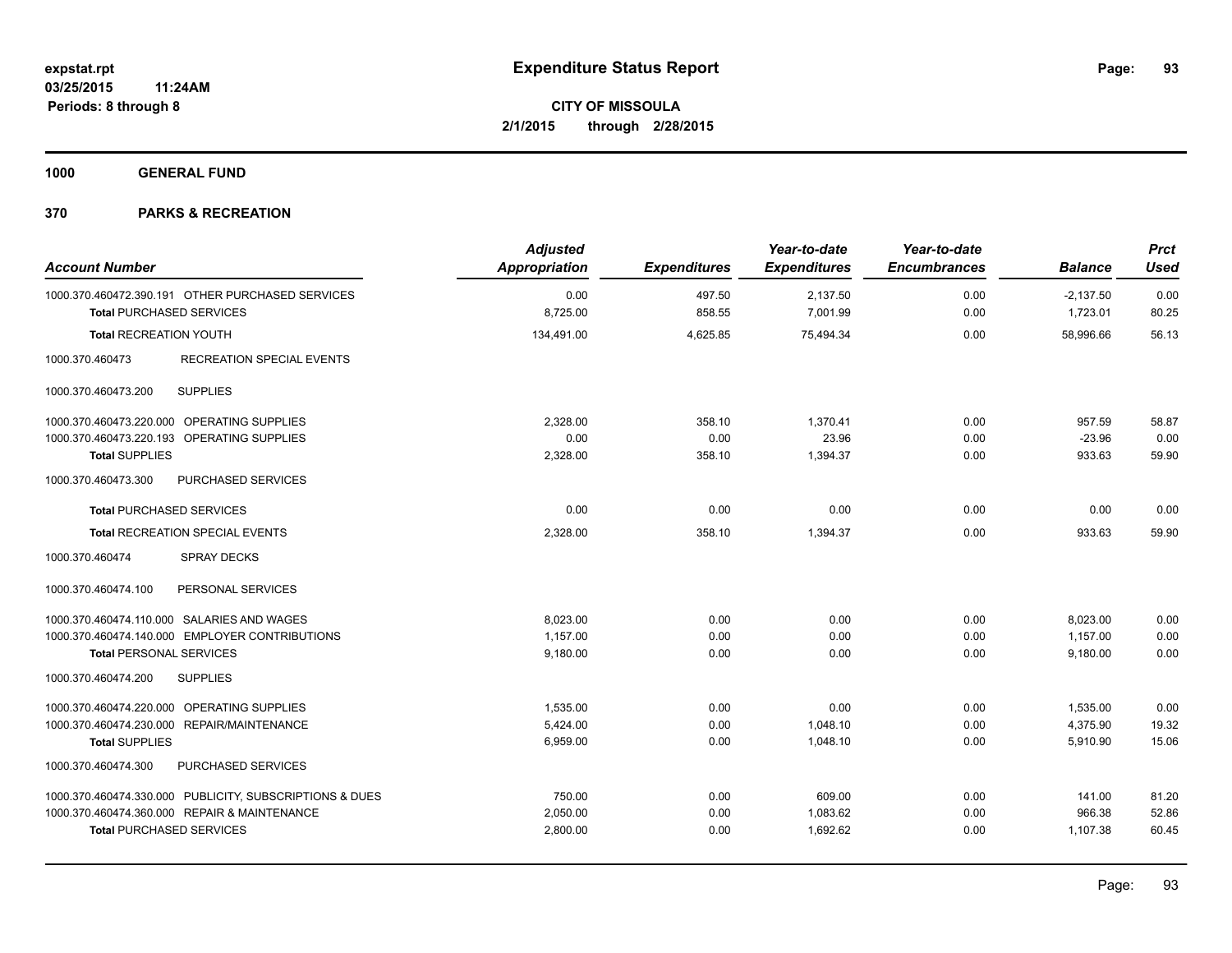**1000 GENERAL FUND**

|                                                         | <b>Adjusted</b>      |                     | Year-to-date        | Year-to-date        |                | <b>Prct</b> |
|---------------------------------------------------------|----------------------|---------------------|---------------------|---------------------|----------------|-------------|
| <b>Account Number</b>                                   | <b>Appropriation</b> | <b>Expenditures</b> | <b>Expenditures</b> | <b>Encumbrances</b> | <b>Balance</b> | <b>Used</b> |
| <b>CAPITAL OUTLAY</b><br>1000.370.460474.900            |                      |                     |                     |                     |                |             |
| 1000.370.460474.930.125 SACAJAWEA SPRAYDECKS            | 7,640.00             | 0.00                | 7,640.00            | 0.00                | 0.00           | 100.00      |
| 1000.370.460474.930.127 SOUTHSIDE LIONS SPRAYDECKS      | 7,640.00             | 0.00                | 7,640.00            | 0.00                | 0.00           | 100.00      |
| <b>Total CAPITAL OUTLAY</b>                             | 15.280.00            | 0.00                | 15,280.00           | 0.00                | 0.00           | 100.00      |
| <b>Total SPRAY DECKS</b>                                | 34,219.00            | 0.00                | 18,020.72           | 0.00                | 16.198.28      | 52.66       |
| 1000.370.460476<br>YOUTH DRUG                           |                      |                     |                     |                     |                |             |
| 1000.370.460476.100<br>PERSONAL SERVICES                |                      |                     |                     |                     |                |             |
| 1000.370.460476.110.000 SALARIES AND WAGES              | 8,922.00             | 0.00                | 0.00                | 0.00                | 8,922.00       | 0.00        |
| 1000.370.460476.140.000 EMPLOYER CONTRIBUTIONS          | 1,286.00             | 0.00                | 0.00                | 0.00                | 1,286.00       | 0.00        |
| <b>Total PERSONAL SERVICES</b>                          | 10,208.00            | 0.00                | 0.00                | 0.00                | 10,208.00      | 0.00        |
| 1000.370.460476.200<br><b>SUPPLIES</b>                  |                      |                     |                     |                     |                |             |
| OFFICE SUPPLIES<br>1000.370.460476.210.000              | 150.00               | 0.00                | 0.00                | 0.00                | 150.00         | 0.00        |
| 1000.370.460476.220.000<br>OPERATING SUPPLIES           | 2,200.00             | 0.00                | 4.98                | 0.00                | 2,195.02       | 0.23        |
| <b>Total SUPPLIES</b>                                   | 2,350.00             | 0.00                | 4.98                | 0.00                | 2,345.02       | 0.21        |
| PURCHASED SERVICES<br>1000.370.460476.300               |                      |                     |                     |                     |                |             |
| 1000.370.460476.320.000 PRINTING & DUPLICATING          | 250.00               | 0.00                | 0.00                | 0.00                | 250.00         | 0.00        |
| 1000.370.460476.330.000 PUBLICITY, SUBSCRIPTIONS & DUES | 100.00               | 0.00                | 100.00              | 0.00                | 0.00           | 100.00      |
| 1000.370.460476.350.000 PROFESSIONAL SERVICES           | 1,200.00             | 0.00                | 271.50              | 0.00                | 928.50         | 22.63       |
| <b>Total PURCHASED SERVICES</b>                         | 1,550.00             | 0.00                | 371.50              | 0.00                | 1,178.50       | 23.97       |
| <b>Total YOUTH DRUG</b>                                 | 14,108.00            | 0.00                | 376.48              | 0.00                | 13,731.52      | 2.67        |
| <b>GRILL VAN</b><br>1000.370.460477                     |                      |                     |                     |                     |                |             |
| <b>SUPPLIES</b><br>1000.370.460477.200                  |                      |                     |                     |                     |                |             |
| 1000.370.460477.220.000 OPERATING SUPPLIES              | 12,754.00            | 340.00              | 3,581.09            | 0.00                | 9,172.91       | 28.08       |
| 1000.370.460477.230.000 REPAIR/MAINTENANCE              | 29,102.00            | 1,107.69            | 24,511.86           | 0.00                | 4,590.14       | 84.23       |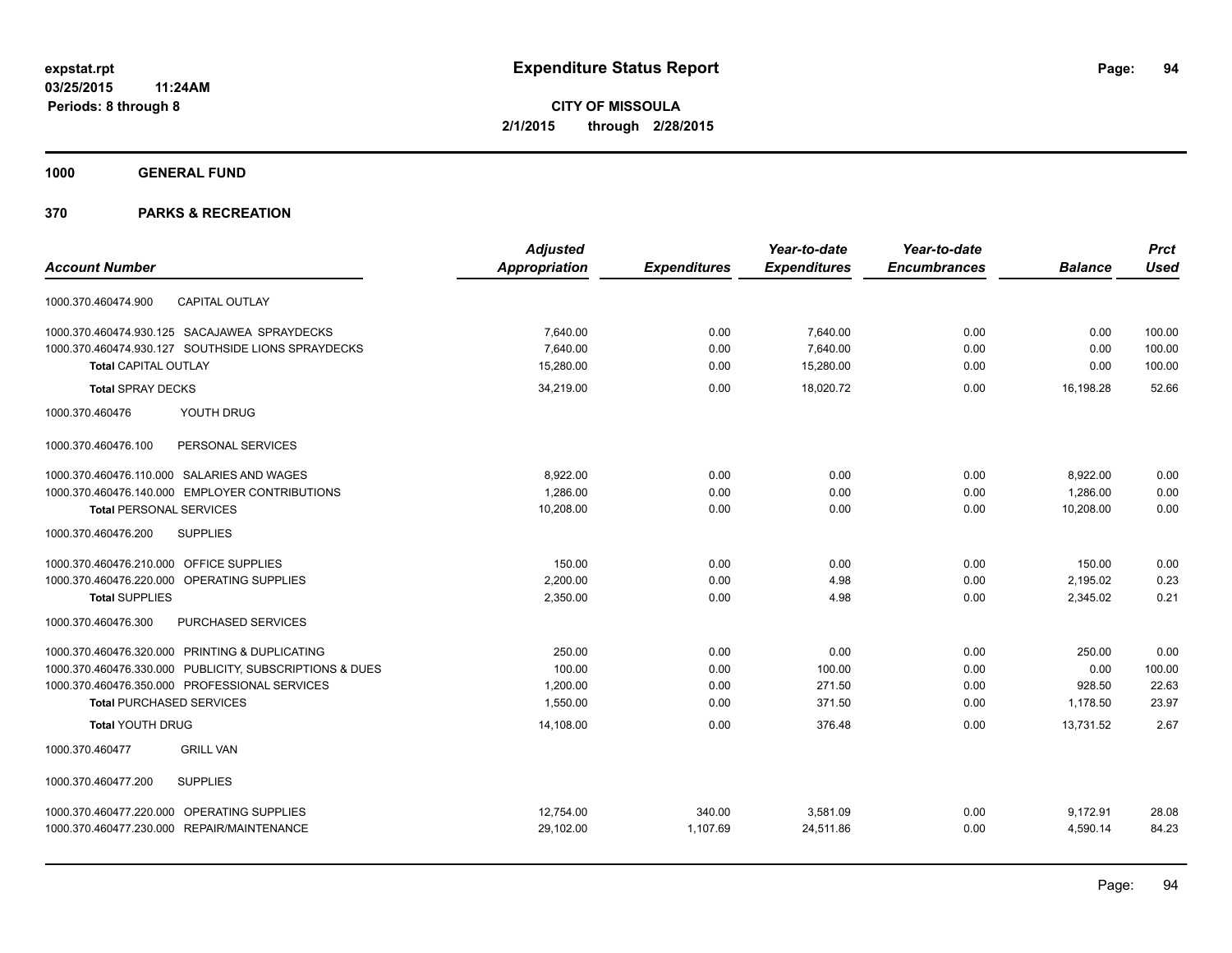**1000 GENERAL FUND**

| <b>Account Number</b>                             | <b>Adjusted</b><br>Appropriation | <b>Expenditures</b> | Year-to-date<br><b>Expenditures</b> | Year-to-date<br><b>Encumbrances</b> | <b>Balance</b> | Prct<br><b>Used</b> |
|---------------------------------------------------|----------------------------------|---------------------|-------------------------------------|-------------------------------------|----------------|---------------------|
| <b>Total SUPPLIES</b>                             | 41,856.00                        | 1,447.69            | 28,092.95                           | 0.00                                | 13,763.05      | 67.12               |
| PURCHASED SERVICES<br>1000.370.460477.300         |                                  |                     |                                     |                                     |                |                     |
| 1000.370.460477.350.000 PROFESSIONAL SERVICES     | 900.00                           | 0.00                | 0.00                                | 0.00                                | 900.00         | 0.00                |
| 1000.370.460477.360.000 REPAIR & MAINTENANCE      | 5.228.00                         | 1,490.10            | 4,555.73                            | 0.00                                | 672.27         | 87.14               |
| <b>Total PURCHASED SERVICES</b>                   | 6,128.00                         | 1,490.10            | 4,555.73                            | 0.00                                | 1,572.27       | 74.34               |
| <b>Total GRILL VAN</b>                            | 47,984.00                        | 2,937.79            | 32.648.68                           | 0.00                                | 15.335.32      | 68.04               |
| 1000.370.460484<br><b>CONSERVATION LANDS MGMT</b> |                                  |                     |                                     |                                     |                |                     |
| 1000.370.460484.100<br>PERSONAL SERVICES          |                                  |                     |                                     |                                     |                |                     |
| 1000.370.460484.110.000 SALARIES AND WAGES        | 166,892.00                       | 8,212.81            | 114,190.22                          | 0.00                                | 52,701.78      | 68.42               |
| 1000.370.460484.120.000 OVERTIME/TERMINATION      | 1,750.00                         | 0.00                | 1,099.06                            | 0.00                                | 650.94         | 62.80               |
| 1000.370.460484.140.000 EMPLOYER CONTRIBUTIONS    | 61,048.00                        | 3,110.69            | 42,546.40                           | 0.00                                | 18,501.60      | 69.69               |
| <b>Total PERSONAL SERVICES</b>                    | 229,690.00                       | 11,323.50           | 157,835.68                          | 0.00                                | 71,854.32      | 68.72               |
| 1000.370.460484.200<br><b>SUPPLIES</b>            |                                  |                     |                                     |                                     |                |                     |
| 1000.370.460484.220.000 OPERATING SUPPLIES        | 6.337.00                         | 0.00                | 1.336.17                            | 0.00                                | 5,000.83       | 21.09               |
| 1000.370.460484.230.000 REPAIR/MAINTENANCE        | 10,364.00                        | 0.00                | 2,861.76                            | 0.00                                | 7,502.24       | 27.61               |
| <b>Total SUPPLIES</b>                             | 16,701.00                        | 0.00                | 4,197.93                            | 0.00                                | 12,503.07      | 25.14               |
| 1000.370.460484.300<br>PURCHASED SERVICES         |                                  |                     |                                     |                                     |                |                     |
| 1000.370.460484.350.000 PROFESSIONAL SERVICES     | 6,228.00                         | 235.00              | 235.00                              | 0.00                                | 5,993.00       | 3.77                |
| 1000.370.460484.390.000 OTHER PURCHASED SERVICES  | 520.00                           | 0.00                | 0.00                                | 0.00                                | 520.00         | 0.00                |
| <b>Total PURCHASED SERVICES</b>                   | 6,748.00                         | 235.00              | 235.00                              | 0.00                                | 6,513.00       | 3.48                |
| <b>Total CONSERVATION LANDS MGMT</b>              | 253,139.00                       | 11,558.50           | 162,268.61                          | 0.00                                | 90,870.39      | 64.10               |
| 1000.370.460485<br><b>SAFETY &amp; TRAINING</b>   |                                  |                     |                                     |                                     |                |                     |
| 1000.370.460485.200<br><b>SUPPLIES</b>            |                                  |                     |                                     |                                     |                |                     |
| 1000.370.460485.220.000 OPERATING SUPPLIES        | 5,980.00                         | 0.00                | 2,191.04                            | 0.00                                | 3,788.96       | 36.64               |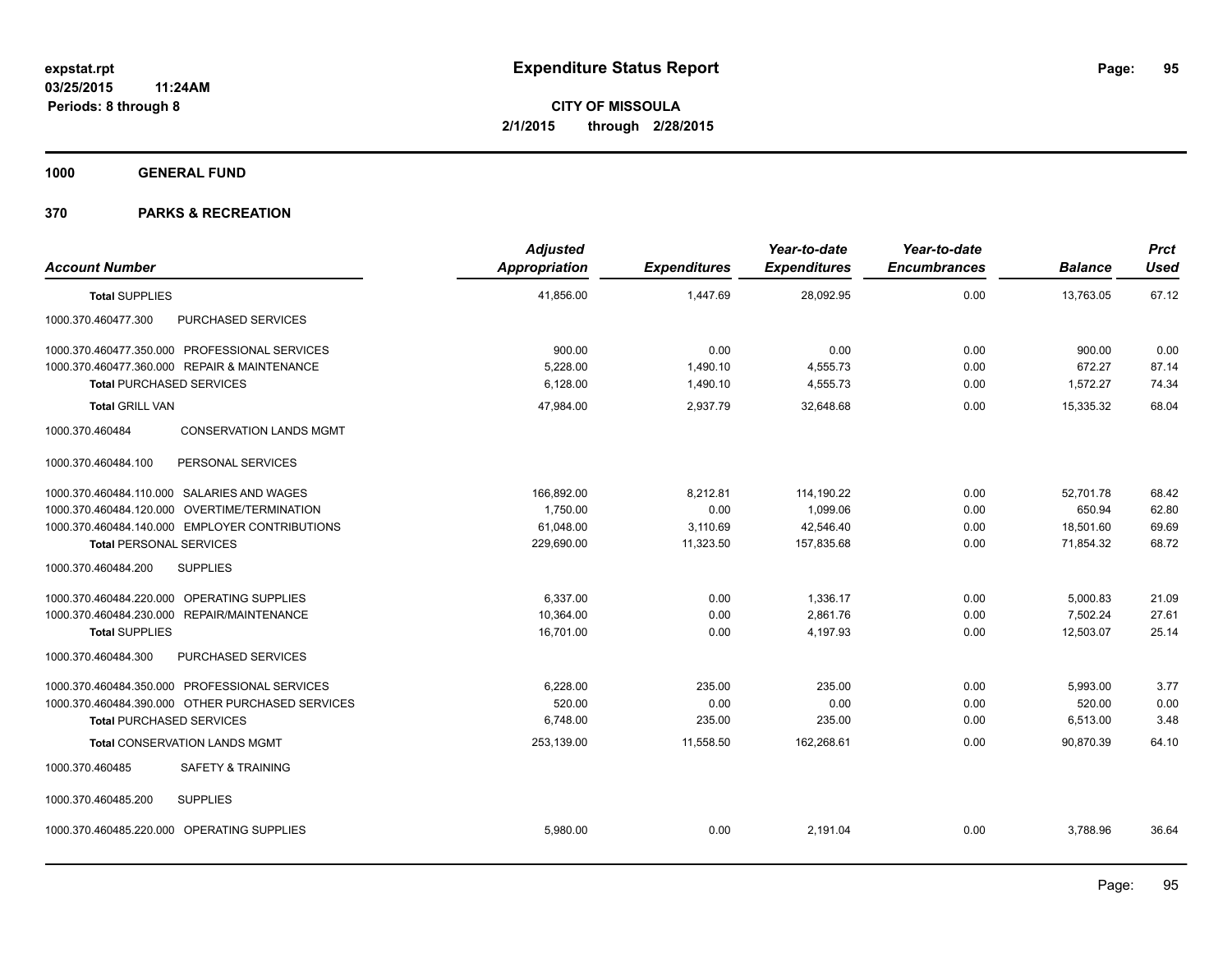**1000 GENERAL FUND**

| <b>Account Number</b>                  |                                                | <b>Adjusted</b><br><b>Appropriation</b> | <b>Expenditures</b> | Year-to-date<br><b>Expenditures</b> | Year-to-date<br><b>Encumbrances</b> | <b>Balance</b> | <b>Prct</b><br><b>Used</b> |
|----------------------------------------|------------------------------------------------|-----------------------------------------|---------------------|-------------------------------------|-------------------------------------|----------------|----------------------------|
| <b>Total SUPPLIES</b>                  |                                                | 5,980.00                                | 0.00                | 2,191.04                            | 0.00                                | 3,788.96       | 36.64                      |
| 1000.370.460485.300                    | PURCHASED SERVICES                             |                                         |                     |                                     |                                     |                |                            |
| 1000.370.460485.310.000 COMMUNICATIONS |                                                | 50.00                                   | 0.00                | 0.00                                | 0.00                                | 50.00          | 0.00                       |
|                                        | 1000.370.460485.320.000 PRINTING & DUPLICATING | 50.00                                   | 0.00                | 0.00                                | 0.00                                | 50.00          | 0.00                       |
| 1000.370.460485.370.000 TRAVEL         |                                                | 3,744.00                                | 0.00                | 819.93                              | 0.00                                | 2,924.07       | 21.90                      |
| 1000.370.460485.380.000 TRAINING       |                                                | 2,936.00                                | 0.00                | 3,742.08                            | 0.00                                | $-806.08$      | 127.46                     |
| <b>Total PURCHASED SERVICES</b>        |                                                | 6,780.00                                | 0.00                | 4,562.01                            | 0.00                                | 2,217.99       | 67.29                      |
| <b>Total SAFETY &amp; TRAINING</b>     |                                                | 12,760.00                               | 0.00                | 6,753.05                            | 0.00                                | 6,006.95       | 52.92                      |
| 1000.370.460490                        | <b>CURRENTS POOL EXPENSES</b>                  |                                         |                     |                                     |                                     |                |                            |
| 1000.370.460490.200                    | <b>SUPPLIES</b>                                |                                         |                     |                                     |                                     |                |                            |
| 1000.370.460490.240.175 OTHER SUPPLIES |                                                | 0.00                                    | 0.00                | 14.99                               | 0.00                                | $-14.99$       | 0.00                       |
|                                        | Total CURRENTS POOL EXPENSES                   | 0.00                                    | 0.00                | 14.99                               | 0.00                                | $-14.99$       | 0.00                       |
| 1000.370.460500                        | PARK MAINTENANCE CONTRACTS                     |                                         |                     |                                     |                                     |                |                            |
| 1000.370.460500.200                    | <b>SUPPLIES</b>                                |                                         |                     |                                     |                                     |                |                            |
|                                        | 1000.370.460500.220.000 OPERATING SUPPLIES     | 6,540.00                                | 0.00                | 0.00                                | 0.00                                | 6,540.00       | 0.00                       |
|                                        | 1000.370.460500.230.000 REPAIR/MAINTENANCE     | 3,939.00                                | 0.00                | 374.48                              | 0.00                                | 3,564.52       | 9.51                       |
| <b>Total SUPPLIES</b>                  |                                                | 10,479.00                               | 0.00                | 374.48                              | 0.00                                | 10,104.52      | 3.57                       |
| 1000.370.460500.300                    | PURCHASED SERVICES                             |                                         |                     |                                     |                                     |                |                            |
| <b>Total PURCHASED SERVICES</b>        |                                                | 0.00                                    | 0.00                | 0.00                                | 0.00                                | 0.00           | 0.00                       |
|                                        | <b>Total PARK MAINTENANCE CONTRACTS</b>        | 10,479.00                               | 0.00                | 374.48                              | 0.00                                | 10,104.52      | 3.57                       |
| 1000.370.460501                        | PARK MAINTENANCE ROUTINE                       |                                         |                     |                                     |                                     |                |                            |
| 1000.370.460501.100                    | PERSONAL SERVICES                              |                                         |                     |                                     |                                     |                |                            |
|                                        | 1000.370.460501.110.000 SALARIES AND WAGES     | 602,320.00                              | 20,391.39           | 365,951.18                          | 0.00                                | 236,368.82     | 60.76                      |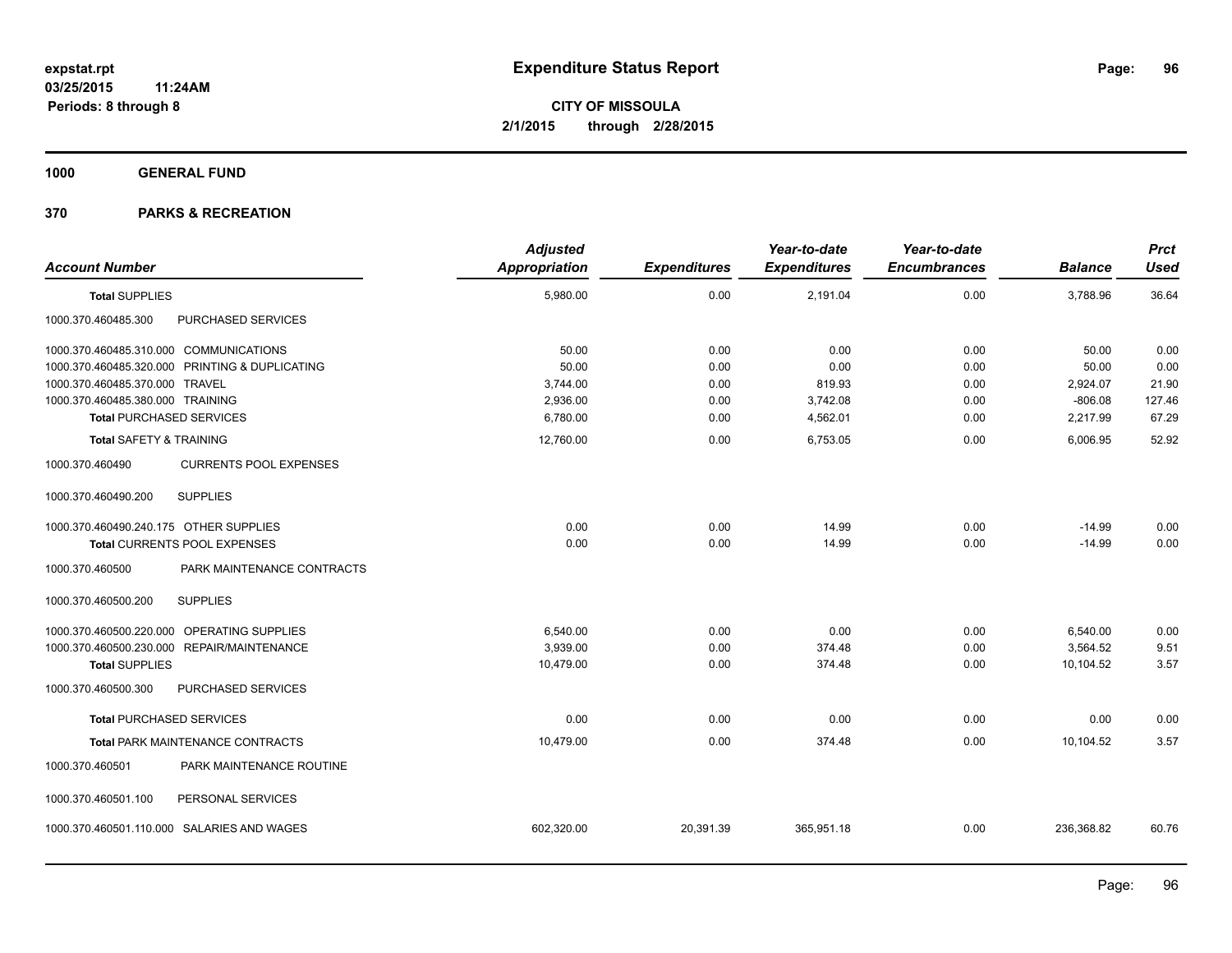**1000 GENERAL FUND**

| <b>Account Number</b>                             | <b>Adjusted</b><br>Appropriation | <b>Expenditures</b> | Year-to-date<br><b>Expenditures</b> | Year-to-date<br><b>Encumbrances</b> | <b>Balance</b> | <b>Prct</b><br><b>Used</b> |
|---------------------------------------------------|----------------------------------|---------------------|-------------------------------------|-------------------------------------|----------------|----------------------------|
| 1000.370.460501.120.000 OVERTIME/TERMINATION      | 2,100.00                         | 0.00                | 1,213.19                            | 0.00                                | 886.81         | 57.77                      |
| 1000.370.460501.140.000 EMPLOYER CONTRIBUTIONS    | 230,451.00                       | 12,546.38           | 151,965.10                          | 0.00                                | 78,485.90      | 65.94                      |
| <b>Total PERSONAL SERVICES</b>                    | 834,871.00                       | 32,937.77           | 519,129.47                          | 0.00                                | 315,741.53     | 62.18                      |
| 1000.370.460501.200<br><b>SUPPLIES</b>            |                                  |                     |                                     |                                     |                |                            |
| 1000.370.460501.220.000 OPERATING SUPPLIES        | 5,319.00                         | 0.00                | 0.00                                | 0.00                                | 5,319.00       | 0.00                       |
| 1000.370.460501.230.000 REPAIR/MAINTENANCE        | 5,275.00                         | 0.00                | 7.98                                | 0.00                                | 5,267.02       | 0.15                       |
| 1000.370.460501.231.000 GASOLINE                  | 79,836.00                        | 0.00                | 45,998.27                           | 0.00                                | 33,837.73      | 57.62                      |
| <b>Total SUPPLIES</b>                             | 90,430.00                        | 0.00                | 46,006.25                           | 0.00                                | 44,423.75      | 50.87                      |
| 1000.370.460501.300<br>PURCHASED SERVICES         |                                  |                     |                                     |                                     |                |                            |
| 1000.370.460501.341.000 ELECTRICITY & NATURAL GAS | 89,012.00                        | 7,259.01            | 31,433.13                           | 0.00                                | 57.578.87      | 35.31                      |
| 1000.370.460501.343.000 WATER CHARGES             | 152,803.00                       | 49.34               | 129,861.15                          | 0.00                                | 22,941.85      | 84.99                      |
| 1000.370.460501.345.000 GARBAGE                   | 27,833.00                        | 0.00                | 15,096.07                           | 0.00                                | 12,736.93      | 54.24                      |
| 1000.370.460501.350.000 PROFESSIONAL SERVICES     | 2,347.00                         | 0.00                | 375.00                              | 0.00                                | 1,972.00       | 15.98                      |
| 1000.370.460501.360.000 REPAIR & MAINTENANCE      | 3,183.00                         | 0.00                | 2,379.00                            | 0.00                                | 804.00         | 74.74                      |
| <b>Total PURCHASED SERVICES</b>                   | 275,178.00                       | 7,308.35            | 179,144.35                          | 0.00                                | 96,033.65      | 65.10                      |
| 1000.370.460501.800<br>OTHER OBJECTS              |                                  |                     |                                     |                                     |                |                            |
| <b>Total OTHER OBJECTS</b>                        | 0.00                             | 0.00                | 0.00                                | 0.00                                | 0.00           | 0.00                       |
| <b>Total PARK MAINTENANCE ROUTINE</b>             | 1.200.479.00                     | 40.246.12           | 744,280.07                          | 0.00                                | 456.198.93     | 62.00                      |
| 1000.370.460502<br>HICKORY FACILITY MAINTENANCE   |                                  |                     |                                     |                                     |                |                            |
| 1000.370.460502.100<br>PERSONAL SERVICES          |                                  |                     |                                     |                                     |                |                            |
| <b>Total PERSONAL SERVICES</b>                    | 0.00                             | 0.00                | 0.00                                | 0.00                                | 0.00           | 0.00                       |
| 1000.370.460502.200<br><b>SUPPLIES</b>            |                                  |                     |                                     |                                     |                |                            |
| 1000.370.460502.220.000 OPERATING SUPPLIES        | 3,200.00                         | 0.00                | 104.00                              | 0.00                                | 3,096.00       | 3.25                       |
| 1000.370.460502.230.000 REPAIR/MAINTENANCE        | 1,500.00                         | 0.00                | 0.00                                | 0.00                                | 1,500.00       | 0.00                       |
| <b>Total SUPPLIES</b>                             | 4,700.00                         | 0.00                | 104.00                              | 0.00                                | 4,596.00       | 2.21                       |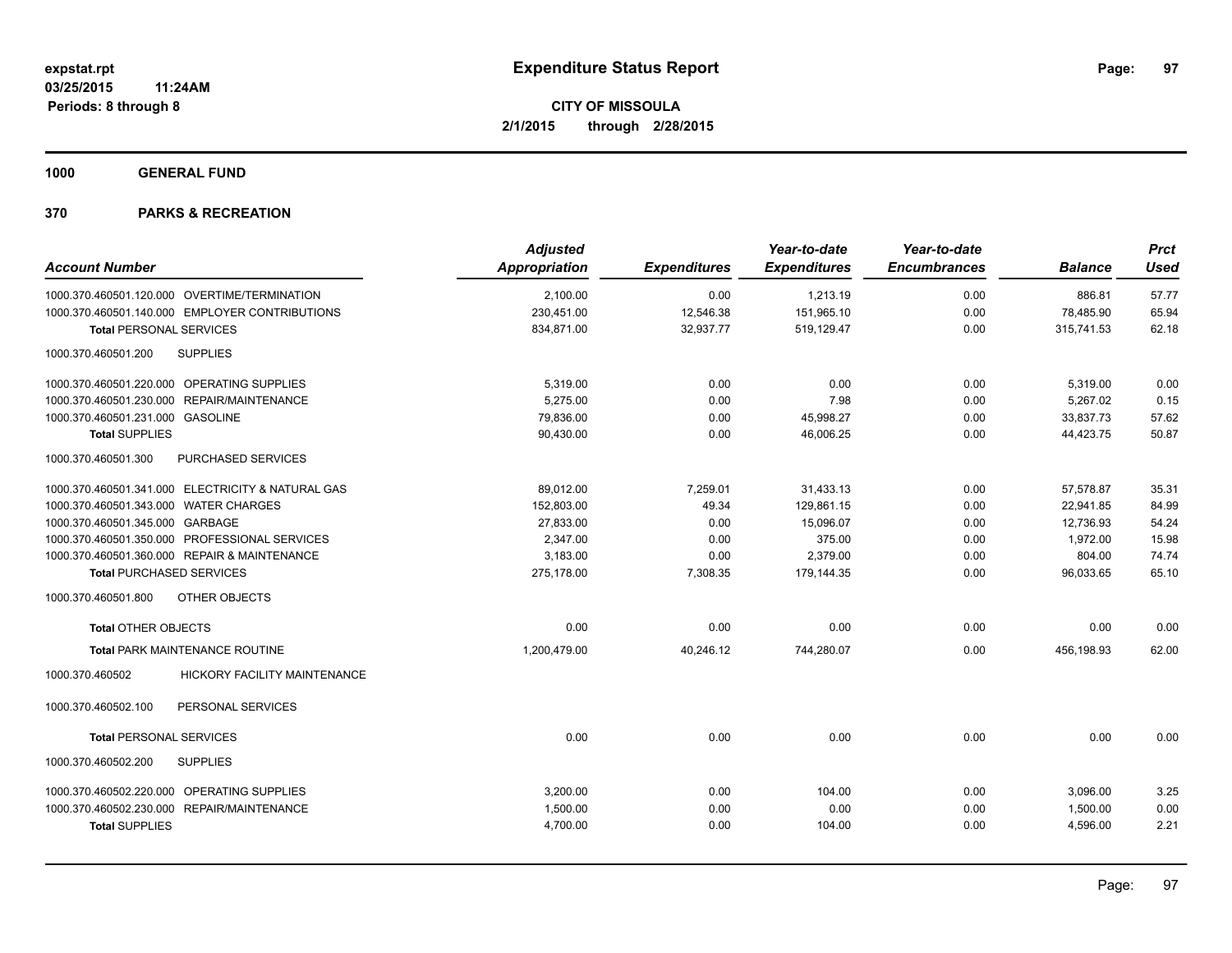**1000 GENERAL FUND**

|                                                  | <b>Adjusted</b>      |                     | Year-to-date        | Year-to-date        |                | <b>Prct</b> |
|--------------------------------------------------|----------------------|---------------------|---------------------|---------------------|----------------|-------------|
| <b>Account Number</b>                            | <b>Appropriation</b> | <b>Expenditures</b> | <b>Expenditures</b> | <b>Encumbrances</b> | <b>Balance</b> | <b>Used</b> |
| PURCHASED SERVICES<br>1000.370.460502.300        |                      |                     |                     |                     |                |             |
| 1000.370.460502.350.000 PROFESSIONAL SERVICES    | 3,080.00             | 0.00                | 0.00                | 0.00                | 3,080.00       | 0.00        |
| 1000.370.460502.360.000 REPAIR & MAINTENANCE     | 6,000.00             | 0.00                | 354.00              | 0.00                | 5,646.00       | 5.90        |
| <b>Total PURCHASED SERVICES</b>                  | 9,080.00             | 0.00                | 354.00              | 0.00                | 8,726.00       | 3.90        |
| Total HICKORY FACILITY MAINTENANCE               | 13,780.00            | 0.00                | 458.00              | 0.00                | 13,322.00      | 3.32        |
| 1000.370.460503<br>SPORTS FACILITIES MAINTENANCE |                      |                     |                     |                     |                |             |
| PERSONAL SERVICES<br>1000.370.460503.100         |                      |                     |                     |                     |                |             |
| 1000.370.460503.110.000 SALARIES AND WAGES       | 62,722.00            | 3,590.00            | 41,037.50           | 0.00                | 21,684.50      | 65.43       |
| 1000.370.460503.140.000 EMPLOYER CONTRIBUTIONS   | 23,433.00            | 1,579.40            | 16,119.49           | 0.00                | 7,313.51       | 68.79       |
| <b>Total PERSONAL SERVICES</b>                   | 86,155.00            | 5,169.40            | 57,156.99           | 0.00                | 28,998.01      | 66.34       |
| 1000.370.460503.200<br><b>SUPPLIES</b>           |                      |                     |                     |                     |                |             |
| 1000.370.460503.220.000 OPERATING SUPPLIES       | 10.211.00            | 0.00                | 60.69               | 0.00                | 10,150.31      | 0.59        |
| 1000.370.460503.230.000 REPAIR/MAINTENANCE       | 12,464.00            | 446.88              | 9,527.56            | 0.00                | 2,936.44       | 76.44       |
| <b>Total SUPPLIES</b>                            | 22,675.00            | 446.88              | 9,588.25            | 0.00                | 13,086.75      | 42.29       |
| 1000.370.460503.300<br>PURCHASED SERVICES        |                      |                     |                     |                     |                |             |
| <b>Total PURCHASED SERVICES</b>                  | 0.00                 | 0.00                | 0.00                | 0.00                | 0.00           | 0.00        |
| <b>Total SPORTS FACILITIES MAINTENANCE</b>       | 108,830.00           | 5,616.28            | 66,745.24           | 0.00                | 42,084.76      | 61.33       |
| 1000.370.460504<br>PARK SPECIAL DISTRICTS        |                      |                     |                     |                     |                |             |
| 1000.370.460504.100<br>PERSONAL SERVICES         |                      |                     |                     |                     |                |             |
| <b>Total PERSONAL SERVICES</b>                   | 0.00                 | 0.00                | 0.00                | 0.00                | 0.00           | 0.00        |
| 1000.370.460504.200<br><b>SUPPLIES</b>           |                      |                     |                     |                     |                |             |
| <b>Total SUPPLIES</b>                            | 0.00                 | 0.00                | 0.00                | 0.00                | 0.00           | 0.00        |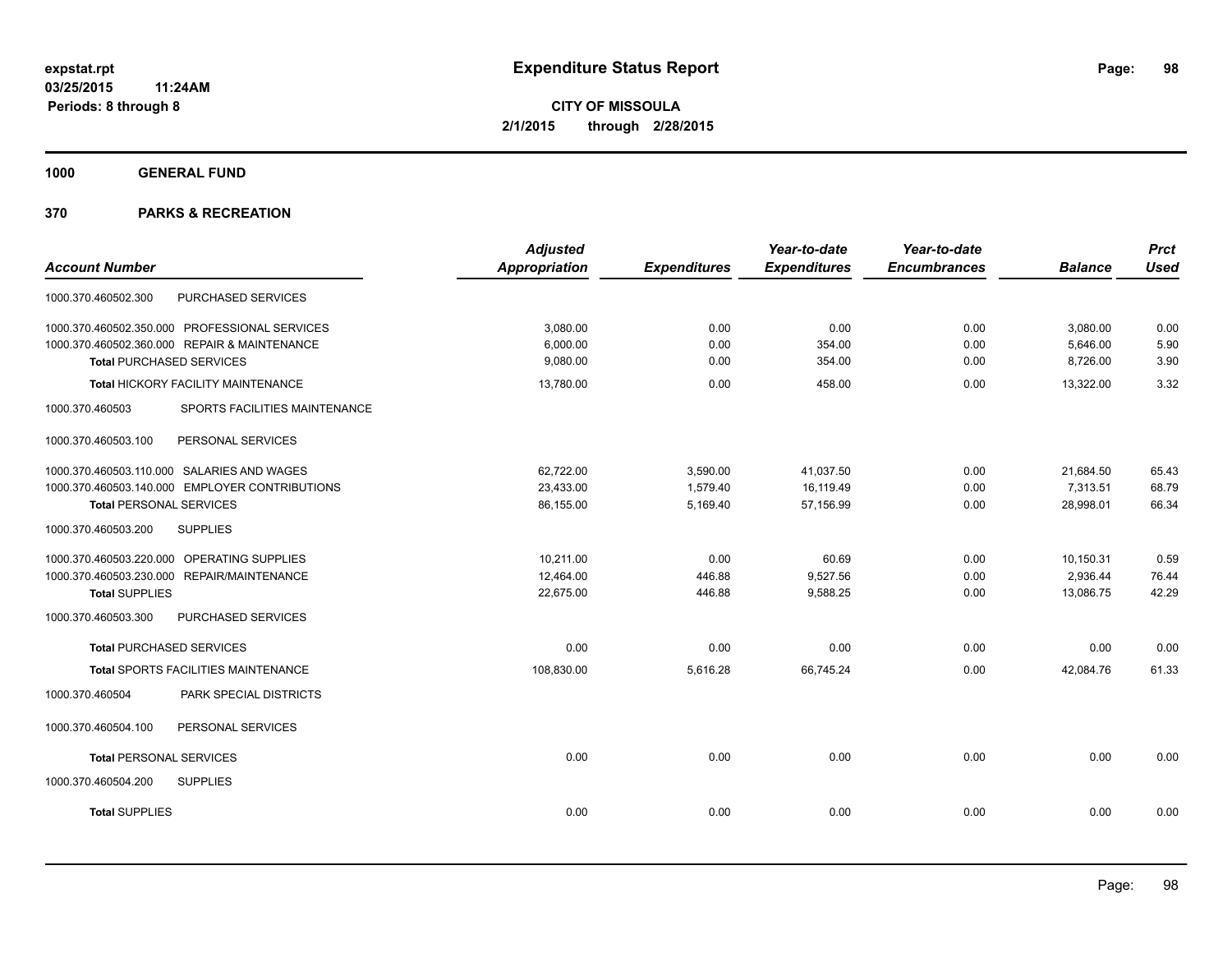**1000 GENERAL FUND**

| <b>Account Number</b>                     | <b>Adjusted</b><br>Appropriation | <b>Expenditures</b> | Year-to-date<br><b>Expenditures</b> | Year-to-date<br><b>Encumbrances</b> | <b>Balance</b> | Prct<br>Used |
|-------------------------------------------|----------------------------------|---------------------|-------------------------------------|-------------------------------------|----------------|--------------|
| PURCHASED SERVICES<br>1000.370.460504.300 |                                  |                     |                                     |                                     |                |              |
| <b>Total PARK SPECIAL DISTRICTS</b>       | 0.00                             | 0.00                | 0.00                                | 0.00                                | 0.00           | 0.00         |
| <b>Total PARKS &amp; RECREATION</b>       | 3,662,172.00                     | 183,471.75          | 2,170,022.98                        | 0.00                                | 492,149.02     | 59.26        |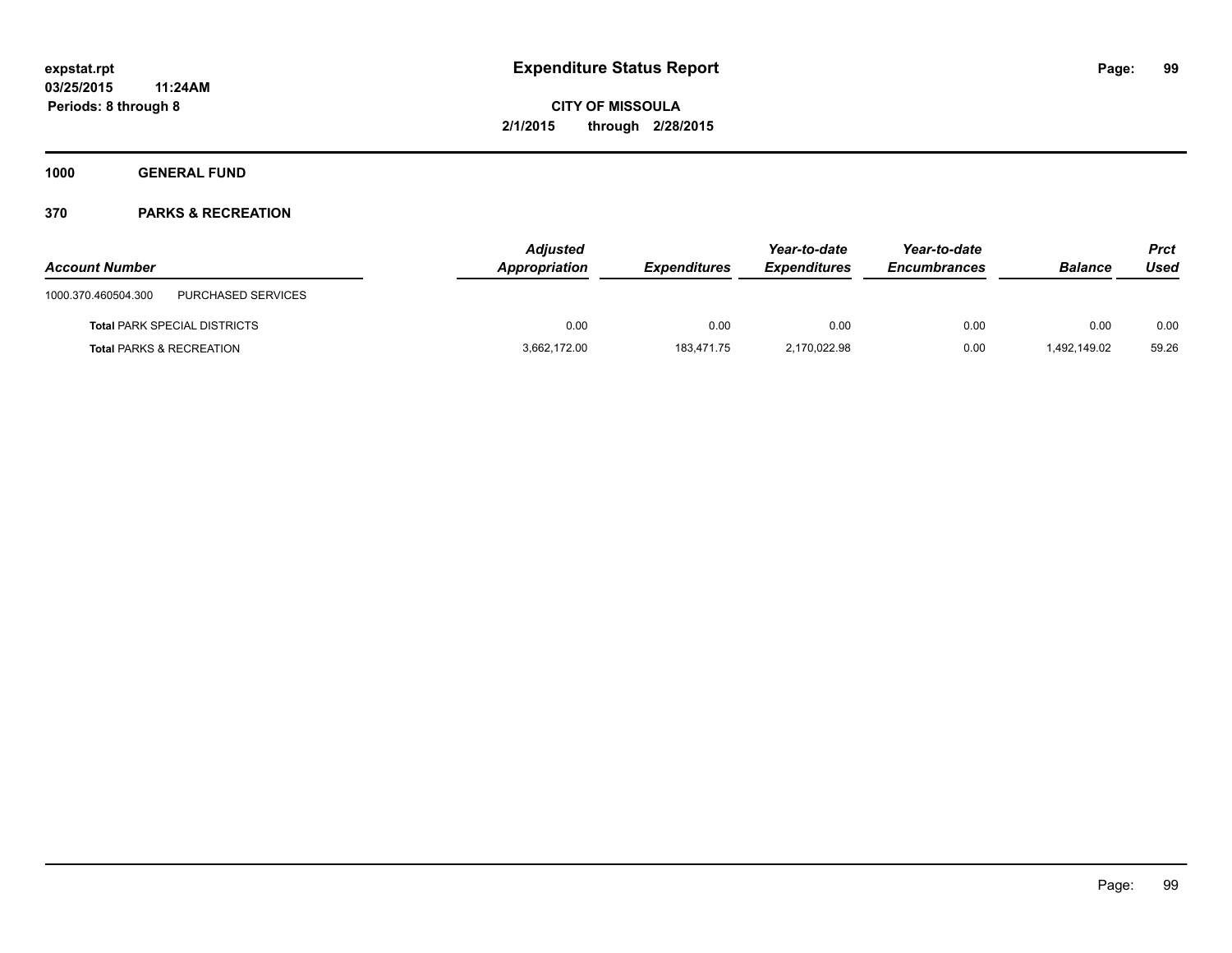**1000 GENERAL FUND**

| <b>Account Number</b>          |                                                                                          | <b>Adjusted</b><br><b>Appropriation</b> | <b>Expenditures</b>  | Year-to-date<br><b>Expenditures</b> | Year-to-date<br><b>Encumbrances</b> | <b>Balance</b>         | <b>Prct</b><br><b>Used</b> |
|--------------------------------|------------------------------------------------------------------------------------------|-----------------------------------------|----------------------|-------------------------------------|-------------------------------------|------------------------|----------------------------|
| 1000.390.410000                | <b>GENERAL GOVERNMENT</b>                                                                |                                         |                      |                                     |                                     |                        |                            |
| 1000.390.410000.200            | <b>SUPPLIES</b>                                                                          |                                         |                      |                                     |                                     |                        |                            |
|                                | <b>Total GENERAL GOVERNMENT</b>                                                          | 0.00                                    | 0.00                 | 0.00                                | 0.00                                | 0.00                   | 0.00                       |
| 1000.390.410123                | <b>LEGISLATIVE PROGRAM</b>                                                               |                                         |                      |                                     |                                     |                        |                            |
| 1000.390.410123.300            | PURCHASED SERVICES                                                                       |                                         |                      |                                     |                                     |                        |                            |
|                                | 1000.390.410123.350.000 LEGISLATIVE PROGRAM/PROF SVS<br><b>Total LEGISLATIVE PROGRAM</b> | 33,000.00<br>33,000.00                  | 7,500.00<br>7,500.00 | 10,000.00<br>10,000.00              | 0.00<br>0.00                        | 23,000.00<br>23,000.00 | 30.30<br>30.30             |
| 1000.390.410230                | <b>WORK COMP CONSULTANT</b>                                                              |                                         |                      |                                     |                                     |                        |                            |
| 1000.390.410230.100            | PERSONAL SERVICES                                                                        |                                         |                      |                                     |                                     |                        |                            |
| <b>Total PERSONAL SERVICES</b> |                                                                                          | 0.00                                    | 0.00                 | 0.00                                | 0.00                                | 0.00                   | 0.00                       |
| 1000.390.410230.300            | PURCHASED SERVICES                                                                       |                                         |                      |                                     |                                     |                        |                            |
|                                | <b>Total WORK COMP CONSULTANT</b>                                                        | 0.00                                    | 0.00                 | 0.00                                | 0.00                                | 0.00                   | 0.00                       |
| 1000.390.410360                | COMMUNITY DISPUTE RESOLUTION                                                             |                                         |                      |                                     |                                     |                        |                            |
| 1000.390.410360.700            | <b>GRANTS &amp; CONTRIBUTIONS</b>                                                        |                                         |                      |                                     |                                     |                        |                            |
|                                | 1000.390.410360.700.000 CDR GRANTS & CONTRIBUTION                                        | 7,200.00                                | 0.00                 | 7,200.00                            | 0.00                                | 0.00                   | 100.00                     |
|                                | Total COMMUNITY DISPUTE RESOLUTION                                                       | 7,200.00                                | 0.00                 | 7,200.00                            | 0.00                                | 0.00                   | 100.00                     |
| 1000.390.410371                | SEXUAL ASSUALT PREVENTION CAMPAIGN                                                       |                                         |                      |                                     |                                     |                        |                            |
| 1000.390.410371.300            | PURCHASED SERVICES                                                                       |                                         |                      |                                     |                                     |                        |                            |
|                                | 1000.390.410371.350.000 HEALTHY RELATIONSHIP PROJECT                                     | 55,766.00                               | 3,637.77             | 23,336.78                           | 0.00                                | 32,429.22              | 41.85                      |
|                                | <b>Total SEXUAL ASSUALT PREVENTION CAMPAIGN</b>                                          | 55,766.00                               | 3,637.77             | 23,336.78                           | 0.00                                | 32,429.22              | 41.85                      |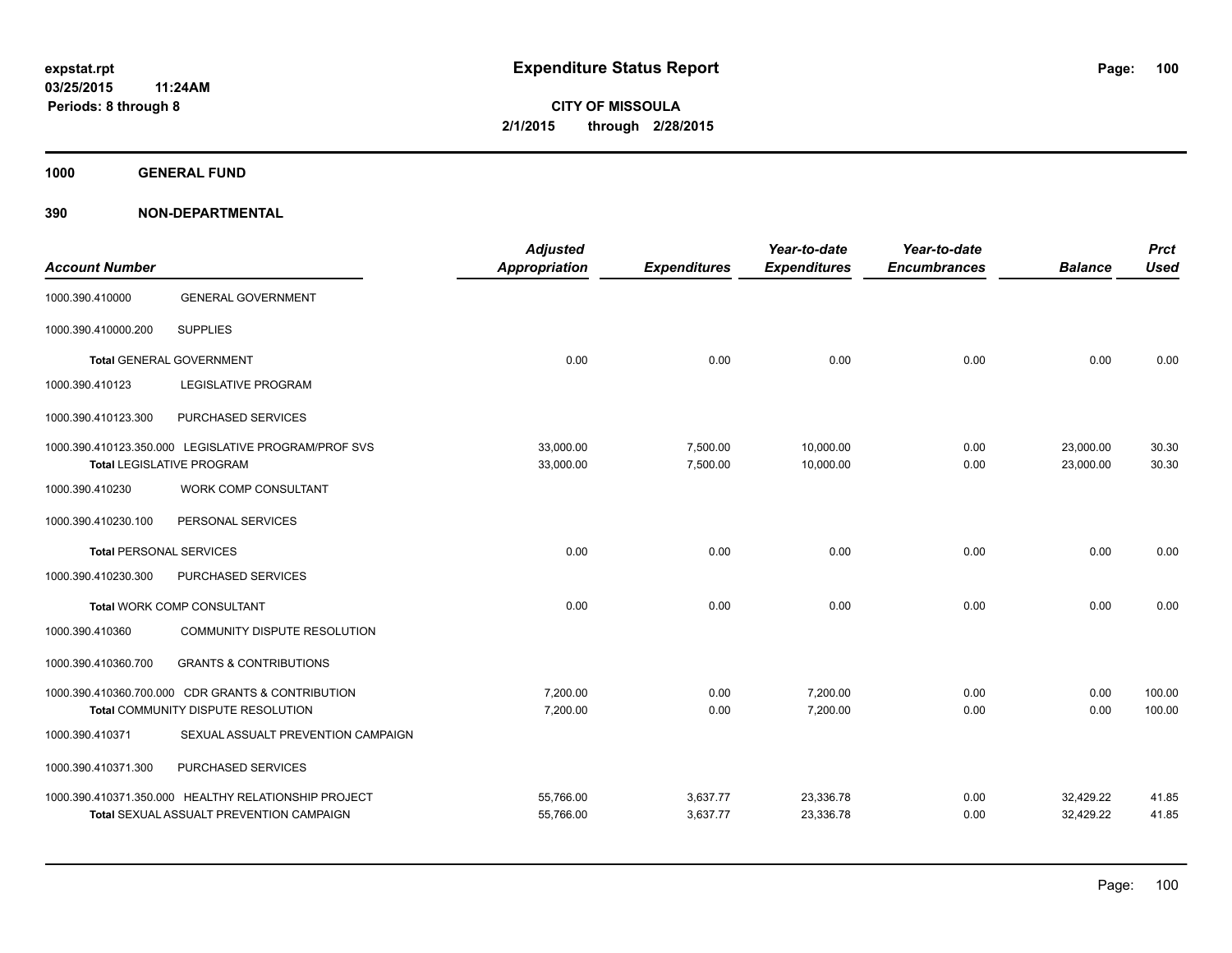**1000 GENERAL FUND**

| <b>Account Number</b>                               |                                                                                      | <b>Adjusted</b><br><b>Appropriation</b> | <b>Expenditures</b>          | Year-to-date<br><b>Expenditures</b> | Year-to-date<br><b>Encumbrances</b> | <b>Balance</b>                         | <b>Prct</b><br><b>Used</b> |
|-----------------------------------------------------|--------------------------------------------------------------------------------------|-----------------------------------------|------------------------------|-------------------------------------|-------------------------------------|----------------------------------------|----------------------------|
| 1000.390.410550                                     | <b>ACCOUNTING</b>                                                                    |                                         |                              |                                     |                                     |                                        |                            |
| 1000.390.410550.500                                 | <b>FIXED CHARGES</b>                                                                 |                                         |                              |                                     |                                     |                                        |                            |
| <b>Total ACCOUNTING</b>                             |                                                                                      | 0.00                                    | 0.00                         | 0.00                                | 0.00                                | 0.00                                   | 0.00                       |
| 1000.390.410551                                     | RESERVE FOR SALARY INCREASES                                                         |                                         |                              |                                     |                                     |                                        |                            |
| 1000.390.410551.100                                 | PERSONAL SERVICES                                                                    |                                         |                              |                                     |                                     |                                        |                            |
| 1000.390.410551.110.000 SALARY RESERVE              | 1000.390.410551.140.000 EMPLOYER CONTRIBUTIONS<br>Total RESERVE FOR SALARY INCREASES | 44,976.00<br>$-22,556.00$<br>22,420.00  | 0.00<br>$-14.05$<br>$-14.05$ | $-2.85$<br>405.12<br>402.27         | 0.00<br>0.00<br>0.00                | 44,978.85<br>$-22,961.12$<br>22,017.73 | 0.01<br>1.80<br>1.79       |
| 1000.390.411000                                     | <b>MRTMA</b>                                                                         |                                         |                              |                                     |                                     |                                        |                            |
| 1000.390.411000.700                                 | <b>GRANTS &amp; CONTRIBUTIONS</b>                                                    |                                         |                              |                                     |                                     |                                        |                            |
| 1000.390.411000.700.000 MRTMA<br><b>Total MRTMA</b> |                                                                                      | 10,780.00<br>10,780.00                  | 10,780.00<br>10,780.00       | 10,780.00<br>10,780.00              | 0.00<br>0.00                        | 0.00<br>0.00                           | 100.00<br>100.00           |
| 1000.390.411030                                     | <b>PLANNING</b>                                                                      |                                         |                              |                                     |                                     |                                        |                            |
| 1000.390.411030.300                                 | PURCHASED SERVICES                                                                   |                                         |                              |                                     |                                     |                                        |                            |
| <b>Total PLANNING</b>                               | 1000.390.411030.390.000 GRANTS & COMMUNITY PROGRAMS                                  | 261,796.00<br>261,796.00                | 0.00<br>0.00                 | 94,839.50<br>94,839.50              | 0.00<br>0.00                        | 166,956.50<br>166,956.50               | 36.23<br>36.23             |
| 1000.390.411031                                     | PLANNING SUBSIDY                                                                     |                                         |                              |                                     |                                     |                                        |                            |
| 1000.390.411031.800                                 | OTHER OBJECTS                                                                        |                                         |                              |                                     |                                     |                                        |                            |
| <b>Total PLANNING SUBSIDY</b>                       | 1000.390.411031.820.000 PLANNING SUBSIDY TRANSFER TO                                 | 18,900.00<br>18,900.00                  | 0.00<br>0.00                 | 0.00<br>0.00                        | 0.00<br>0.00                        | 18,900.00<br>18,900.00                 | 0.00<br>0.00               |
| 1000.390.411071                                     | <b>MOUNTAIN LINE SUBSIDY</b>                                                         |                                         |                              |                                     |                                     |                                        |                            |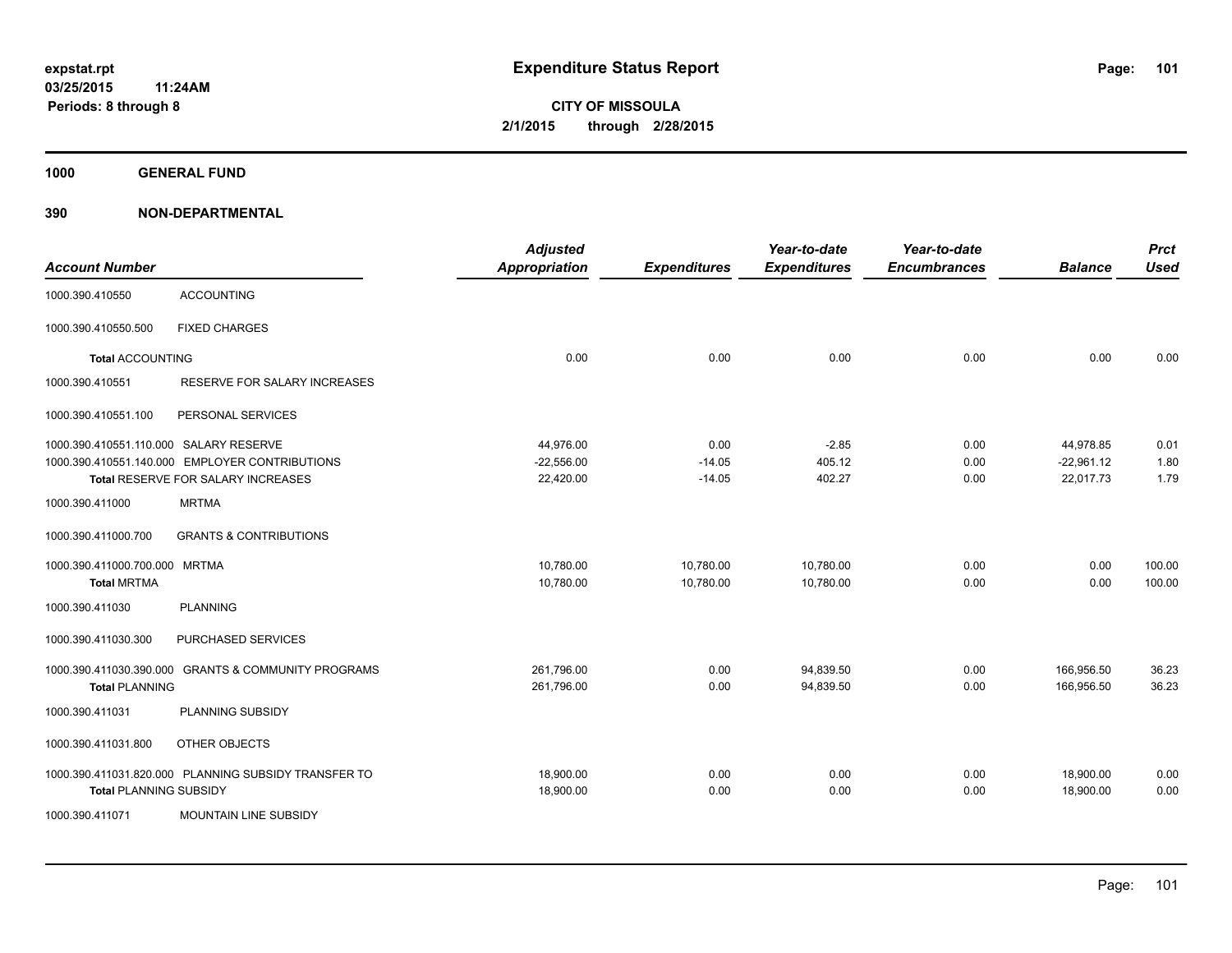**1000 GENERAL FUND**

|                                 |                                                                | <b>Adjusted</b>      |                     | Year-to-date        | Year-to-date        |                | <b>Prct</b> |
|---------------------------------|----------------------------------------------------------------|----------------------|---------------------|---------------------|---------------------|----------------|-------------|
| <b>Account Number</b>           |                                                                | <b>Appropriation</b> | <b>Expenditures</b> | <b>Expenditures</b> | <b>Encumbrances</b> | <b>Balance</b> | <b>Used</b> |
| 1000.390.411071.700             | <b>GRANTS &amp; CONTRIBUTIONS</b>                              |                      |                     |                     |                     |                |             |
|                                 | 1000.390.411071.700.000 MOUNTAIN LINE FARE SUBSIDY             | 50,000.00            | 50,000.00           | 50,000.00           | 0.00                | 0.00           | 100.00      |
|                                 | Total MOUNTAIN LINE SUBSIDY                                    | 50,000.00            | 50,000.00           | 50,000.00           | 0.00                | 0.00           | 100.00      |
| 1000.390.411080                 | <b>MIM MDT</b>                                                 |                      |                     |                     |                     |                |             |
| 1000.390.411080.800             | <b>OTHER OBJECTS</b>                                           |                      |                     |                     |                     |                |             |
|                                 | 1000.390.411080.820.000 TRANSPORTATION-MIM SUBSIDY TRANSFER TO | 9.900.00             | 0.00                | 0.00                | 0.00                | 9,900.00       | 0.00        |
| <b>Total MIM MDT</b>            |                                                                | 9,900.00             | 0.00                | 0.00                | 0.00                | 9,900.00       | 0.00        |
| 1000.390.411240                 | OPG OFFICE REMODEL                                             |                      |                     |                     |                     |                |             |
| 1000.390.411240.400             | <b>BUILDING MATERIALS</b>                                      |                      |                     |                     |                     |                |             |
| Total OPG OFFICE REMODEL        |                                                                | 0.00                 | 0.00                | 0.00                | 0.00                | 0.00           | 0.00        |
| 1000.390.411802                 | <b>VOLUNTEER MISSOULA</b>                                      |                      |                     |                     |                     |                |             |
| 1000.390.411802.700             | <b>GRANTS &amp; CONTRIBUTIONS</b>                              |                      |                     |                     |                     |                |             |
|                                 | 1000.390.411802.700.000 VOLUNTEER MISSOULA                     | 15,000.00            | 0.00                | 15,000.00           | 0.00                | 0.00           | 100.00      |
| Total VOLUNTEER MISSOULA        |                                                                | 15,000.00            | 0.00                | 15,000.00           | 0.00                | 0.00           | 100.00      |
| 1000.390.411810                 | <b>TERMINATION PAY</b>                                         |                      |                     |                     |                     |                |             |
| 1000.390.411810.100             | PERSONAL SERVICES                                              |                      |                     |                     |                     |                |             |
|                                 | 1000.390.411810.120.000 OVERTIME/TERMINATION                   | 25,000.00            | 0.00                | 0.00                | 0.00                | 25,000.00      | 0.00        |
| <b>Total PERSONAL SERVICES</b>  |                                                                | 25,000.00            | 0.00                | 0.00                | 0.00                | 25,000.00      | 0.00        |
| 1000.390.411810.300             | PURCHASED SERVICES                                             |                      |                     |                     |                     |                |             |
| <b>Total PURCHASED SERVICES</b> |                                                                | 0.00                 | 0.00                | 0.00                | 0.00                | 0.00           | 0.00        |
| <b>Total TERMINATION PAY</b>    |                                                                | 25,000.00            | 0.00                | 0.00                | 0.00                | 25,000.00      | 0.00        |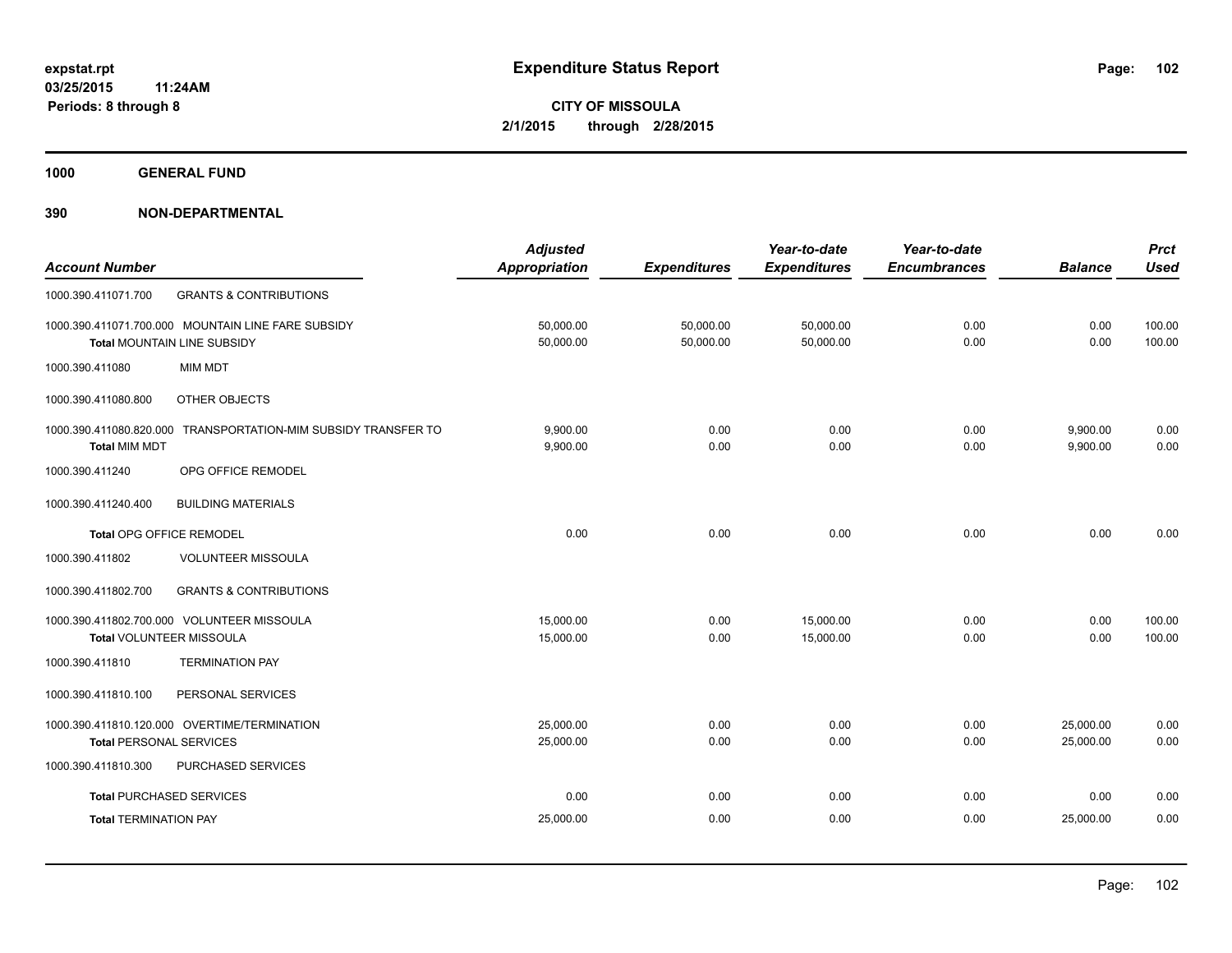**1000 GENERAL FUND**

|                                        |                                                       | <b>Adjusted</b>      |                     | Year-to-date        | Year-to-date        |                | <b>Prct</b> |
|----------------------------------------|-------------------------------------------------------|----------------------|---------------------|---------------------|---------------------|----------------|-------------|
| <b>Account Number</b>                  |                                                       | <b>Appropriation</b> | <b>Expenditures</b> | <b>Expenditures</b> | <b>Encumbrances</b> | <b>Balance</b> | <b>Used</b> |
| 1000.390.411850                        | <b>ECONOMIC DEVELOPMENT</b>                           |                      |                     |                     |                     |                |             |
| 1000.390.411850.300                    | PURCHASED SERVICES                                    |                      |                     |                     |                     |                |             |
|                                        | <b>Total PURCHASED SERVICES</b>                       | 0.00                 | 0.00                | 0.00                | 0.00                | 0.00           | 0.00        |
| 1000.390.411850.700                    | <b>GRANTS &amp; CONTRIBUTIONS</b>                     |                      |                     |                     |                     |                |             |
|                                        | 1000.390.411850.700.000 ECONOMIC PARTNERSHIP          | 100,000.00           | 0.00                | 100,000.00          | 0.00                | 0.00           | 100.00      |
|                                        | Total ECONOMIC DEVELOPMENT                            | 100,000.00           | 0.00                | 100,000.00          | 0.00                | 0.00           | 100.00      |
| 1000.390.411853                        | <b>COMMUNITY SERVICE</b>                              |                      |                     |                     |                     |                |             |
| 1000.390.411853.300                    | PURCHASED SERVICES                                    |                      |                     |                     |                     |                |             |
|                                        | 1000.390.411853.390.000 COMMUNITY SERVICES(MCS)       | 68,401.00            | 0.00                | 34,200.00           | 0.00                | 34,201.00      | 50.00       |
| <b>Total COMMUNITY SERVICE</b>         |                                                       | 68,401.00            | 0.00                | 34,200.00           | 0.00                | 34,201.00      | 50.00       |
| 1000.390.411854                        | NEIGHBORHOOD AMBASSADOR                               |                      |                     |                     |                     |                |             |
| 1000.390.411854.700                    | <b>GRANTS &amp; CONTRIBUTIONS</b>                     |                      |                     |                     |                     |                |             |
|                                        | 1000.390.411854.700.000 NEIGHBORHOOD AMBASSADOR       | 9.950.00             | 0.00                | 9,950.00            | 0.00                | 0.00           | 100.00      |
|                                        | Total NEIGHBORHOOD AMBASSADOR                         | 9,950.00             | 0.00                | 9,950.00            | 0.00                | 0.00           | 100.00      |
| 1000.390.411860                        | SPECIAL IMPROVEMENT ASSESSMENTS                       |                      |                     |                     |                     |                |             |
| 1000.390.411860.500                    | <b>FIXED CHARGES</b>                                  |                      |                     |                     |                     |                |             |
|                                        | 1000.390.411860.500.000 SID ASSESSMENTS-FIXED CHARGES | 116,000.00           | $-6,605.19$         | 39,303.61           | 0.00                | 76,696.39      | 33.88       |
|                                        | Total SPECIAL IMPROVEMENT ASSESSMENTS                 | 116,000.00           | $-6,605.19$         | 39,303.61           | 0.00                | 76,696.39      | 33.88       |
| 1000.390.420183                        | CELL PHONE EDUCATION CAMPAIGN                         |                      |                     |                     |                     |                |             |
| 1000.390.420183.200                    | <b>SUPPLIES</b>                                       |                      |                     |                     |                     |                |             |
| 1000.390.420183.240.000 OTHER SUPPLIES |                                                       | 37.622.30            | 0.00                | 8.331.00            | 0.00                | 29.291.30      | 22.14       |
|                                        |                                                       |                      |                     |                     |                     |                |             |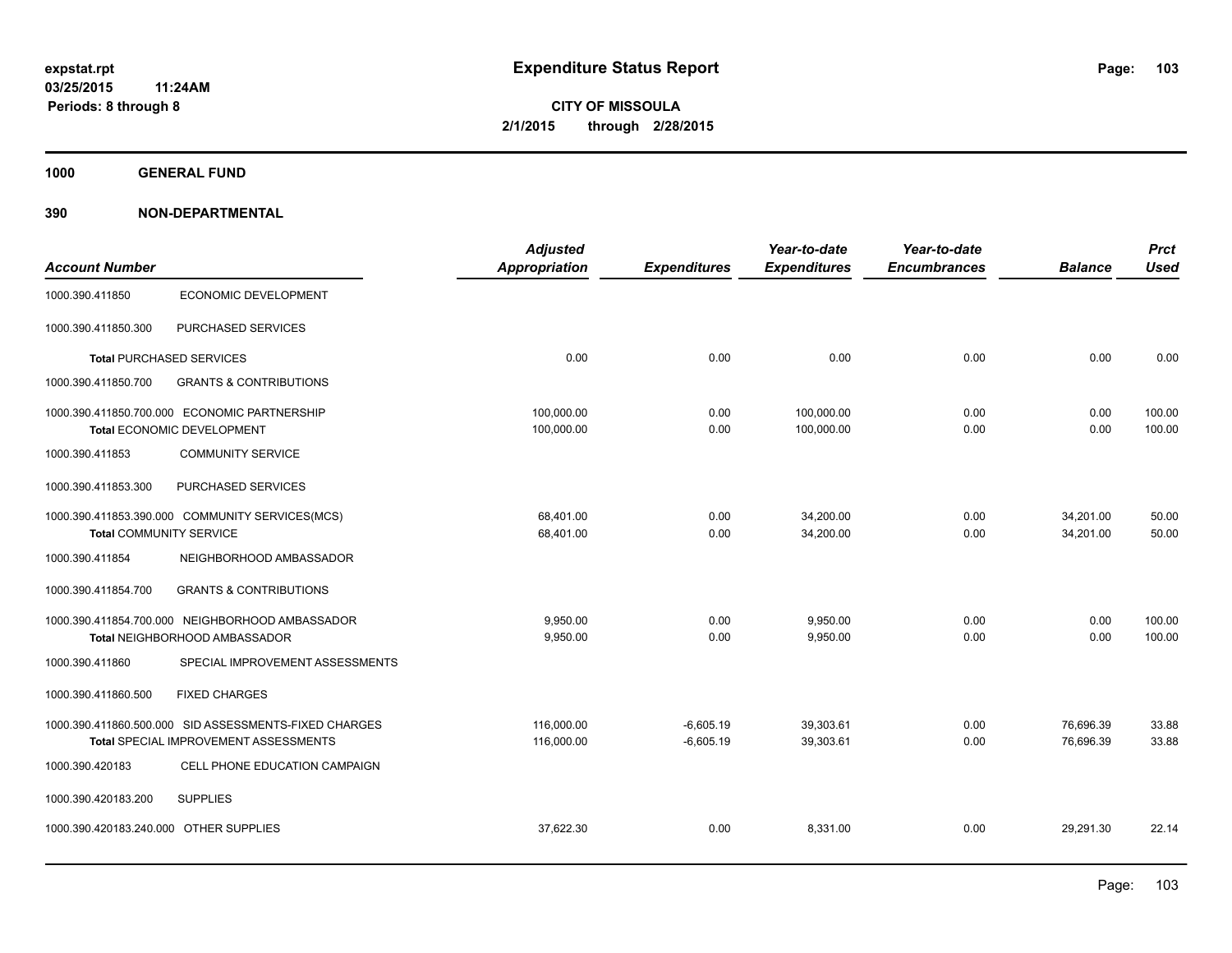**1000 GENERAL FUND**

| <b>Account Number</b>           |                                                                                                      | <b>Adjusted</b><br>Appropriation | <b>Expenditures</b> | Year-to-date<br><b>Expenditures</b> | Year-to-date<br><b>Encumbrances</b> | <b>Balance</b>           | Prct<br><b>Used</b> |
|---------------------------------|------------------------------------------------------------------------------------------------------|----------------------------------|---------------------|-------------------------------------|-------------------------------------|--------------------------|---------------------|
|                                 | <b>Total CELL PHONE EDUCATION CAMPAIGN</b>                                                           | 37,622.30                        | 0.00                | 8,331.00                            | 0.00                                | 29,291.30                | 22.14               |
| 1000.390.420500                 | PROTECTIVE INSPECTIONS                                                                               |                                  |                     |                                     |                                     |                          |                     |
| 1000.390.420500.500             | <b>FIXED CHARGES</b>                                                                                 |                                  |                     |                                     |                                     |                          |                     |
|                                 | 1000.390.420500.500.000 BLDG DEPT REIMB FOR GENERAL FUND TIME<br><b>Total PROTECTIVE INSPECTIONS</b> | 5.000.00<br>5,000.00             | 0.00<br>0.00        | 0.00<br>0.00                        | 0.00<br>0.00                        | 5,000.00<br>5.000.00     | 0.00<br>0.00        |
| 1000.390.430255                 | <b>BIKE-PED PROGRAM</b>                                                                              |                                  |                     |                                     |                                     |                          |                     |
| 1000.390.430255.800             | OTHER OBJECTS                                                                                        |                                  |                     |                                     |                                     |                          |                     |
| Total BIKE-PED PROGRAM          | 1000.390.430255.820.000 BIKE PED SUBSIDY/TRANSFER TO                                                 | 74.718.00<br>74,718.00           | 0.00<br>0.00        | 0.00<br>0.00                        | 0.00<br>0.00                        | 74.718.00<br>74.718.00   | 0.00<br>0.00        |
| 1000.390.440190                 | <b>HEALTH DEPT CONTRIBUTIONS</b>                                                                     |                                  |                     |                                     |                                     |                          |                     |
| 1000.390.440190.700             | <b>GRANTS &amp; CONTRIBUTIONS</b>                                                                    |                                  |                     |                                     |                                     |                          |                     |
|                                 | 1000.390.440190.700.000 HEALTH DEPT CONTRIBUTIONS<br><b>Total HEALTH DEPT CONTRIBUTIONS</b>          | 1.314.264.00<br>1,314,264.00     | 0.00<br>0.00        | 642.318.00<br>642,318.00            | 0.00<br>0.00                        | 671.946.00<br>671,946.00 | 48.87<br>48.87      |
| 1000.390.440191                 | PARTNERSHIP HEALTH                                                                                   |                                  |                     |                                     |                                     |                          |                     |
| 1000.390.440191.700             | <b>GRANTS &amp; CONTRIBUTIONS</b>                                                                    |                                  |                     |                                     |                                     |                          |                     |
| <b>Total PARTNERSHIP HEALTH</b> | 1000.390.440191.700.000 PARTNERSHIP HEALTH - CONTRIBUTIONS                                           | 42,532.00<br>42.532.00           | 0.00<br>0.00        | 42,532.00<br>42.532.00              | 0.00<br>0.00                        | 0.00<br>0.00             | 100.00<br>100.00    |
| 1000.390.440600                 | ANIMAL CONTROL SERVICES                                                                              |                                  |                     |                                     |                                     |                          |                     |
| 1000.390.440600.700             | <b>GRANTS &amp; CONTRIBUTIONS</b>                                                                    |                                  |                     |                                     |                                     |                          |                     |
|                                 | 1000.390.440600.700.000 ANIMAL CONTROL TRANSFER<br><b>Total ANIMAL CONTROL SERVICES</b>              | 284,695.00<br>284,695.00         | 0.00<br>0.00        | 137,517.00<br>137,517.00            | 0.00<br>0.00                        | 147,178.00<br>147.178.00 | 48.30<br>48.30      |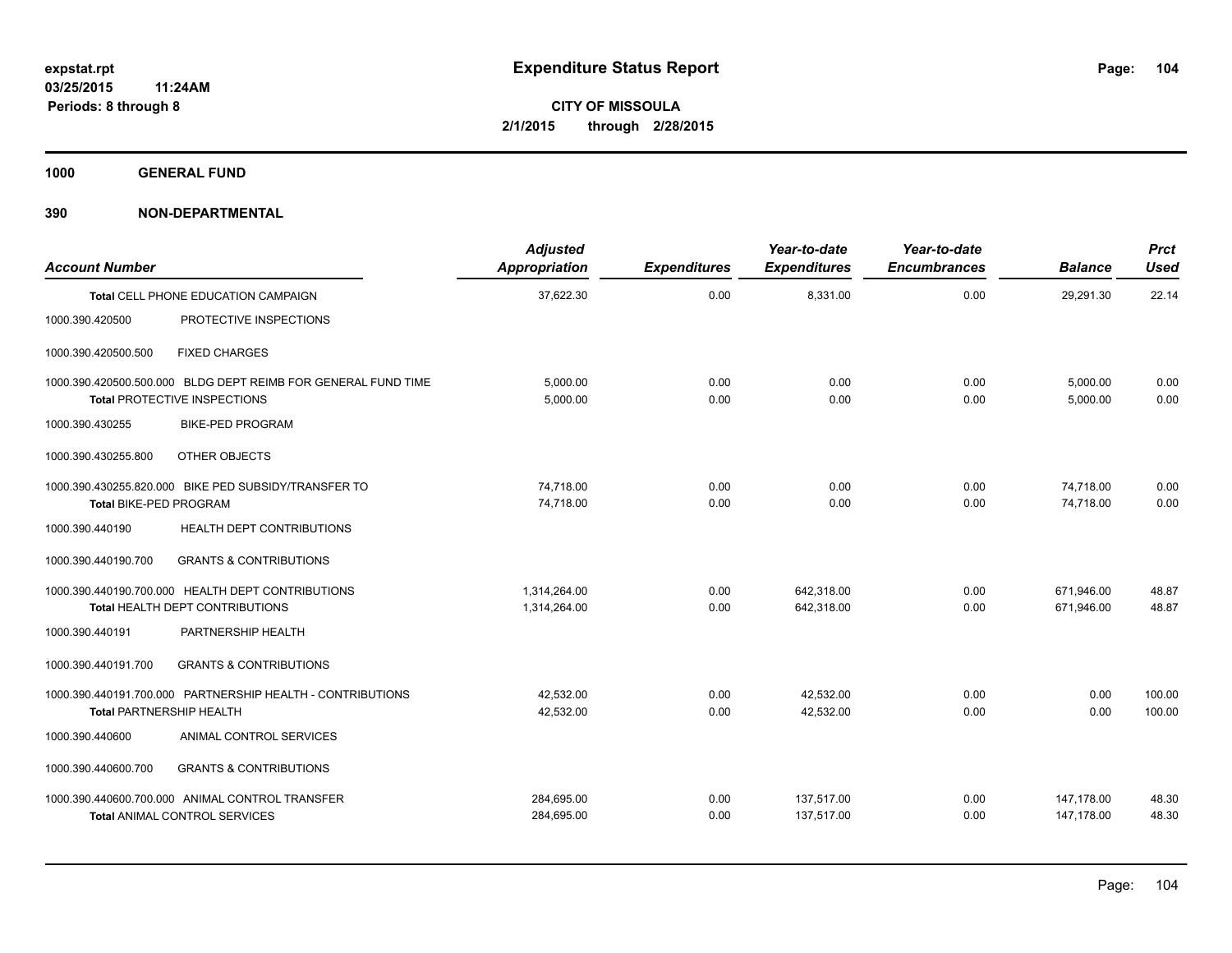**1000 GENERAL FUND**

| <b>Account Number</b>         |                                                                                                 | <b>Adjusted</b><br><b>Appropriation</b> | <b>Expenditures</b>    | Year-to-date<br><b>Expenditures</b> | Year-to-date<br><b>Encumbrances</b> | <b>Balance</b>           | <b>Prct</b><br><b>Used</b> |
|-------------------------------|-------------------------------------------------------------------------------------------------|-----------------------------------------|------------------------|-------------------------------------|-------------------------------------|--------------------------|----------------------------|
| 1000.390.440700               | PEST MANAGEMENT CONTROL                                                                         |                                         |                        |                                     |                                     |                          |                            |
| 1000.390.440700.700           | <b>GRANTS &amp; CONTRIBUTIONS</b>                                                               |                                         |                        |                                     |                                     |                          |                            |
|                               | 1000.390.440700.700.000 PEST MGMT EDUCATION- CONTRIBUTIONS<br>Total PEST MANAGEMENT CONTROL     | 2,940.00<br>2,940.00                    | 0.00<br>0.00           | 0.00<br>0.00                        | 0.00<br>0.00                        | 2,940.00<br>2,940.00     | 0.00<br>0.00               |
| 1000.390.450000               | <b>AGING SERVICES</b>                                                                           |                                         |                        |                                     |                                     |                          |                            |
| 1000.390.450000.700           | <b>GRANTS &amp; CONTRIBUTIONS</b>                                                               |                                         |                        |                                     |                                     |                          |                            |
| <b>Total AGING SERVICES</b>   | 1000.390.450000.700.000 AGING SERVICES - GRANTS & CONTRIBUTIONS                                 | 175,000.00<br>175,000.00                | 0.00<br>0.00           | 0.00<br>0.00                        | 0.00<br>0.00                        | 175,000.00<br>175.000.00 | 0.00<br>0.00               |
| 1000.390.450131               | <b>GENERAL ASSISTANCE</b>                                                                       |                                         |                        |                                     |                                     |                          |                            |
| 1000.390.450131.700           | <b>GRANTS &amp; CONTRIBUTIONS</b>                                                               |                                         |                        |                                     |                                     |                          |                            |
|                               | 1000.390.450131.700.000 10 YR PLAN TO END HOMELESSNESS<br><b>Total GENERAL ASSISTANCE</b>       | 35,000.00<br>35,000.00                  | 0.00<br>0.00           | 0.00<br>0.00                        | 0.00<br>0.00                        | 35,000.00<br>35.000.00   | 0.00<br>0.00               |
| 1000.390.460300               | OTHER COMMUNITY EVENTS                                                                          |                                         |                        |                                     |                                     |                          |                            |
| 1000.390.460300.700           | <b>GRANTS &amp; CONTRIBUTIONS</b>                                                               |                                         |                        |                                     |                                     |                          |                            |
|                               | 1000.390.460300.700.000 CULTURAL COUNCIL-GRANTS & CONTRIBUTIONS<br>Total OTHER COMMUNITY EVENTS | 62,500.00<br>62,500.00                  | 31,250.00<br>31,250.00 | 62,500.00<br>62,500.00              | 0.00<br>0.00                        | 0.00<br>0.00             | 100.00<br>100.00           |
| 1000.390.460433               | <b>AQUATICS SUBSIDY</b>                                                                         |                                         |                        |                                     |                                     |                          |                            |
| 1000.390.460433.800           | OTHER OBJECTS                                                                                   |                                         |                        |                                     |                                     |                          |                            |
| <b>Total AQUATICS SUBSIDY</b> | 1000.390.460433.820.000 AQUATICS SUBSIDY/TRANS TO OTHER FUNDS                                   | 203,000.00<br>203,000.00                | 0.00<br>0.00           | 0.00<br>0.00                        | 0.00<br>0.00                        | 203,000.00<br>203,000.00 | 0.00<br>0.00               |
| 1000.390.460451               | <b>CITY BAND</b>                                                                                |                                         |                        |                                     |                                     |                          |                            |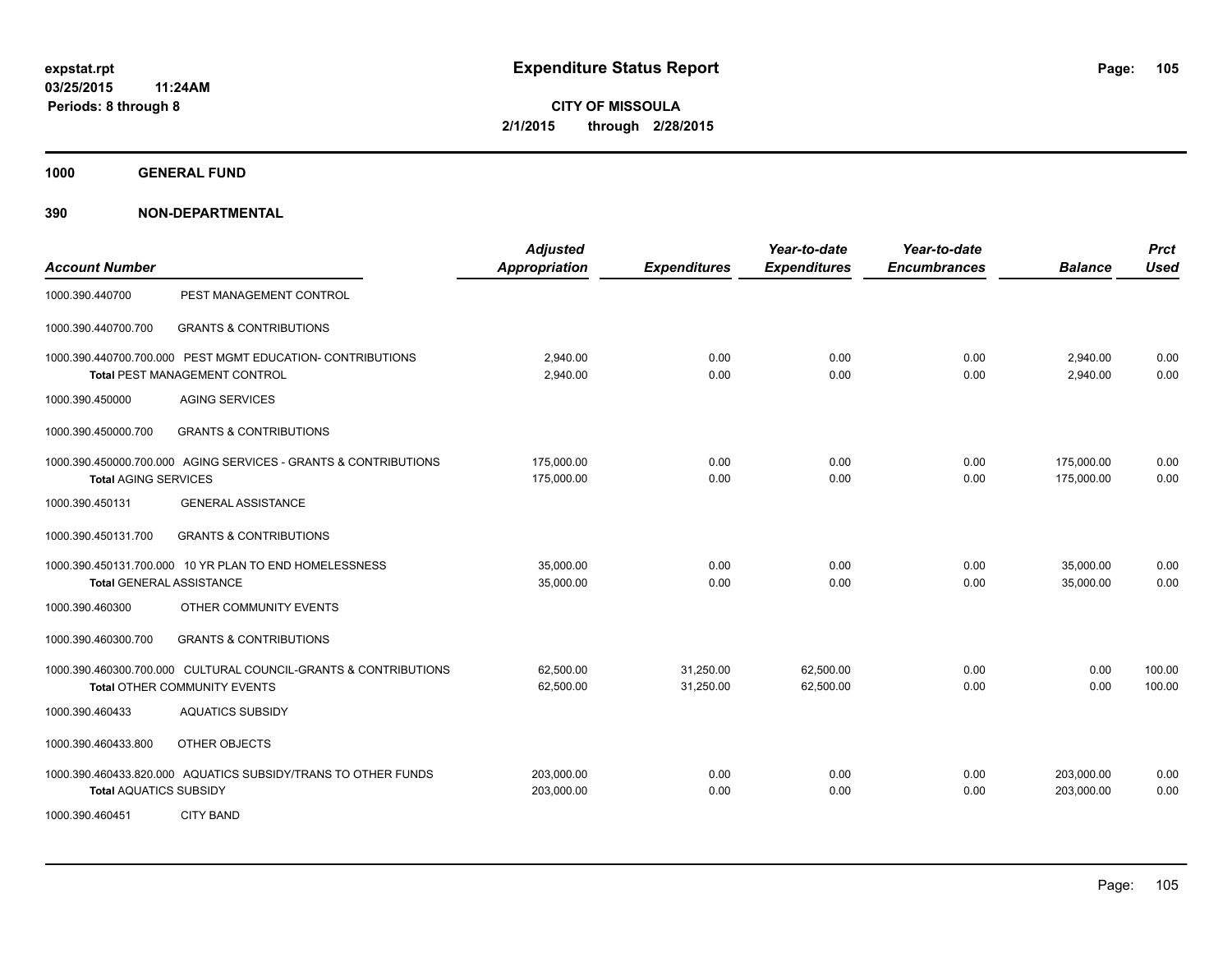**1000 GENERAL FUND**

|                                                                | <b>Adjusted</b>      |                     | Year-to-date        | Year-to-date        |                | <b>Prct</b> |
|----------------------------------------------------------------|----------------------|---------------------|---------------------|---------------------|----------------|-------------|
| <b>Account Number</b>                                          | <b>Appropriation</b> | <b>Expenditures</b> | <b>Expenditures</b> | <b>Encumbrances</b> | <b>Balance</b> | <b>Used</b> |
| <b>GRANTS &amp; CONTRIBUTIONS</b><br>1000.390.460451.700       |                      |                     |                     |                     |                |             |
| 1000.390.460451.700.000 CITY BAND-GRANTS & CONTRIBUTIONS       | 5,880.00             | 0.00                | 5,781.97            | 0.00                | 98.03          | 98.33       |
| <b>Total CITY BAND</b>                                         | 5,880.00             | 0.00                | 5,781.97            | 0.00                | 98.03          | 98.33       |
| <b>ART MUSEUM</b><br>1000.390.460452                           |                      |                     |                     |                     |                |             |
| <b>GRANTS &amp; CONTRIBUTIONS</b><br>1000.390.460452.700       |                      |                     |                     |                     |                |             |
| 1000.390.460452.700.000 ART MUSEUM-GRANTS & CONTRIBUTIONS      | 44,526.00            | 4,415.08            | 30,090.59           | 0.00                | 14,435.41      | 67.58       |
| <b>Total ART MUSEUM</b>                                        | 44,526.00            | 4,415.08            | 30,090.59           | 0.00                | 14,435.41      | 67.58       |
| INTL CHORAL FESTIVAL<br>1000.390.460453                        |                      |                     |                     |                     |                |             |
| <b>GRANTS &amp; CONTRIBUTIONS</b><br>1000.390.460453.700       |                      |                     |                     |                     |                |             |
| 1000.390.460453.700.000 INT'L CHORAL FESTIVAL                  | 12,000.00            | 0.00                | 12,000.00           | 0.00                | 0.00           | 100.00      |
| Total INTL CHORAL FESTIVAL                                     | 12,000.00            | 0.00                | 12,000.00           | 0.00                | 0.00           | 100.00      |
| <b>MUSIC RIGHTS</b><br>1000.390.460455                         |                      |                     |                     |                     |                |             |
| 1000.390.460455.500<br><b>FIXED CHARGES</b>                    |                      |                     |                     |                     |                |             |
| 1000.390.460455.500.000 MUSIC RIGHTS/MUSICAL VENUES            | 1,300.00             | 0.00                | 601.20              | 0.00                | 698.80         | 46.25       |
| <b>Total MUSIC RIGHTS</b>                                      | 1,300.00             | 0.00                | 601.20              | 0.00                | 698.80         | 46.25       |
| 1000.390.460460<br><b>HISTORIC PRESERVATION</b>                |                      |                     |                     |                     |                |             |
| 1000.390.460460.800<br>OTHER OBJECTS                           |                      |                     |                     |                     |                |             |
| 1000.390.460460.820.000 HISTORIC PRESERVATION SUBSIDY TRANSFER | 61,228.00            | 0.00                | 0.00                | 0.00                | 61,228.00      | 0.00        |
| <b>Total HISTORIC PRESERVATION</b>                             | 61,228.00            | 0.00                | 0.00                | 0.00                | 61,228.00      | 0.00        |
| <b>BIG SKY TRUST FUND SUPPORT</b><br>1000.390.470324           |                      |                     |                     |                     |                |             |
| <b>GRANTS &amp; CONTRIBUTIONS</b><br>1000.390.470324.700       |                      |                     |                     |                     |                |             |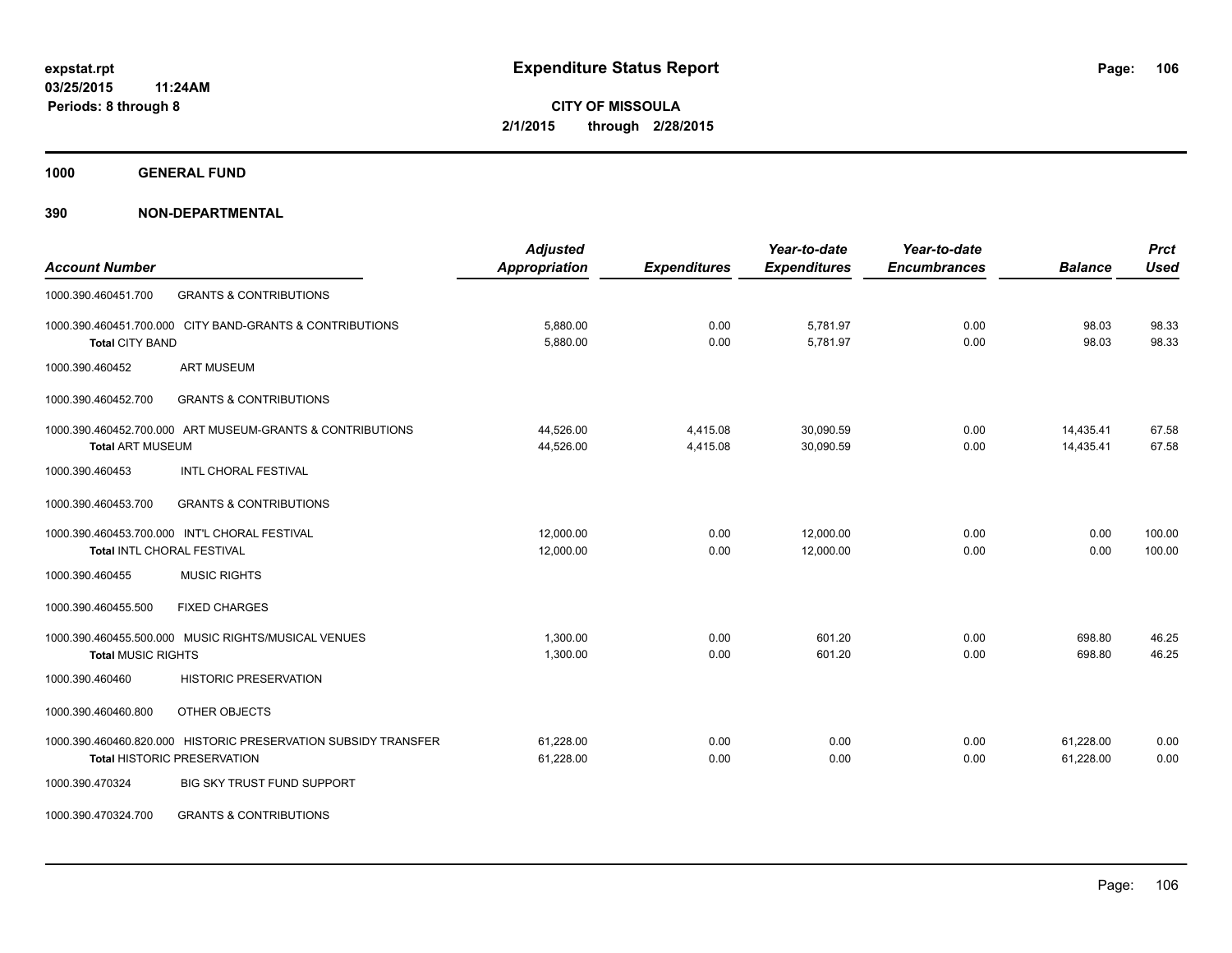**1000 GENERAL FUND**

| <b>Account Number</b>                                       |                                                                                                                                                                   | <b>Adjusted</b><br><b>Appropriation</b> | <b>Expenditures</b>          | Year-to-date<br><b>Expenditures</b>  | Year-to-date<br><b>Encumbrances</b> | <b>Balance</b>                            | <b>Prct</b><br><b>Used</b> |
|-------------------------------------------------------------|-------------------------------------------------------------------------------------------------------------------------------------------------------------------|-----------------------------------------|------------------------------|--------------------------------------|-------------------------------------|-------------------------------------------|----------------------------|
|                                                             | 1000.390.470324.700.000 BIG SKY TRUST FUND SUPPORT<br><b>Total BIG SKY TRUST FUND SUPPORT</b>                                                                     | 40,000.00<br>40,000.00                  | 0.00<br>0.00                 | 0.00<br>0.00                         | 0.00<br>0.00                        | 40,000.00<br>40,000.00                    | 0.00<br>0.00               |
| 1000.390.480400                                             | <b>REC/GREEN TAG PROGRAM</b>                                                                                                                                      |                                         |                              |                                      |                                     |                                           |                            |
| 1000.390.480400.300                                         | PURCHASED SERVICES                                                                                                                                                |                                         |                              |                                      |                                     |                                           |                            |
|                                                             | <b>Total REC/GREEN TAG PROGRAM</b>                                                                                                                                | 0.00                                    | 0.00                         | 0.00                                 | 0.00                                | 0.00                                      | 0.00                       |
| 1000.390.490504                                             | OPERATING EQUIPMENT DEBT SERVICE                                                                                                                                  |                                         |                              |                                      |                                     |                                           |                            |
| 1000.390.490504.600                                         | <b>DEBT SERVICE</b>                                                                                                                                               |                                         |                              |                                      |                                     |                                           |                            |
|                                                             | 1000.390.490504.610.000 OPERATING EQUIP DEBT SVS-PRINCIPAL<br>1000.390.490504.620.000 OPERATING EQUIP DEBT SVS-INTEREST<br>Total OPERATING EQUIPMENT DEBT SERVICE | 365,154.00<br>9,617.00<br>374,771.00    | 0.00<br>2,792.11<br>2,792.11 | 494,995.63<br>8,888.04<br>503,883.67 | 0.00<br>0.00<br>0.00                | $-129,841.63$<br>728.96<br>$-129, 112.67$ | 135.56<br>92.42<br>134.45  |
| 1000.390.490505                                             | ACCELA LOAN DEBT SERVICE                                                                                                                                          |                                         |                              |                                      |                                     |                                           |                            |
| 1000.390.490505.600                                         | <b>DEBT SERVICE</b>                                                                                                                                               |                                         |                              |                                      |                                     |                                           |                            |
| 1000.390.490505.610.000 ACCELA/PRINCIPAL<br>1000.390.510000 | 1000.390.490505.620.000 INTEREST / SERVICE FEES<br>Total ACCELA LOAN DEBT SERVICE<br><b>MISCELLANEOUS</b>                                                         | 44,651.00<br>5,562.00<br>50,213.00      | 0.00<br>0.00<br>0.00         | 44,855.19<br>5,357.82<br>50,213.01   | 0.00<br>0.00<br>0.00                | $-204.19$<br>204.18<br>$-0.01$            | 100.46<br>96.33<br>100.00  |
| 1000.390.510000.800                                         | OTHER OBJECTS                                                                                                                                                     |                                         |                              |                                      |                                     |                                           |                            |
| <b>Total MISCELLANEOUS</b>                                  |                                                                                                                                                                   | 0.00                                    | 0.00                         | 0.00                                 | 0.00                                | 0.00                                      | 0.00                       |
| 1000.390.510110                                             | <b>MERCHANT SERVICES</b>                                                                                                                                          |                                         |                              |                                      |                                     |                                           |                            |
| 1000.390.510110.500                                         | <b>FIXED CHARGES</b>                                                                                                                                              |                                         |                              |                                      |                                     |                                           |                            |
| <b>Total MERCHANT SERVICES</b>                              | 1000.390.510110.550.000 MERCHANT SERVICE FEES                                                                                                                     | 29,700.00<br>29,700.00                  | 0.00<br>0.00                 | 0.00<br>0.00                         | 0.00<br>0.00                        | 29,700.00<br>29,700.00                    | 0.00<br>0.00               |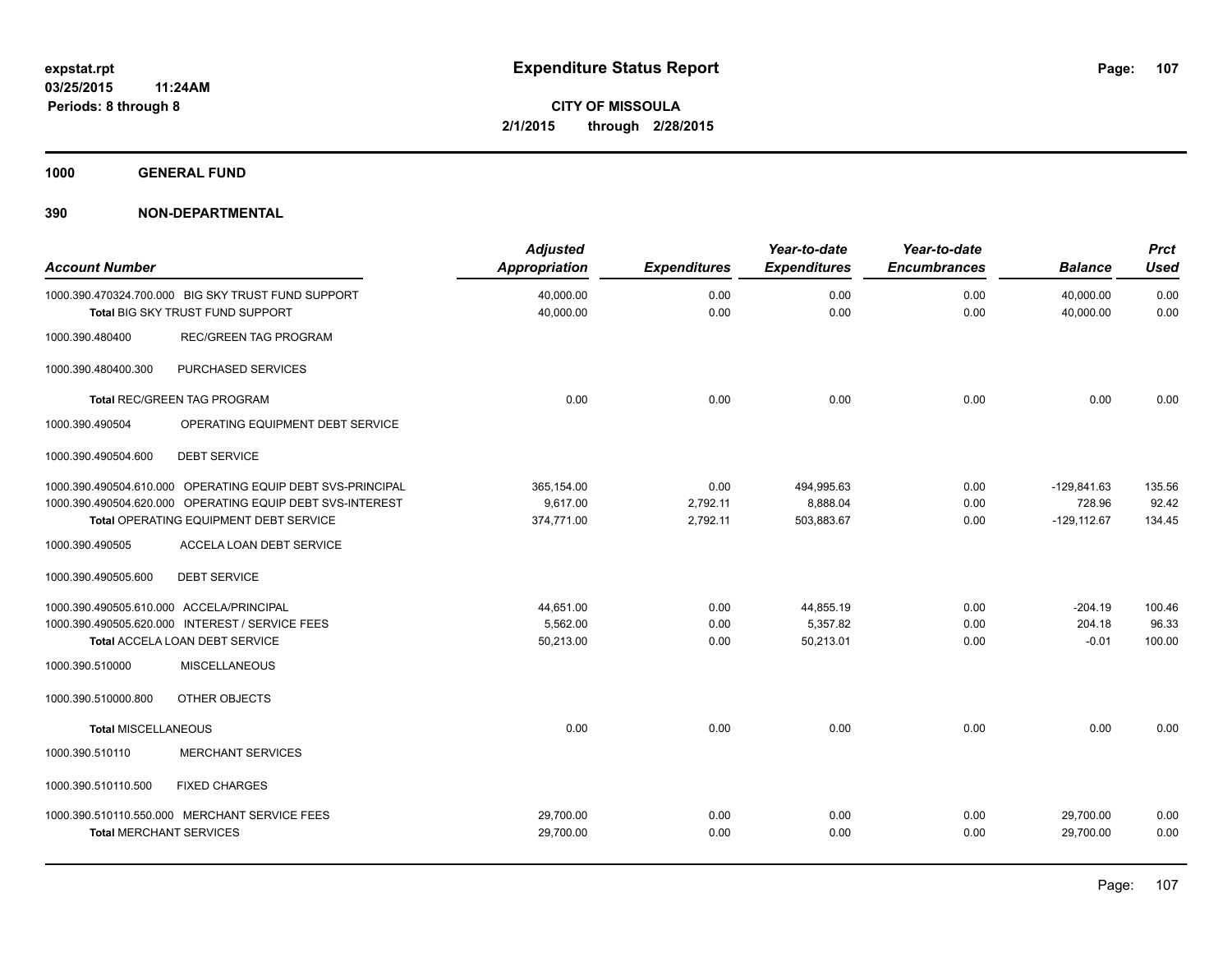**Periods: 8 through 8**

**CITY OF MISSOULA 2/1/2015 through 2/28/2015**

**1000 GENERAL FUND**

| <b>Account Number</b>                                           |                                                                                 | <b>Adjusted</b><br><b>Appropriation</b> | <b>Expenditures</b>  | Year-to-date<br><b>Expenditures</b> | Year-to-date<br><b>Encumbrances</b> | <b>Balance</b>                 | <b>Prct</b><br><b>Used</b> |
|-----------------------------------------------------------------|---------------------------------------------------------------------------------|-----------------------------------------|----------------------|-------------------------------------|-------------------------------------|--------------------------------|----------------------------|
| 1000.390.510250                                                 | <b>REIMBURSABLE LOSSES</b>                                                      |                                         |                      |                                     |                                     |                                |                            |
| 1000.390.510250.200                                             | <b>SUPPLIES</b>                                                                 |                                         |                      |                                     |                                     |                                |                            |
| 1000.390.510250.230.000<br><b>Total SUPPLIES</b>                | REIMBURSEABLE LOSSES-REPAIR/MAINTENANCE                                         | 50,000.00<br>50,000.00                  | 1,949.84<br>1,949.84 | 1,949.84<br>1,949.84                | 0.00<br>0.00                        | 48,050.16<br>48,050.16         | 3.90<br>3.90               |
| 1000.390.510250.300                                             | PURCHASED SERVICES                                                              |                                         |                      |                                     |                                     |                                |                            |
|                                                                 | 1000.390.510250.360.000 REPAIR & MAINTENANCE<br><b>Total PURCHASED SERVICES</b> | 0.00<br>0.00                            | 0.00<br>0.00         | 1,004.90<br>1,004.90                | 0.00<br>0.00                        | $-1,004.90$<br>$-1,004.90$     | 0.00<br>0.00               |
|                                                                 | Total REIMBURSABLE LOSSES                                                       | 50,000.00                               | 1,949.84             | 2,954.74                            | 0.00                                | 47,045.26                      | 5.91                       |
| 1000.390.510300                                                 | <b>CONTINGENCY</b>                                                              |                                         |                      |                                     |                                     |                                |                            |
| 1000.390.510300.800                                             | OTHER OBJECTS                                                                   |                                         |                      |                                     |                                     |                                |                            |
| 1000.390.510300.845.000 CONTINGENCY<br><b>Total CONTINGENCY</b> |                                                                                 | 108,000.00<br>108,000.00                | 0.00<br>0.00         | 344,910.41<br>344,910.41            | 0.00<br>0.00                        | $-236,910.41$<br>$-236,910.41$ | 319.36<br>319.36           |
| 1000.390.510301                                                 | <b>EMERGENCY RESPONSE OVERTIME</b>                                              |                                         |                      |                                     |                                     |                                |                            |
| 1000.390.510301.800                                             | OTHER OBJECTS                                                                   |                                         |                      |                                     |                                     |                                |                            |
| 1000.390.510301.845.000 CONTINGENCY                             | Total EMERGENCY RESPONSE OVERTIME                                               | 50,000.00<br>50,000.00                  | 0.00<br>0.00         | 0.00<br>0.00                        | 0.00<br>0.00                        | 50,000.00<br>50,000.00         | 0.00<br>0.00               |
| 1000.390.510303                                                 | <b>VEHICLE TRANSFERS</b>                                                        |                                         |                      |                                     |                                     |                                |                            |
| 1000.390.510303.900                                             | <b>CAPITAL OUTLAY</b>                                                           |                                         |                      |                                     |                                     |                                |                            |
| <b>Total VEHICLE TRANSFERS</b>                                  |                                                                                 | 0.00                                    | 0.00                 | 0.00                                | 0.00                                | 0.00                           | 0.00                       |
| 1000.390.510304                                                 | RESERVE-INSURANCE PREMIUM SAVINGS                                               |                                         |                      |                                     |                                     |                                |                            |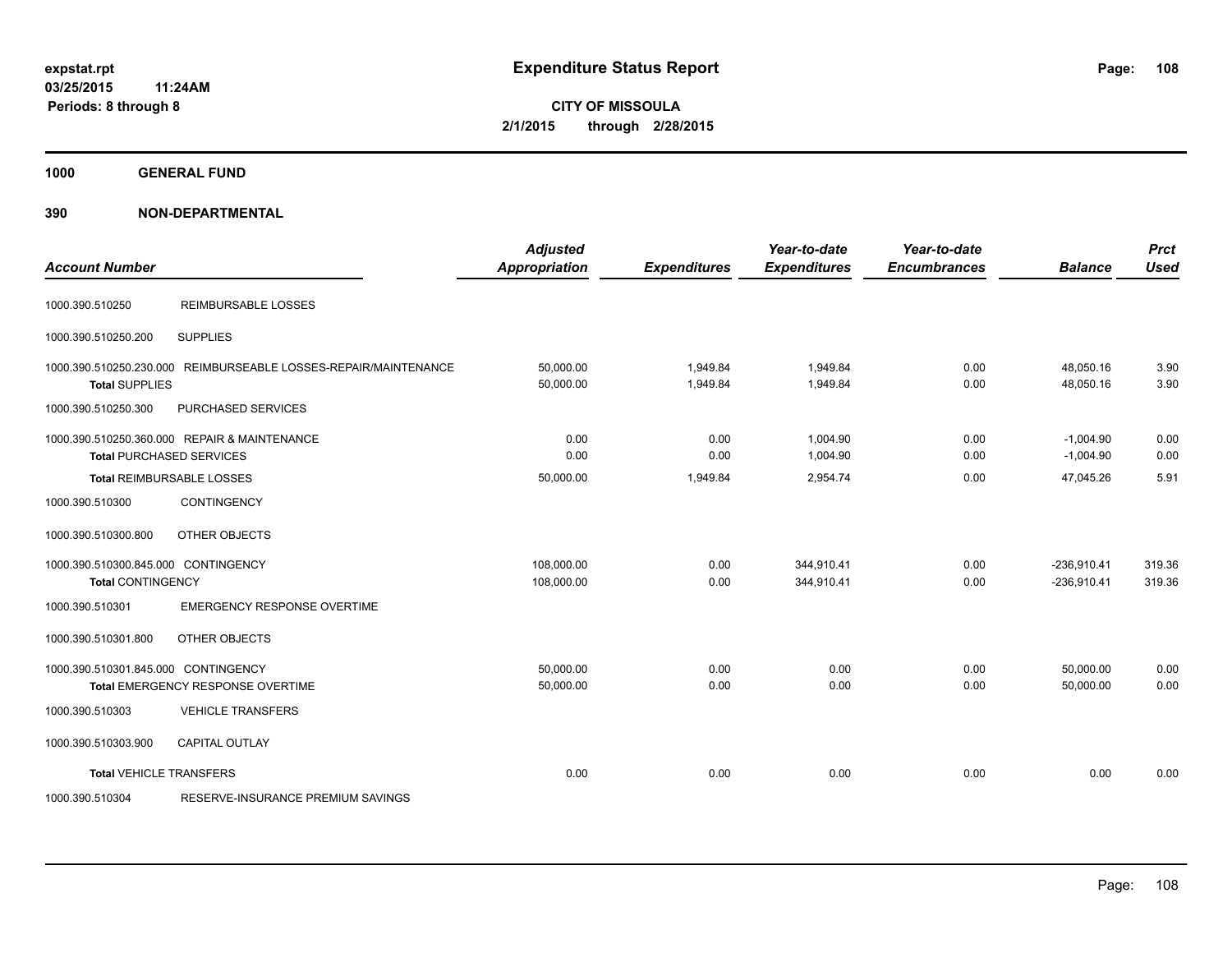**1000 GENERAL FUND**

| <b>Account Number</b>         |                                                       | <b>Adjusted</b><br>Appropriation | <b>Expenditures</b> | Year-to-date<br><b>Expenditures</b> | Year-to-date<br><b>Encumbrances</b> | <b>Balance</b> | <b>Prct</b><br><b>Used</b> |
|-------------------------------|-------------------------------------------------------|----------------------------------|---------------------|-------------------------------------|-------------------------------------|----------------|----------------------------|
| 1000.390.510304.500           | <b>FIXED CHARGES</b>                                  |                                  |                     |                                     |                                     |                |                            |
|                               | Total RESERVE-INSURANCE PREMIUM SAVINGS               | 0.00                             | 0.00                | 0.00                                | 0.00                                | 0.00           | 0.00                       |
| 1000.390.510305               | UTILITIES & GAS/DIESEL RESERVE                        |                                  |                     |                                     |                                     |                |                            |
| 1000.390.510305.200           | <b>SUPPLIES</b>                                       |                                  |                     |                                     |                                     |                |                            |
| <b>Total SUPPLIES</b>         |                                                       | 0.00                             | 0.00                | 0.00                                | 0.00                                | 0.00           | 0.00                       |
| 1000.390.510305.300           | <b>PURCHASED SERVICES</b>                             |                                  |                     |                                     |                                     |                |                            |
|                               | Total UTILITIES & GAS/DIESEL RESERVE                  | 0.00                             | 0.00                | 0.00                                | 0.00                                | 0.00           | 0.00                       |
| 1000.390.510330               | COMPREHENSIVE LIABILITY INSURANCE                     |                                  |                     |                                     |                                     |                |                            |
| 1000.390.510330.500           | <b>FIXED CHARGES</b>                                  |                                  |                     |                                     |                                     |                |                            |
|                               | 1000.390.510330.500.000 COMPREHENSIVE INSURANCE-FIXED | 907,563.00                       | 2,195.50            | 677,030.17                          | 0.00                                | 230,532.83     | 74.60                      |
|                               | Total COMPREHENSIVE LIABILITY INSURANCE               | 907,563.00                       | 2,195.50            | 677,030.17                          | 0.00                                | 230,532.83     | 74.60                      |
| 1000.390.521001               | <b>TRANSFER TO CIP</b>                                |                                  |                     |                                     |                                     |                |                            |
| 1000.390.521001.800           | OTHER OBJECTS                                         |                                  |                     |                                     |                                     |                |                            |
|                               | 1000.390.521001.820.000 TRANSFERS TO CIP              | 913,831.00                       | 0.00                | 0.00                                | 0.00                                | 913,831.00     | 0.00                       |
| Total TRANSFER TO CIP         |                                                       | 913,831.00                       | 0.00                | 0.00                                | 0.00                                | 913,831.00     | 0.00                       |
| 1000.390.521006               | <b>HEALTH INSURANCE TRANSFER</b>                      |                                  |                     |                                     |                                     |                |                            |
| 1000.390.521006.800           | OTHER OBJECTS                                         |                                  |                     |                                     |                                     |                |                            |
|                               | 1000.390.521006.820.000 HEALTH INSURANCE TRANSFER     | 692,000.00                       | 6,329.40            | 59,943.79                           | 0.00                                | 632,056.21     | 8.66                       |
|                               | <b>Total HEALTH INSURANCE TRANSFER</b>                | 692,000.00                       | 6,329.40            | 59,943.79                           | 0.00                                | 632,056.21     | 8.66                       |
| <b>Total NON-DEPARTMENTAL</b> |                                                       | 6,382,396.30                     | 114,230.46          | 2,975,619.71                        | 0.00                                | 3,406,776.59   | 46.62                      |
| <b>Total GENERAL FUND</b>     |                                                       | 51,006,963.30                    | 3,148,775.24        | 31,361,268.14                       | 0.00                                | 19,645,695.16  | 61.48                      |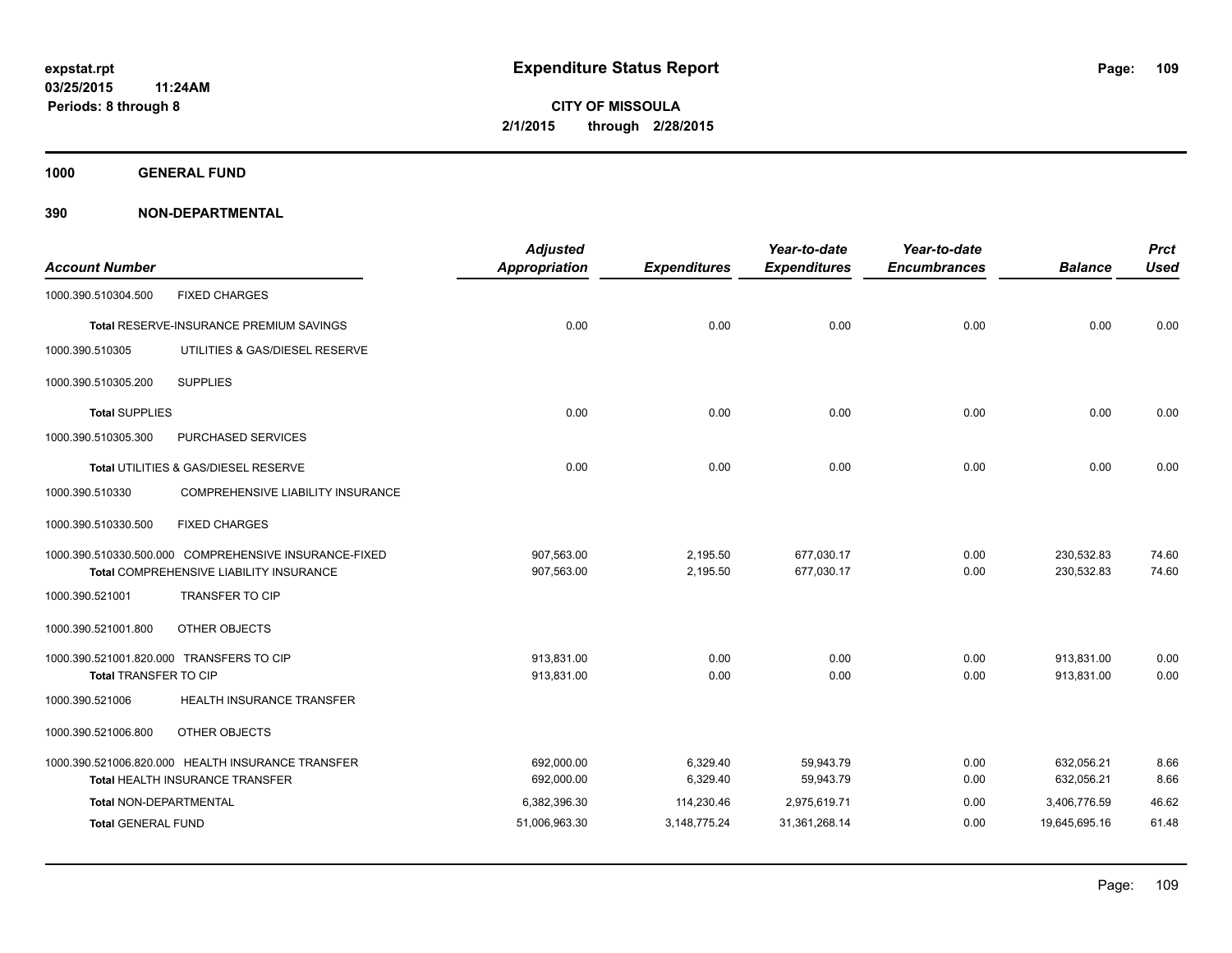#### **1211 PARK ACQUISITION & DEVELOPMENT**

|                                                  | <b>Adjusted</b>      |                     | Year-to-date        | Year-to-date        |                | <b>Prct</b> |
|--------------------------------------------------|----------------------|---------------------|---------------------|---------------------|----------------|-------------|
| <b>Account Number</b>                            | <b>Appropriation</b> | <b>Expenditures</b> | <b>Expenditures</b> | <b>Encumbrances</b> | <b>Balance</b> | <b>Used</b> |
| *** Title Not Found ***<br>1211.370.460433       |                      |                     |                     |                     |                |             |
| <b>SUPPLIES</b><br>1211.370.460433.200           |                      |                     |                     |                     |                |             |
| <b>Total SUPPLIES</b>                            | 0.00                 | 0.00                | 0.00                | 0.00                | 0.00           | 0.00        |
| 1211.370.460433.300<br>PURCHASED SERVICES        |                      |                     |                     |                     |                |             |
| Total *** Title Not Found ***                    | 0.00                 | 0.00                | 0.00                | 0.00                | 0.00           | 0.00        |
| 1211.370.460510<br>PARK ACQUISITION & DEV        |                      |                     |                     |                     |                |             |
| <b>SUPPLIES</b><br>1211.370.460510.200           |                      |                     |                     |                     |                |             |
| 1211.370.460510.220.000 OPERATING SUPPLIES       | 10,000.00            | 0.00                | 0.00                | 0.00                | 10,000.00      | 0.00        |
| <b>Total SUPPLIES</b>                            | 10,000.00            | 0.00                | 0.00                | 0.00                | 10,000.00      | 0.00        |
| PURCHASED SERVICES<br>1211.370.460510.300        |                      |                     |                     |                     |                |             |
| 1211.370.460510.350.000 PROFESSIONAL SERVICES    | 25,000.00            | 0.00                | 0.00                | 0.00                | 25,000.00      | 0.00        |
| 1211.370.460510.390.000 OTHER PURCHASED SERVICES | 10,000.00            | 0.00                | 0.00                | 0.00                | 10,000.00      | 0.00        |
| <b>Total PURCHASED SERVICES</b>                  | 35,000.00            | 0.00                | 0.00                | 0.00                | 35,000.00      | 0.00        |
| 1211.370.460510.800<br>OTHER OBJECTS             |                      |                     |                     |                     |                |             |
| <b>Total OTHER OBJECTS</b>                       | 0.00                 | 0.00                | 0.00                | 0.00                | 0.00           | 0.00        |
| <b>CAPITAL OUTLAY</b><br>1211.370.460510.900     |                      |                     |                     |                     |                |             |
| 1211.370.460510.930.000 IMPROVEMENTS             | 243,120.00           | 0.00                | 0.00                | 0.00                | 243,120.00     | 0.00        |
| Total CAPITAL OUTLAY                             | 243,120.00           | 0.00                | 0.00                | 0.00                | 243,120.00     | 0.00        |
| Total PARK ACQUISITION & DEV                     | 288,120.00           | 0.00                | 0.00                | 0.00                | 288,120.00     | 0.00        |
| PARK ENTERPRISE<br>1211.370.460511               |                      |                     |                     |                     |                |             |
| 1211.370.460511.900<br><b>CAPITAL OUTLAY</b>     |                      |                     |                     |                     |                |             |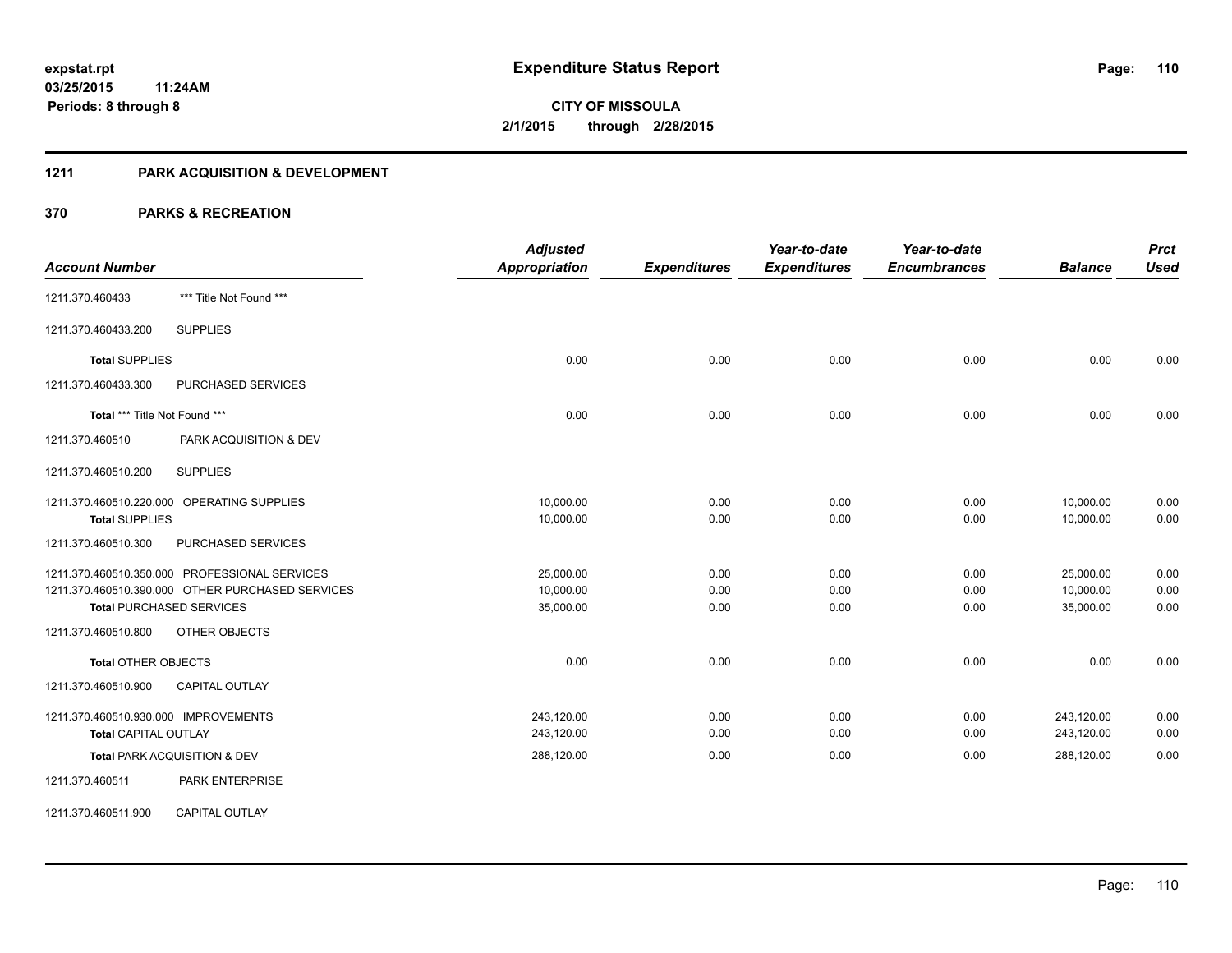### **1211 PARK ACQUISITION & DEVELOPMENT**

| <b>Account Number</b>                | <b>Adiusted</b><br><b>Appropriation</b> | <b>Expenditures</b> | Year-to-date<br><b>Expenditures</b> | Year-to-date<br><b>Encumbrances</b> | <b>Balance</b> | Prct<br>Used |
|--------------------------------------|-----------------------------------------|---------------------|-------------------------------------|-------------------------------------|----------------|--------------|
| <b>Total PARK ENTERPRISE</b>         | 0.00                                    | 0.00                | 0.00                                | 0.00                                | 0.00           | 0.00         |
| Total PARK ACQUISITION & DEVELOPMENT | 288,120.00                              | 0.00                | 0.00                                | 0.00                                | 288,120.00     | 0.00         |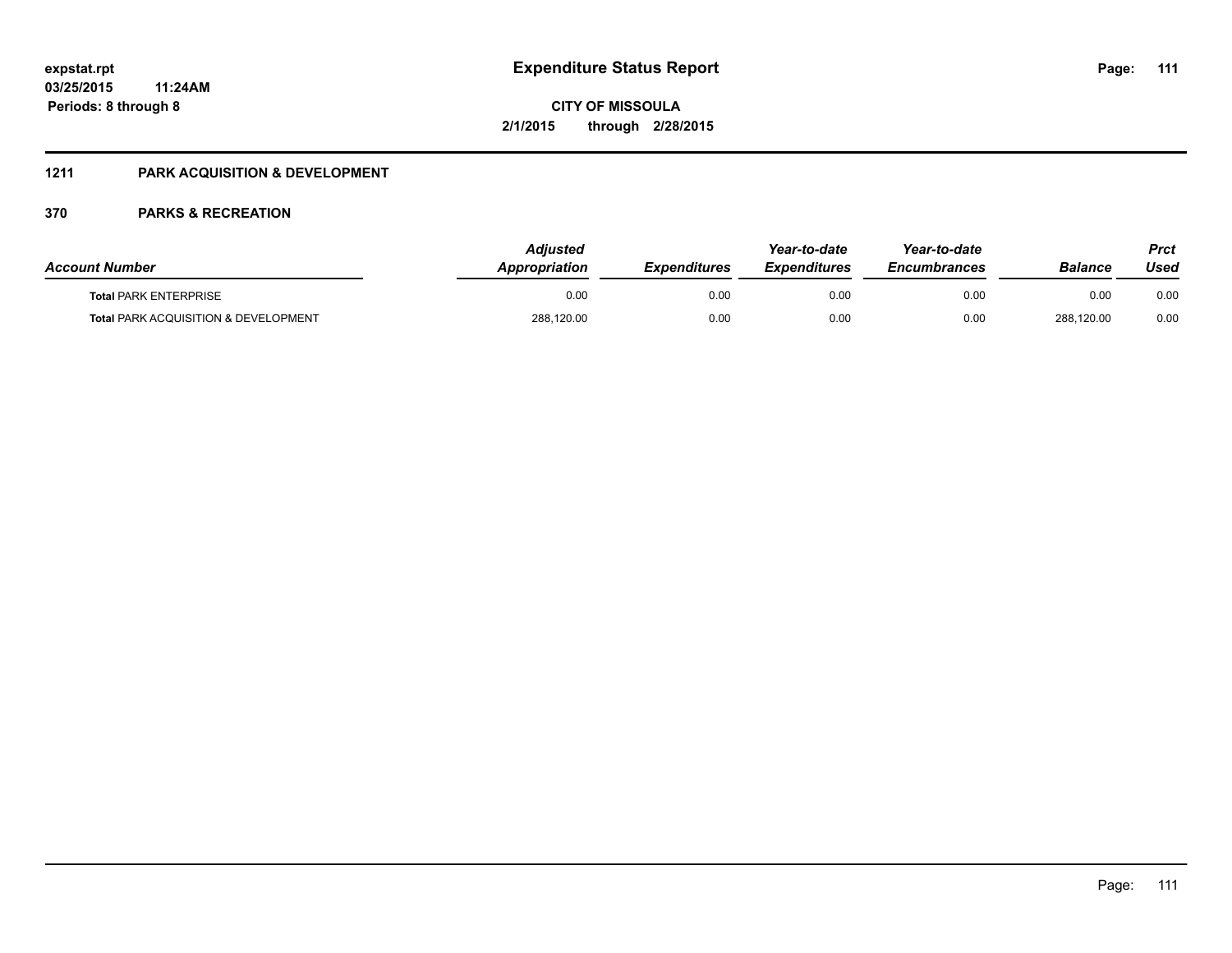#### **1212 PARK ENTERPRISE FUND**

| <b>Account Number</b>           |                                                  | <b>Adjusted</b><br><b>Appropriation</b> | <b>Expenditures</b> | Year-to-date<br><b>Expenditures</b> | Year-to-date<br><b>Encumbrances</b> | <b>Balance</b> | <b>Prct</b><br><b>Used</b> |
|---------------------------------|--------------------------------------------------|-----------------------------------------|---------------------|-------------------------------------|-------------------------------------|----------------|----------------------------|
| 1212.370.460443                 | <b>TRAINING</b>                                  |                                         |                     |                                     |                                     |                |                            |
| 1212.370.460443.200             | <b>SUPPLIES</b>                                  |                                         |                     |                                     |                                     |                |                            |
| <b>Total TRAINING</b>           |                                                  | 0.00                                    | 0.00                | 0.00                                | 0.00                                | 0.00           | 0.00                       |
| 1212.370.460510                 | PARK ACQUISITION & DEV                           |                                         |                     |                                     |                                     |                |                            |
| 1212.370.460510.200             | <b>SUPPLIES</b>                                  |                                         |                     |                                     |                                     |                |                            |
| <b>Total SUPPLIES</b>           |                                                  | 0.00                                    | 0.00                | 0.00                                | 0.00                                | 0.00           | 0.00                       |
| 1212.370.460510.300             | PURCHASED SERVICES                               |                                         |                     |                                     |                                     |                |                            |
|                                 | Total PARK ACQUISITION & DEV                     | 0.00                                    | 0.00                | 0.00                                | 0.00                                | 0.00           | 0.00                       |
| 1212.370.460511                 | PARK ENTERPRISE                                  |                                         |                     |                                     |                                     |                |                            |
| 1212.370.460511.200             | <b>SUPPLIES</b>                                  |                                         |                     |                                     |                                     |                |                            |
|                                 | 1212.370.460511.220.000 OPERATING SUPPLIES       | 20.000.00                               | 0.00                | 3.900.00                            | 0.00                                | 16,100.00      | 19.50                      |
|                                 | 1212.370.460511.220.140 OPERATING SUPPLIES       | 0.00                                    | 0.00                | 1.000.00                            | 0.00                                | $-1,000.00$    | 0.00                       |
|                                 | 1212.370.460511.230.000 REPAIR/MAINTENANCE       | 15,000.00                               | 0.00                | 0.00                                | 0.00                                | 15,000.00      | 0.00                       |
| <b>Total SUPPLIES</b>           |                                                  | 35,000.00                               | 0.00                | 4,900.00                            | 0.00                                | 30,100.00      | 14.00                      |
| 1212.370.460511.300             | PURCHASED SERVICES                               |                                         |                     |                                     |                                     |                |                            |
|                                 | 1212.370.460511.350.000 PROFESSIONAL SERVICES    | 10,000.00                               | 0.00                | 102.98                              | 0.00                                | 9,897.02       | 1.03                       |
|                                 | 1212.370.460511.390.000 OTHER PURCHASED SERVICES | 20,000.00                               | 0.00                | 0.00                                | 0.00                                | 20,000.00      | 0.00                       |
| <b>Total PURCHASED SERVICES</b> |                                                  | 30,000.00                               | 0.00                | 102.98                              | 0.00                                | 29.897.02      | 0.34                       |
| 1212.370.460511.800             | <b>OTHER OBJECTS</b>                             |                                         |                     |                                     |                                     |                |                            |
| <b>Total OTHER OBJECTS</b>      |                                                  | 0.00                                    | 0.00                | 0.00                                | 0.00                                | 0.00           | 0.00                       |
| 1212.370.460511.900             | <b>CAPITAL OUTLAY</b>                            |                                         |                     |                                     |                                     |                |                            |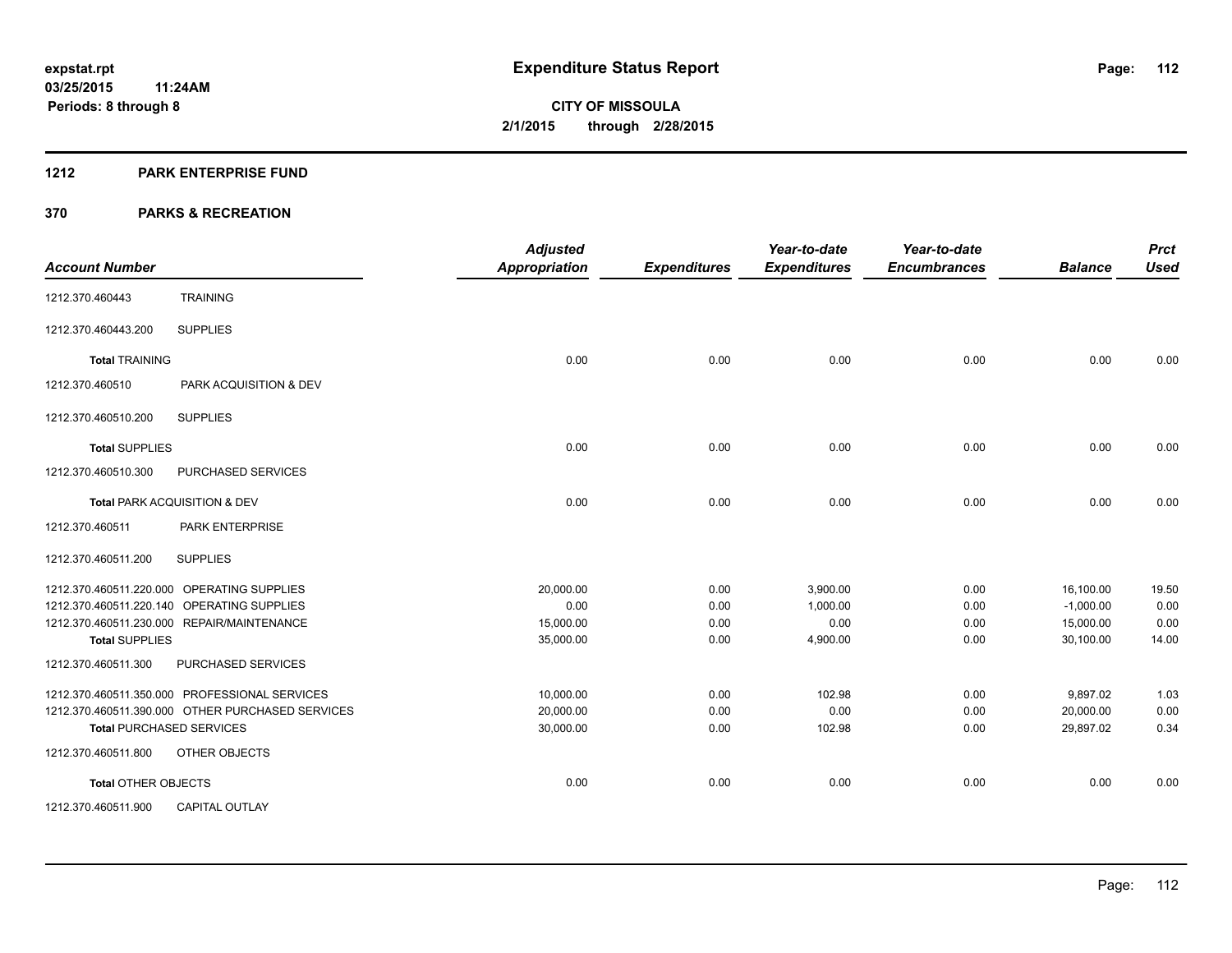#### **1212 PARK ENTERPRISE FUND**

| <b>Account Number</b>                         | <b>Adjusted</b><br>Appropriation | <b>Expenditures</b> | Year-to-date<br><b>Expenditures</b> | Year-to-date<br><b>Encumbrances</b> | <b>Balance</b> | <b>Prct</b><br>Used |
|-----------------------------------------------|----------------------------------|---------------------|-------------------------------------|-------------------------------------|----------------|---------------------|
|                                               |                                  |                     |                                     |                                     |                |                     |
| 1212.370.460511.930.000 IMPROVEMENTS          | 152,000.00                       | 0.00                | 0.00                                | 0.00                                | 152.000.00     | 0.00                |
| 1212.370.460511.940.000 MACHINERY & EQUIPMENT | 30,000.00                        | 0.00                | 0.00                                | 0.00                                | 30.000.00      | 0.00                |
| <b>Total CAPITAL OUTLAY</b>                   | 182,000.00                       | 0.00                | 0.00                                | 0.00                                | 182.000.00     | 0.00                |
| <b>Total PARK ENTERPRISE</b>                  | 247,000.00                       | 0.00                | 5.002.98                            | 0.00                                | 241.997.02     | 2.03                |
| <b>Total PARK ENTERPRISE FUND</b>             | 247,000.00                       | 0.00                | 5.002.98                            | 0.00                                | 241.997.02     | 2.03                |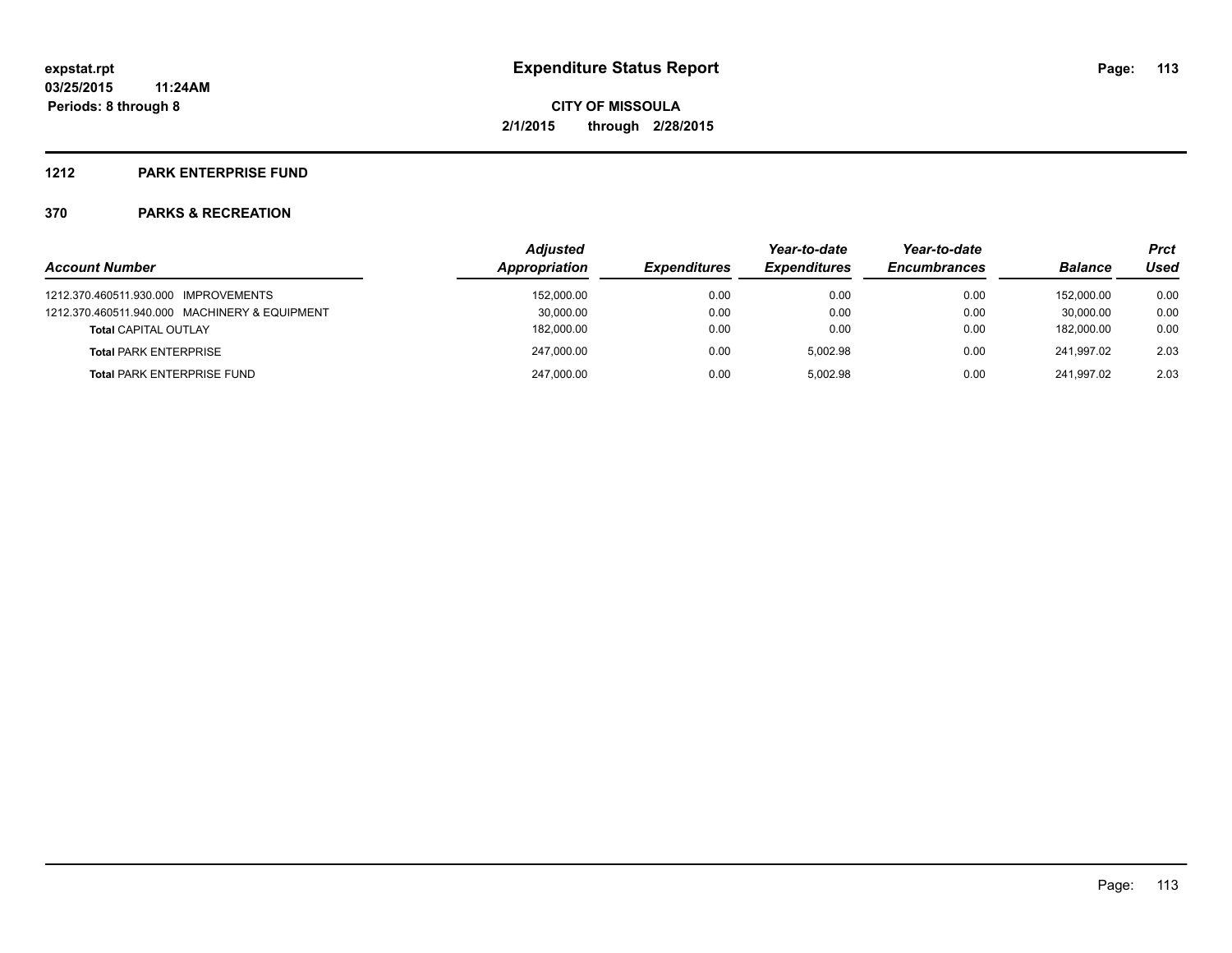## **1216 PARKS & REC TRAILS, DEV**

| <b>Account Number</b>       |                                                         | <b>Adjusted</b><br><b>Appropriation</b> | <b>Expenditures</b> | Year-to-date<br><b>Expenditures</b> | Year-to-date<br><b>Encumbrances</b> | <b>Balance</b> | <b>Prct</b><br><b>Used</b> |
|-----------------------------|---------------------------------------------------------|-----------------------------------------|---------------------|-------------------------------------|-------------------------------------|----------------|----------------------------|
| 1216.370.460403             | PARK DEVELOPMENT & EXPANSION                            |                                         |                     |                                     |                                     |                |                            |
| 1216.370.460403.900         | <b>CAPITAL OUTLAY</b>                                   |                                         |                     |                                     |                                     |                |                            |
|                             | Total PARK DEVELOPMENT & EXPANSION                      | 0.00                                    | 0.00                | 0.00                                | 0.00                                | 0.00           | 0.00                       |
| 1216.370.460434             | <b>GREENWAYS &amp; HORTICULTURE</b>                     |                                         |                     |                                     |                                     |                |                            |
| 1216.370.460434.200         | <b>SUPPLIES</b>                                         |                                         |                     |                                     |                                     |                |                            |
|                             | 1216.370.460434.220.000 OPERATING SUPPLIES              | 7,000.00                                | 0.00                | 0.00                                | 0.00                                | 7,000.00       | 0.00                       |
| <b>Total SUPPLIES</b>       |                                                         | 7,000.00                                | 0.00                | 0.00                                | 0.00                                | 7,000.00       | 0.00                       |
| 1216.370.460434.300         | PURCHASED SERVICES                                      |                                         |                     |                                     |                                     |                |                            |
|                             | 1216.370.460434.350.000 RECREATION TRAIL PROGRAM GRANT  | 18.000.00                               | 0.00                | 0.00                                | 0.00                                | 18,000.00      | 0.00                       |
|                             | <b>Total PURCHASED SERVICES</b>                         | 18,000.00                               | 0.00                | 0.00                                | 0.00                                | 18,000.00      | 0.00                       |
| 1216.370.460434.900         | CAPITAL OUTLAY                                          |                                         |                     |                                     |                                     |                |                            |
|                             | 1216.370.460434.930.000 RECREATION TRAILS PROGRAM GRANT | 65,000.00                               | 0.00                | 0.00                                | 0.00                                | 65,000.00      | 0.00                       |
| <b>Total CAPITAL OUTLAY</b> |                                                         | 65,000.00                               | 0.00                | 0.00                                | 0.00                                | 65,000.00      | 0.00                       |
|                             | Total GREENWAYS & HORTICULTURE                          | 90,000.00                               | 0.00                | 0.00                                | 0.00                                | 90.000.00      | 0.00                       |
| 1216.370.460437             | TREE INVENTORY DNRC GRANT                               |                                         |                     |                                     |                                     |                |                            |
| 1216.370.460437.100         | PERSONAL SERVICES                                       |                                         |                     |                                     |                                     |                |                            |
|                             | <b>Total PERSONAL SERVICES</b>                          | 0.00                                    | 0.00                | 0.00                                | 0.00                                | 0.00           | 0.00                       |
| 1216.370.460437.200         | <b>SUPPLIES</b>                                         |                                         |                     |                                     |                                     |                |                            |
|                             | Total TREE INVENTORY DNRC GRANT                         | 0.00                                    | 0.00                | 0.00                                | 0.00                                | 0.00           | 0.00                       |
| 1216.370.460438             | MCCORMICK PARK SITE PLAN                                |                                         |                     |                                     |                                     |                |                            |
| 1216.370.460438.200         | <b>SUPPLIES</b>                                         |                                         |                     |                                     |                                     |                |                            |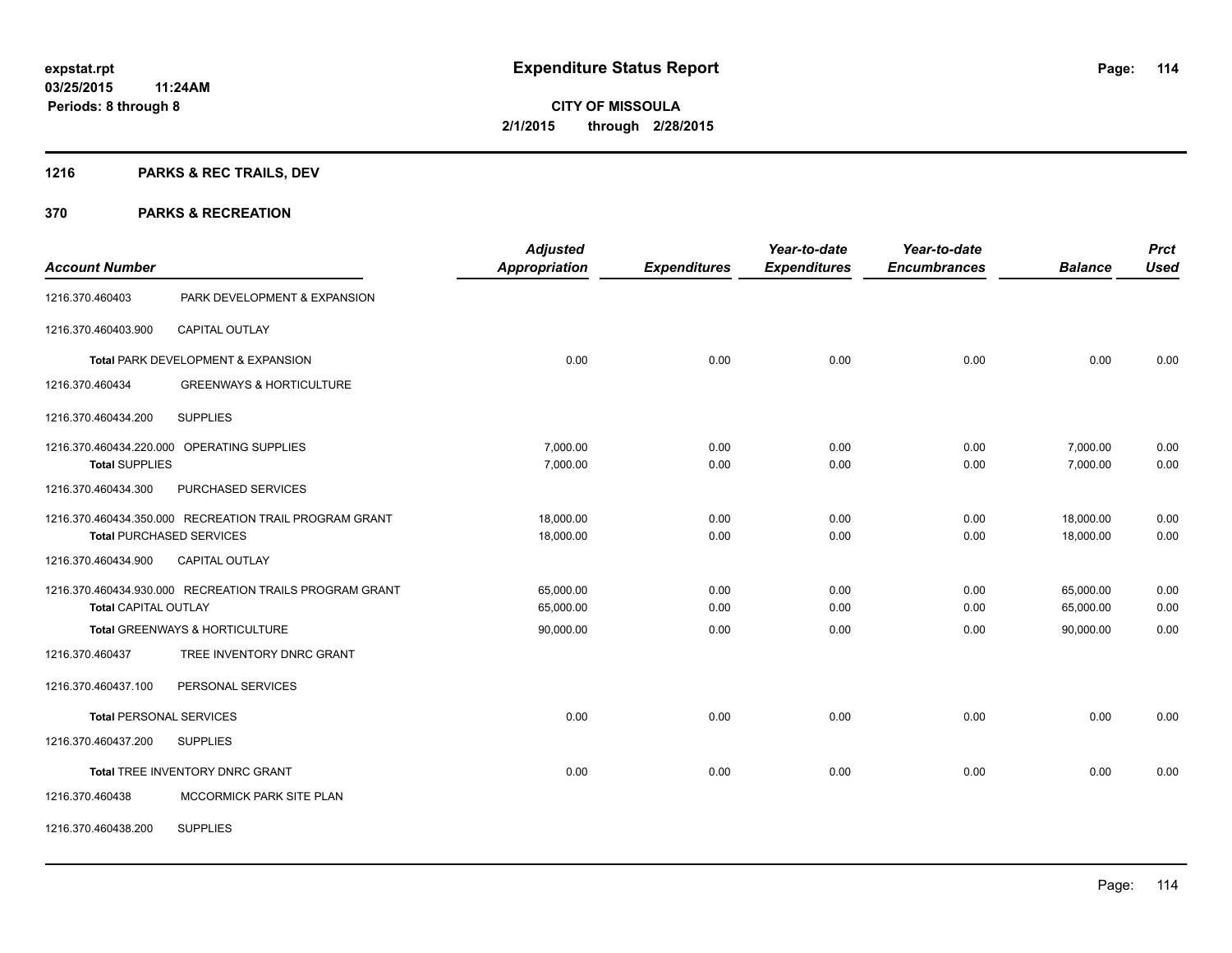## **1216 PARKS & REC TRAILS, DEV**

| <b>Account Number</b>                                                                                                                                                      | <b>Adjusted</b><br>Appropriation          | <b>Expenditures</b>              | Year-to-date<br><b>Expenditures</b> | Year-to-date<br><b>Encumbrances</b> | <b>Balance</b>                                | <b>Prct</b><br><b>Used</b>   |
|----------------------------------------------------------------------------------------------------------------------------------------------------------------------------|-------------------------------------------|----------------------------------|-------------------------------------|-------------------------------------|-----------------------------------------------|------------------------------|
| 1216.370.460438.220.000 OPERATING SUPPLIES<br><b>Total SUPPLIES</b>                                                                                                        | 0.00<br>0.00                              | 0.00<br>0.00                     | 1,800.00<br>1,800.00                | 0.00<br>0.00                        | $-1,800.00$<br>$-1,800.00$                    | 0.00<br>0.00                 |
| 1216.370.460438.300<br>PURCHASED SERVICES                                                                                                                                  |                                           |                                  |                                     |                                     |                                               |                              |
| <b>Total PURCHASED SERVICES</b>                                                                                                                                            | 0.00                                      | 0.00                             | 0.00                                | 0.00                                | 0.00                                          | 0.00                         |
| <b>Total MCCORMICK PARK SITE PLAN</b>                                                                                                                                      | 0.00                                      | 0.00                             | 1,800.00                            | 0.00                                | $-1,800.00$                                   | 0.00                         |
| <b>TRAINING</b><br>1216.370.460443                                                                                                                                         |                                           |                                  |                                     |                                     |                                               |                              |
| <b>SUPPLIES</b><br>1216.370.460443.200                                                                                                                                     |                                           |                                  |                                     |                                     |                                               |                              |
| <b>Total SUPPLIES</b>                                                                                                                                                      | 0.00                                      | 0.00                             | 0.00                                | 0.00                                | 0.00                                          | 0.00                         |
| 1216.370.460443.300<br>PURCHASED SERVICES                                                                                                                                  |                                           |                                  |                                     |                                     |                                               |                              |
| <b>Total TRAINING</b>                                                                                                                                                      | 0.00                                      | 0.00                             | 0.00                                | 0.00                                | 0.00                                          | 0.00                         |
| 1216.370.460444<br><b>PLAYGROUNDS</b>                                                                                                                                      |                                           |                                  |                                     |                                     |                                               |                              |
| 1216.370.460444.900<br><b>CAPITAL OUTLAY</b>                                                                                                                               |                                           |                                  |                                     |                                     |                                               |                              |
| 1216.370.460444.930.000 LITTLE MCCORMICK PLAYGROUND/MPROVEMENTS<br><b>Total PLAYGROUNDS</b>                                                                                | 75,000.00<br>75,000.00                    | 0.00<br>0.00                     | 75,561.13<br>75,561.13              | 0.00<br>0.00                        | $-561.13$<br>$-561.13$                        | 100.75<br>100.75             |
| <b>RECREATION MORE</b><br>1216.370.460470                                                                                                                                  |                                           |                                  |                                     |                                     |                                               |                              |
| <b>SUPPLIES</b><br>1216.370.460470.200                                                                                                                                     |                                           |                                  |                                     |                                     |                                               |                              |
| 1216.370.460470.220.000 MORE/OPERATING SUPPLIES<br>1216.370.460470.220.020 OPERATING SUPPLIES<br>1216.370.460470.230.000 MORE/REPAI & MAINTENANCE<br><b>Total SUPPLIES</b> | 5,000.00<br>0.00<br>5,000.00<br>10,000.00 | 295.50<br>0.00<br>0.00<br>295.50 | 295.50<br>250.00<br>0.00<br>545.50  | 0.00<br>0.00<br>0.00<br>0.00        | 4,704.50<br>$-250.00$<br>5,000.00<br>9,454.50 | 5.91<br>0.00<br>0.00<br>5.46 |
| 1216.370.460470.300<br>PURCHASED SERVICES                                                                                                                                  |                                           |                                  |                                     |                                     |                                               |                              |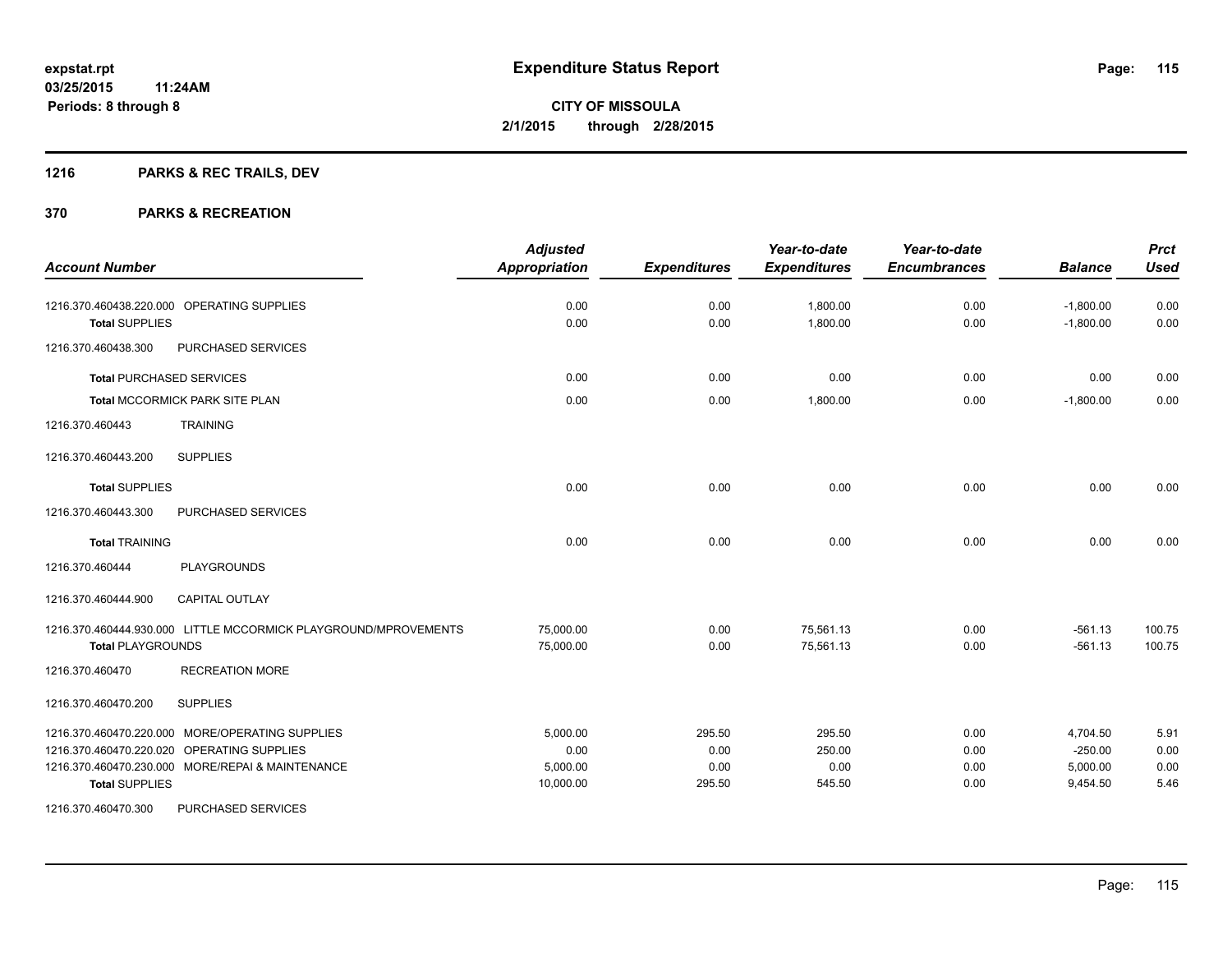## **1216 PARKS & REC TRAILS, DEV**

| <b>Account Number</b>          |                                                      | <b>Adjusted</b><br>Appropriation | <b>Expenditures</b> | Year-to-date<br><b>Expenditures</b> | Year-to-date<br><b>Encumbrances</b> | <b>Balance</b> | <b>Prct</b><br><b>Used</b> |
|--------------------------------|------------------------------------------------------|----------------------------------|---------------------|-------------------------------------|-------------------------------------|----------------|----------------------------|
|                                | 1216.370.460470.350.000 MORE/PROFESSIONAL SERVICES   | 10,000.00                        | 0.00                | 0.00                                | 0.00                                | 10,000.00      | 0.00                       |
|                                | 1216.370.460470.390.000 OTHER PURCHASED SERVICES     | 10,000.00                        | 0.00                | 0.00                                | 0.00                                | 10,000.00      | 0.00                       |
|                                | <b>Total PURCHASED SERVICES</b>                      | 20,000.00                        | 0.00                | 0.00                                | 0.00                                | 20,000.00      | 0.00                       |
| 1216.370.460470.900            | CAPITAL OUTLAY                                       |                                  |                     |                                     |                                     |                |                            |
| <b>Total CAPITAL OUTLAY</b>    |                                                      | 0.00                             | 0.00                | 0.00                                | 0.00                                | 0.00           | 0.00                       |
| <b>Total RECREATION MORE</b>   |                                                      | 30,000.00                        | 295.50              | 545.50                              | 0.00                                | 29,454.50      | 1.82                       |
| 1216.370.460471                | <b>RECREATION ADULTS</b>                             |                                  |                     |                                     |                                     |                |                            |
| 1216.370.460471.200            | <b>SUPPLIES</b>                                      |                                  |                     |                                     |                                     |                |                            |
|                                | 1216.370.460471.220.000 REC ADULT/OPERATING SUPPLIES | 5.000.00                         | 0.00                | 0.00                                | 0.00                                | 5,000.00       | 0.00                       |
| <b>Total SUPPLIES</b>          |                                                      | 5,000.00                         | 0.00                | 0.00                                | 0.00                                | 5,000.00       | 0.00                       |
| 1216.370.460471.300            | PURCHASED SERVICES                                   |                                  |                     |                                     |                                     |                |                            |
|                                | <b>Total PURCHASED SERVICES</b>                      | 0.00                             | 0.00                | 0.00                                | 0.00                                | 0.00           | 0.00                       |
| 1216.370.460471.800            | OTHER OBJECTS                                        |                                  |                     |                                     |                                     |                |                            |
|                                | 1216.370.460471.820.000 TRANSFERS TO OTHER FUNDS     | 20,000.00                        | 0.00                | 0.00                                | 0.00                                | 20,000.00      | 0.00                       |
| <b>Total OTHER OBJECTS</b>     |                                                      | 20,000.00                        | 0.00                | 0.00                                | 0.00                                | 20,000.00      | 0.00                       |
| 1216.370.460471.900            | <b>CAPITAL OUTLAY</b>                                |                                  |                     |                                     |                                     |                |                            |
| <b>Total CAPITAL OUTLAY</b>    |                                                      | 0.00                             | 0.00                | 0.00                                | 0.00                                | 0.00           | 0.00                       |
| <b>Total RECREATION ADULTS</b> |                                                      | 25,000.00                        | 0.00                | 0.00                                | 0.00                                | 25.000.00      | 0.00                       |
| 1216.370.460472                | <b>RECREATION YOUTH</b>                              |                                  |                     |                                     |                                     |                |                            |
| 1216.370.460472.200            | <b>SUPPLIES</b>                                      |                                  |                     |                                     |                                     |                |                            |
|                                | 1216.370.460472.220.000 REC YOUTH/OPERATING SUPPLIES | 5,000.00                         | 0.00                | 0.00                                | 0.00                                | 5,000.00       | 0.00                       |
| <b>Total SUPPLIES</b>          |                                                      | 5,000.00                         | 0.00                | 0.00                                | 0.00                                | 5,000.00       | 0.00                       |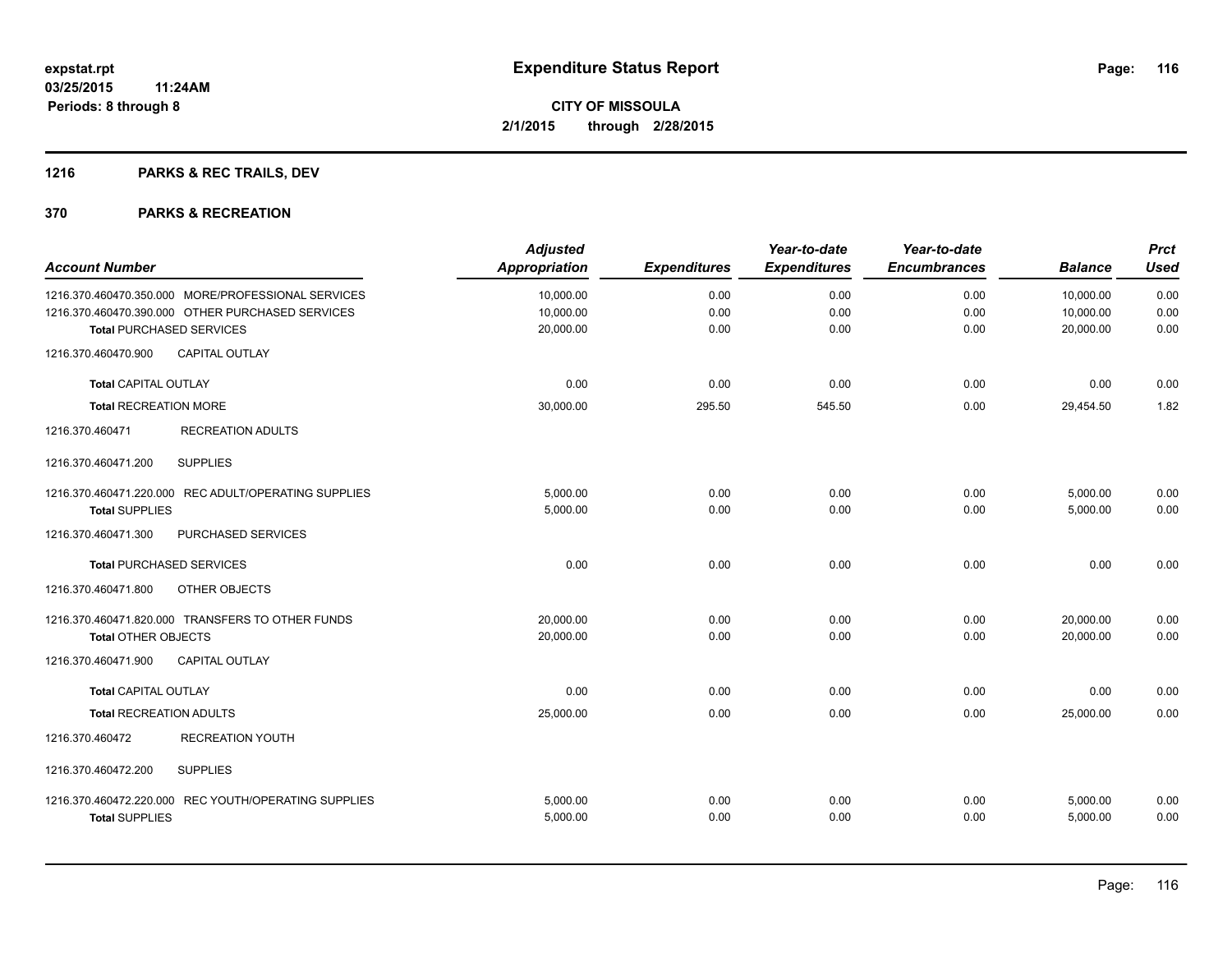## **1216 PARKS & REC TRAILS, DEV**

|                               |                                                                                                                  | <b>Adjusted</b>      |                     | Year-to-date        | Year-to-date        |                      | <b>Prct</b>   |
|-------------------------------|------------------------------------------------------------------------------------------------------------------|----------------------|---------------------|---------------------|---------------------|----------------------|---------------|
| <b>Account Number</b>         |                                                                                                                  | <b>Appropriation</b> | <b>Expenditures</b> | <b>Expenditures</b> | <b>Encumbrances</b> | <b>Balance</b>       | <b>Used</b>   |
| 1216.370.460472.300           | PURCHASED SERVICES                                                                                               |                      |                     |                     |                     |                      |               |
|                               | <b>Total PURCHASED SERVICES</b>                                                                                  | 0.00                 | 0.00                | 0.00                | 0.00                | 0.00                 | 0.00          |
| 1216.370.460472.700           | <b>GRANTS &amp; CONTRIBUTIONS</b>                                                                                |                      |                     |                     |                     |                      |               |
|                               | <b>Total GRANTS &amp; CONTRIBUTIONS</b>                                                                          | 0.00                 | 0.00                | 0.00                | 0.00                | 0.00                 | 0.00          |
| 1216.370.460472.800           | OTHER OBJECTS                                                                                                    |                      |                     |                     |                     |                      |               |
|                               | 1216.370.460472.820.000 TRANSFERS TO OTHER FUNDS                                                                 | 30,000.00            | 0.00                | 0.00                | 0.00                | 30,000.00            | 0.00          |
| <b>Total OTHER OBJECTS</b>    |                                                                                                                  | 30,000.00            | 0.00                | 0.00                | 0.00                | 30,000.00            | 0.00          |
| 1216.370.460472.900           | CAPITAL OUTLAY                                                                                                   |                      |                     |                     |                     |                      |               |
| <b>Total CAPITAL OUTLAY</b>   |                                                                                                                  | 0.00                 | 0.00                | 0.00                | 0.00                | 0.00                 | 0.00          |
| <b>Total RECREATION YOUTH</b> |                                                                                                                  | 35,000.00            | 0.00                | 0.00                | 0.00                | 35,000.00            | 0.00          |
| 1216.370.460506               | <b>CARAS PARK</b>                                                                                                |                      |                     |                     |                     |                      |               |
| 1216.370.460506.200           | <b>SUPPLIES</b>                                                                                                  |                      |                     |                     |                     |                      |               |
| <b>Total SUPPLIES</b>         |                                                                                                                  | 0.00                 | 0.00                | 0.00                | 0.00                | 0.00                 | 0.00          |
| 1216.370.460506.300           | PURCHASED SERVICES                                                                                               |                      |                     |                     |                     |                      |               |
|                               | <b>Total PURCHASED SERVICES</b>                                                                                  | 0.00                 | 0.00                | 0.00                | 0.00                | 0.00                 | 0.00          |
| 1216.370.460506.900           | <b>CAPITAL OUTLAY</b>                                                                                            |                      |                     |                     |                     |                      |               |
| <b>Total CARAS PARK</b>       |                                                                                                                  | 0.00                 | 0.00                | 0.00                | 0.00                | 0.00                 | 0.00          |
| 1216.370.460507               | <b>COMMUNITY TRAILS</b>                                                                                          |                      |                     |                     |                     |                      |               |
| 1216.370.460507.200           | <b>SUPPLIES</b>                                                                                                  |                      |                     |                     |                     |                      |               |
|                               | 1216.370.460507.220.000 COMM TRAILS/OPERATING SUPPLIES<br>1216.370.460507.230.000 COMM TRAILS/REPAIR/MAINTENANCE | 5,000.00<br>5,000.00 | 0.00<br>0.00        | 2,034.00<br>0.00    | 0.00<br>0.00        | 2,966.00<br>5,000.00 | 40.68<br>0.00 |
|                               |                                                                                                                  |                      |                     |                     |                     |                      |               |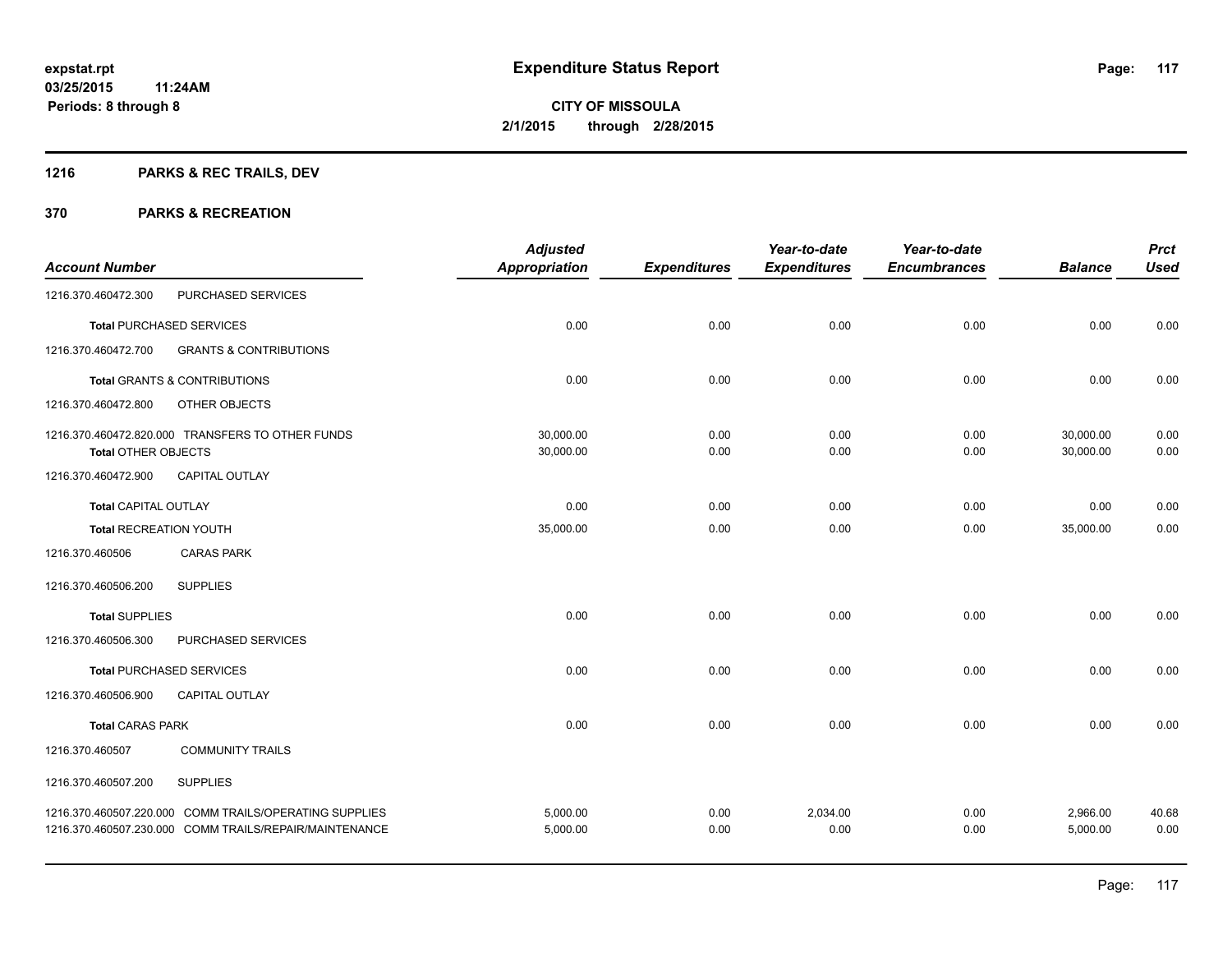## **1216 PARKS & REC TRAILS, DEV**

| <b>Account Number</b>                  |                                                              | <b>Adjusted</b><br><b>Appropriation</b> | <b>Expenditures</b> | Year-to-date<br><b>Expenditures</b> | Year-to-date<br><b>Encumbrances</b> | <b>Balance</b> | <b>Prct</b><br><b>Used</b> |
|----------------------------------------|--------------------------------------------------------------|-----------------------------------------|---------------------|-------------------------------------|-------------------------------------|----------------|----------------------------|
|                                        |                                                              |                                         |                     |                                     |                                     |                |                            |
| 1216.370.460507.240.000 OTHER SUPPLIES |                                                              | 1,100.00                                | 0.00                | 0.00                                | 0.00                                | 1,100.00       | 0.00                       |
| <b>Total SUPPLIES</b>                  |                                                              | 11,100.00                               | 0.00                | 2,034.00                            | 0.00                                | 9,066.00       | 18.32                      |
| 1216.370.460507.300                    | PURCHASED SERVICES                                           |                                         |                     |                                     |                                     |                |                            |
|                                        | 1216.370.460507.350.000 COMM TRAILS/PROFESSIONAL SERVICES    | 10,000.00                               | 0.00                | 1,000.00                            | 0.00                                | 9,000.00       | 10.00                      |
|                                        | 1216.370.460507.360.000 COMM TRAILS/REPAIR & MAINTENANCE     | 10,000.00                               | 0.00                | 0.00                                | 0.00                                | 10,000.00      | 0.00                       |
|                                        | 1216.370.460507.390.000 COMM TRAILS/OTHER PURCHASED SERVICES | 40.000.00                               | 0.00                | 0.00                                | 0.00                                | 40.000.00      | 0.00                       |
| <b>Total PURCHASED SERVICES</b>        |                                                              | 60,000.00                               | 0.00                | 1,000.00                            | 0.00                                | 59,000.00      | 1.67                       |
| 1216.370.460507.900                    | <b>CAPITAL OUTLAY</b>                                        |                                         |                     |                                     |                                     |                |                            |
|                                        | 1216.370.460507.930.000 COMM TRAILS/IMPROVEMENTS             | 50.000.00                               | 0.00                | 0.00                                | 0.00                                | 50,000.00      | 0.00                       |
| <b>Total CAPITAL OUTLAY</b>            |                                                              | 50,000.00                               | 0.00                | 0.00                                | 0.00                                | 50,000.00      | 0.00                       |
| <b>Total COMMUNITY TRAILS</b>          |                                                              | 121,100.00                              | 0.00                | 3,034.00                            | 0.00                                | 118,066.00     | 2.51                       |
| 1216.370.460508                        | <b>KIWANIS PARK</b>                                          |                                         |                     |                                     |                                     |                |                            |
| 1216.370.460508.900                    | CAPITAL OUTLAY                                               |                                         |                     |                                     |                                     |                |                            |
|                                        | 1216.370.460508.930.000 KIWANIS PARK IMPROVEMENTS            | 170,000.00                              | 0.00                | 1,350.00                            | 0.00                                | 168,650.00     | 0.79                       |
| <b>Total KIWANIS PARK</b>              |                                                              | 170,000.00                              | 0.00                | 1,350.00                            | 0.00                                | 168.650.00     | 0.79                       |
| 1216.370.460509                        | <b>KIM WILLIAMS TRAIL</b>                                    |                                         |                     |                                     |                                     |                |                            |
| 1216.370.460509.900                    | <b>CAPITAL OUTLAY</b>                                        |                                         |                     |                                     |                                     |                |                            |
|                                        | 1216.370.460509.930.000 KIM WILLIAMS/IMPROVEMENTS            | 36,170.00                               | 0.00                | 0.00                                | 0.00                                | 36,170.00      | 0.00                       |
| <b>Total KIM WILLIAMS TRAIL</b>        |                                                              | 36,170.00                               | 0.00                | 0.00                                | 0.00                                | 36,170.00      | 0.00                       |
| 1216.370.460511                        | PARK ENTERPRISE                                              |                                         |                     |                                     |                                     |                |                            |
| 1216.370.460511.200                    | <b>SUPPLIES</b>                                              |                                         |                     |                                     |                                     |                |                            |
| <b>Total SUPPLIES</b>                  |                                                              | 0.00                                    | 0.00                | 0.00                                | 0.00                                | 0.00           | 0.00                       |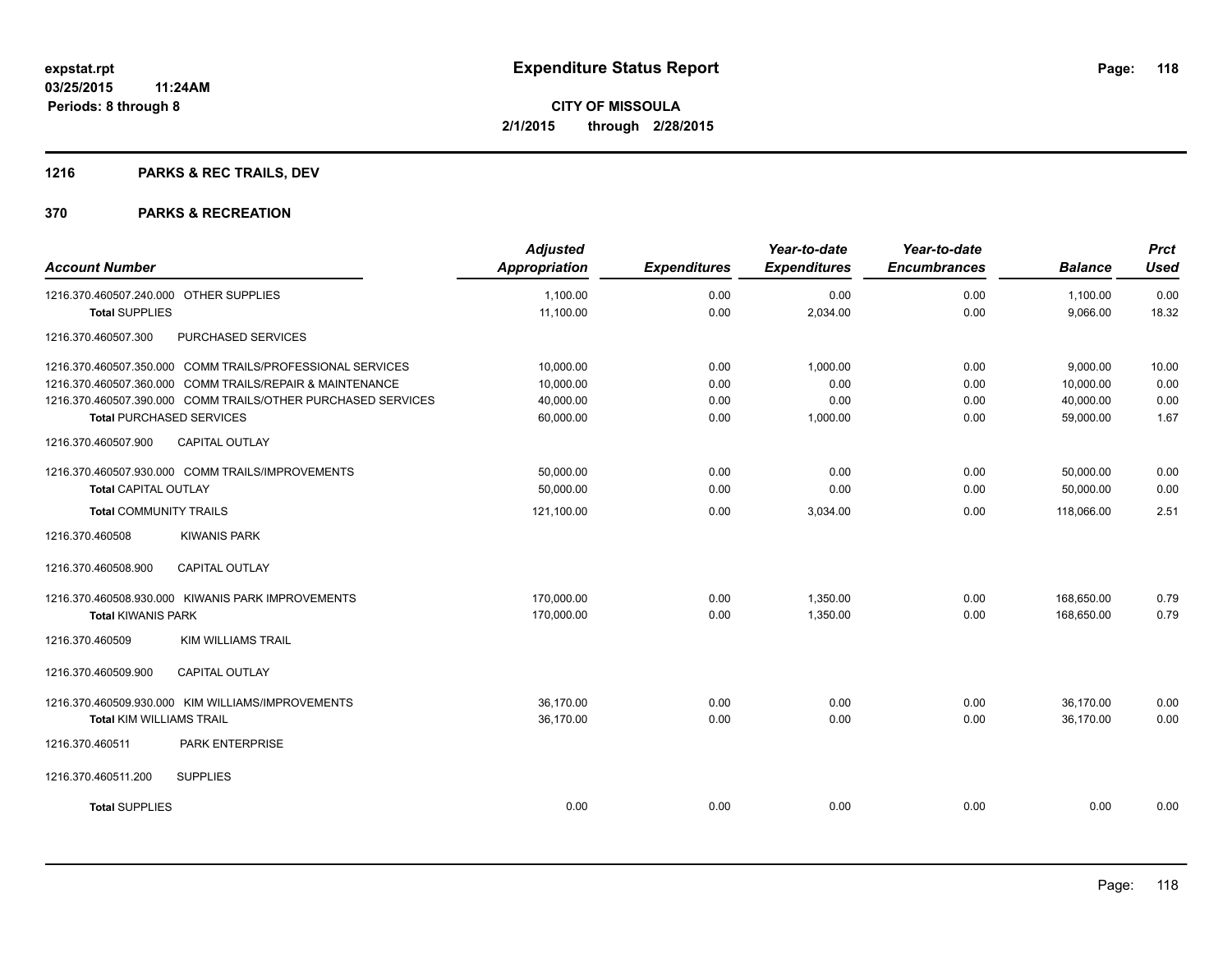## **1216 PARKS & REC TRAILS, DEV**

### **370 PARKS & RECREATION**

| <b>Account Number</b>                                                                                                                                                                                     | <b>Adjusted</b><br><b>Appropriation</b>    | <b>Expenditures</b>                  | Year-to-date<br><b>Expenditures</b>    | Year-to-date<br><b>Encumbrances</b> | <b>Balance</b>                                    | <b>Prct</b><br><b>Used</b>    |
|-----------------------------------------------------------------------------------------------------------------------------------------------------------------------------------------------------------|--------------------------------------------|--------------------------------------|----------------------------------------|-------------------------------------|---------------------------------------------------|-------------------------------|
| PURCHASED SERVICES<br>1216.370.460511.300                                                                                                                                                                 |                                            |                                      |                                        |                                     |                                                   |                               |
| <b>Total PARK ENTERPRISE</b>                                                                                                                                                                              | 0.00                                       | 0.00                                 | 0.00                                   | 0.00                                | 0.00                                              | 0.00                          |
| <b>PARK MEMORIALS</b><br>1216.370.460512                                                                                                                                                                  |                                            |                                      |                                        |                                     |                                                   |                               |
| <b>SUPPLIES</b><br>1216.370.460512.200                                                                                                                                                                    |                                            |                                      |                                        |                                     |                                                   |                               |
| 1216.370.460512.220.000 PARK MEMORIALS/OPERATING SUPPLIES<br><b>Total SUPPLIES</b>                                                                                                                        | 0.00<br>0.00                               | 0.00<br>0.00                         | 30.00<br>30.00                         | 0.00<br>0.00                        | $-30.00$<br>$-30.00$                              | 0.00<br>0.00                  |
| 1216.370.460512.300<br>PURCHASED SERVICES                                                                                                                                                                 |                                            |                                      |                                        |                                     |                                                   |                               |
| <b>Total PURCHASED SERVICES</b>                                                                                                                                                                           | 0.00                                       | 0.00                                 | 0.00                                   | 0.00                                | 0.00                                              | 0.00                          |
| OTHER OBJECTS<br>1216.370.460512.800                                                                                                                                                                      |                                            |                                      |                                        |                                     |                                                   |                               |
| <b>Total OTHER OBJECTS</b>                                                                                                                                                                                | 0.00                                       | 0.00                                 | 0.00                                   | 0.00                                | 0.00                                              | 0.00                          |
| 1216.370.460512.900<br>CAPITAL OUTLAY                                                                                                                                                                     |                                            |                                      |                                        |                                     |                                                   |                               |
| 1216.370.460512.920.000 PARK MEMORIALS/BUILDINGS<br>1216.370.460512.930.000 PARK MEMORIALS/IMPROVEMENTS<br><b>Total CAPITAL OUTLAY</b>                                                                    | 100,000.00<br>50,000.00<br>150,000.00      | 0.00<br>0.00<br>0.00                 | 0.00<br>0.00<br>0.00                   | 0.00<br>0.00<br>0.00                | 100.000.00<br>50,000.00<br>150,000.00             | 0.00<br>0.00<br>0.00          |
| <b>Total PARK MEMORIALS</b>                                                                                                                                                                               | 150,000.00                                 | 0.00                                 | 30.00                                  | 0.00                                | 149,970.00                                        | 0.02                          |
| RECREATIONAL DONATIONS SPEC EVENTS<br>1216.370.460513                                                                                                                                                     |                                            |                                      |                                        |                                     |                                                   |                               |
| 1216.370.460513.200<br><b>SUPPLIES</b>                                                                                                                                                                    |                                            |                                      |                                        |                                     |                                                   |                               |
| 1216.370.460513.220.000 REC DONATIONS/OPERATING SUPPLIES<br>1216.370.460513.220.090 REC DONATIONS/OPERATING SUPPLIES<br>1216.370.460513.230.000 REC DONATIONS-REPAIR/MAINTENANCE<br><b>Total SUPPLIES</b> | 20,000.00<br>0.00<br>5,000.00<br>25,000.00 | 0.00<br>1,752.15<br>0.00<br>1,752.15 | 875.00<br>1.752.15<br>0.00<br>2,627.15 | 0.00<br>0.00<br>0.00<br>0.00        | 19,125.00<br>$-1,752.15$<br>5,000.00<br>22,372.85 | 4.38<br>0.00<br>0.00<br>10.51 |
| 1216.370.460513.300<br>PURCHASED SERVICES                                                                                                                                                                 |                                            |                                      |                                        |                                     |                                                   |                               |

Page: 119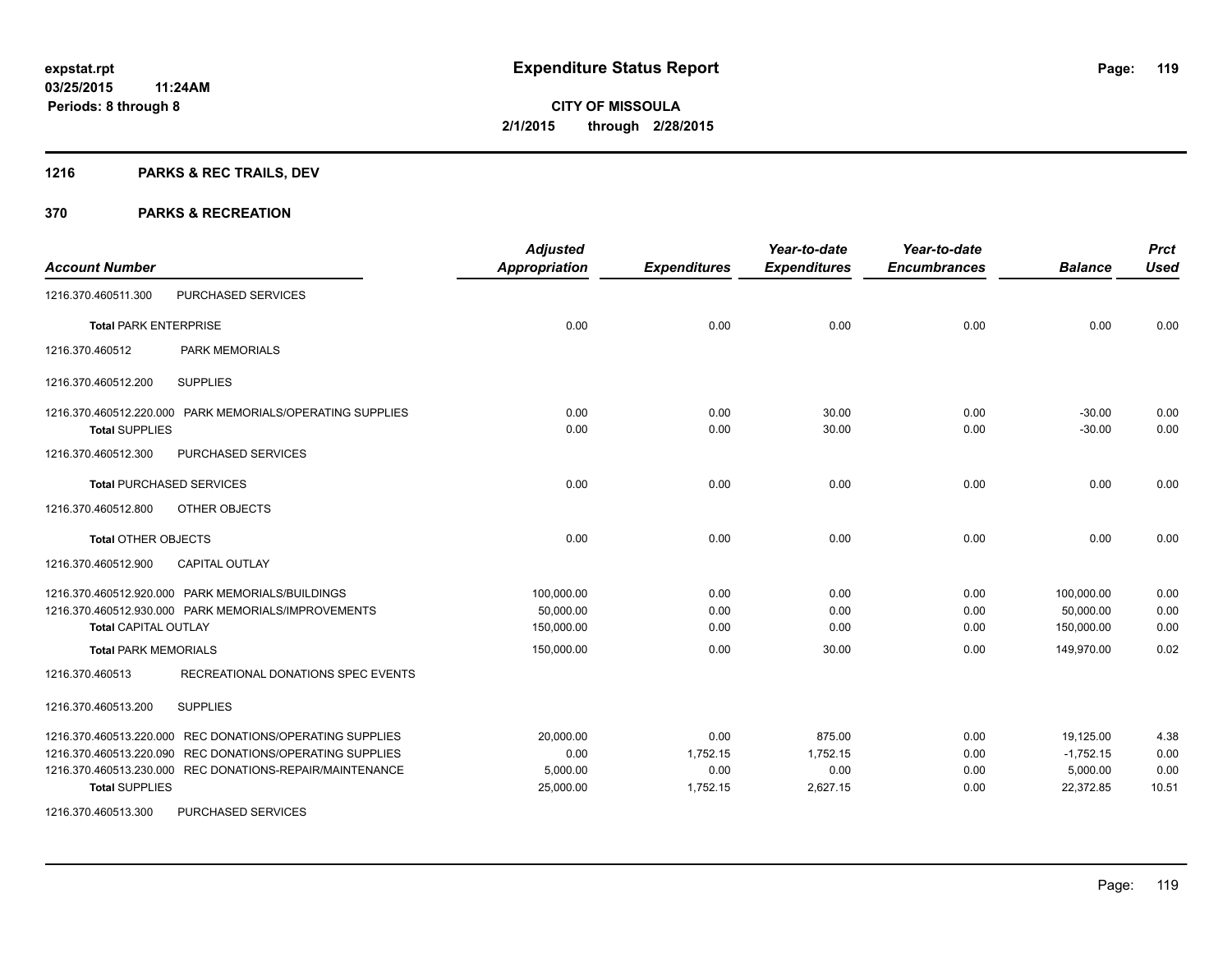## **1216 PARKS & REC TRAILS, DEV**

| <b>Account Number</b>                                          | <b>Adjusted</b><br><b>Appropriation</b> | <b>Expenditures</b> | Year-to-date<br><b>Expenditures</b> | Year-to-date<br><b>Encumbrances</b> | <b>Balance</b> | <b>Prct</b><br><b>Used</b> |
|----------------------------------------------------------------|-----------------------------------------|---------------------|-------------------------------------|-------------------------------------|----------------|----------------------------|
| 1216.370.460513.350.000 REC DONATIONS/PROFESSIONAL SERVICES    | 5,000.00                                | 0.00                | 0.00                                | 0.00                                | 5,000.00       | 0.00                       |
| 1216.370.460513.390.000 REC DONATIONS/OTHER PURCHASED SERVICES | 40,000.00                               | 0.00                | 0.00                                | 0.00                                | 40,000.00      | 0.00                       |
| <b>Total PURCHASED SERVICES</b>                                | 45,000.00                               | 0.00                | 0.00                                | 0.00                                | 45,000.00      | 0.00                       |
| 1216.370.460513.800<br>OTHER OBJECTS                           |                                         |                     |                                     |                                     |                |                            |
| <b>Total OTHER OBJECTS</b>                                     | 0.00                                    | 0.00                | 0.00                                | 0.00                                | 0.00           | 0.00                       |
| 1216.370.460513.900<br><b>CAPITAL OUTLAY</b>                   |                                         |                     |                                     |                                     |                |                            |
| Total CAPITAL OUTLAY                                           | 0.00                                    | 0.00                | 0.00                                | 0.00                                | 0.00           | 0.00                       |
| Total RECREATIONAL DONATIONS SPEC EVENTS                       | 70,000.00                               | 1,752.15            | 2,627.15                            | 0.00                                | 67,372.85      | 3.75                       |
| <b>URBAN FORESTRY</b><br>1216.370.460514                       |                                         |                     |                                     |                                     |                |                            |
| PERSONAL SERVICES<br>1216.370.460514.100                       |                                         |                     |                                     |                                     |                |                            |
| <b>Total PERSONAL SERVICES</b>                                 | 0.00                                    | 0.00                | 0.00                                | 0.00                                | 0.00           | 0.00                       |
| 1216.370.460514.200<br><b>SUPPLIES</b>                         |                                         |                     |                                     |                                     |                |                            |
| 1216.370.460514.220.000 URBAN FORESTRY/OPERATING SUPPLIES      | 10,000.00                               | 0.00                | 0.00                                | 0.00                                | 10,000.00      | 0.00                       |
| 1216.370.460514.230.000 URBAN FORESTRY-REPAIR/MAINTENANCE      | 5,000.00                                | 0.00                | 0.00                                | 0.00                                | 5,000.00       | 0.00                       |
| <b>Total SUPPLIES</b>                                          | 15,000.00                               | 0.00                | 0.00                                | 0.00                                | 15.000.00      | 0.00                       |
| 1216.370.460514.300<br>PURCHASED SERVICES                      |                                         |                     |                                     |                                     |                |                            |
| 1216.370.460514.350.000 URBAN FORESTRY/PROFESSIONAL SERVICES   | 20,000.00                               | 3,850.00            | 3,850.00                            | 0.00                                | 16,150.00      | 19.25                      |
| 1216.370.460514.350.085 FOREST HEALTH GRANT                    | 59,000.00                               | 0.00                | 0.00                                | 0.00                                | 59,000.00      | 0.00                       |
| <b>Total PURCHASED SERVICES</b>                                | 79,000.00                               | 3,850.00            | 3,850.00                            | 0.00                                | 75,150.00      | 4.87                       |
| <b>CAPITAL OUTLAY</b><br>1216.370.460514.900                   |                                         |                     |                                     |                                     |                |                            |
| 1216.370.460514.930.000 IMPROVEMENTS                           | 20,000.00                               | 0.00                | 0.00                                | 0.00                                | 20,000.00      | 0.00                       |
| <b>Total CAPITAL OUTLAY</b>                                    | 20,000.00                               | 0.00                | 0.00                                | 0.00                                | 20,000.00      | 0.00                       |
| <b>Total URBAN FORESTRY</b>                                    | 114,000.00                              | 3,850.00            | 3,850.00                            | 0.00                                | 110,150.00     | 3.38                       |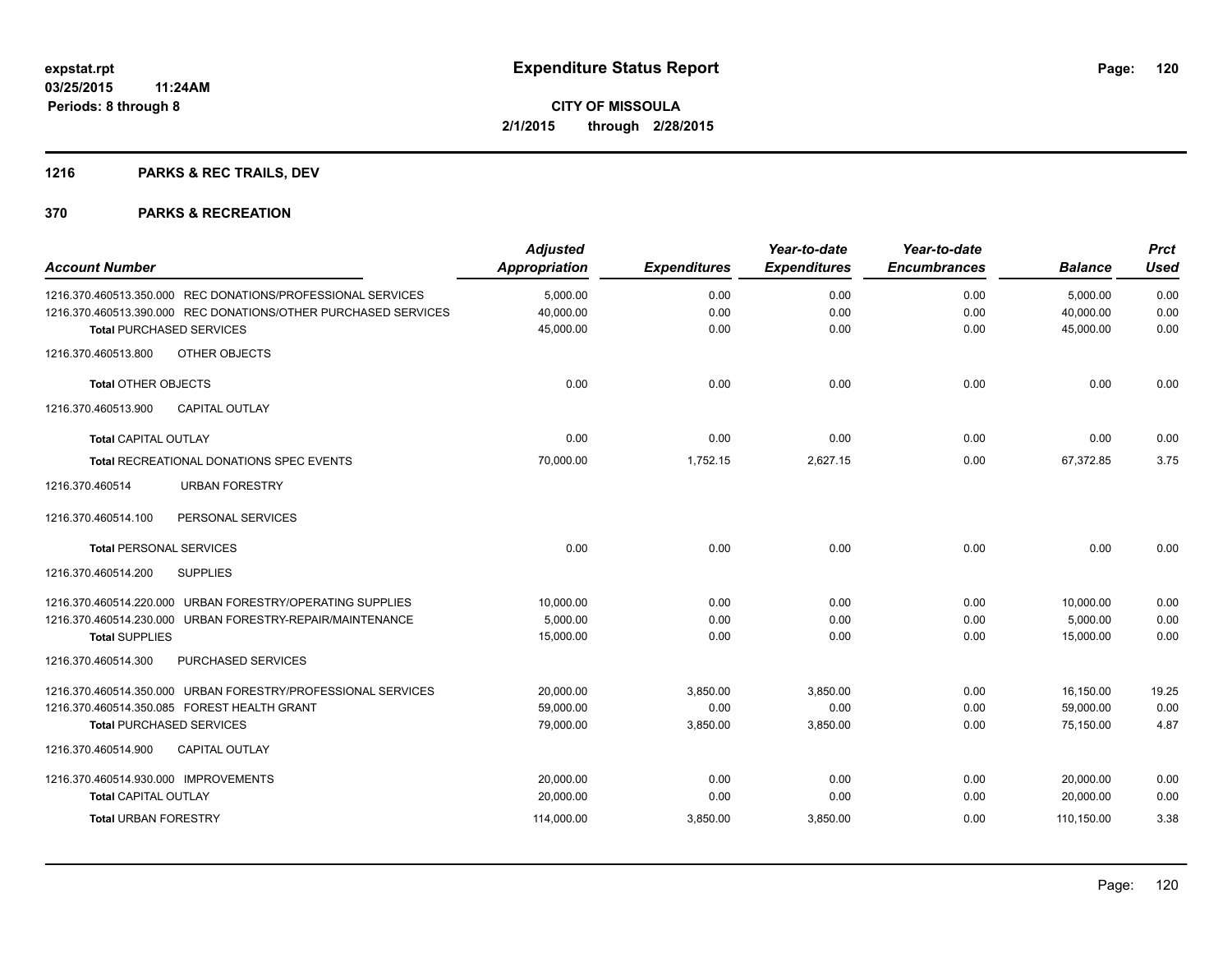## **1216 PARKS & REC TRAILS, DEV**

|                                     |                                                  | <b>Adjusted</b>      |                     | Year-to-date        | Year-to-date        |                | <b>Prct</b><br><b>Used</b> |
|-------------------------------------|--------------------------------------------------|----------------------|---------------------|---------------------|---------------------|----------------|----------------------------|
| <b>Account Number</b>               |                                                  | <b>Appropriation</b> | <b>Expenditures</b> | <b>Expenditures</b> | <b>Encumbrances</b> | <b>Balance</b> |                            |
| 1216.370.460516                     | PARK REVOLVING                                   |                      |                     |                     |                     |                |                            |
| 1216.370.460516.800                 | OTHER OBJECTS                                    |                      |                     |                     |                     |                |                            |
| 1216.370.460516.845.000 CONTINGENCY |                                                  | 25,000.00            | 0.00                | 0.00                | 0.00                | 25,000.00      | 0.00                       |
| <b>Total PARK REVOLVING</b>         |                                                  | 25,000.00            | 0.00                | 0.00                | 0.00                | 25,000.00      | 0.00                       |
| 1216.370.460517                     | OPEN SPACE PURCHASE & DONATIONS                  |                      |                     |                     |                     |                |                            |
| 1216.370.460517.200                 | <b>SUPPLIES</b>                                  |                      |                     |                     |                     |                |                            |
| <b>Total SUPPLIES</b>               |                                                  | 0.00                 | 0.00                | 0.00                | 0.00                | 0.00           | 0.00                       |
| 1216.370.460517.300                 | PURCHASED SERVICES                               |                      |                     |                     |                     |                |                            |
|                                     | 1216.370.460517.390.000 OTHER PURCHASED SERVICES | 10,000.00            | 0.00                | 0.00                | 0.00                | 10.000.00      | 0.00                       |
|                                     | <b>Total PURCHASED SERVICES</b>                  | 10,000.00            | 0.00                | 0.00                | 0.00                | 10,000.00      | 0.00                       |
| 1216.370.460517.900                 | <b>CAPITAL OUTLAY</b>                            |                      |                     |                     |                     |                |                            |
| <b>Total CAPITAL OUTLAY</b>         |                                                  | 0.00                 | 0.00                | 0.00                | 0.00                | 0.00           | 0.00                       |
|                                     | Total OPEN SPACE PURCHASE & DONATIONS            | 10,000.00            | 0.00                | 0.00                | 0.00                | 10,000.00      | 0.00                       |
| 1216.370.460518                     | SILVERS LAGOON                                   |                      |                     |                     |                     |                |                            |
| 1216.370.460518.900                 | <b>CAPITAL OUTLAY</b>                            |                      |                     |                     |                     |                |                            |
| <b>Total SILVERS LAGOON</b>         |                                                  | 0.00                 | 0.00                | 0.00                | 0.00                | 0.00           | 0.00                       |
| 1216.370.460519                     | <b>AQUATICS CAPITAL</b>                          |                      |                     |                     |                     |                |                            |
| 1216.370.460519.200                 | <b>SUPPLIES</b>                                  |                      |                     |                     |                     |                |                            |
| <b>Total SUPPLIES</b>               |                                                  | 0.00                 | 0.00                | 0.00                | 0.00                | 0.00           | 0.00                       |
| 1216.370.460519.300                 | PURCHASED SERVICES                               |                      |                     |                     |                     |                |                            |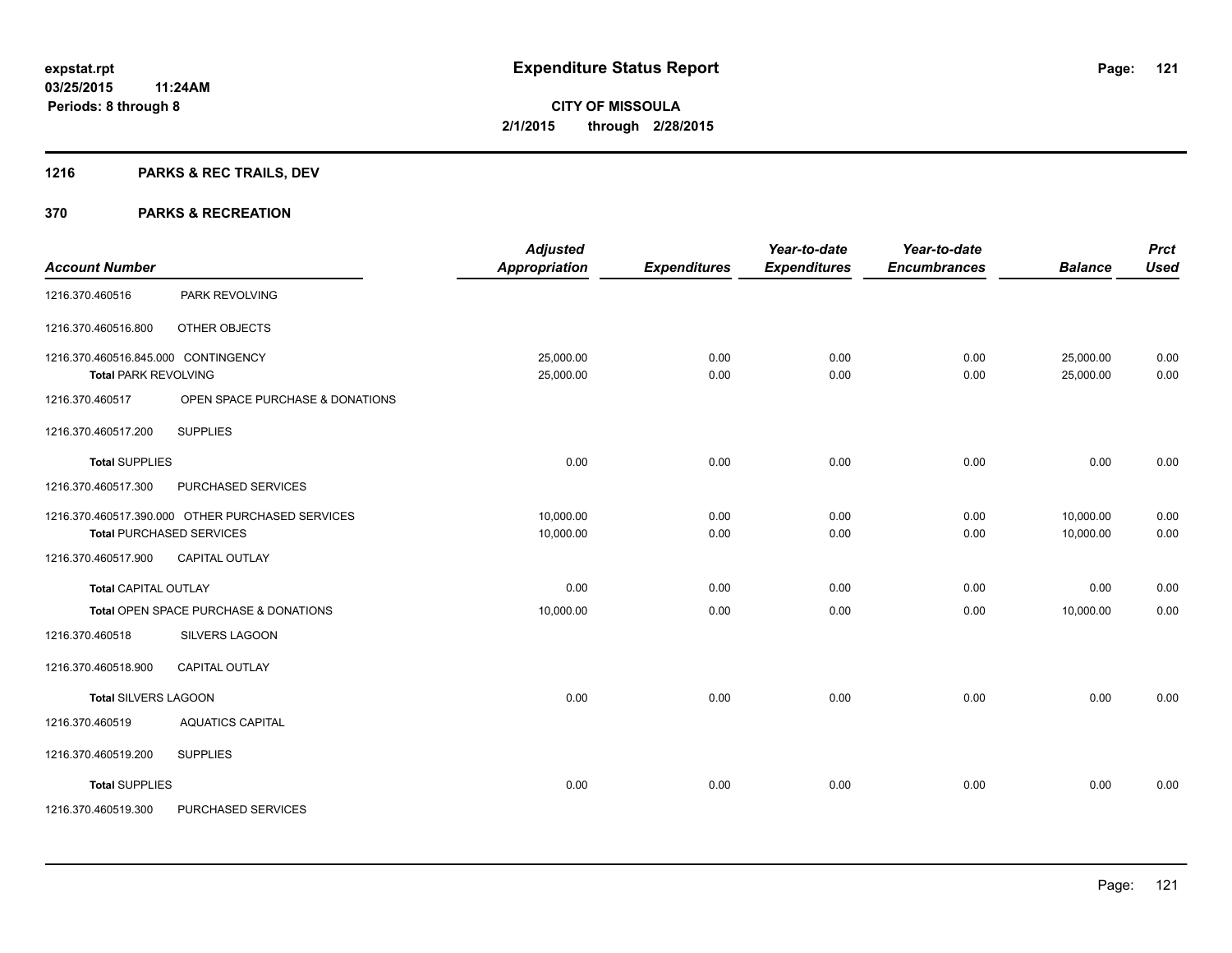## **1216 PARKS & REC TRAILS, DEV**

| <b>Account Number</b>          |                                                                 | <b>Adjusted</b><br><b>Appropriation</b> | <b>Expenditures</b> | Year-to-date<br><b>Expenditures</b> | Year-to-date<br><b>Encumbrances</b> | <b>Balance</b> | <b>Prct</b><br><b>Used</b> |
|--------------------------------|-----------------------------------------------------------------|-----------------------------------------|---------------------|-------------------------------------|-------------------------------------|----------------|----------------------------|
|                                | <b>Total PURCHASED SERVICES</b>                                 | 0.00                                    | 0.00                | 0.00                                | 0.00                                | 0.00           | 0.00                       |
| 1216.370.460519.900            | <b>CAPITAL OUTLAY</b>                                           |                                         |                     |                                     |                                     |                |                            |
| <b>Total AQUATICS CAPITAL</b>  |                                                                 | 0.00                                    | 0.00                | 0.00                                | 0.00                                | 0.00           | 0.00                       |
| 1216.370.460520                | *** Title Not Found ***                                         |                                         |                     |                                     |                                     |                |                            |
| 1216.370.460520.200            | <b>SUPPLIES</b>                                                 |                                         |                     |                                     |                                     |                |                            |
| <b>Total SUPPLIES</b>          |                                                                 | 0.00                                    | 0.00                | 0.00                                | 0.00                                | 0.00           | 0.00                       |
| 1216.370.460520.300            | PURCHASED SERVICES                                              |                                         |                     |                                     |                                     |                |                            |
|                                | <b>Total PURCHASED SERVICES</b>                                 | 0.00                                    | 0.00                | 0.00                                | 0.00                                | 0.00           | 0.00                       |
| 1216.370.460520.900            | <b>CAPITAL OUTLAY</b>                                           |                                         |                     |                                     |                                     |                |                            |
| Total *** Title Not Found ***  |                                                                 | 0.00                                    | 0.00                | 0.00                                | 0.00                                | 0.00           | 0.00                       |
| 1216.370.460521                | <b>CONSERVATION LANDS DONATIONS</b>                             |                                         |                     |                                     |                                     |                |                            |
| 1216.370.460521.100            | PERSONAL SERVICES                                               |                                         |                     |                                     |                                     |                |                            |
|                                | 1216.370.460521.110.000 CONSV LANDS MGMT GRANTS                 | 11,291.00                               | 198.77              | 2,338.62                            | 0.00                                | 8,952.38       | 20.71                      |
|                                | 1216.370.460521.110.106 SALARIES AND WAGES                      | 0.00                                    | 135.16              | 1,545.32                            | 0.00                                | $-1,545.32$    | 0.00                       |
|                                | 1216.370.460521.140.000 CONSERVATION LAND MGMT GRANT/EMP CONTRI | 1,909.00                                | 75.32               | 856.25                              | 0.00                                | 1,052.75       | 44.85                      |
|                                | 1216.370.460521.141.000 STATE RETIREMENT CONTRIBUTIONS          | 0.00                                    | 0.33                | 4.30                                | 0.00                                | $-4.30$        | 0.00                       |
| <b>Total PERSONAL SERVICES</b> |                                                                 | 13,200.00                               | 409.58              | 4,744.49                            | 0.00                                | 8,455.51       | 35.94                      |
| 1216.370.460521.200            | <b>SUPPLIES</b>                                                 |                                         |                     |                                     |                                     |                |                            |
|                                | 1216.370.460521.220.000 CONSVERVATION LANDS GRANT/OPER SUPPLIES | 10,000.00                               | 0.00                | 253.75                              | 0.00                                | 9,746.25       | 2.54                       |
|                                | 1216.370.460521.230.000 CONSERVATION LANDS MGMT GRANT           | 5,000.00                                | 0.00                | 992.85                              | 0.00                                | 4,007.15       | 19.86                      |
|                                | 1216.370.460521.230.086 REPAIR/MAINTENANCE                      | 13,200.00                               | 0.00                | 22,882.51                           | 0.00                                | $-9,682.51$    | 173.35                     |
| <b>Total SUPPLIES</b>          |                                                                 | 28,200.00                               | 0.00                | 24,129.11                           | 0.00                                | 4,070.89       | 85.56                      |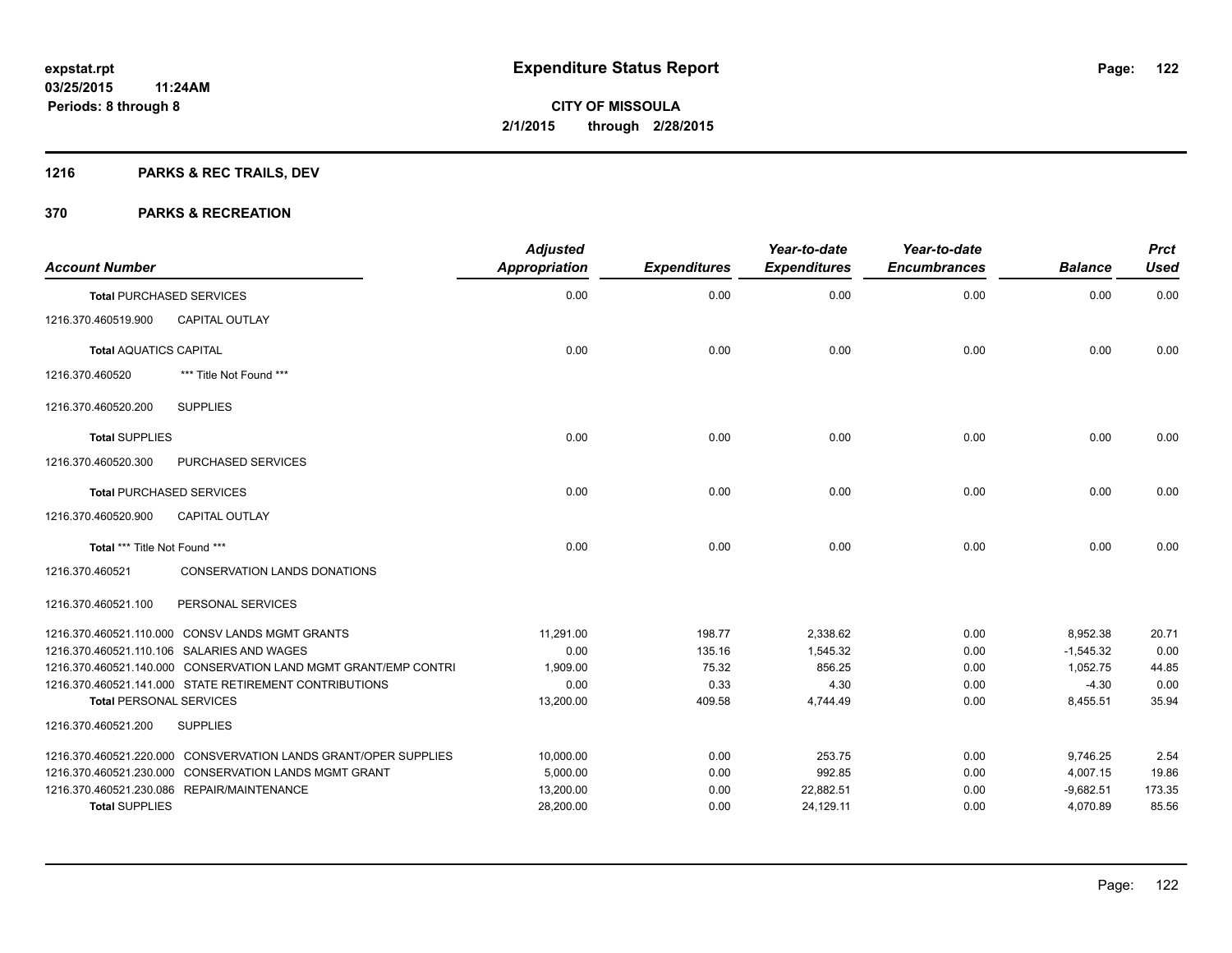## **1216 PARKS & REC TRAILS, DEV**

|                                                | <b>Adjusted</b>      |                     | Year-to-date        | Year-to-date        |                | <b>Prct</b> |
|------------------------------------------------|----------------------|---------------------|---------------------|---------------------|----------------|-------------|
| <b>Account Number</b>                          | <b>Appropriation</b> | <b>Expenditures</b> | <b>Expenditures</b> | <b>Encumbrances</b> | <b>Balance</b> | <b>Used</b> |
| PURCHASED SERVICES<br>1216.370.460521.300      |                      |                     |                     |                     |                |             |
| 1216.370.460521.350.000 CONSERVATION LANDS     | 24,700.00            | 0.00                | 1.521.39            | 0.00                | 23,178.61      | 6.16        |
| 1216.370.460521.370.000 TRAVEL                 | 150.00               | 0.00                | 0.00                | 0.00                | 150.00         | 0.00        |
| 1216.370.460521.380.000 TRAINING               | 150.00               | 0.00                | 0.00                | 0.00                | 150.00         | 0.00        |
| <b>Total PURCHASED SERVICES</b>                | 25,000.00            | 0.00                | 1,521.39            | 0.00                | 23,478.61      | 6.09        |
| <b>CAPITAL OUTLAY</b><br>1216.370.460521.900   |                      |                     |                     |                     |                |             |
| 1216.370.460521.930.000 IMPROVEMENTS           | 6.800.00             | 0.00                | 0.00                | 0.00                | 6,800.00       | 0.00        |
| <b>Total CAPITAL OUTLAY</b>                    | 6,800.00             | 0.00                | 0.00                | 0.00                | 6,800.00       | 0.00        |
| <b>Total CONSERVATION LANDS DONATIONS</b>      | 73,200.00            | 409.58              | 30,394.99           | 0.00                | 42,805.01      | 41.52       |
| 1216.370.460522<br>CONVERSATION LAND DONATIONS |                      |                     |                     |                     |                |             |
| <b>SUPPLIES</b><br>1216.370.460522.200         |                      |                     |                     |                     |                |             |
| 1216.370.460522.230.000 REPAIR/MAINTENANCE     | 10,000.00            | 0.00                | 0.00                | 0.00                | 10,000.00      | 0.00        |
| <b>Total SUPPLIES</b>                          | 10,000.00            | 0.00                | 0.00                | 0.00                | 10,000.00      | 0.00        |
| 1216.370.460522.900<br><b>CAPITAL OUTLAY</b>   |                      |                     |                     |                     |                |             |
| 1216.370.460522.930.000 IMPROVEMENTS           | 10,000.00            | 0.00                | 0.00                | 0.00                | 10,000.00      | 0.00        |
| <b>Total CAPITAL OUTLAY</b>                    | 10,000.00            | 0.00                | 0.00                | 0.00                | 10,000.00      | 0.00        |
| Total CONVERSATION LAND DONATIONS              | 20,000.00            | 0.00                | 0.00                | 0.00                | 20,000.00      | 0.00        |
| 1216.370.460523<br>*** Title Not Found ***     |                      |                     |                     |                     |                |             |
| PERSONAL SERVICES<br>1216.370.460523.100       |                      |                     |                     |                     |                |             |
| 1216.370.460523.120.000 OVERTIME/TERMINATION   | 0.00                 | 0.00                | 216.13              | 0.00                | $-216.13$      | 0.00        |
| 1216.370.460523.140.000 EMPLOYER CONTRIBUTIONS | 0.00                 | 0.00                | 172.62              | 0.00                | $-172.62$      | 0.00        |
| <b>Total PERSONAL SERVICES</b>                 | 0.00                 | 0.00                | 388.75              | 0.00                | $-388.75$      | 0.00        |
| PURCHASED SERVICES<br>1216.370.460523.300      |                      |                     |                     |                     |                |             |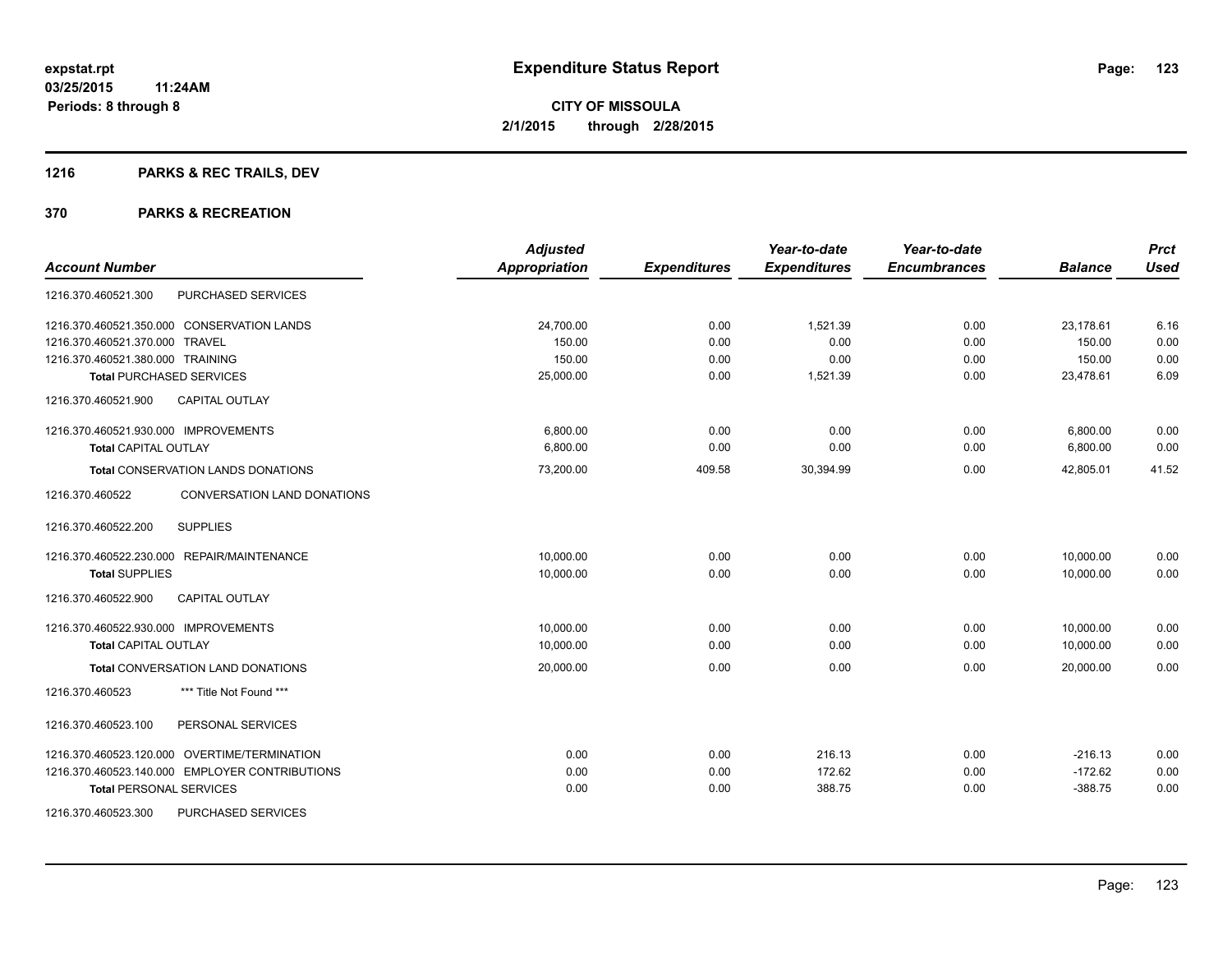## **1216 PARKS & REC TRAILS, DEV**

| <b>Account Number</b>                                      | <b>Adjusted</b><br>Appropriation | <b>Expenditures</b> | Year-to-date<br><b>Expenditures</b> | Year-to-date<br><b>Encumbrances</b> | <b>Balance</b> | <b>Prct</b><br><b>Used</b> |
|------------------------------------------------------------|----------------------------------|---------------------|-------------------------------------|-------------------------------------|----------------|----------------------------|
| <b>Total PURCHASED SERVICES</b>                            | 0.00                             | 0.00                | 0.00                                | 0.00                                | 0.00           | 0.00                       |
| 1216.370.460523.900<br><b>CAPITAL OUTLAY</b>               |                                  |                     |                                     |                                     |                |                            |
| 1216.370.460523.930.000 WOOD RECLAMATION PH II/MPROVEMENTS | 223,123.00                       | 12,599.00           | 163,146.00                          | 0.00                                | 59,977.00      | 73.12                      |
| <b>Total CAPITAL OUTLAY</b>                                | 223,123.00                       | 12,599.00           | 163,146.00                          | 0.00                                | 59,977.00      | 73.12                      |
| Total *** Title Not Found ***                              | 223,123.00                       | 12,599.00           | 163,534.75                          | 0.00                                | 59,588.25      | 73.29                      |
| 1216.370.460524<br>*** Title Not Found ***                 |                                  |                     |                                     |                                     |                |                            |
| PERSONAL SERVICES<br>1216.370.460524.100                   |                                  |                     |                                     |                                     |                |                            |
| <b>Total PERSONAL SERVICES</b>                             | 0.00                             | 0.00                | 0.00                                | 0.00                                | 0.00           | 0.00                       |
| 1216.370.460524.200<br><b>SUPPLIES</b>                     |                                  |                     |                                     |                                     |                |                            |
| <b>Total SUPPLIES</b>                                      | 0.00                             | 0.00                | 0.00                                | 0.00                                | 0.00           | 0.00                       |
| 1216.370.460524.300<br>PURCHASED SERVICES                  |                                  |                     |                                     |                                     |                |                            |
| Total *** Title Not Found ***                              | 0.00                             | 0.00                | 0.00                                | 0.00                                | 0.00           | 0.00                       |
| Total PARKS & REC TRAILS, DEV                              | 1,267,593.00                     | 18,906.23           | 282,727.52                          | 0.00                                | 984,865.48     | 22.30                      |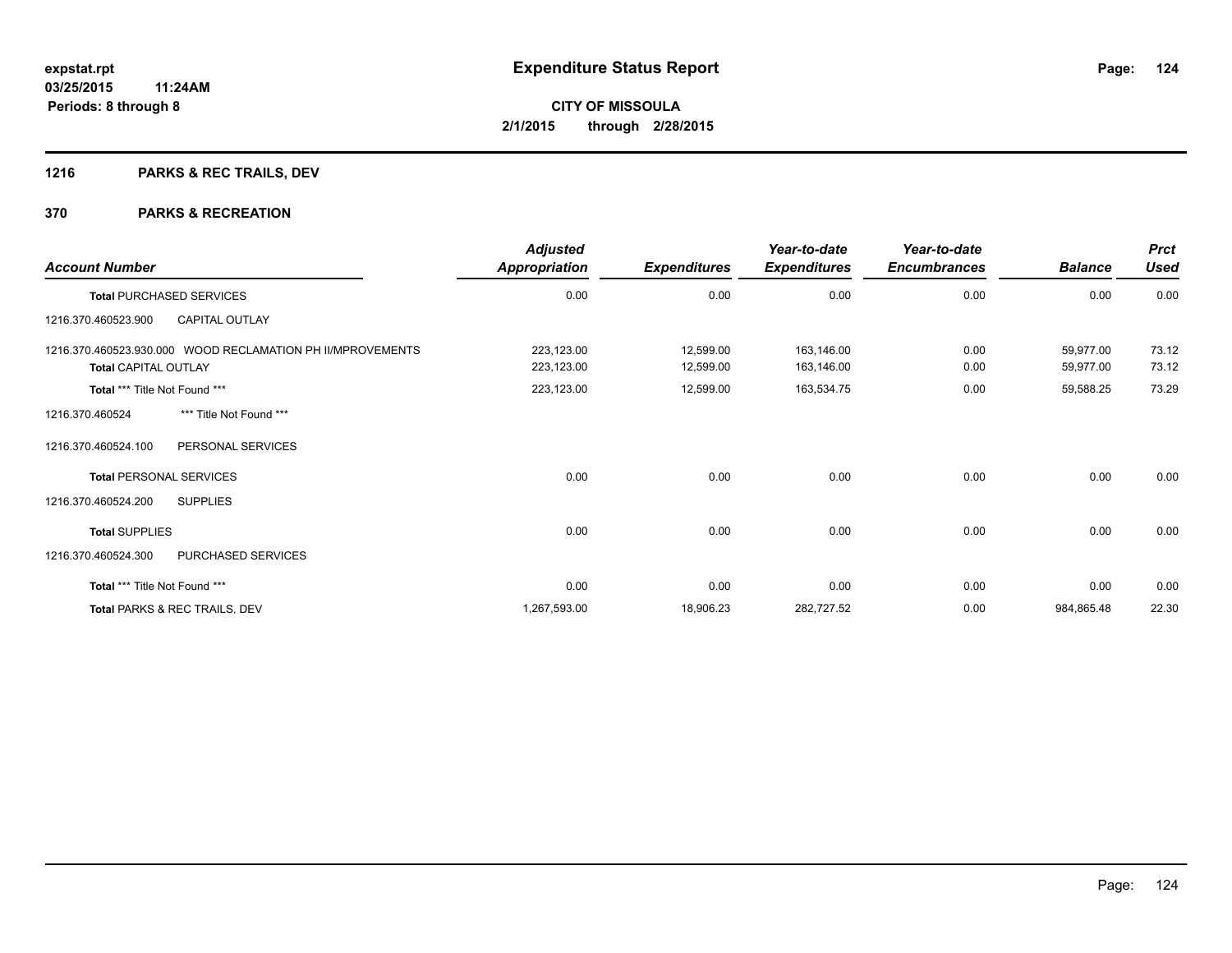### **1217 PARKS CITY LIFE GYM LEASE**

|                                                         | <b>Adjusted</b>      |                     | Year-to-date        | Year-to-date        |                | <b>Prct</b> |
|---------------------------------------------------------|----------------------|---------------------|---------------------|---------------------|----------------|-------------|
| <b>Account Number</b>                                   | <b>Appropriation</b> | <b>Expenditures</b> | <b>Expenditures</b> | <b>Encumbrances</b> | <b>Balance</b> | <b>Used</b> |
| CITY LIFE GYM LEASE<br>1217.370.460440                  |                      |                     |                     |                     |                |             |
| PERSONAL SERVICES<br>1217.370.460440.100                |                      |                     |                     |                     |                |             |
| 1217.370.460440.110.000 SALARIES AND WAGES              | 12,000.00            | 0.00                | 0.00                | 0.00                | 12,000.00      | 0.00        |
| <b>Total PERSONAL SERVICES</b>                          | 12,000.00            | 0.00                | 0.00                | 0.00                | 12,000.00      | 0.00        |
| 1217.370.460440.200<br><b>SUPPLIES</b>                  |                      |                     |                     |                     |                |             |
| 1217.370.460440.220.000 OPERATING SUPPLIES              | 2,500.00             | 0.00                | 0.00                | 0.00                | 2,500.00       | 0.00        |
| 1217.370.460440.220.147 OPERATING SUPPLIES              | 0.00                 | 68.17               | 81.04               | 0.00                | $-81.04$       | 0.00        |
| 1217.370.460440.230.000 REPAIR/MAINTENANCE              | 2,500.00             | 0.00                | 872.50              | 0.00                | 1,627.50       | 34.90       |
| 1217.370.460440.230.146 REPAIR/MAINTENANCE              | 0.00                 | 6.33                | 6.33                | 0.00                | $-6.33$        | 0.00        |
| <b>Total SUPPLIES</b>                                   | 5,000.00             | 74.50               | 959.87              | 0.00                | 4,040.13       | 19.20       |
| 1217.370.460440.300<br>PURCHASED SERVICES               |                      |                     |                     |                     |                |             |
| 1217.370.460440.320.000 PRINTING & DUPLICATING          | 1,000.00             | 0.00                | 0.00                | 0.00                | 1,000.00       | 0.00        |
| 1217.370.460440.330.000 PUBLICITY, SUBSCRIPTIONS & DUES | 1,000.00             | 0.00                | 0.00                | 0.00                | 1,000.00       | 0.00        |
| <b>Total PURCHASED SERVICES</b>                         | 2,000.00             | 0.00                | 0.00                | 0.00                | 2,000.00       | 0.00        |
| 1217.370.460440.500<br><b>FIXED CHARGES</b>             |                      |                     |                     |                     |                |             |
| 1217.370.460440.500.000 LEASE/FIXED CHARGES             | 24,000.00            | 2,000.00            | 16,000.00           | 0.00                | 8,000.00       | 66.67       |
| <b>Total FIXED CHARGES</b>                              | 24,000.00            | 2,000.00            | 16,000.00           | 0.00                | 8,000.00       | 66.67       |
| Total CITY LIFE GYM LEASE                               | 43,000.00            | 2,074.50            | 16,959.87           | 0.00                | 26.040.13      | 39.44       |
| <b>RECREATION ADULTS</b><br>1217.370.460471             |                      |                     |                     |                     |                |             |
| 1217.370.460471.200<br><b>SUPPLIES</b>                  |                      |                     |                     |                     |                |             |
| <b>Total RECREATION ADULTS</b>                          | 0.00                 | 0.00                | 0.00                | 0.00                | 0.00           | 0.00        |
| <b>Total PARKS CITY LIFE GYM LEASE</b>                  | 43,000.00            | 2,074.50            | 16,959.87           | 0.00                | 26,040.13      | 39.44       |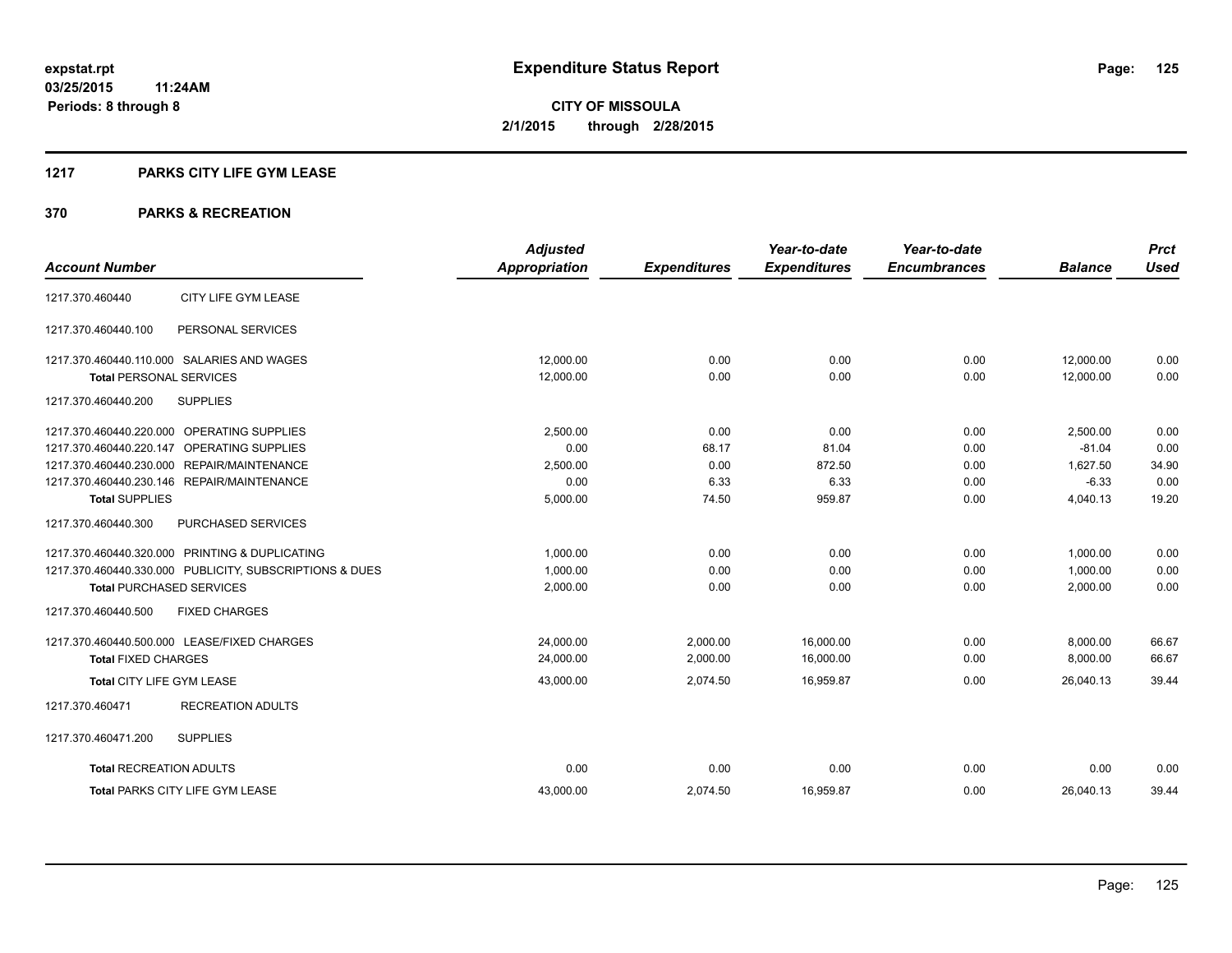#### **1218 ALL ABILITIES PLAYGROUND**

|                                                  | <b>Adjusted</b> |                     | Year-to-date        | Year-to-date        |                | <b>Prct</b> |
|--------------------------------------------------|-----------------|---------------------|---------------------|---------------------|----------------|-------------|
| <b>Account Number</b>                            | Appropriation   | <b>Expenditures</b> | <b>Expenditures</b> | <b>Encumbrances</b> | <b>Balance</b> | <b>Used</b> |
| <b>PLAYGROUNDS</b><br>1218.370.460444            |                 |                     |                     |                     |                |             |
| <b>PURCHASED SERVICES</b><br>1218.370.460444.300 |                 |                     |                     |                     |                |             |
| 1218.370.460444.350.000 PROFESSIONAL SERVICES    | 50,000.00       | 0.00                | 213,713.71          | 0.00                | $-163.713.71$  | 427.43      |
| 1218.370.460444.360.000 REPAIR & MAINTENANCE     | 0.00            | 0.00                | 340.80              | 0.00                | $-340.80$      | 0.00        |
| <b>Total PURCHASED SERVICES</b>                  | 50,000.00       | 0.00                | 214,054.51          | 0.00                | $-164,054.51$  | 428.11      |
| <b>CAPITAL OUTLAY</b><br>1218.370.460444.900     |                 |                     |                     |                     |                |             |
| 1218.370.460444.930.000 IMPROVEMENTS             | 736,092.00      | 0.00                | 0.00                | 0.00                | 736.092.00     | 0.00        |
| <b>Total CAPITAL OUTLAY</b>                      | 736,092.00      | 0.00                | 0.00                | 0.00                | 736,092.00     | 0.00        |
| <b>Total PLAYGROUNDS</b>                         | 786,092.00      | 0.00                | 214,054.51          | 0.00                | 572,037.49     | 27.23       |
| <b>Total ALL ABILITIES PLAYGROUND</b>            | 786,092.00      | 0.00                | 214,054.51          | 0.00                | 572.037.49     | 27.23       |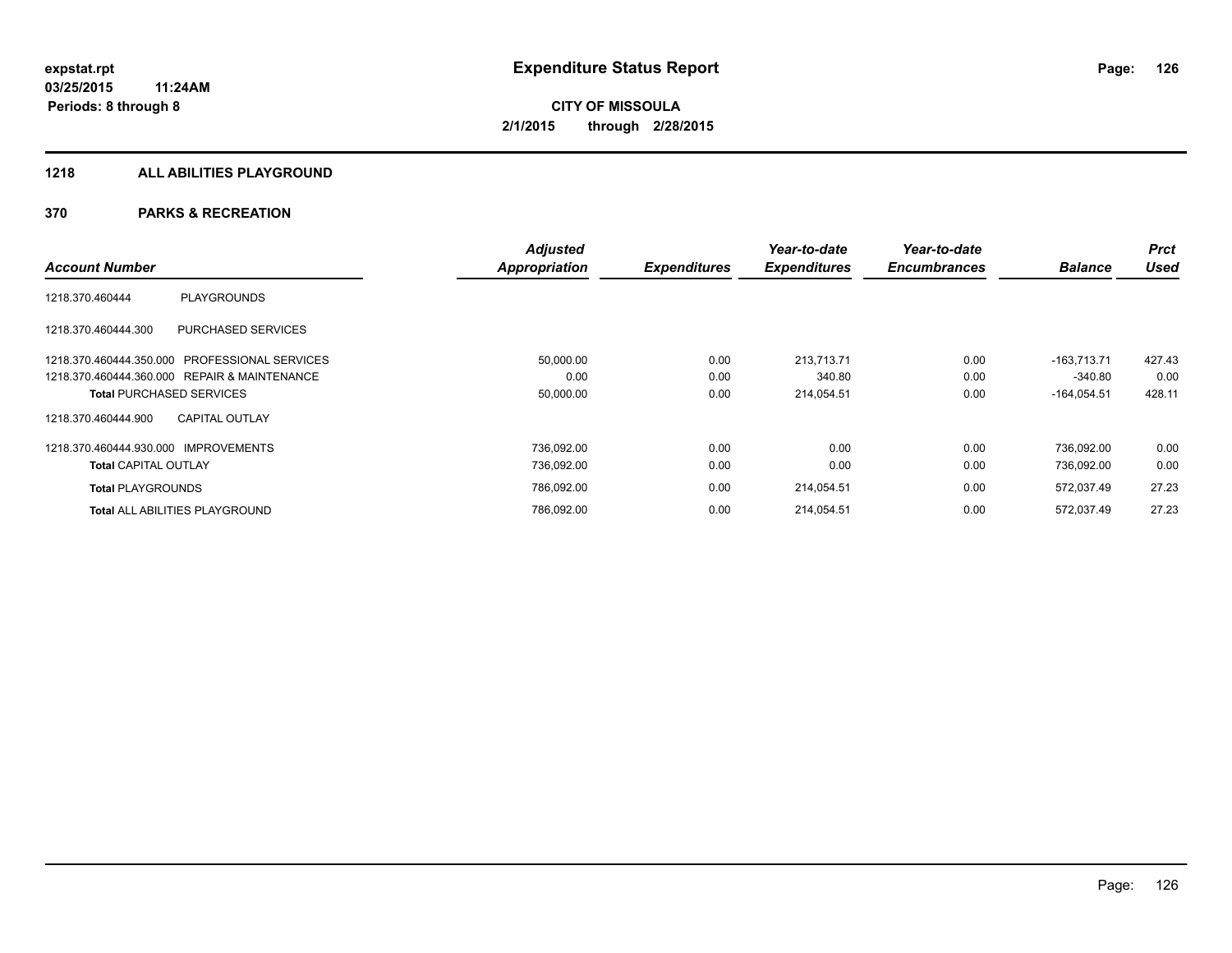### **1219 FY14 PARK & TRAIL BOND**

| <b>Account Number</b> |                                         | <b>Adjusted</b><br><b>Appropriation</b> | <b>Expenditures</b> | Year-to-date<br><b>Expenditures</b> | Year-to-date<br><b>Encumbrances</b> | <b>Balance</b> | <b>Prct</b><br><b>Used</b> |
|-----------------------|-----------------------------------------|-----------------------------------------|---------------------|-------------------------------------|-------------------------------------|----------------|----------------------------|
| 1219.370.460401       | FORT MSLA REGIONAL PARK                 |                                         |                     |                                     |                                     |                |                            |
| 1219.370.460401.300   | PURCHASED SERVICES                      |                                         |                     |                                     |                                     |                |                            |
|                       | Total FORT MSLA REGIONAL PARK           | 0.00                                    | 0.00                | 0.00                                | 0.00                                | 0.00           | 0.00                       |
| 1219.370.460444       | <b>PLAYGROUNDS</b>                      |                                         |                     |                                     |                                     |                |                            |
| 1219.370.460444.300   | PURCHASED SERVICES                      |                                         |                     |                                     |                                     |                |                            |
|                       | <b>Total PURCHASED SERVICES</b>         | 0.00                                    | 0.00                | 0.00                                | 0.00                                | 0.00           | 0.00                       |
| 1219.370.460444.900   | <b>CAPITAL OUTLAY</b>                   |                                         |                     |                                     |                                     |                |                            |
|                       | <b>Total FY14 PARK &amp; TRAIL BOND</b> | 0.00                                    | 0.00                | 0.00                                | 0.00                                | 0.00           | 0.00                       |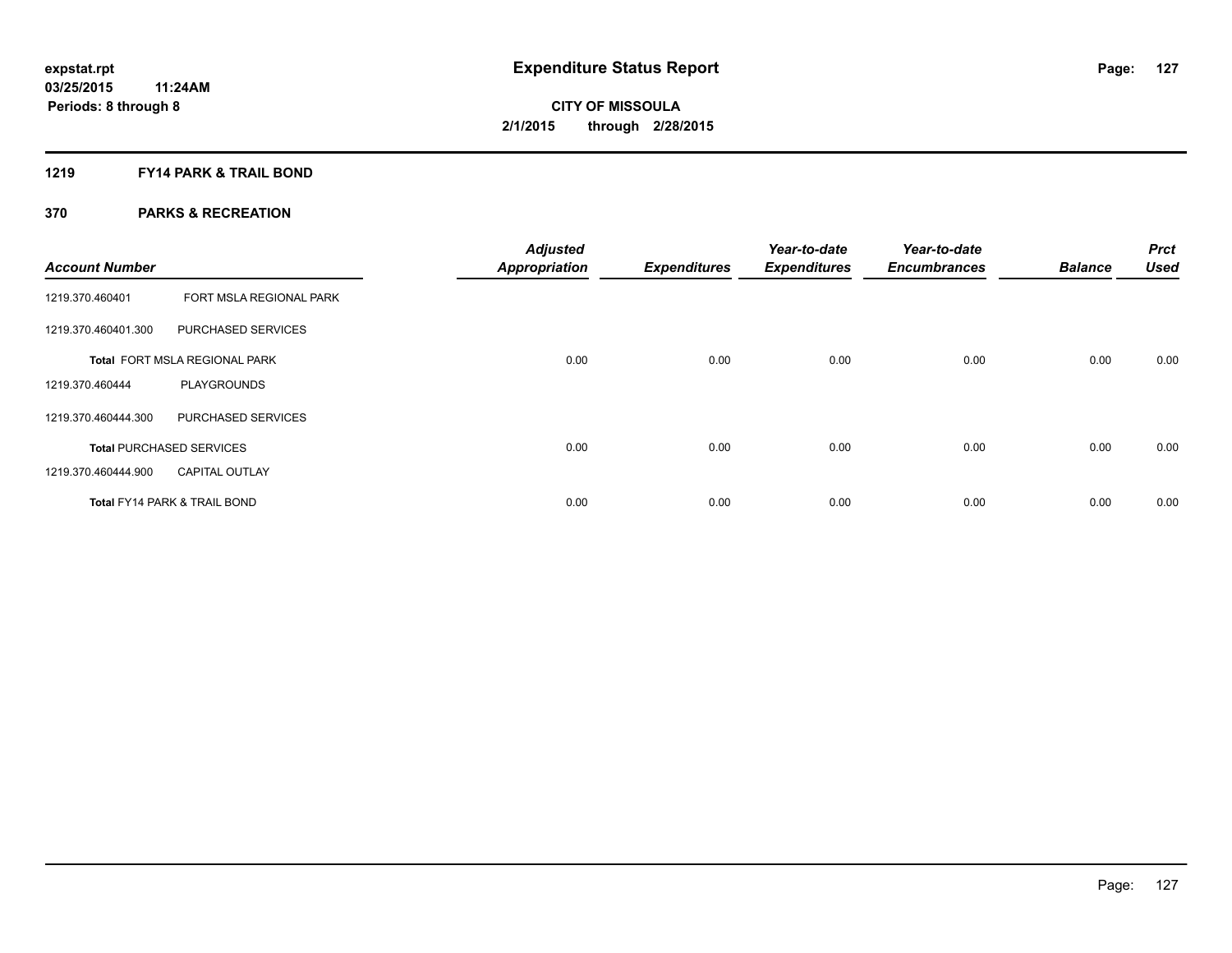### **03/25/2015 11:24AM Periods: 8 through 8**

**128**

**CITY OF MISSOULA 2/1/2015 through 2/28/2015**

### **1241 CREMAIN WALL & CEMETERY DONATIONS FUND**

**340 CEMETERY**

|                                                                 | <b>Adjusted</b>      |                     | Year-to-date        | Year-to-date        |                      | <b>Prct</b>  |
|-----------------------------------------------------------------|----------------------|---------------------|---------------------|---------------------|----------------------|--------------|
| <b>Account Number</b>                                           | <b>Appropriation</b> | <b>Expenditures</b> | <b>Expenditures</b> | <b>Encumbrances</b> | <b>Balance</b>       | <b>Used</b>  |
| <b>FACILITIES</b><br>1241.340.430920                            |                      |                     |                     |                     |                      |              |
| <b>CAPITAL OUTLAY</b><br>1241.340.430920.900                    |                      |                     |                     |                     |                      |              |
| 1241.340.430920.930.000 IMPROVEMENTS<br><b>Total FACILITIES</b> | 2,500.00<br>2,500.00 | 0.00<br>0.00        | 0.00<br>0.00        | 0.00<br>0.00        | 2,500.00<br>2,500.00 | 0.00<br>0.00 |
| <b>CEMETERY MEMORIAL</b><br>1241.340.430921                     |                      |                     |                     |                     |                      |              |
| 1241.340.430921.900<br><b>CAPITAL OUTLAY</b>                    |                      |                     |                     |                     |                      |              |
| <b>Total CEMETERY MEMORIAL</b>                                  | 0.00                 | 0.00                | 0.00                | 0.00                | 0.00                 | 0.00         |
| <b>GROUNDS MAINTENANCE</b><br>1241.340.430930                   |                      |                     |                     |                     |                      |              |
| 1241.340.430930.900<br><b>CAPITAL OUTLAY</b>                    |                      |                     |                     |                     |                      |              |
| 1241.340.430930.930.000 IMPROVEMENTS                            | 0.00                 | 0.00                | 890.00              | 0.00                | $-890.00$            | 0.00         |
| <b>Total GROUNDS MAINTENANCE</b>                                | 0.00                 | 0.00                | 890.00              | 0.00                | $-890.00$            | 0.00         |
| Total CREMAIN WALL & CEMETERY DONATIONS FUND                    | 2,500.00             | 0.00                | 890.00              | 0.00                | 1,610.00             | 35.60        |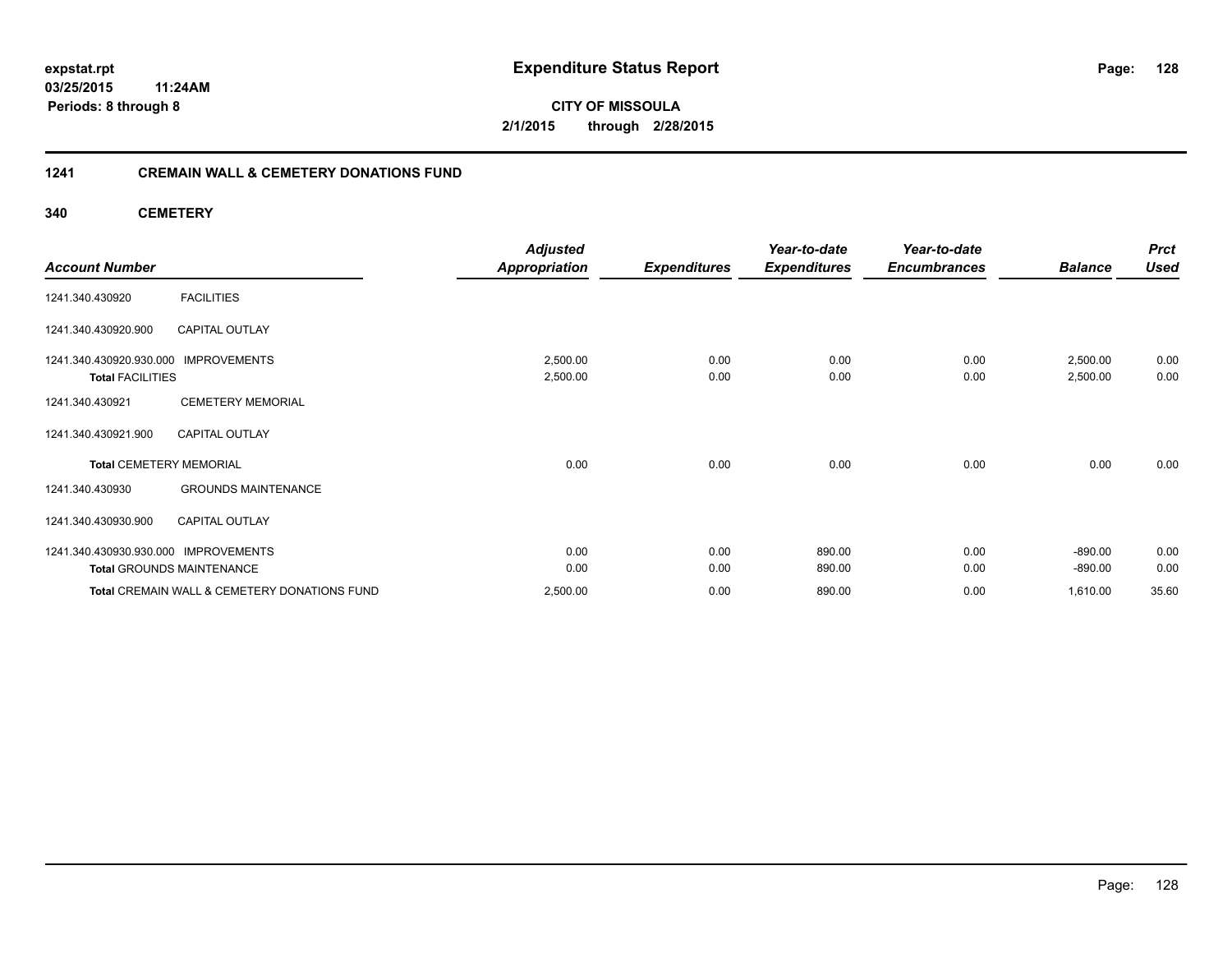# **1242 CEMETERY CARE FUND**

### **340 CEMETERY**

|                                               | <b>Adjusted</b> |                     | Year-to-date        | Year-to-date        |                | <b>Prct</b> |
|-----------------------------------------------|-----------------|---------------------|---------------------|---------------------|----------------|-------------|
| <b>Account Number</b>                         | Appropriation   | <b>Expenditures</b> | <b>Expenditures</b> | <b>Encumbrances</b> | <b>Balance</b> | <b>Used</b> |
| <b>FACILITIES</b><br>1242.340.430920          |                 |                     |                     |                     |                |             |
| 1242.340.430920.800<br>OTHER OBJECTS          |                 |                     |                     |                     |                |             |
| 1242.340.430920.845.000 CONTINGENCY           | 10,000.00       | 0.00                | 0.00                | 0.00                | 10,000.00      | 0.00        |
| <b>Total OTHER OBJECTS</b>                    | 10,000.00       | 0.00                | 0.00                | 0.00                | 10,000.00      | 0.00        |
| <b>CAPITAL OUTLAY</b><br>1242.340.430920.900  |                 |                     |                     |                     |                |             |
| 1242.340.430920.940.000 MACHINERY & EQUIPMENT | 65,000.00       | 0.00                | 0.00                | 0.00                | 65,000.00      | 0.00        |
| <b>Total CAPITAL OUTLAY</b>                   | 65,000.00       | 0.00                | 0.00                | 0.00                | 65,000.00      | 0.00        |
| <b>Total FACILITIES</b>                       | 75,000.00       | 0.00                | 0.00                | 0.00                | 75,000.00      | 0.00        |
| <b>GROUNDS MAINTENANCE</b><br>1242.340.430930 |                 |                     |                     |                     |                |             |
| 1242.340.430930.900<br><b>CAPITAL OUTLAY</b>  |                 |                     |                     |                     |                |             |
| <b>Total GROUNDS MAINTENANCE</b>              | 0.00            | 0.00                | 0.00                | 0.00                | 0.00           | 0.00        |
| <b>Total CEMETERY CARE FUND</b>               | 75,000.00       | 0.00                | 0.00                | 0.00                | 75,000.00      | 0.00        |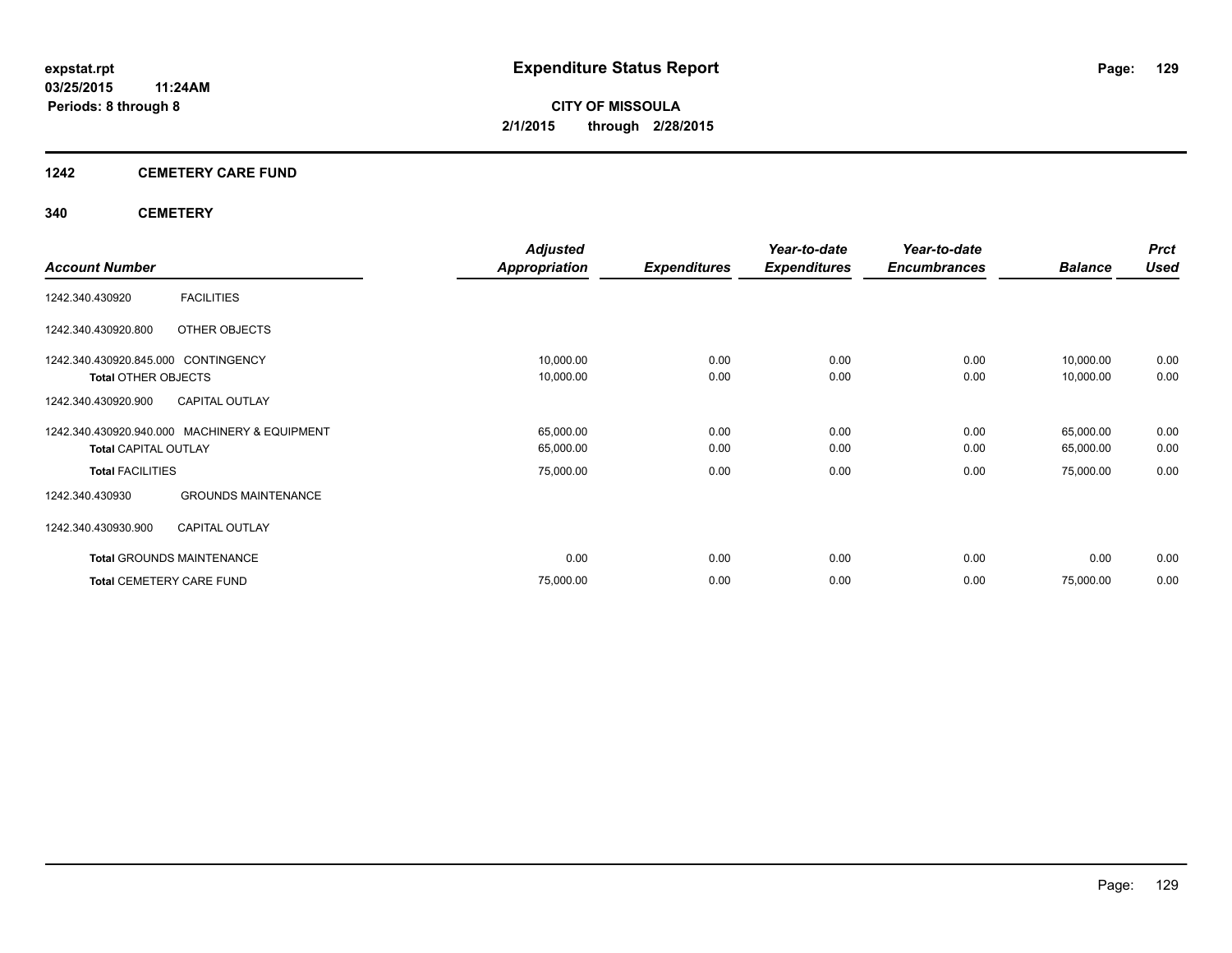### **1243 CEMETERY MEMORIAL FUND**

### **340 CEMETERY**

| <b>Account Number</b>                                                  |                                                                         | <b>Adjusted</b><br><b>Appropriation</b> | <b>Expenditures</b> | Year-to-date<br><b>Expenditures</b> | Year-to-date<br><b>Encumbrances</b> | <b>Balance</b>        | <b>Prct</b><br><b>Used</b> |
|------------------------------------------------------------------------|-------------------------------------------------------------------------|-----------------------------------------|---------------------|-------------------------------------|-------------------------------------|-----------------------|----------------------------|
| 1243.340.430921                                                        | <b>CEMETERY MEMORIAL</b>                                                |                                         |                     |                                     |                                     |                       |                            |
| 1243.340.430921.900                                                    | <b>CAPITAL OUTLAY</b>                                                   |                                         |                     |                                     |                                     |                       |                            |
| 1243.340.430921.930.000 IMPROVEMENTS<br><b>Total CEMETERY MEMORIAL</b> |                                                                         | 2,000.00<br>2,000.00                    | 0.00<br>0.00        | 0.00<br>0.00                        | 0.00<br>0.00                        | 2,000.00<br>2,000.00  | 0.00<br>0.00               |
| 1243.340.430930<br>1243.340.430930.900                                 | <b>GROUNDS MAINTENANCE</b><br><b>CAPITAL OUTLAY</b>                     |                                         |                     |                                     |                                     |                       |                            |
| 1243.340.430930.930.000 IMPROVEMENTS                                   |                                                                         | 0.00                                    | 0.00                | 189.42                              | 0.00                                | $-189.42$             | 0.00                       |
|                                                                        | <b>Total GROUNDS MAINTENANCE</b><br><b>Total CEMETERY MEMORIAL FUND</b> | 0.00<br>2,000.00                        | 0.00<br>0.00        | 189.42<br>189.42                    | 0.00<br>0.00                        | $-189.42$<br>1.810.58 | 0.00<br>9.47               |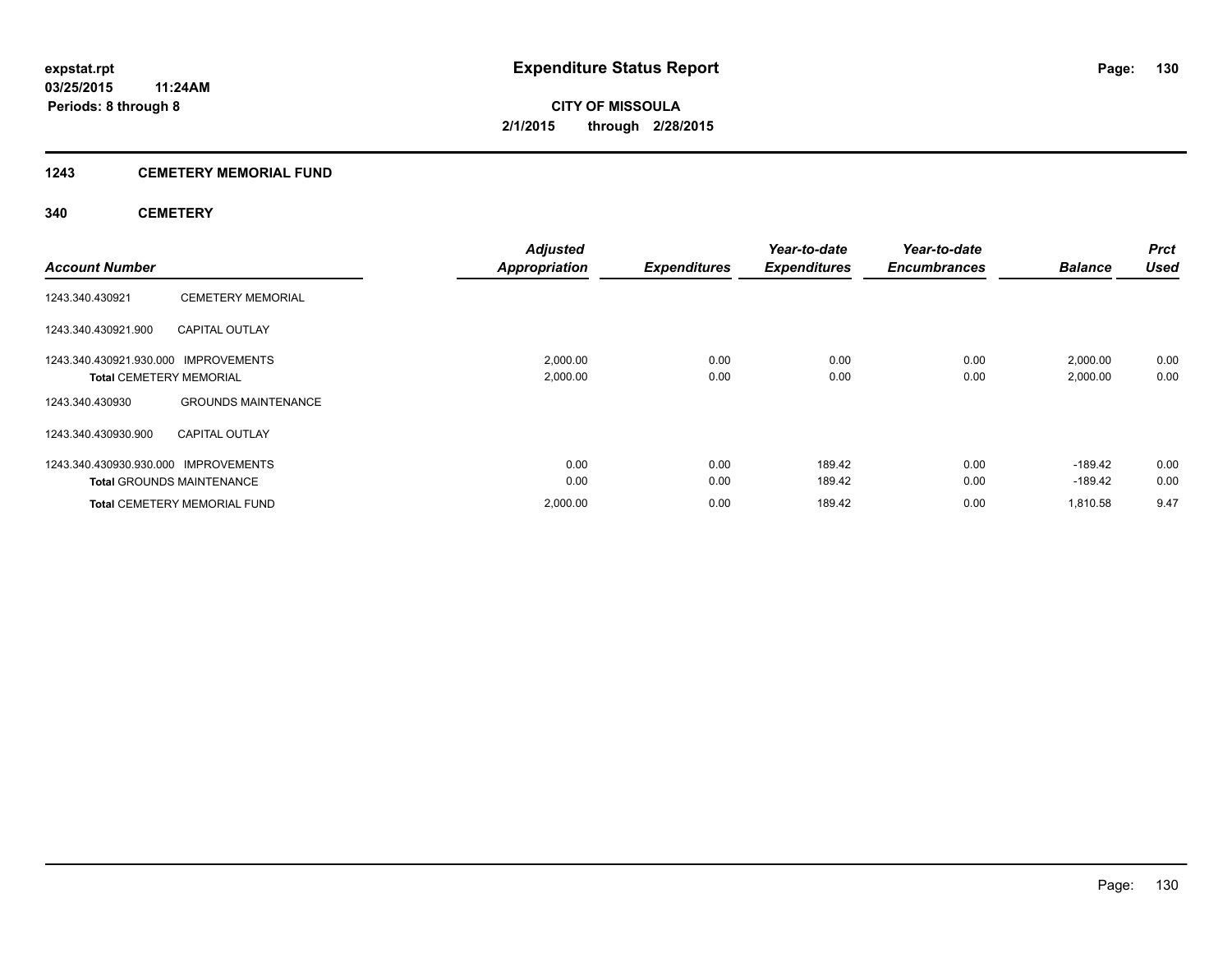### **1265 TITLE 1 PROJECTS FUND**

## **240 FINANCE**

| <b>Account Number</b>         |                                                | <b>Adjusted</b><br><b>Appropriation</b> | <b>Expenditures</b> | Year-to-date<br><b>Expenditures</b> | Year-to-date<br><b>Encumbrances</b> | <b>Balance</b> | <b>Prct</b><br><b>Used</b> |
|-------------------------------|------------------------------------------------|-----------------------------------------|---------------------|-------------------------------------|-------------------------------------|----------------|----------------------------|
|                               |                                                |                                         |                     |                                     |                                     |                |                            |
| 1265.240.411850               | ECONOMIC DEVELOPMENT                           |                                         |                     |                                     |                                     |                |                            |
| 1265.240.411850.500           | <b>FIXED CHARGES</b>                           |                                         |                     |                                     |                                     |                |                            |
| <b>Total FIXED CHARGES</b>    |                                                | 0.00                                    | 0.00                | 0.00                                | 0.00                                | 0.00           | 0.00                       |
| 1265.240.411850.700           | <b>GRANTS &amp; CONTRIBUTIONS</b>              |                                         |                     |                                     |                                     |                |                            |
|                               | 1265.240.411850.700.000 GRANTS & CONTRIBUTIONS | 59,088.00                               | 0.00                | 0.00                                | 0.00                                | 59,088.00      | 0.00                       |
|                               | <b>Total GRANTS &amp; CONTRIBUTIONS</b>        | 59,088.00                               | 0.00                | 0.00                                | 0.00                                | 59,088.00      | 0.00                       |
| 1265.240.411850.800           | OTHER OBJECTS                                  |                                         |                     |                                     |                                     |                |                            |
| <b>Total OTHER OBJECTS</b>    |                                                | 0.00                                    | 0.00                | 0.00                                | 0.00                                | 0.00           | 0.00                       |
|                               | Total ECONOMIC DEVELOPMENT                     | 59,088.00                               | 0.00                | 0.00                                | 0.00                                | 59,088.00      | 0.00                       |
| 1265.240.440150               | *** Title Not Found ***                        |                                         |                     |                                     |                                     |                |                            |
| 1265.240.440150.800           | OTHER OBJECTS                                  |                                         |                     |                                     |                                     |                |                            |
| Total *** Title Not Found *** |                                                | 0.00                                    | 0.00                | 0.00                                | 0.00                                | 0.00           | 0.00                       |
| 1265.240.470343               | MISSOULA HOUSING CORPORATION                   |                                         |                     |                                     |                                     |                |                            |
| 1265.240.470343.700           | <b>GRANTS &amp; CONTRIBUTIONS</b>              |                                         |                     |                                     |                                     |                |                            |
|                               | <b>Total MISSOULA HOUSING CORPORATION</b>      | 0.00                                    | 0.00                | 0.00                                | 0.00                                | 0.00           | 0.00                       |
|                               | Total TITLE 1 PROJECTS FUND                    | 59,088.00                               | 0.00                | 0.00                                | 0.00                                | 59,088.00      | 0.00                       |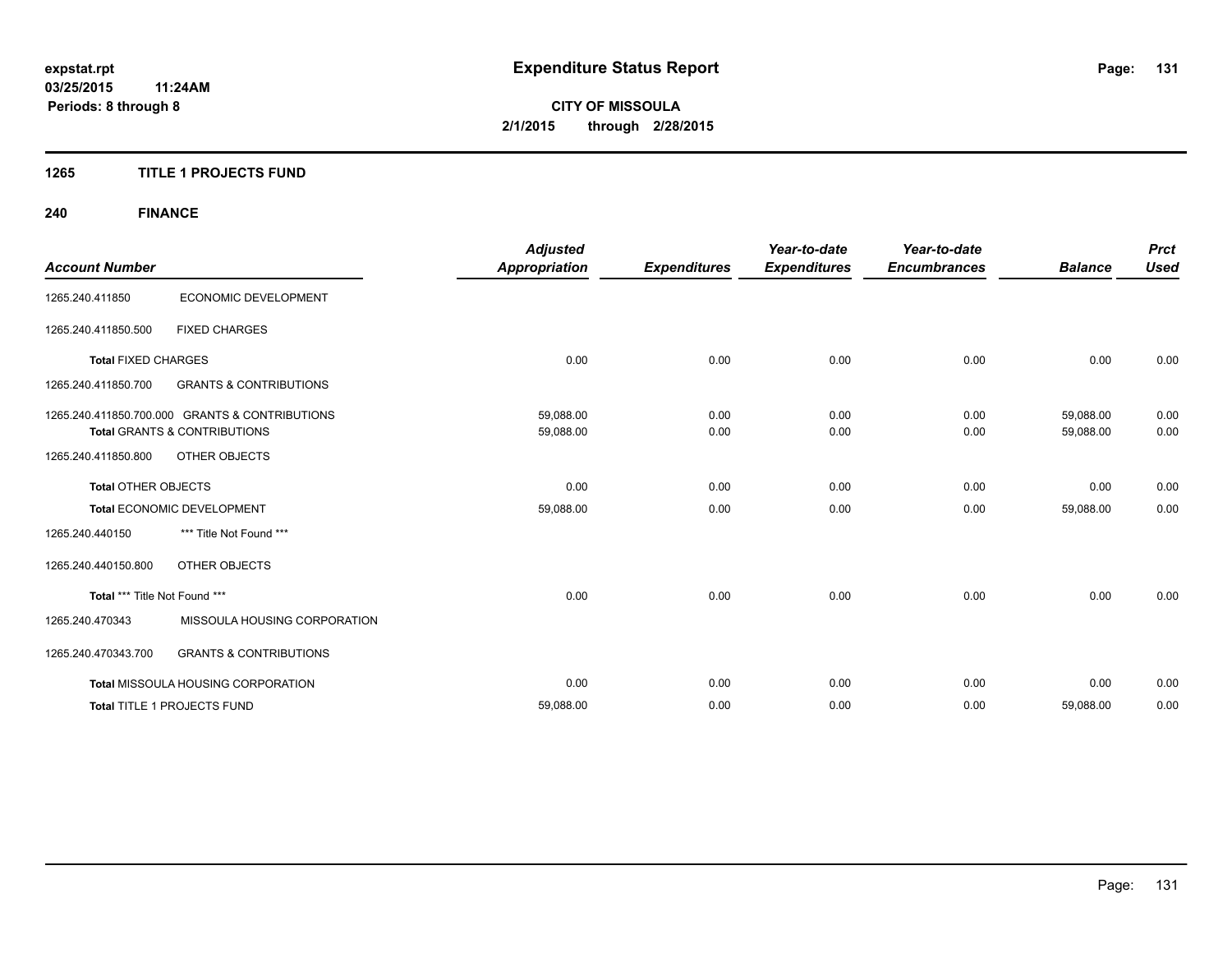**03/25/2015 11:24AM Periods: 8 through 8**

**CITY OF MISSOULA 2/1/2015 through 2/28/2015**

### **1396 PROGRAM INCOME REVOLVING LOAN PROGRAM**

| <b>Account Number</b>                              |                                             | <b>Adjusted</b><br><b>Appropriation</b> | <b>Expenditures</b> | Year-to-date<br><b>Expenditures</b> | Year-to-date<br><b>Encumbrances</b> | <b>Balance</b> | <b>Prct</b><br><b>Used</b> |
|----------------------------------------------------|---------------------------------------------|-----------------------------------------|---------------------|-------------------------------------|-------------------------------------|----------------|----------------------------|
| 1396.390.470200                                    | <b>HOUSING REHAB</b>                        |                                         |                     |                                     |                                     |                |                            |
| 1396.390.470200.700                                | <b>GRANTS &amp; CONTRIBUTIONS</b>           |                                         |                     |                                     |                                     |                |                            |
|                                                    | 1396.390.470200.700.000 RENTAL REHAB GRANTS | 51,791.00                               | 0.00                | 0.00                                | 0.00                                | 51,791.00      | 0.00                       |
| <b>Total HOUSING REHAB</b>                         |                                             | 51,791.00                               | 0.00                | 0.00                                | 0.00                                | 51,791.00      | 0.00                       |
| 1396.390.470401                                    | <b>WORD GRANT</b>                           |                                         |                     |                                     |                                     |                |                            |
| 1396.390.470401.300                                | PURCHASED SERVICES                          |                                         |                     |                                     |                                     |                |                            |
| <b>Total WORD GRANT</b>                            |                                             | 0.00                                    | 0.00                | 0.00                                | 0.00                                | 0.00           | 0.00                       |
| <b>Total PROGRAM INCOME REVOLVING LOAN PROGRAM</b> |                                             | 51,791.00                               | 0.00                | 0.00                                | 0.00                                | 51,791.00      | 0.00                       |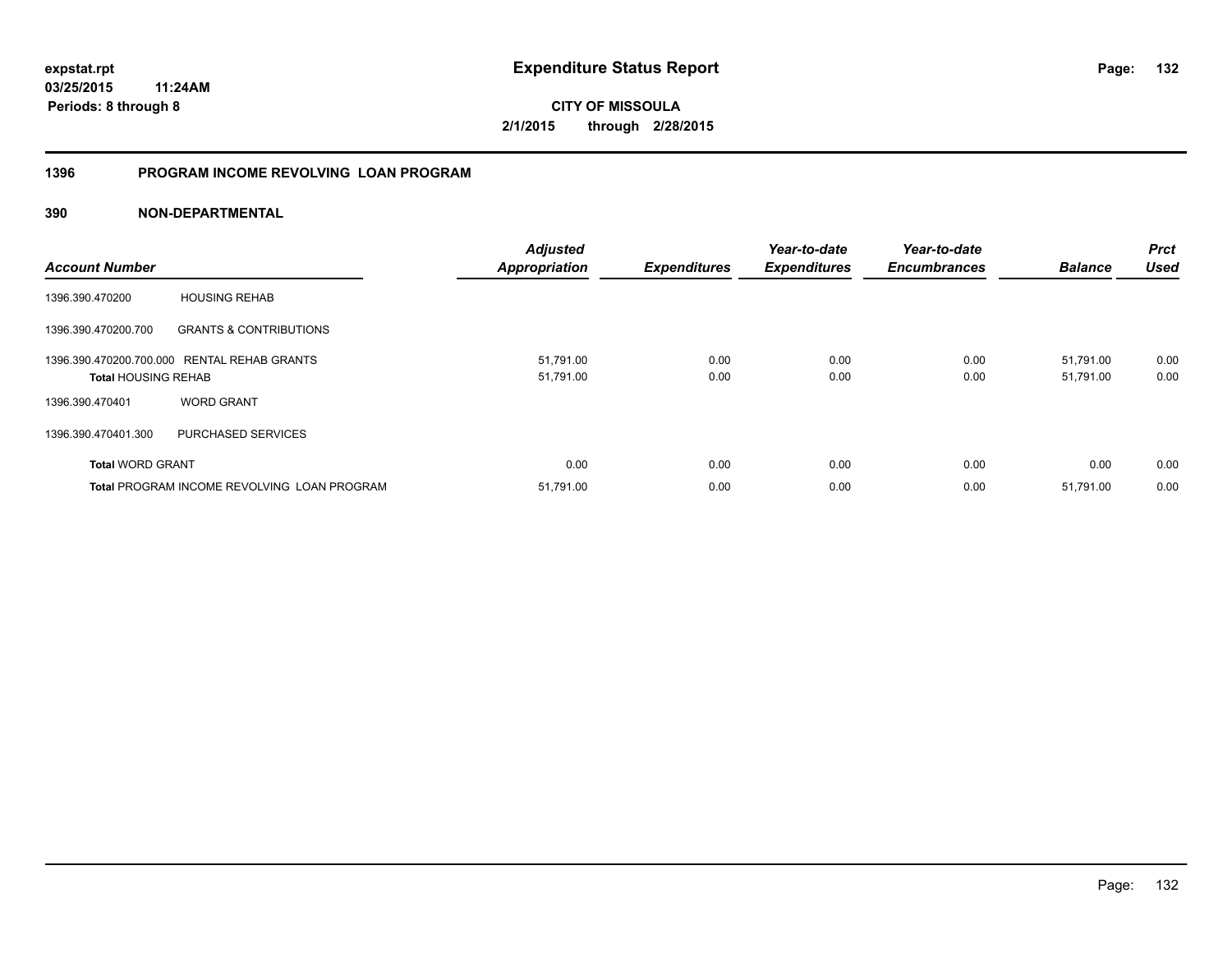#### **1397 STATE HOME PROGRAM INCOME**

| <b>Account Number</b> |                                                                                                          | <b>Adjusted</b><br>Appropriation | <b>Expenditures</b> | Year-to-date<br><b>Expenditures</b> | Year-to-date<br><b>Encumbrances</b> | <b>Balance</b>           | <b>Prct</b><br>Used |
|-----------------------|----------------------------------------------------------------------------------------------------------|----------------------------------|---------------------|-------------------------------------|-------------------------------------|--------------------------|---------------------|
| 1397.390.470200       | <b>HOUSING REHAB</b>                                                                                     |                                  |                     |                                     |                                     |                          |                     |
| 1397.390.470200.300   | PURCHASED SERVICES                                                                                       |                                  |                     |                                     |                                     |                          |                     |
|                       | 1397.390.470200.350.000 STATE HOME PROGRAM INCOME/CONTRACT SVS<br><b>Total STATE HOME PROGRAM INCOME</b> | 600,000.00<br>600,000.00         | 0.00<br>0.00        | 0.00<br>0.00                        | 0.00<br>0.00                        | 600.000.00<br>600.000.00 | 0.00<br>0.00        |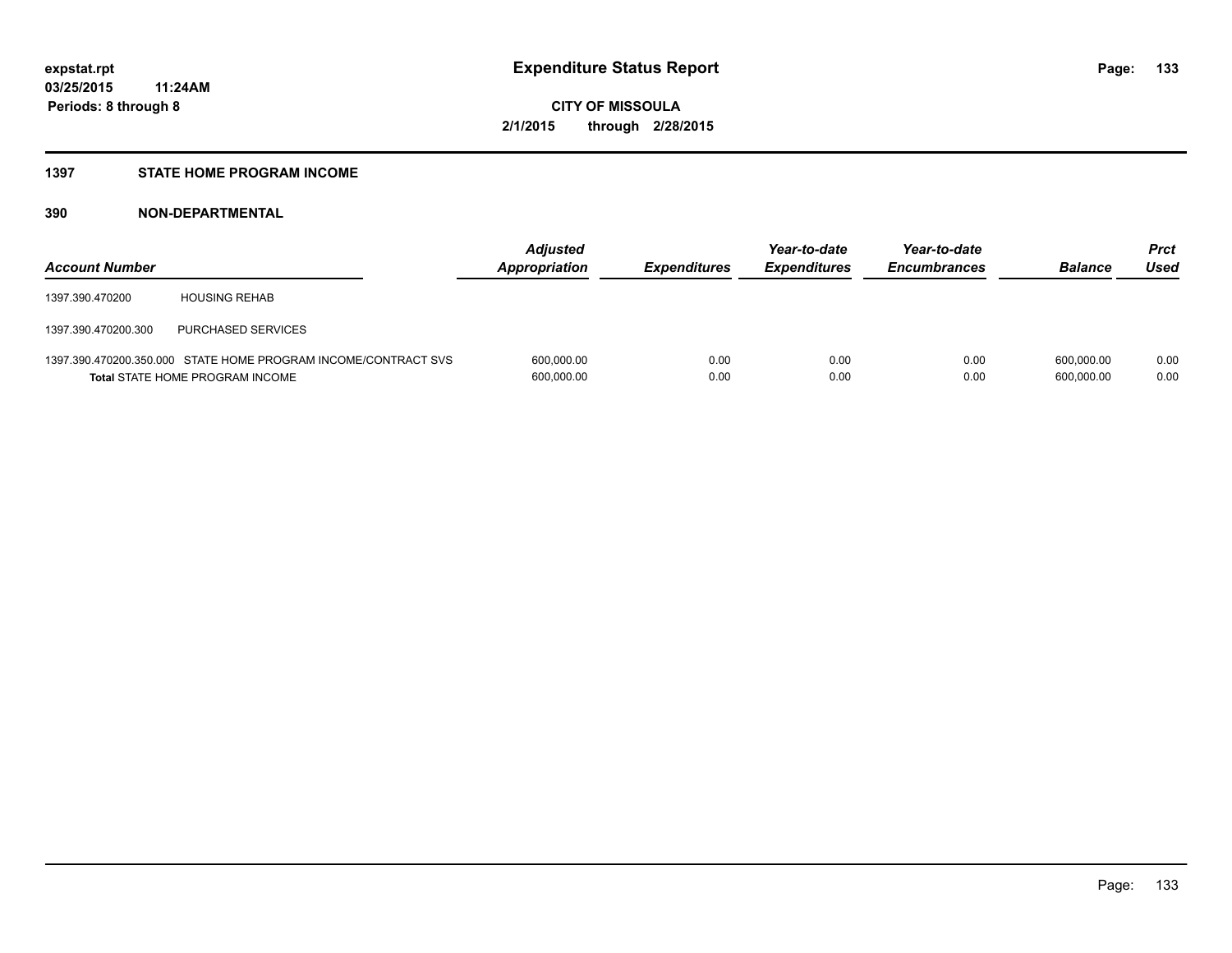**2250 PLANNING FUND**

### **250 DEVELOPMENT SERVICES**

|                                         |                                                        | <b>Adjusted</b> |                     | Year-to-date        | Year-to-date        |                | <b>Prct</b> |
|-----------------------------------------|--------------------------------------------------------|-----------------|---------------------|---------------------|---------------------|----------------|-------------|
| <b>Account Number</b>                   |                                                        | Appropriation   | <b>Expenditures</b> | <b>Expenditures</b> | <b>Encumbrances</b> | <b>Balance</b> | <b>Used</b> |
| 2250.250.411030                         | <b>PLANNING</b>                                        |                 |                     |                     |                     |                |             |
| 2250.250.411030.100                     | PERSONAL SERVICES                                      |                 |                     |                     |                     |                |             |
|                                         | 2250.250.411030.110.000 SALARIES AND WAGES             | 296,680.00      | 148,462.20          | 263,756.26          | 0.00                | 32,923.74      | 88.90       |
|                                         | 2250.250.411030.140.000 EMPLOYER CONTRIBUTIONS         | 90,685.00       | 58,615.09           | 96,659.34           | 0.00                | $-5,974.34$    | 106.59      |
|                                         | 2250.250.411030.141.000 STATE RETIREMENT CONTRIBUTIONS | 0.00            | 148.46              | 266.02              | 0.00                | $-266.02$      | 0.00        |
| <b>Total PERSONAL SERVICES</b>          |                                                        | 387,365.00      | 207,225.75          | 360,681.62          | 0.00                | 26,683.38      | 93.11       |
| 2250.250.411030.200                     | <b>SUPPLIES</b>                                        |                 |                     |                     |                     |                |             |
| 2250.250.411030.210.000 OFFICE SUPPLIES |                                                        | 2,550.00        | 0.00                | 354.44              | 0.00                | 2,195.56       | 13.90       |
| 2250.250.411030.210.300                 | <b>OFFICE SUPPLIES</b>                                 | 0.00            | 5.58                | 455.77              | 0.00                | $-455.77$      | 0.00        |
| 2250.250.411030.210.301                 | <b>OFFICE SUPPLIES</b>                                 | 0.00            | 22.13               | 307.01              | 0.00                | $-307.01$      | 0.00        |
| 2250.250.411030.220.000                 | <b>OPERATING SUPPLIES</b>                              | 1,300.00        | 0.00                | 0.00                | 0.00                | 1,300.00       | 0.00        |
|                                         | 2250.250.411030.220.300 OPERATING SUPPLIES             | 0.00            | 0.00                | 13.97               | 0.00                | $-13.97$       | 0.00        |
| 2250.250.411030.240.300 OTHER SUPPLIES  |                                                        | 0.00            | $-40.47$            | 449.26              | 0.00                | $-449.26$      | 0.00        |
| <b>Total SUPPLIES</b>                   |                                                        | 3,850.00        | $-12.76$            | 1,580.45            | 0.00                | 2,269.55       | 41.05       |
| 2250.250.411030.300                     | <b>PURCHASED SERVICES</b>                              |                 |                     |                     |                     |                |             |
| 2250.250.411030.310.000                 | <b>COMMUNICATIONS</b>                                  | 1,100.00        | 131.40              | 151.86              | 0.00                | 948.14         | 13.81       |
| 2250.250.411030.310.351                 | <b>COMMUNICATIONS</b>                                  | 0.00            | 6.49                | 792.50              | 0.00                | $-792.50$      | 0.00        |
|                                         | 2250.250.411030.320.000 PRINTING & DUPLICATING         | 9,300.00        | 0.00                | 0.00                | 0.00                | 9,300.00       | 0.00        |
| 2250.250.411030.320.300                 | PRINTING & DUPLICATING                                 | 0.00            | 0.00                | 52.88               | 0.00                | $-52.88$       | 0.00        |
| 2250.250.411030.330.000                 | PUBLICITY, SUBSCRIPTIONS & DUES                        | 3,306.00        | 379.00              | 1.143.41            | 0.00                | 2,162.59       | 34.59       |
| 2250.250.411030.330.300                 | PUBLICITY, SUBSCRIPTIONS & DUES                        | 0.00            | 35.00               | 1.742.20            | 0.00                | $-1.742.20$    | 0.00        |
| 2250.250.411030.330.377                 | PUBLICITY, SUBSCRIPTIONS & DUES                        | 0.00            | 0.00                | 298.00              | 0.00                | $-298.00$      | 0.00        |
| 2250.250.411030.344.000                 | <b>TELEPHONE SERVICE</b>                               | 125.00          | 5.90                | 94.07               | 0.00                | 30.93          | 75.26       |
|                                         | 2250.250.411030.350.000 PROFESSIONAL SERVICES          | 100,000.00      | 5,067.00            | 39,853.79           | 0.00                | 60,146.21      | 39.85       |
|                                         | 2250.250.411030.360.000 REPAIR & MAINTENANCE           | 1,540.00        | 0.00                | 300.00              | 0.00                | 1,240.00       | 19.48       |
| 2250.250.411030.370.000 TRAVEL          |                                                        | 5,185.00        | 0.00                | 666.77              | 0.00                | 4,518.23       | 12.86       |
| 2250.250.411030.370.300 TRAVEL          |                                                        | 0.00            | 0.00                | 298.31              | 0.00                | $-298.31$      | 0.00        |
| 2250.250.411030.380.000 TRAINING        |                                                        | 3,595.00        | 0.00                | 660.00              | 0.00                | 2,935.00       | 18.36       |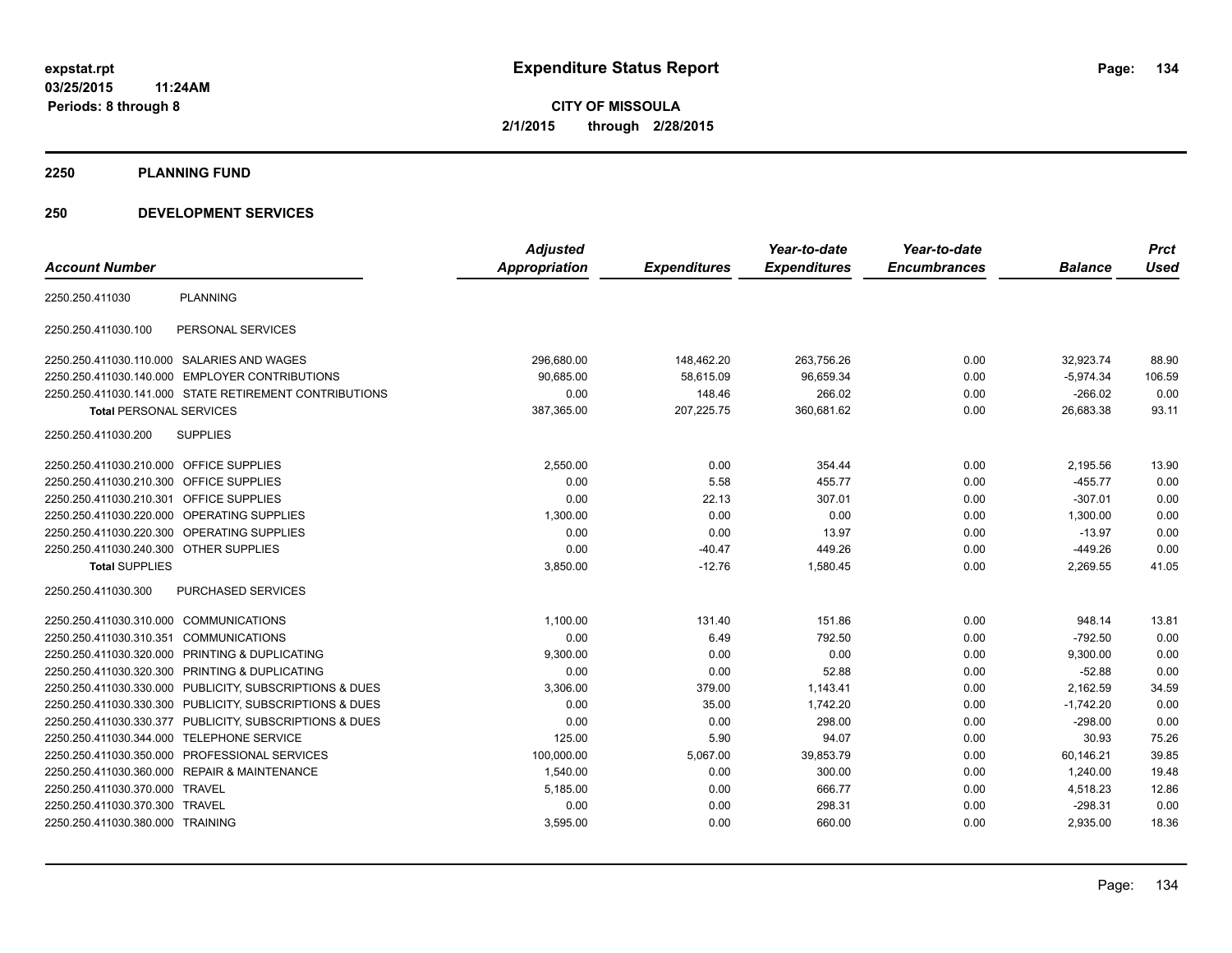**2250 PLANNING FUND**

### **250 DEVELOPMENT SERVICES**

| <b>Account Number</b>                 |                                                  | <b>Adjusted</b><br><b>Appropriation</b> | <b>Expenditures</b> | Year-to-date<br><b>Expenditures</b> | Year-to-date<br><b>Encumbrances</b> | <b>Balance</b> | <b>Prct</b><br><b>Used</b> |
|---------------------------------------|--------------------------------------------------|-----------------------------------------|---------------------|-------------------------------------|-------------------------------------|----------------|----------------------------|
| 2250.250.411030.380.300 TRAINING      |                                                  | 0.00                                    | 0.00                | 55.00                               | 0.00                                | $-55.00$       | 0.00                       |
|                                       | 2250.250.411030.390.000 OTHER PURCHASED SERVICES | 4,750.00                                | 50.00               | 1,294.85                            | 0.00                                | 3,455.15       | 27.26                      |
|                                       | <b>Total PURCHASED SERVICES</b>                  | 128,901.00                              | 5,674.79            | 47,403.64                           | 0.00                                | 81,497.36      | 36.78                      |
| 2250.250.411030.500                   | <b>FIXED CHARGES</b>                             |                                         |                     |                                     |                                     |                |                            |
| 2250.250.411030.500.000 FIXED CHARGES |                                                  | 24,000.00                               | 0.00                | 0.00                                | 0.00                                | 24,000.00      | 0.00                       |
| <b>Total FIXED CHARGES</b>            |                                                  | 24,000.00                               | 0.00                | 0.00                                | 0.00                                | 24,000.00      | 0.00                       |
| 2250.250.411030.800                   | OTHER OBJECTS                                    |                                         |                     |                                     |                                     |                |                            |
| 2250.250.411030.845.000 CONTINGENCY   |                                                  | 149,604.00                              | 0.00                | 0.00                                | 0.00                                | 149,604.00     | 0.00                       |
| <b>Total OTHER OBJECTS</b>            |                                                  | 149,604.00                              | 0.00                | 0.00                                | 0.00                                | 149,604.00     | 0.00                       |
| <b>Total PLANNING</b>                 |                                                  | 693,720.00                              | 212,887.78          | 409,665.71                          | 0.00                                | 284,054.29     | 59.05                      |
| 2250.250.411050                       | <b>DEVELOPMENT &amp; PERMIT REVIEWS</b>          |                                         |                     |                                     |                                     |                |                            |
| 2250.250.411050.200                   | <b>SUPPLIES</b>                                  |                                         |                     |                                     |                                     |                |                            |
|                                       | Total DEVELOPMENT & PERMIT REVIEWS               | 0.00                                    | 0.00                | 0.00                                | 0.00                                | 0.00           | 0.00                       |
| 2250.250.411070                       | <b>TRANSPORTATION</b>                            |                                         |                     |                                     |                                     |                |                            |
| 2250.250.411070.100                   | PERSONAL SERVICES                                |                                         |                     |                                     |                                     |                |                            |
| <b>Total TRANSPORTATION</b>           |                                                  | 0.00                                    | 0.00                | 0.00                                | 0.00                                | 0.00           | 0.00                       |
| 2250.250.430255                       | <b>BIKE-PED PROGRAM</b>                          |                                         |                     |                                     |                                     |                |                            |
| 2250.250.430255.300                   | PURCHASED SERVICES                               |                                         |                     |                                     |                                     |                |                            |
| Total BIKE-PED PROGRAM                |                                                  | 0.00                                    | 0.00                | 0.00                                | 0.00                                | 0.00           | 0.00                       |
| 2250.250.521000                       | INTERFUND OPERATING TRANSFERS                    |                                         |                     |                                     |                                     |                |                            |
| 2250.250.521000.800                   | OTHER OBJECTS                                    |                                         |                     |                                     |                                     |                |                            |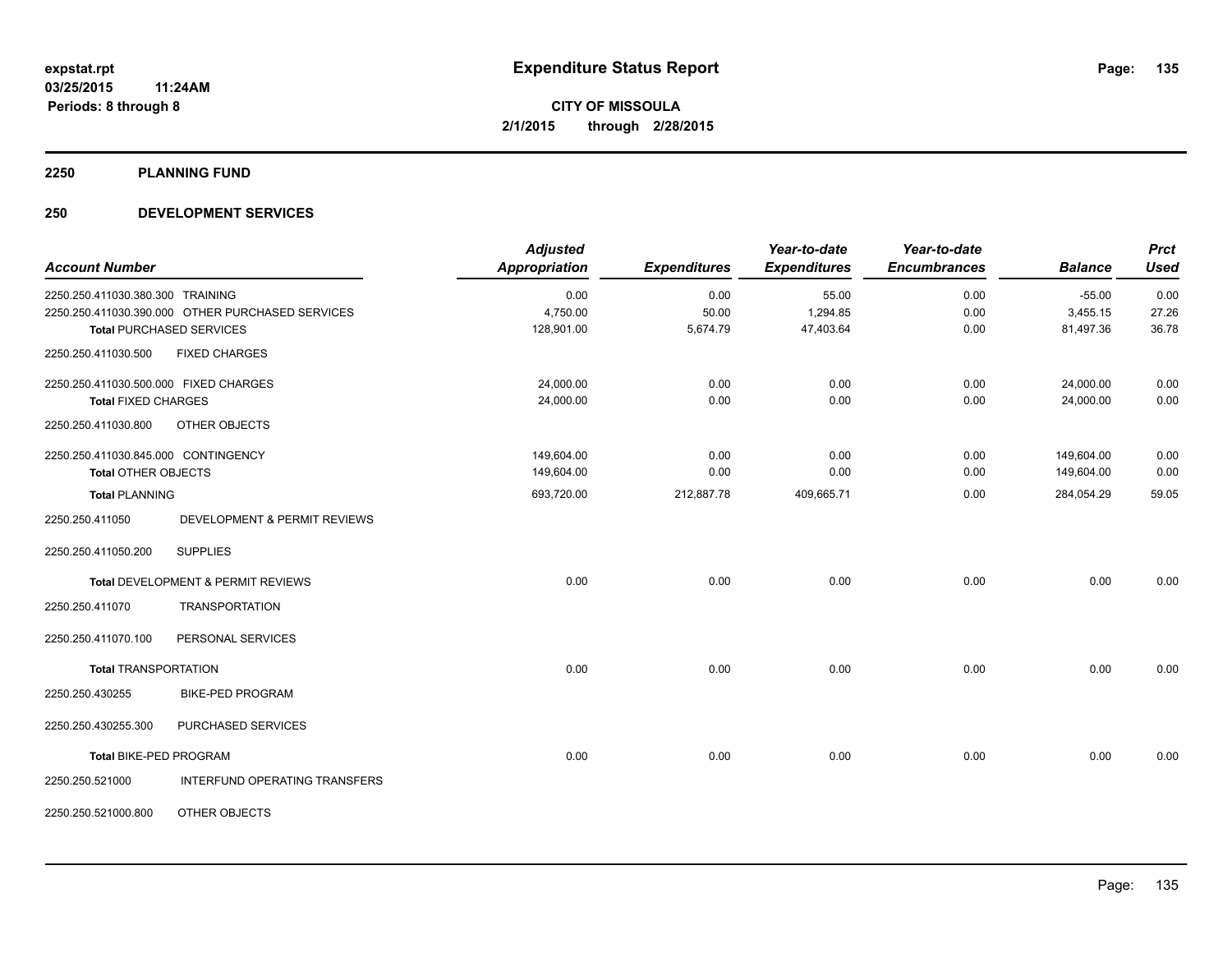#### **2250 PLANNING FUND**

### **250 DEVELOPMENT SERVICES**

| <b>Account Number</b>                      | Adiusted<br><b>Appropriation</b> | <b>Expenditures</b> | Year-to-date<br><b>Expenditures</b> | Year-to-date<br><b>Encumbrances</b> | Balance    | Prct<br>Used |
|--------------------------------------------|----------------------------------|---------------------|-------------------------------------|-------------------------------------|------------|--------------|
| <b>Total INTERFUND OPERATING TRANSFERS</b> | 0.00                             | 0.00                | 0.00                                | 0.00                                | 0.00       | 0.00         |
| <b>Total PLANNING FUND</b>                 | 693,720.00                       | 212.887.78          | 409.665.71                          | 0.00                                | 284.054.29 | 59.05        |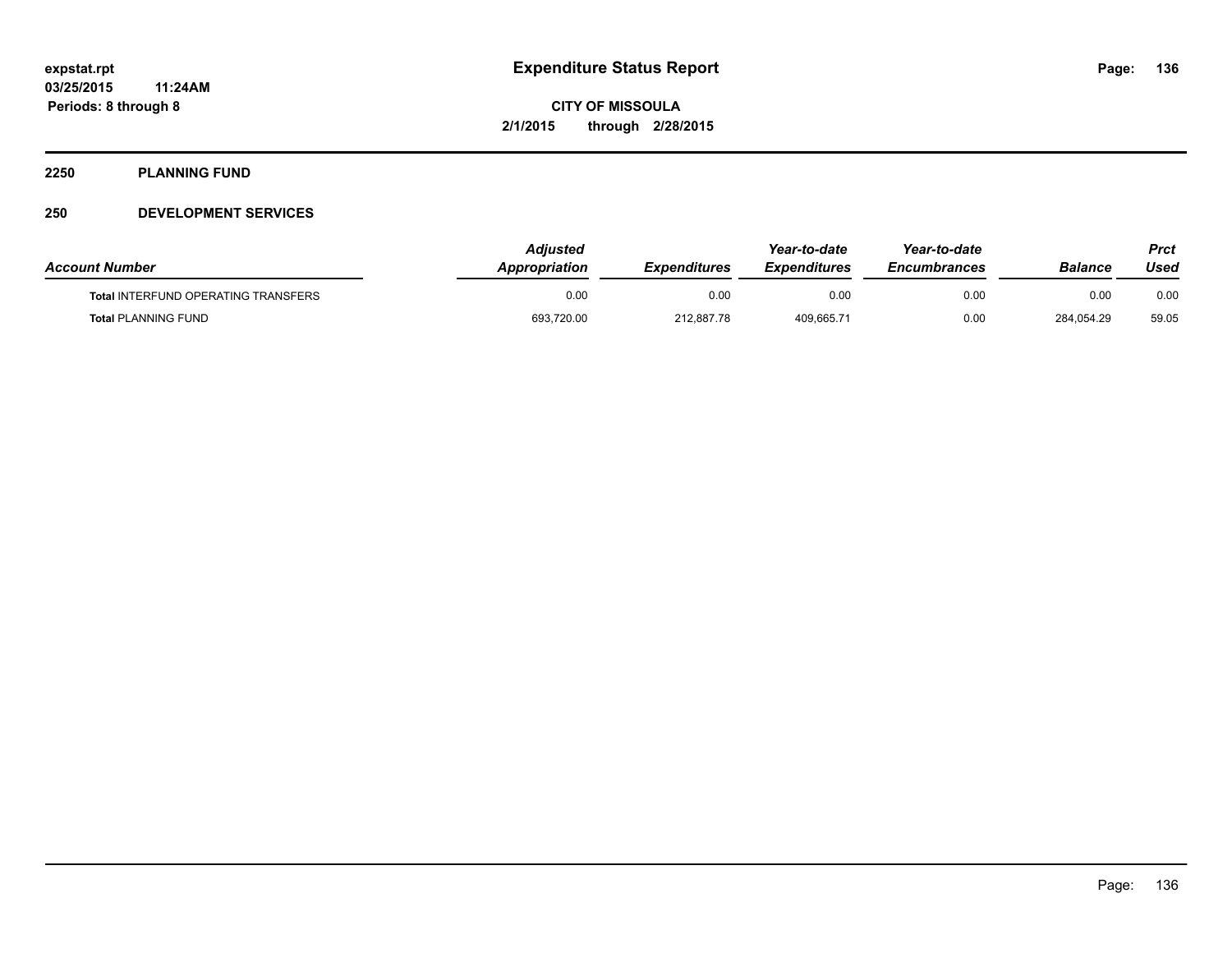#### **2310 PUBLIC SAFETY INFORMATION SYSTEMS**

### **310 BUILDING INSPECTION**

| <b>Account Number</b> |                                                | Appropriation | Adjusted<br><b>Expenditures</b> |      | Year-to-date<br><b>Expenditures</b> | Year-to-date<br><b>Encumbrances</b> | <b>Balance</b> | <b>Prct</b><br>Used |
|-----------------------|------------------------------------------------|---------------|---------------------------------|------|-------------------------------------|-------------------------------------|----------------|---------------------|
| 2310.310.420510       | ADMINISTRATION                                 |               |                                 |      |                                     |                                     |                |                     |
| 2310.310.420510.800   | OTHER OBJECTS                                  |               |                                 |      |                                     |                                     |                |                     |
|                       | <b>Total PUBLIC SAFETY INFORMATION SYSTEMS</b> |               | 0.00                            | 0.00 | 0.00                                | 0.00                                | 0.00           | 0.00                |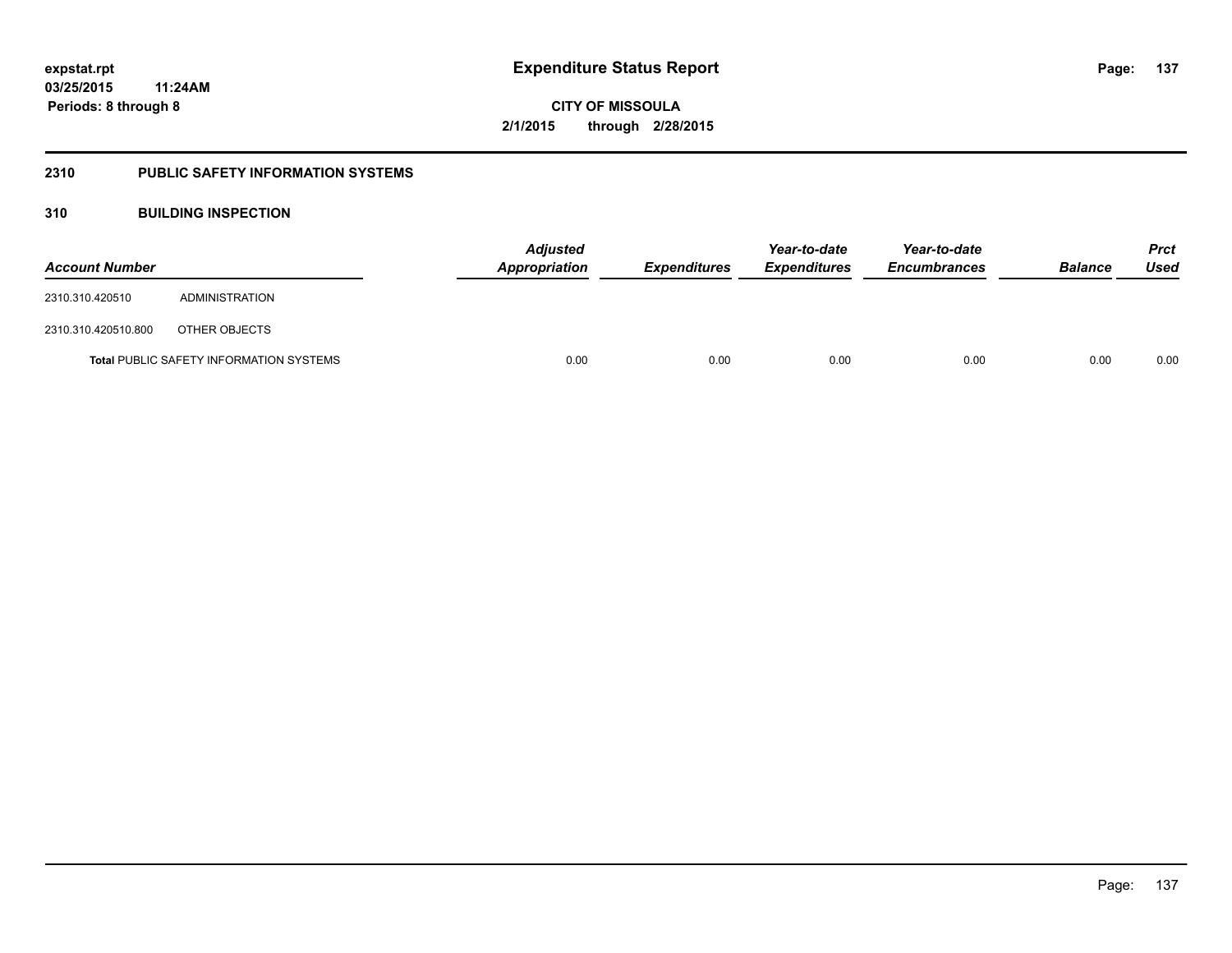#### **2321 IMPACT FEE FUND**

| <b>Account Number</b>       |                                                                                                           | <b>Adjusted</b><br><b>Appropriation</b> | <b>Expenditures</b>  | Year-to-date<br><b>Expenditures</b> | Year-to-date<br><b>Encumbrances</b> | <b>Balance</b>               | <b>Prct</b><br><b>Used</b> |
|-----------------------------|-----------------------------------------------------------------------------------------------------------|-----------------------------------------|----------------------|-------------------------------------|-------------------------------------|------------------------------|----------------------------|
| 2321.390.430247             | HILLVIEW WAY STREET IMPROVEMENTS                                                                          |                                         |                      |                                     |                                     |                              |                            |
| 2321.390.430247.900         | <b>CAPITAL OUTLAY</b>                                                                                     |                                         |                      |                                     |                                     |                              |                            |
|                             | 2321.390.430247.930.000 HILLVIEW WAY STREET IMPROVEMENTS<br><b>Total HILLVIEW WAY STREET IMPROVEMENTS</b> | 1,069,122.00<br>1,069,122.00            | 0.00<br>0.00         | 99.00<br>99.00                      | 0.00<br>0.00                        | 1,069,023.00<br>1.069.023.00 | 0.01<br>0.01               |
| 2321.390.430248             | <b>CREGG LN IMPROVEMENTS</b>                                                                              |                                         |                      |                                     |                                     |                              |                            |
| 2321.390.430248.900         | <b>CAPITAL OUTLAY</b>                                                                                     |                                         |                      |                                     |                                     |                              |                            |
|                             | 2321.390.430248.930.000 CREGG LN IMPROVEMENTS<br><b>Total CREGG LN IMPROVEMENTS</b>                       | 225,480.00<br>225,480.00                | 0.00<br>0.00         | 0.00<br>0.00                        | 0.00<br>0.00                        | 225,480.00<br>225,480.00     | 0.00<br>0.00               |
| 2321.390.430249             | OLD US HWY 93 IMPROVEMENTS                                                                                |                                         |                      |                                     |                                     |                              |                            |
| 2321.390.430249.900         | <b>CAPITAL OUTLAY</b>                                                                                     |                                         |                      |                                     |                                     |                              |                            |
|                             | 2321.390.430249.930.000 OLD US HWY 93 IMPROVEMENTS<br>Total OLD US HWY 93 IMPROVEMENTS                    | 77.500.00<br>77,500.00                  | 0.00<br>0.00         | 0.00<br>0.00                        | 0.00<br>0.00                        | 77,500.00<br>77,500.00       | 0.00<br>0.00               |
| 2321.390.430260             | TRAFFIC & PEDESTRIAN SERVICES                                                                             |                                         |                      |                                     |                                     |                              |                            |
| 2321.390.430260.300         | PURCHASED SERVICES                                                                                        |                                         |                      |                                     |                                     |                              |                            |
|                             | 2321.390.430260.350.000 VAN BUREN ST RECONSTRUCTION<br><b>Total PURCHASED SERVICES</b>                    | 0.00<br>0.00                            | 4,320.25<br>4,320.25 | 6,092.50<br>6,092.50                | 0.00<br>0.00                        | $-6.092.50$<br>$-6,092.50$   | 0.00<br>0.00               |
| 2321.390.430260.900         | <b>CAPITAL OUTLAY</b>                                                                                     |                                         |                      |                                     |                                     |                              |                            |
| <b>Total CAPITAL OUTLAY</b> | 2321.390.430260.930.000 VAN BUREN ST RECONSTRUCTION                                                       | 85,000.00<br>85,000.00                  | 0.00<br>0.00         | 0.00<br>0.00                        | 0.00<br>0.00                        | 85,000.00<br>85,000.00       | 0.00<br>0.00               |
|                             | Total TRAFFIC & PEDESTRIAN SERVICES                                                                       | 85,000.00                               | 4,320.25             | 6,092.50                            | 0.00                                | 78,907.50                    | 7.17                       |
| 2321.390.430261             | *** Title Not Found ***                                                                                   |                                         |                      |                                     |                                     |                              |                            |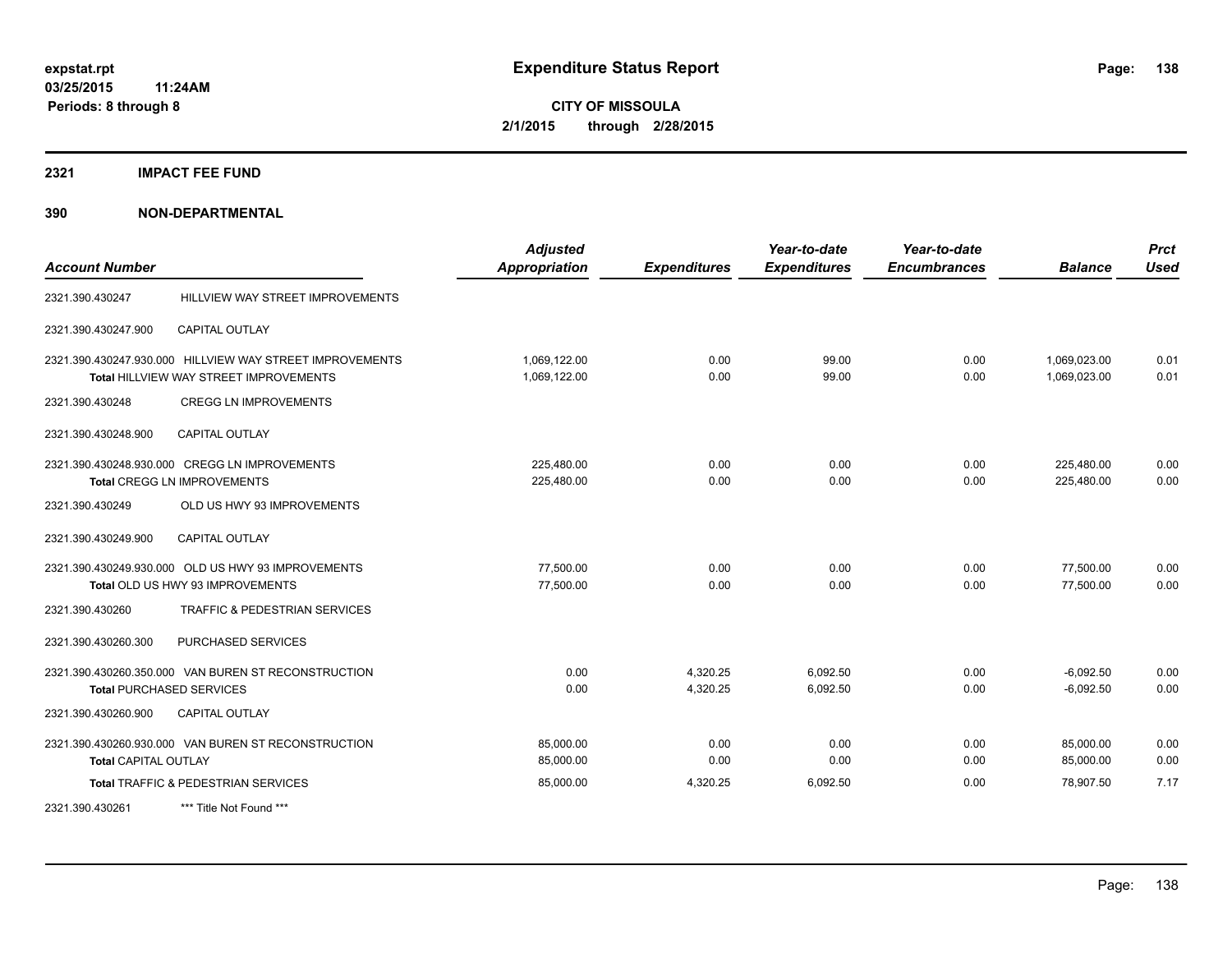**2321 IMPACT FEE FUND**

|                                       |                                                | <b>Adjusted</b>      |                     | Year-to-date        | Year-to-date        |                | <b>Prct</b> |
|---------------------------------------|------------------------------------------------|----------------------|---------------------|---------------------|---------------------|----------------|-------------|
| <b>Account Number</b>                 |                                                | <b>Appropriation</b> | <b>Expenditures</b> | <b>Expenditures</b> | <b>Encumbrances</b> | <b>Balance</b> | <b>Used</b> |
| 2321.390.430261.300                   | PURCHASED SERVICES                             |                      |                     |                     |                     |                |             |
|                                       | <b>Total PURCHASED SERVICES</b>                | 0.00                 | 0.00                | 0.00                | 0.00                | 0.00           | 0.00        |
| 2321.390.430261.800                   | OTHER OBJECTS                                  |                      |                     |                     |                     |                |             |
| <b>Total OTHER OBJECTS</b>            |                                                | 0.00                 | 0.00                | 0.00                | 0.00                | 0.00           | 0.00        |
| 2321.390.430261.900                   | <b>CAPITAL OUTLAY</b>                          |                      |                     |                     |                     |                |             |
| Total *** Title Not Found ***         |                                                | 0.00                 | 0.00                | 0.00                | 0.00                | 0.00           | 0.00        |
| 2321.390.430280                       | MILLER CR: BRIGGS TO MOCKINGBIRD               |                      |                     |                     |                     |                |             |
| 2321.390.430280.900                   | CAPITAL OUTLAY                                 |                      |                     |                     |                     |                |             |
|                                       | Total MILLER CR: BRIGGS TO MOCKINGBIRD         | 0.00                 | 0.00                | 0.00                | 0.00                | 0.00           | 0.00        |
| 2321.390.430281                       | SOUTH 3RD STREET PROJECT                       |                      |                     |                     |                     |                |             |
| 2321.390.430281.900                   | CAPITAL OUTLAY                                 |                      |                     |                     |                     |                |             |
|                                       | 2321.390.430281.930.000 SO 3RD ST/IMPROVEMENTS | 785,000.00           | 34,928.17           | 572,453.82          | 0.00                | 212,546.18     | 72.92       |
|                                       | Total SOUTH 3RD STREET PROJECT                 | 785,000.00           | 34,928.17           | 572,453.82          | 0.00                | 212,546.18     | 72.92       |
| 2321.390.460401                       | FORT MSLA REGIONAL PARK                        |                      |                     |                     |                     |                |             |
| 2321.390.460401.900                   | <b>CAPITAL OUTLAY</b>                          |                      |                     |                     |                     |                |             |
| 2321.390.460401.930.000 FORT MISSOULA |                                                | 150,000.00           | 0.00                | 0.00                | 0.00                | 150,000.00     | 0.00        |
|                                       | Total FORT MSLA REGIONAL PARK                  | 150,000.00           | 0.00                | 0.00                | 0.00                | 150,000.00     | 0.00        |
| 2321.390.460404                       | <b>EATON TRAIL</b>                             |                      |                     |                     |                     |                |             |
| 2321.390.460404.100                   | PERSONAL SERVICES                              |                      |                     |                     |                     |                |             |
| <b>Total PERSONAL SERVICES</b>        |                                                | 0.00                 | 0.00                | 0.00                | 0.00                | 0.00           | 0.00        |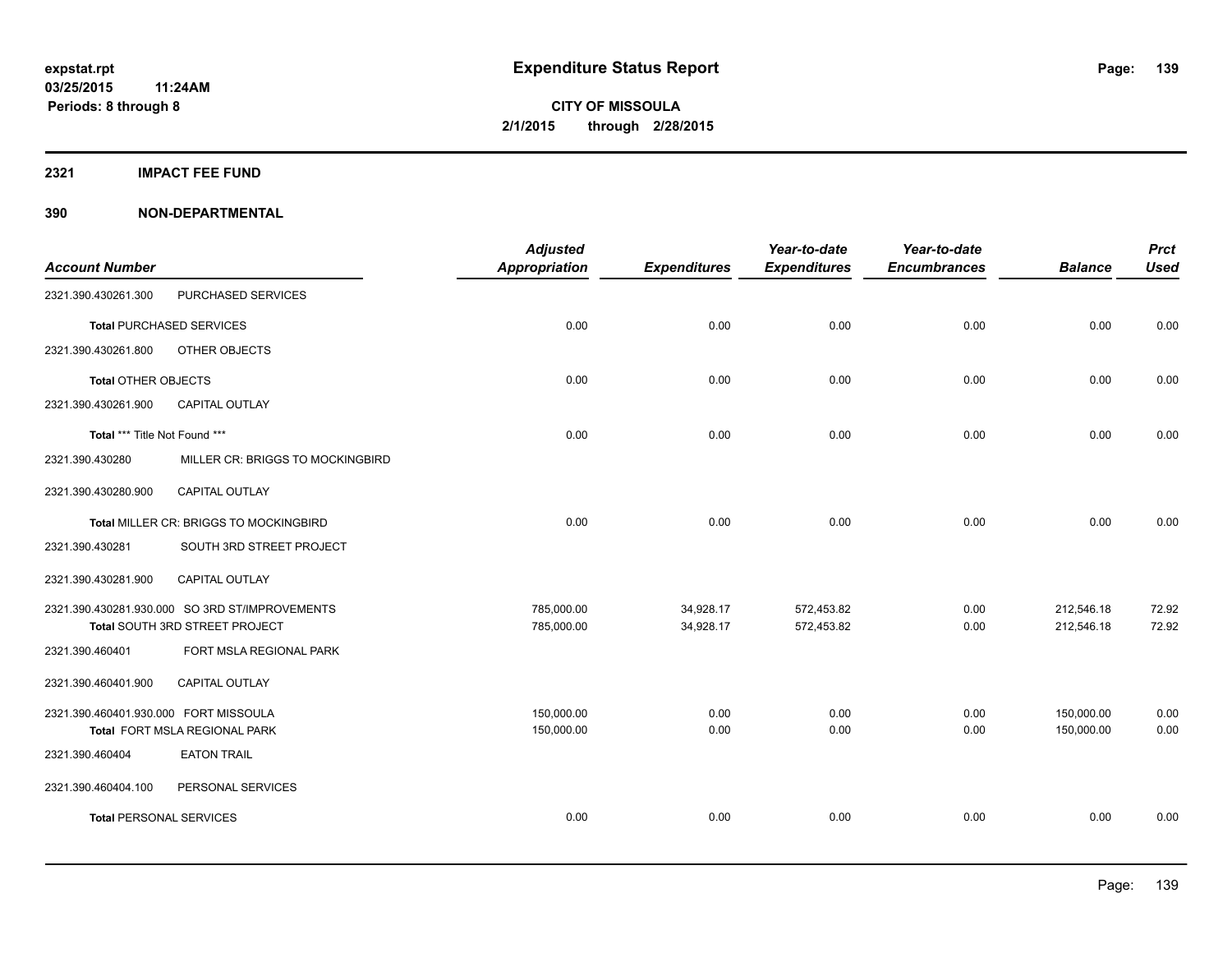**2321 IMPACT FEE FUND**

|                                |                                                                                | <b>Adjusted</b>        |                     | Year-to-date         | Year-to-date        |                        | <b>Prct</b>    |
|--------------------------------|--------------------------------------------------------------------------------|------------------------|---------------------|----------------------|---------------------|------------------------|----------------|
| <b>Account Number</b>          |                                                                                | <b>Appropriation</b>   | <b>Expenditures</b> | <b>Expenditures</b>  | <b>Encumbrances</b> | <b>Balance</b>         | <b>Used</b>    |
| 2321.390.460404.300            | PURCHASED SERVICES                                                             |                        |                     |                      |                     |                        |                |
|                                | <b>Total PURCHASED SERVICES</b>                                                | 0.00                   | 0.00                | 0.00                 | 0.00                | 0.00                   | 0.00           |
| 2321.390.460404.900            | CAPITAL OUTLAY                                                                 |                        |                     |                      |                     |                        |                |
| <b>Total EATON TRAIL</b>       |                                                                                | 0.00                   | 0.00                | 0.00                 | 0.00                | 0.00                   | 0.00           |
| 2321.390.460406                | WHITE PINE PARK                                                                |                        |                     |                      |                     |                        |                |
| 2321.390.460406.100            | PERSONAL SERVICES                                                              |                        |                     |                      |                     |                        |                |
| <b>Total PERSONAL SERVICES</b> |                                                                                | 0.00                   | 0.00                | 0.00                 | 0.00                | 0.00                   | 0.00           |
| 2321.390.460406.300            | PURCHASED SERVICES                                                             |                        |                     |                      |                     |                        |                |
| <b>Total WHITE PINE PARK</b>   |                                                                                | 0.00                   | 0.00                | 0.00                 | 0.00                | 0.00                   | 0.00           |
| 2321.390.460408                | <b>CONSERVATION LAND MANAGEMENT PLAN</b>                                       |                        |                     |                      |                     |                        |                |
| 2321.390.460408.900            | CAPITAL OUTLAY                                                                 |                        |                     |                      |                     |                        |                |
|                                | Total CONSERVATION LAND MANAGEMENT PLAN                                        | 0.00                   | 0.00                | 0.00                 | 0.00                | 0.00                   | 0.00           |
| 2321.390.460409                | MISSOULA TO LOLO TRAIL                                                         |                        |                     |                      |                     |                        |                |
| 2321.390.460409.900            | CAPITAL OUTLAY                                                                 |                        |                     |                      |                     |                        |                |
|                                | 2321.390.460409.930.000 MISSOULA TO LOLO TRAIL<br>Total MISSOULA TO LOLO TRAIL | 24,465.00<br>24,465.00 | 0.00<br>0.00        | 8,120.83<br>8,120.83 | 0.00<br>0.00        | 16,344.17<br>16,344.17 | 33.19<br>33.19 |
| 2321.390.460411                | <b>NMT ADMIN</b>                                                               |                        |                     |                      |                     |                        |                |
| 2321.390.460411.900            | CAPITAL OUTLAY                                                                 |                        |                     |                      |                     |                        |                |
| <b>Total NMT ADMIN</b>         |                                                                                | 0.00                   | 0.00                | 0.00                 | 0.00                | 0.00                   | 0.00           |
| 2321.390.460412                | PLEASANT VIEW PARK                                                             |                        |                     |                      |                     |                        |                |
|                                |                                                                                |                        |                     |                      |                     |                        |                |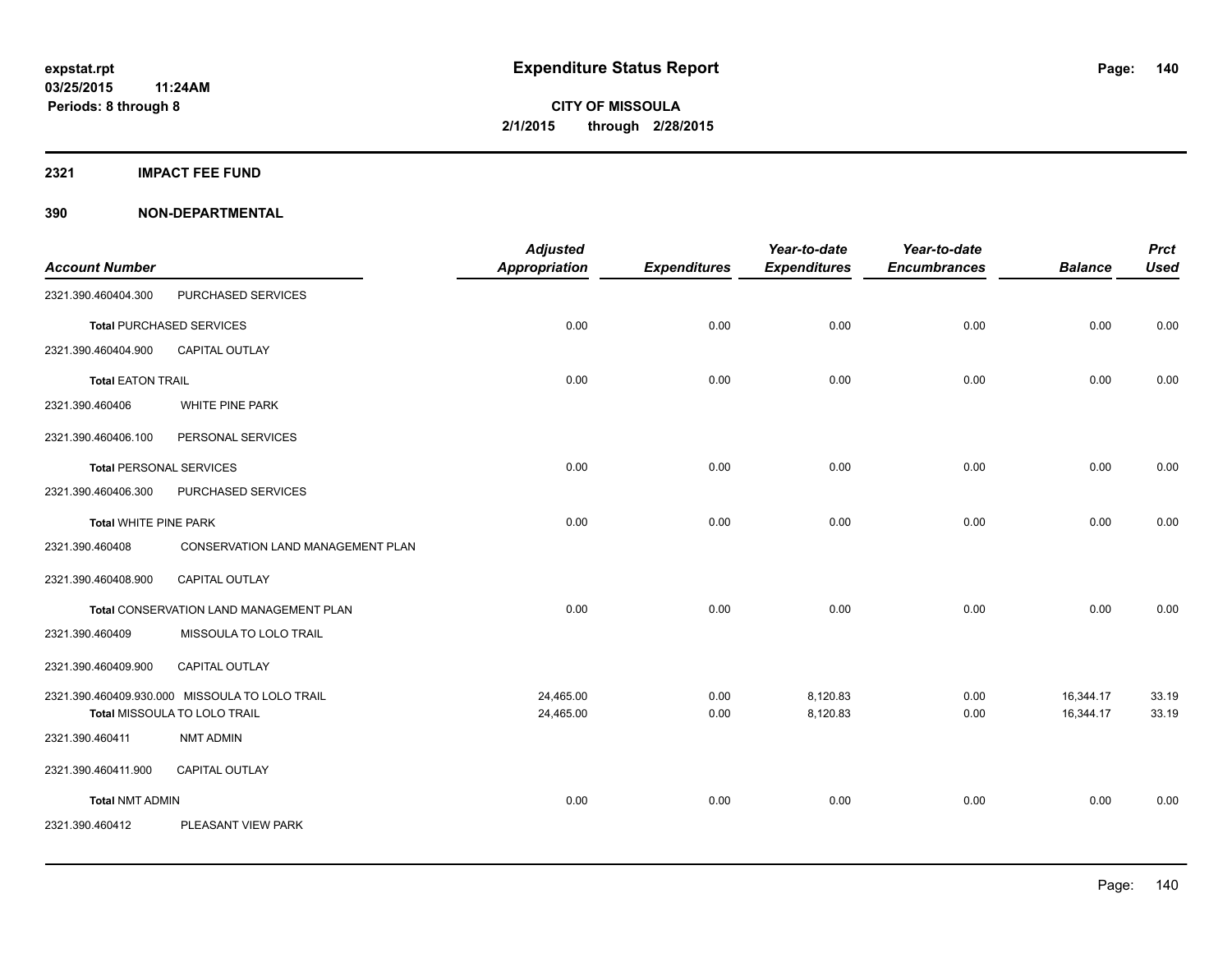#### **2321 IMPACT FEE FUND**

| <b>Account Number</b>           |                                      | <b>Adjusted</b><br><b>Appropriation</b> | <b>Expenditures</b> | Year-to-date<br><b>Expenditures</b> | Year-to-date<br><b>Encumbrances</b> | <b>Balance</b> | <b>Prct</b><br><b>Used</b> |
|---------------------------------|--------------------------------------|-----------------------------------------|---------------------|-------------------------------------|-------------------------------------|----------------|----------------------------|
| 2321.390.460412.900             | <b>CAPITAL OUTLAY</b>                |                                         |                     |                                     |                                     |                |                            |
| <b>Total PLEASANT VIEW PARK</b> |                                      | 0.00                                    | 0.00                | 0.00                                | 0.00                                | 0.00           | 0.00                       |
| 2321.390.510000                 | UNALLOCATED IMPACT FEES              |                                         |                     |                                     |                                     |                |                            |
| 2321.390.510000.800             | OTHER OBJECTS                        |                                         |                     |                                     |                                     |                |                            |
| <b>Total OTHER OBJECTS</b>      |                                      | 0.00                                    | 0.00                | 0.00                                | 0.00                                | 0.00           | 0.00                       |
| 2321.390.510000.900             | <b>CAPITAL OUTLAY</b>                |                                         |                     |                                     |                                     |                |                            |
|                                 | <b>Total UNALLOCATED IMPACT FEES</b> | 0.00                                    | 0.00                | 0.00                                | 0.00                                | 0.00           | 0.00                       |
| <b>Total IMPACT FEE FUND</b>    |                                      | 2,416,567.00                            | 39,248.42           | 586,766.15                          | 0.00                                | 1,829,800.85   | 24.28                      |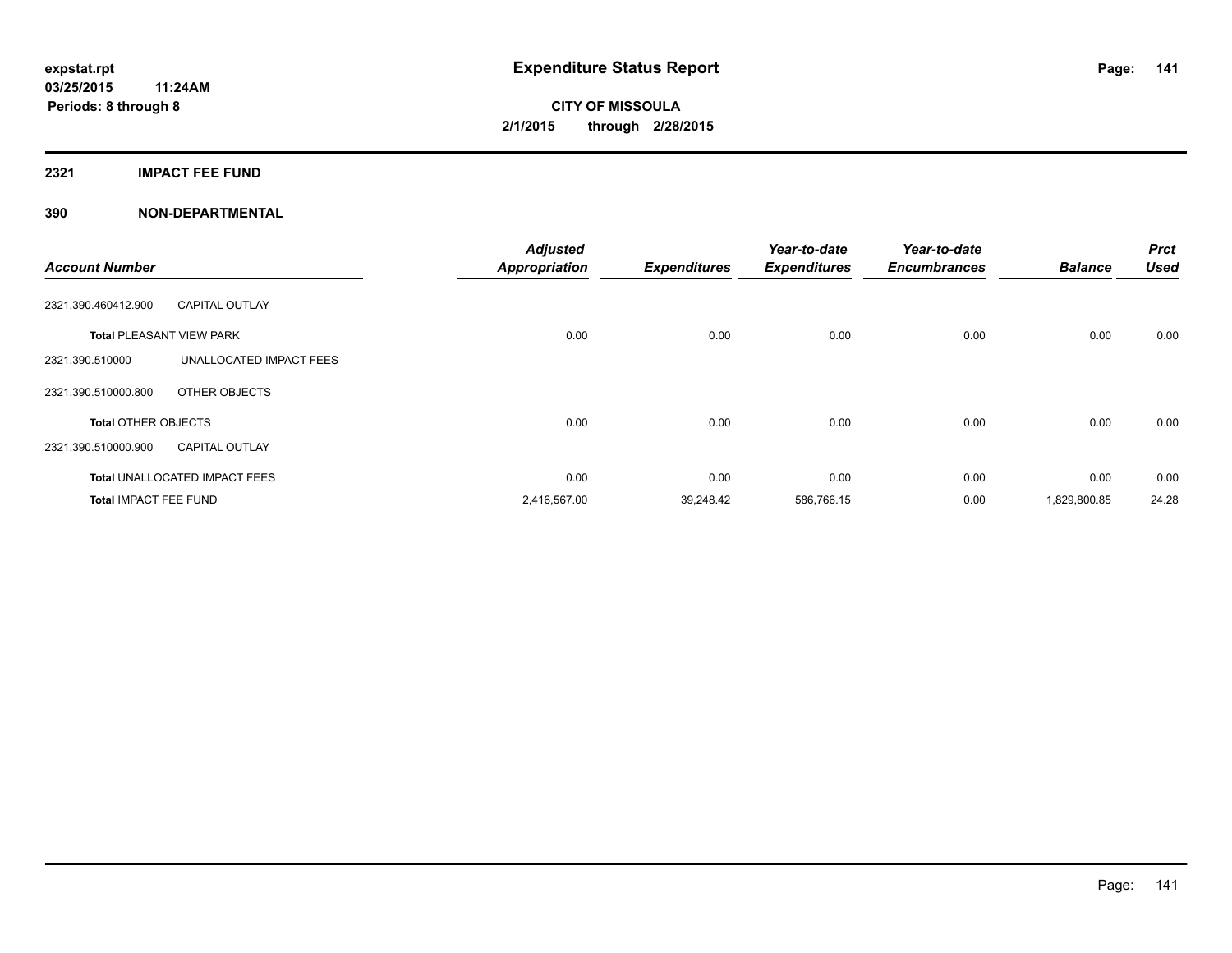### **2322 GEORGE ELMER/CATTLE DR INTERSECTION**

|                                                  | <b>Adjusted</b>      |                     | Year-to-date        | Year-to-date        |                | <b>Prct</b> |
|--------------------------------------------------|----------------------|---------------------|---------------------|---------------------|----------------|-------------|
| <b>Account Number</b>                            | <b>Appropriation</b> | <b>Expenditures</b> | <b>Expenditures</b> | <b>Encumbrances</b> | <b>Balance</b> | <b>Used</b> |
| SPECIAL ASSESSMENTS<br>2322.390.510100           |                      |                     |                     |                     |                |             |
| <b>PURCHASED SERVICES</b><br>2322.390.510100.300 |                      |                     |                     |                     |                |             |
| 2322.390.510100.350.000 PROFESSIONAL SERVICES    | 15,000.00            | 0.00                | 0.00                | 0.00                | 15.000.00      | 0.00        |
| <b>Total PURCHASED SERVICES</b>                  | 15,000.00            | 0.00                | 0.00                | 0.00                | 15,000.00      | 0.00        |
| OTHER OBJECTS<br>2322.390.510100.800             |                      |                     |                     |                     |                |             |
| <b>Total OTHER OBJECTS</b>                       | 0.00                 | 0.00                | 0.00                | 0.00                | 0.00           | 0.00        |
| 2322.390.510100.900<br><b>CAPITAL OUTLAY</b>     |                      |                     |                     |                     |                |             |
| <b>Total CAPITAL OUTLAY</b>                      | 0.00                 | 0.00                | 0.00                | 0.00                | 0.00           | 0.00        |
| <b>Total GEORGE ELMER/CATTLE DR INTERSECTION</b> | 15,000.00            | 0.00                | 0.00                | 0.00                | 15,000.00      | 0.00        |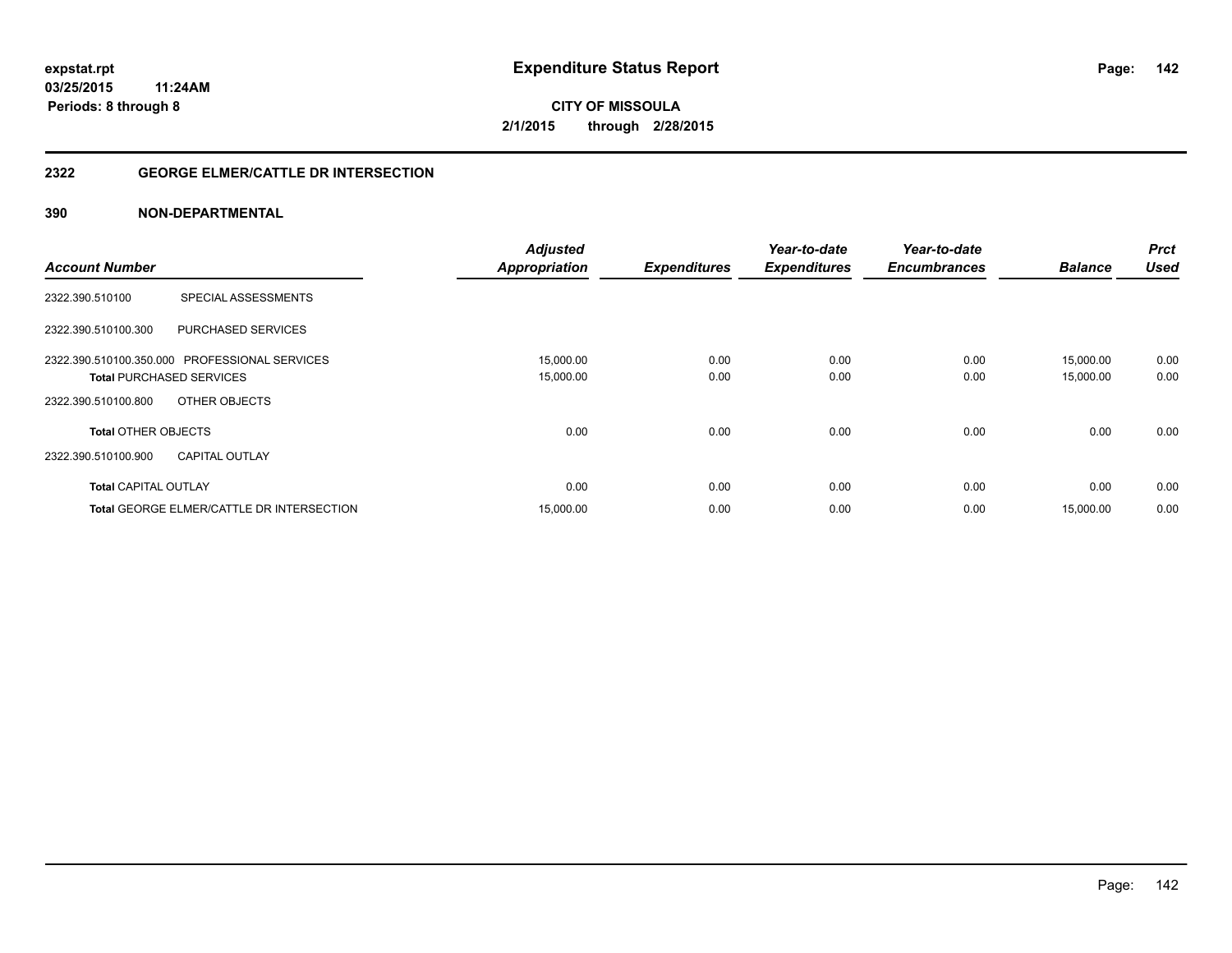### **2365 PUBLIC ART FUND**

### **220 MAYOR**

|                                                  | <b>Adjusted</b>      |                     | Year-to-date        | Year-to-date        |                | <b>Prct</b> |
|--------------------------------------------------|----------------------|---------------------|---------------------|---------------------|----------------|-------------|
| <b>Account Number</b>                            | <b>Appropriation</b> | <b>Expenditures</b> | <b>Expenditures</b> | <b>Encumbrances</b> | <b>Balance</b> | <b>Used</b> |
| PUBLIC ART PROJECTS<br>2365.220.460518           |                      |                     |                     |                     |                |             |
| 2365.220.460518.300<br><b>PURCHASED SERVICES</b> |                      |                     |                     |                     |                |             |
| 2365.220.460518.350.000 PROFESSIONAL SERVICES    | 3,000.00             | 0.00                | 2,000.00            | 0.00                | 1,000.00       | 66.67       |
| <b>Total PURCHASED SERVICES</b>                  | 3,000.00             | 0.00                | 2,000.00            | 0.00                | 1,000.00       | 66.67       |
| OTHER OBJECTS<br>2365.220.460518.800             |                      |                     |                     |                     |                |             |
| 2365.220.460518.845.000 CONTINGENCY              | 24,256.00            | 0.00                | 0.00                | 0.00                | 24,256.00      | 0.00        |
| <b>Total OTHER OBJECTS</b>                       | 24,256.00            | 0.00                | 0.00                | 0.00                | 24,256.00      | 0.00        |
| <b>CAPITAL OUTLAY</b><br>2365.220.460518.900     |                      |                     |                     |                     |                |             |
| 2365.220.460518.930.000 IMPROVEMENTS             | 5,615.00             | 15,000.00           | 20,000.00           | 0.00                | $-14,385.00$   | 356.19      |
| <b>Total CAPITAL OUTLAY</b>                      | 5,615.00             | 15,000.00           | 20,000.00           | 0.00                | $-14,385.00$   | 356.19      |
| <b>Total PUBLIC ART FUND</b>                     | 32,871.00            | 15,000.00           | 22,000.00           | 0.00                | 10,871.00      | 66.93       |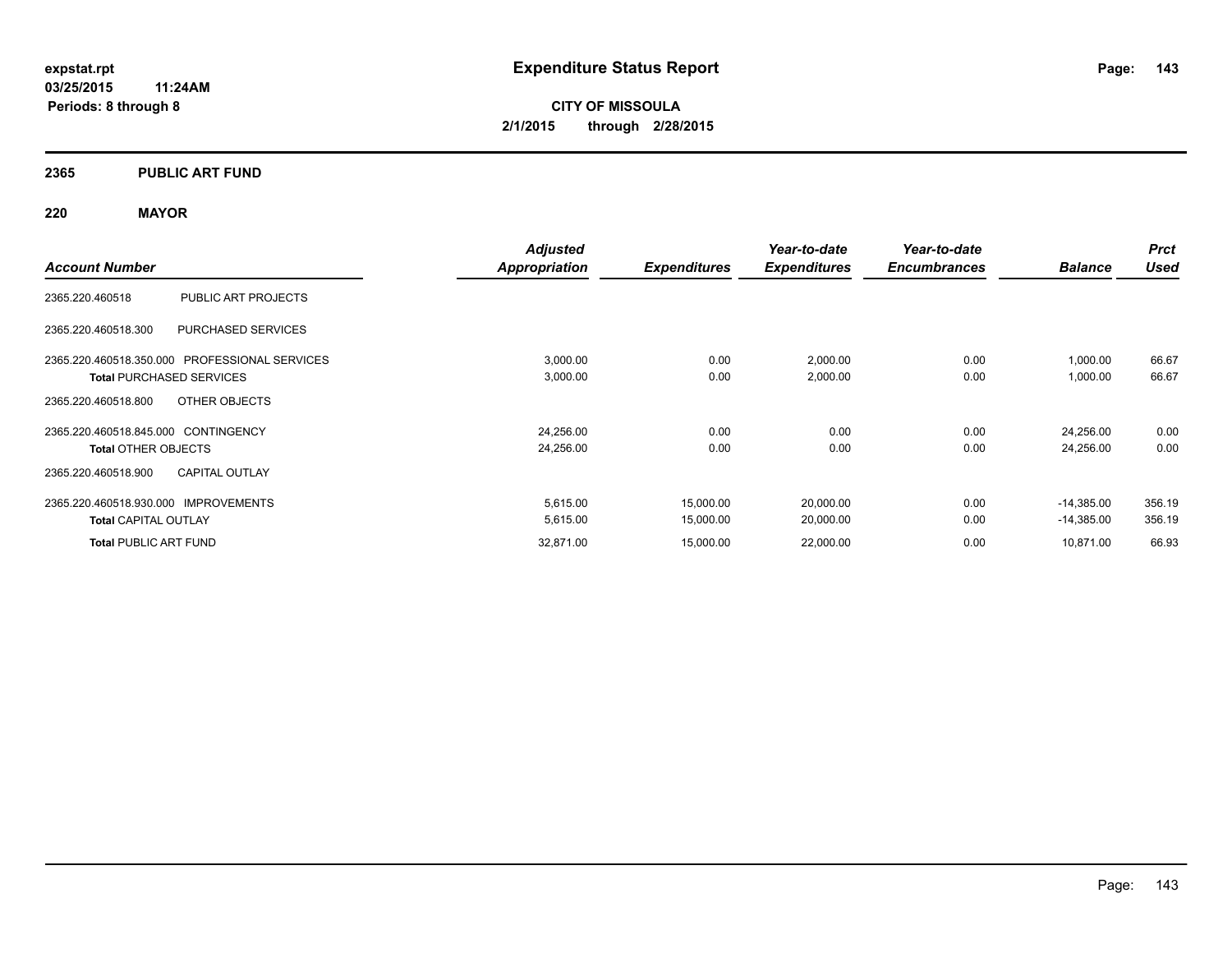#### **2371 EMPLOYEE HEALTH INSURANCE LEVY FUND**

| <b>Account Number</b>      |                                                  | <b>Adjusted</b><br>Appropriation | <b>Expenditures</b> | Year-to-date<br><b>Expenditures</b> | Year-to-date<br><b>Encumbrances</b> | <b>Balance</b>           | <b>Prct</b><br><b>Used</b> |
|----------------------------|--------------------------------------------------|----------------------------------|---------------------|-------------------------------------|-------------------------------------|--------------------------|----------------------------|
| 2371.390.521000            | INTERFUND OPERATING TRANSFERS                    |                                  |                     |                                     |                                     |                          |                            |
| 2371.390.521000.800        | OTHER OBJECTS                                    |                                  |                     |                                     |                                     |                          |                            |
| <b>Total OTHER OBJECTS</b> | 2371.390.521000.820.000 TRANSFERS TO OTHER FUNDS | 1.324.945.00<br>1,324,945.00     | 0.00<br>0.00        | 662.472.50<br>662.472.50            | 0.00<br>0.00                        | 662.472.50<br>662.472.50 | 50.00<br>50.00             |
|                            | <b>Total INTERFUND OPERATING TRANSFERS</b>       | 1,324,945.00                     | 0.00                | 662.472.50                          | 0.00                                | 662.472.50               | 50.00                      |
|                            | <b>Total EMPLOYEE HEALTH INSURANCE LEVY FUND</b> | 1.324.945.00                     | 0.00                | 662.472.50                          | 0.00                                | 662.472.50               | 50.00                      |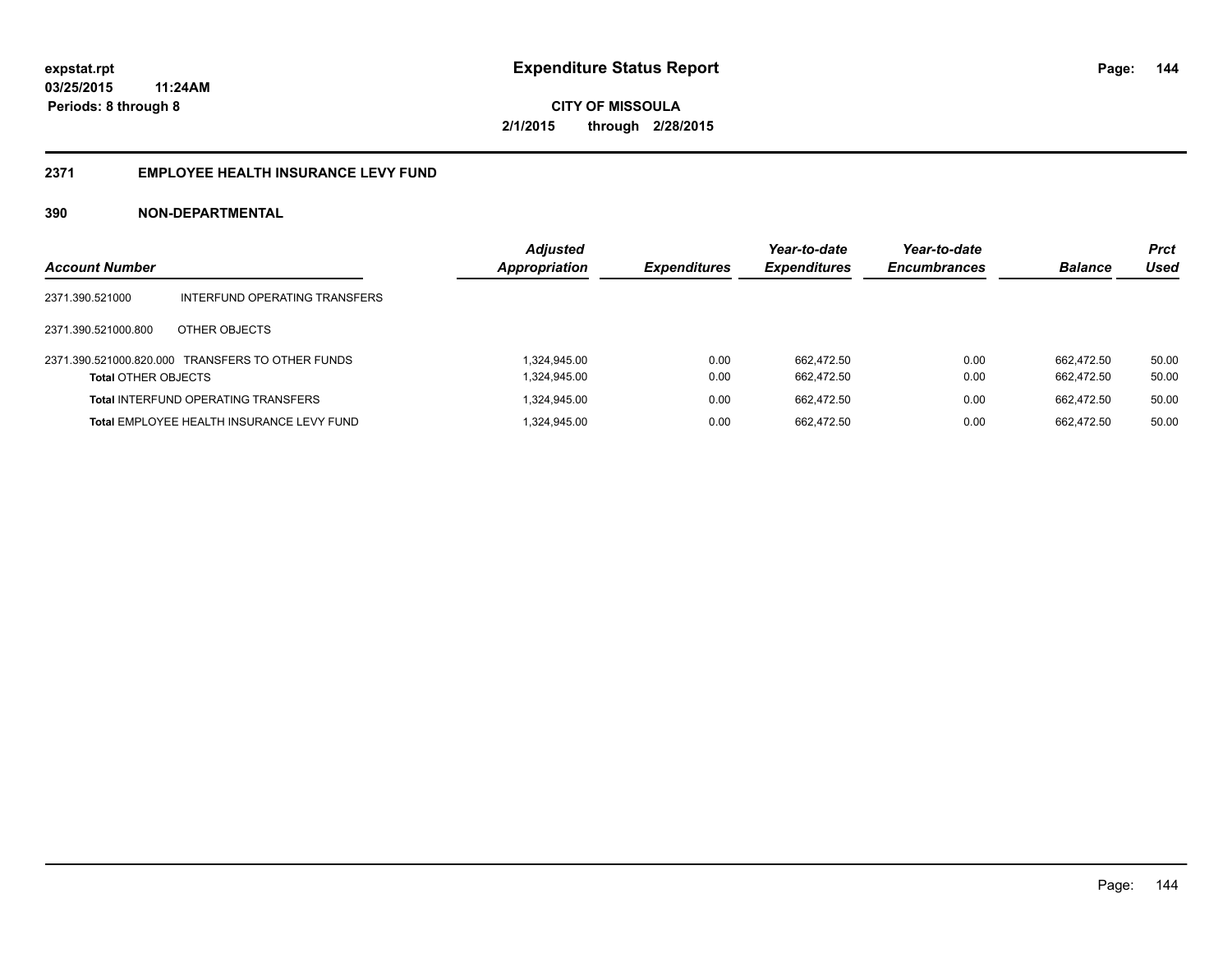## **2372 PERMISSIVE MEDICAL LEVY**

## **390 NON-DEPARTMENTAL**

| <b>Account Number</b> |                                                                                                | <b>Adjusted</b><br>Appropriation | <b>Expenditures</b> | Year-to-date<br><b>Expenditures</b> | Year-to-date<br><b>Encumbrances</b> | <b>Balance</b>               | <b>Prct</b><br>Used |
|-----------------------|------------------------------------------------------------------------------------------------|----------------------------------|---------------------|-------------------------------------|-------------------------------------|------------------------------|---------------------|
| 2372.390.521000       | INTERFUND OPERATING TRANSFERS                                                                  |                                  |                     |                                     |                                     |                              |                     |
| 2372.390.521000.800   | OTHER OBJECTS                                                                                  |                                  |                     |                                     |                                     |                              |                     |
|                       | 2372.390.521000.820.000 TRANSFERS TO OTHER FUNDS<br><b>Total INTERFUND OPERATING TRANSFERS</b> | 2.971.522.00<br>2,971,522.00     | 0.00<br>0.00        | 1.485.761.00<br>1,485,761.00        | 0.00<br>0.00                        | 1.485.761.00<br>1,485,761.00 | 50.00<br>50.00      |
|                       | <b>Total PERMISSIVE MEDICAL LEVY</b>                                                           | 2.971.522.00                     | 0.00                | 1.485.761.00                        | 0.00                                | 1.485.761.00                 | 50.00               |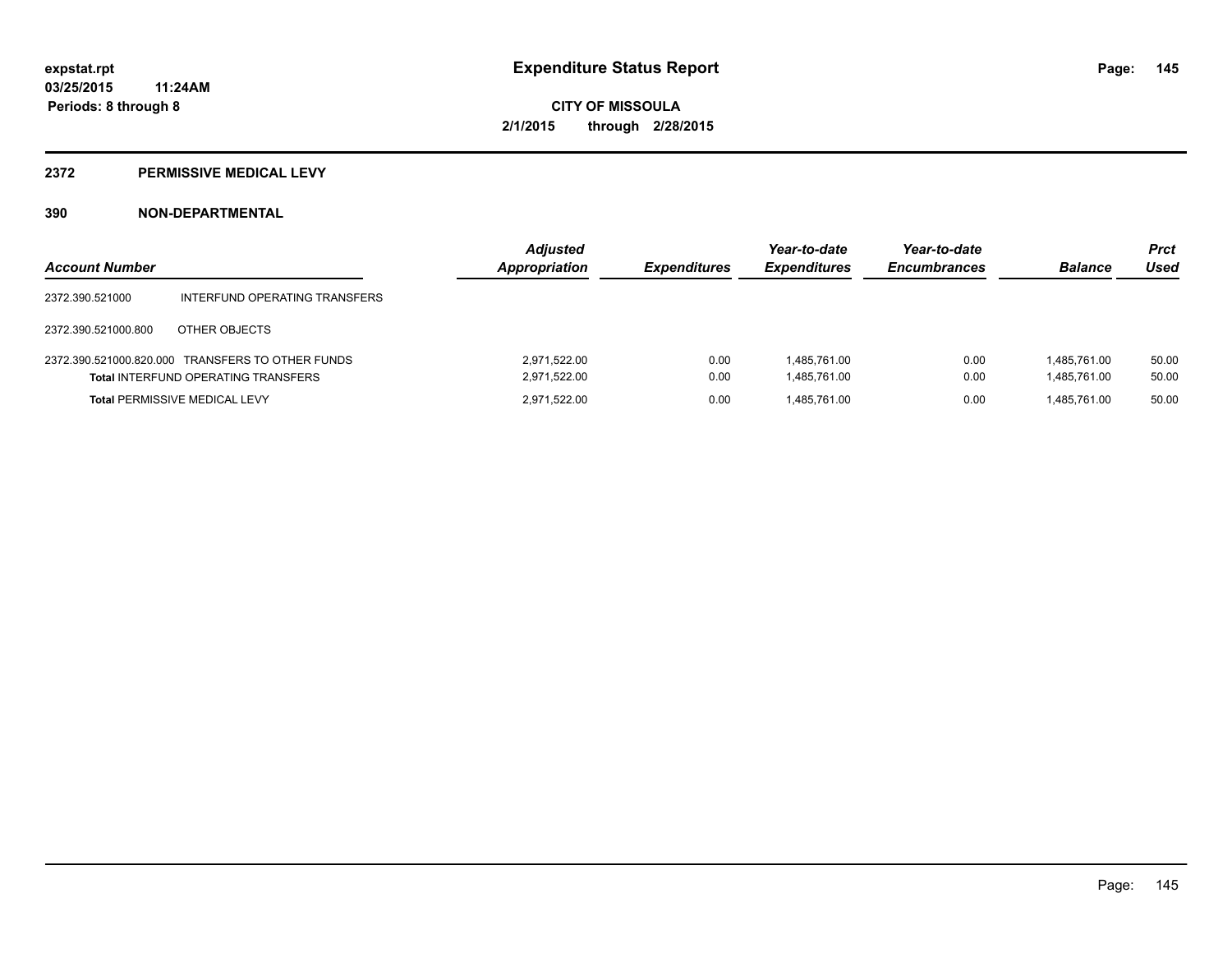## **2389 CABLE TELEVISION FRANCHISE FUND**

## **390 NON-DEPARTMENTAL**

|                                                          | <b>Adjusted</b> |                     | Year-to-date        | Year-to-date        |                | <b>Prct</b> |
|----------------------------------------------------------|-----------------|---------------------|---------------------|---------------------|----------------|-------------|
| <b>Account Number</b>                                    | Appropriation   | <b>Expenditures</b> | <b>Expenditures</b> | <b>Encumbrances</b> | <b>Balance</b> | <b>Used</b> |
| <b>CABLE TV FRANCHISE</b><br>2389.390.411810             |                 |                     |                     |                     |                |             |
| 2389.390.411810.300<br><b>PURCHASED SERVICES</b>         |                 |                     |                     |                     |                |             |
| 2389.390.411810.350.000<br>PROFESSIONAL SERVICES         | 5,000.00        | $-4,997.00$         | 2,472.00            | 0.00                | 2.528.00       | 49.44       |
| 2389.390.411810.370.000<br><b>TRAVEL</b>                 | 1.000.00        | 0.00                | 0.00                | 0.00                | 1.000.00       | 0.00        |
| 2389.390.411810.380.000 TRAINING                         | 1,000.00        | 0.00                | 0.00                | 0.00                | 1,000.00       | 0.00        |
| <b>Total PURCHASED SERVICES</b>                          | 7,000.00        | $-4,997.00$         | 2,472.00            | 0.00                | 4,528.00       | 35.31       |
| <b>GRANTS &amp; CONTRIBUTIONS</b><br>2389.390.411810.700 |                 |                     |                     |                     |                |             |
| 2389.390.411810.700.000 GRANTS & CONTRIBUTIONS           | 440,000.00      | 97,500.00           | 207,594.20          | 0.00                | 232.405.80     | 47.18       |
| <b>Total GRANTS &amp; CONTRIBUTIONS</b>                  | 440,000.00      | 97,500.00           | 207,594.20          | 0.00                | 232,405.80     | 47.18       |
| OTHER OBJECTS<br>2389.390.411810.800                     |                 |                     |                     |                     |                |             |
| 2389.390.411810.820.000 TRANSFERS TO OTHER FUNDS         | 244,110.00      | 0.00                | 122,055.00          | 0.00                | 122,055.00     | 50.00       |
| <b>Total OTHER OBJECTS</b>                               | 244.110.00      | 0.00                | 122,055.00          | 0.00                | 122.055.00     | 50.00       |
| <b>CAPITAL OUTLAY</b><br>2389.390.411810.900             |                 |                     |                     |                     |                |             |
| 2389.390.411810.940.000 MACHINERY & EQUIPMENT            | 44.890.00       | 0.00                | 0.00                | 0.00                | 44.890.00      | 0.00        |
| <b>Total CAPITAL OUTLAY</b>                              | 44,890.00       | 0.00                | 0.00                | 0.00                | 44,890.00      | 0.00        |
| <b>Total CABLE TELEVISION FRANCHISE FUND</b>             | 736,000.00      | 92,503.00           | 332,121.20          | 0.00                | 403,878.80     | 45.13       |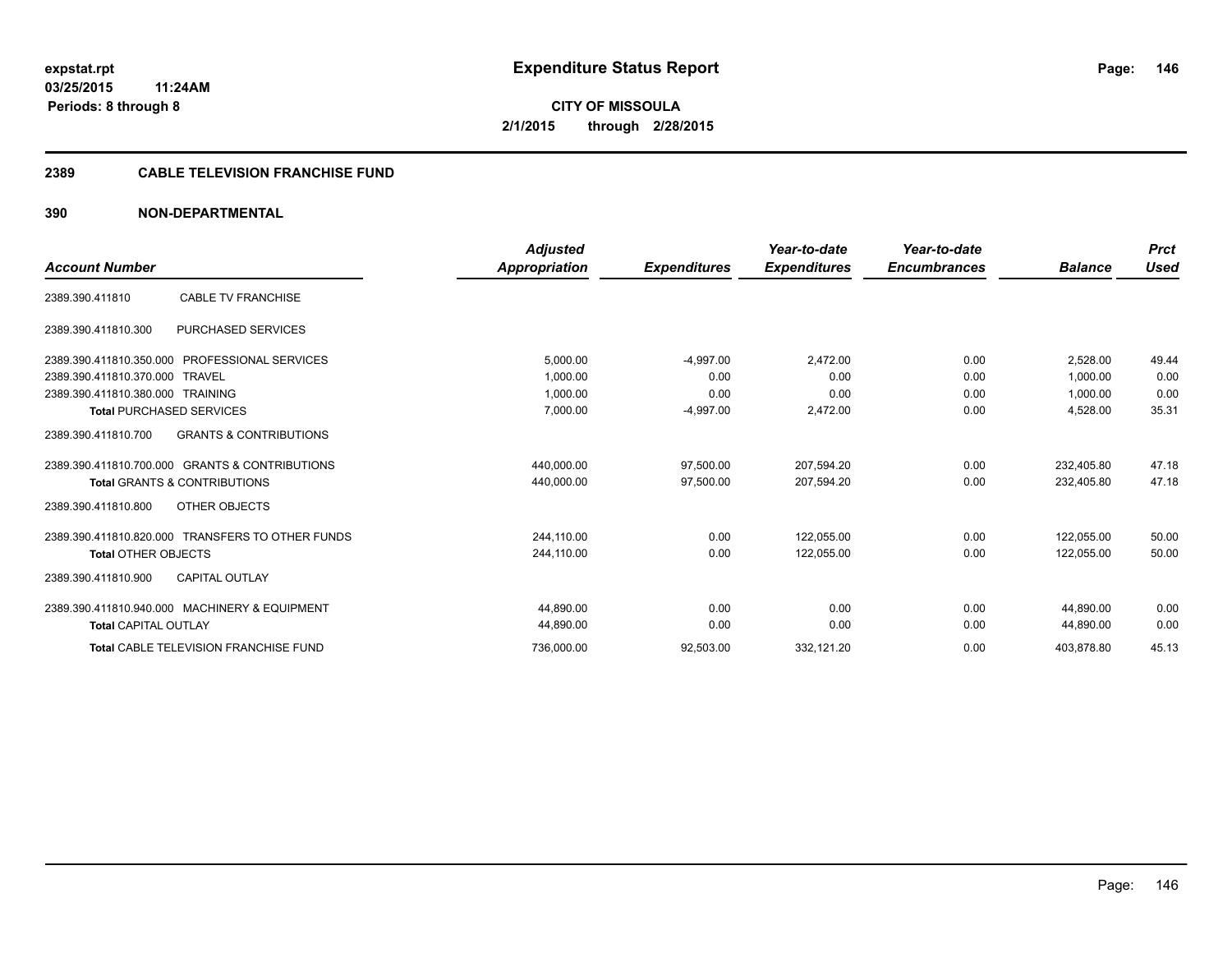## **2390 DRUG FORFEITURE FUND**

|                                              |                                                  | <b>Adjusted</b> |                     | Year-to-date        | Year-to-date        |                | <b>Prct</b> |
|----------------------------------------------|--------------------------------------------------|-----------------|---------------------|---------------------|---------------------|----------------|-------------|
| <b>Account Number</b>                        |                                                  | Appropriation   | <b>Expenditures</b> | <b>Expenditures</b> | <b>Encumbrances</b> | <b>Balance</b> | <b>Used</b> |
| 2390.290.420142                              | <b>NARCOTICS</b>                                 |                 |                     |                     |                     |                |             |
| 2390.290.420142.100                          | PERSONAL SERVICES                                |                 |                     |                     |                     |                |             |
| <b>Total PERSONAL SERVICES</b>               |                                                  | 0.00            | 0.00                | 0.00                | 0.00                | 0.00           | 0.00        |
| 2390.290.420142.200                          | <b>SUPPLIES</b>                                  |                 |                     |                     |                     |                |             |
| 2390.290.420142.220.000 OPERATING SUPPLIES   |                                                  | 3.000.00        | 480.94              | 16.028.99           | 0.00                | $-13,028.99$   | 534.30      |
| 2390.290.420142.230.000 REPAIR/MAINTENANCE   |                                                  | 3,000.00        | 0.00                | 0.00                | 0.00                | 3,000.00       | 0.00        |
| 2390.290.420142.231.000 GASOLINE             |                                                  | 500.00          | 0.00                | 0.00                | 0.00                | 500.00         | 0.00        |
| <b>Total SUPPLIES</b>                        |                                                  | 6,500.00        | 480.94              | 16,028.99           | 0.00                | $-9,528.99$    | 246.60      |
| 2390.290.420142.300                          | PURCHASED SERVICES                               |                 |                     |                     |                     |                |             |
| 2390.290.420142.310.000 COMMUNICATIONS       |                                                  | 500.00          | 0.00                | 0.00                | 0.00                | 500.00         | 0.00        |
|                                              | 2390.290.420142.320.000 PRINTING & DUPLICATING   | 300.00          | 0.00                | 0.00                | 0.00                | 300.00         | 0.00        |
| 2390.290.420142.360.000 REPAIR & MAINTENANCE |                                                  | 1,000.00        | 0.00                | 0.00                | 0.00                | 1,000.00       | 0.00        |
| 2390.290.420142.370.000 TRAVEL               |                                                  | 4,000.00        | 0.00                | $-278.01$           | 0.00                | 4,278.01       | 6.95        |
| 2390.290.420142.380.000 TRAINING             |                                                  | 2,000.00        | 0.00                | 0.00                | 0.00                | 2,000.00       | 0.00        |
|                                              | 2390.290.420142.390.000 OTHER PURCHASED SERVICES | 500.00          | 0.00                | 0.00                | 0.00                | 500.00         | 0.00        |
| <b>Total PURCHASED SERVICES</b>              |                                                  | 8,300.00        | 0.00                | $-278.01$           | 0.00                | 8,578.01       | 0.00        |
| 2390.290.420142.500                          | <b>FIXED CHARGES</b>                             |                 |                     |                     |                     |                |             |
| 2390.290.420142.500.000 FIXED CHARGES        |                                                  | 1,000.00        | 0.00                | 0.00                | 0.00                | 1,000.00       | 0.00        |
| <b>Total FIXED CHARGES</b>                   |                                                  | 1,000.00        | 0.00                | 0.00                | 0.00                | 1,000.00       | 0.00        |
| 2390.290.420142.700                          | <b>GRANTS &amp; CONTRIBUTIONS</b>                |                 |                     |                     |                     |                |             |
| <b>Total GRANTS &amp; CONTRIBUTIONS</b>      |                                                  | 0.00            | 0.00                | 0.00                | 0.00                | 0.00           | 0.00        |
| 2390.290.420142.800                          | OTHER OBJECTS                                    |                 |                     |                     |                     |                |             |
| <b>Total OTHER OBJECTS</b>                   |                                                  | 0.00            | 0.00                | 0.00                | 0.00                | 0.00           | 0.00        |
| 2390.290.420142.900                          | <b>CAPITAL OUTLAY</b>                            |                 |                     |                     |                     |                |             |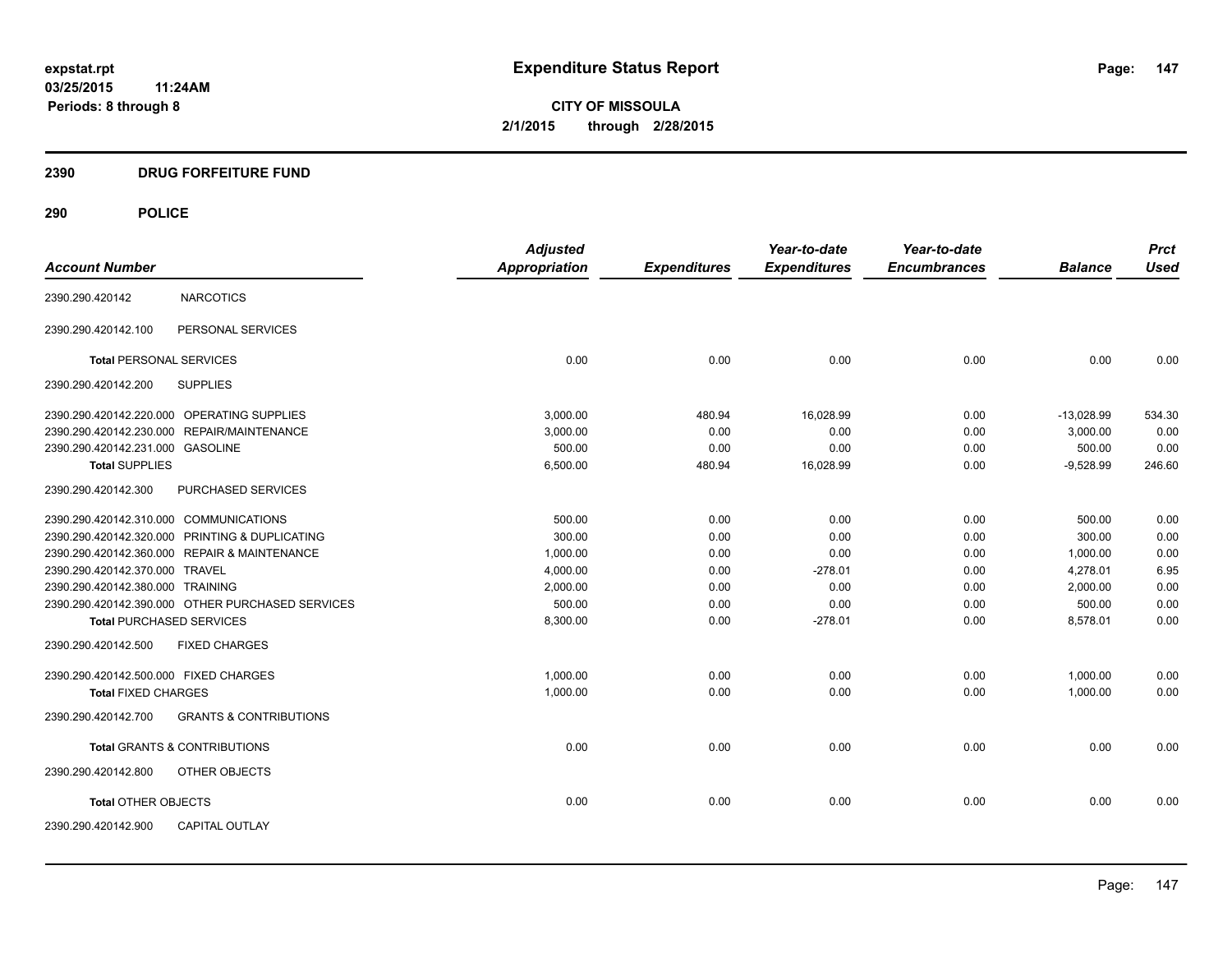## **2390 DRUG FORFEITURE FUND**

|                                               | <b>Adjusted</b> |                     | Year-to-date        | Year-to-date        |                | Prct  |
|-----------------------------------------------|-----------------|---------------------|---------------------|---------------------|----------------|-------|
| <b>Account Number</b>                         | Appropriation   | <b>Expenditures</b> | <b>Expenditures</b> | <b>Encumbrances</b> | <b>Balance</b> | Used  |
| 2390.290.420142.940.000 MACHINERY & EQUIPMENT | 12.000.00       | 0.00                | 0.00                | 0.00                | 12.000.00      | 0.00  |
| <b>Total CAPITAL OUTLAY</b>                   | 12,000.00       | 0.00                | 0.00                | 0.00                | 12.000.00      | 0.00  |
| <b>Total DRUG FORFEITURE FUND</b>             | 27,800.00       | 480.94              | 15.750.98           | 0.00                | 12.049.02      | 56.66 |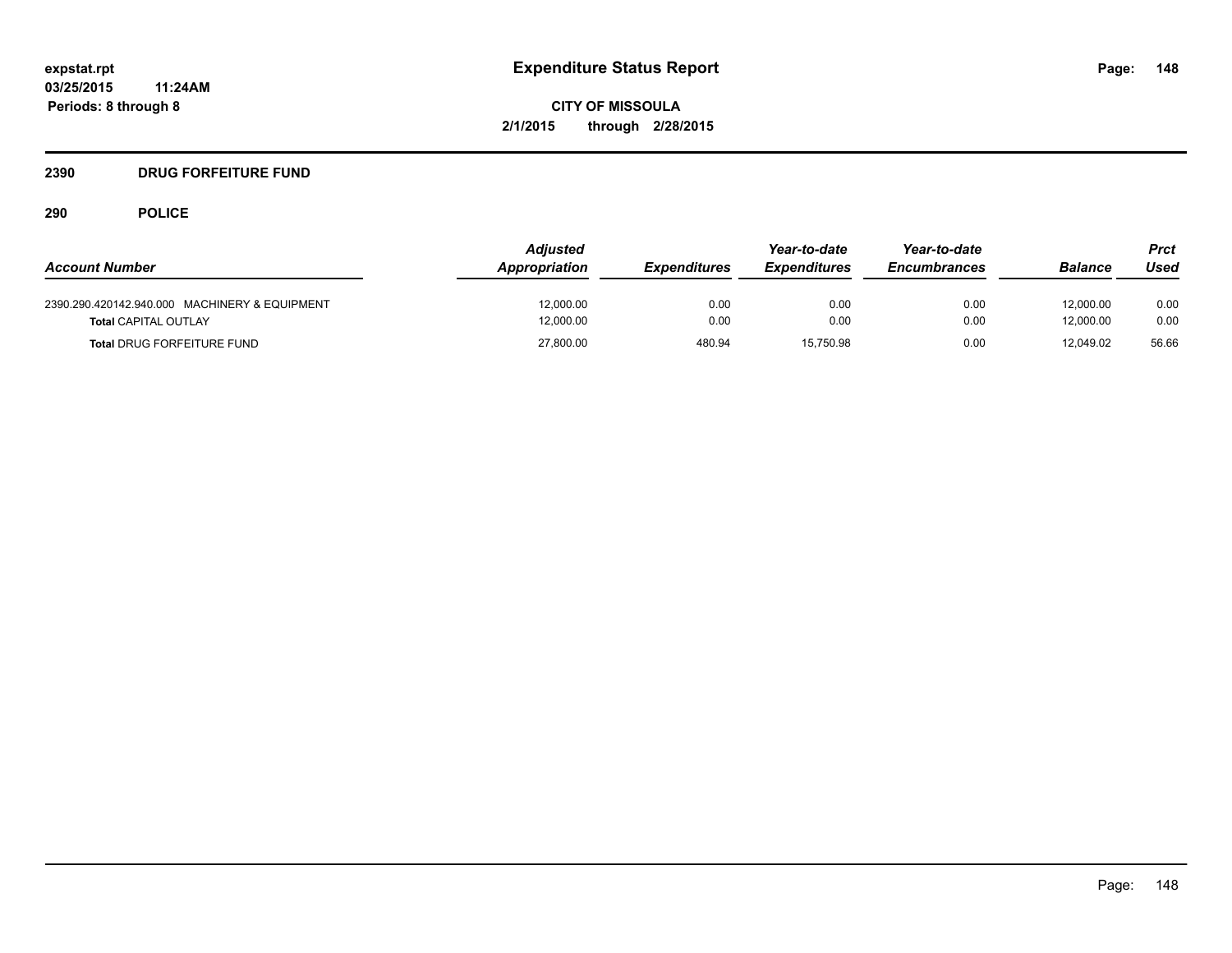### **2394 BUILDING INSPECTION FUND**

## **310 BUILDING INSPECTION**

|                                           |                                                         | <b>Adjusted</b>      |                     | Year-to-date        | Year-to-date        |                | <b>Prct</b> |
|-------------------------------------------|---------------------------------------------------------|----------------------|---------------------|---------------------|---------------------|----------------|-------------|
| <b>Account Number</b>                     |                                                         | <b>Appropriation</b> | <b>Expenditures</b> | <b>Expenditures</b> | <b>Encumbrances</b> | <b>Balance</b> | <b>Used</b> |
| 2394.310.420500                           | PROTECTIVE INSPECTIONS                                  |                      |                     |                     |                     |                |             |
| 2394.310.420500.100                       | PERSONAL SERVICES                                       |                      |                     |                     |                     |                |             |
|                                           | 2394.310.420500.110.000 SALARIES AND WAGES              | 635,518.00           | 36,278.74           | 319.192.18          | 0.00                | 316,325.82     | 50.23       |
|                                           | 2394.310.420500.120.000 OVERTIME/TERMINATION            | 500.00               | 0.00                | 0.00                | 0.00                | 500.00         | 0.00        |
| 2394.310.420500.130.000 OTHER             |                                                         | 19,836.00            | 0.00                | 0.00                | 0.00                | 19,836.00      | 0.00        |
|                                           | 2394.310.420500.140.000 EMPLOYER CONTRIBUTIONS          | 212,966.00           | 13,325.40           | 128,481.03          | 0.00                | 84,484.97      | 60.33       |
|                                           | 2394.310.420500.141.000 STATE RETIREMENT CONTRIBUTIONS  | 0.00                 | 36.28               | 277.66              | 0.00                | $-277.66$      | 0.00        |
| <b>Total PERSONAL SERVICES</b>            |                                                         | 868,820.00           | 49,640.42           | 447,950.87          | 0.00                | 420,869.13     | 51.56       |
| 2394.310.420500.200                       | <b>SUPPLIES</b>                                         |                      |                     |                     |                     |                |             |
| 2394.310.420500.210.000 OFFICE SUPPLIES   |                                                         | 2.200.00             | 941.98              | 3,636.50            | 0.00                | $-1,436.50$    | 165.30      |
| 2394.310.420500.210.300 OFFICE SUPPLIES   |                                                         | 0.00                 | 316.40              | 392.20              | 0.00                | $-392.20$      | 0.00        |
|                                           | 2394.310.420500.220.000 OPERATING SUPPLIES              | 10,500.00            | 1,340.97            | 6,972.00            | 0.00                | 3,528.00       | 66.40       |
|                                           | 2394.310.420500.230.000 REPAIR/MAINTENANCE              | 3,000.00             | 0.00                | 15.84               | 0.00                | 2,984.16       | 0.53        |
| 2394.310.420500.231.000                   | <b>GASOLINE</b>                                         | 11,475.00            | 0.00                | 3,538.35            | 0.00                | 7,936.65       | 30.84       |
|                                           | 2394.310.420500.250.000 SUPPLIES FOR RESALE             | 500.00               | 0.00                | 0.00                | 0.00                | 500.00         | 0.00        |
| <b>Total SUPPLIES</b>                     |                                                         | 27.675.00            | 2,599.35            | 14,554.89           | 0.00                | 13,120.11      | 52.59       |
| 2394.310.420500.300                       | PURCHASED SERVICES                                      |                      |                     |                     |                     |                |             |
| 2394.310.420500.310.000 COMMUNICATIONS    |                                                         | 1,000.00             | 4.17                | 95.94               | 0.00                | 904.06         | 9.59        |
|                                           | 2394.310.420500.320.000 PRINTING & DUPLICATING          | 7.600.00             | 156.86              | 1.811.45            | 0.00                | 5,788.55       | 23.83       |
|                                           | 2394.310.420500.330.000 PUBLICITY, SUBSCRIPTIONS & DUES | 2,100.00             | 324.78              | 1.670.54            | 0.00                | 429.46         | 79.55       |
| 2394.310.420500.344.000 TELEPHONE SERVICE |                                                         | 16,198.00            | 1,227.69            | 9,602.30            | 0.00                | 6,595.70       | 59.28       |
|                                           | 2394.310.420500.350.000 PROFESSIONAL SERVICES           | 5,300.00             | 467.78              | 12,678.70           | 0.00                | $-7,378.70$    | 239.22      |
|                                           | 2394.310.420500.360.000 REPAIR & MAINTENANCE            | 33,378.00            | 5,585.52            | 7,623.97            | 0.00                | 25,754.03      | 22.84       |
| 2394.310.420500.370.000 TRAVEL            |                                                         | 10,025.00            | 690.63              | 1,494.23            | 0.00                | 8,530.77       | 14.91       |
| 2394.310.420500.380.000 TRAINING          |                                                         | 6,500.00             | 964.00              | 2,520.40            | 0.00                | 3,979.60       | 38.78       |
| <b>Total PURCHASED SERVICES</b>           |                                                         | 82,101.00            | 9,421.43            | 37,497.53           | 0.00                | 44,603.47      | 45.67       |

2394.310.420500.500 FIXED CHARGES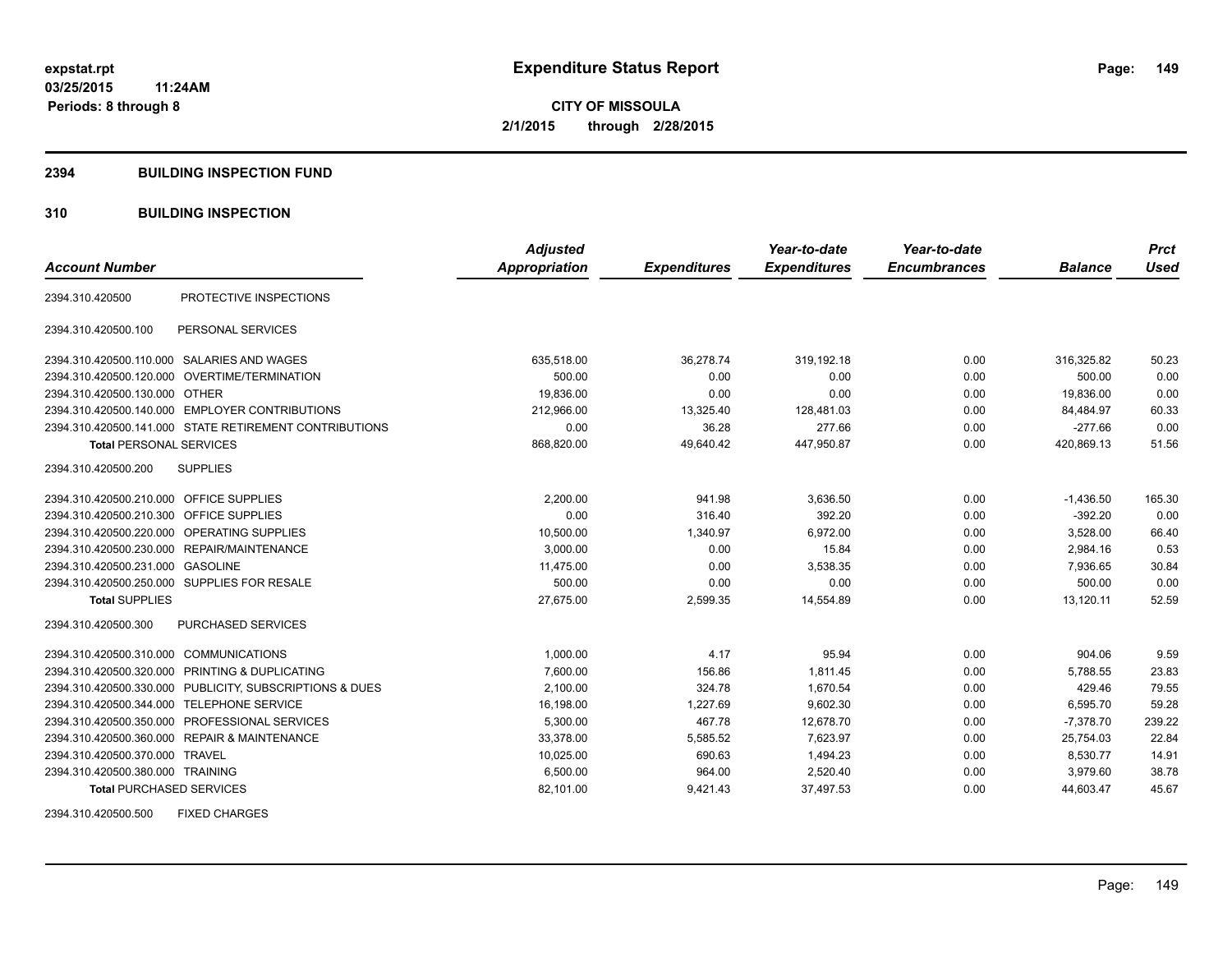## **2394 BUILDING INSPECTION FUND**

## **310 BUILDING INSPECTION**

| <b>Account Number</b>                         | <b>Adjusted</b><br>Appropriation | <b>Expenditures</b> | Year-to-date<br><b>Expenditures</b> | Year-to-date<br><b>Encumbrances</b> | <b>Balance</b> | <b>Prct</b><br><b>Used</b> |
|-----------------------------------------------|----------------------------------|---------------------|-------------------------------------|-------------------------------------|----------------|----------------------------|
| 2394.310.420500.500.000 FIXED CHARGES         | 259,008.00                       | 0.00                | 126,852.42                          | 0.00                                | 132,155.58     | 48.98                      |
| <b>Total FIXED CHARGES</b>                    | 259,008.00                       | 0.00                | 126,852.42                          | 0.00                                | 132,155.58     | 48.98                      |
| 2394.310.420500.600<br><b>DEBT SERVICE</b>    |                                  |                     |                                     |                                     |                |                            |
| <b>Total DEBT SERVICE</b>                     | 0.00                             | 0.00                | 0.00                                | 0.00                                | 0.00           | 0.00                       |
| <b>CAPITAL OUTLAY</b><br>2394.310.420500.900  |                                  |                     |                                     |                                     |                |                            |
| 2394.310.420500.940.000 MACHINERY & EQUIPMENT | 0.00                             | 0.00                | 20,219.00                           | 0.00                                | $-20,219.00$   | 0.00                       |
| <b>Total CAPITAL OUTLAY</b>                   | 0.00                             | 0.00                | 20,219.00                           | 0.00                                | $-20,219.00$   | 0.00                       |
| <b>Total PROTECTIVE INSPECTIONS</b>           | 1,237,604.00                     | 61,661.20           | 647,074.71                          | 0.00                                | 590,529.29     | 52.28                      |
| <b>MERCHANT SERVICES</b><br>2394.310.510110   |                                  |                     |                                     |                                     |                |                            |
| <b>FIXED CHARGES</b><br>2394.310.510110.500   |                                  |                     |                                     |                                     |                |                            |
| 2394.310.510110.550.000 MERCHANT SERVICE FEES | 0.00                             | 0.00                | 7,379.78                            | 0.00                                | -7,379.78      | 0.00                       |
| <b>Total MERCHANT SERVICES</b>                | 0.00                             | 0.00                | 7,379.78                            | 0.00                                | $-7,379.78$    | 0.00                       |
| <b>Total BUILDING INSPECTION FUND</b>         | 1,237,604.00                     | 61,661.20           | 654,454.49                          | 0.00                                | 583,149.51     | 52.88                      |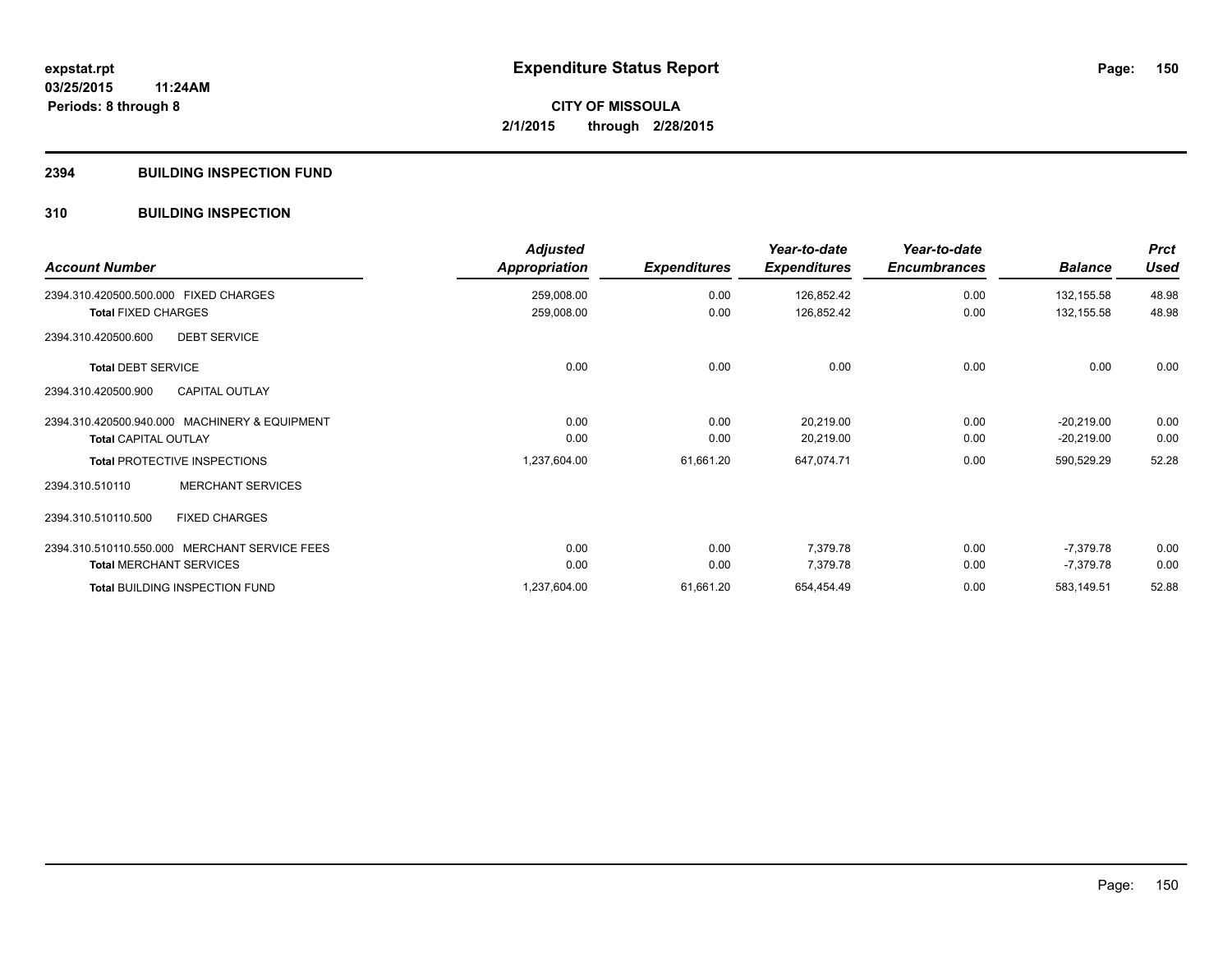## **2395 CITY GRANTS & PROGRAM INCOME FUND**

## **390 NON-DEPARTMENTAL**

| <b>Account Number</b>       |                                                                                  | <b>Adjusted</b><br><b>Appropriation</b> | <b>Expenditures</b> | Year-to-date<br><b>Expenditures</b> | Year-to-date<br><b>Encumbrances</b> | <b>Balance</b>       | <b>Prct</b><br><b>Used</b> |
|-----------------------------|----------------------------------------------------------------------------------|-----------------------------------------|---------------------|-------------------------------------|-------------------------------------|----------------------|----------------------------|
| 2395.390.470200             | <b>HOUSING REHAB</b>                                                             |                                         |                     |                                     |                                     |                      |                            |
| 2395.390.470200.700         | <b>GRANTS &amp; CONTRIBUTIONS</b>                                                |                                         |                     |                                     |                                     |                      |                            |
|                             | Total GRANTS & CONTRIBUTIONS                                                     | 0.00                                    | 0.00                | 0.00                                | 0.00                                | 0.00                 | 0.00                       |
| 2395.390.470200.800         | OTHER OBJECTS                                                                    |                                         |                     |                                     |                                     |                      |                            |
| <b>Total HOUSING REHAB</b>  |                                                                                  | 0.00                                    | 0.00                | 0.00                                | 0.00                                | 0.00                 | 0.00                       |
| 2395.390.470210             | <b>ADMINISTRATION</b>                                                            |                                         |                     |                                     |                                     |                      |                            |
| 2395.390.470210.300         | PURCHASED SERVICES                                                               |                                         |                     |                                     |                                     |                      |                            |
|                             | 2395.390.470210.350.000 PROFESSIONAL SERVICES<br><b>Total PURCHASED SERVICES</b> | 2.103.00<br>2,103.00                    | 0.00<br>0.00        | 0.00<br>0.00                        | 0.00<br>0.00                        | 2,103.00<br>2,103.00 | 0.00<br>0.00               |
| 2395.390.470210.800         | OTHER OBJECTS                                                                    |                                         |                     |                                     |                                     |                      |                            |
| <b>Total OTHER OBJECTS</b>  |                                                                                  | 0.00                                    | 0.00                | 0.00                                | 0.00                                | 0.00                 | 0.00                       |
| <b>Total ADMINISTRATION</b> |                                                                                  | 2,103.00                                | 0.00                | 0.00                                | 0.00                                | 2,103.00             | 0.00                       |
| 2395.390.470220             | ACQUISITION OF PROPERTY                                                          |                                         |                     |                                     |                                     |                      |                            |
| 2395.390.470220.300         | PURCHASED SERVICES                                                               |                                         |                     |                                     |                                     |                      |                            |
|                             | Total ACQUISITION OF PROPERTY                                                    | 0.00                                    | 0.00                | 0.00                                | 0.00                                | 0.00                 | 0.00                       |
| 2395.390.470300             | ECONOMIC DEVELOPMENT                                                             |                                         |                     |                                     |                                     |                      |                            |
| 2395.390.470300.700         | <b>GRANTS &amp; CONTRIBUTIONS</b>                                                |                                         |                     |                                     |                                     |                      |                            |
|                             | Total ECONOMIC DEVELOPMENT                                                       | 0.00                                    | 0.00                | 0.00                                | 0.00                                | 0.00                 | 0.00                       |
|                             | Total CITY GRANTS & PROGRAM INCOME FUND                                          | 2,103.00                                | 0.00                | 0.00                                | 0.00                                | 2,103.00             | 0.00                       |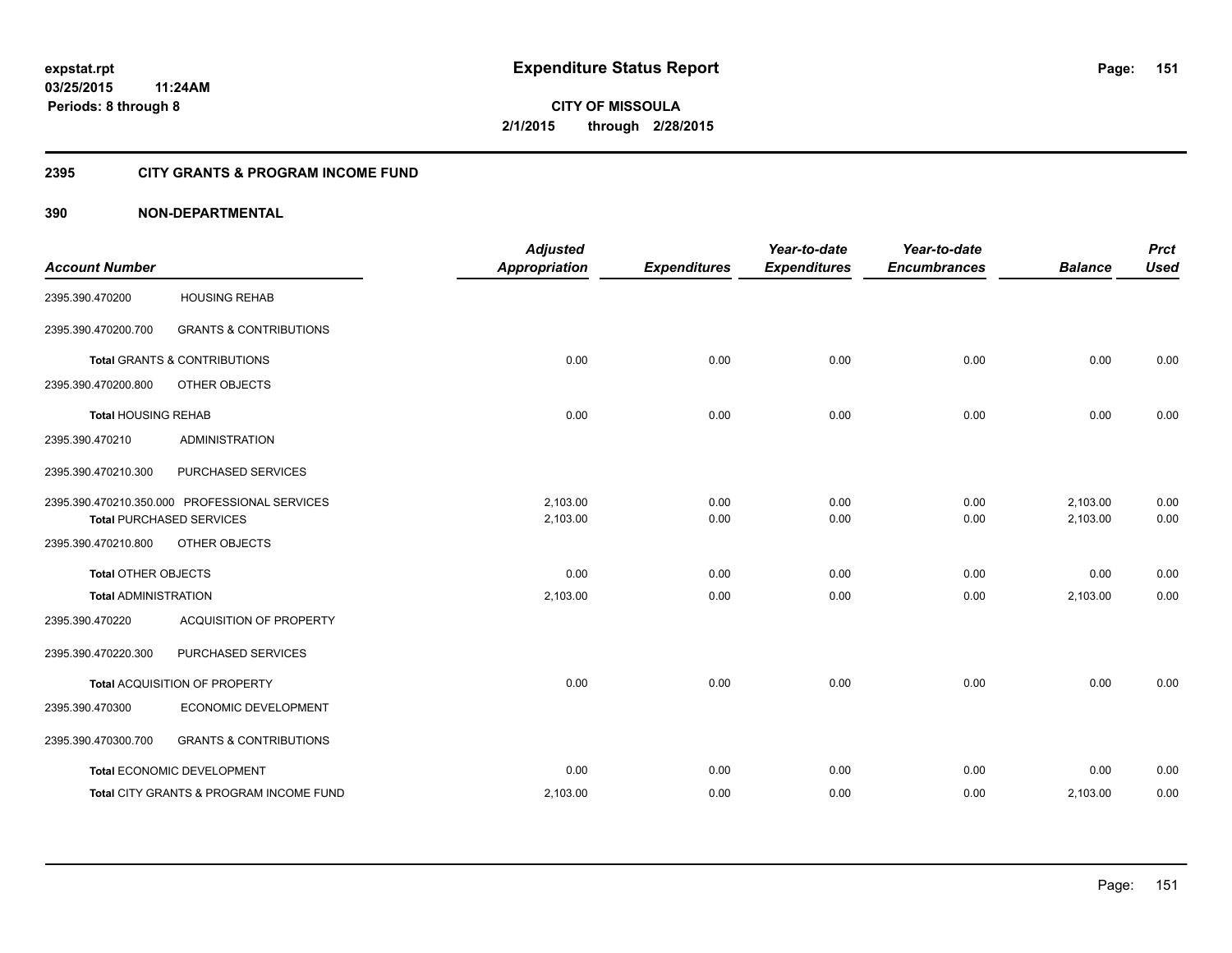**CITY OF MISSOULA 2/1/2015 through 2/28/2015**

## **2396 ENERGY EFFICIENCY REVOLVING LOAN FUND**

## **390 NON-DEPARTMENTAL**

| <b>Account Number</b> |                                                    | Adjusted<br><b>Appropriation</b> | <b>Expenditures</b> | Year-to-date<br><b>Expenditures</b> | Year-to-date<br><b>Encumbrances</b> | <b>Balance</b> | <b>Prct</b><br>Used |
|-----------------------|----------------------------------------------------|----------------------------------|---------------------|-------------------------------------|-------------------------------------|----------------|---------------------|
| 2396.390.510001       | EECBG REVOLVING LOAN FUND                          |                                  |                     |                                     |                                     |                |                     |
| 2396.390.510001.700   | <b>GRANTS &amp; CONTRIBUTIONS</b>                  |                                  |                     |                                     |                                     |                |                     |
|                       | <b>Total ENERGY EFFICIENCY REVOLVING LOAN FUND</b> | 0.00                             | 0.00                | 0.00                                | 0.00                                | 0.00           | 0.00                |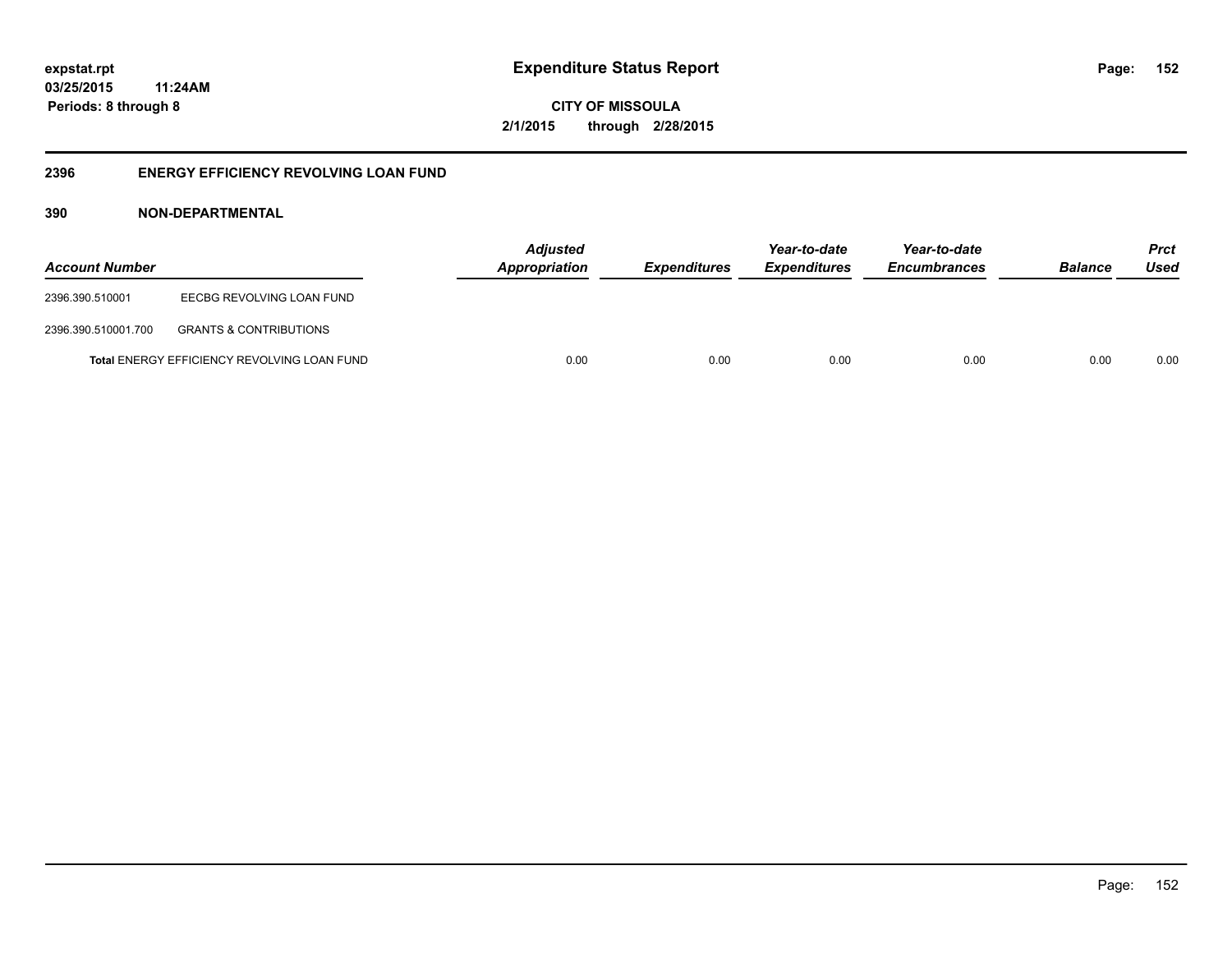**CITY OF MISSOULA 2/1/2015 through 2/28/2015**

## **2399 DANGEROUS BUILDING DEMOLITION & REPAIR F**

## **310 BUILDING INSPECTION**

| <b>Account Number</b>               |                                                           | <b>Adjusted</b><br><b>Appropriation</b> | <i><b>Expenditures</b></i> | Year-to-date<br><i><b>Expenditures</b></i> | Year-to-date<br><b>Encumbrances</b> | <b>Balance</b>         | <b>Prct</b><br>Used |
|-------------------------------------|-----------------------------------------------------------|-----------------------------------------|----------------------------|--------------------------------------------|-------------------------------------|------------------------|---------------------|
| 2399.310.420510                     | ADMINISTRATION                                            |                                         |                            |                                            |                                     |                        |                     |
| 2399.310.420510.800                 | OTHER OBJECTS                                             |                                         |                            |                                            |                                     |                        |                     |
| 2399.310.420510.845.000 CONTINGENCY | <b>Total DANGEROUS BUILDING DEMOLITION &amp; REPAIR F</b> | 15,000.00<br>15,000.00                  | 0.00<br>0.00               | 0.00<br>0.00                               | 0.00<br>0.00                        | 15.000.00<br>15,000.00 | 0.00<br>0.00        |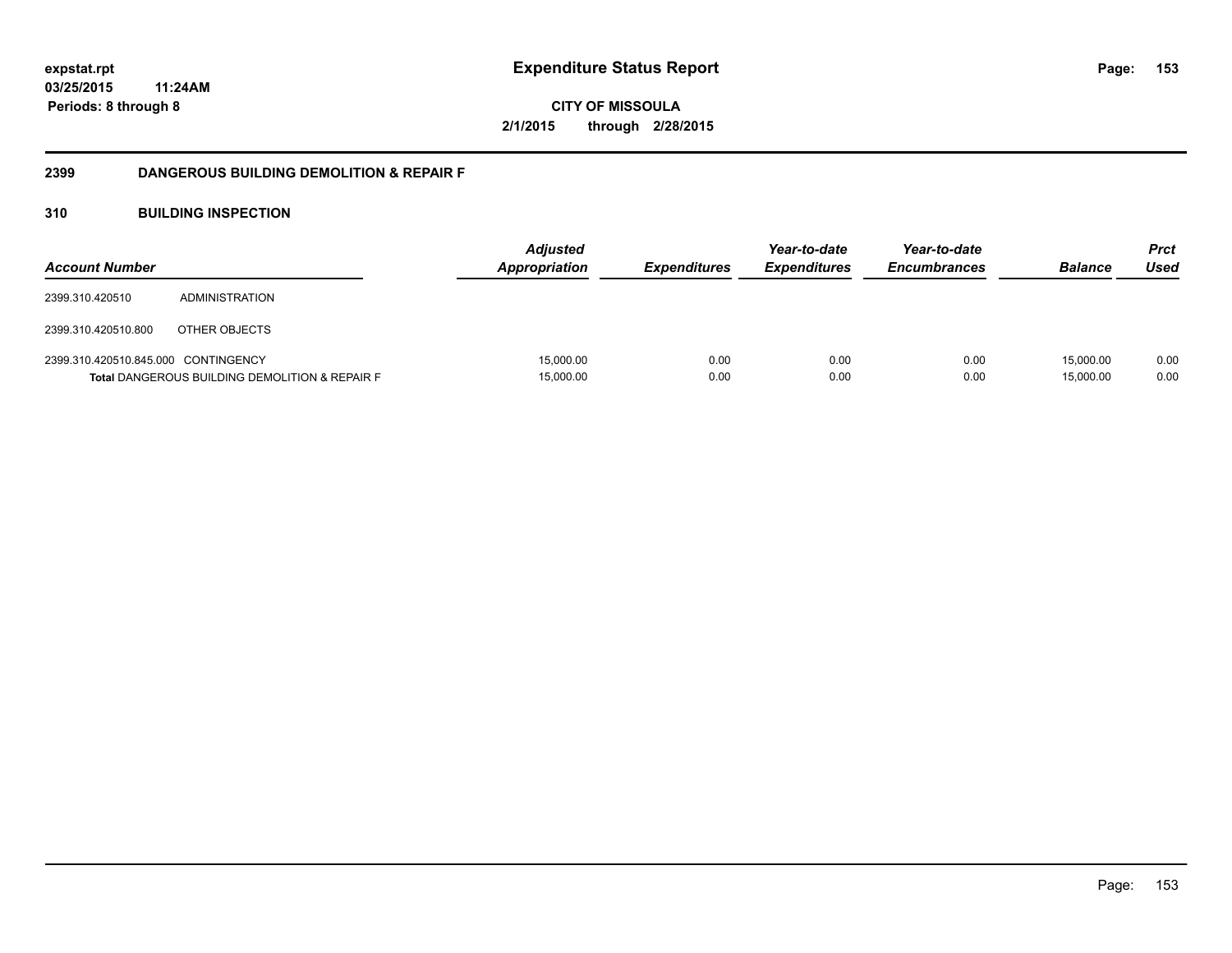**CITY OF MISSOULA 2/1/2015 through 2/28/2015**

## **2400 STREET LIGHTING ASSESSMENTS FUND**

## **280 PUBLIC WORKS ADMIN/ENGINEERING**

| <b>Account Number</b> |                                                   | <b>Adjusted</b><br>Appropriation | <b>Expenditures</b> | Year-to-date<br><b>Expenditures</b> | Year-to-date<br><b>Encumbrances</b> | <b>Balance</b> | Prct<br>Used |
|-----------------------|---------------------------------------------------|----------------------------------|---------------------|-------------------------------------|-------------------------------------|----------------|--------------|
| 2400.280.430263       | <b>STREET LIGHTING</b>                            |                                  |                     |                                     |                                     |                |              |
| 2400.280.430263.300   | PURCHASED SERVICES                                |                                  |                     |                                     |                                     |                |              |
|                       | 2400.280.430263.341.000 ELECTRICITY & NATURAL GAS | 323,551.00                       | 27.865.09           | 187.412.29                          | 0.00                                | 136.138.71     | 57.92        |
|                       | 2400.280.430263.350.000 PROFESSIONAL SERVICES     | 21,806.00                        | 0.00                | 7,501.00                            | 0.00                                | 14.305.00      | 34.40        |
|                       | <b>Total STREET LIGHTING ASSESSMENTS FUND</b>     | 345.357.00                       | 27.865.09           | 194.913.29                          | 0.00                                | 150.443.71     | 56.44        |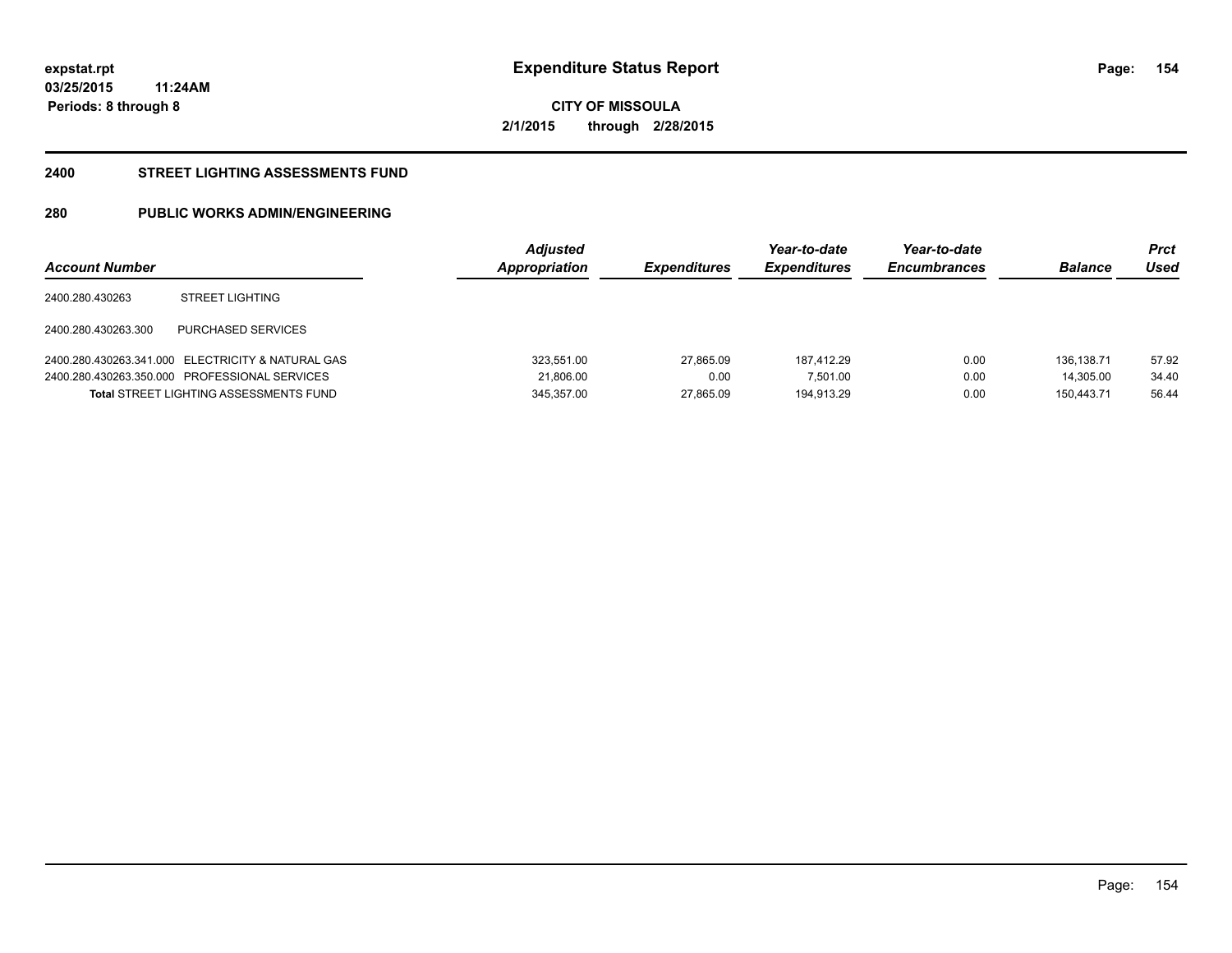**CITY OF MISSOULA 2/1/2015 through 2/28/2015**

## **2500 STREET MAINTENANCE ASSESSMENT FUND**

## **390 NON-DEPARTMENTAL**

|                                 |                                                  | <b>Adjusted</b> |                     | Year-to-date        | Year-to-date        |                | <b>Prct</b> |
|---------------------------------|--------------------------------------------------|-----------------|---------------------|---------------------|---------------------|----------------|-------------|
| <b>Account Number</b>           |                                                  | Appropriation   | <b>Expenditures</b> | <b>Expenditures</b> | <b>Encumbrances</b> | <b>Balance</b> | Used        |
| 2500.390.521000                 | INTERFUND OPERATING TRANSFERS                    |                 |                     |                     |                     |                |             |
| 2500.390.521000.300             | <b>PURCHASED SERVICES</b>                        |                 |                     |                     |                     |                |             |
| 2500.390.521000.345.000 GARBAGE |                                                  | 32.014.00       | 1.293.77            | 12.987.76           | 0.00                | 19.026.24      | 40.57       |
|                                 | <b>Total PURCHASED SERVICES</b>                  | 32,014.00       | 1,293.77            | 12,987.76           | 0.00                | 19.026.24      | 40.57       |
| 2500.390.521000.800             | OTHER OBJECTS                                    |                 |                     |                     |                     |                |             |
|                                 | 2500.390.521000.820.000 TRANSFERS TO OTHER FUNDS | 27.281.00       | 0.00                | 13.640.50           | 0.00                | 13.640.50      | 50.00       |
| <b>Total OTHER OBJECTS</b>      |                                                  | 27.281.00       | 0.00                | 13.640.50           | 0.00                | 13.640.50      | 50.00       |
|                                 | <b>Total STREET MAINTENANCE ASSESSMENT FUND</b>  | 59,295.00       | 1.293.77            | 26,628.26           | 0.00                | 32.666.74      | 44.91       |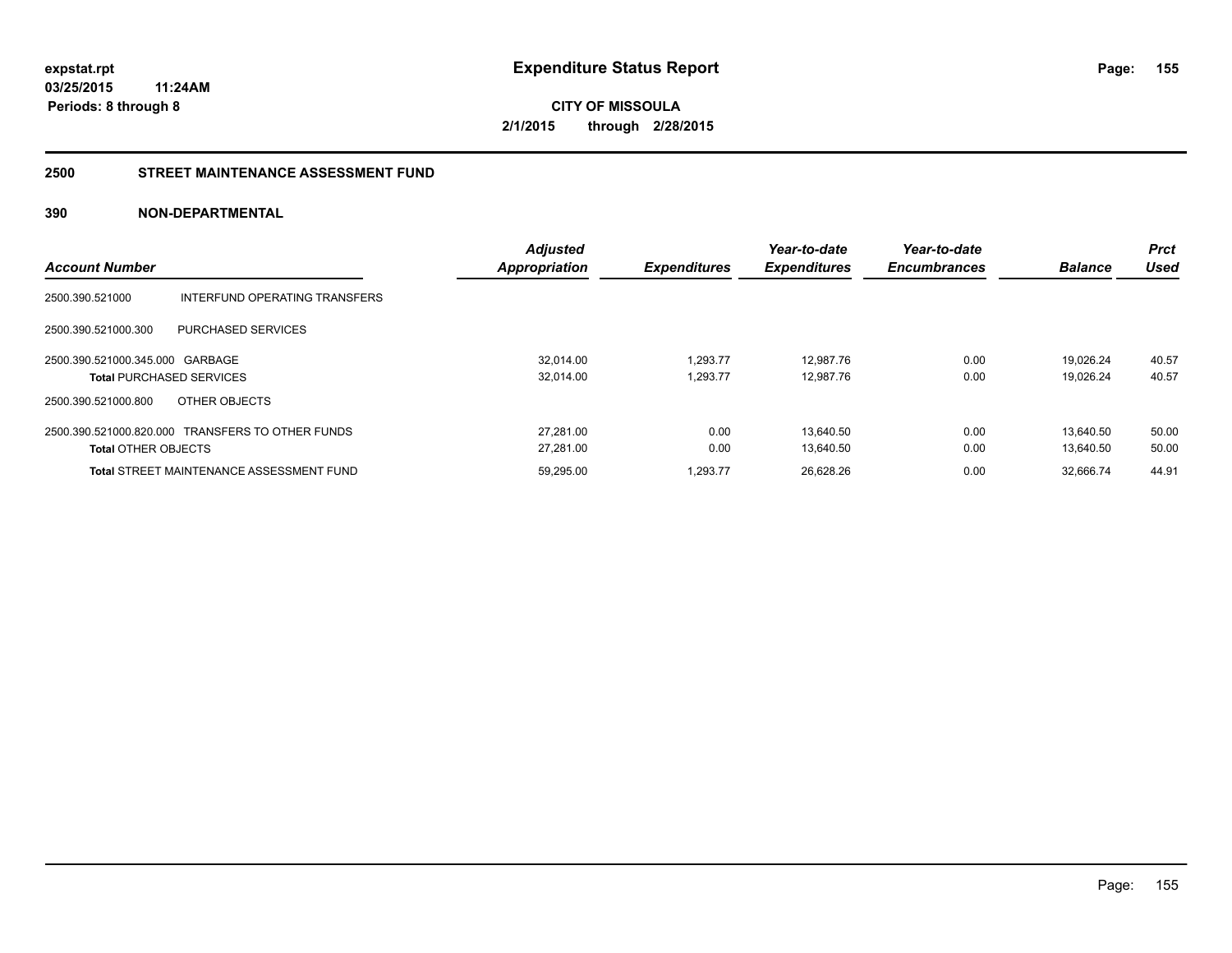**CITY OF MISSOULA 2/1/2015 through 2/28/2015**

## **2510 RUSSELL PARK MAINTENANCE ASSESSMENT FUND**

| <b>Account Number</b>      |                                                       | <b>Adjusted</b><br><b>Appropriation</b> | <b>Expenditures</b> | Year-to-date<br><b>Expenditures</b> | Year-to-date<br><b>Encumbrances</b> | <b>Balance</b> | <b>Prct</b><br>Used |
|----------------------------|-------------------------------------------------------|-----------------------------------------|---------------------|-------------------------------------|-------------------------------------|----------------|---------------------|
| 2510.370.460430            | <b>PARKS</b>                                          |                                         |                     |                                     |                                     |                |                     |
| 2510.370.460430.800        | OTHER OBJECTS                                         |                                         |                     |                                     |                                     |                |                     |
| <b>Total OTHER OBJECTS</b> |                                                       | 0.00                                    | 0.00                | 0.00                                | 0.00                                | 0.00           | 0.00                |
| <b>Total PARKS</b>         |                                                       | 0.00                                    | 0.00                | 0.00                                | 0.00                                | 0.00           | 0.00                |
|                            | <b>Total RUSSELL PARK MAINTENANCE ASSESSMENT FUND</b> | 0.00                                    | 0.00                | 0.00                                | 0.00                                | 0.00           | 0.00                |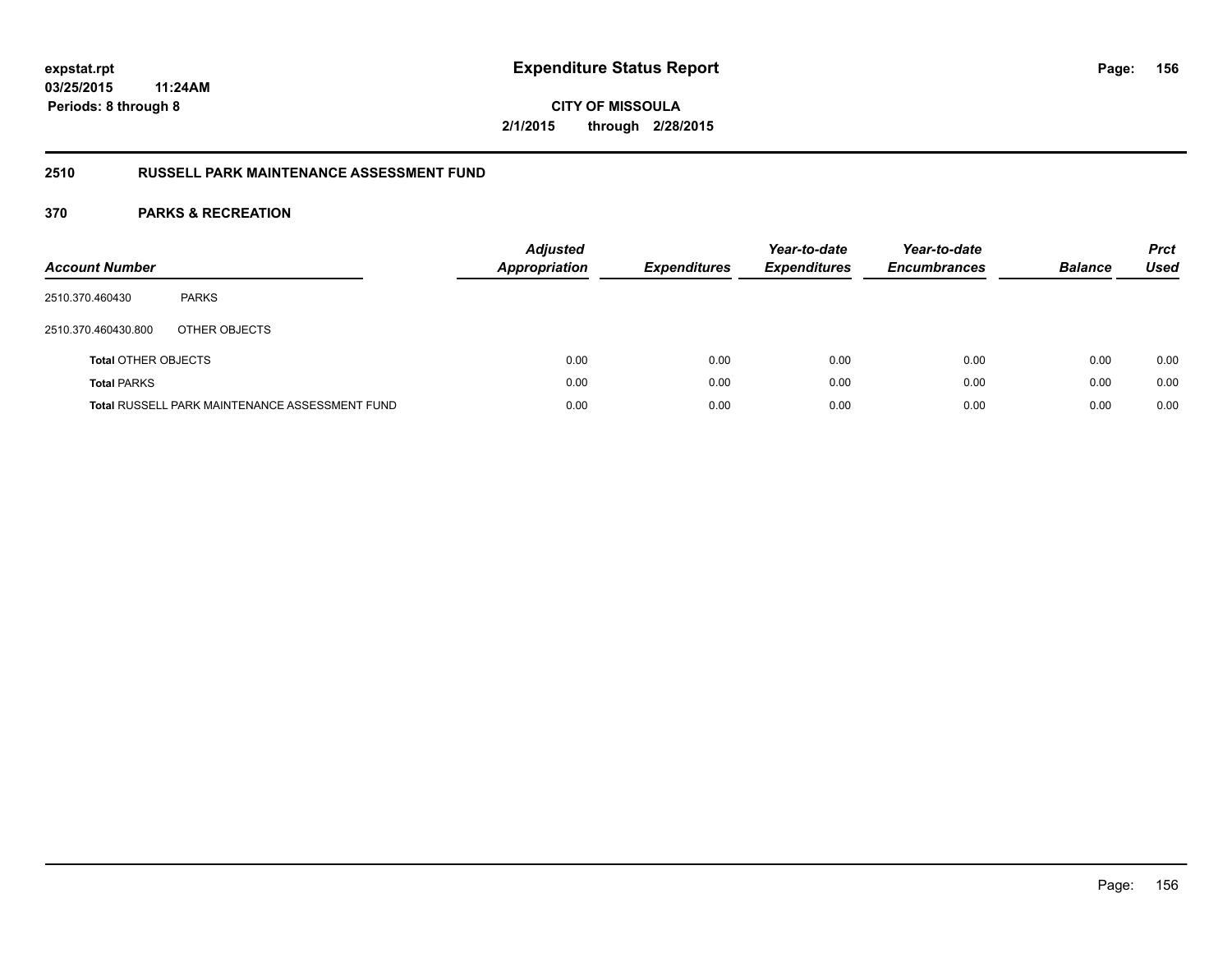**CITY OF MISSOULA 2/1/2015 through 2/28/2015**

## **2511 WILLOWWOOD PARK MAINTENANCE ASSESSMENT F**

| <b>Account Number</b>     |                                                       | <b>Adjusted</b><br><b>Appropriation</b> | <b>Expenditures</b> | Year-to-date<br><b>Expenditures</b> | Year-to-date<br><b>Encumbrances</b> | <b>Balance</b> | <b>Prct</b><br><b>Used</b> |
|---------------------------|-------------------------------------------------------|-----------------------------------------|---------------------|-------------------------------------|-------------------------------------|----------------|----------------------------|
| 2511.370.460430           | <b>PARKS</b>                                          |                                         |                     |                                     |                                     |                |                            |
| 2511.370.460430.600       | <b>DEBT SERVICE</b>                                   |                                         |                     |                                     |                                     |                |                            |
| <b>Total DEBT SERVICE</b> |                                                       | 0.00                                    | 0.00                | 0.00                                | 0.00                                | 0.00           | 0.00                       |
| 2511.370.460430.800       | OTHER OBJECTS                                         |                                         |                     |                                     |                                     |                |                            |
|                           | <b>Total WILLOWWOOD PARK MAINTENANCE ASSESSMENT F</b> | 0.00                                    | 0.00                | 0.00                                | 0.00                                | 0.00           | 0.00                       |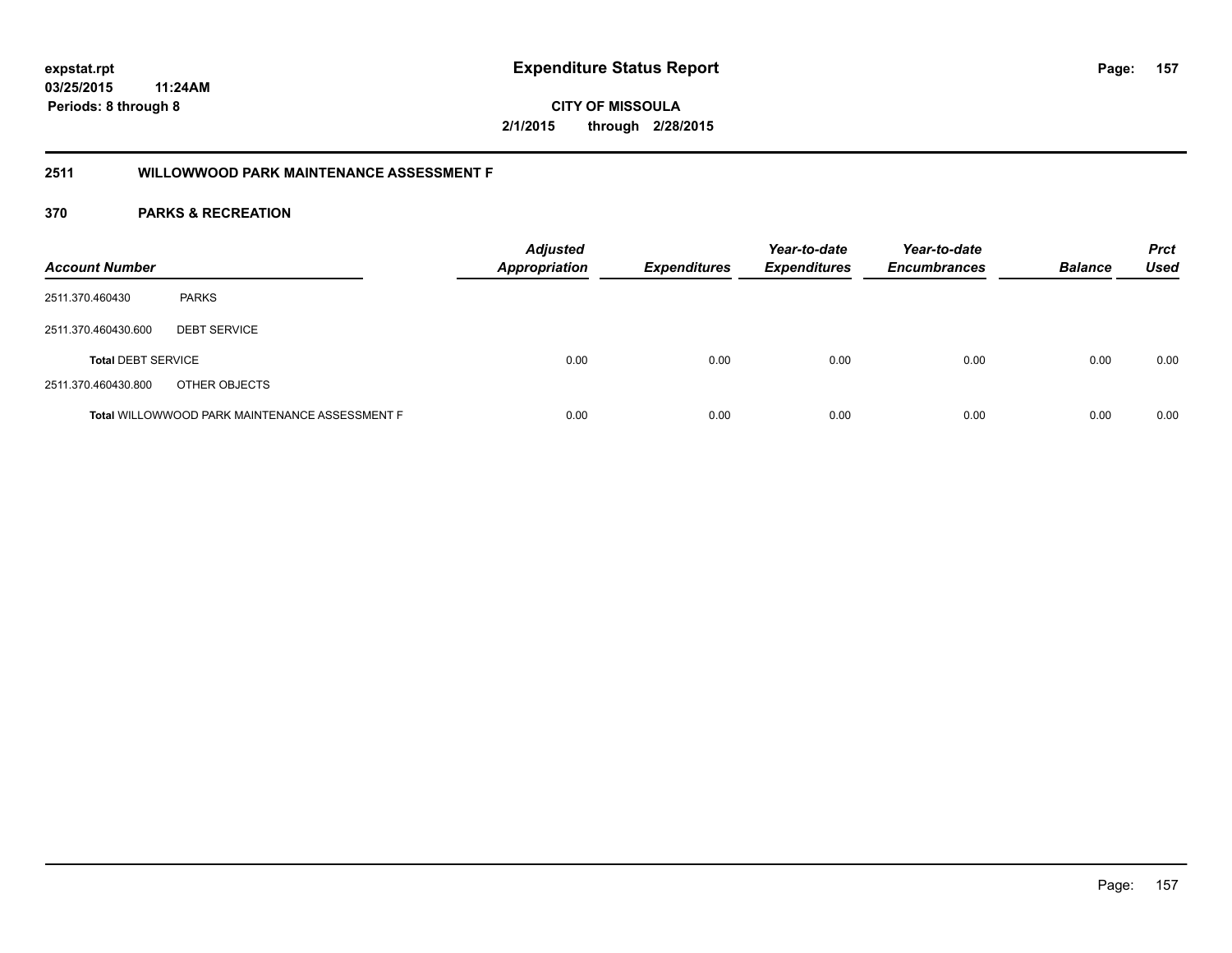## **2512 ROAD DISTRICT #1**

## **320 STREET MAINTENANCE**

| <b>Account Number</b>                                     | <b>Adjusted</b><br><b>Appropriation</b> | <b>Expenditures</b> | Year-to-date<br><b>Expenditures</b> | Year-to-date<br><b>Encumbrances</b> | <b>Balance</b> | <b>Prct</b><br><b>Used</b> |
|-----------------------------------------------------------|-----------------------------------------|---------------------|-------------------------------------|-------------------------------------|----------------|----------------------------|
| PUBLIC WORKS ADMINISTRATION<br>2512.320.430100            |                                         |                     |                                     |                                     |                |                            |
| 2512.320.430100.100<br>PERSONAL SERVICES                  |                                         |                     |                                     |                                     |                |                            |
| 2512.320.430100.110.000 SALARIES AND WAGES                | 14,940.00                               | 0.00                | 0.00                                | 0.00                                | 14,940.00      | 0.00                       |
| 2512.320.430100.140.000 EMPLOYER CONTRIBUTIONS            | 2,355.00                                | 0.00                | 0.00                                | 0.00                                | 2,355.00       | 0.00                       |
| <b>Total PERSONAL SERVICES</b>                            | 17,295.00                               | 0.00                | 0.00                                | 0.00                                | 17,295.00      | 0.00                       |
| PURCHASED SERVICES<br>2512.320.430100.300                 |                                         |                     |                                     |                                     |                |                            |
| 2512.320.430100.350.000 PROFESSIONAL SERVICES             | 20,000.00                               | 435.00              | 435.00                              | 0.00                                | 19,565.00      | 2.18                       |
| <b>Total PURCHASED SERVICES</b>                           | 20,000.00                               | 435.00              | 435.00                              | 0.00                                | 19.565.00      | 2.18                       |
| 2512.320.430100.800<br>OTHER OBJECTS                      |                                         |                     |                                     |                                     |                |                            |
| 2512.320.430100.845.000 CONTINGENCY                       | 0.00                                    | 9,045.67            | 16,334.60                           | 0.00                                | $-16,334.60$   | 0.00                       |
| <b>Total OTHER OBJECTS</b>                                | 0.00                                    | 9,045.67            | 16,334.60                           | 0.00                                | $-16,334.60$   | 0.00                       |
| <b>Total PUBLIC WORKS ADMINISTRATION</b>                  | 37,295.00                               | 9,480.67            | 16,769.60                           | 0.00                                | 20,525.40      | 44.96                      |
| 2512.320.430220<br><b>FACILITY</b>                        |                                         |                     |                                     |                                     |                |                            |
| PURCHASED SERVICES<br>2512.320.430220.300                 |                                         |                     |                                     |                                     |                |                            |
| 2512.320.430220.343.000 WATER CHARGES                     | 0.00                                    | 0.00                | 824.54                              | 0.00                                | $-824.54$      | 0.00                       |
| <b>Total FACILITY</b>                                     | 0.00                                    | 0.00                | 824.54                              | 0.00                                | $-824.54$      | 0.00                       |
| <b>STREET RESTORATION</b><br>2512.320.430230              |                                         |                     |                                     |                                     |                |                            |
| 2512.320.430230.200<br><b>SUPPLIES</b>                    |                                         |                     |                                     |                                     |                |                            |
| 2512.320.430230.220.000 STREET RESTORATION/OPERATING SUPP | 1,401.00                                | 0.00                | 1,391.34                            | 0.00                                | 9.66           | 99.31                      |
| 2512.320.430230.230.000 STREET RESTORATION/MAINT & REPAIR | 31,739.00                               | 0.00                | 22,044.24                           | 0.00                                | 9,694.76       | 69.45                      |
| <b>Total SUPPLIES</b>                                     | 33,140.00                               | 0.00                | 23,435.58                           | 0.00                                | 9,704.42       | 70.72                      |
| 2512.320.430230.400<br><b>BUILDING MATERIALS</b>          |                                         |                     |                                     |                                     |                |                            |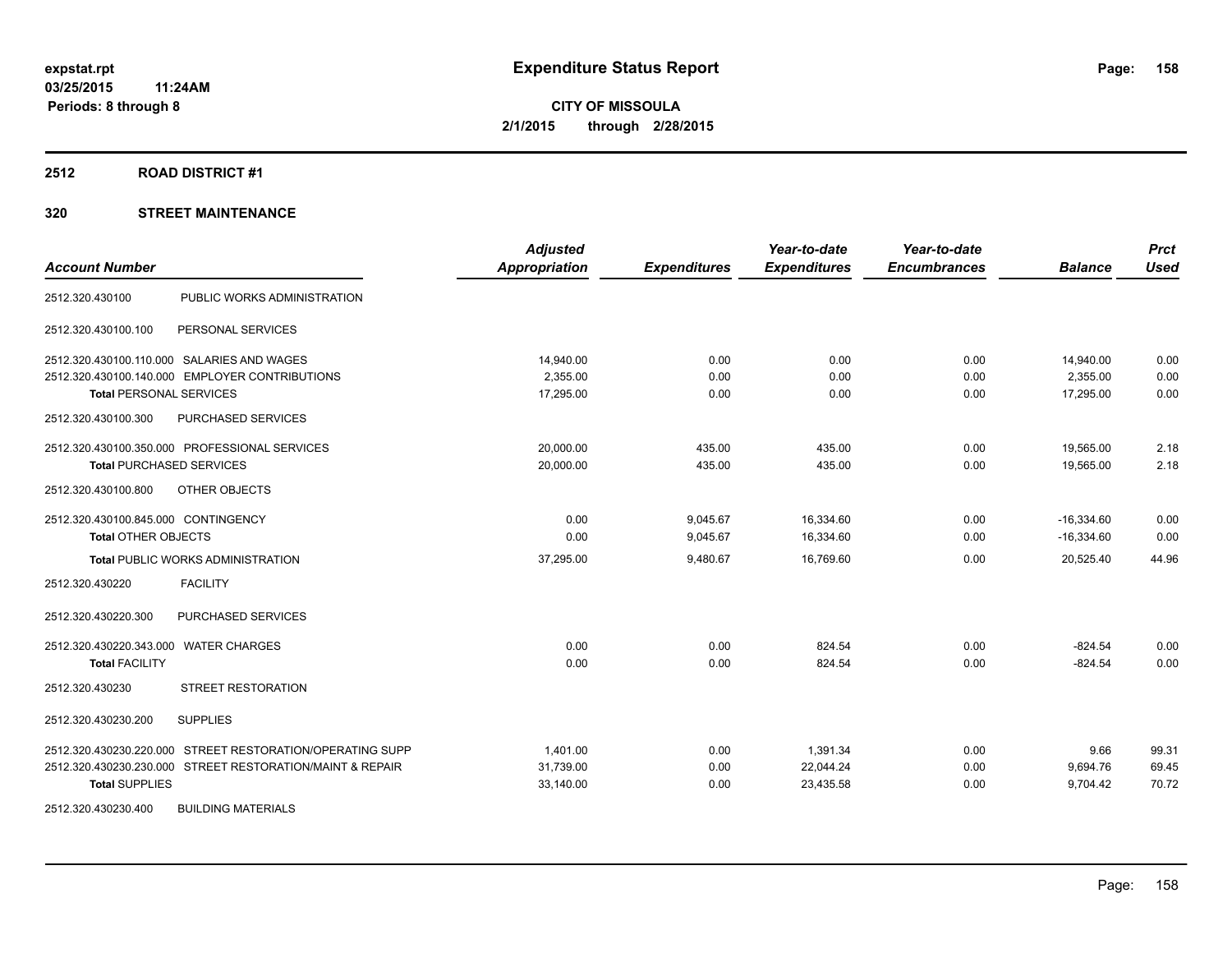## **2512 ROAD DISTRICT #1**

## **320 STREET MAINTENANCE**

| <b>Account Number</b>                      |                                                     | <b>Adjusted</b><br>Appropriation | <b>Expenditures</b> | Year-to-date<br><b>Expenditures</b> | Year-to-date<br><b>Encumbrances</b> | <b>Balance</b> | <b>Prct</b><br><b>Used</b> |
|--------------------------------------------|-----------------------------------------------------|----------------------------------|---------------------|-------------------------------------|-------------------------------------|----------------|----------------------------|
| 2512.320.430230.400.000 BUILDING MATERIALS |                                                     | 115,418.00                       | 0.00                | 325.00                              | 0.00                                | 115,093.00     | 0.28<br>0.28               |
| <b>Total BUILDING MATERIALS</b>            |                                                     | 115,418.00                       | 0.00                | 325.00                              | 0.00                                | 115,093.00     |                            |
| 2512.320.430230.800                        | OTHER OBJECTS                                       |                                  |                     |                                     |                                     |                |                            |
| <b>Total OTHER OBJECTS</b>                 |                                                     | 0.00                             | 0.00                | 0.00                                | 0.00                                | 0.00           | 0.00                       |
| 2512.320.430230.900                        | <b>CAPITAL OUTLAY</b>                               |                                  |                     |                                     |                                     |                |                            |
| 2512.320.430230.930.000 IMPROVEMENTS       |                                                     | 527,303.00                       | 0.00                | 0.00                                | 0.00                                | 527,303.00     | 0.00                       |
| <b>Total CAPITAL OUTLAY</b>                |                                                     | 527,303.00                       | 0.00                | 0.00                                | 0.00                                | 527,303.00     | 0.00                       |
| <b>Total STREET RESTORATION</b>            |                                                     | 675,861.00                       | 0.00                | 23,760.58                           | 0.00                                | 652,100.42     | 3.52                       |
| 2512.320.430234                            | <b>CURB &amp; GUTTERS</b>                           |                                  |                     |                                     |                                     |                |                            |
| 2512.320.430234.900                        | <b>CAPITAL OUTLAY</b>                               |                                  |                     |                                     |                                     |                |                            |
|                                            | 2512.320.430234.930.000 ADA SIDEWALK ASSISTANCE     | 138,214.00                       | 0.00                | 17,667.40                           | 0.00                                | 120,546.60     | 12.78                      |
| <b>Total CURB &amp; GUTTERS</b>            |                                                     | 138,214.00                       | 0.00                | 17.667.40                           | 0.00                                | 120,546.60     | 12.78                      |
| 2512.320.430240                            | <b>STREET MAINTENANCE</b>                           |                                  |                     |                                     |                                     |                |                            |
| 2512.320.430240.200                        | <b>SUPPLIES</b>                                     |                                  |                     |                                     |                                     |                |                            |
|                                            | 2512.320.430240.220.000 STREET MAINT/OPER SUPPLIES  | 1.401.00                         | 0.00                | 1,486.71                            | 0.00                                | $-85.71$       | 106.12                     |
|                                            | 2512.320.430240.230.000 STREET MAINT/REPAIR & MAINT | 17,045.00                        | 0.00                | 16,748.71                           | 0.00                                | 296.29         | 98.26                      |
| <b>Total SUPPLIES</b>                      |                                                     | 18,446.00                        | 0.00                | 18,235.42                           | 0.00                                | 210.58         | 98.86                      |
| 2512.320.430240.400                        | <b>BUILDING MATERIALS</b>                           |                                  |                     |                                     |                                     |                |                            |
| 2512.320.430240.400.000 BUILDING MATERIALS |                                                     | 59,783.00                        | 0.00                | 41,670.17                           | 0.00                                | 18,112.83      | 69.70                      |
| <b>Total BUILDING MATERIALS</b>            |                                                     | 59,783.00                        | 0.00                | 41,670.17                           | 0.00                                | 18,112.83      | 69.70                      |
| <b>Total STREET MAINTENANCE</b>            |                                                     | 78,229.00                        | 0.00                | 59,905.59                           | 0.00                                | 18,323.41      | 76.58                      |
| 2512.320.430247                            | TRANSFER CENTER IMPROVEMENTS                        |                                  |                     |                                     |                                     |                |                            |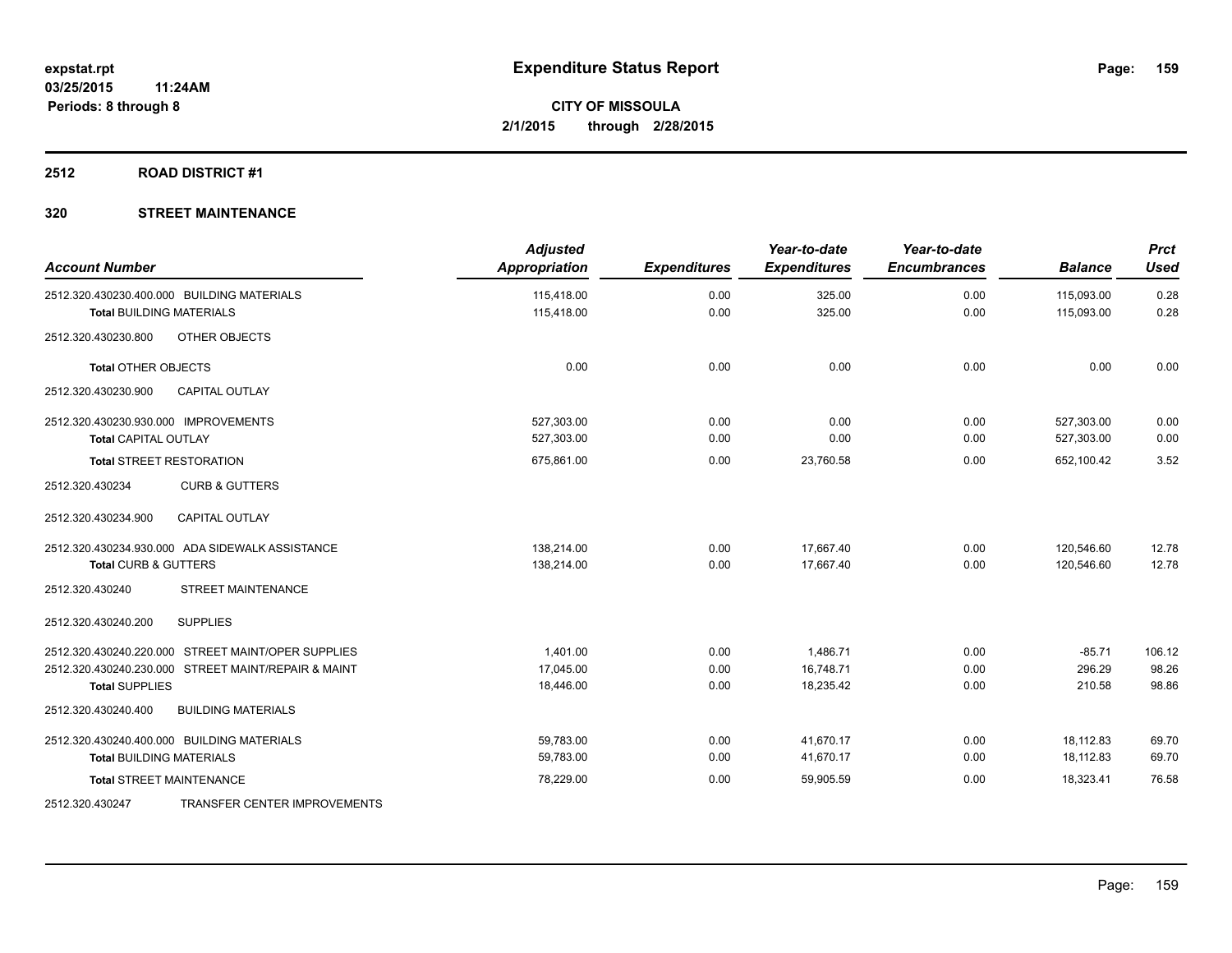## **2512 ROAD DISTRICT #1**

## **320 STREET MAINTENANCE**

|                                       |                                                            | <b>Adjusted</b>      |                     | Year-to-date        | Year-to-date        |                | <b>Prct</b> |
|---------------------------------------|------------------------------------------------------------|----------------------|---------------------|---------------------|---------------------|----------------|-------------|
| <b>Account Number</b>                 |                                                            | <b>Appropriation</b> | <b>Expenditures</b> | <b>Expenditures</b> | <b>Encumbrances</b> | <b>Balance</b> | <b>Used</b> |
| 2512.320.430247.900                   | <b>CAPITAL OUTLAY</b>                                      |                      |                     |                     |                     |                |             |
|                                       | <b>Total TRANSFER CENTER IMPROVEMENTS</b>                  | 0.00                 | 0.00                | 0.00                | 0.00                | 0.00           | 0.00        |
| 2512.320.430251                       | ICE & SNOW REMOVAL                                         |                      |                     |                     |                     |                |             |
| 2512.320.430251.100                   | PERSONAL SERVICES                                          |                      |                     |                     |                     |                |             |
|                                       | 2512.320.430251.110.000 SALARIES AND WAGES                 | 10,680.00            | 0.00                | 0.00                | 0.00                | 10,680.00      | 0.00        |
|                                       | 2512.320.430251.140.000 EMPLOYER CONTRIBUTIONS             | 3,900.00             | 0.00                | 0.00                | 0.00                | 3,900.00       | 0.00        |
| <b>Total PERSONAL SERVICES</b>        |                                                            | 14,580.00            | 0.00                | 0.00                | 0.00                | 14,580.00      | 0.00        |
| 2512.320.430251.200                   | <b>SUPPLIES</b>                                            |                      |                     |                     |                     |                |             |
|                                       | 2512.320.430251.220.000 OPERATING SUPPLIES                 | 86,343.00            | 0.00                | 85,646.75           | 0.00                | 696.25         | 99.19       |
|                                       | 2512.320.430251.230.000 SNOW/ICE CTRL REPAIR & MAINT       | 12.544.00            | 1,726.89            | 12.743.46           | 0.00                | $-199.46$      | 101.59      |
| <b>Total SUPPLIES</b>                 |                                                            | 98,887.00            | 1,726.89            | 98,390.21           | 0.00                | 496.79         | 99.50       |
| Total ICE & SNOW REMOVAL              |                                                            | 113,467.00           | 1,726.89            | 98,390.21           | 0.00                | 15,076.79      | 86.71       |
| 2512.320.430252                       | <b>STREET CLEANING</b>                                     |                      |                     |                     |                     |                |             |
| 2512.320.430252.200                   | <b>SUPPLIES</b>                                            |                      |                     |                     |                     |                |             |
|                                       | 2512.320.430252.220.000 STREET CLEANING/OPERATING SUPPLIES | 1.869.00             | 0.00                | 2,054.01            | 0.00                | $-185.01$      | 109.90      |
|                                       | 2512.320.430252.230.000 STREET CLEANING/REPAIR & MAINT     | 22.285.00            | 308.74              | 5,258.73            | 0.00                | 17,026.27      | 23.60       |
| <b>Total SUPPLIES</b>                 |                                                            | 24,154.00            | 308.74              | 7,312.74            | 0.00                | 16,841.26      | 30.28       |
| 2512.320.430252.500                   | <b>FIXED CHARGES</b>                                       |                      |                     |                     |                     |                |             |
| 2512.320.430252.500.000 FIXED CHARGES |                                                            | 10,000.00            | 0.00                | 10,000.00           | 0.00                | 0.00           | 100.00      |
| <b>Total FIXED CHARGES</b>            |                                                            | 10,000.00            | 0.00                | 10,000.00           | 0.00                | 0.00           | 100.00      |
| <b>Total STREET CLEANING</b>          |                                                            | 34,154.00            | 308.74              | 17,312.74           | 0.00                | 16,841.26      | 50.69       |
| 2512.320.430265                       | <b>SIGNING &amp; STRIPING</b>                              |                      |                     |                     |                     |                |             |
|                                       |                                                            |                      |                     |                     |                     |                |             |

2512.320.430265.200 SUPPLIES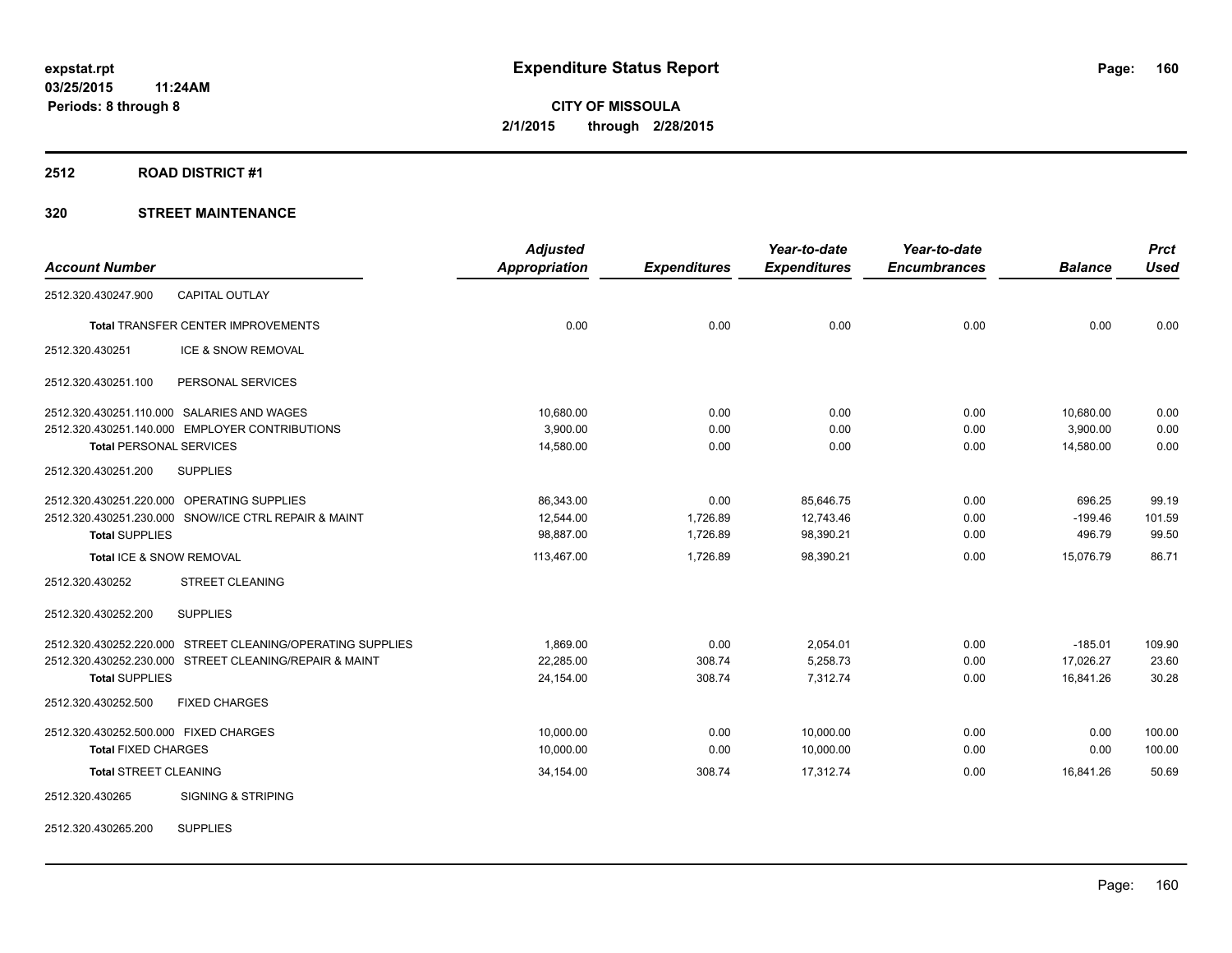## **2512 ROAD DISTRICT #1**

## **320 STREET MAINTENANCE**

| <b>Account Number</b>               |                                                               | <b>Adjusted</b><br><b>Appropriation</b> | <b>Expenditures</b> | Year-to-date<br><b>Expenditures</b> | Year-to-date<br><b>Encumbrances</b> | <b>Balance</b> | <b>Prct</b><br><b>Used</b> |
|-------------------------------------|---------------------------------------------------------------|-----------------------------------------|---------------------|-------------------------------------|-------------------------------------|----------------|----------------------------|
|                                     |                                                               |                                         |                     |                                     |                                     |                |                            |
|                                     | 2512.320.430265.230.000 SIGNING & STRIPING-REPAIR/MAINTENANCE | 8.865.00                                | 0.00                | 0.00                                | 0.00                                | 8.865.00       | 0.00                       |
|                                     | 2512.320.430265.231.000 SIGNING & STRIPING/GASOLINE           | 1.135.00                                | 0.00                | 0.00                                | 0.00                                | 1.135.00       | 0.00                       |
| <b>Total SIGNING &amp; STRIPING</b> |                                                               | 10,000.00                               | 0.00                | 0.00                                | 0.00                                | 10,000.00      | 0.00                       |
| 2512.320.431200                     | FLOOD CONTROL                                                 |                                         |                     |                                     |                                     |                |                            |
| 2512.320.431200.900                 | <b>CAPITAL OUTLAY</b>                                         |                                         |                     |                                     |                                     |                |                            |
|                                     | 2512.320.431200.930.000 FLOOD CONTROL MAINT/MPROVEMENTS       | 11,950.00                               | 0.00                | 20,816.61                           | 0.00                                | $-8,866.61$    | 174.20                     |
| <b>Total FLOOD CONTROL</b>          |                                                               | 11,950.00                               | 0.00                | 20,816.61                           | 0.00                                | $-8,866.61$    | 174.20                     |
| 2512.320.460434                     | <b>GREENWAYS &amp; HORTICULTURE</b>                           |                                         |                     |                                     |                                     |                |                            |
| 2512.320.460434.200                 | <b>SUPPLIES</b>                                               |                                         |                     |                                     |                                     |                |                            |
|                                     | 2512.320.460434.230.000 ADOPT A TRAFFIC CIRCLE                | 2.710.00                                | 0.00                | 486.86                              | 0.00                                | 2.223.14       | 17.97                      |
|                                     | <b>Total GREENWAYS &amp; HORTICULTURE</b>                     | 2,710.00                                | 0.00                | 486.86                              | 0.00                                | 2,223.14       | 17.97                      |
| 2512.320.490504                     | <b>DEBT SERVICE</b>                                           |                                         |                     |                                     |                                     |                |                            |
| 2512.320.490504.600                 | <b>DEBT SERVICE</b>                                           |                                         |                     |                                     |                                     |                |                            |
| 2512.320.490504.610.000             | <b>PRINCIPAL</b>                                              | 218,771.00                              | 0.00                | 184,806.62                          | 0.00                                | 33,964.38      | 84.47                      |
|                                     | 2512.320.490504.620.000 INTEREST / SERVICE FEES               | 32,025.00                               | 2,190.53            | 8,073.53                            | 0.00                                | 23,951.47      | 25.21                      |
| <b>Total DEBT SERVICE</b>           |                                                               | 250,796.00                              | 2,190.53            | 192,880.15                          | 0.00                                | 57,915.85      | 76.91                      |
| Total ROAD DISTRICT #1              |                                                               | 1,352,676.00                            | 13,706.83           | 448,814.28                          | 0.00                                | 903,861.72     | 33.18                      |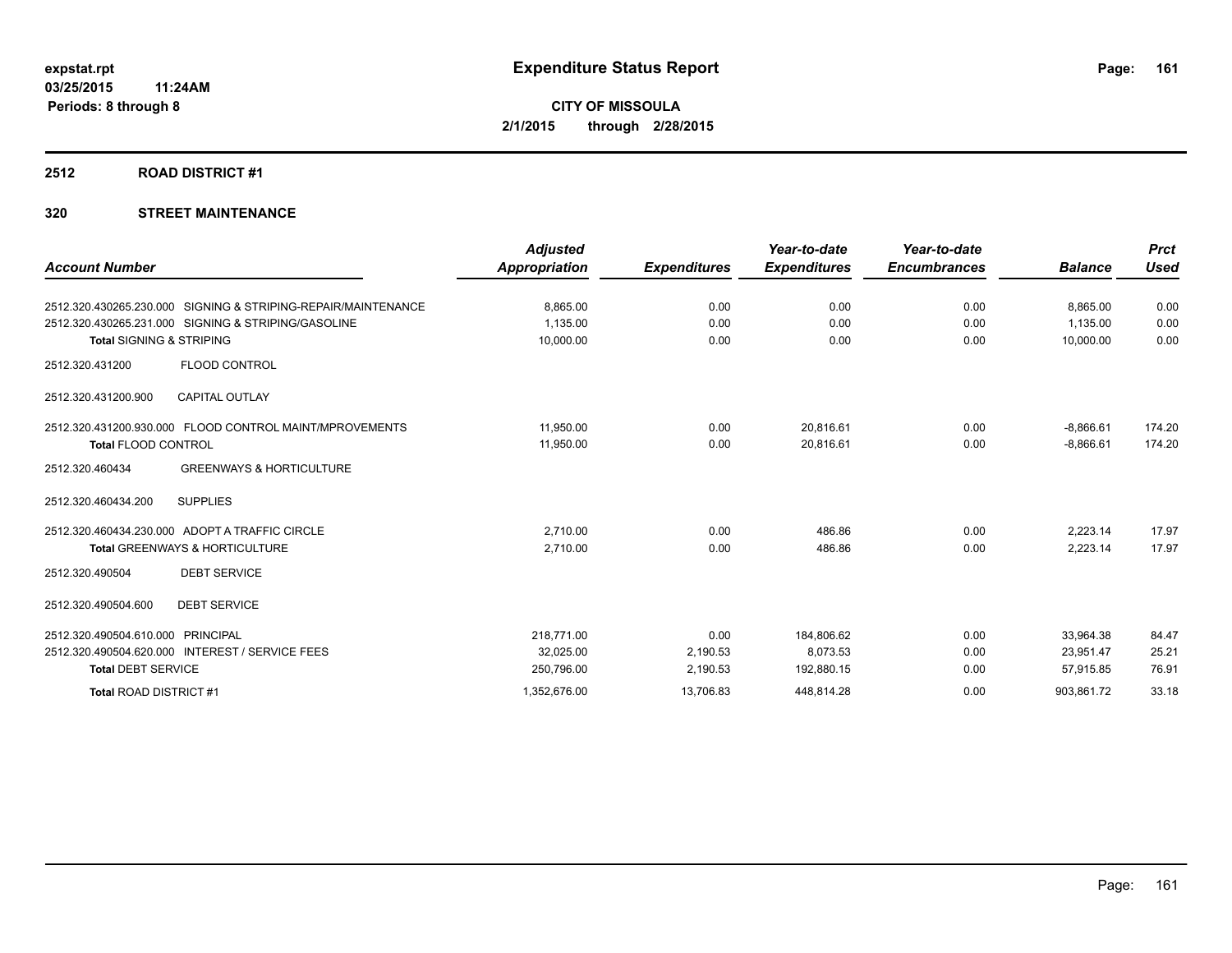## **2513 PARK DISTRICT #1**

## **270 CITY ATTORNEY**

| <b>Account Number</b>      |                                | <b>Adjusted</b><br><b>Appropriation</b> | <b>Expenditures</b> | Year-to-date<br><b>Expenditures</b> | Year-to-date<br><b>Encumbrances</b> | <b>Balance</b> | <b>Prct</b><br>Used |
|----------------------------|--------------------------------|-----------------------------------------|---------------------|-------------------------------------|-------------------------------------|----------------|---------------------|
| 2513.270.460484            | <b>CONSERVATION LANDS MGMT</b> |                                         |                     |                                     |                                     |                |                     |
| 2513.270.460484.100        | PERSONAL SERVICES              |                                         |                     |                                     |                                     |                |                     |
| <b>Total CITY ATTORNEY</b> |                                | 0.00                                    | 0.00                | 0.00                                | 0.00                                | 0.00           | 0.00                |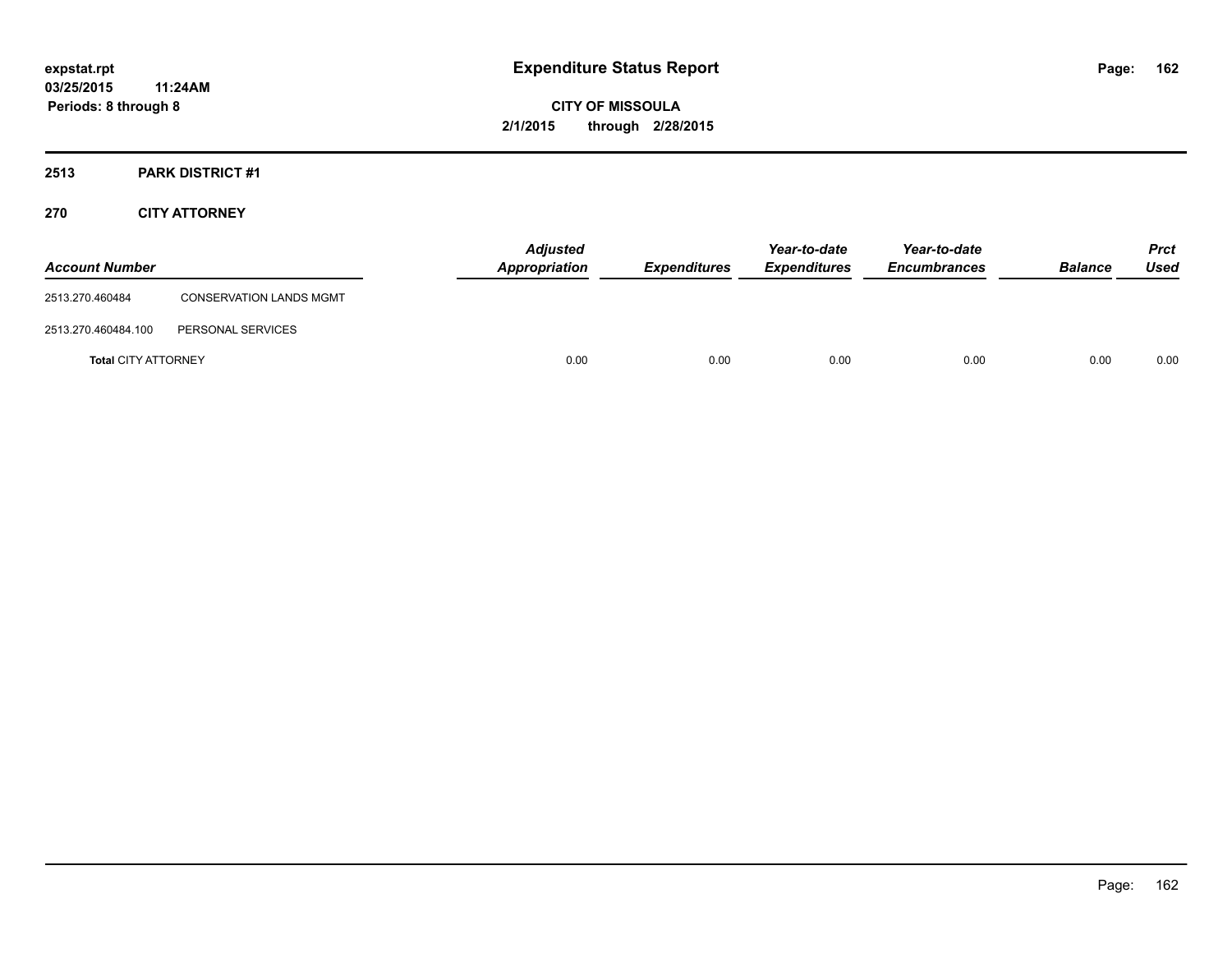## **2513 PARK DISTRICT #1**

|                                                        | <b>Adjusted</b> |                     | Year-to-date        | Year-to-date        |                | <b>Prct</b> |
|--------------------------------------------------------|-----------------|---------------------|---------------------|---------------------|----------------|-------------|
| <b>Account Number</b>                                  | Appropriation   | <b>Expenditures</b> | <b>Expenditures</b> | <b>Encumbrances</b> | <b>Balance</b> | <b>Used</b> |
| RENOVATE REPLACE IMPROV<br>2513.370.460400             |                 |                     |                     |                     |                |             |
| PURCHASED SERVICES<br>2513.370.460400.300              |                 |                     |                     |                     |                |             |
| 2513.370.460400.350.000 RENOVATE REPLACE IMPROVE       | 40,000.00       | 0.00                | 0.00                | 0.00                | 40,000.00      | 0.00        |
| <b>Total PURCHASED SERVICES</b>                        | 40,000.00       | 0.00                | 0.00                | 0.00                | 40,000.00      | 0.00        |
| <b>CAPITAL OUTLAY</b><br>2513.370.460400.900           |                 |                     |                     |                     |                |             |
| 2513.370.460400.930.000 RENOVATE REPLACE IMPROVE       | 30,000.00       | 0.00                | 22,794.75           | 0.00                | 7,205.25       | 75.98       |
| <b>Total CAPITAL OUTLAY</b>                            | 30,000.00       | 0.00                | 22,794.75           | 0.00                | 7,205.25       | 75.98       |
| <b>Total RENOVATE REPLACE IMPROV</b>                   | 70,000.00       | 0.00                | 22,794.75           | 0.00                | 47,205.25      | 32.56       |
| 2513.370.460432<br>PARK ADMIN                          |                 |                     |                     |                     |                |             |
| 2513.370.460432.100<br>PERSONAL SERVICES               |                 |                     |                     |                     |                |             |
| 2513.370.460432.141.000 STATE RETIREMENT CONTRIBUTIONS | 0.00            | 2.84                | 26.35               | 0.00                | $-26.35$       | 0.00        |
| <b>Total PERSONAL SERVICES</b>                         | 0.00            | 2.84                | 26.35               | 0.00                | $-26.35$       | 0.00        |
| PURCHASED SERVICES<br>2513.370.460432.300              |                 |                     |                     |                     |                |             |
| 2513.370.460432.350.000 PROFESSIONAL SERVICES          | 11,500.00       | 2,172.24            | 7,354.24            | 0.00                | 4,145.76       | 63.95       |
| 2513.370.460432.360.000 REPAIR & MAINTENANCE           | 3.000.00        | 0.00                | 0.00                | 0.00                | 3,000.00       | 0.00        |
| <b>Total PURCHASED SERVICES</b>                        | 14,500.00       | 2,172.24            | 7,354.24            | 0.00                | 7,145.76       | 50.72       |
| 2513.370.460432.600<br><b>DEBT SERVICE</b>             |                 |                     |                     |                     |                |             |
| <b>Total DEBT SERVICE</b>                              | 0.00            | 0.00                | 0.00                | 0.00                | 0.00           | 0.00        |
| <b>Total PARK ADMIN</b>                                | 14,500.00       | 2,175.08            | 7,380.59            | 0.00                | 7,119.41       | 50.90       |
| 2513.370.460434<br><b>GREENWAYS &amp; HORTICULTURE</b> |                 |                     |                     |                     |                |             |
| 2513.370.460434.100<br>PERSONAL SERVICES               |                 |                     |                     |                     |                |             |
| 2513.370.460434.110.000 GREENWAYS & HORTCULTURE        | 8,842.00        | 0.00                | 3,954.83            | 0.00                | 4,887.17       | 44.73       |
|                                                        |                 |                     |                     |                     |                |             |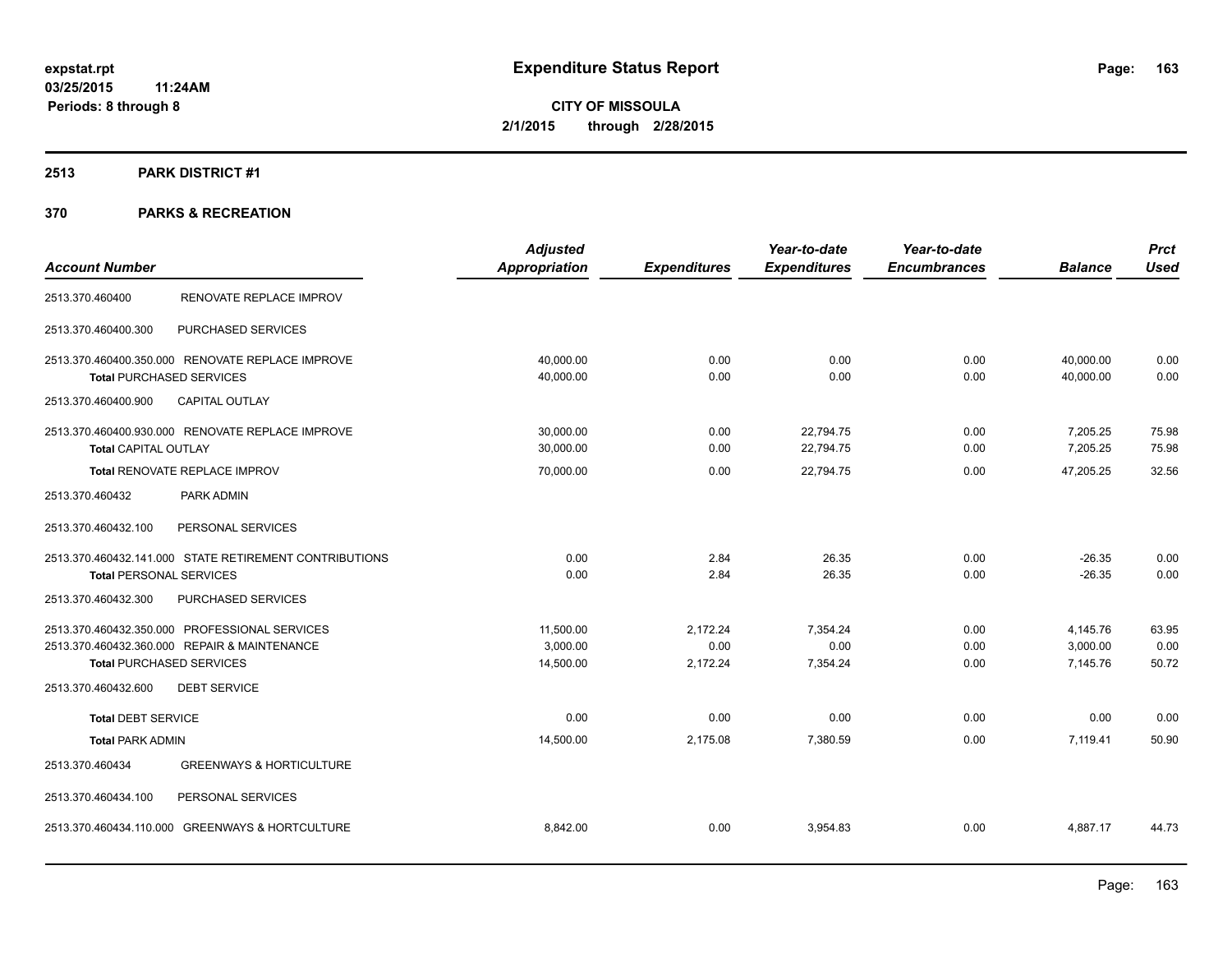## **2513 PARK DISTRICT #1**

|                                                   | <b>Adjusted</b> |                     | Year-to-date        | Year-to-date        |                | <b>Prct</b> |
|---------------------------------------------------|-----------------|---------------------|---------------------|---------------------|----------------|-------------|
| <b>Account Number</b>                             | Appropriation   | <b>Expenditures</b> | <b>Expenditures</b> | <b>Encumbrances</b> | <b>Balance</b> | <b>Used</b> |
| 2513.370.460434.140.000 GREENWAYS & HORTICLTURE   | 1,356.00        | 0.00                | 690.16              | 0.00                | 665.84         | 50.90       |
| <b>Total PERSONAL SERVICES</b>                    | 10,198.00       | 0.00                | 4,644.99            | 0.00                | 5,553.01       | 45.55       |
| <b>SUPPLIES</b><br>2513.370.460434.200            |                 |                     |                     |                     |                |             |
| 2513.370.460434.220.000 OPERATING SUPPLIES        | 3,373.00        | 5.00                | 1,419.65            | 0.00                | 1,953.35       | 42.09       |
| 2513.370.460434.230.000 REPAIR/MAINTENANCE        | 7,134.00        | 0.00                | 230.56              | 0.00                | 6,903.44       | 3.23        |
| 2513.370.460434.231.000 GASOLINE                  | 2,000.00        | 0.00                | 0.00                | 0.00                | 2,000.00       | 0.00        |
| <b>Total SUPPLIES</b>                             | 12,507.00       | 5.00                | 1,650.21            | 0.00                | 10,856.79      | 13.19       |
| 2513.370.460434.300<br>PURCHASED SERVICES         |                 |                     |                     |                     |                |             |
| 2513.370.460434.341.000 ELECTRICITY & NATURAL GAS | 310.00          | 0.00                | 216.23              | 0.00                | 93.77          | 69.75       |
| 2513.370.460434.343.000 WATER CHARGES             | 310.00          | 0.00                | 310.00              | 0.00                | 0.00           | 100.00      |
| 2513.370.460434.345.000 GARBAGE                   | 136.00          | 0.00                | 238.78              | 0.00                | $-102.78$      | 175.57      |
| 2513.370.460434.350.000 PROFESSIONAL SERVICES     | 0.00            | 90.00               | 1,275.00            | 0.00                | $-1,275.00$    | 0.00        |
| 2513.370.460434.360.000 REPAIR & MAINTENANCE      | 2,589.00        | 21.50               | 3,144.50            | 0.00                | $-555.50$      | 121.46      |
| <b>Total PURCHASED SERVICES</b>                   | 3,345.00        | 111.50              | 5,184.51            | 0.00                | $-1,839.51$    | 154.99      |
| <b>Total GREENWAYS &amp; HORTICULTURE</b>         | 26,050.00       | 116.50              | 11,479.71           | 0.00                | 14,570.29      | 44.07       |
| 2513.370.460439<br><b>URBAN FORESTRY</b>          |                 |                     |                     |                     |                |             |
| <b>SUPPLIES</b><br>2513.370.460439.200            |                 |                     |                     |                     |                |             |
| OPERATING SUPPLIES<br>2513.370.460439.220.000     | 24,352.00       | 21.28               | 4,380.26            | 0.00                | 19,971.74      | 17.99       |
| 2513.370.460439.230.000<br>REPAIR/MAINTENANCE     | 3,952.00        | 0.00                | 313.89              | 0.00                | 3,638.11       | 7.94        |
| <b>Total SUPPLIES</b>                             | 28,304.00       | 21.28               | 4,694.15            | 0.00                | 23,609.85      | 16.58       |
| 2513.370.460439.300<br>PURCHASED SERVICES         |                 |                     |                     |                     |                |             |
| 2513.370.460439.350.000 PROFESSIONAL SERVICES     | 2,660.00        | 0.00                | 245.00              | 0.00                | 2,415.00       | 9.21        |
| 2513.370.460439.360.000 REPAIR & MAINTENANCE      | 84,762.00       | 21.50               | 31,030.64           | 0.00                | 53,731.36      | 36.61       |
| <b>Total PURCHASED SERVICES</b>                   | 87,422.00       | 21.50               | 31,275.64           | 0.00                | 56,146.36      | 35.78       |
| <b>Total URBAN FORESTRY</b>                       | 115,726.00      | 42.78               | 35,969.79           | 0.00                | 79,756.21      | 31.08       |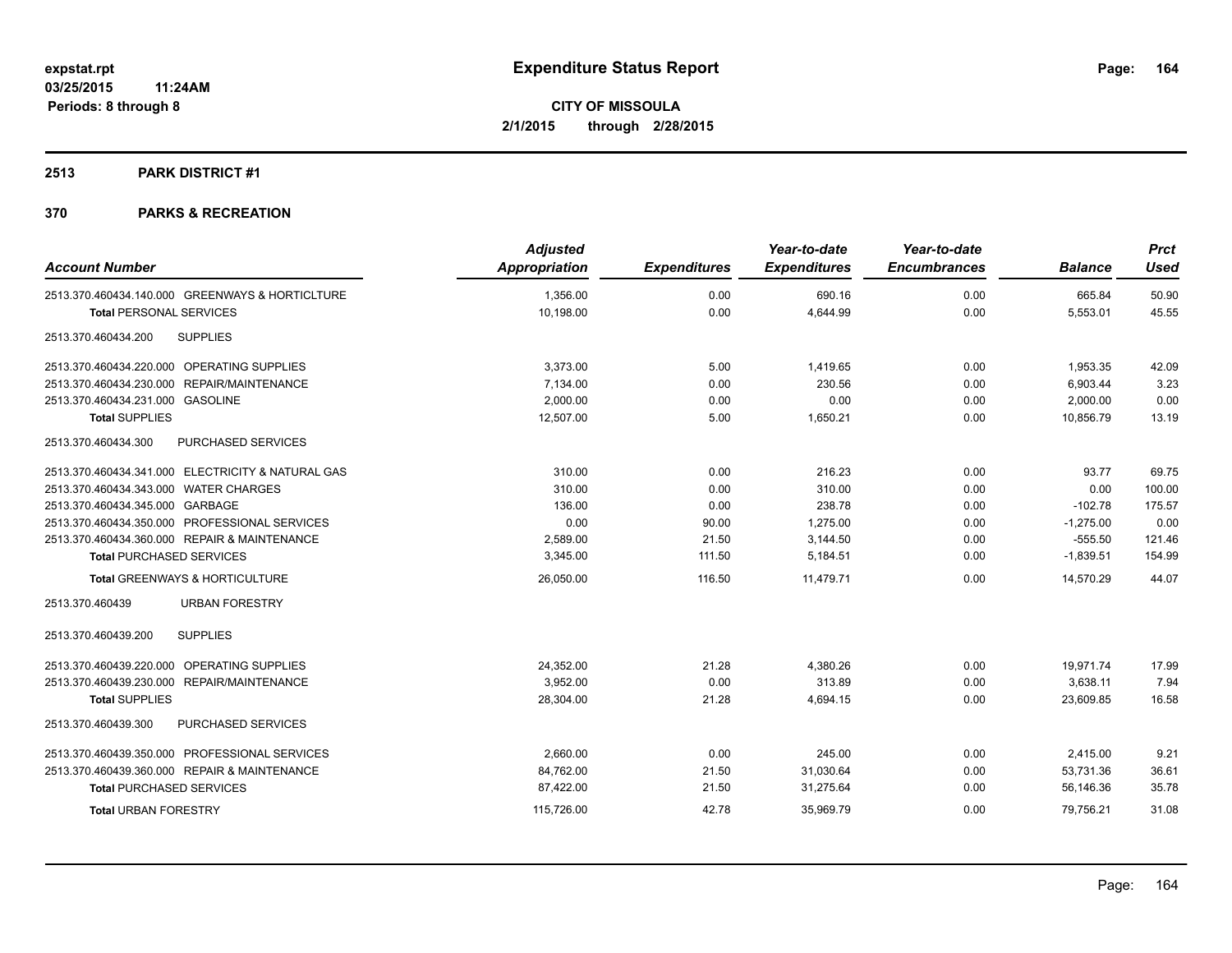## **2513 PARK DISTRICT #1**

|                                 |                                                              | <b>Adjusted</b>      |                     | Year-to-date        | Year-to-date        |                | <b>Prct</b> |
|---------------------------------|--------------------------------------------------------------|----------------------|---------------------|---------------------|---------------------|----------------|-------------|
| <b>Account Number</b>           |                                                              | <b>Appropriation</b> | <b>Expenditures</b> | <b>Expenditures</b> | <b>Encumbrances</b> | <b>Balance</b> | <b>Used</b> |
| 2513.370.460474                 | <b>SPRAY DECKS</b>                                           |                      |                     |                     |                     |                |             |
| 2513.370.460474.200             | <b>SUPPLIES</b>                                              |                      |                     |                     |                     |                |             |
|                                 | 2513.370.460474.230.000 SPRAY DECKS/REPAIR/MAINTENANCE       | 1.600.00             | 0.00                | 0.00                | 0.00                | 1,600.00       | 0.00        |
| <b>Total SUPPLIES</b>           |                                                              | 1,600.00             | 0.00                | 0.00                | 0.00                | 1,600.00       | 0.00        |
| 2513.370.460474.300             | PURCHASED SERVICES                                           |                      |                     |                     |                     |                |             |
|                                 | 2513.370.460474.341.000 ELECTRICITY & NATURAL GAS            | 2,100.00             | 0.00                | 0.00                | 0.00                | 2,100.00       | 0.00        |
|                                 | 2513.370.460474.360.000 REPAIR & MAINTENANCE                 | 6,300.00             | 0.00                | 0.00                | 0.00                | 6,300.00       | 0.00        |
| <b>Total PURCHASED SERVICES</b> |                                                              | 8,400.00             | 0.00                | 0.00                | 0.00                | 8,400.00       | 0.00        |
| <b>Total SPRAY DECKS</b>        |                                                              | 10,000.00            | 0.00                | 0.00                | 0.00                | 10.000.00      | 0.00        |
| 2513.370.460477                 | <b>GRILL VAN</b>                                             |                      |                     |                     |                     |                |             |
| 2513.370.460477.300             | PURCHASED SERVICES                                           |                      |                     |                     |                     |                |             |
| 2513.370.460477.345.000 GARBAGE |                                                              | 0.00                 | 0.00                | 198.75              | 0.00                | $-198.75$      | 0.00        |
| <b>Total GRILL VAN</b>          |                                                              | 0.00                 | 0.00                | 198.75              | 0.00                | $-198.75$      | 0.00        |
| 2513.370.460484                 | <b>CONSERVATION LANDS MGMT</b>                               |                      |                     |                     |                     |                |             |
| 2513.370.460484.100             | PERSONAL SERVICES                                            |                      |                     |                     |                     |                |             |
|                                 | 2513.370.460484.110.000 CONSRVTN LAND MGMT/WAGES             | 58,793.00            | 2,842.82            | 17,754.15           | 0.00                | 41,038.85      | 30.20       |
|                                 | 2513.370.460484.140.000 CONSRVTN LAND MGMT/EMP CONTRIBUTIONS | 31,394.00            | 1,490.47            | 5,857.04            | 0.00                | 25,536.96      | 18.66       |
| <b>Total PERSONAL SERVICES</b>  |                                                              | 90,187.00            | 4,333.29            | 23,611.19           | 0.00                | 66,575.81      | 26.18       |
| 2513.370.460484.200             | <b>SUPPLIES</b>                                              |                      |                     |                     |                     |                |             |
|                                 | 2513.370.460484.220.000 OPERATING SUPPLIES                   | 0.00                 | 79.46               | 139.42              | 0.00                | $-139.42$      | 0.00        |
|                                 | 2513.370.460484.230.000 REPAIR/MAINTENANCE                   | 0.00                 | 21.99               | 45.99               | 0.00                | $-45.99$       | 0.00        |
| <b>Total SUPPLIES</b>           |                                                              | 0.00                 | 101.45              | 185.41              | 0.00                | $-185.41$      | 0.00        |
| 2513.370.460484.300             | PURCHASED SERVICES                                           |                      |                     |                     |                     |                |             |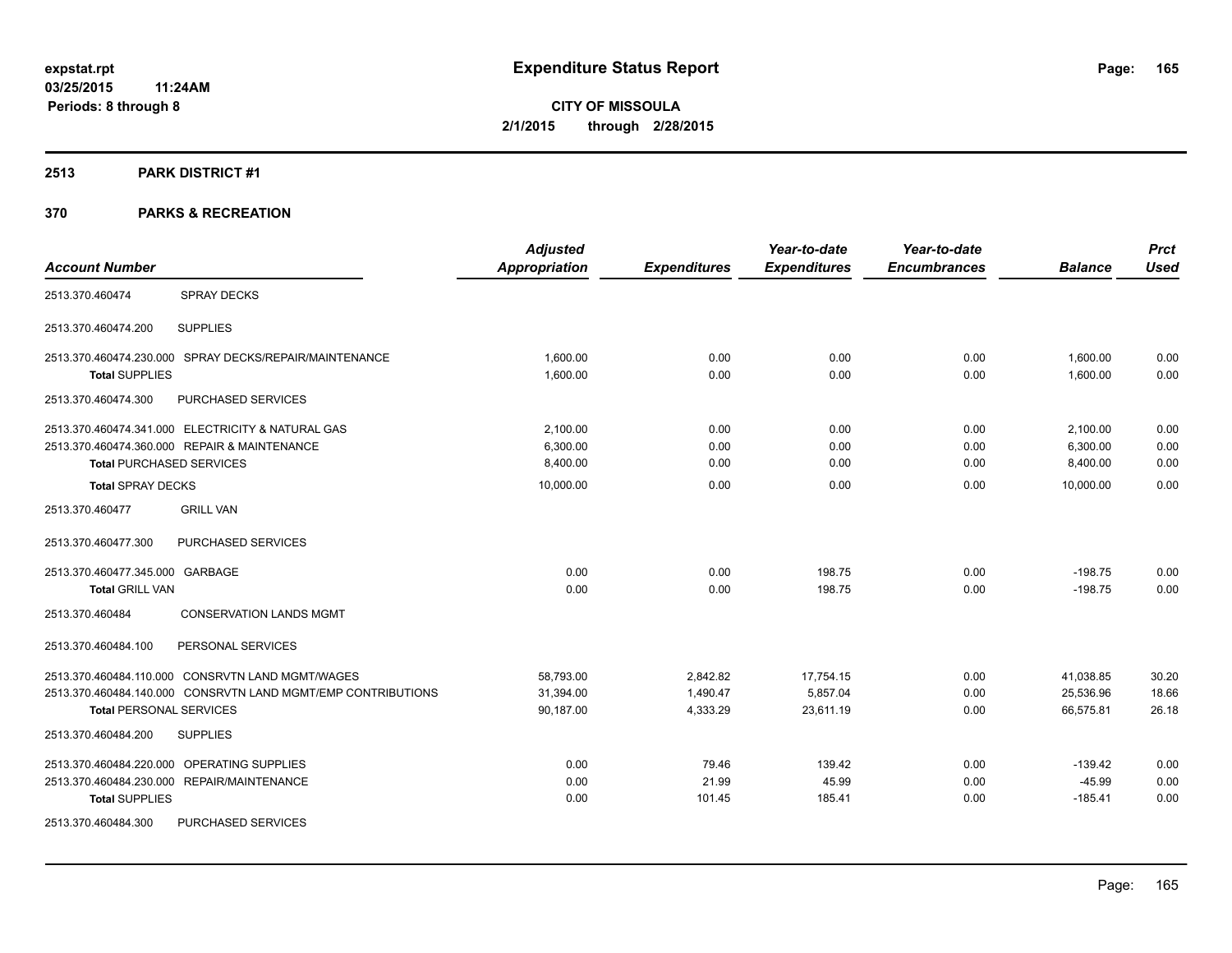## **2513 PARK DISTRICT #1**

| <b>Account Number</b>                                         | <b>Adjusted</b><br><b>Appropriation</b> | <b>Expenditures</b> | Year-to-date<br><b>Expenditures</b> | Year-to-date<br><b>Encumbrances</b> | <b>Balance</b> | <b>Prct</b><br><b>Used</b> |
|---------------------------------------------------------------|-----------------------------------------|---------------------|-------------------------------------|-------------------------------------|----------------|----------------------------|
|                                                               |                                         |                     |                                     |                                     |                |                            |
| 2513.370.460484.350.000 PROFESSIONAL SERVICES                 | 37,127.00                               | 43.00               | 10,995.60                           | 0.00                                | 26,131.40      | 29.62                      |
| <b>Total PURCHASED SERVICES</b>                               | 37,127.00                               | 43.00               | 10,995.60                           | 0.00                                | 26,131.40      | 29.62                      |
| <b>Total CONSERVATION LANDS MGMT</b>                          | 127,314.00                              | 4,477.74            | 34,792.20                           | 0.00                                | 92,521.80      | 27.33                      |
| <b>SAFETY &amp; TRAINING</b><br>2513.370.460485               |                                         |                     |                                     |                                     |                |                            |
| 2513.370.460485.100<br>PERSONAL SERVICES                      |                                         |                     |                                     |                                     |                |                            |
| <b>Total PERSONAL SERVICES</b>                                | 0.00                                    | 0.00                | 0.00                                | 0.00                                | 0.00           | 0.00                       |
| PURCHASED SERVICES<br>2513.370.460485.300                     |                                         |                     |                                     |                                     |                |                            |
| <b>Total SAFETY &amp; TRAINING</b>                            | 0.00                                    | 0.00                | 0.00                                | 0.00                                | 0.00           | 0.00                       |
| PARK MAINTENANCE ROUTINE<br>2513.370.460501                   |                                         |                     |                                     |                                     |                |                            |
| PERSONAL SERVICES<br>2513.370.460501.100                      |                                         |                     |                                     |                                     |                |                            |
| 2513.370.460501.110.000 PARK MAINT ROUTINE/SALARIES AND WAGES | 10,402.00                               | 0.00                | 0.00                                | 0.00                                | 10,402.00      | 0.00                       |
| 2513.370.460501.140.000 PARK MAINT ROUTINE/WAGES              | 2,164.00                                | 0.00                | 0.00                                | 0.00                                | 2,164.00       | 0.00                       |
| <b>Total PERSONAL SERVICES</b>                                | 12,566.00                               | 0.00                | 0.00                                | 0.00                                | 12,566.00      | 0.00                       |
| <b>SUPPLIES</b><br>2513.370.460501.200                        |                                         |                     |                                     |                                     |                |                            |
| 2513.370.460501.220.000 OPERATING SUPPLIES                    | 41,491.00                               | 10,752.14           | 42,312.96                           | 0.00                                | $-821.96$      | 101.98                     |
| 2513.370.460501.230.000 REPAIR/MAINTENANCE                    | 77.580.00                               | 1,533.25            | 29.733.85                           | 0.00                                | 47.846.15      | 38.33                      |
| 2513.370.460501.231.000 GASOLINE                              | 8,144.00                                | 0.00                | 7,556.90                            | 0.00                                | 587.10         | 92.79                      |
| <b>Total SUPPLIES</b>                                         | 127,215.00                              | 12,285.39           | 79,603.71                           | 0.00                                | 47,611.29      | 62.57                      |
| 2513.370.460501.300<br>PURCHASED SERVICES                     |                                         |                     |                                     |                                     |                |                            |
| 2513.370.460501.341.000 ELECTRICITY & NATURAL GAS             | 26,212.00                               | $-82.98$            | 26,222.79                           | 0.00                                | $-10.79$       | 100.04                     |
| 2513.370.460501.343.000 WATER CHARGES                         | 7,375.00                                | 0.00                | 7.375.00                            | 0.00                                | 0.00           | 100.00                     |
| 2513.370.460501.345.000 GARBAGE                               | 2,954.00                                | 671.83              | 1,720.63                            | 0.00                                | 1,233.37       | 58.25                      |
| 2513.370.460501.350.000 PROFESSIONAL SERVICES                 | 5,558.00                                | 95.00               | 5,458.34                            | 0.00                                | 99.66          | 98.21                      |
| 2513.370.460501.360.000 REPAIR & MAINTENANCE                  | 55,751.00                               | 1,091.04            | 29,856.26                           | 0.00                                | 25,894.74      | 53.55                      |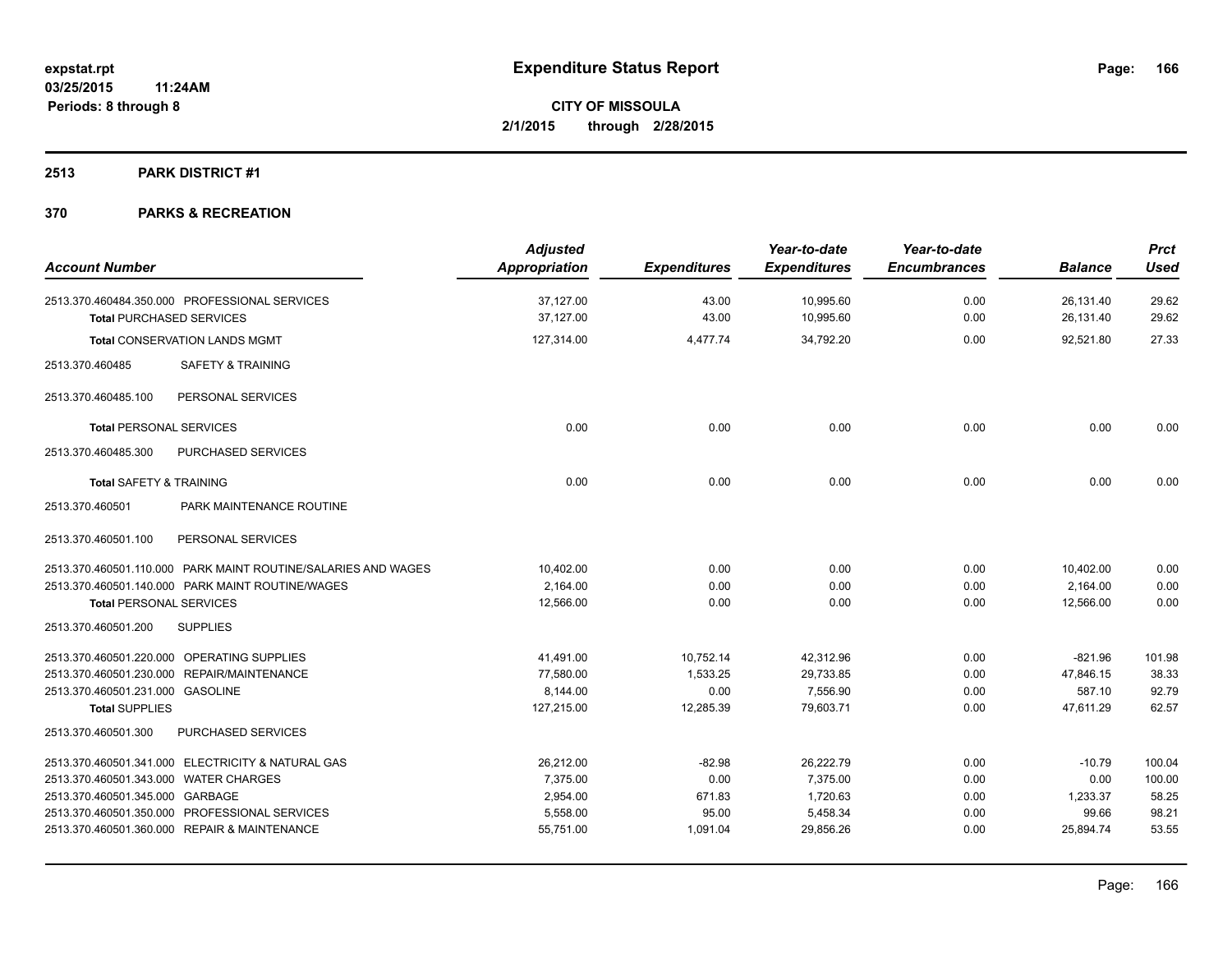## **2513 PARK DISTRICT #1**

| <b>Account Number</b>             |                                                 | <b>Adjusted</b><br>Appropriation | <b>Expenditures</b> | Year-to-date<br><b>Expenditures</b> | Year-to-date<br><b>Encumbrances</b> | <b>Balance</b> | <b>Prct</b><br>Used |
|-----------------------------------|-------------------------------------------------|----------------------------------|---------------------|-------------------------------------|-------------------------------------|----------------|---------------------|
|                                   | <b>Total PURCHASED SERVICES</b>                 | 97,850.00                        | 1.774.89            | 70,633.02                           | 0.00                                | 27,216.98      | 72.18               |
|                                   | <b>Total PARK MAINTENANCE ROUTINE</b>           | 237,631.00                       | 14,060.28           | 150,236.73                          | 0.00                                | 87,394.27      | 63.22               |
| 2513.370.460506                   | <b>CARAS PARK IMPROVEMENTS</b>                  |                                  |                     |                                     |                                     |                |                     |
| 2513.370.460506.900               | <b>CAPITAL OUTLAY</b>                           |                                  |                     |                                     |                                     |                |                     |
|                                   | <b>Total CARAS PARK IMPROVEMENTS</b>            | 0.00                             | 0.00                | 0.00                                | 0.00                                | 0.00           | 0.00                |
| 2513.370.490504                   | <b>DEBT SERVICE</b>                             |                                  |                     |                                     |                                     |                |                     |
| 2513.370.490504.600               | <b>DEBT SERVICE</b>                             |                                  |                     |                                     |                                     |                |                     |
| 2513.370.490504.610.000 PRINCIPAL |                                                 | 57,511.00                        | 0.00                | 163,612.73                          | 0.00                                | $-106, 101.73$ | 284.49              |
|                                   | 2513.370.490504.620.000 INTEREST / SERVICE FEES | 487.00                           | 1,382.03            | 3,328.30                            | 0.00                                | $-2,841.30$    | 683.43              |
| <b>Total DEBT SERVICE</b>         |                                                 | 57,998.00                        | 1,382.03            | 166,941.03                          | 0.00                                | $-108,943.03$  | 287.84              |
| <b>Total PARK DISTRICT #1</b>     |                                                 | 659,219.00                       | 22,254.41           | 429,793.55                          | 0.00                                | 229,425.45     | 65.20               |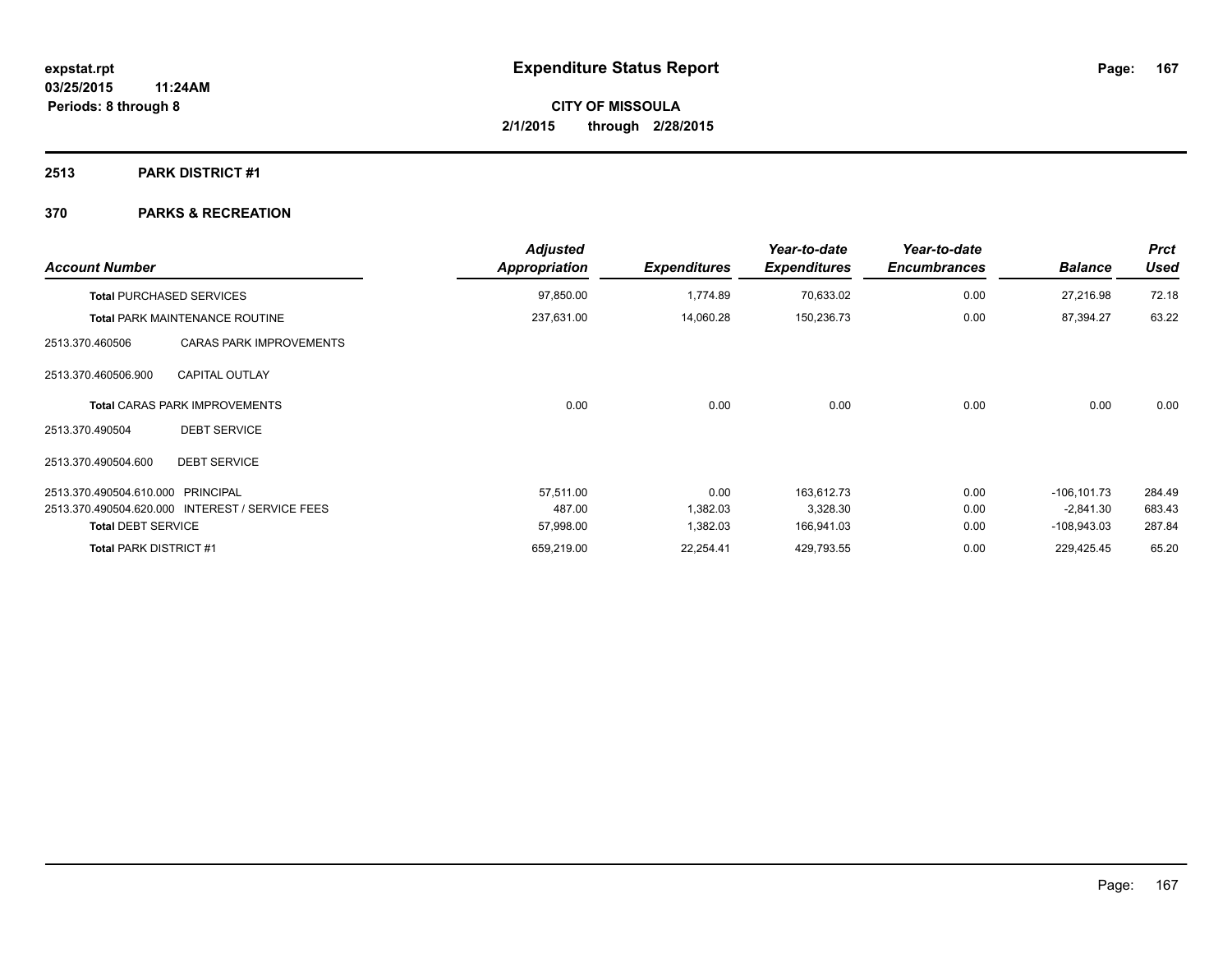## **2514 PUBLIC SAFETY & JUSTICE DISTRICT**

## **297 PUBLIC SAFETY/JUSTICE**

| <b>Account Number</b> |                                                   | <b>Adjusted</b><br>Appropriation | <b>Expenditures</b> | Year-to-date<br><b>Expenditures</b> | Year-to-date<br><b>Encumbrances</b> | <b>Balance</b> | <b>Prct</b><br><b>Used</b> |
|-----------------------|---------------------------------------------------|----------------------------------|---------------------|-------------------------------------|-------------------------------------|----------------|----------------------------|
| 2514.297.420000       | <b>PUBLIC SAFETY</b>                              |                                  |                     |                                     |                                     |                |                            |
| 2514.297.420000.300   | PURCHASED SERVICES                                |                                  |                     |                                     |                                     |                |                            |
|                       | <b>Total PUBLIC SAFETY &amp; JUSTICE DISTRICT</b> | 0.00                             | 0.00                | 0.00                                | 0.00                                | 0.00           | 0.00                       |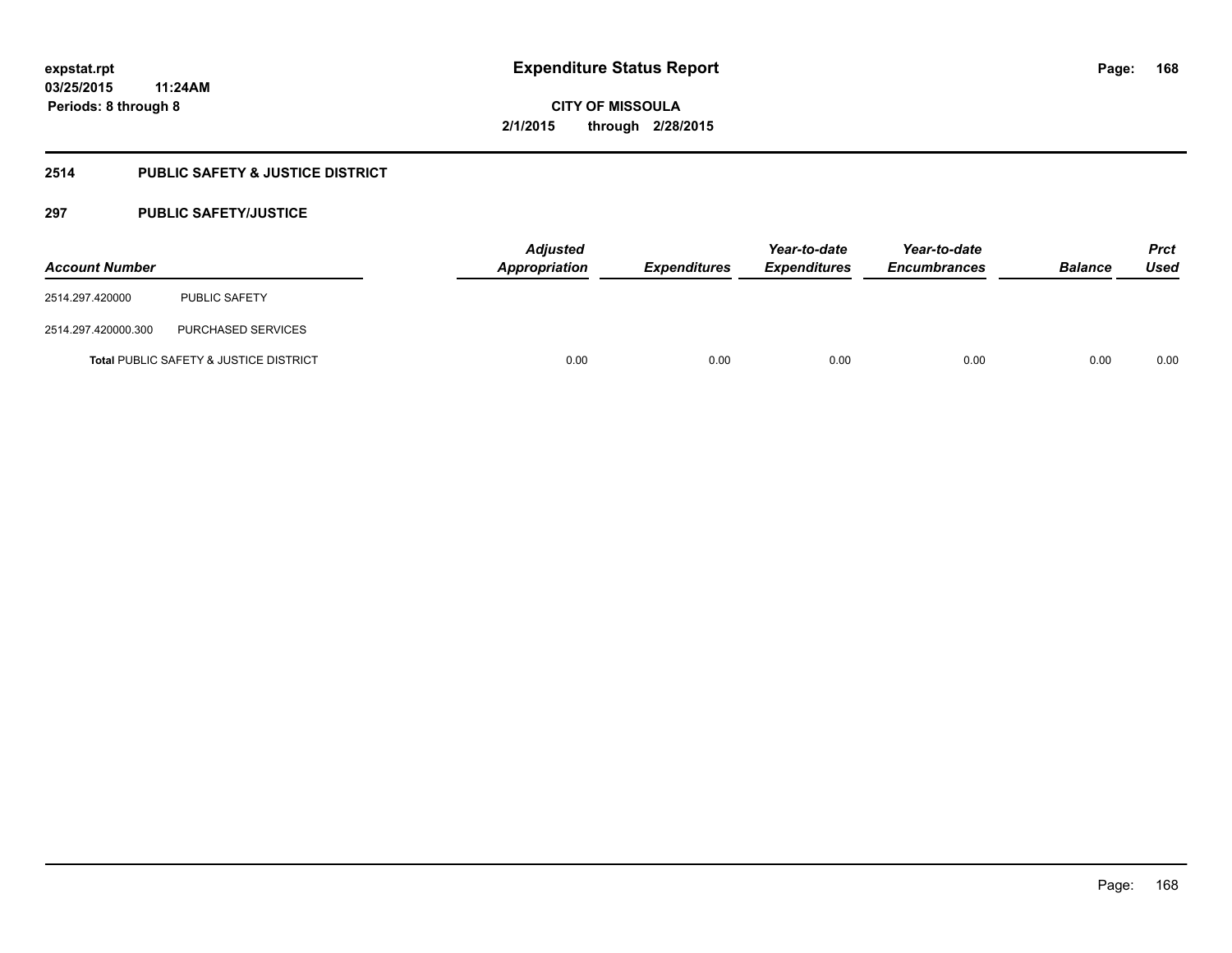## **2820 STATE GAS TAX FUND**

## **280 PUBLIC WORKS ADMIN/ENGINEERING**

|                                                  | <b>Adjusted</b>      |                     | Year-to-date        | Year-to-date        |                | <b>Prct</b> |
|--------------------------------------------------|----------------------|---------------------|---------------------|---------------------|----------------|-------------|
| <b>Account Number</b>                            | <b>Appropriation</b> | <b>Expenditures</b> | <b>Expenditures</b> | <b>Encumbrances</b> | <b>Balance</b> | <b>Used</b> |
| STREET RESTORATION<br>2820.280.430230            |                      |                     |                     |                     |                |             |
| PURCHASED SERVICES<br>2820.280.430230.300        |                      |                     |                     |                     |                |             |
| <b>Total PURCHASED SERVICES</b>                  | 0.00                 | 0.00                | 0.00                | 0.00                | 0.00           | 0.00        |
| <b>FIXED CHARGES</b><br>2820.280.430230.500      |                      |                     |                     |                     |                |             |
| <b>Total FIXED CHARGES</b>                       | 0.00                 | 0.00                | 0.00                | 0.00                | 0.00           | 0.00        |
| OTHER OBJECTS<br>2820.280.430230.800             |                      |                     |                     |                     |                |             |
| 2820.280.430230.820.000 TRANSFERS TO OTHER FUNDS | 564,000.00           | 0.00                | 282,000.00          | 0.00                | 282,000.00     | 50.00       |
| <b>Total OTHER OBJECTS</b>                       | 564,000.00           | 0.00                | 282,000.00          | 0.00                | 282,000.00     | 50.00       |
| <b>CAPITAL OUTLAY</b><br>2820.280.430230.900     |                      |                     |                     |                     |                |             |
| <b>IMPROVEMENTS</b><br>2820.280.430230.930.000   | 373,100.00           | 7,355.42            | 186,384.42          | 0.00                | 186,715.58     | 49.96       |
| <b>Total CAPITAL OUTLAY</b>                      | 373,100.00           | 7,355.42            | 186,384.42          | 0.00                | 186,715.58     | 49.96       |
| <b>Total STATE GAS TAX FUND</b>                  | 937,100.00           | 7,355.42            | 468,384.42          | 0.00                | 468,715.58     | 49.98       |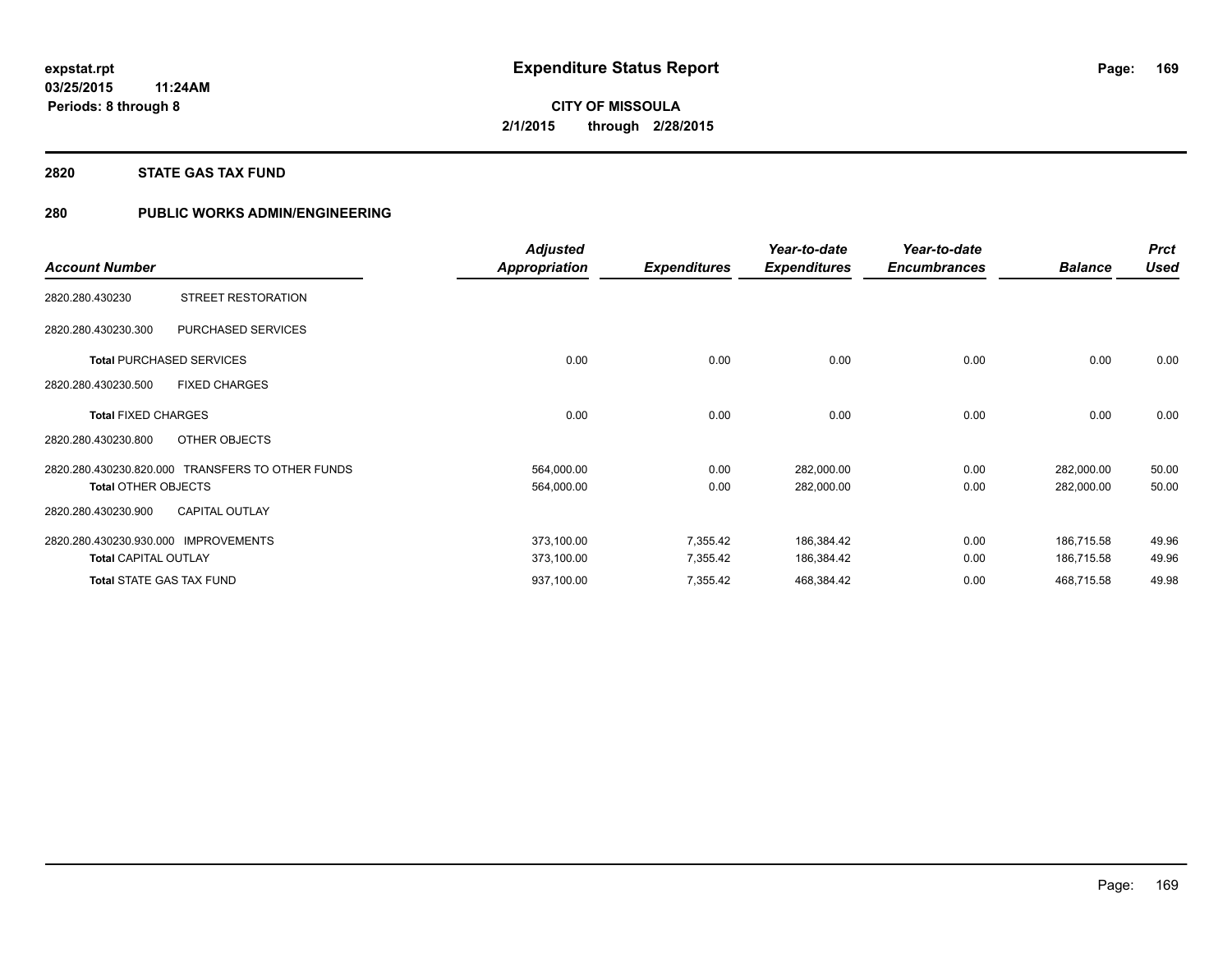**CITY OF MISSOULA 2/1/2015 through 2/28/2015**

## **2918 LAW ENFORCEMENT BLOCK GRANT FUND**

| <b>Account Number</b>          |                                            | <b>Adjusted</b><br><b>Appropriation</b> | <b>Expenditures</b> | Year-to-date<br><b>Expenditures</b> | Year-to-date<br><b>Encumbrances</b> | <b>Balance</b> | <b>Prct</b><br><b>Used</b> |
|--------------------------------|--------------------------------------------|-----------------------------------------|---------------------|-------------------------------------|-------------------------------------|----------------|----------------------------|
| 2918.290.420170                | <b>JAG VIII GRANT</b>                      |                                         |                     |                                     |                                     |                |                            |
| 2918.290.420170.200            | <b>SUPPLIES</b>                            |                                         |                     |                                     |                                     |                |                            |
| <b>Total SUPPLIES</b>          |                                            | 0.00                                    | 0.00                | 0.00                                | 0.00                                | 0.00           | 0.00                       |
| 2918.290.420170.300            | PURCHASED SERVICES                         |                                         |                     |                                     |                                     |                |                            |
|                                | <b>Total PURCHASED SERVICES</b>            | 0.00                                    | 0.00                | 0.00                                | 0.00                                | 0.00           | 0.00                       |
| 2918.290.420170.900            | CAPITAL OUTLAY                             |                                         |                     |                                     |                                     |                |                            |
| <b>Total JAG VIII GRANT</b>    |                                            | 0.00                                    | 0.00                | 0.00                                | 0.00                                | 0.00           | 0.00                       |
| 2918.290.420171                | <b>JAG IX GRANT</b>                        |                                         |                     |                                     |                                     |                |                            |
| 2918.290.420171.200            | <b>SUPPLIES</b>                            |                                         |                     |                                     |                                     |                |                            |
|                                | 2918.290.420171.220.000 OPERATING SUPPLIES | 0.00                                    | 904.61              | 2,630.61                            | 0.00                                | $-2,630.61$    | 0.00                       |
| <b>Total SUPPLIES</b>          |                                            | 0.00                                    | 904.61              | 2,630.61                            | 0.00                                | $-2,630.61$    | 0.00                       |
| 2918.290.420171.300            | PURCHASED SERVICES                         |                                         |                     |                                     |                                     |                |                            |
| 2918.290.420171.370.000 TRAVEL |                                            | 0.00                                    | 0.00                | 1,911.28                            | 0.00                                | $-1,911.28$    | 0.00                       |
|                                | <b>Total PURCHASED SERVICES</b>            | 0.00                                    | 0.00                | 1,911.28                            | 0.00                                | $-1,911.28$    | 0.00                       |
| 2918.290.420171.700            | <b>GRANTS &amp; CONTRIBUTIONS</b>          |                                         |                     |                                     |                                     |                |                            |
|                                | Total GRANTS & CONTRIBUTIONS               | 0.00                                    | 0.00                | 0.00                                | 0.00                                | 0.00           | 0.00                       |
| <b>Total JAG IX GRANT</b>      |                                            | 0.00                                    | 904.61              | 4,541.89                            | 0.00                                | $-4,541.89$    | 0.00                       |
| 2918.290.420173                | <b>JAG XI</b>                              |                                         |                     |                                     |                                     |                |                            |
| 2918.290.420173.200            | <b>SUPPLIES</b>                            |                                         |                     |                                     |                                     |                |                            |
| 2918.290.420173.220.000        | JAG XI/OPERATING SUPPLIES                  | 16,920.00                               | 0.00                | 6,434.00                            | 0.00                                | 10,486.00      | 38.03                      |
| <b>Total SUPPLIES</b>          |                                            | 16,920.00                               | 0.00                | 6,434.00                            | 0.00                                | 10.486.00      | 38.03                      |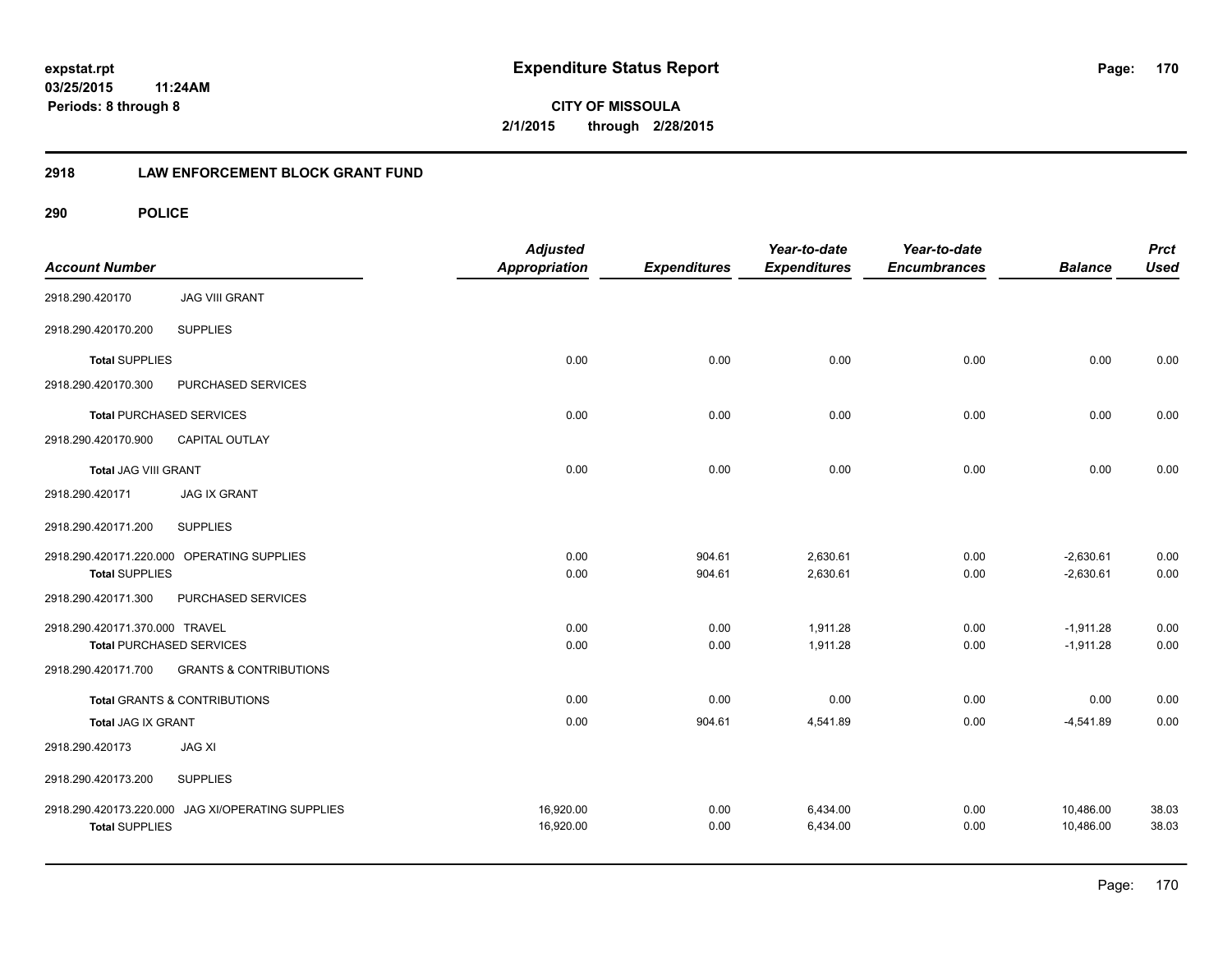**CITY OF MISSOULA 2/1/2015 through 2/28/2015**

## **2918 LAW ENFORCEMENT BLOCK GRANT FUND**

| <b>Account Number</b> |                                                                                         | <b>Adjusted</b><br><b>Appropriation</b> | <b>Expenditures</b>  | Year-to-date<br><b>Expenditures</b> | Year-to-date<br><b>Encumbrances</b> | <b>Balance</b>         | <b>Prct</b><br><b>Used</b> |
|-----------------------|-----------------------------------------------------------------------------------------|-----------------------------------------|----------------------|-------------------------------------|-------------------------------------|------------------------|----------------------------|
| 2918.290.420173.300   | PURCHASED SERVICES                                                                      |                                         |                      |                                     |                                     |                        |                            |
|                       | 2918.290.420173.350.000 JAG XI/PROFESSIONAL SERVICES<br><b>Total PURCHASED SERVICES</b> | 17,887.00<br>17,887.00                  | 0.00<br>0.00         | 0.00<br>0.00                        | 0.00<br>0.00                        | 17,887.00<br>17,887.00 | 0.00<br>0.00               |
| 2918.290.420173.700   | <b>GRANTS &amp; CONTRIBUTIONS</b>                                                       |                                         |                      |                                     |                                     |                        |                            |
|                       | Total GRANTS & CONTRIBUTIONS                                                            | 0.00                                    | 0.00                 | 0.00                                | 0.00                                | 0.00                   | 0.00                       |
| 2918.290.420173.900   | CAPITAL OUTLAY                                                                          |                                         |                      |                                     |                                     |                        |                            |
| Total CAPITAL OUTLAY  | 2918.290.420173.940.000 JAGXI/MACHINERY & EQUIPMENT                                     | 27,899.00<br>27,899.00                  | 2,022.52<br>2,022.52 | 13,795.01<br>13,795.01              | 0.00<br>0.00                        | 14,103.99<br>14,103.99 | 49.45<br>49.45             |
| <b>Total JAG XI</b>   |                                                                                         | 62,706.00                               | 2,022.52             | 20,229.01                           | 0.00                                | 42,476.99              | 32.26                      |
| 2918.290.420174       | <b>JAG V GRANT</b>                                                                      |                                         |                      |                                     |                                     |                        |                            |
| 2918.290.420174.200   | <b>SUPPLIES</b>                                                                         |                                         |                      |                                     |                                     |                        |                            |
| <b>Total SUPPLIES</b> |                                                                                         | 0.00                                    | 0.00                 | 0.00                                | 0.00                                | 0.00                   | 0.00                       |
| 2918.290.420174.300   | PURCHASED SERVICES                                                                      |                                         |                      |                                     |                                     |                        |                            |
|                       | <b>Total PURCHASED SERVICES</b>                                                         | 0.00                                    | 0.00                 | 0.00                                | 0.00                                | 0.00                   | 0.00                       |
| 2918.290.420174.700   | <b>GRANTS &amp; CONTRIBUTIONS</b>                                                       |                                         |                      |                                     |                                     |                        |                            |
|                       | <b>Total GRANTS &amp; CONTRIBUTIONS</b>                                                 | 0.00                                    | 0.00                 | 0.00                                | 0.00                                | 0.00                   | 0.00                       |
| 2918.290.420174.900   | CAPITAL OUTLAY                                                                          |                                         |                      |                                     |                                     |                        |                            |
| Total JAG V GRANT     |                                                                                         | 0.00                                    | 0.00                 | 0.00                                | 0.00                                | 0.00                   | 0.00                       |
| 2918.290.420175       | <b>JAG X GRANT</b>                                                                      |                                         |                      |                                     |                                     |                        |                            |
| 2918.290.420175.200   | <b>SUPPLIES</b>                                                                         |                                         |                      |                                     |                                     |                        |                            |
| <b>Total SUPPLIES</b> |                                                                                         | 0.00                                    | 0.00                 | 0.00                                | 0.00                                | 0.00                   | 0.00                       |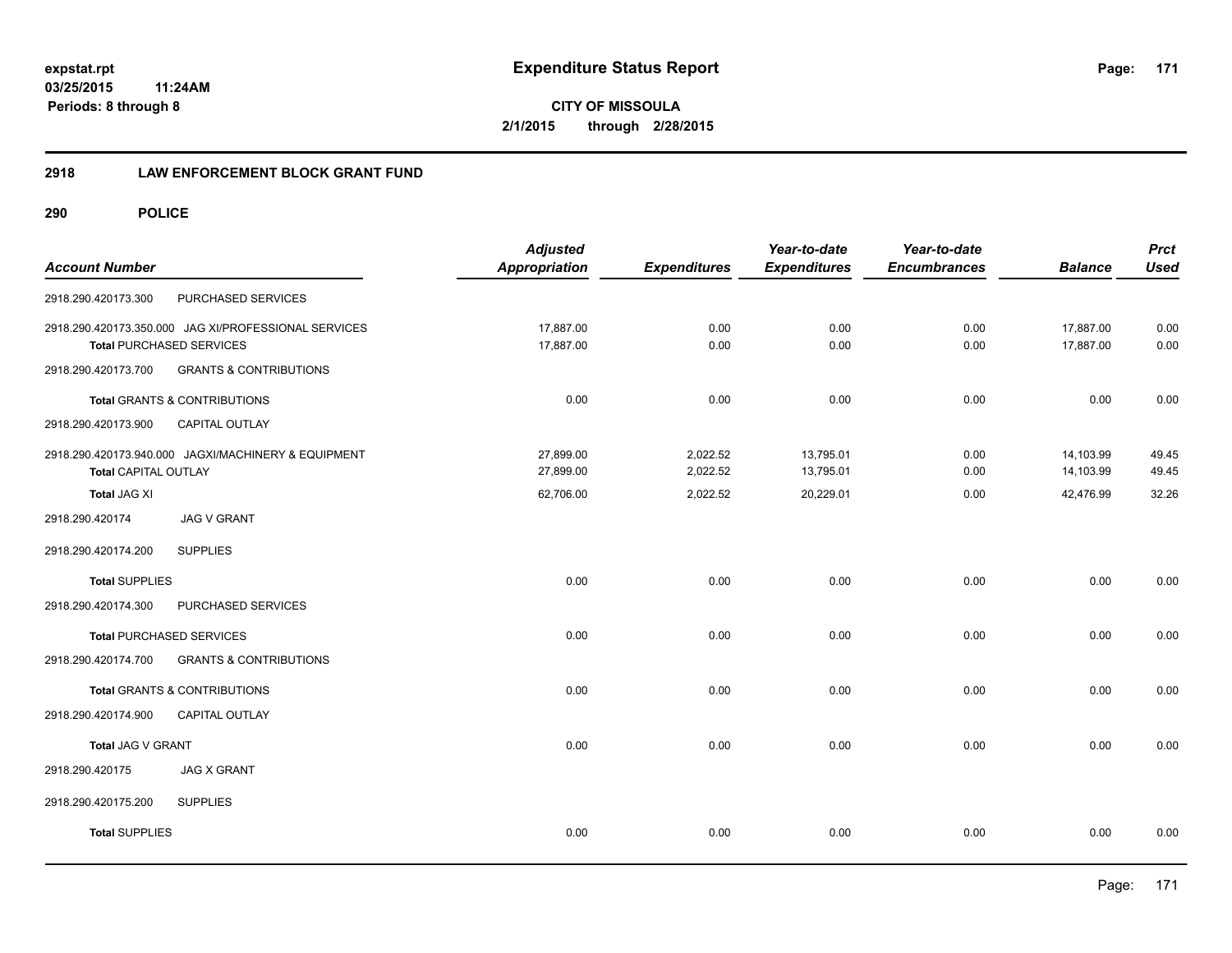**CITY OF MISSOULA 2/1/2015 through 2/28/2015**

## **2918 LAW ENFORCEMENT BLOCK GRANT FUND**

| <b>Account Number</b>          |                                               | <b>Adjusted</b><br><b>Appropriation</b> | <b>Expenditures</b> | Year-to-date<br><b>Expenditures</b> | Year-to-date<br><b>Encumbrances</b> | <b>Balance</b>         | <b>Prct</b><br><b>Used</b> |
|--------------------------------|-----------------------------------------------|-----------------------------------------|---------------------|-------------------------------------|-------------------------------------|------------------------|----------------------------|
| 2918.290.420175.300            | PURCHASED SERVICES                            |                                         |                     |                                     |                                     |                        |                            |
| Total JAG X GRANT              | 2918.290.420175.350.000 PROFESSIONAL SERVICES | 25,166.00<br>25,166.00                  | 0.00<br>0.00        | 6,257.01<br>6,257.01                | 0.00<br>0.00                        | 18,908.99<br>18,908.99 | 24.86<br>24.86             |
| 2918.290.420176                | <b>JAG VII GRANT</b>                          |                                         |                     |                                     |                                     |                        |                            |
| 2918.290.420176.100            | PERSONAL SERVICES                             |                                         |                     |                                     |                                     |                        |                            |
| <b>Total PERSONAL SERVICES</b> |                                               | 0.00                                    | 0.00                | 0.00                                | 0.00                                | 0.00                   | 0.00                       |
| 2918.290.420176.200            | <b>SUPPLIES</b>                               |                                         |                     |                                     |                                     |                        |                            |
| <b>Total SUPPLIES</b>          |                                               | 0.00                                    | 0.00                | 0.00                                | 0.00                                | 0.00                   | 0.00                       |
| 2918.290.420176.300            | PURCHASED SERVICES                            |                                         |                     |                                     |                                     |                        |                            |
|                                | <b>Total PURCHASED SERVICES</b>               | 0.00                                    | 0.00                | 0.00                                | 0.00                                | 0.00                   | 0.00                       |
| 2918.290.420176.700            | <b>GRANTS &amp; CONTRIBUTIONS</b>             |                                         |                     |                                     |                                     |                        |                            |
|                                | <b>Total GRANTS &amp; CONTRIBUTIONS</b>       | 0.00                                    | 0.00                | 0.00                                | 0.00                                | 0.00                   | 0.00                       |
| 2918.290.420176.900            | <b>CAPITAL OUTLAY</b>                         |                                         |                     |                                     |                                     |                        |                            |
| Total JAG VII GRANT            |                                               | 0.00                                    | 0.00                | 0.00                                | 0.00                                | 0.00                   | 0.00                       |
| 2918.290.420177                | <b>SMART POLICING</b>                         |                                         |                     |                                     |                                     |                        |                            |
| 2918.290.420177.700            | <b>GRANTS &amp; CONTRIBUTIONS</b>             |                                         |                     |                                     |                                     |                        |                            |
| <b>Total SMART POLICING</b>    |                                               | 0.00                                    | 0.00                | 0.00                                | 0.00                                | 0.00                   | 0.00                       |
| 2918.290.420178                | COPS HIRING FY2011                            |                                         |                     |                                     |                                     |                        |                            |
| 2918.290.420178.100            | PERSONAL SERVICES                             |                                         |                     |                                     |                                     |                        |                            |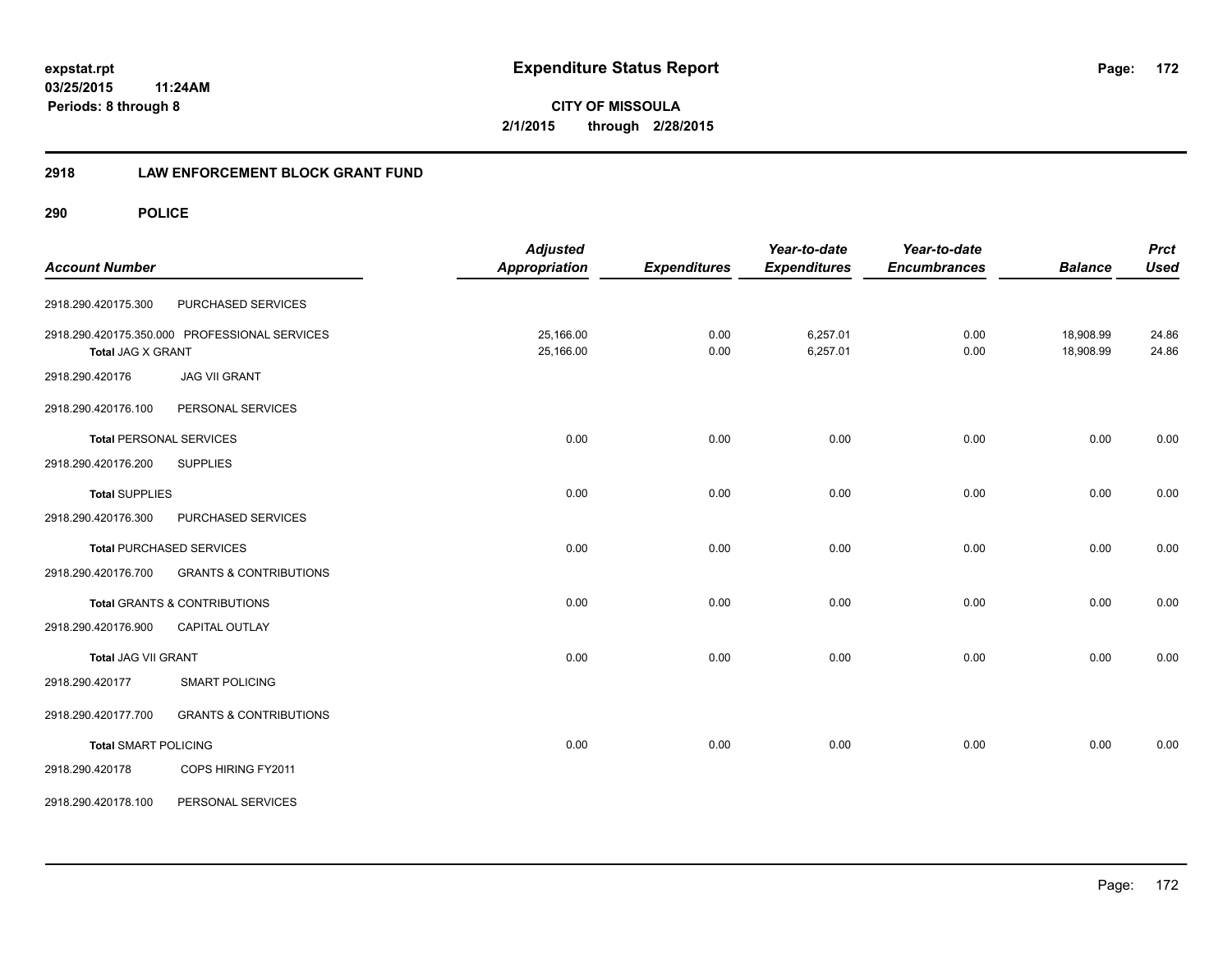**CITY OF MISSOULA 2/1/2015 through 2/28/2015**

## **2918 LAW ENFORCEMENT BLOCK GRANT FUND**

| <b>Account Number</b>           |                                                                  | <b>Adjusted</b><br>Appropriation | <b>Expenditures</b> | Year-to-date<br><b>Expenditures</b> | Year-to-date<br><b>Encumbrances</b> | <b>Balance</b> | <b>Prct</b><br><b>Used</b> |
|---------------------------------|------------------------------------------------------------------|----------------------------------|---------------------|-------------------------------------|-------------------------------------|----------------|----------------------------|
|                                 | 2918.290.420178.110.000 COPS HIRING FY12/SALARIES AND WAGES      | 40,150.00                        | 4,218.46            | 35,451.95                           | 0.00                                | 4,698.05       | 88.30                      |
|                                 | 2918.290.420178.115.000 SALARIES/HEALTH INSURANCE BENEFIT        | 0.00                             | 570.00              | 4.246.50                            | 0.00                                | $-4.246.50$    | 0.00                       |
|                                 | 2918.290.420178.120.000 OVERTIME/TERMINATION                     | 14,850.00                        | 0.00                | 0.00                                | 0.00                                | 14,850.00      | 0.00                       |
|                                 | 2918.290.420178.140.000 EMPLOYER CONTRIBUTIONS                   | 0.00                             | 1,237.54            | 10,343.89                           | 0.00                                | $-10,343.89$   | 0.00                       |
|                                 | 2918.290.420178.141.000 STATE RETIREMENT CONTRIBUTIONS           | 0.00                             | 1,406.37            | 11,659.43                           | 0.00                                | $-11,659.43$   | 0.00                       |
| <b>Total PERSONAL SERVICES</b>  |                                                                  | 55,000.00                        | 7,432.37            | 61,701.77                           | 0.00                                | $-6,701.77$    | 112.19                     |
| 2918.290.420178.200             | <b>SUPPLIES</b>                                                  |                                  |                     |                                     |                                     |                |                            |
| <b>Total SUPPLIES</b>           |                                                                  | 0.00                             | 0.00                | 0.00                                | 0.00                                | 0.00           | 0.00                       |
| 2918.290.420178.300             | PURCHASED SERVICES                                               |                                  |                     |                                     |                                     |                |                            |
| <b>Total PURCHASED SERVICES</b> |                                                                  | 0.00                             | 0.00                | 0.00                                | 0.00                                | 0.00           | 0.00                       |
| 2918.290.420178.900             | <b>CAPITAL OUTLAY</b>                                            |                                  |                     |                                     |                                     |                |                            |
| <b>Total CAPITAL OUTLAY</b>     |                                                                  | 0.00                             | 0.00                | 0.00                                | 0.00                                | 0.00           | 0.00                       |
| Total COPS HIRING FY2011        |                                                                  | 55,000.00                        | 7,432.37            | 61,701.77                           | 0.00                                | $-6,701.77$    | 112.19                     |
| 2918.290.420179                 | FY14 COPS HIRING GRANT                                           |                                  |                     |                                     |                                     |                |                            |
| 2918.290.420179.100             | PERSONAL SERVICES                                                |                                  |                     |                                     |                                     |                |                            |
|                                 | 2918.290.420179.110.000 FY14COPS HIRING GRANT SALARIES AND WAGES | 31.390.00                        | 0.00                | 0.00                                | 0.00                                | 31.390.00      | 0.00                       |
|                                 | 2918.290.420179.140.000 EMPLOYER CONTRIBUTIONS                   | 11.610.00                        | 0.00                | 0.00                                | 0.00                                | 11,610.00      | 0.00                       |
|                                 | Total FY14 COPS HIRING GRANT                                     | 43,000.00                        | 0.00                | 0.00                                | 0.00                                | 43.000.00      | 0.00                       |
| 2918.290.420190                 | LAW ENFORCEMENT BLOCK GRANT                                      |                                  |                     |                                     |                                     |                |                            |
| 2918.290.420190.900             | <b>CAPITAL OUTLAY</b>                                            |                                  |                     |                                     |                                     |                |                            |
|                                 | <b>Total LAW ENFORCEMENT BLOCK GRANT</b>                         | 0.00                             | 0.00                | 0.00                                | 0.00                                | 0.00           | 0.00                       |
| <b>Total POLICE</b>             |                                                                  | 185,872.00                       | 10,359.50           | 92,729.68                           | 0.00                                | 93,142.32      | 49.89                      |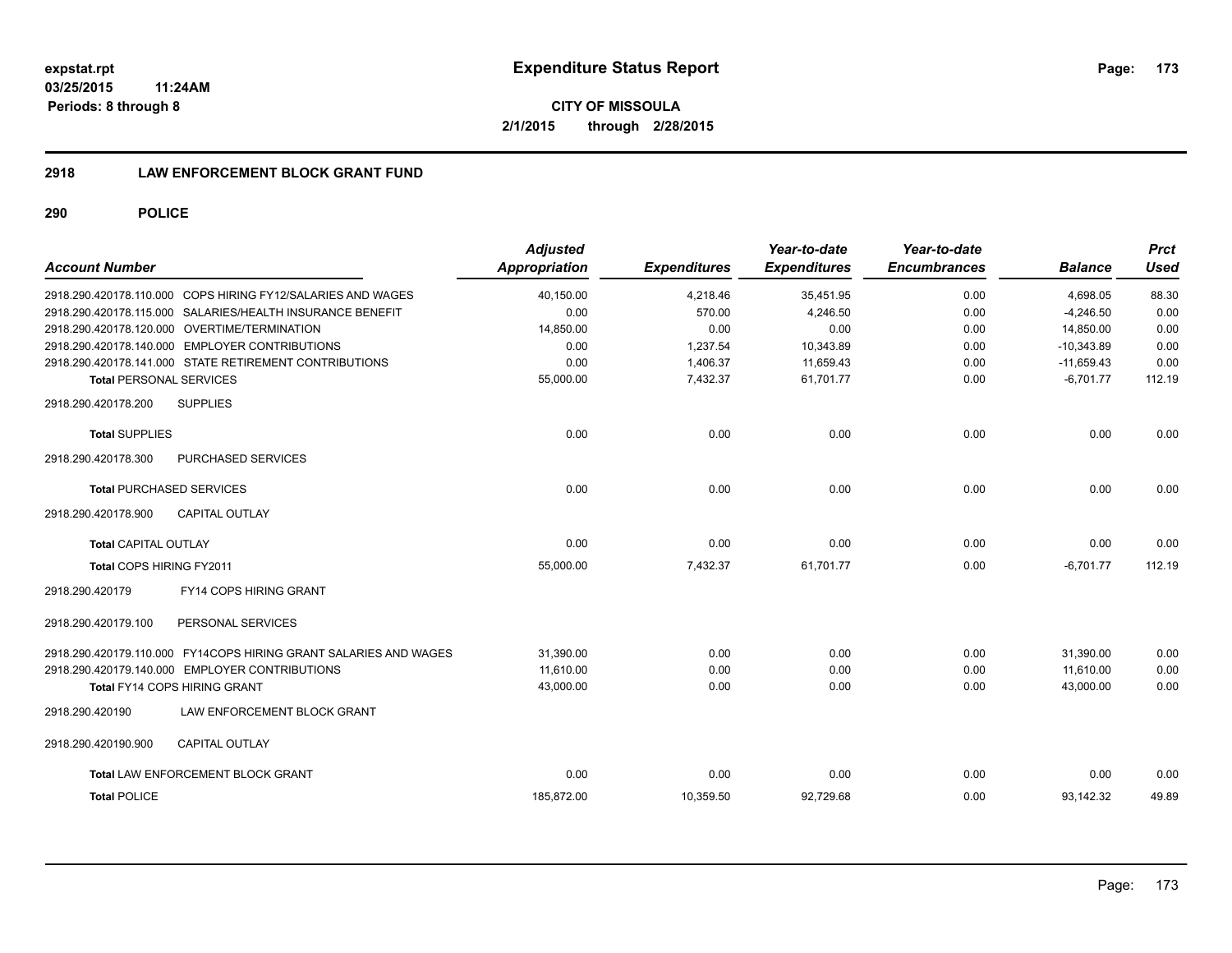**CITY OF MISSOULA 2/1/2015 through 2/28/2015**

## **2918 LAW ENFORCEMENT BLOCK GRANT FUND**

## **390 NON-DEPARTMENTAL**

| <b>Account Number</b>         |                                               | <b>Adjusted</b><br>Appropriation | <b>Expenditures</b> | Year-to-date<br><b>Expenditures</b> | Year-to-date<br><b>Encumbrances</b> | <b>Balance</b> | <b>Prct</b><br>Used |
|-------------------------------|-----------------------------------------------|----------------------------------|---------------------|-------------------------------------|-------------------------------------|----------------|---------------------|
| 2918.390.420191               | <b>COPS TECHNOLOGY</b>                        |                                  |                     |                                     |                                     |                |                     |
| 2918.390.420191.500           | <b>FIXED CHARGES</b>                          |                                  |                     |                                     |                                     |                |                     |
| <b>Total NON-DEPARTMENTAL</b> |                                               | 0.00                             | 0.00                | 0.00                                | 0.00                                | 0.00           | 0.00                |
|                               | <b>Total LAW ENFORCEMENT BLOCK GRANT FUND</b> | 185.872.00                       | 10,359.50           | 92.729.68                           | 0.00                                | 93.142.32      | 49.89               |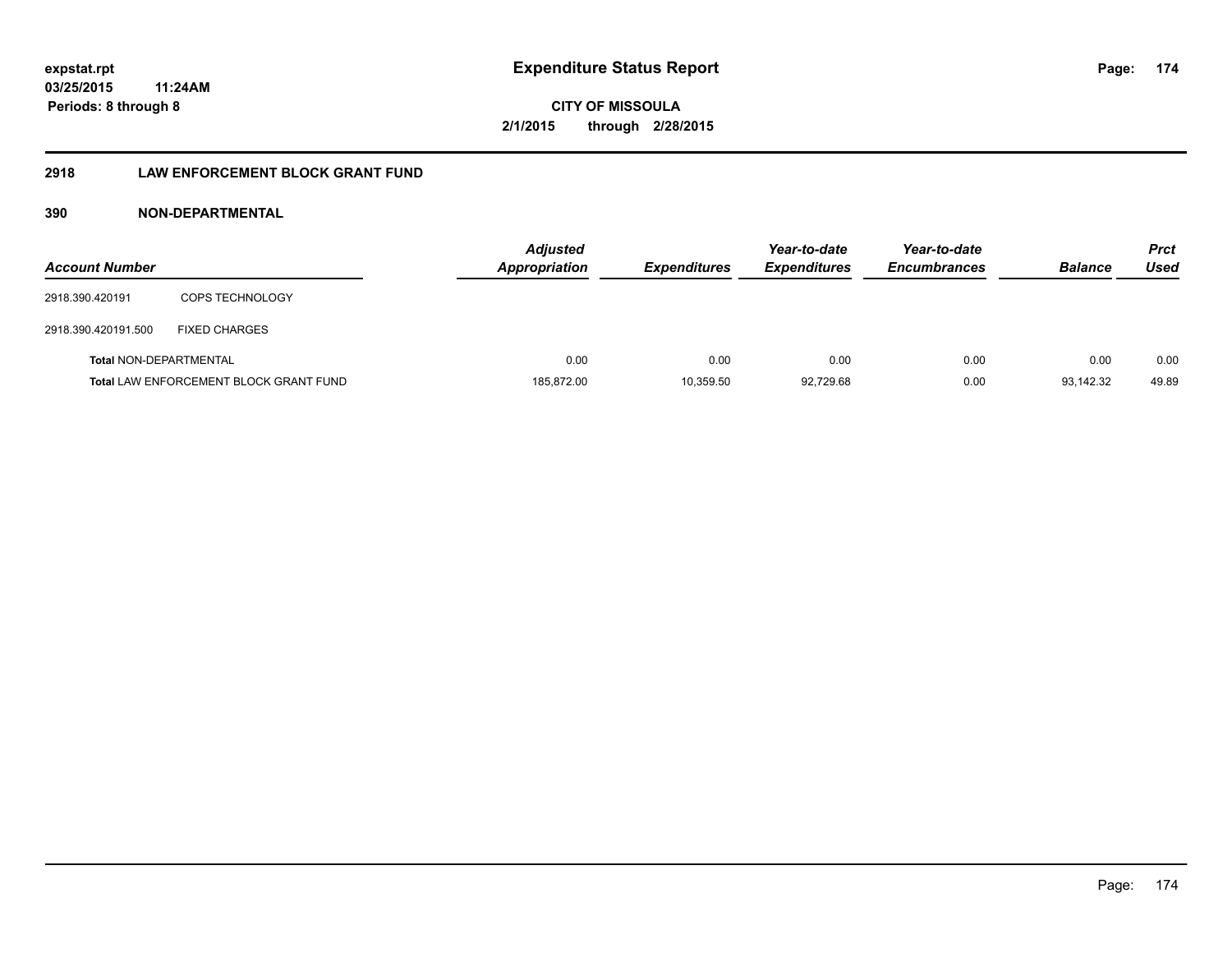**CITY OF MISSOULA 2/1/2015 through 2/28/2015**

**2919 HIDTA FUND**

| <b>Account Number</b>                                    | <b>Adjusted</b><br><b>Appropriation</b> | <b>Expenditures</b> | Year-to-date<br><b>Expenditures</b> | Year-to-date<br><b>Encumbrances</b> | <b>Balance</b> | <b>Prct</b><br><b>Used</b> |
|----------------------------------------------------------|-----------------------------------------|---------------------|-------------------------------------|-------------------------------------|----------------|----------------------------|
| <b>HIDTA STATE FORFEITURES</b><br>2919.290.420142        |                                         |                     |                                     |                                     |                |                            |
| PERSONAL SERVICES<br>2919.290.420142.100                 |                                         |                     |                                     |                                     |                |                            |
| 2919.290.420142.120.000 OVERTIME/TERMINATION             | 15,000.00                               | 0.00                | 0.00                                | 0.00                                | 15,000.00      | 0.00                       |
| 2919.290.420142.140.000 EMPLOYER CONTRIBUTIONS           | 1,350.00                                | 0.00                | 0.00                                | 0.00                                | 1,350.00       | 0.00                       |
| <b>Total PERSONAL SERVICES</b>                           | 16,350.00                               | 0.00                | 0.00                                | 0.00                                | 16,350.00      | 0.00                       |
| <b>SUPPLIES</b><br>2919.290.420142.200                   |                                         |                     |                                     |                                     |                |                            |
| 2919.290.420142.210.000 OFFICE SUPPLIES                  | 500.00                                  | 0.00                | 0.00                                | 0.00                                | 500.00         | 0.00                       |
| 2919.290.420142.220.000 OPERATING SUPPLIES               | 500.00                                  | 3,128.46            | 12,830.07                           | 0.00                                | $-12,330.07$   | 2,566.01                   |
| <b>Total SUPPLIES</b>                                    | 1,000.00                                | 3,128.46            | 12,830.07                           | 0.00                                | $-11,830.07$   | 1,283.01                   |
| 2919.290.420142.300<br>PURCHASED SERVICES                |                                         |                     |                                     |                                     |                |                            |
| 2919.290.420142.341.000 ELECTRICITY & NATURAL GAS        | 4.600.00                                | 0.00                | 0.00                                | 0.00                                | 4,600.00       | 0.00                       |
| 2919.290.420142.344.000 TELEPHONE SERVICE                | 250.00                                  | 0.00                | 0.00                                | 0.00                                | 250.00         | 0.00                       |
| 2919.290.420142.350.000 PROFESSIONAL SERVICES            | 4,000.00                                | 0.00                | 335.50                              | 0.00                                | 3.664.50       | 8.39                       |
| 2919.290.420142.350.011 TOWING/PROFESSIONAL SERVICES     | 0.00                                    | 0.00                | 1.411.61                            | 0.00                                | $-1.411.61$    | 0.00                       |
| 2919.290.420142.360.000 REPAIR & MAINTENANCE             | 1.200.00                                | 0.00                | 0.00                                | 0.00                                | 1.200.00       | 0.00                       |
| 2919.290.420142.370.000 TRAVEL                           | 1,500.00                                | 0.00                | 0.00                                | 0.00                                | 1.500.00       | 0.00                       |
| 2919.290.420142.380.000 TRAINING                         | 1,500.00                                | 0.00                | 0.00                                | 0.00                                | 1,500.00       | 0.00                       |
| 2919.290.420142.390.000 OTHER PURCHASED SERVICES         | 200.00                                  | 0.00                | 0.00                                | 0.00                                | 200.00         | 0.00                       |
| <b>Total PURCHASED SERVICES</b>                          | 13,250.00                               | 0.00                | 1,747.11                            | 0.00                                | 11,502.89      | 13.19                      |
| 2919.290.420142.500<br><b>FIXED CHARGES</b>              |                                         |                     |                                     |                                     |                |                            |
| 2919.290.420142.500.000 FIXED CHARGES                    | 11,700.00                               | 3,439.74            | 15.478.83                           | 0.00                                | $-3,778.83$    | 132.30                     |
| <b>Total FIXED CHARGES</b>                               | 11,700.00                               | 3,439.74            | 15.478.83                           | 0.00                                | $-3.778.83$    | 132.30                     |
| <b>GRANTS &amp; CONTRIBUTIONS</b><br>2919.290.420142.700 |                                         |                     |                                     |                                     |                |                            |
| 2919.290.420142.700.000 HIDTA STATE FORFEITURE           | 100,000.00                              | 909.42              | 19,648.88                           | 0.00                                | 80,351.12      | 19.65                      |
| 2919.290.420142.700.003 FEDERAL/GRANTS & CONTRIBUTIONS   | 0.00                                    | 1,051.39            | 9,185.56                            | 0.00                                | $-9,185.56$    | 0.00                       |
| <b>Total GRANTS &amp; CONTRIBUTIONS</b>                  | 100,000.00                              | 1,960.81            | 28,834.44                           | 0.00                                | 71,165.56      | 28.83                      |
|                                                          |                                         |                     |                                     |                                     |                |                            |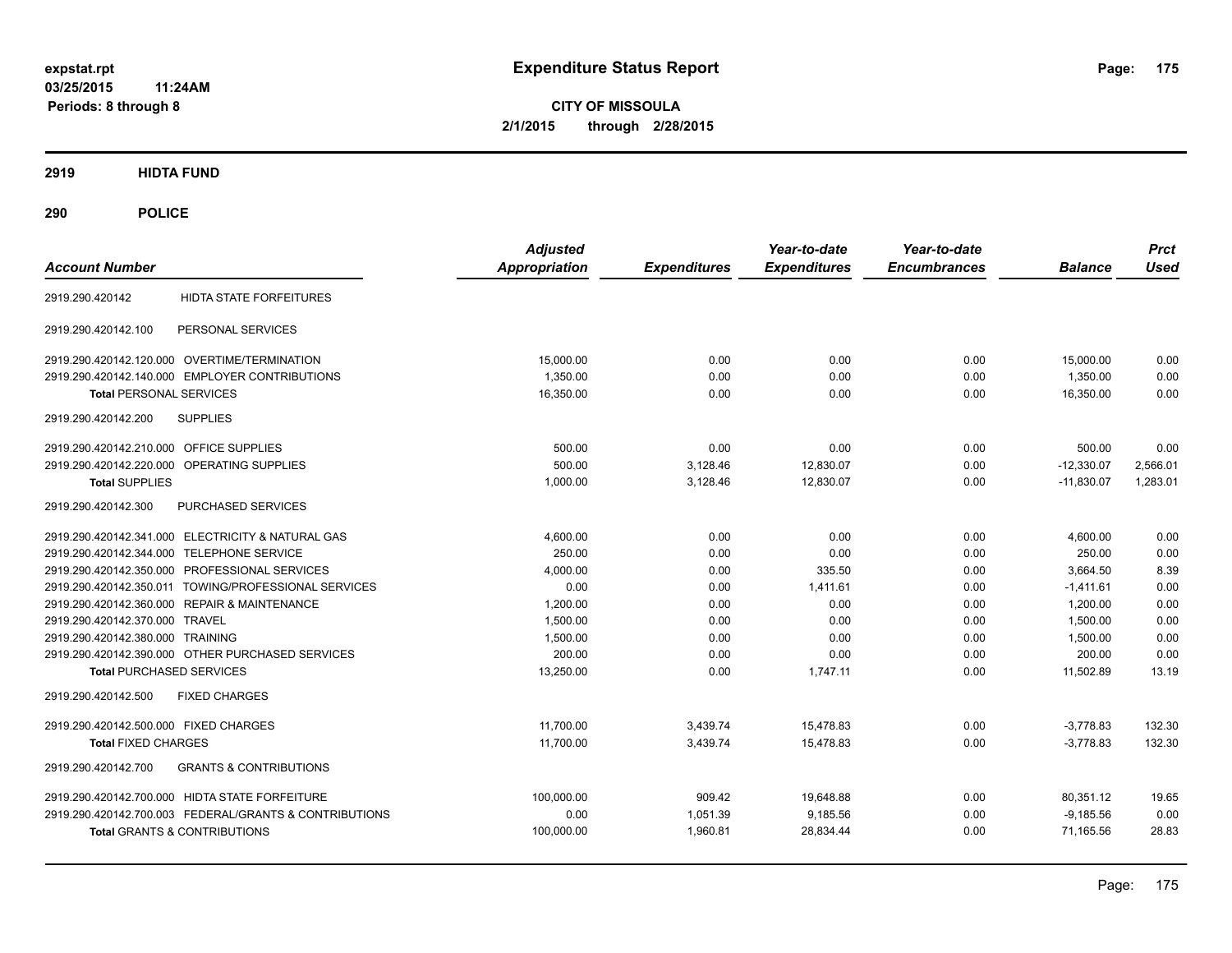**CITY OF MISSOULA 2/1/2015 through 2/28/2015**

**2919 HIDTA FUND**

| <b>Account Number</b>                                            | <b>Adjusted</b><br><b>Appropriation</b> | <b>Expenditures</b> | Year-to-date<br><b>Expenditures</b> | Year-to-date<br><b>Encumbrances</b> | <b>Balance</b>         | <b>Prct</b><br><b>Used</b> |
|------------------------------------------------------------------|-----------------------------------------|---------------------|-------------------------------------|-------------------------------------|------------------------|----------------------------|
| 2919.290.420142.900<br><b>CAPITAL OUTLAY</b>                     |                                         |                     |                                     |                                     |                        |                            |
| 2919.290.420142.920.000 BUILDINGS<br><b>Total CAPITAL OUTLAY</b> | 50,000.00<br>50,000.00                  | 0.00<br>0.00        | 0.00<br>0.00                        | 0.00<br>0.00                        | 50.000.00<br>50.000.00 | 0.00<br>0.00               |
| <b>Total HIDTA FUND</b>                                          | 192,300.00                              | 8.529.01            | 58.890.45                           | 0.00                                | 133.409.55             | 30.62                      |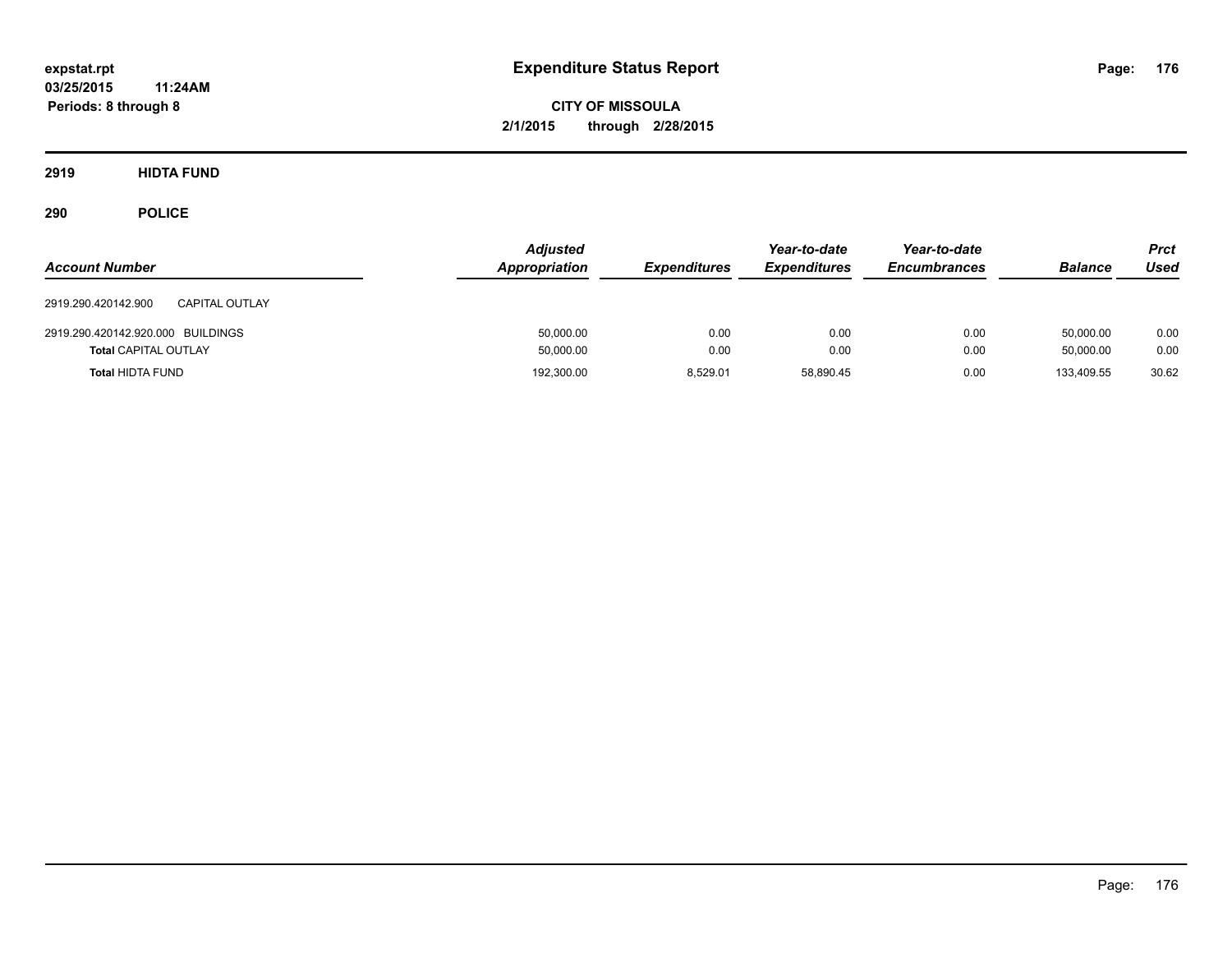## **2939 CDBG PROGRAM INCOME ACCOUNT**

|                                 |                                                  | <b>Adjusted</b>      |                     | Year-to-date        | Year-to-date        |                | <b>Prct</b> |
|---------------------------------|--------------------------------------------------|----------------------|---------------------|---------------------|---------------------|----------------|-------------|
| <b>Account Number</b>           |                                                  | <b>Appropriation</b> | <b>Expenditures</b> | <b>Expenditures</b> | <b>Encumbrances</b> | <b>Balance</b> | <b>Used</b> |
| 2939.400.470000                 | <b>HOUSING &amp; COMMUNITY DEVELOPMENT</b>       |                      |                     |                     |                     |                |             |
| 2939.400.470000.300             | <b>PURCHASED SERVICES</b>                        |                      |                     |                     |                     |                |             |
|                                 | 2939.400.470000.350.000 PROFESSIONAL SERVICES    | 14,383.00            | 0.00                | 0.00                | 0.00                | 14.383.00      | 0.00        |
| <b>Total PURCHASED SERVICES</b> |                                                  | 14,383.00            | 0.00                | 0.00                | 0.00                | 14,383.00      | 0.00        |
| 2939.400.470000.800             | OTHER OBJECTS                                    |                      |                     |                     |                     |                |             |
|                                 | 2939.400.470000.820.000 TRANSFERS TO OTHER FUNDS | 0.00                 | 1.300.00            | 14,383.00           | 0.00                | $-14.383.00$   | 0.00        |
| <b>Total OTHER OBJECTS</b>      |                                                  | 0.00                 | 1,300.00            | 14,383.00           | 0.00                | $-14,383.00$   | 0.00        |
|                                 | <b>Total HOUSING &amp; COMMUNITY DEVELOPMENT</b> | 14,383.00            | 1,300.00            | 14,383.00           | 0.00                | 0.00           | 100.00      |
|                                 | <b>Total CDBG PROGRAM INCOME ACCOUNT</b>         | 14.383.00            | 1.300.00            | 14.383.00           | 0.00                | 0.00           | 100.00      |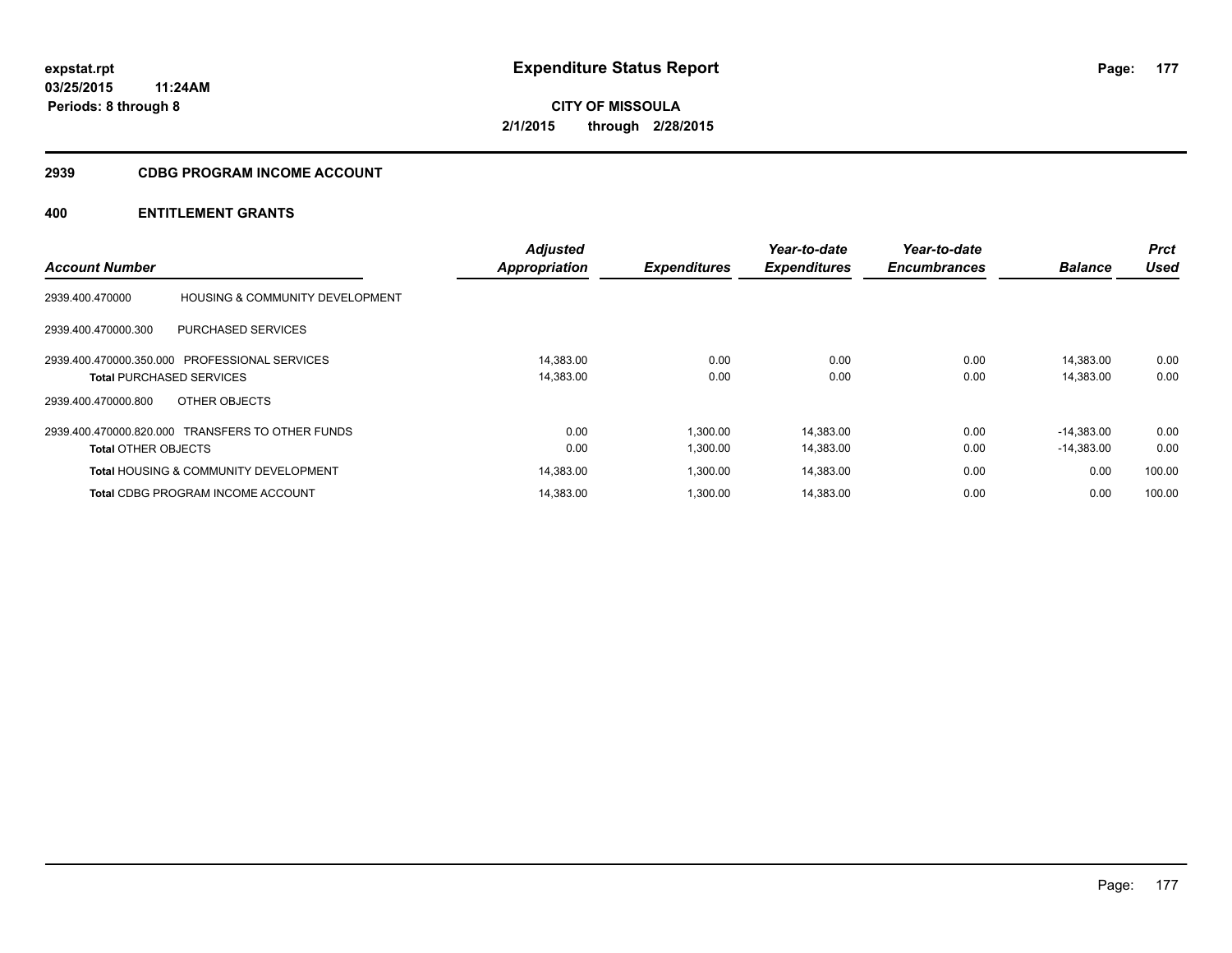**2940 CDBG FUND**

|                                   |                                                              | <b>Adjusted</b>      |                     | Year-to-date        | Year-to-date        |                | <b>Prct</b> |
|-----------------------------------|--------------------------------------------------------------|----------------------|---------------------|---------------------|---------------------|----------------|-------------|
| <b>Account Number</b>             |                                                              | <b>Appropriation</b> | <b>Expenditures</b> | <b>Expenditures</b> | <b>Encumbrances</b> | <b>Balance</b> | <b>Used</b> |
| 2940.400.470001                   | <b>FAIR HOUSING STUDY</b>                                    |                      |                     |                     |                     |                |             |
| 2940.400.470001.700               | <b>GRANTS &amp; CONTRIBUTIONS</b>                            |                      |                     |                     |                     |                |             |
| Total FAIR HOUSING STUDY          |                                                              | 0.00                 | 0.00                | 0.00                | 0.00                | 0.00           | 0.00        |
| 2940.400.470291                   | <b>YWCA</b>                                                  |                      |                     |                     |                     |                |             |
| 2940.400.470291.700               | <b>GRANTS &amp; CONTRIBUTIONS</b>                            |                      |                     |                     |                     |                |             |
| 2940.400.470291.700.000           | FY13 YWCA                                                    | 17,000.00            | 4,350.00            | 18,000.00           | 0.00                | $-1,000.00$    | 105.88      |
| <b>Total YWCA</b>                 |                                                              | 17,000.00            | 4,350.00            | 18,000.00           | 0.00                | $-1,000.00$    | 105.88      |
| 2940.400.470292                   | FY12 homeWORD                                                |                      |                     |                     |                     |                |             |
| 2940.400.470292.700               | <b>GRANTS &amp; CONTRIBUTIONS</b>                            |                      |                     |                     |                     |                |             |
|                                   | 2940.400.470292.700.000 FY13 homeWORD/GRANTS & CONTRIBUTIONS | 6,707.00             | 3,735.76            | 3,735.76            | 0.00                | 2,971.24       | 55.70       |
| Total FY12 homeWORD               |                                                              | 6,707.00             | 3,735.76            | 3,735.76            | 0.00                | 2,971.24       | 55.70       |
| 2940.400.470293                   | MISSOULA FOOD BANK                                           |                      |                     |                     |                     |                |             |
| 2940.400.470293.700               | <b>GRANTS &amp; CONTRIBUTIONS</b>                            |                      |                     |                     |                     |                |             |
|                                   | Total MISSOULA FOOD BANK                                     | 0.00                 | 0.00                | 0.00                | 0.00                | 0.00           | 0.00        |
| 2940.400.470294                   | FY12 WORD                                                    |                      |                     |                     |                     |                |             |
| 2940.400.470294.700               | <b>GRANTS &amp; CONTRIBUTIONS</b>                            |                      |                     |                     |                     |                |             |
| 2940.400.470294.700.000 FY13 WORD |                                                              | 17,000.00            | 8,498.89            | 11,105.49           | 0.00                | 5,894.51       | 65.33       |
| Total FY12 WORD                   |                                                              | 17,000.00            | 8,498.89            | 11,105.49           | 0.00                | 5,894.51       | 65.33       |
| 2940.400.470296                   | MISSOULA AGING SERVICES                                      |                      |                     |                     |                     |                |             |
| 2940.400.470296.700               | <b>GRANTS &amp; CONTRIBUTIONS</b>                            |                      |                     |                     |                     |                |             |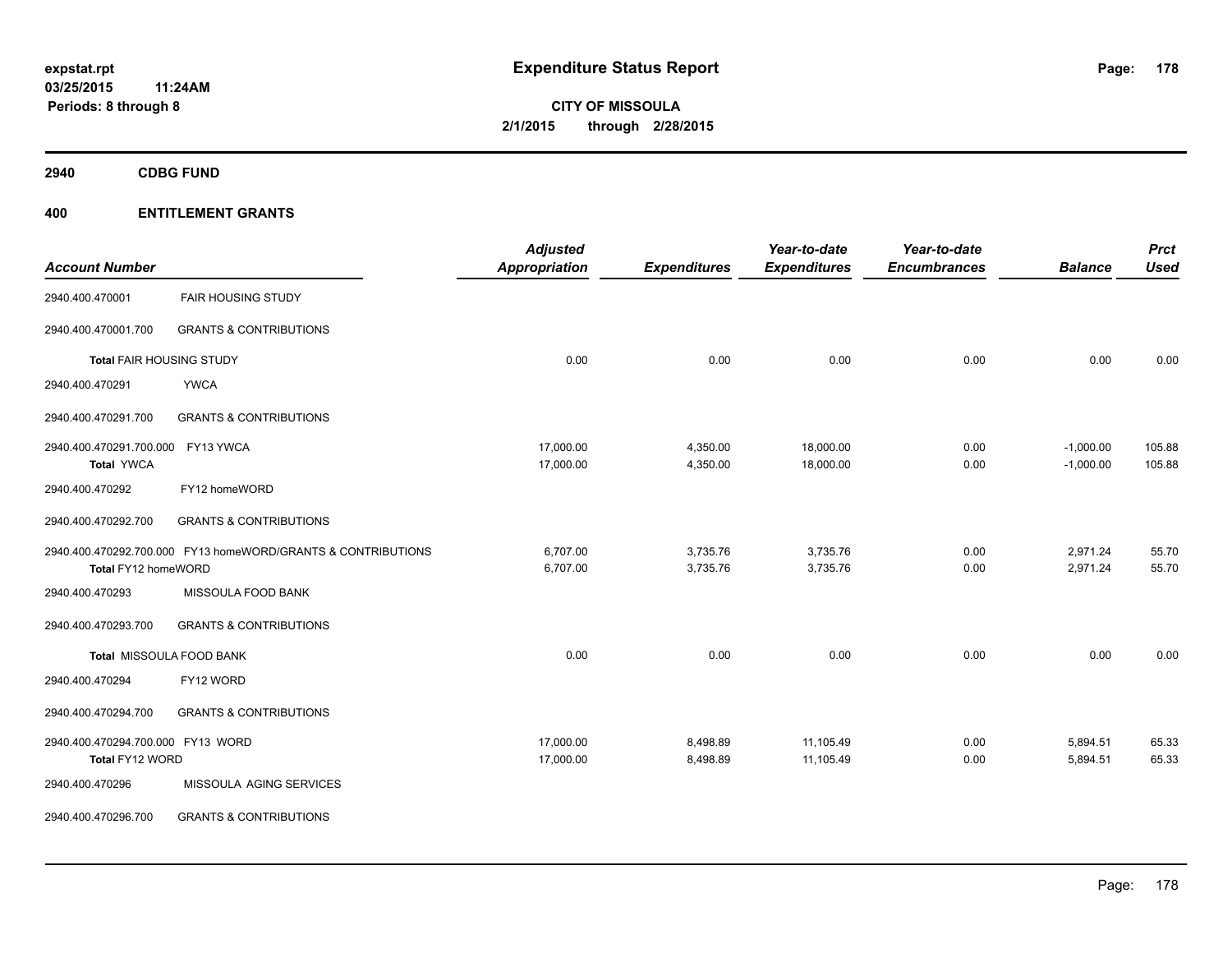**2940 CDBG FUND**

| <b>Account Number</b>                                |                                                                                              | <b>Adjusted</b><br><b>Appropriation</b> | <b>Expenditures</b>    | Year-to-date<br><b>Expenditures</b> | Year-to-date<br><b>Encumbrances</b> | <b>Balance</b>         | <b>Prct</b><br><b>Used</b> |
|------------------------------------------------------|----------------------------------------------------------------------------------------------|-----------------------------------------|------------------------|-------------------------------------|-------------------------------------|------------------------|----------------------------|
|                                                      | 2940.400.470296.700.000 GRANTS & CONTRIBUTIONS<br>Total MISSOULA AGING SERVICES              | 17,000.00<br>17,000.00                  | 4,500.00<br>4,500.00   | 9,000.00<br>9,000.00                | 0.00<br>0.00                        | 8,000.00<br>8,000.00   | 52.94<br>52.94             |
| 2940.400.470298                                      | FY12 RAMP                                                                                    |                                         |                        |                                     |                                     |                        |                            |
| 2940.400.470298.700                                  | <b>GRANTS &amp; CONTRIBUTIONS</b>                                                            |                                         |                        |                                     |                                     |                        |                            |
| 2940.400.470298.700.000 FY13 RAMP<br>Total FY12 RAMP |                                                                                              | 75,000.00<br>75,000.00                  | 12,004.80<br>12,004.80 | 23,749.10<br>23,749.10              | 0.00<br>0.00                        | 51,250.90<br>51,250.90 | 31.67<br>31.67             |
| 2940.400.470313                                      | MISSOULA SENIOR CENTER                                                                       |                                         |                        |                                     |                                     |                        |                            |
| 2940.400.470313.700                                  | <b>GRANTS &amp; CONTRIBUTIONS</b>                                                            |                                         |                        |                                     |                                     |                        |                            |
|                                                      | Total MISSOULA SENIOR CENTER                                                                 | 0.00                                    | 0.00                   | 0.00                                | 0.00                                | 0.00                   | 0.00                       |
| 2940.400.470315                                      | MISSOULA PARKS & REC                                                                         |                                         |                        |                                     |                                     |                        |                            |
| 2940.400.470315.700                                  | <b>GRANTS &amp; CONTRIBUTIONS</b>                                                            |                                         |                        |                                     |                                     |                        |                            |
| 2940.400.470315.700.000 FY13 PARKS & REC             | Total MISSOULA PARKS & REC                                                                   | 160,000.00<br>160,000.00                | 0.00<br>0.00           | 75,000.00<br>75,000.00              | 0.00<br>0.00                        | 85,000.00<br>85,000.00 | 46.88<br>46.88             |
| 2940.400.470318                                      | FY12 POVERELLO FACILITY REPAIRS                                                              |                                         |                        |                                     |                                     |                        |                            |
| 2940.400.470318.700                                  | <b>GRANTS &amp; CONTRIBUTIONS</b>                                                            |                                         |                        |                                     |                                     |                        |                            |
| 2940.400.470318.700.000 FY13 POVERELLO               | Total FY12 POVERELLO FACILITY REPAIRS                                                        | 12,000.00<br>12,000.00                  | 4,115.00<br>4,115.00   | 6.343.50<br>6,343.50                | 0.00<br>0.00                        | 5,656.50<br>5,656.50   | 52.86<br>52.86             |
| 2940.400.470335                                      | <b>GRANT &amp; COMMUNITY PROGRAMS</b>                                                        |                                         |                        |                                     |                                     |                        |                            |
| 2940.400.470335.300                                  | PURCHASED SERVICES                                                                           |                                         |                        |                                     |                                     |                        |                            |
|                                                      | 2940.400.470335.350.000 PROFESSIONAL SERVICES<br><b>Total GRANT &amp; COMMUNITY PROGRAMS</b> | 130,366.00<br>130,366.00                | 0.00<br>0.00           | 60,205.28<br>60,205.28              | 0.00<br>0.00                        | 70,160.72<br>70,160.72 | 46.18<br>46.18             |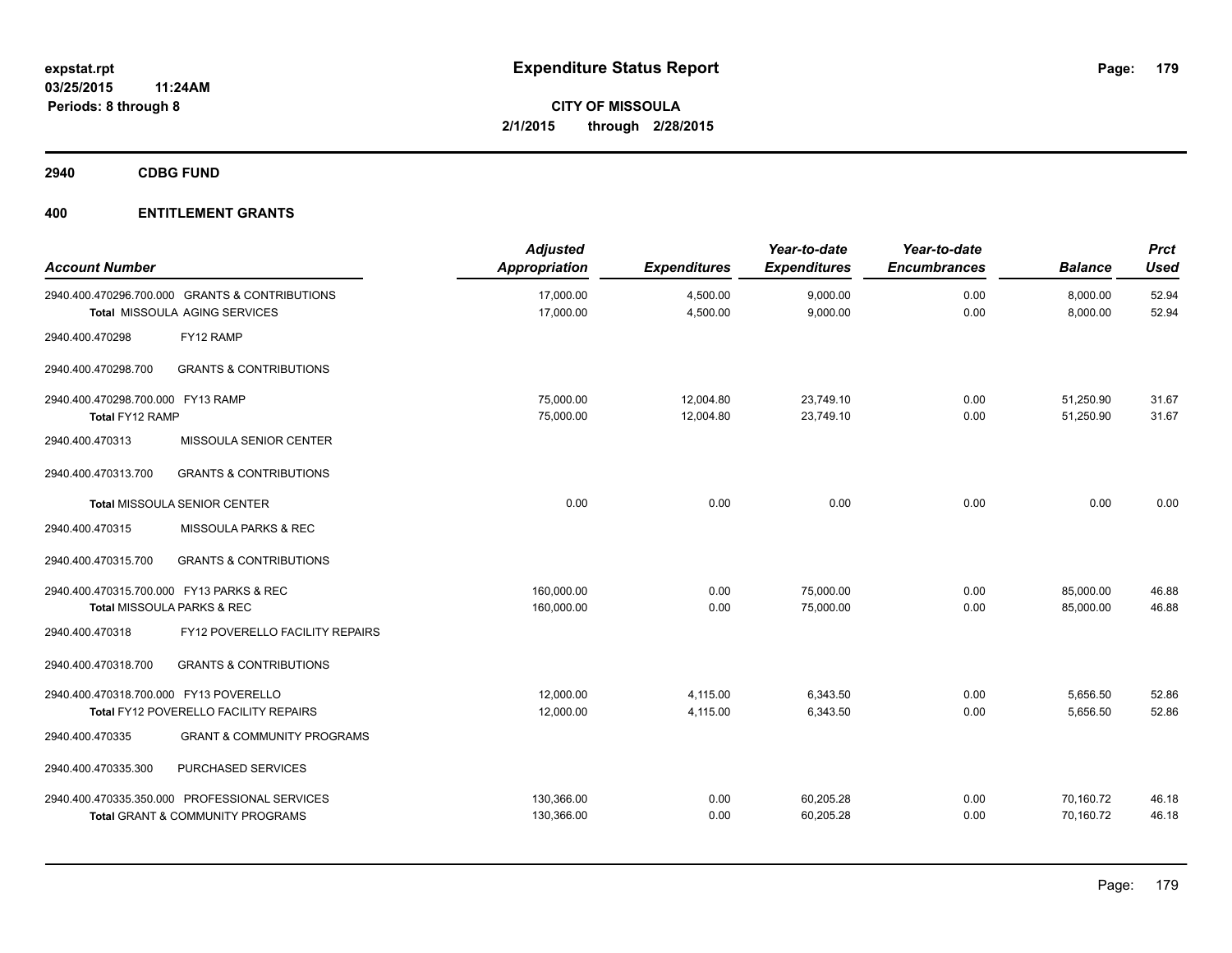**2940 CDBG FUND**

| <b>Account Number</b>  |                                                                                                       | <b>Adjusted</b><br>Appropriation | <b>Expenditures</b> | Year-to-date<br><b>Expenditures</b> | Year-to-date<br><b>Encumbrances</b> | <b>Balance</b>         | <b>Prct</b><br><b>Used</b> |
|------------------------|-------------------------------------------------------------------------------------------------------|----------------------------------|---------------------|-------------------------------------|-------------------------------------|------------------------|----------------------------|
| 2940.400.470372        | WESTERN MT MENTAL HEALTH CENTER                                                                       |                                  |                     |                                     |                                     |                        |                            |
| 2940.400.470372.700    | <b>GRANTS &amp; CONTRIBUTIONS</b>                                                                     |                                  |                     |                                     |                                     |                        |                            |
|                        | 2940.400.470372.700.000 PY12 WESTERN MT MENTAL HEALTH CENTER<br>Total WESTERN MT MENTAL HEALTH CENTER | 175.000.00<br>175,000.00         | 0.00<br>0.00        | 175.000.00<br>175,000.00            | 0.00<br>0.00                        | 0.00<br>0.00           | 100.00<br>100.00           |
| 2940.400.470397        | FY12 GARDEN CITY HARVEST                                                                              |                                  |                     |                                     |                                     |                        |                            |
| 2940.400.470397.700    | <b>GRANTS &amp; CONTRIBUTIONS</b>                                                                     |                                  |                     |                                     |                                     |                        |                            |
|                        | 2940.400.470397.700.000 FY13 GARDEN CITY HARVEST<br>Total FY12 GARDEN CITY HARVEST                    | 10.000.00<br>10,000.00           | 0.00<br>0.00        | 10.300.00<br>10,300.00              | 0.00<br>0.00                        | $-300.00$<br>$-300.00$ | 103.00<br>103.00           |
| 2940.400.470403        | FY12 PARKS & RECREATION GRANTS                                                                        |                                  |                     |                                     |                                     |                        |                            |
| 2940.400.470403.700    | <b>GRANTS &amp; CONTRIBUTIONS</b>                                                                     |                                  |                     |                                     |                                     |                        |                            |
|                        | Total FY12 PARKS & RECREATION GRANTS                                                                  | 0.00                             | 0.00                | 0.00                                | 0.00                                | 0.00                   | 0.00                       |
| 2940.400.470440        | FY10 DIST XI HRS/RESIDENCES REHAB                                                                     |                                  |                     |                                     |                                     |                        |                            |
| 2940.400.470440.700    | <b>GRANTS &amp; CONTRIBUTIONS</b>                                                                     |                                  |                     |                                     |                                     |                        |                            |
|                        | Total FY10 DIST XI HRS/RESIDENCES REHAB                                                               | 0.00                             | 0.00                | 0.00                                | 0.00                                | 0.00                   | 0.00                       |
| 2940.400.470520        | TENANT BASED RENTAL ASSISTANCE                                                                        |                                  |                     |                                     |                                     |                        |                            |
| 2940.400.470520.700    | <b>GRANTS &amp; CONTRIBUTIONS</b>                                                                     |                                  |                     |                                     |                                     |                        |                            |
|                        | Total TENANT BASED RENTAL ASSISTANCE                                                                  | 0.00                             | 0.00                | 0.00                                | 0.00                                | 0.00                   | 0.00                       |
| <b>Total CDBG FUND</b> |                                                                                                       | 620,073.00                       | 37,204.45           | 392,439.13                          | 0.00                                | 227,633.87             | 63.29                      |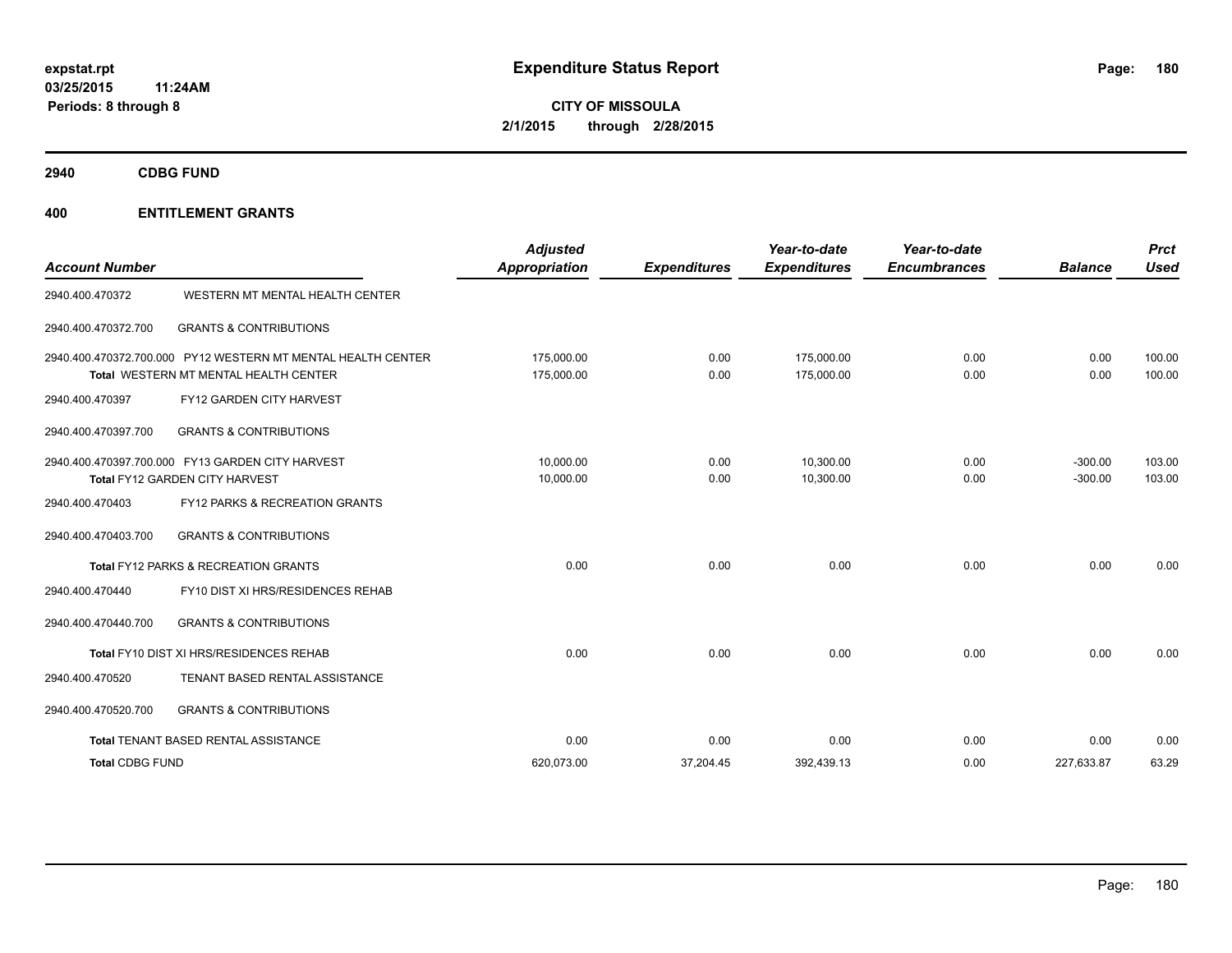**2941 HOME FUND**

| <b>Account Number</b>              |                                                         | <b>Adjusted</b><br><b>Appropriation</b> | <b>Expenditures</b> | Year-to-date<br><b>Expenditures</b> | Year-to-date<br><b>Encumbrances</b> | <b>Balance</b> | <b>Prct</b><br><b>Used</b> |
|------------------------------------|---------------------------------------------------------|-----------------------------------------|---------------------|-------------------------------------|-------------------------------------|----------------|----------------------------|
| 2941.400.470327                    | *** Title Not Found ***                                 |                                         |                     |                                     |                                     |                |                            |
| 2941.400.470327.700                | <b>GRANTS &amp; CONTRIBUTIONS</b>                       |                                         |                     |                                     |                                     |                |                            |
| Total *** Title Not Found ***      |                                                         | 0.00                                    | 0.00                | 0.00                                | 0.00                                | 0.00           | 0.00                       |
| 2941.400.470335                    | <b>GRANT &amp; COMMUNITY PROGRAMS</b>                   |                                         |                     |                                     |                                     |                |                            |
| 2941.400.470335.300                | PURCHASED SERVICES                                      |                                         |                     |                                     |                                     |                |                            |
| 2941.400.470335.350.000 ADMIN FEES |                                                         | 352,009.00                              | 0.00                | 26,408.83                           | 0.00                                | 325,600.17     | 7.50                       |
|                                    | <b>Total PURCHASED SERVICES</b>                         | 352,009.00                              | 0.00                | 26,408.83                           | 0.00                                | 325,600.17     | 7.50                       |
| 2941.400.470335.800                | OTHER OBJECTS                                           |                                         |                     |                                     |                                     |                |                            |
| <b>Total OTHER OBJECTS</b>         |                                                         | 0.00                                    | 0.00                | 0.00                                | 0.00                                | 0.00           | 0.00                       |
|                                    | Total GRANT & COMMUNITY PROGRAMS                        | 352,009.00                              | 0.00                | 26,408.83                           | 0.00                                | 325,600.17     | 7.50                       |
| 2941.400.470372                    | WESTERN MT MENTAL HEALTH CENTER                         |                                         |                     |                                     |                                     |                |                            |
| 2941.400.470372.700                | <b>GRANTS &amp; CONTRIBUTIONS</b>                       |                                         |                     |                                     |                                     |                |                            |
|                                    | 2941.400.470372.700.000 WESTERN MT MENTAL HEALTH CENTER | 0.00                                    | 131,931.50          | 580,425.06                          | 0.00                                | $-580,425.06$  | 0.00                       |
|                                    | Total WESTERN MT MENTAL HEALTH CENTER                   | 0.00                                    | 131,931.50          | 580,425.06                          | 0.00                                | $-580,425.06$  | 0.00                       |
| 2941.400.470385                    | FY14 DISTRICT XI HRC TBRA                               |                                         |                     |                                     |                                     |                |                            |
| 2941.400.470385.700                | <b>GRANTS &amp; CONTRIBUTIONS</b>                       |                                         |                     |                                     |                                     |                |                            |
|                                    | 2941.400.470385.700.000 FY14 DISTRICT XI HRC TBRA       | 0.00                                    | 9,976.72            | 11,971.74                           | 0.00                                | $-11,971.74$   | 0.00                       |
|                                    | Total FY14 DISTRICT XI HRC TBRA                         | 0.00                                    | 9,976.72            | 11,971.74                           | 0.00                                | $-11,971.74$   | 0.00                       |
| 2941.400.470405                    | HOME PROGRAM INCOME                                     |                                         |                     |                                     |                                     |                |                            |
| 2941.400.470405.700                | <b>GRANTS &amp; CONTRIBUTIONS</b>                       |                                         |                     |                                     |                                     |                |                            |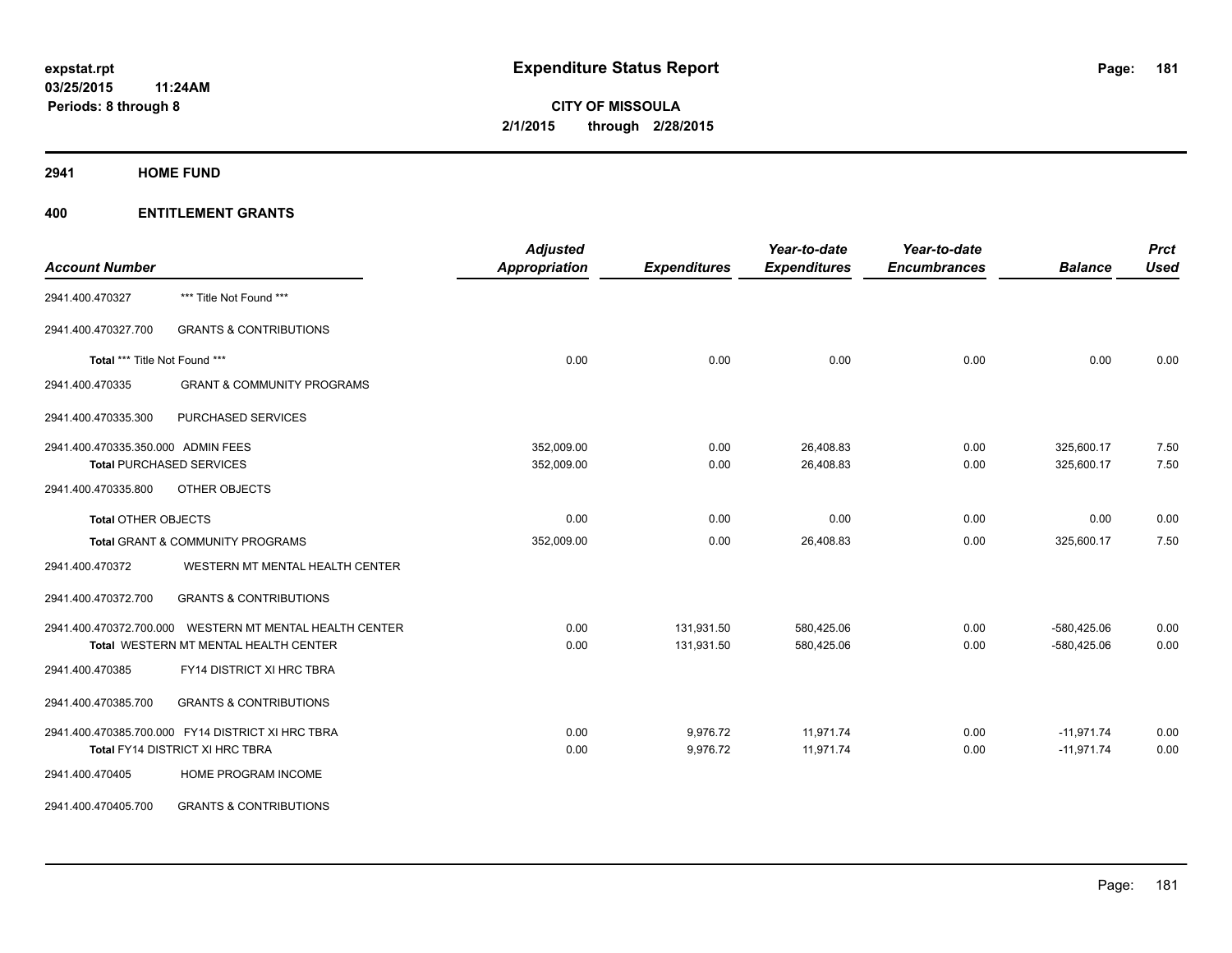**2941 HOME FUND**

| <b>Account Number</b>             |                                              | <b>Adjusted</b><br><b>Appropriation</b> | <b>Expenditures</b> | Year-to-date<br><b>Expenditures</b> | Year-to-date<br><b>Encumbrances</b> | <b>Balance</b> | <b>Prct</b><br><b>Used</b> |
|-----------------------------------|----------------------------------------------|-----------------------------------------|---------------------|-------------------------------------|-------------------------------------|----------------|----------------------------|
|                                   | <b>Total HOME PROGRAM INCOME</b>             | 0.00                                    | 0.00                | 0.00                                | 0.00                                | 0.00           | 0.00                       |
| 2941.400.470407                   | FY12 DIST XI HRC                             |                                         |                     |                                     |                                     |                |                            |
| 2941.400.470407.700               | <b>GRANTS &amp; CONTRIBUTIONS</b>            |                                         |                     |                                     |                                     |                |                            |
| Total FY12 DIST XI HRC            |                                              | 0.00                                    | 0.00                | 0.00                                | 0.00                                | 0.00           | 0.00                       |
| 2941.400.470408                   | FY12 homeWORD                                |                                         |                     |                                     |                                     |                |                            |
| 2941.400.470408.700               | <b>GRANTS &amp; CONTRIBUTIONS</b>            |                                         |                     |                                     |                                     |                |                            |
| Total FY12 homeWORD               |                                              | 0.00                                    | 0.00                | 0.00                                | 0.00                                | 0.00           | 0.00                       |
| 2941.400.470410                   | FY10-12 DIST XI HRC/1ST TIME HOMEBUYER       |                                         |                     |                                     |                                     |                |                            |
| 2941.400.470410.700               | <b>GRANTS &amp; CONTRIBUTIONS</b>            |                                         |                     |                                     |                                     |                |                            |
|                                   | Total FY10-12 DIST XI HRC/1ST TIME HOMEBUYER | 0.00                                    | 0.00                | 0.00                                | 0.00                                | 0.00           | 0.00                       |
| 2941.400.470520                   | TENANT BASED RENTAL ASSISTANCE               |                                         |                     |                                     |                                     |                |                            |
| 2941.400.470520.700               | <b>GRANTS &amp; CONTRIBUTIONS</b>            |                                         |                     |                                     |                                     |                |                            |
| 2941.400.470520.700.000 WORD TBRA |                                              | 0.00                                    | 0.00                | 39,089.43                           | 0.00                                | $-39,089.43$   | 0.00                       |
|                                   | Total TENANT BASED RENTAL ASSISTANCE         | 0.00                                    | 0.00                | 39,089.43                           | 0.00                                | $-39,089.43$   | 0.00                       |
| 2941.400.521000                   | INTERFUND OPERATING TRANSFERS                |                                         |                     |                                     |                                     |                |                            |
| 2941.400.521000.800               | OTHER OBJECTS                                |                                         |                     |                                     |                                     |                |                            |
|                                   | Total INTERFUND OPERATING TRANSFERS          | 0.00                                    | 0.00                | 0.00                                | 0.00                                | 0.00           | 0.00                       |
| <b>Total HOME FUND</b>            |                                              | 352,009.00                              | 141,908.22          | 657,895.06                          | 0.00                                | $-305,886.06$  | 186.90                     |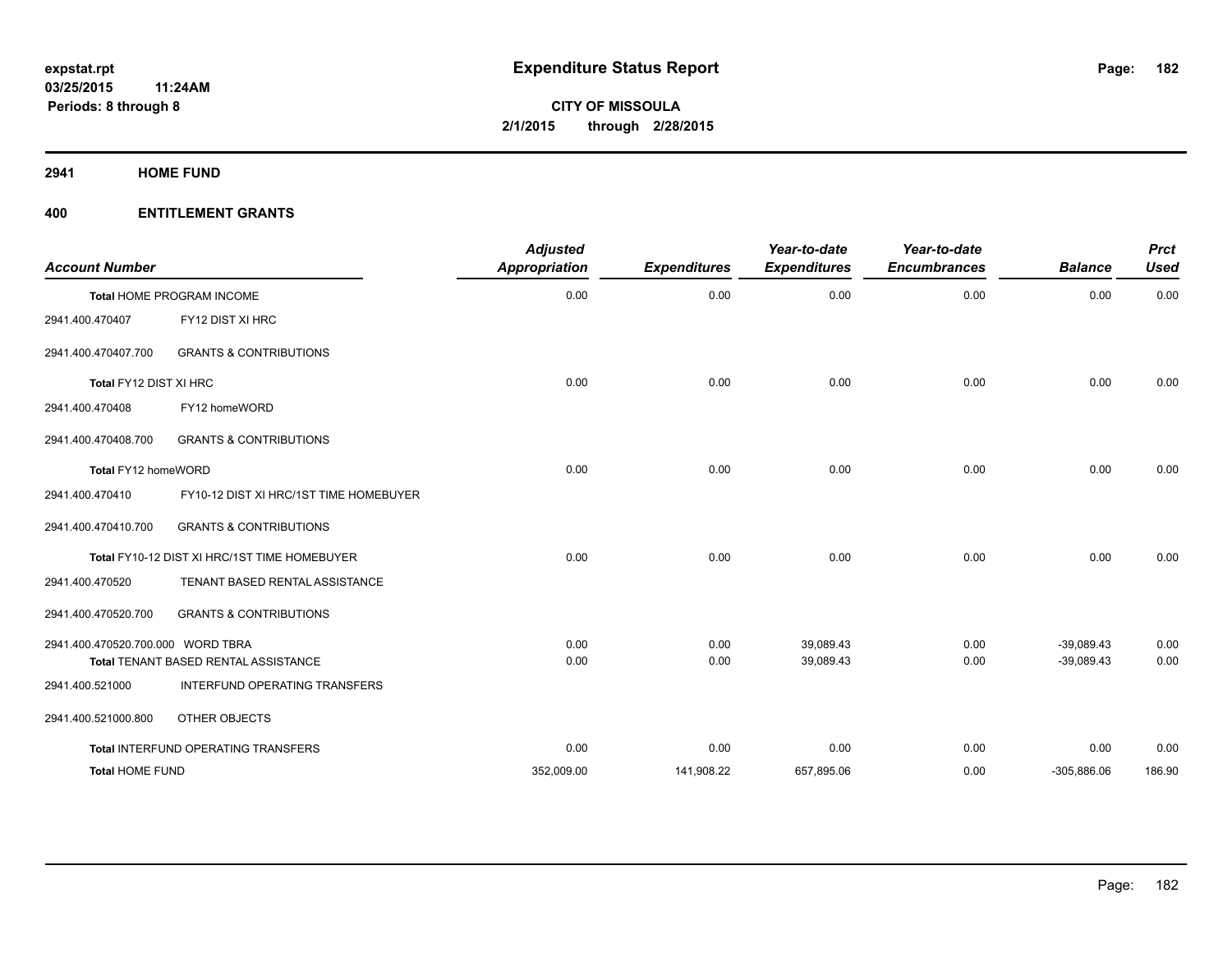**2942 ADDI PROGRAM**

| <b>Account Number</b>        |                                                             | <b>Adjusted</b><br><b>Appropriation</b> | <b>Expenditures</b> | Year-to-date<br><b>Expenditures</b> | Year-to-date<br><b>Encumbrances</b> | <b>Balance</b> | <b>Prct</b><br><b>Used</b> |
|------------------------------|-------------------------------------------------------------|-----------------------------------------|---------------------|-------------------------------------|-------------------------------------|----------------|----------------------------|
| 2942.400.470335              | <b>GRANT &amp; COMMUNITY PROGRAMS</b>                       |                                         |                     |                                     |                                     |                |                            |
| 2942.400.470335.300          | PURCHASED SERVICES                                          |                                         |                     |                                     |                                     |                |                            |
|                              | <b>Total GRANT &amp; COMMUNITY PROGRAMS</b>                 | 0.00                                    | 0.00                | 0.00                                | 0.00                                | 0.00           | 0.00                       |
| 2942.400.470370              | <b>PARENTING PLACE</b>                                      |                                         |                     |                                     |                                     |                |                            |
| 2942.400.470370.700          | <b>GRANTS &amp; CONTRIBUTIONS</b>                           |                                         |                     |                                     |                                     |                |                            |
|                              | 2942.400.470370.700.000 ADDI FUNDS-1ST TIME HOMEBUYERS FUND | 12,243.00                               | 0.00                | 0.00                                | 0.00                                | 12.243.00      | 0.00                       |
| <b>Total PARENTING PLACE</b> |                                                             | 12,243.00                               | 0.00                | 0.00                                | 0.00                                | 12.243.00      | 0.00                       |
| <b>Total ADDI PROGRAM</b>    |                                                             | 12,243.00                               | 0.00                | 0.00                                | 0.00                                | 12,243.00      | 0.00                       |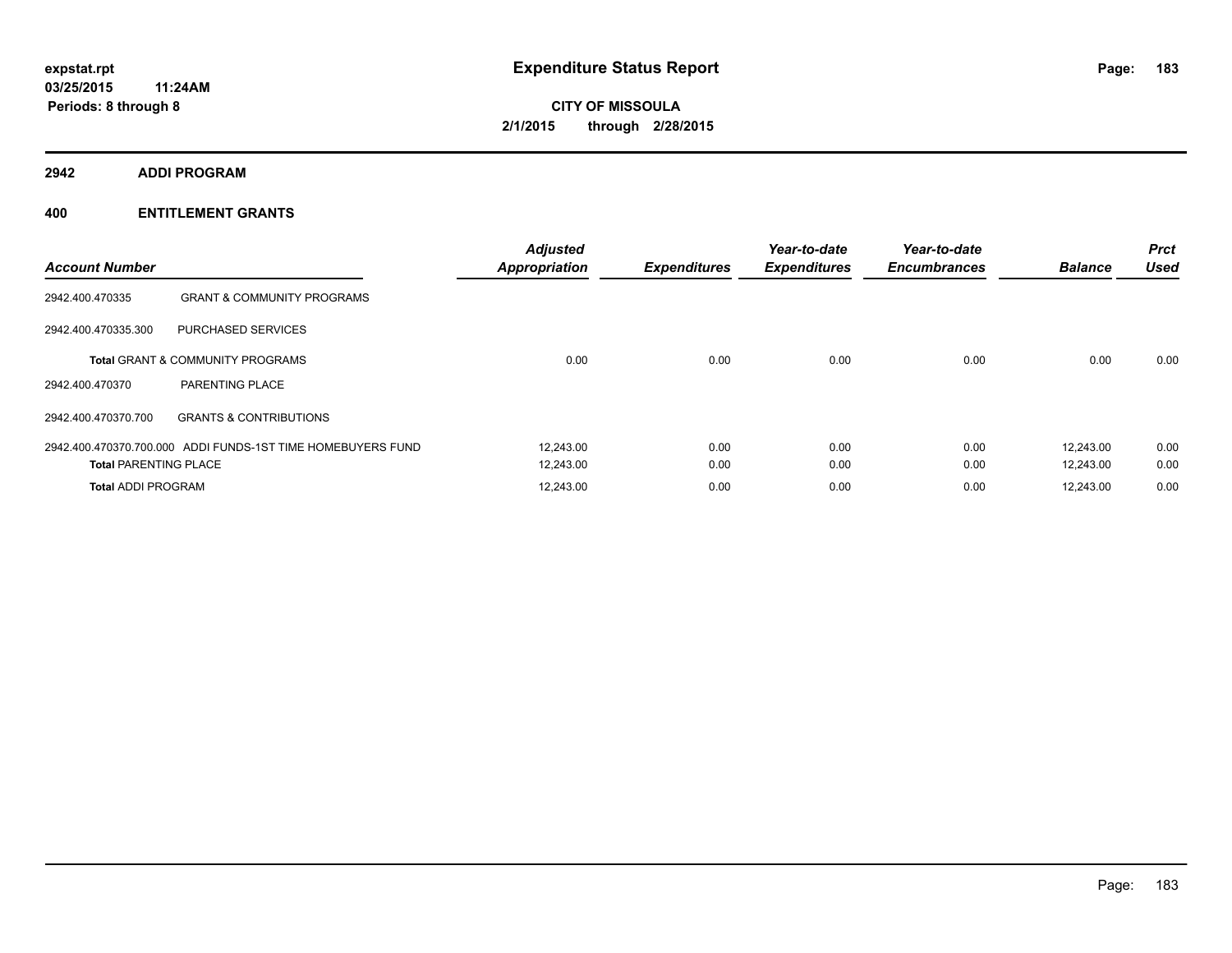### **2943 CITY HOME PROGRAM INCOME**

|                                                  |                                   | <b>Adjusted</b>      |                     | Year-to-date        | Year-to-date        |                | Prct        |
|--------------------------------------------------|-----------------------------------|----------------------|---------------------|---------------------|---------------------|----------------|-------------|
| <b>Account Number</b>                            |                                   | <b>Appropriation</b> | <b>Expenditures</b> | <b>Expenditures</b> | <b>Encumbrances</b> | <b>Balance</b> | <b>Used</b> |
| 2943.400.470405                                  | *** Title Not Found ***           |                      |                     |                     |                     |                |             |
| 2943.400.470405.300                              | PURCHASED SERVICES                |                      |                     |                     |                     |                |             |
| 2943.400.470405.350.000 PROFESSIONAL SERVICES    |                                   | 35,000.00            | 0.00                | 0.00                | 0.00                | 35,000.00      | 0.00        |
| 2943.400.470405.390.000 OTHER PURCHASED SERVICES |                                   | 500.00               | 0.00                | 0.00                | 0.00                | 500.00         | 0.00        |
| <b>Total PURCHASED SERVICES</b>                  |                                   | 35,500.00            | 0.00                | 0.00                | 0.00                | 35,500.00      | 0.00        |
| 2943.400.470405.700                              | <b>GRANTS &amp; CONTRIBUTIONS</b> |                      |                     |                     |                     |                |             |
| <b>Total GRANTS &amp; CONTRIBUTIONS</b>          |                                   | 0.00                 | 0.00                | 0.00                | 0.00                | 0.00           | 0.00        |
| <b>Total *** Title Not Found ***</b>             |                                   | 35,500.00            | 0.00                | 0.00                | 0.00                | 35,500.00      | 0.00        |
| <b>Total CITY HOME PROGRAM INCOME</b>            |                                   | 35,500.00            | 0.00                | 0.00                | 0.00                | 35.500.00      | 0.00        |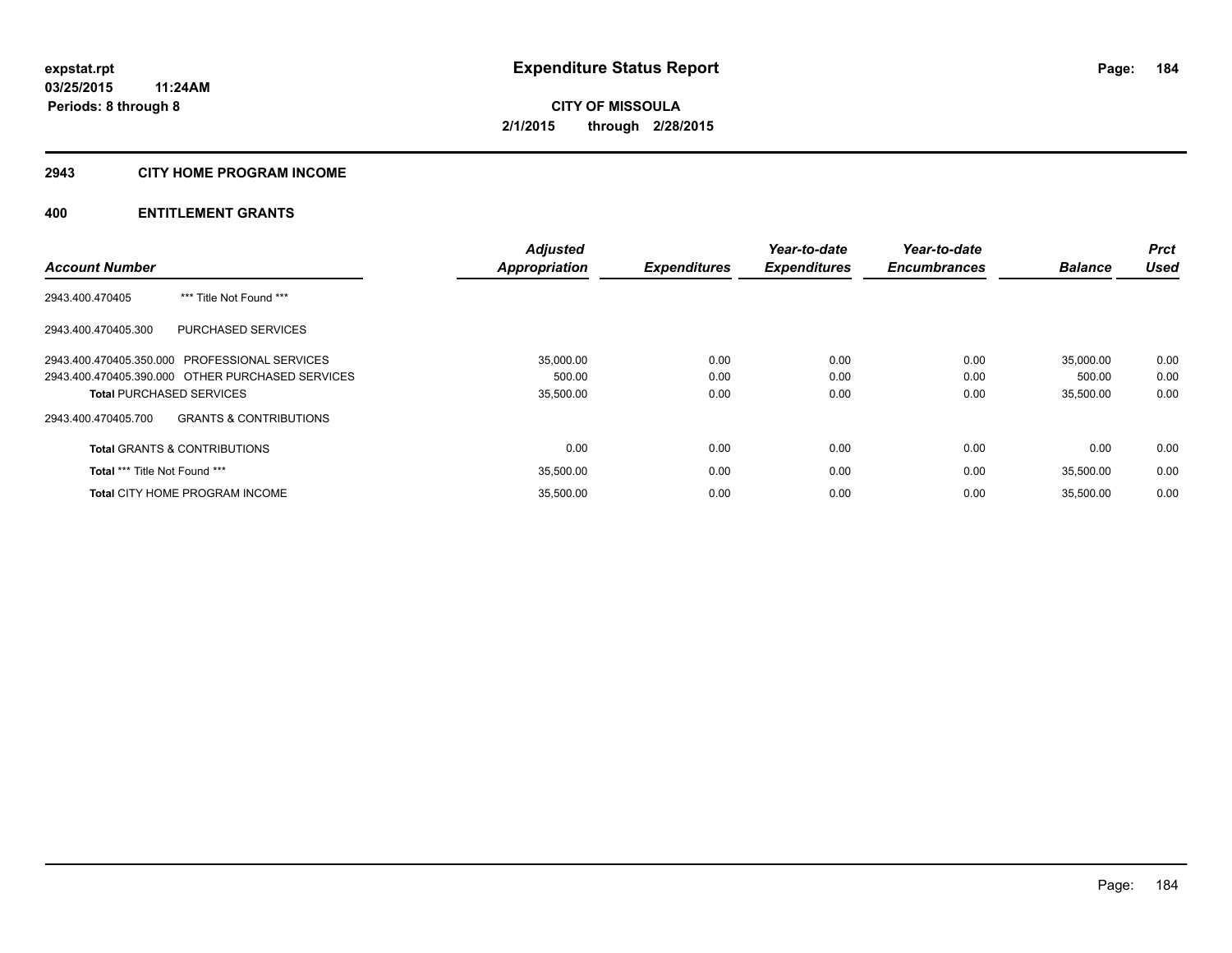**03/25/2015 11:24AM Periods: 8 through 8**

**CITY OF MISSOULA 2/1/2015 through 2/28/2015**

#### **2944 NEIGHBORHOOD STABILIZATION PROGRAM**

| <b>Account Number</b> |                                 | <b>Adjusted</b><br>Appropriation | <b>Expenditures</b> | Year-to-date<br><b>Expenditures</b> | Year-to-date<br><b>Encumbrances</b> | <b>Balance</b> | <b>Prct</b><br><b>Used</b> |
|-----------------------|---------------------------------|----------------------------------|---------------------|-------------------------------------|-------------------------------------|----------------|----------------------------|
| 2944.400.470425       | SILVERTIP APARTMENTS            |                                  |                     |                                     |                                     |                |                            |
| 2944.400.470425.300   | PURCHASED SERVICES              |                                  |                     |                                     |                                     |                |                            |
|                       | <b>Total PURCHASED SERVICES</b> | 0.00                             | 0.00                | 0.00                                | 0.00                                | 0.00           | 0.00                       |
|                       | <b>Total ENTITLEMENT GRANTS</b> | 0.00                             | 0.00                | 0.00                                | 0.00                                | 0.00           | 0.00                       |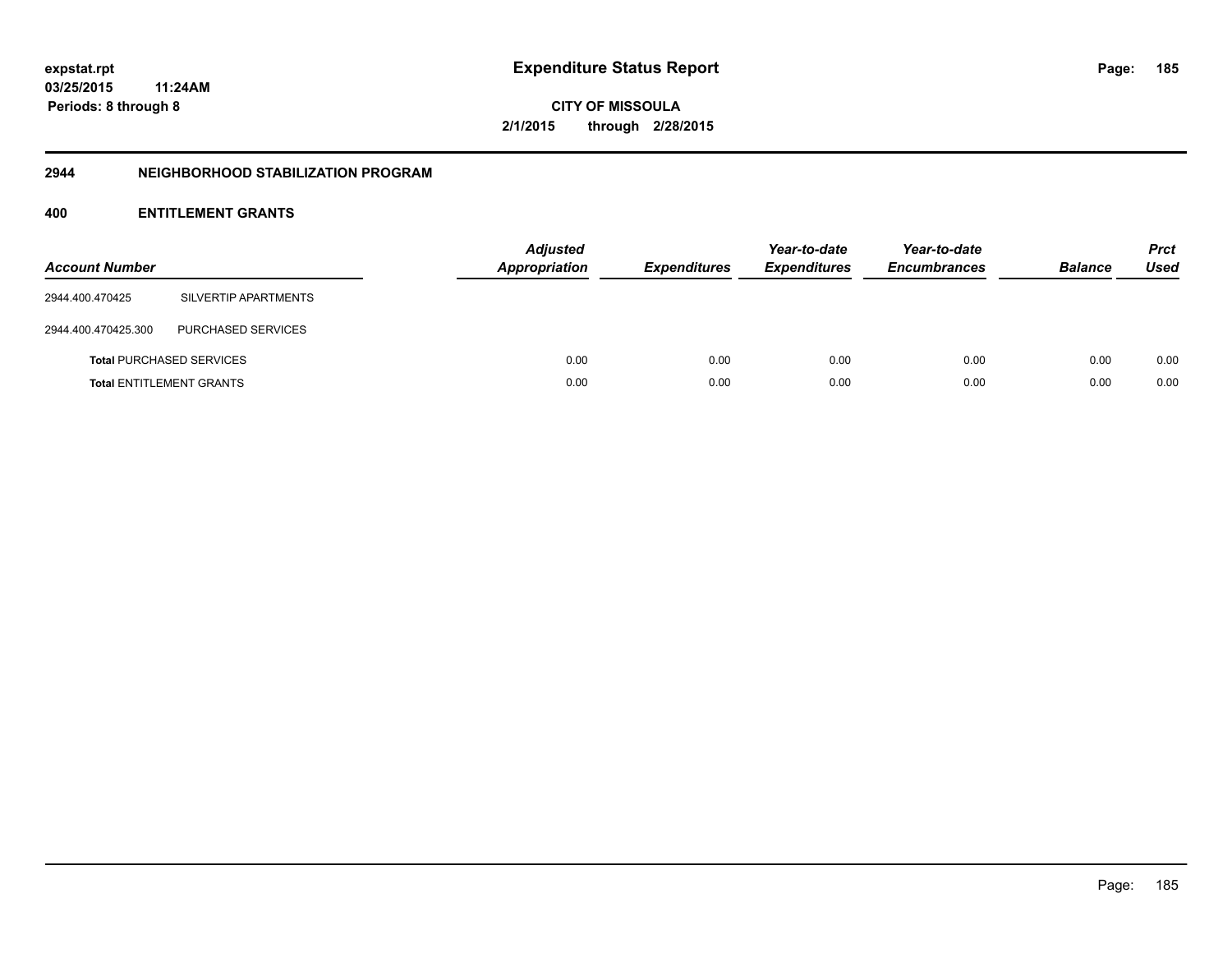**03/25/2015 11:24AM Periods: 8 through 8**

**CITY OF MISSOULA 2/1/2015 through 2/28/2015**

## **2944 NEIGHBORHOOD STABILIZATION PROGRAM**

## **401 MHA/SILVERTIP**

| <b>Account Number</b>      |                                 | <b>Adjusted</b><br><b>Appropriation</b> | <b>Expenditures</b> | Year-to-date<br><b>Expenditures</b> | Year-to-date<br><b>Encumbrances</b> | <b>Balance</b> | <b>Prct</b><br><b>Used</b> |
|----------------------------|---------------------------------|-----------------------------------------|---------------------|-------------------------------------|-------------------------------------|----------------|----------------------------|
| 2944.401.470425            | *** Title Not Found ***         |                                         |                     |                                     |                                     |                |                            |
| 2944.401.470425.300        | PURCHASED SERVICES              |                                         |                     |                                     |                                     |                |                            |
|                            | <b>Total PURCHASED SERVICES</b> | 0.00                                    | 0.00                | 0.00                                | 0.00                                | 0.00           | 0.00                       |
| <b>Total MHA/SILVERTIP</b> |                                 | 0.00                                    | 0.00                | 0.00                                | 0.00                                | 0.00           | 0.00                       |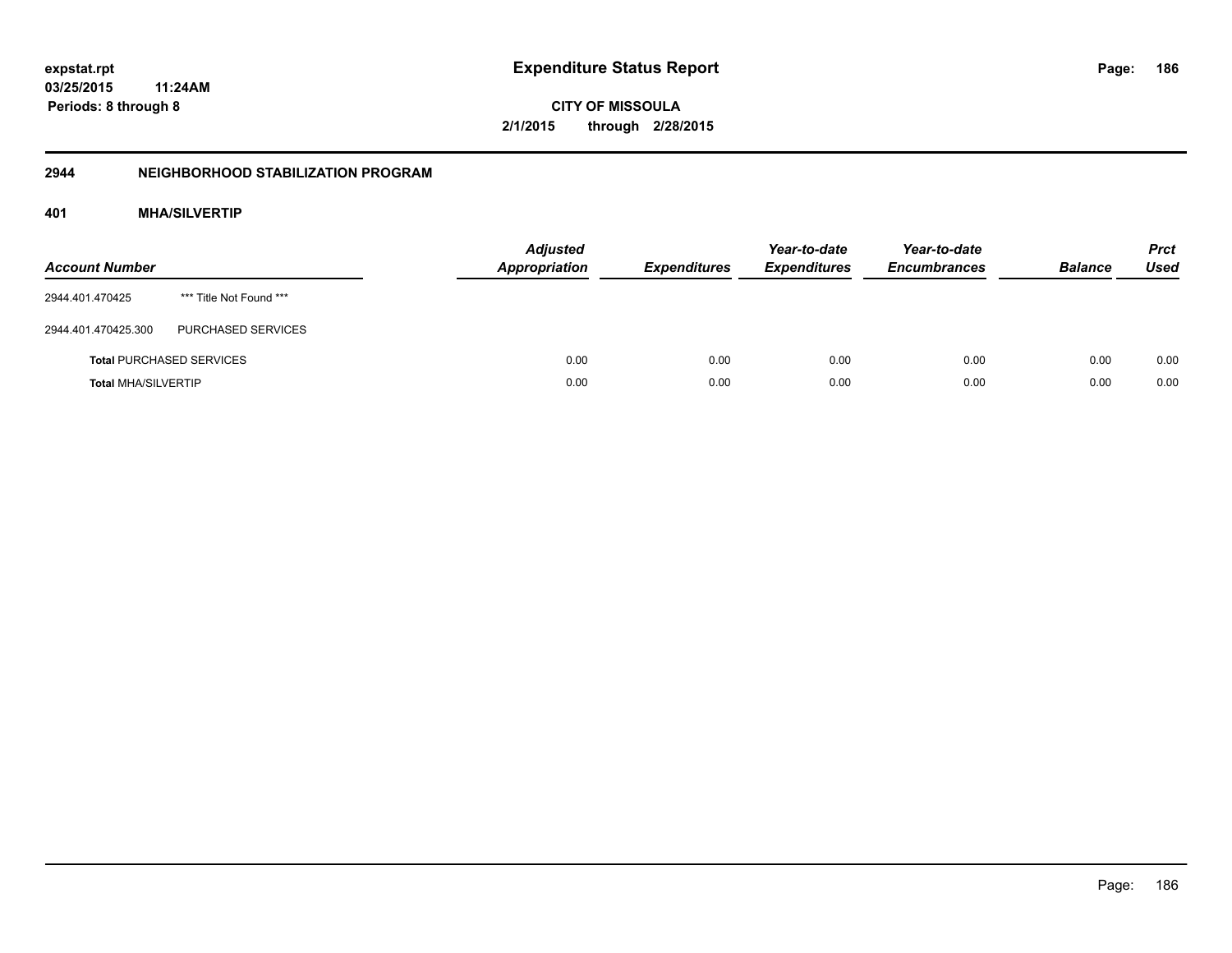**03/25/2015 11:24AM Periods: 8 through 8**

**CITY OF MISSOULA 2/1/2015 through 2/28/2015**

## **2944 NEIGHBORHOOD STABILIZATION PROGRAM**

## **402 HUD/SILVERTIP**

| <b>Account Number</b> |                                                 | <b>Adjusted</b><br>Appropriation | <b>Expenditures</b> | Year-to-date<br><b>Expenditures</b> | Year-to-date<br><b>Encumbrances</b> | <b>Balance</b> | Prct<br>Used |
|-----------------------|-------------------------------------------------|----------------------------------|---------------------|-------------------------------------|-------------------------------------|----------------|--------------|
| 2944.402.470425       | *** Title Not Found ***                         |                                  |                     |                                     |                                     |                |              |
| 2944.402.470425.300   | PURCHASED SERVICES                              |                                  |                     |                                     |                                     |                |              |
|                       | <b>Total NEIGHBORHOOD STABILIZATION PROGRAM</b> | 0.00                             | 0.00                | 0.00                                | 0.00                                | 0.00           | 0.00         |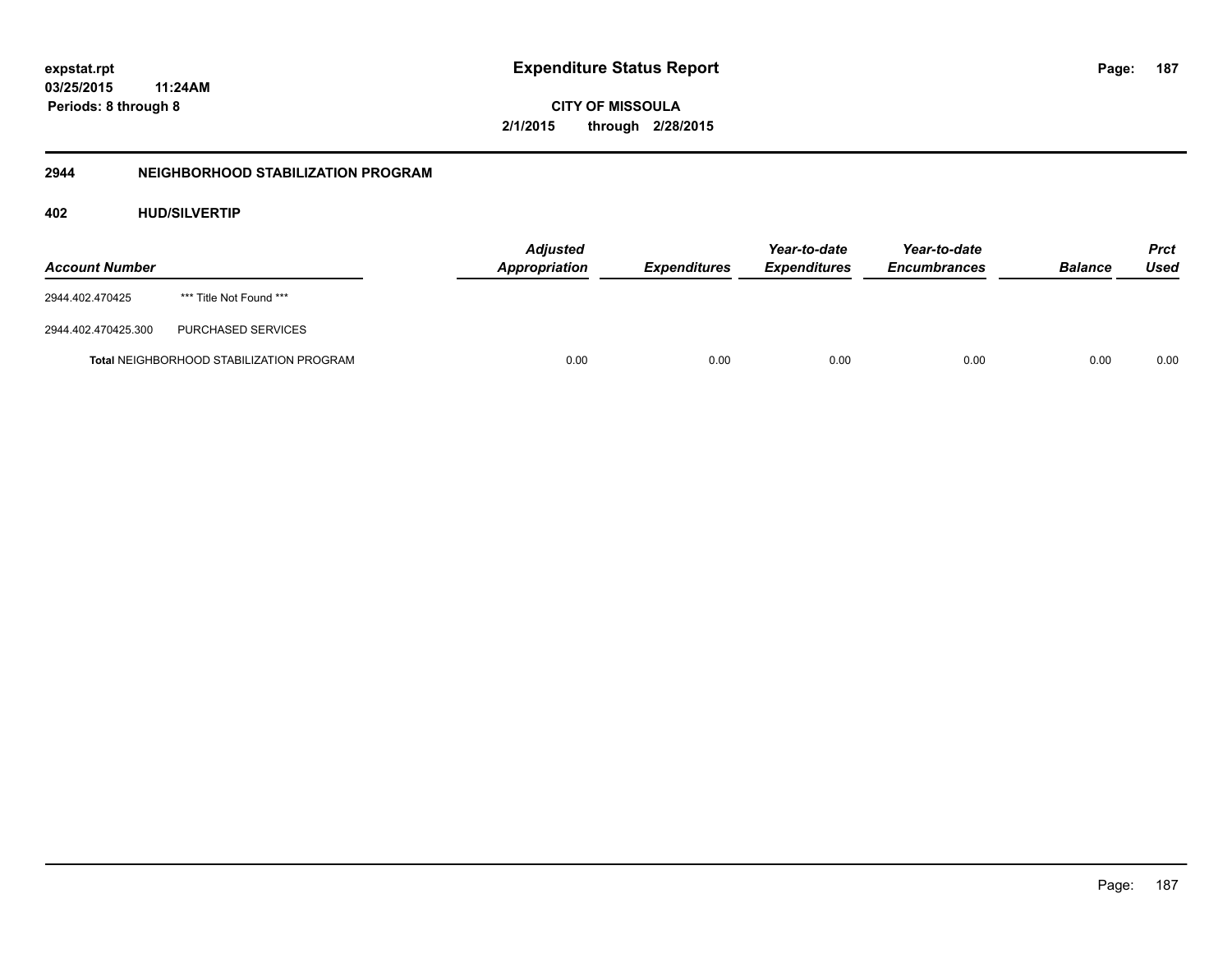#### **2955 TRANSPORTATION**

|                                                            | <b>Adjusted</b>      |                     | Year-to-date        | Year-to-date        |                | <b>Prct</b> |
|------------------------------------------------------------|----------------------|---------------------|---------------------|---------------------|----------------|-------------|
| <b>Account Number</b>                                      | <b>Appropriation</b> | <b>Expenditures</b> | <b>Expenditures</b> | <b>Encumbrances</b> | <b>Balance</b> | <b>Used</b> |
| <b>TRANSPORTATION</b><br>2955.250.411070                   |                      |                     |                     |                     |                |             |
| PERSONAL SERVICES<br>2955.250.411070.100                   |                      |                     |                     |                     |                |             |
| SALARIES AND WAGES<br>2955.250.411070.110.000              | 226,219.00           | 52,195.32           | 154,329.80          | 0.00                | 71,889.20      | 68.22       |
| <b>EMPLOYER CONTRIBUTIONS</b><br>2955.250.411070.140.000   | 73,575.00            | 16,951.17           | 54,472.48           | 0.00                | 19,102.52      | 74.04       |
| 2955.250.411070.141.000 STATE RETIREMENT CONTRIBUTIONS     | 0.00                 | 30.01               | 284.99              | 0.00                | $-284.99$      | 0.00        |
| <b>Total PERSONAL SERVICES</b>                             | 299,794.00           | 69,176.50           | 209,087.27          | 0.00                | 90,706.73      | 69.74       |
| 2955.250.411070.200<br><b>SUPPLIES</b>                     |                      |                     |                     |                     |                |             |
| 2955.250.411070.210.000 OFFICE SUPPLIES                    | 5,000.00             | 11.76               | 1,538.70            | 0.00                | 3,461.30       | 30.77       |
| <b>OFFICE SUPPLIES</b><br>2955.250.411070.210.301          | 0.00                 | 0.00                | 19.78               | 0.00                | $-19.78$       | 0.00        |
| 2955.250.411070.220.000<br>OPERATING SUPPLIES              | 0.00                 | 0.00                | 5,383.16            | 0.00                | $-5,383.16$    | 0.00        |
| REPAIR/MAINTENANCE<br>2955.250.411070.230.000              | 0.00                 | 0.00                | 6.99                | 0.00                | $-6.99$        | 0.00        |
| 2955.250.411070.231.000<br><b>GASOLINE</b>                 | 0.00                 | 0.00                | 163.24              | 0.00                | $-163.24$      | 0.00        |
| 2955.250.411070.240.000 OTHER SUPPLIES                     | 360.00               | 0.00                | 0.00                | 0.00                | 360.00         | 0.00        |
| <b>Total SUPPLIES</b>                                      | 5,360.00             | 11.76               | 7,111.87            | 0.00                | $-1,751.87$    | 132.68      |
| 2955.250.411070.300<br><b>PURCHASED SERVICES</b>           |                      |                     |                     |                     |                |             |
| 2955.250.411070.310.000 COMMUNICATIONS                     | 500.00               | 0.50                | 15.38               | 0.00                | 484.62         | 3.08        |
| 2955.250.411070.320.000 PRINTING & DUPLICATING             | 4,400.00             | 0.00                | 405.30              | 0.00                | 3,994.70       | 9.21        |
| 2955.250.411070.330.000 PUBLICITY, SUBSCRIPTIONS & DUES    | 5,050.00             | 214.00              | 1,723.68            | 0.00                | 3,326.32       | 34.13       |
| 2955.250.411070.341.000 ELECTRICITY & NATURAL GAS          | 0.00                 | 0.00                | 50.01               | 0.00                | $-50.01$       | 0.00        |
| 2955.250.411070.344.000 TELEPHONE SERVICE                  | 880.00               | 105.68              | 701.89              | 0.00                | 178.11         | 79.76       |
| PROFESSIONAL SERVICES<br>2955.250.411070.350.000           | 75,000.00            | 0.00                | 1.367.50            | 0.00                | 73,632.50      | 1.82        |
| <b>REPAIR &amp; MAINTENANCE</b><br>2955.250.411070.360.000 | 7,900.00             | 0.00                | 121.50              | 0.00                | 7,778.50       | 1.54        |
| 2955.250.411070.370.000<br><b>TRAVEL</b>                   | 7,500.00             | 304.70              | 1,838.24            | 0.00                | 5,661.76       | 24.51       |
| 2955.250.411070.380.000 TRAINING                           | 4,500.00             | 1,460.00            | 1,515.00            | 0.00                | 2,985.00       | 33.67       |
| <b>Total PURCHASED SERVICES</b>                            | 105,730.00           | 2,084.88            | 7,738.50            | 0.00                | 97,991.50      | 7.32        |
| 2955.250.411070.500<br><b>FIXED CHARGES</b>                |                      |                     |                     |                     |                |             |
| 2955.250.411070.500.000 FIXED CHARGES                      | 24,000.00            | 0.00                | 794.65              | 0.00                | 23,205.35      | 3.31        |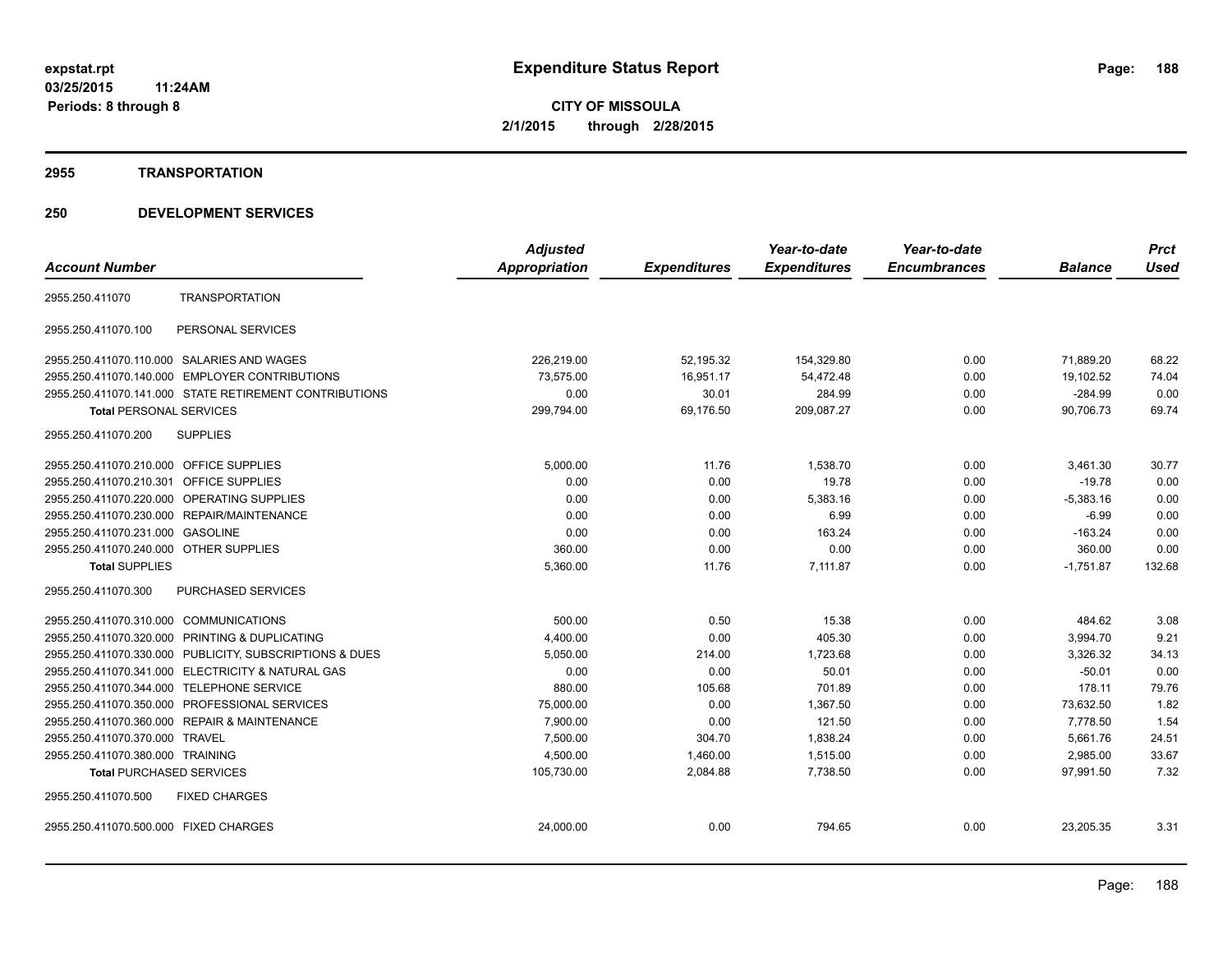#### **2955 TRANSPORTATION**

| <b>Account Number</b>                                                                                     | <b>Adjusted</b><br>Appropriation | <b>Expenditures</b> | Year-to-date<br><b>Expenditures</b> | Year-to-date<br><b>Encumbrances</b> | <b>Balance</b>        | <b>Prct</b><br><b>Used</b> |
|-----------------------------------------------------------------------------------------------------------|----------------------------------|---------------------|-------------------------------------|-------------------------------------|-----------------------|----------------------------|
| <b>Total FIXED CHARGES</b>                                                                                | 24,000.00                        | 0.00                | 794.65                              | 0.00                                | 23,205.35             | 3.31                       |
| <b>GRANTS &amp; CONTRIBUTIONS</b><br>2955.250.411070.700                                                  |                                  |                     |                                     |                                     |                       |                            |
| 2955.250.411070.700.000 GRANTS & CONTRIBUTIONS                                                            | 143.096.00                       | 0.00                | 0.00                                | 0.00                                | 143.096.00            | 0.00                       |
| <b>Total GRANTS &amp; CONTRIBUTIONS</b>                                                                   | 143.096.00                       | 0.00                | 0.00                                | 0.00                                | 143.096.00            | 0.00                       |
| 2955.250.411070.800<br>OTHER OBJECTS                                                                      |                                  |                     |                                     |                                     |                       |                            |
| 2955.250.411070.845.000 CONTINGENCY                                                                       | 32,825.00                        | 0.00                | 0.00                                | 0.00                                | 32,825.00             | 0.00                       |
| <b>Total OTHER OBJECTS</b>                                                                                | 32.825.00                        | 0.00                | 0.00                                | 0.00                                | 32,825.00             | 0.00                       |
| <b>Total TRANSPORTATION</b>                                                                               | 610,805.00                       | 71,273.14           | 224,732.29                          | 0.00                                | 386,072.71            | 36.79                      |
| <b>MIM MDT</b><br>2955.250.411080                                                                         |                                  |                     |                                     |                                     |                       |                            |
| 2955.250.411080.100<br>PERSONAL SERVICES                                                                  |                                  |                     |                                     |                                     |                       |                            |
| 2955.250.411080.110.000 SALARIES AND WAGES                                                                | 158,619.00                       | 17,567.65           | 54,080.61                           | 0.00                                | 104,538.39            | 34.09                      |
| 2955.250.411080.120.000 OVERTIME/TERMINATION                                                              | 0.00                             | 56.88               | 260.14                              | 0.00                                | $-260.14$             | 0.00                       |
| 2955.250.411080.140.000 EMPLOYER CONTRIBUTIONS                                                            | 64,185.00                        | 5,798.28            | 22,363.74                           | 0.00                                | 41,821.26             | 34.84                      |
| <b>Total PERSONAL SERVICES</b>                                                                            | 222,804.00                       | 23,422.81           | 76.704.49                           | 0.00                                | 146.099.51            | 34.43                      |
| <b>SUPPLIES</b><br>2955.250.411080.200                                                                    |                                  |                     |                                     |                                     |                       |                            |
| 2955.250.411080.210.000 OFFICE SUPPLIES                                                                   | 600.00                           | 14.20               | 1,636.29                            | 0.00                                | $-1,036.29$           | 272.72                     |
| 2955.250.411080.210.301 OFFICE SUPPLIES                                                                   | 0.00                             | 0.00                | 62.39                               | 0.00                                | $-62.39$              | 0.00                       |
| 2955.250.411080.220.000 OPERATING SUPPLIES                                                                | 19.175.00                        | 67.26               | 8,422.60                            | 0.00                                | 10.752.40             | 43.92                      |
| 2955.250.411080.240.000 OTHER SUPPLIES<br><b>Total SUPPLIES</b>                                           | 200.00<br>19,975.00              | 0.00<br>81.46       | 28.02<br>10,149.30                  | 0.00<br>0.00                        | 171.98<br>9,825.70    | 14.01<br>50.81             |
| <b>PURCHASED SERVICES</b><br>2955.250.411080.300                                                          |                                  |                     |                                     |                                     |                       |                            |
|                                                                                                           |                                  |                     |                                     |                                     |                       |                            |
| 2955.250.411080.310.000 COMMUNICATIONS                                                                    | 1,300.00                         | 96.87               | 927.22                              | 0.00                                | 372.78                | 71.32                      |
| 2955.250.411080.320.000 PRINTING & DUPLICATING<br>2955.250.411080.330.000 PUBLICITY, SUBSCRIPTIONS & DUES | 8,150.00<br>26,825.00            | 0.00<br>1,110.00    | 3,102.81<br>11,455.00               | 0.00<br>0.00                        | 5,047.19<br>15,370.00 | 38.07<br>42.70             |
| 2955.250.411080.344.000 TELEPHONE SERVICE                                                                 | 150.00                           | 3.27                | 15.38                               | 0.00                                | 134.62                | 10.25                      |
|                                                                                                           |                                  |                     |                                     |                                     |                       |                            |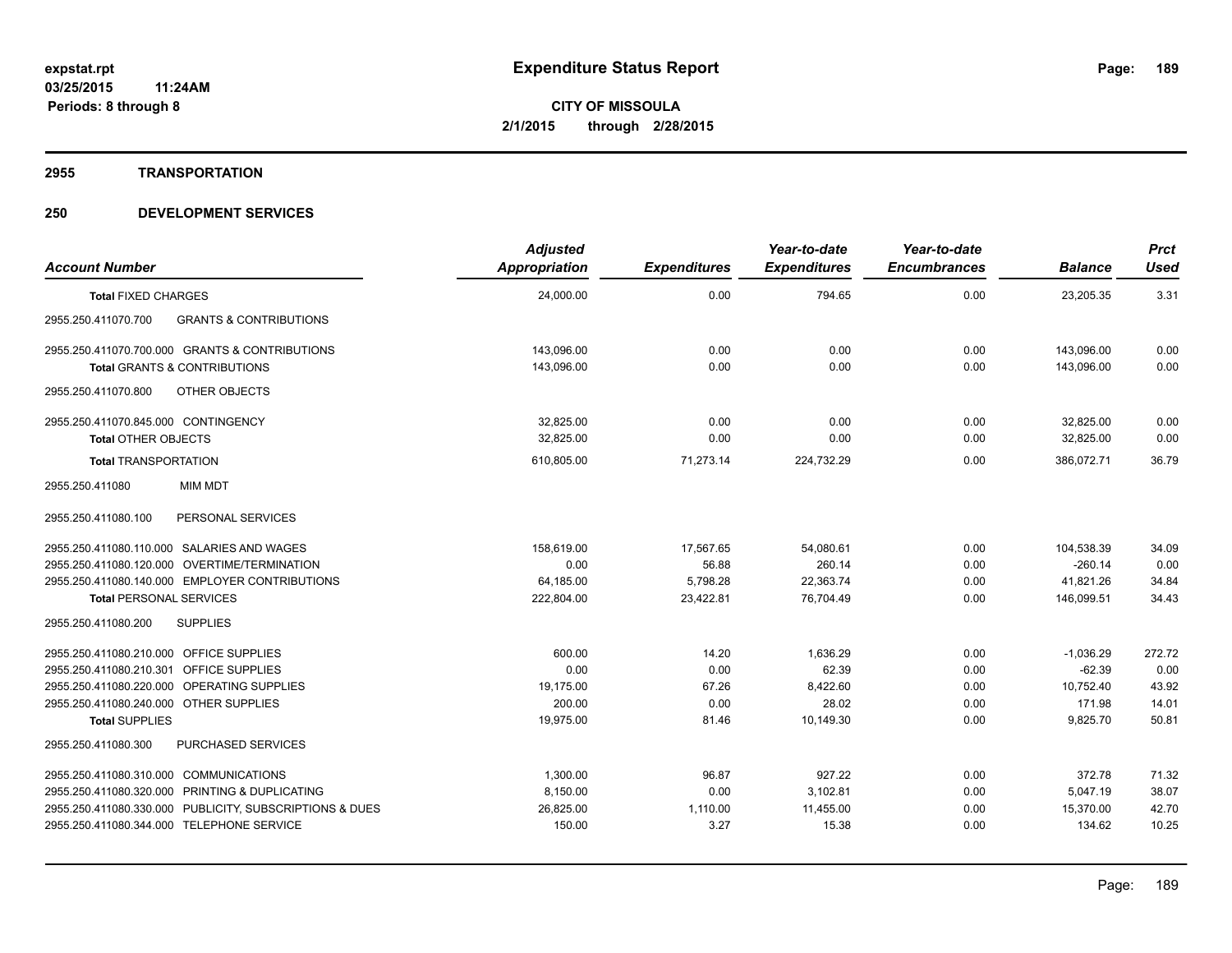### **2955 TRANSPORTATION**

|                                                          | <b>Adjusted</b> |                     | Year-to-date        | Year-to-date        |                | <b>Prct</b> |
|----------------------------------------------------------|-----------------|---------------------|---------------------|---------------------|----------------|-------------|
| <b>Account Number</b>                                    | Appropriation   | <b>Expenditures</b> | <b>Expenditures</b> | <b>Encumbrances</b> | <b>Balance</b> | <b>Used</b> |
| 2955.250.411080.350.000 PROFESSIONAL SERVICES            | 7,150.00        | 0.00                | 2,710.00            | 0.00                | 4,440.00       | 37.90       |
| 2955.250.411080.360.000 REPAIR & MAINTENANCE             | 5,200.00        | 0.00                | 0.00                | 0.00                | 5,200.00       | 0.00        |
| 2955.250.411080.370.000 TRAVEL                           | 2,525.00        | 156.00              | 1,434.00            | 0.00                | 1,091.00       | 56.79       |
| 2955.250.411080.380.000 TRAINING                         | 9,500.00        | 0.00                | 625.00              | 0.00                | 8,875.00       | 6.58        |
| 2955.250.411080.390.000 OTHER PURCHASED SERVICES         | 60,149.00       | 0.00                | 8,100.08            | 0.00                | 52,048.92      | 13.47       |
| <b>Total PURCHASED SERVICES</b>                          | 120,949.00      | 1,366.14            | 28,369.49           | 0.00                | 92.579.51      | 23.46       |
| 2955.250.411080.500<br><b>FIXED CHARGES</b>              |                 |                     |                     |                     |                |             |
| 2955.250.411080.500.000 FIXED CHARGES                    | 10,000.00       | 0.00                | 0.00                | 0.00                | 10,000.00      | 0.00        |
| <b>Total FIXED CHARGES</b>                               | 10,000.00       | 0.00                | 0.00                | 0.00                | 10,000.00      | 0.00        |
| <b>GRANTS &amp; CONTRIBUTIONS</b><br>2955.250.411080.700 |                 |                     |                     |                     |                |             |
| 2955.250.411080.700.000 GRANTS & CONTRIBUTIONS           | 5.000.00        | 0.00                | 5,500.00            | 0.00                | $-500.00$      | 110.00      |
| <b>Total GRANTS &amp; CONTRIBUTIONS</b>                  | 5,000.00        | 0.00                | 5,500.00            | 0.00                | $-500.00$      | 110.00      |
| 2955.250.411080.800<br>OTHER OBJECTS                     |                 |                     |                     |                     |                |             |
| 2955.250.411080.820.000 TRANSFERS TO OTHER FUNDS         | 3,593.00        | 0.00                | 0.00                | 0.00                | 3,593.00       | 0.00        |
| <b>Total OTHER OBJECTS</b>                               | 3,593.00        | 0.00                | 0.00                | 0.00                | 3,593.00       | 0.00        |
| <b>Total MIM MDT</b>                                     | 382,321.00      | 24,870.41           | 120,723.28          | 0.00                | 261,597.72     | 31.58       |
| <b>MIM-TRANSIT</b><br>2955.250.411081                    |                 |                     |                     |                     |                |             |
| 2955.250.411081.100<br>PERSONAL SERVICES                 |                 |                     |                     |                     |                |             |
| 2955.250.411081.110.000 SALARIES AND WAGES               | 0.00            | 0.00                | 9.437.20            | 0.00                | $-9,437.20$    | 0.00        |
| 2955.250.411081.120.000 OVERTIME/TERMINATION             | 0.00            | 0.00                | 187.62              | 0.00                | $-187.62$      | 0.00        |
| 2955.250.411081.140.000 EMPLOYER CONTRIBUTIONS           | 0.00            | 0.00                | 4,549.22            | 0.00                | $-4,549.22$    | 0.00        |
| <b>Total PERSONAL SERVICES</b>                           | 0.00            | 0.00                | 14.174.04           | 0.00                | $-14.174.04$   | 0.00        |
| 2955.250.411081.200<br><b>SUPPLIES</b>                   |                 |                     |                     |                     |                |             |
| <b>Total SUPPLIES</b>                                    | 0.00            | 0.00                | 0.00                | 0.00                | 0.00           | 0.00        |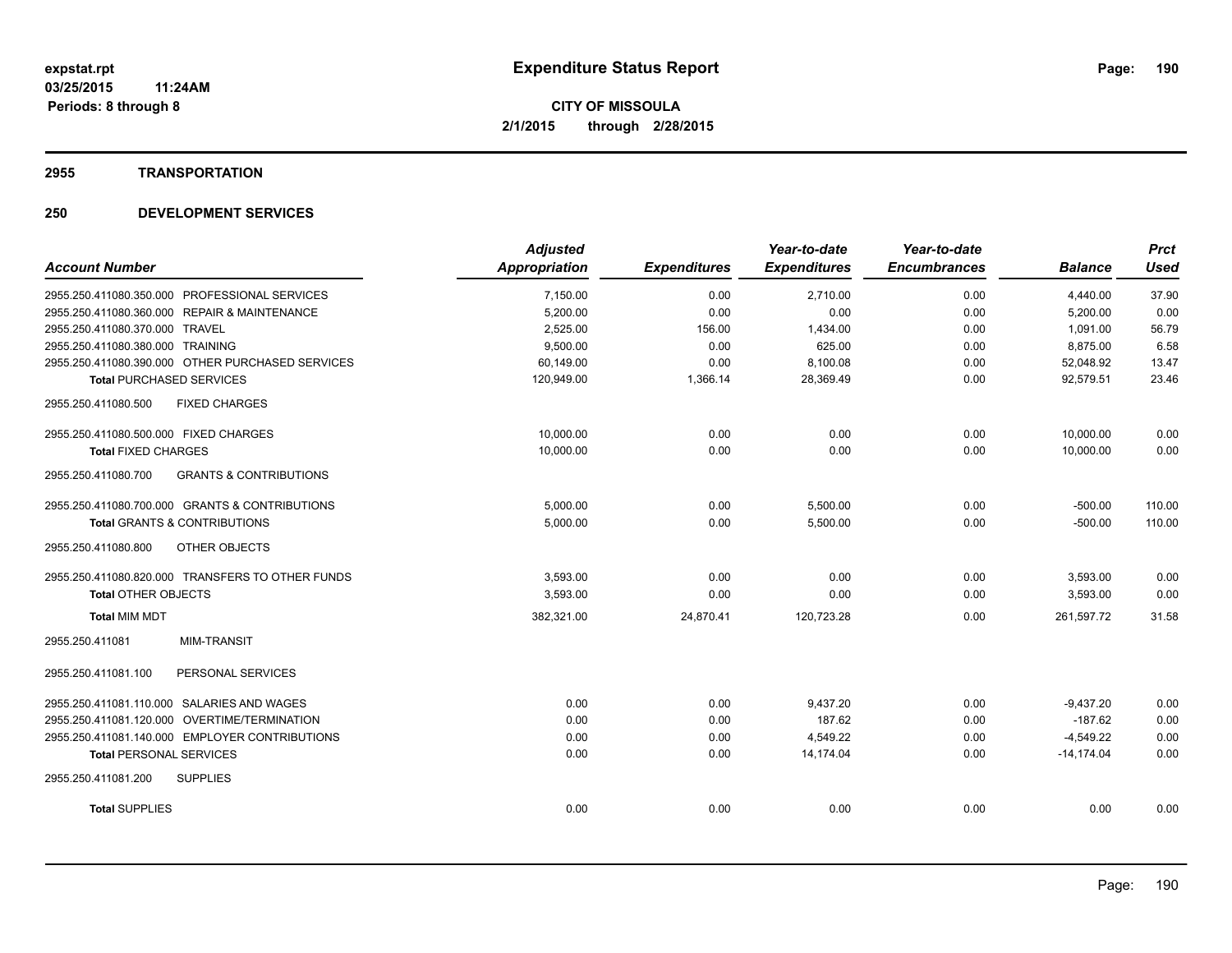#### **2955 TRANSPORTATION**

|                                                          | <b>Adjusted</b> |                     | Year-to-date        | Year-to-date        |                | <b>Prct</b>              |
|----------------------------------------------------------|-----------------|---------------------|---------------------|---------------------|----------------|--------------------------|
| <b>Account Number</b>                                    | Appropriation   | <b>Expenditures</b> | <b>Expenditures</b> | <b>Encumbrances</b> | <b>Balance</b> | <b>Used</b>              |
| PURCHASED SERVICES<br>2955.250.411081.300                |                 |                     |                     |                     |                |                          |
| 2955.250.411081.330.000 PUBLICITY, SUBSCRIPTIONS & DUES  | 1.00            | 0.00                | 2,975.00            | 0.00                |                | -2,974.00 297,500.00     |
| <b>Total PURCHASED SERVICES</b>                          | 1.00            | 0.00                | 2.975.00            | 0.00                |                | -2,974.00 297,500.00     |
| 2955.250.411081.500<br><b>FIXED CHARGES</b>              |                 |                     |                     |                     |                |                          |
| <b>Total FIXED CHARGES</b>                               | 0.00            | 0.00                | 0.00                | 0.00                | 0.00           | 0.00                     |
| <b>GRANTS &amp; CONTRIBUTIONS</b><br>2955.250.411081.700 |                 |                     |                     |                     |                |                          |
| <b>Total GRANTS &amp; CONTRIBUTIONS</b>                  | 0.00            | 0.00                | 0.00                | 0.00                | 0.00           | 0.00                     |
| <b>Total MIM-TRANSIT</b>                                 | 1.00            | 0.00                | 17.149.04           | 0.00                |                | -17,148.04   ,714,904.00 |
| 2955.250.430255<br><b>BIKE-PED PROGRAM</b>               |                 |                     |                     |                     |                |                          |
| 2955.250.430255.100<br>PERSONAL SERVICES                 |                 |                     |                     |                     |                |                          |
| 2955.250.430255.110.000 SALARIES AND WAGES               | 46.737.00       | 3,677.27            | 27,659.63           | 0.00                | 19.077.37      | 59.18                    |
| 2955.250.430255.140.000 EMPLOYER CONTRIBUTIONS           | 16,570.00       | 1,375.96            | 8,304.71            | 0.00                | 8,265.29       | 50.12                    |
| <b>Total PERSONAL SERVICES</b>                           | 63,307.00       | 5,053.23            | 35,964.34           | 0.00                | 27,342.66      | 56.81                    |
| 2955.250.430255.200<br><b>SUPPLIES</b>                   |                 |                     |                     |                     |                |                          |
| 2955.250.430255.210.000 OFFICE SUPPLIES                  | 200.00          | 75.31               | 75.31               | 0.00                | 124.69         | 37.66                    |
| <b>Total SUPPLIES</b>                                    | 200.00          | 75.31               | 75.31               | 0.00                | 124.69         | 37.66                    |
| 2955.250.430255.300<br>PURCHASED SERVICES                |                 |                     |                     |                     |                |                          |
| 2955.250.430255.320.000 PRINTING & DUPLICATING           | 125.00          | 0.00                | 0.00                | 0.00                | 125.00         | 0.00                     |
| 2955.250.430255.330.000 PUBLICITY, SUBSCRIPTIONS & DUES  | 395.00          | 0.00                | 0.00                | 0.00                | 395.00         | 0.00                     |
| 2955.250.430255.344.000 TELEPHONE SERVICE                | 29.00           | 3.64                | 20.60               | 0.00                | 8.40           | 71.03                    |
| 2955.250.430255.350.000 PROFESSIONAL SERVICES            | 4,004.00        | 0.00                | 0.00                | 0.00                | 4,004.00       | 0.00                     |
| 2955.250.430255.370.000 TRAVEL                           | 1,000.00        | 0.00                | 1,126.20            | 0.00                | $-126.20$      | 112.62                   |
| 2955.250.430255.380.000 TRAINING                         | 700.00          | 0.00                | 565.00              | 0.00                | 135.00         | 80.71                    |
| 2955.250.430255.390.000 OTHER PURCHASED SERVICES         | 4,700.00        | 0.00                | 0.00                | 0.00                | 4,700.00       | 0.00                     |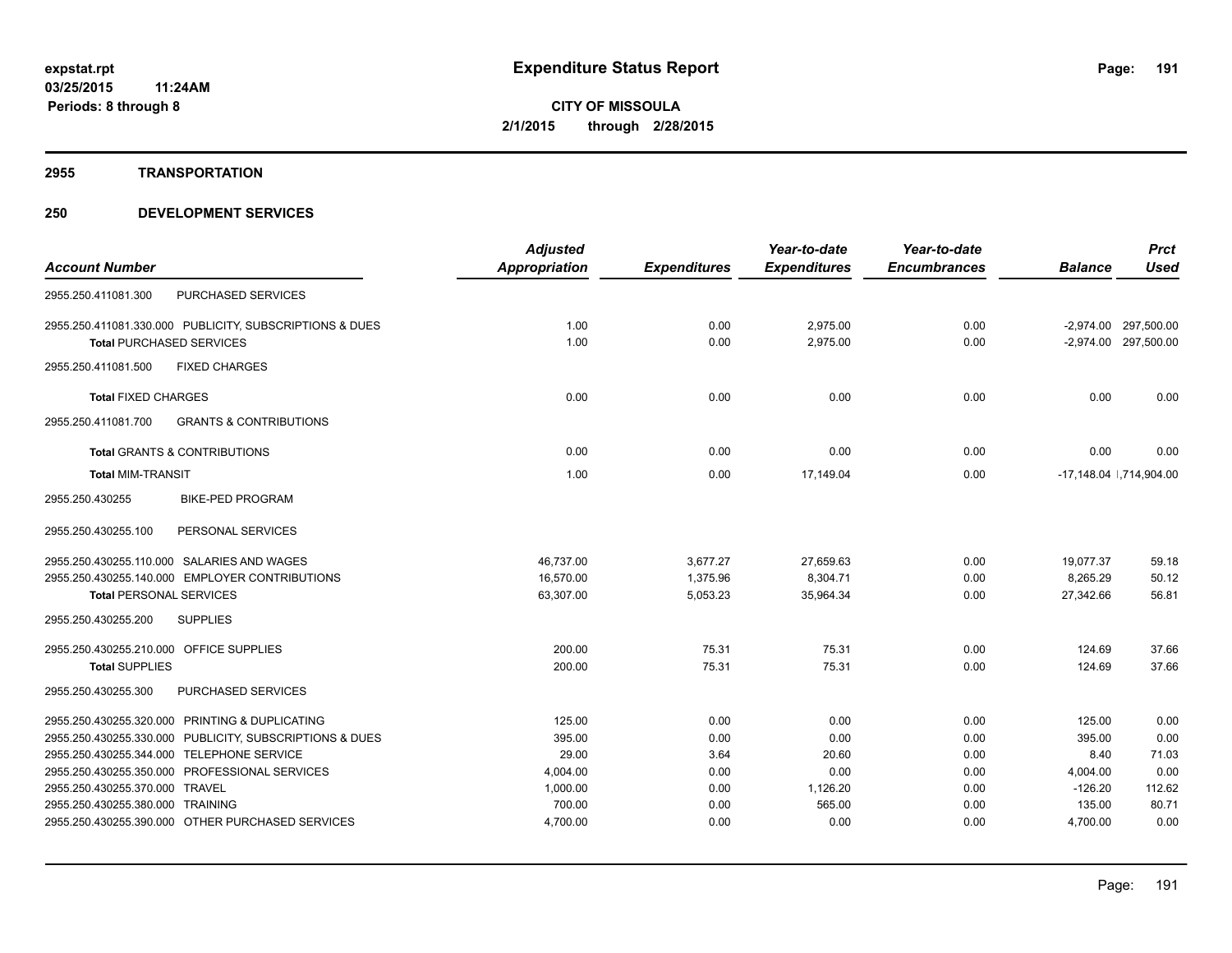#### **2955 TRANSPORTATION**

| <b>Account Number</b>                                               |                                            | <b>Adjusted</b><br>Appropriation | <b>Expenditures</b> | Year-to-date<br><b>Expenditures</b> | Year-to-date<br><b>Encumbrances</b> | <b>Balance</b>       | <b>Prct</b><br><b>Used</b> |
|---------------------------------------------------------------------|--------------------------------------------|----------------------------------|---------------------|-------------------------------------|-------------------------------------|----------------------|----------------------------|
|                                                                     | <b>Total PURCHASED SERVICES</b>            | 10,953.00                        | 3.64                | 1,711.80                            | 0.00                                | 9,241.20             | 15.63                      |
| 2955.250.430255.500                                                 | <b>FIXED CHARGES</b>                       |                                  |                     |                                     |                                     |                      |                            |
| 2955.250.430255.500.000 FIXED CHARGES<br><b>Total FIXED CHARGES</b> |                                            | 7.207.00<br>7,207.00             | 0.00<br>0.00        | 0.00<br>0.00                        | 0.00<br>0.00                        | 7.207.00<br>7,207.00 | 0.00<br>0.00               |
| <b>Total BIKE-PED PROGRAM</b>                                       |                                            | 81,667.00                        | 5,132.18            | 37,751.45                           | 0.00                                | 43,915.55            | 46.23                      |
| 2955.250.521000                                                     | <b>INTERFUND OPERATING TRANSFERS</b>       |                                  |                     |                                     |                                     |                      |                            |
| 2955.250.521000.800                                                 | OTHER OBJECTS                              |                                  |                     |                                     |                                     |                      |                            |
|                                                                     | <b>Total INTERFUND OPERATING TRANSFERS</b> | 0.00                             | 0.00                | 0.00                                | 0.00                                | 0.00                 | 0.00                       |
| <b>Total TRANSPORTATION</b>                                         |                                            | 1,074,794.00                     | 101,275.73          | 400,356.06                          | 0.00                                | 674,437.94           | 37.25                      |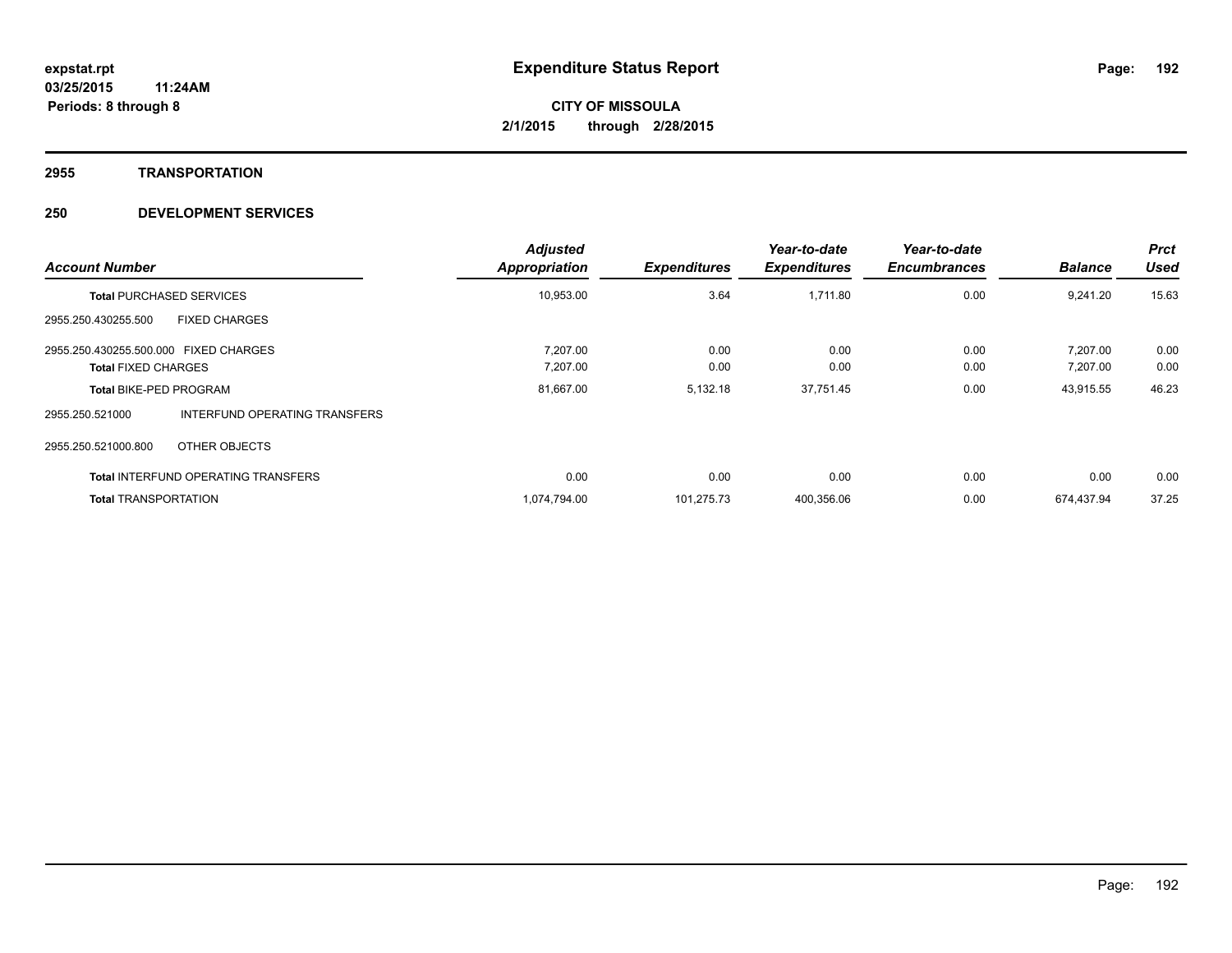## **2987 FEDERAL TRANSPORTATION FUND**

## **370 PARKS & RECREATION**

| <b>Account Number</b>                                  | <b>Adjusted</b><br><b>Appropriation</b> | <b>Expenditures</b> | Year-to-date<br><b>Expenditures</b> | Year-to-date<br><b>Encumbrances</b> | <b>Balance</b> | <b>Prct</b><br><b>Used</b> |
|--------------------------------------------------------|-----------------------------------------|---------------------|-------------------------------------|-------------------------------------|----------------|----------------------------|
| DV ACCOUNTABILITY GRANT<br>2987.370.411121             |                                         |                     |                                     |                                     |                |                            |
| 2987.370.411121.100<br>PERSONAL SERVICES               |                                         |                     |                                     |                                     |                |                            |
| 2987.370.411121.141.000 STATE RETIREMENT CONTRIBUTIONS | 0.00                                    | 0.00                | 2.44                                | 0.00                                | $-2.44$        | 0.00                       |
| <b>Total DV ACCOUNTABILITY GRANT</b>                   | 0.00                                    | 0.00                | 2.44                                | 0.00                                | $-2.44$        | 0.00                       |
| *** Title Not Found ***<br>2987.370.430258             |                                         |                     |                                     |                                     |                |                            |
| PERSONAL SERVICES<br>2987.370.430258.100               |                                         |                     |                                     |                                     |                |                            |
| 2987.370.430258.110.000 SALARIES AND WAGES             | 0.00                                    | 0.00                | 1.470.30                            | 0.00                                | $-1.470.30$    | 0.00                       |
| 2987.370.430258.140.000 EMPLOYER CONTRIBUTIONS         | 0.00                                    | 0.00                | 333.41                              | 0.00                                | $-333.41$      | 0.00                       |
| Total *** Title Not Found ***                          | 0.00                                    | 0.00                | 1,803.71                            | 0.00                                | $-1,803.71$    | 0.00                       |
| <b>Total PARKS &amp; RECREATION</b>                    | 0.00                                    | 0.00                | 1,806.15                            | 0.00                                | $-1,806.15$    | 0.00                       |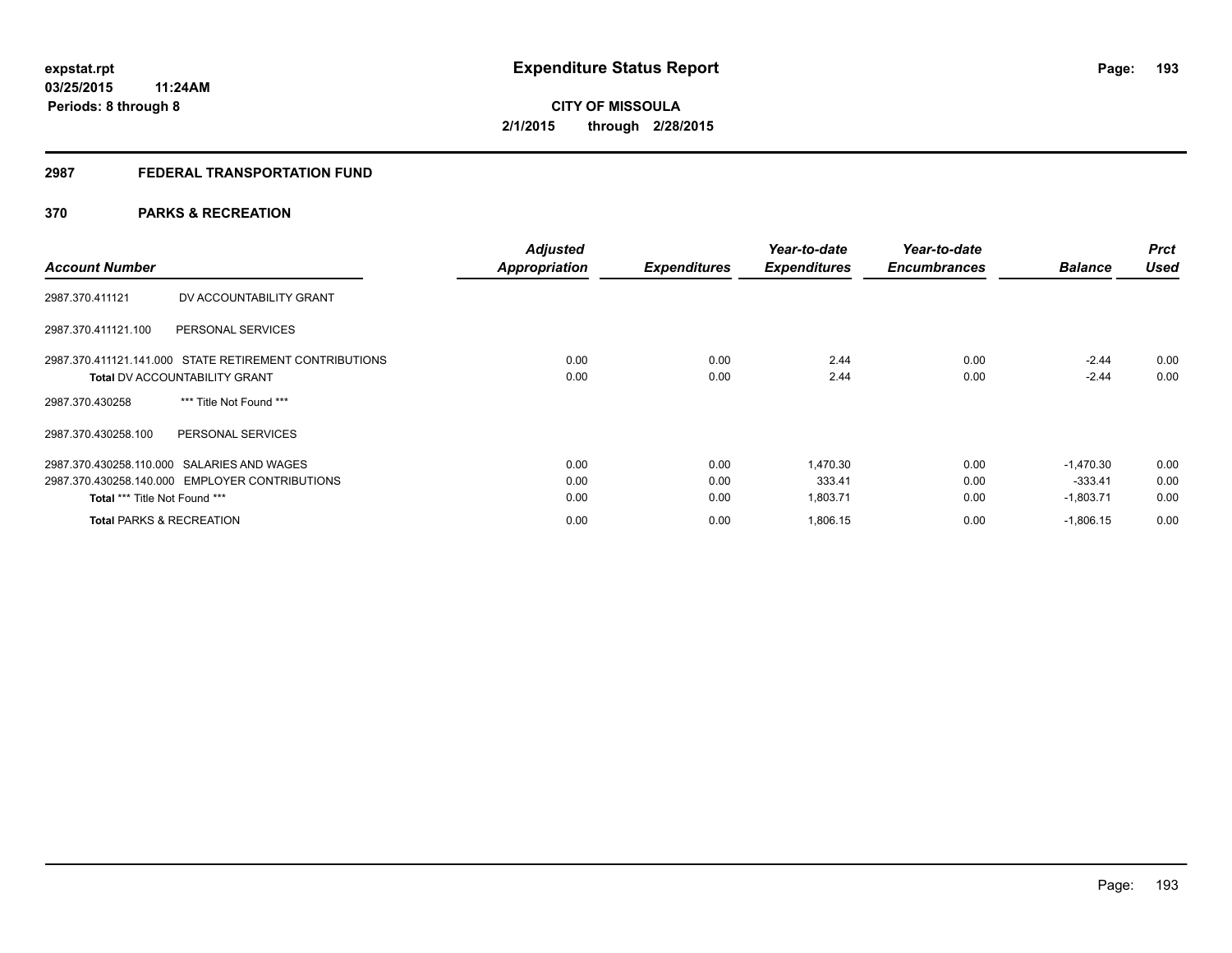## **2987 FEDERAL TRANSPORTATION FUND**

| <b>Account Number</b>          |                                                                                                 | <b>Adjusted</b><br>Appropriation | <b>Expenditures</b> | Year-to-date<br><b>Expenditures</b> | Year-to-date<br><b>Encumbrances</b> | <b>Balance</b>           | <b>Prct</b><br><b>Used</b> |
|--------------------------------|-------------------------------------------------------------------------------------------------|----------------------------------|---------------------|-------------------------------------|-------------------------------------|--------------------------|----------------------------|
| 2987.390.430233                | *** Title Not Found ***                                                                         |                                  |                     |                                     |                                     |                          |                            |
| 2987.390.430233.900            | CAPITAL OUTLAY                                                                                  |                                  |                     |                                     |                                     |                          |                            |
| Total *** Title Not Found ***  |                                                                                                 | 0.00                             | 0.00                | 0.00                                | 0.00                                | 0.00                     | 0.00                       |
| 2987.390.430256                | SAFE ROUTES TO SCHOOLS                                                                          |                                  |                     |                                     |                                     |                          |                            |
| 2987.390.430256.900            | <b>CAPITAL OUTLAY</b>                                                                           |                                  |                     |                                     |                                     |                          |                            |
|                                | Total SAFE ROUTES TO SCHOOLS                                                                    | 0.00                             | 0.00                | 0.00                                | 0.00                                | 0.00                     | 0.00                       |
| 2987.390.430257                | <b>BICYCLE COMMUTER NETWORK</b>                                                                 |                                  |                     |                                     |                                     |                          |                            |
| 2987.390.430257.900            | <b>CAPITAL OUTLAY</b>                                                                           |                                  |                     |                                     |                                     |                          |                            |
|                                | 2987.390.430257.930.000 BICYCLE COMMUTER NETWORK/IMPROVEMENTS<br>Total BICYCLE COMMUTER NETWORK | 762,189.00<br>762,189.00         | 0.00<br>0.00        | 0.00<br>0.00                        | 0.00<br>0.00                        | 762,189.00<br>762,189.00 | 0.00<br>0.00               |
| 2987.390.430258                | <b>GRANT CREEK TRAIL BCN</b>                                                                    |                                  |                     |                                     |                                     |                          |                            |
| 2987.390.430258.100            | PERSONAL SERVICES                                                                               |                                  |                     |                                     |                                     |                          |                            |
| <b>Total PERSONAL SERVICES</b> |                                                                                                 | 0.00                             | 0.00                | 0.00                                | 0.00                                | 0.00                     | 0.00                       |
| 2987.390.430258.900            | CAPITAL OUTLAY                                                                                  |                                  |                     |                                     |                                     |                          |                            |
|                                | 2987.390.430258.930.000 GRANT CREEK TRAIL BCN<br><b>Total GRANT CREEK TRAIL BCN</b>             | 870,129.00<br>870,129.00         | 354.00<br>354.00    | 781,077.45<br>781,077.45            | 0.00<br>0.00                        | 89,051.55<br>89,051.55   | 89.77<br>89.77             |
| 2987.390.430259                | RTLSNK CR/BRDWAY CROSSING                                                                       |                                  |                     |                                     |                                     |                          |                            |
| 2987.390.430259.900            | <b>CAPITAL OUTLAY</b>                                                                           |                                  |                     |                                     |                                     |                          |                            |
|                                | Total RTLSNK CR/BRDWAY CROSSING                                                                 | 0.00                             | 0.00                | 0.00                                | 0.00                                | 0.00                     | 0.00                       |
| 2987.390.430262                | MASTER SIDEWALK PLAN                                                                            |                                  |                     |                                     |                                     |                          |                            |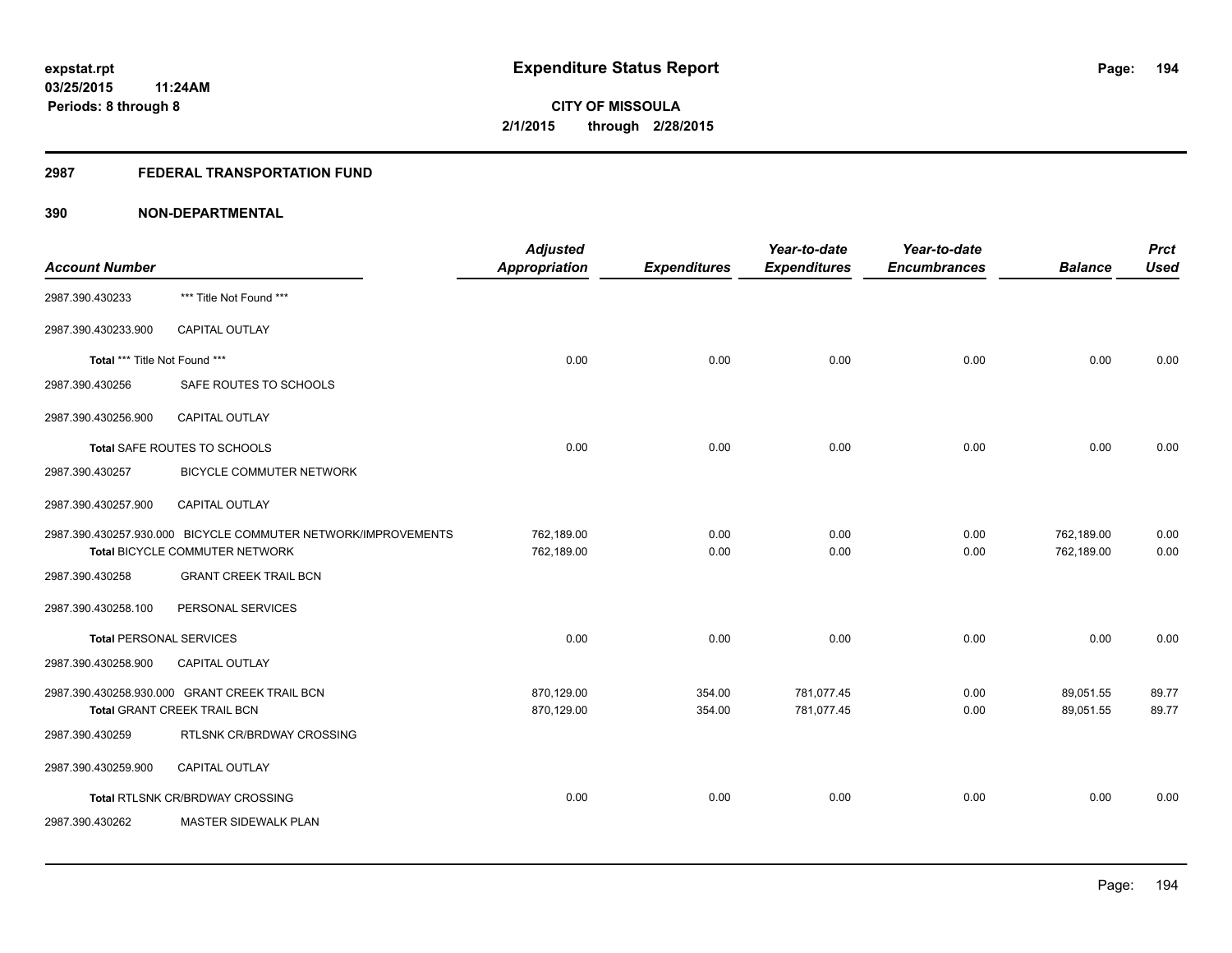### **2987 FEDERAL TRANSPORTATION FUND**

| <b>Account Number</b>      |                                            | <b>Adjusted</b><br><b>Appropriation</b> | <b>Expenditures</b> | Year-to-date<br><b>Expenditures</b> | Year-to-date<br><b>Encumbrances</b> | <b>Balance</b> | <b>Prct</b><br><b>Used</b> |
|----------------------------|--------------------------------------------|-----------------------------------------|---------------------|-------------------------------------|-------------------------------------|----------------|----------------------------|
|                            |                                            |                                         |                     |                                     |                                     |                |                            |
| 2987.390.430262.900        | CAPITAL OUTLAY                             |                                         |                     |                                     |                                     |                |                            |
|                            | <b>Total MASTER SIDEWALK PLAN</b>          | 0.00                                    | 0.00                | 0.00                                | 0.00                                | 0.00           | 0.00                       |
| 2987.390.430271            | HIGGINS HILL/BECKWITH RECONSTRUCTION       |                                         |                     |                                     |                                     |                |                            |
| 2987.390.430271.900        | <b>CAPITAL OUTLAY</b>                      |                                         |                     |                                     |                                     |                |                            |
|                            | Total HIGGINS HILL/BECKWITH RECONSTRUCTION | 0.00                                    | 0.00                | 0.00                                | 0.00                                | 0.00           | 0.00                       |
| 2987.390.430272            | SIGNALIZATION                              |                                         |                     |                                     |                                     |                |                            |
| 2987.390.430272.900        | <b>CAPITAL OUTLAY</b>                      |                                         |                     |                                     |                                     |                |                            |
| <b>Total SIGNALIZATION</b> |                                            | 0.00                                    | 0.00                | 0.00                                | 0.00                                | 0.00           | 0.00                       |
| 2987.390.430276            | RUSSELL S 3RD IMPROVEMENTS                 |                                         |                     |                                     |                                     |                |                            |
| 2987.390.430276.900        | <b>CAPITAL OUTLAY</b>                      |                                         |                     |                                     |                                     |                |                            |
|                            | Total RUSSELL S 3RD IMPROVEMENTS           | 0.00                                    | 0.00                | 0.00                                | 0.00                                | 0.00           | 0.00                       |
| 2987.390.430278            | LOLO ST-BRIDGE TO DUNCAN S/C               |                                         |                     |                                     |                                     |                |                            |
| 2987.390.430278.900        | CAPITAL OUTLAY                             |                                         |                     |                                     |                                     |                |                            |
|                            | Total LOLO ST-BRIDGE TO DUNCAN S/C         | 0.00                                    | 0.00                | 0.00                                | 0.00                                | 0.00           | 0.00                       |
| 2987.390.430279            | U OF M CROSSWALK PROJECT                   |                                         |                     |                                     |                                     |                |                            |
| 2987.390.430279.900        | CAPITAL OUTLAY                             |                                         |                     |                                     |                                     |                |                            |
|                            | Total U OF M CROSSWALK PROJECT             | 0.00                                    | 0.00                | 0.00                                | 0.00                                | 0.00           | 0.00                       |
| 2987.390.460405            | PLAYFAIR PARK - MINOR IMPROVEMENTS         |                                         |                     |                                     |                                     |                |                            |
| 2987.390.460405.900        | CAPITAL OUTLAY                             |                                         |                     |                                     |                                     |                |                            |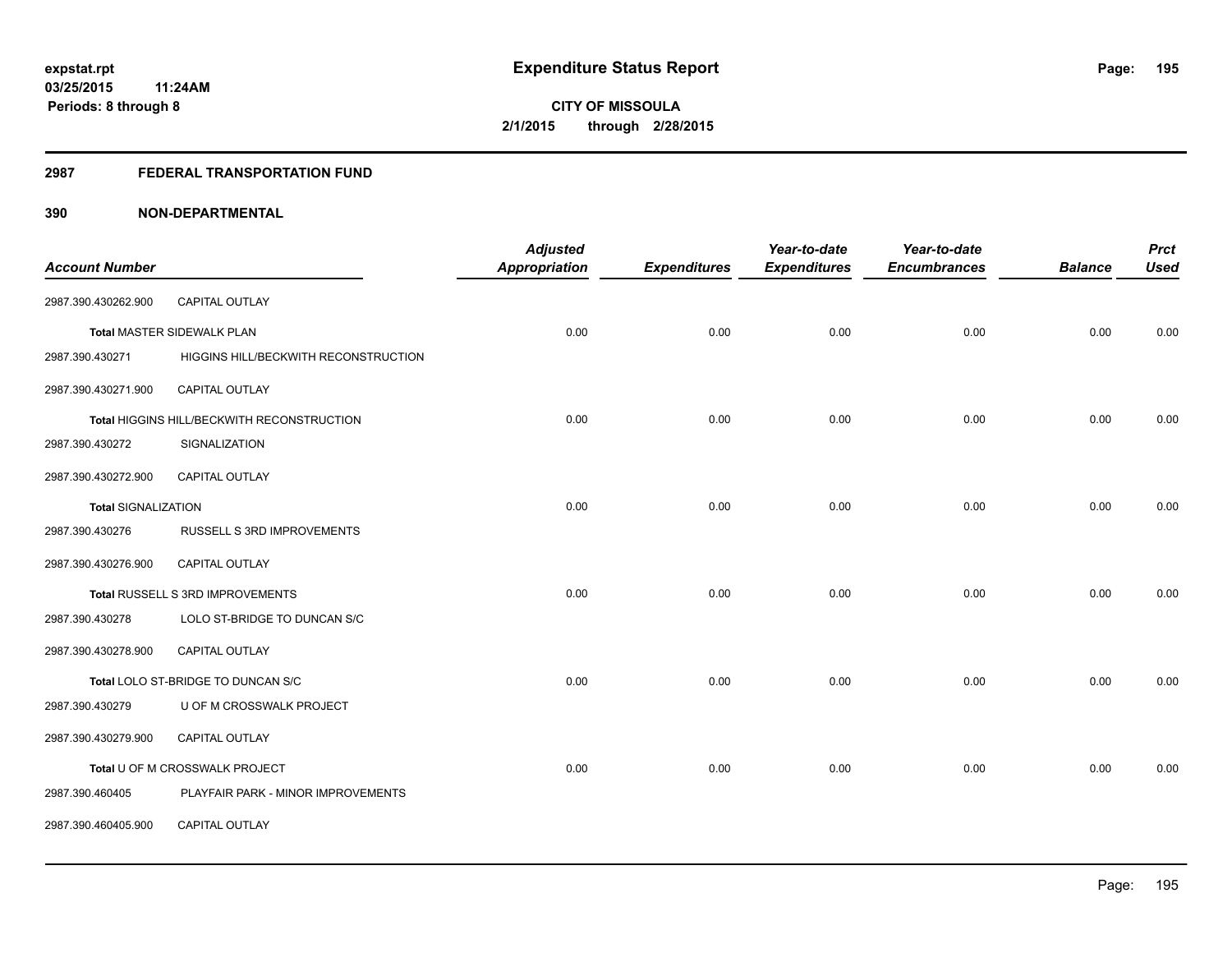## **2987 FEDERAL TRANSPORTATION FUND**

| <b>Account Number</b>           |                                          | <b>Adjusted</b><br><b>Appropriation</b> | <b>Expenditures</b> | Year-to-date<br><b>Expenditures</b> | Year-to-date<br><b>Encumbrances</b> | <b>Balance</b> | <b>Prct</b><br><b>Used</b> |
|---------------------------------|------------------------------------------|-----------------------------------------|---------------------|-------------------------------------|-------------------------------------|----------------|----------------------------|
|                                 | Total PLAYFAIR PARK - MINOR IMPROVEMENTS | 0.00                                    | 0.00                | 0.00                                | 0.00                                | 0.00           | 0.00                       |
| 2987.390.460415                 | SOUTH HILLS TRAIL SYSTEM                 |                                         |                     |                                     |                                     |                |                            |
| 2987.390.460415.900             | <b>CAPITAL OUTLAY</b>                    |                                         |                     |                                     |                                     |                |                            |
|                                 | Total SOUTH HILLS TRAIL SYSTEM           | 0.00                                    | 0.00                | 0.00                                | 0.00                                | 0.00           | 0.00                       |
| 2987.390.460435                 | SILVER PARK MILL SITE                    |                                         |                     |                                     |                                     |                |                            |
| 2987.390.460435.900             | <b>CAPITAL OUTLAY</b>                    |                                         |                     |                                     |                                     |                |                            |
|                                 | Total SILVER PARK MILL SITE              | 0.00                                    | 0.00                | 0.00                                | 0.00                                | 0.00           | 0.00                       |
| 2987.390.460509                 | <b>KIM WILLIAMS TRAIL</b>                |                                         |                     |                                     |                                     |                |                            |
| 2987.390.460509.900             | <b>CAPITAL OUTLAY</b>                    |                                         |                     |                                     |                                     |                |                            |
| <b>Total KIM WILLIAMS TRAIL</b> |                                          | 0.00                                    | 0.00                | 0.00                                | 0.00                                | 0.00           | 0.00                       |
| 2987.390.510000                 | <b>MISCELLANEOUS</b>                     |                                         |                     |                                     |                                     |                |                            |
| 2987.390.510000.800             | OTHER OBJECTS                            |                                         |                     |                                     |                                     |                |                            |
| <b>Total MISCELLANEOUS</b>      |                                          | 0.00                                    | 0.00                | 0.00                                | 0.00                                | 0.00           | 0.00                       |
| <b>Total NON-DEPARTMENTAL</b>   |                                          | 1,632,318.00                            | 354.00              | 781,077.45                          | 0.00                                | 851,240.55     | 47.85                      |
|                                 | <b>Total FEDERAL TRANSPORTATION FUND</b> | 1,632,318.00                            | 354.00              | 782,883.60                          | 0.00                                | 849,434.40     | 47.96                      |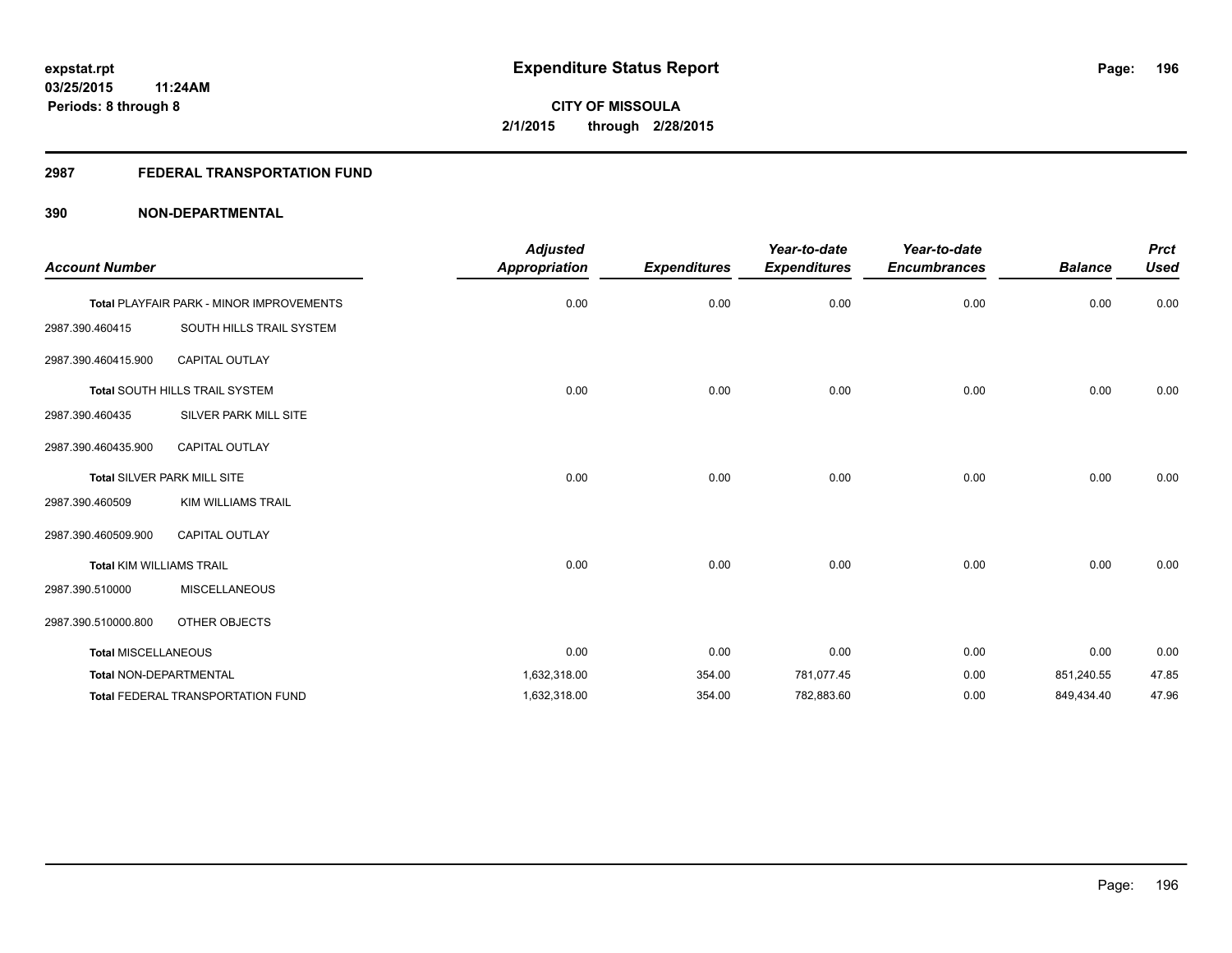## **2988 GRANTS & DONATIONS FUND**

## **223 CITY CLERK**

| <b>Account Number</b>   |                      | <b>Adjusted</b><br>Appropriation | <b>Expenditures</b> | Year-to-date<br><b>Expenditures</b> | Year-to-date<br><b>Encumbrances</b> | <b>Balance</b> | <b>Prct</b><br><b>Used</b> |
|-------------------------|----------------------|----------------------------------|---------------------|-------------------------------------|-------------------------------------|----------------|----------------------------|
| 2988.223.420000         | <b>PUBLIC SAFETY</b> |                                  |                     |                                     |                                     |                |                            |
| 2988.223.420000.200     | <b>SUPPLIES</b>      |                                  |                     |                                     |                                     |                |                            |
| <b>Total CITY CLERK</b> |                      | 0.00                             | 0.00                | 0.00                                | 0.00                                | 0.00           | 0.00                       |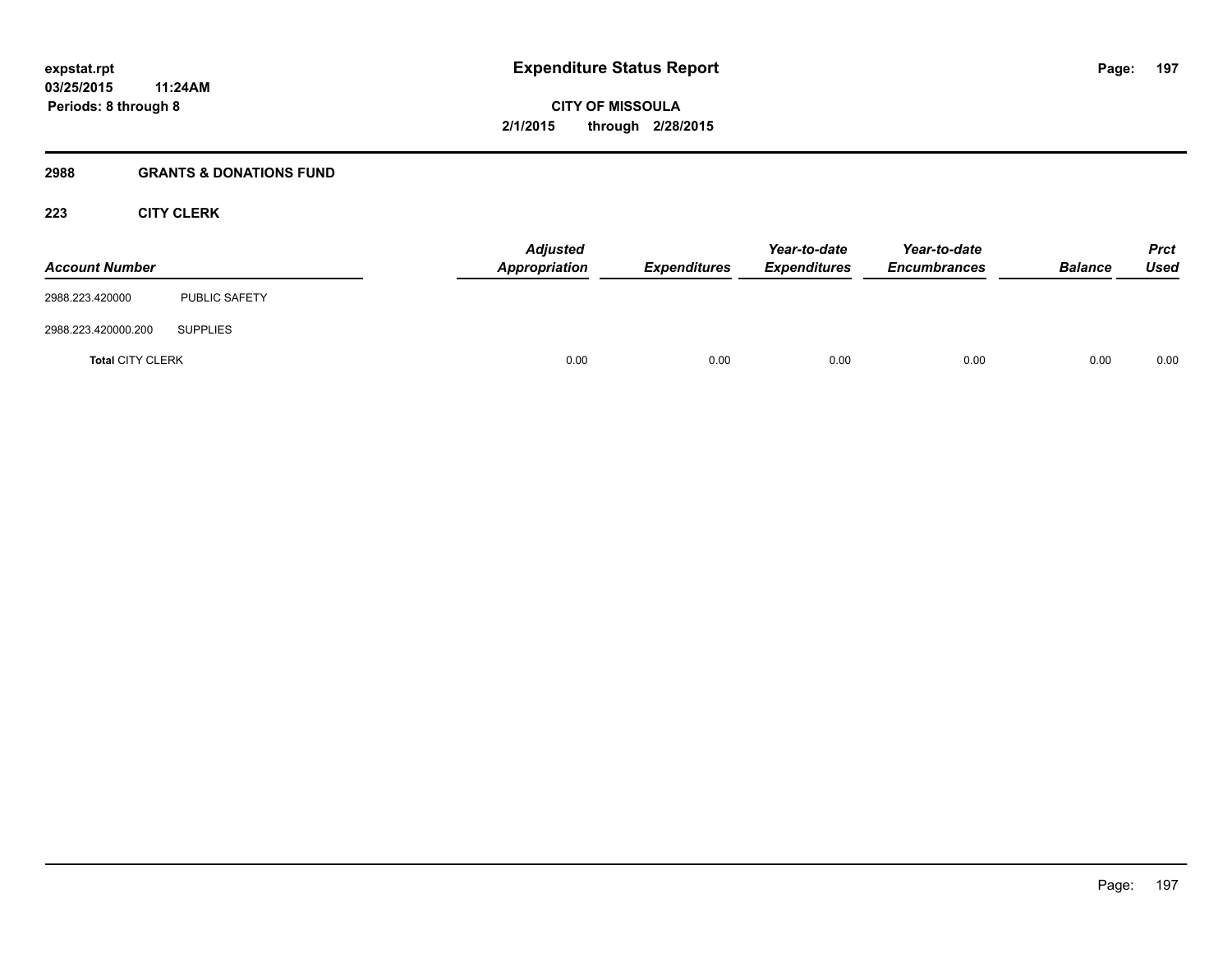#### **2988 GRANTS & DONATIONS FUND**

## **270 CITY ATTORNEY**

| <b>Account Number</b>           |                                                        | <b>Adjusted</b><br><b>Appropriation</b> | <b>Expenditures</b> | Year-to-date<br><b>Expenditures</b> | Year-to-date<br><b>Encumbrances</b> | <b>Balance</b> | Prct<br><b>Used</b> |
|---------------------------------|--------------------------------------------------------|-----------------------------------------|---------------------|-------------------------------------|-------------------------------------|----------------|---------------------|
|                                 |                                                        |                                         |                     |                                     |                                     |                |                     |
| 2988.270.411121                 | DV ACCOUNTABILITY GRANT                                |                                         |                     |                                     |                                     |                |                     |
| 2988.270.411121.100             | PERSONAL SERVICES                                      |                                         |                     |                                     |                                     |                |                     |
|                                 | 2988.270.411121.110.000 DV GRANT/SALARIES AND WAGES    | 29,831.00                               | 2,254.34            | 19,039.25                           | 0.00                                | 10,791.75      | 63.82               |
|                                 | 2988.270.411121.140.000 EMPLOYER CONTRIBUTIONS         | 0.00                                    | 739.78              | 6,565.68                            | 0.00                                | $-6.565.68$    | 0.00                |
|                                 | 2988.270.411121.141.000 STATE RETIREMENT CONTRIBUTIONS | 0.00                                    | 2.25                | 22.43                               | 0.00                                | $-22.43$       | 0.00                |
| <b>Total PERSONAL SERVICES</b>  |                                                        | 29,831.00                               | 2,996.37            | 25,627.36                           | 0.00                                | 4,203.64       | 85.91               |
| 2988.270.411121.300             | PURCHASED SERVICES                                     |                                         |                     |                                     |                                     |                |                     |
| <b>Total PURCHASED SERVICES</b> |                                                        | 0.00                                    | 0.00                | 0.00                                | 0.00                                | 0.00           | 0.00                |
| <b>Total CITY ATTORNEY</b>      |                                                        | 29.831.00                               | 2.996.37            | 25,627.36                           | 0.00                                | 4.203.64       | 85.91               |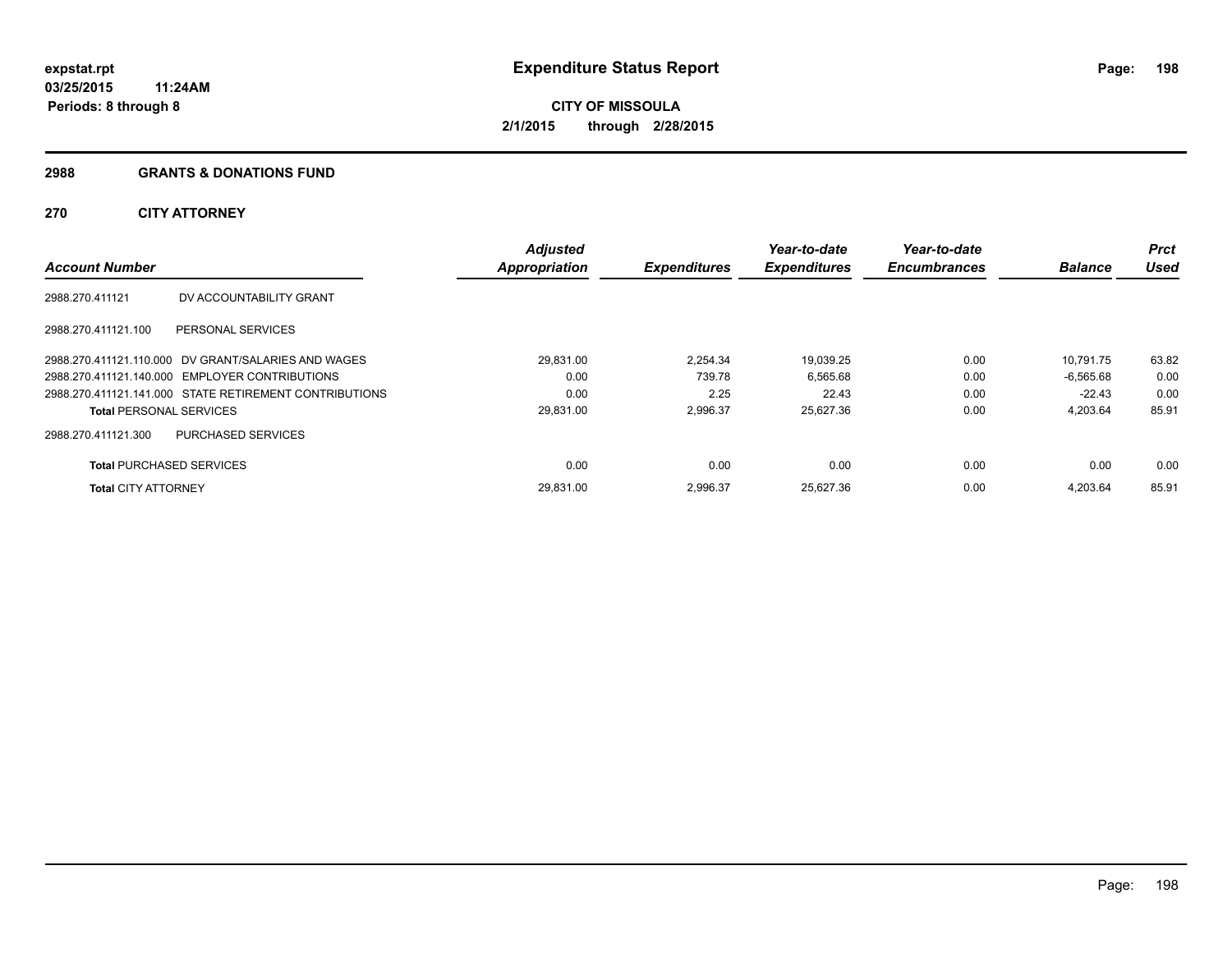### **2988 GRANTS & DONATIONS FUND**

## **290 POLICE**

| <b>Account Number</b> |                    | <b>Adjusted</b><br><b>Appropriation</b> | <b>Expenditures</b> | Year-to-date<br><b>Expenditures</b> | Year-to-date<br><b>Encumbrances</b> | <b>Balance</b> | <b>Prct</b><br><b>Used</b> |
|-----------------------|--------------------|-----------------------------------------|---------------------|-------------------------------------|-------------------------------------|----------------|----------------------------|
| 2988.290.420186       | FY15 HITDA         |                                         |                     |                                     |                                     |                |                            |
| 2988.290.420186.200   | <b>SUPPLIES</b>    |                                         |                     |                                     |                                     |                |                            |
| <b>Total SUPPLIES</b> |                    | 0.00                                    | 0.00                | 0.00                                | 0.00                                | 0.00           | 0.00                       |
| 2988.290.420186.300   | PURCHASED SERVICES |                                         |                     |                                     |                                     |                |                            |
| <b>Total POLICE</b>   |                    | 0.00                                    | 0.00                | 0.00                                | 0.00                                | 0.00           | 0.00                       |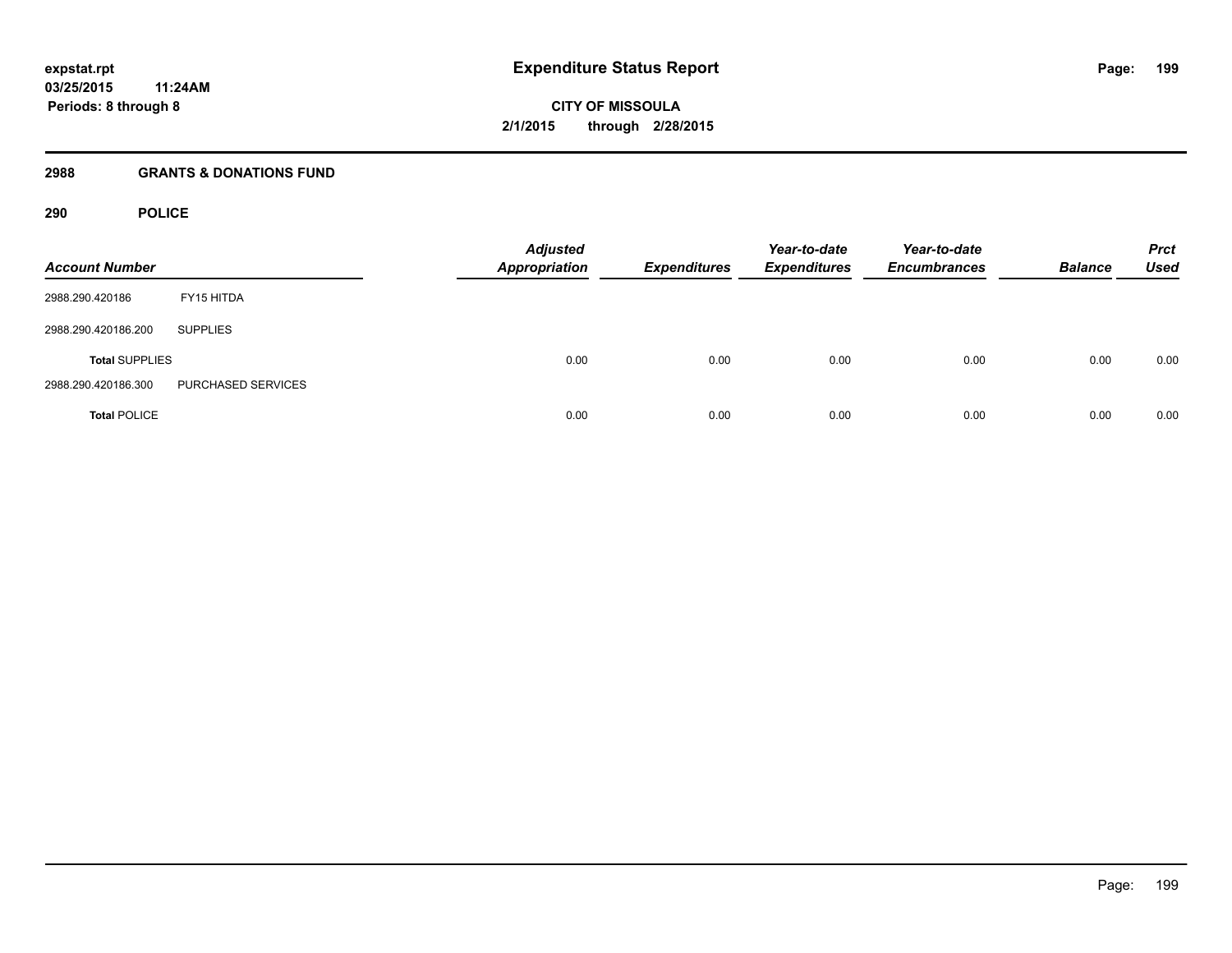#### **2988 GRANTS & DONATIONS FUND**

|                               |                                                | <b>Adjusted</b> |                     | Year-to-date        | Year-to-date        |                | <b>Prct</b> |
|-------------------------------|------------------------------------------------|-----------------|---------------------|---------------------|---------------------|----------------|-------------|
| <b>Account Number</b>         |                                                | Appropriation   | <b>Expenditures</b> | <b>Expenditures</b> | <b>Encumbrances</b> | <b>Balance</b> | <b>Used</b> |
| 2988.390.402816               | *** Title Not Found ***                        |                 |                     |                     |                     |                |             |
| 2988.390.402816.300           | PURCHASED SERVICES                             |                 |                     |                     |                     |                |             |
| Total *** Title Not Found *** |                                                | 0.00            | 0.00                | 0.00                | 0.00                | 0.00           | 0.00        |
| 2988.390.410105               | WAPIKIYA HOMEOWNERS ASSN GRANT                 |                 |                     |                     |                     |                |             |
| 2988.390.410105.200           | <b>SUPPLIES</b>                                |                 |                     |                     |                     |                |             |
|                               | Total WAPIKIYA HOMEOWNERS ASSN GRANT           | 0.00            | 0.00                | 0.00                | 0.00                | 0.00           | 0.00        |
| 2988.390.420000               | <b>MISC GRANTS</b>                             |                 |                     |                     |                     |                |             |
| 2988.390.420000.700           | <b>GRANTS &amp; CONTRIBUTIONS</b>              |                 |                     |                     |                     |                |             |
|                               | 2988.390.420000.700.000 GRANTS & CONTRIBUTIONS | 46,000.00       | 0.00                | 1,332.85            | 0.00                | 44,667.15      | 2.90        |
|                               | Total GRANTS & CONTRIBUTIONS                   | 46,000.00       | 0.00                | 1,332.85            | 0.00                | 44,667.15      | 2.90        |
| 2988.390.420000.800           | OTHER OBJECTS                                  |                 |                     |                     |                     |                |             |
| <b>Total OTHER OBJECTS</b>    |                                                | 0.00            | 0.00                | 0.00                | 0.00                | 0.00           | 0.00        |
| <b>Total MISC GRANTS</b>      |                                                | 46,000.00       | 0.00                | 1,332.85            | 0.00                | 44,667.15      | 2.90        |
| 2988.390.420110               | COPS TECHNOLOGY GRANT(D0J)                     |                 |                     |                     |                     |                |             |
| 2988.390.420110.900           | <b>CAPITAL OUTLAY</b>                          |                 |                     |                     |                     |                |             |
|                               | Total COPS TECHNOLOGY GRANT(D0J)               | 0.00            | 0.00                | 0.00                | 0.00                | 0.00           | 0.00        |
| 2988.390.420112               | COPS TECH GRANT X2 \$750,000                   |                 |                     |                     |                     |                |             |
| 2988.390.420112.300           | PURCHASED SERVICES                             |                 |                     |                     |                     |                |             |
|                               | <b>Total PURCHASED SERVICES</b>                | 0.00            | 0.00                | 0.00                | 0.00                | 0.00           | 0.00        |
| 2988.390.420112.800           | OTHER OBJECTS                                  |                 |                     |                     |                     |                |             |
|                               |                                                |                 |                     |                     |                     |                |             |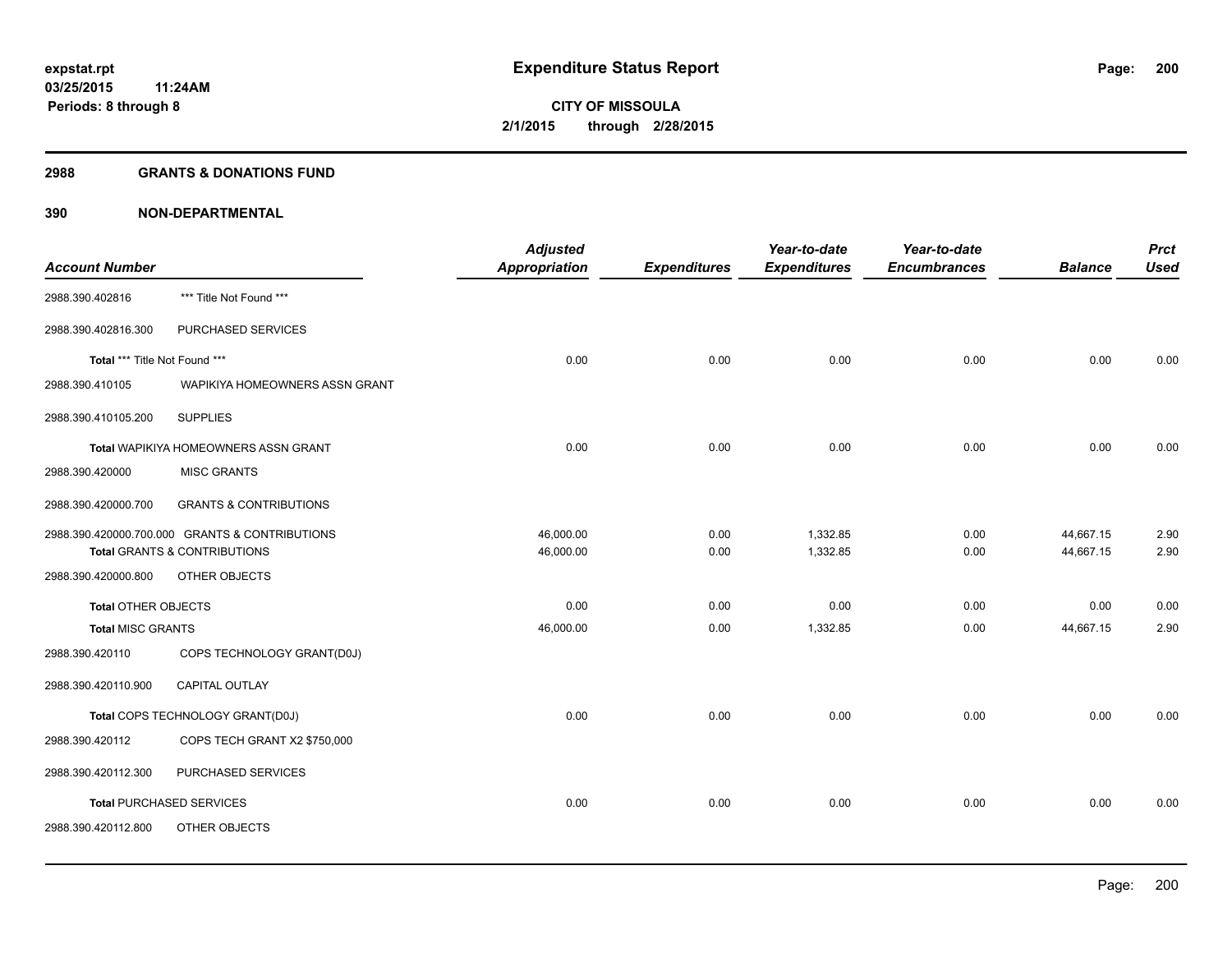#### **2988 GRANTS & DONATIONS FUND**

|                                |                                                                                                                                                            | <b>Adjusted</b>              |                      | Year-to-date             | Year-to-date         |                                   | <b>Prct</b>          |
|--------------------------------|------------------------------------------------------------------------------------------------------------------------------------------------------------|------------------------------|----------------------|--------------------------|----------------------|-----------------------------------|----------------------|
| <b>Account Number</b>          |                                                                                                                                                            | <b>Appropriation</b>         | <b>Expenditures</b>  | <b>Expenditures</b>      | <b>Encumbrances</b>  | <b>Balance</b>                    | <b>Used</b>          |
| <b>Total OTHER OBJECTS</b>     |                                                                                                                                                            | 0.00                         | 0.00                 | 0.00                     | 0.00                 | 0.00                              | 0.00                 |
| 2988.390.420112.900            | <b>CAPITAL OUTLAY</b>                                                                                                                                      |                              |                      |                          |                      |                                   |                      |
|                                | 2988.390.420112.940.000 MACHINERY & EQUIPMENT<br>Total COPS TECH GRANT X2 \$750,000                                                                        | 34,000.00<br>34,000.00       | 0.00<br>0.00         | 0.00<br>0.00             | 0.00<br>0.00         | 34,000.00<br>34,000.00            | 0.00<br>0.00         |
| 2988.390.420143                | <b>ANTI-GRAFFITI PROJECT</b>                                                                                                                               |                              |                      |                          |                      |                                   |                      |
| 2988.390.420143.200            | <b>SUPPLIES</b>                                                                                                                                            |                              |                      |                          |                      |                                   |                      |
|                                | 2988.390.420143.210.000 OFFICE SUPPLIES - ANTI-GRAFFITI PROJECT<br>2988.390.420143.220.000 OPERATING SUPPLIES-ANTI GRAFITTI<br>Total ANTI-GRAFFITI PROJECT | 5.000.00<br>0.00<br>5,000.00 | 0.00<br>0.00<br>0.00 | 0.00<br>118.89<br>118.89 | 0.00<br>0.00<br>0.00 | 5,000.00<br>$-118.89$<br>4,881.11 | 0.00<br>0.00<br>2.38 |
| 2988.390.420144                | BIAS CRIME CONTROL CAMPAIGN                                                                                                                                |                              |                      |                          |                      |                                   |                      |
| 2988.390.420144.300            | PURCHASED SERVICES                                                                                                                                         |                              |                      |                          |                      |                                   |                      |
|                                | 2988.390.420144.350.000 BIAS CAMPAIGN - PROFESSIONAL SERVICES<br>Total BIAS CRIME CONTROL CAMPAIGN                                                         | 10,000.00<br>10,000.00       | 0.00<br>0.00         | 0.00<br>0.00             | 0.00<br>0.00         | 10,000.00<br>10,000.00            | 0.00<br>0.00         |
| 2988.390.420145                | FY10 UNDERAGE DRINKING                                                                                                                                     |                              |                      |                          |                      |                                   |                      |
| 2988.390.420145.100            | PERSONAL SERVICES                                                                                                                                          |                              |                      |                          |                      |                                   |                      |
| <b>Total PERSONAL SERVICES</b> |                                                                                                                                                            | 0.00                         | 0.00                 | 0.00                     | 0.00                 | 0.00                              | 0.00                 |
| 2988.390.420145.200            | <b>SUPPLIES</b>                                                                                                                                            |                              |                      |                          |                      |                                   |                      |
| <b>Total SUPPLIES</b>          |                                                                                                                                                            | 0.00                         | 0.00                 | 0.00                     | 0.00                 | 0.00                              | 0.00                 |
| 2988.390.420145.300            | PURCHASED SERVICES                                                                                                                                         |                              |                      |                          |                      |                                   |                      |
|                                | Total FY10 UNDERAGE DRINKING                                                                                                                               | 0.00                         | 0.00                 | 0.00                     | 0.00                 | 0.00                              | 0.00                 |
| 2988.390.420150                | TRAFFIC POLICING-UNIFORM                                                                                                                                   |                              |                      |                          |                      |                                   |                      |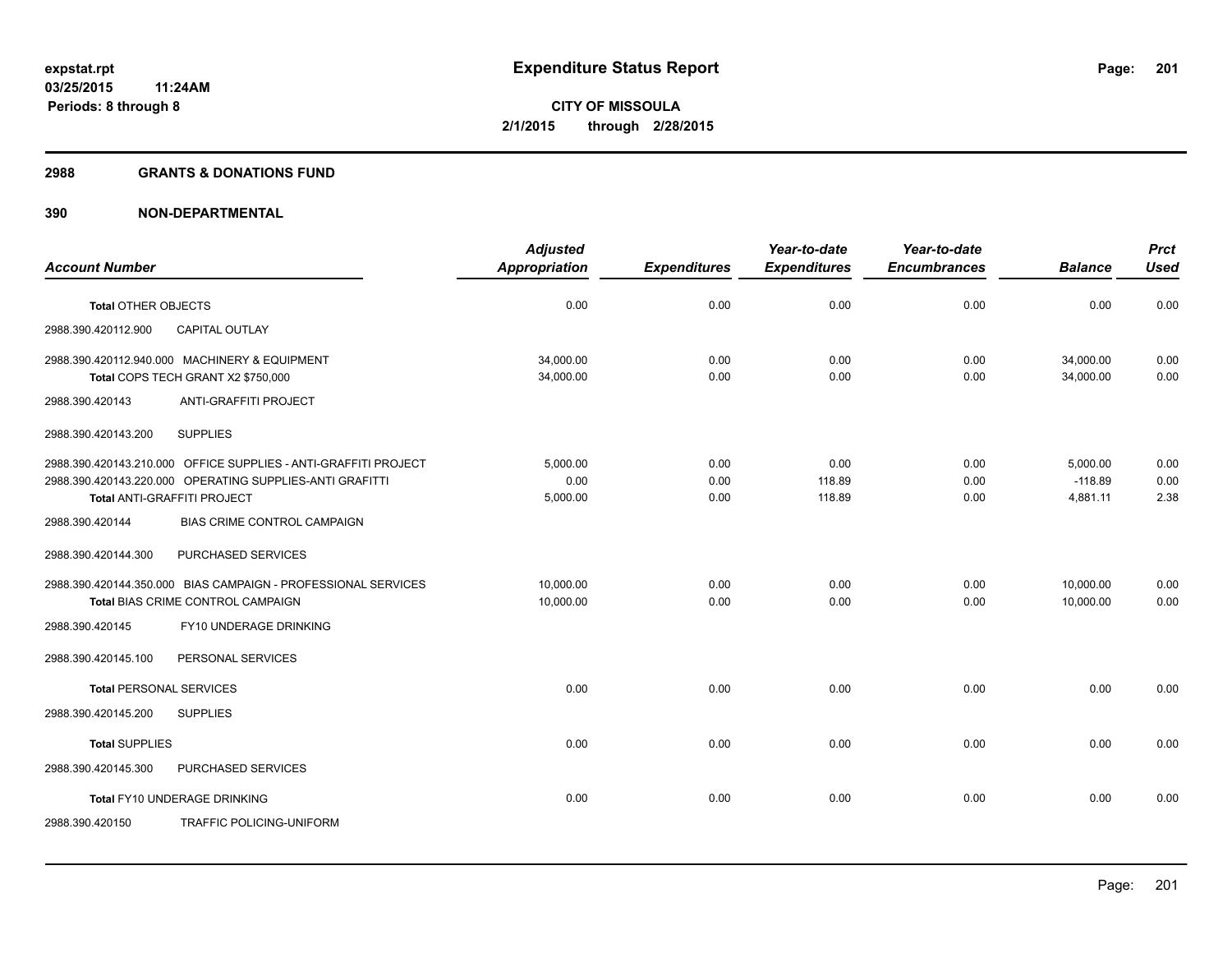### **2988 GRANTS & DONATIONS FUND**

|                                            |                                                                  | <b>Adjusted</b>      |                     | Year-to-date        | Year-to-date        |                | <b>Prct</b> |
|--------------------------------------------|------------------------------------------------------------------|----------------------|---------------------|---------------------|---------------------|----------------|-------------|
| <b>Account Number</b>                      |                                                                  | <b>Appropriation</b> | <b>Expenditures</b> | <b>Expenditures</b> | <b>Encumbrances</b> | <b>Balance</b> | <b>Used</b> |
| 2988.390.420150.900                        | <b>CAPITAL OUTLAY</b>                                            |                      |                     |                     |                     |                |             |
|                                            | <b>Total TRAFFIC POLICING-UNIFORM</b>                            | 0.00                 | 0.00                | 0.00                | 0.00                | 0.00           | 0.00        |
| 2988.390.420160                            | FY09 POLICE ICAC FEDERAL GRANT                                   |                      |                     |                     |                     |                |             |
| 2988.390.420160.100                        | PERSONAL SERVICES                                                |                      |                     |                     |                     |                |             |
|                                            | 2988.390.420160.110.000 FY09 POLICE ICAC GRANT/SALARIES          | 59,584.00            | 5,066.77            | 42,515.62           | 0.00                | 17,068.38      | 71.35       |
|                                            | 2988.390.420160.115.000 SALARIES/HEALTH INSURANCE BENEFIT        | 0.00                 | 570.00              | 4,246.50            | 0.00                | $-4,246.50$    | 0.00        |
|                                            | 2988.390.420160.120.000 FY09 POLICE ICAC GRANT/OT & /TERMINATION | 0.00                 | 0.00                | 4,743.52            | 0.00                | $-4,743.52$    | 0.00        |
| 2988.390.420160.130.000 OTHER              |                                                                  | 675.00               | 0.00                | 0.00                | 0.00                | 675.00         | 0.00        |
|                                            | 2988.390.420160.140.000 FY09 POLICE ICAC GRANT                   | 19,070.00            | 1,420.06            | 11,974.32           | 0.00                | 7,095.68       | 62.79       |
|                                            | 2988.390.420160.141.000 STATE RETIREMENT CONTRIBUTIONS           | 0.00                 | 1,655.52            | 13,734.03           | 0.00                | $-13,734.03$   | 0.00        |
| <b>Total PERSONAL SERVICES</b>             |                                                                  | 79,329.00            | 8,712.35            | 77,213.99           | 0.00                | 2,115.01       | 97.33       |
| 2988.390.420160.200                        | <b>SUPPLIES</b>                                                  |                      |                     |                     |                     |                |             |
|                                            | 2988.390.420160.210.000 FY09 POLIC ICAC GRANT/SUPPLIES           | 620.00               | 0.00                | 0.00                | 0.00                | 620.00         | 0.00        |
|                                            | 2988.390.420160.220.000 OPERATING SUPPLIES                       | 7,570.00             | 0.00                | 160.50              | 0.00                | 7,409.50       | 2.12        |
|                                            | 2988.390.420160.230.000 REPAIR/MAINTENANCE                       | 3,000.00             | 0.00                | 0.00                | 0.00                | 3,000.00       | 0.00        |
| 2988.390.420160.231.000 GASOLINE           |                                                                  | 8,500.00             | 0.00                | 0.00                | 0.00                | 8,500.00       | 0.00        |
| <b>Total SUPPLIES</b>                      |                                                                  | 19,690.00            | 0.00                | 160.50              | 0.00                | 19,529.50      | 0.82        |
| 2988.390.420160.300                        | <b>PURCHASED SERVICES</b>                                        |                      |                     |                     |                     |                |             |
| 2988.390.420160.344.000 TELEPHONE SERVICE  |                                                                  | 979.00               | 0.00                | 0.00                | 0.00                | 979.00         | 0.00        |
|                                            | 2988.390.420160.370.000 Fy09 POLICE ICAC GRANT/TRAVEL            | 500.00               | 0.00                | 1,780.73            | 0.00                | $-1,280.73$    | 356.15      |
| 2988.390.420160.380.000 TRAINING           |                                                                  | 1,500.00             | 0.00                | 0.00                | 0.00                | 1,500.00       | 0.00        |
| <b>Total PURCHASED SERVICES</b>            |                                                                  | 2,979.00             | 0.00                | 1,780.73            | 0.00                | 1,198.27       | 59.78       |
| 2988.390.420160.400                        | <b>BUILDING MATERIALS</b>                                        |                      |                     |                     |                     |                |             |
| 2988.390.420160.400.000 BUILDING MATERIALS |                                                                  | 700.00               | 0.00                | 0.00                | 0.00                | 700.00         | 0.00        |
| <b>Total BUILDING MATERIALS</b>            |                                                                  | 700.00               | 0.00                | 0.00                | 0.00                | 700.00         | 0.00        |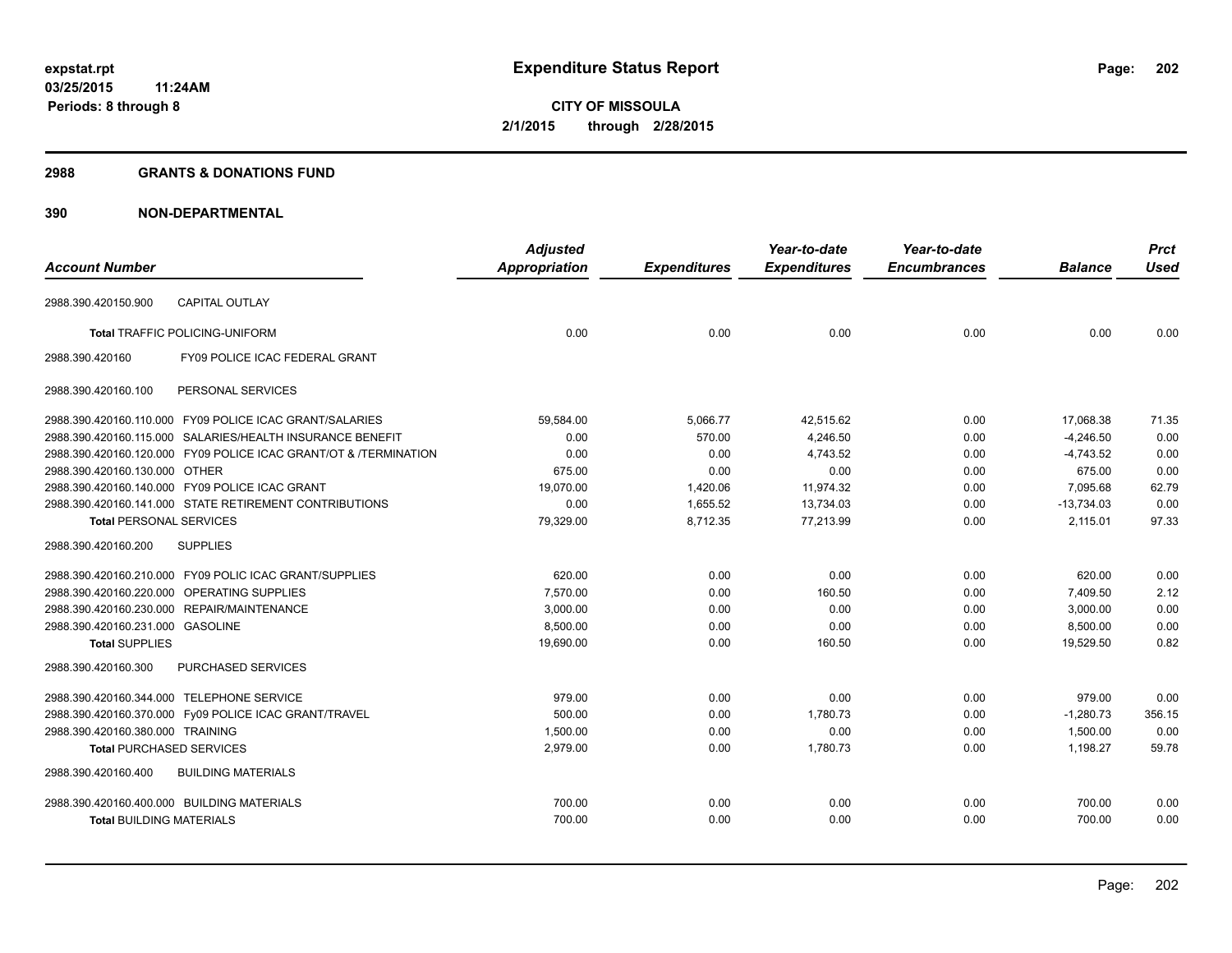#### **2988 GRANTS & DONATIONS FUND**

| <b>Account Number</b>          |                                                                 | <b>Adjusted</b><br><b>Appropriation</b> | <b>Expenditures</b> | Year-to-date<br><b>Expenditures</b> | Year-to-date<br><b>Encumbrances</b> | <b>Balance</b> | <b>Prct</b><br><b>Used</b> |
|--------------------------------|-----------------------------------------------------------------|-----------------------------------------|---------------------|-------------------------------------|-------------------------------------|----------------|----------------------------|
| 2988.390.420160.500            | <b>FIXED CHARGES</b>                                            |                                         |                     |                                     |                                     |                |                            |
| <b>Total FIXED CHARGES</b>     |                                                                 | 0.00                                    | 0.00                | 0.00                                | 0.00                                | 0.00           | 0.00                       |
| 2988.390.420160.800            | OTHER OBJECTS                                                   |                                         |                     |                                     |                                     |                |                            |
| <b>Total OTHER OBJECTS</b>     |                                                                 | 0.00                                    | 0.00                | 0.00                                | 0.00                                | 0.00           | 0.00                       |
| 2988.390.420160.900            | CAPITAL OUTLAY                                                  |                                         |                     |                                     |                                     |                |                            |
| <b>Total CAPITAL OUTLAY</b>    |                                                                 | 0.00                                    | 0.00                | 0.00                                | 0.00                                | 0.00           | 0.00                       |
|                                | Total FY09 POLICE ICAC FEDERAL GRANT                            | 102,698.00                              | 8,712.35            | 79,155.22                           | 0.00                                | 23,542.78      | 77.08                      |
| 2988.390.420180                | BULLETPROOF VEST PROGRAM                                        |                                         |                     |                                     |                                     |                |                            |
| 2988.390.420180.200            | <b>SUPPLIES</b>                                                 |                                         |                     |                                     |                                     |                |                            |
|                                | 2988.390.420180.220.000 OPERATING SUPPLIES-BULLETPROOF VEST GNT | 10,500.00                               | 628.00              | 2,343.50                            | 0.00                                | 8,156.50       | 22.32                      |
|                                | Total BULLETPROOF VEST PROGRAM                                  | 10,500.00                               | 628.00              | 2,343.50                            | 0.00                                | 8,156.50       | 22.32                      |
| 2988.390.420181                | FY12 HIDTA                                                      |                                         |                     |                                     |                                     |                |                            |
| 2988.390.420181.100            | PERSONAL SERVICES                                               |                                         |                     |                                     |                                     |                |                            |
| <b>Total PERSONAL SERVICES</b> |                                                                 | 0.00                                    | 0.00                | 0.00                                | 0.00                                | 0.00           | 0.00                       |
| 2988.390.420181.200            | <b>SUPPLIES</b>                                                 |                                         |                     |                                     |                                     |                |                            |
| <b>Total SUPPLIES</b>          |                                                                 | 0.00                                    | 0.00                | 0.00                                | 0.00                                | 0.00           | 0.00                       |
| 2988.390.420181.300            | PURCHASED SERVICES                                              |                                         |                     |                                     |                                     |                |                            |
|                                | <b>Total PURCHASED SERVICES</b>                                 | 0.00                                    | 0.00                | 0.00                                | 0.00                                | 0.00           | 0.00                       |
| 2988.390.420181.500            | <b>FIXED CHARGES</b>                                            |                                         |                     |                                     |                                     |                |                            |
| <b>Total FIXED CHARGES</b>     |                                                                 | 0.00                                    | 0.00                | 0.00                                | 0.00                                | 0.00           | 0.00                       |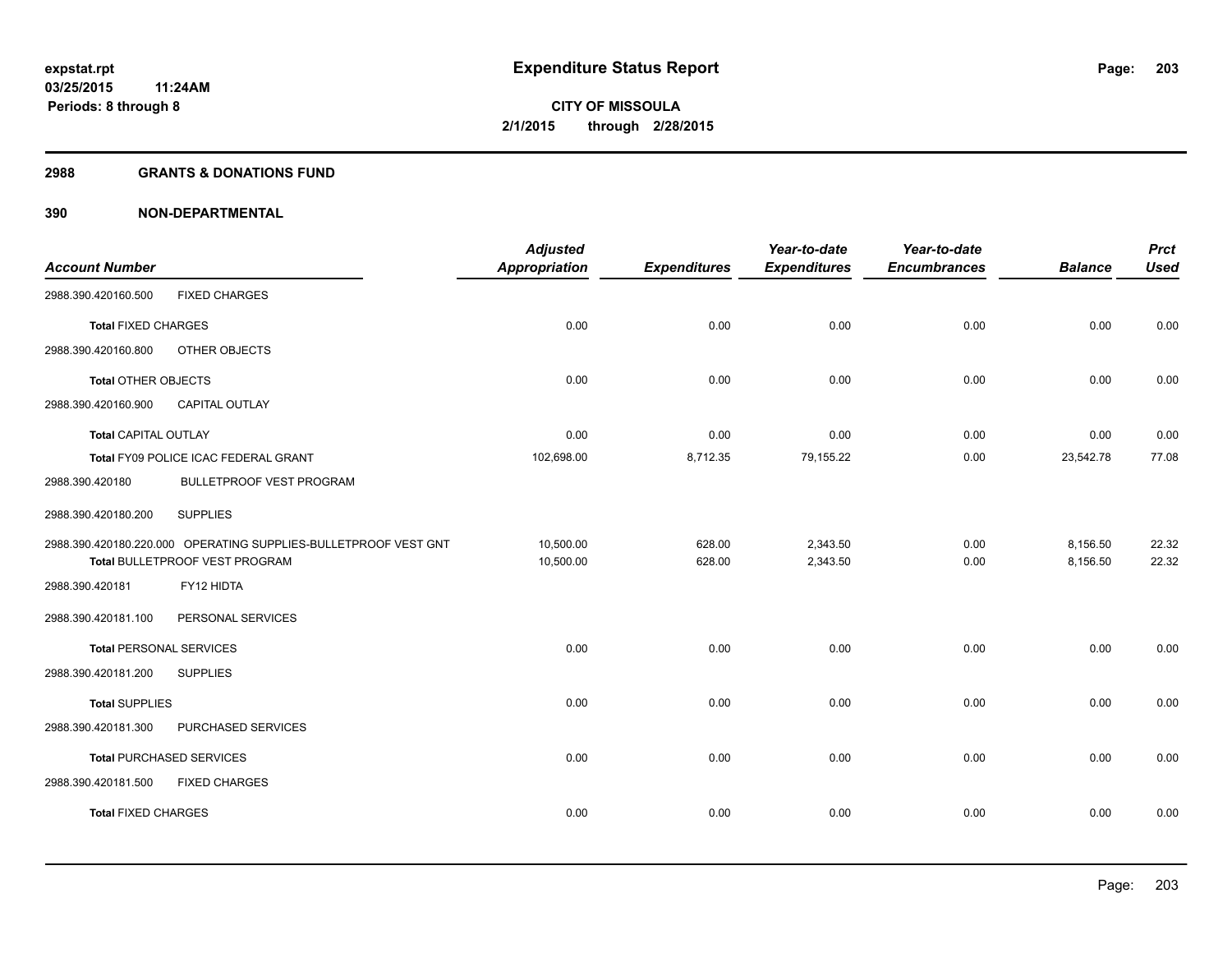#### **2988 GRANTS & DONATIONS FUND**

| <b>Account Number</b>             |                                                               | <b>Adjusted</b><br><b>Appropriation</b> | <b>Expenditures</b> | Year-to-date<br><b>Expenditures</b> | Year-to-date<br><b>Encumbrances</b> | <b>Balance</b> | <b>Prct</b><br><b>Used</b> |
|-----------------------------------|---------------------------------------------------------------|-----------------------------------------|---------------------|-------------------------------------|-------------------------------------|----------------|----------------------------|
| 2988.390.420181.900               | <b>CAPITAL OUTLAY</b>                                         |                                         |                     |                                     |                                     |                |                            |
| Total FY12 HIDTA                  |                                                               | 0.00                                    | 0.00                | 0.00                                | 0.00                                | 0.00           | 0.00                       |
| 2988.390.420184                   | <b>DUI TASK FORCE GRANT</b>                                   |                                         |                     |                                     |                                     |                |                            |
| 2988.390.420184.100               | PERSONAL SERVICES                                             |                                         |                     |                                     |                                     |                |                            |
|                                   | 2988.390.420184.120.000 DUI TASK FORCE OVERTIME/TERMINATION   | 4,300.00                                | 326.98              | 1,607.87                            | 0.00                                | 2,692.13       | 37.39                      |
|                                   | 2988.390.420184.140.000 DUI TASK FORCE-EMPLOYER CONTRIBUTIONS | 700.00                                  | 22.68               | 113.77                              | 0.00                                | 586.23         | 16.25                      |
| <b>Total PERSONAL SERVICES</b>    |                                                               | 5,000.00                                | 349.66              | 1,721.64                            | 0.00                                | 3,278.36       | 34.43                      |
| 2988.390.420184.200               | <b>SUPPLIES</b>                                               |                                         |                     |                                     |                                     |                |                            |
| <b>Total SUPPLIES</b>             |                                                               | 0.00                                    | 0.00                | 0.00                                | 0.00                                | 0.00           | 0.00                       |
| <b>Total DUI TASK FORCE GRANT</b> |                                                               | 5,000.00                                | 349.66              | 1,721.64                            | 0.00                                | 3,278.36       | 34.43                      |
| 2988.390.420185                   | DUI - COPS IN SHOPS                                           |                                         |                     |                                     |                                     |                |                            |
| 2988.390.420185.100               | PERSONAL SERVICES                                             |                                         |                     |                                     |                                     |                |                            |
| <b>Total PERSONAL SERVICES</b>    |                                                               | 0.00                                    | 0.00                | 0.00                                | 0.00                                | 0.00           | 0.00                       |
| 2988.390.420185.200               | <b>SUPPLIES</b>                                               |                                         |                     |                                     |                                     |                |                            |
| Total DUI - COPS IN SHOPS         |                                                               | 0.00                                    | 0.00                | 0.00                                | 0.00                                | 0.00           | 0.00                       |
| 2988.390.420186                   | FY15 HITDA                                                    |                                         |                     |                                     |                                     |                |                            |
| 2988.390.420186.100               | PERSONAL SERVICES                                             |                                         |                     |                                     |                                     |                |                            |
|                                   | 2988.390.420186.120.000 FY15 HIDTA/OVERTIME/TERMINATION       | 0.00                                    | 1,668.16            | 2,447.96                            | 0.00                                | $-2,447.96$    | 0.00                       |
|                                   | 2988.390.420186.140.000 EMPLOYER CONTRIBUTIONS                | 0.00                                    | 118.09              | 174.28                              | 0.00                                | $-174.28$      | 0.00                       |
| <b>Total PERSONAL SERVICES</b>    |                                                               | 0.00                                    | 1,786.25            | 2,622.24                            | 0.00                                | $-2,622.24$    | 0.00                       |
| 2988.390.420186.200               | <b>SUPPLIES</b>                                               |                                         |                     |                                     |                                     |                |                            |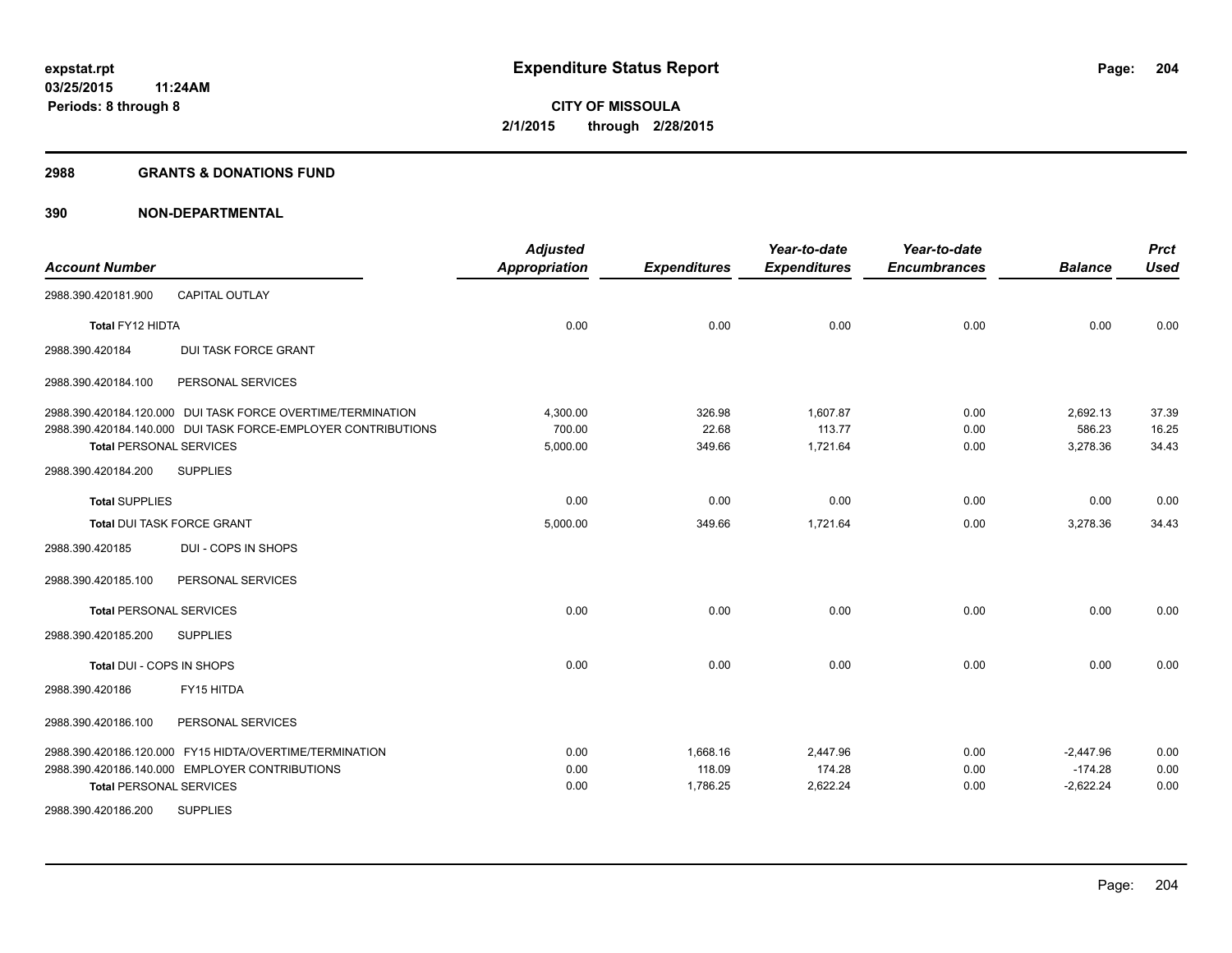#### **2988 GRANTS & DONATIONS FUND**

| <b>Account Number</b>                                          | <b>Adjusted</b><br>Appropriation | <b>Expenditures</b> | Year-to-date<br><b>Expenditures</b> | Year-to-date<br><b>Encumbrances</b> | <b>Balance</b> | <b>Prct</b><br><b>Used</b> |
|----------------------------------------------------------------|----------------------------------|---------------------|-------------------------------------|-------------------------------------|----------------|----------------------------|
| <b>Total SUPPLIES</b>                                          | 0.00                             | 0.00                | 0.00                                | 0.00                                | 0.00           | 0.00                       |
| 2988.390.420186.300<br>PURCHASED SERVICES                      |                                  |                     |                                     |                                     |                |                            |
| 2988.390.420186.344.000 FY15 HIDTA/TELEPHONE SERVICE           | 0.00                             | 264.38              | 528.67                              | 0.00                                | $-528.67$      | 0.00                       |
| 2988.390.420186.350.000 PROFESSIONAL SERVICES                  | 0.00                             | 597.00              | 648.00                              | 0.00                                | $-648.00$      | 0.00                       |
| 2988.390.420186.350.013    FY15    HIDTA/PROFESSIONAL SERVICES | 0.00                             | 3,098.99            | 4,468.62                            | 0.00                                | $-4,468.62$    | 0.00                       |
| <b>Total PURCHASED SERVICES</b>                                | 0.00                             | 3,960.37            | 5,645.29                            | 0.00                                | $-5,645.29$    | 0.00                       |
| <b>FIXED CHARGES</b><br>2988.390.420186.500                    |                                  |                     |                                     |                                     |                |                            |
| 2988.390.420186.500.000 FIXED CHARGES                          | 0.00                             | 5,607.06            | 5,607.06                            | 0.00                                | $-5,607.06$    | 0.00                       |
| <b>Total FIXED CHARGES</b>                                     | 0.00                             | 5,607.06            | 5,607.06                            | 0.00                                | $-5,607.06$    | 0.00                       |
| <b>Total FY15 HITDA</b>                                        | 0.00                             | 11,353.68           | 13,874.59                           | 0.00                                | $-13,874.59$   | 0.00                       |
| STATE OT SEAT BELT GRANT<br>2988.390.420190                    |                                  |                     |                                     |                                     |                |                            |
| PERSONAL SERVICES<br>2988.390.420190.100                       |                                  |                     |                                     |                                     |                |                            |
| 2988.390.420190.110.113 SALARIES AND WAGES                     | 30.000.00                        | 310.20              | 2.442.83                            | 0.00                                | 27,557.17      | 8.14                       |
| 2988.390.420190.120.000 OVERTIME/TERMINATION - MDOT/SEATBELT   | 0.00                             | 2,214.26            | 25,696.52                           | 0.00                                | $-25,696.52$   | 0.00                       |
| 2988.390.420190.120.113 STEP GRANT COORD/OVERTIME/TERMINATION  | 0.00                             | 232.65              | 1,163.26                            | 0.00                                | $-1,163.26$    | 0.00                       |
| 2988.390.420190.140.000 EMPLOYER CONTRIBUTIONS-MDOT/SEATBELT   | 5,000.00                         | 195.38              | 2,044.40                            | 0.00                                | 2,955.60       | 40.89                      |
| <b>Total PERSONAL SERVICES</b>                                 | 35,000.00                        | 2,952.49            | 31,347.01                           | 0.00                                | 3,652.99       | 89.56                      |
| 2988.390.420190.200<br><b>SUPPLIES</b>                         |                                  |                     |                                     |                                     |                |                            |
| <b>Total SUPPLIES</b>                                          | 0.00                             | 0.00                | 0.00                                | 0.00                                | 0.00           | 0.00                       |
| 2988.390.420190.300<br>PURCHASED SERVICES                      |                                  |                     |                                     |                                     |                |                            |
| <b>Total PURCHASED SERVICES</b>                                | 0.00                             | 0.00                | 0.00                                | 0.00                                | 0.00           | 0.00                       |
| Total STATE OT SEAT BELT GRANT                                 | 35,000.00                        | 2,952.49            | 31,347.01                           | 0.00                                | 3,652.99       | 89.56                      |
| <b>HIDTA INITIATIVE</b><br>2988.390.420191                     |                                  |                     |                                     |                                     |                |                            |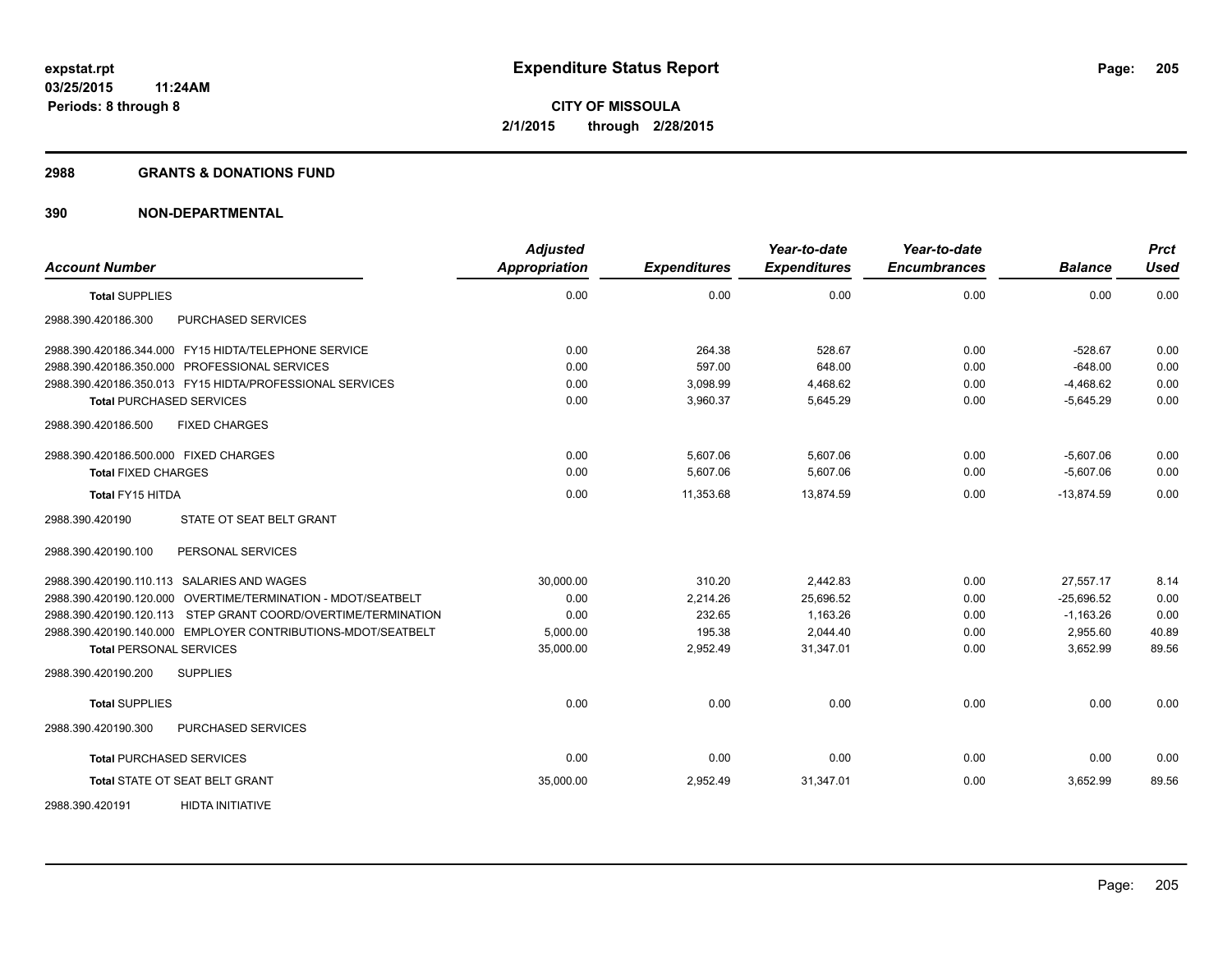#### **2988 GRANTS & DONATIONS FUND**

|                                           |                                                          | <b>Adjusted</b>      |                     | Year-to-date        | Year-to-date        |                | <b>Prct</b> |
|-------------------------------------------|----------------------------------------------------------|----------------------|---------------------|---------------------|---------------------|----------------|-------------|
| <b>Account Number</b>                     |                                                          | <b>Appropriation</b> | <b>Expenditures</b> | <b>Expenditures</b> | <b>Encumbrances</b> | <b>Balance</b> | <b>Used</b> |
| 2988.390.420191.100                       | PERSONAL SERVICES                                        |                      |                     |                     |                     |                |             |
| <b>Total HIDTA INITIATIVE</b>             |                                                          | 0.00                 | 0.00                | 0.00                | 0.00                | 0.00           | 0.00        |
| 2988.390.420192                           | UNDERAGE DRINKING GRANT                                  |                      |                     |                     |                     |                |             |
| 2988.390.420192.100                       | PERSONAL SERVICES                                        |                      |                     |                     |                     |                |             |
|                                           | <b>Total UNDERAGE DRINKING GRANT</b>                     | 0.00                 | 0.00                | 0.00                | 0.00                | 0.00           | 0.00        |
| 2988.390.420193                           | FY13 HIDTA                                               |                      |                     |                     |                     |                |             |
| 2988.390.420193.100                       | PERSONAL SERVICES                                        |                      |                     |                     |                     |                |             |
|                                           | 2988.390.420193.120.000 OVERTIME/TERMINATION-FY13 HIDTA  | 25,000.00            | 0.00                | 0.00                | 0.00                | 25,000.00      | 0.00        |
|                                           | 2988.390.420193.140.000 EMPLOYER CONTRIBUTIONS           | 2.250.00             | 0.00                | 0.00                | 0.00                | 2,250.00       | 0.00        |
| <b>Total PERSONAL SERVICES</b>            |                                                          | 27,250.00            | 0.00                | 0.00                | 0.00                | 27,250.00      | 0.00        |
| 2988.390.420193.200                       | <b>SUPPLIES</b>                                          |                      |                     |                     |                     |                |             |
| 2988.390.420193.210.000                   | <b>OFFICE SUPPLIES</b>                                   | 1,000.00             | 0.00                | 0.00                | 0.00                | 1,000.00       | 0.00        |
|                                           | 2988.390.420193.220.000 OPERATING SUPPLIES               | 35,000.00            | 0.00                | 4,267.00            | 0.00                | 30,733.00      | 12.19       |
| <b>Total SUPPLIES</b>                     |                                                          | 36,000.00            | 0.00                | 4,267.00            | 0.00                | 31.733.00      | 11.85       |
| 2988.390.420193.300                       | <b>PURCHASED SERVICES</b>                                |                      |                     |                     |                     |                |             |
|                                           | 2988.390.420193.344.000 TELEPHONE SERVICE - FY13 HIDTA   | 1,800.00             | 0.00                | 0.00                | 0.00                | 1,800.00       | 0.00        |
|                                           | 2988.390.420193.350.000 PROFESSIONAL SERVICES-FY13 HIDTA | 48,000.00            | 0.00                | 0.00                | 0.00                | 48,000.00      | 0.00        |
|                                           | 2988.390.420193.360.000 REPAIR & MAINTENANCE             | 1,500.00             | 0.00                | 0.00                | 0.00                | 1,500.00       | 0.00        |
| 2988.390.420193.370.000 TRAVEL-FY13 HIDTA |                                                          | 3,000.00             | 0.00                | 0.00                | 0.00                | 3,000.00       | 0.00        |
| <b>Total PURCHASED SERVICES</b>           |                                                          | 54,300.00            | 0.00                | 0.00                | 0.00                | 54,300.00      | 0.00        |
| 2988.390.420193.500                       | <b>FIXED CHARGES</b>                                     |                      |                     |                     |                     |                |             |
|                                           | 2988.390.420193.500.000 FIXED CHARGES-FY13 HIDTA         | 55,000.00            | 0.00                | 0.00                | 0.00                | 55,000.00      | 0.00        |
| <b>Total FIXED CHARGES</b>                |                                                          | 55,000.00            | 0.00                | 0.00                | 0.00                | 55,000.00      | 0.00        |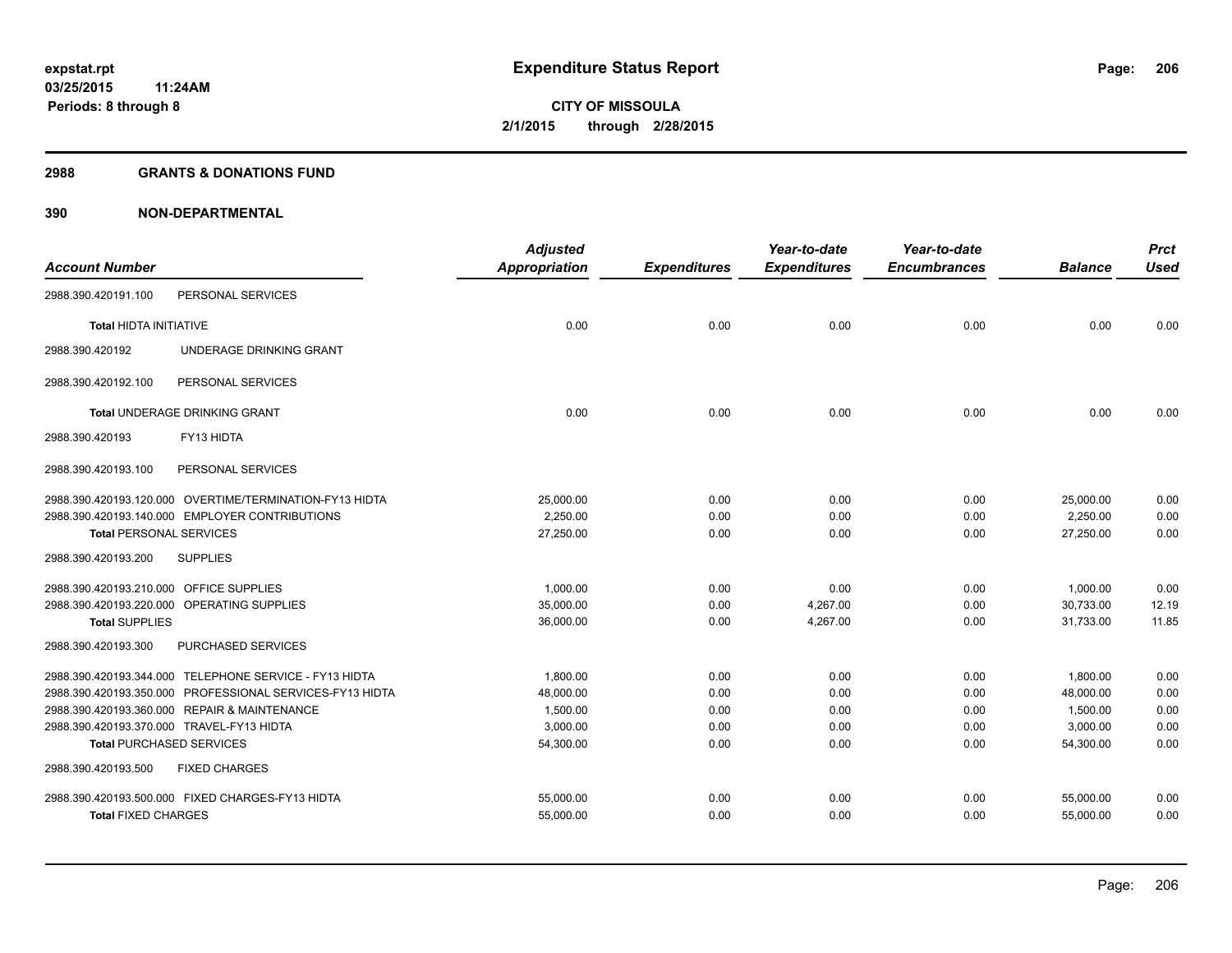#### **2988 GRANTS & DONATIONS FUND**

| <b>Account Number</b>                   |                                                          | <b>Adjusted</b><br>Appropriation | <b>Expenditures</b> | Year-to-date<br><b>Expenditures</b> | Year-to-date<br><b>Encumbrances</b> | <b>Balance</b> | <b>Prct</b><br>Used |
|-----------------------------------------|----------------------------------------------------------|----------------------------------|---------------------|-------------------------------------|-------------------------------------|----------------|---------------------|
| Total FY13 HIDTA                        |                                                          | 172,550.00                       | 0.00                | 4,267.00                            | 0.00                                | 168,283.00     | 2.47                |
| 2988.390.420194                         | UNDERAGE DRINKING GRANT                                  |                                  |                     |                                     |                                     |                |                     |
| 2988.390.420194.100                     | PERSONAL SERVICES                                        |                                  |                     |                                     |                                     |                |                     |
|                                         | 2988.390.420194.120.000 OVERTIME/TERMINATION-FY08 EUDL   | 0.00                             | 0.00                | 4,588.32                            | 0.00                                | $-4,588.32$    | 0.00                |
|                                         | 2988.390.420194.140.000 EMPLOYER CONTRIBUTIONS-FY08 EUDL | 0.00                             | 0.00                | 324.53                              | 0.00                                | $-324.53$      | 0.00                |
| <b>Total PERSONAL SERVICES</b>          |                                                          | 0.00                             | 0.00                | 4,912.85                            | 0.00                                | $-4,912.85$    | 0.00                |
| 2988.390.420194.200                     | <b>SUPPLIES</b>                                          |                                  |                     |                                     |                                     |                |                     |
| <b>Total SUPPLIES</b>                   |                                                          | 0.00                             | 0.00                | 0.00                                | 0.00                                | 0.00           | 0.00                |
| 2988.390.420194.300                     | PURCHASED SERVICES                                       |                                  |                     |                                     |                                     |                |                     |
| <b>Total PURCHASED SERVICES</b>         |                                                          | 0.00                             | 0.00                | 0.00                                | 0.00                                | 0.00           | 0.00                |
|                                         | <b>Total UNDERAGE DRINKING GRANT</b>                     | 0.00                             | 0.00                | 4,912.85                            | 0.00                                | $-4.912.85$    | 0.00                |
| 2988.390.420195                         | FY09 HIDTA                                               |                                  |                     |                                     |                                     |                |                     |
| 2988.390.420195.100                     | PERSONAL SERVICES                                        |                                  |                     |                                     |                                     |                |                     |
|                                         | 2988.390.420195.120.000 OVERTIME/TERMINATION             | 0.00                             | 0.00                | 5,869.20                            | 0.00                                | $-5,869.20$    | 0.00                |
|                                         | 2988.390.420195.140.000 EMPLOYER CONTRIBUTIONS           | 0.00                             | 0.00                | 413.91                              | 0.00                                | $-413.91$      | 0.00                |
| <b>Total PERSONAL SERVICES</b>          |                                                          | 0.00                             | 0.00                | 6,283.11                            | 0.00                                | $-6,283.11$    | 0.00                |
| 2988.390.420195.200                     | <b>SUPPLIES</b>                                          |                                  |                     |                                     |                                     |                |                     |
| 2988.390.420195.210.000 OFFICE SUPPLIES |                                                          | 0.00                             | 0.00                | 1,301.56                            | 0.00                                | $-1,301.56$    | 0.00                |
|                                         | 2988.390.420195.220.000 OPERATING SUPPLIES               | 0.00                             | 0.00                | 5,151.50                            | 0.00                                | $-5,151.50$    | 0.00                |
| <b>Total SUPPLIES</b>                   |                                                          | 0.00                             | 0.00                | 6,453.06                            | 0.00                                | $-6,453.06$    | 0.00                |
| 2988.390.420195.300                     | PURCHASED SERVICES                                       |                                  |                     |                                     |                                     |                |                     |
|                                         | 2988.390.420195.344.000 TELEPHONE SERVICE                | 0.00                             | 0.00                | 1,605.66                            | 0.00                                | $-1,605.66$    | 0.00                |
|                                         | 2988.390.420195.350.000 PROFESSIONAL SERVICES            | 0.00                             | 0.00                | 2,781.00                            | 0.00                                | $-2,781.00$    | 0.00                |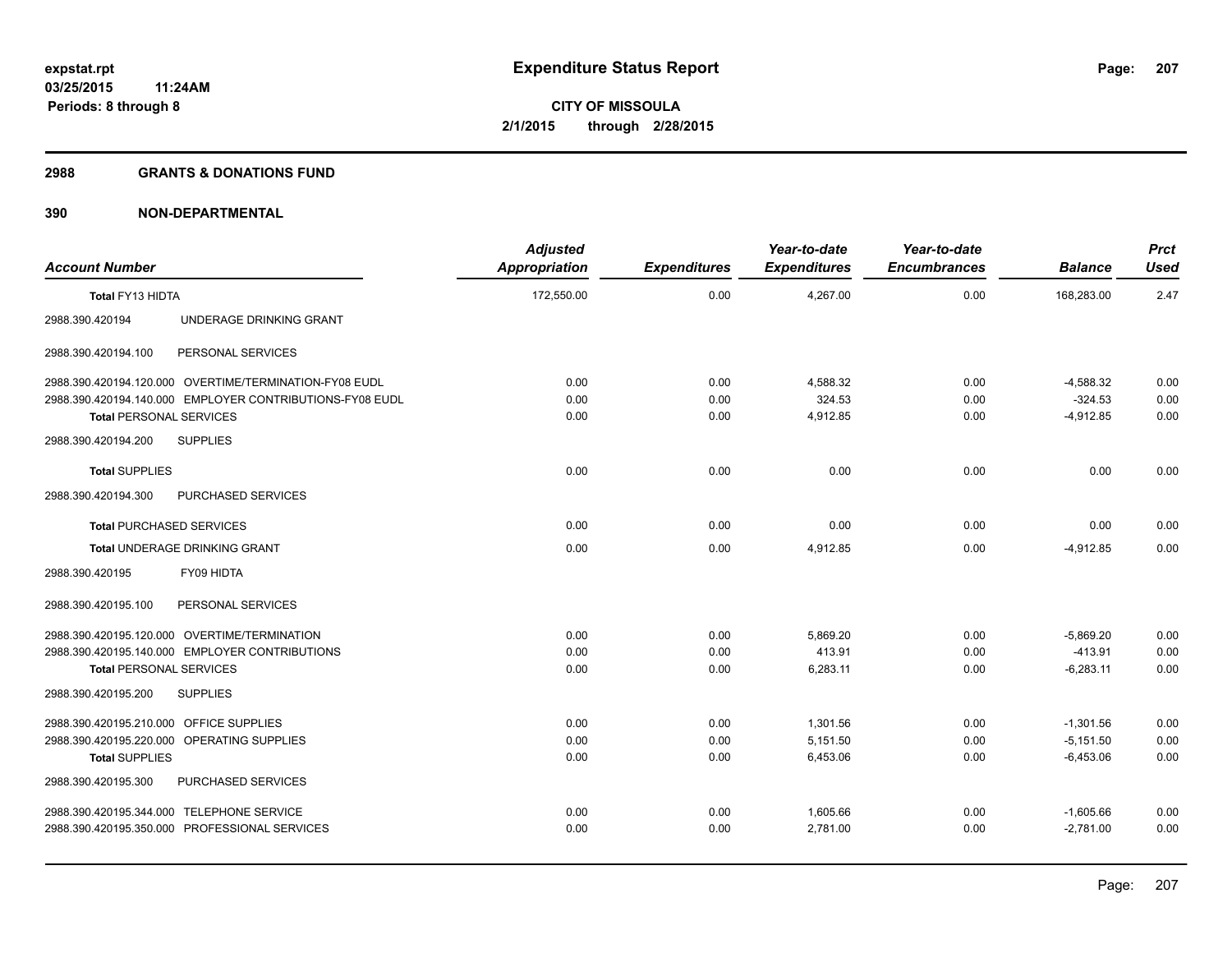#### **2988 GRANTS & DONATIONS FUND**

|                                                           | <b>Adjusted</b> |                     | Year-to-date        | Year-to-date        |                | <b>Prct</b> |
|-----------------------------------------------------------|-----------------|---------------------|---------------------|---------------------|----------------|-------------|
| <b>Account Number</b>                                     | Appropriation   | <b>Expenditures</b> | <b>Expenditures</b> | <b>Encumbrances</b> | <b>Balance</b> | <b>Used</b> |
| 2988.390.420195.350.039 PROFESSIONAL SERVICES             | 0.00            | 7,154.35            | 20,773.85           | 0.00                | $-20,773.85$   | 0.00        |
| 2988.390.420195.350.040 PROFESSIONAL SERVICES-OT          | 0.00            | 0.00                | 7.490.79            | 0.00                | $-7,490.79$    | 0.00        |
| 2988.390.420195.370.000 TRAVEL                            | 0.00            | 0.00                | 32.00               | 0.00                | $-32.00$       | 0.00        |
| <b>Total PURCHASED SERVICES</b>                           | 0.00            | 7,154.35            | 32,683.30           | 0.00                | $-32,683.30$   | 0.00        |
| <b>FIXED CHARGES</b><br>2988.390.420195.500               |                 |                     |                     |                     |                |             |
| 2988.390.420195.500.000 FIXED CHARGES                     | 0.00            | 5,607.06            | 44,035.92           | 0.00                | $-44,035.92$   | 0.00        |
| <b>Total FIXED CHARGES</b>                                | 0.00            | 5,607.06            | 44,035.92           | 0.00                | $-44,035.92$   | 0.00        |
| Total FY09 HIDTA                                          | 0.00            | 12,761.41           | 89,455.39           | 0.00                | $-89,455.39$   | 0.00        |
| <b>HIDTA 2010</b><br>2988.390.420196                      |                 |                     |                     |                     |                |             |
| 2988.390.420196.100<br>PERSONAL SERVICES                  |                 |                     |                     |                     |                |             |
| 2988.390.420196.120.000 HIDTA 2014-OVERTIME/TERMINATION   | 25,000.00       | 0.00                | 0.00                | 0.00                | 25,000.00      | 0.00        |
| 2988.390.420196.140.000 HIDTA 2014-EMPLOYER CONTRIBUTIONS | 2.250.00        | 0.00                | 0.00                | 0.00                | 2,250.00       | 0.00        |
| <b>Total PERSONAL SERVICES</b>                            | 27,250.00       | 0.00                | 0.00                | 0.00                | 27,250.00      | 0.00        |
| 2988.390.420196.200<br><b>SUPPLIES</b>                    |                 |                     |                     |                     |                |             |
| 2988.390.420196.210.000 HIDTA 2014 - OFFICE SUPPLIES      | 1,000.00        | 0.00                | 0.00                | 0.00                | 1,000.00       | 0.00        |
| 2988.390.420196.220.000 HIDTA 2014-OPERATING SUPPLIES     | 29,743.00       | 0.00                | 0.00                | 0.00                | 29,743.00      | 0.00        |
| <b>Total SUPPLIES</b>                                     | 30,743.00       | 0.00                | 0.00                | 0.00                | 30,743.00      | 0.00        |
| PURCHASED SERVICES<br>2988.390.420196.300                 |                 |                     |                     |                     |                |             |
| 2988.390.420196.344.000 HIDTA 2014-TELEPHONE SERVICE      | 1.200.00        | 0.00                | 0.00                | 0.00                | 1,200.00       | 0.00        |
| 2988.390.420196.350.000 HIDTA 2014-PROFESSIONAL SERVICES  | 47,156.00       | 0.00                | 0.00                | 0.00                | 47,156.00      | 0.00        |
| 2988.390.420196.360.000 HIDTA2014-REPAIR & MAINTENANCE    | 1,000.00        | 0.00                | 0.00                | 0.00                | 1,000.00       | 0.00        |
| 2988.390.420196.370.000 TRAVEL                            | 3,250.00        | 0.00                | 0.00                | 0.00                | 3,250.00       | 0.00        |
| <b>Total PURCHASED SERVICES</b>                           | 52,606.00       | 0.00                | 0.00                | 0.00                | 52.606.00      | 0.00        |
| 2988.390.420196.500<br><b>FIXED CHARGES</b>               |                 |                     |                     |                     |                |             |
| 2988.390.420196.500.000 HIDTA 2014-FIXED CHARGES          | 39,150.00       | 0.00                | 0.00                | 0.00                | 39,150.00      | 0.00        |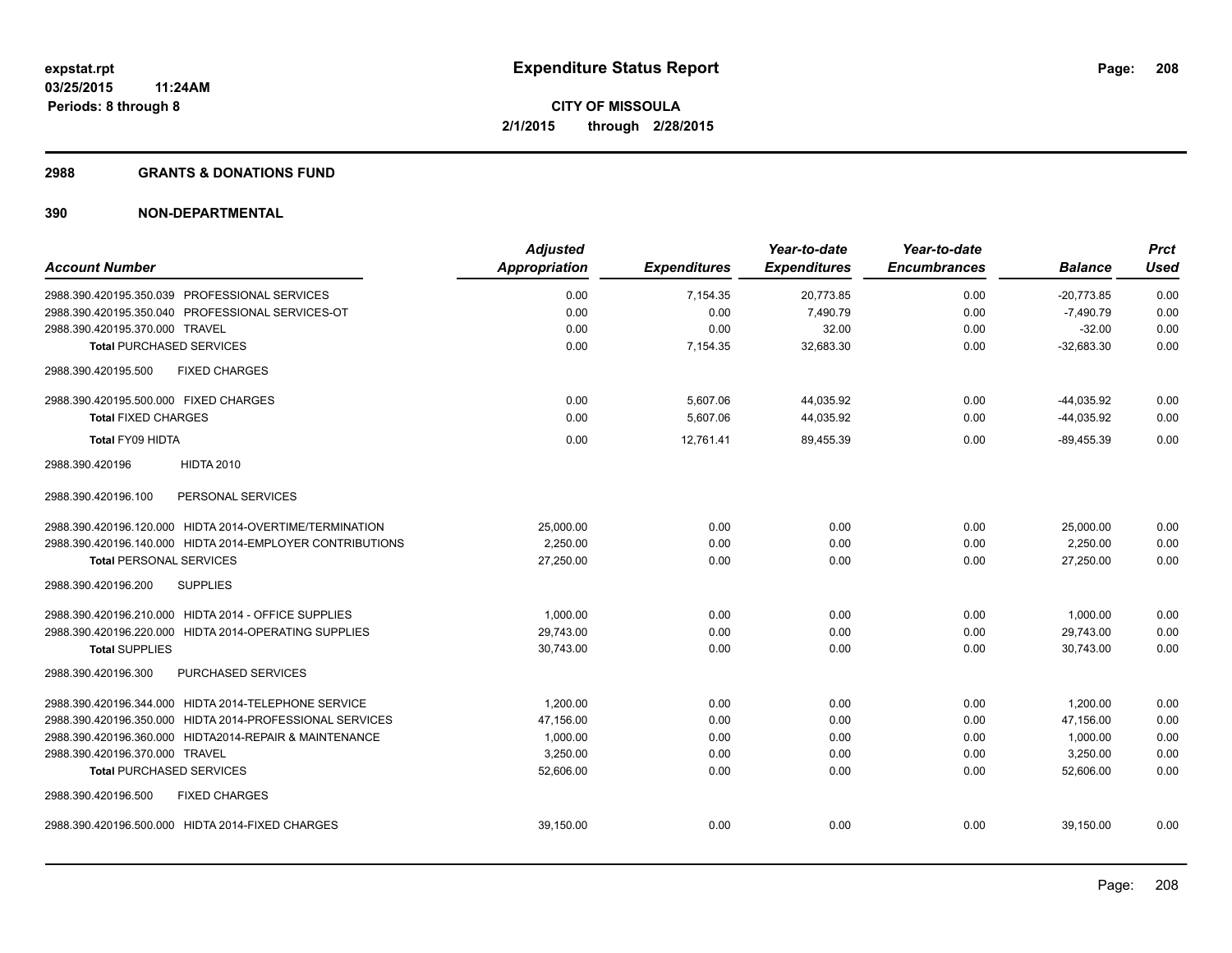#### **2988 GRANTS & DONATIONS FUND**

| <b>Account Number</b>          |                              | <b>Adjusted</b><br><b>Appropriation</b> | <b>Expenditures</b> | Year-to-date<br><b>Expenditures</b> | Year-to-date<br><b>Encumbrances</b> | <b>Balance</b> | <b>Prct</b><br><b>Used</b> |
|--------------------------------|------------------------------|-----------------------------------------|---------------------|-------------------------------------|-------------------------------------|----------------|----------------------------|
| <b>Total FIXED CHARGES</b>     |                              | 39,150.00                               | 0.00                | 0.00                                | 0.00                                | 39,150.00      | 0.00                       |
| 2988.390.420196.900            | CAPITAL OUTLAY               |                                         |                     |                                     |                                     |                |                            |
| <b>Total CAPITAL OUTLAY</b>    |                              | 0.00                                    | 0.00                | 0.00                                | 0.00                                | 0.00           | 0.00                       |
| Total HIDTA 2010               |                              | 149,749.00                              | 0.00                | 0.00                                | 0.00                                | 149,749.00     | 0.00                       |
| 2988.390.420197                | *** Title Not Found ***      |                                         |                     |                                     |                                     |                |                            |
| 2988.390.420197.100            | PERSONAL SERVICES            |                                         |                     |                                     |                                     |                |                            |
| Total *** Title Not Found ***  |                              | 0.00                                    | 0.00                | 0.00                                | 0.00                                | 0.00           | 0.00                       |
| 2988.390.420199                | FY11 UNDERAGE DRINKING       |                                         |                     |                                     |                                     |                |                            |
| 2988.390.420199.100            | PERSONAL SERVICES            |                                         |                     |                                     |                                     |                |                            |
| <b>Total PERSONAL SERVICES</b> |                              | 0.00                                    | 0.00                | 0.00                                | 0.00                                | 0.00           | 0.00                       |
| 2988.390.420199.200            | <b>SUPPLIES</b>              |                                         |                     |                                     |                                     |                |                            |
| <b>Total SUPPLIES</b>          |                              | 0.00                                    | 0.00                | 0.00                                | 0.00                                | 0.00           | 0.00                       |
| 2988.390.420199.300            | PURCHASED SERVICES           |                                         |                     |                                     |                                     |                |                            |
|                                | Total FY11 UNDERAGE DRINKING | 0.00                                    | 0.00                | 0.00                                | 0.00                                | 0.00           | 0.00                       |
| 2988.390.420200                | FY11 HIDTA                   |                                         |                     |                                     |                                     |                |                            |
| 2988.390.420200.100            | PERSONAL SERVICES            |                                         |                     |                                     |                                     |                |                            |
| <b>Total PERSONAL SERVICES</b> |                              | 0.00                                    | 0.00                | 0.00                                | 0.00                                | 0.00           | 0.00                       |
| 2988.390.420200.200            | <b>SUPPLIES</b>              |                                         |                     |                                     |                                     |                |                            |
| <b>Total SUPPLIES</b>          |                              | 0.00                                    | 0.00                | 0.00                                | 0.00                                | 0.00           | 0.00                       |
| 2988.390.420200.300            | PURCHASED SERVICES           |                                         |                     |                                     |                                     |                |                            |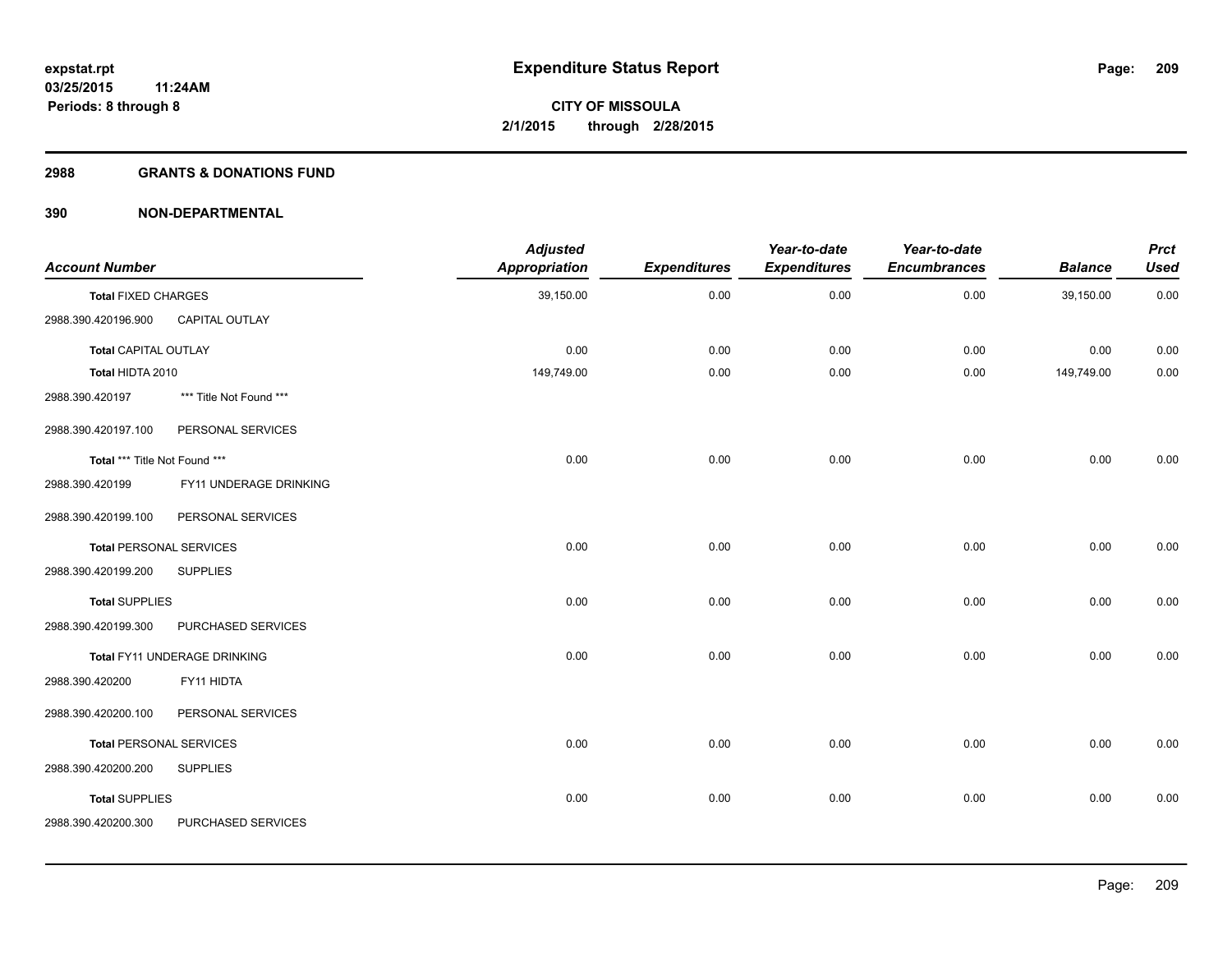### **2988 GRANTS & DONATIONS FUND**

| <b>Account Number</b>         |                                   | <b>Adjusted</b><br><b>Appropriation</b> | <b>Expenditures</b> | Year-to-date<br><b>Expenditures</b> | Year-to-date<br><b>Encumbrances</b> | <b>Balance</b> | <b>Prct</b><br><b>Used</b> |
|-------------------------------|-----------------------------------|-----------------------------------------|---------------------|-------------------------------------|-------------------------------------|----------------|----------------------------|
|                               | <b>Total PURCHASED SERVICES</b>   | 0.00                                    | 0.00                | 0.00                                | 0.00                                | 0.00           | 0.00                       |
| 2988.390.420200.500           | <b>FIXED CHARGES</b>              |                                         |                     |                                     |                                     |                |                            |
| Total FY11 HIDTA              |                                   | 0.00                                    | 0.00                | 0.00                                | 0.00                                | 0.00           | 0.00                       |
| 2988.390.420260               | *** Title Not Found ***           |                                         |                     |                                     |                                     |                |                            |
| 2988.390.420260.300           | PURCHASED SERVICES                |                                         |                     |                                     |                                     |                |                            |
| Total *** Title Not Found *** |                                   | 0.00                                    | 0.00                | 0.00                                | 0.00                                | 0.00           | 0.00                       |
| 2988.390.420432               | <b>FIRE EXPLORERS</b>             |                                         |                     |                                     |                                     |                |                            |
| 2988.390.420432.700           | <b>GRANTS &amp; CONTRIBUTIONS</b> |                                         |                     |                                     |                                     |                |                            |
| <b>Total FIRE EXPLORERS</b>   |                                   | 0.00                                    | 0.00                | 0.00                                | 0.00                                | 0.00           | 0.00                       |
| 2988.390.420433               | COMBAT CHALLENGE                  |                                         |                     |                                     |                                     |                |                            |
| 2988.390.420433.200           | <b>SUPPLIES</b>                   |                                         |                     |                                     |                                     |                |                            |
| <b>Total SUPPLIES</b>         |                                   | 0.00                                    | 0.00                | 0.00                                | 0.00                                | 0.00           | 0.00                       |
| 2988.390.420433.300           | PURCHASED SERVICES                |                                         |                     |                                     |                                     |                |                            |
|                               | <b>Total PURCHASED SERVICES</b>   | 0.00                                    | 0.00                | 0.00                                | 0.00                                | 0.00           | 0.00                       |
| 2988.390.420433.700           | <b>GRANTS &amp; CONTRIBUTIONS</b> |                                         |                     |                                     |                                     |                |                            |
| <b>Total COMBAT CHALLENGE</b> |                                   | 0.00                                    | 0.00                | 0.00                                | 0.00                                | 0.00           | 0.00                       |
| 2988.390.420434               | THERMAL IMAGERS                   |                                         |                     |                                     |                                     |                |                            |
| 2988.390.420434.900           | <b>CAPITAL OUTLAY</b>             |                                         |                     |                                     |                                     |                |                            |
| <b>Total THERMAL IMAGERS</b>  |                                   | 0.00                                    | 0.00                | 0.00                                | 0.00                                | 0.00           | 0.00                       |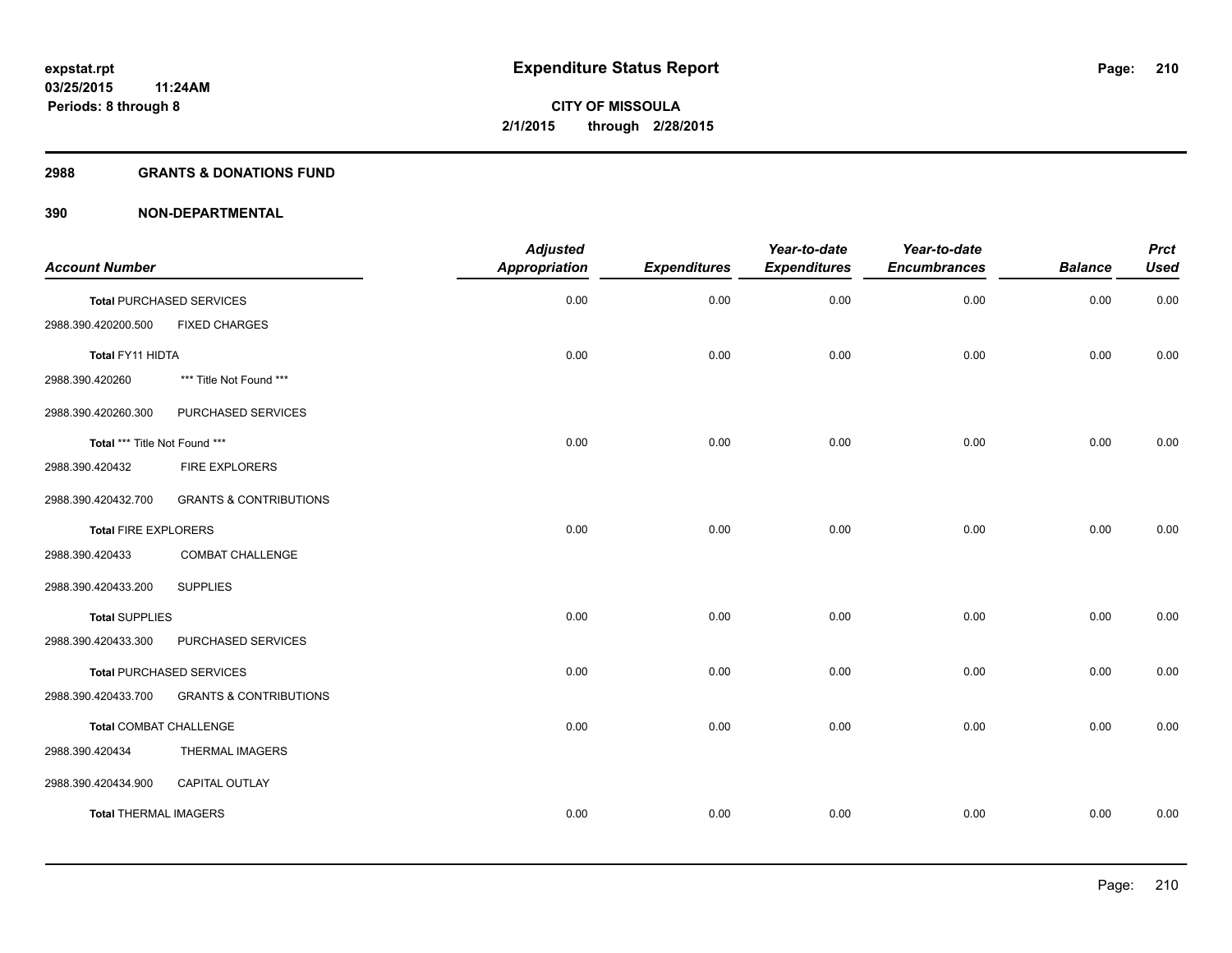#### **2988 GRANTS & DONATIONS FUND**

| <b>Account Number</b>                |                                   | <b>Adjusted</b><br><b>Appropriation</b> | <b>Expenditures</b> | Year-to-date<br><b>Expenditures</b> | Year-to-date<br><b>Encumbrances</b> | <b>Balance</b> | <b>Prct</b><br><b>Used</b> |
|--------------------------------------|-----------------------------------|-----------------------------------------|---------------------|-------------------------------------|-------------------------------------|----------------|----------------------------|
| 2988.390.430100                      | <b>GREEN BLOCKS PILOT PROJECT</b> |                                         |                     |                                     |                                     |                |                            |
| 2988.390.430100.300                  | PURCHASED SERVICES                |                                         |                     |                                     |                                     |                |                            |
|                                      | <b>Total PURCHASED SERVICES</b>   | 0.00                                    | 0.00                | 0.00                                | 0.00                                | 0.00           | 0.00                       |
| 2988.390.430100.700                  | <b>GRANTS &amp; CONTRIBUTIONS</b> |                                         |                     |                                     |                                     |                |                            |
|                                      | Total GREEN BLOCKS PILOT PROJECT  | 0.00                                    | 0.00                | 0.00                                | 0.00                                | 0.00           | 0.00                       |
| 2988.390.430230                      | STREET RESTORATION                |                                         |                     |                                     |                                     |                |                            |
| 2988.390.430230.900                  | CAPITAL OUTLAY                    |                                         |                     |                                     |                                     |                |                            |
| 2988.390.430230.930.000 IMPROVEMENTS |                                   | 24,822.00                               | 0.00                | 0.00                                | 0.00                                | 24,822.00      | 0.00                       |
|                                      | <b>Total STREET RESTORATION</b>   | 24,822.00                               | 0.00                | 0.00                                | 0.00                                | 24,822.00      | 0.00                       |
| 2988.390.430243                      | SCHILLING ST FOOT BRIDGE          |                                         |                     |                                     |                                     |                |                            |
| 2988.390.430243.200                  | <b>SUPPLIES</b>                   |                                         |                     |                                     |                                     |                |                            |
|                                      | Total SCHILLING ST FOOT BRIDGE    | 0.00                                    | 0.00                | 0.00                                | 0.00                                | 0.00           | 0.00                       |
| 2988.390.430264                      | PEDESTRIAN SAFETY                 |                                         |                     |                                     |                                     |                |                            |
| 2988.390.430264.900                  | <b>CAPITAL OUTLAY</b>             |                                         |                     |                                     |                                     |                |                            |
| <b>Total PEDESTRIAN SAFETY</b>       |                                   | 0.00                                    | 0.00                | 0.00                                | 0.00                                | 0.00           | 0.00                       |
| 2988.390.430300                      | <b>EECBG</b>                      |                                         |                     |                                     |                                     |                |                            |
| 2988.390.430300.300                  | PURCHASED SERVICES                |                                         |                     |                                     |                                     |                |                            |
| <b>Total EECBG</b>                   |                                   | 0.00                                    | 0.00                | 0.00                                | 0.00                                | 0.00           | 0.00                       |
| 2988.390.431400                      | <b>ENGINEERING</b>                |                                         |                     |                                     |                                     |                |                            |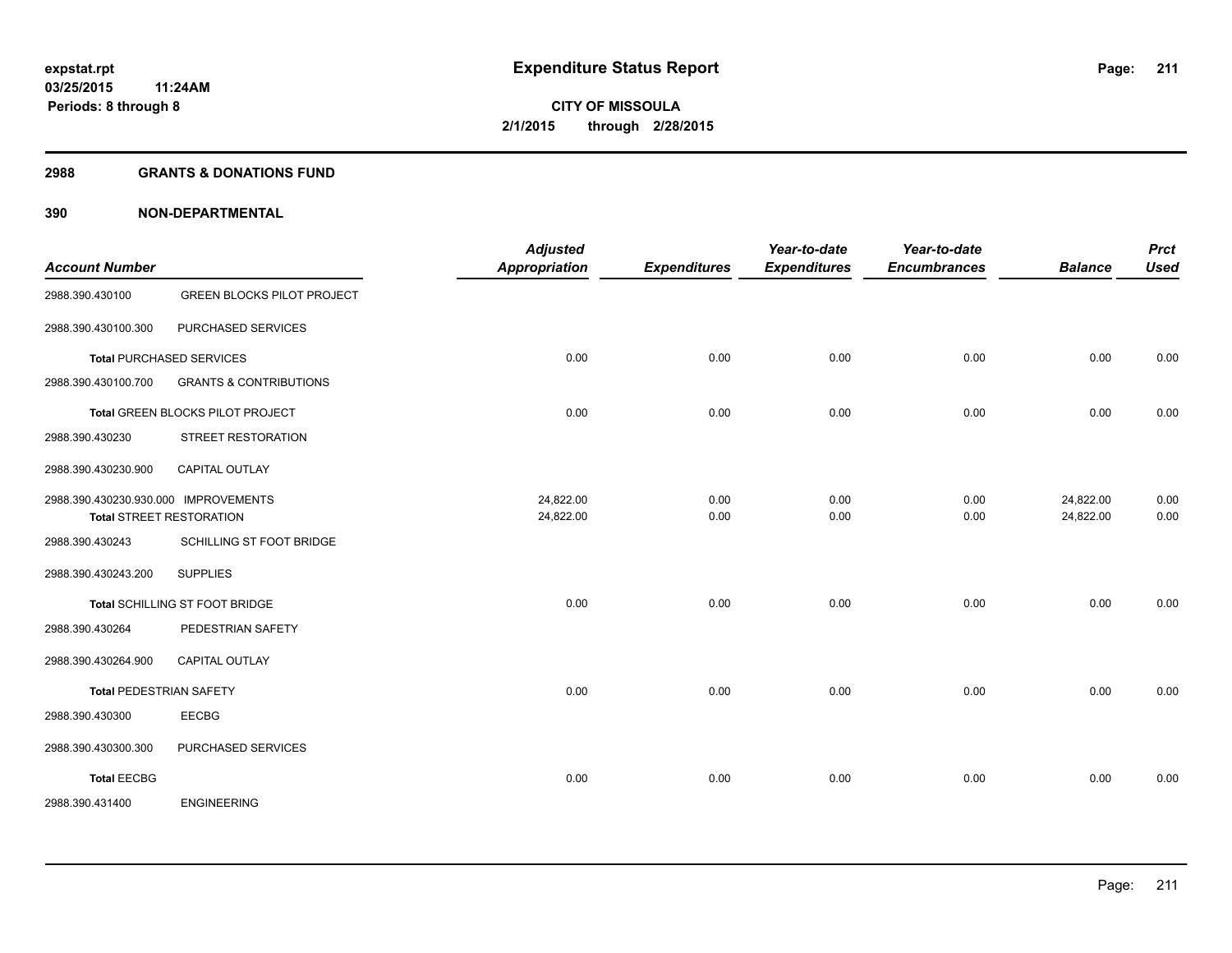#### **2988 GRANTS & DONATIONS FUND**

| <b>Account Number</b>           |                                                              | <b>Adjusted</b><br><b>Appropriation</b> | <b>Expenditures</b> | Year-to-date<br><b>Expenditures</b> | Year-to-date<br><b>Encumbrances</b> | <b>Balance</b> | <b>Prct</b><br><b>Used</b> |
|---------------------------------|--------------------------------------------------------------|-----------------------------------------|---------------------|-------------------------------------|-------------------------------------|----------------|----------------------------|
| 2988.390.431400.300             | PURCHASED SERVICES                                           |                                         |                     |                                     |                                     |                |                            |
| <b>Total ENGINEERING</b>        |                                                              | 0.00                                    | 0.00                | 0.00                                | 0.00                                | 0.00           | 0.00                       |
| 2988.390.460416                 | PARKS GPS TRACKING GRANT(ARRA)                               |                                         |                     |                                     |                                     |                |                            |
| 2988.390.460416.300             | PURCHASED SERVICES                                           |                                         |                     |                                     |                                     |                |                            |
|                                 | Total PARKS GPS TRACKING GRANT(ARRA)                         | 0.00                                    | 0.00                | 0.00                                | 0.00                                | 0.00           | 0.00                       |
| 2988.390.470402                 | <b>BROWNFIELDS CLEANUP</b>                                   |                                         |                     |                                     |                                     |                |                            |
| 2988.390.470402.700             | <b>GRANTS &amp; CONTRIBUTIONS</b>                            |                                         |                     |                                     |                                     |                |                            |
|                                 | Total BROWNFIELDS CLEANUP                                    | 0.00                                    | 0.00                | 0.00                                | 0.00                                | 0.00           | 0.00                       |
| 2988.390.470404                 | BROWNFIELDS CLEANUP RLF                                      |                                         |                     |                                     |                                     |                |                            |
| 2988.390.470404.300             | PURCHASED SERVICES                                           |                                         |                     |                                     |                                     |                |                            |
| <b>Total PURCHASED SERVICES</b> |                                                              | 0.00                                    | 0.00                | 0.00                                | 0.00                                | 0.00           | 0.00                       |
| 2988.390.470404.700             | <b>GRANTS &amp; CONTRIBUTIONS</b>                            |                                         |                     |                                     |                                     |                |                            |
|                                 | 2988.390.470404.700.000 BROWNSFIELD RLF CLEANUP              | 433,065.00                              | 0.00                | 0.00                                | 0.00                                | 433,065.00     | 0.00                       |
|                                 | <b>Total GRANTS &amp; CONTRIBUTIONS</b>                      | 433,065.00                              | 0.00                | 0.00                                | 0.00                                | 433,065.00     | 0.00                       |
| 2988.390.470404.800             | OTHER OBJECTS                                                |                                         |                     |                                     |                                     |                |                            |
| Total OTHER OBJECTS             |                                                              | 0.00                                    | 0.00                | 0.00                                | 0.00                                | 0.00           | 0.00                       |
|                                 | Total BROWNFIELDS CLEANUP RLF                                | 433,065.00                              | 0.00                | 0.00                                | 0.00                                | 433,065.00     | 0.00                       |
| 2988.390.470405                 | BROWNSFIELD AREA-WIDE PLANNING GRANT                         |                                         |                     |                                     |                                     |                |                            |
| 2988.390.470405.700             | <b>GRANTS &amp; CONTRIBUTIONS</b>                            |                                         |                     |                                     |                                     |                |                            |
|                                 | 2988.390.470405.700.000 BROWNSFIELD AREA-WIDE PLANNING GRANT | 6,000.00                                | 0.00                | 0.00                                | 0.00                                | 6,000.00       | 0.00                       |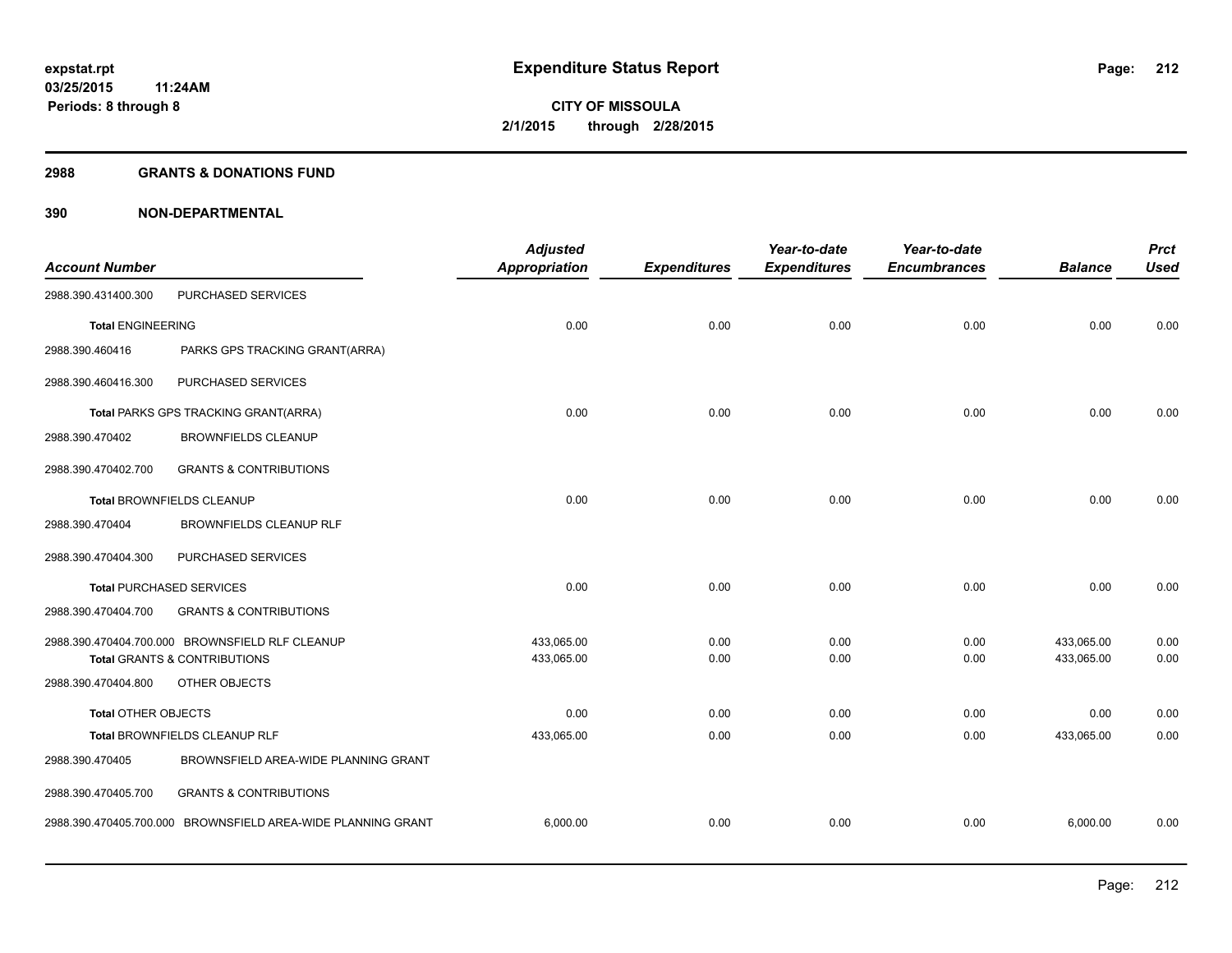#### **2988 GRANTS & DONATIONS FUND**

| <b>Account Number</b>          |                                                   | <b>Adjusted</b><br><b>Appropriation</b> | <b>Expenditures</b> | Year-to-date<br><b>Expenditures</b> | Year-to-date<br><b>Encumbrances</b> | <b>Balance</b> | <b>Prct</b><br><b>Used</b> |
|--------------------------------|---------------------------------------------------|-----------------------------------------|---------------------|-------------------------------------|-------------------------------------|----------------|----------------------------|
|                                | <b>Total GRANTS &amp; CONTRIBUTIONS</b>           | 6,000.00                                | 0.00                | 0.00                                | 0.00                                | 6,000.00       | 0.00                       |
| 2988.390.470405.800            | OTHER OBJECTS                                     |                                         |                     |                                     |                                     |                |                            |
| <b>Total OTHER OBJECTS</b>     |                                                   | 0.00                                    | 0.00                | 0.00                                | 0.00                                | 0.00           | 0.00                       |
|                                | <b>Total BROWNSFIELD AREA-WIDE PLANNING GRANT</b> | 6,000.00                                | 0.00                | 0.00                                | 0.00                                | 6,000.00       | 0.00                       |
| 2988.390.480002                | DEPT OF AG INTERN                                 |                                         |                     |                                     |                                     |                |                            |
| 2988.390.480002.100            | PERSONAL SERVICES                                 |                                         |                     |                                     |                                     |                |                            |
| <b>Total DEPT OF AG INTERN</b> |                                                   | 0.00                                    | 0.00                | 0.00                                | 0.00                                | 0.00           | 0.00                       |
| <b>Total NON-DEPARTMENTAL</b>  |                                                   | 1,034,384.00                            | 36,757.59           | 228,528.94                          | 0.00                                | 805,855.06     | 22.09                      |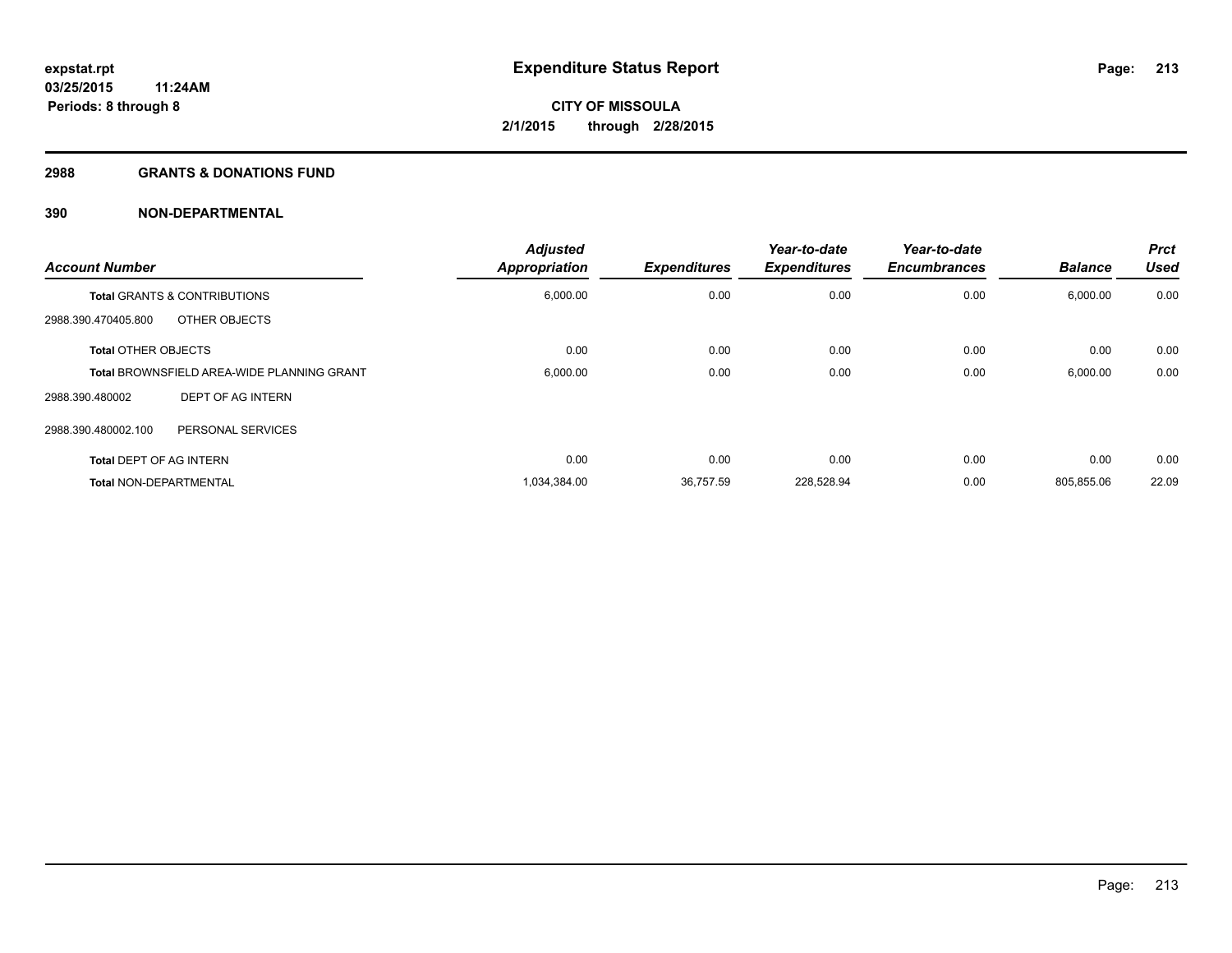#### **2988 GRANTS & DONATIONS FUND**

| <b>Account Number</b>          |                                                    | <b>Adjusted</b><br>Appropriation | <b>Expenditures</b> | Year-to-date<br><b>Expenditures</b> | Year-to-date<br><b>Encumbrances</b> | <b>Balance</b> | <b>Prct</b><br><b>Used</b> |
|--------------------------------|----------------------------------------------------|----------------------------------|---------------------|-------------------------------------|-------------------------------------|----------------|----------------------------|
| 2988.400.470320                | <b>GOOMZEE INC BSTF GRANT</b>                      |                                  |                     |                                     |                                     |                |                            |
| 2988.400.470320.700            | <b>GRANTS &amp; CONTRIBUTIONS</b>                  |                                  |                     |                                     |                                     |                |                            |
|                                | <b>Total GOOMZEE INC BSTF GRANT</b>                | 0.00                             | 0.00                | 0.00                                | 0.00                                | 0.00           | 0.00                       |
| 2988.400.470321                | ADVANCED TECHNOLOGY GROUP/ BSTF GRANT              |                                  |                     |                                     |                                     |                |                            |
| 2988.400.470321.700            | <b>GRANTS &amp; CONTRIBUTIONS</b>                  |                                  |                     |                                     |                                     |                |                            |
|                                | <b>Total ADVANCED TECHNOLOGY GROUP/ BSTF GRANT</b> | 0.00                             | 0.00                | 0.00                                | 0.00                                | 0.00           | 0.00                       |
| 2988.400.470322                | <b>RIVERTOP RENEWABLES/BSTFG</b>                   |                                  |                     |                                     |                                     |                |                            |
| 2988.400.470322.700            | <b>GRANTS &amp; CONTRIBUTIONS</b>                  |                                  |                     |                                     |                                     |                |                            |
|                                | 2988.400.470322.700.000 RIVERTOP RENEWABLE/BSTFG   | 30,000.00                        | 0.00                | 90,000.00                           | 0.00                                | $-60,000.00$   | 300.00                     |
|                                | <b>Total RIVERTOP RENEWABLES/BSTFG</b>             | 30,000.00                        | 0.00                | 90,000.00                           | 0.00                                | $-60,000.00$   | 300.00                     |
| 2988.400.470323                | <b>TERRA ECHOS/BSTFG</b>                           |                                  |                     |                                     |                                     |                |                            |
| 2988.400.470323.700            | <b>GRANTS &amp; CONTRIBUTIONS</b>                  |                                  |                     |                                     |                                     |                |                            |
| <b>Total TERRA ECHOS/BSTFG</b> |                                                    | 0.00                             | 0.00                | 0.00                                | 0.00                                | 0.00           | 0.00                       |
|                                | <b>Total ENTITLEMENT GRANTS</b>                    | 30,000.00                        | 0.00                | 90,000.00                           | 0.00                                | $-60,000.00$   | 300.00                     |
|                                | <b>Total GRANTS &amp; DONATIONS FUND</b>           | 1,094,215.00                     | 39,753.96           | 344,156.30                          | 0.00                                | 750,058.70     | 31.45                      |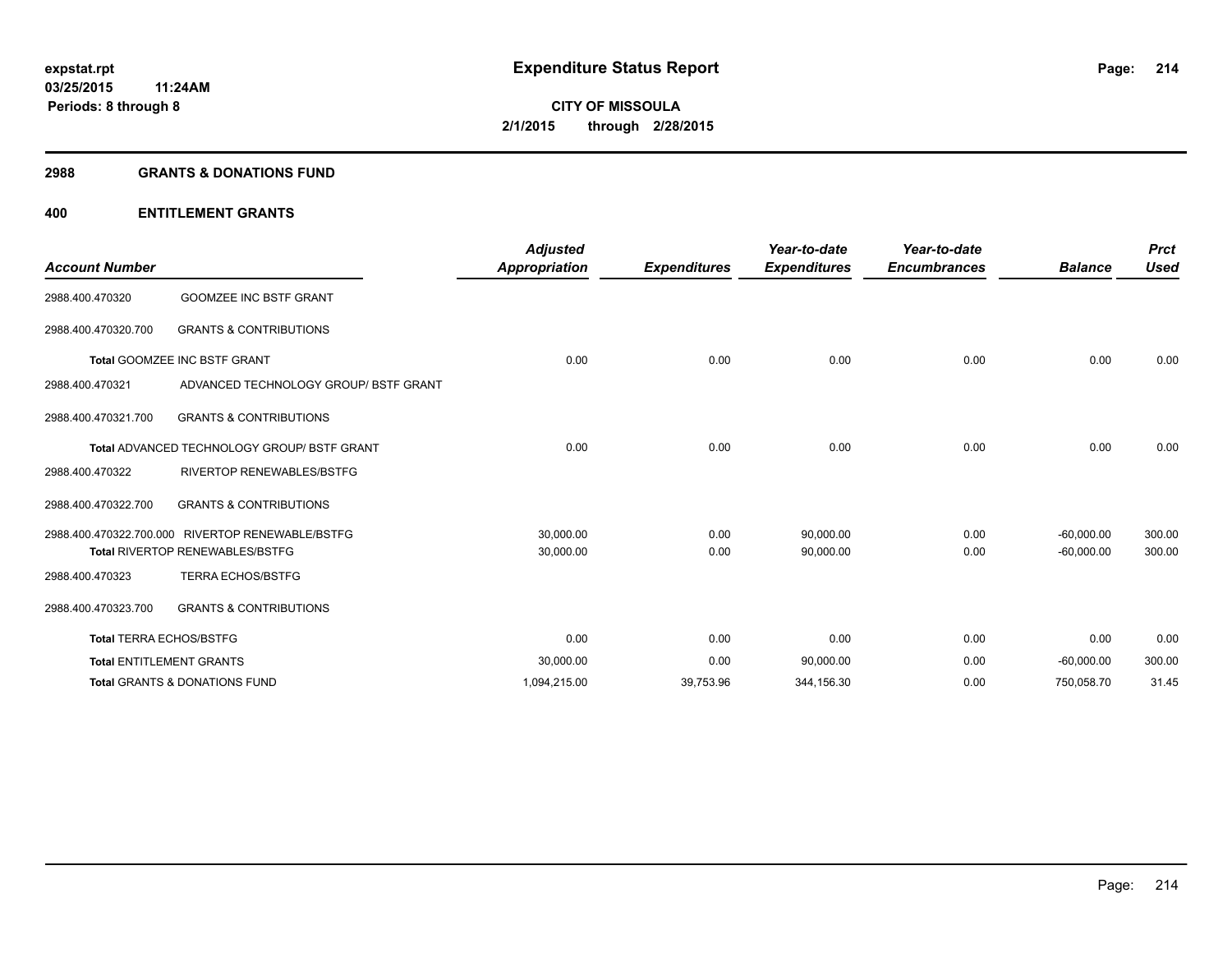**3000 SID REVOLVING FUND**

| <b>Account Number</b>           |                                                                                                | <b>Adjusted</b><br><b>Appropriation</b> | <b>Expenditures</b> | Year-to-date<br><b>Expenditures</b> | Year-to-date<br><b>Encumbrances</b> | <b>Balance</b>           | <b>Prct</b><br><b>Used</b> |
|---------------------------------|------------------------------------------------------------------------------------------------|-----------------------------------------|---------------------|-------------------------------------|-------------------------------------|--------------------------|----------------------------|
| 3000.390.521000                 | INTERFUND OPERATING TRANSFERS                                                                  |                                         |                     |                                     |                                     |                          |                            |
| 3000.390.521000.800             | OTHER OBJECTS                                                                                  |                                         |                     |                                     |                                     |                          |                            |
|                                 | 3000.390.521000.820.000 TRANSFERS TO OTHER FUNDS<br><b>Total INTERFUND OPERATING TRANSFERS</b> | 100,000.00<br>100,000.00                | 0.00<br>0.00        | 0.00<br>0.00                        | 0.00<br>0.00                        | 100.000.00<br>100.000.00 | 0.00<br>0.00               |
| <b>Total SID REVOLVING FUND</b> |                                                                                                | 100,000.00                              | 0.00                | 0.00                                | 0.00                                | 100.000.00               | 0.00                       |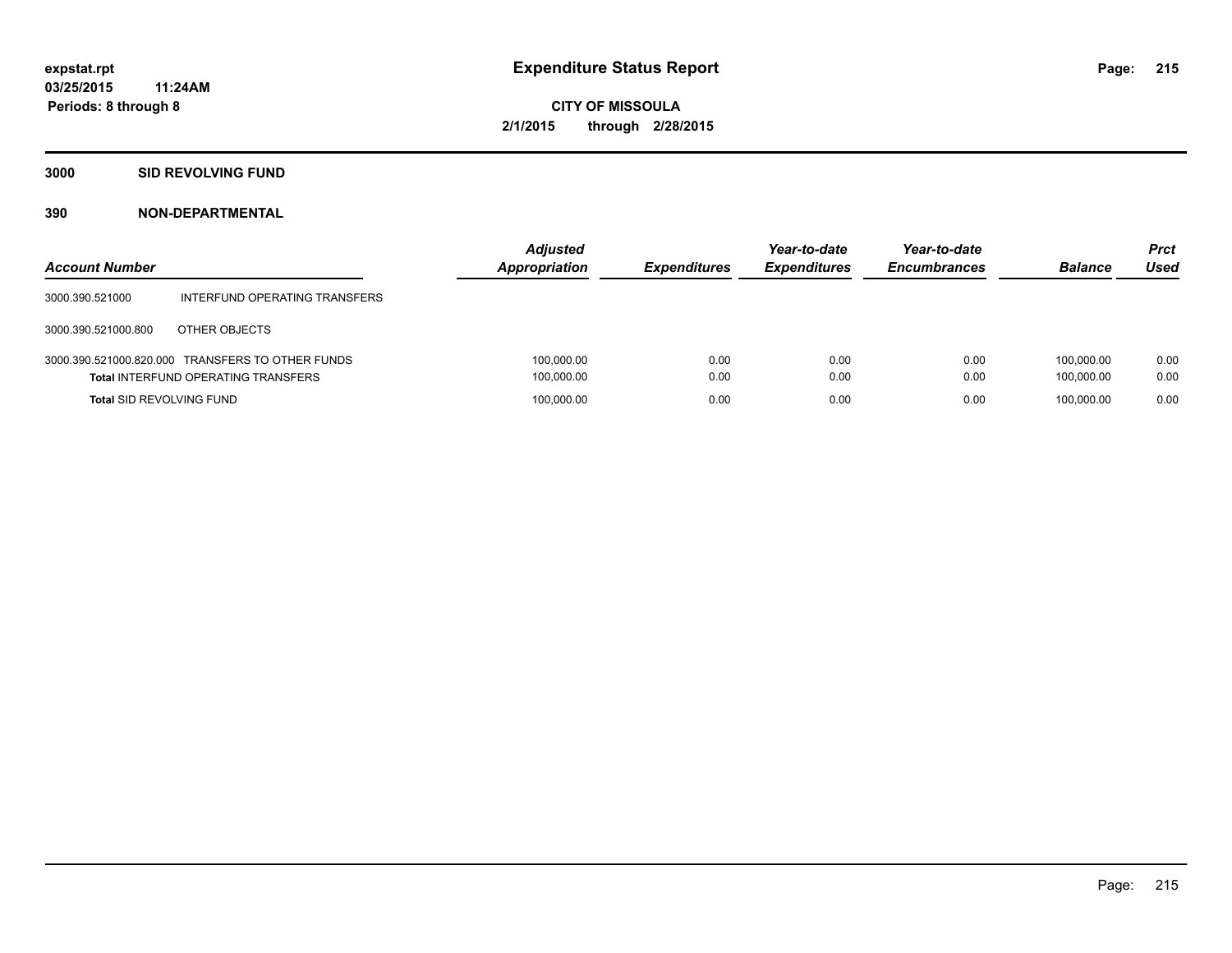## **3070 1996 OPEN SPACE GO BONDS**

| <b>Account Number</b>      |                                | Adjusted<br><b>Appropriation</b> | <b>Expenditures</b> | Year-to-date<br><b>Expenditures</b> | Year-to-date<br><b>Encumbrances</b> | <b>Balance</b> | <b>Prct</b><br>Used |
|----------------------------|--------------------------------|----------------------------------|---------------------|-------------------------------------|-------------------------------------|----------------|---------------------|
| 3070.390.490100            | <b>GO BONDS</b>                |                                  |                     |                                     |                                     |                |                     |
| 3070.390.490100.800        | OTHER OBJECTS                  |                                  |                     |                                     |                                     |                |                     |
| <b>Total OTHER OBJECTS</b> |                                | 0.00                             | 0.00                | 0.00                                | 0.00                                | 0.00           | 0.00                |
| <b>Total GO BONDS</b>      |                                | 0.00                             | 0.00                | 0.00                                | 0.00                                | 0.00           | 0.00                |
|                            | Total 1996 OPEN SPACE GO BONDS | 0.00                             | 0.00                | 0.00                                | 0.00                                | 0.00           | 0.00                |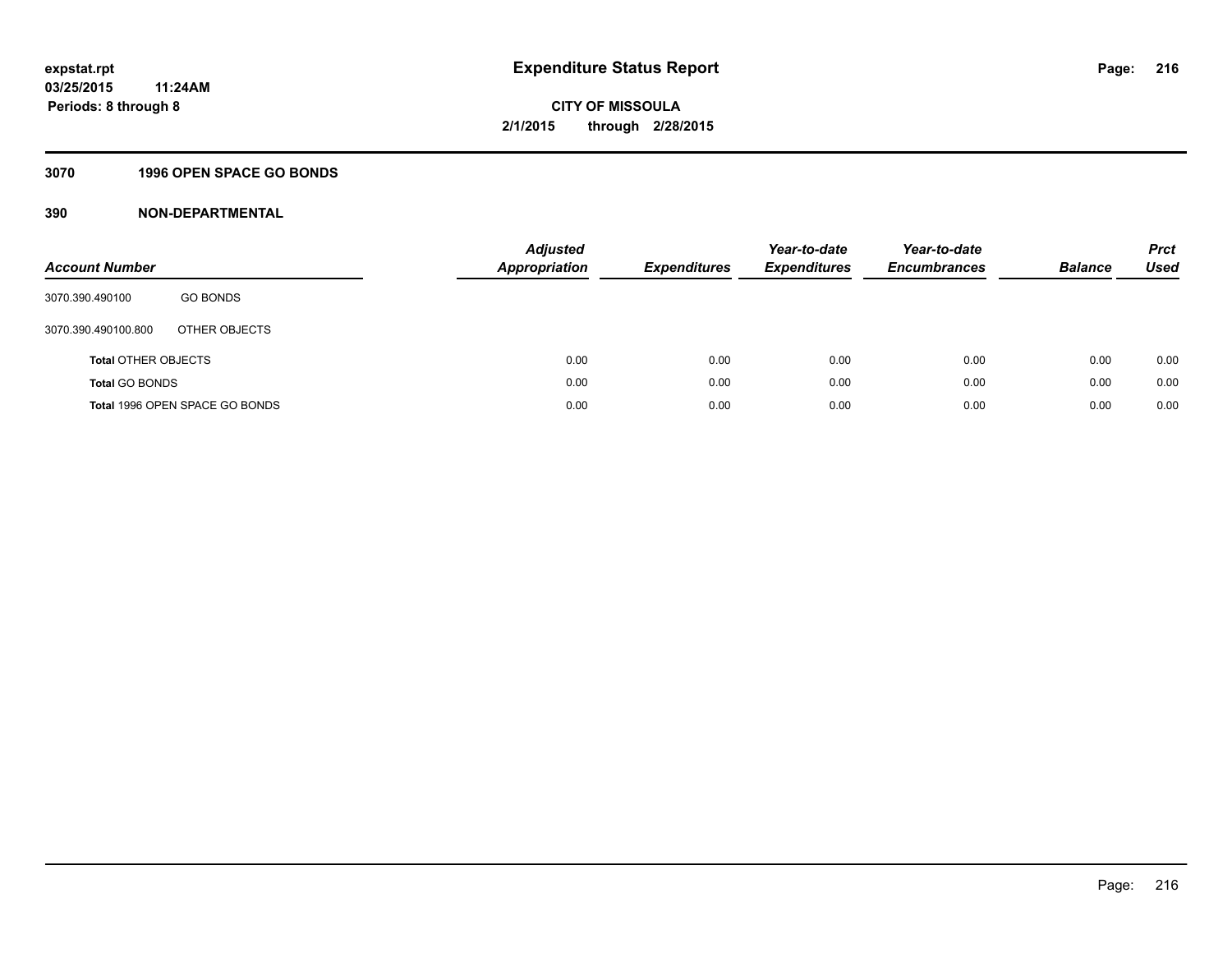### **3075 1997 OPEN SPACE G O BOND FUND**

| <b>Account Number</b>      |                                     | <b>Adjusted</b><br>Appropriation | <b>Expenditures</b> | Year-to-date<br><b>Expenditures</b> | Year-to-date<br><b>Encumbrances</b> | <b>Balance</b> | <b>Prct</b><br>Used |
|----------------------------|-------------------------------------|----------------------------------|---------------------|-------------------------------------|-------------------------------------|----------------|---------------------|
| 3075.390.490100            | <b>GO BONDS</b>                     |                                  |                     |                                     |                                     |                |                     |
| 3075.390.490100.800        | OTHER OBJECTS                       |                                  |                     |                                     |                                     |                |                     |
| <b>Total OTHER OBJECTS</b> |                                     | 0.00                             | 0.00                | 0.00                                | 0.00                                | 0.00           | 0.00                |
| <b>Total GO BONDS</b>      |                                     | 0.00                             | 0.00                | 0.00                                | 0.00                                | 0.00           | 0.00                |
|                            | Total 1997 OPEN SPACE G O BOND FUND | 0.00                             | 0.00                | 0.00                                | 0.00                                | 0.00           | 0.00                |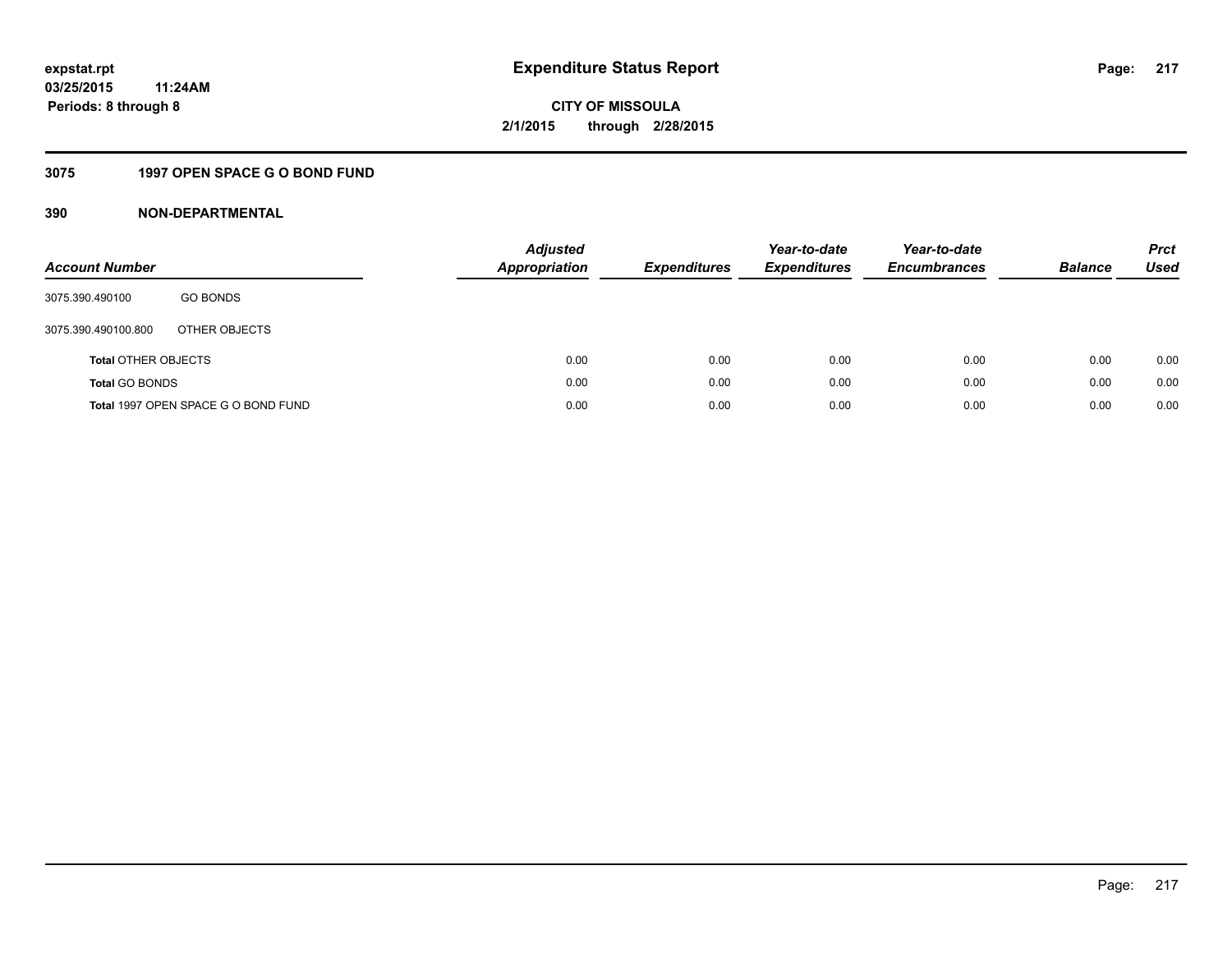### **03/25/2015 11:24AM Periods: 8 through 8**

**CITY OF MISSOULA 2/1/2015 through 2/28/2015**

### **3080 1994 FIRE EQUIP/CITY HALLS REFUND BOND F**

| <b>Account Number</b>      |                                                | <b>Adjusted</b><br>Appropriation | <b>Expenditures</b> | Year-to-date<br><b>Expenditures</b> | Year-to-date<br><b>Encumbrances</b> | <b>Balance</b> | <b>Prct</b><br><b>Used</b> |
|----------------------------|------------------------------------------------|----------------------------------|---------------------|-------------------------------------|-------------------------------------|----------------|----------------------------|
| 3080.390.490100            | <b>GO BONDS</b>                                |                                  |                     |                                     |                                     |                |                            |
| 3080.390.490100.600        | <b>DEBT SERVICE</b>                            |                                  |                     |                                     |                                     |                |                            |
| <b>Total DEBT SERVICE</b>  |                                                | 0.00                             | 0.00                | 0.00                                | 0.00                                | 0.00           | 0.00                       |
| 3080.390.490100.800        | OTHER OBJECTS                                  |                                  |                     |                                     |                                     |                |                            |
| <b>Total OTHER OBJECTS</b> |                                                | 0.00                             | 0.00                | 0.00                                | 0.00                                | 0.00           | 0.00                       |
| <b>Total GO BONDS</b>      |                                                | 0.00                             | 0.00                | 0.00                                | 0.00                                | 0.00           | 0.00                       |
|                            | Total 1994 FIRE EQUIP/CITY HALLS REFUND BOND F | 0.00                             | 0.00                | 0.00                                | 0.00                                | 0.00           | 0.00                       |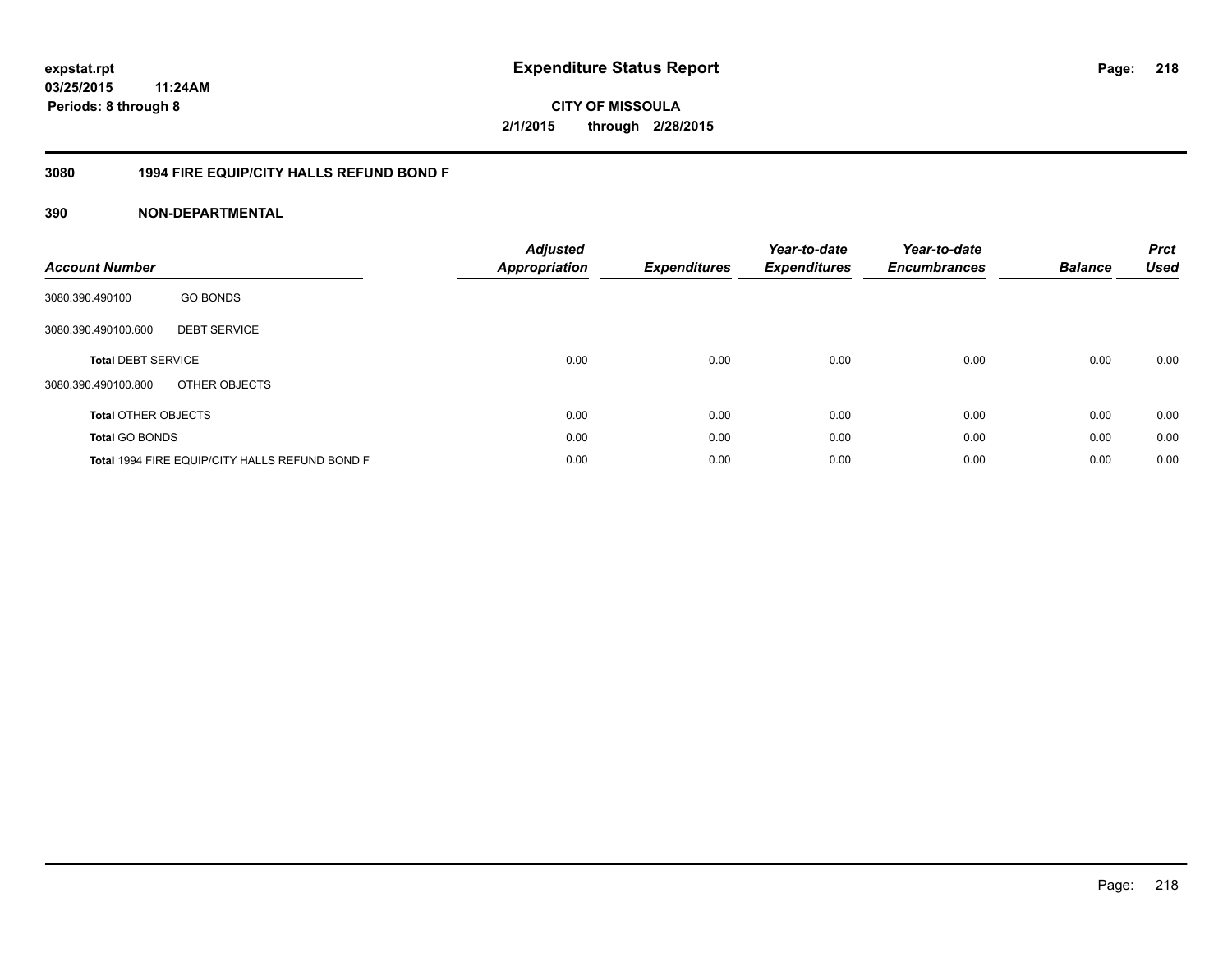### **3085 1993 FIRE STATION G O BOND FUND**

| <b>Account Number</b>      |                                       | <b>Adjusted</b><br>Appropriation | <b>Expenditures</b> | Year-to-date<br><b>Expenditures</b> | Year-to-date<br><b>Encumbrances</b> | <b>Balance</b> | <b>Prct</b><br>Used |
|----------------------------|---------------------------------------|----------------------------------|---------------------|-------------------------------------|-------------------------------------|----------------|---------------------|
| 3085.390.490100            | <b>GO BONDS</b>                       |                                  |                     |                                     |                                     |                |                     |
| 3085.390.490100.800        | OTHER OBJECTS                         |                                  |                     |                                     |                                     |                |                     |
| <b>Total OTHER OBJECTS</b> |                                       | 0.00                             | 0.00                | 0.00                                | 0.00                                | 0.00           | 0.00                |
| <b>Total GO BONDS</b>      |                                       | 0.00                             | 0.00                | 0.00                                | 0.00                                | 0.00           | 0.00                |
|                            | Total 1993 FIRE STATION G O BOND FUND | 0.00                             | 0.00                | 0.00                                | 0.00                                | 0.00           | 0.00                |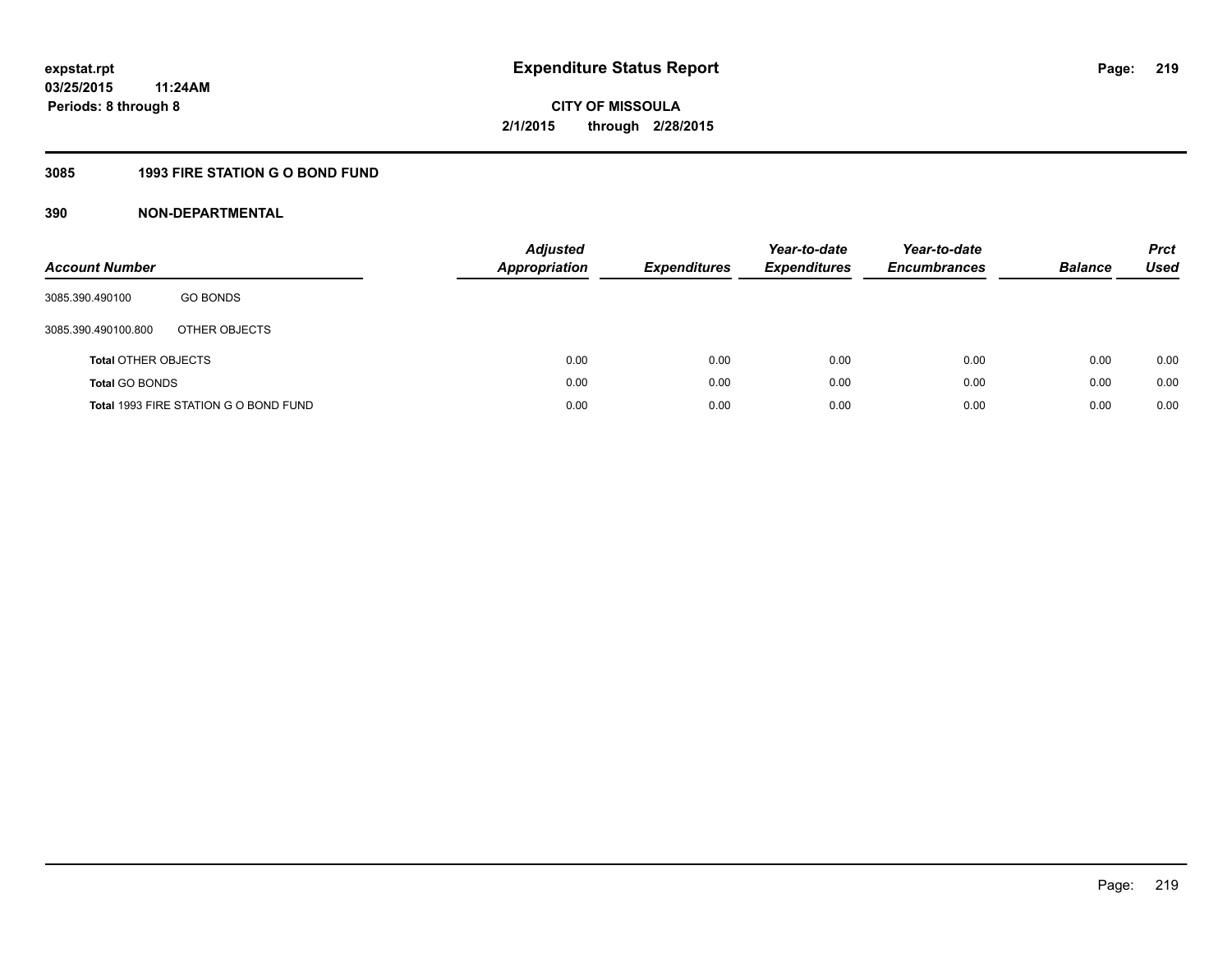### **3090 2004 AQUATICS BOND**

| <b>Account Number</b>           |                     | <b>Adjusted</b><br><b>Appropriation</b> | <b>Expenditures</b> | Year-to-date<br><b>Expenditures</b> | Year-to-date<br><b>Encumbrances</b> | <b>Balance</b> | <b>Prct</b><br><b>Used</b> |
|---------------------------------|---------------------|-----------------------------------------|---------------------|-------------------------------------|-------------------------------------|----------------|----------------------------|
| 3090.390.490100                 | <b>GO BONDS</b>     |                                         |                     |                                     |                                     |                |                            |
| 3090.390.490100.600             | <b>DEBT SERVICE</b> |                                         |                     |                                     |                                     |                |                            |
| <b>Total DEBT SERVICE</b>       |                     | 0.00                                    | 0.00                | 0.00                                | 0.00                                | 0.00           | 0.00                       |
| 3090.390.490100.800             | OTHER OBJECTS       |                                         |                     |                                     |                                     |                |                            |
| <b>Total OTHER OBJECTS</b>      |                     | 0.00                                    | 0.00                | 0.00                                | 0.00                                | 0.00           | 0.00                       |
| <b>Total GO BONDS</b>           |                     | 0.00                                    | 0.00                | 0.00                                | 0.00                                | 0.00           | 0.00                       |
| <b>Total 2004 AQUATICS BOND</b> |                     | 0.00                                    | 0.00                | 0.00                                | 0.00                                | 0.00           | 0.00                       |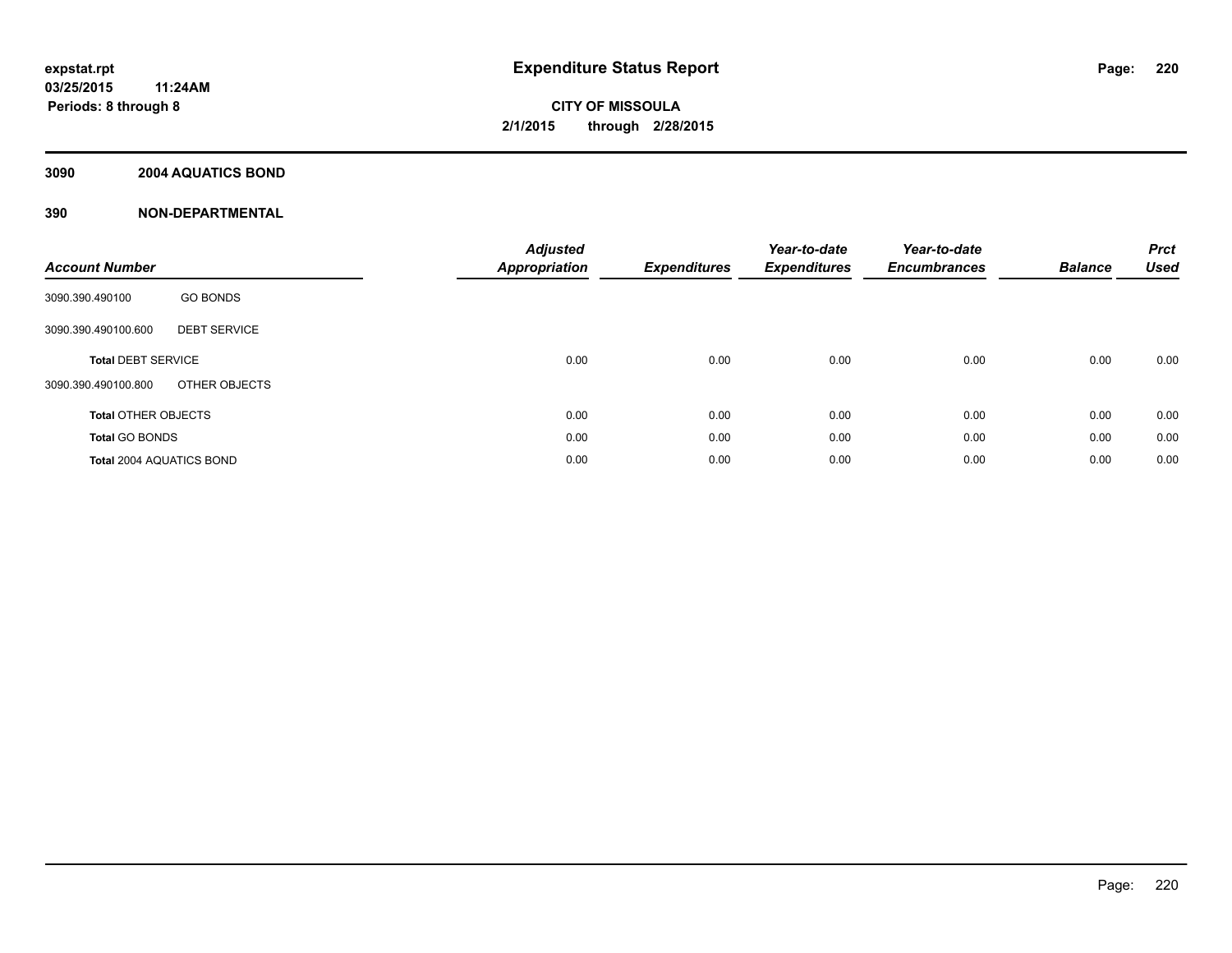### **3091 SERIES 2012A AQUATICS REFUNDING BOND**

|                                   |                                                   | <b>Adjusted</b>      |                     | Year-to-date        | Year-to-date        |                | <b>Prct</b> |
|-----------------------------------|---------------------------------------------------|----------------------|---------------------|---------------------|---------------------|----------------|-------------|
| <b>Account Number</b>             |                                                   | <b>Appropriation</b> | <b>Expenditures</b> | <b>Expenditures</b> | <b>Encumbrances</b> | <b>Balance</b> | <b>Used</b> |
| 3091.390.490100                   | <b>GO BONDS</b>                                   |                      |                     |                     |                     |                |             |
| 3091.390.490100.600               | <b>DEBT SERVICE</b>                               |                      |                     |                     |                     |                |             |
| 3091.390.490100.610.000 PRINCIPAL |                                                   | 440,000.00           | 0.00                | 0.00                | 0.00                | 440.000.00     | 0.00        |
|                                   | 3091.390.490100.620.000 INTEREST / SERVICE FEES   | 99,698.00            | 0.00                | 50,198.75           | 0.00                | 49,499.25      | 50.35       |
| <b>Total DEBT SERVICE</b>         |                                                   | 539,698.00           | 0.00                | 50,198.75           | 0.00                | 489,499.25     | 9.30        |
| 3091.390.490100.800               | OTHER OBJECTS                                     |                      |                     |                     |                     |                |             |
| <b>Total OTHER OBJECTS</b>        |                                                   | 0.00                 | 0.00                | 0.00                | 0.00                | 0.00           | 0.00        |
| <b>Total GO BONDS</b>             |                                                   | 539,698.00           | 0.00                | 50,198.75           | 0.00                | 489.499.25     | 9.30        |
|                                   | <b>Total SERIES 2012A AQUATICS REFUNDING BOND</b> | 539,698.00           | 0.00                | 50,198.75           | 0.00                | 489.499.25     | 9.30        |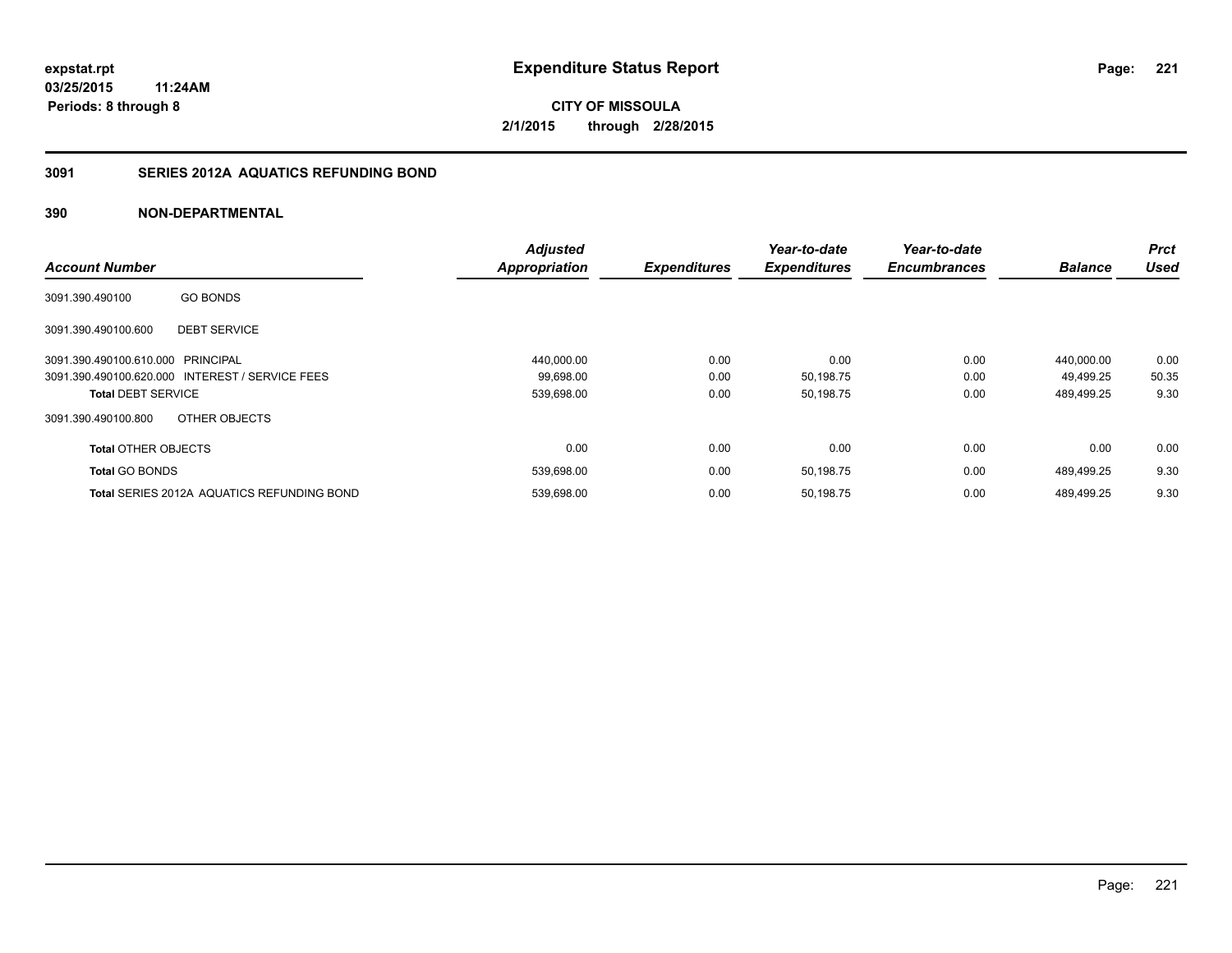### **3092 Series 2013A GO REFUNDING BONDS**

|                                   |                                                 | <b>Adjusted</b>      |                     | Year-to-date        | Year-to-date        |                | <b>Prct</b> |
|-----------------------------------|-------------------------------------------------|----------------------|---------------------|---------------------|---------------------|----------------|-------------|
| <b>Account Number</b>             |                                                 | <b>Appropriation</b> | <b>Expenditures</b> | <b>Expenditures</b> | <b>Encumbrances</b> | <b>Balance</b> | <b>Used</b> |
| 3092.390.490100                   | <b>GO BONDS</b>                                 |                      |                     |                     |                     |                |             |
| 3092.390.490100.600               | <b>DEBT SERVICE</b>                             |                      |                     |                     |                     |                |             |
| 3092.390.490100.610.000 PRINCIPAL |                                                 | 570,000.00           | 0.00                | 0.00                | 0.00                | 570,000.00     | 0.00        |
|                                   | 3092.390.490100.620.000 INTEREST / SERVICE FEES | 121,800.00           | 0.00                | 61,250.00           | 0.00                | 60,550.00      | 50.29       |
| <b>Total GO BONDS</b>             |                                                 | 691,800.00           | 0.00                | 61,250.00           | 0.00                | 630,550.00     | 8.85        |
| 3092.390.521000                   | INTERFUND OPERATING TRANSFERS                   |                      |                     |                     |                     |                |             |
| 3092.390.521000.800               | OTHER OBJECTS                                   |                      |                     |                     |                     |                |             |
|                                   | <b>Total INTERFUND OPERATING TRANSFERS</b>      | 0.00                 | 0.00                | 0.00                | 0.00                | 0.00           | 0.00        |
|                                   | <b>Total Series 2013A GO REFUNDING BONDS</b>    | 691,800.00           | 0.00                | 61,250.00           | 0.00                | 630,550.00     | 8.85        |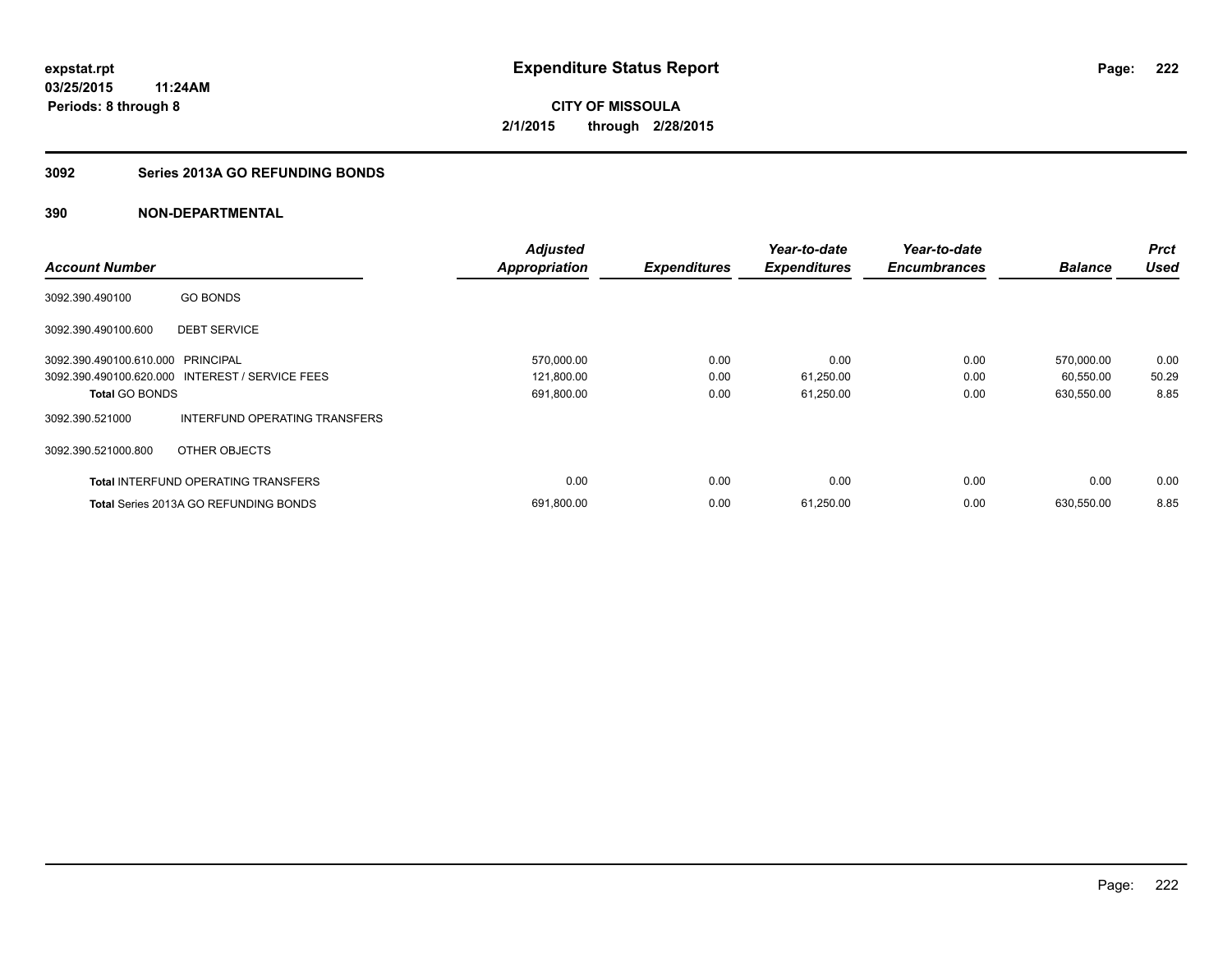### **03/25/2015 11:24AM Periods: 8 through 8**

**CITY OF MISSOULA 2/1/2015 through 2/28/2015**

#### **3095 2004 REFUNDING BONDS DEBT SERVICE**

| <b>Account Number</b>     |                                         | Adjusted<br><b>Appropriation</b> | <b>Expenditures</b> | Year-to-date<br><b>Expenditures</b> | Year-to-date<br><b>Encumbrances</b> | <b>Balance</b> | <b>Prct</b><br>Used |
|---------------------------|-----------------------------------------|----------------------------------|---------------------|-------------------------------------|-------------------------------------|----------------|---------------------|
| 3095.390.490100           | <b>GO BONDS</b>                         |                                  |                     |                                     |                                     |                |                     |
| 3095.390.490100.600       | <b>DEBT SERVICE</b>                     |                                  |                     |                                     |                                     |                |                     |
| <b>Total DEBT SERVICE</b> |                                         | 0.00                             | 0.00                | 0.00                                | 0.00                                | 0.00           | 0.00                |
| <b>Total GO BONDS</b>     |                                         | 0.00                             | 0.00                | 0.00                                | 0.00                                | 0.00           | 0.00                |
|                           | Total 2004 REFUNDING BONDS DEBT SERVICE | 0.00                             | 0.00                | 0.00                                | 0.00                                | 0.00           | 0.00                |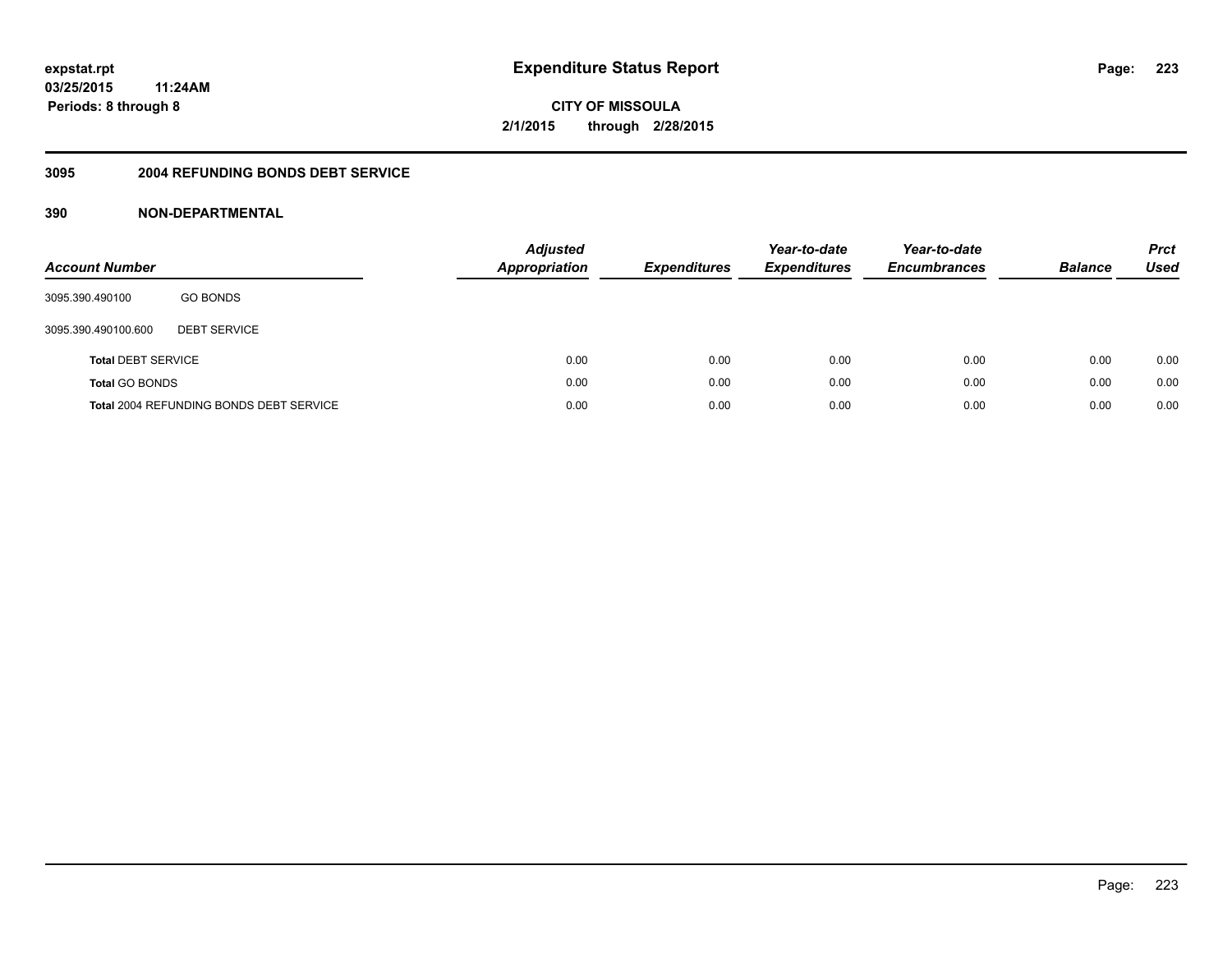### **3096 NEW FIRE STATION GO BOND**

|                                                 | <b>Adjusted</b>      |                     | Year-to-date        | Year-to-date        |                | <b>Prct</b> |
|-------------------------------------------------|----------------------|---------------------|---------------------|---------------------|----------------|-------------|
| <b>Account Number</b>                           | <b>Appropriation</b> | <b>Expenditures</b> | <b>Expenditures</b> | <b>Encumbrances</b> | <b>Balance</b> | <b>Used</b> |
| <b>GO BONDS</b><br>3096.390.490100              |                      |                     |                     |                     |                |             |
| <b>DEBT SERVICE</b><br>3096.390.490100.600      |                      |                     |                     |                     |                |             |
| 3096.390.490100.620.000 INTEREST / SERVICE FEES | 0.00                 | 0.00                | 11,950.02           | 0.00                | $-11.950.02$   | 0.00        |
| <b>Total DEBT SERVICE</b>                       | 0.00                 | 0.00                | 11,950.02           | 0.00                | $-11,950.02$   | 0.00        |
| OTHER OBJECTS<br>3096.390.490100.800            |                      |                     |                     |                     |                |             |
| <b>Total OTHER OBJECTS</b>                      | 0.00                 | 0.00                | 0.00                | 0.00                | 0.00           | 0.00        |
| <b>Total GO BONDS</b>                           | 0.00                 | 0.00                | 11,950.02           | 0.00                | $-11,950.02$   | 0.00        |
| <b>Total NEW FIRE STATION GO BOND</b>           | 0.00                 | 0.00                | 11,950.02           | 0.00                | $-11.950.02$   | 0.00        |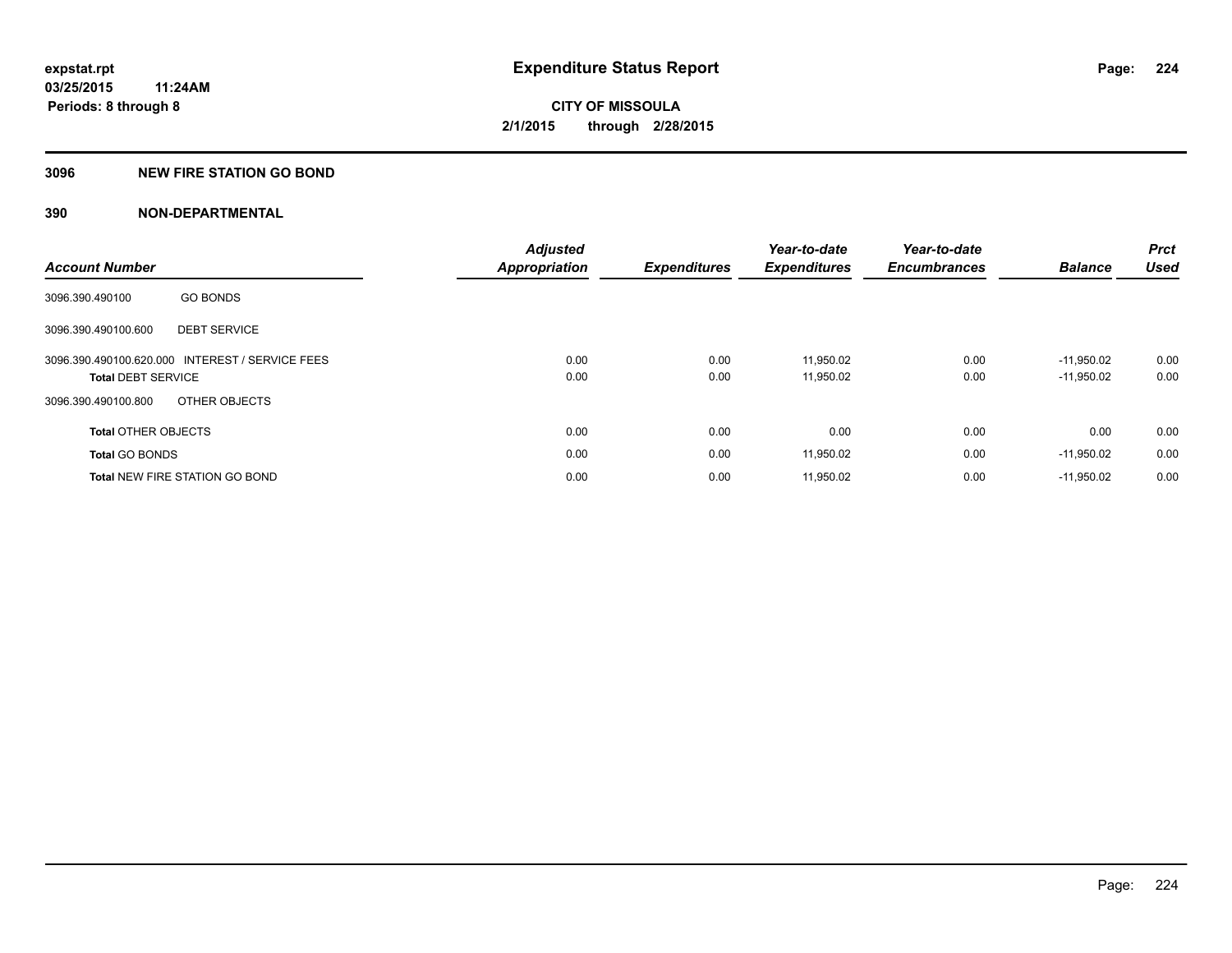#### **3097 2007 REFUNDING BONDS**

| <b>Account Number</b>      |                            | <b>Adjusted</b><br><b>Appropriation</b> | <b>Expenditures</b> | Year-to-date<br><b>Expenditures</b> | Year-to-date<br><b>Encumbrances</b> | <b>Balance</b> | <b>Prct</b><br><b>Used</b> |
|----------------------------|----------------------------|-----------------------------------------|---------------------|-------------------------------------|-------------------------------------|----------------|----------------------------|
| 3097.390.490100            | <b>GO BONDS</b>            |                                         |                     |                                     |                                     |                |                            |
| 3097.390.490100.600        | <b>DEBT SERVICE</b>        |                                         |                     |                                     |                                     |                |                            |
| <b>Total GO BONDS</b>      |                            | 0.00                                    | 0.00                | 0.00                                | 0.00                                | 0.00           | 0.00                       |
| 3097.390.490500            | <b>DEBT PAYMENTS</b>       |                                         |                     |                                     |                                     |                |                            |
| 3097.390.490500.500        | <b>FIXED CHARGES</b>       |                                         |                     |                                     |                                     |                |                            |
| <b>Total DEBT PAYMENTS</b> |                            | 0.00                                    | 0.00                | 0.00                                | 0.00                                | 0.00           | 0.00                       |
|                            | Total 2007 REFUNDING BONDS | 0.00                                    | 0.00                | 0.00                                | 0.00                                | 0.00           | 0.00                       |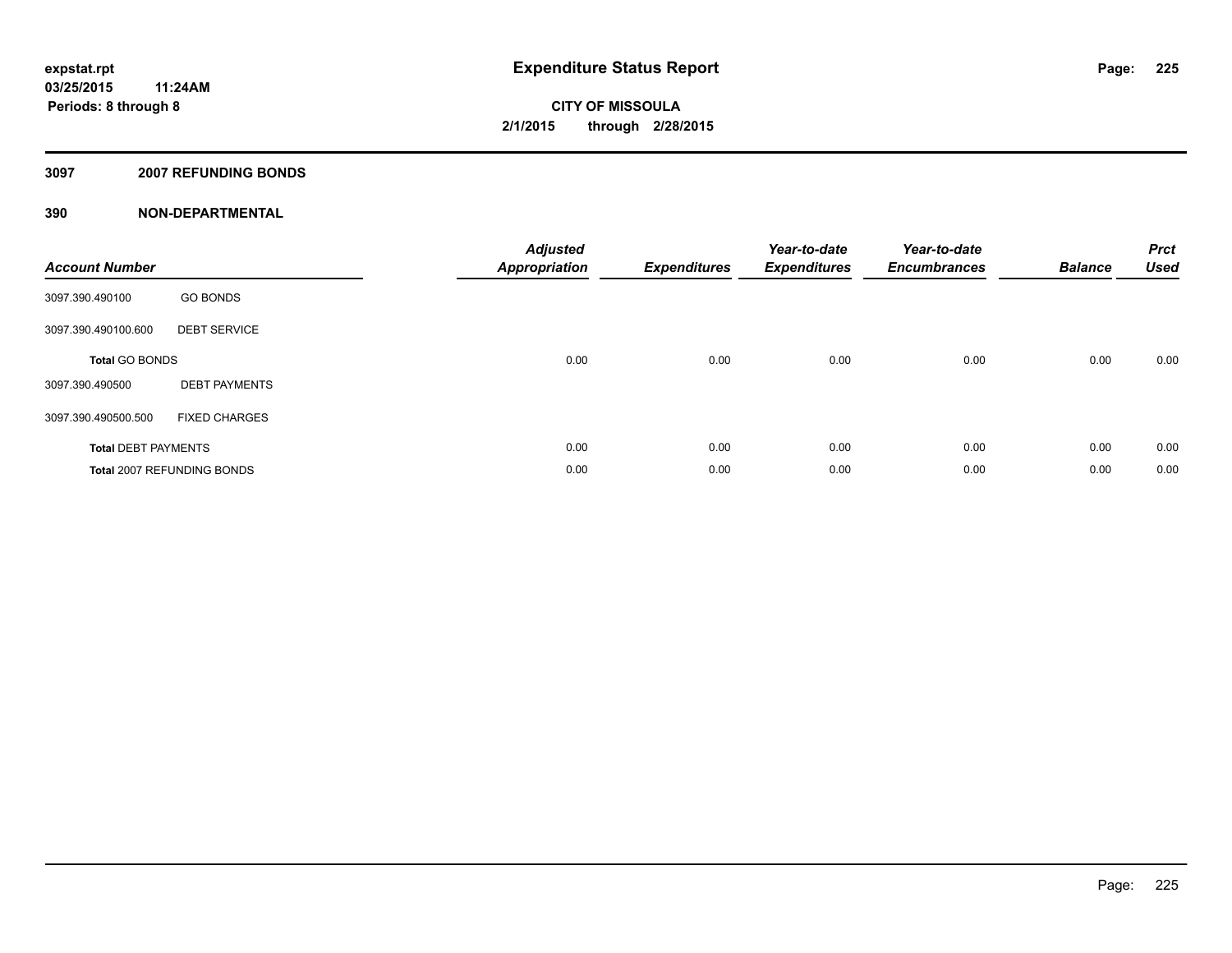### **3100 SIDEWALK & CURB WARRANTS FUND**

| <b>Account Number</b> |                                                | <b>Adjusted</b><br><b>Appropriation</b> | <b>Expenditures</b> | Year-to-date<br><b>Expenditures</b> | Year-to-date<br><b>Encumbrances</b> | <b>Balance</b> | <b>Prct</b><br><b>Used</b> |
|-----------------------|------------------------------------------------|-----------------------------------------|---------------------|-------------------------------------|-------------------------------------|----------------|----------------------------|
| 3100.390.490300       | SPECIAL IMPROVEMENTS BONDS                     |                                         |                     |                                     |                                     |                |                            |
| 3100.390.490300.600   | <b>DEBT SERVICE</b>                            |                                         |                     |                                     |                                     |                |                            |
|                       | <b>Total SPECIAL IMPROVEMENTS BONDS</b>        | 0.00                                    | 0.00                | 0.00                                | 0.00                                | 0.00           | 0.00                       |
| 3100.390.521000       | INTERFUND OPERATING TRANSFERS                  |                                         |                     |                                     |                                     |                |                            |
| 3100.390.521000.800   | OTHER OBJECTS                                  |                                         |                     |                                     |                                     |                |                            |
|                       | <b>Total INTERFUND OPERATING TRANSFERS</b>     | 0.00                                    | 0.00                | 0.00                                | 0.00                                | 0.00           | 0.00                       |
|                       | <b>Total SIDEWALK &amp; CURB WARRANTS FUND</b> | 0.00                                    | 0.00                | 0.00                                | 0.00                                | 0.00           | 0.00                       |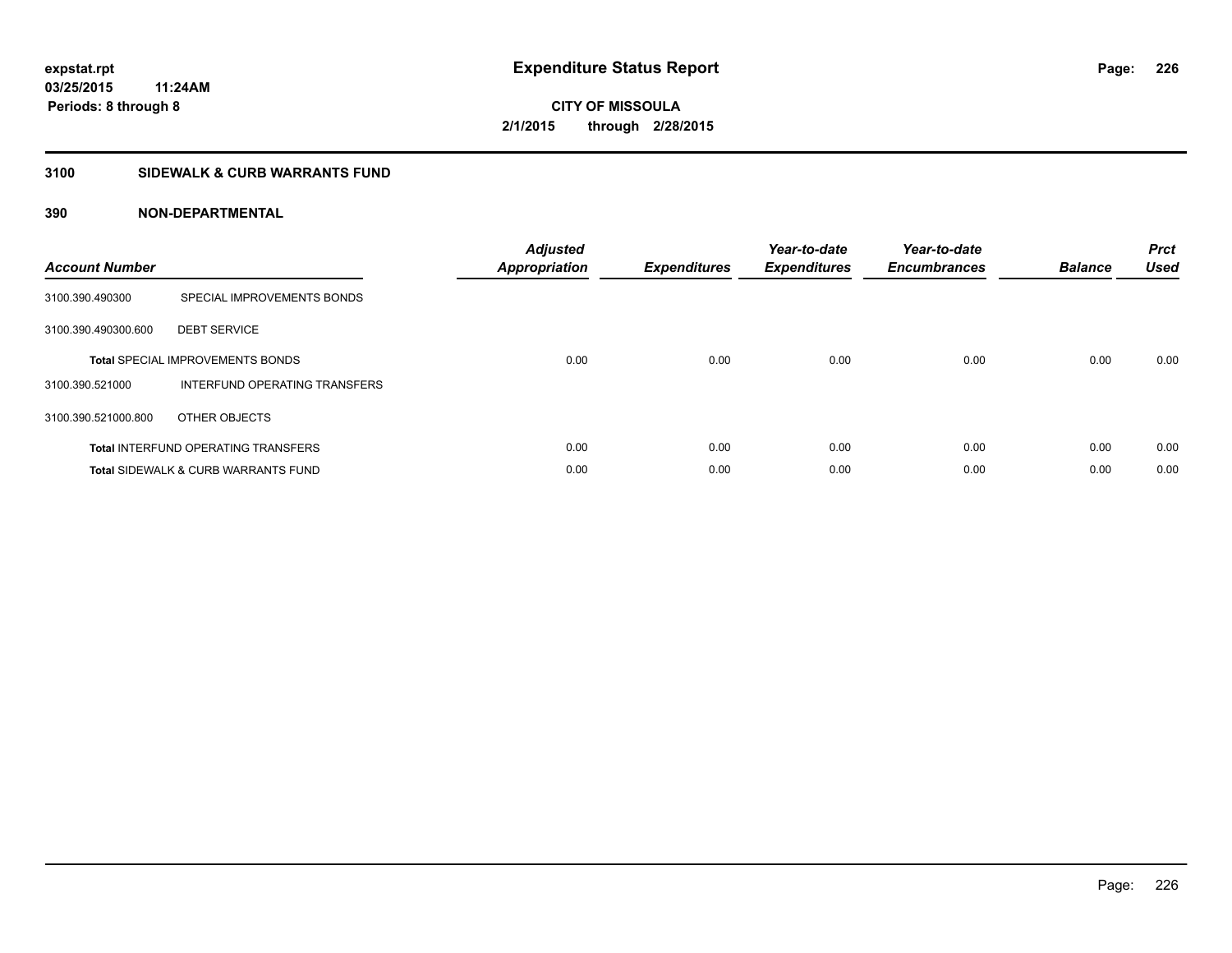### **03/25/2015 11:24AM Periods: 8 through 8**

**CITY OF MISSOULA 2/1/2015 through 2/28/2015**

### **3200 FY99 SIDEWALK & CURB DEBT SERVICE FUND**

| <b>Account Number</b>      |                                              | <b>Adjusted</b><br><b>Appropriation</b> | <b>Expenditures</b> | Year-to-date<br><b>Expenditures</b> | Year-to-date<br><b>Encumbrances</b> | <b>Balance</b> | <b>Prct</b><br><b>Used</b> |
|----------------------------|----------------------------------------------|-----------------------------------------|---------------------|-------------------------------------|-------------------------------------|----------------|----------------------------|
| 3200.390.490300            | SPECIAL IMPROVEMENTS BONDS                   |                                         |                     |                                     |                                     |                |                            |
| 3200.390.490300.600        | <b>DEBT SERVICE</b>                          |                                         |                     |                                     |                                     |                |                            |
|                            | <b>Total SPECIAL IMPROVEMENTS BONDS</b>      | 0.00                                    | 0.00                | 0.00                                | 0.00                                | 0.00           | 0.00                       |
| 3200.390.510100            | SPECIAL ASSESSMENTS                          |                                         |                     |                                     |                                     |                |                            |
| 3200.390.510100.600        | <b>DEBT SERVICE</b>                          |                                         |                     |                                     |                                     |                |                            |
| <b>Total DEBT SERVICE</b>  |                                              | 0.00                                    | 0.00                | 0.00                                | 0.00                                | 0.00           | 0.00                       |
| 3200.390.510100.800        | OTHER OBJECTS                                |                                         |                     |                                     |                                     |                |                            |
| <b>Total OTHER OBJECTS</b> |                                              | 0.00                                    | 0.00                | 0.00                                | 0.00                                | 0.00           | 0.00                       |
|                            | <b>Total SPECIAL ASSESSMENTS</b>             | 0.00                                    | 0.00                | 0.00                                | 0.00                                | 0.00           | 0.00                       |
|                            | Total FY99 SIDEWALK & CURB DEBT SERVICE FUND | 0.00                                    | 0.00                | 0.00                                | 0.00                                | 0.00           | 0.00                       |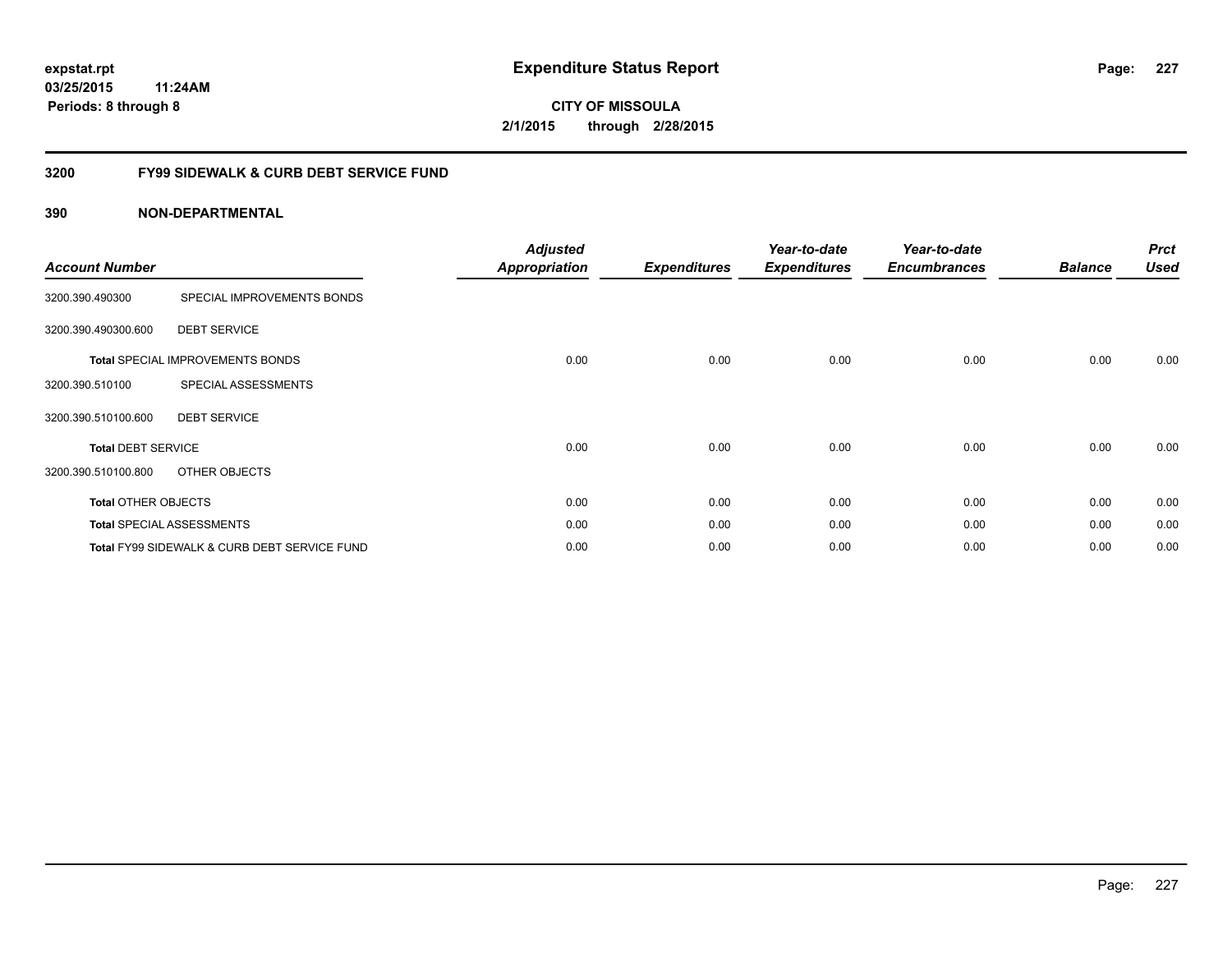### **03/25/2015 11:24AM Periods: 8 through 8**

**CITY OF MISSOULA 2/1/2015 through 2/28/2015**

### **3300 FY00 SIDEWALK & CURB DEBT SERVICE FUND**

| <b>Account Number</b> |                                              | <b>Adjusted</b><br><b>Appropriation</b> | <b>Expenditures</b> | Year-to-date<br><b>Expenditures</b> | Year-to-date<br><b>Encumbrances</b> | <b>Balance</b> | <b>Prct</b><br>Used |
|-----------------------|----------------------------------------------|-----------------------------------------|---------------------|-------------------------------------|-------------------------------------|----------------|---------------------|
| 3300.390.510100       | SPECIAL ASSESSMENTS                          |                                         |                     |                                     |                                     |                |                     |
| 3300.390.510100.600   | <b>DEBT SERVICE</b>                          |                                         |                     |                                     |                                     |                |                     |
|                       | <b>Total SPECIAL ASSESSMENTS</b>             | 0.00                                    | 0.00                | 0.00                                | 0.00                                | 0.00           | 0.00                |
|                       | Total FY00 SIDEWALK & CURB DEBT SERVICE FUND | 0.00                                    | 0.00                | 0.00                                | 0.00                                | 0.00           | 0.00                |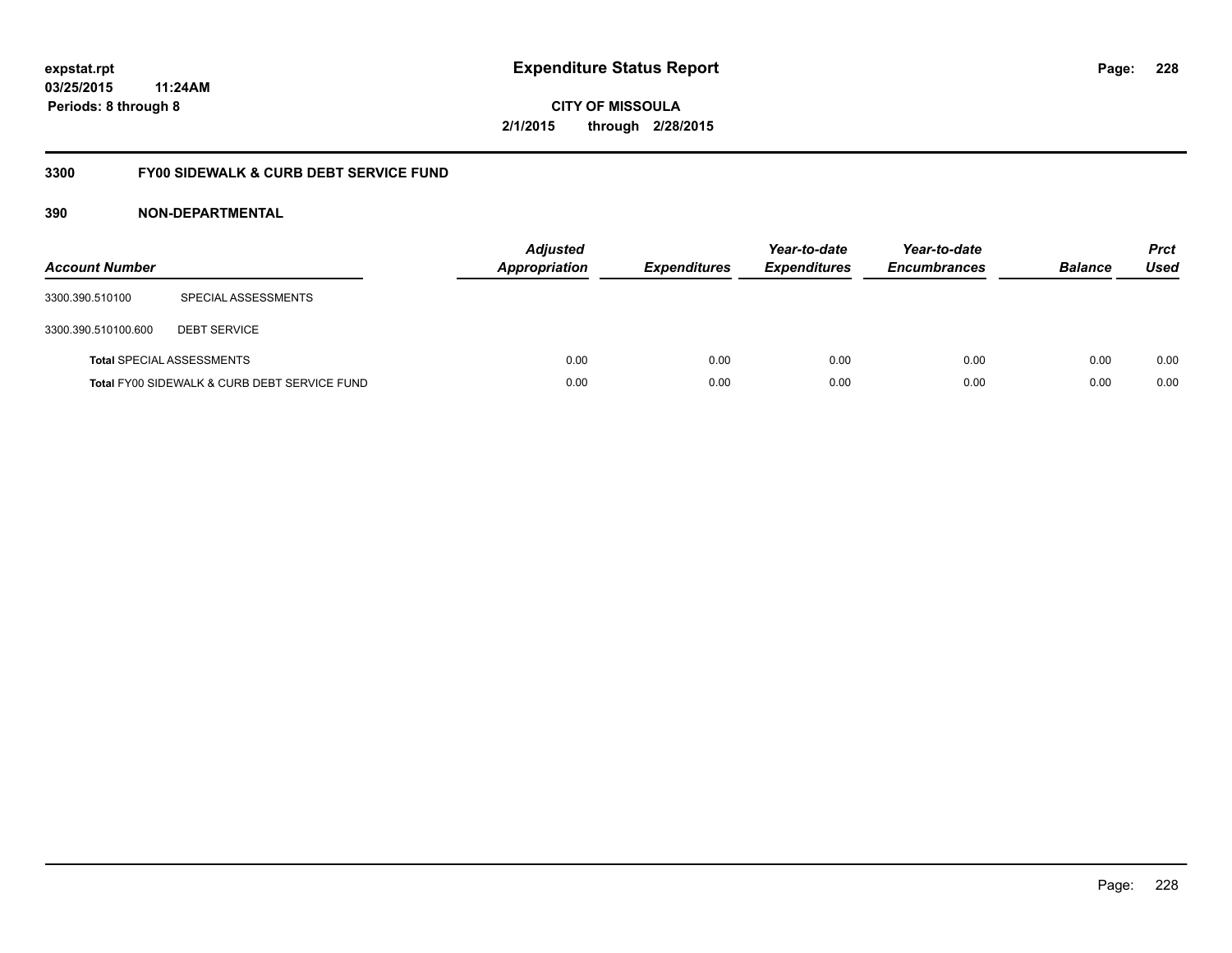**3305 JUDGMENT LEVIES**

| <b>Account Number</b>           |                           | <b>Adjusted</b><br>Appropriation | <b>Expenditures</b> | Year-to-date<br><b>Expenditures</b> | Year-to-date<br><b>Encumbrances</b> | <b>Balance</b> | <b>Prct</b><br><b>Used</b> |
|---------------------------------|---------------------------|----------------------------------|---------------------|-------------------------------------|-------------------------------------|----------------|----------------------------|
| 3305.390.490550                 | <b>JUDGMENT LEVY DEBT</b> |                                  |                     |                                     |                                     |                |                            |
| 3305.390.490550.600             | <b>DEBT SERVICE</b>       |                                  |                     |                                     |                                     |                |                            |
| <b>Total JUDGMENT LEVY DEBT</b> |                           | 0.00                             | 0.00                | 0.00                                | 0.00                                | 0.00           | 0.00                       |
| <b>Total JUDGMENT LEVIES</b>    |                           | 0.00                             | 0.00                | 0.00                                | 0.00                                | 0.00           | 0.00                       |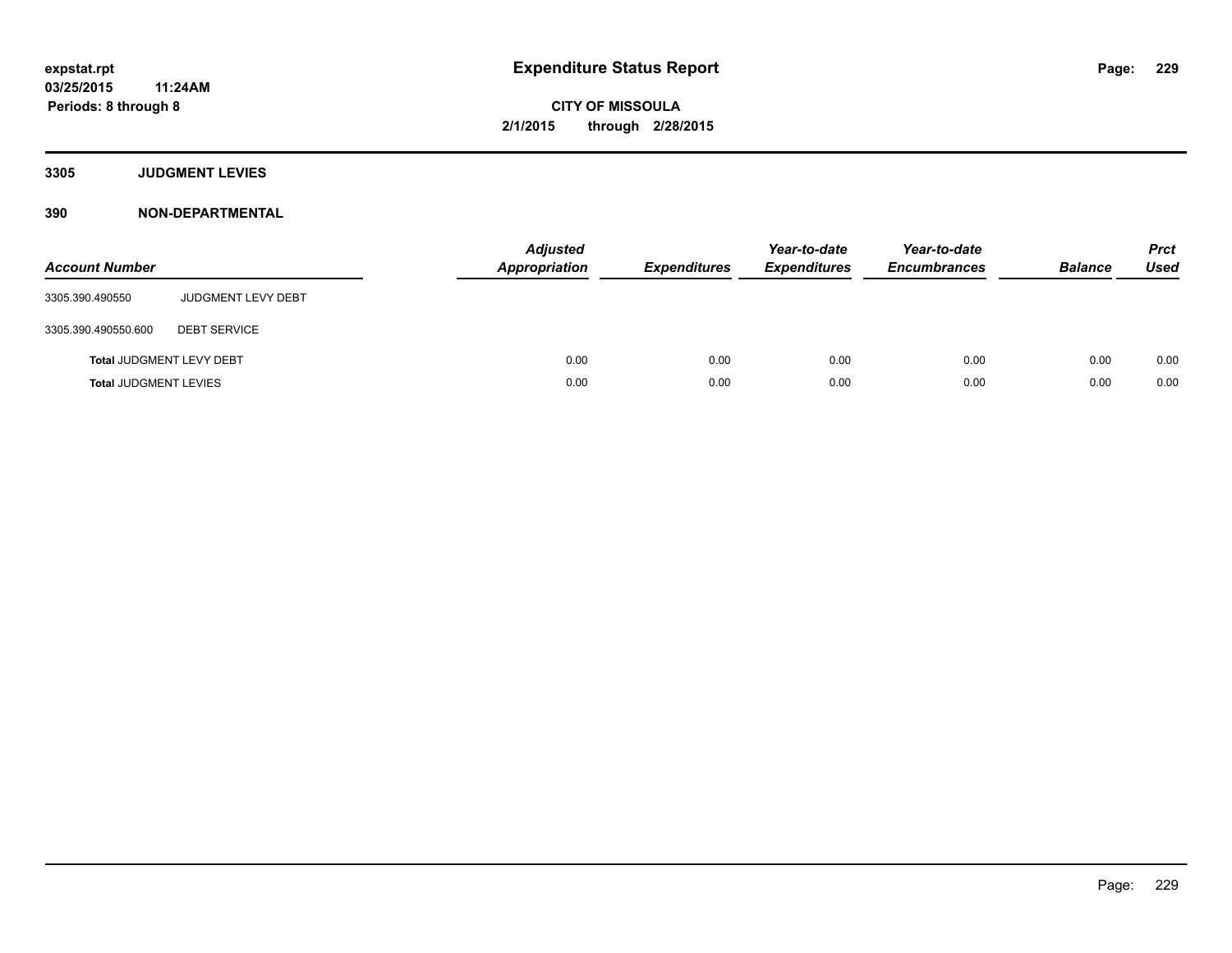### **03/25/2015 11:24AM Periods: 8 through 8**

**CITY OF MISSOULA 2/1/2015 through 2/28/2015**

### **3400 FY01 SIDEWALK & CURB DEBT SERVICE FUND**

| <b>Account Number</b>     |                                              | <b>Adjusted</b><br>Appropriation | <b>Expenditures</b> | Year-to-date<br><b>Expenditures</b> | Year-to-date<br><b>Encumbrances</b> | <b>Balance</b> | <b>Prct</b><br>Used |
|---------------------------|----------------------------------------------|----------------------------------|---------------------|-------------------------------------|-------------------------------------|----------------|---------------------|
| 3400.390.510100           | SPECIAL ASSESSMENTS                          |                                  |                     |                                     |                                     |                |                     |
| 3400.390.510100.600       | <b>DEBT SERVICE</b>                          |                                  |                     |                                     |                                     |                |                     |
| <b>Total DEBT SERVICE</b> |                                              | 0.00                             | 0.00                | 0.00                                | 0.00                                | 0.00           | 0.00                |
|                           | <b>Total SPECIAL ASSESSMENTS</b>             | 0.00                             | 0.00                | 0.00                                | 0.00                                | 0.00           | 0.00                |
|                           | Total FY01 SIDEWALK & CURB DEBT SERVICE FUND | 0.00                             | 0.00                | 0.00                                | 0.00                                | 0.00           | 0.00                |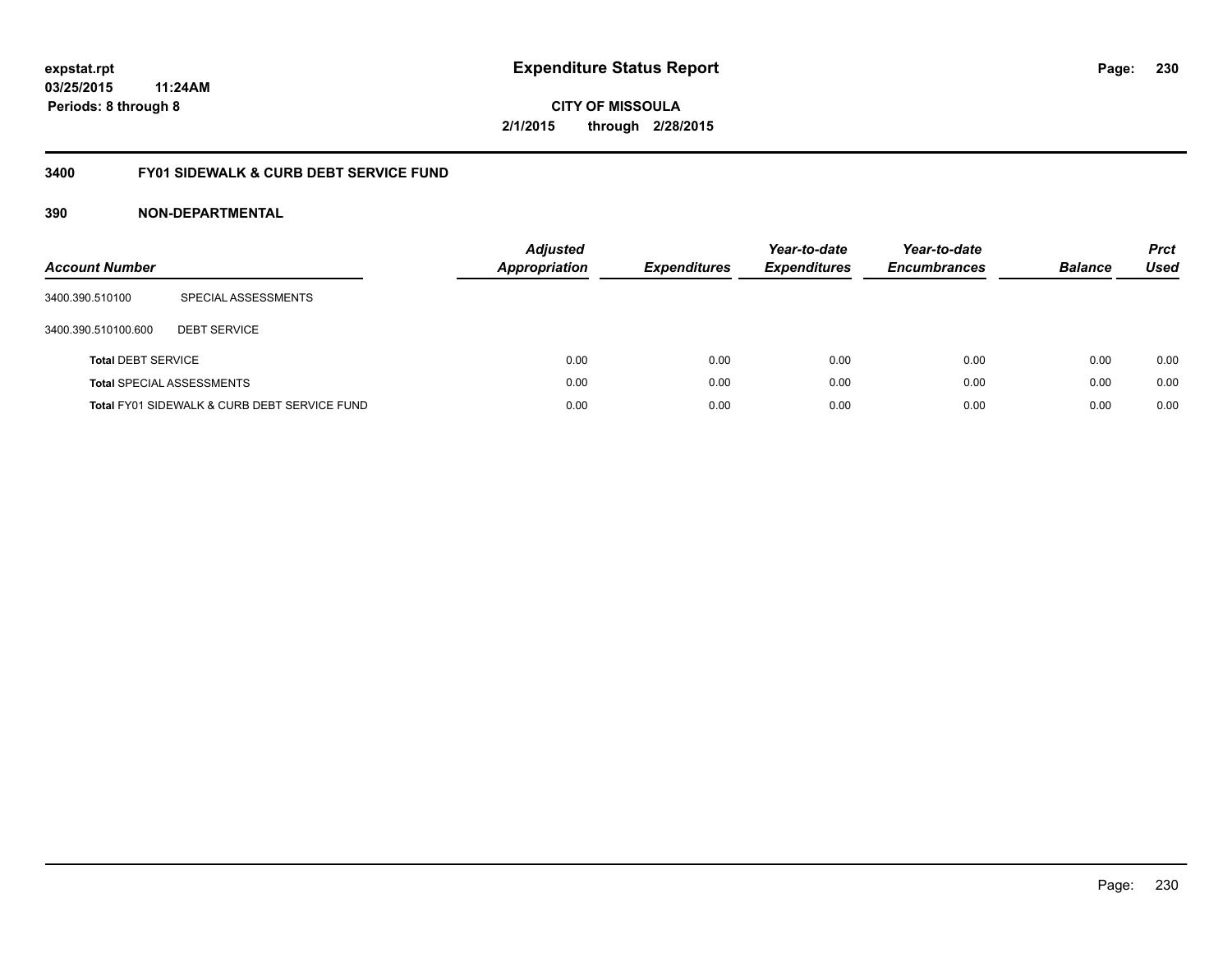### **03/25/2015 11:24AM Periods: 8 through 8**

**CITY OF MISSOULA 2/1/2015 through 2/28/2015**

### **3410 FY02 SIDEWALK & CURB DEBT SERVICE FUND**

| <b>Account Number</b>            |                                                 | <b>Adjusted</b><br><b>Appropriation</b> | <b>Expenditures</b> | Year-to-date<br><b>Expenditures</b> | Year-to-date<br><b>Encumbrances</b> | <b>Balance</b> | <b>Prct</b><br>Used |
|----------------------------------|-------------------------------------------------|-----------------------------------------|---------------------|-------------------------------------|-------------------------------------|----------------|---------------------|
| 3410.390.510100                  | SPECIAL ASSESSMENTS                             |                                         |                     |                                     |                                     |                |                     |
| 3410.390.510100.600              | <b>DEBT SERVICE</b>                             |                                         |                     |                                     |                                     |                |                     |
|                                  | 3410.390.510100.620.000 INTEREST / SERVICE FEES | 0.00                                    | 0.00                | 350.00                              | 0.00                                | $-350.00$      | 0.00                |
| <b>Total DEBT SERVICE</b>        |                                                 | 0.00                                    | 0.00                | 350.00                              | 0.00                                | $-350.00$      | 0.00                |
| <b>Total SPECIAL ASSESSMENTS</b> |                                                 | 0.00                                    | 0.00                | 350.00                              | 0.00                                | $-350.00$      | 0.00                |
|                                  | Total FY02 SIDEWALK & CURB DEBT SERVICE FUND    | 0.00                                    | 0.00                | 350.00                              | 0.00                                | $-350.00$      | 0.00                |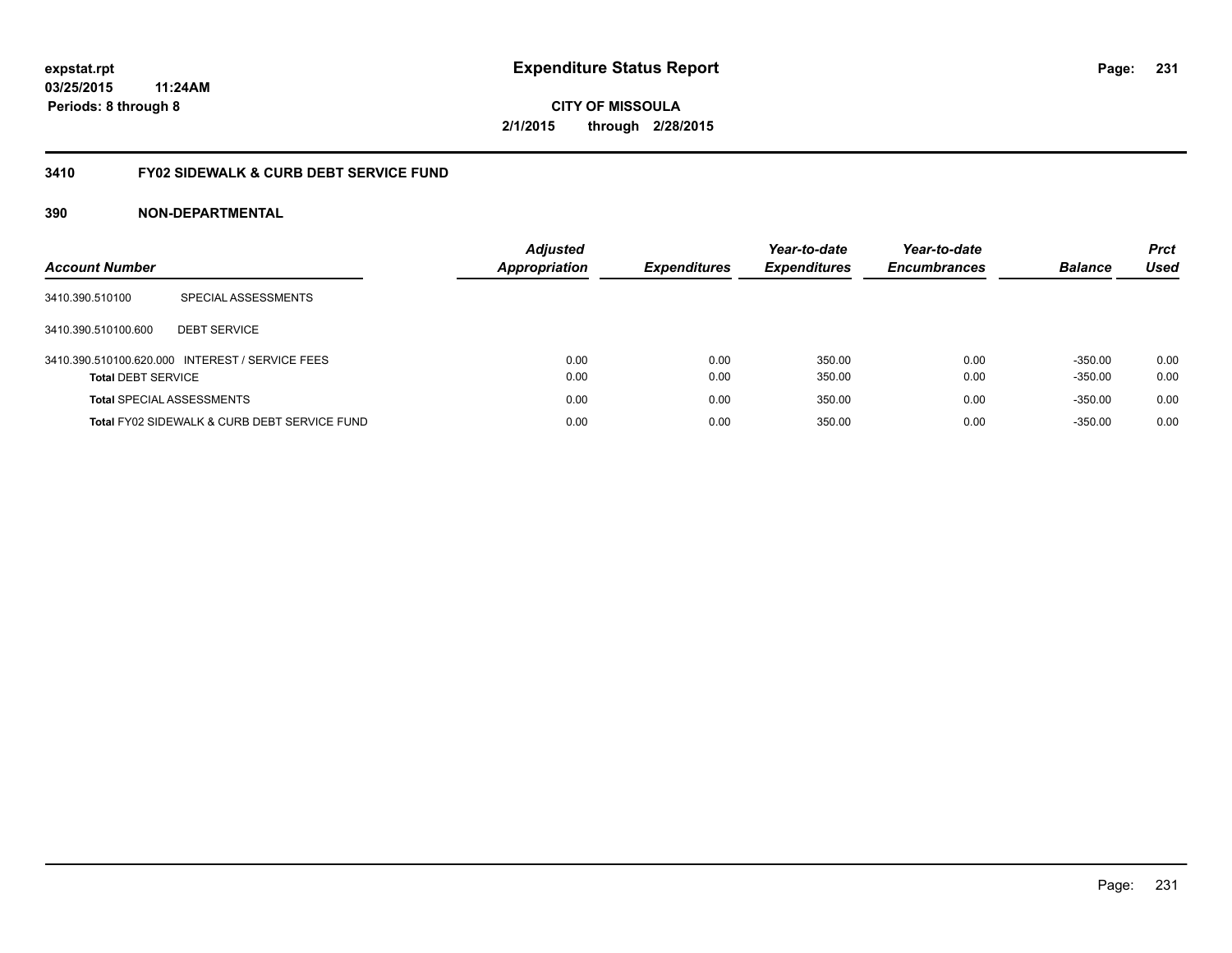### **3420 FY03 SIDEWALK & CURB DEBT SERVICE**

|                                   |                                                    | <b>Adjusted</b>      |                     | Year-to-date        | Year-to-date        |                | <b>Prct</b> |
|-----------------------------------|----------------------------------------------------|----------------------|---------------------|---------------------|---------------------|----------------|-------------|
| <b>Account Number</b>             |                                                    | <b>Appropriation</b> | <b>Expenditures</b> | <b>Expenditures</b> | <b>Encumbrances</b> | <b>Balance</b> | <b>Used</b> |
| 3420.390.510100                   | SPECIAL ASSESSMENTS                                |                      |                     |                     |                     |                |             |
| 3420.390.510100.600               | <b>DEBT SERVICE</b>                                |                      |                     |                     |                     |                |             |
| 3420.390.510100.610.000 PRINCIPAL |                                                    | 25,000.00            | 0.00                | 0.00                | 0.00                | 25,000.00      | 0.00        |
|                                   | 3420.390.510100.620.000 INTEREST / SERVICE FEES    | 1,300.00             | 0.00                | 825.00              | 0.00                | 475.00         | 63.46       |
|                                   | <b>Total SPECIAL ASSESSMENTS</b>                   | 26,300.00            | 0.00                | 825.00              | 0.00                | 25,475.00      | 3.14        |
| 3420.390.510110                   | <b>MERCHANT SERVICES</b>                           |                      |                     |                     |                     |                |             |
| 3420.390.510110.500               | <b>FIXED CHARGES</b>                               |                      |                     |                     |                     |                |             |
| <b>Total MERCHANT SERVICES</b>    |                                                    | 0.00                 | 0.00                | 0.00                | 0.00                | 0.00           | 0.00        |
|                                   | <b>Total FY03 SIDEWALK &amp; CURB DEBT SERVICE</b> | 26.300.00            | 0.00                | 825.00              | 0.00                | 25.475.00      | 3.14        |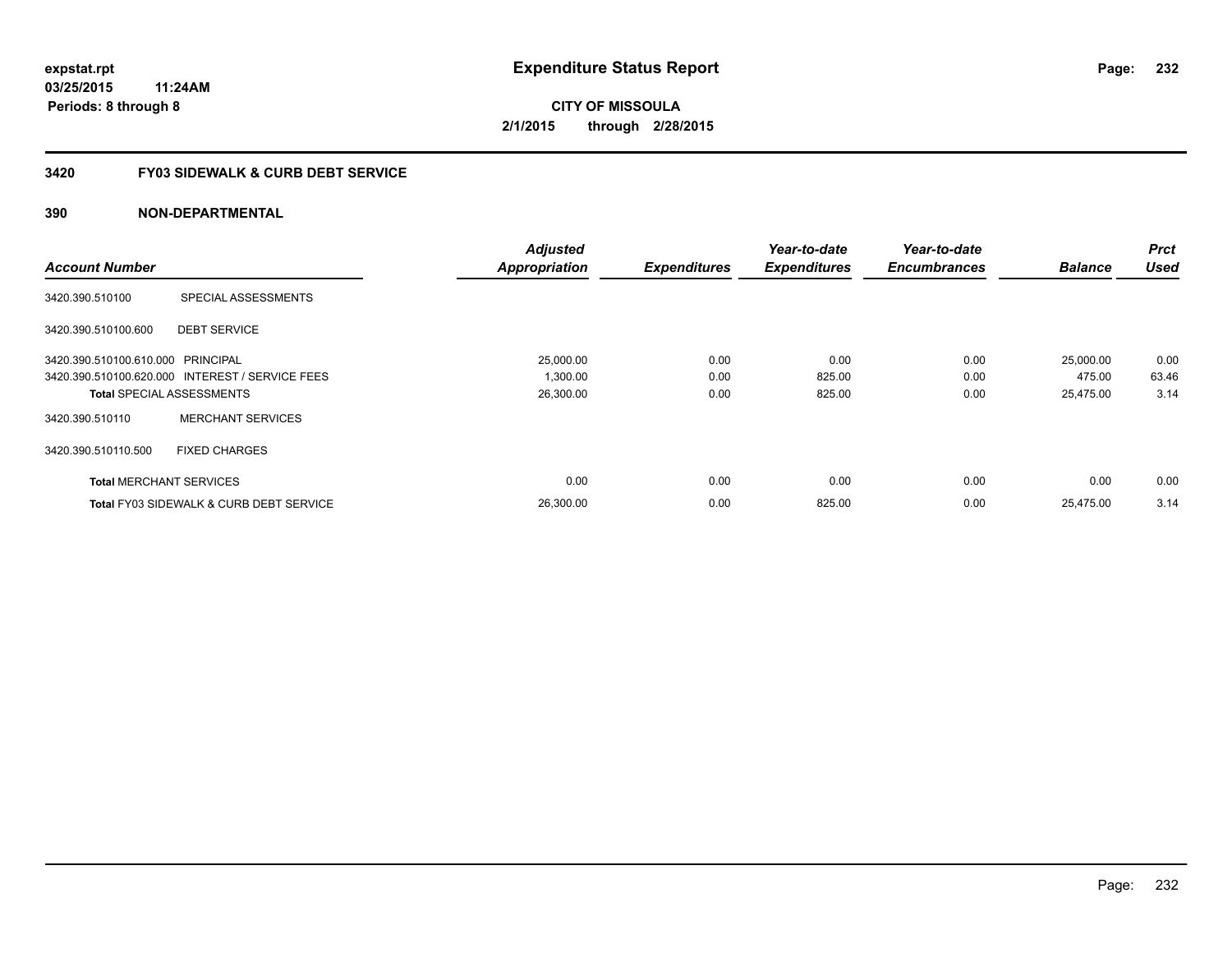### **3430 FY04 SIDEWALK CURB DEBT SERVICE**

| <b>Account Number</b>             |                                                 | <b>Adjusted</b><br>Appropriation | <b>Expenditures</b> | Year-to-date<br><b>Expenditures</b> | Year-to-date<br><b>Encumbrances</b> | <b>Balance</b> | <b>Prct</b><br><b>Used</b> |
|-----------------------------------|-------------------------------------------------|----------------------------------|---------------------|-------------------------------------|-------------------------------------|----------------|----------------------------|
|                                   |                                                 |                                  |                     |                                     |                                     |                |                            |
| 3430.390.510100                   | SPECIAL ASSESSMENTS                             |                                  |                     |                                     |                                     |                |                            |
| 3430.390.510100.600               | <b>DEBT SERVICE</b>                             |                                  |                     |                                     |                                     |                |                            |
| 3430.390.510100.610.000 PRINCIPAL |                                                 | 10,000.00                        | 0.00                | 0.00                                | 0.00                                | 10.000.00      | 0.00                       |
|                                   | 3430.390.510100.620.000 INTEREST / SERVICE FEES | 1.295.00                         | 0.00                | 822.50                              | 0.00                                | 472.50         | 63.51                      |
| <b>Total DEBT SERVICE</b>         |                                                 | 11.295.00                        | 0.00                | 822.50                              | 0.00                                | 10.472.50      | 7.28                       |
|                                   | <b>Total SPECIAL ASSESSMENTS</b>                | 11,295.00                        | 0.00                | 822.50                              | 0.00                                | 10.472.50      | 7.28                       |
|                                   | <b>Total FY04 SIDEWALK CURB DEBT SERVICE</b>    | 11.295.00                        | 0.00                | 822.50                              | 0.00                                | 10.472.50      | 7.28                       |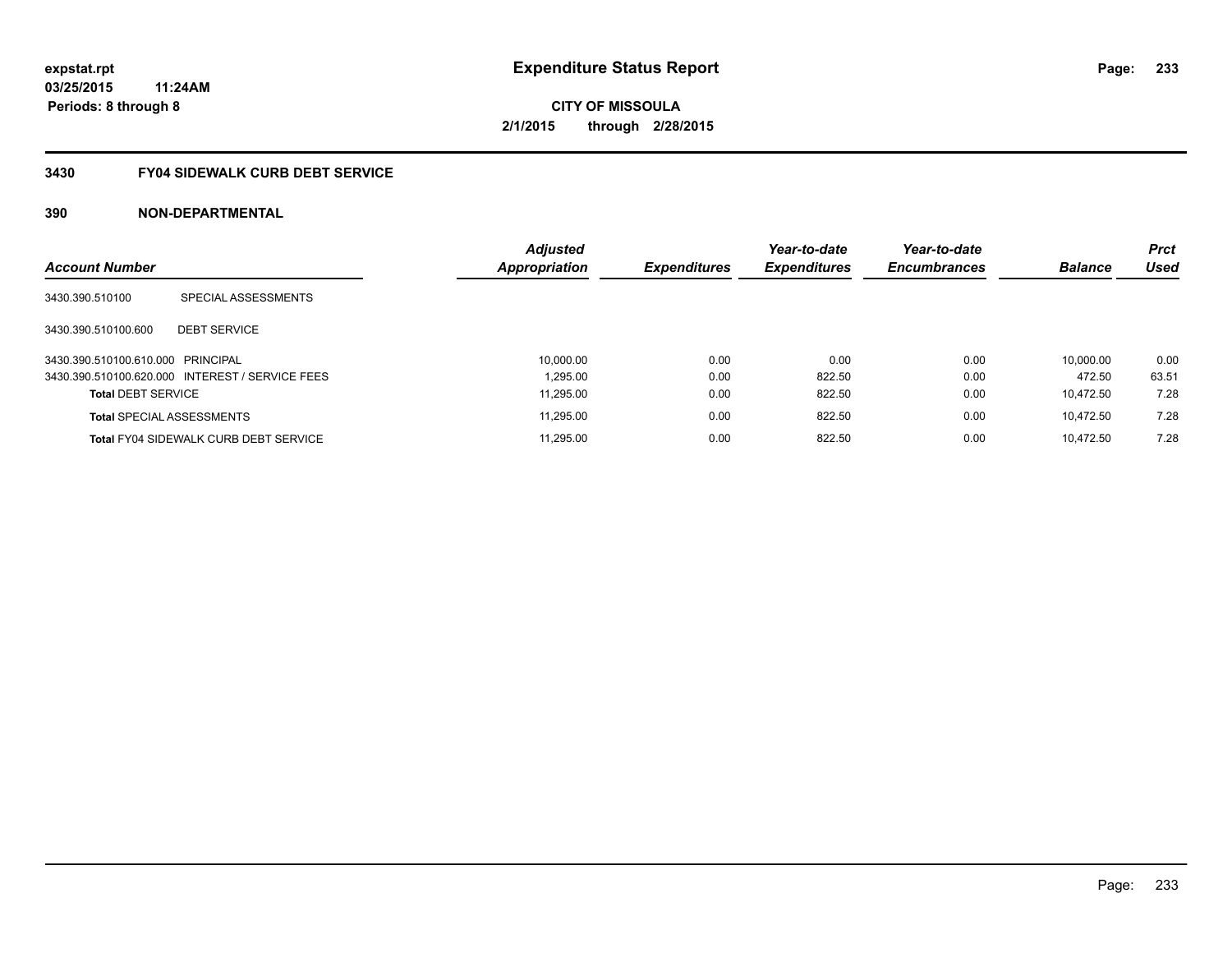#### **3440 FY 05 SIDEWALK AND CURB**

|                                   |                                                 | <b>Adjusted</b> |                     | Year-to-date        | Year-to-date        |                | <b>Prct</b> |
|-----------------------------------|-------------------------------------------------|-----------------|---------------------|---------------------|---------------------|----------------|-------------|
| <b>Account Number</b>             |                                                 | Appropriation   | <b>Expenditures</b> | <b>Expenditures</b> | <b>Encumbrances</b> | <b>Balance</b> | <b>Used</b> |
| 3440.390.510100                   | SPECIAL ASSESSMENTS                             |                 |                     |                     |                     |                |             |
| 3440.390.510100.600               | <b>DEBT SERVICE</b>                             |                 |                     |                     |                     |                |             |
| 3440.390.510100.610.000 PRINCIPAL |                                                 | 35.000.00       | 0.00                | 0.00                | 0.00                | 35.000.00      | 0.00        |
|                                   | 3440.390.510100.620.000 INTEREST / SERVICE FEES | 5.163.00        | 0.00                | 2.756.25            | 0.00                | 2.406.75       | 53.38       |
| <b>Total DEBT SERVICE</b>         |                                                 | 40,163.00       | 0.00                | 2.756.25            | 0.00                | 37.406.75      | 6.86        |
|                                   | <b>Total SPECIAL ASSESSMENTS</b>                | 40.163.00       | 0.00                | 2.756.25            | 0.00                | 37.406.75      | 6.86        |
|                                   | Total FY 05 SIDEWALK AND CURB                   | 40.163.00       | 0.00                | 2.756.25            | 0.00                | 37.406.75      | 6.86        |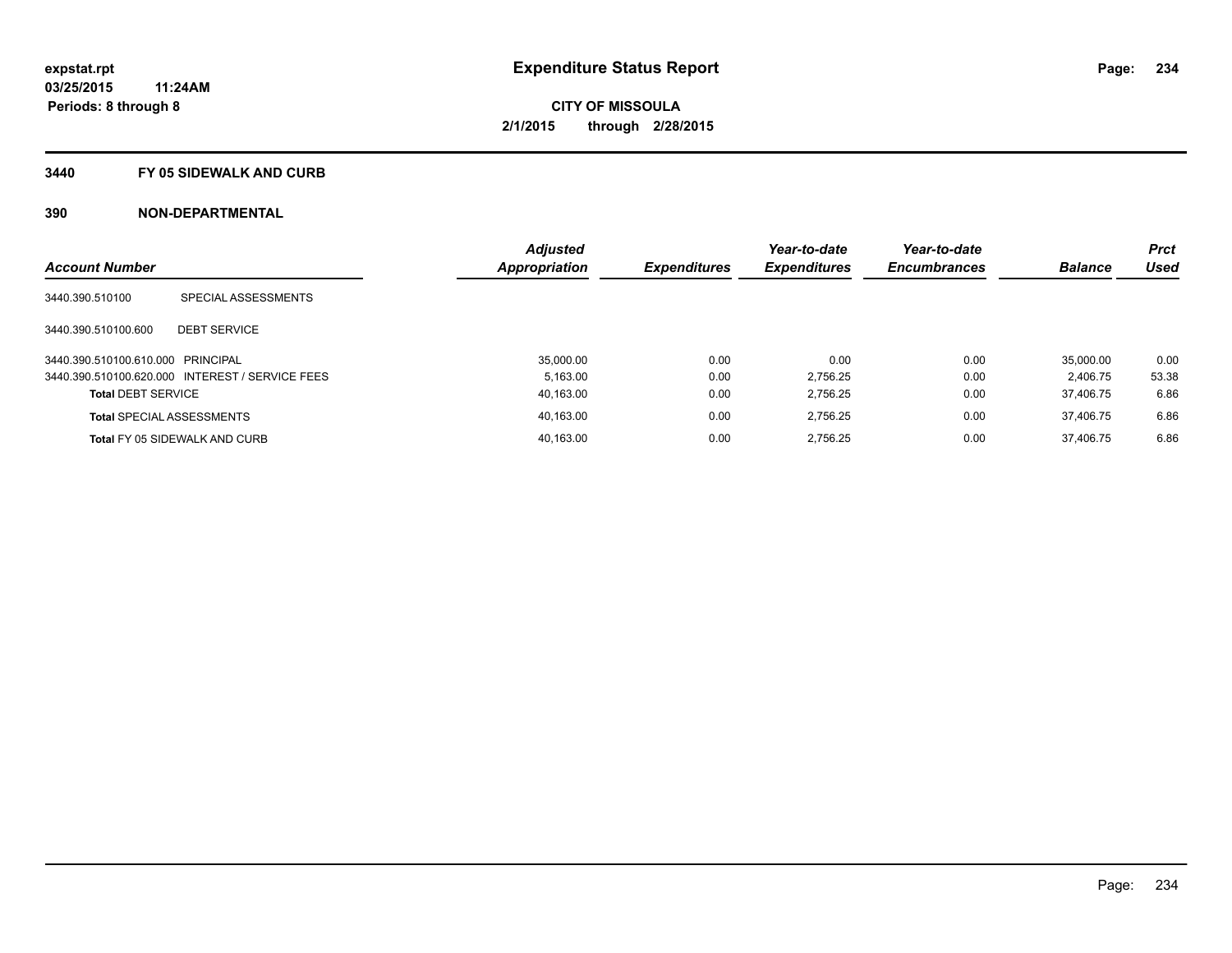#### **3450 FY 06 SIDEWALK AND CURB**

|                                   |                                                 | <b>Adjusted</b> |                     | Year-to-date        | Year-to-date        |                | <b>Prct</b> |
|-----------------------------------|-------------------------------------------------|-----------------|---------------------|---------------------|---------------------|----------------|-------------|
| <b>Account Number</b>             |                                                 | Appropriation   | <b>Expenditures</b> | <b>Expenditures</b> | <b>Encumbrances</b> | <b>Balance</b> | <b>Used</b> |
| 3450.390.510100                   | SPECIAL ASSESSMENTS                             |                 |                     |                     |                     |                |             |
| 3450.390.510100.600               | <b>DEBT SERVICE</b>                             |                 |                     |                     |                     |                |             |
| 3450.390.510100.610.000 PRINCIPAL |                                                 | 25.000.00       | 0.00                | 0.00                | 0.00                | 25.000.00      | 0.00        |
|                                   | 3450.390.510100.620.000 INTEREST / SERVICE FEES | 4.569.00        | 0.00                | 2.109.38            | 0.00                | 2.459.62       | 46.17       |
| <b>Total DEBT SERVICE</b>         |                                                 | 29,569.00       | 0.00                | 2,109.38            | 0.00                | 27.459.62      | 7.13        |
|                                   | <b>Total SPECIAL ASSESSMENTS</b>                | 29,569.00       | 0.00                | 2.109.38            | 0.00                | 27.459.62      | 7.13        |
|                                   | Total FY 06 SIDEWALK AND CURB                   | 29.569.00       | 0.00                | 2,109.38            | 0.00                | 27.459.62      | 7.13        |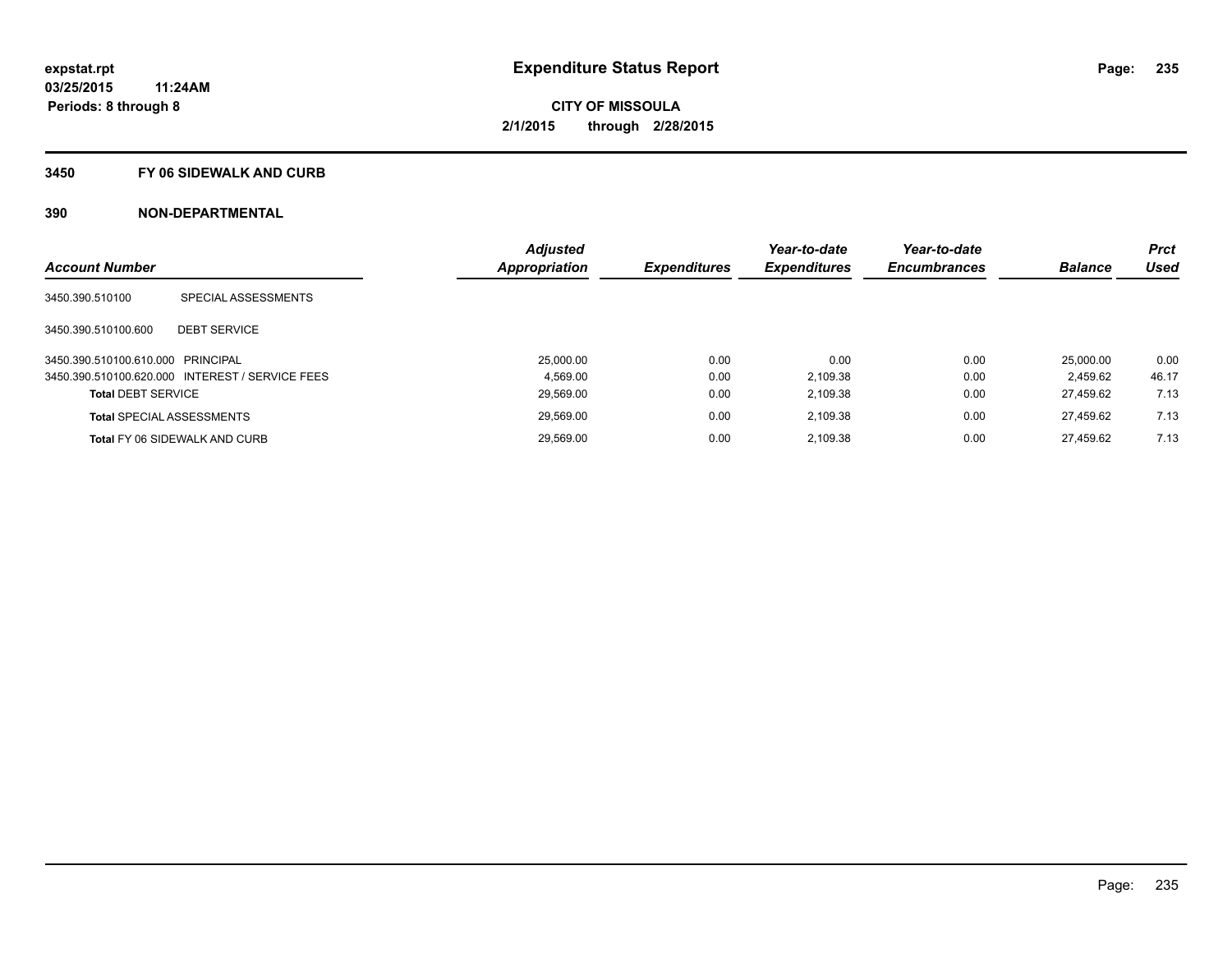### **3460 FY07 SIDEWALK AND CURB DEBT**

| <b>Account Number</b>             |                                                 | <b>Adjusted</b><br>Appropriation | <b>Expenditures</b> | Year-to-date<br><b>Expenditures</b> | Year-to-date<br><b>Encumbrances</b> | <b>Balance</b> | Prct<br>Used |
|-----------------------------------|-------------------------------------------------|----------------------------------|---------------------|-------------------------------------|-------------------------------------|----------------|--------------|
| 3460.390.510100                   | SPECIAL ASSESSMENTS                             |                                  |                     |                                     |                                     |                |              |
| 3460.390.510100.600               | <b>DEBT SERVICE</b>                             |                                  |                     |                                     |                                     |                |              |
| 3460.390.510100.610.000 PRINCIPAL |                                                 | 75,000.00                        | 0.00                | 0.00                                | 0.00                                | 75,000.00      | 0.00         |
|                                   | 3460.390.510100.620.000 INTEREST / SERVICE FEES | 17.110.00                        | 0.00                | 8.730.00                            | 0.00                                | 8.380.00       | 51.02        |
|                                   | <b>Total FY07 SIDEWALK AND CURB DEBT</b>        | 92,110.00                        | 0.00                | 8.730.00                            | 0.00                                | 83.380.00      | 9.48         |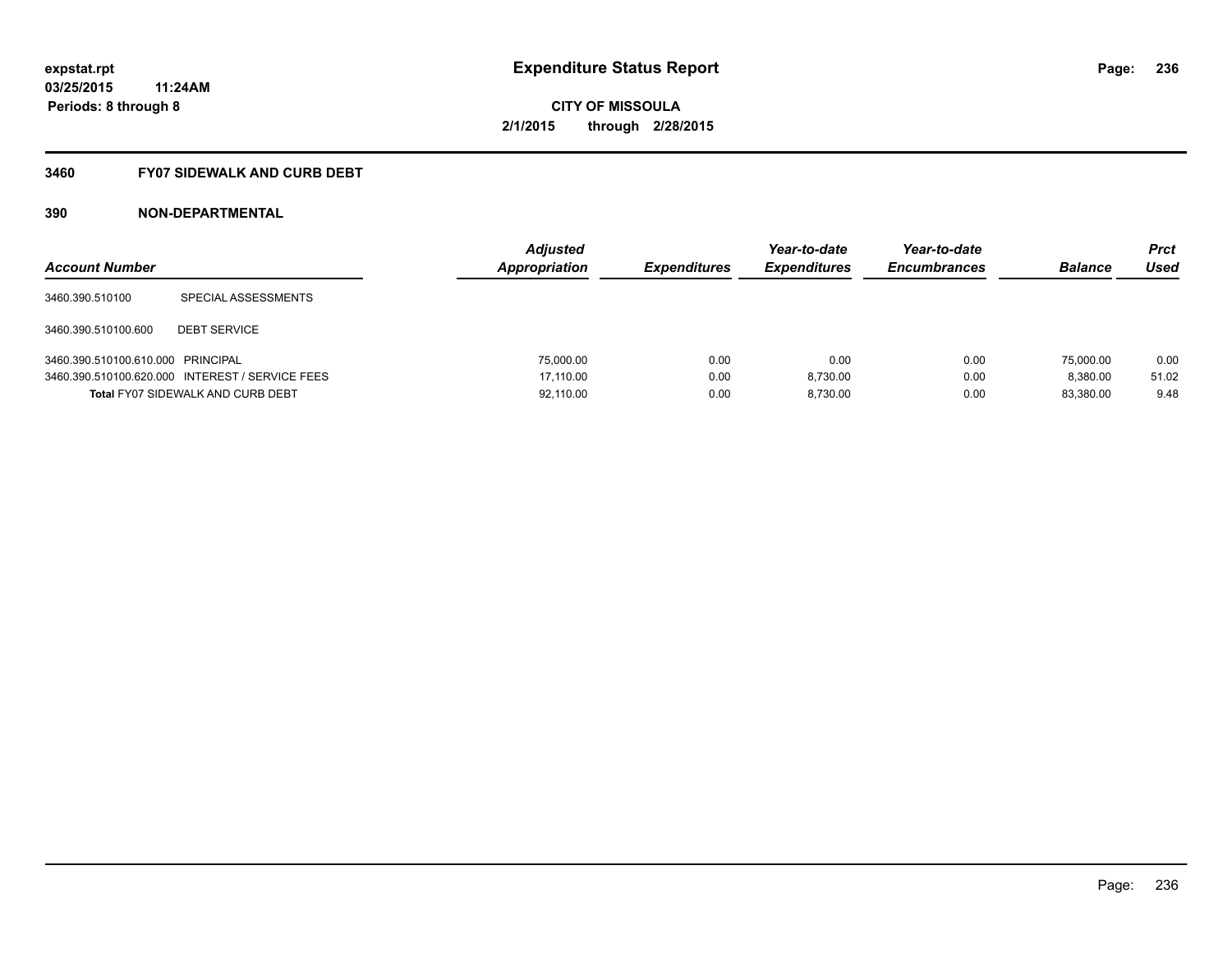**03/25/2015 11:24AM Periods: 8 through 8**

## **CITY OF MISSOULA 2/1/2015 through 2/28/2015**

### **3461 SERIES 2008A SIDEWALK AND CURB**

### **280 PUBLIC WORKS ADMIN/ENGINEERING**

| <b>Account Number</b> |                                             | <b>Adjusted</b><br>Appropriation | <b>Expenditures</b> | Year-to-date<br><b>Expenditures</b> | Year-to-date<br><b>Encumbrances</b> | <b>Balance</b> | <b>Prct</b><br><b>Used</b> |
|-----------------------|---------------------------------------------|----------------------------------|---------------------|-------------------------------------|-------------------------------------|----------------|----------------------------|
| 3461.280.521000       | INTERFUND OPERATING TRANSFERS               |                                  |                     |                                     |                                     |                |                            |
| 3461.280.521000.800   | OTHER OBJECTS                               |                                  |                     |                                     |                                     |                |                            |
|                       | <b>Total PUBLIC WORKS ADMIN/ENGINEERING</b> | 0.00                             | 0.00                | 0.00                                | 0.00                                | 0.00           | 0.00                       |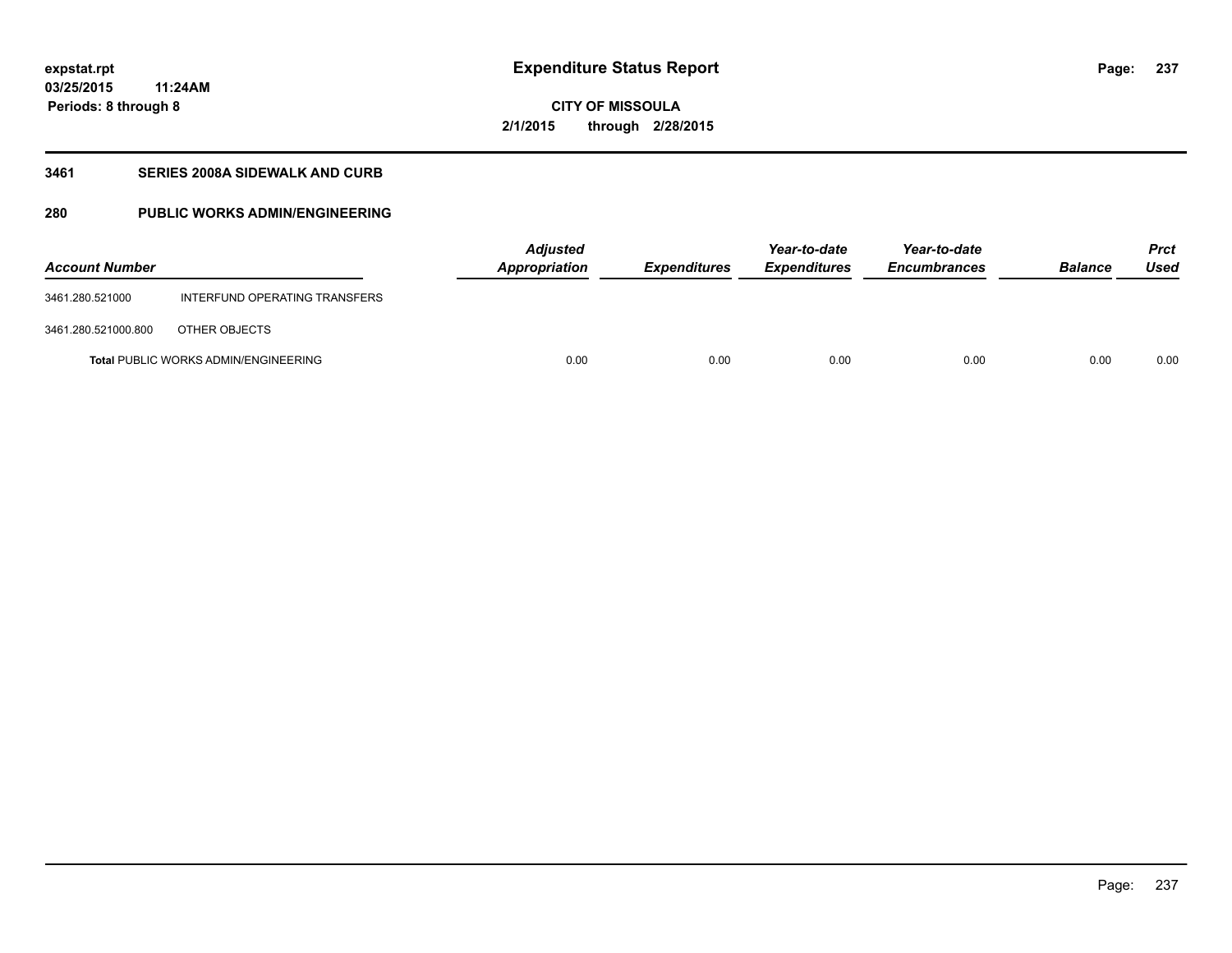### **3461 SERIES 2008A SIDEWALK AND CURB**

|                                   |                                                 | <b>Adjusted</b>      |                     | Year-to-date        | Year-to-date        |                | <b>Prct</b> |
|-----------------------------------|-------------------------------------------------|----------------------|---------------------|---------------------|---------------------|----------------|-------------|
| <b>Account Number</b>             |                                                 | <b>Appropriation</b> | <b>Expenditures</b> | <b>Expenditures</b> | <b>Encumbrances</b> | <b>Balance</b> | <b>Used</b> |
| 3461.390.510100                   | SPECIAL ASSESSMENTS                             |                      |                     |                     |                     |                |             |
| 3461.390.510100.600               | <b>DEBT SERVICE</b>                             |                      |                     |                     |                     |                |             |
| 3461.390.510100.610.000 PRINCIPAL |                                                 | 50,000.00            | 0.00                | 0.00                | 0.00                | 50,000.00      | 0.00        |
|                                   | 3461.390.510100.620.000 INTEREST / SERVICE FEES | 12,213.00            | 0.00                | 5,931.25            | 0.00                | 6,281.75       | 48.57       |
| <b>Total SPECIAL ASSESSMENTS</b>  |                                                 | 62,213.00            | 0.00                | 5,931.25            | 0.00                | 56,281.75      | 9.53        |
| 3461.390.521000                   | INTERFUND OPERATING TRANSFERS                   |                      |                     |                     |                     |                |             |
| 3461.390.521000.800               | OTHER OBJECTS                                   |                      |                     |                     |                     |                |             |
|                                   | <b>Total INTERFUND OPERATING TRANSFERS</b>      | 0.00                 | 0.00                | 0.00                | 0.00                | 0.00           | 0.00        |
|                                   | <b>Total SERIES 2008A SIDEWALK AND CURB</b>     | 62,213.00            | 0.00                | 5,931.25            | 0.00                | 56.281.75      | 9.53        |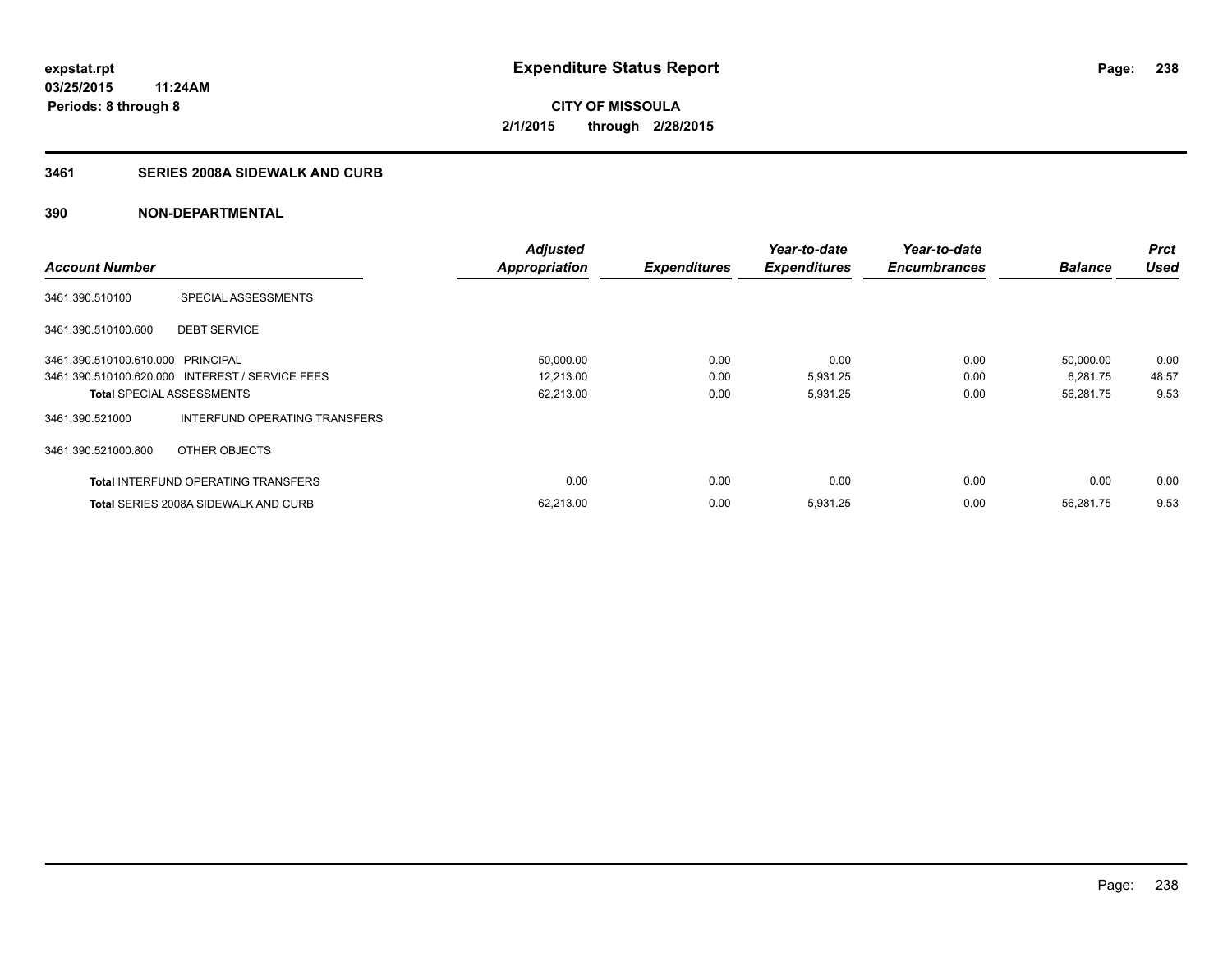#### **3462 SERIES 2009 SIDEWALK AND CURB**

|                                   |                                                 | <b>Adjusted</b>      |                     | Year-to-date        | Year-to-date        |                | <b>Prct</b> |
|-----------------------------------|-------------------------------------------------|----------------------|---------------------|---------------------|---------------------|----------------|-------------|
| <b>Account Number</b>             |                                                 | <b>Appropriation</b> | <b>Expenditures</b> | <b>Expenditures</b> | <b>Encumbrances</b> | <b>Balance</b> | <b>Used</b> |
| 3462.390.510100                   | SPECIAL ASSESSMENTS                             |                      |                     |                     |                     |                |             |
| 3462.390.510100.600               | <b>DEBT SERVICE</b>                             |                      |                     |                     |                     |                |             |
| 3462.390.510100.610.000 PRINCIPAL |                                                 | 50,000.00            | 0.00                | 0.00                | 0.00                | 50,000.00      | 0.00        |
|                                   | 3462.390.510100.620.000 INTEREST / SERVICE FEES | 17,143.00            | 0.00                | 9,046.25            | 0.00                | 8,096.75       | 52.77       |
| <b>Total SPECIAL ASSESSMENTS</b>  |                                                 | 67,143.00            | 0.00                | 9,046.25            | 0.00                | 58,096.75      | 13.47       |
| 3462.390.521000                   | INTERFUND OPERATING TRANSFERS                   |                      |                     |                     |                     |                |             |
| 3462.390.521000.800               | OTHER OBJECTS                                   |                      |                     |                     |                     |                |             |
|                                   | <b>Total INTERFUND OPERATING TRANSFERS</b>      | 0.00                 | 0.00                | 0.00                | 0.00                | 0.00           | 0.00        |
|                                   | <b>Total SERIES 2009 SIDEWALK AND CURB</b>      | 67,143.00            | 0.00                | 9,046.25            | 0.00                | 58.096.75      | 13.47       |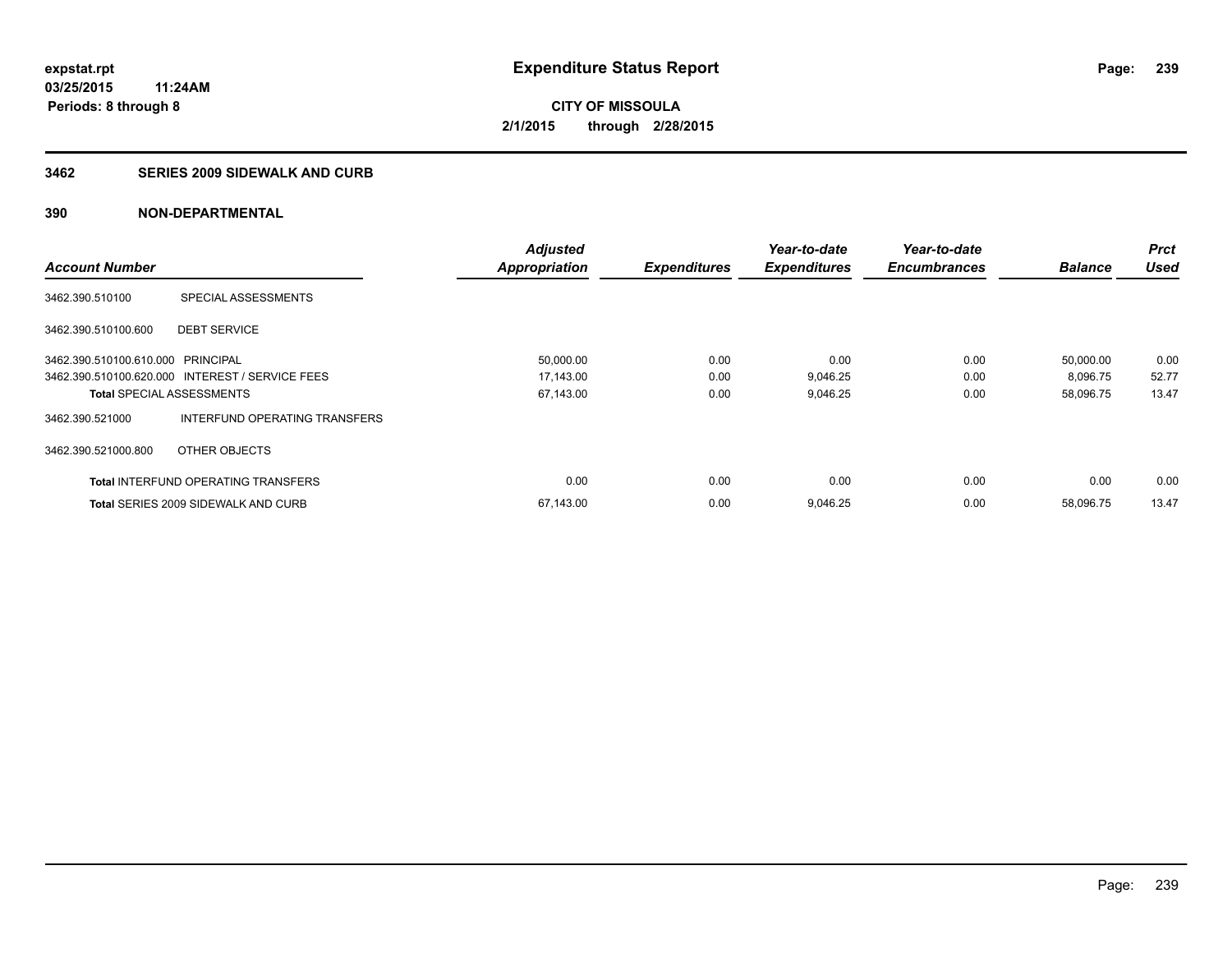#### **3463 SERIES 2010 SIDEWALK AND CURB**

|                                   |                                                 | <b>Adjusted</b> |                     | Year-to-date        | Year-to-date        |                | <b>Prct</b> |
|-----------------------------------|-------------------------------------------------|-----------------|---------------------|---------------------|---------------------|----------------|-------------|
| <b>Account Number</b>             |                                                 | Appropriation   | <b>Expenditures</b> | <b>Expenditures</b> | <b>Encumbrances</b> | <b>Balance</b> | <b>Used</b> |
| 3463.390.510100                   | SPECIAL ASSESSMENTS                             |                 |                     |                     |                     |                |             |
| 3463.390.510100.600               | <b>DEBT SERVICE</b>                             |                 |                     |                     |                     |                |             |
| 3463.390.510100.610.000 PRINCIPAL |                                                 | 75,000.00       | 0.00                | 0.00                | 0.00                | 75,000.00      | 0.00        |
|                                   | 3463.390.510100.620.000 INTEREST / SERVICE FEES | 28,038.00       | 0.00                | 14,193.75           | 0.00                | 13,844.25      | 50.62       |
| <b>Total SPECIAL ASSESSMENTS</b>  |                                                 | 103,038.00      | 0.00                | 14,193.75           | 0.00                | 88,844.25      | 13.78       |
| 3463.390.510110                   | <b>MERCHANT SERVICES</b>                        |                 |                     |                     |                     |                |             |
| 3463.390.510110.500               | <b>FIXED CHARGES</b>                            |                 |                     |                     |                     |                |             |
| <b>Total MERCHANT SERVICES</b>    |                                                 | 0.00            | 0.00                | 0.00                | 0.00                | 0.00           | 0.00        |
|                                   | Total SERIES 2010 SIDEWALK AND CURB             | 103,038.00      | 0.00                | 14,193.75           | 0.00                | 88.844.25      | 13.78       |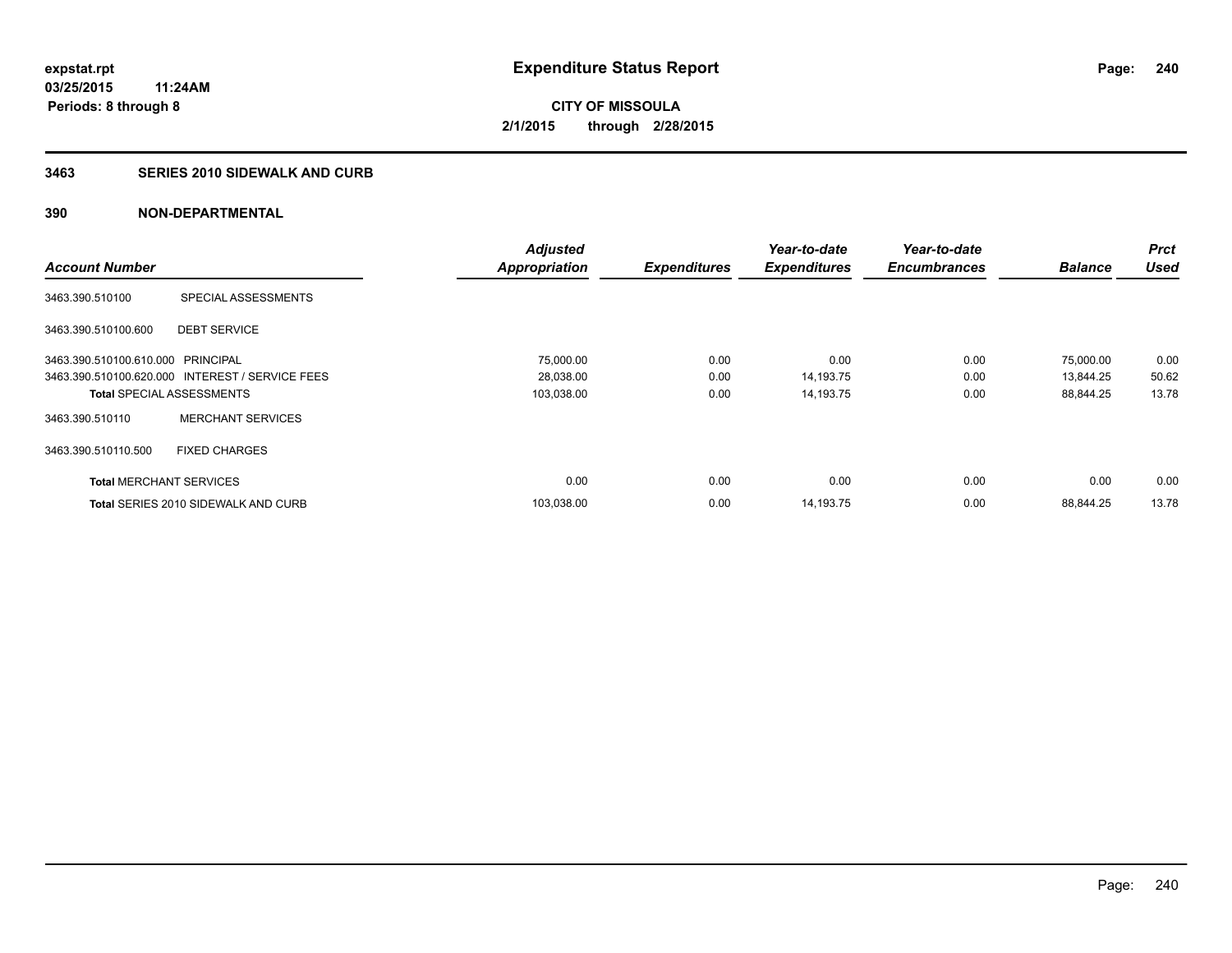#### **3464 FY12 S/C DEBT SERVICE**

| <b>Account Number</b>             |                                                 | <b>Adjusted</b><br><b>Appropriation</b> | <b>Expenditures</b> | Year-to-date<br><b>Expenditures</b> | Year-to-date<br><b>Encumbrances</b> | <b>Balance</b> | <b>Prct</b><br>Used |
|-----------------------------------|-------------------------------------------------|-----------------------------------------|---------------------|-------------------------------------|-------------------------------------|----------------|---------------------|
| 3464.390.510100                   | SPECIAL ASSESSMENTS                             |                                         |                     |                                     |                                     |                |                     |
| 3464.390.510100.600               | <b>DEBT SERVICE</b>                             |                                         |                     |                                     |                                     |                |                     |
| 3464.390.510100.610.000 PRINCIPAL |                                                 | 50.000.00                               | 0.00                | 0.00                                | 0.00                                | 50.000.00      | 0.00                |
|                                   | 3464.390.510100.620.000 INTEREST / SERVICE FEES | 22.560.00                               | 0.00                | 11.455.00                           | 0.00                                | 11.105.00      | 50.78               |
| <b>Total DEBT SERVICE</b>         |                                                 | 72,560.00                               | 0.00                | 11,455.00                           | 0.00                                | 61.105.00      | 15.79               |
|                                   | <b>Total SPECIAL ASSESSMENTS</b>                | 72,560.00                               | 0.00                | 11.455.00                           | 0.00                                | 61.105.00      | 15.79               |
|                                   | Total FY12 S/C DEBT SERVICE                     | 72.560.00                               | 0.00                | 11.455.00                           | 0.00                                | 61.105.00      | 15.79               |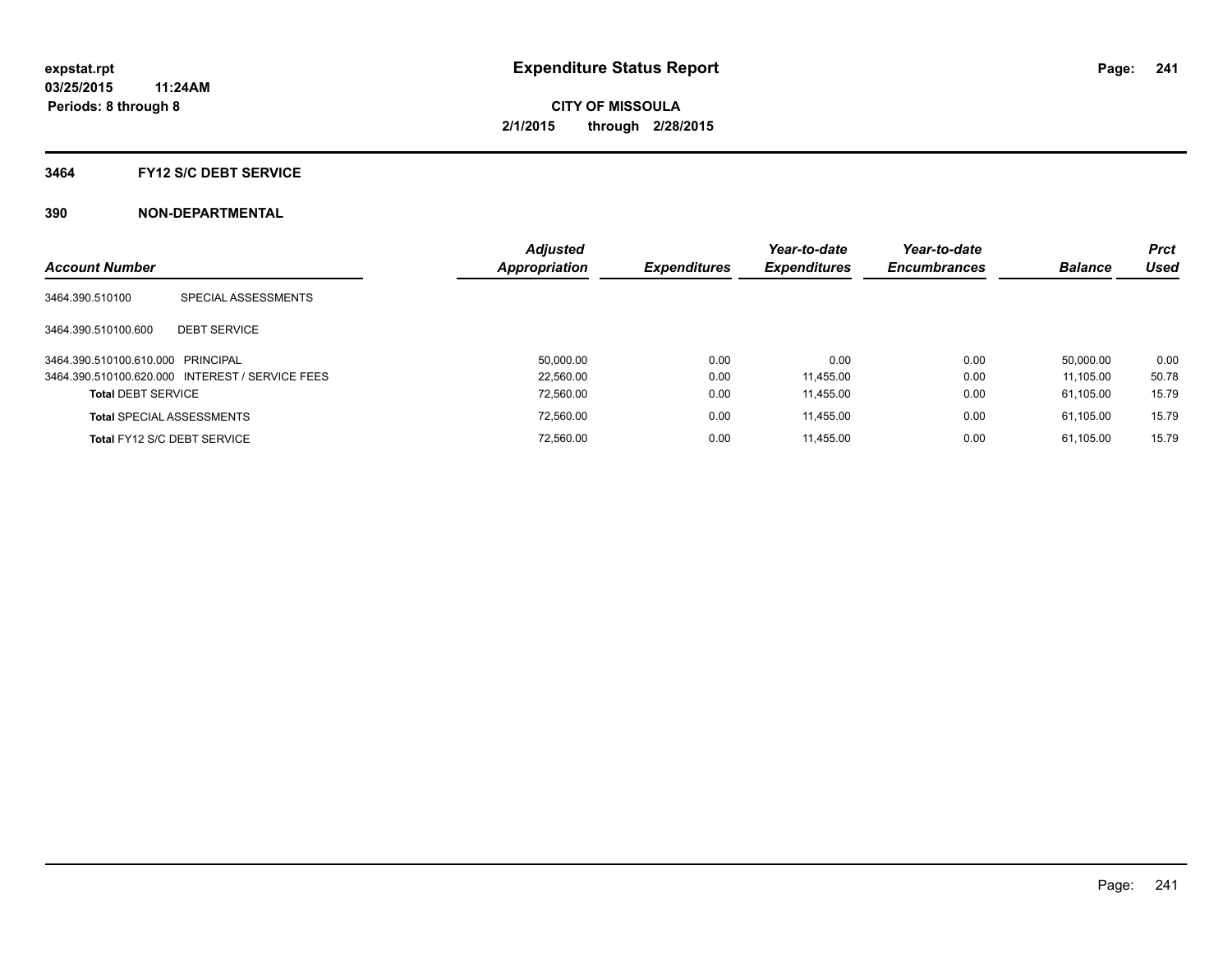### **3465 FY13 SIDEWALK/CURB DEBT SERVICE**

| <b>Account Number</b>             |                                                 | <b>Adjusted</b><br>Appropriation | <b>Expenditures</b> | Year-to-date<br><b>Expenditures</b> | Year-to-date<br><b>Encumbrances</b> | <b>Balance</b> | <b>Prct</b><br><b>Used</b> |
|-----------------------------------|-------------------------------------------------|----------------------------------|---------------------|-------------------------------------|-------------------------------------|----------------|----------------------------|
|                                   |                                                 |                                  |                     |                                     |                                     |                |                            |
| 3465.390.510100                   | SPECIAL ASSESSMENTS                             |                                  |                     |                                     |                                     |                |                            |
| 3465.390.510100.600               | <b>DEBT SERVICE</b>                             |                                  |                     |                                     |                                     |                |                            |
| 3465.390.510100.610.000 PRINCIPAL |                                                 | 29,000.00                        | 0.00                | 0.00                                | 0.00                                | 29.000.00      | 0.00                       |
|                                   | 3465.390.510100.620.000 INTEREST / SERVICE FEES | 11.976.00                        | 0.00                | 6.035.78                            | 0.00                                | 5.940.22       | 50.40                      |
| <b>Total DEBT SERVICE</b>         |                                                 | 40.976.00                        | 0.00                | 6.035.78                            | 0.00                                | 34.940.22      | 14.73                      |
|                                   | <b>Total SPECIAL ASSESSMENTS</b>                | 40.976.00                        | 0.00                | 6.035.78                            | 0.00                                | 34.940.22      | 14.73                      |
|                                   | <b>Total FY13 SIDEWALK/CURB DEBT SERVICE</b>    | 40.976.00                        | 0.00                | 6.035.78                            | 0.00                                | 34.940.22      | 14.73                      |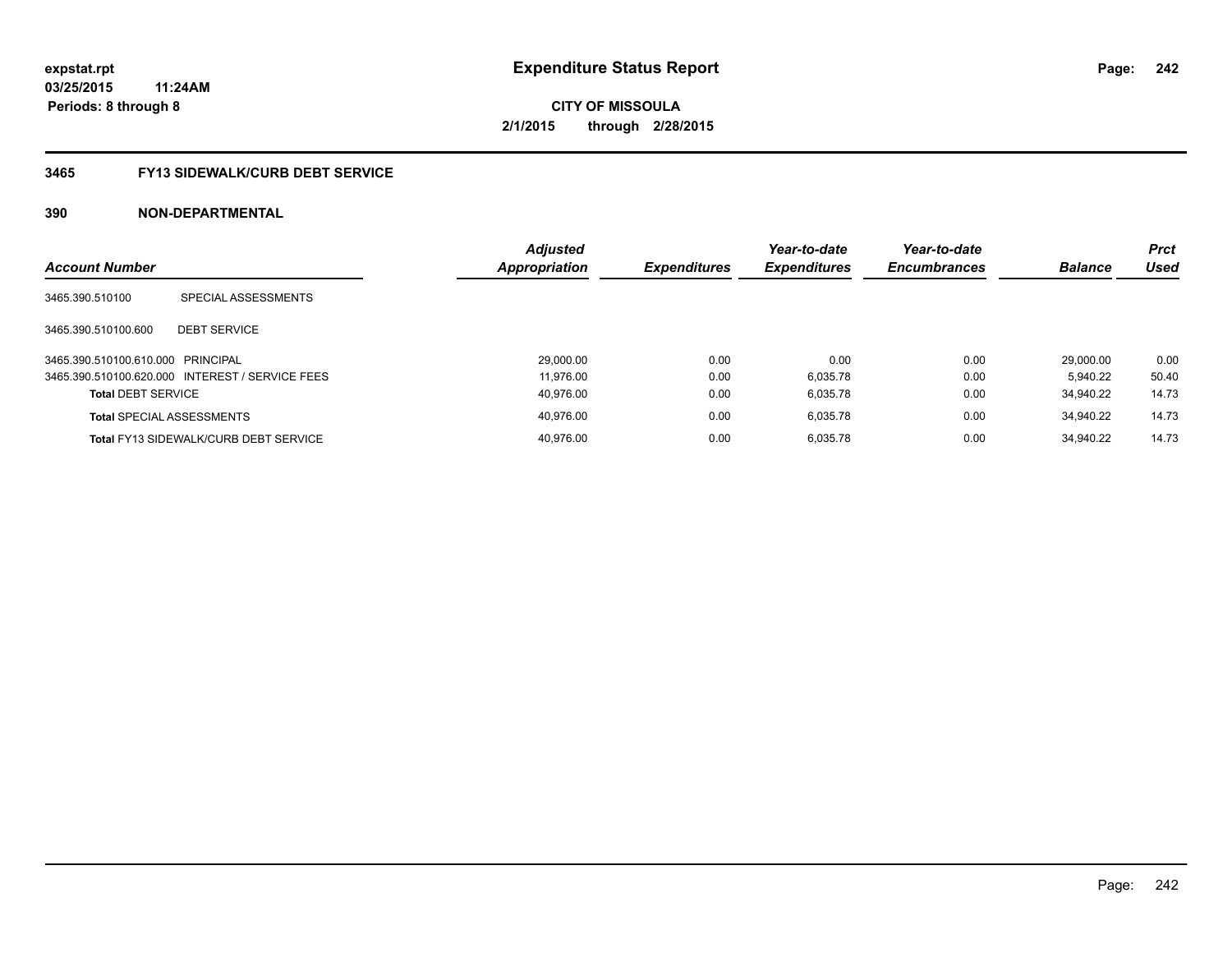### **3491 SID 491 DEBT SERVICE FUND**

| <b>Account Number</b>     |                                  | <b>Adjusted</b><br><b>Appropriation</b> | <b>Expenditures</b> | Year-to-date<br><b>Expenditures</b> | Year-to-date<br><b>Encumbrances</b> | <b>Balance</b> | <b>Prct</b><br>Used |
|---------------------------|----------------------------------|-----------------------------------------|---------------------|-------------------------------------|-------------------------------------|----------------|---------------------|
| 3491.390.510100           | SPECIAL ASSESSMENTS              |                                         |                     |                                     |                                     |                |                     |
| 3491.390.510100.600       | <b>DEBT SERVICE</b>              |                                         |                     |                                     |                                     |                |                     |
| <b>Total DEBT SERVICE</b> |                                  | 0.00                                    | 0.00                | 0.00                                | 0.00                                | 0.00           | 0.00                |
|                           | <b>Total SPECIAL ASSESSMENTS</b> | 0.00                                    | 0.00                | 0.00                                | 0.00                                | 0.00           | 0.00                |
|                           | Total SID 491 DEBT SERVICE FUND  | 0.00                                    | 0.00                | 0.00                                | 0.00                                | 0.00           | 0.00                |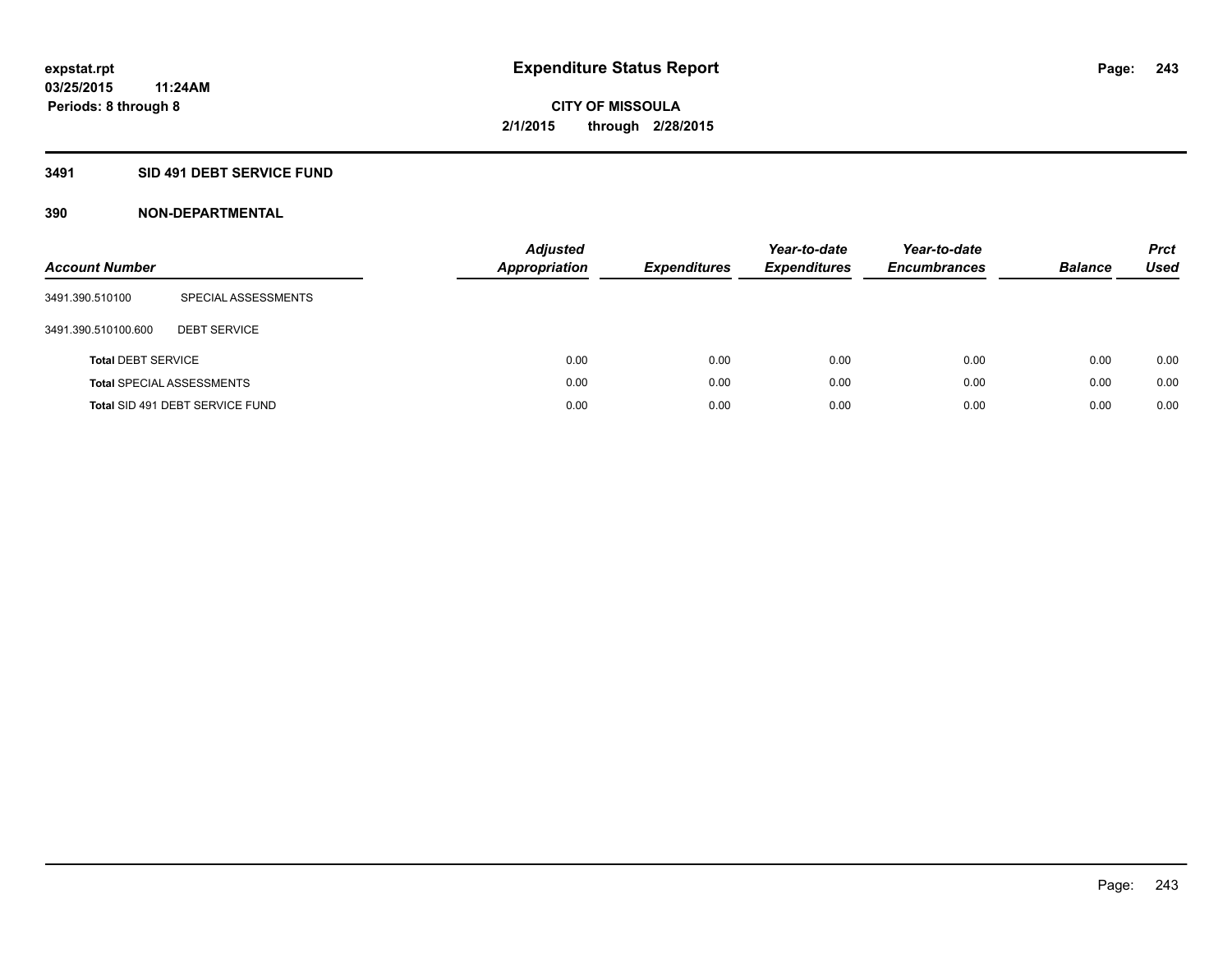### **3495 SID 495 DEBT SERVICE FUND**

| <b>Account Number</b> |                                  | <b>Adjusted</b><br><b>Appropriation</b> | <b>Expenditures</b> | Year-to-date<br><b>Expenditures</b> | Year-to-date<br><b>Encumbrances</b> | <b>Balance</b> | <b>Prct</b><br><b>Used</b> |
|-----------------------|----------------------------------|-----------------------------------------|---------------------|-------------------------------------|-------------------------------------|----------------|----------------------------|
| 3495.390.510100       | SPECIAL ASSESSMENTS              |                                         |                     |                                     |                                     |                |                            |
| 3495.390.510100.800   | OTHER OBJECTS                    |                                         |                     |                                     |                                     |                |                            |
|                       | <b>Total SPECIAL ASSESSMENTS</b> | 0.00                                    | 0.00                | 0.00                                | 0.00                                | 0.00           | 0.00                       |
|                       | Total SID 495 DEBT SERVICE FUND  | 0.00                                    | 0.00                | 0.00                                | 0.00                                | 0.00           | 0.00                       |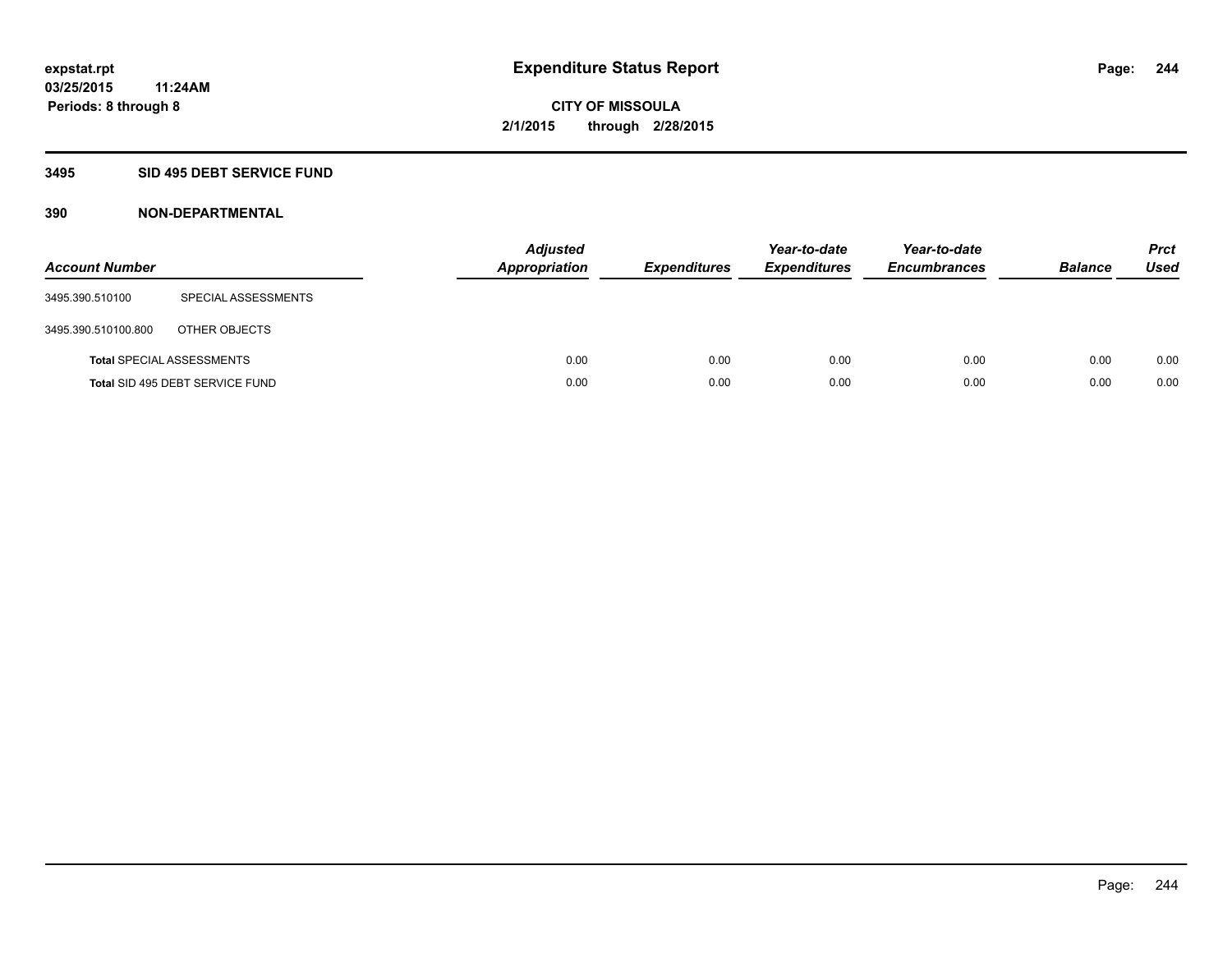#### **3497 SID 497 DEBT SERVICE FUND**

| <b>Account Number</b>      |                                  | <b>Adjusted</b><br><b>Appropriation</b> | <b>Expenditures</b> | Year-to-date<br><b>Expenditures</b> | Year-to-date<br><b>Encumbrances</b> | <b>Balance</b> | <b>Prct</b><br><b>Used</b> |
|----------------------------|----------------------------------|-----------------------------------------|---------------------|-------------------------------------|-------------------------------------|----------------|----------------------------|
| 3497.390.510000            | <b>MISCELLANEOUS</b>             |                                         |                     |                                     |                                     |                |                            |
| 3497.390.510000.800        | OTHER OBJECTS                    |                                         |                     |                                     |                                     |                |                            |
| <b>Total MISCELLANEOUS</b> |                                  | 0.00                                    | 0.00                | 0.00                                | 0.00                                | 0.00           | 0.00                       |
| 3497.390.510100            | SPECIAL ASSESSMENTS              |                                         |                     |                                     |                                     |                |                            |
| 3497.390.510100.600        | <b>DEBT SERVICE</b>              |                                         |                     |                                     |                                     |                |                            |
| <b>Total DEBT SERVICE</b>  |                                  | 0.00                                    | 0.00                | 0.00                                | 0.00                                | 0.00           | 0.00                       |
| 3497.390.510100.800        | OTHER OBJECTS                    |                                         |                     |                                     |                                     |                |                            |
| <b>Total OTHER OBJECTS</b> |                                  | 0.00                                    | 0.00                | 0.00                                | 0.00                                | 0.00           | 0.00                       |
|                            | <b>Total SPECIAL ASSESSMENTS</b> | 0.00                                    | 0.00                | 0.00                                | 0.00                                | 0.00           | 0.00                       |
|                            | Total SID 497 DEBT SERVICE FUND  | 0.00                                    | 0.00                | 0.00                                | 0.00                                | 0.00           | 0.00                       |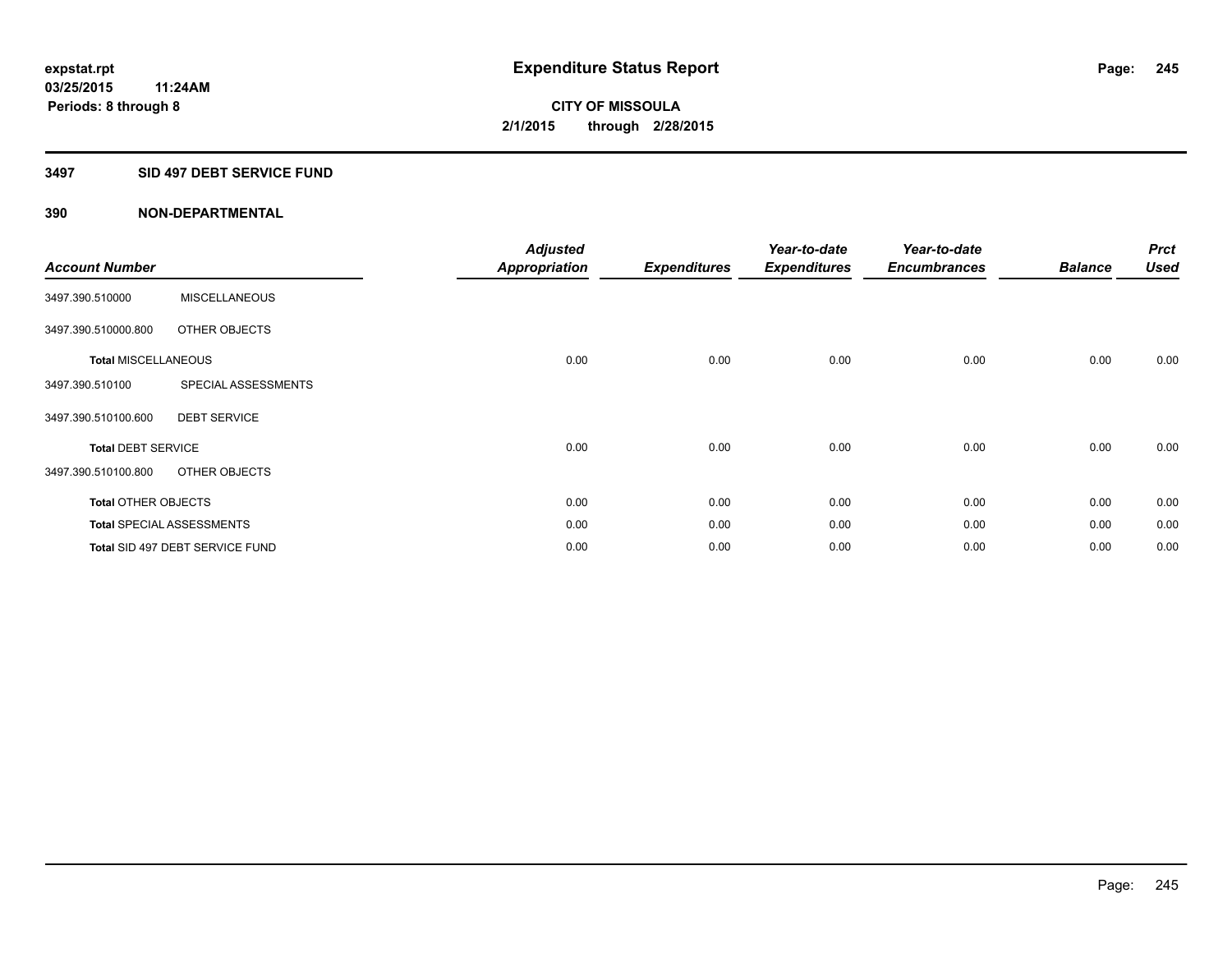### **3498 SID 498 DEBT SERVICE FUND**

| <b>Account Number</b>     |                                  | <b>Adjusted</b><br><b>Appropriation</b> | <b>Expenditures</b> | Year-to-date<br><b>Expenditures</b> | Year-to-date<br><b>Encumbrances</b> | <b>Balance</b> | <b>Prct</b><br>Used |
|---------------------------|----------------------------------|-----------------------------------------|---------------------|-------------------------------------|-------------------------------------|----------------|---------------------|
| 3498.390.510100           | SPECIAL ASSESSMENTS              |                                         |                     |                                     |                                     |                |                     |
| 3498.390.510100.600       | <b>DEBT SERVICE</b>              |                                         |                     |                                     |                                     |                |                     |
| <b>Total DEBT SERVICE</b> |                                  | 0.00                                    | 0.00                | 0.00                                | 0.00                                | 0.00           | 0.00                |
|                           | <b>Total SPECIAL ASSESSMENTS</b> | 0.00                                    | 0.00                | 0.00                                | 0.00                                | 0.00           | 0.00                |
|                           | Total SID 498 DEBT SERVICE FUND  | 0.00                                    | 0.00                | 0.00                                | 0.00                                | 0.00           | 0.00                |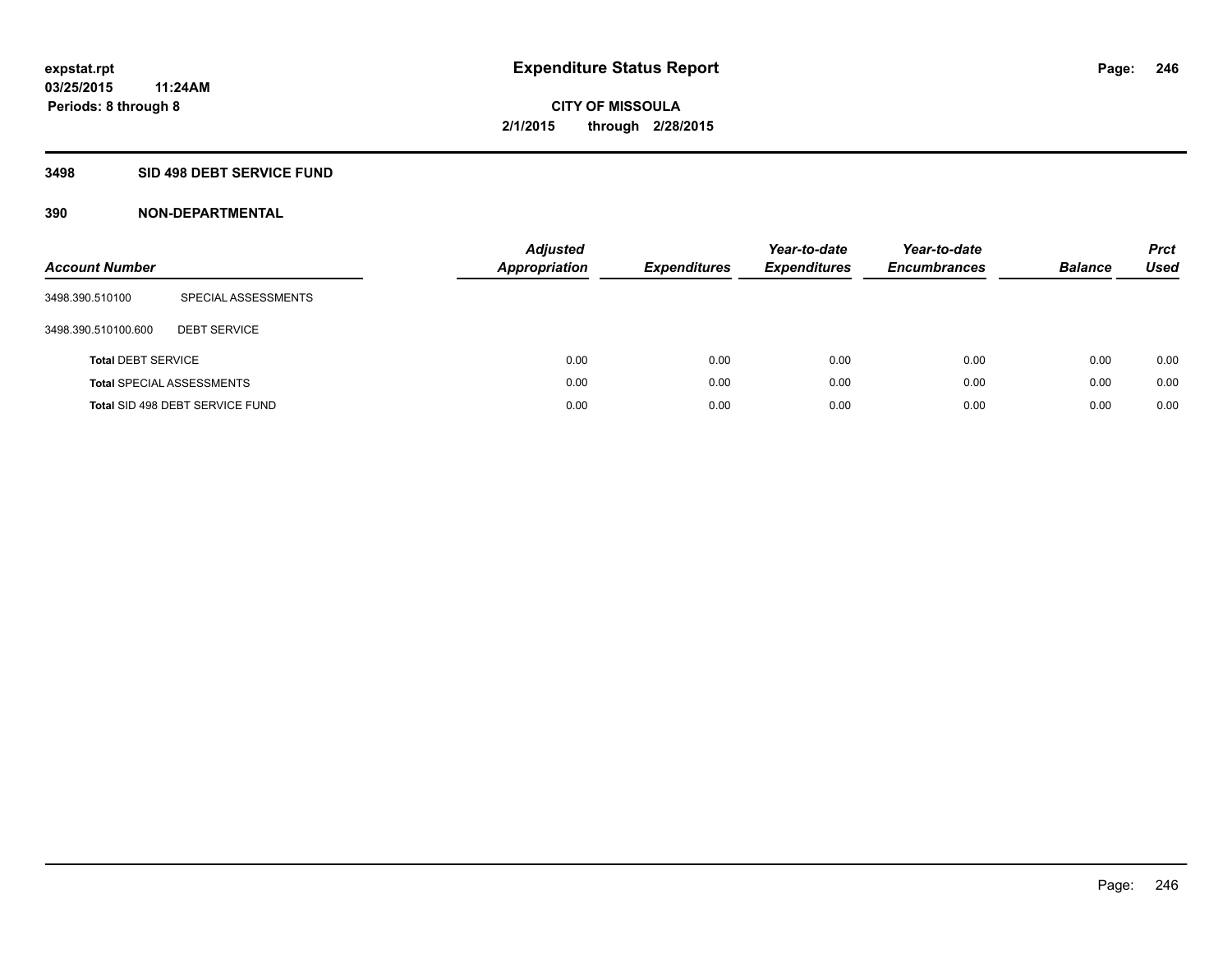#### **3500 SID 500 DEBT SERVICE FUND**

| <b>Account Number</b>      |                                  | <b>Adjusted</b><br>Appropriation | <b>Expenditures</b> | Year-to-date<br><b>Expenditures</b> | Year-to-date<br><b>Encumbrances</b> | <b>Balance</b> | <b>Prct</b><br><b>Used</b> |
|----------------------------|----------------------------------|----------------------------------|---------------------|-------------------------------------|-------------------------------------|----------------|----------------------------|
| 3500.390.510100            | SPECIAL ASSESSMENTS              |                                  |                     |                                     |                                     |                |                            |
| 3500.390.510100.600        | <b>DEBT SERVICE</b>              |                                  |                     |                                     |                                     |                |                            |
| <b>Total DEBT SERVICE</b>  |                                  | 0.00                             | 0.00                | 0.00                                | 0.00                                | 0.00           | 0.00                       |
| 3500.390.510100.800        | OTHER OBJECTS                    |                                  |                     |                                     |                                     |                |                            |
| <b>Total OTHER OBJECTS</b> |                                  | 0.00                             | 0.00                | 0.00                                | 0.00                                | 0.00           | 0.00                       |
|                            | <b>Total SPECIAL ASSESSMENTS</b> | 0.00                             | 0.00                | 0.00                                | 0.00                                | 0.00           | 0.00                       |
|                            | Total SID 500 DEBT SERVICE FUND  | 0.00                             | 0.00                | 0.00                                | 0.00                                | 0.00           | 0.00                       |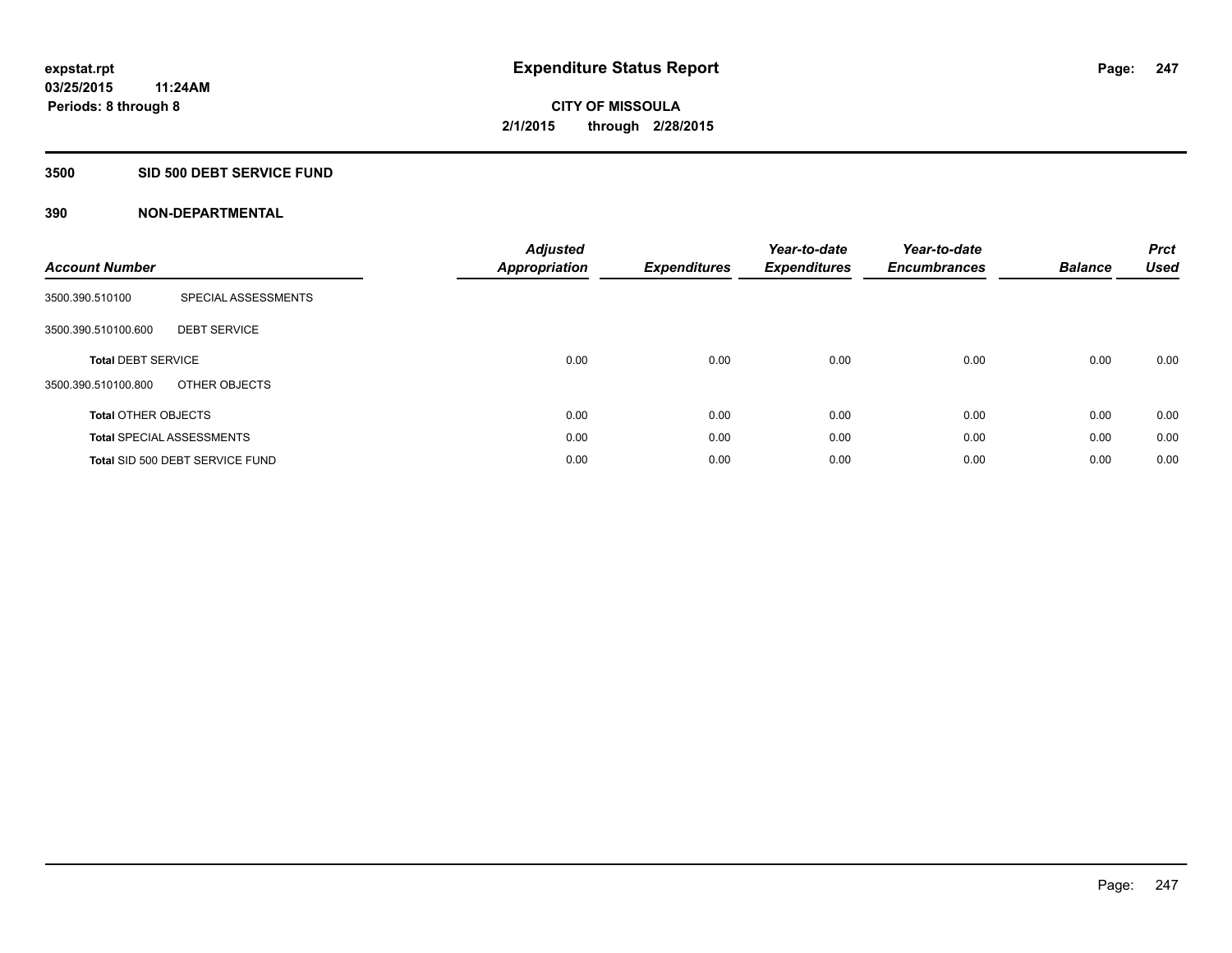#### **3501 SID 501 DEBT SERVICE FUND**

| <b>Account Number</b>     |                                  | <b>Adjusted</b><br><b>Appropriation</b> | <b>Expenditures</b> | Year-to-date<br><b>Expenditures</b> | Year-to-date<br><b>Encumbrances</b> | <b>Balance</b> | <b>Prct</b><br>Used |
|---------------------------|----------------------------------|-----------------------------------------|---------------------|-------------------------------------|-------------------------------------|----------------|---------------------|
| 3501.390.510100           | SPECIAL ASSESSMENTS              |                                         |                     |                                     |                                     |                |                     |
| 3501.390.510100.600       | <b>DEBT SERVICE</b>              |                                         |                     |                                     |                                     |                |                     |
| <b>Total DEBT SERVICE</b> |                                  | 0.00                                    | 0.00                | 0.00                                | 0.00                                | 0.00           | 0.00                |
|                           | <b>Total SPECIAL ASSESSMENTS</b> | 0.00                                    | 0.00                | 0.00                                | 0.00                                | 0.00           | 0.00                |
|                           | Total SID 501 DEBT SERVICE FUND  | 0.00                                    | 0.00                | 0.00                                | 0.00                                | 0.00           | 0.00                |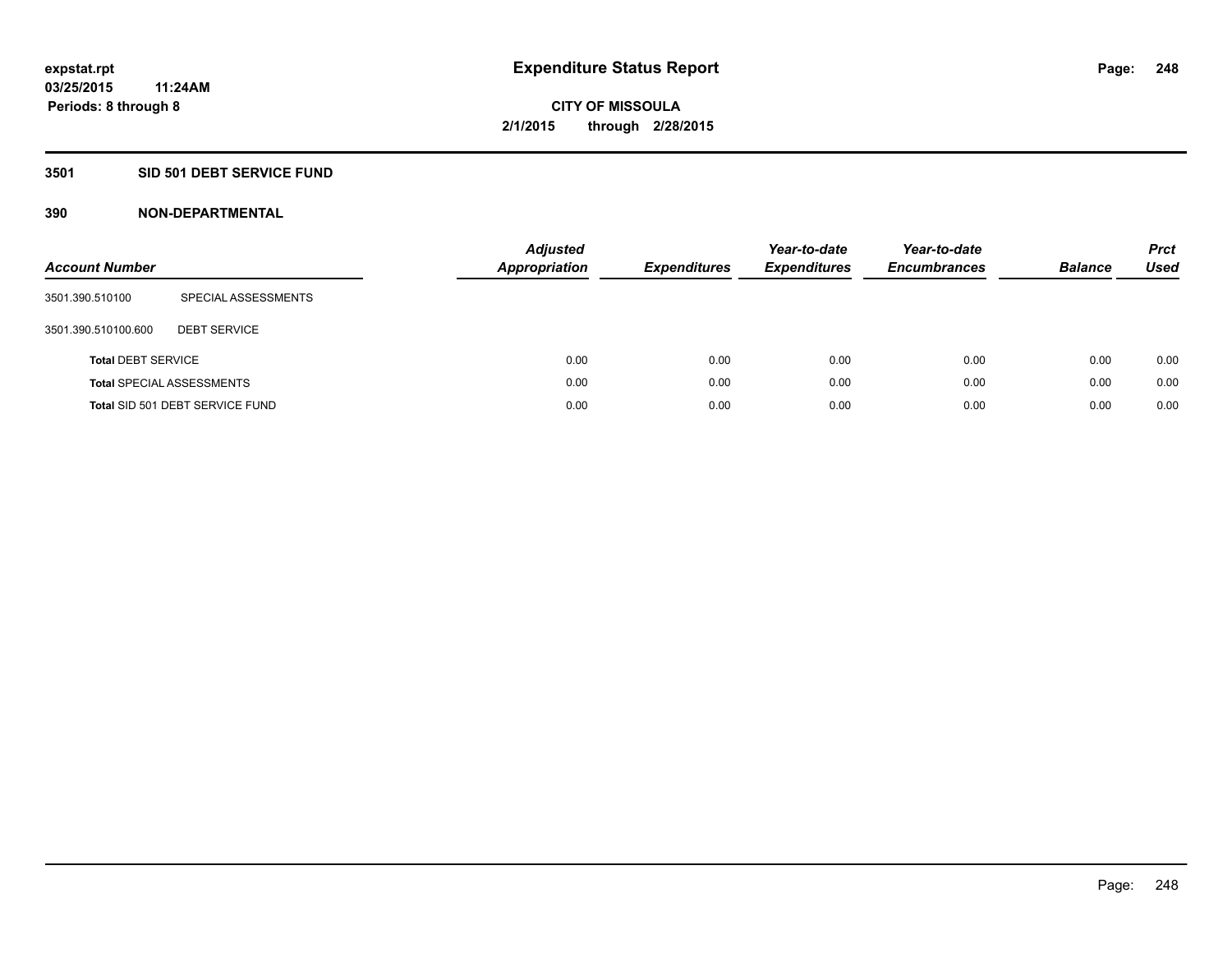### **3503 SID 503 DEBT SERVICE FUND**

| <b>Account Number</b>     |                                  | <b>Adjusted</b><br><b>Appropriation</b> | <b>Expenditures</b> | Year-to-date<br><b>Expenditures</b> | Year-to-date<br><b>Encumbrances</b> | <b>Balance</b> | <b>Prct</b><br>Used |
|---------------------------|----------------------------------|-----------------------------------------|---------------------|-------------------------------------|-------------------------------------|----------------|---------------------|
| 3503.390.510100           | SPECIAL ASSESSMENTS              |                                         |                     |                                     |                                     |                |                     |
| 3503.390.510100.600       | <b>DEBT SERVICE</b>              |                                         |                     |                                     |                                     |                |                     |
| <b>Total DEBT SERVICE</b> |                                  | 0.00                                    | 0.00                | 0.00                                | 0.00                                | 0.00           | 0.00                |
|                           | <b>Total SPECIAL ASSESSMENTS</b> | 0.00                                    | 0.00                | 0.00                                | 0.00                                | 0.00           | 0.00                |
|                           | Total SID 503 DEBT SERVICE FUND  | 0.00                                    | 0.00                | 0.00                                | 0.00                                | 0.00           | 0.00                |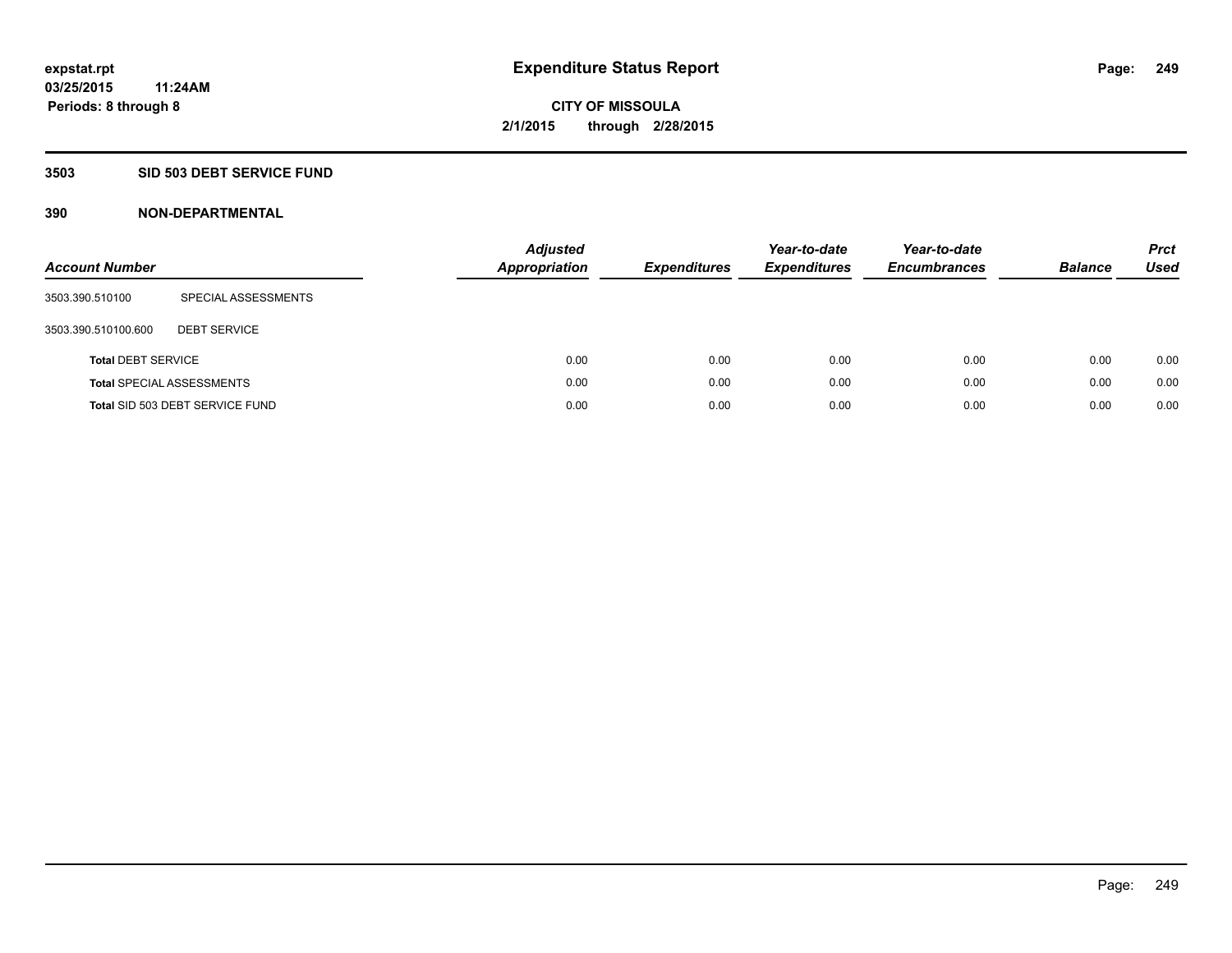#### **3505 SID 505 DEBT SERVICE FUND**

| <b>Account Number</b>     |                                  | Adjusted<br><b>Appropriation</b> | <b>Expenditures</b> | Year-to-date<br><b>Expenditures</b> | Year-to-date<br><b>Encumbrances</b> | <b>Balance</b> | <b>Prct</b><br>Used |
|---------------------------|----------------------------------|----------------------------------|---------------------|-------------------------------------|-------------------------------------|----------------|---------------------|
| 3505.390.510100           | SPECIAL ASSESSMENTS              |                                  |                     |                                     |                                     |                |                     |
| 3505.390.510100.600       | <b>DEBT SERVICE</b>              |                                  |                     |                                     |                                     |                |                     |
| <b>Total DEBT SERVICE</b> |                                  |                                  | 0.00<br>0.00        | 0.00                                | 0.00                                | 0.00           | 0.00                |
|                           | <b>Total SPECIAL ASSESSMENTS</b> |                                  | 0.00<br>0.00        | 0.00                                | 0.00                                | 0.00           | 0.00                |
|                           | Total SID 505 DEBT SERVICE FUND  |                                  | 0.00<br>0.00        | 0.00                                | 0.00                                | 0.00           | 0.00                |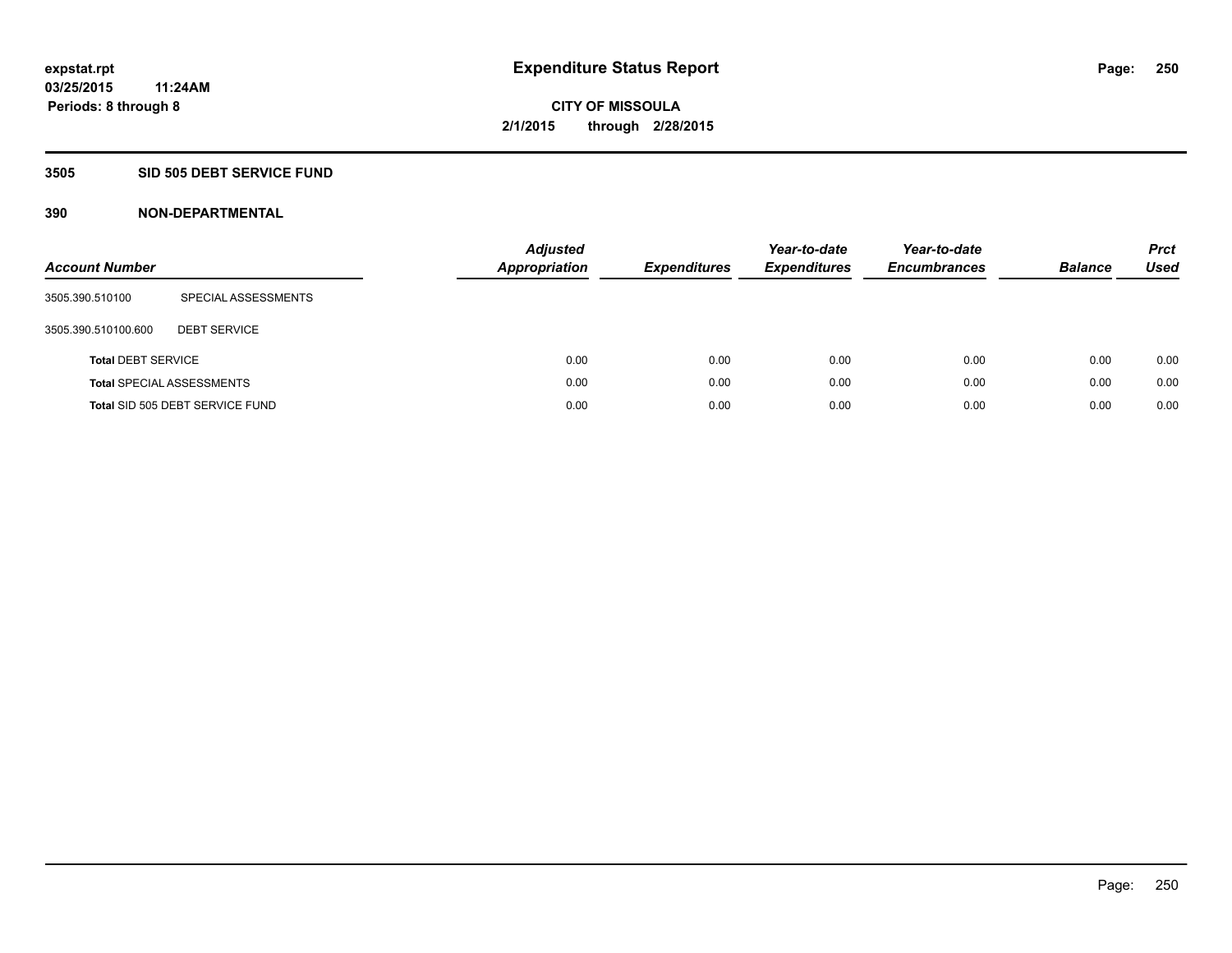### **3506 SID 506 DEBT SERVICE FUND**

| <b>Account Number</b>     |                                  | <b>Adjusted</b><br><b>Appropriation</b> | <b>Expenditures</b> | Year-to-date<br><b>Expenditures</b> | Year-to-date<br><b>Encumbrances</b> | <b>Balance</b> | <b>Prct</b><br><b>Used</b> |
|---------------------------|----------------------------------|-----------------------------------------|---------------------|-------------------------------------|-------------------------------------|----------------|----------------------------|
| 3506.390.510100           | SPECIAL ASSESSMENTS              |                                         |                     |                                     |                                     |                |                            |
| 3506.390.510100.600       | <b>DEBT SERVICE</b>              |                                         |                     |                                     |                                     |                |                            |
| <b>Total DEBT SERVICE</b> |                                  | 0.00                                    | 0.00                | 0.00                                | 0.00                                | 0.00           | 0.00                       |
|                           | <b>Total SPECIAL ASSESSMENTS</b> | 0.00                                    | 0.00                | 0.00                                | 0.00                                | 0.00           | 0.00                       |
|                           | Total SID 506 DEBT SERVICE FUND  | 0.00                                    | 0.00                | 0.00                                | 0.00                                | 0.00           | 0.00                       |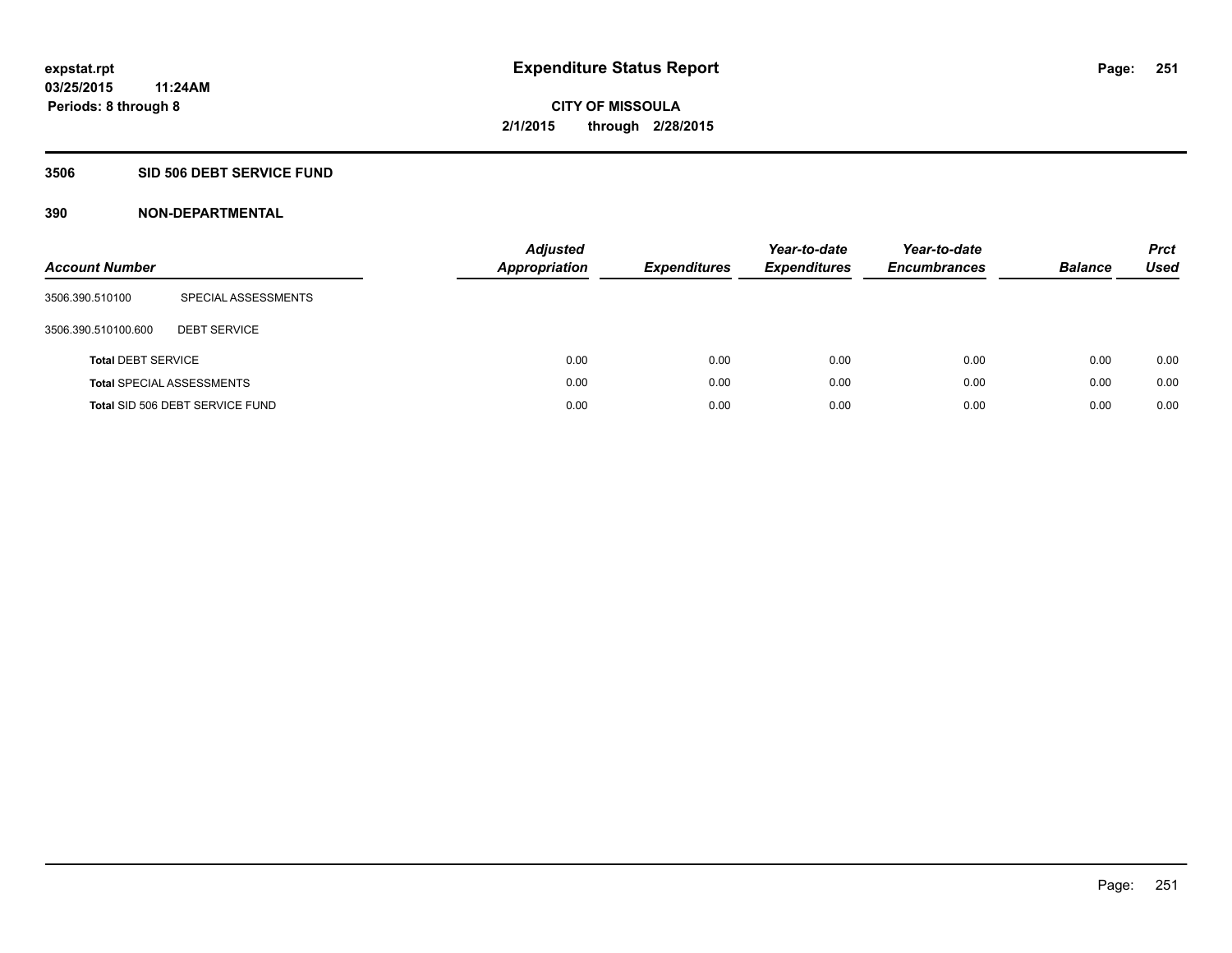### **3510 SID 510 DEBT SERVICE FUND**

| <b>Account Number</b>     |                                  | <b>Adjusted</b><br><b>Appropriation</b> | <b>Expenditures</b> | Year-to-date<br><b>Expenditures</b> | Year-to-date<br><b>Encumbrances</b> | <b>Balance</b> | <b>Prct</b><br>Used |
|---------------------------|----------------------------------|-----------------------------------------|---------------------|-------------------------------------|-------------------------------------|----------------|---------------------|
| 3510.390.510100           | SPECIAL ASSESSMENTS              |                                         |                     |                                     |                                     |                |                     |
| 3510.390.510100.600       | <b>DEBT SERVICE</b>              |                                         |                     |                                     |                                     |                |                     |
| <b>Total DEBT SERVICE</b> |                                  | 0.00                                    | 0.00                | 0.00                                | 0.00                                | 0.00           | 0.00                |
|                           | <b>Total SPECIAL ASSESSMENTS</b> | 0.00                                    | 0.00                | 0.00                                | 0.00                                | 0.00           | 0.00                |
|                           | Total SID 510 DEBT SERVICE FUND  | 0.00                                    | 0.00                | 0.00                                | 0.00                                | 0.00           | 0.00                |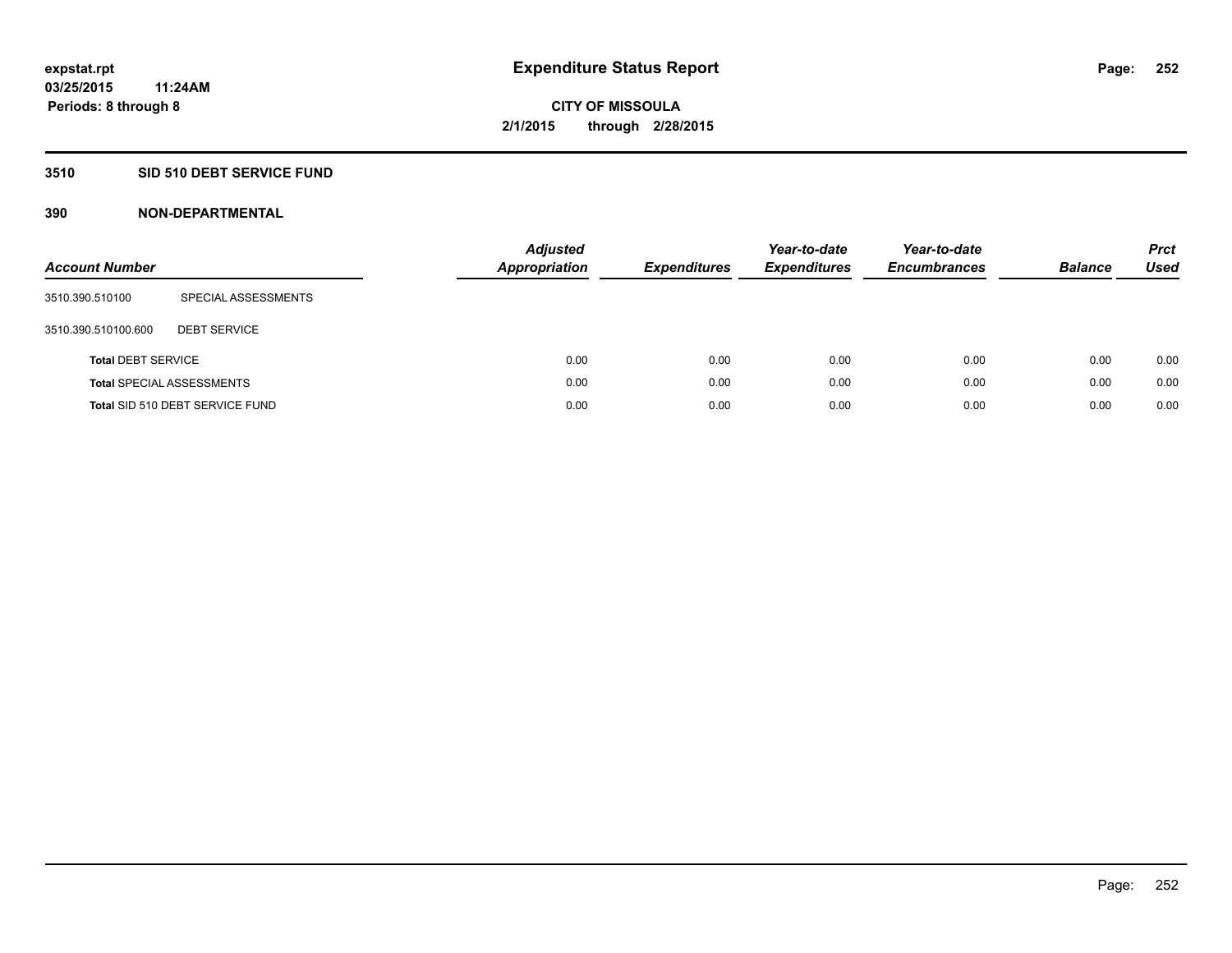### **3511 SID 511 DEBT SERVICE FUND**

| <b>Account Number</b>     |                                  | <b>Adjusted</b><br><b>Appropriation</b> | <b>Expenditures</b> | Year-to-date<br><b>Expenditures</b> | Year-to-date<br><b>Encumbrances</b> | <b>Balance</b> | <b>Prct</b><br>Used |
|---------------------------|----------------------------------|-----------------------------------------|---------------------|-------------------------------------|-------------------------------------|----------------|---------------------|
| 3511.390.510100           | SPECIAL ASSESSMENTS              |                                         |                     |                                     |                                     |                |                     |
| 3511.390.510100.600       | <b>DEBT SERVICE</b>              |                                         |                     |                                     |                                     |                |                     |
| <b>Total DEBT SERVICE</b> |                                  | 0.00                                    | 0.00                | 0.00                                | 0.00                                | 0.00           | 0.00                |
|                           | <b>Total SPECIAL ASSESSMENTS</b> | 0.00                                    | 0.00                | 0.00                                | 0.00                                | 0.00           | 0.00                |
|                           | Total SID 511 DEBT SERVICE FUND  | 0.00                                    | 0.00                | 0.00                                | 0.00                                | 0.00           | 0.00                |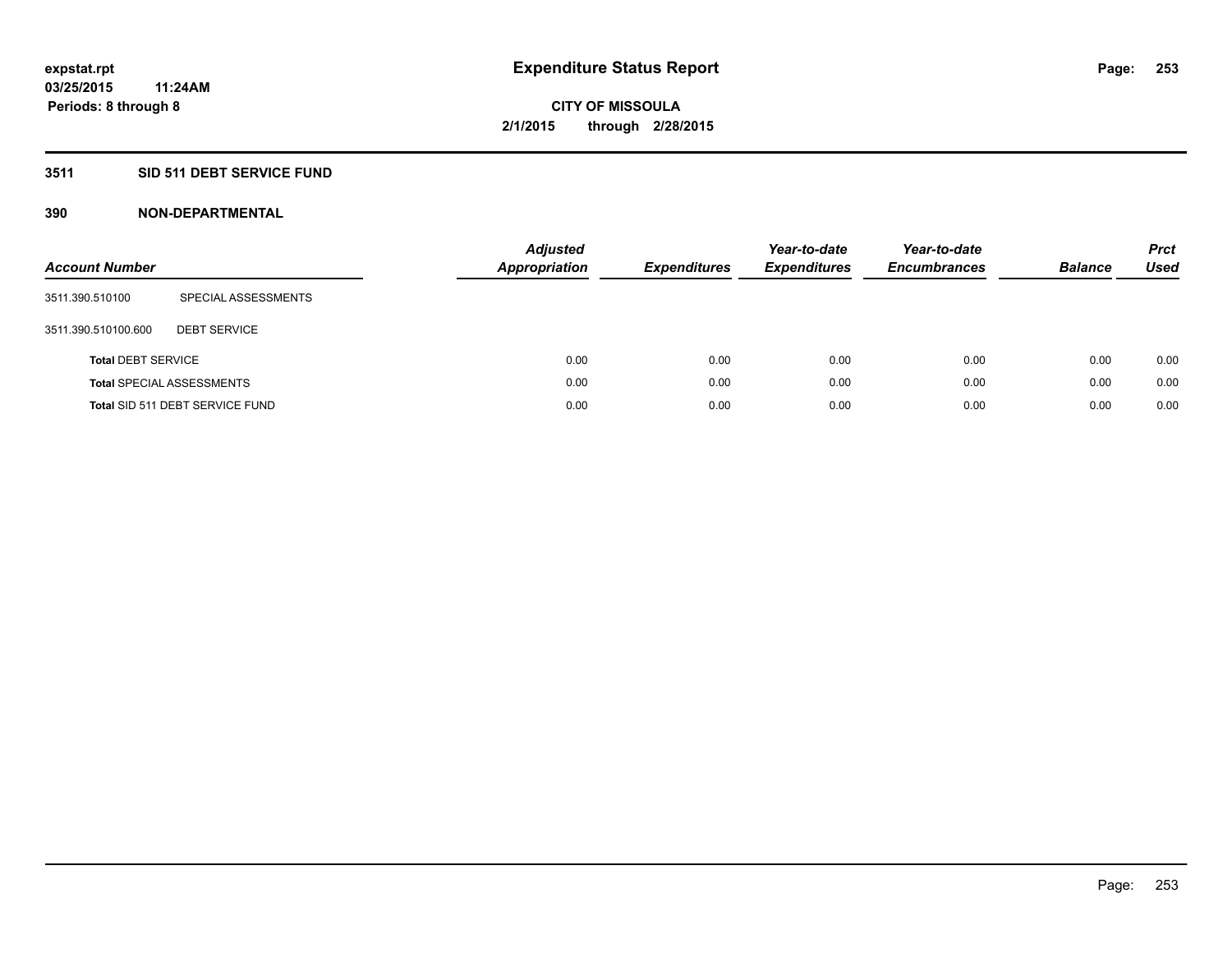### **3512 SID 512 DEBT SERVICE FUND**

| <b>Account Number</b>             |                                                 | <b>Adjusted</b><br>Appropriation | <b>Expenditures</b> | Year-to-date<br><b>Expenditures</b> | Year-to-date<br><b>Encumbrances</b> | <b>Balance</b> | Prct<br><b>Used</b> |
|-----------------------------------|-------------------------------------------------|----------------------------------|---------------------|-------------------------------------|-------------------------------------|----------------|---------------------|
| 3512.390.510100                   | SPECIAL ASSESSMENTS                             |                                  |                     |                                     |                                     |                |                     |
| 3512.390.510100.600               | <b>DEBT SERVICE</b>                             |                                  |                     |                                     |                                     |                |                     |
| 3512.390.510100.610.000 PRINCIPAL |                                                 | 74.175.00                        | 0.00                | 0.00                                | 0.00                                | 74.175.00      | 0.00                |
|                                   | 3512.390.510100.620.000 INTEREST / SERVICE FEES | 7.118.00                         | 0.00                | 3.909.16                            | 0.00                                | 3.208.84       | 54.92               |
|                                   | Total SID 512 DEBT SERVICE FUND                 | 81,293.00                        | 0.00                | 3.909.16                            | 0.00                                | 77.383.84      | 4.81                |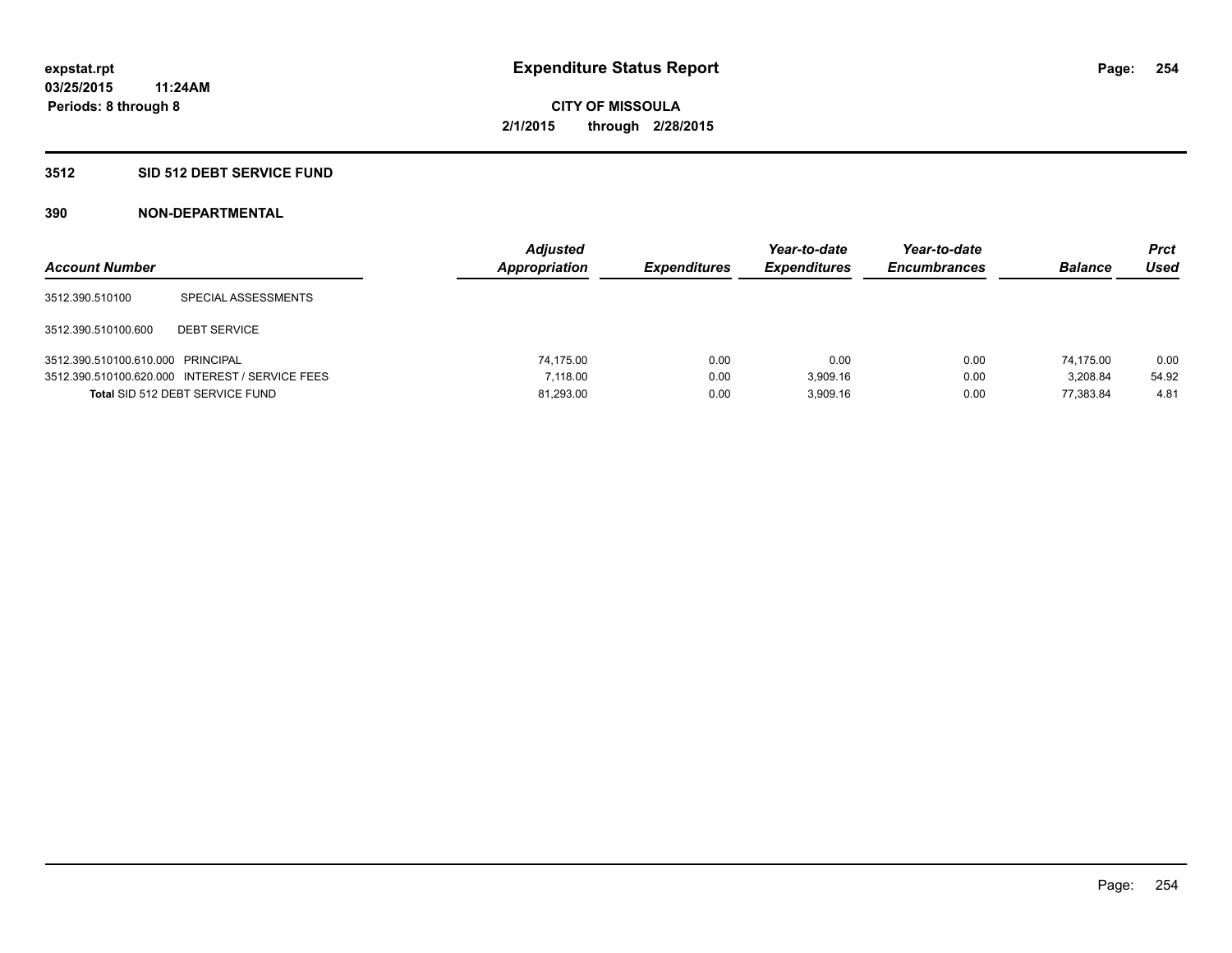### **3513 SID 513 DEBT SERVICE FUND**

### **280 PUBLIC WORKS ADMIN/ENGINEERING**

| <b>Account Number</b> |                                             | <b>Adjusted</b><br>Appropriation | <b>Expenditures</b> | Year-to-date<br><b>Expenditures</b> | Year-to-date<br><b>Encumbrances</b> | <b>Balance</b> | <b>Prct</b><br>Used |
|-----------------------|---------------------------------------------|----------------------------------|---------------------|-------------------------------------|-------------------------------------|----------------|---------------------|
| 3513.280.521000       | INTERFUND OPERATING TRANSFERS               |                                  |                     |                                     |                                     |                |                     |
| 3513.280.521000.800   | OTHER OBJECTS                               |                                  |                     |                                     |                                     |                |                     |
|                       | <b>Total PUBLIC WORKS ADMIN/ENGINEERING</b> | 0.00                             | 0.00                | 0.00                                | 0.00                                | 0.00           | 0.00                |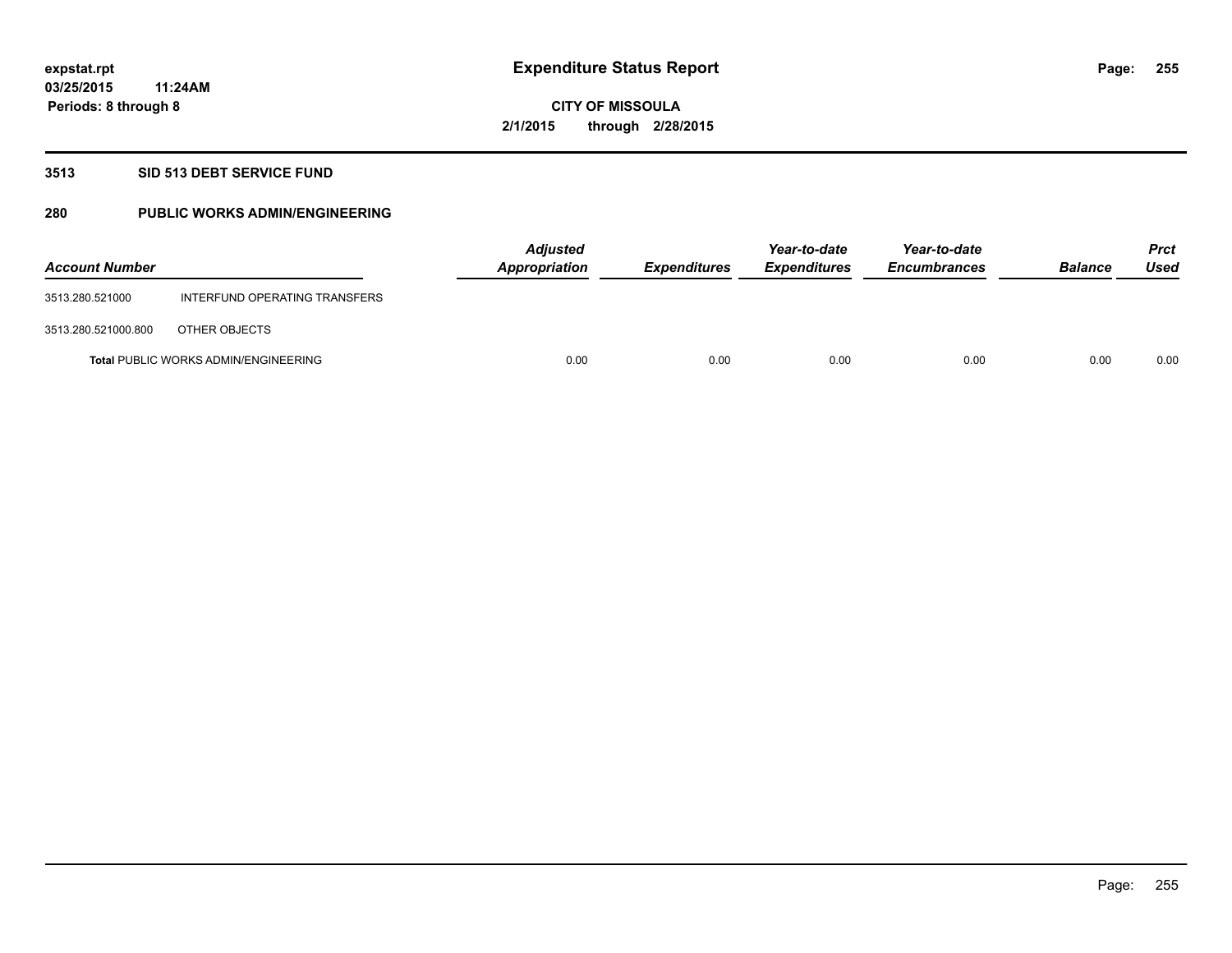### **3513 SID 513 DEBT SERVICE FUND**

| <b>Account Number</b>     |                                            | <b>Adjusted</b><br><b>Appropriation</b> | <b>Expenditures</b> | Year-to-date<br><b>Expenditures</b> | Year-to-date<br><b>Encumbrances</b> | <b>Balance</b> | <b>Prct</b><br><b>Used</b> |
|---------------------------|--------------------------------------------|-----------------------------------------|---------------------|-------------------------------------|-------------------------------------|----------------|----------------------------|
| 3513.390.510100           | SPECIAL ASSESSMENTS                        |                                         |                     |                                     |                                     |                |                            |
| 3513.390.510100.600       | <b>DEBT SERVICE</b>                        |                                         |                     |                                     |                                     |                |                            |
| <b>Total DEBT SERVICE</b> |                                            | 0.00                                    | 0.00                | 0.00                                | 0.00                                | 0.00           | 0.00                       |
| 3513.390.510100.800       | OTHER OBJECTS                              |                                         |                     |                                     |                                     |                |                            |
|                           | <b>Total SPECIAL ASSESSMENTS</b>           | 0.00                                    | 0.00                | 0.00                                | 0.00                                | 0.00           | 0.00                       |
| 3513.390.521000           | INTERFUND OPERATING TRANSFERS              |                                         |                     |                                     |                                     |                |                            |
| 3513.390.521000.800       | OTHER OBJECTS                              |                                         |                     |                                     |                                     |                |                            |
|                           | <b>Total INTERFUND OPERATING TRANSFERS</b> | 0.00                                    | 0.00                | 0.00                                | 0.00                                | 0.00           | 0.00                       |
|                           | Total SID 513 DEBT SERVICE FUND            | 0.00                                    | 0.00                | 0.00                                | 0.00                                | 0.00           | 0.00                       |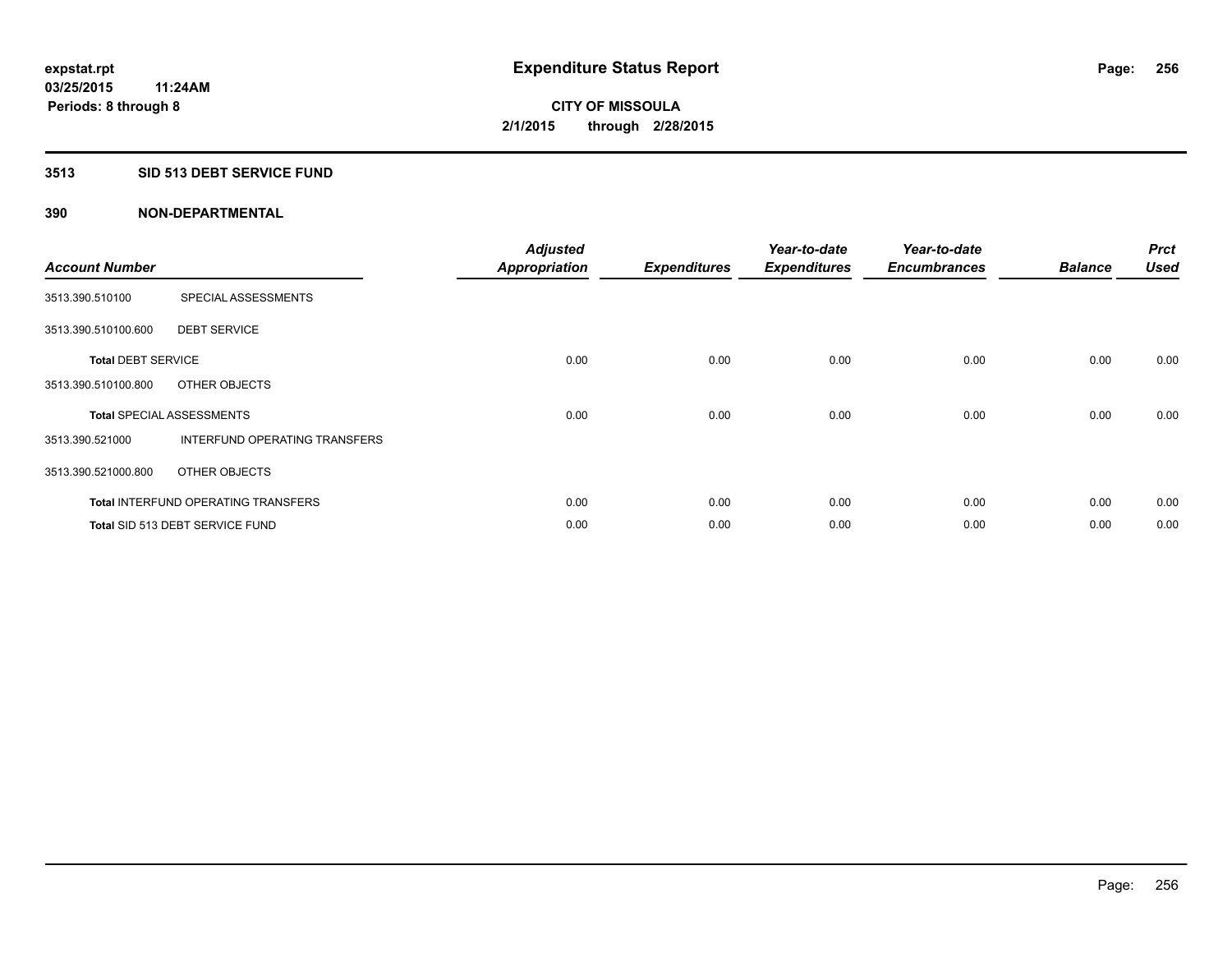### **3514 SID 514 DEBT SERVICE FUND**

| <b>Account Number</b>     |                                  | <b>Adjusted</b><br><b>Appropriation</b> | <b>Expenditures</b> | Year-to-date<br><b>Expenditures</b> | Year-to-date<br><b>Encumbrances</b> | <b>Balance</b> | <b>Prct</b><br>Used |
|---------------------------|----------------------------------|-----------------------------------------|---------------------|-------------------------------------|-------------------------------------|----------------|---------------------|
| 3514.390.510100           | SPECIAL ASSESSMENTS              |                                         |                     |                                     |                                     |                |                     |
| 3514.390.510100.600       | <b>DEBT SERVICE</b>              |                                         |                     |                                     |                                     |                |                     |
| <b>Total DEBT SERVICE</b> |                                  |                                         | 0.00<br>0.00        | 0.00                                | 0.00                                | 0.00           | 0.00                |
|                           | <b>Total SPECIAL ASSESSMENTS</b> |                                         | 0.00<br>0.00        | 0.00                                | 0.00                                | 0.00           | 0.00                |
|                           | Total SID 514 DEBT SERVICE FUND  |                                         | 0.00<br>0.00        | 0.00                                | 0.00                                | 0.00           | 0.00                |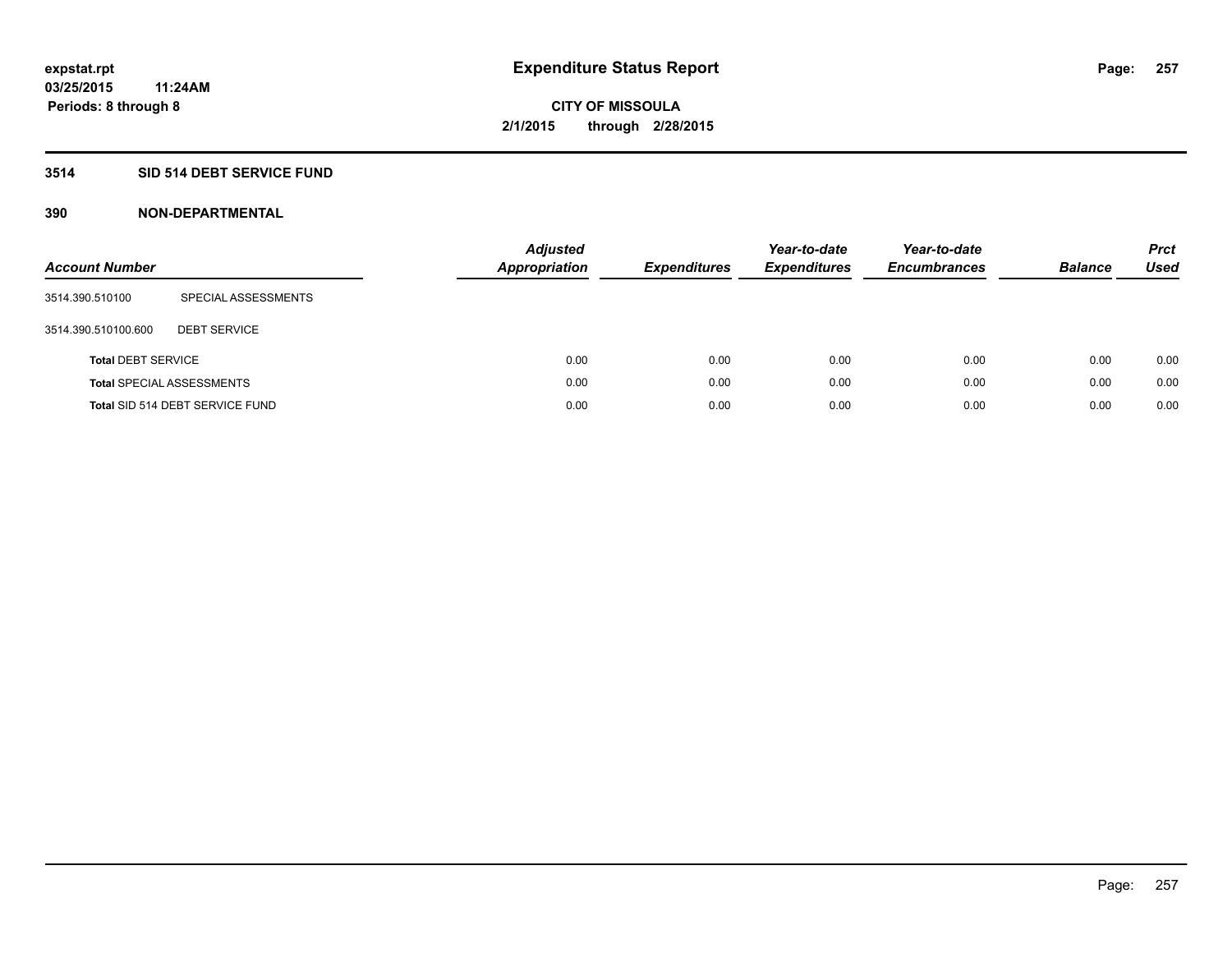### **3515 SID 515 DEBT SERVICE FUND**

| <b>Account Number</b>      |                                  | <b>Adjusted</b><br><b>Appropriation</b> | <b>Expenditures</b> | Year-to-date<br><b>Expenditures</b> | Year-to-date<br><b>Encumbrances</b> | <b>Balance</b> | <b>Prct</b><br><b>Used</b> |
|----------------------------|----------------------------------|-----------------------------------------|---------------------|-------------------------------------|-------------------------------------|----------------|----------------------------|
| 3515.390.510100            | SPECIAL ASSESSMENTS              |                                         |                     |                                     |                                     |                |                            |
| 3515.390.510100.600        | <b>DEBT SERVICE</b>              |                                         |                     |                                     |                                     |                |                            |
| <b>Total DEBT SERVICE</b>  |                                  | 0.00                                    | 0.00                | 0.00                                | 0.00                                | 0.00           | 0.00                       |
| 3515.390.510100.800        | OTHER OBJECTS                    |                                         |                     |                                     |                                     |                |                            |
| <b>Total OTHER OBJECTS</b> |                                  | 0.00                                    | 0.00                | 0.00                                | 0.00                                | 0.00           | 0.00                       |
|                            | <b>Total SPECIAL ASSESSMENTS</b> | 0.00                                    | 0.00                | 0.00                                | 0.00                                | 0.00           | 0.00                       |
|                            | Total SID 515 DEBT SERVICE FUND  | 0.00                                    | 0.00                | 0.00                                | 0.00                                | 0.00           | 0.00                       |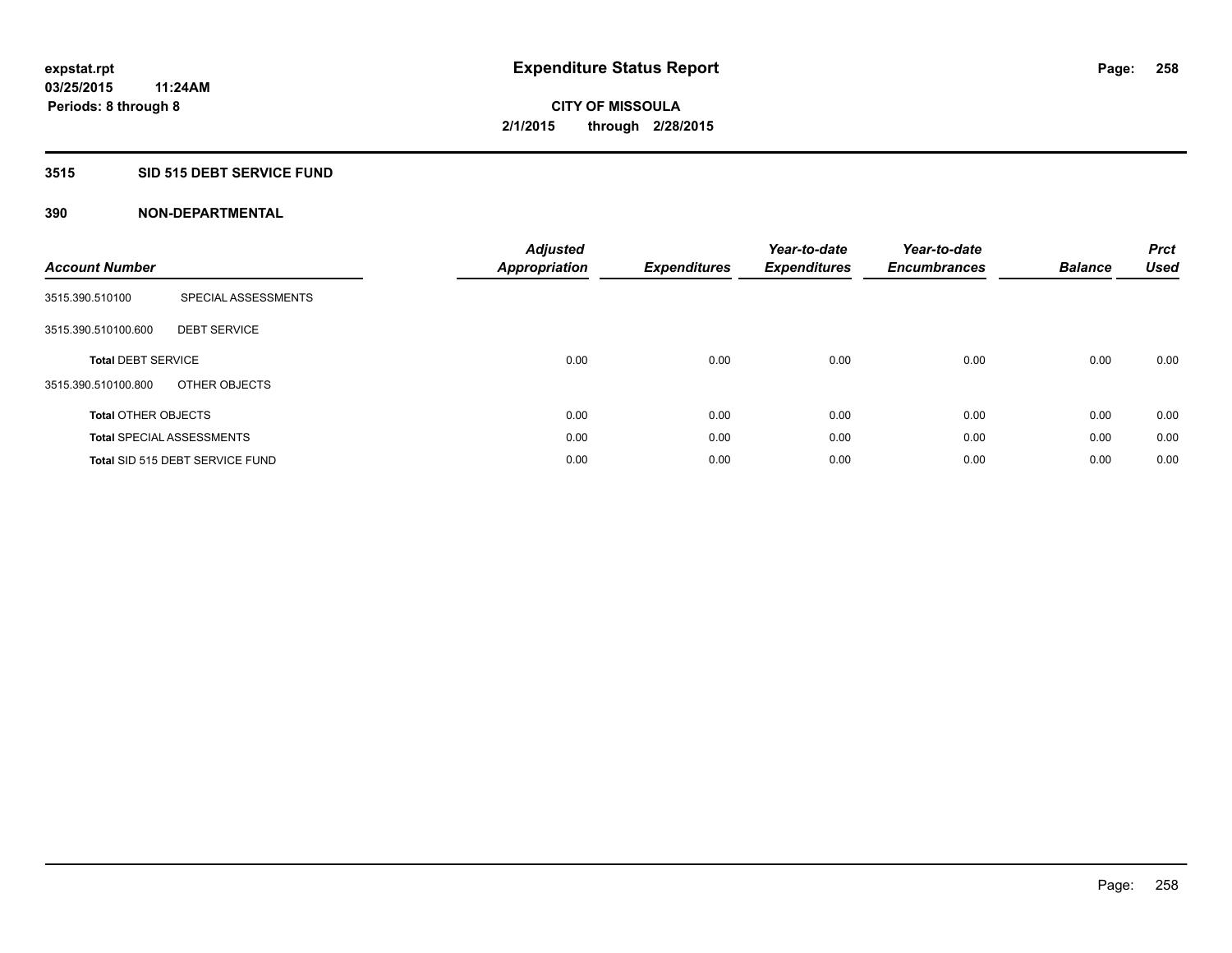### **3517 SID 517 DEBT SERVICE FUND**

| <b>Account Number</b>     |                                  | <b>Adjusted</b><br><b>Appropriation</b> | <b>Expenditures</b> | Year-to-date<br><b>Expenditures</b> | Year-to-date<br><b>Encumbrances</b> | <b>Balance</b> | <b>Prct</b><br>Used |
|---------------------------|----------------------------------|-----------------------------------------|---------------------|-------------------------------------|-------------------------------------|----------------|---------------------|
| 3517.390.510100           | SPECIAL ASSESSMENTS              |                                         |                     |                                     |                                     |                |                     |
| 3517.390.510100.600       | <b>DEBT SERVICE</b>              |                                         |                     |                                     |                                     |                |                     |
| <b>Total DEBT SERVICE</b> |                                  | 0.00                                    | 0.00                | 0.00                                | 0.00                                | 0.00           | 0.00                |
|                           | <b>Total SPECIAL ASSESSMENTS</b> | 0.00                                    | 0.00                | 0.00                                | 0.00                                | 0.00           | 0.00                |
|                           | Total SID 517 DEBT SERVICE FUND  | 0.00                                    | 0.00                | 0.00                                | 0.00                                | 0.00           | 0.00                |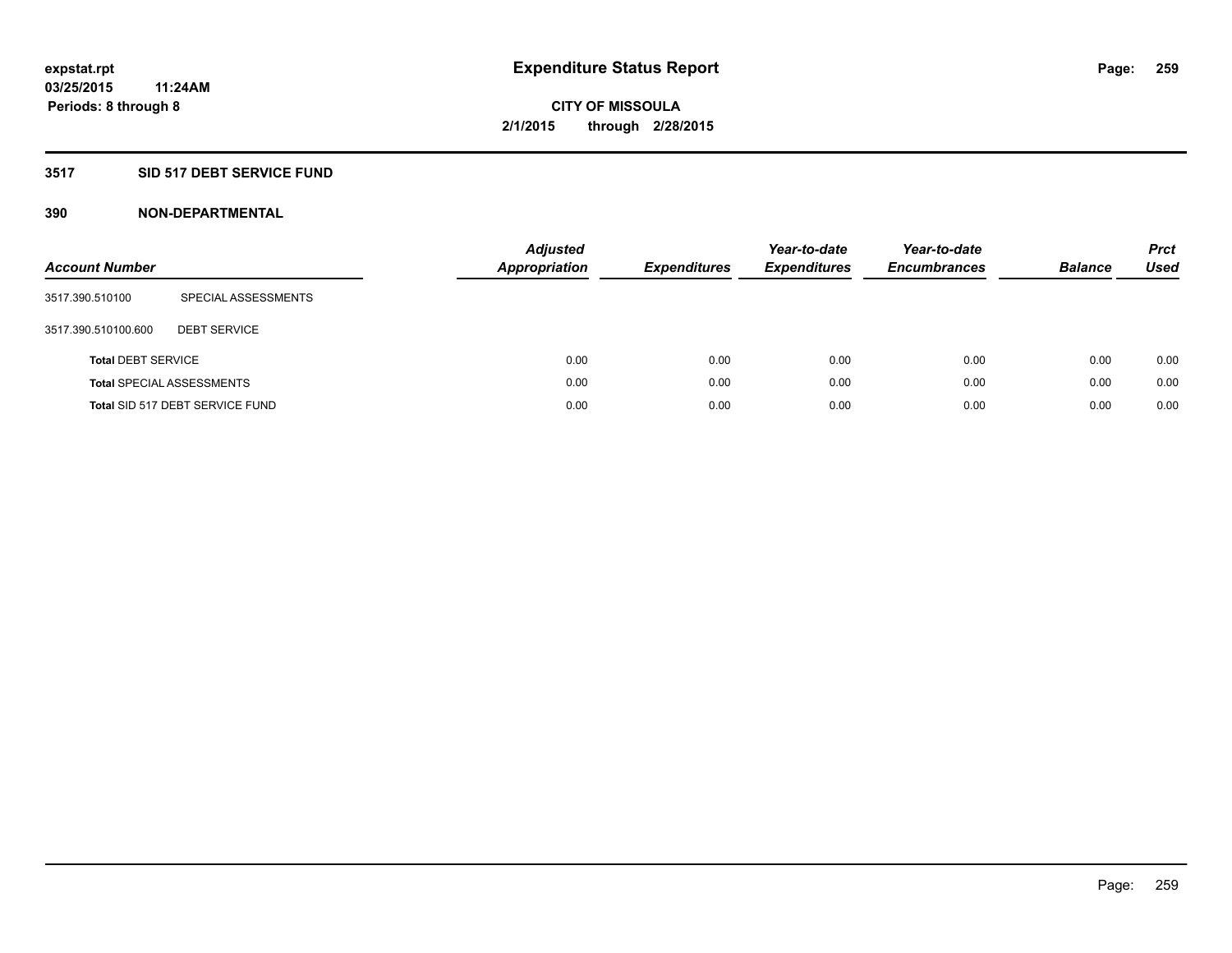#### **3518 SID 518 DEBT SERVICE FUND**

| <b>Account Number</b> |                                            | <b>Adjusted</b><br>Appropriation | <b>Expenditures</b> | Year-to-date<br><b>Expenditures</b> | Year-to-date<br><b>Encumbrances</b> | <b>Balance</b> | <b>Prct</b><br><b>Used</b> |
|-----------------------|--------------------------------------------|----------------------------------|---------------------|-------------------------------------|-------------------------------------|----------------|----------------------------|
| 3518.390.510100       | SPECIAL ASSESSMENTS                        |                                  |                     |                                     |                                     |                |                            |
| 3518.390.510100.600   | <b>DEBT SERVICE</b>                        |                                  |                     |                                     |                                     |                |                            |
|                       | <b>Total SPECIAL ASSESSMENTS</b>           | 0.00                             | 0.00                | 0.00                                | 0.00                                | 0.00           | 0.00                       |
| 3518.390.521000       | INTERFUND OPERATING TRANSFERS              |                                  |                     |                                     |                                     |                |                            |
| 3518.390.521000.800   | OTHER OBJECTS                              |                                  |                     |                                     |                                     |                |                            |
|                       | <b>Total INTERFUND OPERATING TRANSFERS</b> | 0.00                             | 0.00                | 0.00                                | 0.00                                | 0.00           | 0.00                       |
|                       | Total SID 518 DEBT SERVICE FUND            | 0.00                             | 0.00                | 0.00                                | 0.00                                | 0.00           | 0.00                       |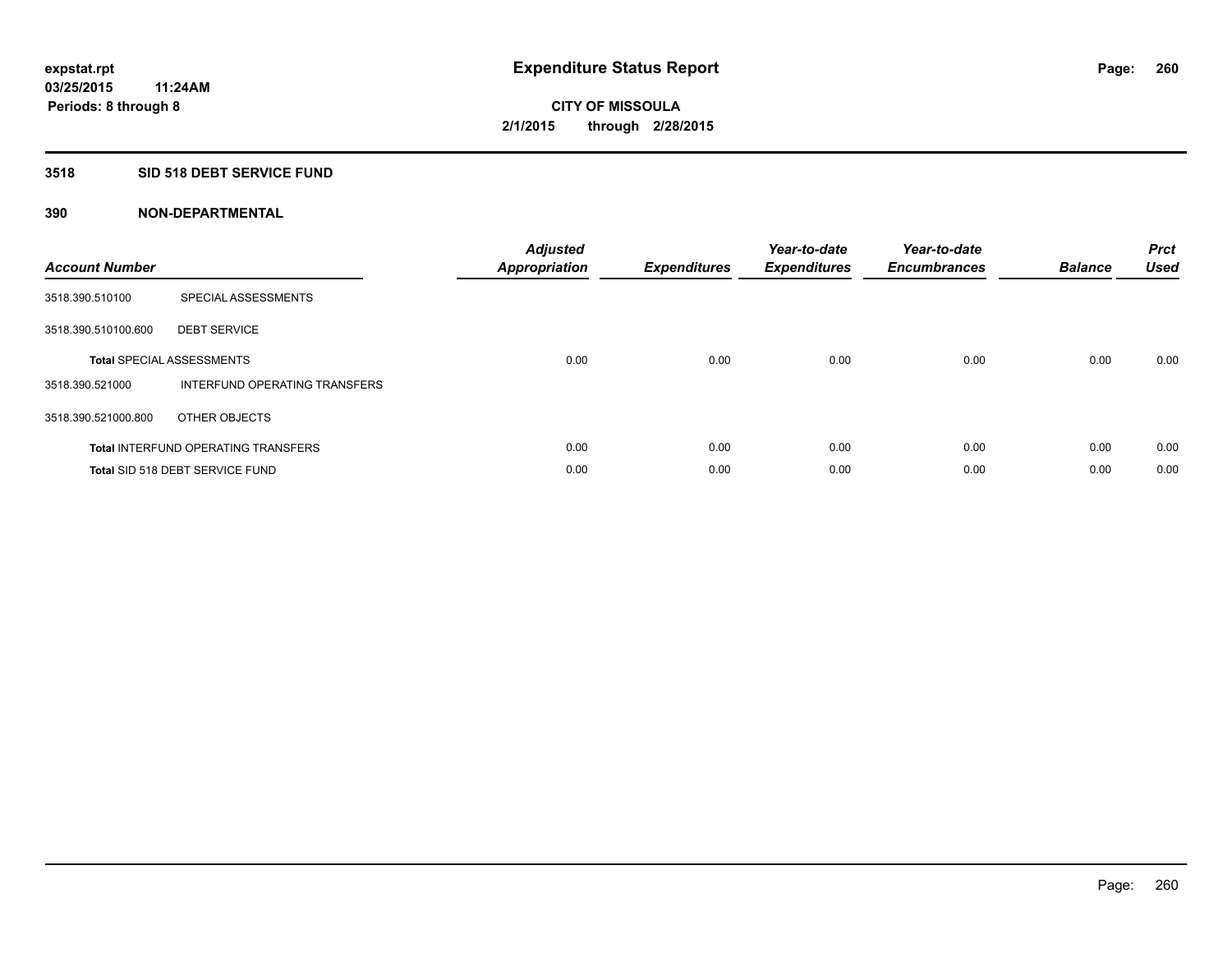### **3519 SID 519 DEBT SERVICE FUND**

| <b>Account Number</b> |                                            | <b>Adjusted</b><br>Appropriation | <b>Expenditures</b> | Year-to-date<br><b>Expenditures</b> | Year-to-date<br><b>Encumbrances</b> | <b>Balance</b> | <b>Prct</b><br><b>Used</b> |
|-----------------------|--------------------------------------------|----------------------------------|---------------------|-------------------------------------|-------------------------------------|----------------|----------------------------|
| 3519.390.510100       | SPECIAL ASSESSMENTS                        |                                  |                     |                                     |                                     |                |                            |
| 3519.390.510100.600   | <b>DEBT SERVICE</b>                        |                                  |                     |                                     |                                     |                |                            |
|                       | <b>Total SPECIAL ASSESSMENTS</b>           | 0.00                             | 0.00                | 0.00                                | 0.00                                | 0.00           | 0.00                       |
| 3519.390.521000       | INTERFUND OPERATING TRANSFERS              |                                  |                     |                                     |                                     |                |                            |
| 3519.390.521000.800   | OTHER OBJECTS                              |                                  |                     |                                     |                                     |                |                            |
|                       | <b>Total INTERFUND OPERATING TRANSFERS</b> | 0.00                             | 0.00                | 0.00                                | 0.00                                | 0.00           | 0.00                       |
|                       | Total SID 519 DEBT SERVICE FUND            | 0.00                             | 0.00                | 0.00                                | 0.00                                | 0.00           | 0.00                       |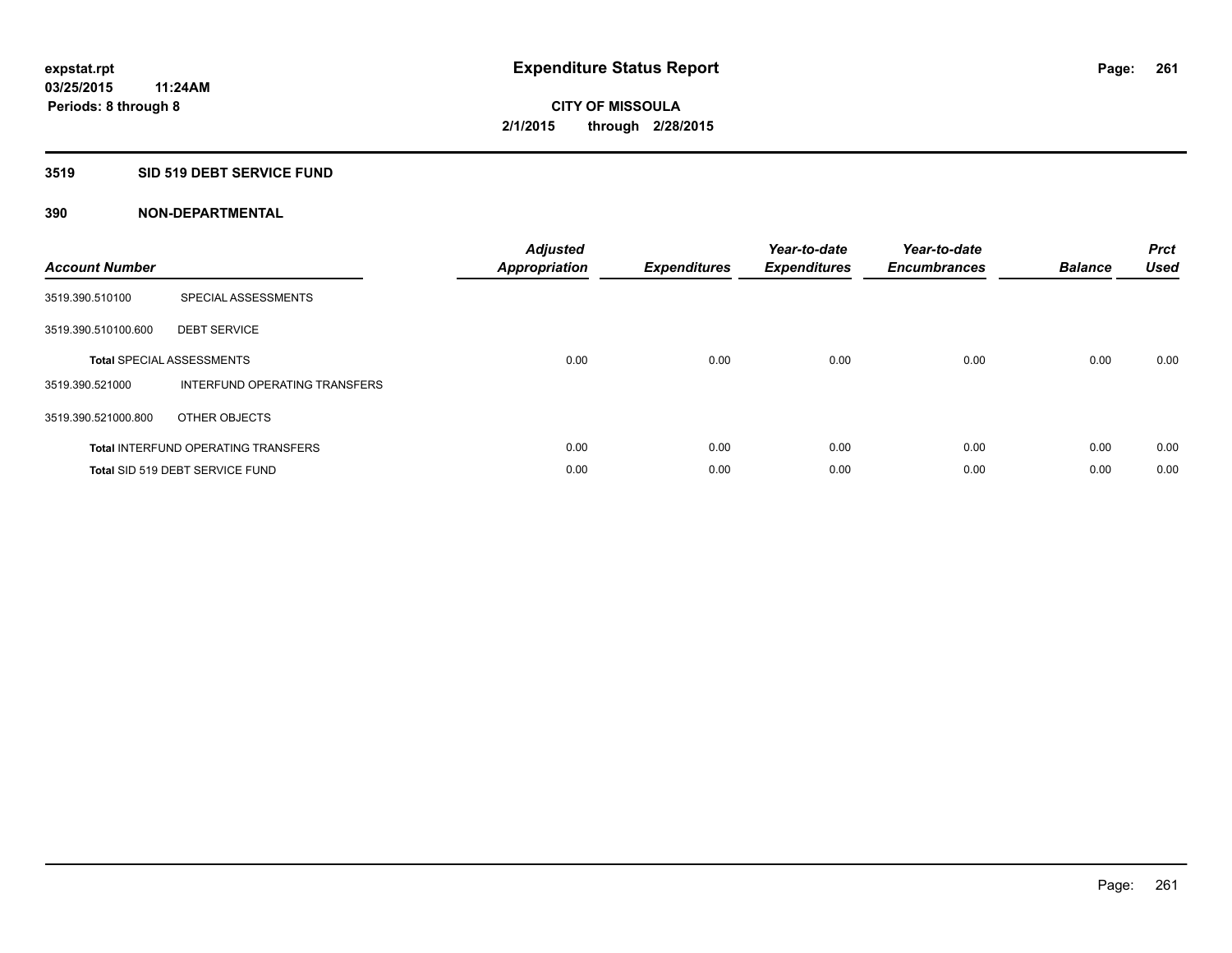#### **3520 SID 520 DEBT SERVICE FUND**

|                                   |                                                 | <b>Adjusted</b>      |                     | Year-to-date        | Year-to-date        |                | Prct        |
|-----------------------------------|-------------------------------------------------|----------------------|---------------------|---------------------|---------------------|----------------|-------------|
| <b>Account Number</b>             |                                                 | <b>Appropriation</b> | <b>Expenditures</b> | <b>Expenditures</b> | <b>Encumbrances</b> | <b>Balance</b> | <b>Used</b> |
| 3520.390.510100                   | SPECIAL ASSESSMENTS                             |                      |                     |                     |                     |                |             |
| 3520.390.510100.600               | <b>DEBT SERVICE</b>                             |                      |                     |                     |                     |                |             |
| 3520.390.510100.610.000 PRINCIPAL |                                                 | 133,000.00           | 0.00                | 66,000.00           | 0.00                | 67,000.00      | 49.62       |
|                                   | 3520.390.510100.620.000 INTEREST / SERVICE FEES | 27,280.00            | 0.00                | 14,300.00           | 0.00                | 12,980.00      | 52.42       |
| <b>Total SPECIAL ASSESSMENTS</b>  |                                                 | 160,280.00           | 0.00                | 80,300.00           | 0.00                | 79,980.00      | 50.10       |
| 3520.390.510110                   | <b>MERCHANT SERVICES</b>                        |                      |                     |                     |                     |                |             |
| 3520.390.510110.500               | <b>FIXED CHARGES</b>                            |                      |                     |                     |                     |                |             |
| <b>Total MERCHANT SERVICES</b>    |                                                 | 0.00                 | 0.00                | 0.00                | 0.00                | 0.00           | 0.00        |
|                                   | Total SID 520 DEBT SERVICE FUND                 | 160,280.00           | 0.00                | 80,300.00           | 0.00                | 79,980.00      | 50.10       |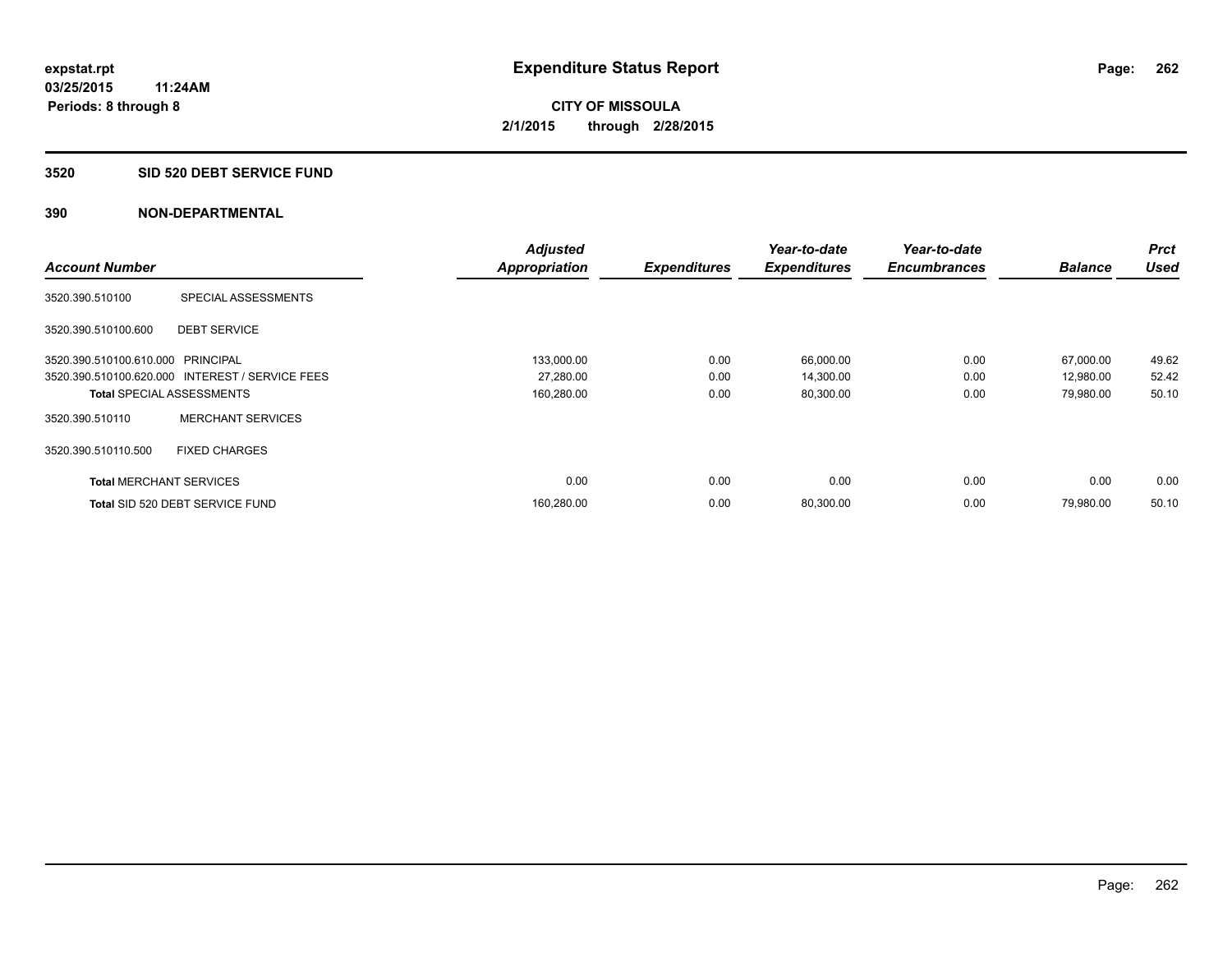### **3521 SID 521 DEBT SERVICE FUND**

| <b>Account Number</b>             |                                                 | <b>Adjusted</b><br><b>Appropriation</b> | <b>Expenditures</b> | Year-to-date<br><b>Expenditures</b> | Year-to-date<br><b>Encumbrances</b> | <b>Balance</b> | <b>Prct</b><br><b>Used</b> |
|-----------------------------------|-------------------------------------------------|-----------------------------------------|---------------------|-------------------------------------|-------------------------------------|----------------|----------------------------|
| 3521.390.510100                   | SPECIAL ASSESSMENTS                             |                                         |                     |                                     |                                     |                |                            |
| 3521.390.510100.600               | <b>DEBT SERVICE</b>                             |                                         |                     |                                     |                                     |                |                            |
| 3521.390.510100.610.000 PRINCIPAL |                                                 | 338.00                                  | 0.00                | 0.00                                | 0.00                                | 338.00         | 0.00                       |
|                                   | 3521.390.510100.620.000 INTEREST / SERVICE FEES | 382.00                                  | 0.00                | 16.20                               | 0.00                                | 365.80         | 4.24                       |
| <b>Total DEBT SERVICE</b>         |                                                 | 720.00                                  | 0.00                | 16.20                               | 0.00                                | 703.80         | 2.25                       |
|                                   | <b>Total SPECIAL ASSESSMENTS</b>                | 720.00                                  | 0.00                | 16.20                               | 0.00                                | 703.80         | 2.25                       |
|                                   | Total SID 521 DEBT SERVICE FUND                 | 720.00                                  | 0.00                | 16.20                               | 0.00                                | 703.80         | 2.25                       |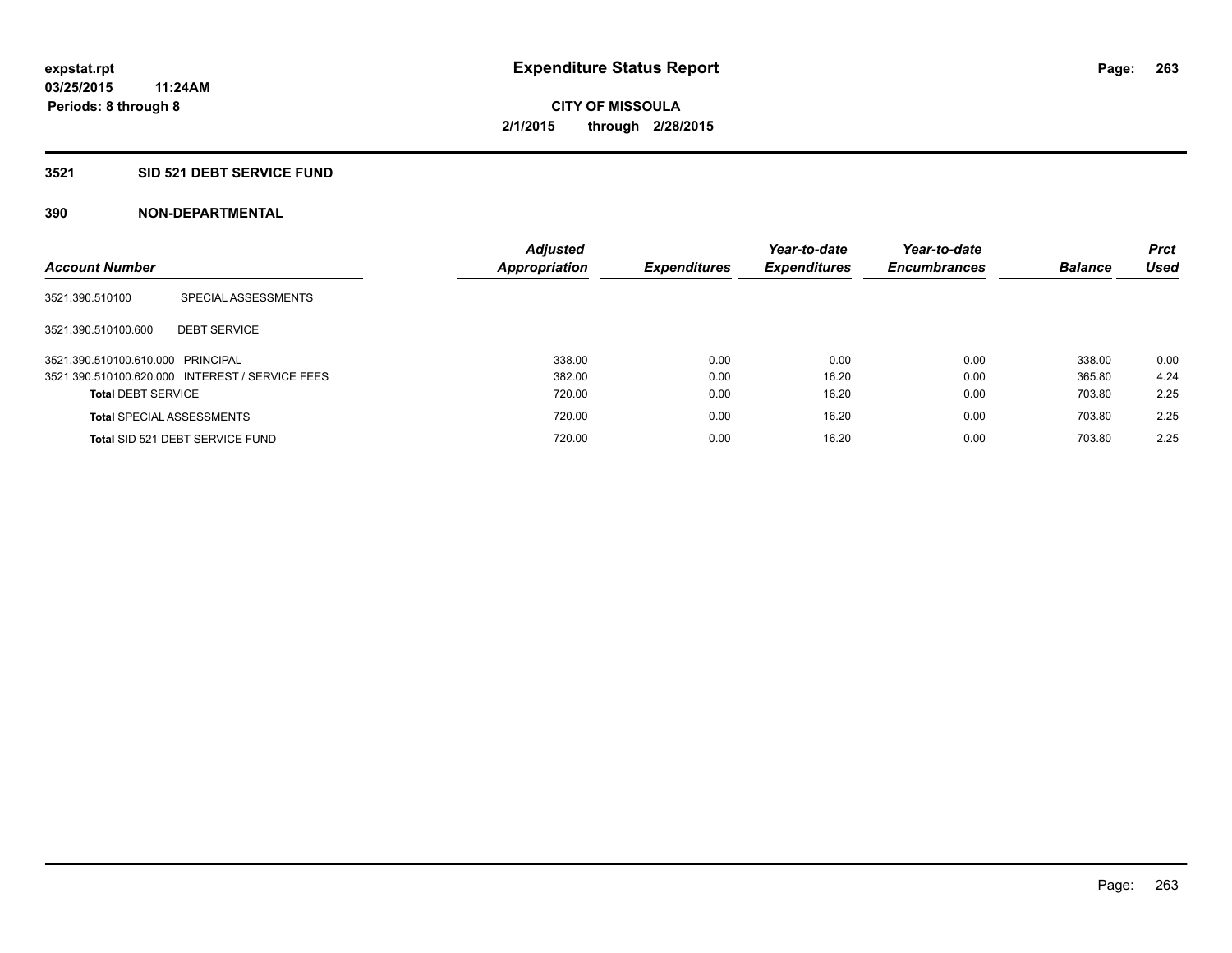#### **3522 SID 522 DEBT SERVICE FUND**

| <b>Account Number</b>             |                                                 | <b>Adjusted</b><br><b>Appropriation</b> | <b>Expenditures</b> | Year-to-date<br><b>Expenditures</b> | Year-to-date<br><b>Encumbrances</b> | <b>Balance</b> | <b>Prct</b><br><b>Used</b> |
|-----------------------------------|-------------------------------------------------|-----------------------------------------|---------------------|-------------------------------------|-------------------------------------|----------------|----------------------------|
| 3522.390.510100                   | SPECIAL ASSESSMENTS                             |                                         |                     |                                     |                                     |                |                            |
| 3522.390.510100.600               | <b>DEBT SERVICE</b>                             |                                         |                     |                                     |                                     |                |                            |
| 3522.390.510100.610.000 PRINCIPAL |                                                 | 488.00                                  | 0.00                | 0.00                                | 0.00                                | 488.00         | 0.00                       |
|                                   | 3522.390.510100.620.000 INTEREST / SERVICE FEES | 47.00                                   | 0.00                | 23.39                               | 0.00                                | 23.61          | 49.77                      |
| <b>Total DEBT SERVICE</b>         |                                                 | 535.00                                  | 0.00                | 23.39                               | 0.00                                | 511.61         | 4.37                       |
|                                   | <b>Total SPECIAL ASSESSMENTS</b>                | 535.00                                  | 0.00                | 23.39                               | 0.00                                | 511.61         | 4.37                       |
|                                   | Total SID 522 DEBT SERVICE FUND                 | 535.00                                  | 0.00                | 23.39                               | 0.00                                | 511.61         | 4.37                       |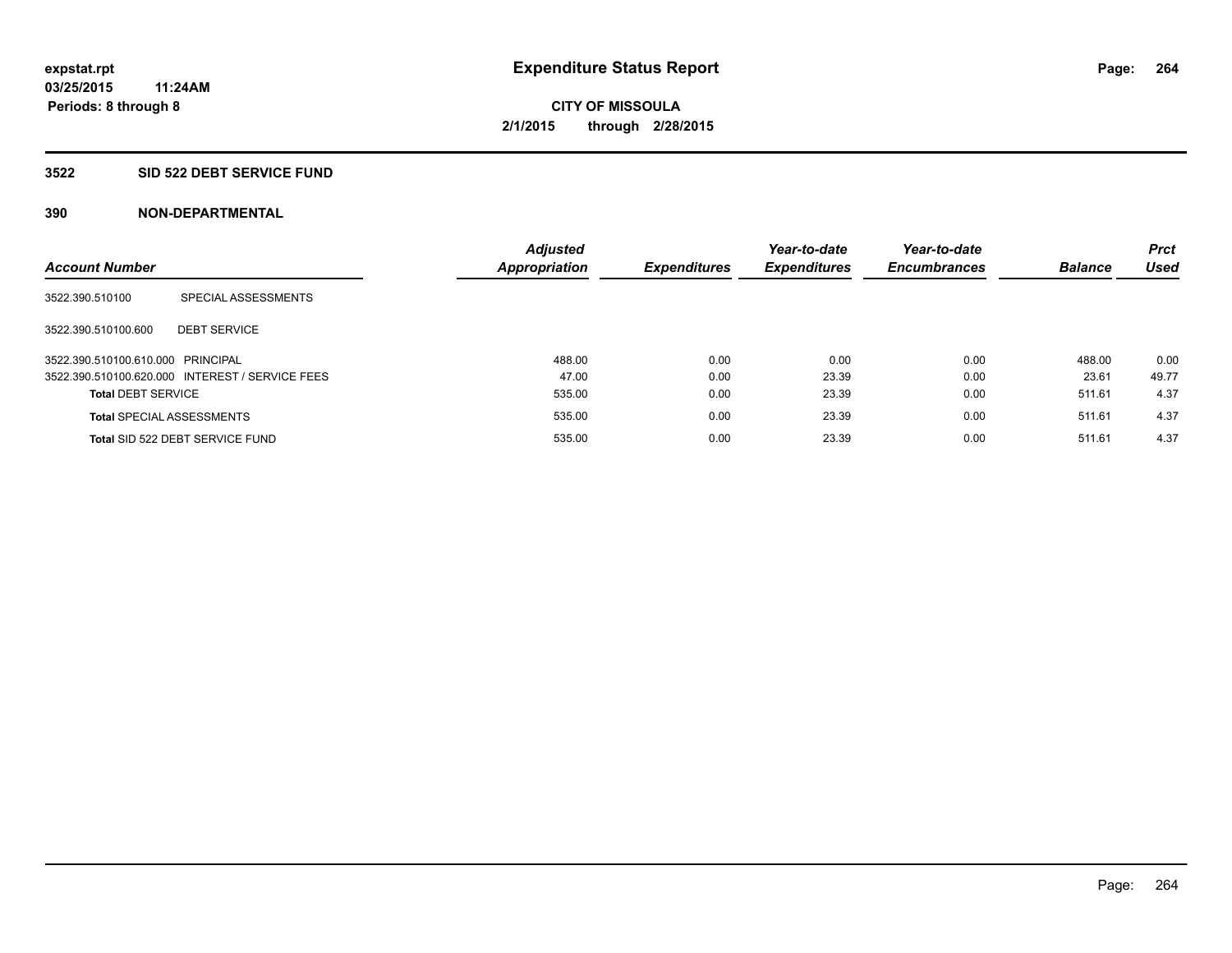### **3524 SID 524 DEBT SERVICE FUND**

|                                   |                                                 | <b>Adjusted</b>      |                     | Year-to-date        | Year-to-date        |                | <b>Prct</b> |
|-----------------------------------|-------------------------------------------------|----------------------|---------------------|---------------------|---------------------|----------------|-------------|
| <b>Account Number</b>             |                                                 | <b>Appropriation</b> | <b>Expenditures</b> | <b>Expenditures</b> | <b>Encumbrances</b> | <b>Balance</b> | <b>Used</b> |
| 3524.390.510100                   | SPECIAL ASSESSMENTS                             |                      |                     |                     |                     |                |             |
| 3524.390.510100.600               | <b>DEBT SERVICE</b>                             |                      |                     |                     |                     |                |             |
| 3524.390.510100.610.000 PRINCIPAL |                                                 | 217,000.00           | 0.00                | 108,000.00          | 0.00                | 109,000.00     | 49.77       |
|                                   | 3524.390.510100.620.000 INTEREST / SERVICE FEES | 89,400.00            | 0.00                | 45,780.00           | 0.00                | 43,620.00      | 51.21       |
| <b>Total SPECIAL ASSESSMENTS</b>  |                                                 | 306,400.00           | 0.00                | 153,780.00          | 0.00                | 152,620.00     | 50.19       |
| 3524.390.510110                   | <b>MERCHANT SERVICES</b>                        |                      |                     |                     |                     |                |             |
| 3524.390.510110.500               | <b>FIXED CHARGES</b>                            |                      |                     |                     |                     |                |             |
| <b>Total MERCHANT SERVICES</b>    |                                                 | 0.00                 | 0.00                | 0.00                | 0.00                | 0.00           | 0.00        |
|                                   | Total SID 524 DEBT SERVICE FUND                 | 306,400.00           | 0.00                | 153,780.00          | 0.00                | 152.620.00     | 50.19       |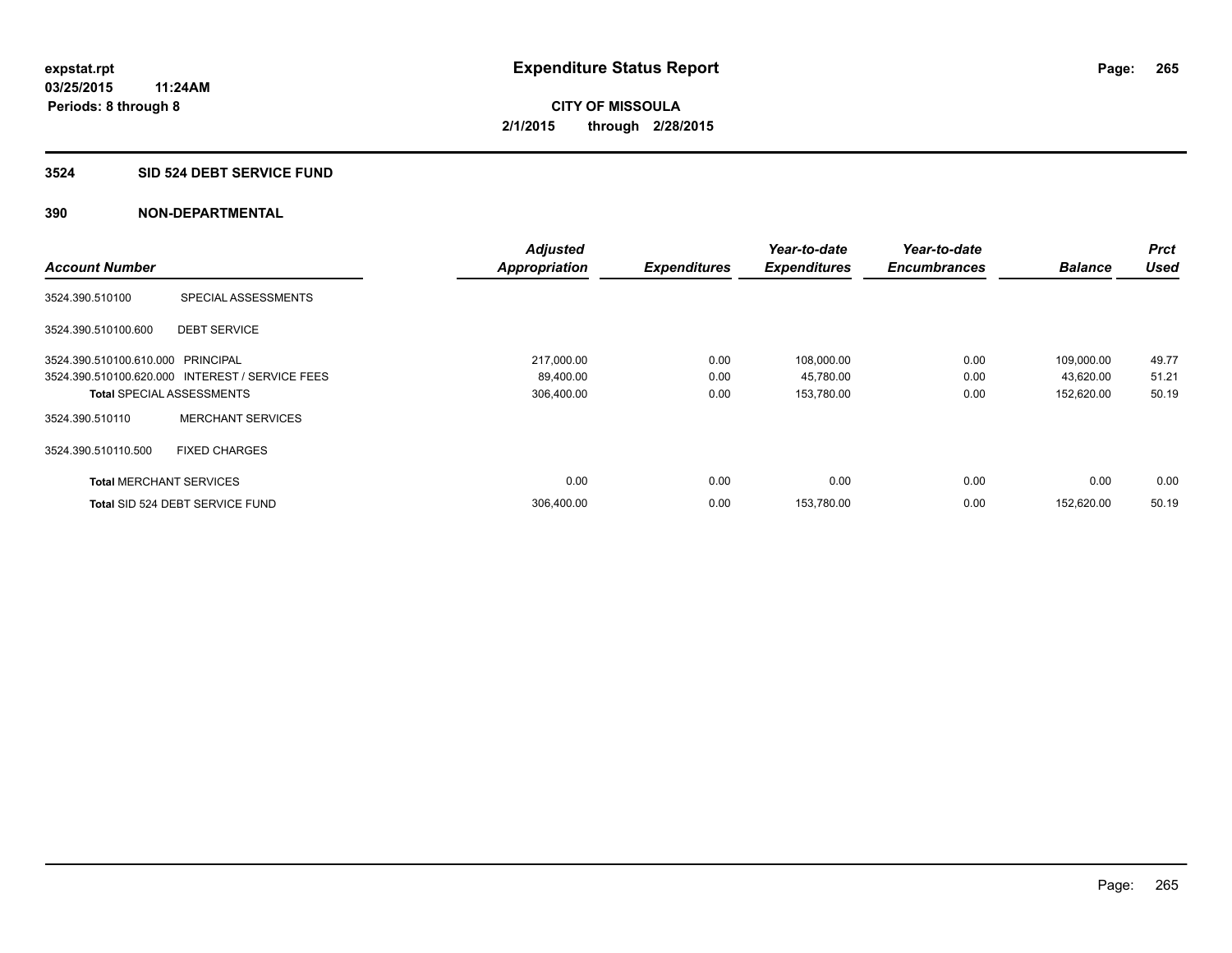#### **3525 SID 525 DEBT SERVICE FUND**

| <b>Account Number</b>             |                                                 | <b>Adjusted</b><br><b>Appropriation</b> | <b>Expenditures</b> | Year-to-date<br><b>Expenditures</b> | Year-to-date<br><b>Encumbrances</b> | <b>Balance</b> | <b>Prct</b><br><b>Used</b> |
|-----------------------------------|-------------------------------------------------|-----------------------------------------|---------------------|-------------------------------------|-------------------------------------|----------------|----------------------------|
|                                   |                                                 |                                         |                     |                                     |                                     |                |                            |
| 3525.390.510100                   | SPECIAL ASSESSMENTS                             |                                         |                     |                                     |                                     |                |                            |
| 3525.390.510100.600               | <b>DEBT SERVICE</b>                             |                                         |                     |                                     |                                     |                |                            |
| 3525.390.510100.610.000 PRINCIPAL |                                                 | 25,000.00                               | 0.00                | 13.000.00                           | 0.00                                | 12.000.00      | 52.00                      |
|                                   | 3525.390.510100.620.000 INTEREST / SERVICE FEES | 6.500.00                                | 0.00                | 3.380.00                            | 0.00                                | 3.120.00       | 52.00                      |
| <b>Total DEBT SERVICE</b>         |                                                 | 31.500.00                               | 0.00                | 16.380.00                           | 0.00                                | 15.120.00      | 52.00                      |
|                                   | <b>Total SPECIAL ASSESSMENTS</b>                | 31,500.00                               | 0.00                | 16.380.00                           | 0.00                                | 15.120.00      | 52.00                      |
|                                   | Total SID 525 DEBT SERVICE FUND                 | 31.500.00                               | 0.00                | 16.380.00                           | 0.00                                | 15.120.00      | 52.00                      |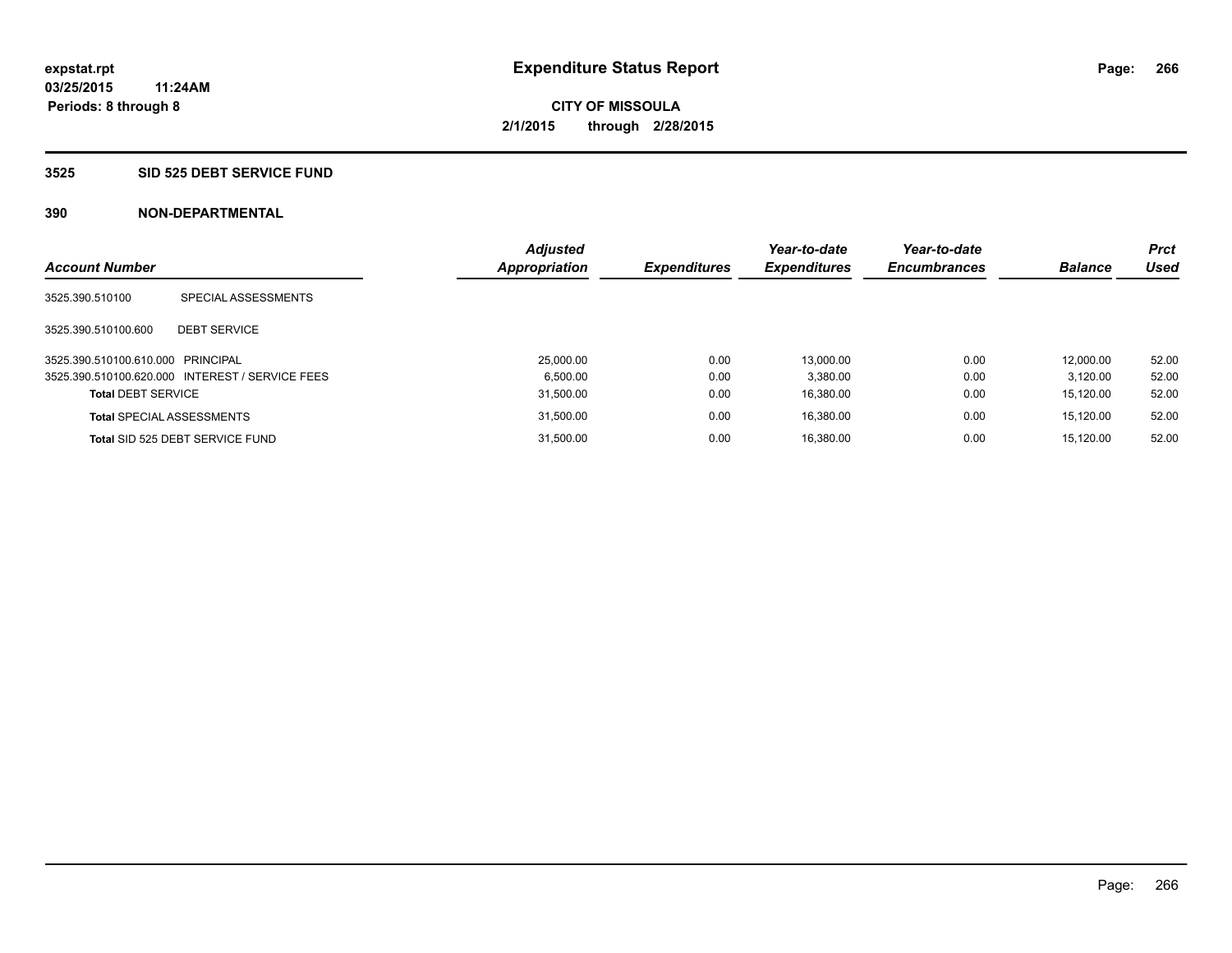#### **3526 SID 526 DEBT SERVICE FUND**

| <b>Account Number</b>             |                                                 | <b>Adjusted</b><br><b>Appropriation</b> | <b>Expenditures</b> | Year-to-date<br><b>Expenditures</b> | Year-to-date<br><b>Encumbrances</b> | <b>Balance</b> | <b>Prct</b><br>Used |
|-----------------------------------|-------------------------------------------------|-----------------------------------------|---------------------|-------------------------------------|-------------------------------------|----------------|---------------------|
| 3526.390.510100                   | SPECIAL ASSESSMENTS                             |                                         |                     |                                     |                                     |                |                     |
| 3526.390.510100.600               | <b>DEBT SERVICE</b>                             |                                         |                     |                                     |                                     |                |                     |
| 3526.390.510100.610.000 PRINCIPAL |                                                 | 148.000.00                              | 0.00                | 73.000.00                           | 0.00                                | 75.000.00      | 49.32               |
|                                   | 3526.390.510100.620.000 INTEREST / SERVICE FEES | 45.300.00                               | 0.00                | 23.380.00                           | 0.00                                | 21.920.00      | 51.61               |
| <b>Total DEBT SERVICE</b>         |                                                 | 193.300.00                              | 0.00                | 96.380.00                           | 0.00                                | 96.920.00      | 49.86               |
|                                   | <b>Total SPECIAL ASSESSMENTS</b>                | 193.300.00                              | 0.00                | 96.380.00                           | 0.00                                | 96.920.00      | 49.86               |
|                                   | Total SID 526 DEBT SERVICE FUND                 | 193.300.00                              | 0.00                | 96.380.00                           | 0.00                                | 96.920.00      | 49.86               |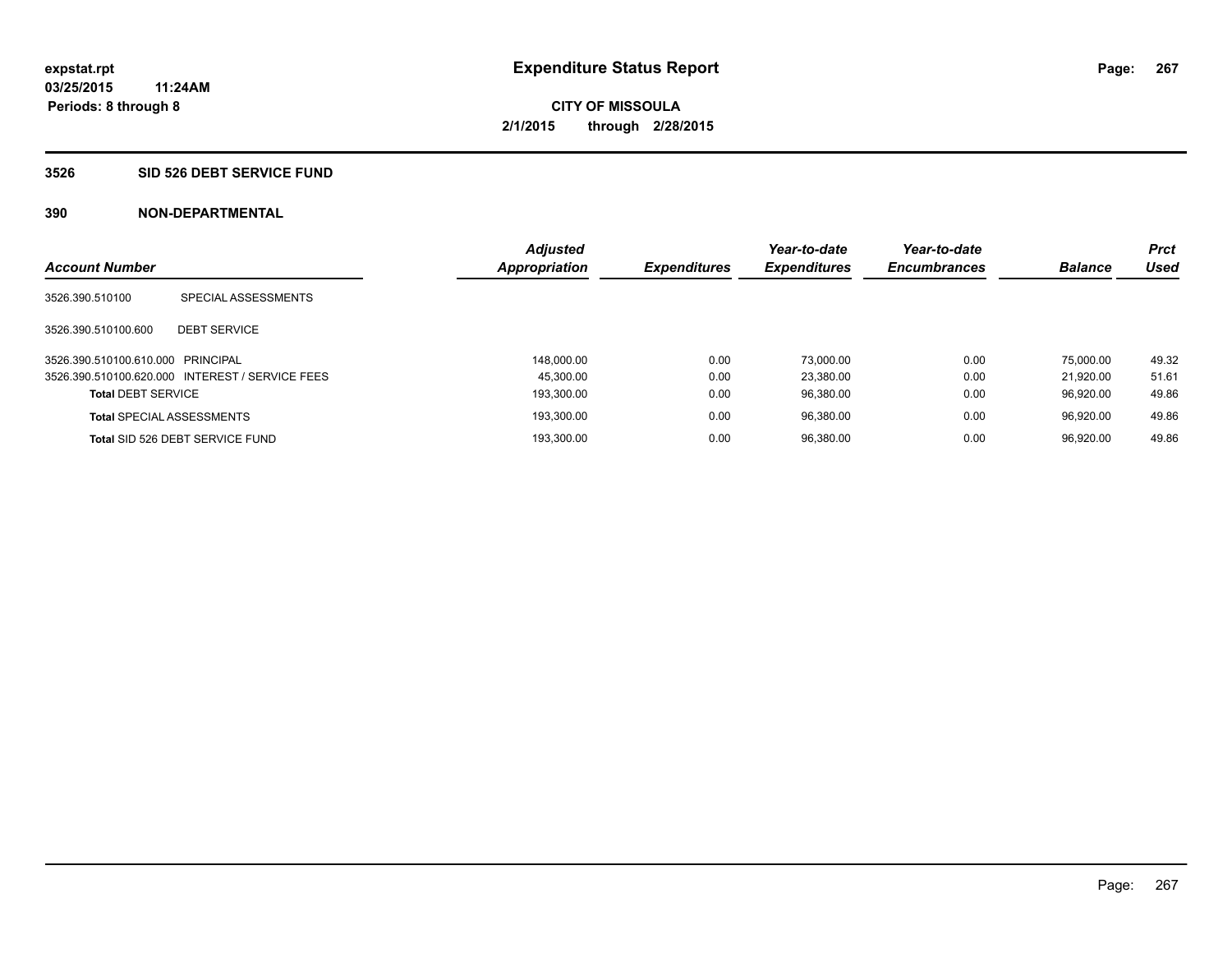### **3527 SID 527 DEBT SERVICE FUND**

| <b>Account Number</b>     |                                  | <b>Adjusted</b><br><b>Appropriation</b> | <b>Expenditures</b> | Year-to-date<br><b>Expenditures</b> | Year-to-date<br><b>Encumbrances</b> | <b>Balance</b> | <b>Prct</b><br>Used |
|---------------------------|----------------------------------|-----------------------------------------|---------------------|-------------------------------------|-------------------------------------|----------------|---------------------|
| 3527.390.510100           | SPECIAL ASSESSMENTS              |                                         |                     |                                     |                                     |                |                     |
| 3527.390.510100.600       | <b>DEBT SERVICE</b>              |                                         |                     |                                     |                                     |                |                     |
| <b>Total DEBT SERVICE</b> |                                  | 0.00                                    | 0.00                | 0.00                                | 0.00                                | 0.00           | 0.00                |
|                           | <b>Total SPECIAL ASSESSMENTS</b> | 0.00                                    | 0.00                | 0.00                                | 0.00                                | 0.00           | 0.00                |
|                           | Total SID 527 DEBT SERVICE FUND  | 0.00                                    | 0.00                | 0.00                                | 0.00                                | 0.00           | 0.00                |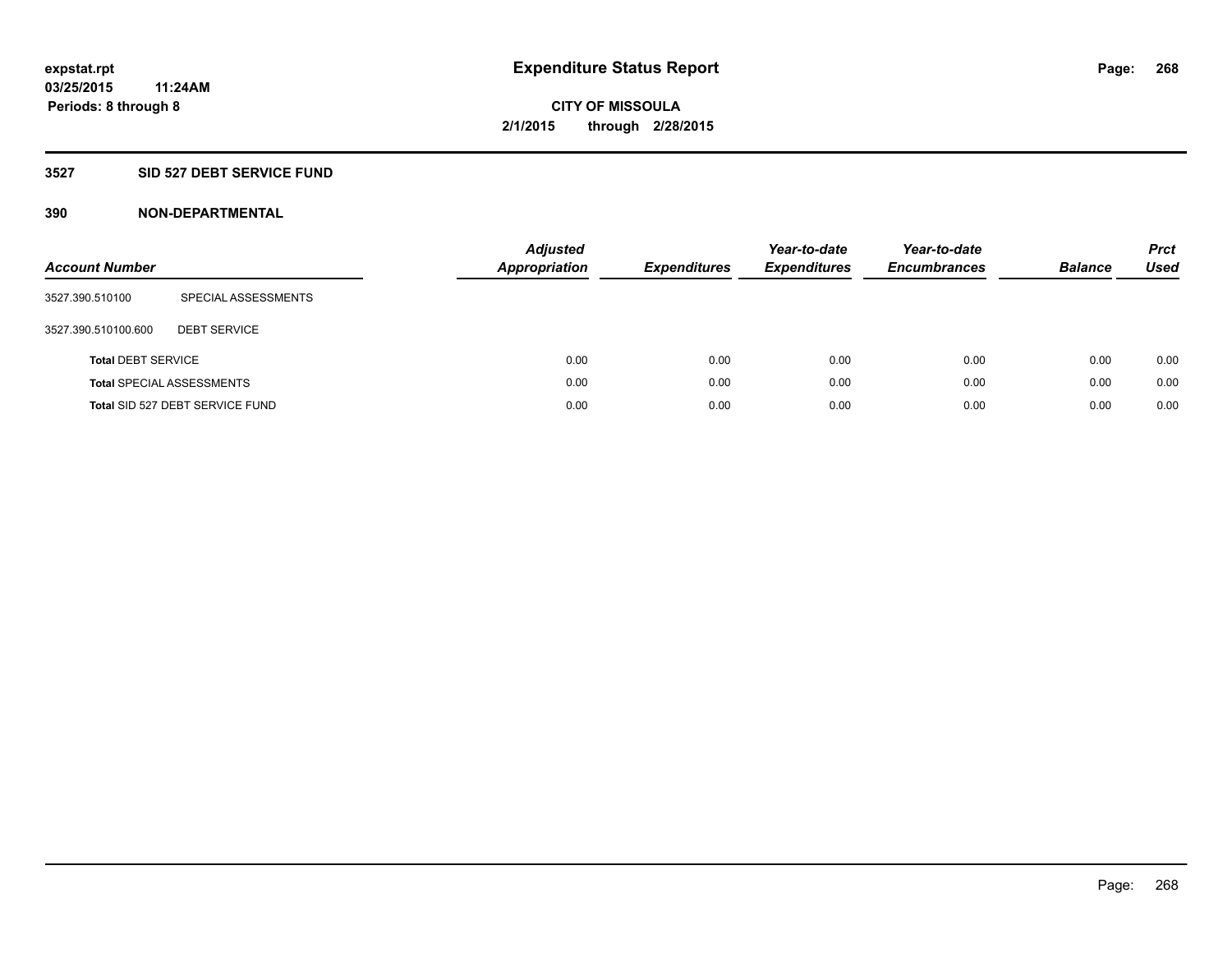#### **3530 SID 530 DEBT SERVICE FUND**

| <b>Account Number</b>             |                                                 | <b>Adjusted</b><br>Appropriation | <b>Expenditures</b> | Year-to-date<br><b>Expenditures</b> | Year-to-date<br><b>Encumbrances</b> | <b>Balance</b> | <b>Prct</b><br><b>Used</b> |
|-----------------------------------|-------------------------------------------------|----------------------------------|---------------------|-------------------------------------|-------------------------------------|----------------|----------------------------|
| 3530.390.510100                   | SPECIAL ASSESSMENTS                             |                                  |                     |                                     |                                     |                |                            |
| 3530.390.510100.600               | <b>DEBT SERVICE</b>                             |                                  |                     |                                     |                                     |                |                            |
| 3530.390.510100.610.000 PRINCIPAL |                                                 | 670.00                           | 0.00                | 670.00                              | 0.00                                | 0.00           | 100.00                     |
|                                   | 3530.390.510100.620.000 INTEREST / SERVICE FEES | 10.00                            | 3.41                | 10.09                               | 0.00                                | $-0.09$        | 100.90                     |
|                                   | <b>Total SPECIAL ASSESSMENTS</b>                | 680.00                           | 3.41                | 680.09                              | 0.00                                | $-0.09$        | 100.01                     |
| 3530.390.521000                   | INTERFUND OPERATING TRANSFERS                   |                                  |                     |                                     |                                     |                |                            |
| 3530.390.521000.800               | OTHER OBJECTS                                   |                                  |                     |                                     |                                     |                |                            |
| <b>Total OTHER OBJECTS</b>        |                                                 | 0.00                             | 0.00                | 0.00                                | 0.00                                | 0.00           | 0.00                       |
|                                   | <b>Total INTERFUND OPERATING TRANSFERS</b>      | 0.00                             | 0.00                | 0.00                                | 0.00                                | 0.00           | 0.00                       |
|                                   | Total SID 530 DEBT SERVICE FUND                 | 680.00                           | 3.41                | 680.09                              | 0.00                                | $-0.09$        | 100.01                     |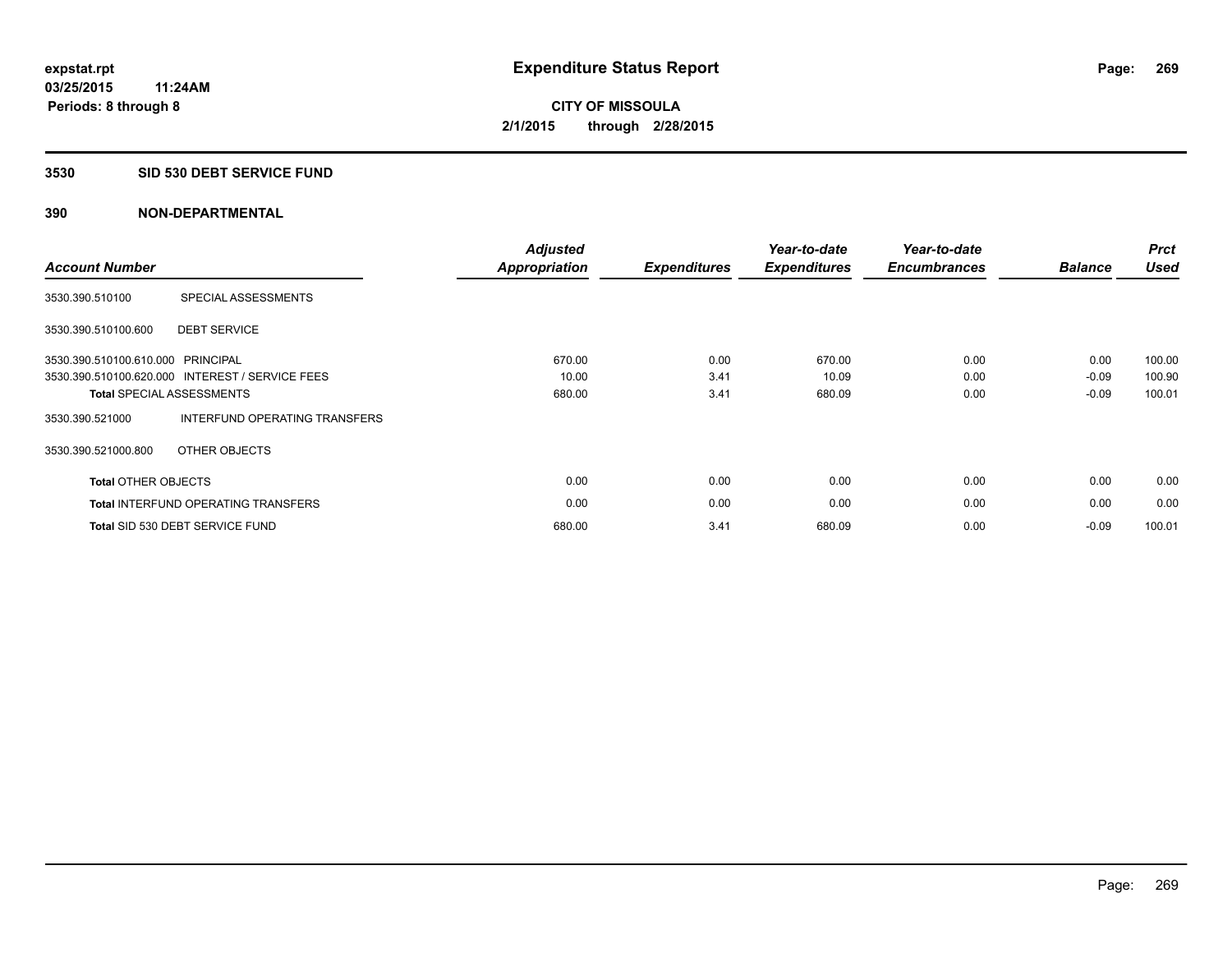### **3531 SID 531 HICKORY ST CALMING**

| <b>Account Number</b> |                                            | <b>Adjusted</b><br><b>Appropriation</b> | <b>Expenditures</b> | Year-to-date<br><b>Expenditures</b> | Year-to-date<br><b>Encumbrances</b> | <b>Balance</b> | <b>Prct</b><br>Used |
|-----------------------|--------------------------------------------|-----------------------------------------|---------------------|-------------------------------------|-------------------------------------|----------------|---------------------|
| 3531.390.521000       | INTERFUND OPERATING TRANSFERS              |                                         |                     |                                     |                                     |                |                     |
| 3531.390.521000.800   | OTHER OBJECTS                              |                                         |                     |                                     |                                     |                |                     |
|                       | <b>Total INTERFUND OPERATING TRANSFERS</b> | 0.00                                    | 0.00                | 0.00                                | 0.00                                | 0.00           | 0.00                |
|                       | <b>Total SID 531 HICKORY ST CALMING</b>    | 0.00                                    | 0.00                | 0.00                                | 0.00                                | 0.00           | 0.00                |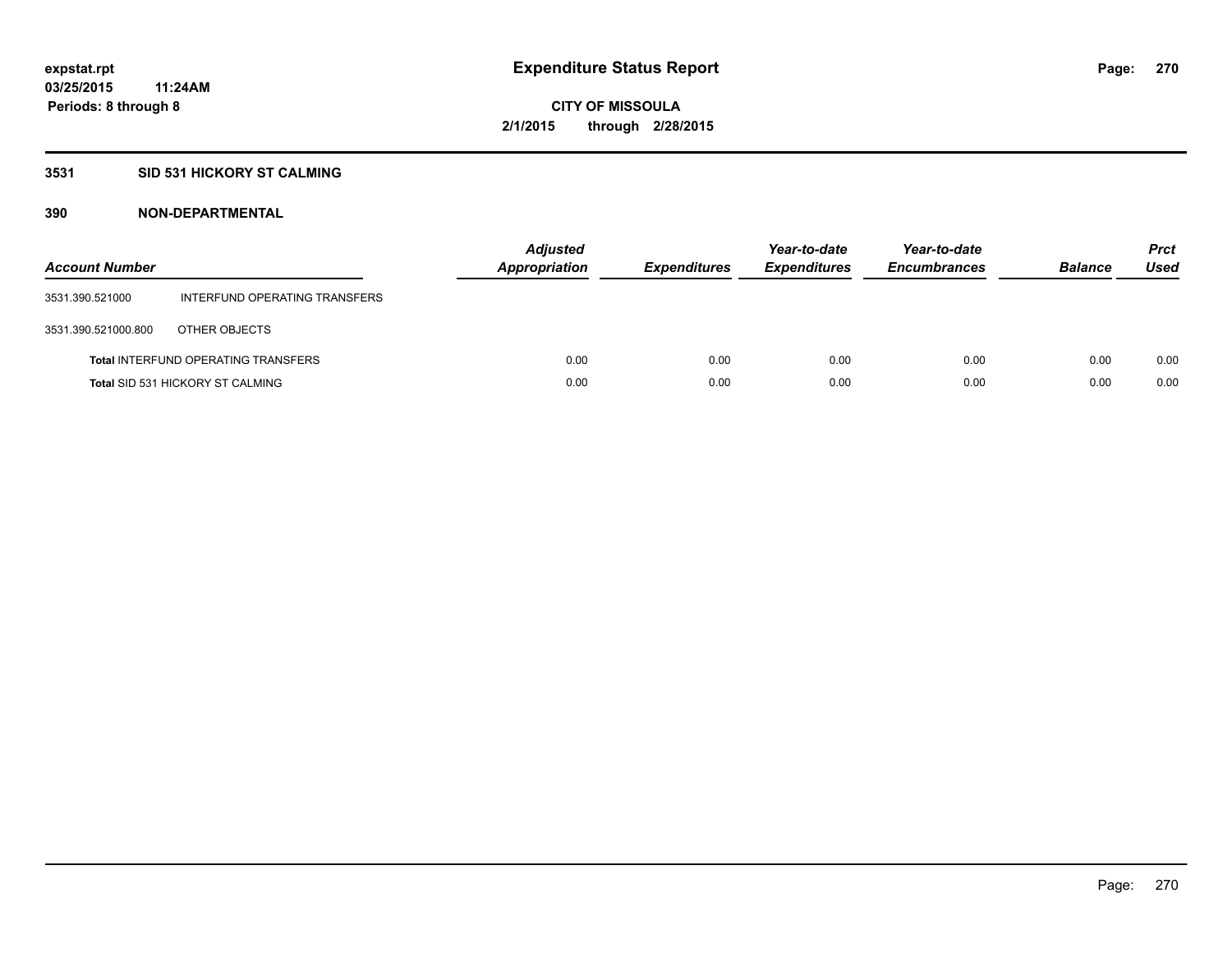#### **3532 SID 532 DEBT SERVICE FUND**

| <b>Account Number</b>             |                                                 | <b>Adjusted</b><br><b>Appropriation</b> | <b>Expenditures</b> | Year-to-date<br><b>Expenditures</b> | Year-to-date<br><b>Encumbrances</b> | <b>Balance</b> | <b>Prct</b><br>Used |
|-----------------------------------|-------------------------------------------------|-----------------------------------------|---------------------|-------------------------------------|-------------------------------------|----------------|---------------------|
| 3532.390.510100                   | SPECIAL ASSESSMENTS                             |                                         |                     |                                     |                                     |                |                     |
| 3532.390.510100.600               | <b>DEBT SERVICE</b>                             |                                         |                     |                                     |                                     |                |                     |
| 3532.390.510100.610.000 PRINCIPAL |                                                 | 30.000.00                               | 0.00                | 0.00                                | 0.00                                | 30.000.00      | 0.00                |
|                                   | 3532.390.510100.620.000 INTEREST / SERVICE FEES | 13.363.00                               | 0.00                | 7.031.25                            | 0.00                                | 6.331.75       | 52.62               |
| <b>Total DEBT SERVICE</b>         |                                                 | 43,363.00                               | 0.00                | 7.031.25                            | 0.00                                | 36.331.75      | 16.21               |
|                                   | <b>Total SPECIAL ASSESSMENTS</b>                | 43,363.00                               | 0.00                | 7.031.25                            | 0.00                                | 36.331.75      | 16.21               |
|                                   | Total SID 532 DEBT SERVICE FUND                 | 43.363.00                               | 0.00                | 7.031.25                            | 0.00                                | 36.331.75      | 16.21               |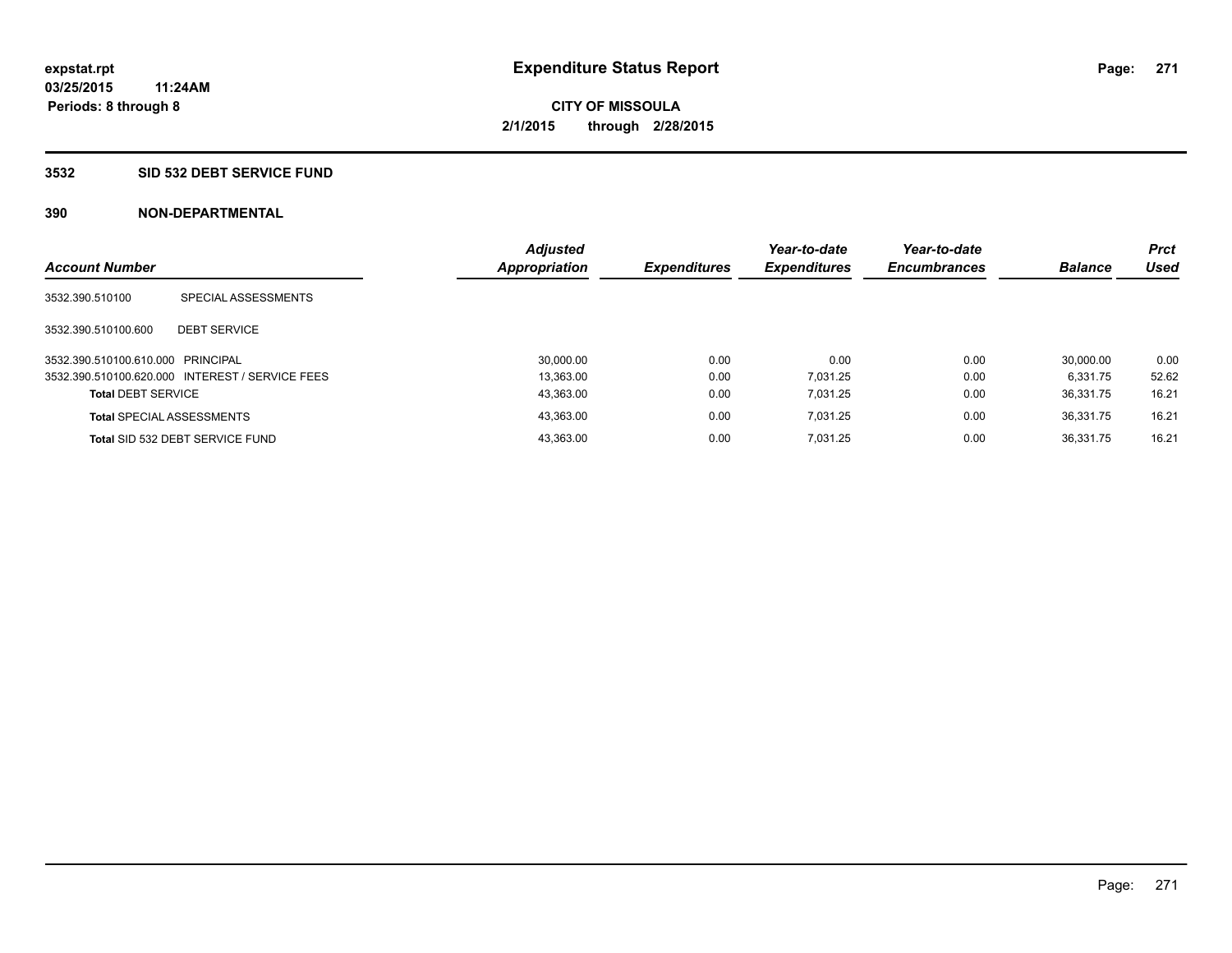### **3533 GILBERT ST SEWER SID DEBT FUND**

|                                                  | <b>Adjusted</b>      |                     | Year-to-date        | Year-to-date        |                | <b>Prct</b> |
|--------------------------------------------------|----------------------|---------------------|---------------------|---------------------|----------------|-------------|
| <b>Account Number</b>                            | <b>Appropriation</b> | <b>Expenditures</b> | <b>Expenditures</b> | <b>Encumbrances</b> | <b>Balance</b> | <b>Used</b> |
| SPECIAL ASSESSMENTS<br>3533.390.510100           |                      |                     |                     |                     |                |             |
| <b>FIXED CHARGES</b><br>3533.390.510100.500      |                      |                     |                     |                     |                |             |
| <b>Total FIXED CHARGES</b>                       | 0.00                 | 0.00                | 0.00                | 0.00                | 0.00           | 0.00        |
| <b>DEBT SERVICE</b><br>3533.390.510100.600       |                      |                     |                     |                     |                |             |
| 3533.390.510100.610.000 PRINCIPAL                | 12,000.00            | 0.00                | 6,000.00            | 0.00                | 6,000.00       | 50.00       |
| 3533.390.510100.620.000 INTEREST / SERVICE FEES  | 5,775.00             | 0.00                | 2,943.75            | 0.00                | 2,831.25       | 50.97       |
| <b>Total SPECIAL ASSESSMENTS</b>                 | 17,775.00            | 0.00                | 8,943.75            | 0.00                | 8,831.25       | 50.32       |
| INTERFUND OPERATING TRANSFERS<br>3533.390.521000 |                      |                     |                     |                     |                |             |
| OTHER OBJECTS<br>3533.390.521000.800             |                      |                     |                     |                     |                |             |
| <b>Total INTERFUND OPERATING TRANSFERS</b>       | 0.00                 | 0.00                | 0.00                | 0.00                | 0.00           | 0.00        |
| Total GILBERT ST SEWER SID DEBT FUND             | 17,775.00            | 0.00                | 8,943.75            | 0.00                | 8,831.25       | 50.32       |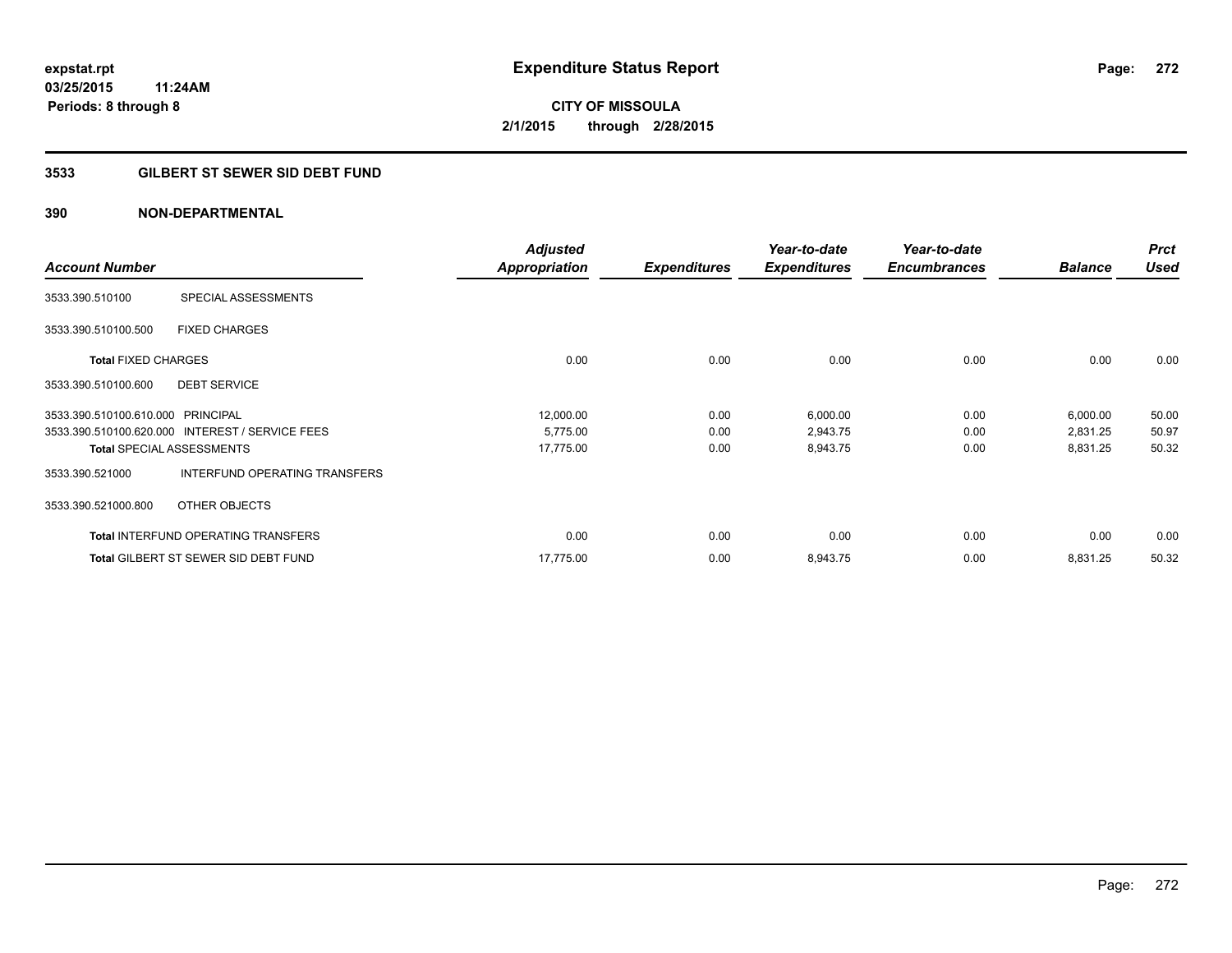### **3534 LINCOLNWOOD SEWER PHASE I**

| <b>Account Number</b>             |                                                 | <b>Adjusted</b><br><b>Appropriation</b> | <b>Expenditures</b> | Year-to-date<br><b>Expenditures</b> | Year-to-date<br><b>Encumbrances</b> | <b>Balance</b> | <b>Prct</b><br>Used |
|-----------------------------------|-------------------------------------------------|-----------------------------------------|---------------------|-------------------------------------|-------------------------------------|----------------|---------------------|
| 3534.390.510100                   | SPECIAL ASSESSMENTS                             |                                         |                     |                                     |                                     |                |                     |
| 3534.390.510100.600               | <b>DEBT SERVICE</b>                             |                                         |                     |                                     |                                     |                |                     |
| 3534.390.510100.610.000 PRINCIPAL |                                                 | 12,000.00                               | 0.00                | 6.000.00                            | 0.00                                | 6.000.00       | 50.00               |
|                                   | 3534.390.510100.620.000 INTEREST / SERVICE FEES | 6.413.00                                | 0.00                | 3.262.50                            | 0.00                                | 3.150.50       | 50.87               |
| <b>Total SPECIAL ASSESSMENTS</b>  |                                                 | 18,413.00                               | 0.00                | 9.262.50                            | 0.00                                | 9.150.50       | 50.30               |
|                                   | <b>Total LINCOLNWOOD SEWER PHASE I</b>          | 18.413.00                               | 0.00                | 9.262.50                            | 0.00                                | 9.150.50       | 50.30               |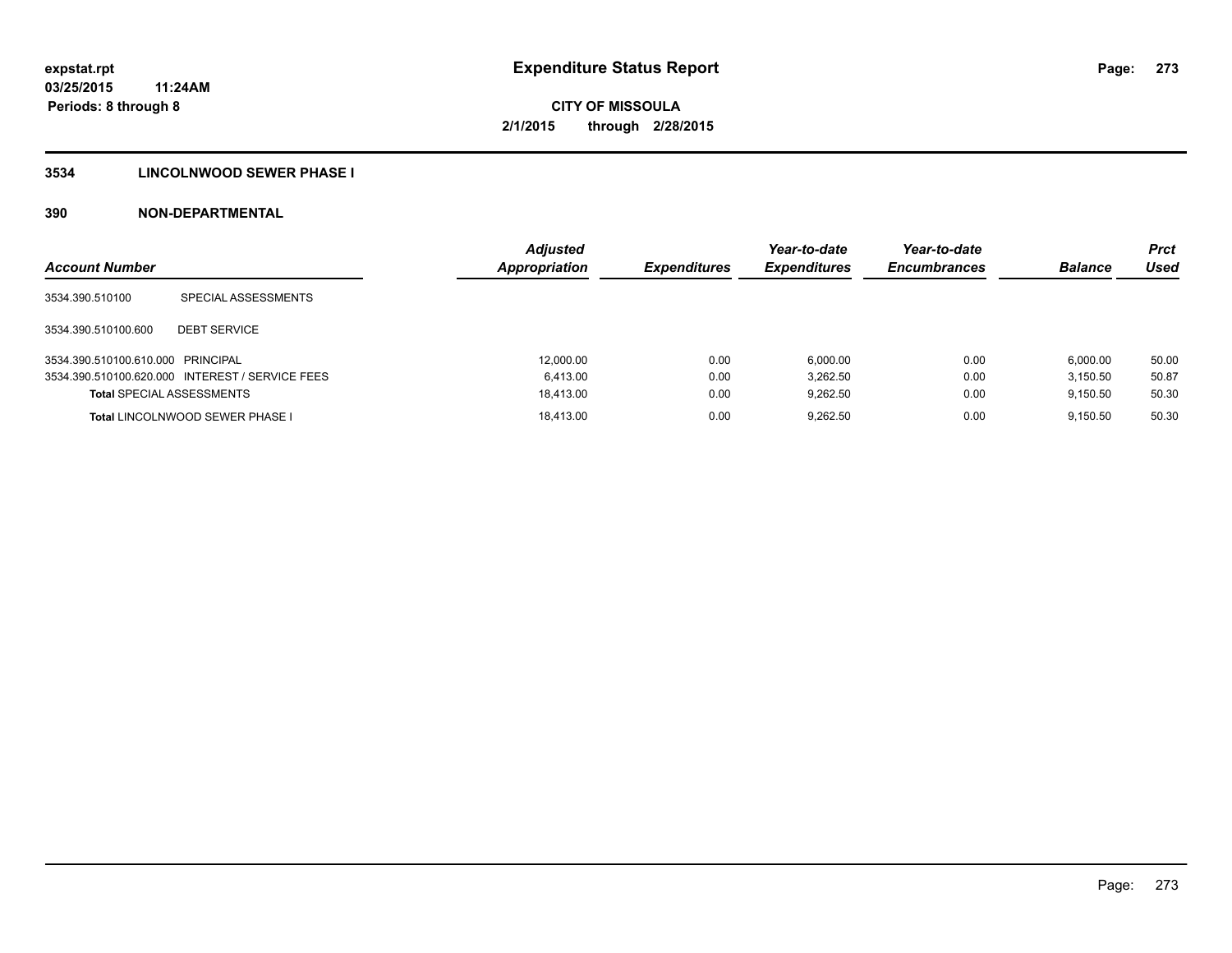### **3535 SLANT STREET TRAFFIC CALMING**

| <b>Account Number</b> |                                            | <b>Adjusted</b><br><b>Appropriation</b> | <b>Expenditures</b> | Year-to-date<br><b>Expenditures</b> | Year-to-date<br><b>Encumbrances</b> | <b>Balance</b> | <b>Prct</b><br>Used |
|-----------------------|--------------------------------------------|-----------------------------------------|---------------------|-------------------------------------|-------------------------------------|----------------|---------------------|
| 3535.390.510110       | <b>MERCHANT SERVICES</b>                   |                                         |                     |                                     |                                     |                |                     |
| 3535.390.510110.500   | <b>FIXED CHARGES</b>                       |                                         |                     |                                     |                                     |                |                     |
|                       | <b>Total MERCHANT SERVICES</b>             | 0.00                                    | 0.00                | 0.00                                | 0.00                                | 0.00           | 0.00                |
| 3535.390.521000       | INTERFUND OPERATING TRANSFERS              |                                         |                     |                                     |                                     |                |                     |
| 3535.390.521000.800   | OTHER OBJECTS                              |                                         |                     |                                     |                                     |                |                     |
|                       | <b>Total INTERFUND OPERATING TRANSFERS</b> | 0.00                                    | 0.00                | 0.00                                | 0.00                                | 0.00           | 0.00                |
|                       | <b>Total SLANT STREET TRAFFIC CALMING</b>  | 0.00                                    | 0.00                | 0.00                                | 0.00                                | 0.00           | 0.00                |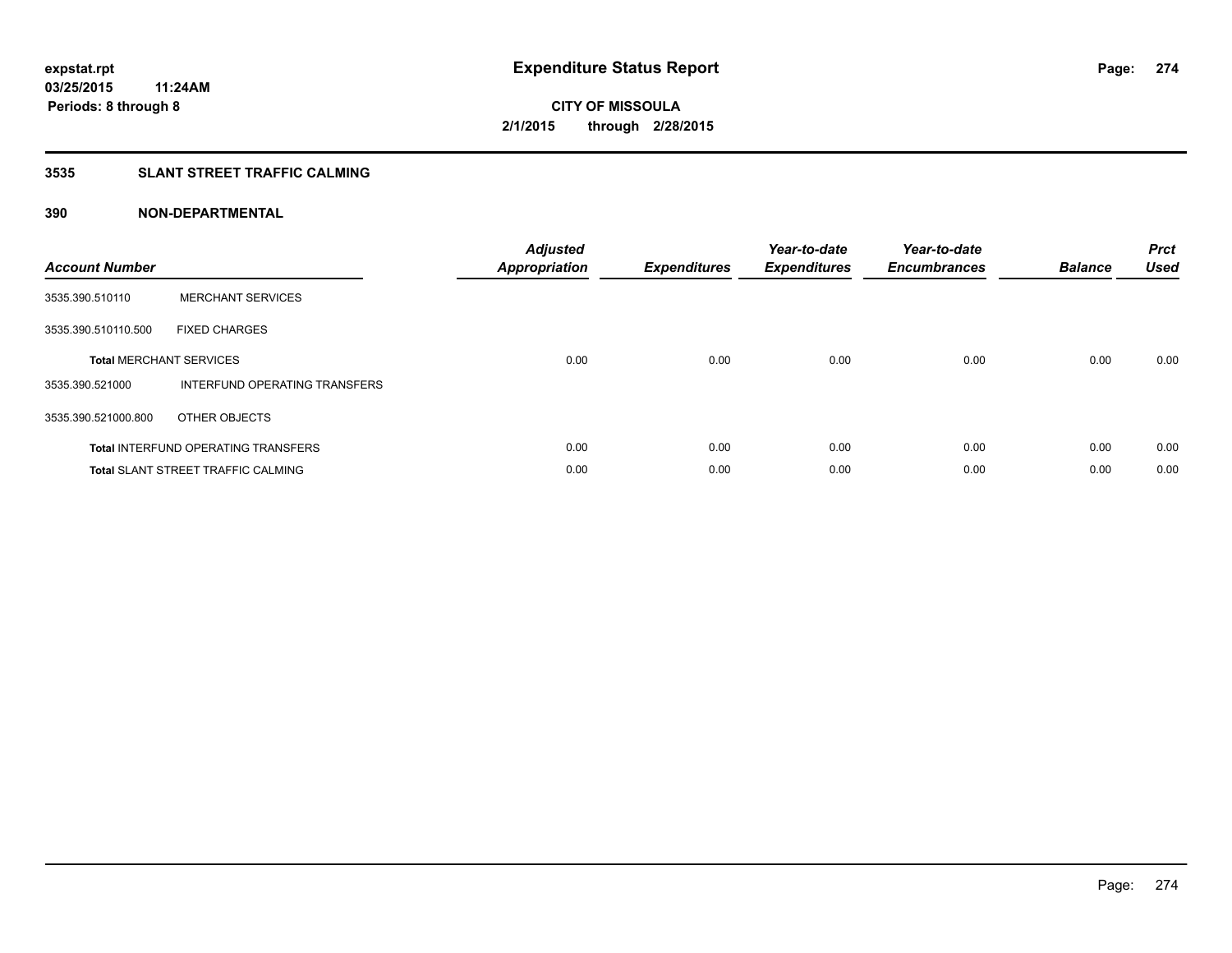### **3536 LINCOLNWOOD SEWER PHASE II**

| <b>Account Number</b>             |                                                 | <b>Adjusted</b><br><b>Appropriation</b> | <b>Expenditures</b> | Year-to-date<br><b>Expenditures</b> | Year-to-date<br><b>Encumbrances</b> | <b>Balance</b> | <b>Prct</b><br>Used |
|-----------------------------------|-------------------------------------------------|-----------------------------------------|---------------------|-------------------------------------|-------------------------------------|----------------|---------------------|
| 3536.390.510100                   | SPECIAL ASSESSMENTS                             |                                         |                     |                                     |                                     |                |                     |
| 3536.390.510100.600               | <b>DEBT SERVICE</b>                             |                                         |                     |                                     |                                     |                |                     |
| 3536.390.510100.610.000 PRINCIPAL |                                                 | 20,000.00                               | 0.00                | 10.000.00                           | 0.00                                | 10.000.00      | 50.00               |
|                                   | 3536.390.510100.620.000 INTEREST / SERVICE FEES | 11,100.00                               | 0.00                | 5.643.75                            | 0.00                                | 5.456.25       | 50.84               |
| <b>Total SPECIAL ASSESSMENTS</b>  |                                                 | 31,100.00                               | 0.00                | 15.643.75                           | 0.00                                | 15.456.25      | 50.30               |
|                                   | <b>Total LINCOLNWOOD SEWER PHASE II</b>         | 31,100.00                               | 0.00                | 15.643.75                           | 0.00                                | 15.456.25      | 50.30               |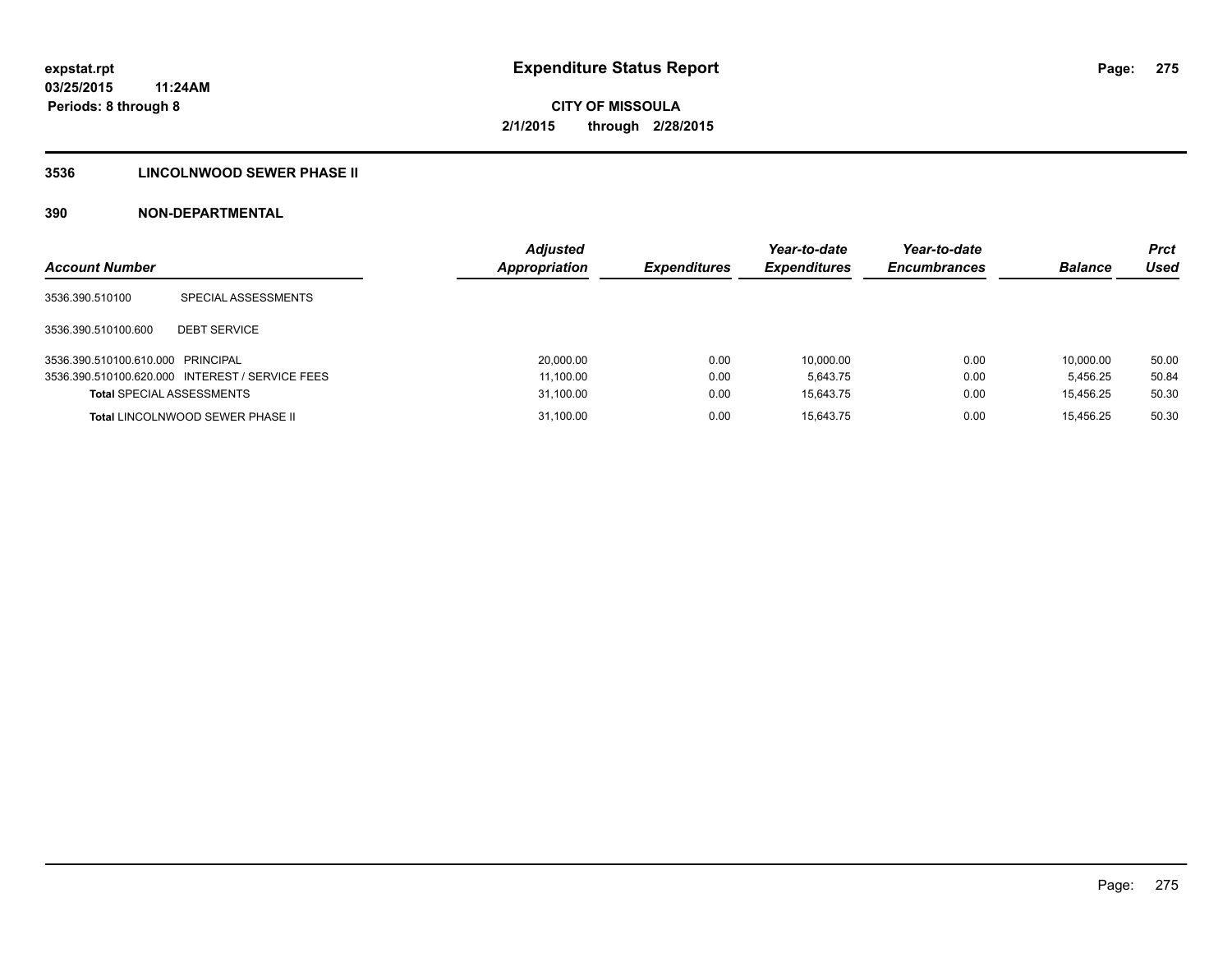### **3539 SOUTH 4TH STREET W TRAFFIC**

| <b>Account Number</b> |                                            | <b>Adjusted</b><br>Appropriation | <b>Expenditures</b> | Year-to-date<br><b>Expenditures</b> | Year-to-date<br><b>Encumbrances</b> | <b>Balance</b> | <b>Prct</b><br>Used |
|-----------------------|--------------------------------------------|----------------------------------|---------------------|-------------------------------------|-------------------------------------|----------------|---------------------|
| 3539.390.521000       | INTERFUND OPERATING TRANSFERS              |                                  |                     |                                     |                                     |                |                     |
| 3539.390.521000.800   | OTHER OBJECTS                              |                                  |                     |                                     |                                     |                |                     |
|                       | <b>Total INTERFUND OPERATING TRANSFERS</b> | 0.00                             | 0.00                | 0.00                                | 0.00                                | 0.00           | 0.00                |
|                       | <b>Total SOUTH 4TH STREET W TRAFFIC</b>    | 0.00                             | 0.00                | 0.00                                | 0.00                                | 0.00           | 0.00                |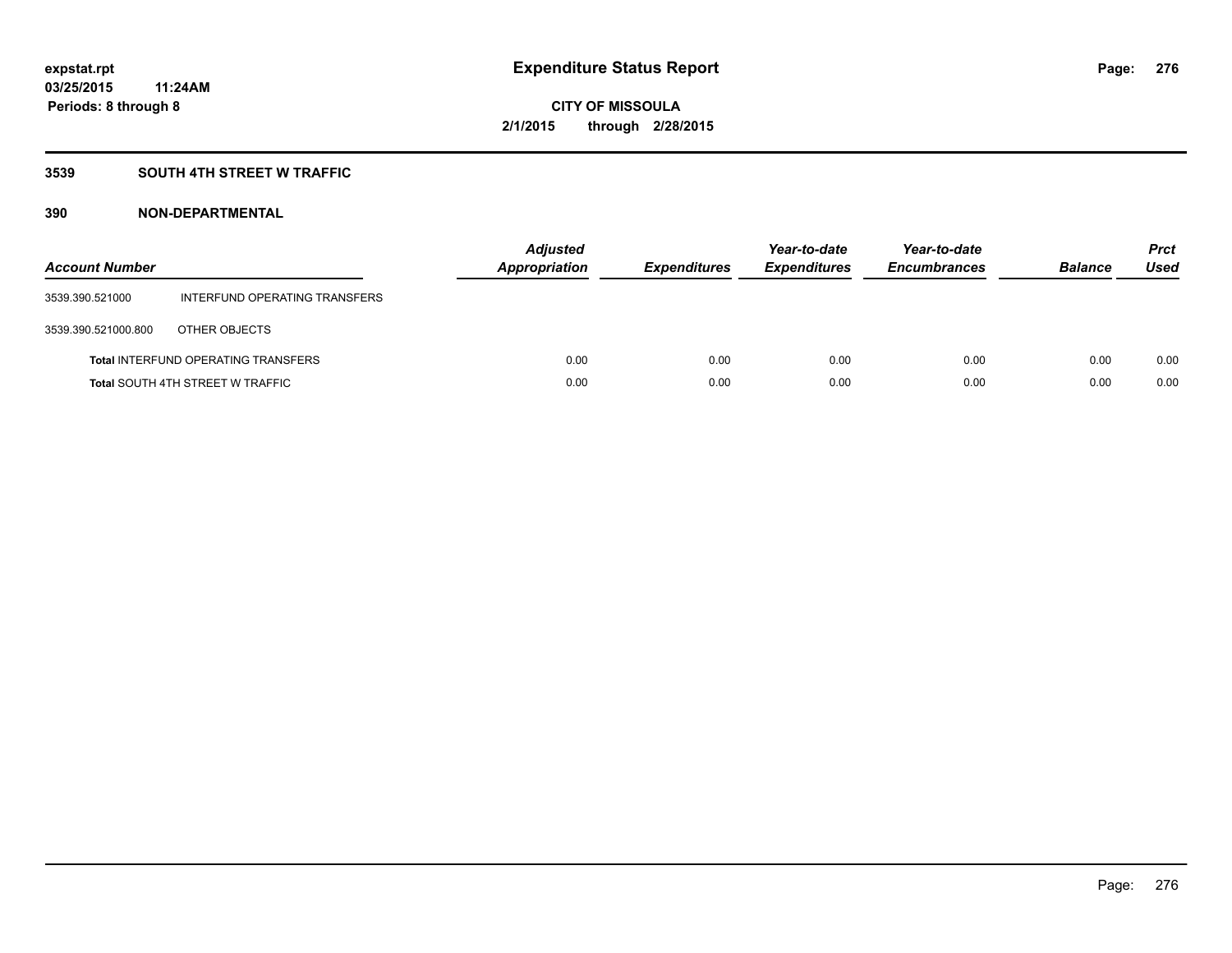#### **3540 SID 540 DEBT SERVICE FUND**

| <b>Account Number</b>             |                                                 | <b>Adjusted</b><br><b>Appropriation</b> | <b>Expenditures</b> | Year-to-date<br><b>Expenditures</b> | Year-to-date<br><b>Encumbrances</b> | <b>Balance</b> | <b>Prct</b><br>Used |
|-----------------------------------|-------------------------------------------------|-----------------------------------------|---------------------|-------------------------------------|-------------------------------------|----------------|---------------------|
| 3540.390.510100                   | SPECIAL ASSESSMENTS                             |                                         |                     |                                     |                                     |                |                     |
| 3540.390.510100.600               | <b>DEBT SERVICE</b>                             |                                         |                     |                                     |                                     |                |                     |
| 3540.390.510100.610.000 PRINCIPAL |                                                 | 70.000.00                               | 0.00                | 0.00                                | 0.00                                | 70.000.00      | 0.00                |
|                                   | 3540.390.510100.620.000 INTEREST / SERVICE FEES | 52.098.00                               | 0.00                | 26.223.75                           | 0.00                                | 25.874.25      | 50.34               |
| <b>Total DEBT SERVICE</b>         |                                                 | 122,098.00                              | 0.00                | 26.223.75                           | 0.00                                | 95.874.25      | 21.48               |
|                                   | <b>Total SPECIAL ASSESSMENTS</b>                | 122.098.00                              | 0.00                | 26.223.75                           | 0.00                                | 95.874.25      | 21.48               |
|                                   | Total SID 540 DEBT SERVICE FUND                 | 122,098.00                              | 0.00                | 26.223.75                           | 0.00                                | 95.874.25      | 21.48               |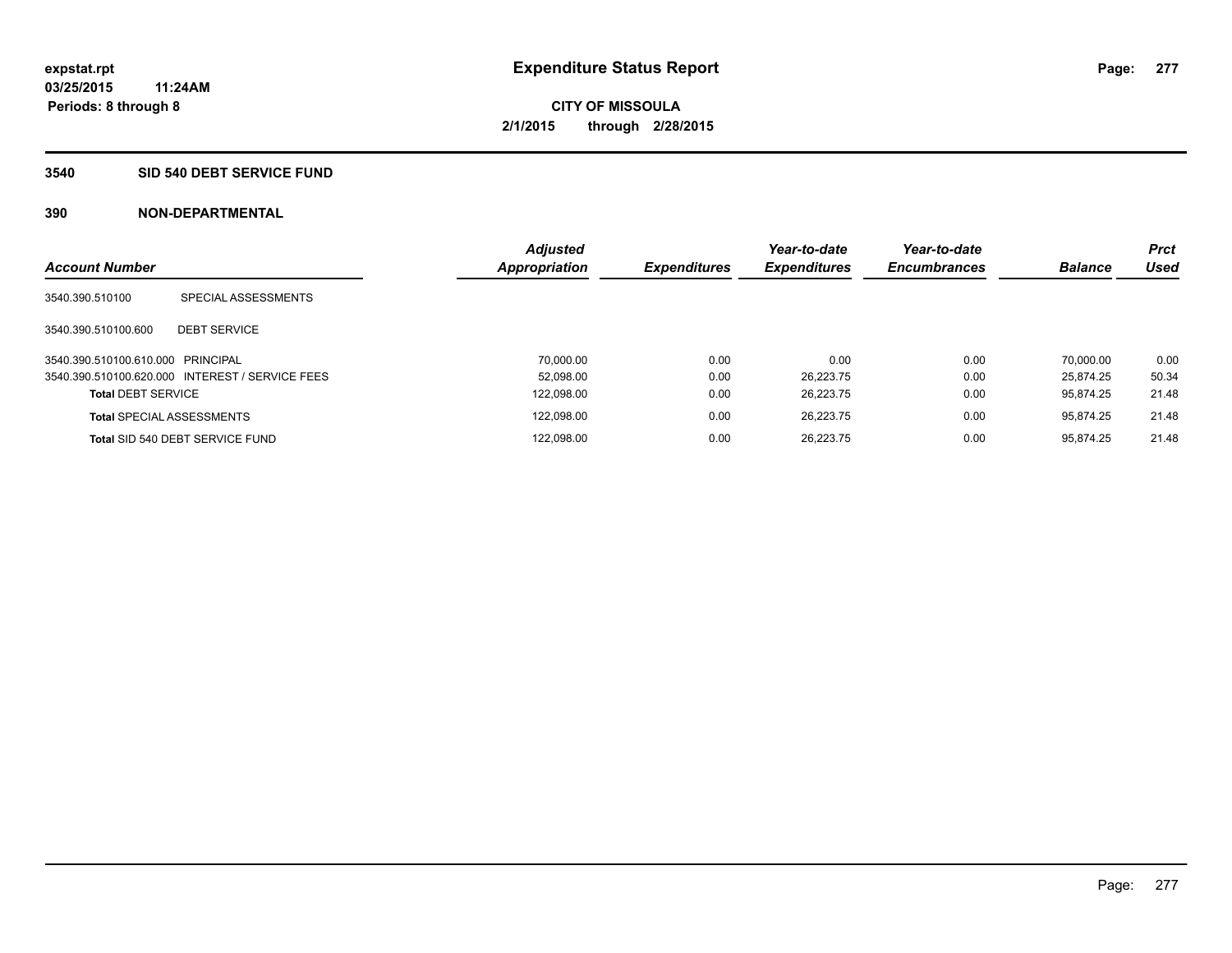#### **3541 SID 541 DEBT SERVICE**

|                                           |                                  | <b>Adjusted</b>      |                     | Year-to-date        | Year-to-date        |                | <b>Prct</b> |
|-------------------------------------------|----------------------------------|----------------------|---------------------|---------------------|---------------------|----------------|-------------|
| <b>Account Number</b>                     |                                  | <b>Appropriation</b> | <b>Expenditures</b> | <b>Expenditures</b> | <b>Encumbrances</b> | <b>Balance</b> | <b>Used</b> |
| 3541.390.510100                           | SPECIAL ASSESSMENTS              |                      |                     |                     |                     |                |             |
| 3541.390.510100.600                       | <b>DEBT SERVICE</b>              |                      |                     |                     |                     |                |             |
| 3541.390.510100.610.000 PRINCIPAL         |                                  | 30,000.00            | 0.00                | 0.00                | 0.00                | 30,000.00      | 0.00        |
| 3541.390.510100.620.000 PINEVIEW PARK/INT |                                  | 30,383.00            | 0.00                | 15,316.25           | 0.00                | 15,066.75      | 50.41       |
|                                           | <b>Total SPECIAL ASSESSMENTS</b> | 60,383.00            | 0.00                | 15,316.25           | 0.00                | 45,066.75      | 25.37       |
| 3541.390.510110                           | <b>MERCHANT SERVICES</b>         |                      |                     |                     |                     |                |             |
| 3541.390.510110.500                       | <b>FIXED CHARGES</b>             |                      |                     |                     |                     |                |             |
| <b>Total MERCHANT SERVICES</b>            |                                  | 0.00                 | 0.00                | 0.00                | 0.00                | 0.00           | 0.00        |
| Total SID 541 DEBT SERVICE                |                                  | 60,383.00            | 0.00                | 15,316.25           | 0.00                | 45,066.75      | 25.37       |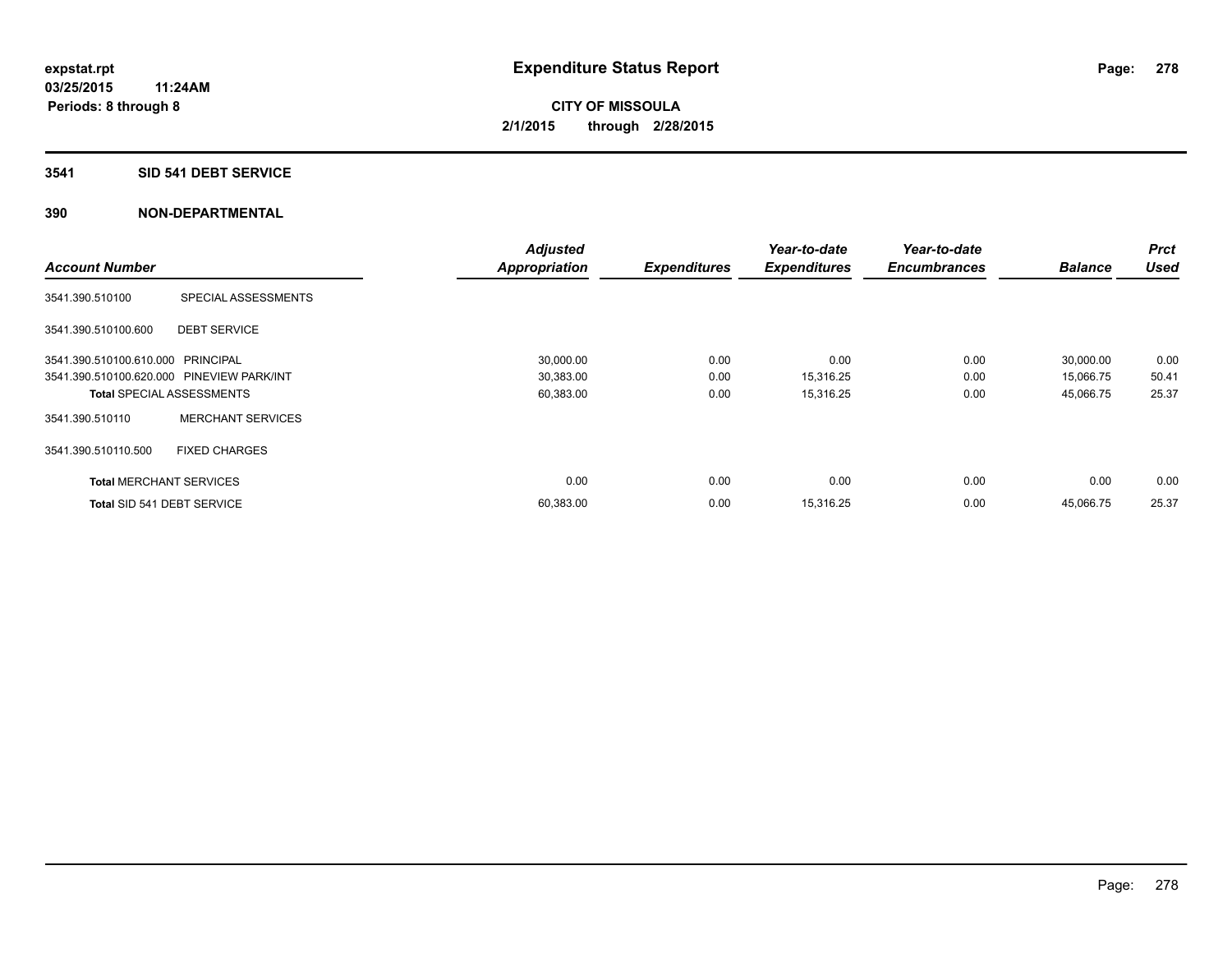#### **3543 SID 543 DEBT SERVICE**

| <b>Account Number</b>      |                                            | <b>Adjusted</b><br><b>Appropriation</b> | <b>Expenditures</b> | Year-to-date<br><b>Expenditures</b> | Year-to-date<br><b>Encumbrances</b> | <b>Balance</b> | <b>Prct</b><br><b>Used</b> |
|----------------------------|--------------------------------------------|-----------------------------------------|---------------------|-------------------------------------|-------------------------------------|----------------|----------------------------|
| 3543.390.510000            | <b>MISCELLANEOUS</b>                       |                                         |                     |                                     |                                     |                |                            |
| 3543.390.510000.800        | OTHER OBJECTS                              |                                         |                     |                                     |                                     |                |                            |
| <b>Total MISCELLANEOUS</b> |                                            | 0.00                                    | 0.00                | 0.00                                | 0.00                                | 0.00           | 0.00                       |
| 3543.390.510100            | SPECIAL ASSESSMENTS                        |                                         |                     |                                     |                                     |                |                            |
| 3543.390.510100.600        | <b>DEBT SERVICE</b>                        |                                         |                     |                                     |                                     |                |                            |
|                            | <b>Total SPECIAL ASSESSMENTS</b>           | 0.00                                    | 0.00                | 0.00                                | 0.00                                | 0.00           | 0.00                       |
| 3543.390.521000            | INTERFUND OPERATING TRANSFERS              |                                         |                     |                                     |                                     |                |                            |
| 3543.390.521000.800        | OTHER OBJECTS                              |                                         |                     |                                     |                                     |                |                            |
|                            | <b>Total INTERFUND OPERATING TRANSFERS</b> | 0.00                                    | 0.00                | 0.00                                | 0.00                                | 0.00           | 0.00                       |
|                            | Total SID 543 DEBT SERVICE                 | 0.00                                    | 0.00                | 0.00                                | 0.00                                | 0.00           | 0.00                       |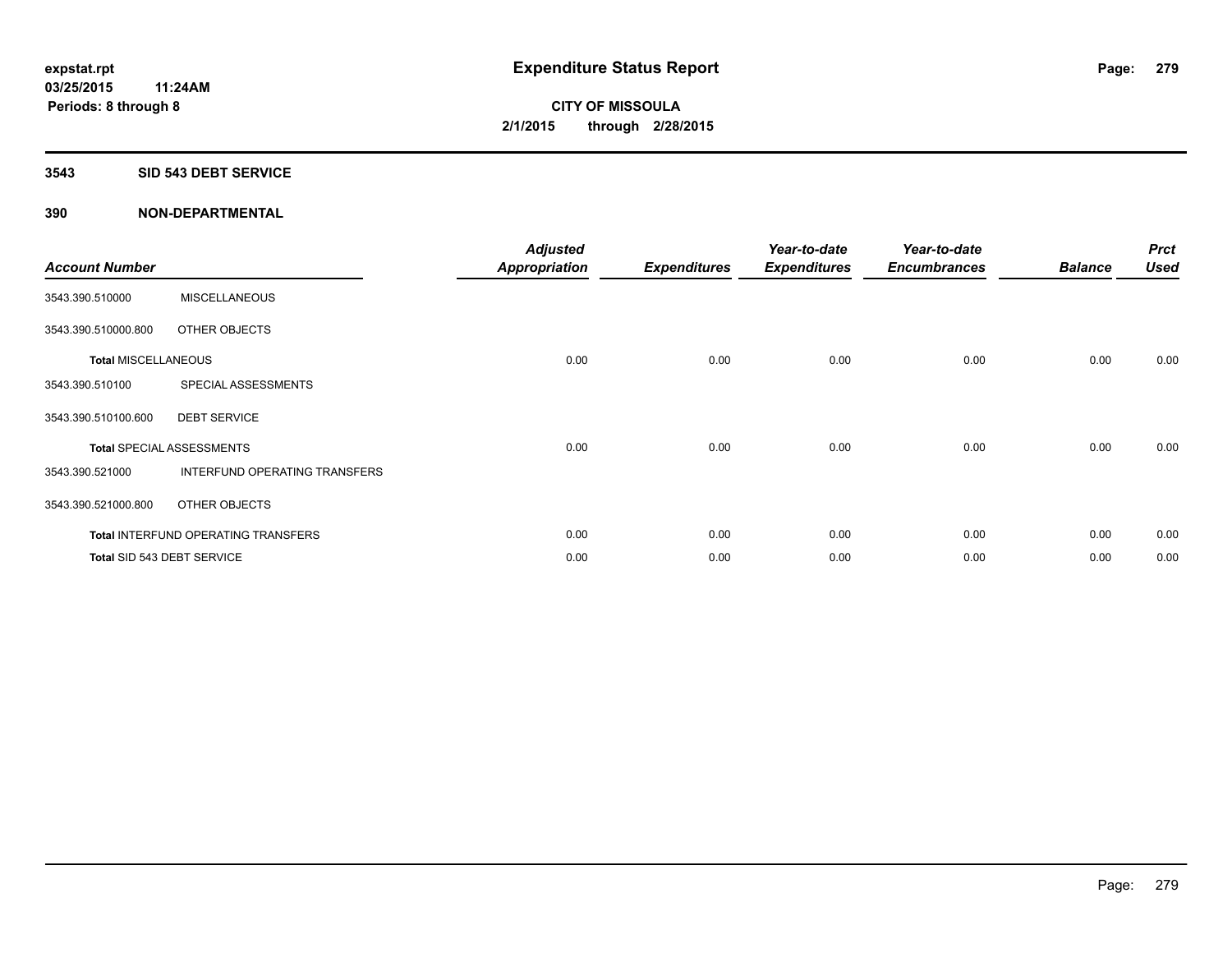### **3544 SID 544 RATTLESNAKE DEBT SERVICE**

| <b>Account Number</b>                      |                                                 | <b>Adjusted</b><br><b>Appropriation</b> | <b>Expenditures</b> | Year-to-date<br><b>Expenditures</b> | Year-to-date<br><b>Encumbrances</b> | <b>Balance</b> | <b>Prct</b><br>Used |
|--------------------------------------------|-------------------------------------------------|-----------------------------------------|---------------------|-------------------------------------|-------------------------------------|----------------|---------------------|
| 3544.390.510100                            | SPECIAL ASSESSMENTS                             |                                         |                     |                                     |                                     |                |                     |
| 3544.390.510100.600                        | <b>DEBT SERVICE</b>                             |                                         |                     |                                     |                                     |                |                     |
| 3544.390.510100.610.000 SID 544C/PRINCIPAL |                                                 | 65.000.00                               | 0.00                | 32,000.00                           | 0.00                                | 33.000.00      | 49.23               |
|                                            | 3544.390.510100.620.000 INTEREST / SERVICE FEES | 51,638.00                               | 0.00                | 26,118.75                           | 0.00                                | 25.519.25      | 50.58               |
| <b>Total DEBT SERVICE</b>                  |                                                 | 116,638.00                              | 0.00                | 58.118.75                           | 0.00                                | 58.519.25      | 49.83               |
| <b>Total NON-DEPARTMENTAL</b>              |                                                 | 116.638.00                              | 0.00                | 58.118.75                           | 0.00                                | 58.519.25      | 49.83               |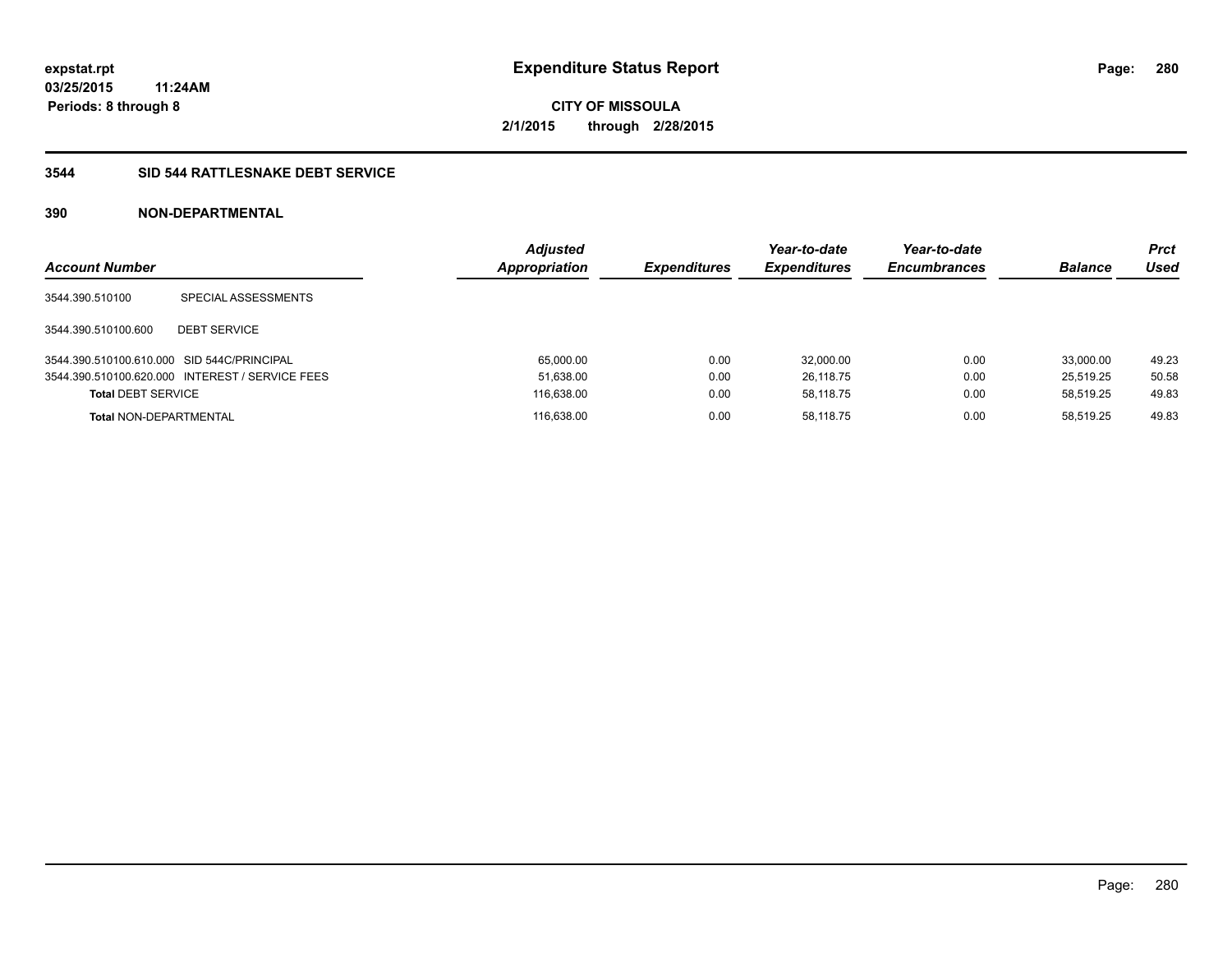**Periods: 8 through 8**

**CITY OF MISSOULA 2/1/2015 through 2/28/2015**

### **3544 SID 544 RATTLESNAKE DEBT SERVICE**

### **550 SID 544 PROJECT**

| <b>Account Number</b>     |                                                 | <b>Adjusted</b><br><b>Appropriation</b> | <b>Expenditures</b> | Year-to-date<br><b>Expenditures</b> | Year-to-date<br><b>Encumbrances</b> | <b>Balance</b> | <b>Prct</b><br>Used |
|---------------------------|-------------------------------------------------|-----------------------------------------|---------------------|-------------------------------------|-------------------------------------|----------------|---------------------|
| 3544.550.510100           | SPECIAL ASSESSMENTS                             |                                         |                     |                                     |                                     |                |                     |
| 3544.550.510100.600       | <b>DEBT SERVICE</b>                             |                                         |                     |                                     |                                     |                |                     |
|                           | 3544.550.510100.610.000 SID 544B ARRA/PRINCIPAL | 16,000.00                               | 0.00                | 8.000.00                            | 0.00                                | 8.000.00       | 50.00               |
|                           | 3544.550.510100.620.000 INTEREST / SERVICE FEES | 5.110.00                                | 0.00                | 2.590.00                            | 0.00                                | 2.520.00       | 50.68               |
| <b>Total DEBT SERVICE</b> |                                                 | 21,110.00                               | 0.00                | 10.590.00                           | 0.00                                | 10.520.00      | 50.17               |
| Total SID 544 PROJECT     |                                                 | 21.110.00                               | 0.00                | 10.590.00                           | 0.00                                | 10.520.00      | 50.17               |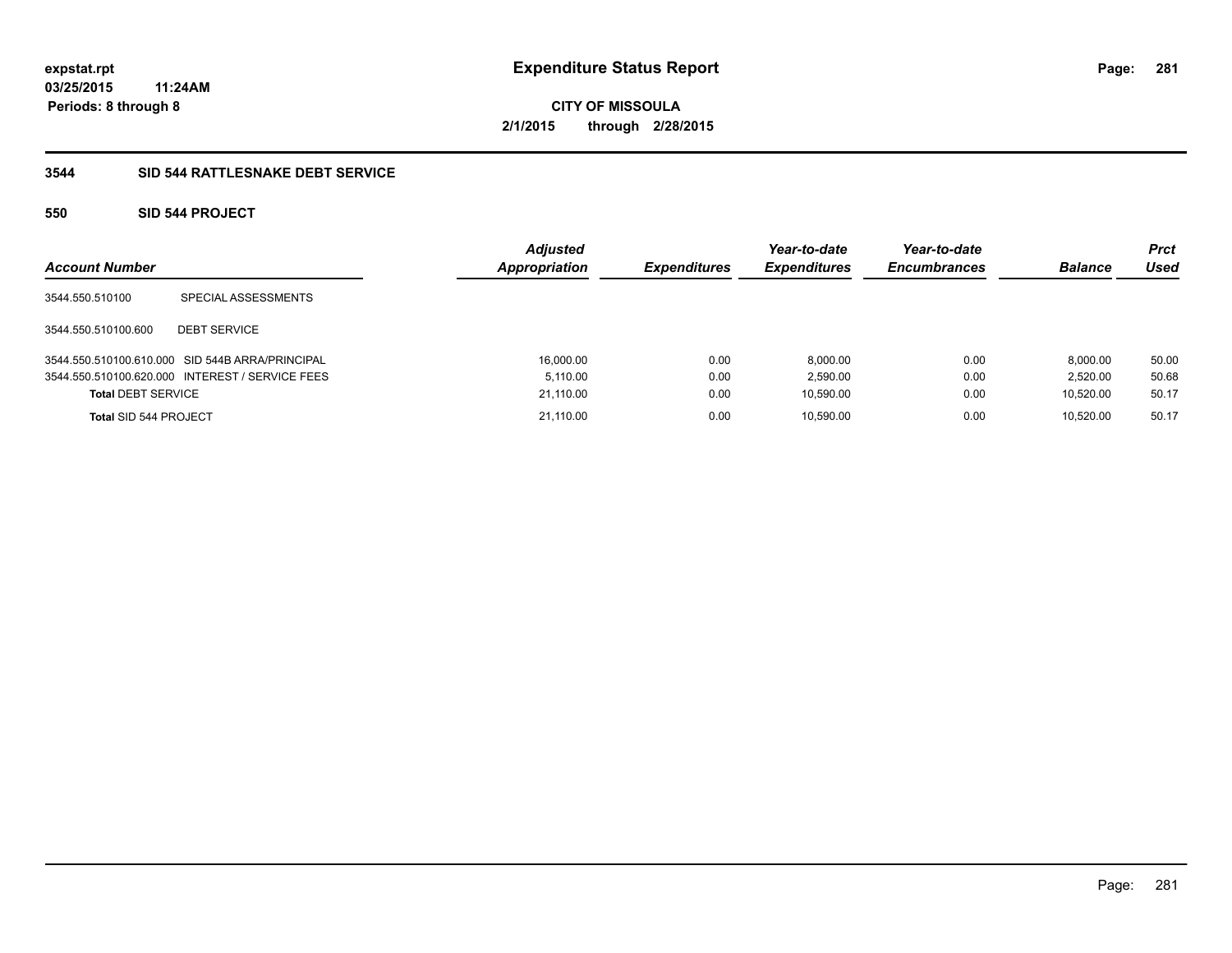#### **3544 SID 544 RATTLESNAKE DEBT SERVICE**

### **555 LOLO STREET PROJECT**

| <b>Account Number</b>            |                                                           | <b>Adjusted</b><br><b>Appropriation</b> | <b>Expenditures</b> | Year-to-date<br><b>Expenditures</b> | Year-to-date<br><b>Encumbrances</b> | <b>Balance</b> | <b>Prct</b><br><b>Used</b> |
|----------------------------------|-----------------------------------------------------------|-----------------------------------------|---------------------|-------------------------------------|-------------------------------------|----------------|----------------------------|
| 3544.555.510100                  | SPECIAL ASSESSMENTS                                       |                                         |                     |                                     |                                     |                |                            |
| 3544.555.510100.600              | <b>DEBT SERVICE</b>                                       |                                         |                     |                                     |                                     |                |                            |
|                                  | 3544.555.510100.610.000 SID 544D LOLOD/PRINCIPAL          | 1,500.00                                | 0.00                | 500.00                              | 0.00                                | 1,000.00       | 33.33                      |
|                                  | 3544.555.510100.620.000 SID 544 D INTEREST / SERVICE FEES | 928.00                                  | 0.00                | 468.75                              | 0.00                                | 459.25         | 50.51                      |
|                                  | <b>Total SPECIAL ASSESSMENTS</b>                          | 2,428.00                                | 0.00                | 968.75                              | 0.00                                | 1,459.25       | 39.90                      |
| 3544.555.510110                  | <b>MERCHANT SERVICES</b>                                  |                                         |                     |                                     |                                     |                |                            |
| 3544.555.510110.500              | <b>FIXED CHARGES</b>                                      |                                         |                     |                                     |                                     |                |                            |
| <b>Total MERCHANT SERVICES</b>   |                                                           | 0.00                                    | 0.00                | 0.00                                | 0.00                                | 0.00           | 0.00                       |
| <b>Total LOLO STREET PROJECT</b> |                                                           | 2,428.00                                | 0.00                | 968.75                              | 0.00                                | 1,459.25       | 39.90                      |
|                                  | <b>Total SID 544 RATTLESNAKE DEBT SERVICE</b>             | 140,176.00                              | 0.00                | 69,677.50                           | 0.00                                | 70.498.50      | 49.71                      |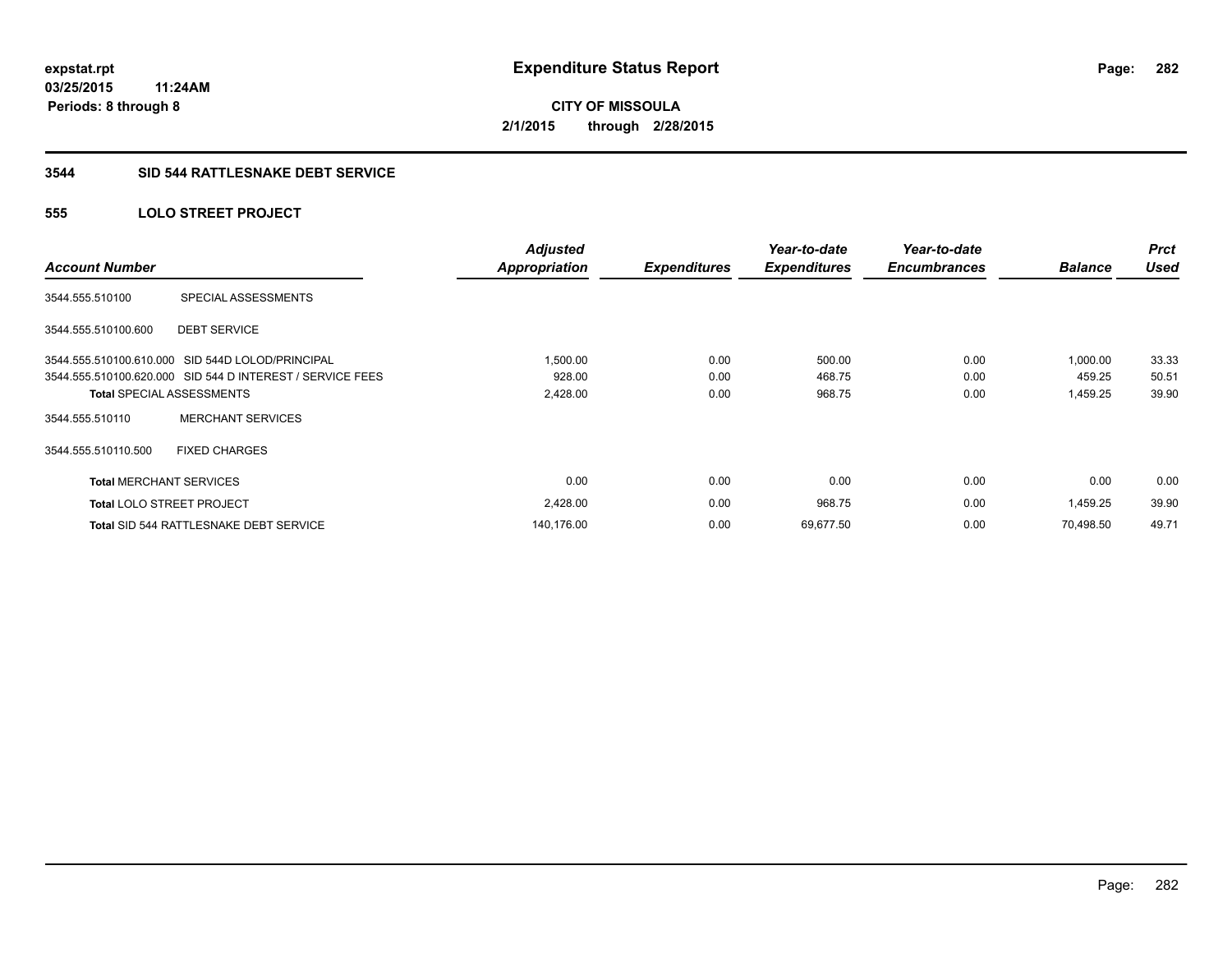#### **3545 SID 545 DEBT SERVICE**

| <b>Account Number</b> |                                      | <b>Adjusted</b><br><b>Appropriation</b> | <b>Expenditures</b> | Year-to-date<br><b>Expenditures</b> | Year-to-date<br><b>Encumbrances</b> | <b>Balance</b> | <b>Prct</b><br><b>Used</b> |
|-----------------------|--------------------------------------|-----------------------------------------|---------------------|-------------------------------------|-------------------------------------|----------------|----------------------------|
| 3545.390.510100       | SPECIAL ASSESSMENTS                  |                                         |                     |                                     |                                     |                |                            |
| 3545.390.510100.600   | <b>DEBT SERVICE</b>                  |                                         |                     |                                     |                                     |                |                            |
|                       | <b>Total SPECIAL ASSESSMENTS</b>     | 0.00                                    | 0.00                | 0.00                                | 0.00                                | 0.00           | 0.00                       |
| 3545.390.510110       | <b>MERCHANT SERVICES</b>             |                                         |                     |                                     |                                     |                |                            |
| 3545.390.510110.500   | <b>FIXED CHARGES</b>                 |                                         |                     |                                     |                                     |                |                            |
|                       | <b>Total MERCHANT SERVICES</b>       | 0.00                                    | 0.00                | 0.00                                | 0.00                                | 0.00           | 0.00                       |
| 3545.390.521000       | <b>INTERFUND OPERATING TRANSFERS</b> |                                         |                     |                                     |                                     |                |                            |
| 3545.390.521000.800   | OTHER OBJECTS                        |                                         |                     |                                     |                                     |                |                            |
|                       | Total INTERFUND OPERATING TRANSFERS  | 0.00                                    | 0.00                | 0.00                                | 0.00                                | 0.00           | 0.00                       |
|                       | Total SID 545 DEBT SERVICE           | 0.00                                    | 0.00                | 0.00                                | 0.00                                | 0.00           | 0.00                       |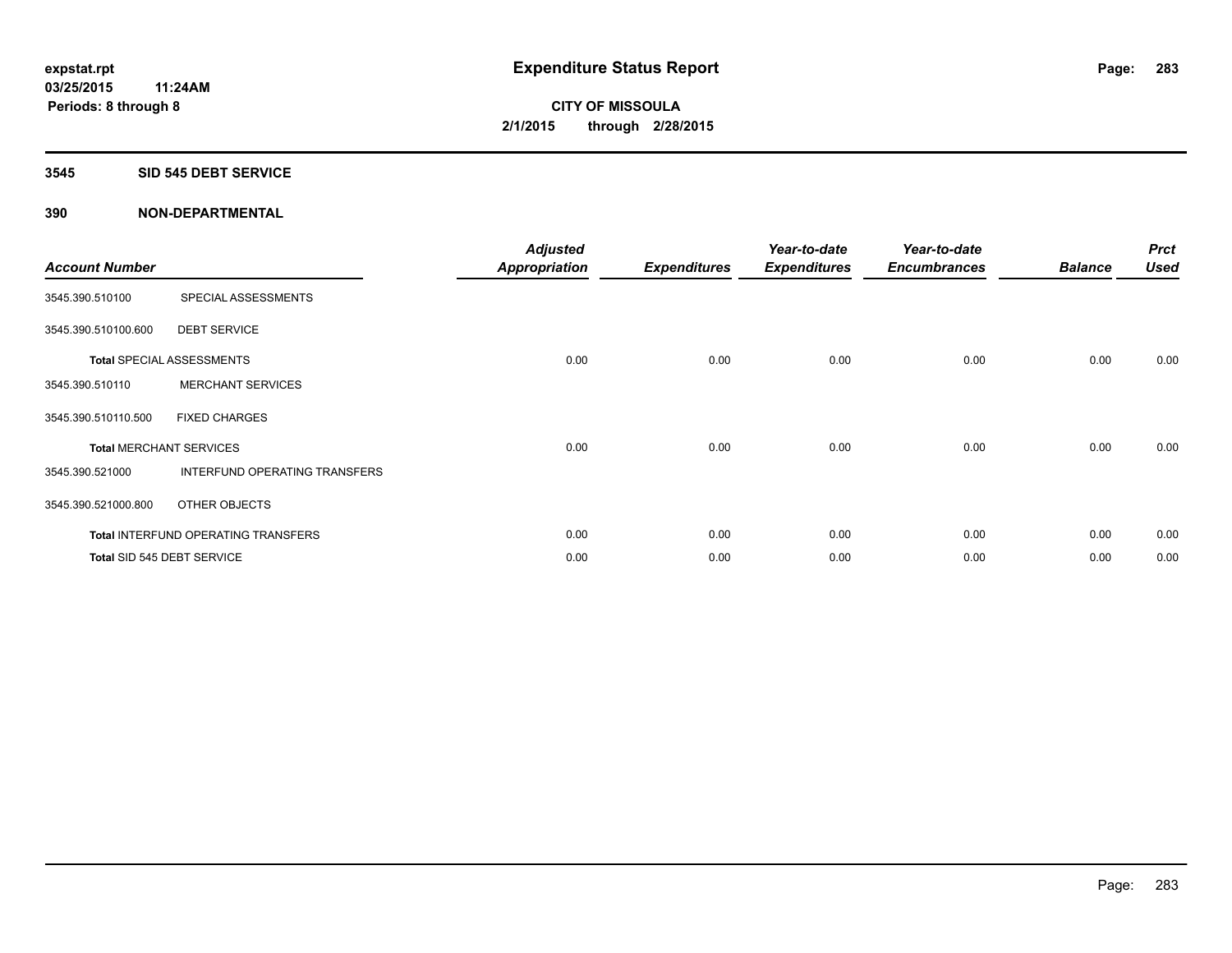### **3546 SID 546 DEBT SERVICE**

| <b>Account Number</b>     |                                  | <b>Adjusted</b><br><b>Appropriation</b> | <b>Expenditures</b> | Year-to-date<br><b>Expenditures</b> | Year-to-date<br><b>Encumbrances</b> | <b>Balance</b> | <b>Prct</b><br>Used |
|---------------------------|----------------------------------|-----------------------------------------|---------------------|-------------------------------------|-------------------------------------|----------------|---------------------|
| 3546.390.510100           | SPECIAL ASSESSMENTS              |                                         |                     |                                     |                                     |                |                     |
| 3546.390.510100.600       | <b>DEBT SERVICE</b>              |                                         |                     |                                     |                                     |                |                     |
| <b>Total DEBT SERVICE</b> |                                  | 0.00                                    | 0.00                | 0.00                                | 0.00                                | 0.00           | 0.00                |
|                           | <b>Total SPECIAL ASSESSMENTS</b> | 0.00                                    | 0.00                | 0.00                                | 0.00                                | 0.00           | 0.00                |
|                           | Total SID 546 DEBT SERVICE       | 0.00                                    | 0.00                | 0.00                                | 0.00                                | 0.00           | 0.00                |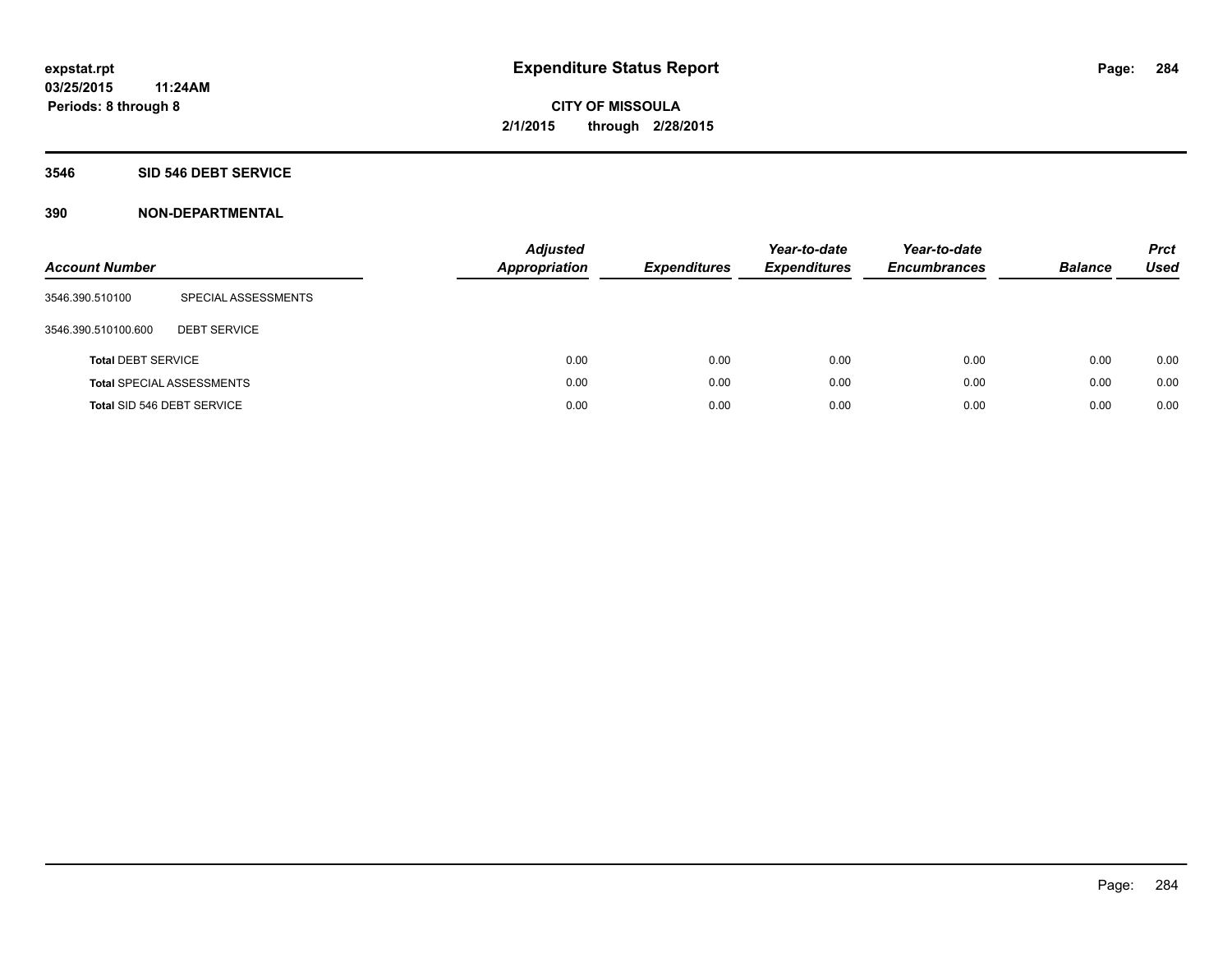### **3548 SID 548-5TH, 6TH & ARTHUR**

| <b>Account Number</b>                      |                                                 | <b>Adjusted</b><br>Appropriation | <b>Expenditures</b> | Year-to-date<br><b>Expenditures</b> | Year-to-date<br><b>Encumbrances</b> | <b>Balance</b> | <b>Prct</b><br>Used |
|--------------------------------------------|-------------------------------------------------|----------------------------------|---------------------|-------------------------------------|-------------------------------------|----------------|---------------------|
| 3548.390.510100                            | SPECIAL ASSESSMENTS                             |                                  |                     |                                     |                                     |                |                     |
| 3548.390.510100.600                        | <b>DEBT SERVICE</b>                             |                                  |                     |                                     |                                     |                |                     |
| 3548.390.510100.610.000 SID 544C/PRINCIPAL |                                                 | 65,000.00                        | 0.00                | 0.00                                | 0.00                                | 65.000.00      | 0.00                |
|                                            | 3548.390.510100.620.000 INTEREST / SERVICE FEES | 48,475.00                        | 0.00                | 24,412.50                           | 0.00                                | 24.062.50      | 50.36               |
| <b>Total SPECIAL ASSESSMENTS</b>           |                                                 | 113.475.00                       | 0.00                | 24,412.50                           | 0.00                                | 89.062.50      | 21.51               |
|                                            | Total SID 548-5TH, 6TH & ARTHUR                 | 113.475.00                       | 0.00                | 24.412.50                           | 0.00                                | 89.062.50      | 21.51               |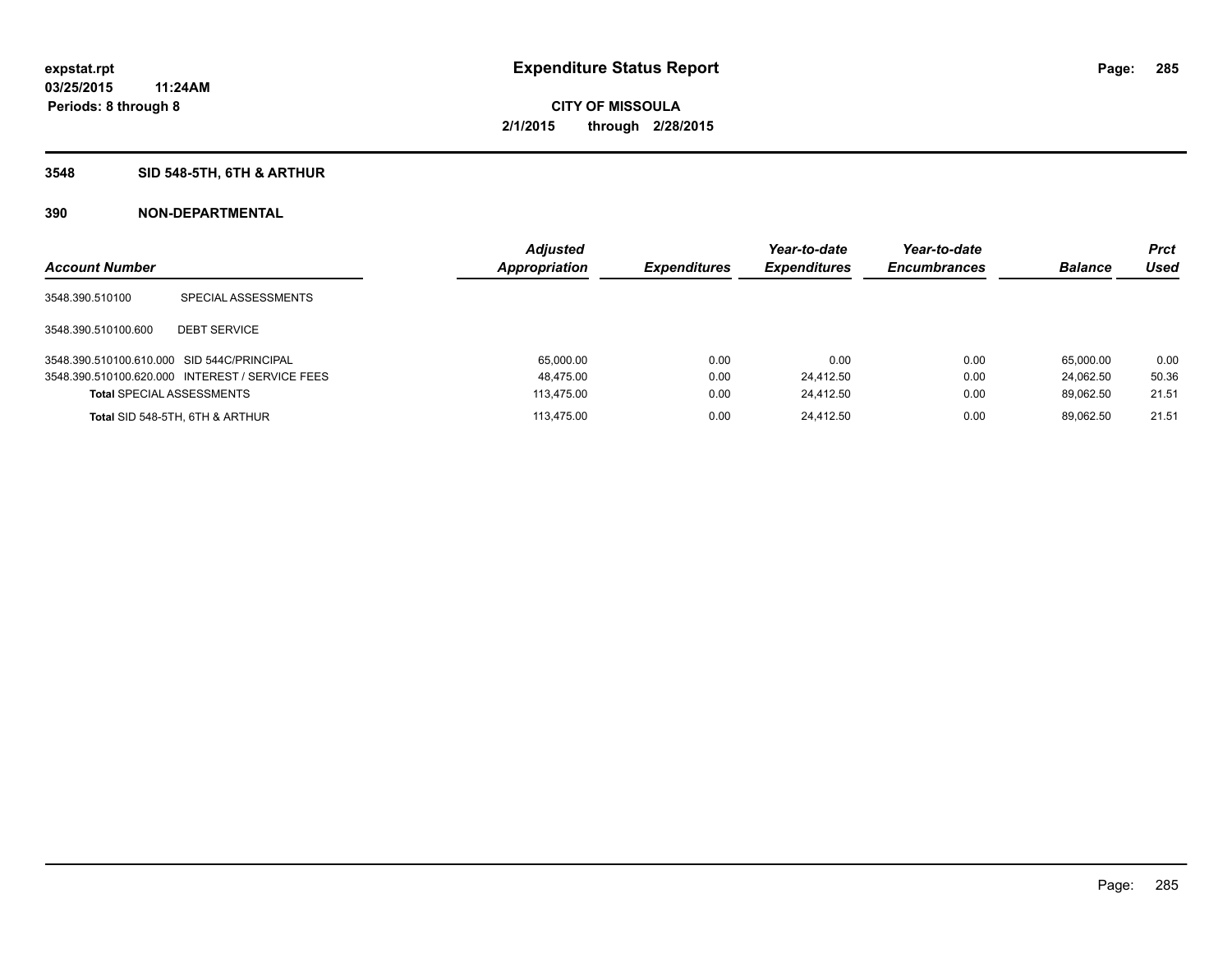#### **4060 CAPITAL IMPROVEMENT PROGRAM FUND**

| <b>Account Number</b>                   |                                                            | <b>Adjusted</b><br><b>Appropriation</b> | <b>Expenditures</b> | Year-to-date<br><b>Expenditures</b> | Year-to-date<br><b>Encumbrances</b> | <b>Balance</b> | <b>Prct</b><br><b>Used</b> |
|-----------------------------------------|------------------------------------------------------------|-----------------------------------------|---------------------|-------------------------------------|-------------------------------------|----------------|----------------------------|
| 4060.390.410000                         | <b>GENERAL GOVERNMENT</b>                                  |                                         |                     |                                     |                                     |                |                            |
| 4060.390.410000.600                     | <b>DEBT SERVICE</b>                                        |                                         |                     |                                     |                                     |                |                            |
|                                         | <b>Total GENERAL GOVERNMENT</b>                            | 0.00                                    | 0.00                | 0.00                                | 0.00                                | 0.00           | 0.00                       |
| 4060.390.410001                         | <b>CORE OPERATING LIGHT VEHICLES</b>                       |                                         |                     |                                     |                                     |                |                            |
| 4060.390.410001.900                     | <b>CAPITAL OUTLAY</b>                                      |                                         |                     |                                     |                                     |                |                            |
|                                         | 4060.390.410001.940.000 CORE OPERATING LIGHT VEHICLES      | 0.00                                    | 0.00                | 4,104.00                            | 0.00                                | $-4,104.00$    | 0.00                       |
|                                         | Total CORE OPERATING LIGHT VEHICLES                        | 0.00                                    | 0.00                | 4,104.00                            | 0.00                                | $-4,104.00$    | 0.00                       |
| 4060.390.410211                         | MAYORS NEIGHBORHOOD OFFICE REMODEL                         |                                         |                     |                                     |                                     |                |                            |
| 4060.390.410211.900                     | <b>CAPITAL OUTLAY</b>                                      |                                         |                     |                                     |                                     |                |                            |
|                                         | 4060.390.410211.930.000 MAYORS NEIGHBORHOOD OFFICE REMODEL | 0.00                                    | 0.00                | 32.163.11                           | 0.00                                | $-32.163.11$   | 0.00                       |
|                                         | <b>Total MAYORS NEIGHBORHOOD OFFICE REMODEL</b>            | 0.00                                    | 0.00                | 32,163.11                           | 0.00                                | $-32,163.11$   | 0.00                       |
| 4060.390.410360                         | <b>CITY HALL EXPANSION</b>                                 |                                         |                     |                                     |                                     |                |                            |
| 4060.390.410360.800                     | OTHER OBJECTS                                              |                                         |                     |                                     |                                     |                |                            |
| <b>Total CITY HALL EXPANSION</b>        |                                                            | 0.00                                    | 0.00                | 0.00                                | 0.00                                | 0.00           | 0.00                       |
| 4060.390.410368                         | MUNI COURT EXPANSION DEBT SERVICE                          |                                         |                     |                                     |                                     |                |                            |
| 4060.390.410368.600                     | <b>DEBT SERVICE</b>                                        |                                         |                     |                                     |                                     |                |                            |
| 4060.390.410368.610.000 PRINCIPAL       |                                                            | 50,000.00                               | 0.00                | 0.00                                | 0.00                                | 50,000.00      | 0.00                       |
| 4060.390.410368.620.000 INTEREST & FEES |                                                            | 33,985.00                               | 0.00                | 17,342.50                           | 0.00                                | 16,642.50      | 51.03                      |
|                                         | Total MUNI COURT EXPANSION DEBT SERVICE                    | 83,985.00                               | 0.00                | 17,342.50                           | 0.00                                | 66,642.50      | 20.65                      |
| 4060.390.410550                         | <b>ACCOUNTING</b>                                          |                                         |                     |                                     |                                     |                |                            |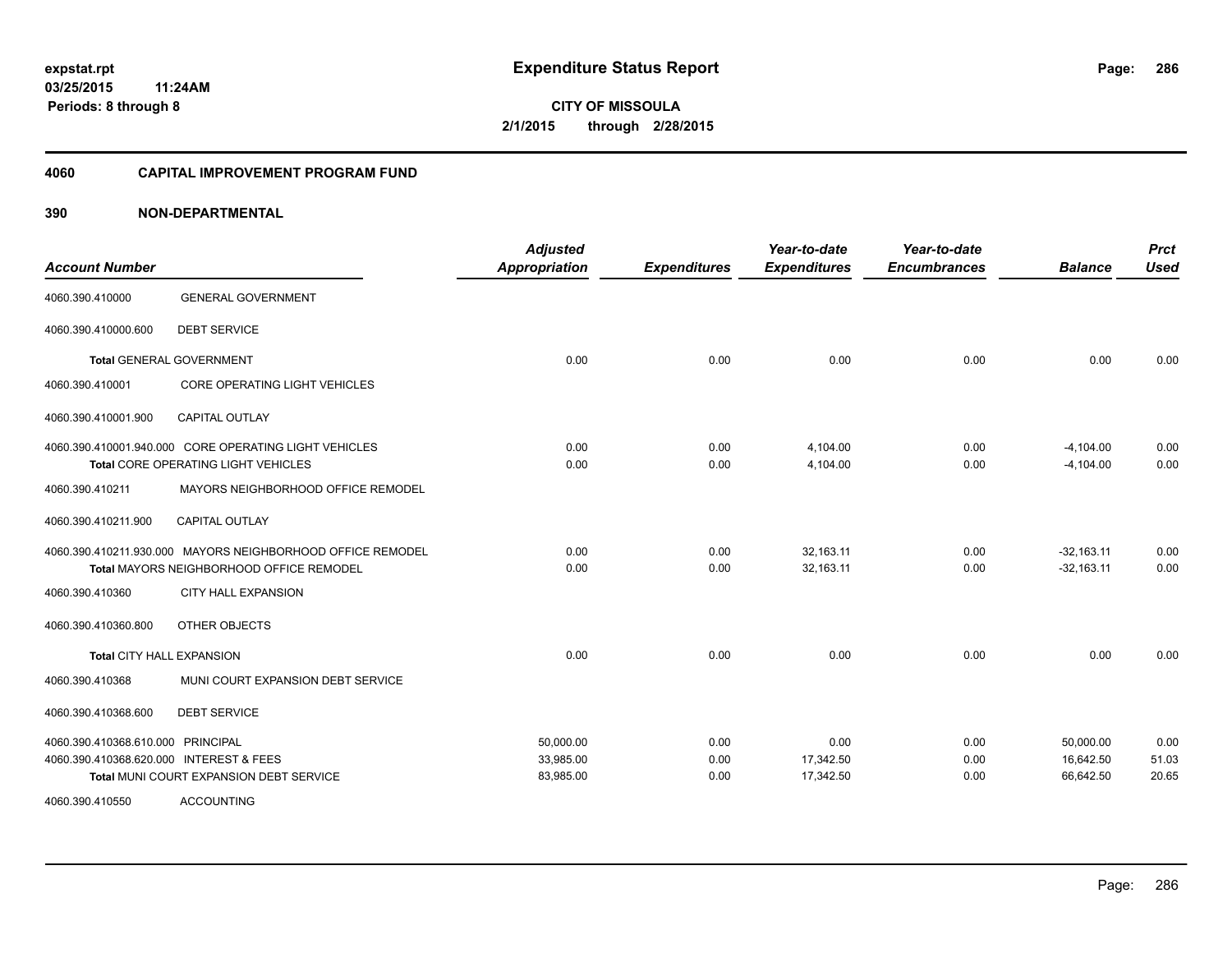#### **4060 CAPITAL IMPROVEMENT PROGRAM FUND**

|                         |                                                   | <b>Adjusted</b>      |                     | Year-to-date        | Year-to-date        |                | <b>Prct</b> |
|-------------------------|---------------------------------------------------|----------------------|---------------------|---------------------|---------------------|----------------|-------------|
| <b>Account Number</b>   |                                                   | <b>Appropriation</b> | <b>Expenditures</b> | <b>Expenditures</b> | <b>Encumbrances</b> | <b>Balance</b> | <b>Used</b> |
| 4060.390.410550.900     | <b>CAPITAL OUTLAY</b>                             |                      |                     |                     |                     |                |             |
| <b>Total ACCOUNTING</b> |                                                   | 0.00                 | 0.00                | 0.00                | 0.00                | 0.00           | 0.00        |
| 4060.390.410560         | COPIERS/COMPUTER EQUIP                            |                      |                     |                     |                     |                |             |
| 4060.390.410560.900     | <b>CAPITAL OUTLAY</b>                             |                      |                     |                     |                     |                |             |
|                         | 4060.390.410560.940.000 COPIERS/COMPUTER EQUIP    | 0.00                 | 829.55              | 120,875.24          | 0.00                | $-120,875.24$  | 0.00        |
|                         | Total COPIERS/COMPUTER EQUIP                      | 0.00                 | 829.55              | 120,875.24          | 0.00                | $-120,875.24$  | 0.00        |
| 4060.390.410587         | <b>CUSTOMER SERVICE REQUEST MODULE</b>            |                      |                     |                     |                     |                |             |
| 4060.390.410587.900     | CAPITAL OUTLAY                                    |                      |                     |                     |                     |                |             |
|                         | Total CUSTOMER SERVICE REQUEST MODULE             | 0.00                 | 0.00                | 0.00                | 0.00                | 0.00           | 0.00        |
| 4060.390.411011         | <b>DVS-COMPUTERS &amp; ACCESSORIES</b>            |                      |                     |                     |                     |                |             |
| 4060.390.411011.900     | <b>CAPITAL OUTLAY</b>                             |                      |                     |                     |                     |                |             |
|                         | Total DVS-COMPUTERS & ACCESSORIES                 | 0.00                 | 0.00                | 0.00                | 0.00                | 0.00           | 0.00        |
| 4060.390.411241         | ENERGY CONSERVATION CLIMATE ACTION                |                      |                     |                     |                     |                |             |
| 4060.390.411241.900     | <b>CAPITAL OUTLAY</b>                             |                      |                     |                     |                     |                |             |
|                         | Total ENERGY CONSERVATION CLIMATE ACTION          | 0.00                 | 0.00                | 0.00                | 0.00                | 0.00           | 0.00        |
| 4060.390.411242         | COUNCIL CHAMBERS HVAC                             |                      |                     |                     |                     |                |             |
| 4060.390.411242.900     | CAPITAL OUTLAY                                    |                      |                     |                     |                     |                |             |
|                         | 4060.390.411242.930.000 CITY HALL ELEVATOR REPAIR | 25,000.00            | 0.00                | 0.00                | 0.00                | 25,000.00      | 0.00        |
|                         | Total COUNCIL CHAMBERS HVAC                       | 25,000.00            | 0.00                | 0.00                | 0.00                | 25,000.00      | 0.00        |
| 4060.390.411300         | <b>VOIP</b>                                       |                      |                     |                     |                     |                |             |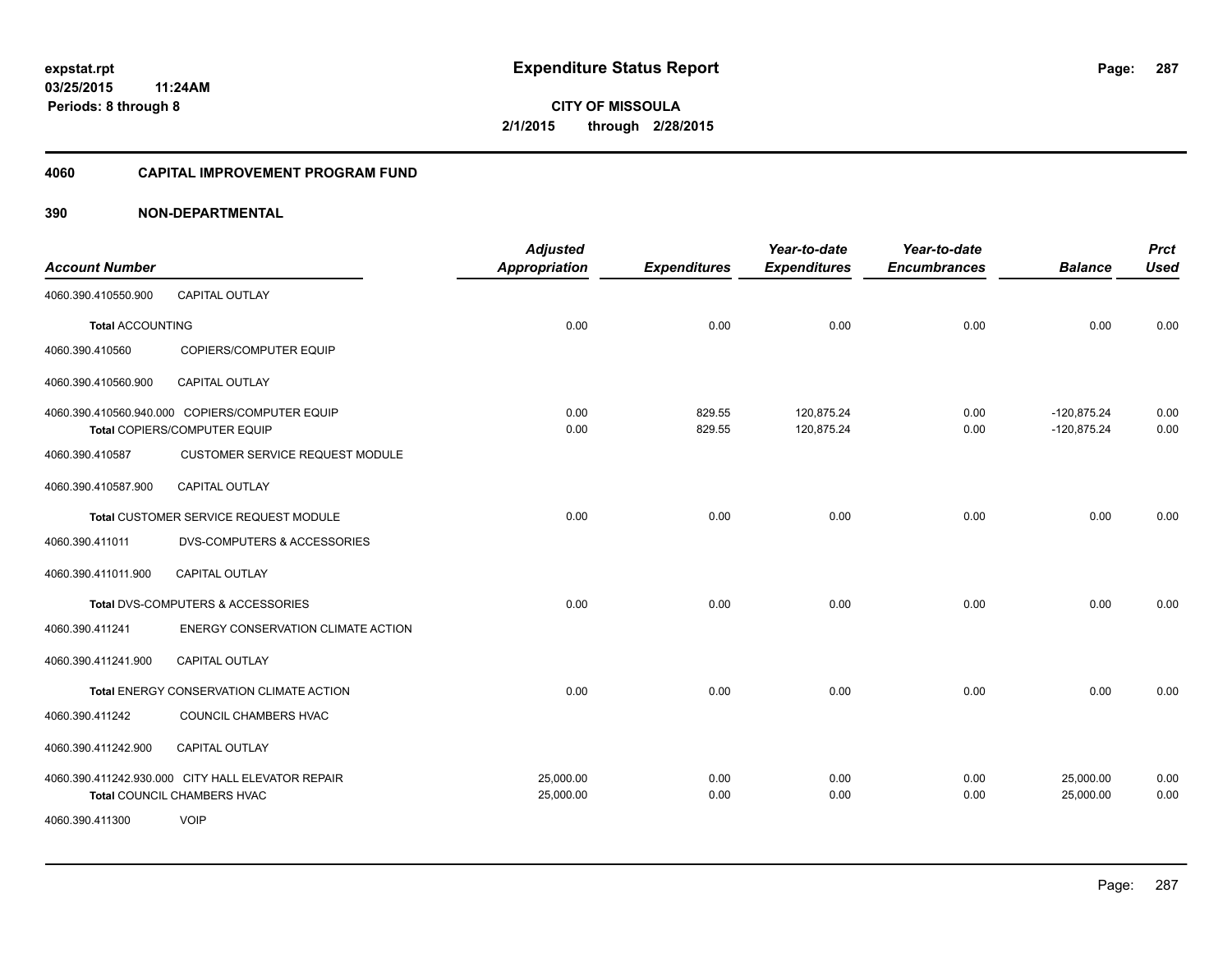#### **4060 CAPITAL IMPROVEMENT PROGRAM FUND**

|                                                                                                          | <b>Adjusted</b>         |                        | Year-to-date             | Year-to-date        |                                | <b>Prct</b>  |
|----------------------------------------------------------------------------------------------------------|-------------------------|------------------------|--------------------------|---------------------|--------------------------------|--------------|
| <b>Account Number</b>                                                                                    | Appropriation           | <b>Expenditures</b>    | <b>Expenditures</b>      | <b>Encumbrances</b> | <b>Balance</b>                 | <b>Used</b>  |
| <b>DEBT SERVICE</b><br>4060.390.411300.600                                                               |                         |                        |                          |                     |                                |              |
| 4060.390.411300.610.000 INTERNALLY FINANCED EQUIP/PRINCIPAL                                              | 148,493.00              | 0.00                   | 0.00                     | 0.00                | 148,493.00                     | 0.00         |
| 4060.390.411300.620.000 INTEREST / SERVICE FEES<br><b>Total VOIP</b>                                     | 11.184.00<br>159.677.00 | 0.00<br>0.00           | 0.00<br>0.00             | 0.00<br>0.00        | 11.184.00<br>159.677.00        | 0.00<br>0.00 |
| 4060.390.420001<br>PUBLIC SAFETY OPERATING/LIGHT VEHICLES                                                |                         |                        |                          |                     |                                |              |
| 4060.390.420001.900<br><b>CAPITAL OUTLAY</b>                                                             |                         |                        |                          |                     |                                |              |
| 4060.390.420001.940.000 PS CORE OPERATING LIGHT VEHICLES                                                 | 0.00                    | 108,065.50             | 274,865.01               | 0.00                | $-274,865.01$                  | 0.00<br>0.00 |
| <b>Total PUBLIC SAFETY OPERATING/LIGHT VEHICLES</b><br>PUBLIC SAFETY CORE HEAVY EQUIP<br>4060.390.420002 | 0.00                    | 108,065.50             | 274,865.01               | 0.00                | $-274,865.01$                  |              |
| 4060.390.420002.900<br><b>CAPITAL OUTLAY</b>                                                             |                         |                        |                          |                     |                                |              |
| 4060.390.420002.940.000 PS CORE HEAVY EQUIPMENT                                                          | 0.00                    | 0.00                   | 1,018,149.15             | 0.00                | $-1,018,149.15$                | 0.00         |
| Total PUBLIC SAFETY CORE HEAVY EQUIP                                                                     | 0.00                    | 0.00                   | 1,018,149.15             | 0.00                | $-1,018,149.15$                | 0.00         |
| ADA IMPLEMENTATION<br>4060.390.430000                                                                    |                         |                        |                          |                     |                                |              |
| <b>CAPITAL OUTLAY</b><br>4060.390.430000.900                                                             |                         |                        |                          |                     |                                |              |
| <b>Total ADA IMPLEMENTATION</b>                                                                          | 0.00                    | 0.00                   | 0.00                     | 0.00                | 0.00                           | 0.00         |
| PW CORE OPERATING LIGHT VEHICLES<br>4060.390.430001                                                      |                         |                        |                          |                     |                                |              |
| 4060.390.430001.900<br><b>CAPITAL OUTLAY</b>                                                             |                         |                        |                          |                     |                                |              |
| 4060.390.430001.940.000 PW CORE OPERATING LIGHT VEHICLES<br>Total PW CORE OPERATING LIGHT VEHICLES       | 0.00<br>0.00            | 74,018.00<br>74,018.00 | 147,980.94<br>147,980.94 | 0.00<br>0.00        | $-147,980.94$<br>$-147,980.94$ | 0.00<br>0.00 |
| 4060.390.430002<br>PW CORE HEAVY EQUIPMENT                                                               |                         |                        |                          |                     |                                |              |
| 4060.390.430002.900<br><b>CAPITAL OUTLAY</b>                                                             |                         |                        |                          |                     |                                |              |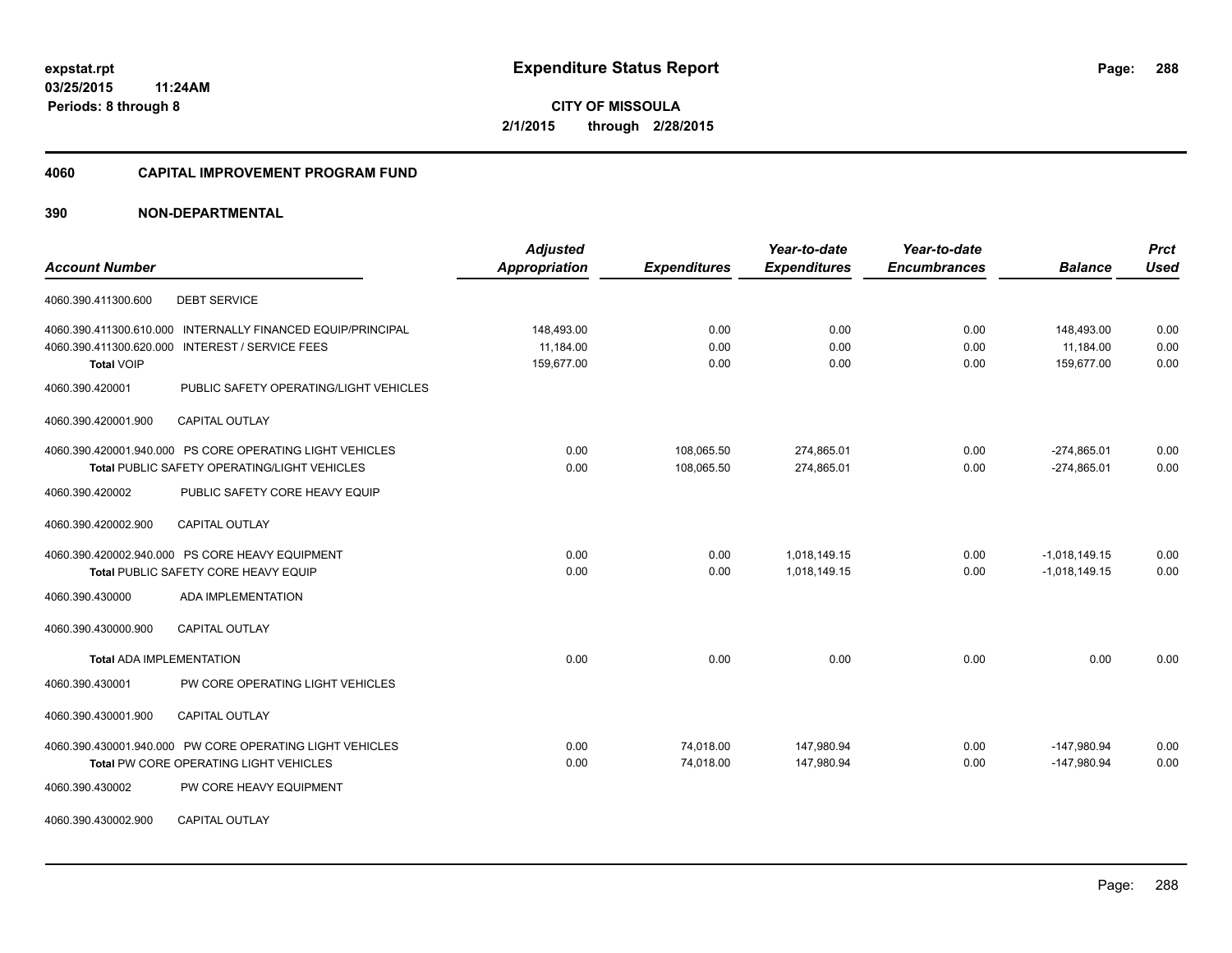#### **4060 CAPITAL IMPROVEMENT PROGRAM FUND**

| <b>Account Number</b>        |                                                                                                    | <b>Adjusted</b><br><b>Appropriation</b> | <b>Expenditures</b>    | Year-to-date<br><b>Expenditures</b> | Year-to-date<br><b>Encumbrances</b> | <b>Balance</b>                 | <b>Prct</b><br><b>Used</b> |
|------------------------------|----------------------------------------------------------------------------------------------------|-----------------------------------------|------------------------|-------------------------------------|-------------------------------------|--------------------------------|----------------------------|
|                              | 4060.390.430002.940.000 PW CORE HEAVY EQUIPMENT<br>Total PW CORE HEAVY EQUIPMENT                   | 0.00<br>0.00                            | 59,415.15<br>59,415.15 | 619,952.82<br>619,952.82            | 0.00<br>0.00                        | $-619,952.82$<br>$-619,952.82$ | 0.00<br>0.00               |
| 4060.390.430004              | TRAFFIC SIGNAL LED CONVERSION                                                                      |                                         |                        |                                     |                                     |                                |                            |
| 4060.390.430004.900          | <b>CAPITAL OUTLAY</b>                                                                              |                                         |                        |                                     |                                     |                                |                            |
|                              | Total TRAFFIC SIGNAL LED CONVERSION                                                                | 0.00                                    | 0.00                   | 0.00                                | 0.00                                | 0.00                           | 0.00                       |
| 4060.390.430013              | MAINTENANCE MANAGEMENT SYSTEM                                                                      |                                         |                        |                                     |                                     |                                |                            |
| 4060.390.430013.900          | <b>CAPITAL OUTLAY</b>                                                                              |                                         |                        |                                     |                                     |                                |                            |
|                              | Total MAINTENANCE MANAGEMENT SYSTEM                                                                | 0.00                                    | 0.00                   | 0.00                                | 0.00                                | 0.00                           | 0.00                       |
| 4060.390.430221              | CENTRALIZED MAINT, TOOLS & FENCE                                                                   |                                         |                        |                                     |                                     |                                |                            |
| 4060.390.430221.900          | <b>CAPITAL OUTLAY</b>                                                                              |                                         |                        |                                     |                                     |                                |                            |
|                              | 4060.390.430221.930.000 CENTRALIZED MAINT, TOOLS & FENCE<br>Total CENTRALIZED MAINT, TOOLS & FENCE | 0.00<br>0.00                            | 30,425.66<br>30,425.66 | 627,775.62<br>627,775.62            | 0.00<br>0.00                        | $-627,775.62$<br>$-627,775.62$ | 0.00<br>0.00               |
| 4060.390.430266              | <b>TRAFFIC CALMING</b>                                                                             |                                         |                        |                                     |                                     |                                |                            |
| 4060.390.430266.900          | <b>CAPITAL OUTLAY</b>                                                                              |                                         |                        |                                     |                                     |                                |                            |
| <b>Total TRAFFIC CALMING</b> |                                                                                                    | 0.00                                    | 0.00                   | 0.00                                | 0.00                                | 0.00                           | 0.00                       |
| 4060.390.431401              | GIS-AERIAL PHOTOGRAPHY                                                                             |                                         |                        |                                     |                                     |                                |                            |
| 4060.390.431401.300          | PURCHASED SERVICES                                                                                 |                                         |                        |                                     |                                     |                                |                            |
|                              | Total GIS-AERIAL PHOTOGRAPHY                                                                       | 0.00                                    | 0.00                   | 0.00                                | 0.00                                | 0.00                           | 0.00                       |
| 4060.390.460001              | PARKS CORE OPERATING/LIGHT VEHICLES                                                                |                                         |                        |                                     |                                     |                                |                            |
| 4060.390.460001.900          | <b>CAPITAL OUTLAY</b>                                                                              |                                         |                        |                                     |                                     |                                |                            |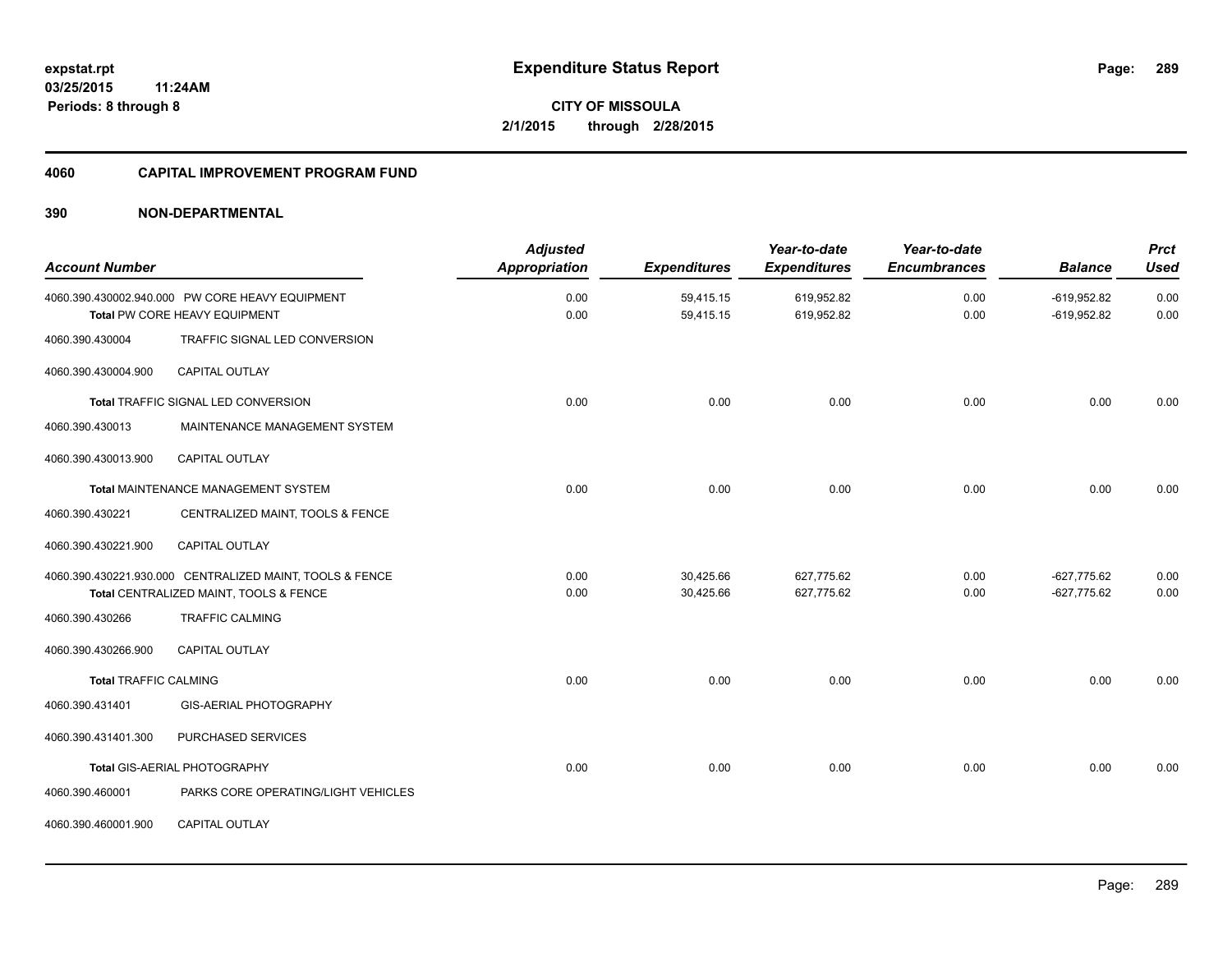**CITY OF MISSOULA 2/1/2015 through 2/28/2015**

#### **4060 CAPITAL IMPROVEMENT PROGRAM FUND**

| <b>Account Number</b>                   |                                                           | <b>Adjusted</b><br><b>Appropriation</b> | <b>Expenditures</b> | Year-to-date<br><b>Expenditures</b> | Year-to-date<br><b>Encumbrances</b> | <b>Balance</b> | <b>Prct</b><br><b>Used</b> |
|-----------------------------------------|-----------------------------------------------------------|-----------------------------------------|---------------------|-------------------------------------|-------------------------------------|----------------|----------------------------|
|                                         |                                                           |                                         |                     |                                     |                                     |                |                            |
|                                         | Total PARKS CORE OPERATING/LIGHT VEHICLES                 | 0.00                                    | 0.00                | 0.00                                | 0.00                                | 0.00           | 0.00                       |
| 4060.390.460002                         | PARKS CORE HEAVY EQUIPMENT                                |                                         |                     |                                     |                                     |                |                            |
| 4060.390.460002.900                     | <b>CAPITAL OUTLAY</b>                                     |                                         |                     |                                     |                                     |                |                            |
|                                         | Total PARKS CORE HEAVY EQUIPMENT                          | 0.00                                    | 0.00                | 0.00                                | 0.00                                | 0.00           | 0.00                       |
| 4060.390.460400                         | PARK MAINTENANCE & IMPROVEMENTS                           |                                         |                     |                                     |                                     |                |                            |
| 4060.390.460400.100                     | PERSONAL SERVICES                                         |                                         |                     |                                     |                                     |                |                            |
| <b>Total PERSONAL SERVICES</b>          |                                                           | 0.00                                    | 0.00                | 0.00                                | 0.00                                | 0.00           | 0.00                       |
| 4060.390.460400.900                     | <b>CAPITAL OUTLAY</b>                                     |                                         |                     |                                     |                                     |                |                            |
|                                         | 4060.390.460400.930.000 PARK MAINTENANCE AND IMPROVEMENTS | 0.00                                    | $-1,400.00$         | 0.00                                | 0.00                                | 0.00           | 0.00                       |
|                                         | Total PARK MAINTENANCE & IMPROVEMENTS                     | 0.00                                    | $-1,400.00$         | 0.00                                | 0.00                                | 0.00           | 0.00                       |
| 4060.390.460432                         | <b>AQUATICS SUPPORT</b>                                   |                                         |                     |                                     |                                     |                |                            |
| 4060.390.460432.900                     | <b>CAPITAL OUTLAY</b>                                     |                                         |                     |                                     |                                     |                |                            |
| <b>Total AQUATICS SUPPORT</b>           |                                                           | 0.00                                    | 0.00                | 0.00                                | 0.00                                | 0.00           | 0.00                       |
| 4060.390.460438                         | MCCORMICK PARK SITE PLAN                                  |                                         |                     |                                     |                                     |                |                            |
| 4060.390.460438.900                     | <b>CAPITAL OUTLAY</b>                                     |                                         |                     |                                     |                                     |                |                            |
|                                         | Total MCCORMICK PARK SITE PLAN                            | 0.00                                    | 0.00                | 0.00                                | 0.00                                | 0.00           | 0.00                       |
| 4060.390.460451                         | ART MUSEUM DEBT SERVICE                                   |                                         |                     |                                     |                                     |                |                            |
| 4060.390.460451.600                     | <b>DEBT SERVICE</b>                                       |                                         |                     |                                     |                                     |                |                            |
| 4060.390.460451.610.000 PRINCIPAL       |                                                           | 8,965.00                                | 0.00                | 17,931.84                           | 0.00                                | $-8,966.84$    | 200.02                     |
| 4060.390.460451.620.000 INTEREST & FEES |                                                           | 45.00                                   | 0.00                | 88.93                               | 0.00                                | $-43.93$       | 197.62                     |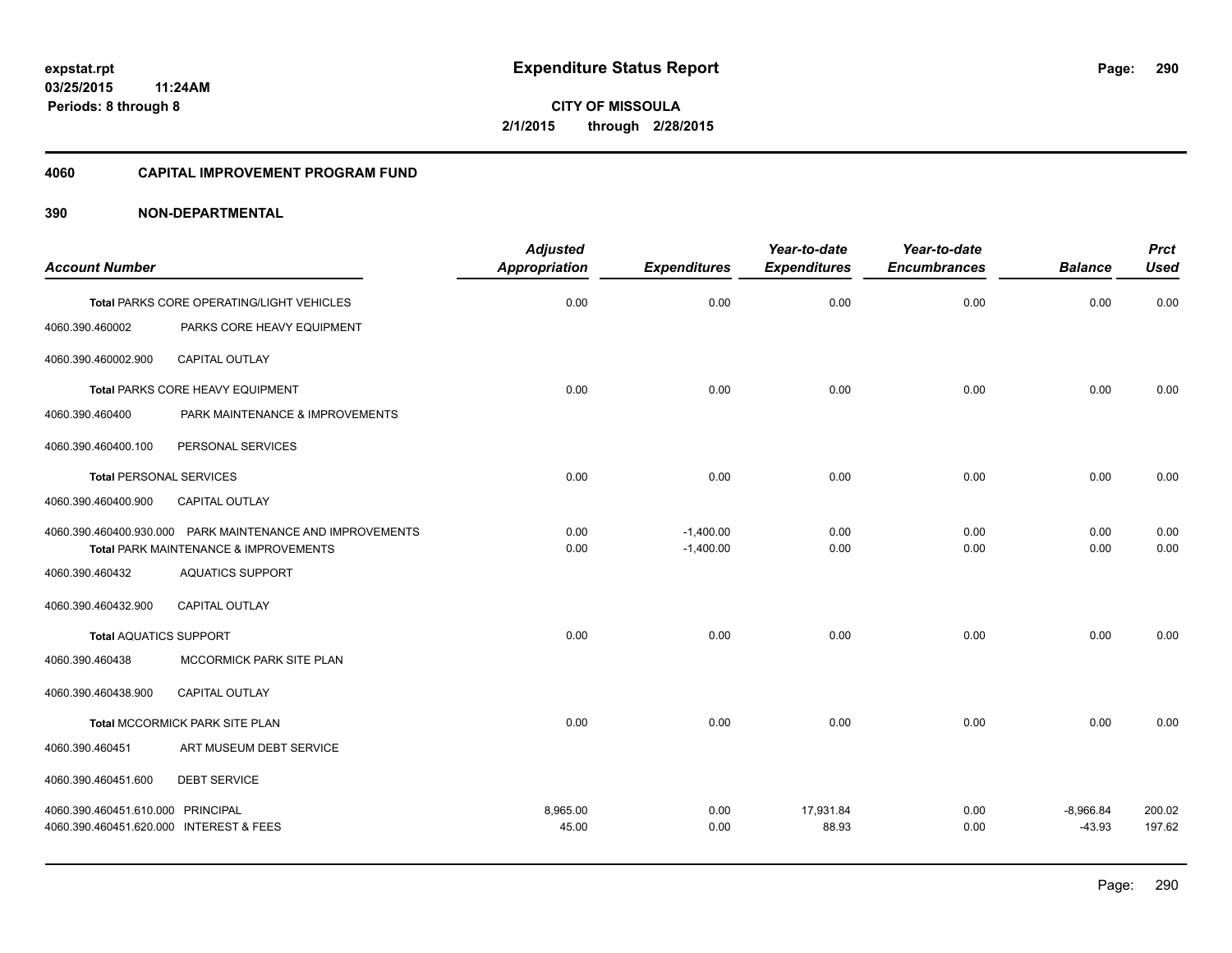#### **4060 CAPITAL IMPROVEMENT PROGRAM FUND**

| <b>Account Number</b>         |                                                                  | <b>Adjusted</b><br><b>Appropriation</b> | <b>Expenditures</b> | Year-to-date<br><b>Expenditures</b> | Year-to-date<br><b>Encumbrances</b> | <b>Balance</b> | <b>Prct</b><br><b>Used</b> |
|-------------------------------|------------------------------------------------------------------|-----------------------------------------|---------------------|-------------------------------------|-------------------------------------|----------------|----------------------------|
|                               | <b>Total ART MUSEUM DEBT SERVICE</b>                             | 9,010.00                                | 0.00                | 18,020.77                           | 0.00                                | $-9,010.77$    | 200.01                     |
| 4060.390.460452               | <b>ART MUSEUM</b>                                                |                                         |                     |                                     |                                     |                |                            |
| 4060.390.460452.900           | <b>CAPITAL OUTLAY</b>                                            |                                         |                     |                                     |                                     |                |                            |
| <b>Total ART MUSEUM</b>       |                                                                  | 0.00                                    | 0.00                | 0.00                                | 0.00                                | 0.00           | 0.00                       |
| 4060.390.460485               | 50 METER POOL IMPROVEMENTS                                       |                                         |                     |                                     |                                     |                |                            |
| 4060.390.460485.900           | <b>CAPITAL OUTLAY</b>                                            |                                         |                     |                                     |                                     |                |                            |
|                               | Total 50 METER POOL IMPROVEMENTS                                 | 0.00                                    | 0.00                | 0.00                                | 0.00                                | 0.00           | 0.00                       |
| 4060.390.460507               | <b>METER CONVERSION</b>                                          |                                         |                     |                                     |                                     |                |                            |
| 4060.390.460507.900           | <b>CAPITAL OUTLAY</b>                                            |                                         |                     |                                     |                                     |                |                            |
| <b>Total METER CONVERSION</b> |                                                                  | 0.00                                    | 0.00                | 0.00                                | 0.00                                | 0.00           | 0.00                       |
| 4060.390.490100               | AQUATICS GEN FUND DEBT SERVICE                                   |                                         |                     |                                     |                                     |                |                            |
| 4060.390.490100.600           | <b>DEBT SERVICE</b>                                              |                                         |                     |                                     |                                     |                |                            |
|                               | 4060.390.490100.610.000 FY08 AQUATICS GEN FUND DEBT SVS/PRINCIPL | 85,000.00                               | 0.00                | 0.00                                | 0.00                                | 85,000.00      | 0.00                       |
|                               | 4060.390.490100.620.000 FY08 AQUATICS GEN FUND DEBT SVS/INTEREST | 48,723.00                               | 0.00                | 24,711.26                           | 0.00                                | 24,011.74      | 50.72                      |
|                               | <b>Total AQUATICS GEN FUND DEBT SERVICE</b>                      | 133,723.00                              | 0.00                | 24,711.26                           | 0.00                                | 109,011.74     | 18.48                      |
| 4060.390.490101               | 50 METER POOL DEBT SERVICE                                       |                                         |                     |                                     |                                     |                |                            |
| 4060.390.490101.600           | <b>DEBT SERVICE</b>                                              |                                         |                     |                                     |                                     |                |                            |
|                               | 4060.390.490101.610.000 50 METER POOL DEBT SERVICE               | 35,000.00                               | 0.00                | 350.00                              | 0.00                                | 34,650.00      | 1.00                       |
|                               | 4060.390.490101.620.000 50 METER POOL DEBT SERVICE/INTEREST      | 25,138.00                               | 0.00                | 12,568.75                           | 0.00                                | 12,569.25      | 50.00                      |
|                               | Total 50 METER POOL DEBT SERVICE                                 | 60,138.00                               | 0.00                | 12,918.75                           | 0.00                                | 47,219.25      | 21.48                      |
| 4060.390.490102               | 2010C ENERGY BONDS DEBT SERVICE                                  |                                         |                     |                                     |                                     |                |                            |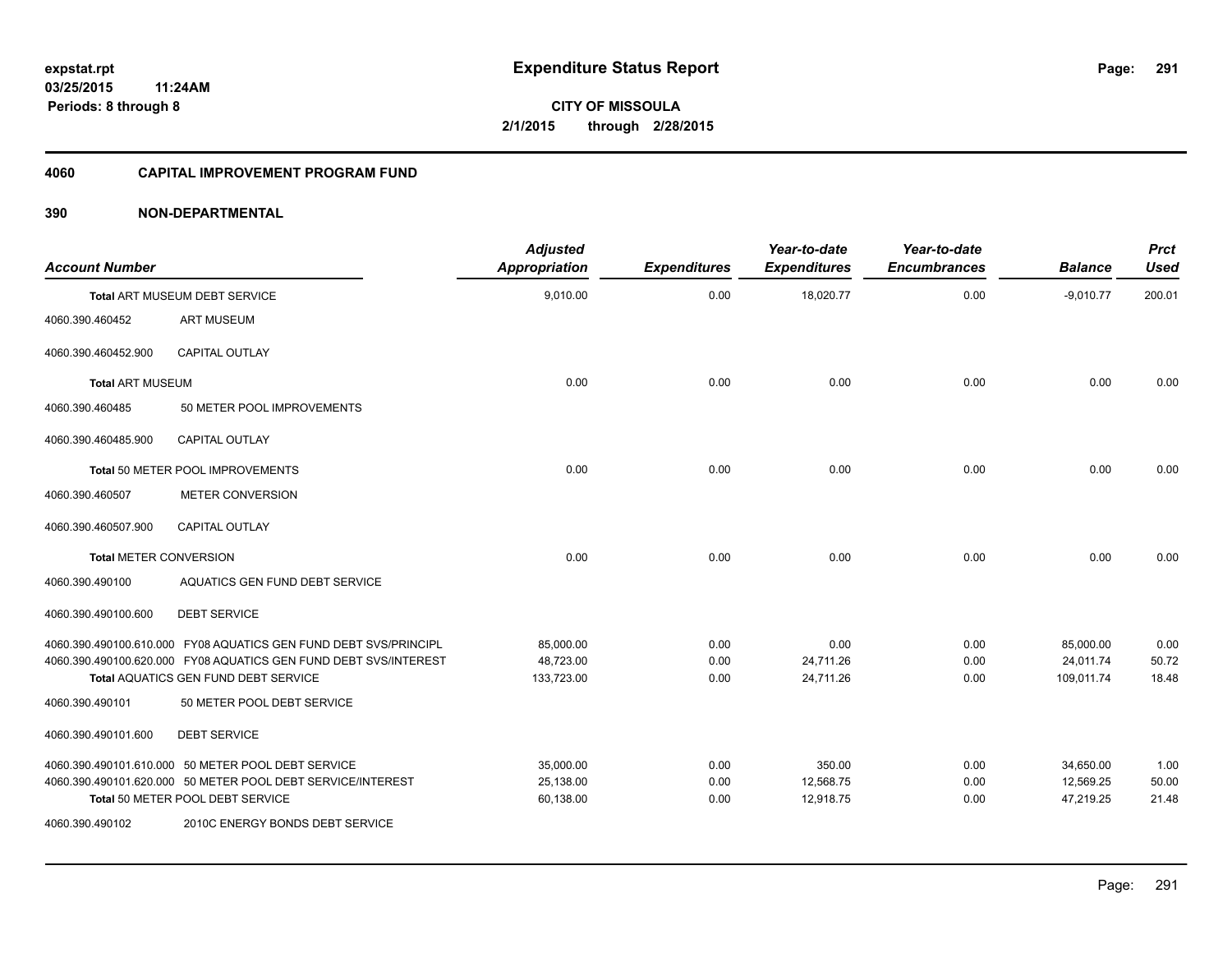**Periods: 8 through 8**

**CITY OF MISSOULA 2/1/2015 through 2/28/2015**

#### **4060 CAPITAL IMPROVEMENT PROGRAM FUND**

| <b>Account Number</b>                                       | <b>Adjusted</b><br><b>Appropriation</b> | <b>Expenditures</b> | Year-to-date<br><b>Expenditures</b> | Year-to-date<br><b>Encumbrances</b> | <b>Balance</b> | <b>Prct</b><br><b>Used</b> |
|-------------------------------------------------------------|-----------------------------------------|---------------------|-------------------------------------|-------------------------------------|----------------|----------------------------|
|                                                             |                                         |                     |                                     |                                     |                |                            |
| <b>DEBT SERVICE</b><br>4060.390.490102.600                  |                                         |                     |                                     |                                     |                |                            |
| 4060.390.490102.610.000 PRINCIPAL-2010C BONDS               | 60,000.00                               | 0.00                | 0.00                                | 0.00                                | 60,000.00      | 0.00                       |
| 4060.390.490102.620.000 INTEREST / SERVICE FEES-2010C BONDS | 24,125.00                               | 0.00                | 12,062.50                           | 0.00                                | 12,062.50      | 50.00                      |
| Total 2010C ENERGY BONDS DEBT SERVICE                       | 84,125.00                               | 0.00                | 12,062.50                           | 0.00                                | 72,062.50      | 14.34                      |
| 4060.390.490103<br>2010A REFUNDING DEBT SERVICE             |                                         |                     |                                     |                                     |                |                            |
| 4060.390.490103.600<br><b>DEBT SERVICE</b>                  |                                         |                     |                                     |                                     |                |                            |
| 4060.390.490103.610.000 PRINCIPAL                           | 105,000.00                              | 0.00                | 0.00                                | 0.00                                | 105,000.00     | 0.00                       |
| 4060.390.490103.620.000 INTEREST / SERVICE FEES             | 22,436.00                               | 0.00                | 11,568.75                           | 0.00                                | 10,867.25      | 51.56                      |
| <b>Total 2010A REFUNDING DEBT SERVICE</b>                   | 127,436.00                              | 0.00                | 11,568.75                           | 0.00                                | 115,867.25     | 9.08                       |
| 4060.390.490429<br>07 FIRE BOND DEBT SVS \$680,000          |                                         |                     |                                     |                                     |                |                            |
| 4060.390.490429.600<br><b>DEBT SERVICE</b>                  |                                         |                     |                                     |                                     |                |                            |
| 4060.390.490429.610.000 PRINCIPAL                           | 30.000.00                               | 0.00                | 0.00                                | 0.00                                | 30.000.00      | 0.00                       |
| 4060.390.490429.620.000 INTEREST / SERVICE FEES             | 19,875.00                               | 0.00                | 10,287.50                           | 0.00                                | 9,587.50       | 51.76                      |
| Total 07 FIRE BOND DEBT SVS \$680,000                       | 49,875.00                               | 0.00                | 10,287.50                           | 0.00                                | 39,587.50      | 20.63                      |
| FY09 FINANCED CORE EQUIPMENT<br>4060.390.490504             |                                         |                     |                                     |                                     |                |                            |
| PURCHASED SERVICES<br>4060.390.490504.300                   |                                         |                     |                                     |                                     |                |                            |
| <b>Total PURCHASED SERVICES</b>                             | 0.00                                    | 0.00                | 0.00                                | 0.00                                | 0.00           | 0.00                       |
| 4060.390.490504.600<br><b>DEBT SERVICE</b>                  |                                         |                     |                                     |                                     |                |                            |
| 4060.390.490504.610.000 FY09 CORE FINANCED EQUIP-PRINCIPAL  | 150,331.00                              | 0.00                | 253,902.82                          | 0.00                                | $-103,571.82$  | 168.90                     |
| 4060.390.490504.620.000 FY09 FINANCED CORE EQUIP-INTEREST   | 30,531.00                               | 1,512.61            | 56,483.04                           | 0.00                                | $-25,952.04$   | 185.00                     |
| <b>Total FY09 FINANCED CORE EQUIPMENT</b>                   | 180,862.00                              | 1,512.61            | 310,385.86                          | 0.00                                | $-129,523.86$  | 171.61                     |
| <b>CORE FINANCED EQUIPMENT</b><br>4060.390.490506           |                                         |                     |                                     |                                     |                |                            |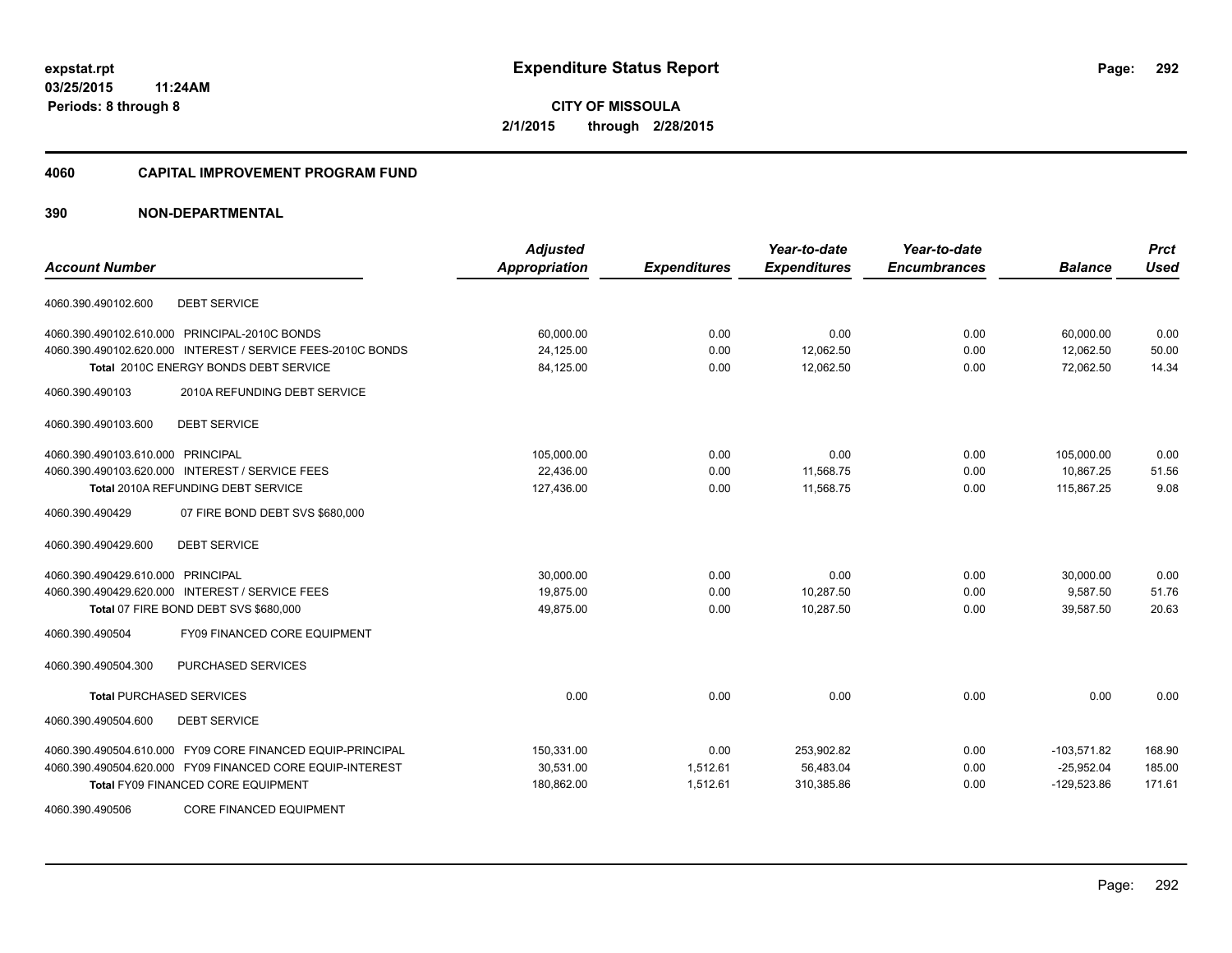#### **4060 CAPITAL IMPROVEMENT PROGRAM FUND**

| <b>Account Number</b>                                                             | <b>Adjusted</b><br><b>Appropriation</b> | <b>Expenditures</b> | Year-to-date<br><b>Expenditures</b> | Year-to-date<br><b>Encumbrances</b> | <b>Balance</b>                 | <b>Prct</b><br><b>Used</b> |
|-----------------------------------------------------------------------------------|-----------------------------------------|---------------------|-------------------------------------|-------------------------------------|--------------------------------|----------------------------|
| <b>DEBT SERVICE</b><br>4060.390.490506.600                                        |                                         |                     |                                     |                                     |                                |                            |
| 4060.390.490506.610.000 FINANCED EQUIP-PRINCIPAL<br>Total CORE FINANCED EQUIPMENT | 0.00<br>0.00                            | 0.00<br>0.00        | 145.967.06<br>145,967.06            | 0.00<br>0.00                        | $-145.967.06$<br>$-145,967.06$ | 0.00<br>0.00               |
| <b>TRANSFER TO CIP</b><br>4060.390.521001                                         |                                         |                     |                                     |                                     |                                |                            |
| OTHER OBJECTS<br>4060.390.521001.800                                              |                                         |                     |                                     |                                     |                                |                            |
| <b>Total TRANSFER TO CIP</b>                                                      | 0.00                                    | 0.00                | 0.00                                | 0.00                                | 0.00                           | 0.00                       |
| <b>Total NON-DEPARTMENTAL</b>                                                     | 913.831.00                              | 272.866.47          | 3.409.130.84                        | 0.00                                | -2.495.299.84                  | 373.06                     |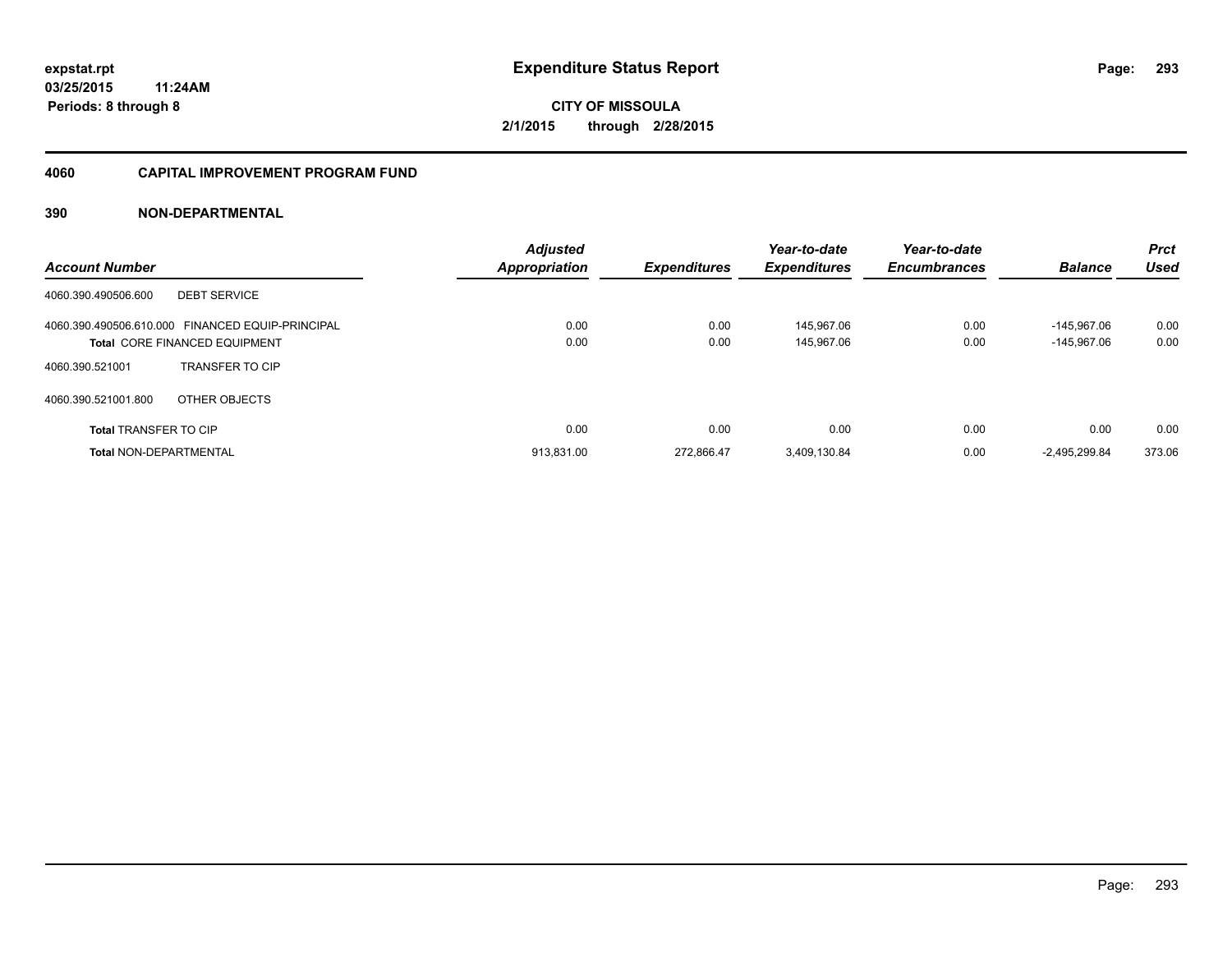#### **4060 CAPITAL IMPROVEMENT PROGRAM FUND**

## **391 ENERGY PERFORMANCE PROJ.**

| <b>Account Number</b> |                                               | <b>Adjusted</b><br><b>Appropriation</b> | <b>Expenditures</b> | Year-to-date<br><b>Expenditures</b> | Year-to-date<br><b>Encumbrances</b> | <b>Balance</b>  | <b>Prct</b><br><b>Used</b> |
|-----------------------|-----------------------------------------------|-----------------------------------------|---------------------|-------------------------------------|-------------------------------------|-----------------|----------------------------|
|                       |                                               |                                         |                     |                                     |                                     |                 |                            |
| 4060.391.411242       | COUNCIL CHAMBERS HVAC                         |                                         |                     |                                     |                                     |                 |                            |
| 4060.391.411242.900   | <b>CAPITAL OUTLAY</b>                         |                                         |                     |                                     |                                     |                 |                            |
|                       | Total COUNCIL CHAMBERS HVAC                   | 0.00                                    | 0.00                | 0.00                                | 0.00                                | 0.00            | 0.00                       |
| 4060.391.411257       | JCI-CONSTRUCTION AND M&V                      |                                         |                     |                                     |                                     |                 |                            |
| 4060.391.411257.300   | PURCHASED SERVICES                            |                                         |                     |                                     |                                     |                 |                            |
|                       | 4060.391.411257.350.000 PROFESSIONAL SERVICES | 0.00                                    | 0.00                | 835.00                              | 0.00                                | $-835.00$       | 0.00                       |
|                       | Total JCI-CONSTRUCTION AND M&V                | 0.00                                    | 0.00                | 835.00                              | 0.00                                | $-835.00$       | 0.00                       |
| 4060.391.411258       | PARKS EXTERIOR TRAIL LIGHTING(ARRA)           |                                         |                     |                                     |                                     |                 |                            |
| 4060.391.411258.900   | <b>CAPITAL OUTLAY</b>                         |                                         |                     |                                     |                                     |                 |                            |
|                       | Total PARKS EXTERIOR TRAIL LIGHTING(ARRA)     | 0.00                                    | 0.00                | 0.00                                | 0.00                                | 0.00            | 0.00                       |
| 4060.391.420421       | FIRE STATION #1 HVAC SYSTEM                   |                                         |                     |                                     |                                     |                 |                            |
| 4060.391.420421.900   | <b>CAPITAL OUTLAY</b>                         |                                         |                     |                                     |                                     |                 |                            |
|                       | Total FIRE STATION #1 HVAC SYSTEM             | 0.00                                    | 0.00                | 0.00                                | 0.00                                | 0.00            | 0.00                       |
|                       | <b>Total ENERGY PERFORMANCE PROJ.</b>         | 0.00                                    | 0.00                | 835.00                              | 0.00                                | $-835.00$       | 0.00                       |
|                       | Total CAPITAL IMPROVEMENT PROGRAM FUND        | 913,831.00                              | 272,866.47          | 3,409,965.84                        | 0.00                                | $-2,496,134.84$ | 373.15                     |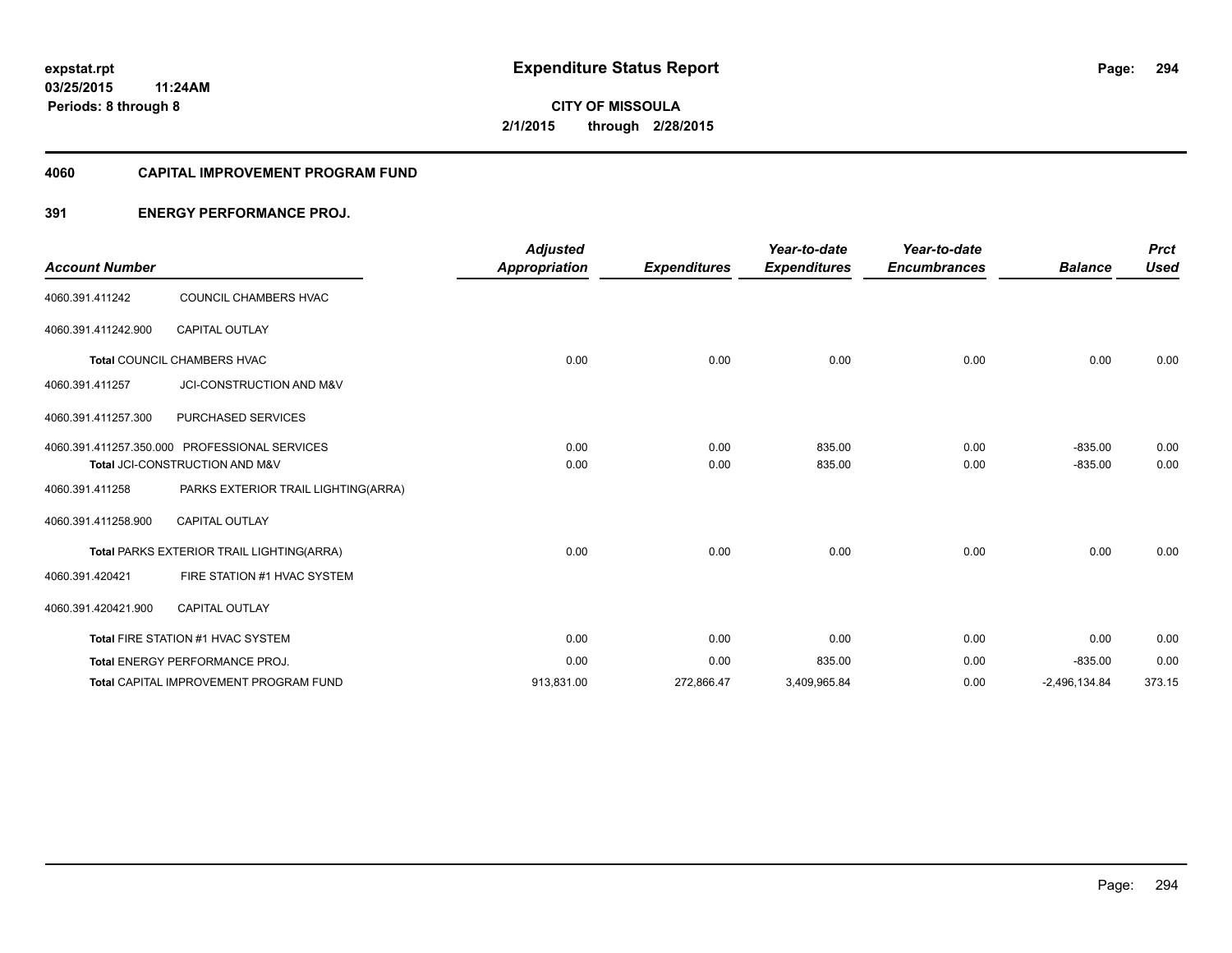**CITY OF MISSOULA 2/1/2015 through 2/28/2015**

#### **4130 1997 G O BOND OPEN SPACE PURCHASE FUND**

| <b>Account Number</b>                |                                              | <b>Adjusted</b><br><b>Appropriation</b> | <b>Expenditures</b> | Year-to-date<br><b>Expenditures</b> | Year-to-date<br><b>Encumbrances</b> | <b>Balance</b> | <b>Prct</b><br>Used |
|--------------------------------------|----------------------------------------------|-----------------------------------------|---------------------|-------------------------------------|-------------------------------------|----------------|---------------------|
| 4130.390.460480                      | VANDALISM                                    |                                         |                     |                                     |                                     |                |                     |
| 4130.390.460480.800                  | OTHER OBJECTS                                |                                         |                     |                                     |                                     |                |                     |
| <b>Total OTHER OBJECTS</b>           |                                              | 0.00                                    | 0.00                | 0.00                                | 0.00                                | 0.00           | 0.00                |
| 4130.390.460480.900                  | <b>CAPITAL OUTLAY</b>                        |                                         |                     |                                     |                                     |                |                     |
| 4130.390.460480.930.000 IMPROVEMENTS |                                              | 375.602.00                              | 0.00                | 0.00                                | 0.00                                | 375.602.00     | 0.00                |
|                                      | Total 1997 G O BOND OPEN SPACE PURCHASE FUND | 375,602.00                              | 0.00                | 0.00                                | 0.00                                | 375.602.00     | 0.00                |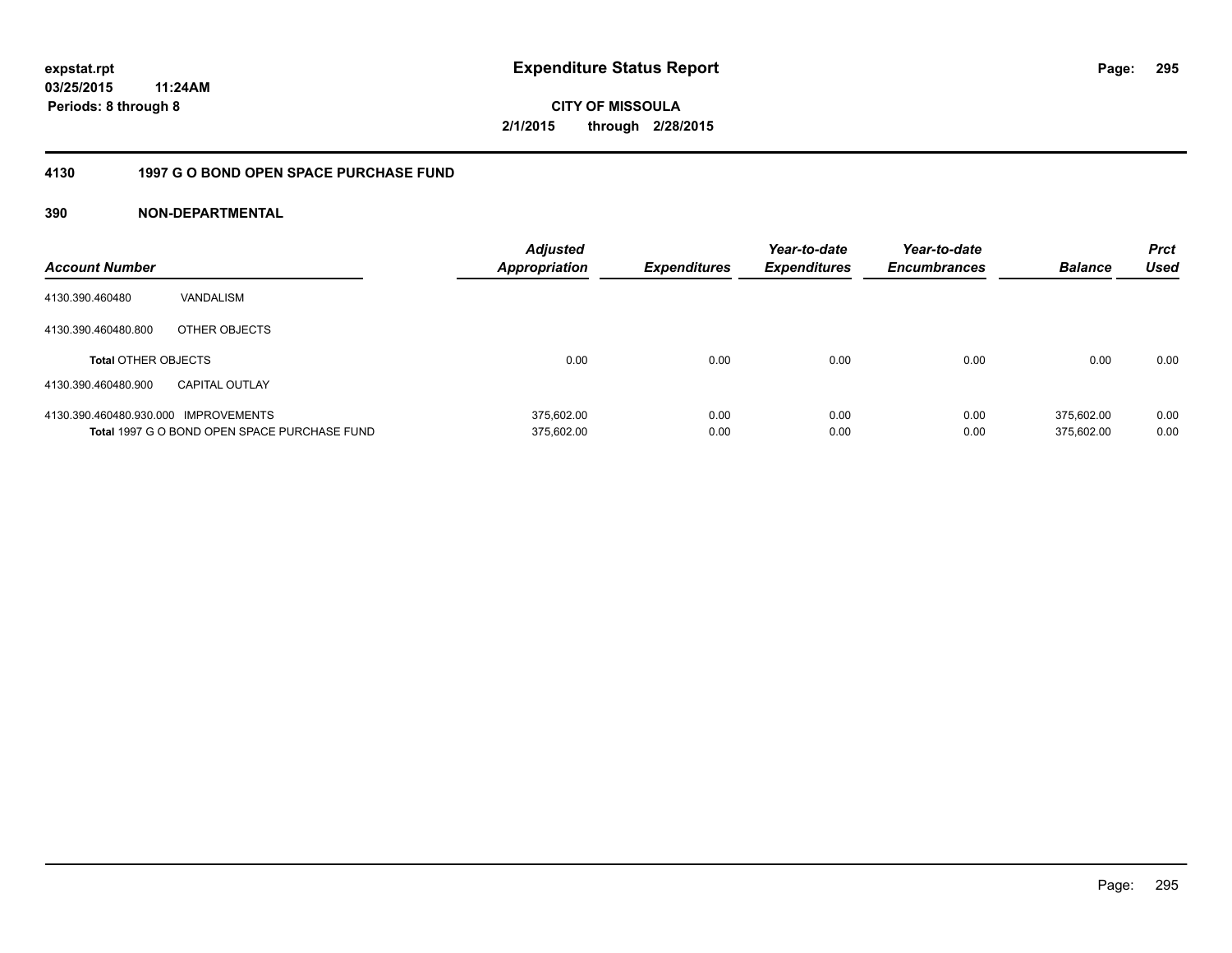#### **4196 NEW FIRE STATION GO BOND**

**300 FIRE**

| <b>Account Number</b>                         | <b>Adjusted</b><br><b>Appropriation</b> | Expenditures | Year-to-date<br><b>Expenditures</b> | Year-to-date<br><b>Encumbrances</b> | <b>Balance</b> | <b>Prct</b><br>Used |
|-----------------------------------------------|-----------------------------------------|--------------|-------------------------------------|-------------------------------------|----------------|---------------------|
|                                               |                                         |              |                                     |                                     |                |                     |
| <b>FACILITY</b><br>4196.300.420420            |                                         |              |                                     |                                     |                |                     |
| 4196.300.420420.800<br>OTHER OBJECTS          |                                         |              |                                     |                                     |                |                     |
| <b>Total OTHER OBJECTS</b>                    | 0.00                                    | 0.00         | 0.00                                | 0.00                                | 0.00           | 0.00                |
| 4196.300.420420.900<br><b>CAPITAL OUTLAY</b>  |                                         |              |                                     |                                     |                |                     |
| 4196.300.420420.930.000 IMPROVEMENTS          | 3.020.00                                | 0.00         | 0.00                                | 0.00                                | 3.020.00       | 0.00                |
| 4196.300.420420.940.000 MACHINERY & EQUIPMENT | 0.00                                    | 2.194.03     | 6,405.36                            | 0.00                                | $-6.405.36$    | 0.00                |
| <b>Total NEW FIRE STATION GO BOND</b>         | 3,020.00                                | 2.194.03     | 6.405.36                            | 0.00                                | $-3,385.36$    | 212.10              |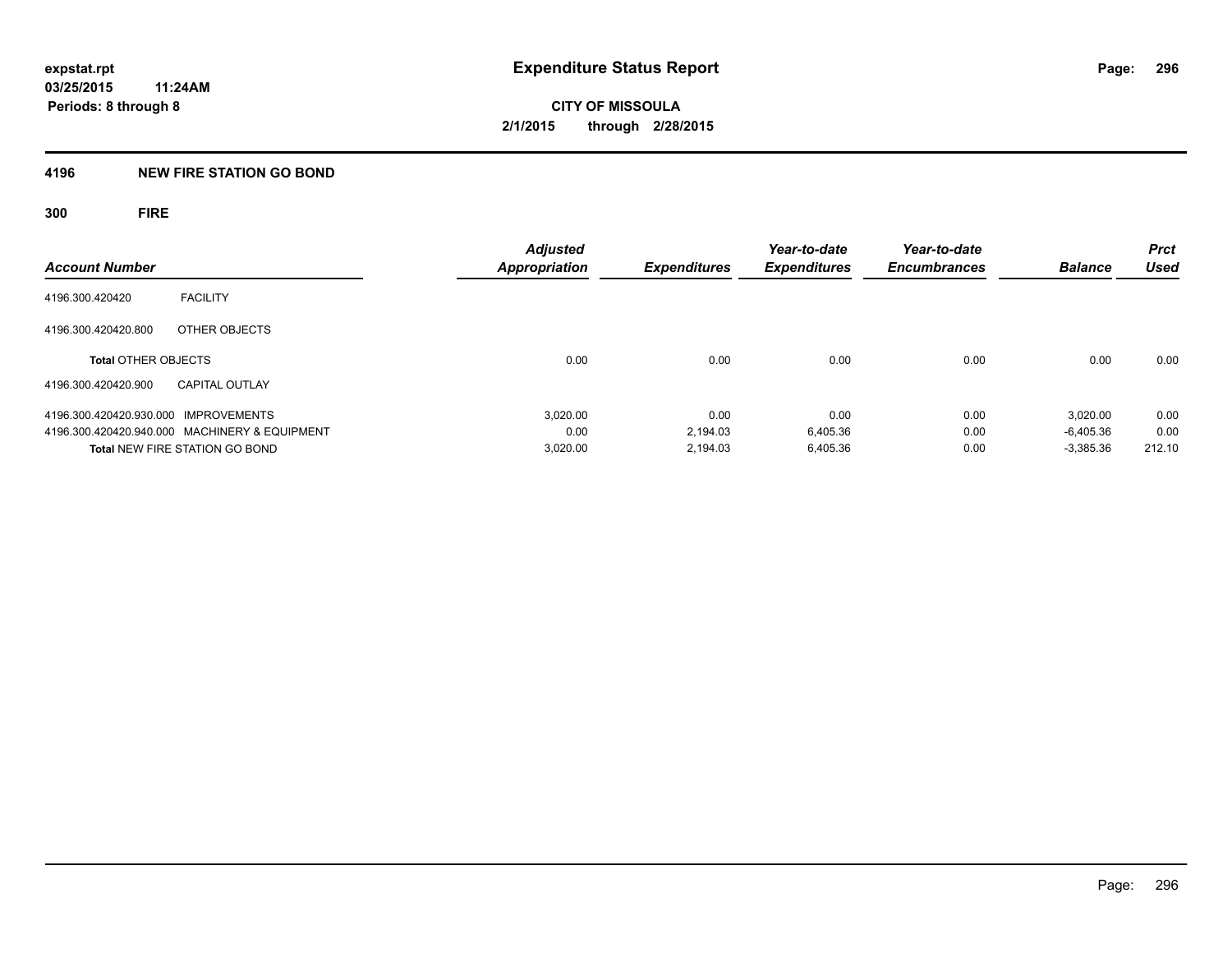**297**

**03/25/2015 11:24AM Periods: 8 through 8**

**CITY OF MISSOULA 2/1/2015 through 2/28/2015**

#### **4450 S/C CONSTRUCTION FUND FOR FY06**

| <b>Account Number</b>      |                                             | <b>Adjusted</b><br>Appropriation | <b>Expenditures</b> | Year-to-date<br><b>Expenditures</b> | Year-to-date<br><b>Encumbrances</b> | <b>Balance</b> | <b>Prct</b><br>Used |
|----------------------------|---------------------------------------------|----------------------------------|---------------------|-------------------------------------|-------------------------------------|----------------|---------------------|
| 4450.280.521000            | INTERFUND OPERATING TRANSFERS               |                                  |                     |                                     |                                     |                |                     |
| 4450.280.521000.800        | OTHER OBJECTS                               |                                  |                     |                                     |                                     |                |                     |
| <b>Total OTHER OBJECTS</b> |                                             | 0.00                             | 0.00                | 0.00                                | 0.00                                | 0.00           | 0.00                |
|                            | <b>Total INTERFUND OPERATING TRANSFERS</b>  | 0.00                             | 0.00                | 0.00                                | 0.00                                | 0.00           | 0.00                |
|                            | <b>Total S/C CONSTRUCTION FUND FOR FY06</b> | 0.00                             | 0.00                | 0.00                                | 0.00                                | 0.00           | 0.00                |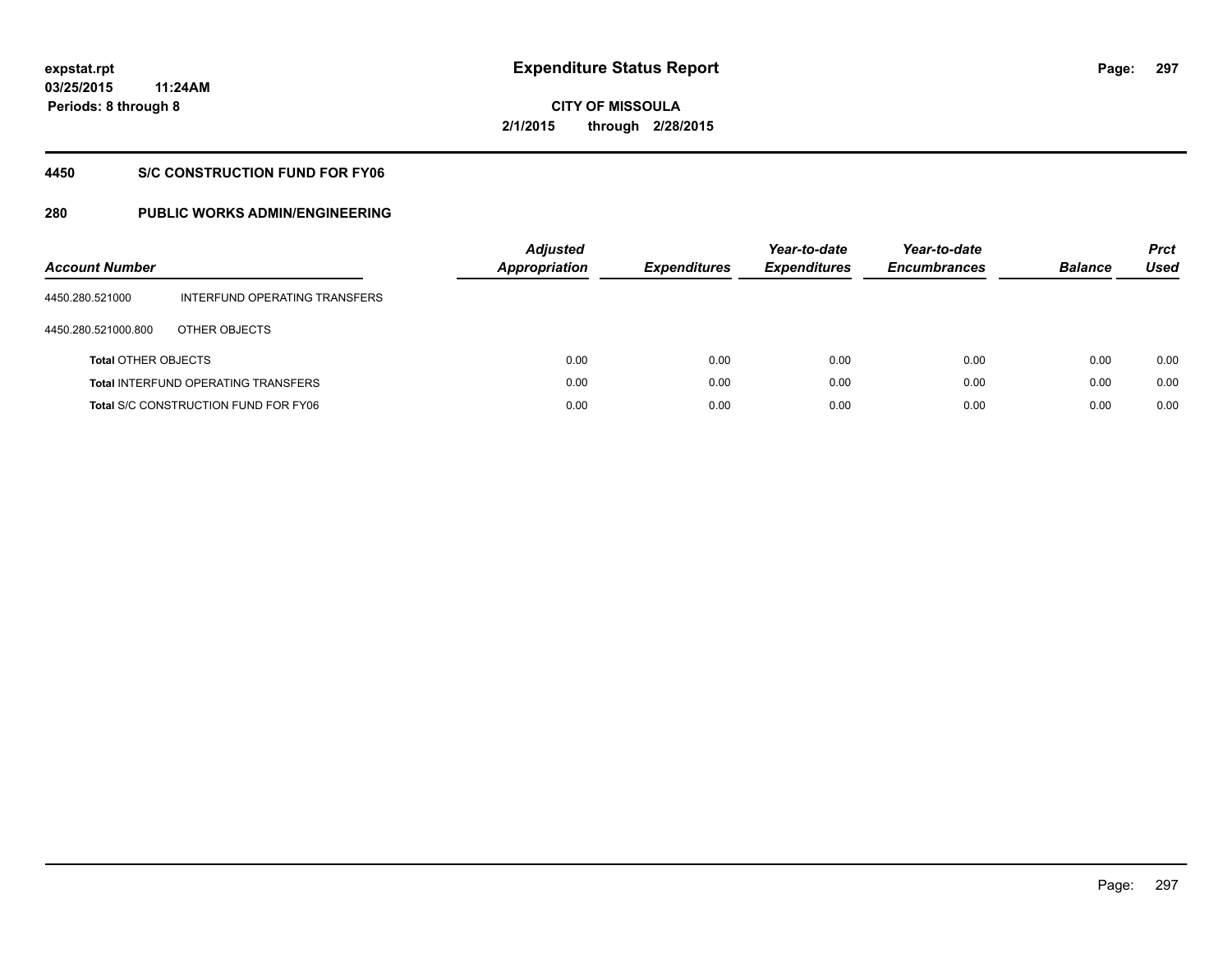## **4451 FY07 S/C BOND FUND**

| <b>Account Number</b>    |                                            | <b>Adjusted</b><br><b>Appropriation</b> | <b>Expenditures</b> | Year-to-date<br><b>Expenditures</b> | Year-to-date<br><b>Encumbrances</b> | <b>Balance</b> | <b>Prct</b><br>Used |
|--------------------------|--------------------------------------------|-----------------------------------------|---------------------|-------------------------------------|-------------------------------------|----------------|---------------------|
| 4451.280.521000          | INTERFUND OPERATING TRANSFERS              |                                         |                     |                                     |                                     |                |                     |
| 4451.280.521000.800      | OTHER OBJECTS                              |                                         |                     |                                     |                                     |                |                     |
|                          | <b>Total INTERFUND OPERATING TRANSFERS</b> | 0.00                                    | 0.00                | 0.00                                | 0.00                                | 0.00           | 0.00                |
| Total FY07 S/C BOND FUND |                                            | 0.00                                    | 0.00                | 0.00                                | 0.00                                | 0.00           | 0.00                |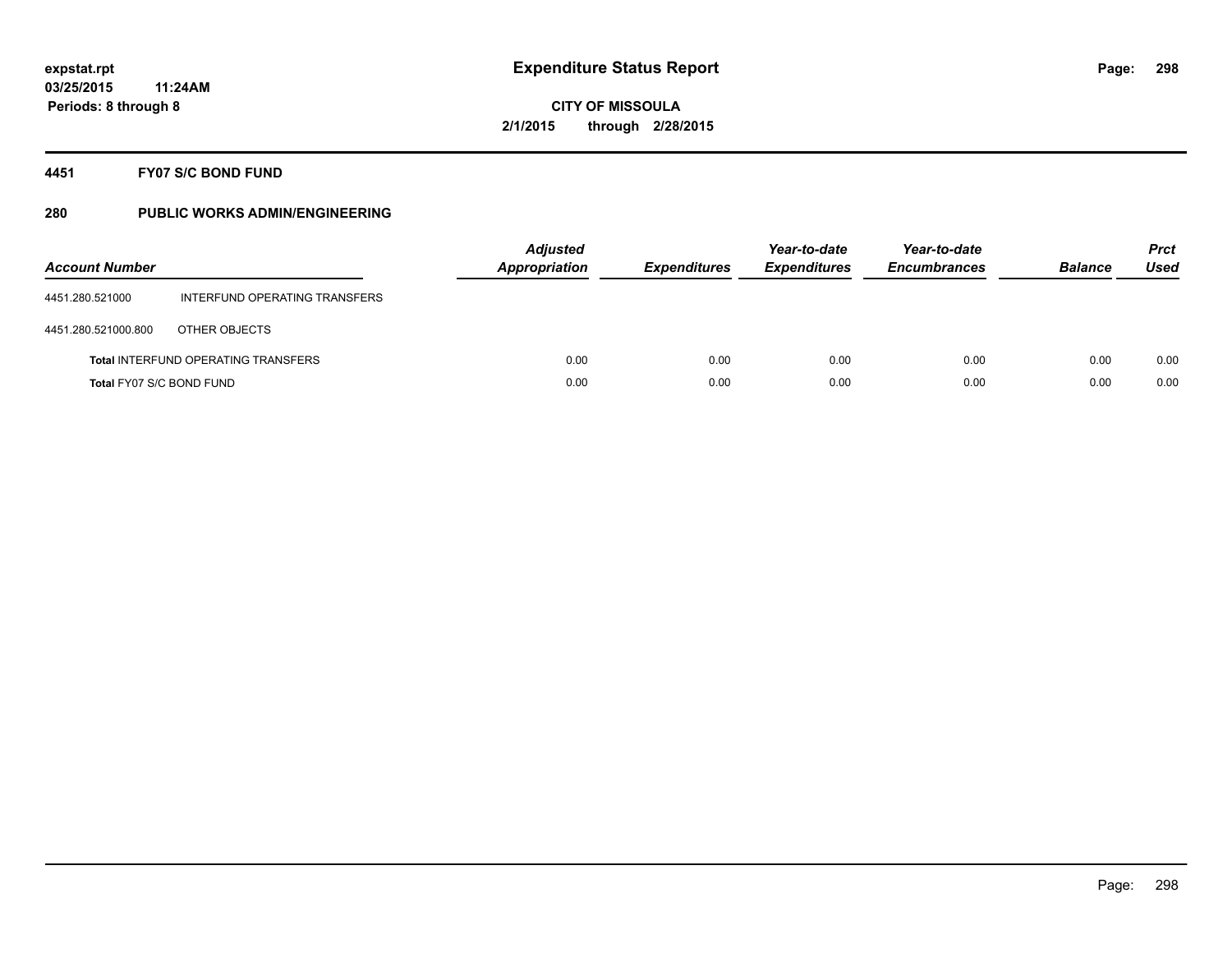**299**

**03/25/2015 11:24AM Periods: 8 through 8**

**CITY OF MISSOULA 2/1/2015 through 2/28/2015**

## **4452 S/C CONSTRUCTION FUND FOR FY 08 BOND SAL**

| <b>Account Number</b>       |                                                       | <b>Adjusted</b><br><b>Appropriation</b> | <b>Expenditures</b> | Year-to-date<br><b>Expenditures</b> | Year-to-date<br><b>Encumbrances</b> | <b>Balance</b> | <b>Prct</b><br><b>Used</b> |
|-----------------------------|-------------------------------------------------------|-----------------------------------------|---------------------|-------------------------------------|-------------------------------------|----------------|----------------------------|
| 4452.280.430262             | <b>SIDEWALKS</b>                                      |                                         |                     |                                     |                                     |                |                            |
| 4452.280.430262.900         | CAPITAL OUTLAY                                        |                                         |                     |                                     |                                     |                |                            |
| <b>Total CAPITAL OUTLAY</b> |                                                       | 0.00                                    | 0.00                | 0.00                                | 0.00                                | 0.00           | 0.00                       |
| <b>Total SIDEWALKS</b>      |                                                       | 0.00                                    | 0.00                | 0.00                                | 0.00                                | 0.00           | 0.00                       |
|                             | <b>Total S/C CONSTRUCTION FUND FOR FY 08 BOND SAL</b> | 0.00                                    | 0.00                | 0.00                                | 0.00                                | 0.00           | 0.00                       |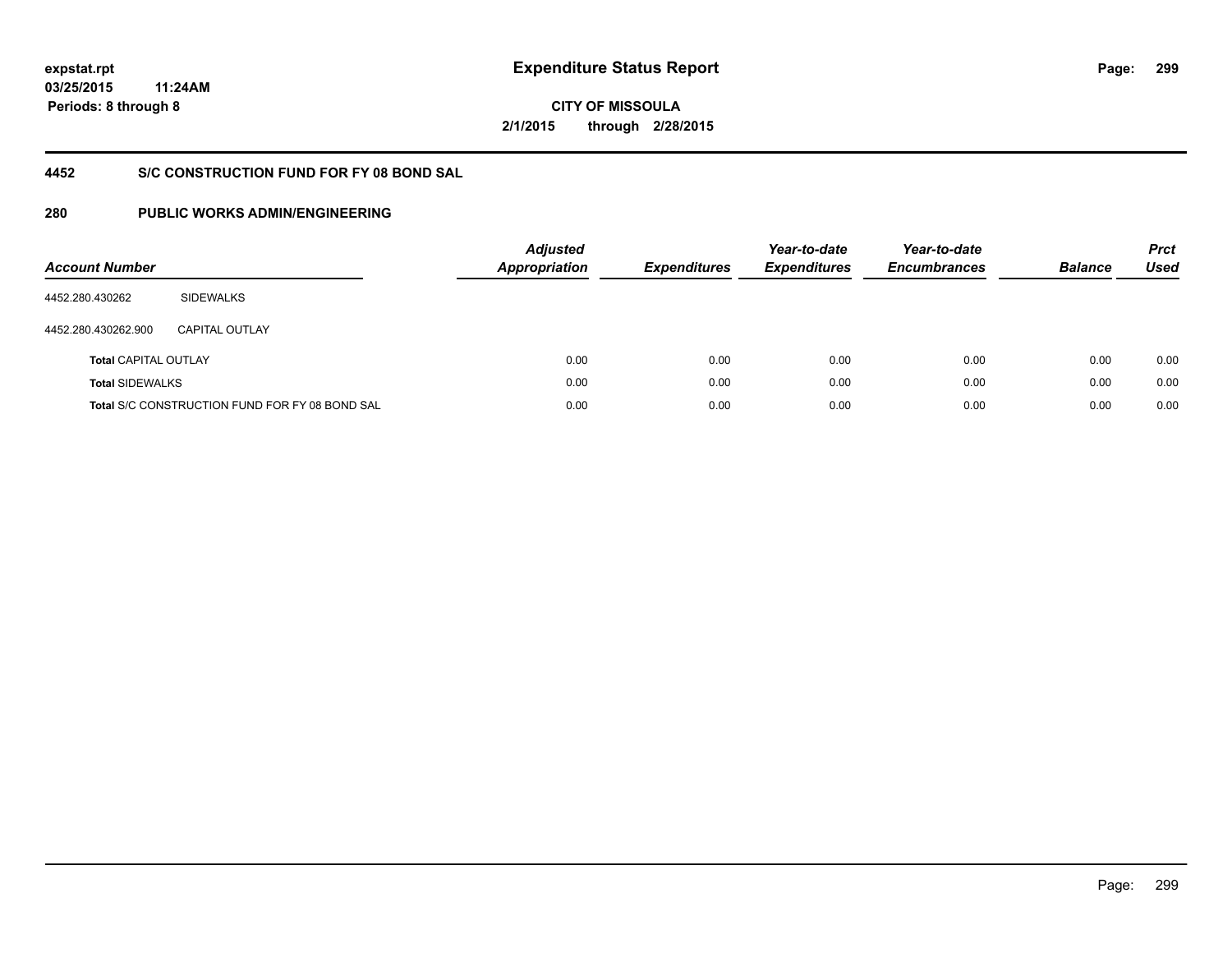**300**

**03/25/2015 11:24AM Periods: 8 through 8**

# **CITY OF MISSOULA 2/1/2015 through 2/28/2015**

#### **4453 S/C CONSTRUCTION FUND FY09 BOND**

| <b>Account Number</b>  |                                             | <b>Adjusted</b><br>Appropriation | <b>Expenditures</b> | Year-to-date<br><b>Expenditures</b> | Year-to-date<br><b>Encumbrances</b> | <b>Balance</b> | <b>Prct</b><br><b>Used</b> |
|------------------------|---------------------------------------------|----------------------------------|---------------------|-------------------------------------|-------------------------------------|----------------|----------------------------|
| 4453.280.430262        | <b>SIDEWALKS</b>                            |                                  |                     |                                     |                                     |                |                            |
| 4453.280.430262.900    | <b>CAPITAL OUTLAY</b>                       |                                  |                     |                                     |                                     |                |                            |
| <b>Total SIDEWALKS</b> |                                             | 0.00                             | 0.00                | 0.00                                | 0.00                                | 0.00           | 0.00                       |
| 4453.280.521000        | INTERFUND OPERATING TRANSFERS               |                                  |                     |                                     |                                     |                |                            |
| 4453.280.521000.800    | OTHER OBJECTS                               |                                  |                     |                                     |                                     |                |                            |
|                        | <b>Total PUBLIC WORKS ADMIN/ENGINEERING</b> | 0.00                             | 0.00                | 0.00                                | 0.00                                | 0.00           | 0.00                       |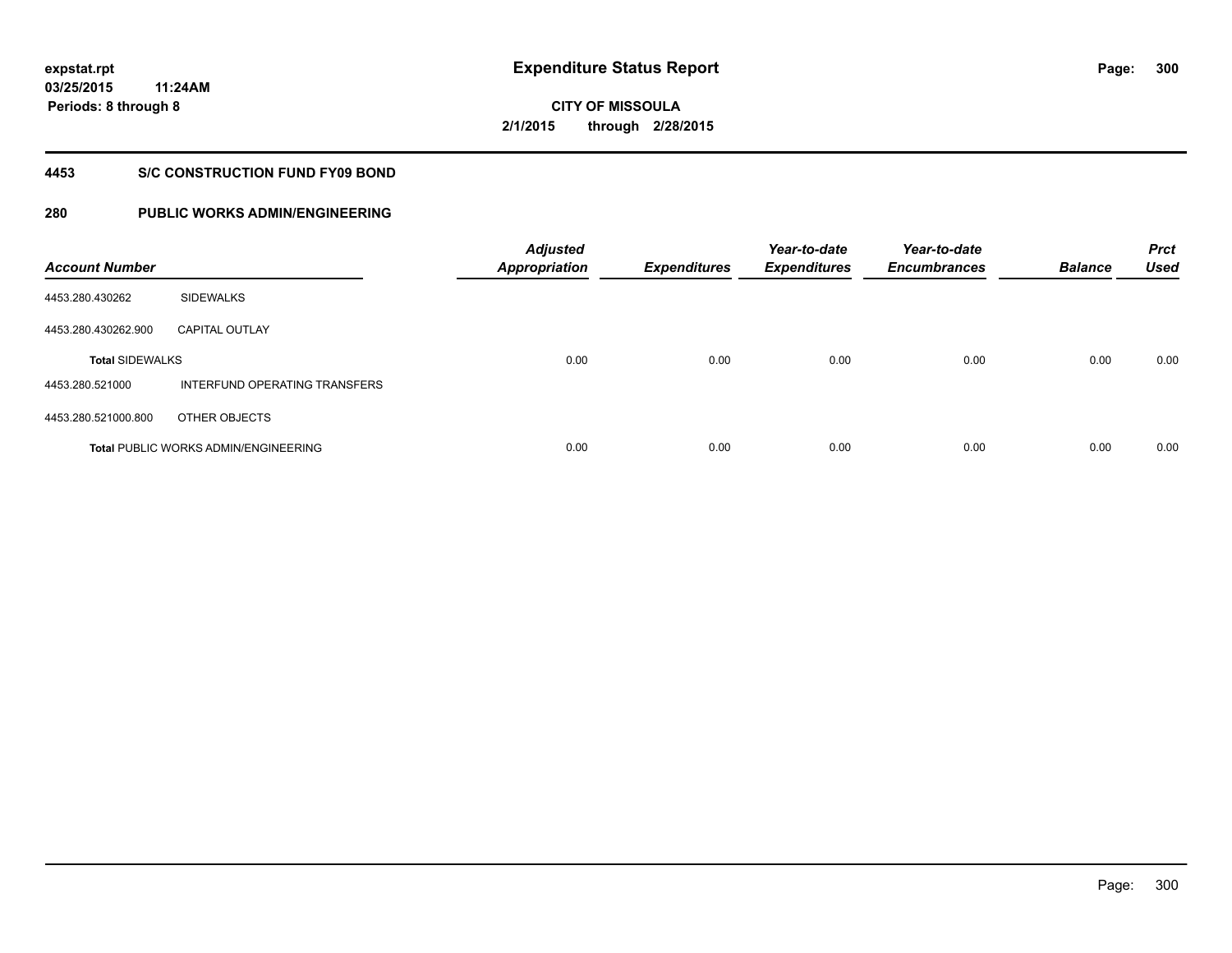**CITY OF MISSOULA 2/1/2015 through 2/28/2015**

#### **4453 S/C CONSTRUCTION FUND FY09 BOND**

| <b>Account Number</b> |                                              | <b>Adjusted</b><br><b>Appropriation</b> | <b>Expenditures</b> | Year-to-date<br><b>Expenditures</b> | Year-to-date<br><b>Encumbrances</b> | <b>Balance</b> | <b>Prct</b><br>Used |
|-----------------------|----------------------------------------------|-----------------------------------------|---------------------|-------------------------------------|-------------------------------------|----------------|---------------------|
| 4453.390.410710       | *** Title Not Found ***                      |                                         |                     |                                     |                                     |                |                     |
| 4453.390.410710.500   | <b>FIXED CHARGES</b>                         |                                         |                     |                                     |                                     |                |                     |
|                       | <b>Total S/C CONSTRUCTION FUND FY09 BOND</b> | 0.00                                    | 0.00                | 0.00                                | 0.00                                | 0.00           | 0.00                |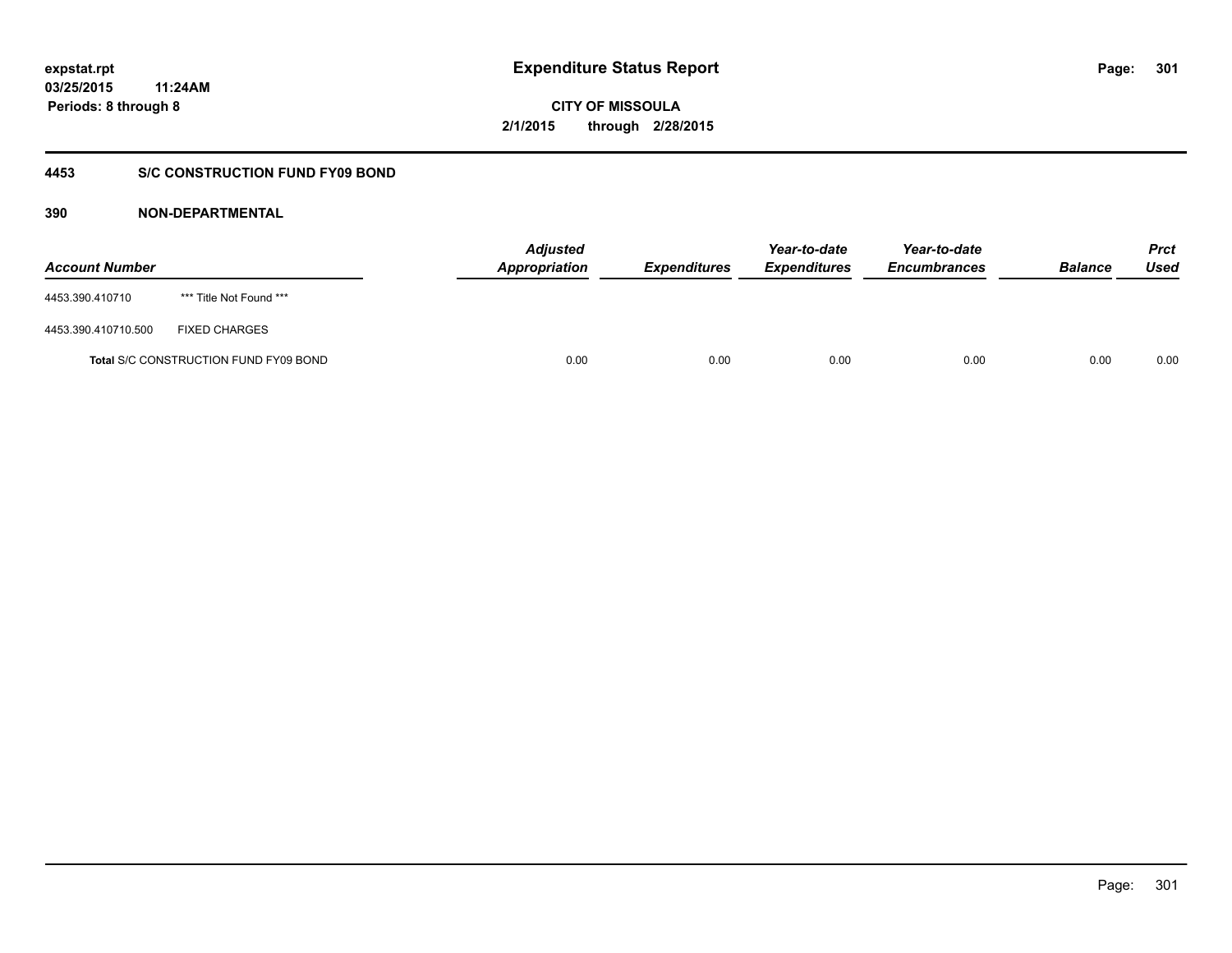# **CITY OF MISSOULA 2/1/2015 through 2/28/2015**

## **4454 S/C CONSTRUCTION FUND FOR FY10**

| <b>Account Number</b>       |                                             | <b>Adjusted</b><br><b>Appropriation</b> | <b>Expenditures</b> | Year-to-date<br><b>Expenditures</b> | Year-to-date<br><b>Encumbrances</b> | <b>Balance</b> | <b>Prct</b><br>Used |
|-----------------------------|---------------------------------------------|-----------------------------------------|---------------------|-------------------------------------|-------------------------------------|----------------|---------------------|
| 4454.280.430262             | SIDEWALKS                                   |                                         |                     |                                     |                                     |                |                     |
| 4454.280.430262.900         | <b>CAPITAL OUTLAY</b>                       |                                         |                     |                                     |                                     |                |                     |
| <b>Total CAPITAL OUTLAY</b> |                                             | 0.00                                    | 0.00                | 0.00                                | 0.00                                | 0.00           | 0.00                |
| <b>Total SIDEWALKS</b>      |                                             | 0.00                                    | 0.00                | 0.00                                | 0.00                                | 0.00           | 0.00                |
|                             | <b>Total S/C CONSTRUCTION FUND FOR FY10</b> | 0.00                                    | 0.00                | 0.00                                | 0.00                                | 0.00           | 0.00                |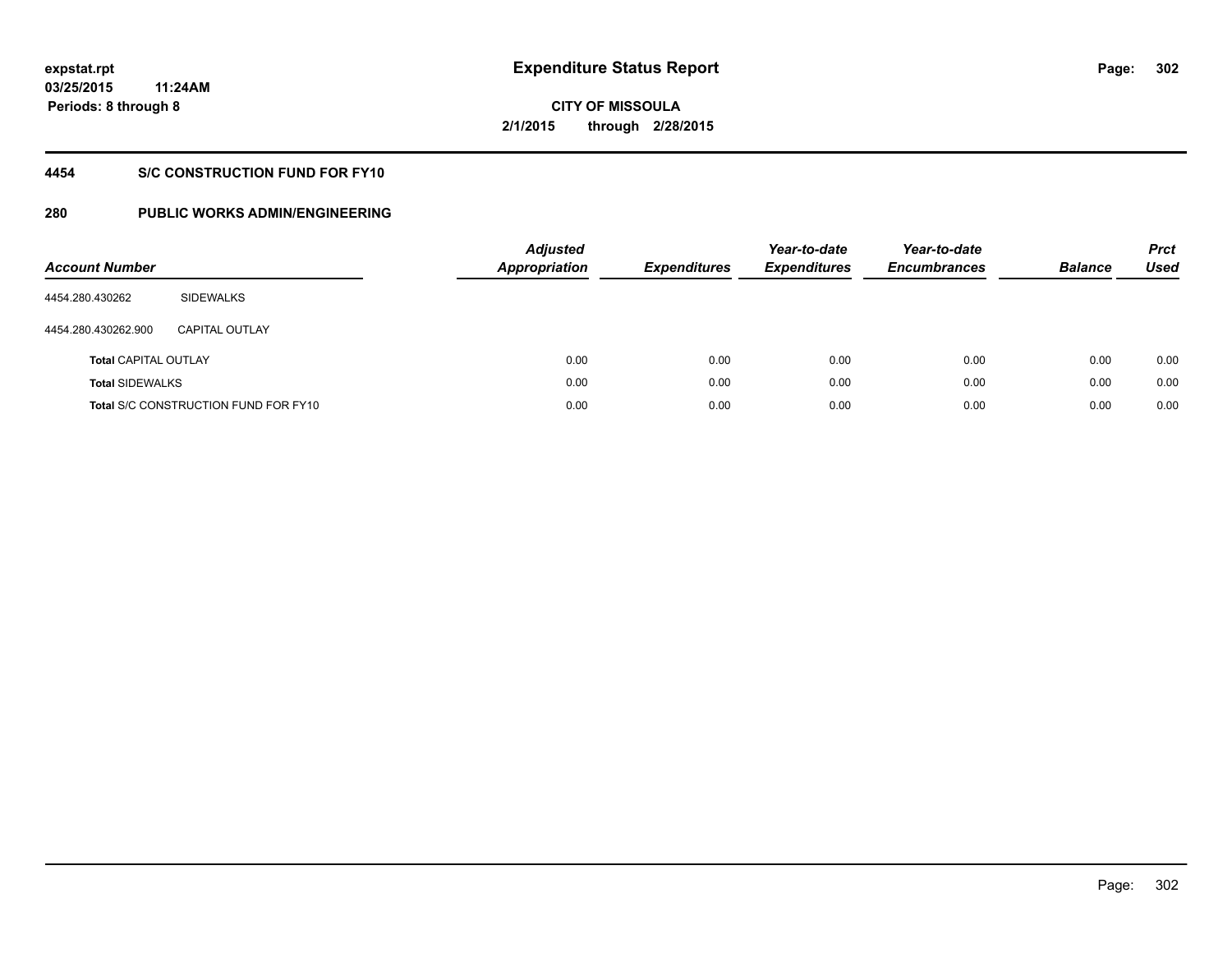#### **4455 FY11 S/C CONSTRUCTION FUND**

| <b>Account Number</b>       |                                         | <b>Adjusted</b><br><b>Appropriation</b> | <b>Expenditures</b> | Year-to-date<br><b>Expenditures</b> | Year-to-date<br><b>Encumbrances</b> | <b>Balance</b> | <b>Prct</b><br>Used |
|-----------------------------|-----------------------------------------|-----------------------------------------|---------------------|-------------------------------------|-------------------------------------|----------------|---------------------|
| 4455.280.430262             | SIDEWALKS                               |                                         |                     |                                     |                                     |                |                     |
| 4455.280.430262.900         | CAPITAL OUTLAY                          |                                         |                     |                                     |                                     |                |                     |
| <b>Total CAPITAL OUTLAY</b> |                                         | 0.00                                    | 0.00                | 0.00                                | 0.00                                | 0.00           | 0.00                |
| <b>Total SIDEWALKS</b>      |                                         | 0.00                                    | 0.00                | 0.00                                | 0.00                                | 0.00           | 0.00                |
|                             | <b>Total FY11 S/C CONSTRUCTION FUND</b> | 0.00                                    | 0.00                | 0.00                                | 0.00                                | 0.00           | 0.00                |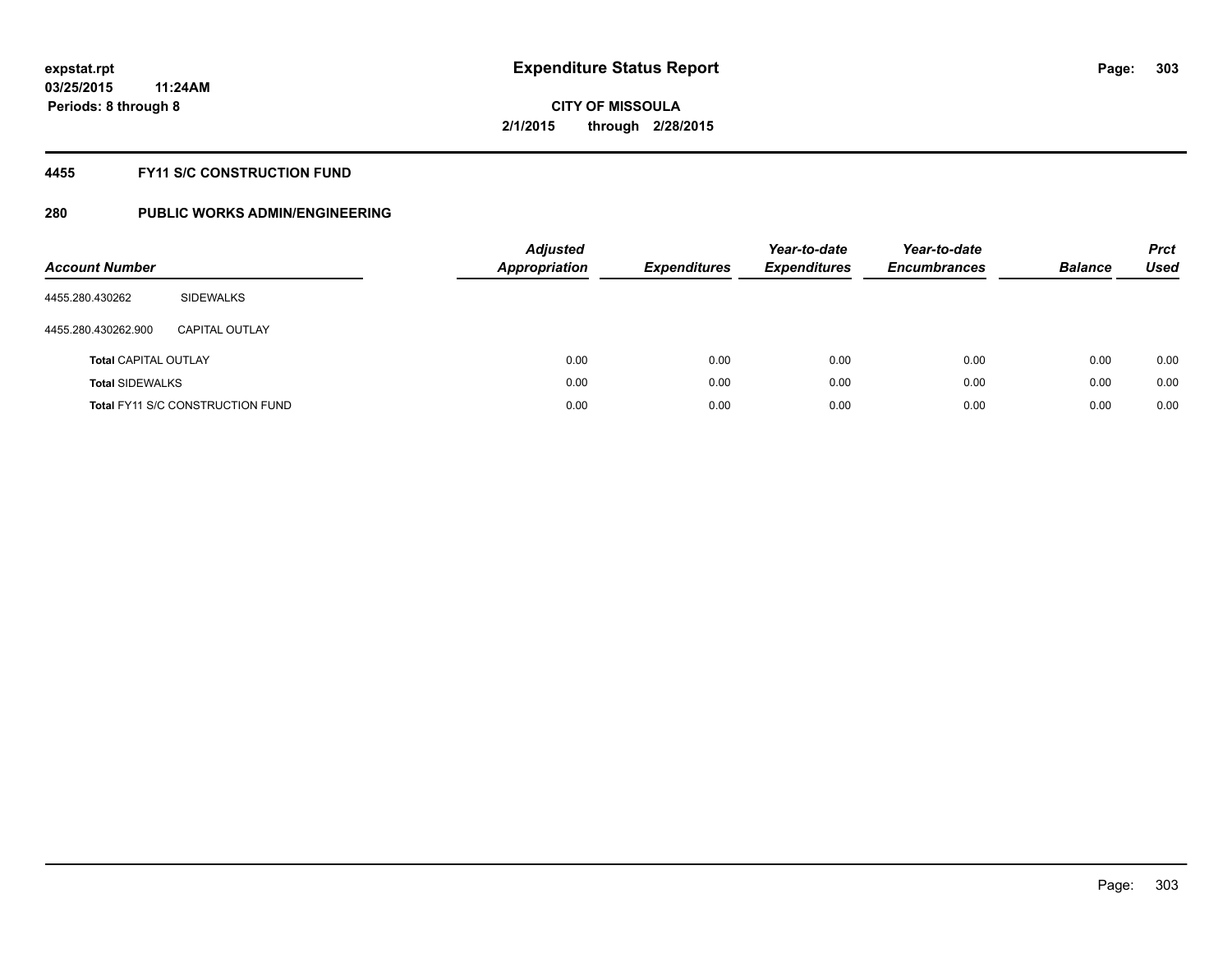#### **4456 FY12 S/C CONSTRUCTION FUND**

| <b>Account Number</b>  |                                            | <b>Adjusted</b><br><b>Appropriation</b> | <b>Expenditures</b> | Year-to-date<br><b>Expenditures</b> | Year-to-date<br><b>Encumbrances</b> | <b>Balance</b> | <b>Prct</b><br><b>Used</b> |
|------------------------|--------------------------------------------|-----------------------------------------|---------------------|-------------------------------------|-------------------------------------|----------------|----------------------------|
| 4456.280.430262        | <b>SIDEWALKS</b>                           |                                         |                     |                                     |                                     |                |                            |
| 4456.280.430262.900    | <b>CAPITAL OUTLAY</b>                      |                                         |                     |                                     |                                     |                |                            |
| <b>Total SIDEWALKS</b> |                                            | 0.00                                    | 0.00                | 0.00                                | 0.00                                | 0.00           | 0.00                       |
| 4456.280.521000        | INTERFUND OPERATING TRANSFERS              |                                         |                     |                                     |                                     |                |                            |
| 4456.280.521000.800    | OTHER OBJECTS                              |                                         |                     |                                     |                                     |                |                            |
|                        | <b>Total INTERFUND OPERATING TRANSFERS</b> | 0.00                                    | 0.00                | 0.00                                | 0.00                                | 0.00           | 0.00                       |
|                        | Total FY12 S/C CONSTRUCTION FUND           | 0.00                                    | 0.00                | 0.00                                | 0.00                                | 0.00           | 0.00                       |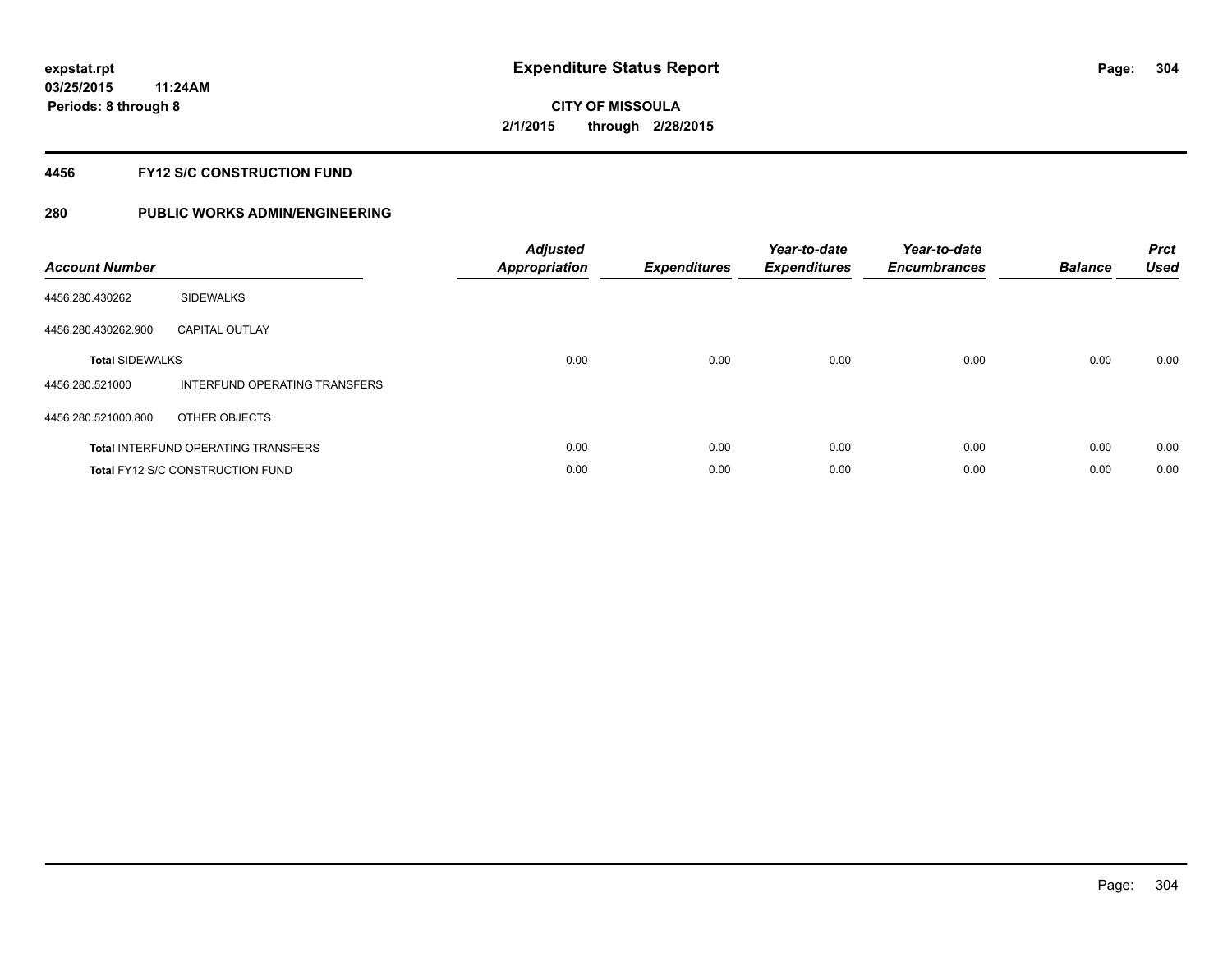# **CITY OF MISSOULA 2/1/2015 through 2/28/2015**

#### **4457 FY13 SIDEWALK/CURB CONSTRUCTION**

| <b>Account Number</b>  |                                              | <b>Adjusted</b><br><b>Appropriation</b> | <b>Expenditures</b> | Year-to-date<br><b>Expenditures</b> | Year-to-date<br><b>Encumbrances</b> | <b>Balance</b> | <b>Prct</b><br><b>Used</b> |
|------------------------|----------------------------------------------|-----------------------------------------|---------------------|-------------------------------------|-------------------------------------|----------------|----------------------------|
| 4457.280.430262        | <b>SIDEWALKS</b>                             |                                         |                     |                                     |                                     |                |                            |
| 4457.280.430262.300    | PURCHASED SERVICES                           |                                         |                     |                                     |                                     |                |                            |
|                        | <b>Total PURCHASED SERVICES</b>              | 0.00                                    | 0.00                | 0.00                                | 0.00                                | 0.00           | 0.00                       |
| 4457.280.430262.900    | <b>CAPITAL OUTLAY</b>                        |                                         |                     |                                     |                                     |                |                            |
| <b>Total SIDEWALKS</b> |                                              | 0.00                                    | 0.00                | 0.00                                | 0.00                                | 0.00           | 0.00                       |
| 4457.280.521000        | INTERFUND OPERATING TRANSFERS                |                                         |                     |                                     |                                     |                |                            |
| 4457.280.521000.800    | OTHER OBJECTS                                |                                         |                     |                                     |                                     |                |                            |
|                        | <b>Total INTERFUND OPERATING TRANSFERS</b>   | 0.00                                    | 0.00                | 0.00                                | 0.00                                | 0.00           | 0.00                       |
|                        | <b>Total FY13 SIDEWALK/CURB CONSTRUCTION</b> | 0.00                                    | 0.00                | 0.00                                | 0.00                                | 0.00           | 0.00                       |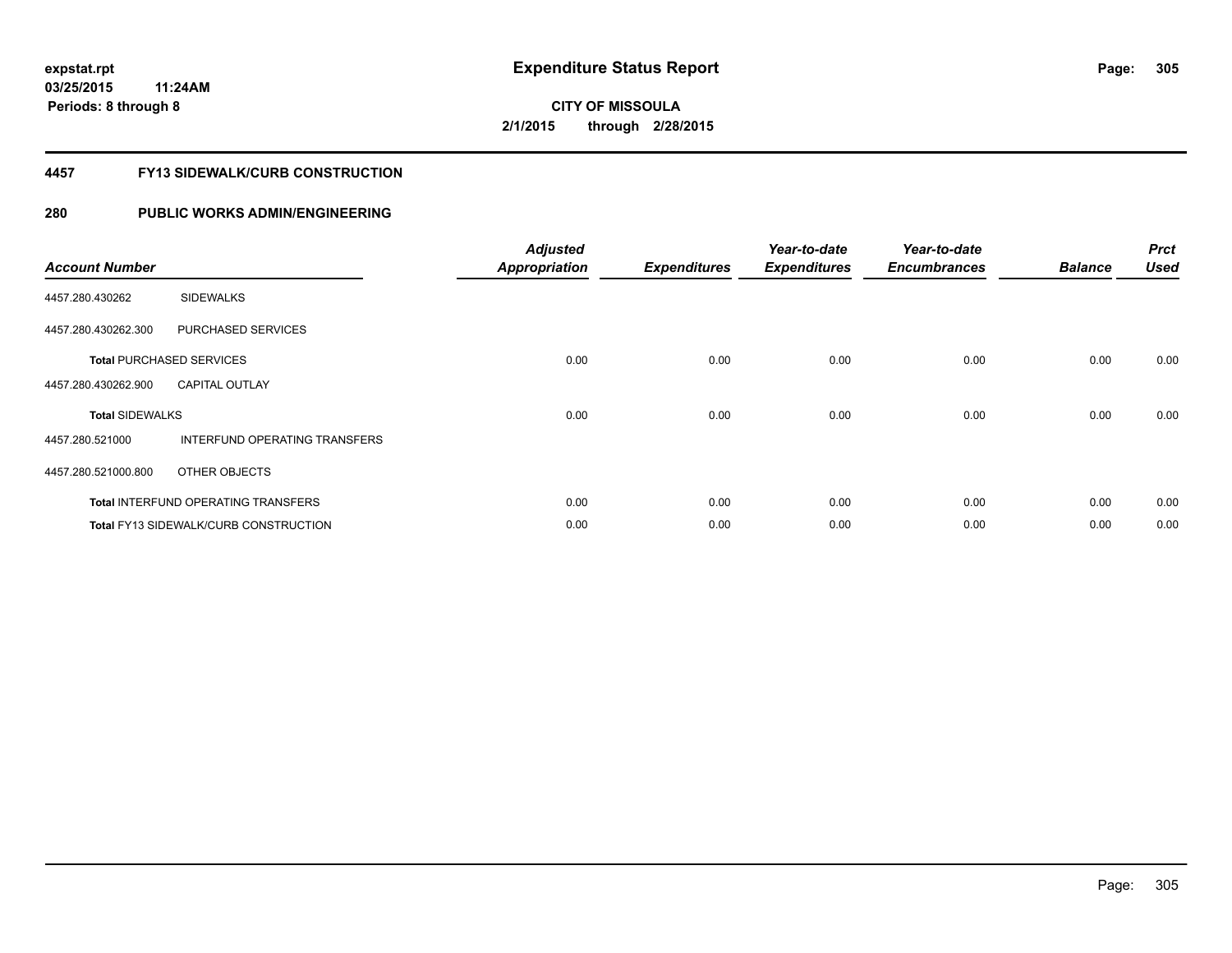**306**

**03/25/2015 11:24AM Periods: 8 through 8**

# **CITY OF MISSOULA 2/1/2015 through 2/28/2015**

#### **4458 FY14 SIDEWALK & CURB CONSTRUCTION**

| <b>Account Number</b>  |                                                    | <b>Adjusted</b><br><b>Appropriation</b> | <b>Expenditures</b> | Year-to-date<br><b>Expenditures</b> | Year-to-date<br><b>Encumbrances</b> | <b>Balance</b> | <b>Prct</b><br><b>Used</b> |
|------------------------|----------------------------------------------------|-----------------------------------------|---------------------|-------------------------------------|-------------------------------------|----------------|----------------------------|
| 4458.280.430262        | <b>SIDEWALKS</b>                                   |                                         |                     |                                     |                                     |                |                            |
| 4458.280.430262.900    | <b>CAPITAL OUTLAY</b>                              |                                         |                     |                                     |                                     |                |                            |
| <b>Total SIDEWALKS</b> |                                                    | 0.00                                    | 0.00                | 0.00                                | 0.00                                | 0.00           | 0.00                       |
| 4458.280.521000        | INTERFUND OPERATING TRANSFERS                      |                                         |                     |                                     |                                     |                |                            |
| 4458.280.521000.800    | OTHER OBJECTS                                      |                                         |                     |                                     |                                     |                |                            |
|                        | <b>Total INTERFUND OPERATING TRANSFERS</b>         | 0.00                                    | 0.00                | 0.00                                | 0.00                                | 0.00           | 0.00                       |
|                        | <b>Total FY14 SIDEWALK &amp; CURB CONSTRUCTION</b> | 0.00                                    | 0.00                | 0.00                                | 0.00                                | 0.00           | 0.00                       |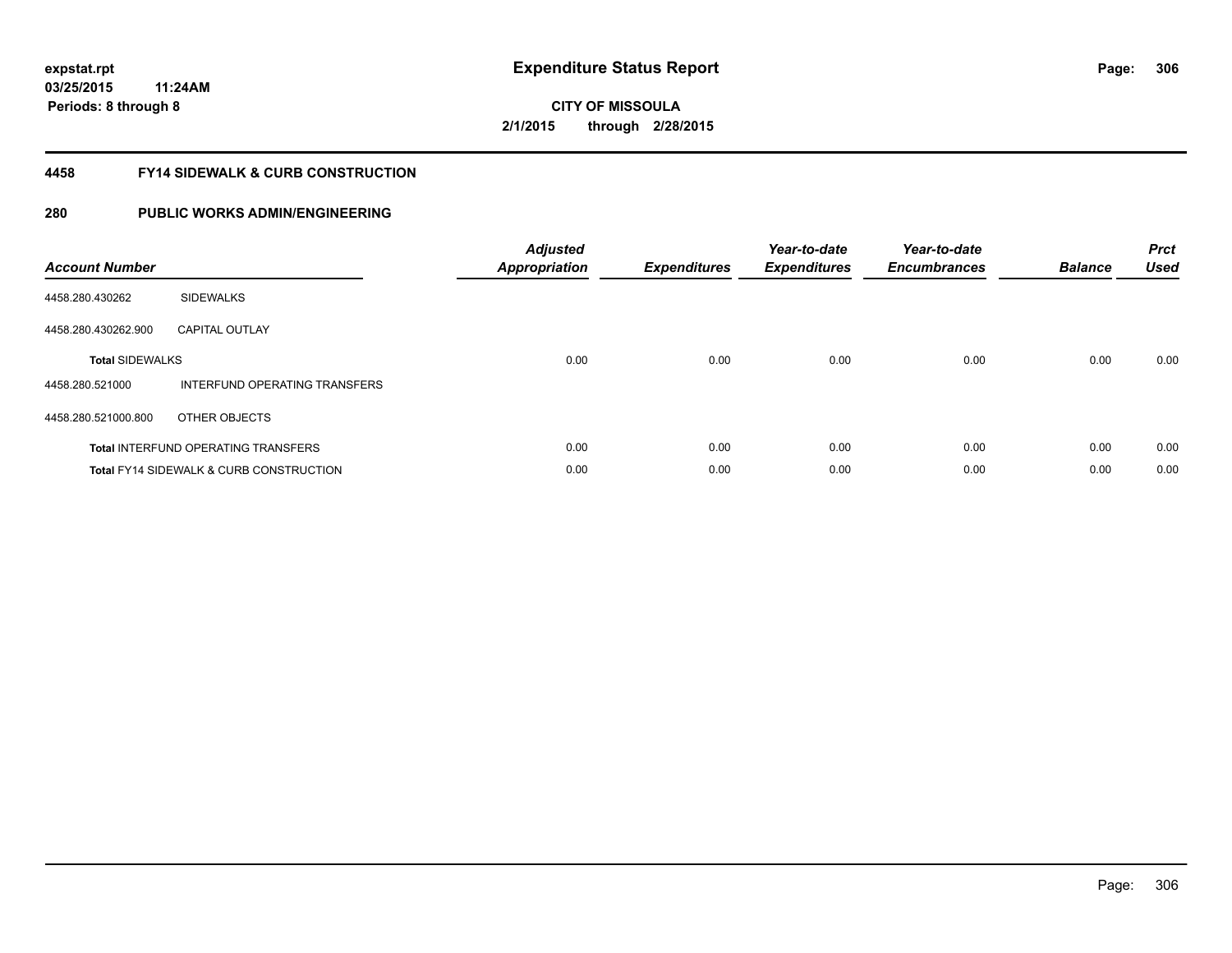# **CITY OF MISSOULA 2/1/2015 through 2/28/2015**

#### **4459 FY15 SIDEWALK/CURB CONSTRUCTION**

| <b>Account Number</b>                |                                              | <b>Adjusted</b><br><b>Appropriation</b> | <b>Expenditures</b> | Year-to-date<br><i><b>Expenditures</b></i> | Year-to-date<br><b>Encumbrances</b> | <b>Balance</b>             | <b>Prct</b><br>Used |
|--------------------------------------|----------------------------------------------|-----------------------------------------|---------------------|--------------------------------------------|-------------------------------------|----------------------------|---------------------|
| 4459.280.430262                      | <b>SIDEWALKS</b>                             |                                         |                     |                                            |                                     |                            |                     |
| 4459.280.430262.900                  | <b>CAPITAL OUTLAY</b>                        |                                         |                     |                                            |                                     |                            |                     |
| 4459.280.430262.930.000 IMPROVEMENTS | <b>Total FY15 SIDEWALK/CURB CONSTRUCTION</b> | 0.00<br>0.00                            | 0.00<br>0.00        | 476.448.32<br>476,448.32                   | 0.00<br>0.00                        | -476.448.32<br>-476,448.32 | 0.00<br>0.00        |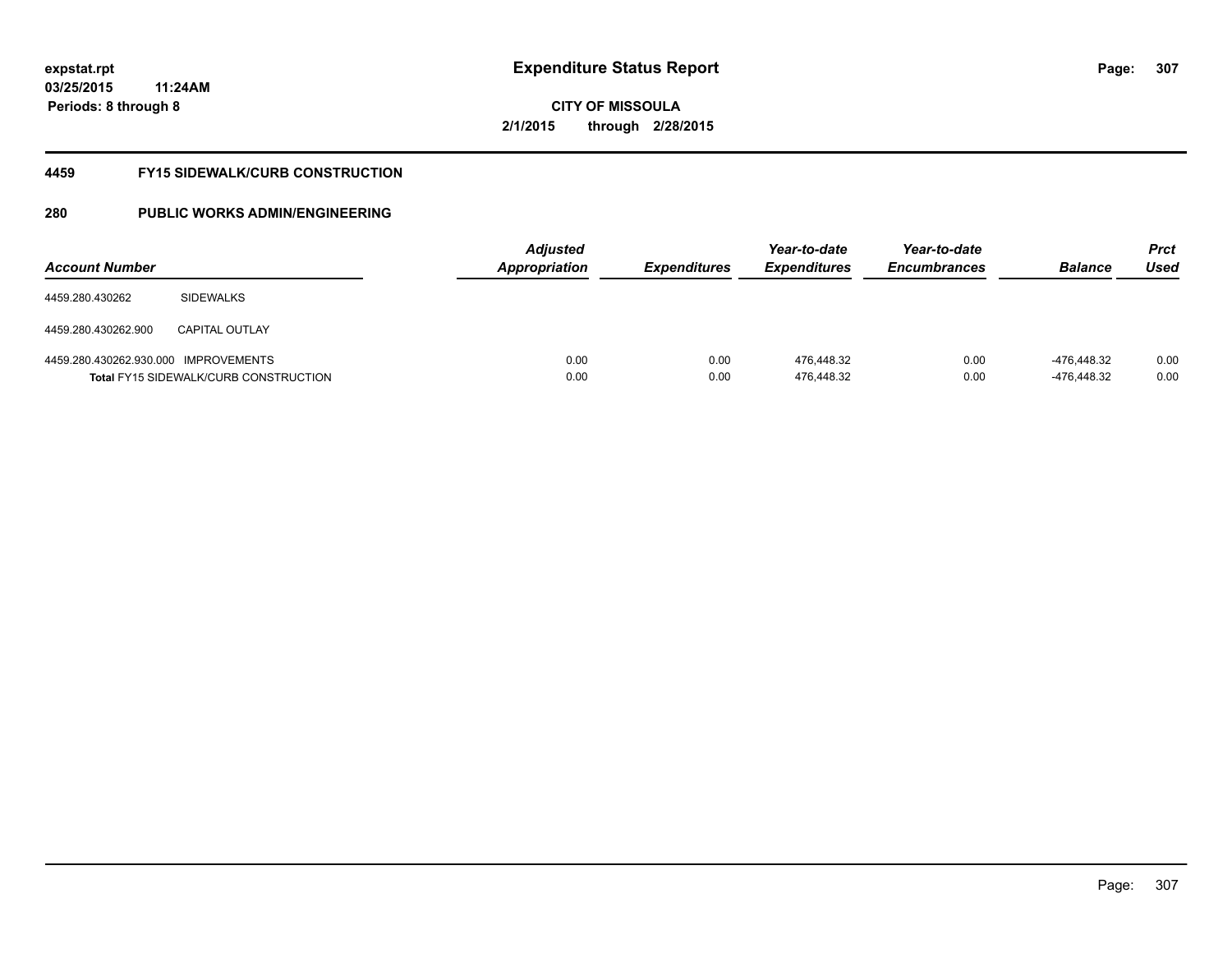#### **4531 SID 531 TRAFFIC CALMING**

| <b>Account Number</b>       |                                      | <b>Adjusted</b><br><b>Appropriation</b> | <b>Expenditures</b> | Year-to-date<br><b>Expenditures</b> | Year-to-date<br><b>Encumbrances</b> | <b>Balance</b> | <b>Prct</b><br>Used |
|-----------------------------|--------------------------------------|-----------------------------------------|---------------------|-------------------------------------|-------------------------------------|----------------|---------------------|
| 4531.390.510100             | SPECIAL ASSESSMENTS                  |                                         |                     |                                     |                                     |                |                     |
| 4531.390.510100.900         | CAPITAL OUTLAY                       |                                         |                     |                                     |                                     |                |                     |
| <b>Total CAPITAL OUTLAY</b> |                                      | 0.00                                    | 0.00                | 0.00                                | 0.00                                | 0.00           | 0.00                |
|                             | <b>Total SPECIAL ASSESSMENTS</b>     | 0.00                                    | 0.00                | 0.00                                | 0.00                                | 0.00           | 0.00                |
|                             | <b>Total SID 531 TRAFFIC CALMING</b> | 0.00                                    | 0.00                | 0.00                                | 0.00                                | 0.00           | 0.00                |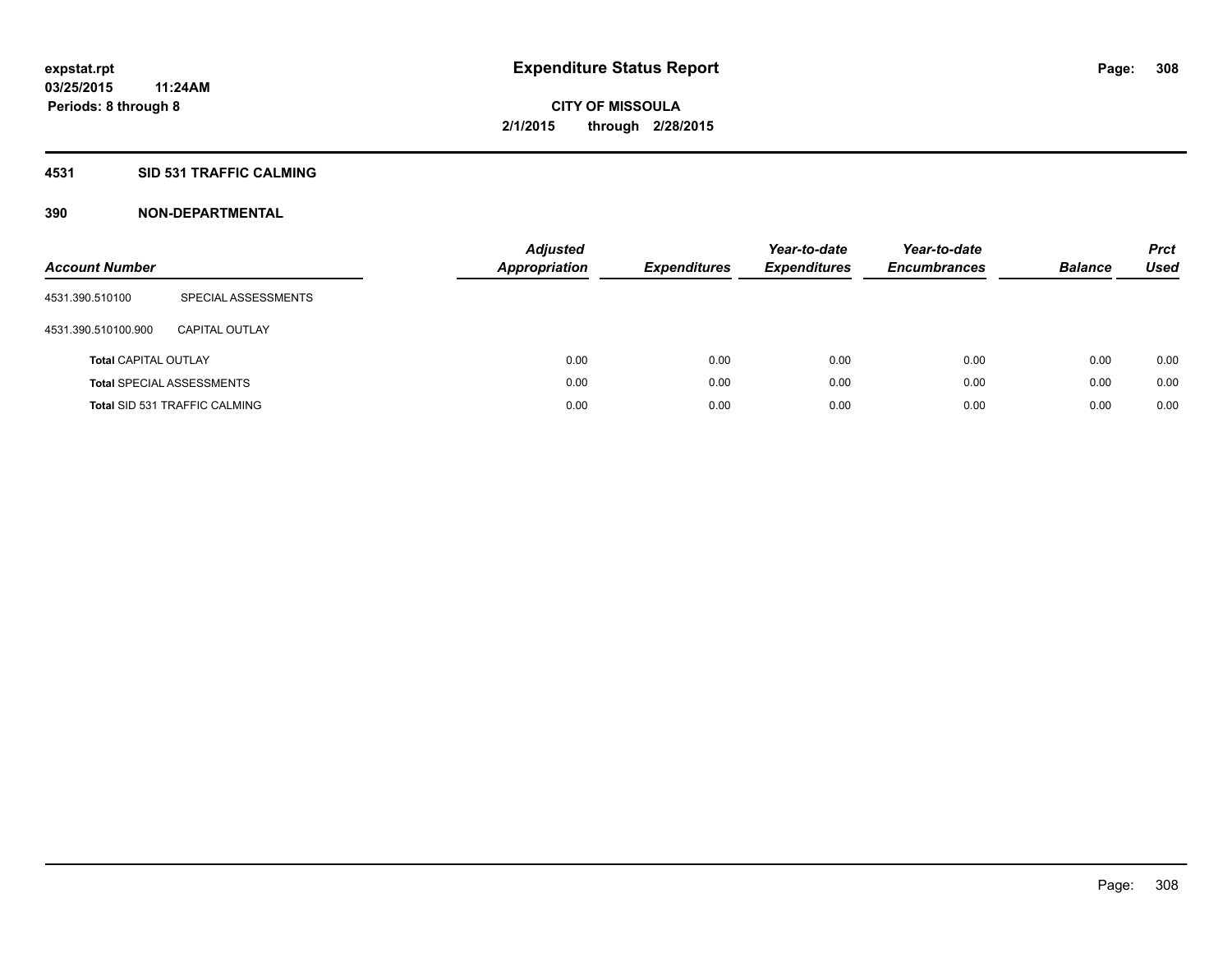#### **4532 MALONEY RANCH SID**

| <b>Account Number</b>          |                                  | <b>Adjusted</b><br>Appropriation | <b>Expenditures</b> | Year-to-date<br><b>Expenditures</b> | Year-to-date<br><b>Encumbrances</b> | <b>Balance</b> | <b>Prct</b><br><b>Used</b> |
|--------------------------------|----------------------------------|----------------------------------|---------------------|-------------------------------------|-------------------------------------|----------------|----------------------------|
| 4532.390.510100                | SPECIAL ASSESSMENTS              |                                  |                     |                                     |                                     |                |                            |
| 4532.390.510100.900            | <b>CAPITAL OUTLAY</b>            |                                  |                     |                                     |                                     |                |                            |
|                                | <b>Total SPECIAL ASSESSMENTS</b> | 0.00                             | 0.00                | 0.00                                | 0.00                                | 0.00           | 0.00                       |
| <b>Total MALONEY RANCH SID</b> |                                  | 0.00                             | 0.00                | 0.00                                | 0.00                                | 0.00           | 0.00                       |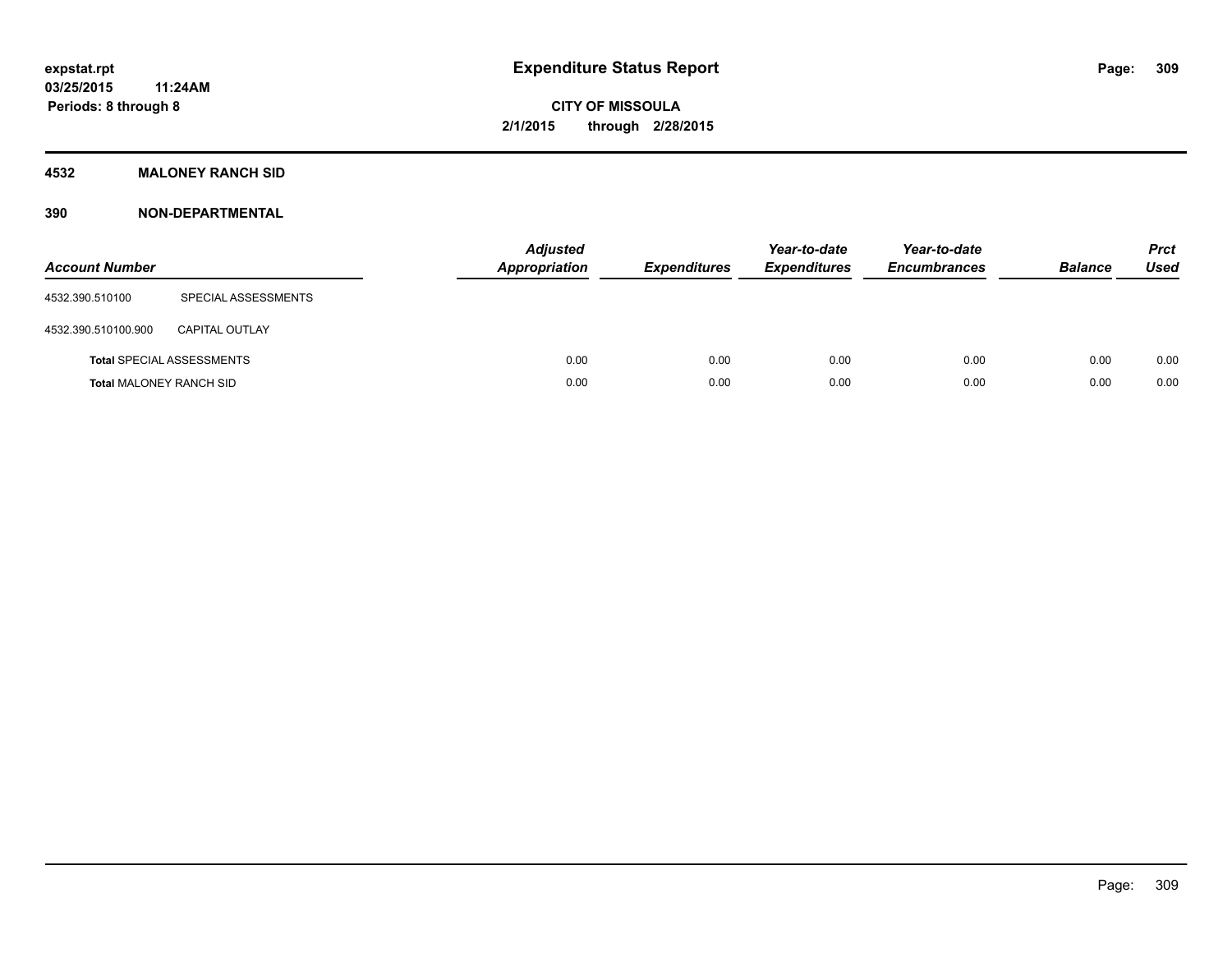#### **4534 SID 534 LINCOLNWOOD**

| <b>Account Number</b>      |                                            | Adjusted<br>Appropriation | <b>Expenditures</b> | Year-to-date<br><b>Expenditures</b> | Year-to-date<br><b>Encumbrances</b> | <b>Balance</b> | <b>Prct</b><br>Used |
|----------------------------|--------------------------------------------|---------------------------|---------------------|-------------------------------------|-------------------------------------|----------------|---------------------|
| 4534.390.521000            | INTERFUND OPERATING TRANSFERS              |                           |                     |                                     |                                     |                |                     |
| 4534.390.521000.800        | OTHER OBJECTS                              |                           |                     |                                     |                                     |                |                     |
| <b>Total OTHER OBJECTS</b> |                                            | 0.00                      | 0.00                | 0.00                                | 0.00                                | 0.00           | 0.00                |
|                            | <b>Total INTERFUND OPERATING TRANSFERS</b> | 0.00                      | 0.00                | 0.00                                | 0.00                                | 0.00           | 0.00                |
| Total SID 534 LINCOLNWOOD  |                                            | 0.00                      | 0.00                | 0.00                                | 0.00                                | 0.00           | 0.00                |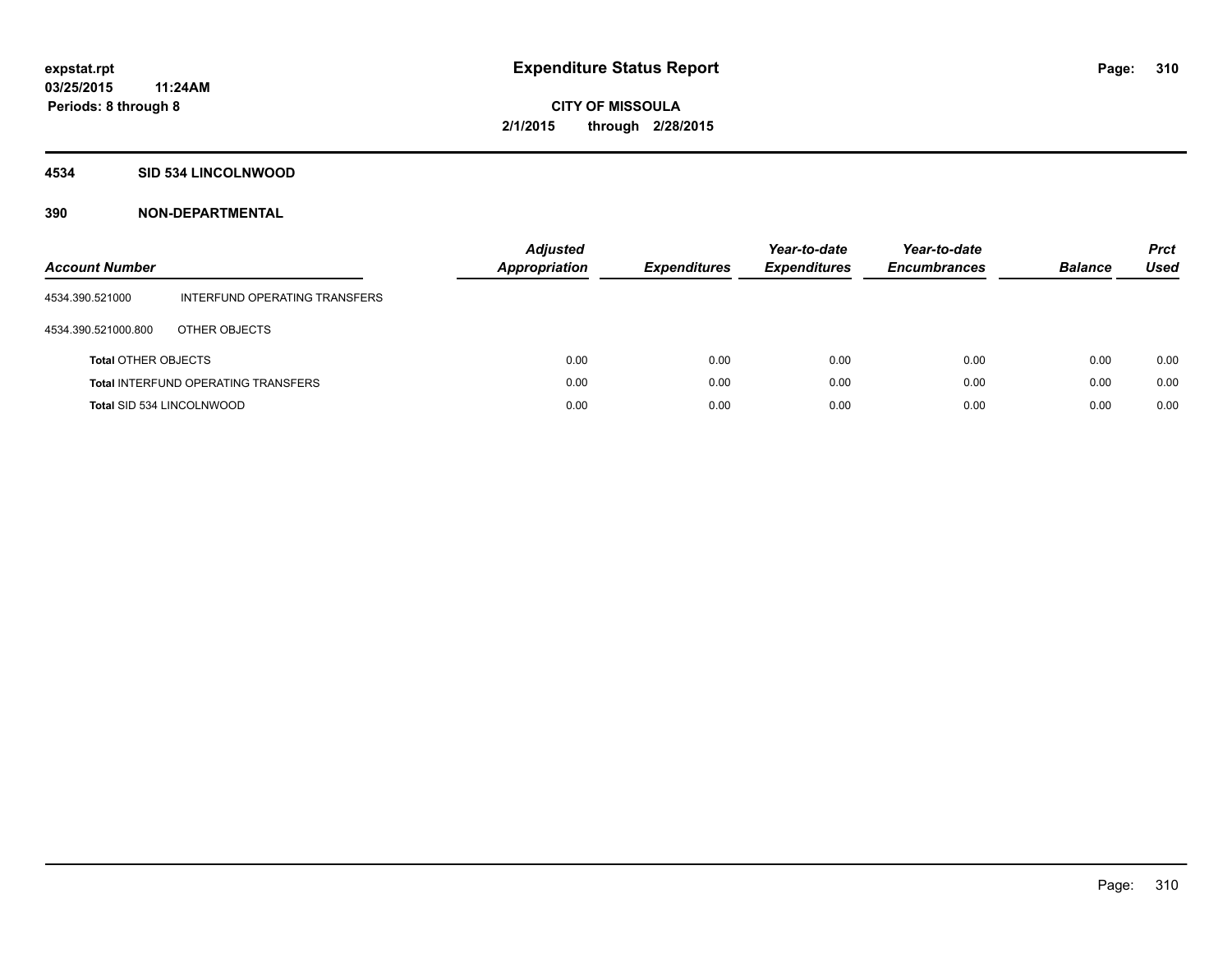#### **4540 SID 540 ENGLAND BLVD**

| <b>Account Number</b>      |                                            | <b>Adjusted</b><br>Appropriation | <b>Expenditures</b> | Year-to-date<br><b>Expenditures</b> | Year-to-date<br><b>Encumbrances</b> | <b>Balance</b> | <b>Prct</b><br>Used |
|----------------------------|--------------------------------------------|----------------------------------|---------------------|-------------------------------------|-------------------------------------|----------------|---------------------|
| 4540.390.521000            | INTERFUND OPERATING TRANSFERS              |                                  |                     |                                     |                                     |                |                     |
| 4540.390.521000.800        | OTHER OBJECTS                              |                                  |                     |                                     |                                     |                |                     |
|                            | <b>Total INTERFUND OPERATING TRANSFERS</b> | 0.00                             | 0.00                | 0.00                                | 0.00                                | 0.00           | 0.00                |
| Total SID 540 ENGLAND BLVD |                                            | 0.00                             | 0.00                | 0.00                                | 0.00                                | 0.00           | 0.00                |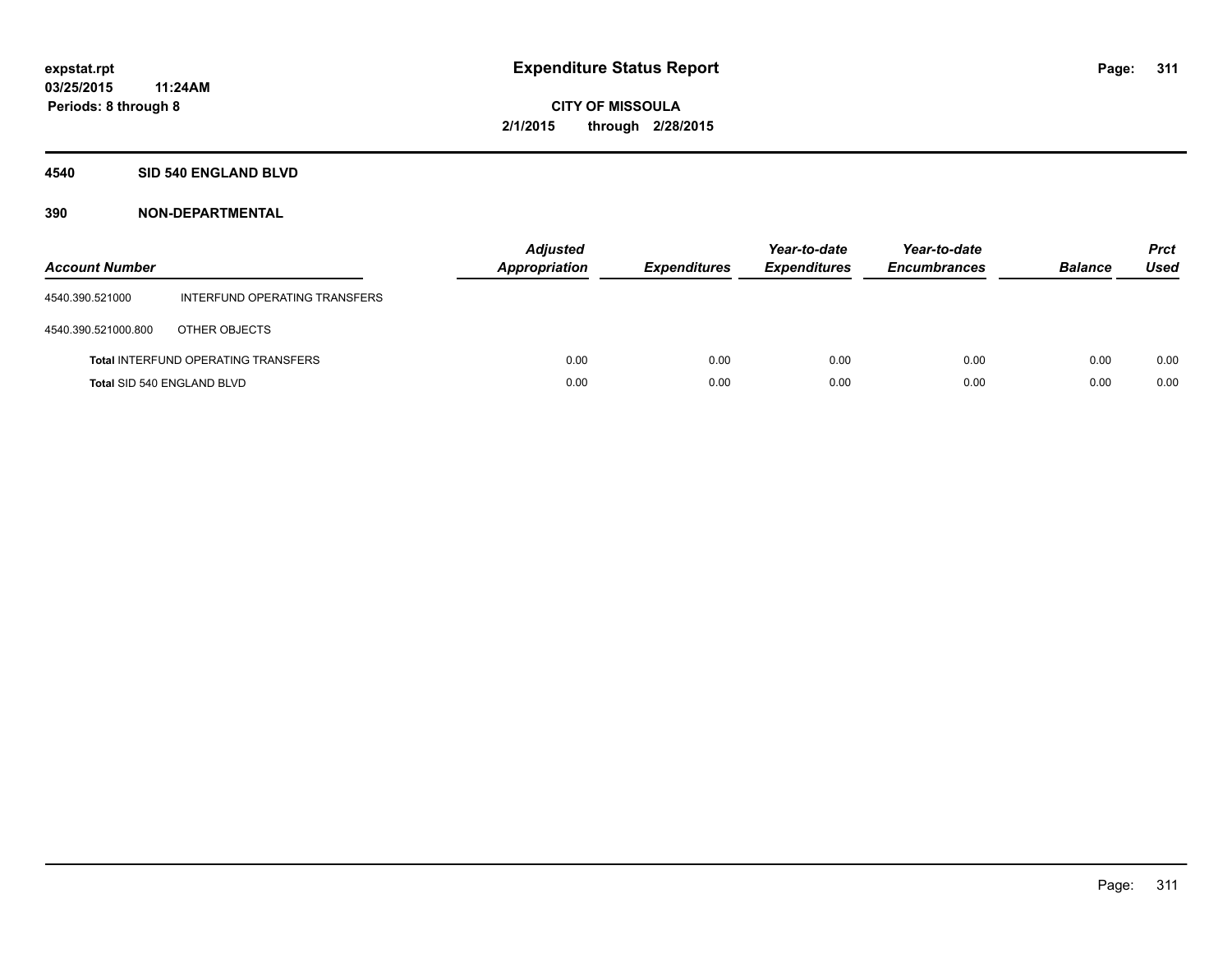## **4541 SID 541 PINEVIEW PARK**

| <b>Account Number</b>         |                                  | <b>Adjusted</b><br><b>Appropriation</b> | <b>Expenditures</b> | Year-to-date<br><b>Expenditures</b> | Year-to-date<br><b>Encumbrances</b> | <b>Balance</b> | <b>Prct</b><br><b>Used</b> |
|-------------------------------|----------------------------------|-----------------------------------------|---------------------|-------------------------------------|-------------------------------------|----------------|----------------------------|
| 4541.390.410710               | *** Title Not Found ***          |                                         |                     |                                     |                                     |                |                            |
| 4541.390.410710.500           | <b>FIXED CHARGES</b>             |                                         |                     |                                     |                                     |                |                            |
| Total *** Title Not Found *** |                                  | 0.00                                    | 0.00                | 0.00                                | 0.00                                | 0.00           | 0.00                       |
| 4541.390.510100               | SPECIAL ASSESSMENTS              |                                         |                     |                                     |                                     |                |                            |
| 4541.390.510100.900           | <b>CAPITAL OUTLAY</b>            |                                         |                     |                                     |                                     |                |                            |
| <b>Total CAPITAL OUTLAY</b>   |                                  | 0.00                                    | 0.00                | 0.00                                | 0.00                                | 0.00           | 0.00                       |
|                               | <b>Total SPECIAL ASSESSMENTS</b> | 0.00                                    | 0.00                | 0.00                                | 0.00                                | 0.00           | 0.00                       |
|                               | Total SID 541 PINEVIEW PARK      | 0.00                                    | 0.00                | 0.00                                | 0.00                                | 0.00           | 0.00                       |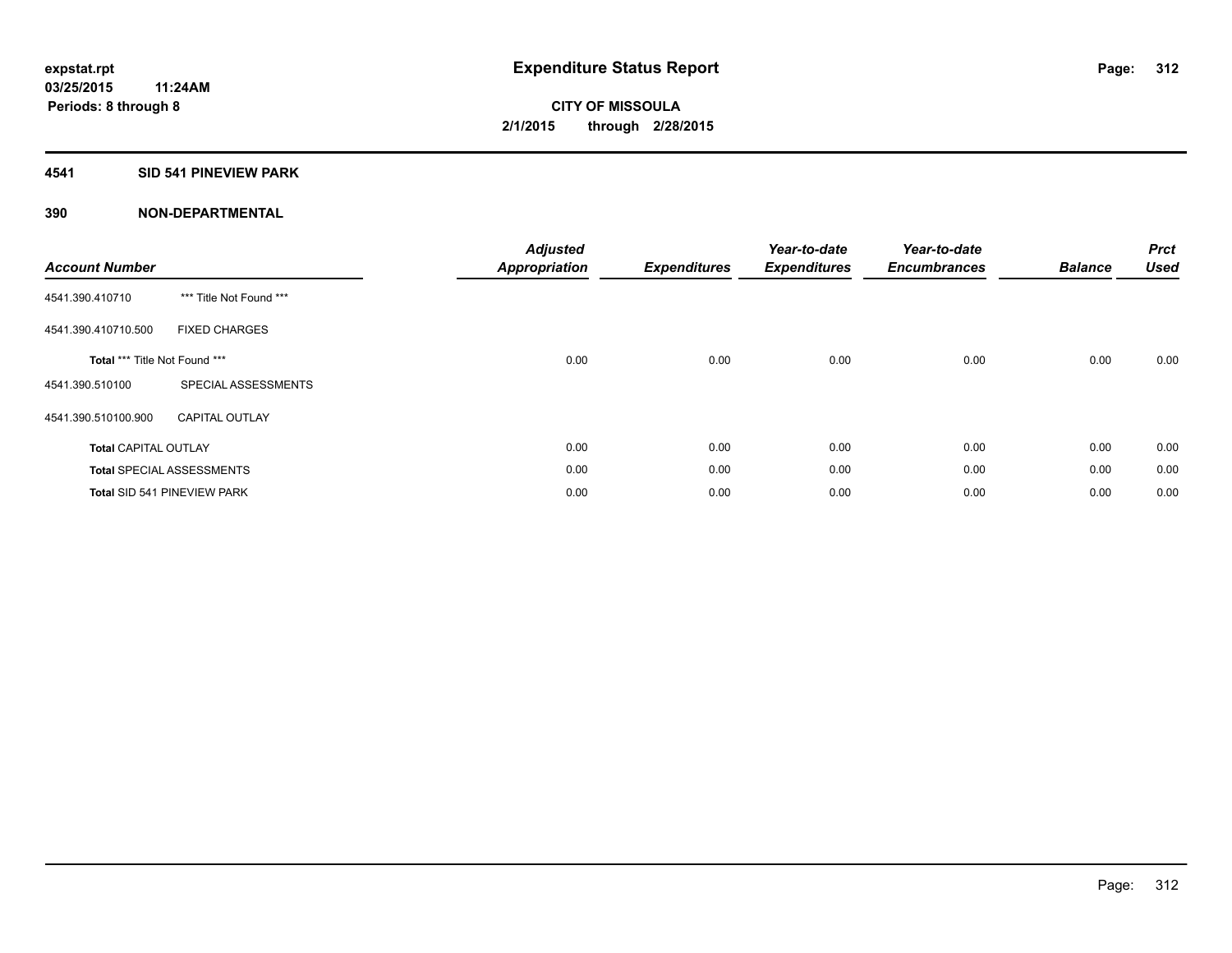#### **4542 SID 542 HILLVIEW WAY**

| <b>Account Number</b>       |                                  | <b>Adjusted</b><br><b>Appropriation</b> | <b>Expenditures</b> | Year-to-date<br><b>Expenditures</b> | Year-to-date<br><b>Encumbrances</b> | <b>Balance</b> | <b>Prct</b><br><b>Used</b> |
|-----------------------------|----------------------------------|-----------------------------------------|---------------------|-------------------------------------|-------------------------------------|----------------|----------------------------|
| 4542.390.510100             | SPECIAL ASSESSMENTS              |                                         |                     |                                     |                                     |                |                            |
| 4542.390.510100.900         | CAPITAL OUTLAY                   |                                         |                     |                                     |                                     |                |                            |
| <b>Total CAPITAL OUTLAY</b> |                                  | 0.00                                    | 0.00                | 0.00                                | 0.00                                | 0.00           | 0.00                       |
|                             | <b>Total SPECIAL ASSESSMENTS</b> | 0.00                                    | 0.00                | 0.00                                | 0.00                                | 0.00           | 0.00                       |
| Total SID 542 HILLVIEW WAY  |                                  | 0.00                                    | 0.00                | 0.00                                | 0.00                                | 0.00           | 0.00                       |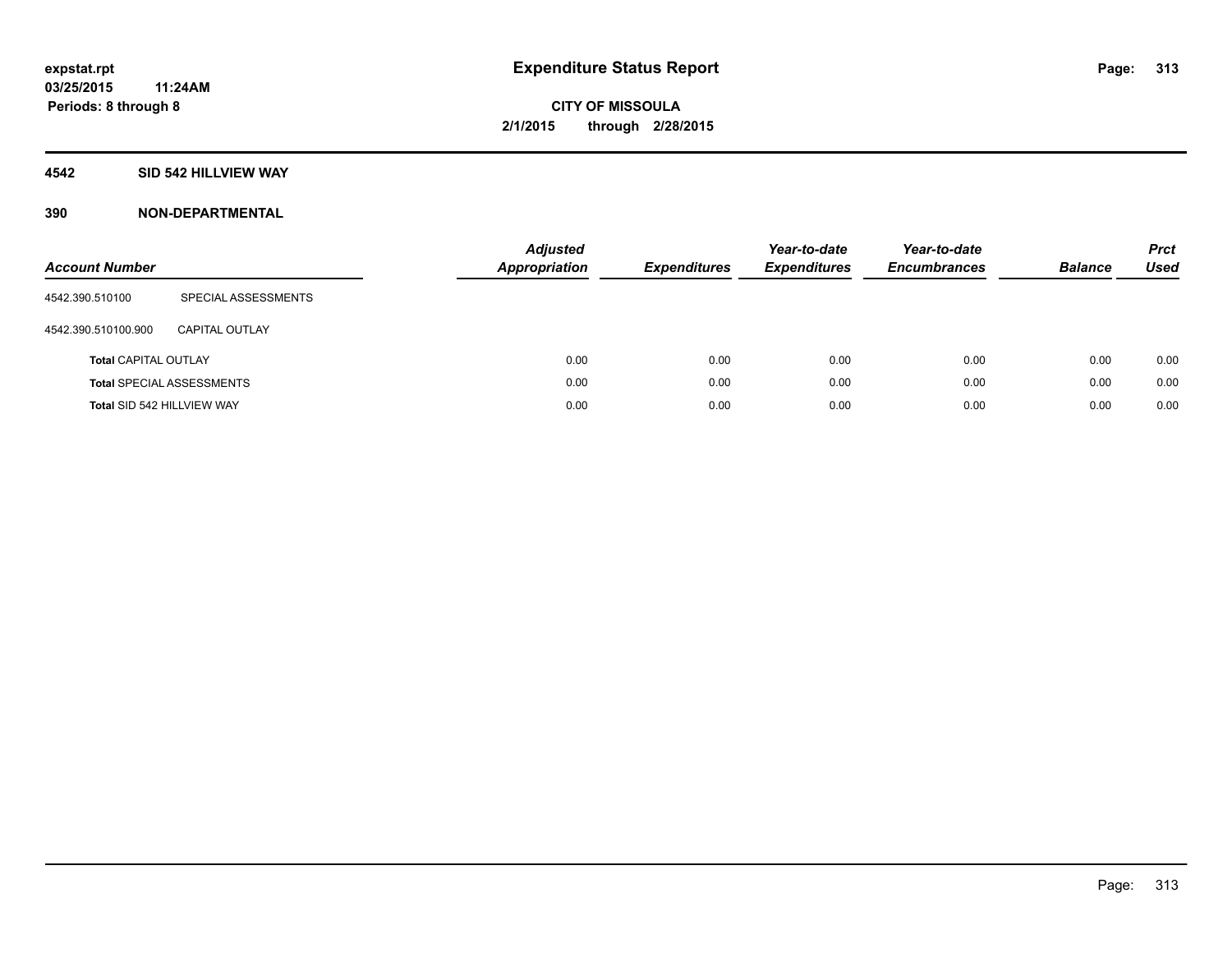#### **4543 SID 543 TRAFFIC CALMING**

| <b>Account Number</b>       |                                      | <b>Adjusted</b><br><b>Appropriation</b> | <b>Expenditures</b> | Year-to-date<br><b>Expenditures</b> | Year-to-date<br><b>Encumbrances</b> | <b>Balance</b> | <b>Prct</b><br><b>Used</b> |
|-----------------------------|--------------------------------------|-----------------------------------------|---------------------|-------------------------------------|-------------------------------------|----------------|----------------------------|
| 4543.390.510100             | SPECIAL ASSESSMENTS                  |                                         |                     |                                     |                                     |                |                            |
| 4543.390.510100.300         | PURCHASED SERVICES                   |                                         |                     |                                     |                                     |                |                            |
|                             | <b>Total PURCHASED SERVICES</b>      | 0.00                                    | 0.00                | 0.00                                | 0.00                                | 0.00           | 0.00                       |
| 4543.390.510100.900         | <b>CAPITAL OUTLAY</b>                |                                         |                     |                                     |                                     |                |                            |
| <b>Total CAPITAL OUTLAY</b> |                                      | 0.00                                    | 0.00                | 0.00                                | 0.00                                | 0.00           | 0.00                       |
|                             | <b>Total SPECIAL ASSESSMENTS</b>     | 0.00                                    | 0.00                | 0.00                                | 0.00                                | 0.00           | 0.00                       |
|                             | <b>Total SID 543 TRAFFIC CALMING</b> | 0.00                                    | 0.00                | 0.00                                | 0.00                                | 0.00           | 0.00                       |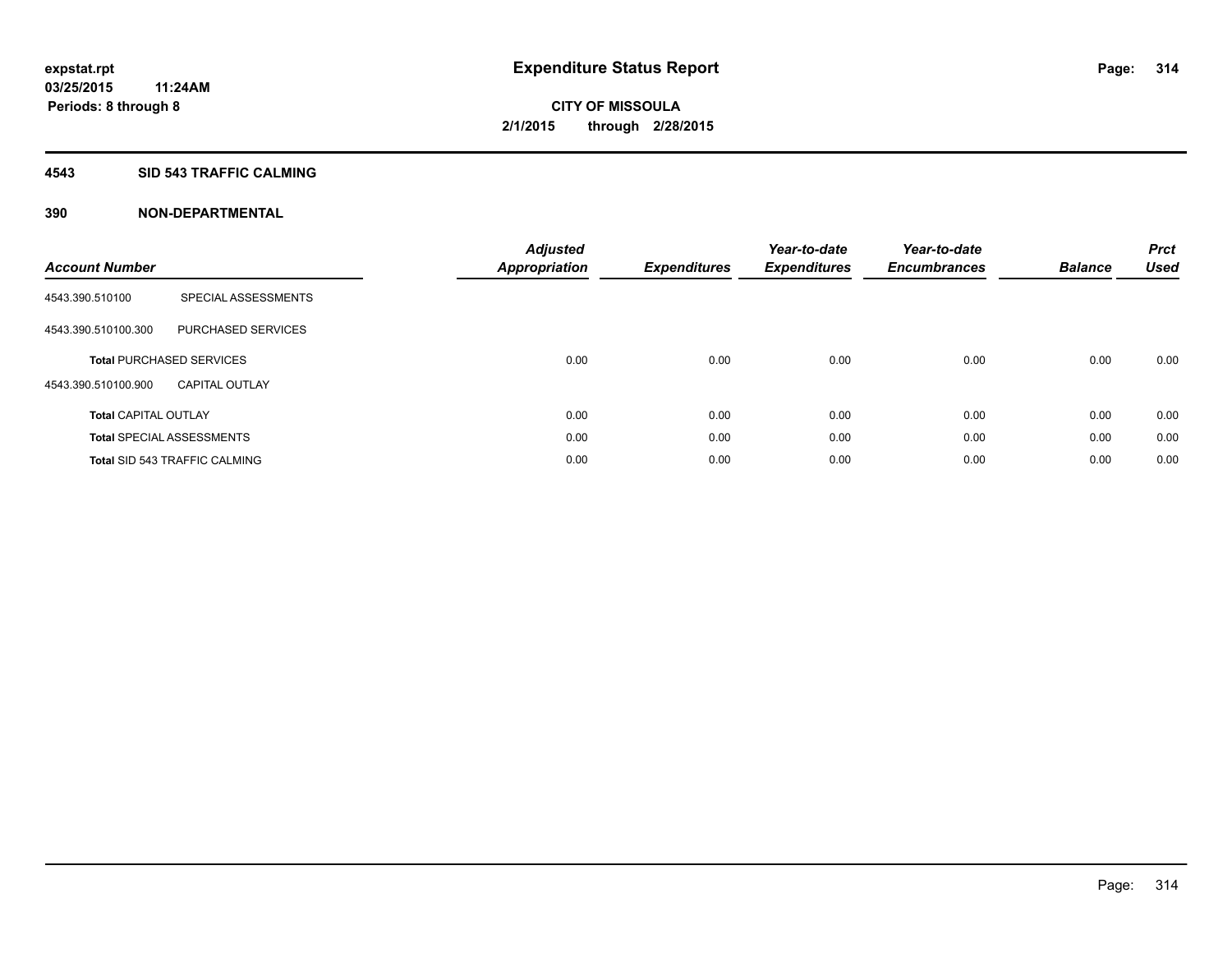## **4544 MILLER CREEK MITIGATION FUND**

| <b>Account Number</b>       |                                           | <b>Adjusted</b><br><b>Appropriation</b> | <b>Expenditures</b> | Year-to-date<br><b>Expenditures</b> | Year-to-date<br><b>Encumbrances</b> | <b>Balance</b> | <b>Prct</b><br>Used |
|-----------------------------|-------------------------------------------|-----------------------------------------|---------------------|-------------------------------------|-------------------------------------|----------------|---------------------|
| 4544.390.510100             | SPECIAL ASSESSMENTS                       |                                         |                     |                                     |                                     |                |                     |
| 4544.390.510100.900         | CAPITAL OUTLAY                            |                                         |                     |                                     |                                     |                |                     |
| <b>Total CAPITAL OUTLAY</b> |                                           | 0.00                                    | 0.00                | 0.00                                | 0.00                                | 0.00           | 0.00                |
|                             | <b>Total SPECIAL ASSESSMENTS</b>          | 0.00                                    | 0.00                | 0.00                                | 0.00                                | 0.00           | 0.00                |
|                             | <b>Total MILLER CREEK MITIGATION FUND</b> | 0.00                                    | 0.00                | 0.00                                | 0.00                                | 0.00           | 0.00                |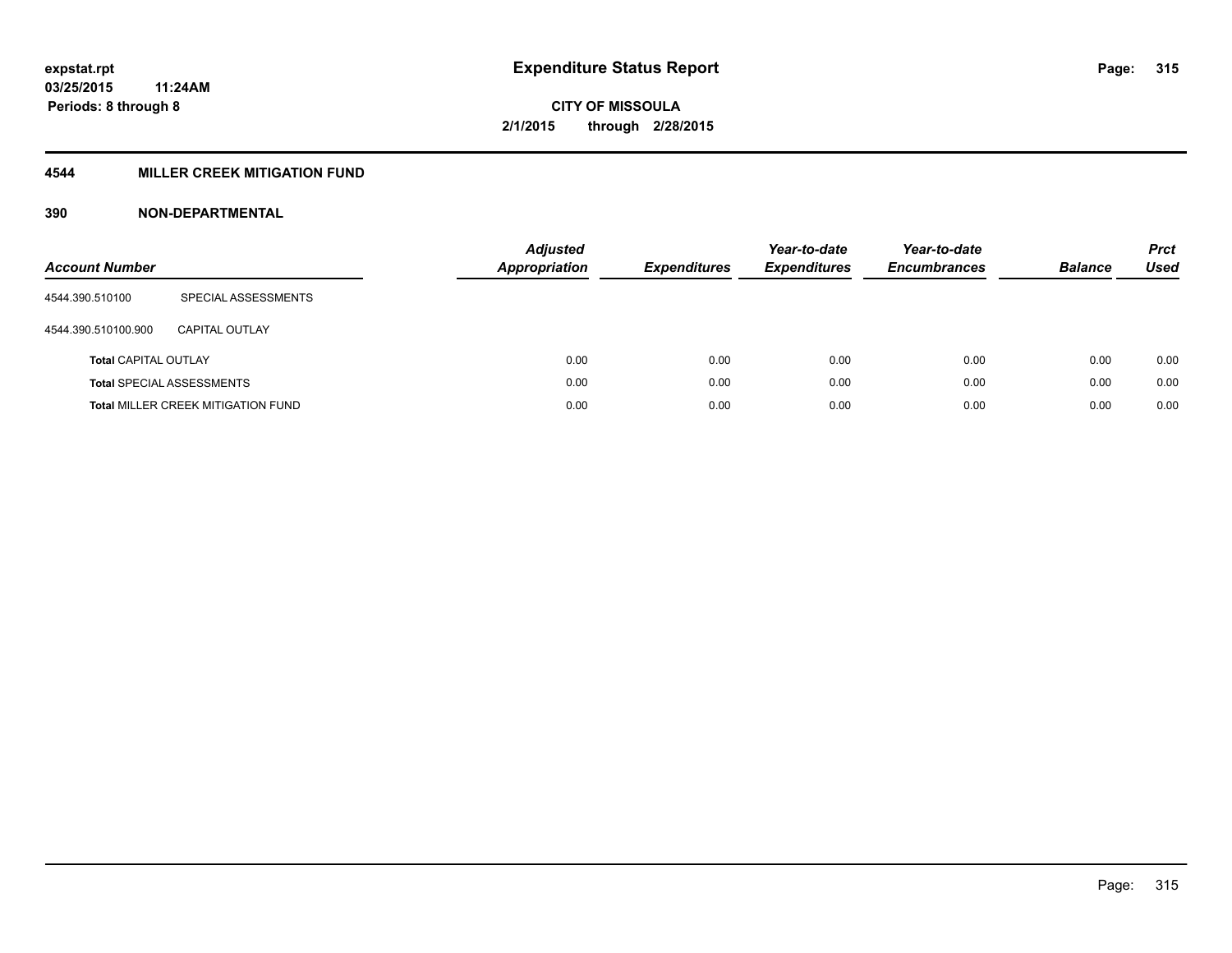#### **4545 MILLER CREEK TWITE CONSTRUCTION**

| <b>Account Number</b>       |                                              | <b>Adjusted</b><br>Appropriation | <b>Expenditures</b> | Year-to-date<br><b>Expenditures</b> | Year-to-date<br><b>Encumbrances</b> | <b>Balance</b> | <b>Prct</b><br><b>Used</b> |
|-----------------------------|----------------------------------------------|----------------------------------|---------------------|-------------------------------------|-------------------------------------|----------------|----------------------------|
| 4545.390.510100             | SPECIAL ASSESSMENTS                          |                                  |                     |                                     |                                     |                |                            |
| 4545.390.510100.300         | <b>PURCHASED SERVICES</b>                    |                                  |                     |                                     |                                     |                |                            |
|                             | <b>Total PURCHASED SERVICES</b>              | 0.00                             | 0.00                | 0.00                                | 0.00                                | 0.00           | 0.00                       |
| 4545.390.510100.900         | <b>CAPITAL OUTLAY</b>                        |                                  |                     |                                     |                                     |                |                            |
| <b>Total CAPITAL OUTLAY</b> |                                              | 0.00                             | 0.00                | 0.00                                | 0.00                                | 0.00           | 0.00                       |
|                             | <b>Total SPECIAL ASSESSMENTS</b>             | 0.00                             | 0.00                | 0.00                                | 0.00                                | 0.00           | 0.00                       |
|                             | <b>Total MILLER CREEK TWITE CONSTRUCTION</b> | 0.00                             | 0.00                | 0.00                                | 0.00                                | 0.00           | 0.00                       |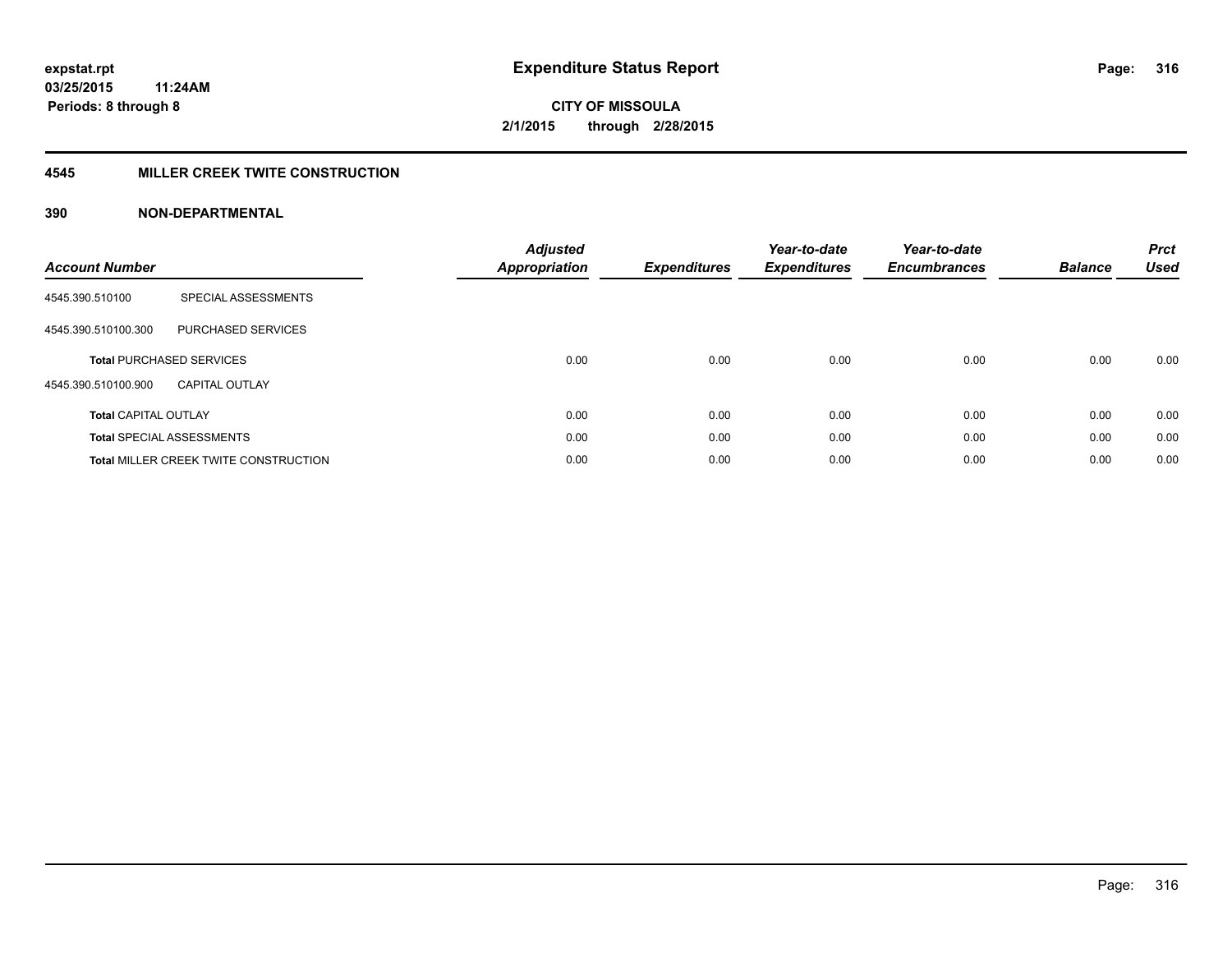#### **4546 MILLER CREEK MALOHNEY CONSTRUCTION**

| <b>Account Number</b>       |                                                 | <b>Adjusted</b><br><b>Appropriation</b> | <b>Expenditures</b> | Year-to-date<br><b>Expenditures</b> | Year-to-date<br><b>Encumbrances</b> | <b>Balance</b> | <b>Prct</b><br><b>Used</b> |
|-----------------------------|-------------------------------------------------|-----------------------------------------|---------------------|-------------------------------------|-------------------------------------|----------------|----------------------------|
| 4546.390.510100             | SPECIAL ASSESSMENTS                             |                                         |                     |                                     |                                     |                |                            |
| 4546.390.510100.300         | PURCHASED SERVICES                              |                                         |                     |                                     |                                     |                |                            |
|                             | <b>Total PURCHASED SERVICES</b>                 | 0.00                                    | 0.00                | 0.00                                | 0.00                                | 0.00           | 0.00                       |
| 4546.390.510100.900         | CAPITAL OUTLAY                                  |                                         |                     |                                     |                                     |                |                            |
| <b>Total CAPITAL OUTLAY</b> |                                                 | 0.00                                    | 0.00                | 0.00                                | 0.00                                | 0.00           | 0.00                       |
|                             | <b>Total SPECIAL ASSESSMENTS</b>                | 0.00                                    | 0.00                | 0.00                                | 0.00                                | 0.00           | 0.00                       |
|                             | <b>Total MILLER CREEK MALOHNEY CONSTRUCTION</b> | 0.00                                    | 0.00                | 0.00                                | 0.00                                | 0.00           | 0.00                       |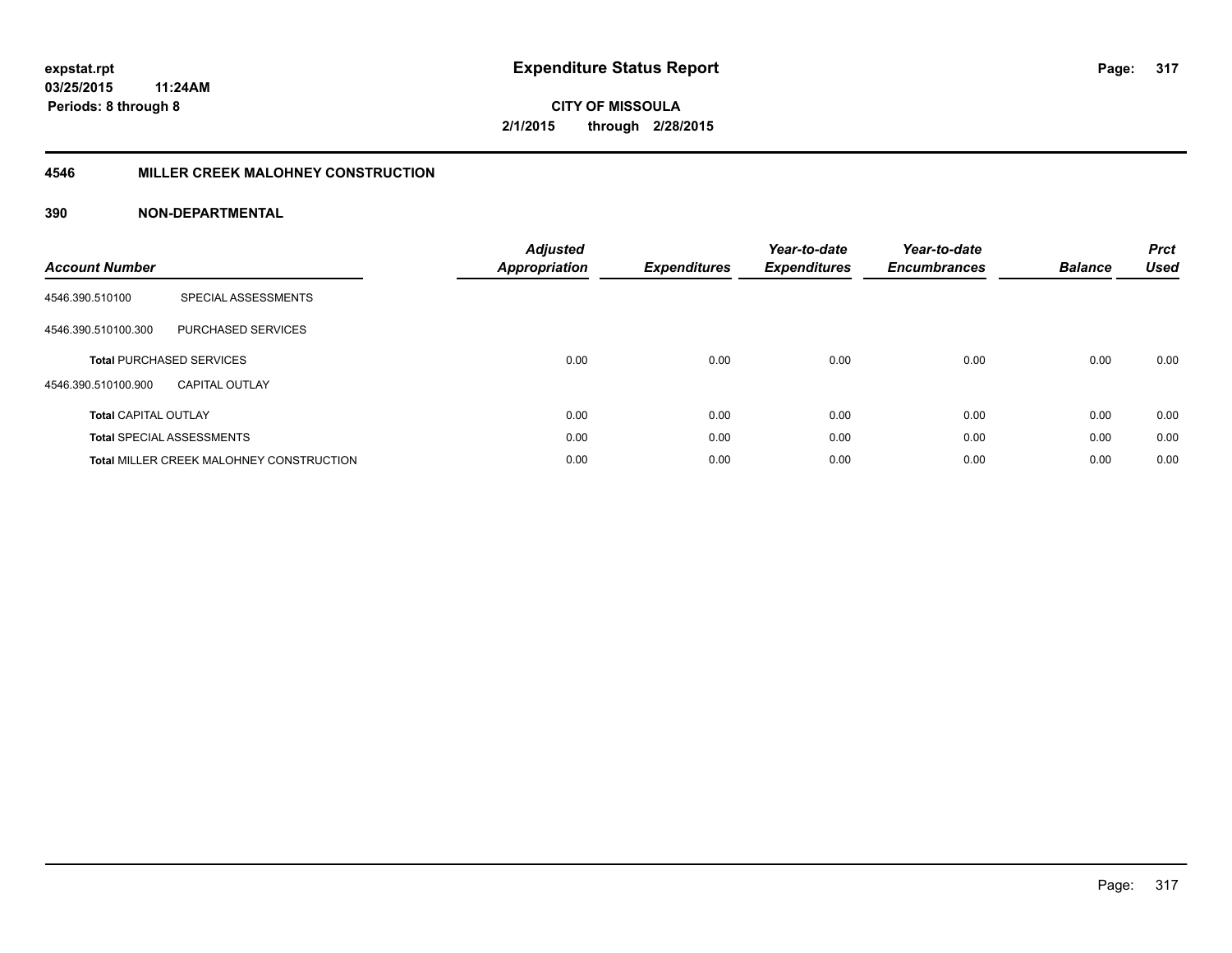#### **4547 MILLER CREEK MCCARTHY CONSTRUCTION**

| <b>Account Number</b>       |                                                 | <b>Adjusted</b><br><b>Appropriation</b> | <b>Expenditures</b> | Year-to-date<br><b>Expenditures</b> | Year-to-date<br><b>Encumbrances</b> | <b>Balance</b> | <b>Prct</b><br><b>Used</b> |
|-----------------------------|-------------------------------------------------|-----------------------------------------|---------------------|-------------------------------------|-------------------------------------|----------------|----------------------------|
| 4547.390.510100             | SPECIAL ASSESSMENTS                             |                                         |                     |                                     |                                     |                |                            |
| 4547.390.510100.300         | <b>PURCHASED SERVICES</b>                       |                                         |                     |                                     |                                     |                |                            |
|                             | <b>Total PURCHASED SERVICES</b>                 | 0.00                                    | 0.00                | 0.00                                | 0.00                                | 0.00           | 0.00                       |
| 4547.390.510100.900         | <b>CAPITAL OUTLAY</b>                           |                                         |                     |                                     |                                     |                |                            |
| <b>Total CAPITAL OUTLAY</b> |                                                 | 0.00                                    | 0.00                | 0.00                                | 0.00                                | 0.00           | 0.00                       |
|                             | <b>Total SPECIAL ASSESSMENTS</b>                | 0.00                                    | 0.00                | 0.00                                | 0.00                                | 0.00           | 0.00                       |
|                             | <b>Total MILLER CREEK MCCARTHY CONSTRUCTION</b> | 0.00                                    | 0.00                | 0.00                                | 0.00                                | 0.00           | 0.00                       |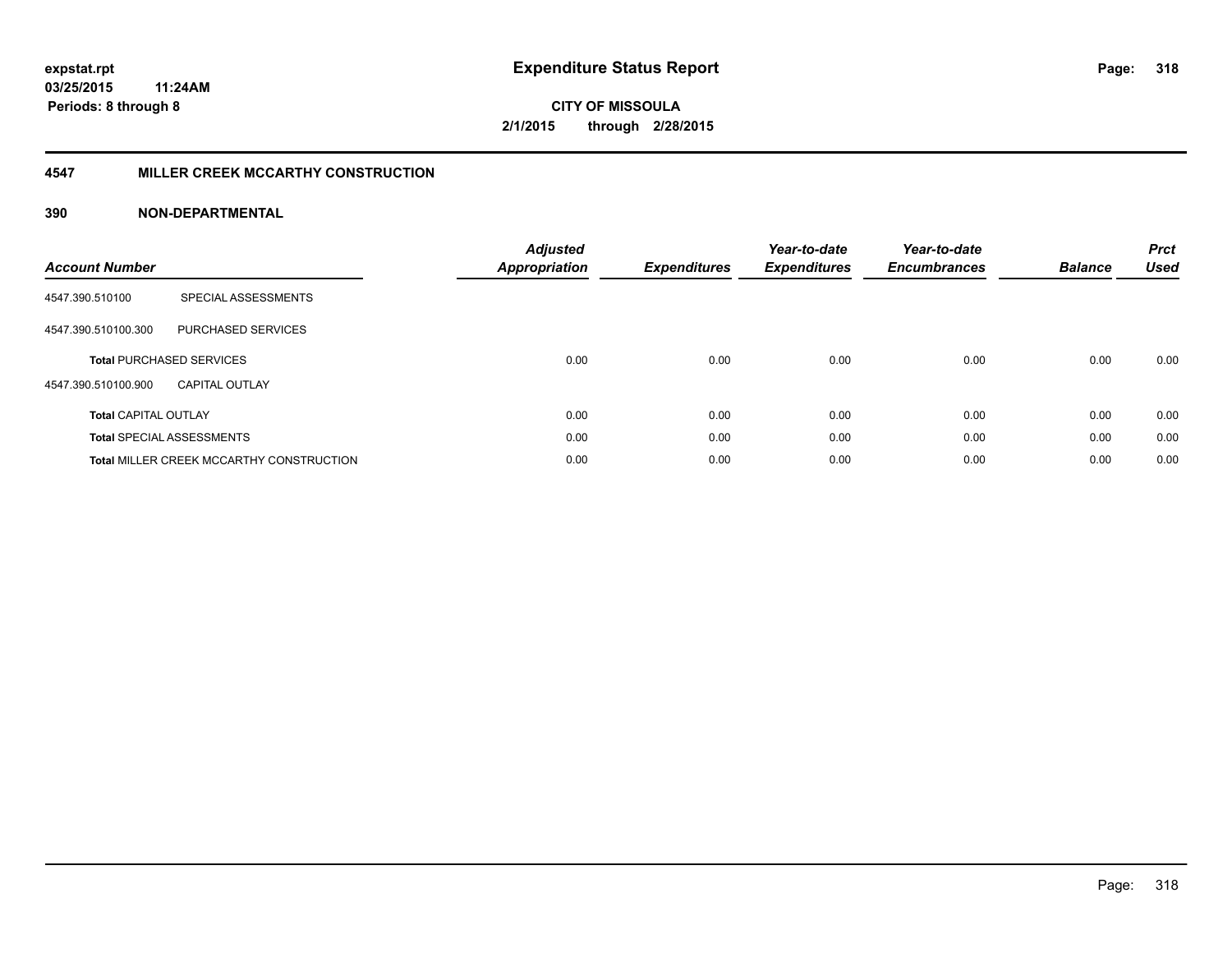# **4548 5TH,6TH & ARTHUR ROAD IMPROVEMENTS**

| <b>Account Number</b> |                                                     | <b>Adjusted</b><br><b>Appropriation</b> | <b>Expenditures</b> | Year-to-date<br><b>Expenditures</b> | Year-to-date<br><b>Encumbrances</b> | <b>Balance</b> | <b>Prct</b><br><b>Used</b> |
|-----------------------|-----------------------------------------------------|-----------------------------------------|---------------------|-------------------------------------|-------------------------------------|----------------|----------------------------|
| 4548.390.510100       | SPECIAL ASSESSMENTS                                 |                                         |                     |                                     |                                     |                |                            |
| 4548.390.510100.300   | PURCHASED SERVICES                                  |                                         |                     |                                     |                                     |                |                            |
|                       | <b>Total PURCHASED SERVICES</b>                     | 0.00                                    | 0.00                | 0.00                                | 0.00                                | 0.00           | 0.00                       |
| 4548.390.510100.900   | <b>CAPITAL OUTLAY</b>                               |                                         |                     |                                     |                                     |                |                            |
|                       | <b>Total SPECIAL ASSESSMENTS</b>                    | 0.00                                    | 0.00                | 0.00                                | 0.00                                | 0.00           | 0.00                       |
| 4548.390.521000       | <b>INTERFUND OPERATING TRANSFERS</b>                |                                         |                     |                                     |                                     |                |                            |
| 4548.390.521000.800   | OTHER OBJECTS                                       |                                         |                     |                                     |                                     |                |                            |
|                       | <b>Total INTERFUND OPERATING TRANSFERS</b>          | 0.00                                    | 0.00                | 0.00                                | 0.00                                | 0.00           | 0.00                       |
|                       | <b>Total 5TH.6TH &amp; ARTHUR ROAD IMPROVEMENTS</b> | 0.00                                    | 0.00                | 0.00                                | 0.00                                | 0.00           | 0.00                       |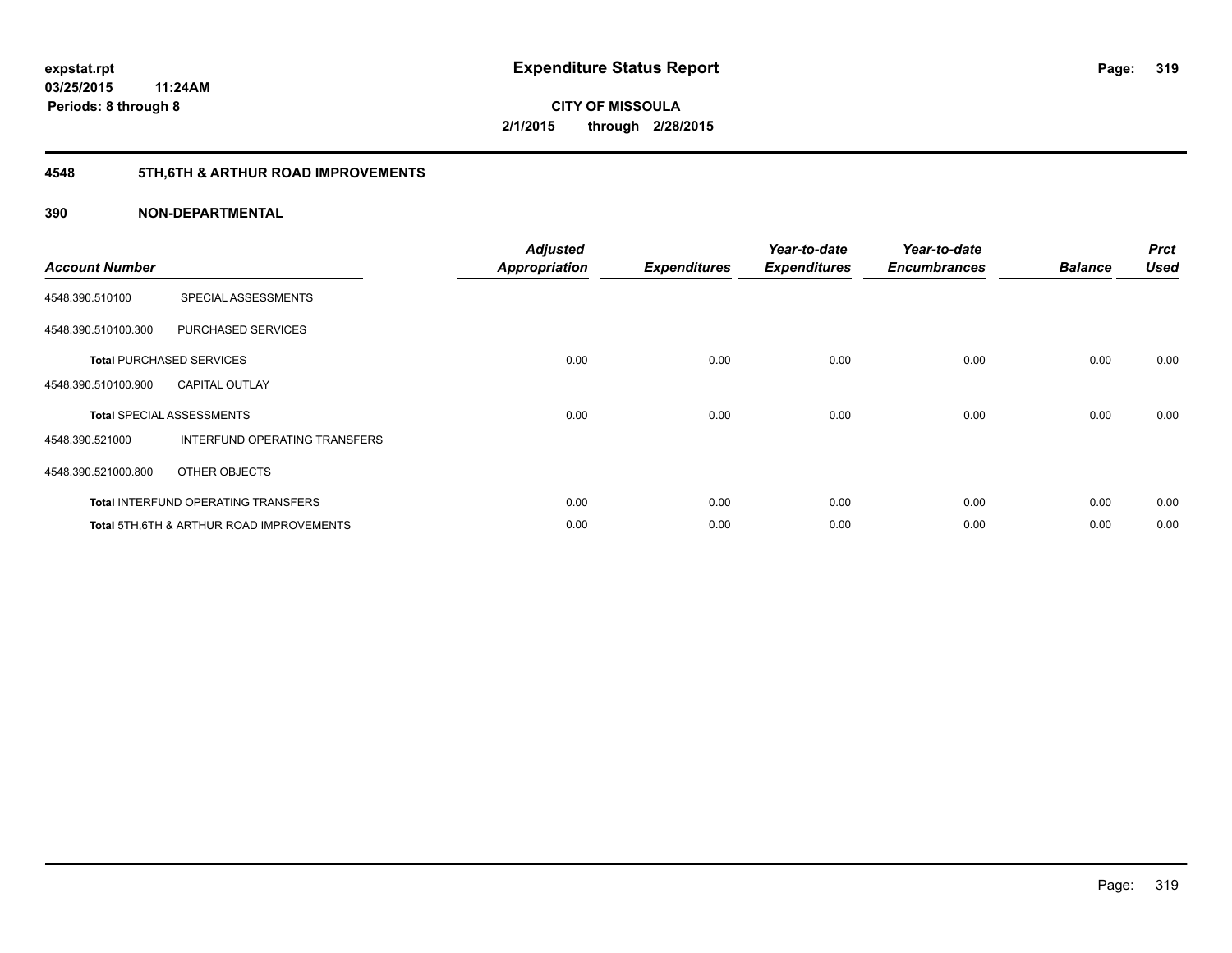**CITY OF MISSOULA 2/1/2015 through 2/28/2015**

#### **4745 MALONEY/TWITE MILLER CR \$1.2M CONTRIB**

| <b>Account Number</b>      |                                                     | <b>Adjusted</b><br><b>Appropriation</b> | <b>Expenditures</b> | Year-to-date<br><b>Expenditures</b> | Year-to-date<br><b>Encumbrances</b> | <b>Balance</b> | <b>Prct</b><br><b>Used</b> |
|----------------------------|-----------------------------------------------------|-----------------------------------------|---------------------|-------------------------------------|-------------------------------------|----------------|----------------------------|
| 4745.390.510100            | SPECIAL ASSESSMENTS                                 |                                         |                     |                                     |                                     |                |                            |
| 4745.390.510100.300        | PURCHASED SERVICES                                  |                                         |                     |                                     |                                     |                |                            |
|                            | <b>Total PURCHASED SERVICES</b>                     | 0.00                                    | 0.00                | 0.00                                | 0.00                                | 0.00           | 0.00                       |
| 4745.390.510100.800        | OTHER OBJECTS                                       |                                         |                     |                                     |                                     |                |                            |
| <b>Total OTHER OBJECTS</b> |                                                     | 0.00                                    | 0.00                | 0.00                                | 0.00                                | 0.00           | 0.00                       |
| 4745.390.510100.900        | <b>CAPITAL OUTLAY</b>                               |                                         |                     |                                     |                                     |                |                            |
|                            | <b>Total MALONEY/TWITE MILLER CR \$1.2M CONTRIB</b> | 0.00                                    | 0.00                | 0.00                                | 0.00                                | 0.00           | 0.00                       |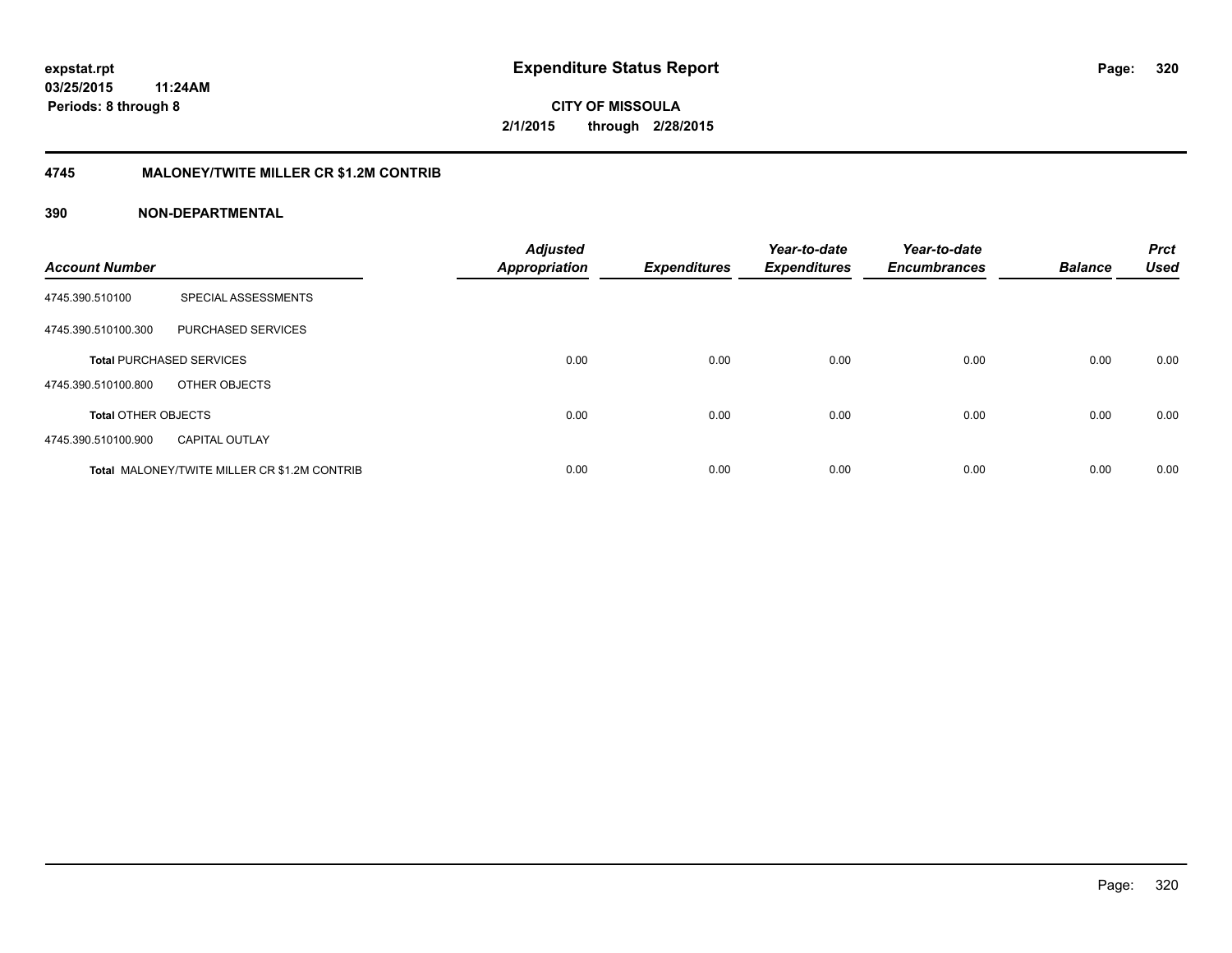#### **4941 HILLVIEW WAY CONSTRUCTION**

|                                                  | <b>Adjusted</b>      |                     | Year-to-date        | Year-to-date        |                | <b>Prct</b> |
|--------------------------------------------------|----------------------|---------------------|---------------------|---------------------|----------------|-------------|
| <b>Account Number</b>                            | <b>Appropriation</b> | <b>Expenditures</b> | <b>Expenditures</b> | <b>Encumbrances</b> | <b>Balance</b> | <b>Used</b> |
| <b>CONSTRUCTION</b><br>4941.280.430034           |                      |                     |                     |                     |                |             |
| <b>SUPPLIES</b><br>4941.280.430034.200           |                      |                     |                     |                     |                |             |
| 4941.280.430034.210.000 OFFICE SUPPLIES          | 0.00                 | 0.00                | 119.32              | 0.00                | $-119.32$      | 0.00        |
| <b>Total SUPPLIES</b>                            | 0.00                 | 0.00                | 119.32              | 0.00                | $-119.32$      | 0.00        |
| PURCHASED SERVICES<br>4941.280.430034.300        |                      |                     |                     |                     |                |             |
| 4941.280.430034.310.000 COMMUNICATIONS           | 0.00                 | 0.00                | 214.26              | 0.00                | $-214.26$      | 0.00        |
| 4941.280.430034.310.351<br><b>COMMUNICATIONS</b> | 0.00                 | 0.00                | 11,640.39           | 0.00                | $-11,640.39$   | 0.00        |
| 4941.280.430034.320.000 PRINTING & DUPLICATING   | 0.00                 | 0.00                | 370.73              | 0.00                | $-370.73$      | 0.00        |
| 4941.280.430034.350.000 PROFESSIONAL SERVICES    | 0.00                 | 0.00                | 14,911.27           | 0.00                | $-14,911.27$   | 0.00        |
| <b>Total PURCHASED SERVICES</b>                  | 0.00                 | 0.00                | 27,136.65           | 0.00                | $-27,136.65$   | 0.00        |
| <b>CAPITAL OUTLAY</b><br>4941.280.430034.900     |                      |                     |                     |                     |                |             |
| <b>Total CAPITAL OUTLAY</b>                      | 0.00                 | 0.00                | 0.00                | 0.00                | 0.00           | 0.00        |
| <b>Total HILLVIEW WAY CONSTRUCTION</b>           | 0.00                 | 0.00                | 27,255.97           | 0.00                | $-27,255.97$   | 0.00        |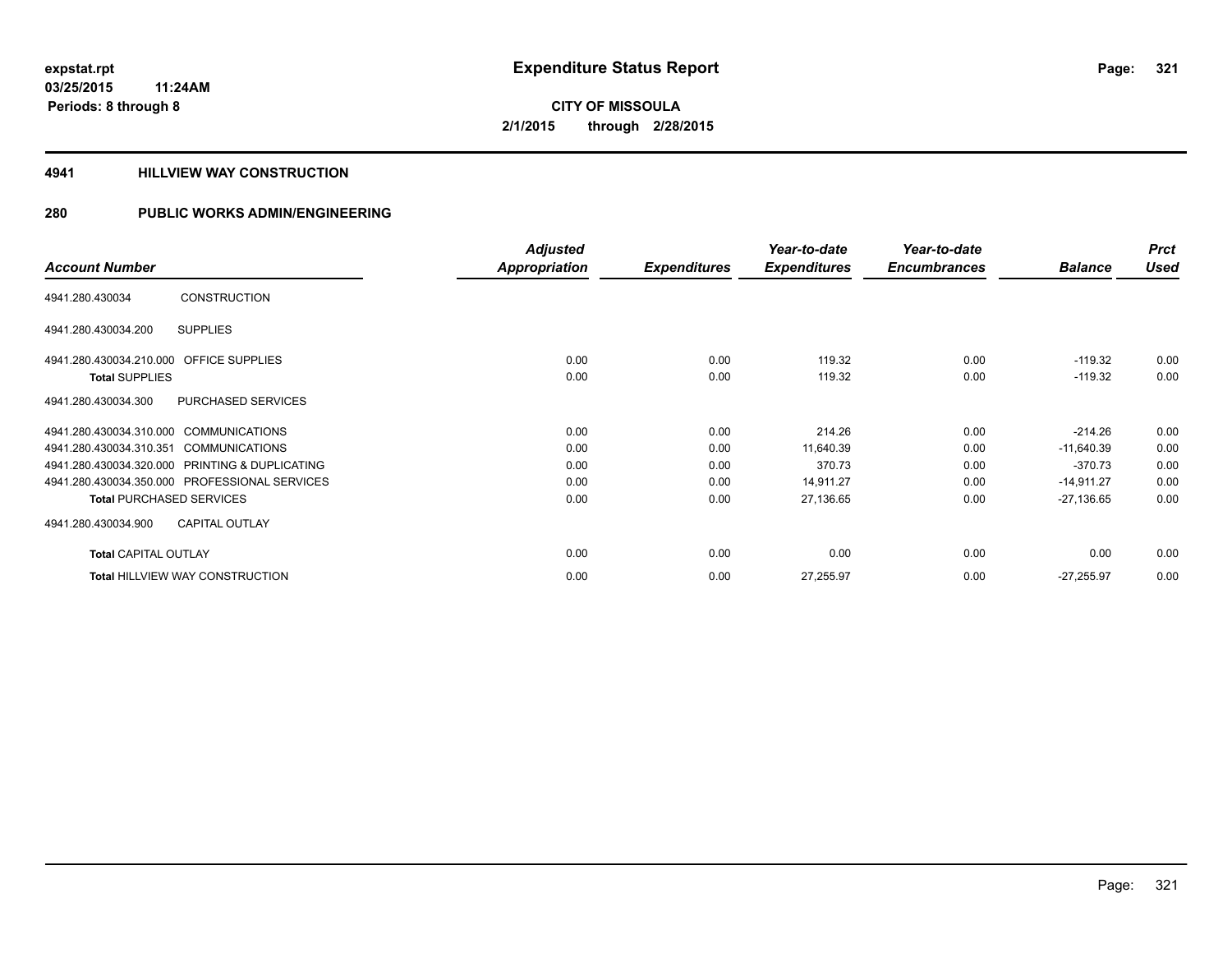# **4944 RATTLESNAKE SEWER COLLECTION (544)**

| <b>Account Number</b>         |                                 | <b>Adjusted</b><br><b>Appropriation</b> | <b>Expenditures</b> | Year-to-date<br><b>Expenditures</b> | Year-to-date<br><b>Encumbrances</b> | <b>Balance</b> | <b>Prct</b><br><b>Used</b> |
|-------------------------------|---------------------------------|-----------------------------------------|---------------------|-------------------------------------|-------------------------------------|----------------|----------------------------|
| 4944.390.510100               | SPECIAL ASSESSMENTS             |                                         |                     |                                     |                                     |                |                            |
| 4944.390.510100.300           | PURCHASED SERVICES              |                                         |                     |                                     |                                     |                |                            |
|                               | <b>Total PURCHASED SERVICES</b> | 0.00                                    | 0.00                | 0.00                                | 0.00                                | 0.00           | 0.00                       |
| 4944.390.510100.600           | <b>DEBT SERVICE</b>             |                                         |                     |                                     |                                     |                |                            |
| <b>Total DEBT SERVICE</b>     |                                 | 0.00                                    | 0.00                | 0.00                                | 0.00                                | 0.00           | 0.00                       |
| 4944.390.510100.900           | <b>CAPITAL OUTLAY</b>           |                                         |                     |                                     |                                     |                |                            |
| <b>Total NON-DEPARTMENTAL</b> |                                 | 0.00                                    | 0.00                | 0.00                                | 0.00                                | 0.00           | 0.00                       |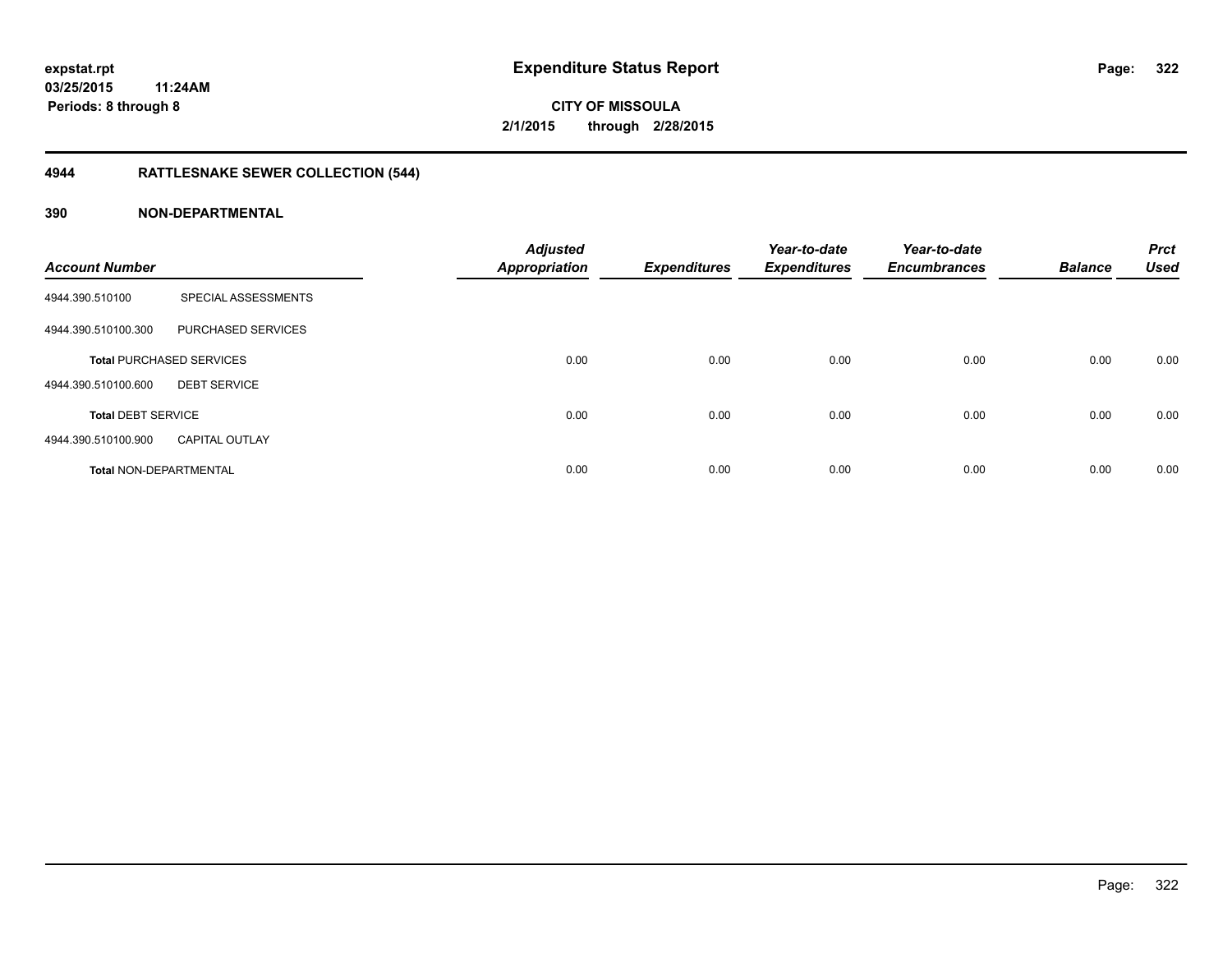**323**

**CITY OF MISSOULA 2/1/2015 through 2/28/2015**

# **4944 RATTLESNAKE SEWER COLLECTION (544)**

**550 SID 544 PROJECT**

| <b>Account Number</b>     |                                 | <b>Adjusted</b><br><b>Appropriation</b> | <b>Expenditures</b> | Year-to-date<br><b>Expenditures</b> | Year-to-date<br><b>Encumbrances</b> | <b>Balance</b> | <b>Prct</b><br><b>Used</b> |
|---------------------------|---------------------------------|-----------------------------------------|---------------------|-------------------------------------|-------------------------------------|----------------|----------------------------|
| 4944.550.430680           | ARRA GRANT                      |                                         |                     |                                     |                                     |                |                            |
|                           |                                 |                                         |                     |                                     |                                     |                |                            |
| 4944.550.430680.900       | <b>CAPITAL OUTLAY</b>           |                                         |                     |                                     |                                     |                |                            |
| <b>Total ARRA GRANT</b>   |                                 | 0.00                                    | 0.00                | 0.00                                | 0.00                                | 0.00           | 0.00                       |
| 4944.550.430681           | ARRA LOAN                       |                                         |                     |                                     |                                     |                |                            |
| 4944.550.430681.900       | CAPITAL OUTLAY                  |                                         |                     |                                     |                                     |                |                            |
| <b>Total ARRA LOAN</b>    |                                 | 0.00                                    | 0.00                | 0.00                                | 0.00                                | 0.00           | 0.00                       |
| 4944.550.430682           | <b>TSEP GRANT</b>               |                                         |                     |                                     |                                     |                |                            |
| 4944.550.430682.900       | CAPITAL OUTLAY                  |                                         |                     |                                     |                                     |                |                            |
| <b>Total TSEP GRANT</b>   |                                 | 0.00                                    | 0.00                | 0.00                                | 0.00                                | 0.00           | 0.00                       |
| 4944.550.430685           | <b>SRF SID</b>                  |                                         |                     |                                     |                                     |                |                            |
| 4944.550.430685.900       | CAPITAL OUTLAY                  |                                         |                     |                                     |                                     |                |                            |
| <b>Total SRF SID</b>      |                                 | 0.00                                    | 0.00                | 0.00                                | 0.00                                | 0.00           | 0.00                       |
| 4944.550.430686           | SRF REV BOND                    |                                         |                     |                                     |                                     |                |                            |
| 4944.550.430686.300       | PURCHASED SERVICES              |                                         |                     |                                     |                                     |                |                            |
|                           | <b>Total PURCHASED SERVICES</b> | 0.00                                    | 0.00                | 0.00                                | 0.00                                | 0.00           | 0.00                       |
| 4944.550.430686.900       | CAPITAL OUTLAY                  |                                         |                     |                                     |                                     |                |                            |
| <b>Total SRF REV BOND</b> |                                 | 0.00                                    | 0.00                | 0.00                                | 0.00                                | 0.00           | 0.00                       |
| 4944.550.430687           | ARRA LOAN SID                   |                                         |                     |                                     |                                     |                |                            |
| 4944.550.430687.900       | CAPITAL OUTLAY                  |                                         |                     |                                     |                                     |                |                            |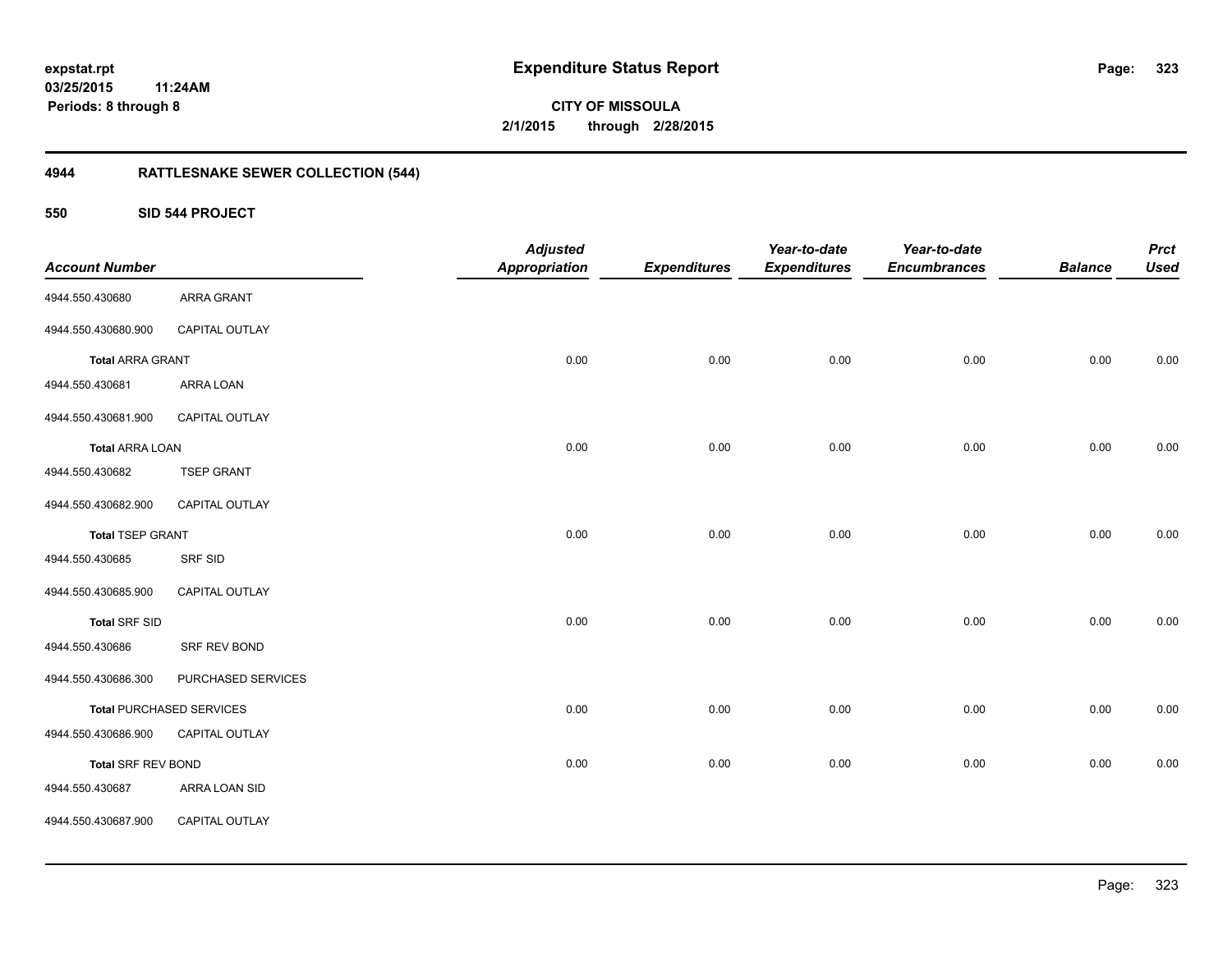**CITY OF MISSOULA 2/1/2015 through 2/28/2015**

# **4944 RATTLESNAKE SEWER COLLECTION (544)**

## **550 SID 544 PROJECT**

| <b>Account Number</b> | <b>Adjusted</b><br>Appropriation | <b>Expenditures</b> | Year-to-date<br>Expenditures | Year-to-date<br>Encumbrances | Balance | <b>Prct</b><br>Used |
|-----------------------|----------------------------------|---------------------|------------------------------|------------------------------|---------|---------------------|
| Total SID 544 PROJECT | 0.00                             | 0.00                | 0.00                         | 0.00                         | 0.00    | 0.00                |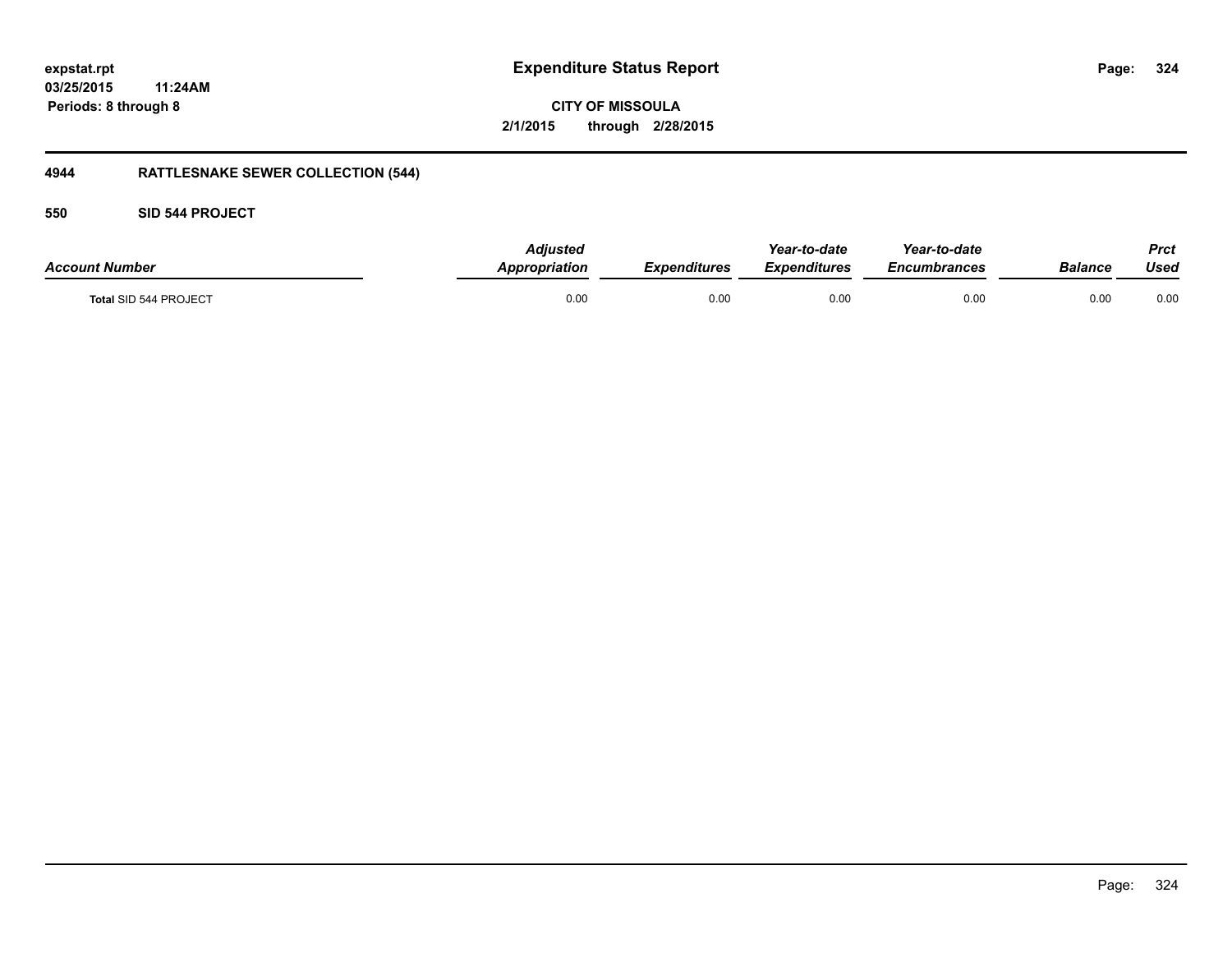### **4944 RATTLESNAKE SEWER COLLECTION (544)**

### **555 LOLO STREET PROJECT**

| <b>Account Number</b>   |                                          | <b>Adjusted</b><br><b>Appropriation</b> | <b>Expenditures</b> | Year-to-date<br><b>Expenditures</b> | Year-to-date<br><b>Encumbrances</b> | <b>Balance</b> | <b>Prct</b><br><b>Used</b> |
|-------------------------|------------------------------------------|-----------------------------------------|---------------------|-------------------------------------|-------------------------------------|----------------|----------------------------|
| 4944.555.430680         | <b>ARRA GRANT</b>                        |                                         |                     |                                     |                                     |                |                            |
| 4944.555.430680.900     | <b>CAPITAL OUTLAY</b>                    |                                         |                     |                                     |                                     |                |                            |
| <b>Total ARRA GRANT</b> |                                          | 0.00                                    | 0.00                | 0.00                                | 0.00                                | 0.00           | 0.00                       |
| 4944.555.430685         | SRF SID                                  |                                         |                     |                                     |                                     |                |                            |
| 4944.555.430685.900     | <b>CAPITAL OUTLAY</b>                    |                                         |                     |                                     |                                     |                |                            |
| <b>Total SRF SID</b>    |                                          | 0.00                                    | 0.00                | 0.00                                | 0.00                                | 0.00           | 0.00                       |
| 4944.555.430686         | SRF REV BOND                             |                                         |                     |                                     |                                     |                |                            |
| 4944.555.430686.900     | <b>CAPITAL OUTLAY</b>                    |                                         |                     |                                     |                                     |                |                            |
|                         | Total RATTLESNAKE SEWER COLLECTION (544) | 0.00                                    | 0.00                | 0.00                                | 0.00                                | 0.00           | 0.00                       |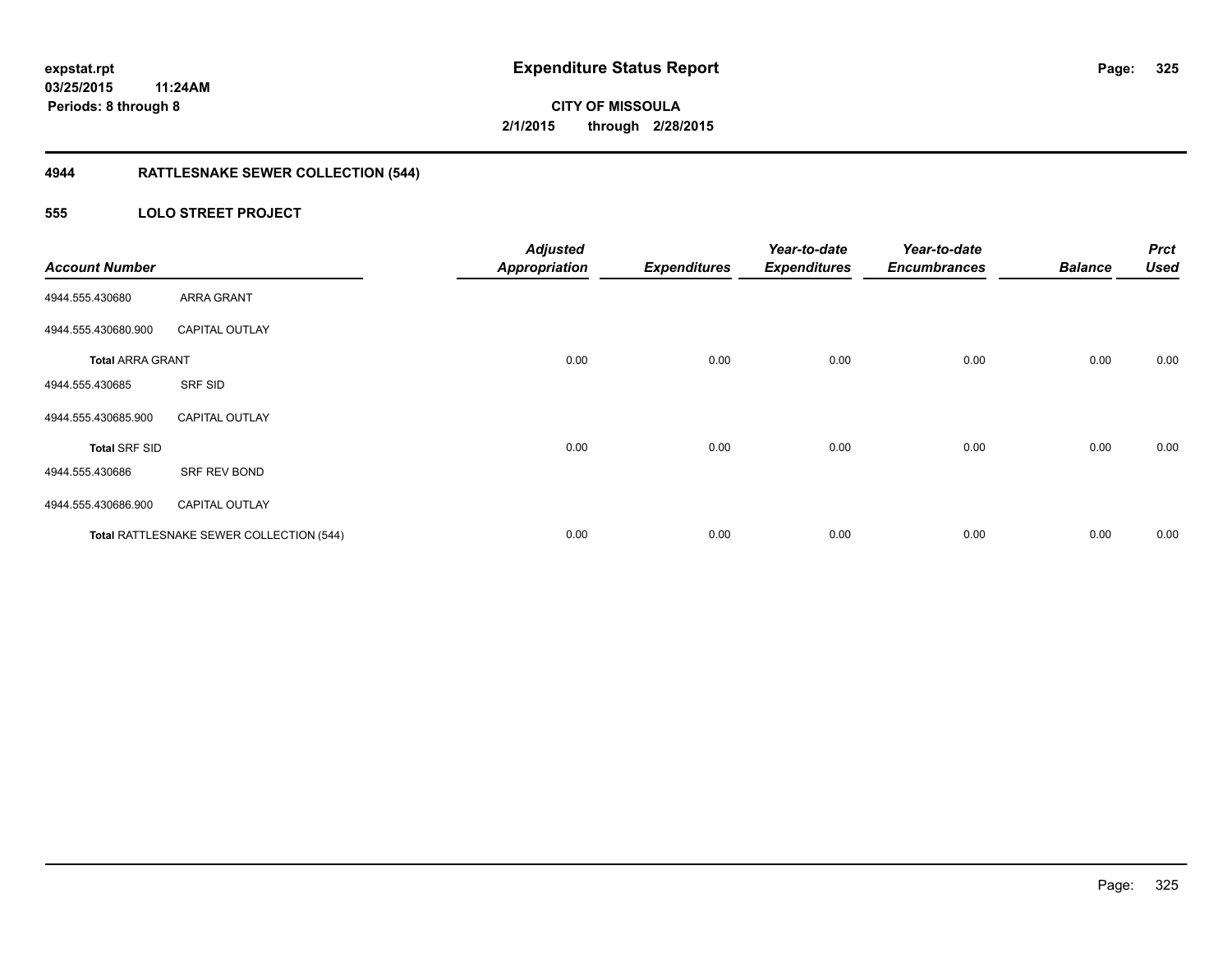#### **4946 PATTEE CREEK DR. TRAFFIC CALMING**

#### **390 NON-DEPARTMENTAL**

| <b>Account Number</b> |                                               | <b>Adjusted</b><br>Appropriation | <b>Expenditures</b> | Year-to-date<br><b>Expenditures</b> | Year-to-date<br><b>Encumbrances</b> | <b>Balance</b> | <b>Prct</b><br><b>Used</b> |
|-----------------------|-----------------------------------------------|----------------------------------|---------------------|-------------------------------------|-------------------------------------|----------------|----------------------------|
| 4946.390.510100       | SPECIAL ASSESSMENTS                           |                                  |                     |                                     |                                     |                |                            |
| 4946.390.510100.300   | PURCHASED SERVICES                            |                                  |                     |                                     |                                     |                |                            |
|                       | <b>Total PURCHASED SERVICES</b>               | 0.00                             | 0.00                | 0.00                                | 0.00                                | 0.00           | 0.00                       |
| 4946.390.510100.900   | CAPITAL OUTLAY                                |                                  |                     |                                     |                                     |                |                            |
|                       | <b>Total SPECIAL ASSESSMENTS</b>              | 0.00                             | 0.00                | 0.00                                | 0.00                                | 0.00           | 0.00                       |
|                       | <b>Total PATTEE CREEK DR. TRAFFIC CALMING</b> | 0.00                             | 0.00                | 0.00                                | 0.00                                | 0.00           | 0.00                       |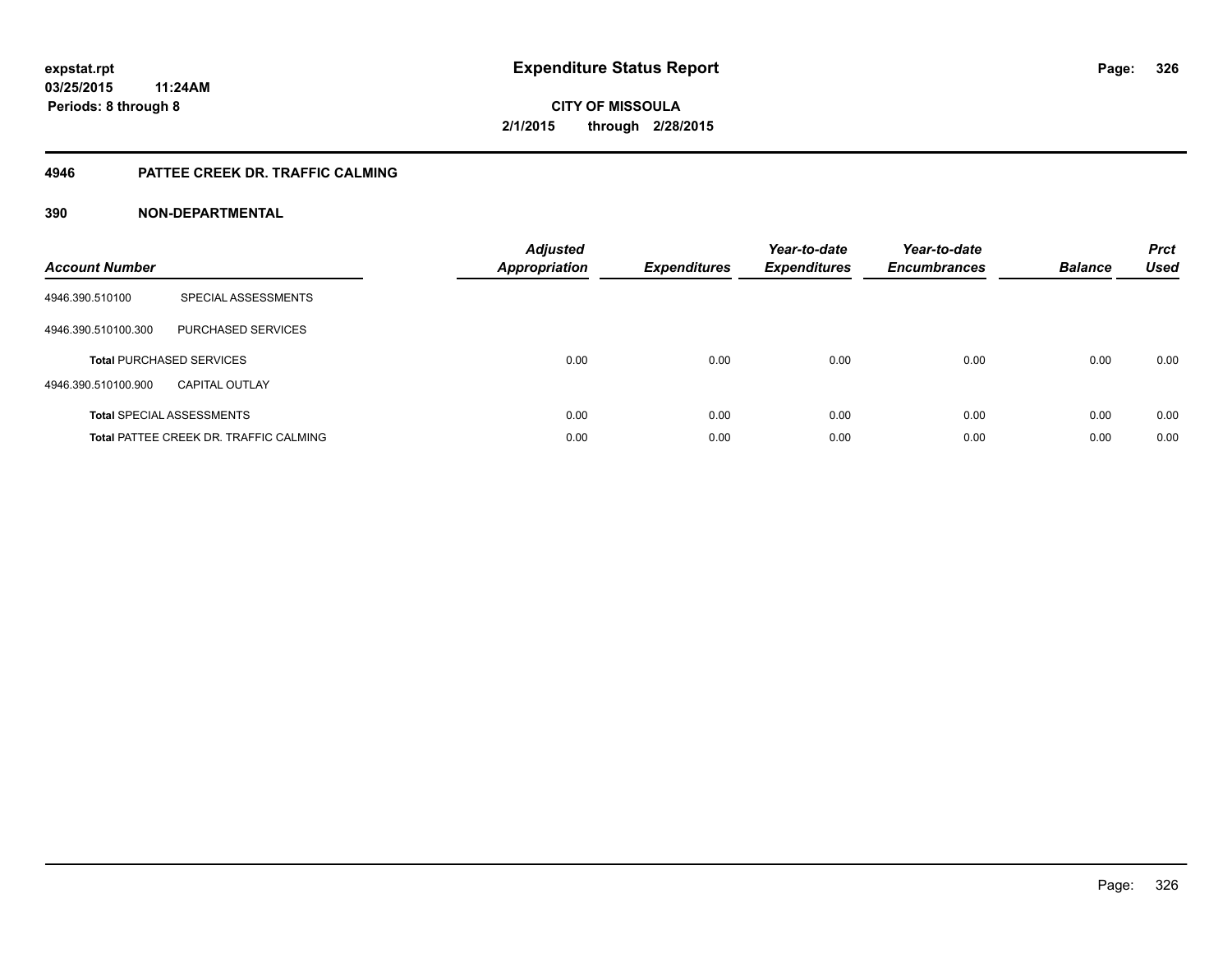#### **4948 STORMWATER OUTFALL RETROFITS**

#### **390 NON-DEPARTMENTAL**

| <b>Account Number</b> |                                               | <b>Adjusted</b><br><b>Appropriation</b> | <b>Expenditures</b> | Year-to-date<br><b>Expenditures</b> | Year-to-date<br><b>Encumbrances</b> | <b>Balance</b> | <b>Prct</b><br><b>Used</b> |
|-----------------------|-----------------------------------------------|-----------------------------------------|---------------------|-------------------------------------|-------------------------------------|----------------|----------------------------|
| 4948.390.431210       | CARAS PARK STORM WATER RETROFITS              |                                         |                     |                                     |                                     |                |                            |
| 4948.390.431210.300   | PURCHASED SERVICES                            |                                         |                     |                                     |                                     |                |                            |
|                       | <b>Total CARAS PARK STORM WATER RETROFITS</b> | 0.00                                    | 0.00                | 0.00                                | 0.00                                | 0.00           | 0.00                       |
| 4948.390.431212       | <b>BUCKHOUSE BRIDGE STORM WATER RETROFIT</b>  |                                         |                     |                                     |                                     |                |                            |
| 4948.390.431212.300   | PURCHASED SERVICES                            |                                         |                     |                                     |                                     |                |                            |
|                       | <b>Total STORMWATER OUTFALL RETROFITS</b>     | 0.00                                    | 0.00                | 0.00                                | 0.00                                | 0.00           | 0.00                       |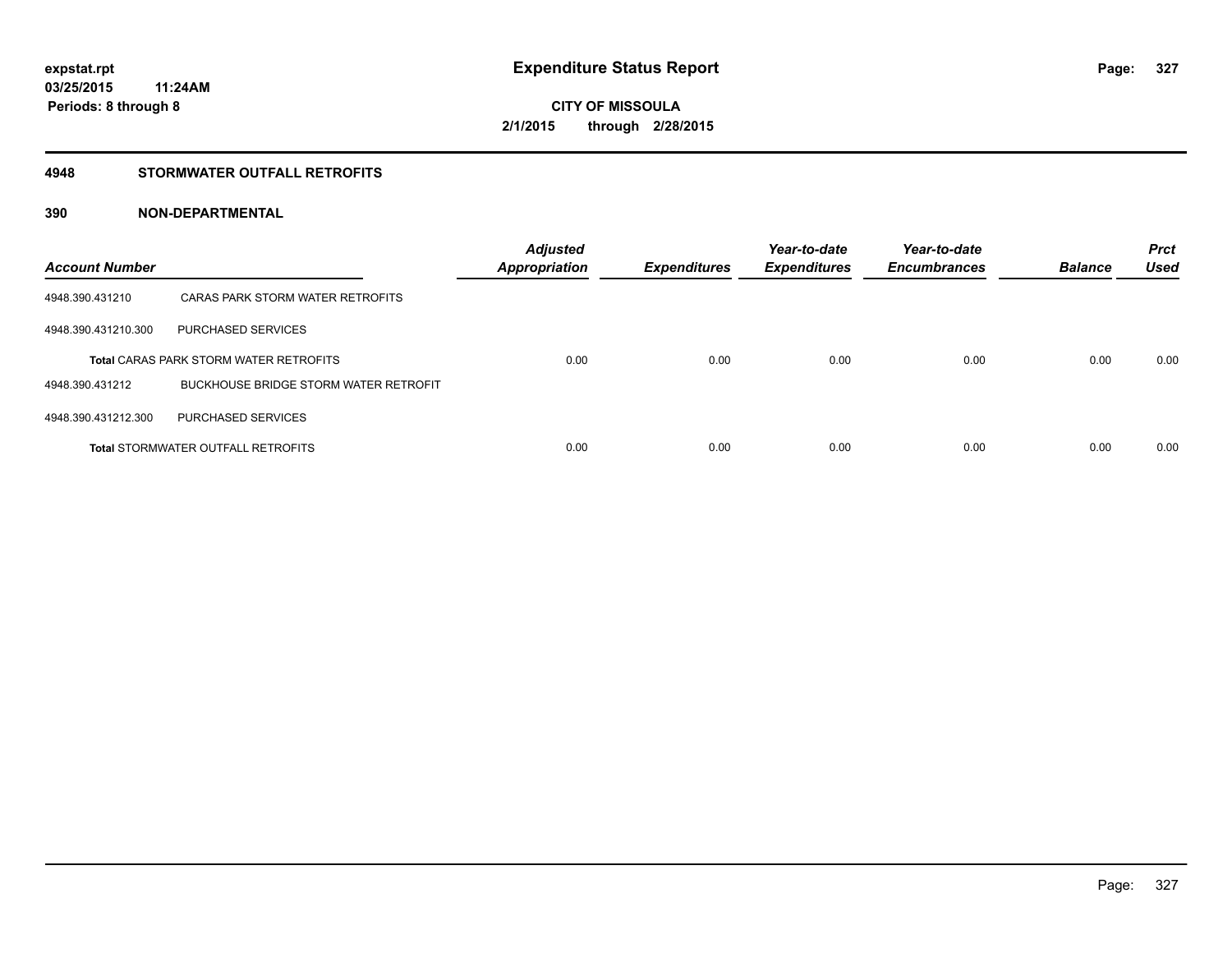#### **4990 ARRA ENHANCEMENTS**

#### **500 N HIGGINS STREETSCAPE**

| <b>Account Number</b>       |                                      | <b>Adjusted</b><br><b>Appropriation</b> | <b>Expenditures</b> | Year-to-date<br><b>Expenditures</b> | Year-to-date<br><b>Encumbrances</b> | <b>Balance</b> | <b>Prct</b><br><b>Used</b> |
|-----------------------------|--------------------------------------|-----------------------------------------|---------------------|-------------------------------------|-------------------------------------|----------------|----------------------------|
| 4990.500.430030             | PRELIMINARY ENGINEERING              |                                         |                     |                                     |                                     |                |                            |
| 4990.500.430030.900         | <b>CAPITAL OUTLAY</b>                |                                         |                     |                                     |                                     |                |                            |
|                             | <b>Total PRELIMINARY ENGINEERING</b> | 0.00                                    | 0.00                | 0.00                                | 0.00                                | 0.00           | 0.00                       |
| 4990.500.430031             | <b>CONTRUCTION ENGINEERING</b>       |                                         |                     |                                     |                                     |                |                            |
| 4990.500.430031.900         | <b>CAPITAL OUTLAY</b>                |                                         |                     |                                     |                                     |                |                            |
|                             | <b>Total CONTRUCTION ENGINEERING</b> | 0.00                                    | 0.00                | 0.00                                | 0.00                                | 0.00           | 0.00                       |
| 4990.500.430032             | CONTRACTOR PAYMENTS-CONTSTRUCTION    |                                         |                     |                                     |                                     |                |                            |
| 4990.500.430032.900         | <b>CAPITAL OUTLAY</b>                |                                         |                     |                                     |                                     |                |                            |
| <b>Total CAPITAL OUTLAY</b> |                                      | 0.00                                    | 0.00                | 0.00                                | 0.00                                | 0.00           | 0.00                       |
|                             | Total N HIGGINS STREETSCAPE          | 0.00                                    | 0.00                | 0.00                                | 0.00                                | 0.00           | 0.00                       |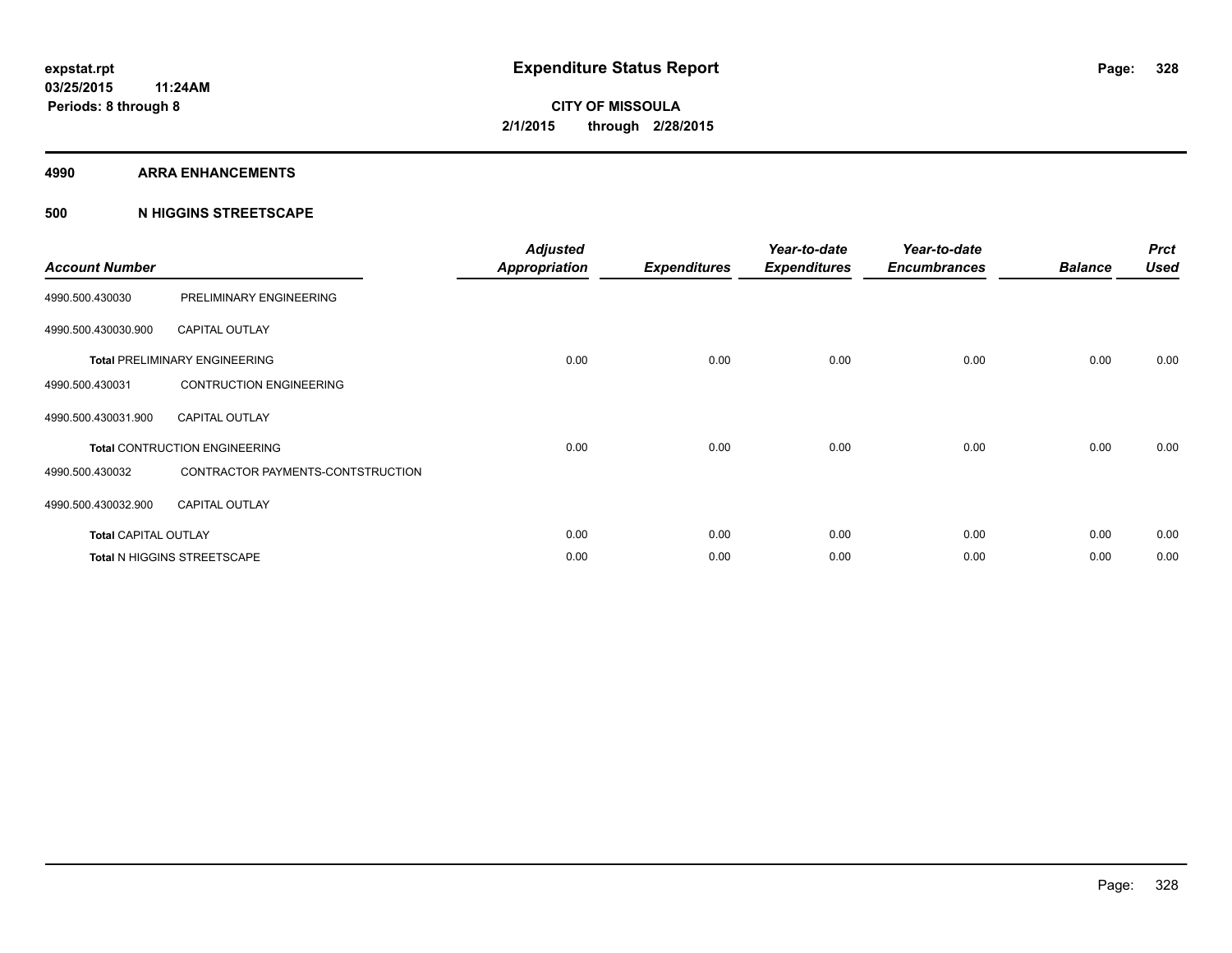#### **4990 ARRA ENHANCEMENTS**

**510 CURB RAMPS**

| <b>Account Number</b>   |                                   | <b>Adjusted</b><br>Appropriation | <b>Expenditures</b> | Year-to-date<br><b>Expenditures</b> | Year-to-date<br><b>Encumbrances</b> | <b>Balance</b> | <b>Prct</b><br>Used |
|-------------------------|-----------------------------------|----------------------------------|---------------------|-------------------------------------|-------------------------------------|----------------|---------------------|
| 4990.510.430032         | CONTRACTOR PAYMENTS-CONTSTRUCTION |                                  |                     |                                     |                                     |                |                     |
| 4990.510.430032.900     | <b>CAPITAL OUTLAY</b>             |                                  |                     |                                     |                                     |                |                     |
| <b>Total CURB RAMPS</b> |                                   | 0.00                             | 0.00                | 0.00                                | 0.00                                | 0.00           | 0.00                |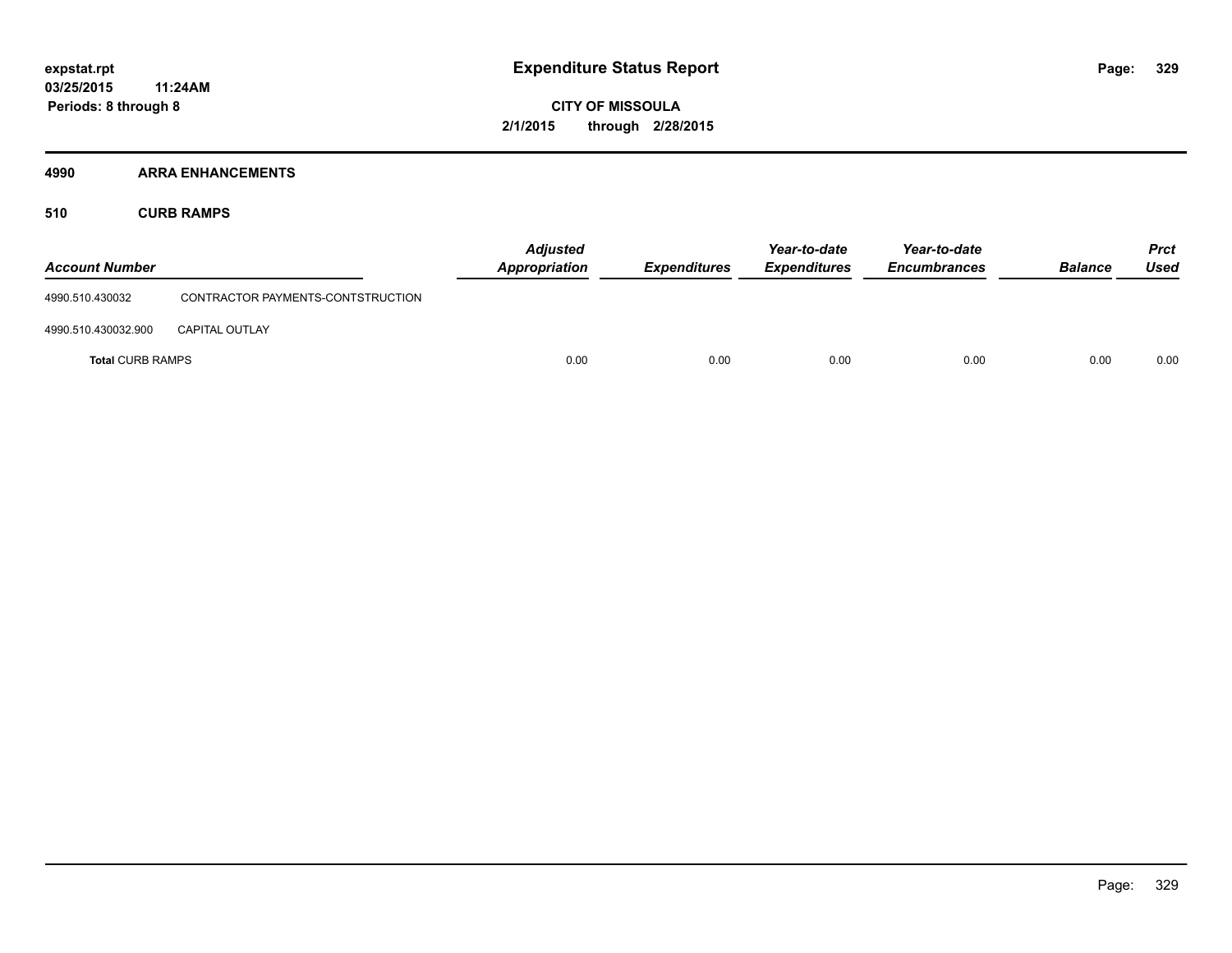**4990 ARRA ENHANCEMENTS**

### **515 RSNAKE GATEWAY GREENOUGH DRIVE**

| <b>Account Number</b> |                                      | <b>Adjusted</b><br><b>Appropriation</b> | <b>Expenditures</b> | Year-to-date<br><b>Expenditures</b> | Year-to-date<br><b>Encumbrances</b> | <b>Balance</b> | <b>Prct</b><br>Used |
|-----------------------|--------------------------------------|-----------------------------------------|---------------------|-------------------------------------|-------------------------------------|----------------|---------------------|
| 4990.515.430030       | PRELIMINARY ENGINEERING              |                                         |                     |                                     |                                     |                |                     |
| 4990.515.430030.900   | <b>CAPITAL OUTLAY</b>                |                                         |                     |                                     |                                     |                |                     |
|                       | <b>Total PRELIMINARY ENGINEERING</b> | 0.00                                    | 0.00                | 0.00                                | 0.00                                | 0.00           | 0.00                |
| 4990.515.430031       | <b>CONTRUCTION ENGINEERING</b>       |                                         |                     |                                     |                                     |                |                     |
| 4990.515.430031.900   | <b>CAPITAL OUTLAY</b>                |                                         |                     |                                     |                                     |                |                     |
|                       | <b>Total CONTRUCTION ENGINEERING</b> | 0.00                                    | 0.00                | 0.00                                | 0.00                                | 0.00           | 0.00                |
| 4990.515.430032       | CONTRACTOR PAYMENTS-CONTSTRUCTION    |                                         |                     |                                     |                                     |                |                     |
| 4990.515.430032.900   | <b>CAPITAL OUTLAY</b>                |                                         |                     |                                     |                                     |                |                     |
|                       | <b>Total ARRA ENHANCEMENTS</b>       | 0.00                                    | 0.00                | 0.00                                | 0.00                                | 0.00           | 0.00                |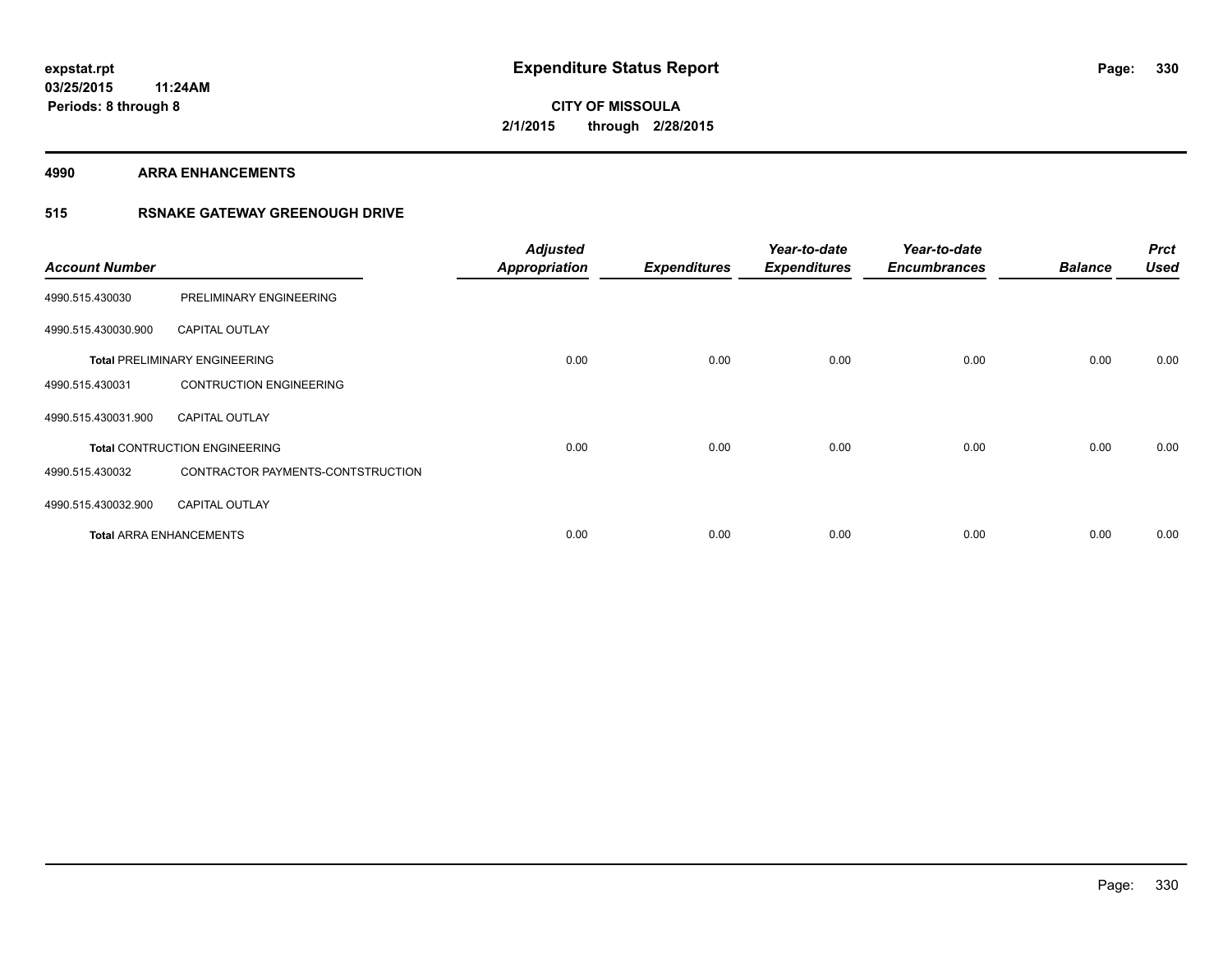**4991 ARRA HB645**

#### **500 N HIGGINS STREETSCAPE**

| <b>Account Number</b> |                                    | <b>Adjusted</b><br>Appropriation | <b>Expenditures</b> | Year-to-date<br><b>Expenditures</b> | Year-to-date<br><b>Encumbrances</b> | <b>Balance</b> | <b>Prct</b><br>Used |
|-----------------------|------------------------------------|----------------------------------|---------------------|-------------------------------------|-------------------------------------|----------------|---------------------|
| 4991.500.430033       | N.HIGGINS/MTN WATER                |                                  |                     |                                     |                                     |                |                     |
| 4991.500.430033.900   | <b>CAPITAL OUTLAY</b>              |                                  |                     |                                     |                                     |                |                     |
|                       | <b>Total N HIGGINS STREETSCAPE</b> | 0.00                             | 0.00                | 0.00                                | 0.00                                | 0.00           | 0.00                |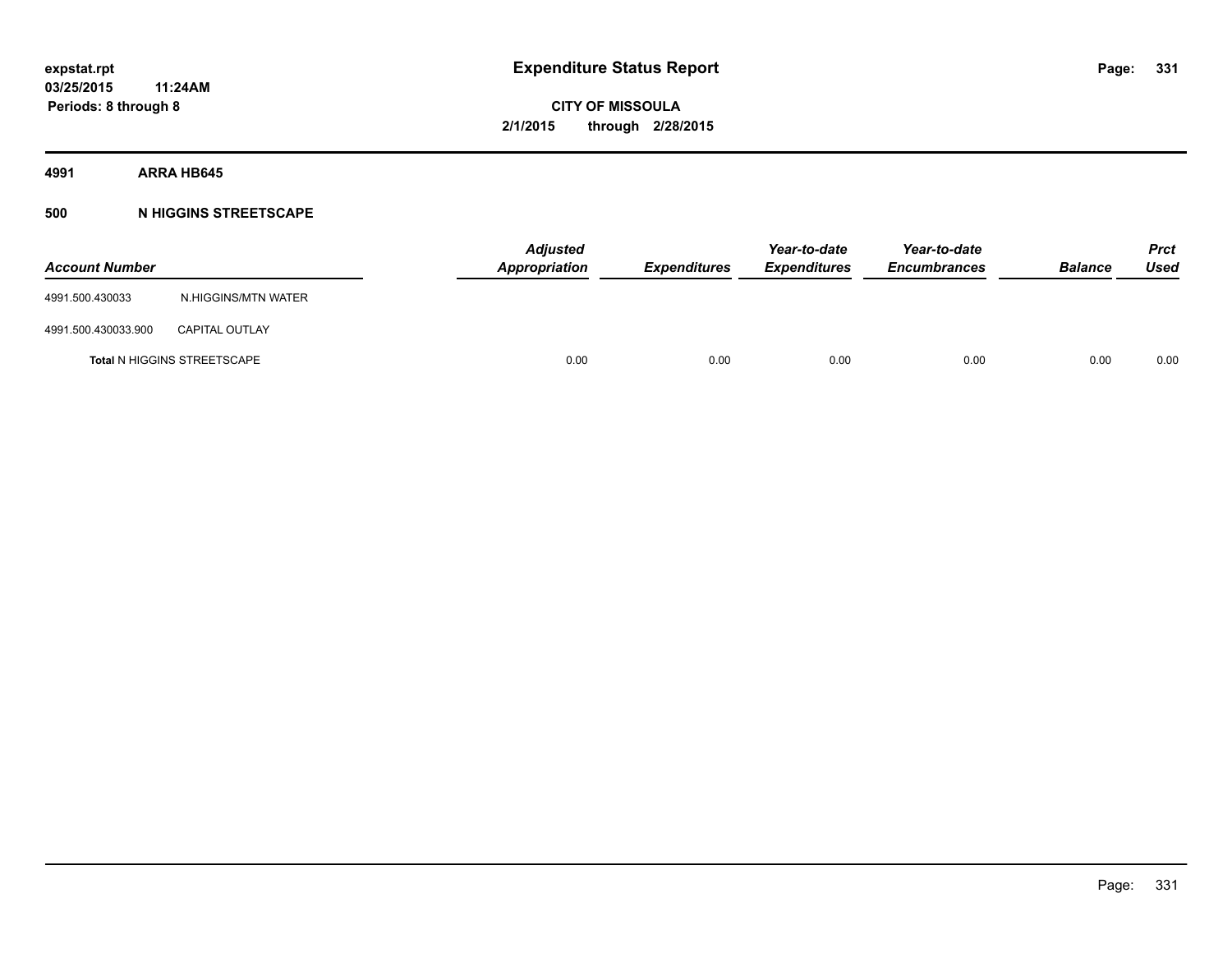**4991 ARRA HB645**

**520 N HIGGINS PAVING**

| <b>Account Number</b>         |                                      | <b>Adjusted</b><br><b>Appropriation</b> | <b>Expenditures</b> | Year-to-date<br><b>Expenditures</b> | Year-to-date<br><b>Encumbrances</b> | <b>Balance</b> | <b>Prct</b><br><b>Used</b> |
|-------------------------------|--------------------------------------|-----------------------------------------|---------------------|-------------------------------------|-------------------------------------|----------------|----------------------------|
| 4991.520.430030               | PRELIMINARY ENGINEERING              |                                         |                     |                                     |                                     |                |                            |
| 4991.520.430030.900           | <b>CAPITAL OUTLAY</b>                |                                         |                     |                                     |                                     |                |                            |
|                               | <b>Total PRELIMINARY ENGINEERING</b> | 0.00                                    | 0.00                | 0.00                                | 0.00                                | 0.00           | 0.00                       |
| 4991.520.430031               | <b>CONTRUCTION ENGINEERING</b>       |                                         |                     |                                     |                                     |                |                            |
| 4991.520.430031.900           | <b>CAPITAL OUTLAY</b>                |                                         |                     |                                     |                                     |                |                            |
|                               | <b>Total CONTRUCTION ENGINEERING</b> | 0.00                                    | 0.00                | 0.00                                | 0.00                                | 0.00           | 0.00                       |
| 4991.520.430032               | CONTRACTOR PAYMENTS-CONTSTRUCTION    |                                         |                     |                                     |                                     |                |                            |
| 4991.520.430032.900           | <b>CAPITAL OUTLAY</b>                |                                         |                     |                                     |                                     |                |                            |
| <b>Total N HIGGINS PAVING</b> |                                      | 0.00                                    | 0.00                | 0.00                                | 0.00                                | 0.00           | 0.00                       |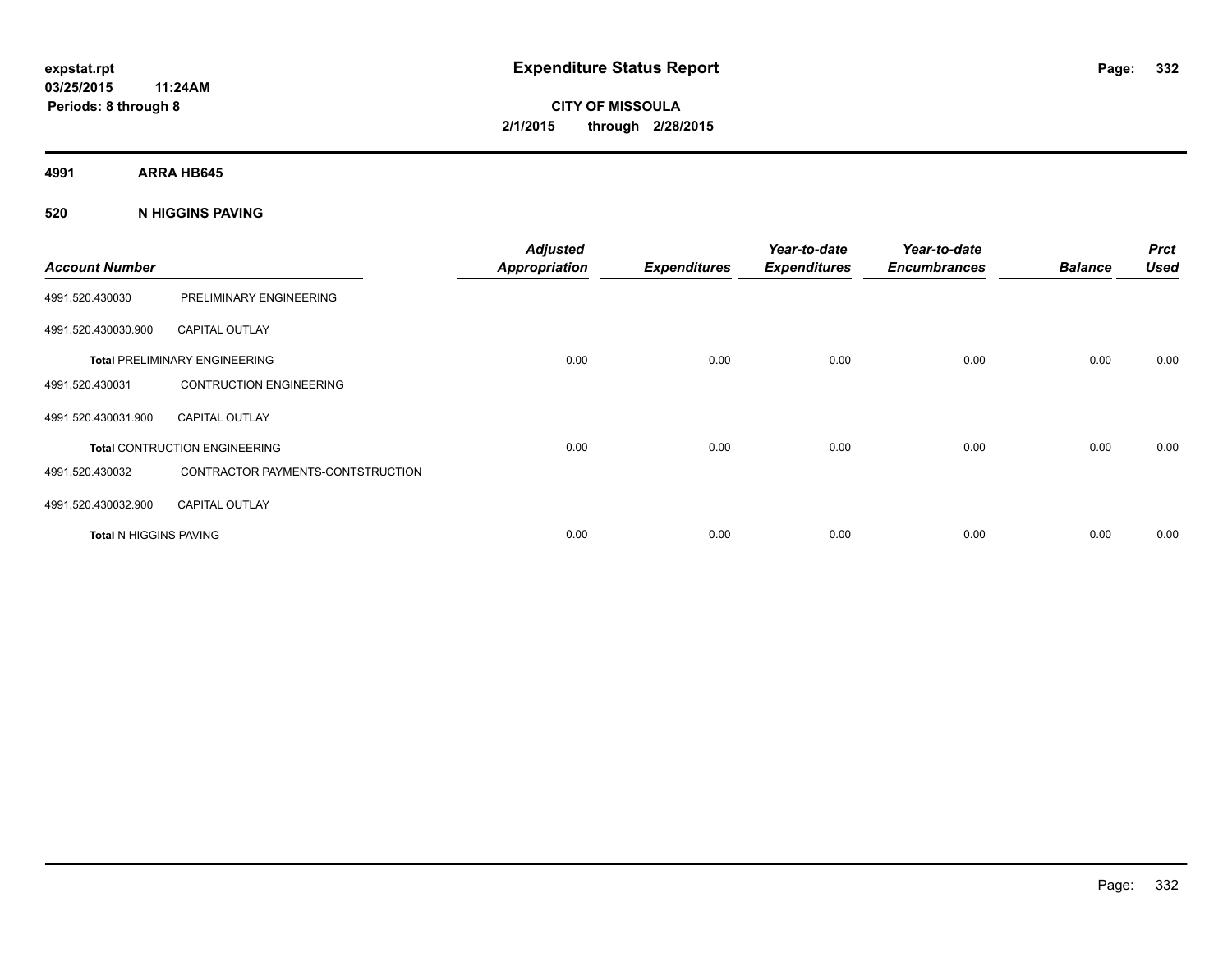**4991 ARRA HB645**

### **525 BROOKS ST CURB & SW IMPROVEMENTS**

| <b>Account Number</b> |                                                   | <b>Adjusted</b><br><b>Appropriation</b> | <b>Expenditures</b> | Year-to-date<br><b>Expenditures</b> | Year-to-date<br><b>Encumbrances</b> | <b>Balance</b> | <b>Prct</b><br><b>Used</b> |
|-----------------------|---------------------------------------------------|-----------------------------------------|---------------------|-------------------------------------|-------------------------------------|----------------|----------------------------|
| 4991.525.430030       | PRELIMINARY ENGINEERING                           |                                         |                     |                                     |                                     |                |                            |
| 4991.525.430030.900   | <b>CAPITAL OUTLAY</b>                             |                                         |                     |                                     |                                     |                |                            |
|                       | <b>Total PRELIMINARY ENGINEERING</b>              | 0.00                                    | 0.00                | 0.00                                | 0.00                                | 0.00           | 0.00                       |
| 4991.525.430031       | <b>CONTRUCTION ENGINEERING</b>                    |                                         |                     |                                     |                                     |                |                            |
| 4991.525.430031.900   | <b>CAPITAL OUTLAY</b>                             |                                         |                     |                                     |                                     |                |                            |
|                       | <b>Total CONTRUCTION ENGINEERING</b>              | 0.00                                    | 0.00                | 0.00                                | 0.00                                | 0.00           | 0.00                       |
| 4991.525.430032       | CONTRACTOR PAYMENTS-CONTSTRUCTION                 |                                         |                     |                                     |                                     |                |                            |
| 4991.525.430032.900   | <b>CAPITAL OUTLAY</b>                             |                                         |                     |                                     |                                     |                |                            |
|                       | <b>Total BROOKS ST CURB &amp; SW IMPROVEMENTS</b> | 0.00                                    | 0.00                | 0.00                                | 0.00                                | 0.00           | 0.00                       |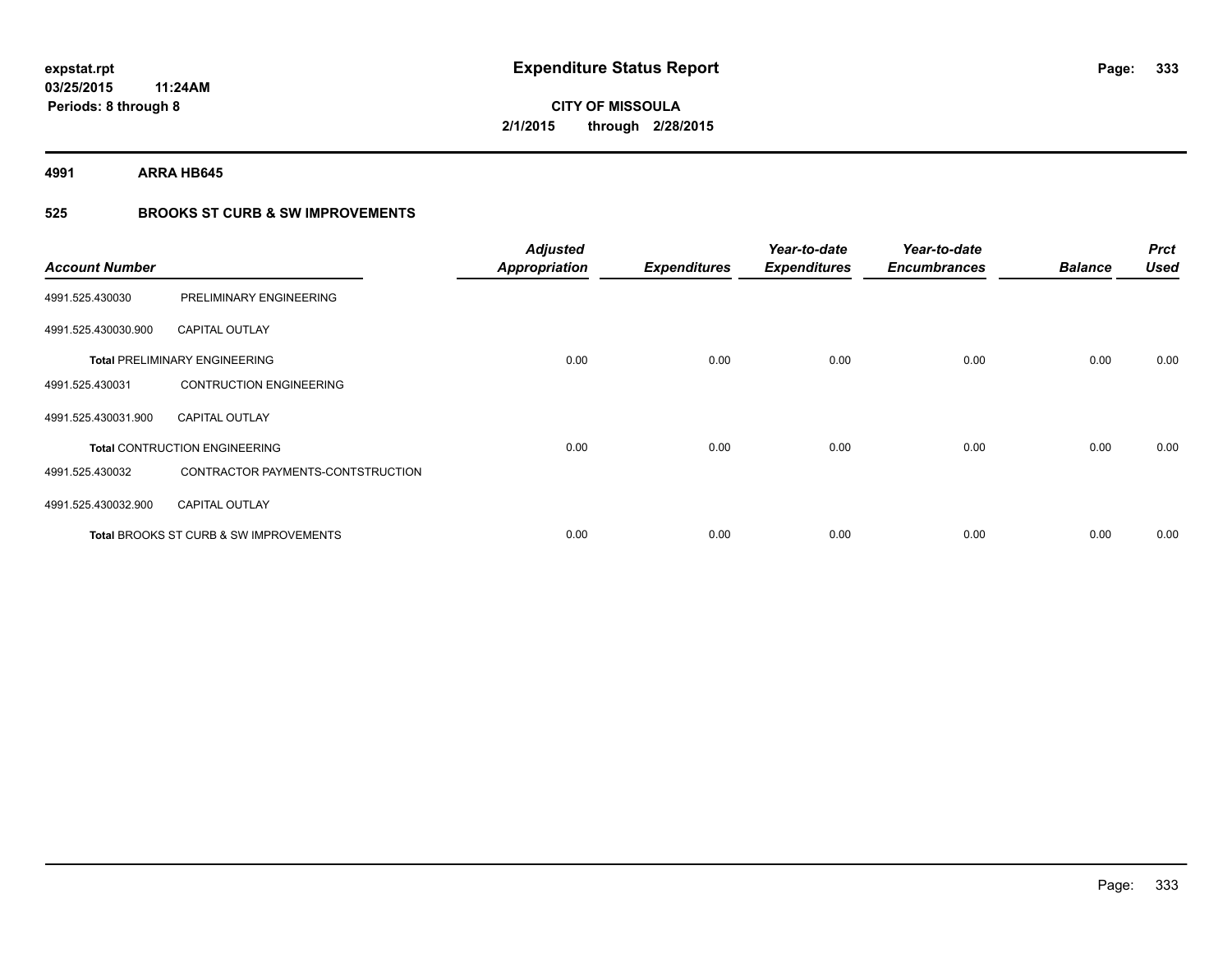**CITY OF MISSOULA 2/1/2015 through 2/28/2015**

**4991 ARRA HB645**

**530 CURB RAMPS**

| <b>Account Number</b>          |                                      | <b>Adjusted</b><br><b>Appropriation</b> | <b>Expenditures</b> | Year-to-date<br><b>Expenditures</b> | Year-to-date<br><b>Encumbrances</b> | <b>Balance</b> | <b>Prct</b><br><b>Used</b> |
|--------------------------------|--------------------------------------|-----------------------------------------|---------------------|-------------------------------------|-------------------------------------|----------------|----------------------------|
|                                |                                      |                                         |                     |                                     |                                     |                |                            |
| 4991.530.430030                | PRELIMINARY ENGINEERING              |                                         |                     |                                     |                                     |                |                            |
| 4991.530.430030.100            | PERSONAL SERVICES                    |                                         |                     |                                     |                                     |                |                            |
| <b>Total PERSONAL SERVICES</b> |                                      | 0.00                                    | 0.00                | 0.00                                | 0.00                                | 0.00           | 0.00                       |
| 4991.530.430030.900            | <b>CAPITAL OUTLAY</b>                |                                         |                     |                                     |                                     |                |                            |
|                                | <b>Total PRELIMINARY ENGINEERING</b> | 0.00                                    | 0.00                | 0.00                                | 0.00                                | 0.00           | 0.00                       |
| 4991.530.430031                | <b>CONTRUCTION ENGINEERING</b>       |                                         |                     |                                     |                                     |                |                            |
| 4991.530.430031.900            | <b>CAPITAL OUTLAY</b>                |                                         |                     |                                     |                                     |                |                            |
|                                | <b>Total CONTRUCTION ENGINEERING</b> | 0.00                                    | 0.00                | 0.00                                | 0.00                                | 0.00           | 0.00                       |
| 4991.530.430032                | CONTRACTOR PAYMENTS-CONTSTRUCTION    |                                         |                     |                                     |                                     |                |                            |
| 4991.530.430032.900            | <b>CAPITAL OUTLAY</b>                |                                         |                     |                                     |                                     |                |                            |
| <b>Total CURB RAMPS</b>        |                                      | 0.00                                    | 0.00                | 0.00                                | 0.00                                | 0.00           | 0.00                       |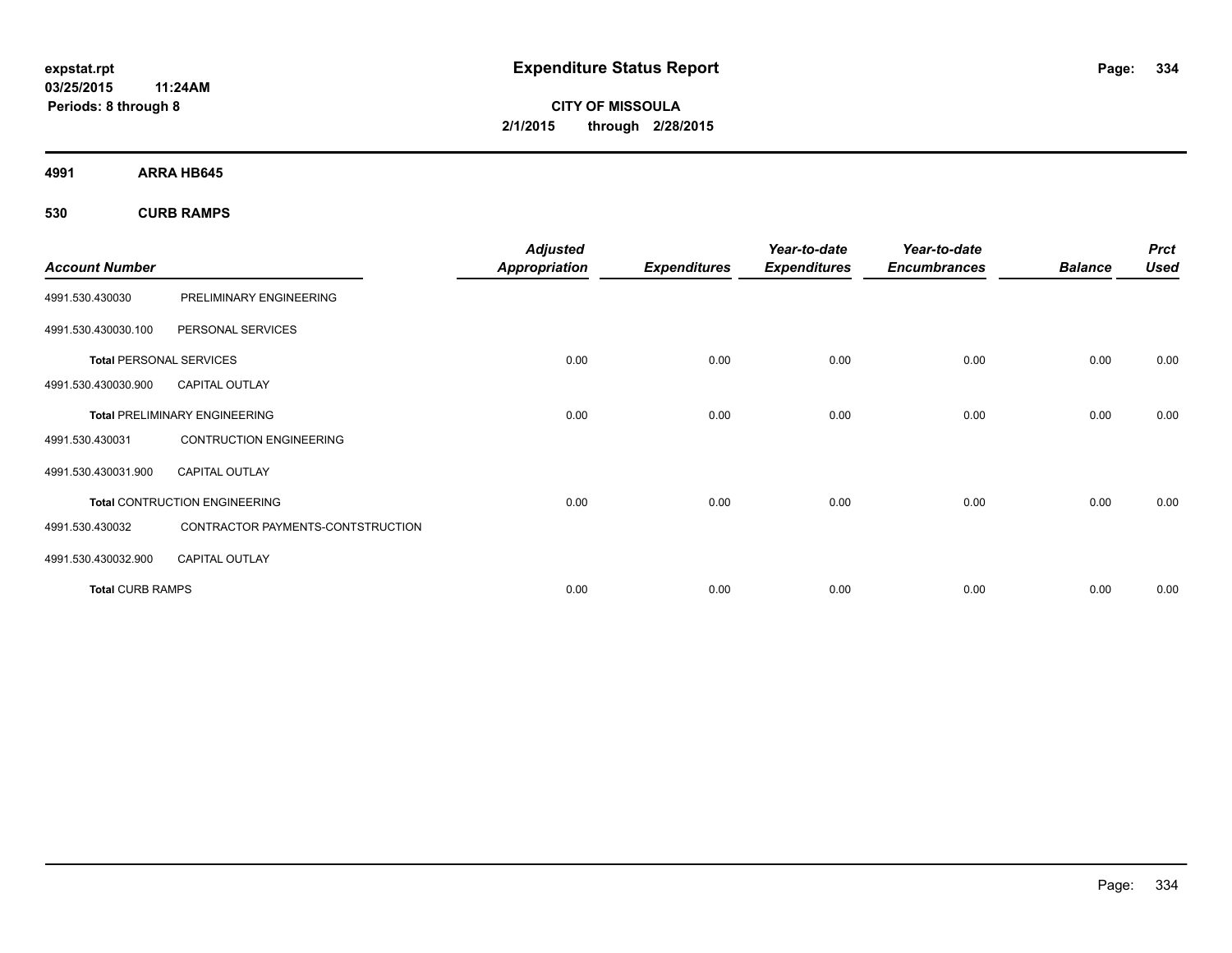**4991 ARRA HB645**

### **535 PARKS PLAYGROUND INSTALLS**

| <b>Account Number</b>          |                                        | <b>Adjusted</b><br><b>Appropriation</b> | <b>Expenditures</b> | Year-to-date<br><b>Expenditures</b> | Year-to-date<br><b>Encumbrances</b> | <b>Balance</b> | <b>Prct</b><br><b>Used</b> |
|--------------------------------|----------------------------------------|-----------------------------------------|---------------------|-------------------------------------|-------------------------------------|----------------|----------------------------|
| 4991.535.430030                | PRELIMINARY ENGINEERING                |                                         |                     |                                     |                                     |                |                            |
| 4991.535.430030.100            | PERSONAL SERVICES                      |                                         |                     |                                     |                                     |                |                            |
| <b>Total PERSONAL SERVICES</b> |                                        | 0.00                                    | 0.00                | 0.00                                | 0.00                                | 0.00           | 0.00                       |
| 4991.535.430030.900            | <b>CAPITAL OUTLAY</b>                  |                                         |                     |                                     |                                     |                |                            |
|                                | <b>Total PRELIMINARY ENGINEERING</b>   | 0.00                                    | 0.00                | 0.00                                | 0.00                                | 0.00           | 0.00                       |
| 4991.535.430031                | <b>CONTRUCTION ENGINEERING</b>         |                                         |                     |                                     |                                     |                |                            |
| 4991.535.430031.900            | <b>CAPITAL OUTLAY</b>                  |                                         |                     |                                     |                                     |                |                            |
|                                | <b>Total CONTRUCTION ENGINEERING</b>   | 0.00                                    | 0.00                | 0.00                                | 0.00                                | 0.00           | 0.00                       |
| 4991.535.430032                | CONTRACTOR PAYMENTS-CONTSTRUCTION      |                                         |                     |                                     |                                     |                |                            |
| 4991.535.430032.900            | <b>CAPITAL OUTLAY</b>                  |                                         |                     |                                     |                                     |                |                            |
|                                | <b>Total PARKS PLAYGROUND INSTALLS</b> | 0.00                                    | 0.00                | 0.00                                | 0.00                                | 0.00           | 0.00                       |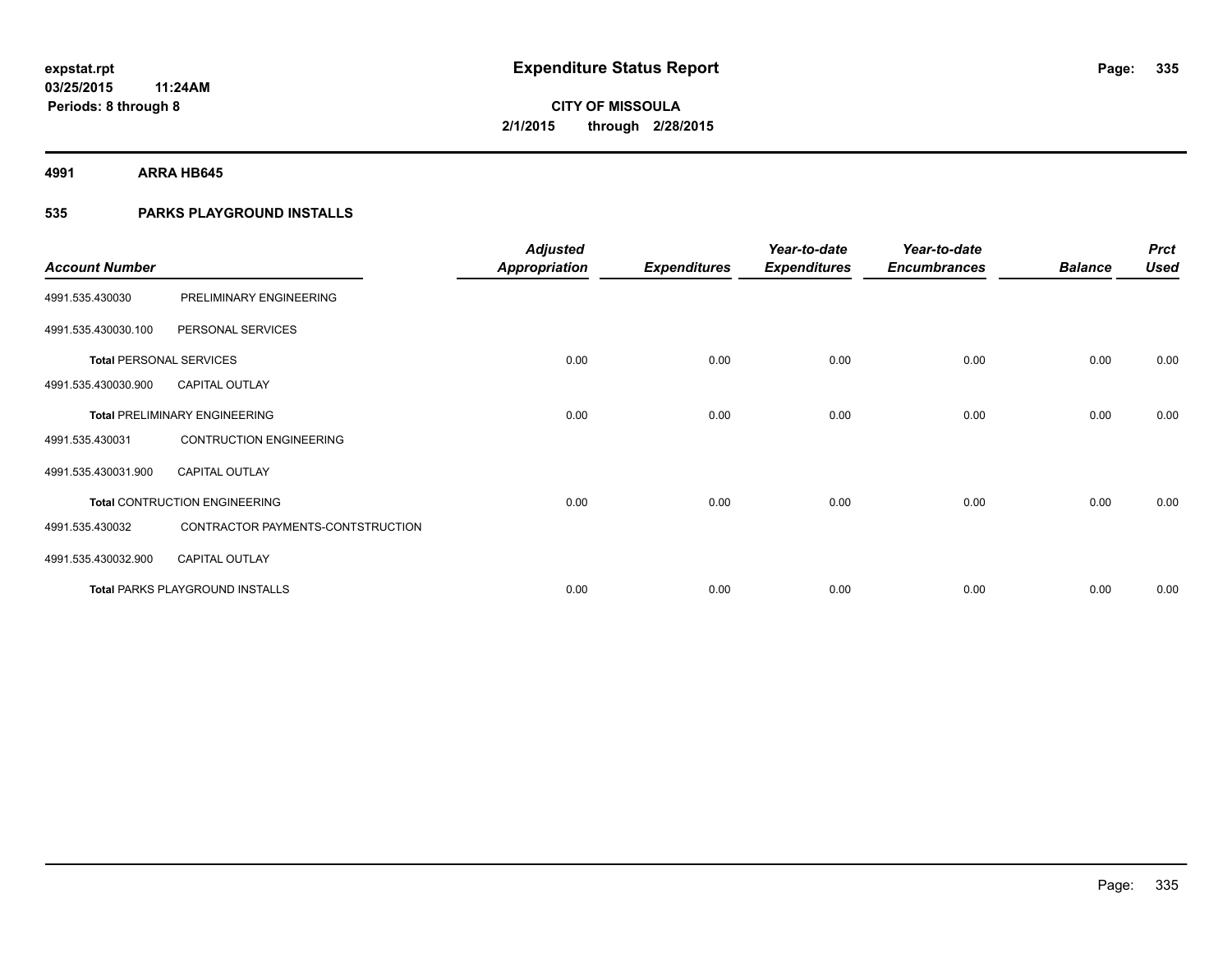**4991 ARRA HB645**

#### **540 GREENOUGH PARK BRIDGE**

| <b>Account Number</b>   |                                      | <b>Adjusted</b><br><b>Appropriation</b> | <b>Expenditures</b> | Year-to-date<br><b>Expenditures</b> | Year-to-date<br><b>Encumbrances</b> | <b>Balance</b> | <b>Prct</b><br><b>Used</b> |
|-------------------------|--------------------------------------|-----------------------------------------|---------------------|-------------------------------------|-------------------------------------|----------------|----------------------------|
| 4991.540.430030         | PRELIMINARY ENGINEERING              |                                         |                     |                                     |                                     |                |                            |
| 4991.540.430030.900     | <b>CAPITAL OUTLAY</b>                |                                         |                     |                                     |                                     |                |                            |
|                         | <b>Total PRELIMINARY ENGINEERING</b> | 0.00                                    | 0.00                | 0.00                                | 0.00                                | 0.00           | 0.00                       |
| 4991.540.430031         | <b>CONTRUCTION ENGINEERING</b>       |                                         |                     |                                     |                                     |                |                            |
| 4991.540.430031.900     | CAPITAL OUTLAY                       |                                         |                     |                                     |                                     |                |                            |
|                         | <b>Total CONTRUCTION ENGINEERING</b> | 0.00                                    | 0.00                | 0.00                                | 0.00                                | 0.00           | 0.00                       |
| 4991.540.430032         | CONTRACTOR PAYMENTS-CONTSTRUCTION    |                                         |                     |                                     |                                     |                |                            |
| 4991.540.430032.100     | PERSONAL SERVICES                    |                                         |                     |                                     |                                     |                |                            |
|                         | <b>Total PERSONAL SERVICES</b>       | 0.00                                    | 0.00                | 0.00                                | 0.00                                | 0.00           | 0.00                       |
| 4991.540.430032.900     | <b>CAPITAL OUTLAY</b>                |                                         |                     |                                     |                                     |                |                            |
| <b>Total ARRA HB645</b> |                                      | 0.00                                    | 0.00                | 0.00                                | 0.00                                | 0.00           | 0.00                       |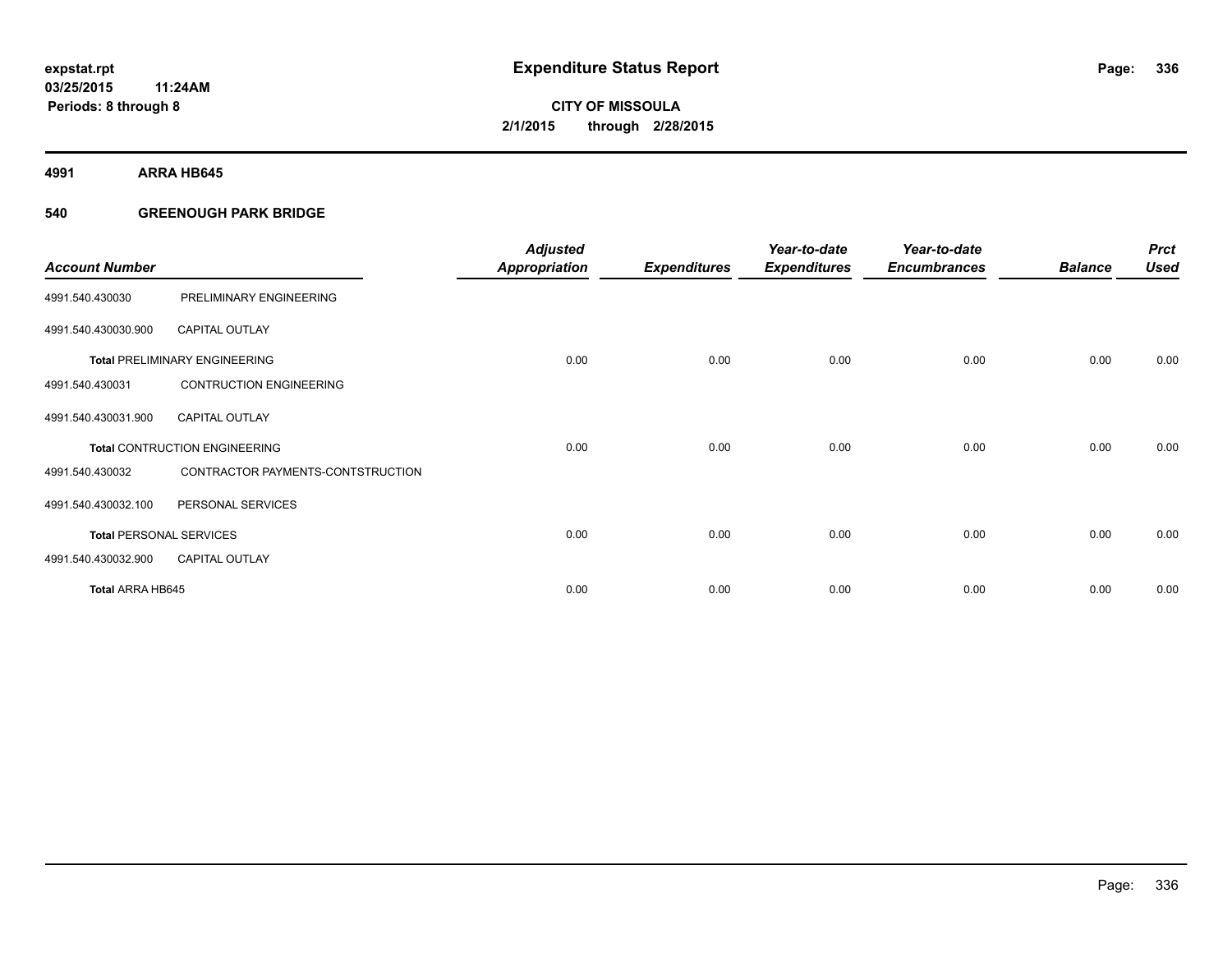#### **4992 WFL MILLER CREEK ROAD**

#### **390 NON-DEPARTMENTAL**

| <b>Account Number</b> |                                    | <b>Adjusted</b><br>Appropriation | <i><b>Expenditures</b></i> | Year-to-date<br><b>Expenditures</b> | Year-to-date<br><b>Encumbrances</b> | <b>Balance</b> | <b>Prct</b><br>Used |
|-----------------------|------------------------------------|----------------------------------|----------------------------|-------------------------------------|-------------------------------------|----------------|---------------------|
| 4992.390.430230       | STREET RESTORATION                 |                                  |                            |                                     |                                     |                |                     |
| 4992.390.430230.900   | <b>CAPITAL OUTLAY</b>              |                                  |                            |                                     |                                     |                |                     |
|                       | <b>Total WFL MILLER CREEK ROAD</b> | 0.00                             | 0.00                       | 0.00                                | 0.00                                | 0.00           | 0.00                |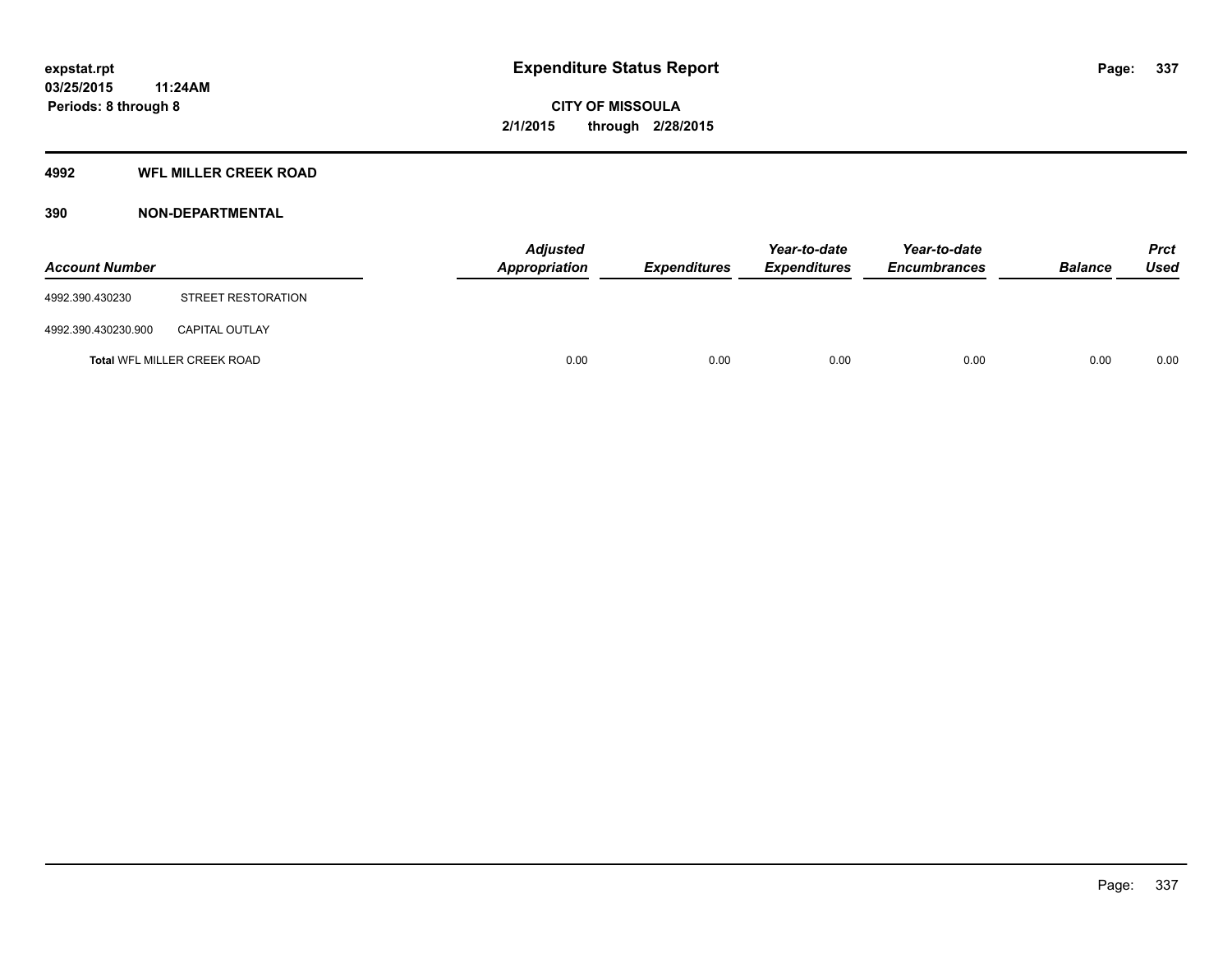#### **4993 WESTERN FEDERAL LANDS**

#### **280 PUBLIC WORKS ADMIN/ENGINEERING**

| <b>Account Number</b>       |                                                                                                                                | <b>Adjusted</b><br><b>Appropriation</b> | <b>Expenditures</b>       | Year-to-date<br><b>Expenditures</b> | Year-to-date<br><b>Encumbrances</b> | <b>Balance</b>                     | <b>Prct</b><br><b>Used</b> |
|-----------------------------|--------------------------------------------------------------------------------------------------------------------------------|-----------------------------------------|---------------------------|-------------------------------------|-------------------------------------|------------------------------------|----------------------------|
| 4993.280.430022             | RATTLESNAKE UNIVERSITY CROSSING                                                                                                |                                         |                           |                                     |                                     |                                    |                            |
| 4993.280.430022.300         | PURCHASED SERVICES                                                                                                             |                                         |                           |                                     |                                     |                                    |                            |
|                             | <b>Total PURCHASED SERVICES</b>                                                                                                | 0.00                                    | 0.00                      | 0.00                                | 0.00                                | 0.00                               | 0.00                       |
| 4993.280.430022.900         | <b>CAPITAL OUTLAY</b>                                                                                                          |                                         |                           |                                     |                                     |                                    |                            |
|                             | <b>Total RATTLESNAKE UNIVERSITY CROSSING</b>                                                                                   | 0.00                                    | 0.00                      | 0.00                                | 0.00                                | 0.00                               | 0.00                       |
| 4993.280.430024             | RUX PH 11/PROJ 2010-022(B)                                                                                                     |                                         |                           |                                     |                                     |                                    |                            |
| 4993.280.430024.100         | PERSONAL SERVICES                                                                                                              |                                         |                           |                                     |                                     |                                    |                            |
|                             | 4993.280.430024.110.000 SALARIES AND WAGES<br>4993.280.430024.140.000 EMPLOYER CONTRIBUTIONS<br><b>Total PERSONAL SERVICES</b> | 0.00<br>0.00<br>0.00                    | 589.95<br>43.77<br>633.72 | 589.95<br>43.77<br>633.72           | 0.00<br>0.00<br>0.00                | $-589.95$<br>$-43.77$<br>$-633.72$ | 0.00<br>0.00<br>0.00       |
| 4993.280.430024.900         | <b>CAPITAL OUTLAY</b>                                                                                                          |                                         |                           |                                     |                                     |                                    |                            |
| <b>Total CAPITAL OUTLAY</b> | 4993.280.430024.930.000 RUX PHASE 2-PROJ 2010-022(B                                                                            | 0.00<br>0.00                            | 0.00<br>0.00              | 60,691.21<br>60,691.21              | 0.00<br>0.00                        | $-60,691.21$<br>$-60,691.21$       | 0.00<br>0.00               |
|                             | Total RUX PH 11/PROJ 2010-022(B)                                                                                               | 0.00                                    | 633.72                    | 61,324.93                           | 0.00                                | $-61,324.93$                       | 0.00                       |
| 4993.280.430223             | FACILITY MAINT ENERGY CONSERVATION                                                                                             |                                         |                           |                                     |                                     |                                    |                            |
| 4993.280.430223.900         | <b>CAPITAL OUTLAY</b>                                                                                                          |                                         |                           |                                     |                                     |                                    |                            |
|                             | <b>Total FACILITY MAINT ENERGY CONSERVATION</b>                                                                                | 0.00                                    | 0.00                      | 0.00                                | 0.00                                | 0.00                               | 0.00                       |
|                             | <b>Total WESTERN FEDERAL LANDS</b>                                                                                             | 0.00                                    | 633.72                    | 61,324.93                           | 0.00                                | $-61,324.93$                       | 0.00                       |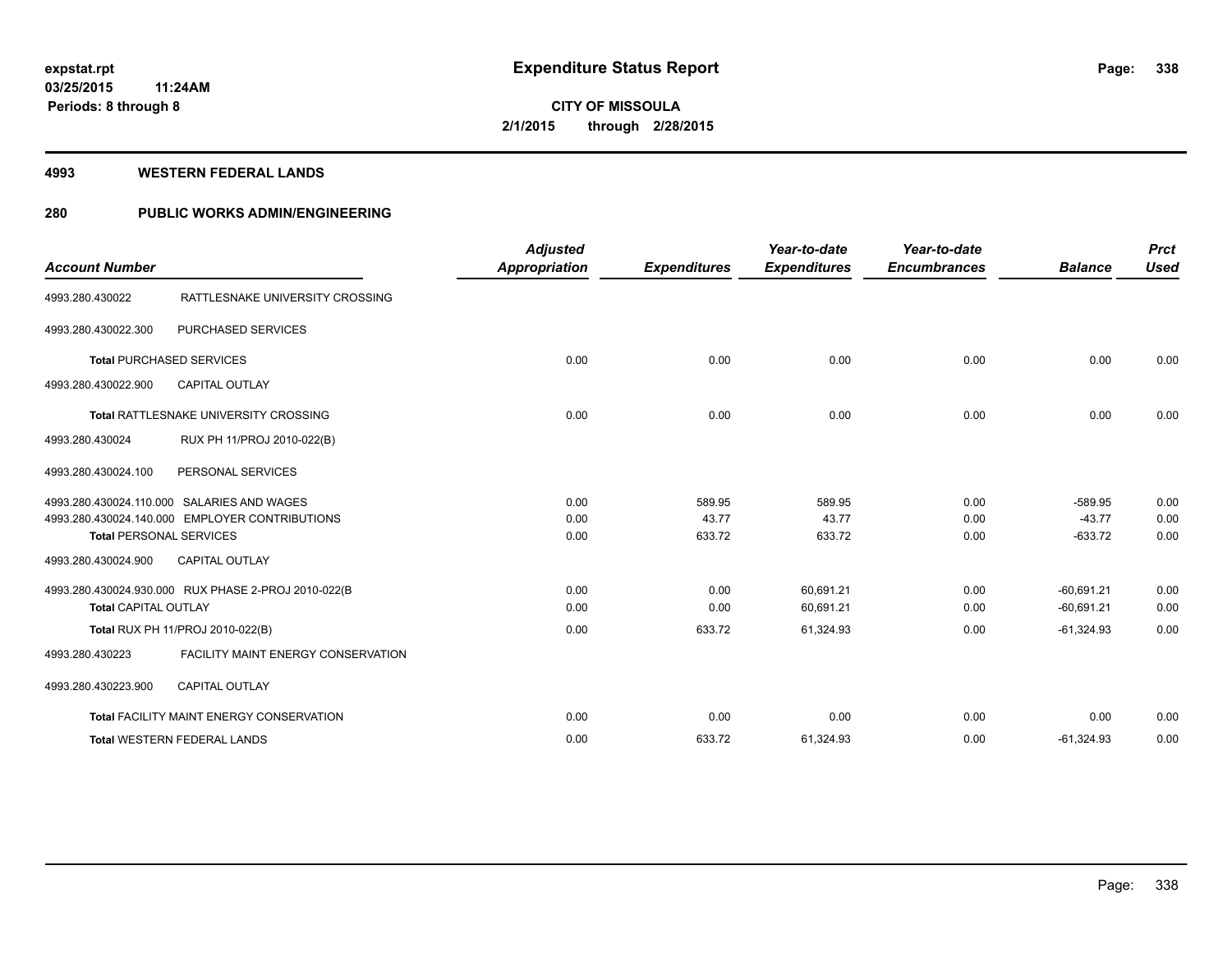**5020 CIVIC STADIUM**

#### **395 PARKING COMMISSION**

| <b>Account Number</b>      |                                                     | <b>Adjusted</b><br><b>Appropriation</b> | <b>Expenditures</b> | Year-to-date<br><b>Expenditures</b> | Year-to-date<br><b>Encumbrances</b> | <b>Balance</b> | <b>Prct</b><br><b>Used</b> |
|----------------------------|-----------------------------------------------------|-----------------------------------------|---------------------|-------------------------------------|-------------------------------------|----------------|----------------------------|
|                            |                                                     |                                         |                     |                                     |                                     |                |                            |
| 5020.395.460000            | <b>CULTURE &amp; RECREATION</b>                     |                                         |                     |                                     |                                     |                |                            |
| 5020.395.460000.500        | <b>FIXED CHARGES</b>                                |                                         |                     |                                     |                                     |                |                            |
|                            | 5020.395.460000.500.000 CIVIC STADIUM/FIXED CHARGES | 3,000.00                                | 0.00                | 0.00                                | 0.00                                | 3,000.00       | 0.00                       |
|                            | Total CULTURE & RECREATION                          | 3,000.00                                | 0.00                | 0.00                                | 0.00                                | 3,000.00       | 0.00                       |
| 5020.395.490200            | REVENUE BOND DEBT SERVICE                           |                                         |                     |                                     |                                     |                |                            |
| 5020.395.490200.600        | <b>DEBT SERVICE</b>                                 |                                         |                     |                                     |                                     |                |                            |
| 5020.395.490200.610.000    | PRINCIPAL                                           | 33,420.00                               | 0.00                | 0.00                                | 0.00                                | 33,420.00      | 0.00                       |
| 5020.395.490200.620.000    | <b>INTEREST / SERVICE FEES</b>                      | 83,580.00                               | 0.00                | 0.00                                | 0.00                                | 83,580.00      | 0.00                       |
|                            | Total REVENUE BOND DEBT SERVICE                     | 117,000.00                              | 0.00                | 0.00                                | 0.00                                | 117,000.00     | 0.00                       |
| 5020.395.510000            | <b>MISCELLANEOUS</b>                                |                                         |                     |                                     |                                     |                |                            |
| 5020.395.510000.800        | OTHER OBJECTS                                       |                                         |                     |                                     |                                     |                |                            |
| <b>Total MISCELLANEOUS</b> |                                                     | 0.00                                    | 0.00                | 0.00                                | 0.00                                | 0.00           | 0.00                       |
| <b>Total CIVIC STADIUM</b> |                                                     | 120,000.00                              | 0.00                | 0.00                                | 0.00                                | 120,000.00     | 0.00                       |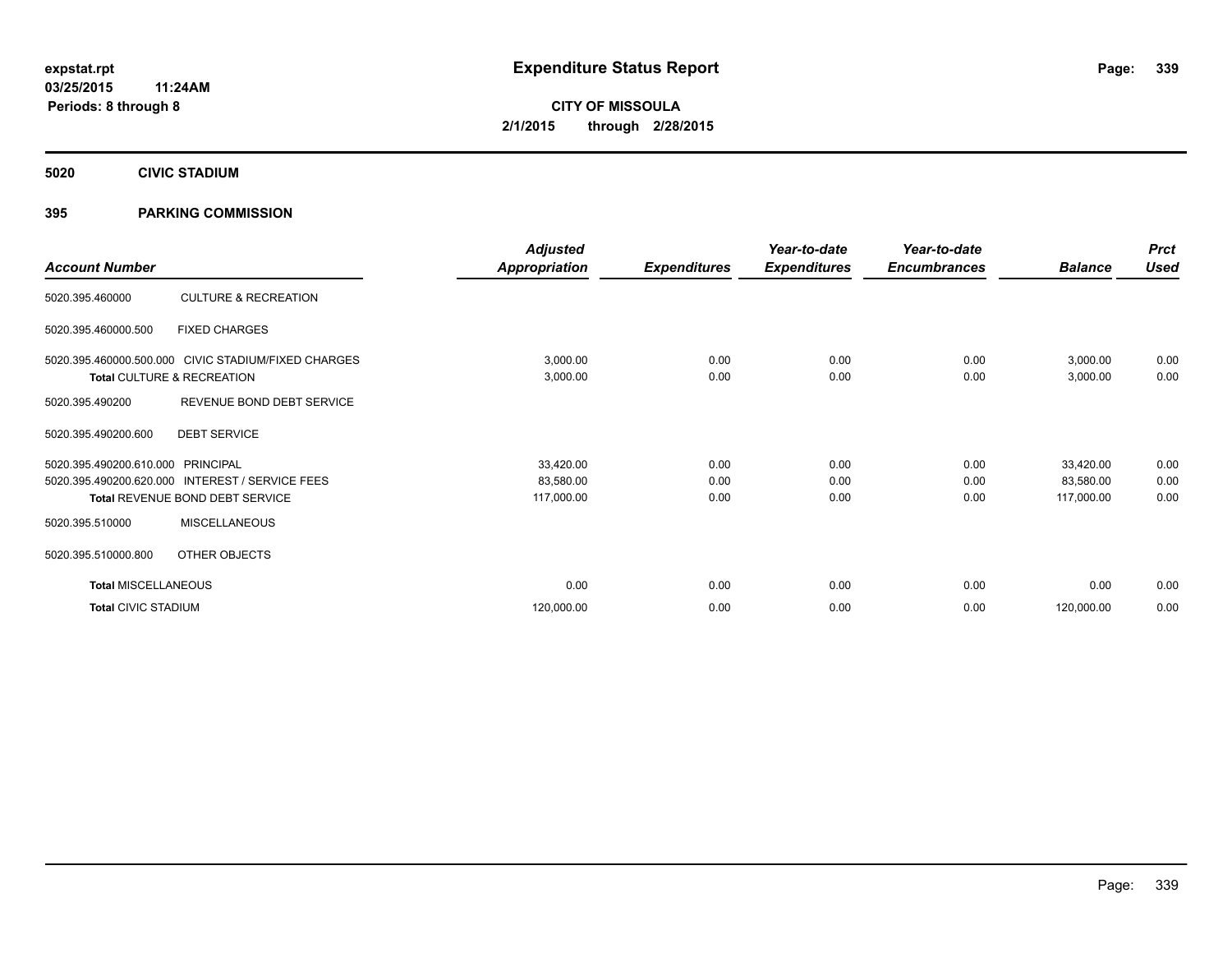### **CITY OF MISSOULA 2/1/2015 through 2/28/2015**

**5210 WATER**

**335 WATER**

| <b>Account Number</b>       |                                                              | <b>Adjusted</b><br>Appropriation | <b>Expenditures</b> | Year-to-date<br><b>Expenditures</b> | Year-to-date<br><b>Encumbrances</b> | <b>Balance</b>  | <b>Prct</b><br><b>Used</b> |
|-----------------------------|--------------------------------------------------------------|----------------------------------|---------------------|-------------------------------------|-------------------------------------|-----------------|----------------------------|
| 5210.335.430590             | OTHER ACTIVITIES                                             |                                  |                     |                                     |                                     |                 |                            |
| 5210.335.430590.300         | PURCHASED SERVICES                                           |                                  |                     |                                     |                                     |                 |                            |
|                             | 5210.335.430590.350.000 ACQUISITION/PROFESSIONAL SERVICES    | 0.00                             | 108.623.88          | 1.443.867.38                        | 0.00                                | $-1.443.867.38$ | 0.00                       |
|                             | 5210.335.430590.390.000 ACQUISITION/OTHER PURCHASED SERVICES | 0.00                             | 0.00                | 370.43                              | 0.00                                | $-370.43$       | 0.00                       |
|                             | <b>Total PURCHASED SERVICES</b>                              | 0.00                             | 108.623.88          | 1.444.237.81                        | 0.00                                | $-1.444.237.81$ | 0.00                       |
| 5210.335.430590.900         | <b>CAPITAL OUTLAY</b>                                        |                                  |                     |                                     |                                     |                 |                            |
| <b>Total CAPITAL OUTLAY</b> |                                                              | 0.00                             | 0.00                | 0.00                                | 0.00                                | 0.00            | 0.00                       |
| <b>Total WATER</b>          |                                                              | 0.00                             | 108.623.88          | 1.444.237.81                        | 0.00                                | -1,444,237.81   | 0.00                       |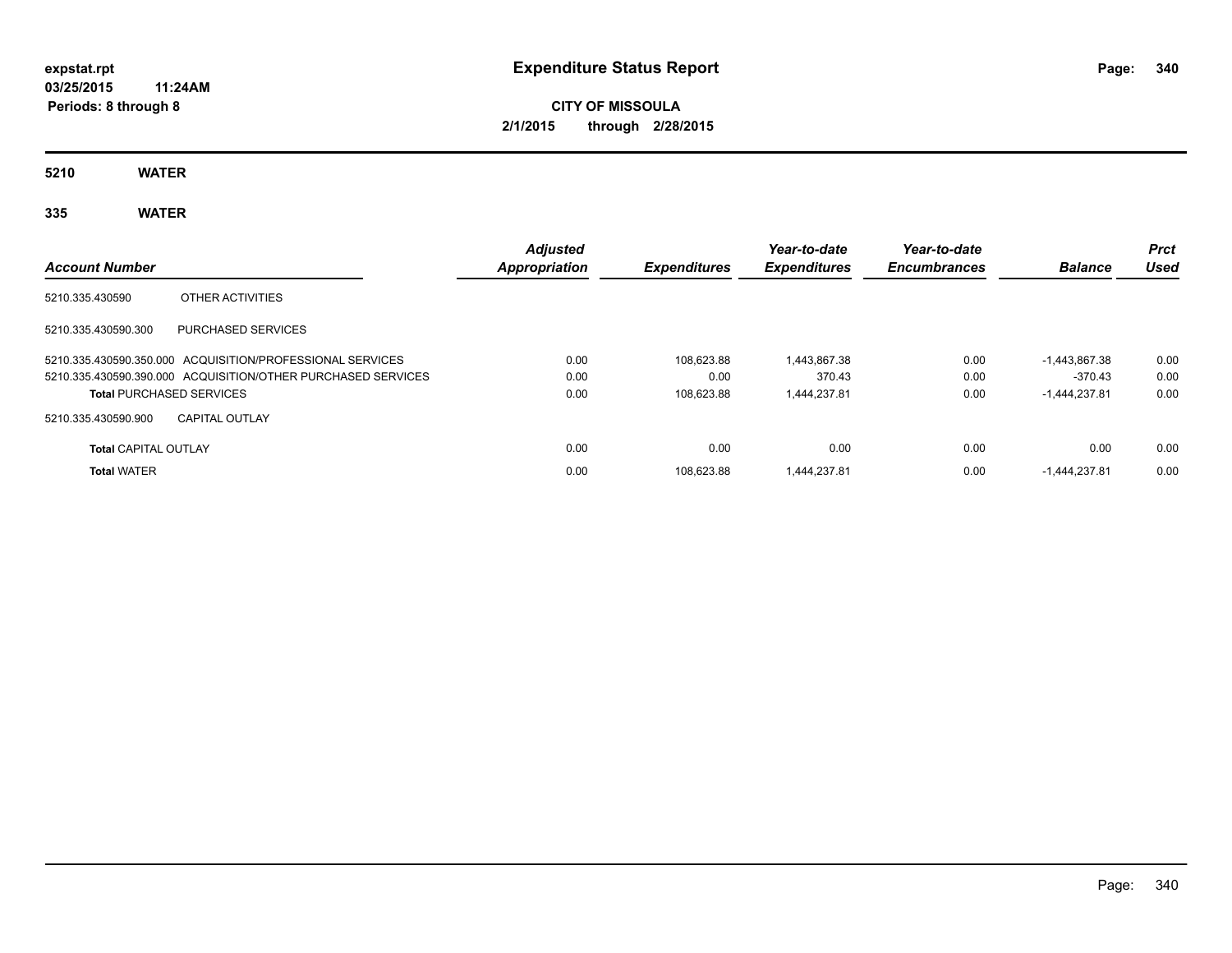#### **5310 SEWER OPERATING BUDGET FUND**

#### **330 WASTEWATER**

| <b>Account Number</b>                   |                                                         | <b>Adjusted</b>      |                     | Year-to-date        | Year-to-date<br><b>Encumbrances</b> | <b>Balance</b> | <b>Prct</b><br><b>Used</b> |
|-----------------------------------------|---------------------------------------------------------|----------------------|---------------------|---------------------|-------------------------------------|----------------|----------------------------|
|                                         |                                                         | <b>Appropriation</b> | <b>Expenditures</b> | <b>Expenditures</b> |                                     |                |                            |
| 5310.330.410400                         | <b>DEPRECIATION</b>                                     |                      |                     |                     |                                     |                |                            |
| 5310.330.410400.800                     | OTHER OBJECTS                                           |                      |                     |                     |                                     |                |                            |
| <b>Total DEPRECIATION</b>               |                                                         | 0.00                 | 0.00                | 0.00                | 0.00                                | 0.00           | 0.00                       |
| 5310.330.430610                         | <b>ADMINISTRATION</b>                                   |                      |                     |                     |                                     |                |                            |
| 5310.330.430610.100                     | PERSONAL SERVICES                                       |                      |                     |                     |                                     |                |                            |
|                                         | 5310.330.430610.110.000 SALARIES AND WAGES              | 118,720.00           | 8,594.12            | 72,593.46           | 0.00                                | 46,126.54      | 61.15                      |
|                                         | 5310.330.430610.120.000 OVERTIME/TERMINATION            | 0.00                 | 0.00                | 306.76              | 0.00                                | $-306.76$      | 0.00                       |
|                                         | 5310.330.430610.140.000 EMPLOYER CONTRIBUTIONS          | 37,856.00            | 2,987.59            | 26,003.19           | 0.00                                | 11,852.81      | 68.69                      |
| <b>Total PERSONAL SERVICES</b>          |                                                         | 156,576.00           | 11,581.71           | 98,903.41           | 0.00                                | 57,672.59      | 63.17                      |
| 5310.330.430610.200                     | <b>SUPPLIES</b>                                         |                      |                     |                     |                                     |                |                            |
| 5310.330.430610.210.000 OFFICE SUPPLIES |                                                         | 3,400.00             | 90.48               | 1,229.43            | 0.00                                | 2,170.57       | 36.16                      |
| 5310.330.430610.220.000                 | OPERATING SUPPLIES                                      | 1,000.00             | 74.53               | 681.62              | 0.00                                | 318.38         | 68.16                      |
| 5310.330.430610.231.000 GASOLINE        |                                                         | 60,000.00            | 0.00                | 22,951.24           | 0.00                                | 37,048.76      | 38.25                      |
| <b>Total SUPPLIES</b>                   |                                                         | 64,400.00            | 165.01              | 24,862.29           | 0.00                                | 39,537.71      | 38.61                      |
| 5310.330.430610.300                     | PURCHASED SERVICES                                      |                      |                     |                     |                                     |                |                            |
| 5310.330.430610.310.000                 | <b>COMMUNICATIONS</b>                                   | 86.00                | 8.65                | 48.13               | 0.00                                | 37.87          | 55.97                      |
|                                         | 5310.330.430610.320.000 PRINTING & DUPLICATING          | 1,000.00             | 11.02               | 311.95              | 0.00                                | 688.05         | 31.20                      |
|                                         | 5310.330.430610.330.000 PUBLICITY, SUBSCRIPTIONS & DUES | 1,836.00             | 216.00              | 6,073.74            | 0.00                                | $-4,237.74$    | 330.81                     |
|                                         | 5310.330.430610.344.000 TELEPHONE SERVICE               | 16,337.00            | 1,215.35            | 14,195.72           | 0.00                                | 2,141.28       | 86.89                      |
|                                         | 5310.330.430610.350.000 PROFESSIONAL SERVICES           | 38.000.00            | 1,300.50            | 30,786.87           | 0.00                                | 7.213.13       | 81.02                      |
|                                         | 5310.330.430610.360.000 REPAIR & MAINTENANCE            | 5,794.00             | 561.15              | 4,613.42            | 0.00                                | 1,180.58       | 79.62                      |
| 5310.330.430610.370.000 TRAVEL          |                                                         | 3,000.00             | 553.15              | 4,916.80            | 0.00                                | $-1,916.80$    | 163.89                     |
| 5310.330.430610.380.000 TRAINING        |                                                         | 1,100.00             | 199.00              | 615.83              | 0.00                                | 484.17         | 55.98                      |
| <b>Total PURCHASED SERVICES</b>         |                                                         | 67,153.00            | 4,064.82            | 61,562.46           | 0.00                                | 5,590.54       | 91.67                      |

5310.330.430610.500 FIXED CHARGES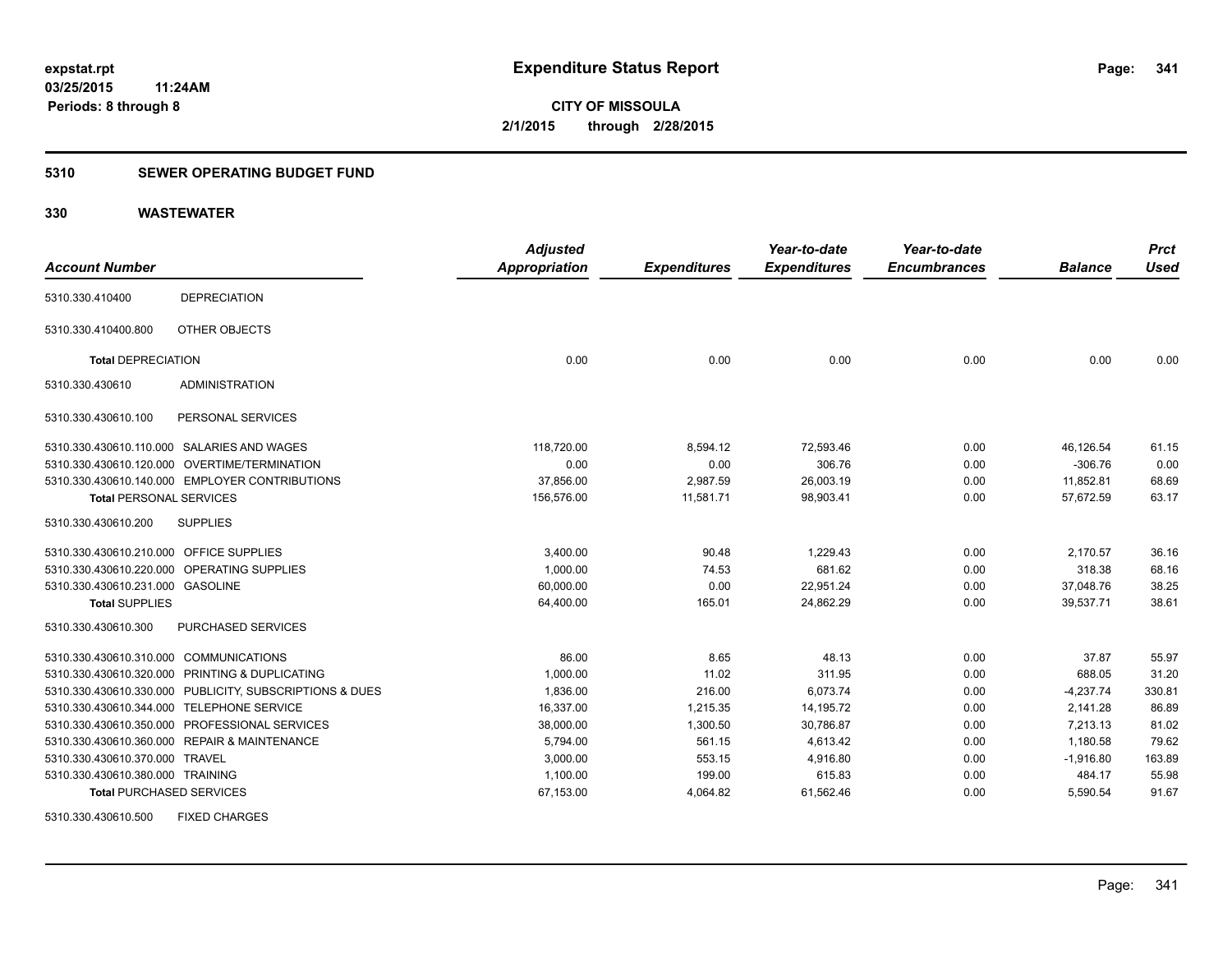#### **5310 SEWER OPERATING BUDGET FUND**

| <b>Account Number</b>                                    | <b>Adjusted</b><br>Appropriation | <b>Expenditures</b> | Year-to-date<br><b>Expenditures</b> | Year-to-date<br><b>Encumbrances</b> | <b>Balance</b> | <b>Prct</b><br><b>Used</b> |
|----------------------------------------------------------|----------------------------------|---------------------|-------------------------------------|-------------------------------------|----------------|----------------------------|
| 5310.330.430610.500.000 FIXED CHARGES                    | 1,173,327.00                     | 100.00              | 587,424.28                          | 0.00                                | 585,902.72     | 50.06                      |
| <b>Total FIXED CHARGES</b>                               | 1,173,327.00                     | 100.00              | 587,424.28                          | 0.00                                | 585,902.72     | 50.06                      |
| <b>GRANTS &amp; CONTRIBUTIONS</b><br>5310.330.430610.700 |                                  |                     |                                     |                                     |                |                            |
| 5310.330.430610.700.000 GRANTS & CONTRIBUTIONS           | 1,500.00                         | 0.00                | 0.00                                | 0.00                                | 1,500.00       | 0.00                       |
| <b>Total GRANTS &amp; CONTRIBUTIONS</b>                  | 1,500.00                         | 0.00                | 0.00                                | 0.00                                | 1,500.00       | 0.00                       |
| 5310.330.430610.800<br>OTHER OBJECTS                     |                                  |                     |                                     |                                     |                |                            |
| <b>Total OTHER OBJECTS</b>                               | 0.00                             | 0.00                | 0.00                                | 0.00                                | 0.00           | 0.00                       |
| 5310.330.430610.900<br><b>CAPITAL OUTLAY</b>             |                                  |                     |                                     |                                     |                |                            |
| <b>Total CAPITAL OUTLAY</b>                              | 0.00                             | 0.00                | 0.00                                | 0.00                                | 0.00           | 0.00                       |
| <b>Total ADMINISTRATION</b>                              | 1,462,956.00                     | 15,911.54           | 772.752.44                          | 0.00                                | 690,203.56     | 52.82                      |
| <b>COLLECTIONS</b><br>5310.330.430630                    |                                  |                     |                                     |                                     |                |                            |
| 5310.330.430630.100<br>PERSONAL SERVICES                 |                                  |                     |                                     |                                     |                |                            |
| 5310.330.430630.110.000 SALARIES AND WAGES               | 438,675.00                       | 32,555.71           | 324,859.15                          | 0.00                                | 113,815.85     | 74.05                      |
| 5310.330.430630.120.000 OVERTIME/TERMINATION             | 12,000.00                        | 2,557.01            | 9,435.18                            | 0.00                                | 2,564.82       | 78.63                      |
| 5310.330.430630.130.000 OTHER                            | 5,417.00                         | 0.00                | 0.00                                | 0.00                                | 5,417.00       | 0.00                       |
| 5310.330.430630.140.000 EMPLOYER CONTRIBUTIONS           | 186,970.00                       | 14,216.51           | 139,336.88                          | 0.00                                | 47,633.12      | 74.52                      |
| 5310.330.430630.141.000 STATE RETIREMENT CONTRIBUTIONS   | 0.00                             | 86.16               | 908.37                              | 0.00                                | $-908.37$      | 0.00                       |
| <b>Total PERSONAL SERVICES</b>                           | 643,062.00                       | 49,415.39           | 474,539.58                          | 0.00                                | 168,522.42     | 73.79                      |
| 5310.330.430630.200<br><b>SUPPLIES</b>                   |                                  |                     |                                     |                                     |                |                            |
| 5310.330.430630.220.000 OPERATING SUPPLIES               | 20.000.00                        | 196.71              | 8,554.23                            | 0.00                                | 11,445.77      | 42.77                      |
| 5310.330.430630.230.000 REPAIR/MAINTENANCE               | 77,050.00                        | 2,455.38            | 53,289.74                           | 0.00                                | 23,760.26      | 69.16                      |
| 5310.330.430630.240.000 OTHER SUPPLIES                   | 2,000.00                         | 86.75               | 304.10                              | 0.00                                | 1,695.90       | 15.21                      |
| <b>Total SUPPLIES</b>                                    | 99,050.00                        | 2,738.84            | 62,148.07                           | 0.00                                | 36,901.93      | 62.74                      |
| 5310.330.430630.300<br>PURCHASED SERVICES                |                                  |                     |                                     |                                     |                |                            |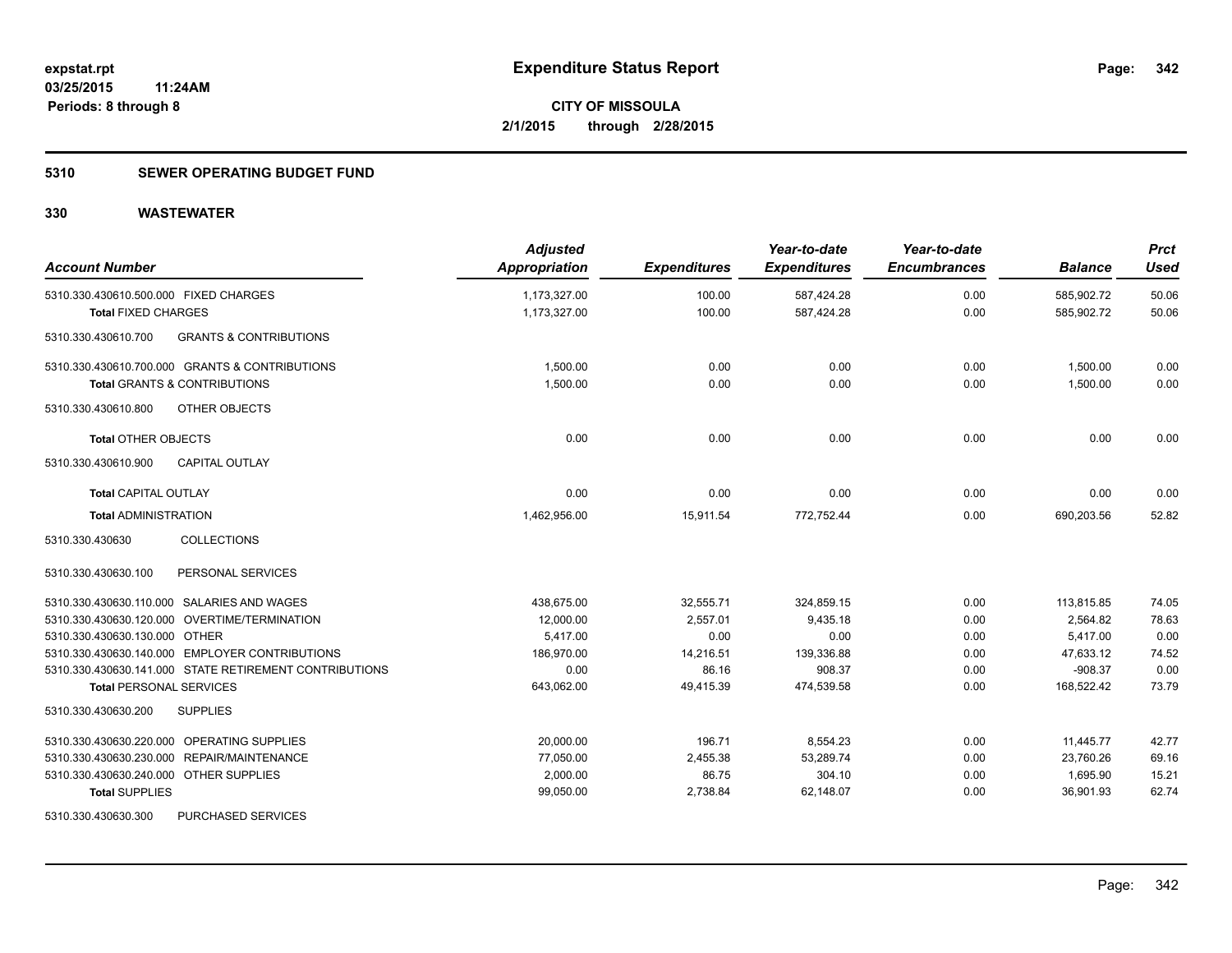#### **5310 SEWER OPERATING BUDGET FUND**

| <b>Account Number</b>                             | <b>Adjusted</b><br><b>Appropriation</b> | <b>Expenditures</b> | Year-to-date<br><b>Expenditures</b> | Year-to-date<br><b>Encumbrances</b> | <b>Balance</b> | <b>Prct</b><br><b>Used</b> |
|---------------------------------------------------|-----------------------------------------|---------------------|-------------------------------------|-------------------------------------|----------------|----------------------------|
| 5310.330.430630.310.000 COMMUNICATIONS            | 984.00                                  | 0.00                | 315.41                              | 0.00                                | 668.59         | 32.05                      |
| 5310.330.430630.341.000 ELECTRICITY & NATURAL GAS | 61,017.00                               | 6,874.08            | 41,001.33                           | 0.00                                | 20,015.67      | 67.20                      |
| 5310.330.430630.343.000 WATER CHARGES             | 6,468.00                                | 259.04              | 2,767.04                            | 0.00                                | 3,700.96       | 42.78                      |
| 5310.330.430630.350.000 PROFESSIONAL SERVICES     | 2,000.00                                | 45.00               | 259.62                              | 0.00                                | 1,740.38       | 12.98                      |
| 5310.330.430630.360.000 REPAIR & MAINTENANCE      | 104,360.00                              | 2,543.87            | 65.320.39                           | 0.00                                | 39,039.61      | 62.59                      |
| 5310.330.430630.370.000 TRAVEL                    | 3,000.00                                | 0.00                | 0.00                                | 0.00                                | 3,000.00       | 0.00                       |
| 5310.330.430630.380.000 TRAINING                  | 2,500.00                                | 0.00                | 0.00                                | 0.00                                | 2,500.00       | 0.00                       |
| <b>Total PURCHASED SERVICES</b>                   | 180,329.00                              | 9,721.99            | 109,663.79                          | 0.00                                | 70,665.21      | 60.81                      |
| <b>FIXED CHARGES</b><br>5310.330.430630.500       |                                         |                     |                                     |                                     |                |                            |
| 5310.330.430630.500.000 FIXED CHARGES             | 60,000.00                               | 0.00                | 0.00                                | 0.00                                | 60,000.00      | 0.00                       |
| <b>Total FIXED CHARGES</b>                        | 60,000.00                               | 0.00                | 0.00                                | 0.00                                | 60,000.00      | 0.00                       |
| 5310.330.430630.900<br><b>CAPITAL OUTLAY</b>      |                                         |                     |                                     |                                     |                |                            |
| <b>Total CAPITAL OUTLAY</b>                       | 0.00                                    | 0.00                | 0.00                                | 0.00                                | 0.00           | 0.00                       |
| <b>Total COLLECTIONS</b>                          | 982,441.00                              | 61,876.22           | 646,351.44                          | 0.00                                | 336,089.56     | 65.79                      |
| TREATMENT AND DISPOSAL<br>5310.330.430640         |                                         |                     |                                     |                                     |                |                            |
| PERSONAL SERVICES<br>5310.330.430640.100          |                                         |                     |                                     |                                     |                |                            |
| 5310.330.430640.110.000 SALARIES AND WAGES        | 407,242.00                              | 32,919.89           | 278,852.78                          | 0.00                                | 128,389.22     | 68.47                      |
| 5310.330.430640.120.000 OVERTIME/TERMINATION      | 7,000.00                                | 1,946.52            | 7.061.23                            | 0.00                                | $-61.23$       | 100.87                     |
| 5310.330.430640.130.000 OTHER                     | 9,223.00                                | 0.00                | 0.00                                | 0.00                                | 9,223.00       | 0.00                       |
| 5310.330.430640.140.000 EMPLOYER CONTRIBUTIONS    | 169,880.00                              | 14,100.01           | 121,242.44                          | 0.00                                | 48,637.56      | 71.37                      |
| <b>Total PERSONAL SERVICES</b>                    | 593,345.00                              | 48,966.42           | 407,156.45                          | 0.00                                | 186,188.55     | 68.62                      |
| 5310.330.430640.200<br><b>SUPPLIES</b>            |                                         |                     |                                     |                                     |                |                            |
| 5310.330.430640.210.000 OFFICE SUPPLIES           | 0.00                                    | 0.00                | 54.99                               | 0.00                                | $-54.99$       | 0.00                       |
| 5310.330.430640.220.000 OPERATING SUPPLIES        | 170,170.00                              | 275.37              | 73,720.05                           | 0.00                                | 96,449.95      | 43.32                      |
| 5310.330.430640.230.000 REPAIR/MAINTENANCE        | 73,000.00                               | 6,797.89            | 68,603.36                           | 0.00                                | 4,396.64       | 93.98                      |
| 5310.330.430640.240.000 OTHER SUPPLIES            | 2,000.00                                | 0.00                | 422.40                              | 0.00                                | 1,577.60       | 21.12                      |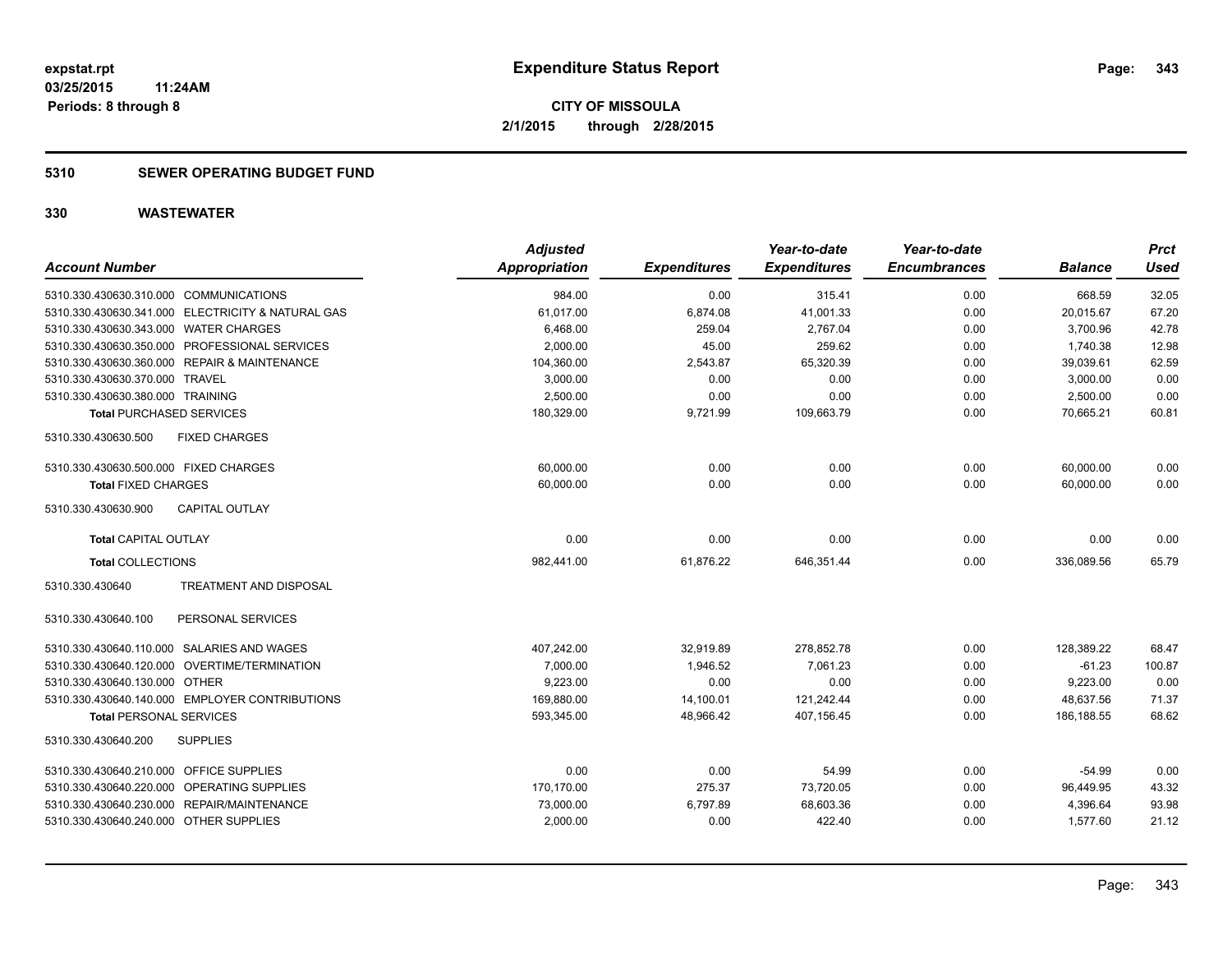#### **5310 SEWER OPERATING BUDGET FUND**

| <b>Account Number</b>                             | <b>Adjusted</b><br><b>Appropriation</b> | <b>Expenditures</b> | Year-to-date<br><b>Expenditures</b> | Year-to-date<br><b>Encumbrances</b> | <b>Balance</b> | <b>Prct</b><br><b>Used</b> |
|---------------------------------------------------|-----------------------------------------|---------------------|-------------------------------------|-------------------------------------|----------------|----------------------------|
| <b>Total SUPPLIES</b>                             | 245,170.00                              | 7,073.26            | 142,800.80                          | 0.00                                | 102,369.20     | 58.25                      |
| PURCHASED SERVICES<br>5310.330.430640.300         |                                         |                     |                                     |                                     |                |                            |
| 5310.330.430640.310.000 COMMUNICATIONS            | 1,500.00                                | 43.00               | 61.87                               | 0.00                                | 1,438.13       | 4.12                       |
| 5310.330.430640.341.000 ELECTRICITY & NATURAL GAS | 439,563.00                              | 47,742.03           | 325, 193.32                         | 0.00                                | 114,369.68     | 73.98                      |
| 5310.330.430640.343.000 WATER CHARGES             | 3,780.00                                | 280.62              | 1,926.63                            | 0.00                                | 1,853.37       | 50.97                      |
| 5310.330.430640.345.000 GARBAGE                   | 20,804.00                               | 1,754.70            | 15,580.60                           | 0.00                                | 5,223.40       | 74.89                      |
| 5310.330.430640.350.000 PROFESSIONAL SERVICES     | 1,000.00                                | 0.00                | 0.00                                | 0.00                                | 1,000.00       | 0.00                       |
| 5310.330.430640.360.000 REPAIR & MAINTENANCE      | 57,000.00                               | 2,601.25            | 65,653.15                           | 0.00                                | $-8,653.15$    | 115.18                     |
| 5310.330.430640.370.000 TRAVEL                    | 6,000.00                                | 0.00                | 1,883.77                            | 0.00                                | 4,116.23       | 31.40                      |
| 5310.330.430640.380.000 TRAINING                  | 3,000.00                                | 350.00              | 1,499.00                            | 0.00                                | 1,501.00       | 49.97                      |
| 5310.330.430640.390.000 OTHER PURCHASED SERVICES  | 403,075.00                              | 39,405.00           | 265,290.00                          | 0.00                                | 137,785.00     | 65.82                      |
| <b>Total PURCHASED SERVICES</b>                   | 935,722.00                              | 92,176.60           | 677,088.34                          | 0.00                                | 258,633.66     | 72.36                      |
| CAPITAL OUTLAY<br>5310.330.430640.900             |                                         |                     |                                     |                                     |                |                            |
| <b>Total CAPITAL OUTLAY</b>                       | 0.00                                    | 0.00                | 0.00                                | 0.00                                | 0.00           | 0.00                       |
| <b>Total TREATMENT AND DISPOSAL</b>               | 1,774,237.00                            | 148,216.28          | 1.227.045.59                        | 0.00                                | 547,191.41     | 69.16                      |
| 5310.330.430650<br>LAB & TESTING                  |                                         |                     |                                     |                                     |                |                            |
| 5310.330.430650.100<br>PERSONAL SERVICES          |                                         |                     |                                     |                                     |                |                            |
| 5310.330.430650.110.000 SALARIES AND WAGES        | 156,694.00                              | 12,093.44           | 94,859.86                           | 0.00                                | 61,834.14      | 60.54                      |
| 5310.330.430650.120.000 OVERTIME/TERMINATION      | 0.00                                    | 0.00                | 212.22                              | 0.00                                | $-212.22$      | 0.00                       |
| 5310.330.430650.140.000 EMPLOYER CONTRIBUTIONS    | 62,137.00                               | 4,247.88            | 38,706.21                           | 0.00                                | 23,430.79      | 62.29                      |
| <b>Total PERSONAL SERVICES</b>                    | 218,831.00                              | 16,341.32           | 133.778.29                          | 0.00                                | 85.052.71      | 61.13                      |
| 5310.330.430650.200<br><b>SUPPLIES</b>            |                                         |                     |                                     |                                     |                |                            |
| 5310.330.430650.220.000 OPERATING SUPPLIES        | 23,000.00                               | 1,503.20            | 13,749.34                           | 0.00                                | 9,250.66       | 59.78                      |
| 5310.330.430650.230.000 REPAIR/MAINTENANCE        | 2,000.00                                | 2,778.34            | 4,675.73                            | 0.00                                | $-2,675.73$    | 233.79                     |
| <b>Total SUPPLIES</b>                             | 25,000.00                               | 4,281.54            | 18,425.07                           | 0.00                                | 6,574.93       | 73.70                      |
| <b>PURCHASED SERVICES</b><br>5310.330.430650.300  |                                         |                     |                                     |                                     |                |                            |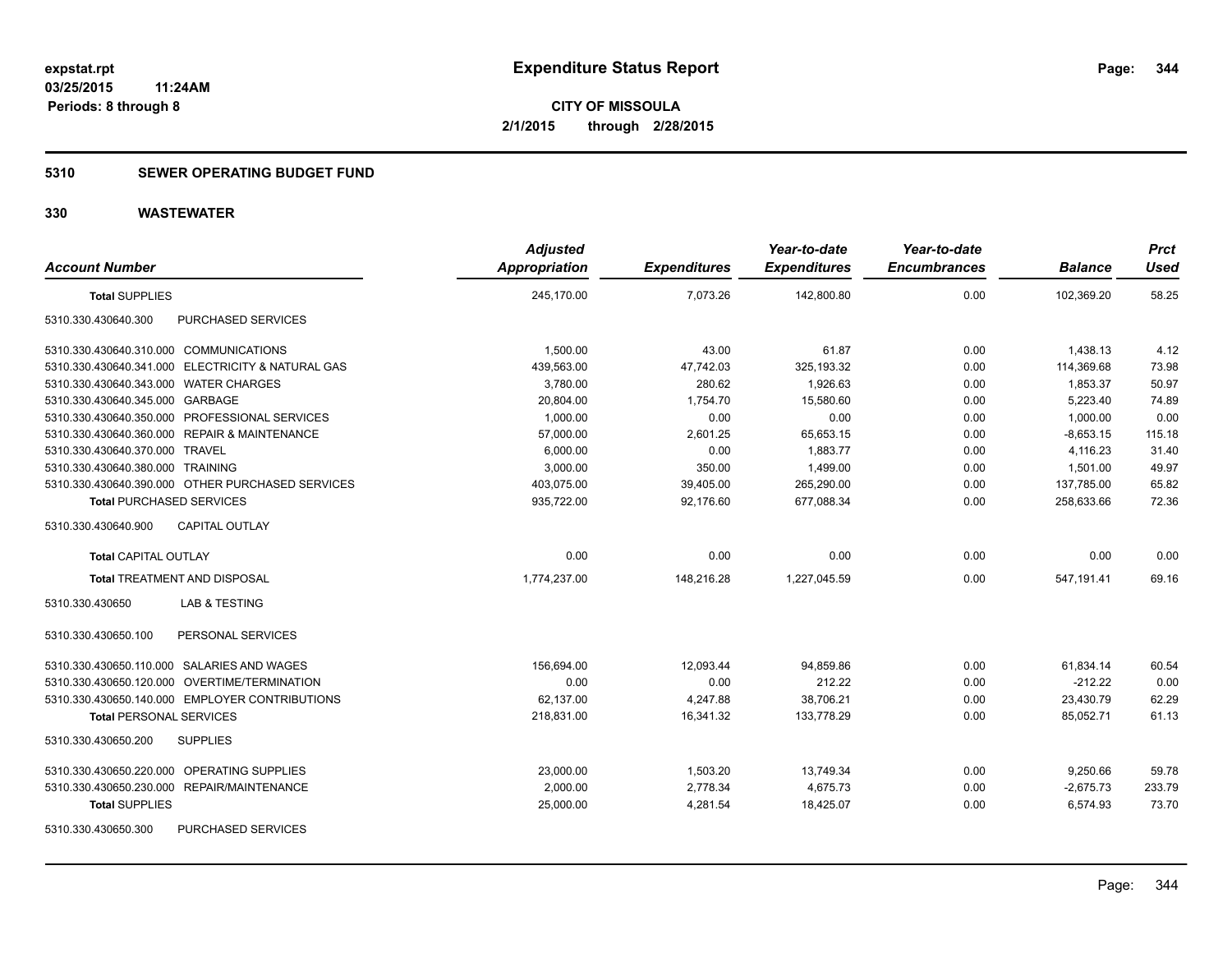#### **5310 SEWER OPERATING BUDGET FUND**

|                                        |                                                 | <b>Adjusted</b>      |                     | Year-to-date        | Year-to-date        |                | <b>Prct</b> |
|----------------------------------------|-------------------------------------------------|----------------------|---------------------|---------------------|---------------------|----------------|-------------|
| <b>Account Number</b>                  |                                                 | <b>Appropriation</b> | <b>Expenditures</b> | <b>Expenditures</b> | <b>Encumbrances</b> | <b>Balance</b> | <b>Used</b> |
|                                        |                                                 |                      |                     |                     |                     |                |             |
| 5310.330.430650.310.000 COMMUNICATIONS |                                                 | 1,000.00             | 247.40              | 610.13              | 0.00                | 389.87         | 61.01       |
|                                        | 5310.330.430650.350.000 PROFESSIONAL SERVICES   | 29,000.00            | 0.00                | 18,638.00           | 0.00                | 10,362.00      | 64.27       |
|                                        | 5310.330.430650.360.000 REPAIR & MAINTENANCE    | 4,000.00             | 0.00                | 1,671.65            | 0.00                | 2,328.35       | 41.79       |
| 5310.330.430650.370.000 TRAVEL         |                                                 | 2,000.00             | 0.00                | 0.00                | 0.00                | 2,000.00       | 0.00        |
| 5310.330.430650.380.000 TRAINING       |                                                 | 1,000.00             | 0.00                | 0.00                | 0.00                | 1,000.00       | 0.00        |
|                                        | <b>Total PURCHASED SERVICES</b>                 | 37,000.00            | 247.40              | 20,919.78           | 0.00                | 16,080.22      | 56.54       |
| 5310.330.430650.500                    | <b>FIXED CHARGES</b>                            |                      |                     |                     |                     |                |             |
| <b>Total FIXED CHARGES</b>             |                                                 | 0.00                 | 0.00                | 0.00                | 0.00                | 0.00           | 0.00        |
| 5310.330.430650.900                    | <b>CAPITAL OUTLAY</b>                           |                      |                     |                     |                     |                |             |
| <b>Total CAPITAL OUTLAY</b>            |                                                 | 0.00                 | 0.00                | 0.00                | 0.00                | 0.00           | 0.00        |
| <b>Total LAB &amp; TESTING</b>         |                                                 | 280,831.00           | 20,870.26           | 173,123.14          | 0.00                | 107,707.86     | 61.65       |
| 5310.330.430660                        | <b>ENGINEEERING</b>                             |                      |                     |                     |                     |                |             |
| 5310.330.430660.300                    | PURCHASED SERVICES                              |                      |                     |                     |                     |                |             |
|                                        | <b>Total PURCHASED SERVICES</b>                 | 0.00                 | 0.00                | 0.00                | 0.00                | 0.00           | 0.00        |
| 5310.330.430660.500                    | <b>FIXED CHARGES</b>                            |                      |                     |                     |                     |                |             |
| <b>Total FIXED CHARGES</b>             |                                                 | 0.00                 | 0.00                | 0.00                | 0.00                | 0.00           | 0.00        |
| 5310.330.430660.900                    | <b>CAPITAL OUTLAY</b>                           |                      |                     |                     |                     |                |             |
| <b>Total ENGINEEERING</b>              |                                                 | 0.00                 | 0.00                | 0.00                | 0.00                | 0.00           | 0.00        |
| 5310.330.490504                        | <b>DEBT SERVICE</b>                             |                      |                     |                     |                     |                |             |
| 5310.330.490504.600                    | <b>DEBT SERVICE</b>                             |                      |                     |                     |                     |                |             |
| 5310.330.490504.610.000 PRINCIPAL      |                                                 | 0.00                 | 0.00                | 7,788.03            | 0.00                | $-7,788.03$    | 0.00        |
|                                        | 5310.330.490504.620.000 INTEREST / SERVICE FEES | 0.00                 | 0.00                | 117.57              | 0.00                | $-117.57$      | 0.00        |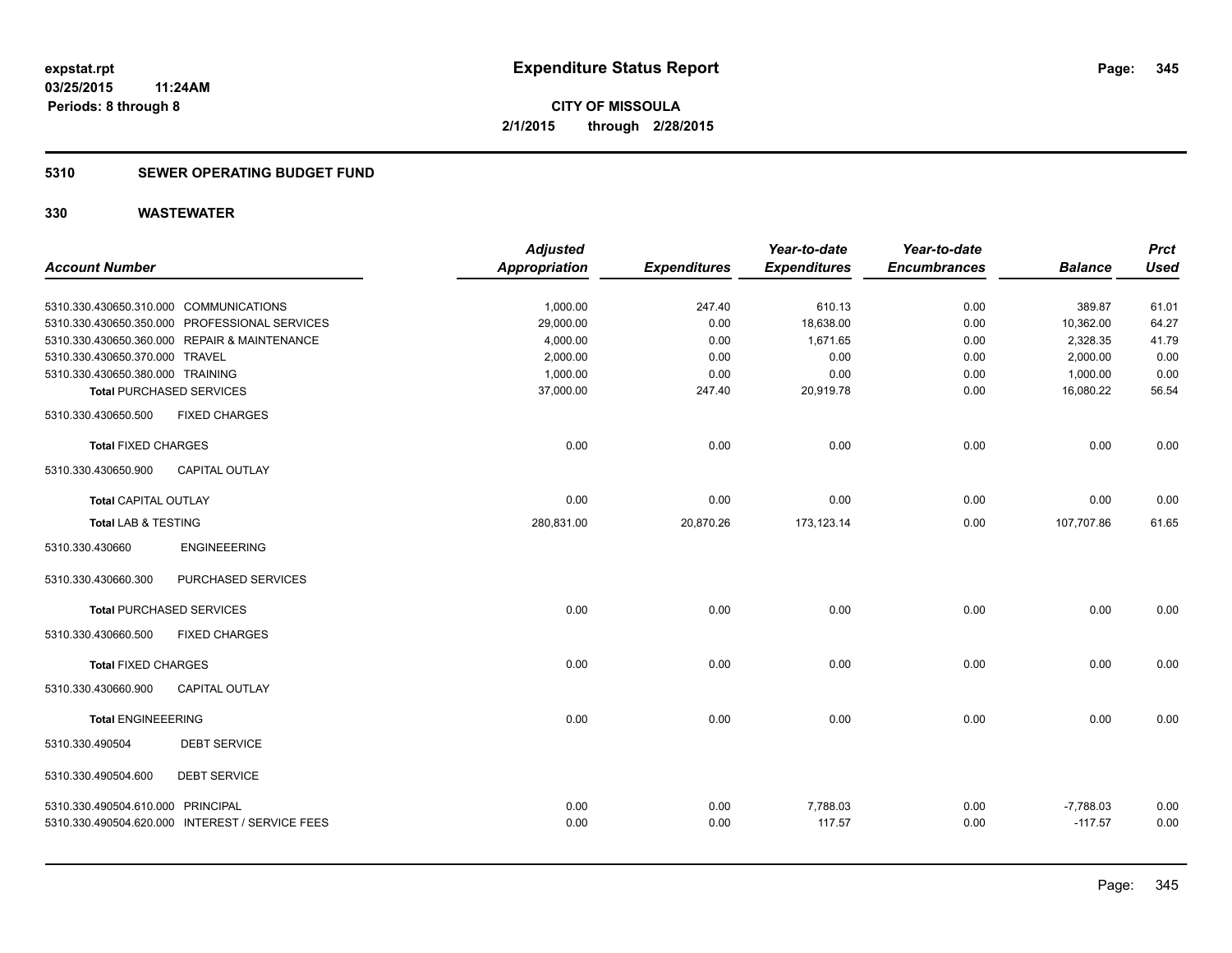### **5310 SEWER OPERATING BUDGET FUND**

| <b>Account Number</b>      |                                                                                                | <b>Adjusted</b><br><b>Appropriation</b> | <b>Expenditures</b> | Year-to-date<br><b>Expenditures</b> | Year-to-date<br><b>Encumbrances</b> | <b>Balance</b>         | <b>Prct</b><br><b>Used</b> |
|----------------------------|------------------------------------------------------------------------------------------------|-----------------------------------------|---------------------|-------------------------------------|-------------------------------------|------------------------|----------------------------|
| <b>Total DEBT SERVICE</b>  |                                                                                                | 0.00                                    | 0.00                | 7,905.60                            | 0.00                                | $-7,905.60$            | 0.00                       |
| 5310.330.499999            | <b>NEW REQUESTS</b>                                                                            |                                         |                     |                                     |                                     |                        |                            |
| 5310.330.499999.100        | PERSONAL SERVICES                                                                              |                                         |                     |                                     |                                     |                        |                            |
|                            | <b>Total PERSONAL SERVICES</b>                                                                 | 0.00                                    | 0.00                | 0.00                                | 0.00                                | 0.00                   | 0.00                       |
| 5310.330.499999.900        | <b>CAPITAL OUTLAY</b>                                                                          |                                         |                     |                                     |                                     |                        |                            |
| <b>Total NEW REQUESTS</b>  |                                                                                                | 0.00                                    | 0.00                | 0.00                                | 0.00                                | 0.00                   | 0.00                       |
| 5310.330.510000            | <b>MISCELLANEOUS</b>                                                                           |                                         |                     |                                     |                                     |                        |                            |
| 5310.330.510000.900        | CAPITAL OUTLAY                                                                                 |                                         |                     |                                     |                                     |                        |                            |
| <b>Total MISCELLANEOUS</b> |                                                                                                | 0.00                                    | 0.00                | 0.00                                | 0.00                                | 0.00                   | 0.00                       |
| 5310.330.510110            | <b>MERCHANT SERVICES</b>                                                                       |                                         |                     |                                     |                                     |                        |                            |
| 5310.330.510110.500        | <b>FIXED CHARGES</b>                                                                           |                                         |                     |                                     |                                     |                        |                            |
|                            | 5310.330.510110.500.000 MERCHANT SERVICE FEES/FIIXED CHARGES<br><b>Total MERCHANT SERVICES</b> | 34,500.00<br>34,500.00                  | 0.00<br>0.00        | 0.00<br>0.00                        | 0.00<br>0.00                        | 34,500.00<br>34,500.00 | 0.00<br>0.00               |
| 5310.330.521000            | INTERFUND OPERATING TRANSFERS                                                                  |                                         |                     |                                     |                                     |                        |                            |
| 5310.330.521000.800        | OTHER OBJECTS                                                                                  |                                         |                     |                                     |                                     |                        |                            |
|                            | Total INTERFUND OPERATING TRANSFERS                                                            | 0.00                                    | 0.00                | 0.00                                | 0.00                                | 0.00                   | 0.00                       |
| <b>Total WASTEWATER</b>    |                                                                                                | 4,534,965.00                            | 246,874.30          | 2,827,178.21                        | 0.00                                | 1,707,786.79           | 62.34                      |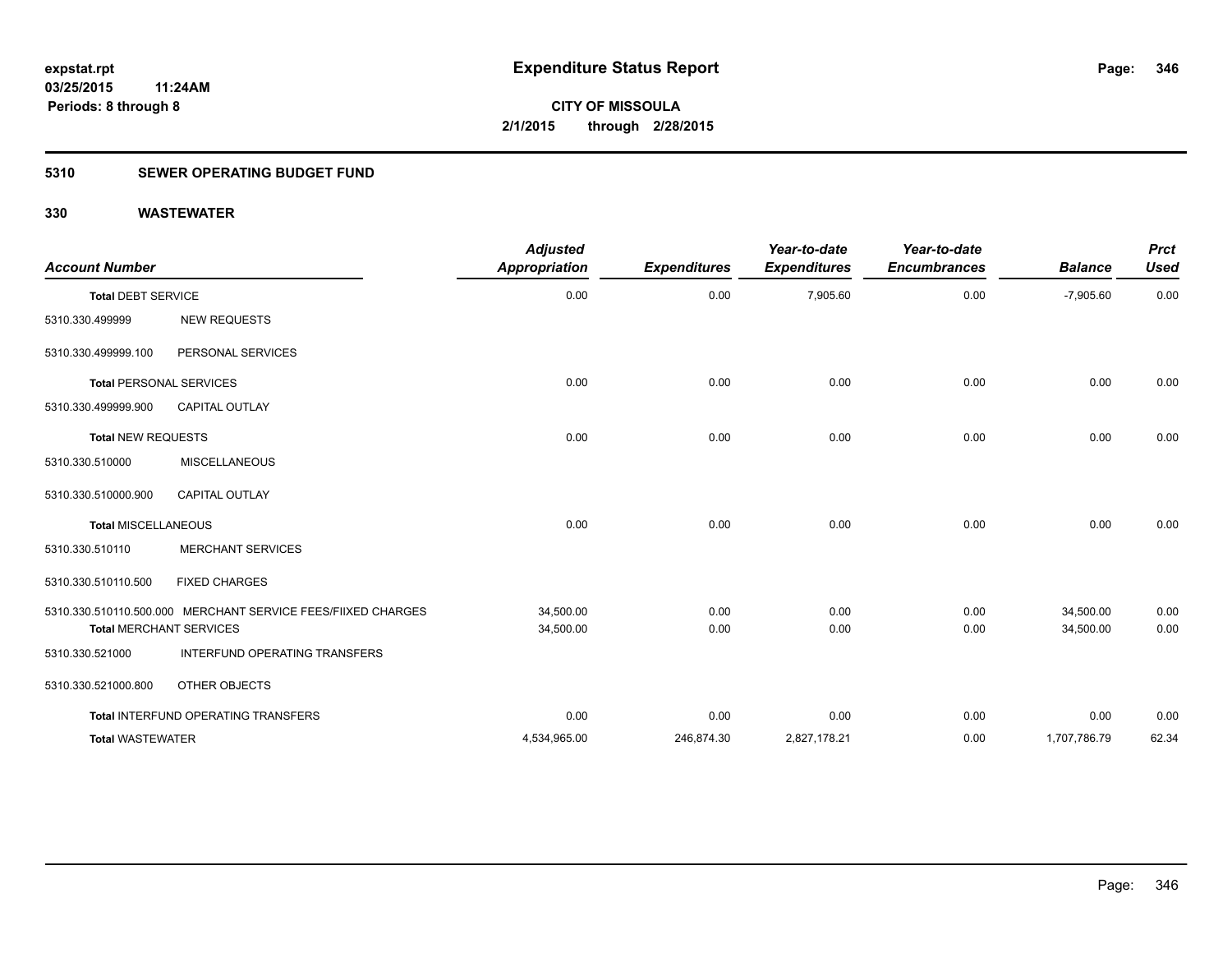**CITY OF MISSOULA 2/1/2015 through 2/28/2015**

### **5310 SEWER OPERATING BUDGET FUND**

#### **900 DEPRECIATION**

| <b>Account Number</b>     |                                          | <b>Adjusted</b><br><b>Appropriation</b> | <b>Expenditures</b> | Year-to-date<br><b>Expenditures</b> | Year-to-date<br><b>Encumbrances</b> | <b>Balance</b> | <b>Prct</b><br><b>Used</b> |
|---------------------------|------------------------------------------|-----------------------------------------|---------------------|-------------------------------------|-------------------------------------|----------------|----------------------------|
| 5310.900.510000           | <b>MISCELLANEOUS</b>                     |                                         |                     |                                     |                                     |                |                            |
| 5310.900.510000.800       | OTHER OBJECTS                            |                                         |                     |                                     |                                     |                |                            |
| <b>Total DEPRECIATION</b> |                                          | 0.00                                    | 0.00                | 0.00                                | 0.00                                | 0.00           | 0.00                       |
|                           | <b>Total SEWER OPERATING BUDGET FUND</b> | 4,534,965.00                            | 246,874.30          | 2,827,178.21                        | 0.00                                | 1,707,786.79   | 62.34                      |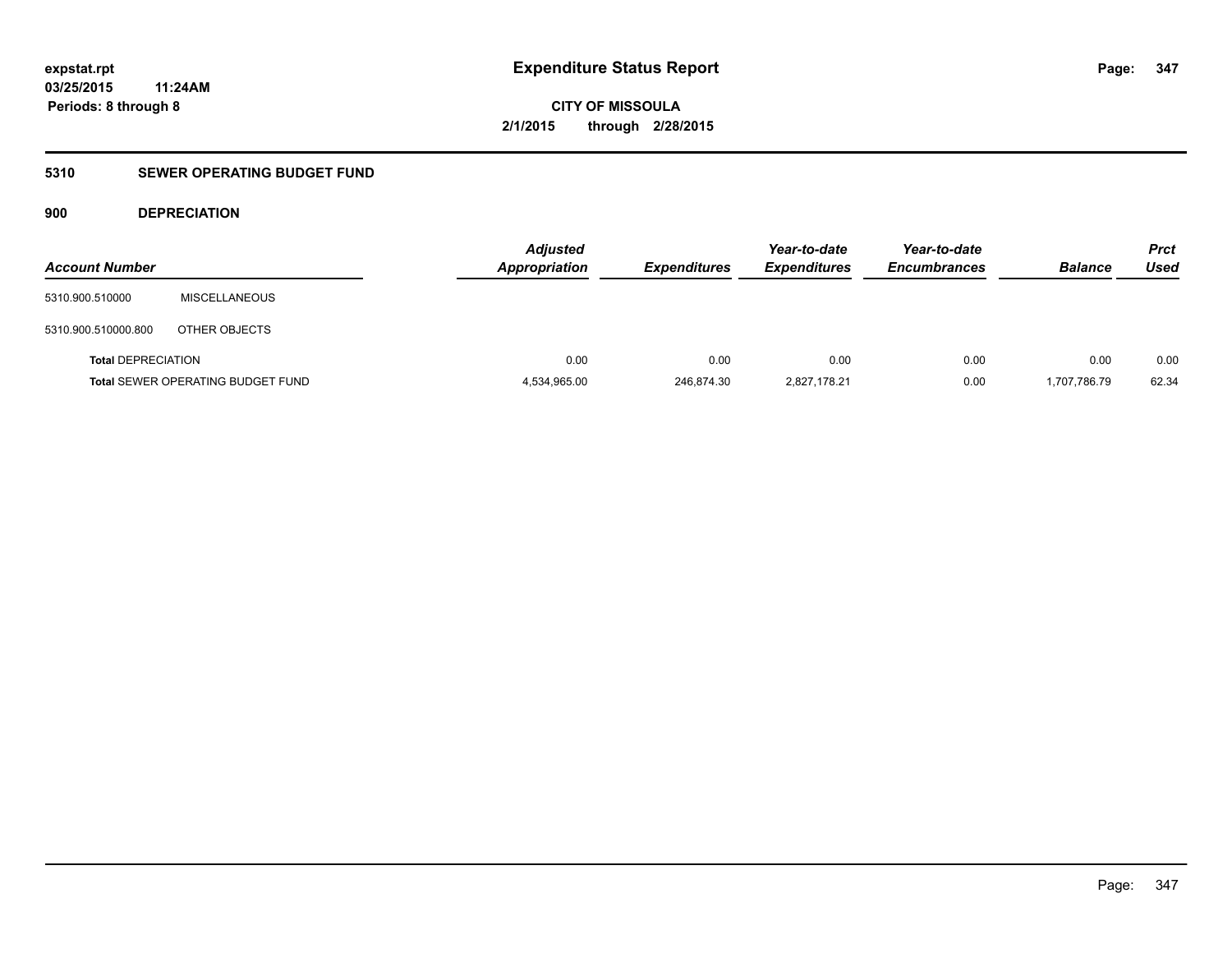**348**

**CITY OF MISSOULA 2/1/2015 through 2/28/2015**

#### **5311 SEWER REVENUE COLLECTION & CLEARING FUND**

| <b>Account Number</b>      |                                                  | <b>Adjusted</b><br><b>Appropriation</b> | <b>Expenditures</b> | Year-to-date<br><b>Expenditures</b> | Year-to-date<br><b>Encumbrances</b> | <b>Balance</b> | <b>Prct</b><br><b>Used</b> |
|----------------------------|--------------------------------------------------|-----------------------------------------|---------------------|-------------------------------------|-------------------------------------|----------------|----------------------------|
| 5311.330.430670            | <b>CUSTOMER ACCOUNTING &amp; COLLECTION</b>      |                                         |                     |                                     |                                     |                |                            |
| 5311.330.430670.800        | <b>OTHER OBJECTS</b>                             |                                         |                     |                                     |                                     |                |                            |
|                            | Total CUSTOMER ACCOUNTING & COLLECTION           | 0.00                                    | 0.00                | 0.00                                | 0.00                                | 0.00           | 0.00                       |
| 5311.330.510000            | <b>MISCELLANEOUS</b>                             |                                         |                     |                                     |                                     |                |                            |
| 5311.330.510000.800        | <b>OTHER OBJECTS</b>                             |                                         |                     |                                     |                                     |                |                            |
| <b>Total MISCELLANEOUS</b> |                                                  | 0.00                                    | 0.00                | 0.00                                | 0.00                                | 0.00           | 0.00                       |
| 5311.330.510110            | <b>MERCHANT SERVICES</b>                         |                                         |                     |                                     |                                     |                |                            |
| 5311.330.510110.500        | <b>FIXED CHARGES</b>                             |                                         |                     |                                     |                                     |                |                            |
|                            | <b>Total MERCHANT SERVICES</b>                   | 0.00                                    | 0.00                | 0.00                                | 0.00                                | 0.00           | 0.00                       |
| 5311.330.521000            | SEWER REVENUE CLEARING                           |                                         |                     |                                     |                                     |                |                            |
| 5311.330.521000.500        | <b>FIXED CHARGES</b>                             |                                         |                     |                                     |                                     |                |                            |
| <b>Total FIXED CHARGES</b> |                                                  | 0.00                                    | 0.00                | 0.00                                | 0.00                                | 0.00           | 0.00                       |
| 5311.330.521000.600        | <b>DEBT SERVICE</b>                              |                                         |                     |                                     |                                     |                |                            |
| <b>Total DEBT SERVICE</b>  |                                                  | 0.00                                    | 0.00                | 0.00                                | 0.00                                | 0.00           | 0.00                       |
| 5311.330.521000.800        | <b>OTHER OBJECTS</b>                             |                                         |                     |                                     |                                     |                |                            |
|                            | 5311.330.521000.820.000 TRANSFERS TO OTHER FUNDS | 7,200,001.00                            | 0.00                | 0.00                                | 0.00                                | 7,200,001.00   | 0.00                       |
|                            | Total SEWER REVENUE CLEARING                     | 7,200,001.00                            | 0.00                | 0.00                                | 0.00                                | 7,200,001.00   | 0.00                       |
|                            | Total SEWER REVENUE COLLECTION & CLEARING FUND   | 7,200,001.00                            | 0.00                | 0.00                                | 0.00                                | 7,200,001.00   | 0.00                       |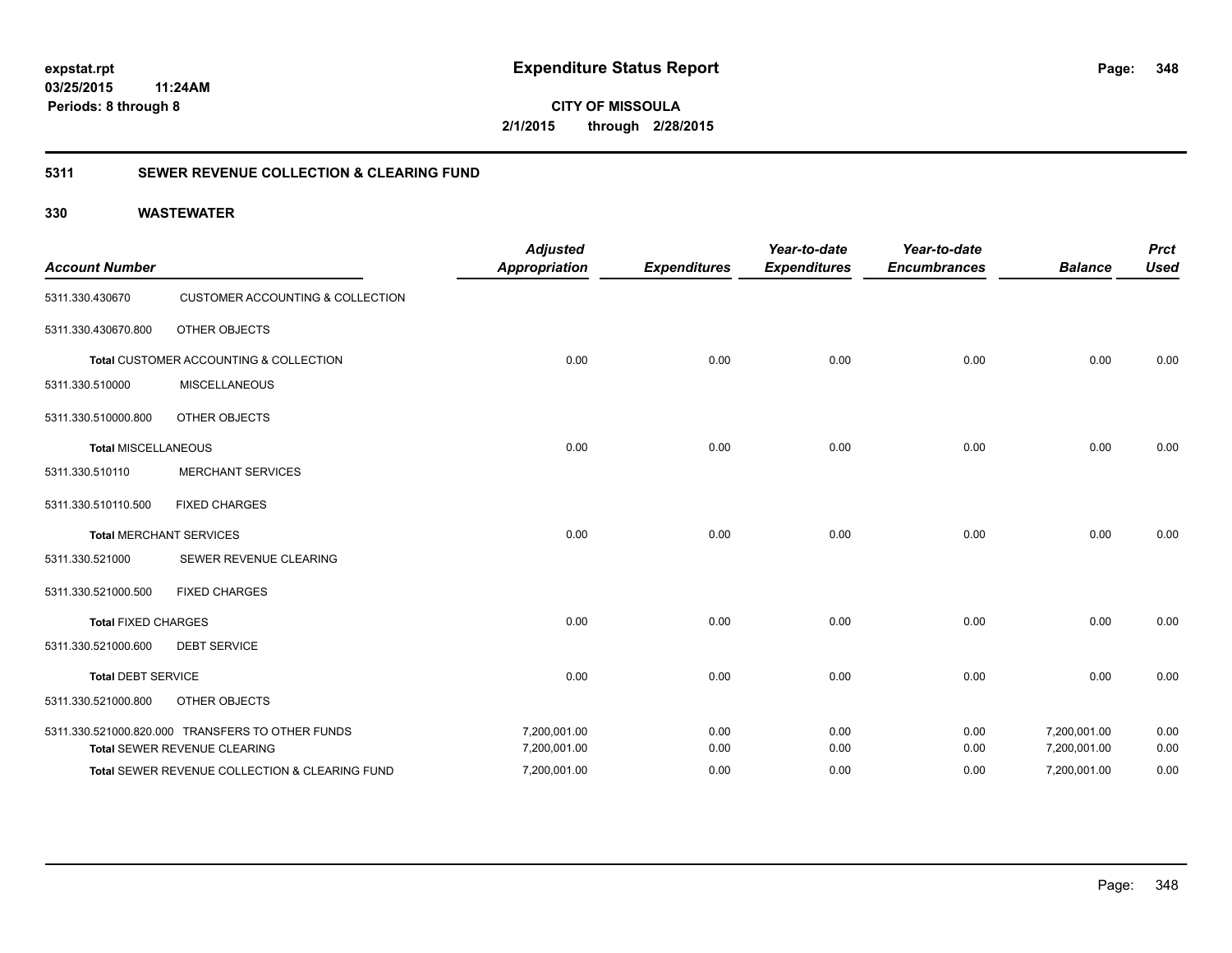### **5315 SEWER LOAN FUND**

| <b>Account Number</b>           |                                                                                                       | <b>Adjusted</b><br><b>Appropriation</b> | <b>Expenditures</b> | Year-to-date<br><b>Expenditures</b> | Year-to-date<br><b>Encumbrances</b> | <b>Balance</b>               | <b>Prct</b><br><b>Used</b> |
|---------------------------------|-------------------------------------------------------------------------------------------------------|-----------------------------------------|---------------------|-------------------------------------|-------------------------------------|------------------------------|----------------------------|
| 5315.330.430607                 | *** Title Not Found ***                                                                               |                                         |                     |                                     |                                     |                              |                            |
| 5315.330.430607.300             | PURCHASED SERVICES                                                                                    |                                         |                     |                                     |                                     |                              |                            |
| Total *** Title Not Found ***   | 5315.330.430607.390.000 OTHER PURCHASED SERVICES                                                      | 0.00<br>0.00                            | 0.00<br>0.00        | 22,518.62<br>22,518.62              | 0.00<br>0.00                        | $-22,518.62$<br>$-22,518.62$ | 0.00<br>0.00               |
| 5315.330.430670                 | <b>CUSTOMER ACCOUNTING &amp; COLLECTION</b>                                                           |                                         |                     |                                     |                                     |                              |                            |
| 5315.330.430670.300             | PURCHASED SERVICES                                                                                    |                                         |                     |                                     |                                     |                              |                            |
| <b>Total PURCHASED SERVICES</b> |                                                                                                       | 0.00                                    | 0.00                | 0.00                                | 0.00                                | 0.00                         | 0.00                       |
| 5315.330.430670.600             | <b>DEBT SERVICE</b>                                                                                   |                                         |                     |                                     |                                     |                              |                            |
| <b>Total DEBT SERVICE</b>       |                                                                                                       | 0.00                                    | 0.00                | 0.00                                | 0.00                                | 0.00                         | 0.00                       |
| 5315.330.430670.800             | OTHER OBJECTS                                                                                         |                                         |                     |                                     |                                     |                              |                            |
|                                 | 5315.330.430670.820.000 TRANSFERS TO OTHER FUNDS<br><b>Total CUSTOMER ACCOUNTING &amp; COLLECTION</b> | 20,000.00<br>20,000.00                  | 0.00<br>0.00        | 0.00<br>0.00                        | 0.00<br>0.00                        | 20,000.00<br>20,000.00       | 0.00<br>0.00               |
| <b>Total SEWER LOAN FUND</b>    |                                                                                                       | 20,000.00                               | 0.00                | 22,518.62                           | 0.00                                | $-2,518.62$                  | 112.59                     |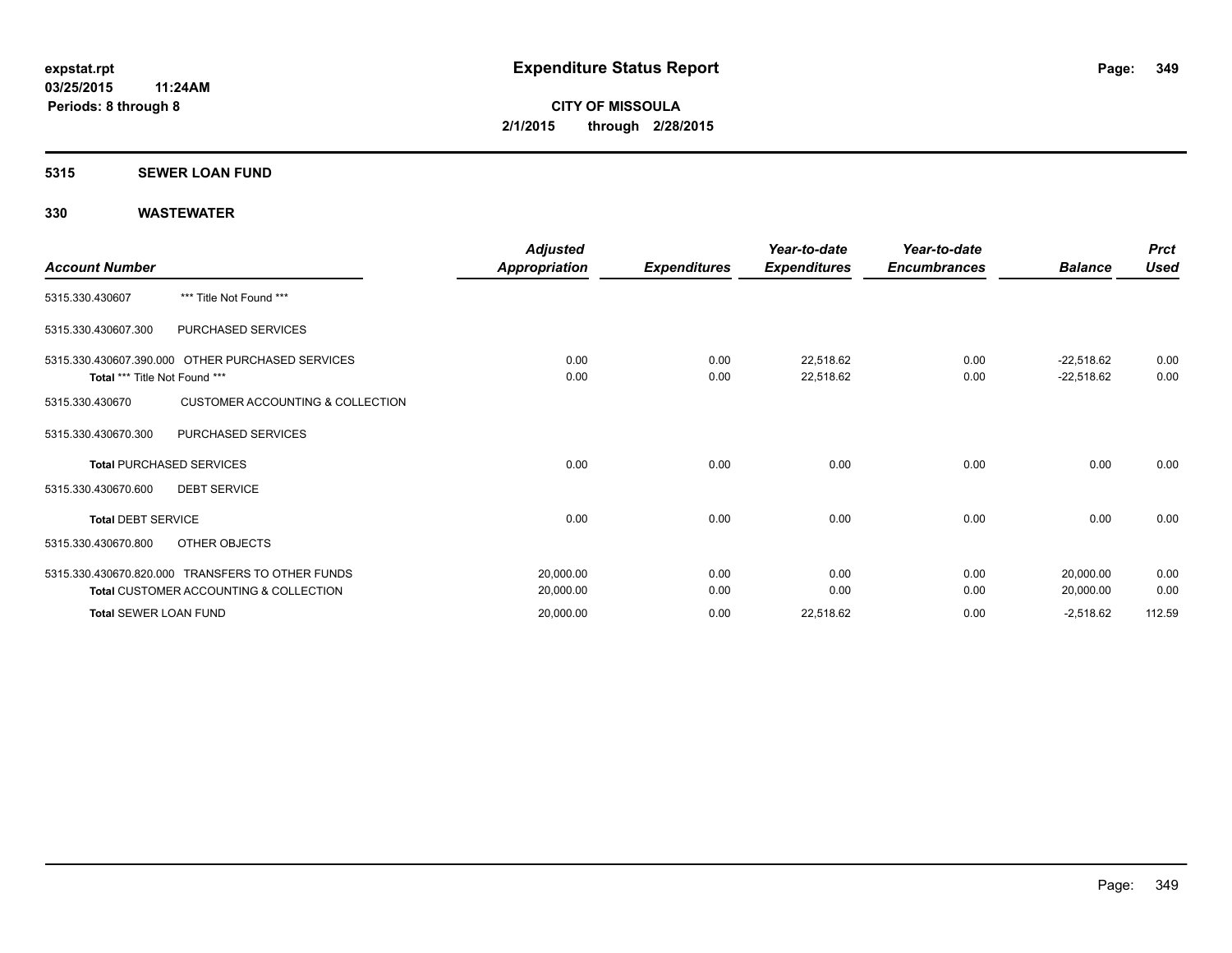**350**

**03/25/2015 11:24AM Periods: 8 through 8**

**CITY OF MISSOULA 2/1/2015 through 2/28/2015**

#### **5320 SEWER REPLACEMENT & DEPRECIATION FUND**

| <b>Account Number</b>           |                                        | <b>Adjusted</b><br><b>Appropriation</b> | <b>Expenditures</b> | Year-to-date<br><b>Expenditures</b> | Year-to-date<br><b>Encumbrances</b> | <b>Balance</b> | <b>Prct</b><br><b>Used</b> |
|---------------------------------|----------------------------------------|-----------------------------------------|---------------------|-------------------------------------|-------------------------------------|----------------|----------------------------|
| 5320.330.410400                 | <b>DEPRECIATION</b>                    |                                         |                     |                                     |                                     |                |                            |
| 5320.330.410400.800             | OTHER OBJECTS                          |                                         |                     |                                     |                                     |                |                            |
| <b>Total DEPRECIATION</b>       |                                        | 0.00                                    | 0.00                | 0.00                                | 0.00                                | 0.00           | 0.00                       |
| 5320.330.410551                 | <b>FINANCIAL SOFTWARE</b>              |                                         |                     |                                     |                                     |                |                            |
| 5320.330.410551.800             | OTHER OBJECTS                          |                                         |                     |                                     |                                     |                |                            |
| <b>Total FINANCIAL SOFTWARE</b> |                                        | 0.00                                    | 0.00                | 0.00                                | 0.00                                | 0.00           | 0.00                       |
| 5320.330.430611                 | FLOW BASED STUDY/CONSULTING            |                                         |                     |                                     |                                     |                |                            |
| 5320.330.430611.300             | PURCHASED SERVICES                     |                                         |                     |                                     |                                     |                |                            |
|                                 | Total FLOW BASED STUDY/CONSULTING      | 0.00                                    | 0.00                | 0.00                                | 0.00                                | 0.00           | 0.00                       |
| 5320.330.430612                 | STATE COMPLIANCE EDEN UPDATE           |                                         |                     |                                     |                                     |                |                            |
| 5320.330.430612.300             | PURCHASED SERVICES                     |                                         |                     |                                     |                                     |                |                            |
|                                 | Total STATE COMPLIANCE EDEN UPDATE     | 0.00                                    | 0.00                | 0.00                                | 0.00                                | 0.00           | 0.00                       |
| 5320.330.430613                 | <b>EQUIPMENT-TRUCKS</b>                |                                         |                     |                                     |                                     |                |                            |
| 5320.330.430613.900             | CAPITAL OUTLAY                         |                                         |                     |                                     |                                     |                |                            |
| <b>Total EQUIPMENT-TRUCKS</b>   |                                        | 0.00                                    | 0.00                | 0.00                                | 0.00                                | 0.00           | 0.00                       |
| 5320.330.430614                 | WW DEVELOPMENT FEE RECALCULATION       |                                         |                     |                                     |                                     |                |                            |
| 5320.330.430614.300             | PURCHASED SERVICES                     |                                         |                     |                                     |                                     |                |                            |
|                                 | Total WW DEVELOPMENT FEE RECALCULATION | 0.00                                    | 0.00                | 0.00                                | 0.00                                | 0.00           | 0.00                       |
| 5320.330.430615                 | WWTP OPTIMIZATION STUDY                |                                         |                     |                                     |                                     |                |                            |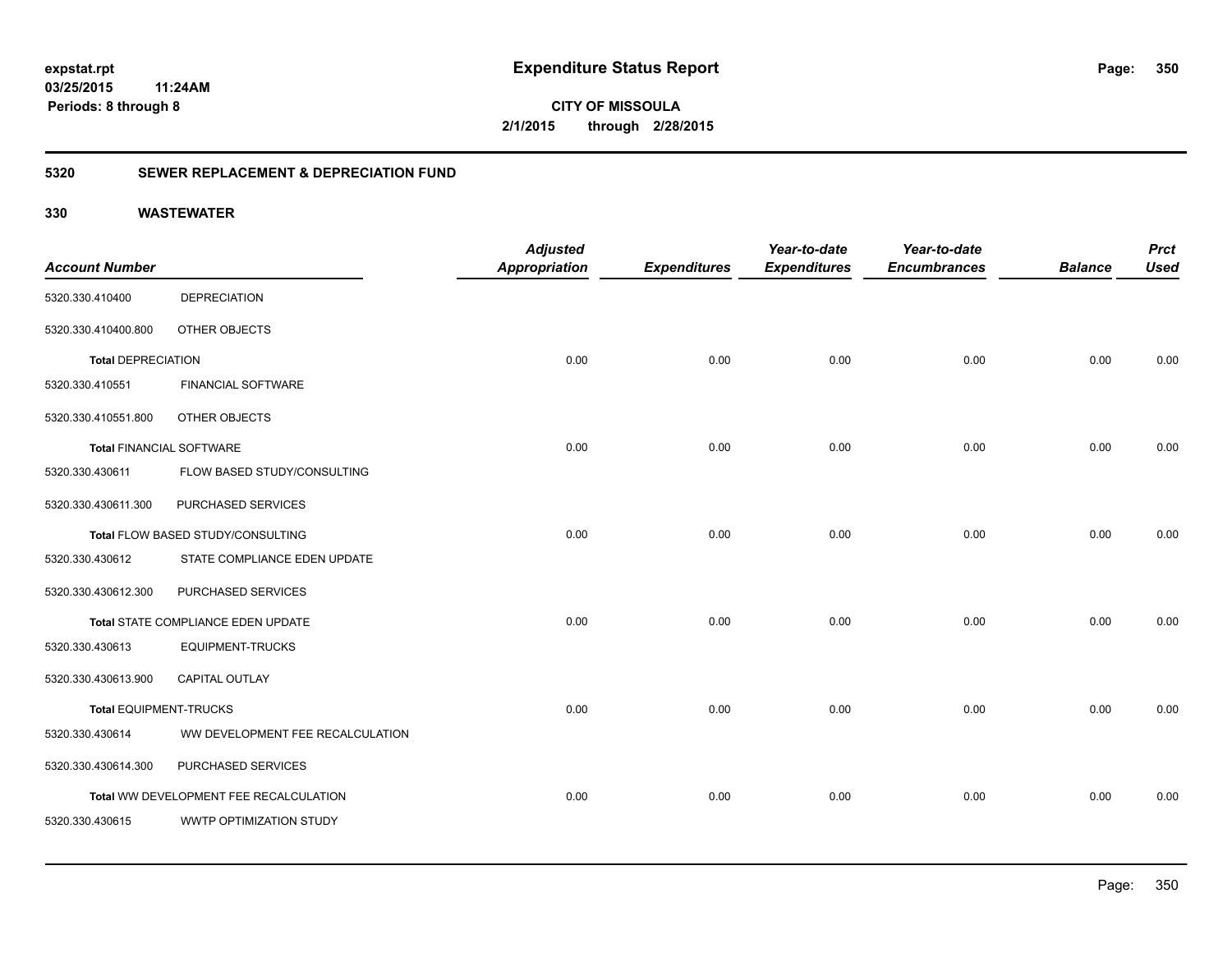**CITY OF MISSOULA 2/1/2015 through 2/28/2015**

#### **5320 SEWER REPLACEMENT & DEPRECIATION FUND**

|                                       | <b>Adjusted</b>                                                                                                                                                                                                                                                                                                                                                                                                               |                                      | Year-to-date        | Year-to-date           |                | <b>Prct</b>                  |
|---------------------------------------|-------------------------------------------------------------------------------------------------------------------------------------------------------------------------------------------------------------------------------------------------------------------------------------------------------------------------------------------------------------------------------------------------------------------------------|--------------------------------------|---------------------|------------------------|----------------|------------------------------|
|                                       |                                                                                                                                                                                                                                                                                                                                                                                                                               | <b>Expenditures</b>                  | <b>Expenditures</b> | <b>Encumbrances</b>    | <b>Balance</b> | <b>Used</b>                  |
| PURCHASED SERVICES                    |                                                                                                                                                                                                                                                                                                                                                                                                                               |                                      |                     |                        |                |                              |
|                                       | 0.00                                                                                                                                                                                                                                                                                                                                                                                                                          | 0.00                                 | 12,682.27           | 0.00                   | $-12,682.27$   | 0.00                         |
|                                       |                                                                                                                                                                                                                                                                                                                                                                                                                               |                                      |                     |                        |                | 0.00                         |
| TREATMENT PLANT SOFTWARE UPGRADE      |                                                                                                                                                                                                                                                                                                                                                                                                                               |                                      |                     |                        |                |                              |
| CAPITAL OUTLAY                        |                                                                                                                                                                                                                                                                                                                                                                                                                               |                                      |                     |                        |                |                              |
|                                       | 0.00                                                                                                                                                                                                                                                                                                                                                                                                                          | 30,281.55                            | 30,281.55           | 0.00                   | $-30,281.55$   | 0.00                         |
|                                       |                                                                                                                                                                                                                                                                                                                                                                                                                               |                                      |                     |                        |                | 0.00                         |
| LATERAL SWR MAIN EXT                  |                                                                                                                                                                                                                                                                                                                                                                                                                               |                                      |                     |                        |                |                              |
| PURCHASED SERVICES                    |                                                                                                                                                                                                                                                                                                                                                                                                                               |                                      |                     |                        |                |                              |
|                                       | 0.00                                                                                                                                                                                                                                                                                                                                                                                                                          | 0.00                                 | 0.00                | 0.00                   | 0.00           | 0.00                         |
| <b>CAPITAL OUTLAY</b>                 |                                                                                                                                                                                                                                                                                                                                                                                                                               |                                      |                     |                        |                |                              |
|                                       | 10,000.00                                                                                                                                                                                                                                                                                                                                                                                                                     | 0.00                                 | 0.00                | 0.00                   | 10,000.00      | 0.00                         |
|                                       | 10,000.00                                                                                                                                                                                                                                                                                                                                                                                                                     | 0.00                                 | 0.00                | 0.00                   | 10,000.00      | 0.00                         |
| <b>SEWER LINE REHAB</b>               |                                                                                                                                                                                                                                                                                                                                                                                                                               |                                      |                     |                        |                |                              |
| PURCHASED SERVICES                    |                                                                                                                                                                                                                                                                                                                                                                                                                               |                                      |                     |                        |                |                              |
|                                       | 100,000.00                                                                                                                                                                                                                                                                                                                                                                                                                    | 0.00                                 | 5,834.75            | 0.00                   | 94,165.25      | 5.83                         |
|                                       | 100,000.00                                                                                                                                                                                                                                                                                                                                                                                                                    | 0.00                                 | 5,834.75            | 0.00                   | 94.165.25      | 5.83                         |
| <b>SWR MAIN MASTER PLANS</b>          |                                                                                                                                                                                                                                                                                                                                                                                                                               |                                      |                     |                        |                |                              |
| PURCHASED SERVICES                    |                                                                                                                                                                                                                                                                                                                                                                                                                               |                                      |                     |                        |                |                              |
|                                       | 0.00                                                                                                                                                                                                                                                                                                                                                                                                                          | 0.00                                 | 0.00                | 0.00                   | 0.00           | 0.00                         |
| <b>BIOREACTOR NUTRIENT MONITORING</b> |                                                                                                                                                                                                                                                                                                                                                                                                                               |                                      |                     |                        |                |                              |
|                                       | 5320.330.430615.350.000 WWTP OPTIMIZATION STUDY<br>Total WWTP OPTIMIZATION STUDY<br>5320.330.430622.940.000 TREATMENT PLANT SOFTWARE UPGRADE<br>Total TREATMENT PLANT SOFTWARE UPGRADE<br><b>Total PURCHASED SERVICES</b><br>5320.330.430623.930.000 IMPROVEMENTS<br><b>Total LATERAL SWR MAIN EXT</b><br>5320.330.430624.360.000 REPAIR & MAINTENANCE<br><b>Total SEWER LINE REHAB</b><br><b>Total SWR MAIN MASTER PLANS</b> | <b>Appropriation</b><br>0.00<br>0.00 | 0.00<br>30,281.55   | 12,682.27<br>30,281.55 | 0.00<br>0.00   | $-12,682.27$<br>$-30,281.55$ |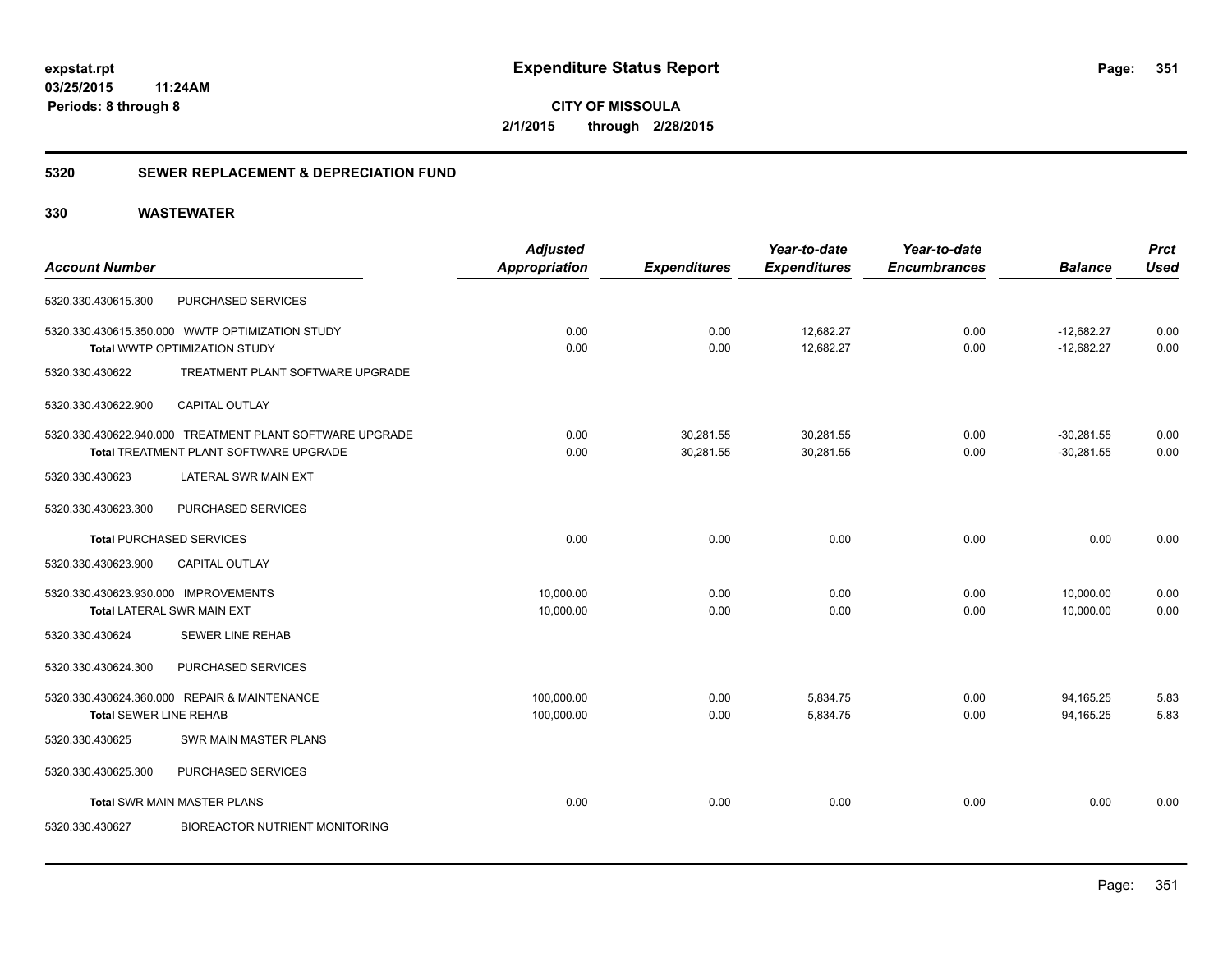**CITY OF MISSOULA 2/1/2015 through 2/28/2015**

#### **5320 SEWER REPLACEMENT & DEPRECIATION FUND**

|                                                        | <b>Adjusted</b>      |                     | Year-to-date        | Year-to-date        |                | <b>Prct</b> |
|--------------------------------------------------------|----------------------|---------------------|---------------------|---------------------|----------------|-------------|
| <b>Account Number</b>                                  | <b>Appropriation</b> | <b>Expenditures</b> | <b>Expenditures</b> | <b>Encumbrances</b> | <b>Balance</b> | <b>Used</b> |
| 5320.330.430627.900<br>CAPITAL OUTLAY                  |                      |                     |                     |                     |                |             |
| 5320.330.430627.940.000 BIOREACTOR NUTRIENT MONITORING | 0.00                 | 73,413.13           | 73,413.13           | 0.00                | $-73,413.13$   | 0.00        |
| Total BIOREACTOR NUTRIENT MONITORING                   | 0.00                 | 73,413.13           | 73,413.13           | 0.00                | $-73,413.13$   | 0.00        |
| 5320.330.430628<br><b>STEP ELEC RETROFIT</b>           |                      |                     |                     |                     |                |             |
| PURCHASED SERVICES<br>5320.330.430628.300              |                      |                     |                     |                     |                |             |
| <b>Total STEP ELEC RETROFIT</b>                        | 0.00                 | 0.00                | 0.00                | 0.00                | 0.00           | 0.00        |
| <b>MISC PLANT REPAIRS</b><br>5320.330.430630           |                      |                     |                     |                     |                |             |
| PURCHASED SERVICES<br>5320.330.430630.300              |                      |                     |                     |                     |                |             |
| 5320.330.430630.360.000 REPAIR & MAINTENANCE           | 0.00                 | $-25.281.55$        | 5,000.00            | 0.00                | $-5,000.00$    | 0.00        |
| <b>Total PURCHASED SERVICES</b>                        | 0.00                 | $-25,281.55$        | 5,000.00            | 0.00                | $-5,000.00$    | 0.00        |
| 5320.330.430630.900<br><b>CAPITAL OUTLAY</b>           |                      |                     |                     |                     |                |             |
| 5320.330.430630.930.000 IMPROVEMENTS                   | 150,000.00           | 0.00                | 0.00                | 0.00                | 150,000.00     | 0.00        |
| <b>Total CAPITAL OUTLAY</b>                            | 150,000.00           | 0.00                | 0.00                | 0.00                | 150,000.00     | 0.00        |
| <b>Total MISC PLANT REPAIRS</b>                        | 150,000.00           | $-25,281.55$        | 5,000.00            | 0.00                | 145,000.00     | 3.33        |
| 5320.330.430631<br><b>MISC SWR MAIN REPAIRS</b>        |                      |                     |                     |                     |                |             |
| PURCHASED SERVICES<br>5320.330.430631.300              |                      |                     |                     |                     |                |             |
| 5320.330.430631.360.000 MISC SEWER LINE REPAIR         | 100,000.00           | 4,294.00            | 40,016.87           | 0.00                | 59,983.13      | 40.02       |
| <b>Total MISC SWR MAIN REPAIRS</b>                     | 100,000.00           | 4,294.00            | 40,016.87           | 0.00                | 59,983.13      | 40.02       |
| HYBRID POPLAR EFFLUENT APP<br>5320.330.430632          |                      |                     |                     |                     |                |             |
| 5320.330.430632.900<br>CAPITAL OUTLAY                  |                      |                     |                     |                     |                |             |
| Total HYBRID POPLAR EFFLUENT APP                       | 0.00                 | 0.00                | 0.00                | 0.00                | 0.00           | 0.00        |
|                                                        |                      |                     |                     |                     |                |             |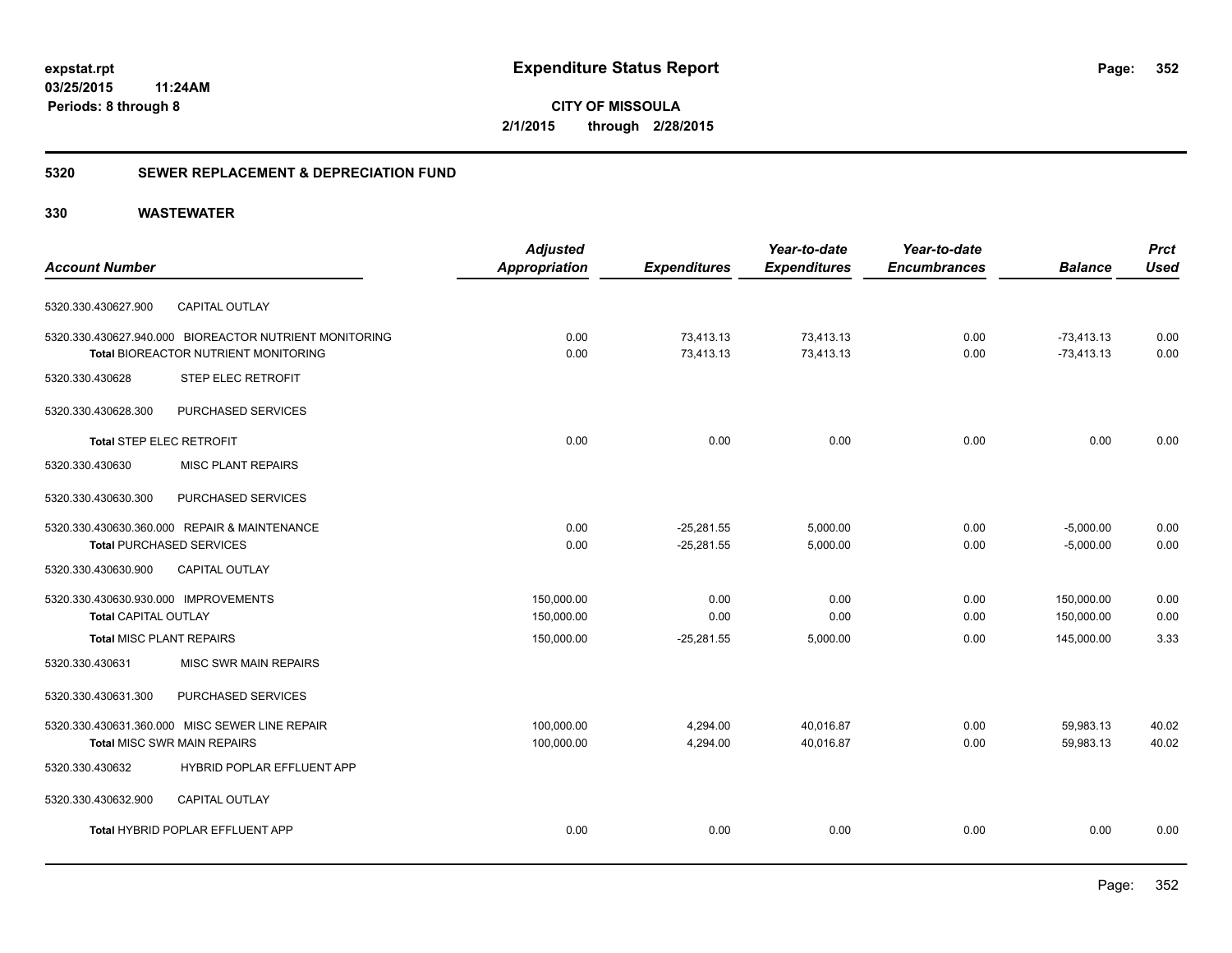**CITY OF MISSOULA 2/1/2015 through 2/28/2015**

#### **5320 SEWER REPLACEMENT & DEPRECIATION FUND**

| <b>Account Number</b>          |                                               | <b>Adjusted</b><br><b>Appropriation</b> | <b>Expenditures</b> | Year-to-date<br><b>Expenditures</b> | Year-to-date<br><b>Encumbrances</b> | <b>Balance</b> | <b>Prct</b><br><b>Used</b> |
|--------------------------------|-----------------------------------------------|-----------------------------------------|---------------------|-------------------------------------|-------------------------------------|----------------|----------------------------|
| 5320.330.430637                | SEWAGE LIFT STATION UPGRADE/REHAB             |                                         |                     |                                     |                                     |                |                            |
| 5320.330.430637.300            | PURCHASED SERVICES                            |                                         |                     |                                     |                                     |                |                            |
|                                | Total SEWAGE LIFT STATION UPGRADE/REHAB       | 0.00                                    | 0.00                | 0.00                                | 0.00                                | 0.00           | 0.00                       |
| 5320.330.430643                | WWTP TELEMETRY UPGRADE PROJECT                |                                         |                     |                                     |                                     |                |                            |
| 5320.330.430643.300            | PURCHASED SERVICES                            |                                         |                     |                                     |                                     |                |                            |
|                                | 5320.330.430643.350.000 PROFESSIONAL SERVICES | 0.00                                    | 0.00                | 1,524.11                            | 0.00                                | $-1.524.11$    | 0.00                       |
|                                | <b>Total PURCHASED SERVICES</b>               | 0.00                                    | 0.00                | 1,524.11                            | 0.00                                | $-1,524.11$    | 0.00                       |
| 5320.330.430643.900            | <b>CAPITAL OUTLAY</b>                         |                                         |                     |                                     |                                     |                |                            |
| <b>Total CAPITAL OUTLAY</b>    |                                               | 0.00                                    | 0.00                | 0.00                                | 0.00                                | 0.00           | 0.00                       |
|                                | Total WWTP TELEMETRY UPGRADE PROJECT          | 0.00                                    | 0.00                | 1,524.11                            | 0.00                                | $-1,524.11$    | 0.00                       |
| 5320.330.430650                | <b>LAB &amp; TESTING</b>                      |                                         |                     |                                     |                                     |                |                            |
| 5320.330.430650.300            | PURCHASED SERVICES                            |                                         |                     |                                     |                                     |                |                            |
|                                | <b>Total PURCHASED SERVICES</b>               | 0.00                                    | 0.00                | 0.00                                | 0.00                                | 0.00           | 0.00                       |
| 5320.330.430650.900            | <b>CAPITAL OUTLAY</b>                         |                                         |                     |                                     |                                     |                |                            |
| <b>Total LAB &amp; TESTING</b> |                                               | 0.00                                    | 0.00                | 0.00                                | 0.00                                | 0.00           | 0.00                       |
| 5320.330.430651                | TRANSFER TO SEWER LOAN                        |                                         |                     |                                     |                                     |                |                            |
| 5320.330.430651.800            | OTHER OBJECTS                                 |                                         |                     |                                     |                                     |                |                            |
|                                | Total TRANSFER TO SEWER LOAN                  | 0.00                                    | 0.00                | 0.00                                | 0.00                                | 0.00           | 0.00                       |
| 5320.330.430660                | <b>ENGINEEERING</b>                           |                                         |                     |                                     |                                     |                |                            |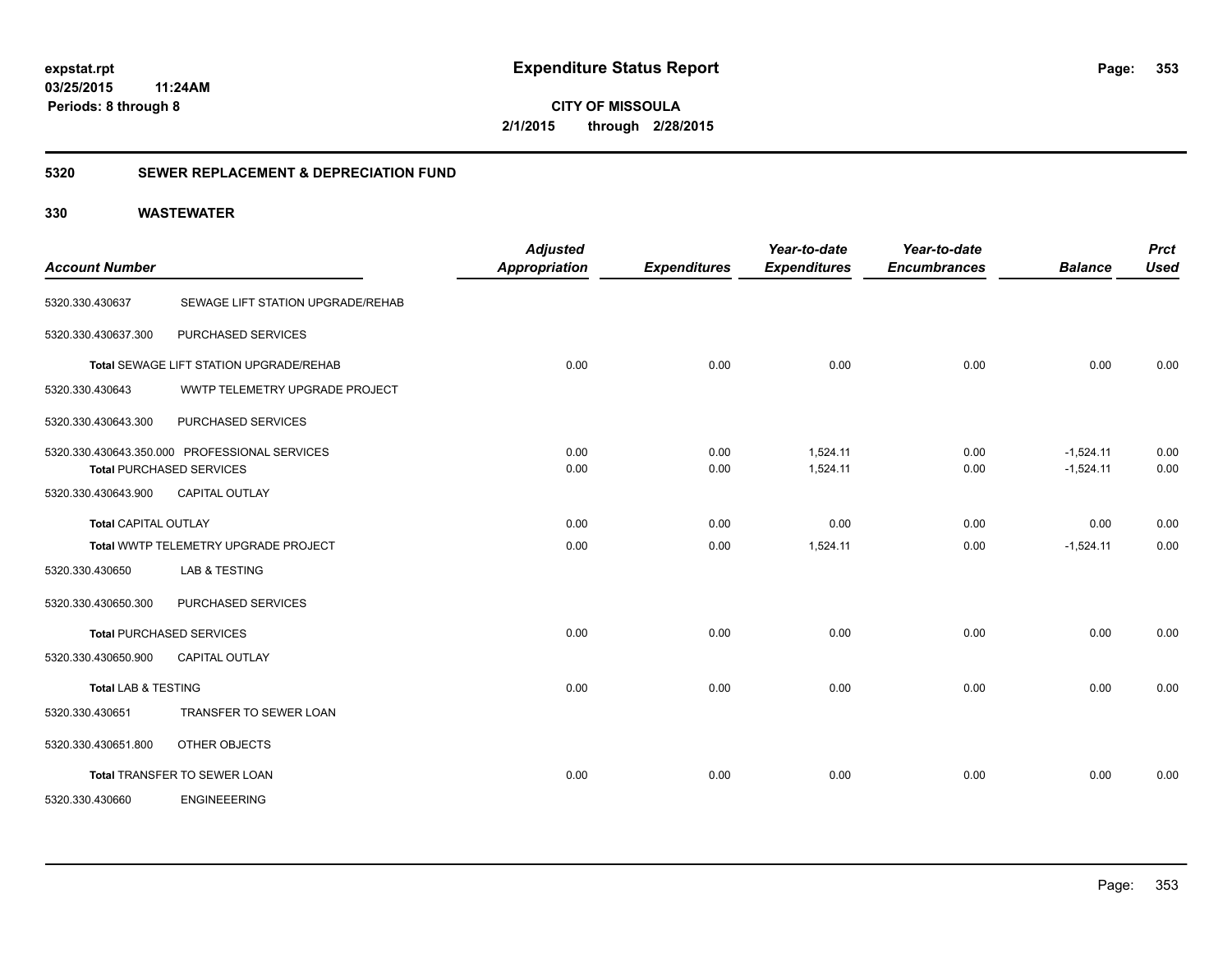**354**

**CITY OF MISSOULA 2/1/2015 through 2/28/2015**

#### **5320 SEWER REPLACEMENT & DEPRECIATION FUND**

| <b>Account Number</b>                                                            |                            | <b>Adjusted</b><br><b>Appropriation</b> | <b>Expenditures</b>          | Year-to-date<br><b>Expenditures</b> | Year-to-date<br><b>Encumbrances</b> | <b>Balance</b>               | <b>Prct</b><br><b>Used</b> |
|----------------------------------------------------------------------------------|----------------------------|-----------------------------------------|------------------------------|-------------------------------------|-------------------------------------|------------------------------|----------------------------|
| CAPITAL OUTLAY<br>5320.330.430660.900                                            |                            |                                         |                              |                                     |                                     |                              |                            |
| 5320.330.430660.930.000 IMPROVEMENTS<br><b>Total ENGINEEERING</b>                |                            | 50,000.00<br>50,000.00                  | $-73,413.13$<br>$-73,413.13$ | 56,736.75<br>56,736.75              | 0.00<br>0.00                        | $-6,736.75$<br>$-6,736.75$   | 113.47<br>113.47           |
| <b>WWTP REHAB</b><br>5320.330.430680                                             |                            |                                         |                              |                                     |                                     |                              |                            |
| 5320.330.430680.300<br>PURCHASED SERVICES                                        |                            |                                         |                              |                                     |                                     |                              |                            |
| <b>Total WWTP REHAB</b>                                                          |                            | 0.00                                    | 0.00                         | 0.00                                | 0.00                                | 0.00                         | 0.00                       |
| 5320.330.430681                                                                  | EAST BROADWAY LIFT STATION |                                         |                              |                                     |                                     |                              |                            |
| 5320.330.430681.300<br>PURCHASED SERVICES                                        |                            |                                         |                              |                                     |                                     |                              |                            |
| <b>Total PURCHASED SERVICES</b>                                                  |                            | 0.00                                    | 0.00                         | 0.00                                | 0.00                                | 0.00                         | 0.00                       |
| 5320.330.430681.900<br><b>CAPITAL OUTLAY</b>                                     |                            |                                         |                              |                                     |                                     |                              |                            |
| 5320.330.430681.930.000 IMPROVEMENTS<br>Total EAST BROADWAY LIFT STATION         |                            | 0.00<br>0.00                            | 0.00<br>0.00                 | 10,853.98<br>10,853.98              | 0.00<br>0.00                        | $-10,853.98$<br>$-10,853.98$ | 0.00<br>0.00               |
| 5320.330.430682                                                                  | RESERVE ST LIFT STATION    |                                         |                              |                                     |                                     |                              |                            |
| PURCHASED SERVICES<br>5320.330.430682.300                                        |                            |                                         |                              |                                     |                                     |                              |                            |
| <b>Total PURCHASED SERVICES</b>                                                  |                            | 0.00                                    | 0.00                         | 0.00                                | 0.00                                | 0.00                         | 0.00                       |
| 5320.330.430682.900<br>CAPITAL OUTLAY                                            |                            |                                         |                              |                                     |                                     |                              |                            |
| 5320.330.430682.930.000 RESERVE ST LIFT STATION<br>Total RESERVE ST LIFT STATION |                            | 0.00<br>0.00                            | 0.00<br>0.00                 | 10,542.33<br>10,542.33              | 0.00<br>0.00                        | $-10,542.33$<br>$-10,542.33$ | 0.00<br>0.00               |
| 5320.330.430683                                                                  | DICKENS ST LIFT STATION    |                                         |                              |                                     |                                     |                              |                            |
| <b>CAPITAL OUTLAY</b><br>5320.330.430683.900                                     |                            |                                         |                              |                                     |                                     |                              |                            |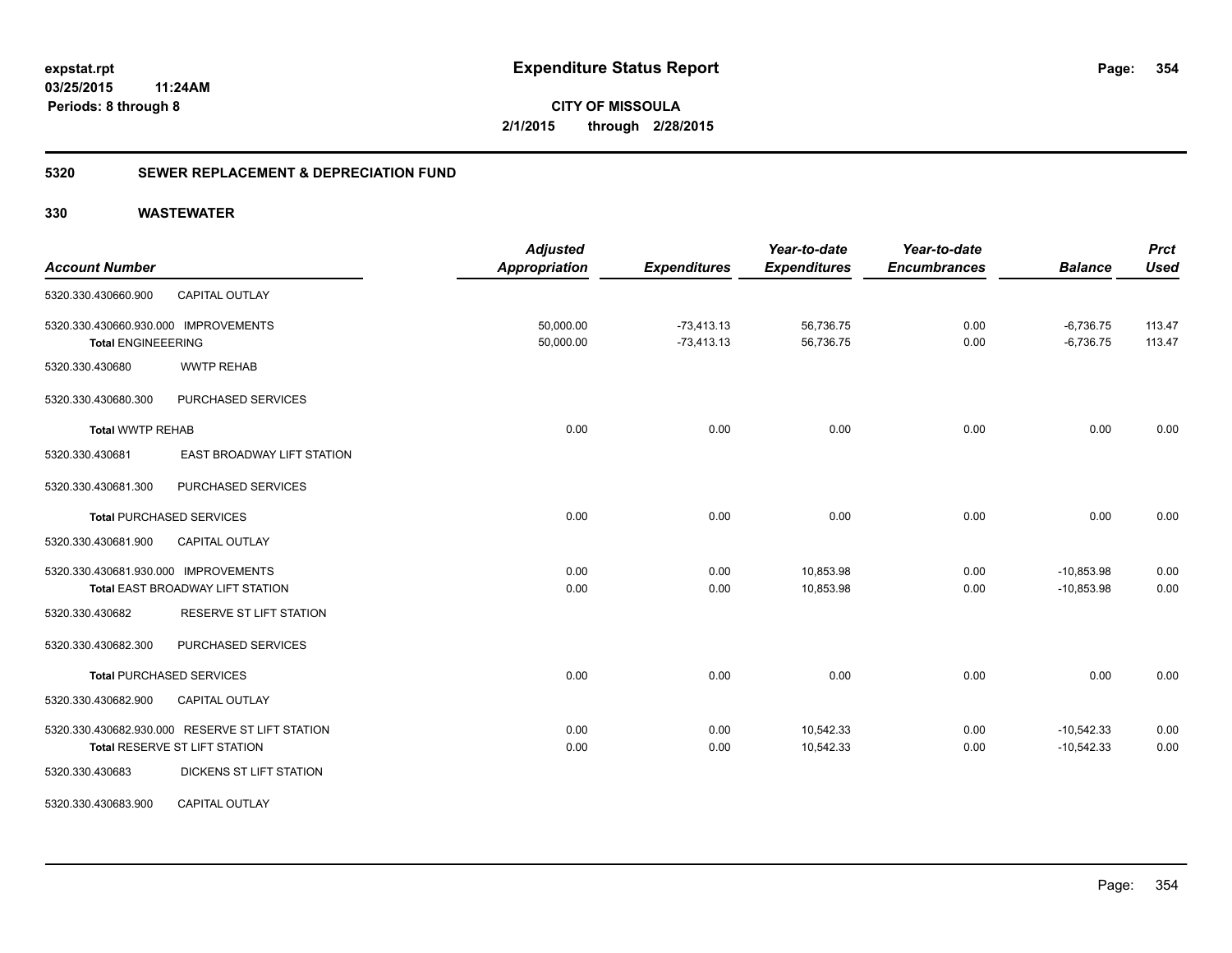# **03/25/2015**

**355**

**11:24AM Periods: 8 through 8**

**CITY OF MISSOULA 2/1/2015 through 2/28/2015**

#### **5320 SEWER REPLACEMENT & DEPRECIATION FUND**

| <b>Account Number</b>         |                                            | <b>Adjusted</b><br><b>Appropriation</b> | <b>Expenditures</b> | Year-to-date<br><b>Expenditures</b> | Year-to-date<br><b>Encumbrances</b> | <b>Balance</b> | <b>Prct</b><br><b>Used</b> |
|-------------------------------|--------------------------------------------|-----------------------------------------|---------------------|-------------------------------------|-------------------------------------|----------------|----------------------------|
|                               | Total DICKENS ST LIFT STATION              | 0.00                                    | 0.00                | 0.00                                | 0.00                                | 0.00           | 0.00                       |
| 5320.330.430684               | MILLER CREEK SEWER INTERCEPTOR             |                                         |                     |                                     |                                     |                |                            |
| 5320.330.430684.300           | PURCHASED SERVICES                         |                                         |                     |                                     |                                     |                |                            |
|                               | <b>Total PURCHASED SERVICES</b>            | 0.00                                    | 0.00                | 0.00                                | 0.00                                | 0.00           | 0.00                       |
| 5320.330.430684.800           | OTHER OBJECTS                              |                                         |                     |                                     |                                     |                |                            |
|                               | Total MILLER CREEK SEWER INTERCEPTOR       | 0.00                                    | 0.00                | 0.00                                | 0.00                                | 0.00           | 0.00                       |
| 5320.330.430685               | TWAS ODOR CONTROL                          |                                         |                     |                                     |                                     |                |                            |
| 5320.330.430685.300           | PURCHASED SERVICES                         |                                         |                     |                                     |                                     |                |                            |
|                               | <b>Total TWAS ODOR CONTROL</b>             | 0.00                                    | 0.00                | 0.00                                | 0.00                                | 0.00           | 0.00                       |
| 5320.330.430688               | *** Title Not Found ***                    |                                         |                     |                                     |                                     |                |                            |
| 5320.330.430688.300           | PURCHASED SERVICES                         |                                         |                     |                                     |                                     |                |                            |
| Total *** Title Not Found *** |                                            | 0.00                                    | 0.00                | 0.00                                | 0.00                                | 0.00           | 0.00                       |
| 5320.330.430689               | FY11 \$1.29M Sewer Bond Construction       |                                         |                     |                                     |                                     |                |                            |
| 5320.330.430689.800           | OTHER OBJECTS                              |                                         |                     |                                     |                                     |                |                            |
|                               | Total FY11 \$1.29M Sewer Bond Construction | 0.00                                    | 0.00                | 0.00                                | 0.00                                | 0.00           | 0.00                       |
| 5320.330.430690               | OTHER ACTIVITIES                           |                                         |                     |                                     |                                     |                |                            |
| 5320.330.430690.300           | PURCHASED SERVICES                         |                                         |                     |                                     |                                     |                |                            |
| <b>Total OTHER ACTIVITIES</b> |                                            | 0.00                                    | 0.00                | 0.00                                | 0.00                                | 0.00           | 0.00                       |
| 5320.330.430691               | HYBRID POPLAR SEWER PROJECT                |                                         |                     |                                     |                                     |                |                            |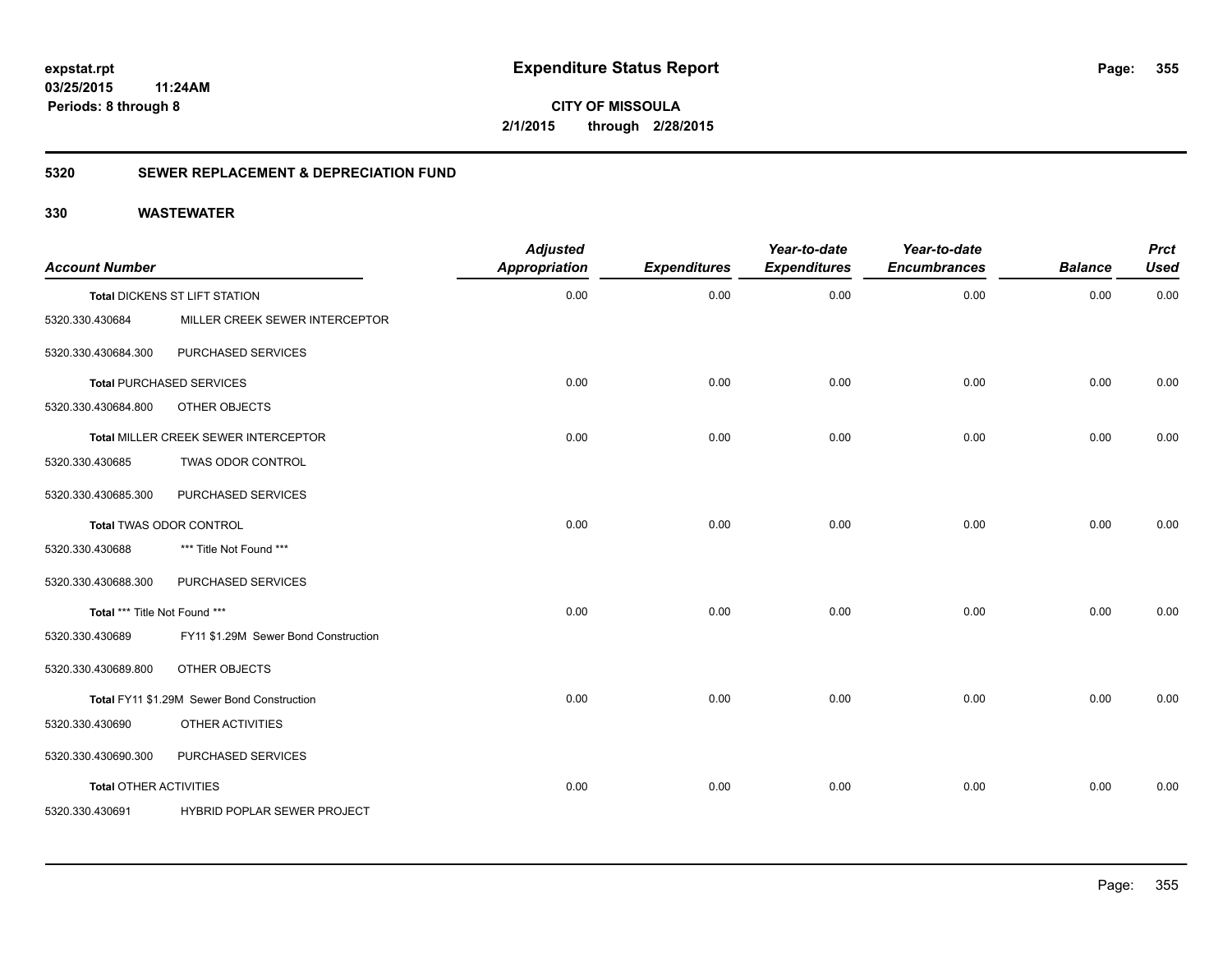## **03/25/2015**

**356**

**11:24AM Periods: 8 through 8**

**CITY OF MISSOULA 2/1/2015 through 2/28/2015**

#### **5320 SEWER REPLACEMENT & DEPRECIATION FUND**

|                           |                                                | <b>Adjusted</b>      |                     | Year-to-date        | Year-to-date        |                | <b>Prct</b> |
|---------------------------|------------------------------------------------|----------------------|---------------------|---------------------|---------------------|----------------|-------------|
| <b>Account Number</b>     |                                                | <b>Appropriation</b> | <b>Expenditures</b> | <b>Expenditures</b> | <b>Encumbrances</b> | <b>Balance</b> | <b>Used</b> |
| 5320.330.430691.900       | <b>CAPITAL OUTLAY</b>                          |                      |                     |                     |                     |                |             |
|                           | Total HYBRID POPLAR SEWER PROJECT              | 0.00                 | 0.00                | 0.00                | 0.00                | 0.00           | 0.00        |
| 5320.330.430695           | FY13 SEWER REFUNDING                           |                      |                     |                     |                     |                |             |
| 5320.330.430695.300       | PURCHASED SERVICES                             |                      |                     |                     |                     |                |             |
|                           | Total FY13 SEWER REFUNDING                     | 0.00                 | 0.00                | 0.00                | 0.00                | 0.00           | 0.00        |
| 5320.330.430697           | <b>ALLEY PAVING</b>                            |                      |                     |                     |                     |                |             |
| 5320.330.430697.300       | PURCHASED SERVICES                             |                      |                     |                     |                     |                |             |
| <b>Total ALLEY PAVING</b> |                                                | 0.00                 | 0.00                | 0.00                | 0.00                | 0.00           | 0.00        |
| 5320.330.430700           | LINDA VISTA/MALONEY RANCH CAPACITY CONST       |                      |                     |                     |                     |                |             |
| 5320.330.430700.900       | CAPITAL OUTLAY                                 |                      |                     |                     |                     |                |             |
|                           | 5320.330.430700.930.000 LINDA VISTA BLVD SEWER | 0.00                 | 0.00                | 7,008.04            | 0.00                | $-7,008.04$    | 0.00        |
|                           | Total LINDA VISTA/MALONEY RANCH CAPACITY CONST | 0.00                 | 0.00                | 7,008.04            | 0.00                | $-7,008.04$    | 0.00        |
| 5320.330.430701           | <b>HEADWORKS PROJECT</b>                       |                      |                     |                     |                     |                |             |
| 5320.330.430701.900       | <b>CAPITAL OUTLAY</b>                          |                      |                     |                     |                     |                |             |
|                           | <b>Total HEADWORKS PROJECT</b>                 | 0.00                 | 0.00                | 0.00                | 0.00                | 0.00           | 0.00        |
| 5320.330.430702           | COUNTY RSID WYE SEWER PROJECT                  |                      |                     |                     |                     |                |             |
| 5320.330.430702.300       | PURCHASED SERVICES                             |                      |                     |                     |                     |                |             |
|                           | 5320.330.430702.360.000 REPAIR & MAINTENANCE   | 0.00                 | 0.00                | 1,599.95            | 0.00                | $-1,599.95$    | 0.00        |
|                           | <b>Total PURCHASED SERVICES</b>                | 0.00                 | 0.00                | 1,599.95            | 0.00                | $-1,599.95$    | 0.00        |
| 5320.330.430702.900       | <b>CAPITAL OUTLAY</b>                          |                      |                     |                     |                     |                |             |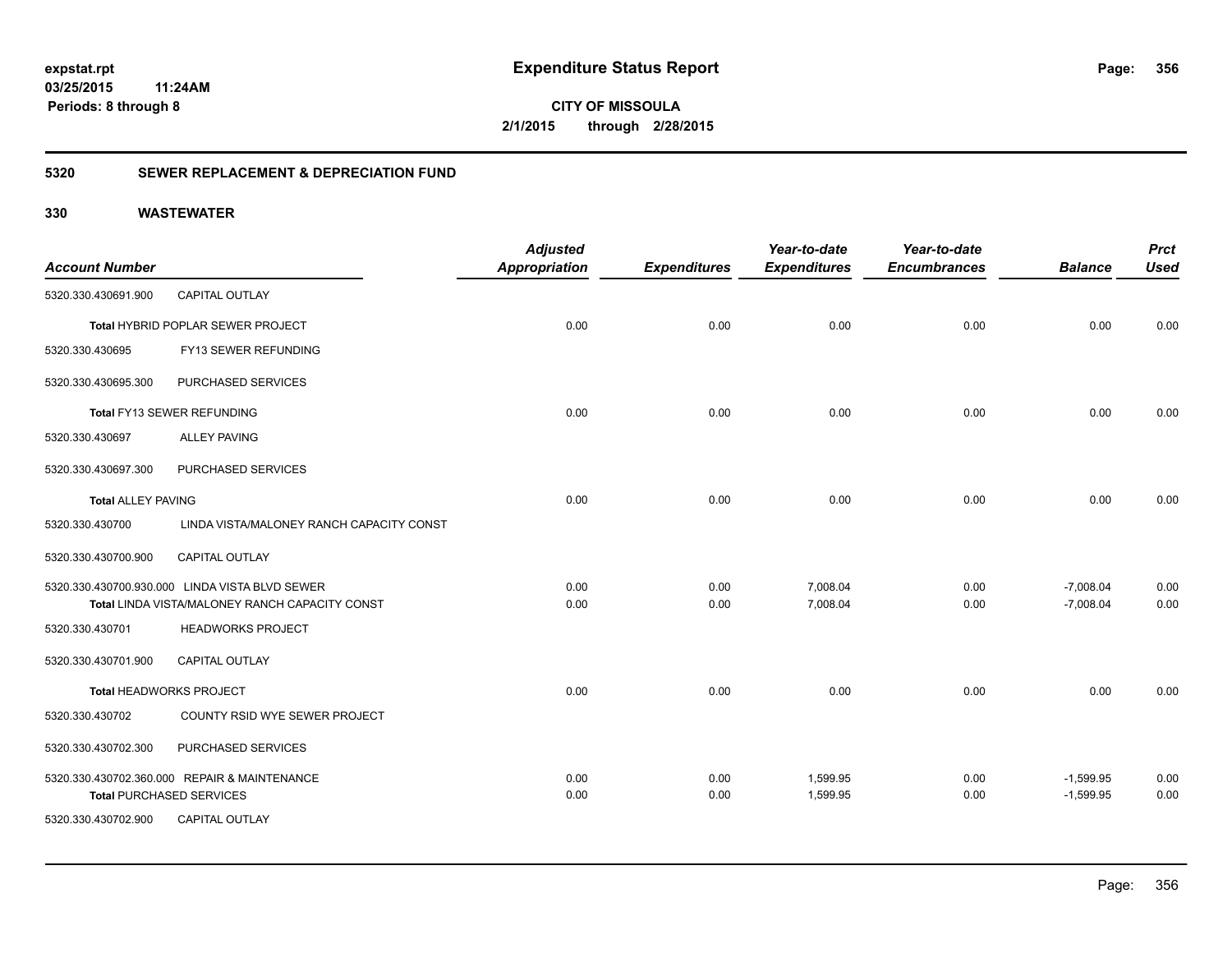**357**

**CITY OF MISSOULA 2/1/2015 through 2/28/2015**

#### **5320 SEWER REPLACEMENT & DEPRECIATION FUND**

| <b>Account Number</b>       |                                                      | <b>Adjusted</b><br>Appropriation | <b>Expenditures</b> | Year-to-date<br><b>Expenditures</b> | Year-to-date<br><b>Encumbrances</b> | <b>Balance</b> | <b>Prct</b><br><b>Used</b> |
|-----------------------------|------------------------------------------------------|----------------------------------|---------------------|-------------------------------------|-------------------------------------|----------------|----------------------------|
| <b>Total CAPITAL OUTLAY</b> |                                                      | 0.00                             | 0.00                | 0.00                                | 0.00                                | 0.00           | 0.00                       |
|                             | Total COUNTY RSID WYE SEWER PROJECT                  | 0.00                             | 0.00                | 1,599.95                            | 0.00                                | $-1.599.95$    | 0.00                       |
| 5320.330.430706             | RUSSELL ST INTERCEPTOR                               |                                  |                     |                                     |                                     |                |                            |
| 5320.330.430706.300         | PURCHASED SERVICES                                   |                                  |                     |                                     |                                     |                |                            |
|                             | Total RUSSELL ST INTERCEPTOR                         | 0.00                             | 0.00                | 0.00                                | 0.00                                | 0.00           | 0.00                       |
| 5320.330.430707             | RATTLESNAKE COLLECTION SYSTEM                        |                                  |                     |                                     |                                     |                |                            |
| 5320.330.430707.900         | <b>CAPITAL OUTLAY</b>                                |                                  |                     |                                     |                                     |                |                            |
|                             | Total RATTLESNAKE COLLECTION SYSTEM                  | 0.00                             | 0.00                | 0.00                                | 0.00                                | 0.00           | 0.00                       |
| 5320.330.490505             | ACCELA LOAN DEBT SERVICE                             |                                  |                     |                                     |                                     |                |                            |
| 5320.330.490505.600         | <b>DEBT SERVICE</b>                                  |                                  |                     |                                     |                                     |                |                            |
|                             | 5320.330.490505.610.000 ACCELA LOAN DEBT/PRINCIPAL   | 50,213.00                        | 0.00                | 44,446.63                           | 0.00                                | 5,766.37       | 88.52                      |
|                             | 5320.330.490505.620.000 ACCELA LOAN DEBT/INTEREST    | 0.00                             | 0.00                | 5,766.38                            | 0.00                                | $-5,766.38$    | 0.00                       |
|                             | Total ACCELA LOAN DEBT SERVICE                       | 50,213.00                        | 0.00                | 50,213.01                           | 0.00                                | $-0.01$        | 100.00                     |
| 5320.330.490506             | <b>CORE FINANCED EQUIPMENT</b>                       |                                  |                     |                                     |                                     |                |                            |
| 5320.330.490506.600         | <b>DEBT SERVICE</b>                                  |                                  |                     |                                     |                                     |                |                            |
|                             | 5320.330.490506.610.000 FINANCED EQUIPMENT/PRINCIPAL | 83,015.00                        | 0.00                | 33,431.82                           | 0.00                                | 49,583.18      | 40.27                      |
|                             | 5320.330.490506.620.000 INTEREST / SERVICE FEES      | 6,363.00                         | 0.00                | 3,351.47                            | 0.00                                | 3,011.53       | 52.67                      |
|                             | Total CORE FINANCED EQUIPMENT                        | 89,378.00                        | 0.00                | 36,783.29                           | 0.00                                | 52,594.71      | 41.15                      |
| 5320.330.499999             | <b>NEW REQUESTS</b>                                  |                                  |                     |                                     |                                     |                |                            |
| 5320.330.499999.900         | CAPITAL OUTLAY                                       |                                  |                     |                                     |                                     |                |                            |
| <b>Total NEW REQUESTS</b>   |                                                      | 0.00                             | 0.00                | 0.00                                | 0.00                                | 0.00           | 0.00                       |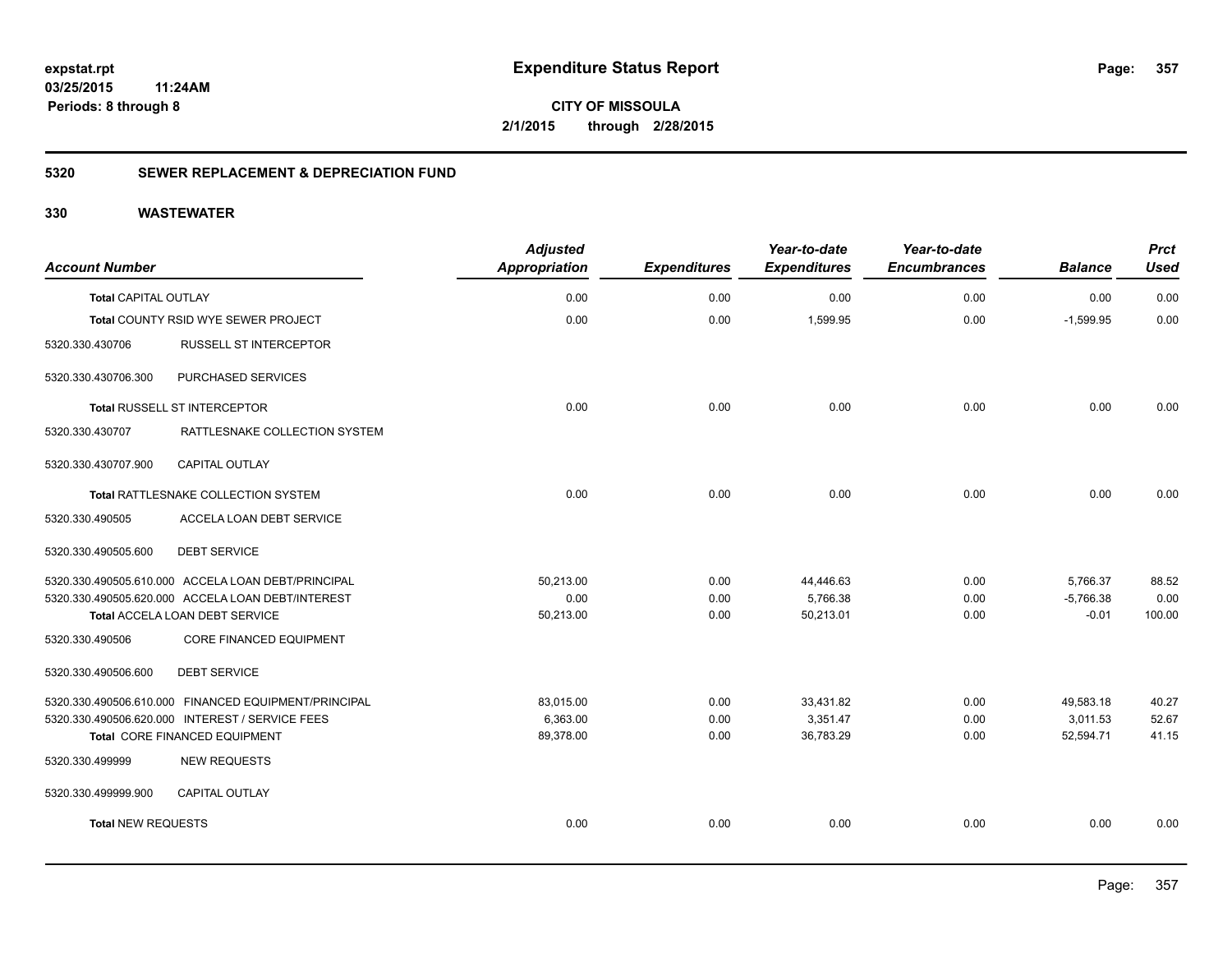**03/25/2015 11:24AM**

**Periods: 8 through 8**

**CITY OF MISSOULA 2/1/2015 through 2/28/2015**

#### **5320 SEWER REPLACEMENT & DEPRECIATION FUND**

| <b>Account Number</b> |                                             | <b>Adjusted</b><br><b>Appropriation</b> | <b>Expenditures</b> | Year-to-date<br><b>Expenditures</b> | Year-to-date<br><b>Encumbrances</b> | <b>Balance</b> | <b>Prct</b><br>Used |
|-----------------------|---------------------------------------------|-----------------------------------------|---------------------|-------------------------------------|-------------------------------------|----------------|---------------------|
| 5320.330.521000       | INTERFUND OPERATING TRANSFERS               |                                         |                     |                                     |                                     |                |                     |
| 5320.330.521000.800   | OTHER OBJECTS                               |                                         |                     |                                     |                                     |                |                     |
|                       | <b>Total INTERFUND OPERATING TRANSFERS</b>  | 0.00                                    | 0.00                | 0.00                                | 0.00                                | 0.00           | 0.00                |
|                       | Total SEWER REPLACEMENT & DEPRECIATION FUND | 549,591.00                              | 9.294.00            | 342.490.03                          | 0.00                                | 207.100.97     | 62.32               |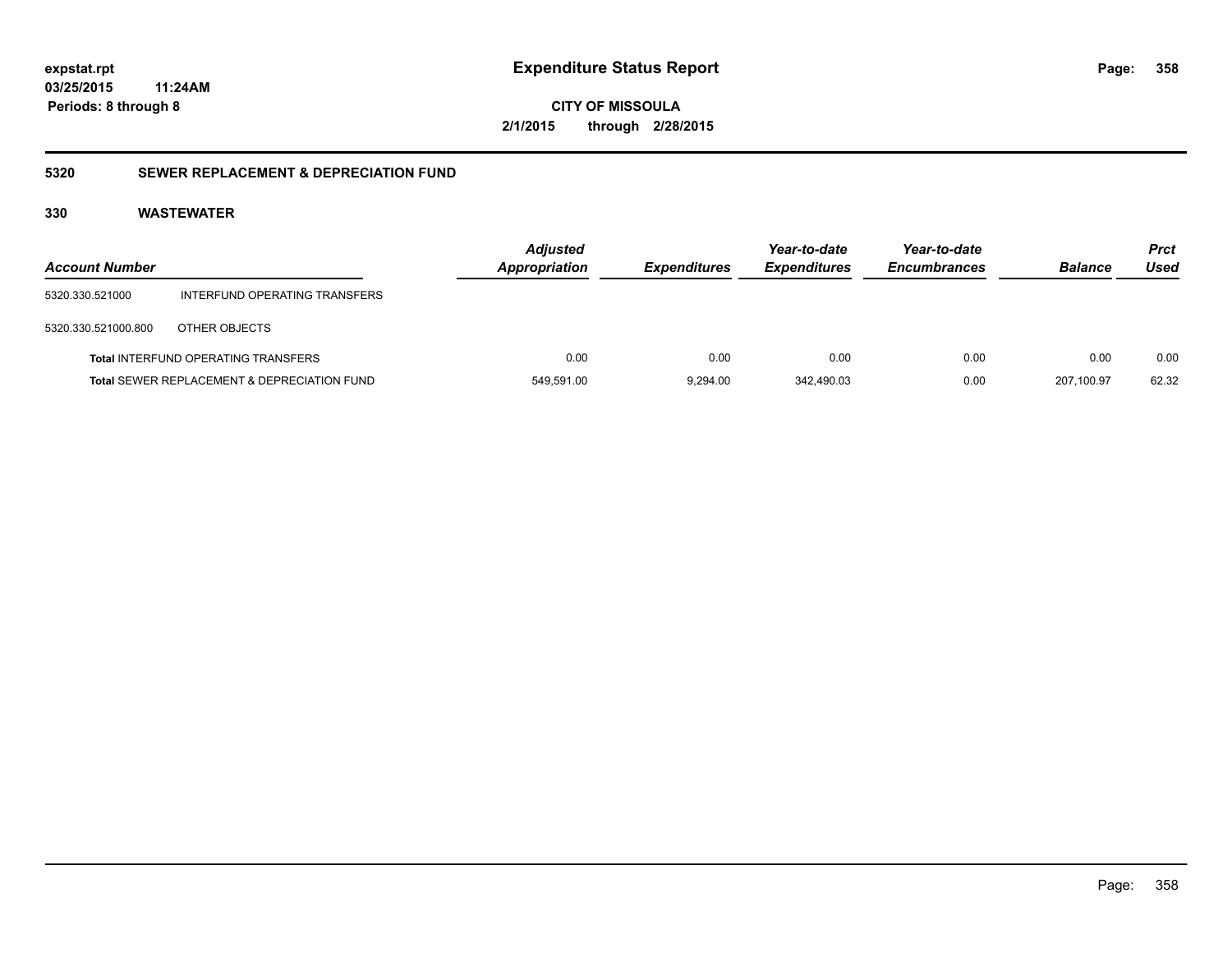#### **5325 SEWER DEVELOPMENT FEE FUND**

| <b>Account Number</b>             |                                                            | <b>Adjusted</b><br><b>Appropriation</b> | <b>Expenditures</b> | Year-to-date<br><b>Expenditures</b> | Year-to-date<br><b>Encumbrances</b> | <b>Balance</b> | <b>Prct</b><br><b>Used</b> |
|-----------------------------------|------------------------------------------------------------|-----------------------------------------|---------------------|-------------------------------------|-------------------------------------|----------------|----------------------------|
| 5325.330.430620                   | <b>FACILITIES</b>                                          |                                         |                     |                                     |                                     |                |                            |
| 5325.330.430620.900               | <b>CAPITAL OUTLAY</b>                                      |                                         |                     |                                     |                                     |                |                            |
| <b>Total FACILITIES</b>           |                                                            | 0.00                                    | 0.00                | 0.00                                | 0.00                                | 0.00           | 0.00                       |
| 5325.330.430630                   | <b>COLLECTIONS</b>                                         |                                         |                     |                                     |                                     |                |                            |
| 5325.330.430630.300               | PURCHASED SERVICES                                         |                                         |                     |                                     |                                     |                |                            |
|                                   | <b>Total PURCHASED SERVICES</b>                            | 0.00                                    | 0.00                | 0.00                                | 0.00                                | 0.00           | 0.00                       |
| 5325.330.430630.800               | OTHER OBJECTS                                              |                                         |                     |                                     |                                     |                |                            |
| <b>Total OTHER OBJECTS</b>        |                                                            | 0.00                                    | 0.00                | 0.00                                | 0.00                                | 0.00           | 0.00                       |
| 5325.330.430630.900               | <b>CAPITAL OUTLAY</b>                                      |                                         |                     |                                     |                                     |                |                            |
| <b>Total COLLECTIONS</b>          |                                                            | 0.00                                    | 0.00                | 0.00                                | 0.00                                | 0.00           | 0.00                       |
| 5325.330.430632                   | HYBRID POPLAR EFFLUENT APP                                 |                                         |                     |                                     |                                     |                |                            |
| 5325.330.430632.300               | PURCHASED SERVICES                                         |                                         |                     |                                     |                                     |                |                            |
|                                   | 5325.330.430632.360.000 HYBRID POPLAR EFFLUENT APPLICATION | 60,000.00                               | 0.00                | 10,302.16                           | 0.00                                | 49,697.84      | 17.17                      |
|                                   | <b>Total PURCHASED SERVICES</b>                            | 60,000.00                               | 0.00                | 10,302.16                           | 0.00                                | 49,697.84      | 17.17                      |
| 5325.330.430632.900               | CAPITAL OUTLAY                                             |                                         |                     |                                     |                                     |                |                            |
| 5325.330.430632.920.000 BUILDINGS |                                                            | 242.000.00                              | 0.00                | 252,618.30                          | 0.00                                | $-10,618.30$   | 104.39                     |
| <b>Total CAPITAL OUTLAY</b>       |                                                            | 242,000.00                              | 0.00                | 252,618.30                          | 0.00                                | $-10,618.30$   | 104.39                     |
|                                   | Total HYBRID POPLAR EFFLUENT APP                           | 302,000.00                              | 0.00                | 262,920.46                          | 0.00                                | 39,079.54      | 87.06                      |
| 5325.330.430636                   | OVERSIZING ASSISTANCE                                      |                                         |                     |                                     |                                     |                |                            |
| 5325.330.430636.900               | <b>CAPITAL OUTLAY</b>                                      |                                         |                     |                                     |                                     |                |                            |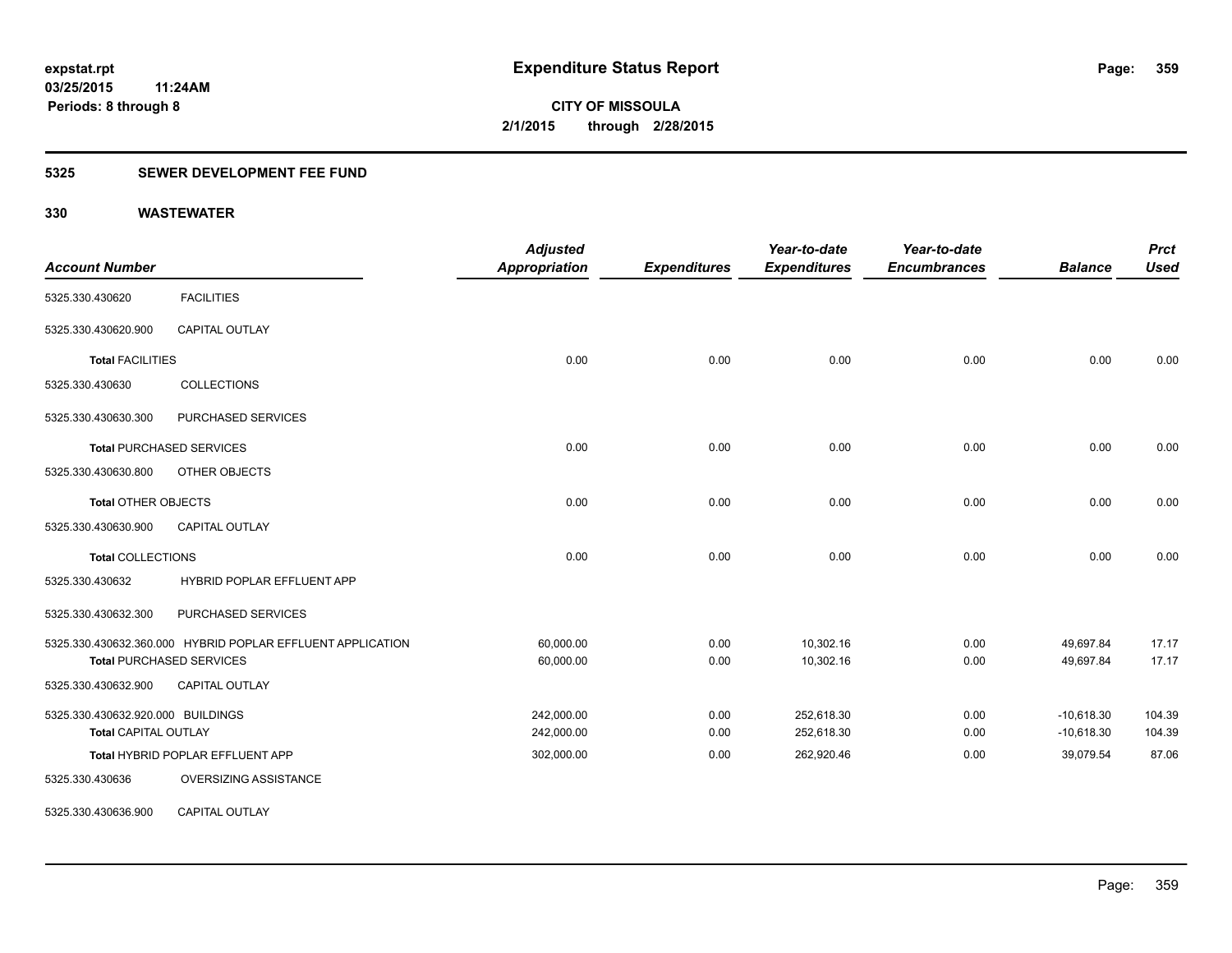#### **5325 SEWER DEVELOPMENT FEE FUND**

| <b>Account Number</b>           |                                                                              | <b>Adjusted</b><br><b>Appropriation</b> | <b>Expenditures</b> | Year-to-date<br><b>Expenditures</b> | Year-to-date<br><b>Encumbrances</b> | <b>Balance</b>         | <b>Prct</b><br><b>Used</b> |
|---------------------------------|------------------------------------------------------------------------------|-----------------------------------------|---------------------|-------------------------------------|-------------------------------------|------------------------|----------------------------|
|                                 | 5325.330.430636.930.000 OVERSIZING ASSISTANCE<br>Total OVERSIZING ASSISTANCE | 50,000.00<br>50,000.00                  | 0.00<br>0.00        | 0.00<br>0.00                        | 0.00<br>0.00                        | 50,000.00<br>50,000.00 | 0.00<br>0.00               |
| 5325.330.430637                 | SEWAGE LIFT STATION UPGRADE/REHAB                                            |                                         |                     |                                     |                                     |                        |                            |
| 5325.330.430637.300             | PURCHASED SERVICES                                                           |                                         |                     |                                     |                                     |                        |                            |
|                                 | Total SEWAGE LIFT STATION UPGRADE/REHAB                                      | 0.00                                    | 0.00                | 0.00                                | 0.00                                | 0.00                   | 0.00                       |
| 5325.330.430660                 | <b>ENGINEEERING</b>                                                          |                                         |                     |                                     |                                     |                        |                            |
| 5325.330.430660.300             | PURCHASED SERVICES                                                           |                                         |                     |                                     |                                     |                        |                            |
| <b>Total ENGINEEERING</b>       |                                                                              | 0.00                                    | 0.00                | 0.00                                | 0.00                                | 0.00                   | 0.00                       |
| 5325.330.430663                 | AIRPORT INTECEPTOR                                                           |                                         |                     |                                     |                                     |                        |                            |
| 5325.330.430663.300             | PURCHASED SERVICES                                                           |                                         |                     |                                     |                                     |                        |                            |
|                                 | <b>Total PURCHASED SERVICES</b>                                              | 0.00                                    | 0.00                | 0.00                                | 0.00                                | 0.00                   | 0.00                       |
| 5325.330.430663.900             | <b>CAPITAL OUTLAY</b>                                                        |                                         |                     |                                     |                                     |                        |                            |
|                                 | <b>Total AIRPORT INTECEPTOR</b>                                              | 0.00                                    | 0.00                | 0.00                                | 0.00                                | 0.00                   | 0.00                       |
| 5325.330.430683                 | TWITE PUMP STATION                                                           |                                         |                     |                                     |                                     |                        |                            |
| 5325.330.430683.900             | <b>CAPITAL OUTLAY</b>                                                        |                                         |                     |                                     |                                     |                        |                            |
| <b>Total TWITE PUMP STATION</b> | 5325.330.430683.930.000 TWITE PUMP STATION                                   | 58,559.00<br>58,559.00                  | 0.00<br>0.00        | 0.00<br>0.00                        | 0.00<br>0.00                        | 58,559.00<br>58,559.00 | 0.00<br>0.00               |
| 5325.330.430684                 | MILLER CREEK INTERCEPTOR                                                     |                                         |                     |                                     |                                     |                        |                            |
| 5325.330.430684.900             | CAPITAL OUTLAY                                                               |                                         |                     |                                     |                                     |                        |                            |
|                                 | Total MILLER CREEK INTERCEPTOR                                               | 0.00                                    | 0.00                | 0.00                                | 0.00                                | 0.00                   | 0.00                       |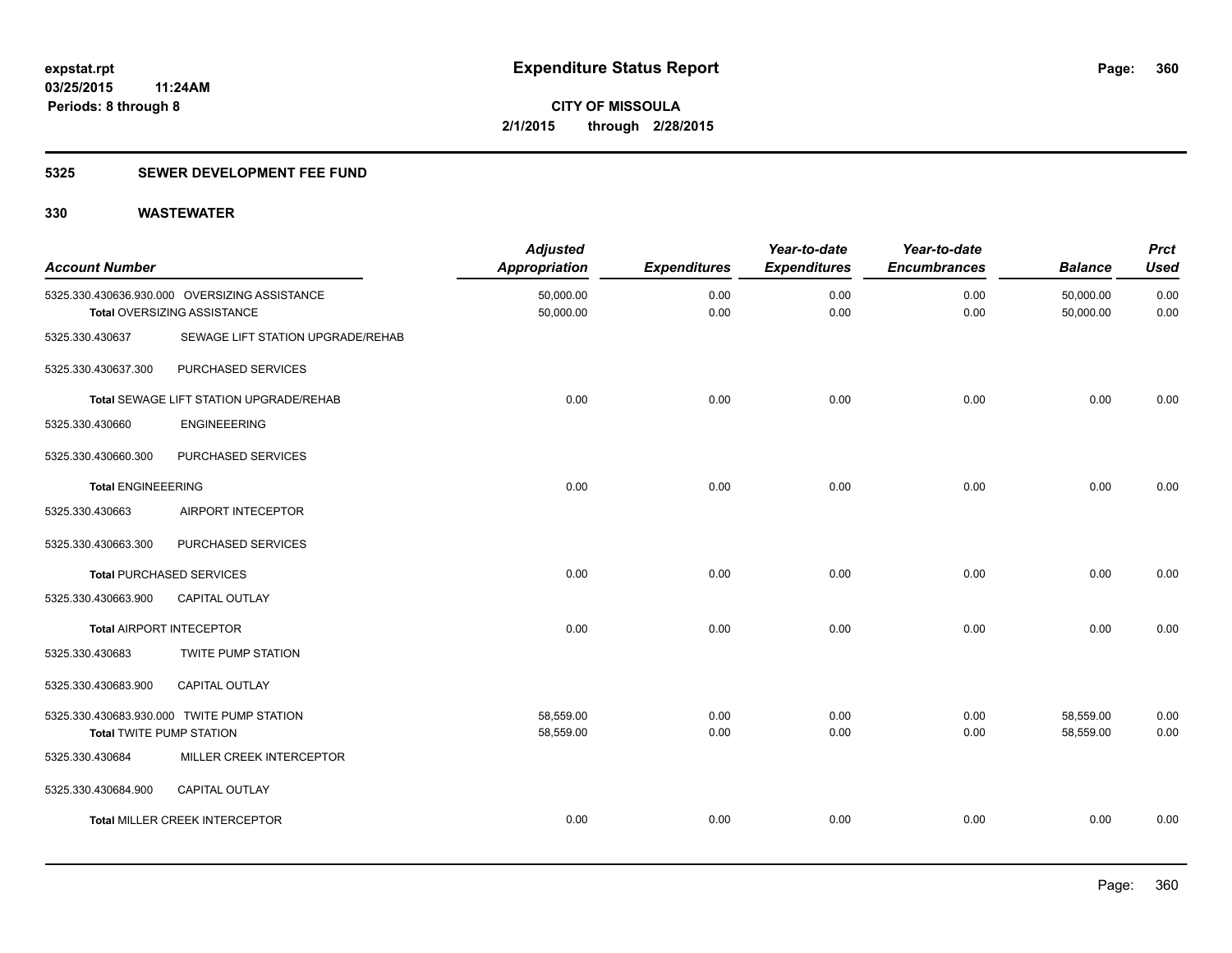#### **5325 SEWER DEVELOPMENT FEE FUND**

|                               |                                                    | <b>Adjusted</b>      |                     | Year-to-date        | Year-to-date        |                | <b>Prct</b> |
|-------------------------------|----------------------------------------------------|----------------------|---------------------|---------------------|---------------------|----------------|-------------|
| <b>Account Number</b>         |                                                    | <b>Appropriation</b> | <b>Expenditures</b> | <b>Expenditures</b> | <b>Encumbrances</b> | <b>Balance</b> | <b>Used</b> |
| 5325.330.430690               | OTHER ACTIVITIES                                   |                      |                     |                     |                     |                |             |
| 5325.330.430690.300           | PURCHASED SERVICES                                 |                      |                     |                     |                     |                |             |
|                               | <b>Total PURCHASED SERVICES</b>                    | 0.00                 | 0.00                | 0.00                | 0.00                | 0.00           | 0.00        |
| 5325.330.430690.800           | OTHER OBJECTS                                      |                      |                     |                     |                     |                |             |
| <b>Total OTHER OBJECTS</b>    |                                                    | 0.00                 | 0.00                | 0.00                | 0.00                | 0.00           | 0.00        |
| 5325.330.430690.900           | <b>CAPITAL OUTLAY</b>                              |                      |                     |                     |                     |                |             |
| <b>Total OTHER ACTIVITIES</b> |                                                    | 0.00                 | 0.00                | 0.00                | 0.00                | 0.00           | 0.00        |
| 5325.330.430706               | <b>RUSSELL ST INTERCEPTOR</b>                      |                      |                     |                     |                     |                |             |
| 5325.330.430706.300           | PURCHASED SERVICES                                 |                      |                     |                     |                     |                |             |
|                               | Total RUSSELL ST INTERCEPTOR                       | 0.00                 | 0.00                | 0.00                | 0.00                | 0.00           | 0.00        |
| 5325.330.430711               | *** Title Not Found ***                            |                      |                     |                     |                     |                |             |
| 5325.330.430711.900           | CAPITAL OUTLAY                                     |                      |                     |                     |                     |                |             |
| Total *** Title Not Found *** |                                                    | 0.00                 | 0.00                | 0.00                | 0.00                | 0.00           | 0.00        |
| 5325.330.490508               | EKO COMPOST LAND PURCHASE                          |                      |                     |                     |                     |                |             |
| 5325.330.490508.300           | PURCHASED SERVICES                                 |                      |                     |                     |                     |                |             |
|                               | 5325.330.490508.360.000 REPAIR & MAINTENANCE       | 5,000.00             | 0.00                | 0.00                | 0.00                | 5,000.00       | 0.00        |
|                               | <b>Total PURCHASED SERVICES</b>                    | 5,000.00             | 0.00                | 0.00                | 0.00                | 5,000.00       | 0.00        |
| 5325.330.490508.600           | <b>DEBT SERVICE</b>                                |                      |                     |                     |                     |                |             |
|                               | 5325.330.490508.610.000 EKO LAND/PRINCIPAL         | 247,185.00           | 75,413.52           | 196,283.21          | 0.00                | 50,901.79      | 79.41       |
|                               | 5325.330.490508.620.000 EKO LAND PURCHASE-INTEREST | 12,162.00            | 0.00                | 9,353.83            | 0.00                | 2,808.17       | 76.91       |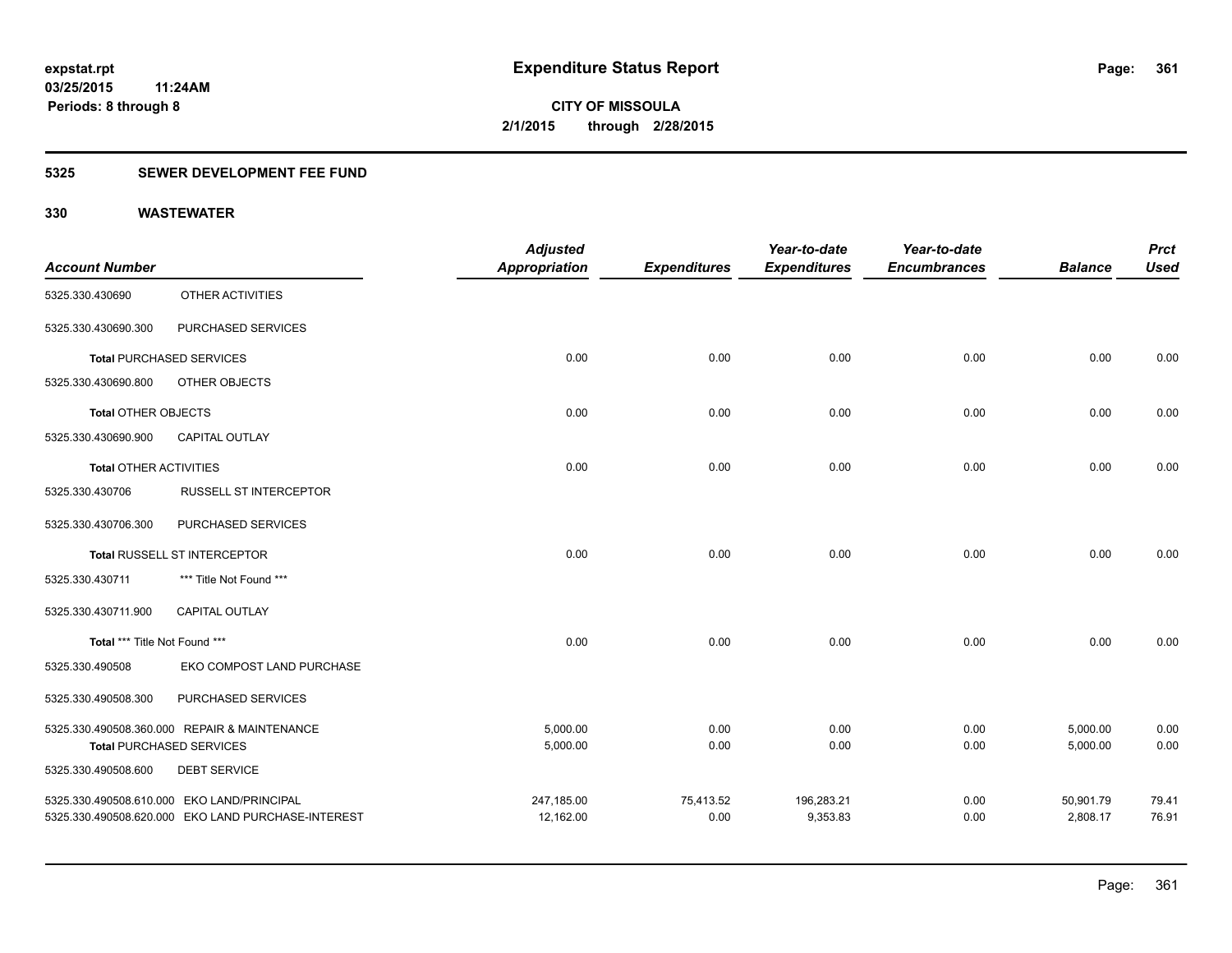### **5325 SEWER DEVELOPMENT FEE FUND**

| <b>Account Number</b>       |                                         | <b>Adjusted</b><br><b>Appropriation</b> | <b>Expenditures</b> | Year-to-date<br><b>Expenditures</b> | Year-to-date<br><b>Encumbrances</b> | <b>Balance</b> | <b>Prct</b><br><b>Used</b> |
|-----------------------------|-----------------------------------------|-----------------------------------------|---------------------|-------------------------------------|-------------------------------------|----------------|----------------------------|
| <b>Total DEBT SERVICE</b>   |                                         | 259,347.00                              | 75,413.52           | 205,637.04                          | 0.00                                | 53.709.96      | 79.29                      |
| 5325.330.490508.900         | <b>CAPITAL OUTLAY</b>                   |                                         |                     |                                     |                                     |                |                            |
| <b>Total CAPITAL OUTLAY</b> |                                         | 0.00                                    | 0.00                | 0.00                                | 0.00                                | 0.00           | 0.00                       |
|                             | <b>Total EKO COMPOST LAND PURCHASE</b>  | 264,347.00                              | 75,413.52           | 205,637.04                          | 0.00                                | 58,709.96      | 77.79                      |
| 5325.330.499999             | <b>NEW REQUESTS</b>                     |                                         |                     |                                     |                                     |                |                            |
| 5325.330.499999.900         | <b>CAPITAL OUTLAY</b>                   |                                         |                     |                                     |                                     |                |                            |
| <b>Total NEW REQUESTS</b>   |                                         | 0.00                                    | 0.00                | 0.00                                | 0.00                                | 0.00           | 0.00                       |
|                             | <b>Total SEWER DEVELOPMENT FEE FUND</b> | 674,906.00                              | 75.413.52           | 468.557.50                          | 0.00                                | 206.348.50     | 69.43                      |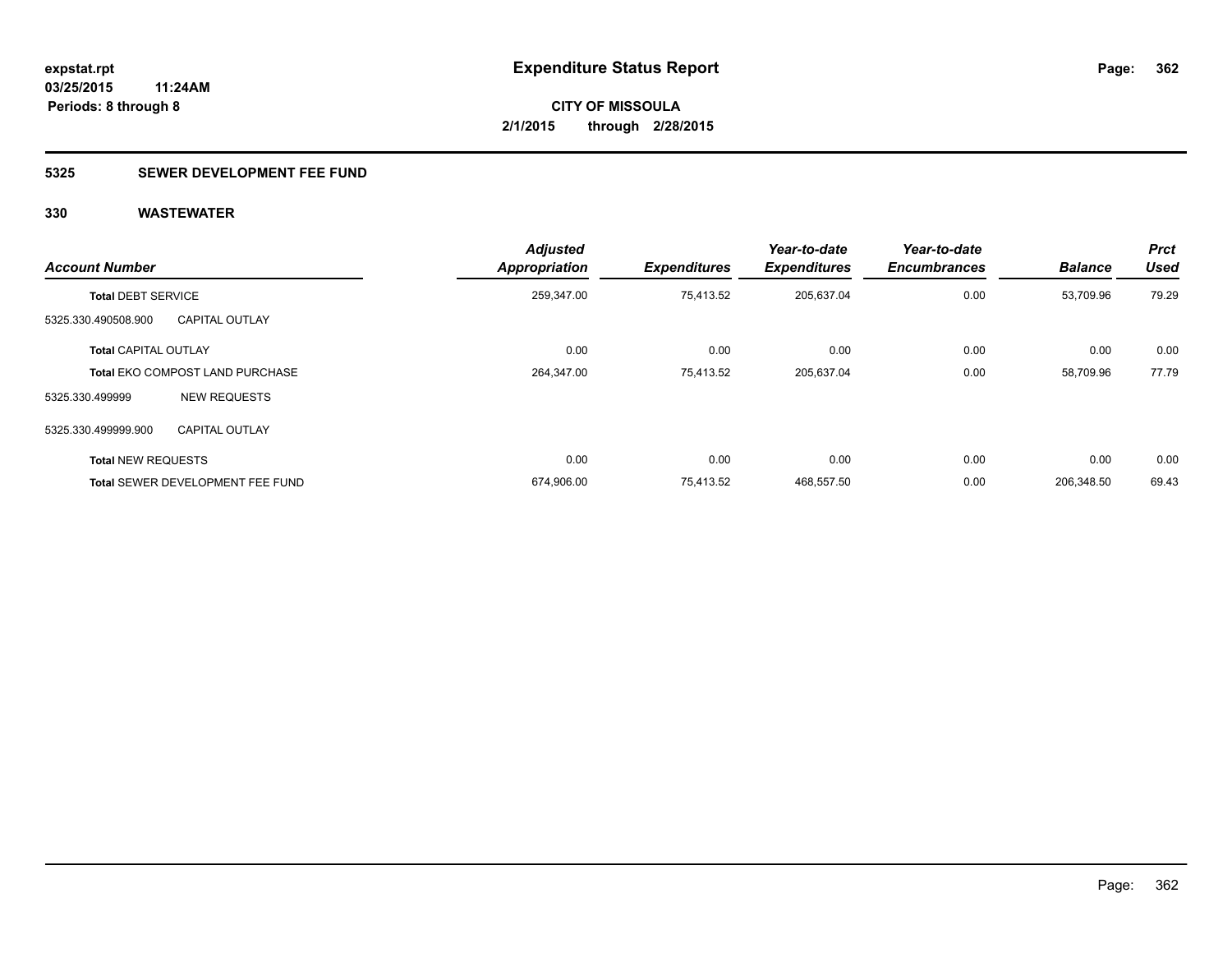#### **5340 SEWER CONSTRUCTION FUND**

| <b>Account Number</b>      |                                                                                           | <b>Adjusted</b><br><b>Appropriation</b> | <b>Expenditures</b> | Year-to-date<br><b>Expenditures</b> | Year-to-date<br><b>Encumbrances</b> | <b>Balance</b>           | <b>Prct</b><br><b>Used</b> |
|----------------------------|-------------------------------------------------------------------------------------------|-----------------------------------------|---------------------|-------------------------------------|-------------------------------------|--------------------------|----------------------------|
| 5340.330.430632            | HYBRID POPLAR EFFLUENT APP                                                                |                                         |                     |                                     |                                     |                          |                            |
| 5340.330.430632.900        | <b>CAPITAL OUTLAY</b>                                                                     |                                         |                     |                                     |                                     |                          |                            |
|                            | 5340.330.430632.930.000 SOLIDS DEWATERING SCREW PRESS<br>Total HYBRID POPLAR EFFLUENT APP | 900.000.00<br>900,000.00                | 0.00<br>0.00        | 0.00<br>0.00                        | 0.00<br>0.00                        | 900.000.00<br>900,000.00 | 0.00<br>0.00               |
| 5340.330.430697            | <b>ALLEY PAVING</b>                                                                       |                                         |                     |                                     |                                     |                          |                            |
| 5340.330.430697.300        | PURCHASED SERVICES                                                                        |                                         |                     |                                     |                                     |                          |                            |
| <b>Total ALLEY PAVING</b>  | 5340.330.430697.350.000 BROAWAY INTECEPTOR                                                | 20.000.00<br>20,000.00                  | 0.00<br>0.00        | 0.00<br>0.00                        | 0.00<br>0.00                        | 20,000.00<br>20.000.00   | 0.00<br>0.00               |
| 5340.330.430701            | E RESERVE ST COLLECTOR                                                                    |                                         |                     |                                     |                                     |                          |                            |
| 5340.330.430701.800        | OTHER OBJECTS                                                                             |                                         |                     |                                     |                                     |                          |                            |
| <b>Total OTHER OBJECTS</b> |                                                                                           | 0.00                                    | 0.00                | 0.00                                | 0.00                                | 0.00                     | 0.00                       |
| 5340.330.430701.900        | <b>CAPITAL OUTLAY</b>                                                                     |                                         |                     |                                     |                                     |                          |                            |
|                            | Total E RESERVE ST COLLECTOR                                                              | 0.00                                    | 0.00                | 0.00                                | 0.00                                | 0.00                     | 0.00                       |
| 5340.330.430707            | RATTLESNAKE COLLECTION SYSTEM                                                             |                                         |                     |                                     |                                     |                          |                            |
| 5340.330.430707.800        | OTHER OBJECTS                                                                             |                                         |                     |                                     |                                     |                          |                            |
|                            | Total RATTLESNAKE COLLECTION SYSTEM                                                       | 0.00                                    | 0.00                | 0.00                                | 0.00                                | 0.00                     | 0.00                       |
| <b>Total WASTEWATER</b>    |                                                                                           | 920,000.00                              | 0.00                | 0.00                                | 0.00                                | 920,000.00               | 0.00                       |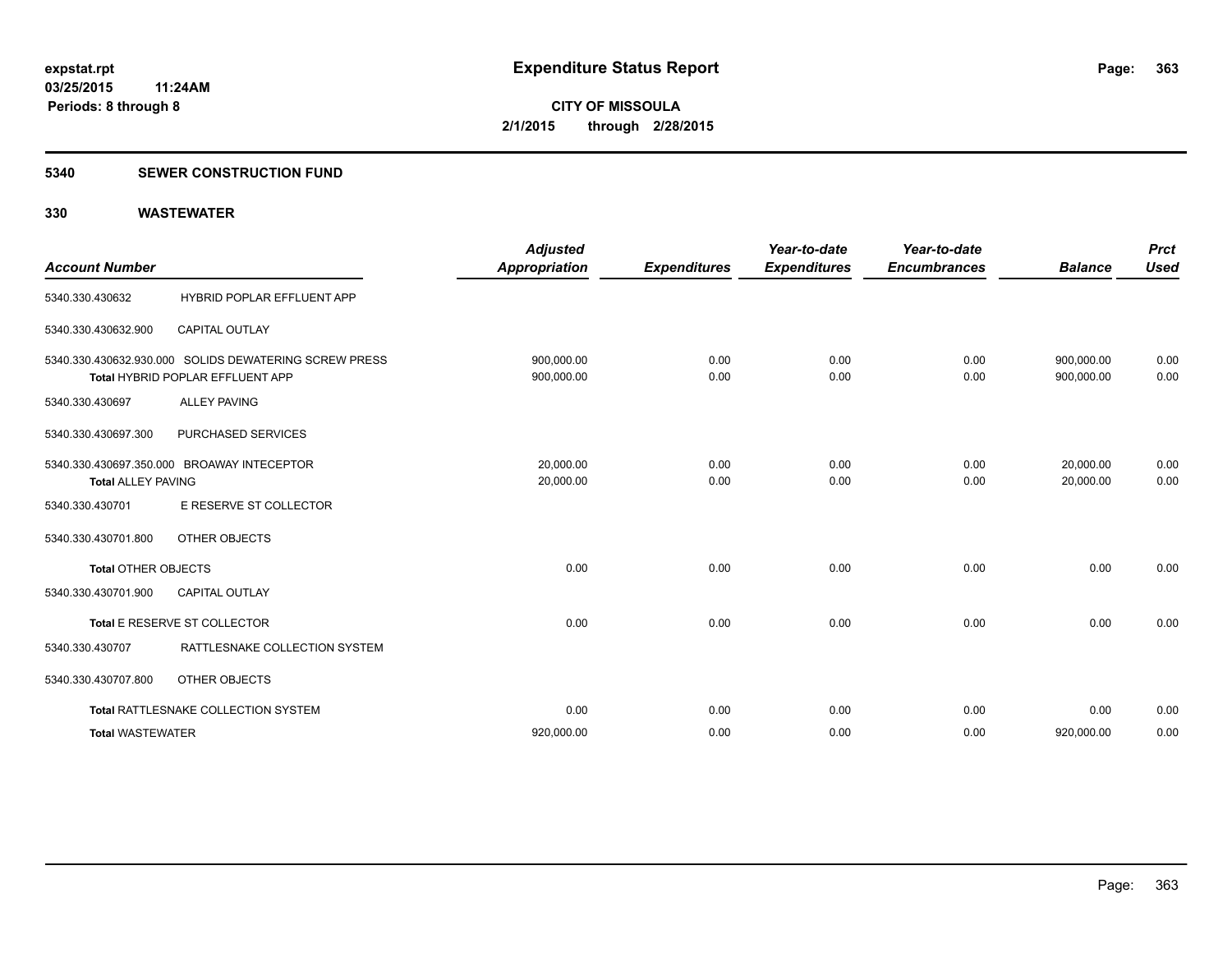#### **5340 SEWER CONSTRUCTION FUND**

### **390 NON-DEPARTMENTAL**

| <b>Account Number</b>                |                                      | <b>Adjusted</b><br><b>Appropriation</b> | <b>Expenditures</b> | Year-to-date<br><b>Expenditures</b> | Year-to-date<br><b>Encumbrances</b> | <b>Balance</b> | Prct<br>Used |
|--------------------------------------|--------------------------------------|-----------------------------------------|---------------------|-------------------------------------|-------------------------------------|----------------|--------------|
| 5340.390.430963                      | <b>BIOGAS ELECTRICAL GENERATION</b>  |                                         |                     |                                     |                                     |                |              |
| 5340.390.430963.900                  | CAPITAL OUTLAY                       |                                         |                     |                                     |                                     |                |              |
| 5340.390.430963.930.000 IMPROVEMENTS |                                      | 0.00                                    | 7.412.62            | 7.412.62                            | 0.00                                | -7.412.62      | 0.00         |
| <b>Total NON-DEPARTMENTAL</b>        |                                      | 0.00                                    | 7.412.62            | 7.412.62                            | 0.00                                | $-7.412.62$    | 0.00         |
|                                      | <b>Total SEWER CONSTRUCTION FUND</b> | 920,000.00                              | 7.412.62            | 7.412.62                            | 0.00                                | 912.587.38     | 0.81         |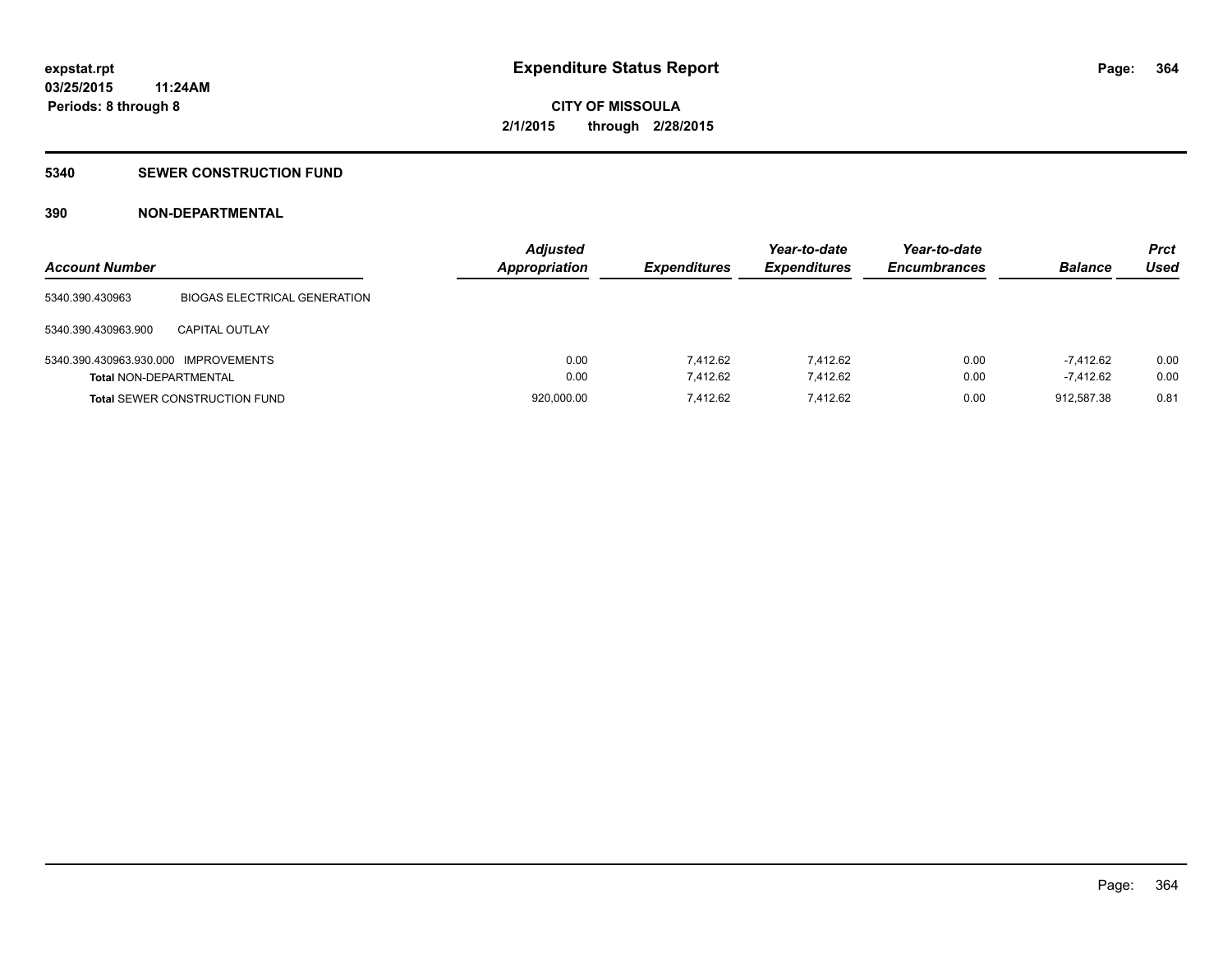**CITY OF MISSOULA 2/1/2015 through 2/28/2015**

#### **5361 2001 SEWER REVENUE BONDS-DEBT SERVICE**

| <b>Account Number</b>             |                                                 | <b>Adjusted</b><br><b>Appropriation</b> | <b>Expenditures</b> | Year-to-date<br><b>Expenditures</b> | Year-to-date<br><b>Encumbrances</b> | <b>Balance</b> | <b>Prct</b><br>Used |
|-----------------------------------|-------------------------------------------------|-----------------------------------------|---------------------|-------------------------------------|-------------------------------------|----------------|---------------------|
| 5361.330.490200                   | REVENUE BOND DEBT SERVICE                       |                                         |                     |                                     |                                     |                |                     |
| 5361.330.490200.600               | <b>DEBT SERVICE</b>                             |                                         |                     |                                     |                                     |                |                     |
| 5361.330.490200.610.000 PRINCIPAL |                                                 | 27,000.00                               | 0.00                | 13.000.00                           | 0.00                                | 14.000.00      | 48.15               |
|                                   | 5361.330.490200.620.000 INTEREST / SERVICE FEES |                                         | 3.590.00<br>0.00    | 1,860.00                            | 0.00                                | 1.730.00       | 51.81               |
| <b>Total DEBT SERVICE</b>         |                                                 | 30,590.00                               | 0.00                | 14,860.00                           | 0.00                                | 15.730.00      | 48.58               |
|                                   | <b>Total REVENUE BOND DEBT SERVICE</b>          | 30,590.00                               | 0.00                | 14.860.00                           | 0.00                                | 15.730.00      | 48.58               |
|                                   | Total 2001 SEWER REVENUE BONDS-DEBT SERVICE     | 30,590.00                               | 0.00                | 14.860.00                           | 0.00                                | 15.730.00      | 48.58               |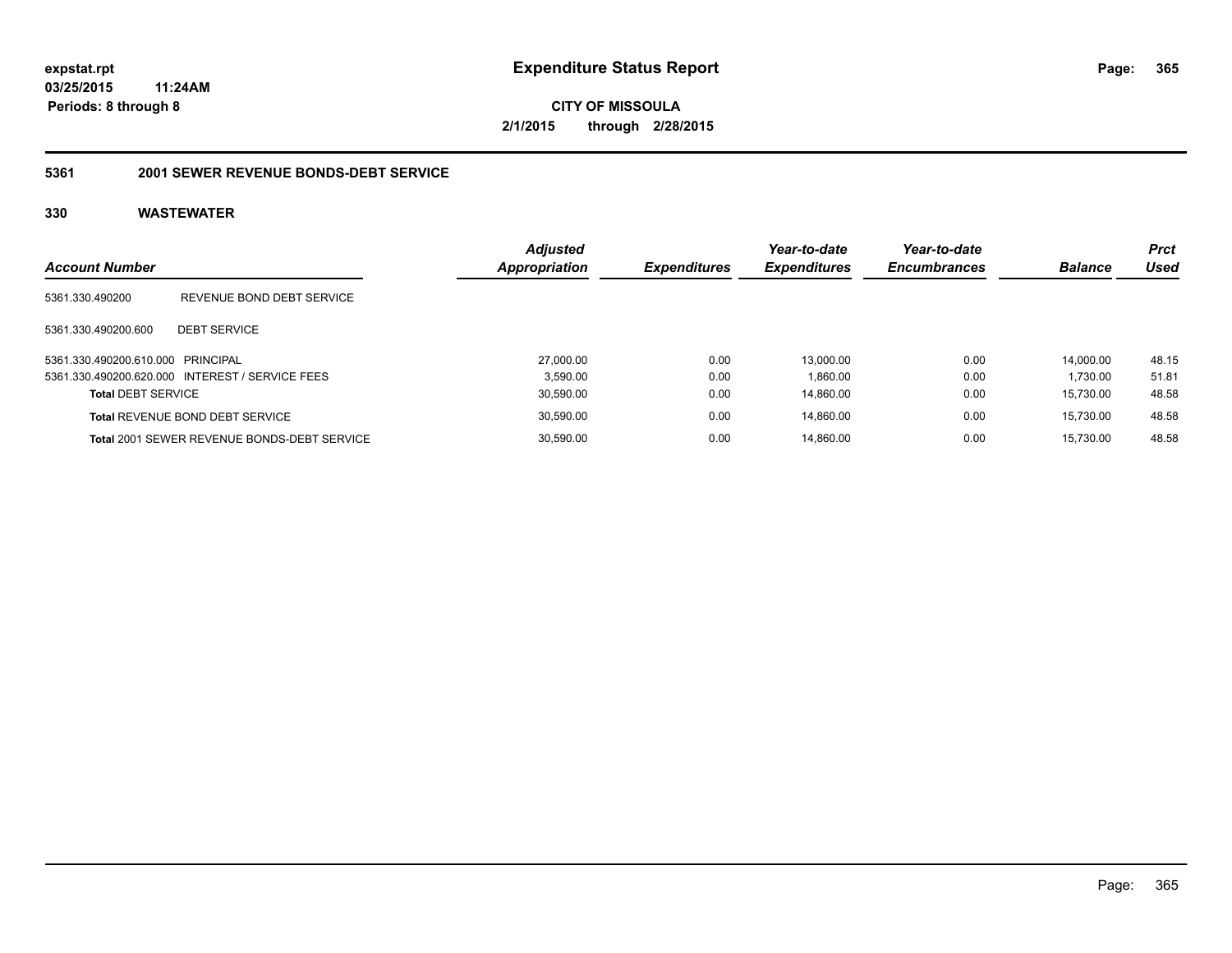**CITY OF MISSOULA 2/1/2015 through 2/28/2015**

#### **5362 00 SEWER REVENUE BOND - SERIES B DEBT SE**

| <b>Account Number</b>             |                                                 | <b>Adjusted</b><br><b>Appropriation</b> | <b>Expenditures</b> | Year-to-date<br><b>Expenditures</b> | Year-to-date<br><b>Encumbrances</b> | <b>Balance</b> | <b>Prct</b><br><b>Used</b> |
|-----------------------------------|-------------------------------------------------|-----------------------------------------|---------------------|-------------------------------------|-------------------------------------|----------------|----------------------------|
|                                   |                                                 |                                         |                     |                                     |                                     |                |                            |
| 5362.330.490200                   | REVENUE BOND DEBT SERVICE                       |                                         |                     |                                     |                                     |                |                            |
| 5362.330.490200.600               | <b>DEBT SERVICE</b>                             |                                         |                     |                                     |                                     |                |                            |
| 5362.330.490200.610.000 PRINCIPAL |                                                 | 44,000.00                               | 0.00                | 22,000.00                           | 0.00                                | 22.000.00      | 50.00                      |
|                                   | 5362.330.490200.620.000 INTEREST / SERVICE FEES | 5,240.00                                | 0.00                | 2,730.00                            | 0.00                                | 2,510.00       | 52.10                      |
| <b>Total DEBT SERVICE</b>         |                                                 | 49,240.00                               | 0.00                | 24,730.00                           | 0.00                                | 24,510.00      | 50.22                      |
| 5362.330.490200.800               | OTHER OBJECTS                                   |                                         |                     |                                     |                                     |                |                            |
| <b>Total OTHER OBJECTS</b>        |                                                 | 0.00                                    | 0.00                | 0.00                                | 0.00                                | 0.00           | 0.00                       |
|                                   | <b>Total REVENUE BOND DEBT SERVICE</b>          | 49,240.00                               | 0.00                | 24,730.00                           | 0.00                                | 24.510.00      | 50.22                      |
|                                   | Total 00 SEWER REVENUE BOND - SERIES B DEBT SE  | 49.240.00                               | 0.00                | 24.730.00                           | 0.00                                | 24.510.00      | 50.22                      |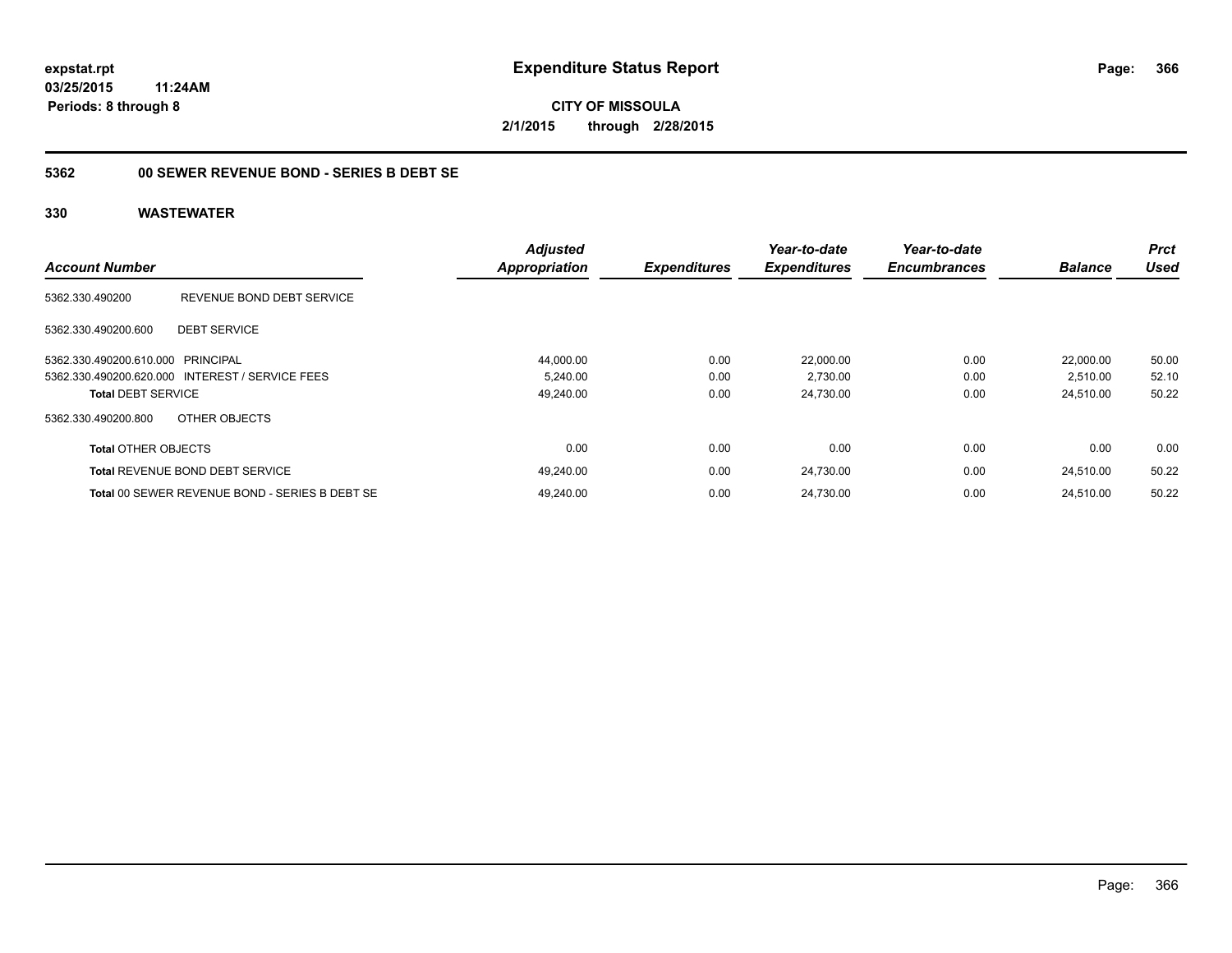**CITY OF MISSOULA 2/1/2015 through 2/28/2015**

### **5363 92 SEWER REVENUE BOND SERIES A DEBT SERV**

| Account Number            |                                                | <b>Adjusted</b><br><b>Appropriation</b> | <b>Expenditures</b> | Year-to-date<br><b>Expenditures</b> | Year-to-date<br><b>Encumbrances</b> | <b>Balance</b> | <b>Prct</b><br>Used |
|---------------------------|------------------------------------------------|-----------------------------------------|---------------------|-------------------------------------|-------------------------------------|----------------|---------------------|
| 5363.330.490200           | REVENUE BOND DEBT SERVICE                      |                                         |                     |                                     |                                     |                |                     |
| 5363.330.490200.600       | <b>DEBT SERVICE</b>                            |                                         |                     |                                     |                                     |                |                     |
| <b>Total DEBT SERVICE</b> |                                                | 0.00                                    | 0.00                | 0.00                                | 0.00                                | 0.00           | 0.00                |
|                           | Total REVENUE BOND DEBT SERVICE                | 0.00                                    | 0.00                | 0.00                                | 0.00                                | 0.00           | 0.00                |
|                           | Total 92 SEWER REVENUE BOND SERIES A DEBT SERV | 0.00                                    | 0.00                | 0.00                                | 0.00                                | 0.00           | 0.00                |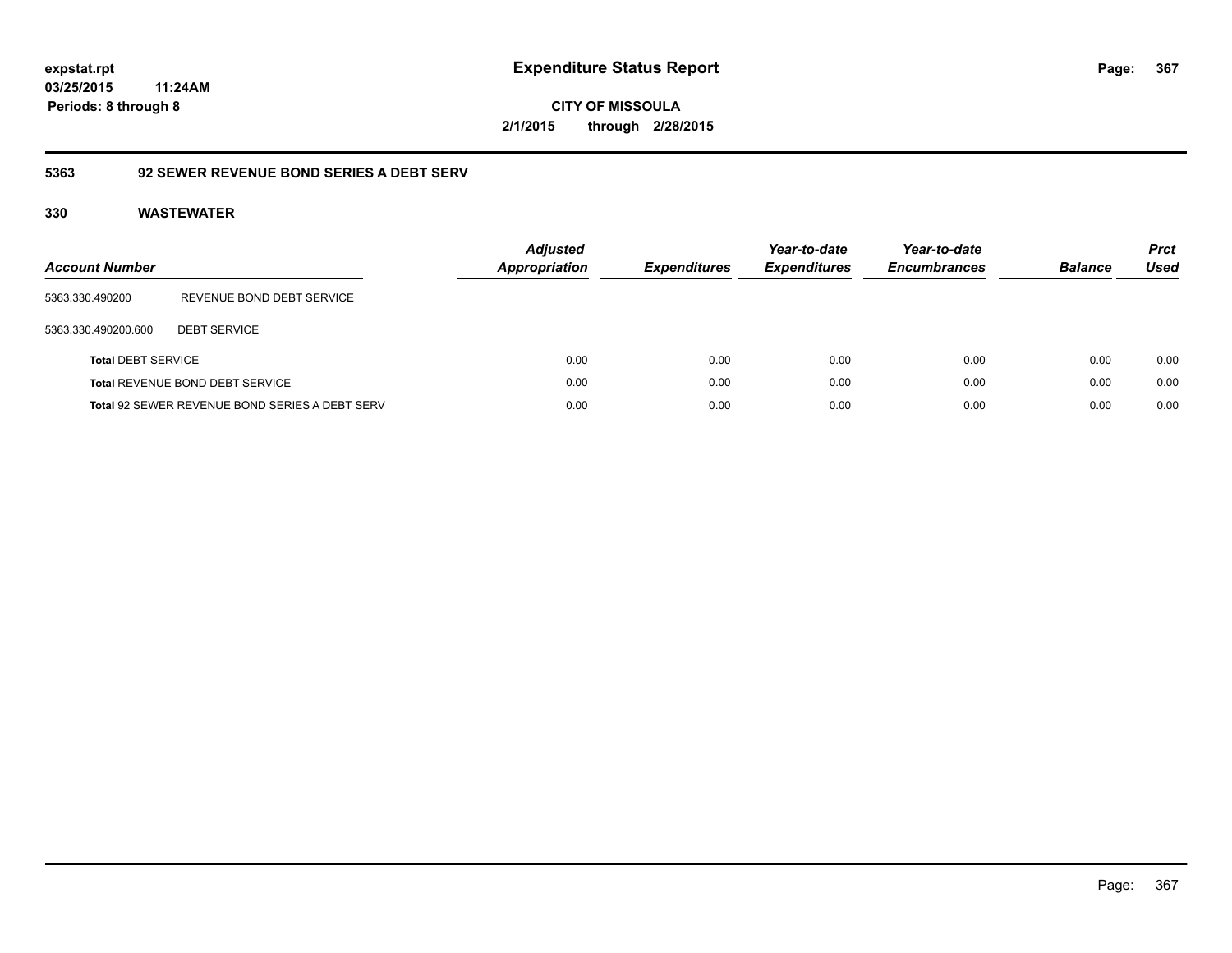**368**

**03/25/2015 11:24AM Periods: 8 through 8**

**CITY OF MISSOULA 2/1/2015 through 2/28/2015**

#### **5364 92 SEWER REVENUE BOND - SERIES B DEBT S**

| <b>Account Number</b>     |                                               | <b>Adjusted</b><br><b>Appropriation</b> | <b>Expenditures</b> | Year-to-date<br><b>Expenditures</b> | Year-to-date<br><b>Encumbrances</b> | <b>Balance</b> | <b>Prct</b><br><b>Used</b> |
|---------------------------|-----------------------------------------------|-----------------------------------------|---------------------|-------------------------------------|-------------------------------------|----------------|----------------------------|
| 5364.330.490200           | REVENUE BOND DEBT SERVICE                     |                                         |                     |                                     |                                     |                |                            |
| 5364.330.490200.600       | <b>DEBT SERVICE</b>                           |                                         |                     |                                     |                                     |                |                            |
| <b>Total DEBT SERVICE</b> |                                               | 0.00                                    | 0.00                | 0.00                                | 0.00                                | 0.00           | 0.00                       |
|                           | Total REVENUE BOND DEBT SERVICE               | 0.00                                    | 0.00                | 0.00                                | 0.00                                | 0.00           | 0.00                       |
|                           | Total 92 SEWER REVENUE BOND - SERIES B DEBT S | 0.00                                    | 0.00                | 0.00                                | 0.00                                | 0.00           | 0.00                       |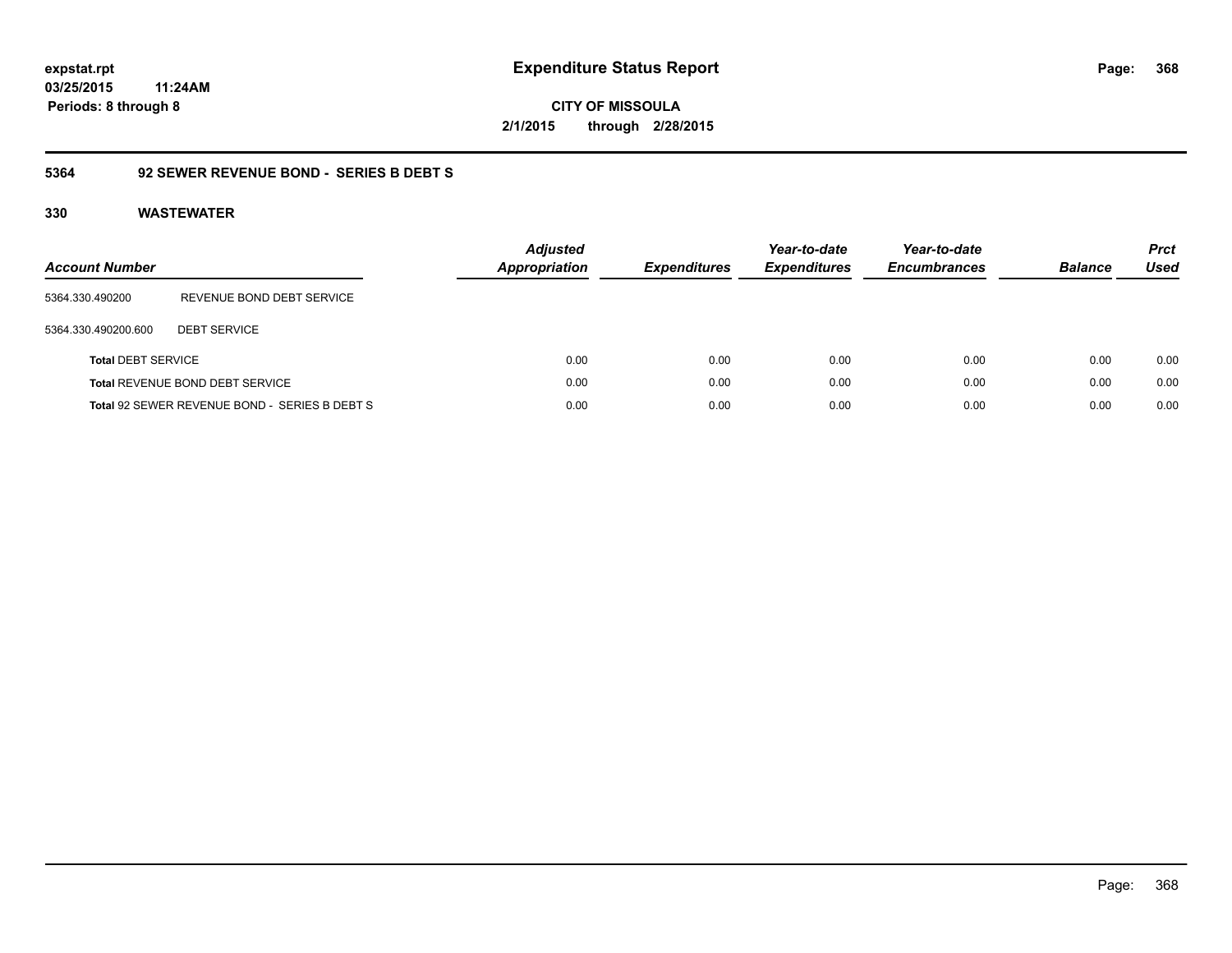**CITY OF MISSOULA 2/1/2015 through 2/28/2015**

#### **5365 99 SEWER REVENUE BONDS DEBT SERVICE FUND**

| <b>Account Number</b>             |                                                 | <b>Adjusted</b><br><b>Appropriation</b> | <i><b>Expenditures</b></i> | Year-to-date<br><b>Expenditures</b> | Year-to-date<br><b>Encumbrances</b> | <b>Balance</b> | <b>Prct</b><br>Used |
|-----------------------------------|-------------------------------------------------|-----------------------------------------|----------------------------|-------------------------------------|-------------------------------------|----------------|---------------------|
| 5365.330.490200                   | REVENUE BOND DEBT SERVICE                       |                                         |                            |                                     |                                     |                |                     |
| 5365.330.490200.600               | <b>DEBT SERVICE</b>                             |                                         |                            |                                     |                                     |                |                     |
| 5365.330.490200.610.000 PRINCIPAL |                                                 | 113,000.00                              | 0.00                       | 57.000.00                           | 0.00                                | 56.000.00      | 50.44               |
|                                   | 5365.330.490200.620.000 INTEREST / SERVICE FEES | 11,180.00                               | 0.00                       | 4,870.00                            | 0.00                                | 6.310.00       | 43.56               |
|                                   | <b>Total REVENUE BOND DEBT SERVICE</b>          | 124,180.00                              | 0.00                       | 61,870.00                           | 0.00                                | 62.310.00      | 49.82               |
|                                   | Total 99 SEWER REVENUE BONDS DEBT SERVICE FUND  | 124,180.00                              | 0.00                       | 61.870.00                           | 0.00                                | 62.310.00      | 49.82               |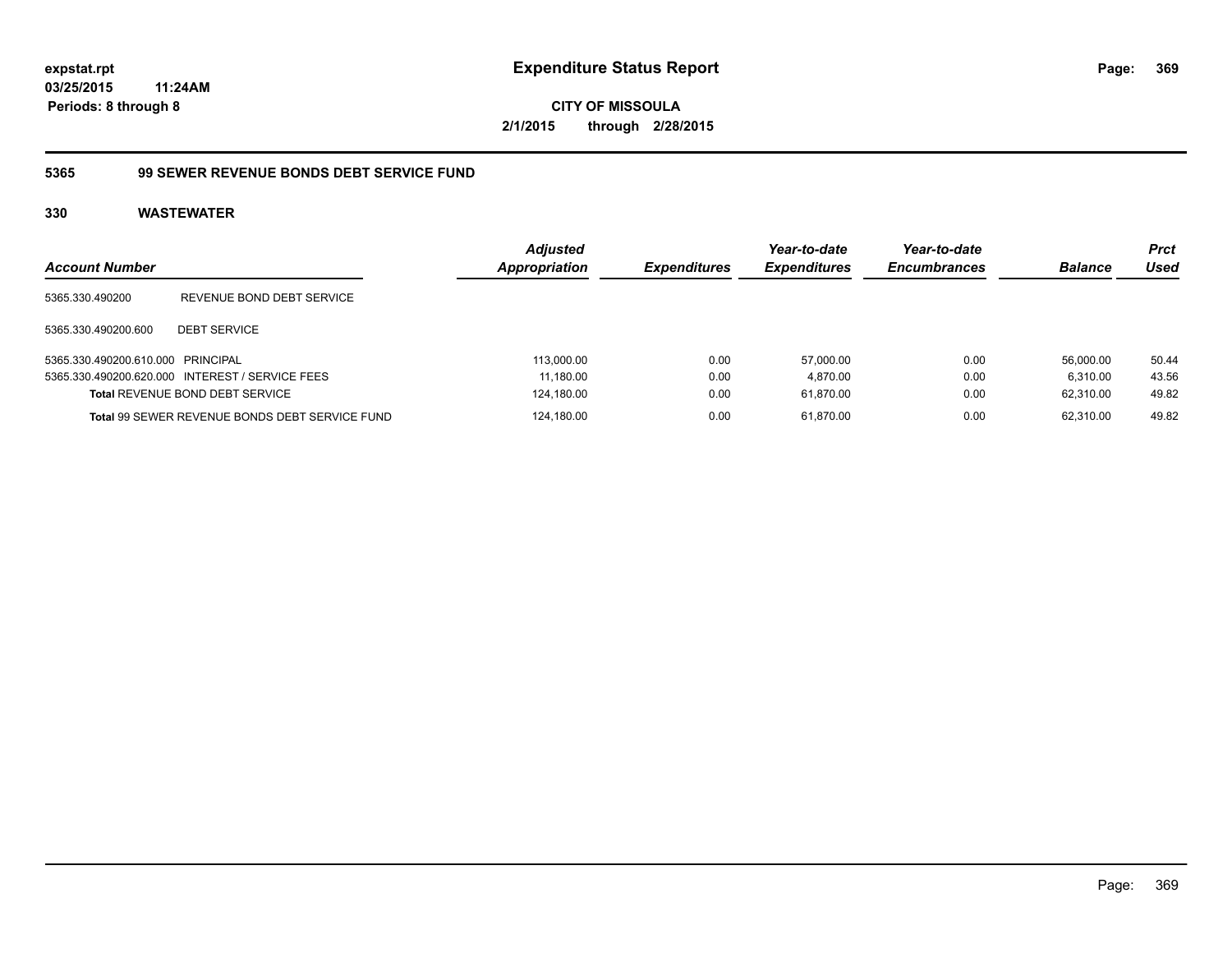**CITY OF MISSOULA 2/1/2015 through 2/28/2015**

### **5366 92 SEWER REVENUE BOND - SERIES A BOND RE**

| Account Number              |                                                | <b>Adjusted</b><br><b>Appropriation</b> | <b>Expenditures</b> | Year-to-date<br><b>Expenditures</b> | Year-to-date<br><b>Encumbrances</b> | <b>Balance</b> | <b>Prct</b><br>Used |
|-----------------------------|------------------------------------------------|-----------------------------------------|---------------------|-------------------------------------|-------------------------------------|----------------|---------------------|
| 5366.330.430610             | ADMINISTRATION                                 |                                         |                     |                                     |                                     |                |                     |
| 5366.330.430610.800         | OTHER OBJECTS                                  |                                         |                     |                                     |                                     |                |                     |
| <b>Total OTHER OBJECTS</b>  |                                                | 0.00                                    | 0.00                | 0.00                                | 0.00                                | 0.00           | 0.00                |
| <b>Total ADMINISTRATION</b> |                                                | 0.00                                    | 0.00                | 0.00                                | 0.00                                | 0.00           | 0.00                |
|                             | Total 92 SEWER REVENUE BOND - SERIES A BOND RE | 0.00                                    | 0.00                | 0.00                                | 0.00                                | 0.00           | 0.00                |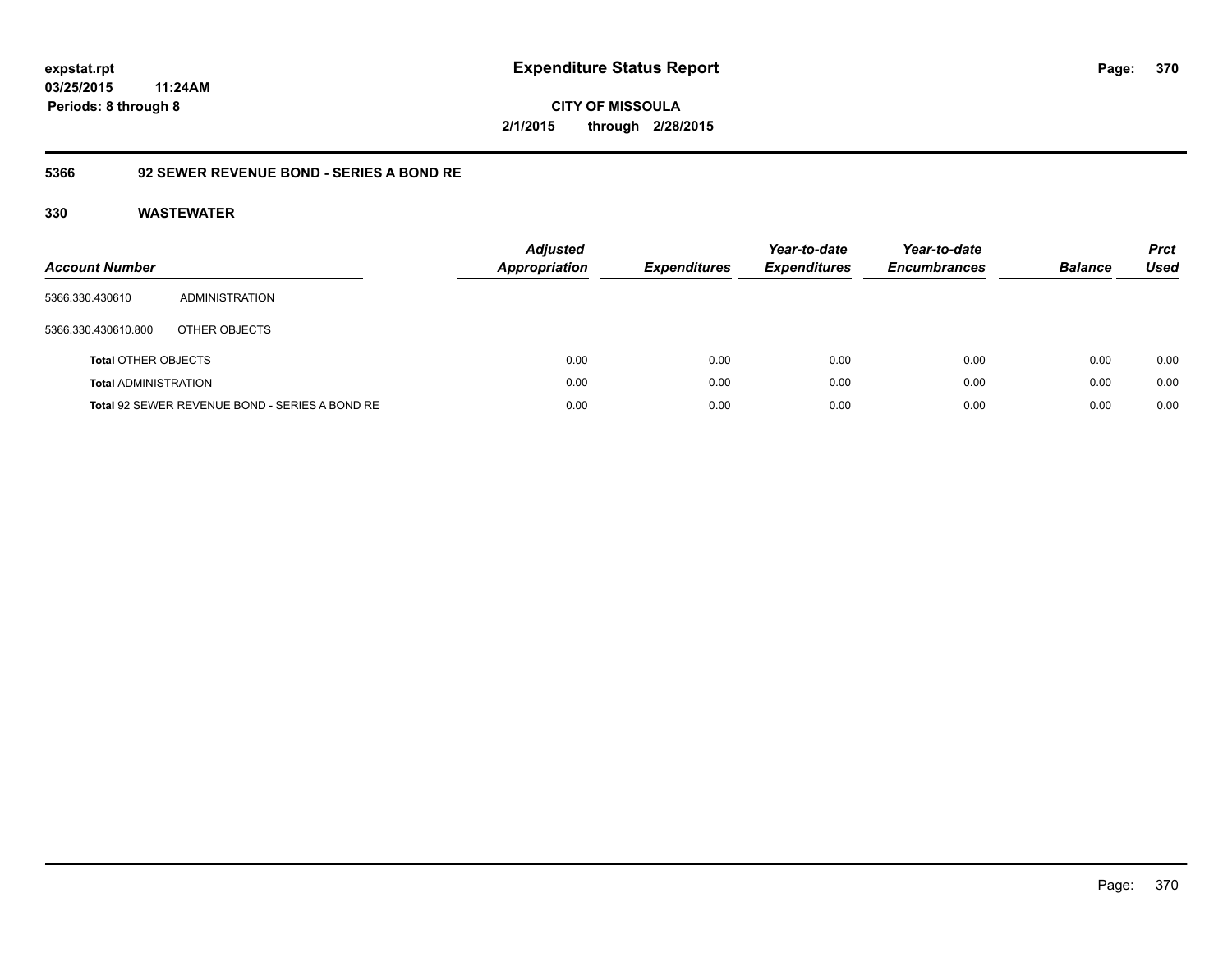**371**

**03/25/2015 11:24AM Periods: 8 through 8**

**CITY OF MISSOULA 2/1/2015 through 2/28/2015**

### **5367 92 SEWER REVENUE BOND - SERIES B BOND RE**

| Account Number              |                                                | <b>Adjusted</b><br><b>Appropriation</b> | <b>Expenditures</b> | Year-to-date<br><b>Expenditures</b> | Year-to-date<br><b>Encumbrances</b> | <b>Balance</b> | <b>Prct</b><br><b>Used</b> |
|-----------------------------|------------------------------------------------|-----------------------------------------|---------------------|-------------------------------------|-------------------------------------|----------------|----------------------------|
| 5367.330.430610             | ADMINISTRATION                                 |                                         |                     |                                     |                                     |                |                            |
| 5367.330.430610.800         | OTHER OBJECTS                                  |                                         |                     |                                     |                                     |                |                            |
| <b>Total OTHER OBJECTS</b>  |                                                | 0.00                                    | 0.00                | 0.00                                | 0.00                                | 0.00           | 0.00                       |
| <b>Total ADMINISTRATION</b> |                                                | 0.00                                    | 0.00                | 0.00                                | 0.00                                | 0.00           | 0.00                       |
|                             | Total 92 SEWER REVENUE BOND - SERIES B BOND RE | 0.00                                    | 0.00                | 0.00                                | 0.00                                | 0.00           | 0.00                       |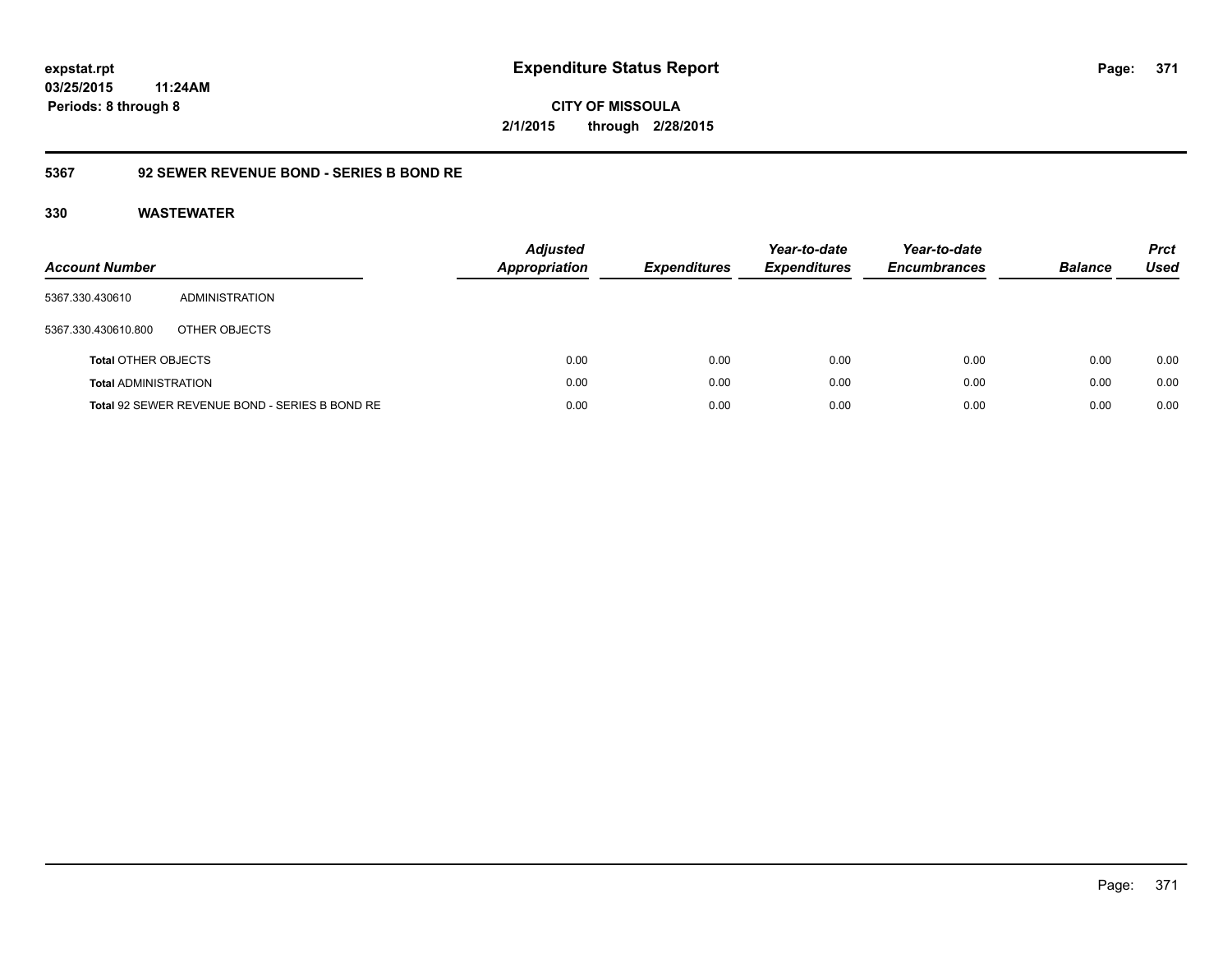**372**

**03/25/2015 11:24AM Periods: 8 through 8**

**CITY OF MISSOULA 2/1/2015 through 2/28/2015**

## **5368 00 SEWER REVENUE BOND RESERVE FUND**

| <b>Account Number</b>       |                                                  | <b>Adjusted</b><br><b>Appropriation</b> | <b>Expenditures</b> | Year-to-date<br><b>Expenditures</b> | Year-to-date<br><b>Encumbrances</b> | <b>Balance</b>       | <b>Prct</b><br>Used |
|-----------------------------|--------------------------------------------------|-----------------------------------------|---------------------|-------------------------------------|-------------------------------------|----------------------|---------------------|
| 5368.330.430610             | ADMINISTRATION                                   |                                         |                     |                                     |                                     |                      |                     |
| 5368.330.430610.800         | OTHER OBJECTS                                    |                                         |                     |                                     |                                     |                      |                     |
| <b>Total OTHER OBJECTS</b>  | 5368.330.430610.820.000 TRANSFERS TO OTHER FUNDS | 4.280.00<br>4,280.00                    | 0.00<br>0.00        | 0.00<br>0.00                        | 0.00<br>0.00                        | 4.280.00<br>4.280.00 | 0.00<br>0.00        |
| <b>Total ADMINISTRATION</b> |                                                  | 4.280.00                                | 0.00                | 0.00                                | 0.00                                | 4.280.00             | 0.00                |
|                             | Total 00 SEWER REVENUE BOND RESERVE FUND         | 4.280.00                                | 0.00                | 0.00                                | 0.00                                | 4.280.00             | 0.00                |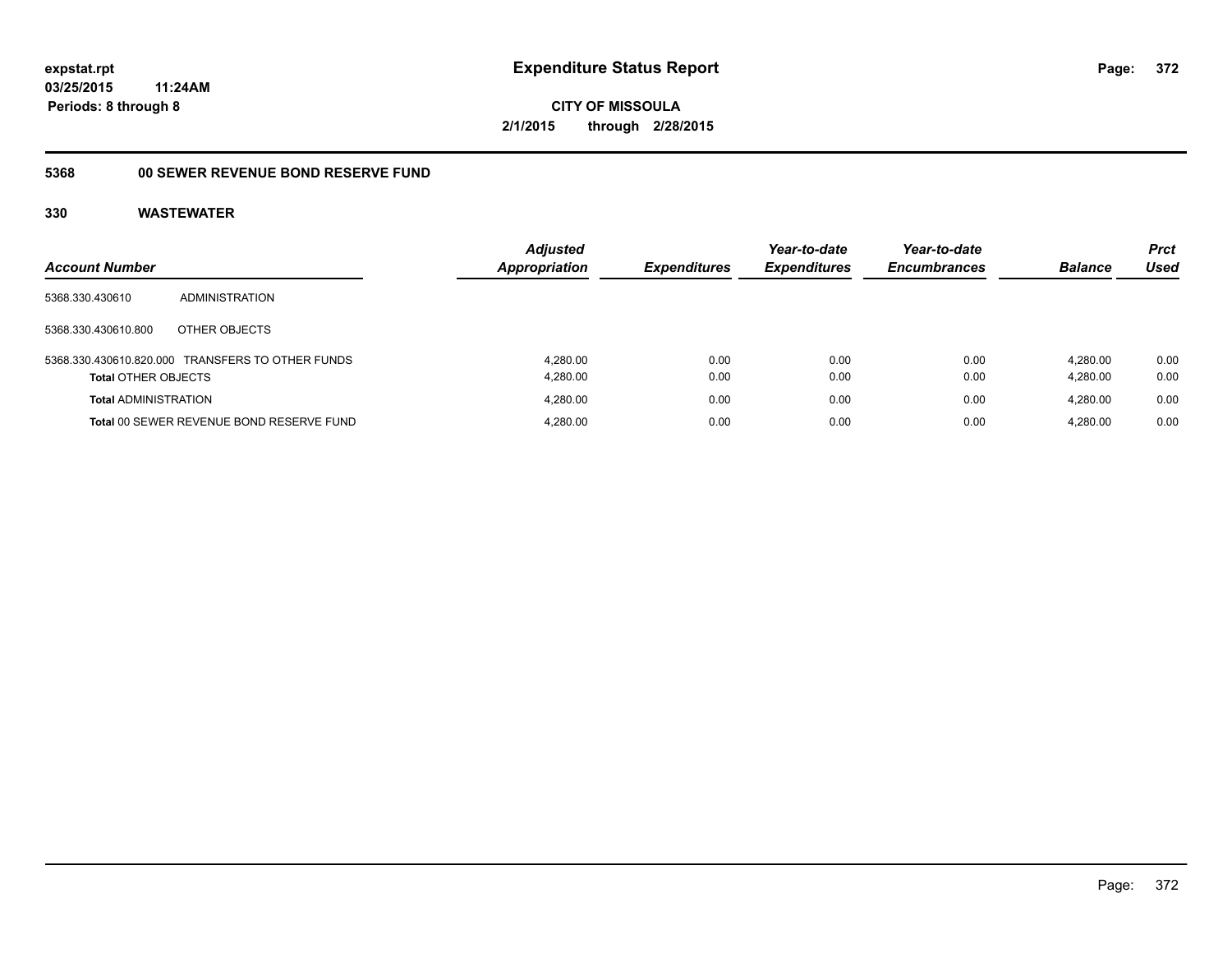#### **5369 2001 SEWER REVENUE BOND**

| <b>Account Number</b>       |                                                  | <b>Adjusted</b><br>Appropriation | <b>Expenditures</b> | Year-to-date<br><b>Expenditures</b> | Year-to-date<br><b>Encumbrances</b> | <b>Balance</b>       | <b>Prct</b><br>Used |
|-----------------------------|--------------------------------------------------|----------------------------------|---------------------|-------------------------------------|-------------------------------------|----------------------|---------------------|
| 5369.330.430610             | ADMINISTRATION                                   |                                  |                     |                                     |                                     |                      |                     |
| 5369.330.430610.800         | OTHER OBJECTS                                    |                                  |                     |                                     |                                     |                      |                     |
| <b>Total OTHER OBJECTS</b>  | 5369.330.430610.820.000 TRANSFERS TO OTHER FUNDS | 2.290.00<br>2,290.00             | 0.00<br>0.00        | 0.00<br>0.00                        | 0.00<br>0.00                        | 2.290.00<br>2,290.00 | 0.00<br>0.00        |
| <b>Total ADMINISTRATION</b> |                                                  | 2.290.00                         | 0.00                | 0.00                                | 0.00                                | 2.290.00             | 0.00                |
|                             | Total 2001 SEWER REVENUE BOND                    | 2.290.00                         | 0.00                | 0.00                                | 0.00                                | 2.290.00             | 0.00                |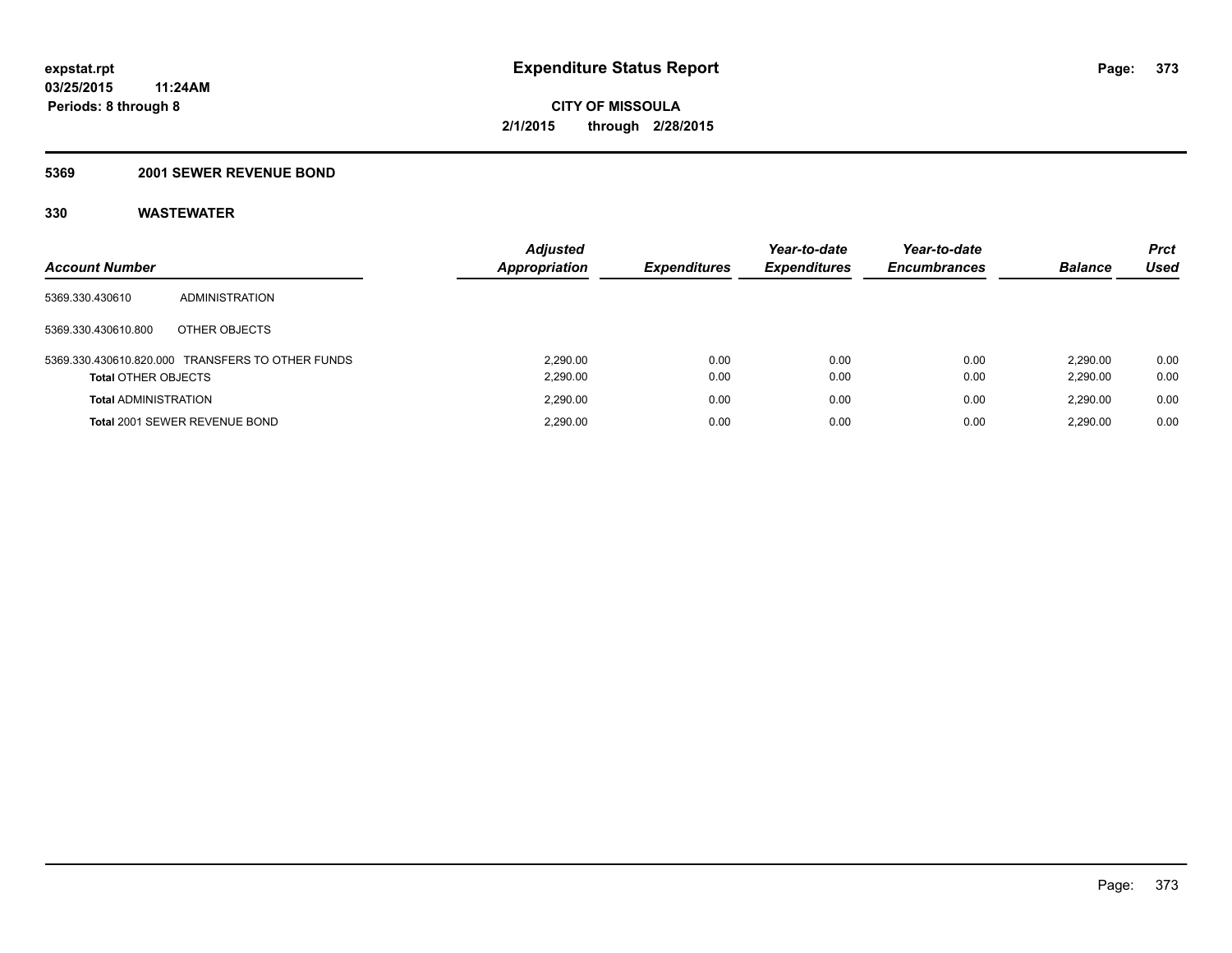**CITY OF MISSOULA 2/1/2015 through 2/28/2015**

#### **5370 99 SEWER REVENUE BOND RESERVE FUND**

| <b>Account Number</b>       |                                                  | <b>Adjusted</b><br>Appropriation | <b>Expenditures</b> | Year-to-date<br><b>Expenditures</b> | Year-to-date<br><b>Encumbrances</b> | <b>Balance</b>       | <b>Prct</b><br>Used |
|-----------------------------|--------------------------------------------------|----------------------------------|---------------------|-------------------------------------|-------------------------------------|----------------------|---------------------|
| 5370.330.430610             | ADMINISTRATION                                   |                                  |                     |                                     |                                     |                      |                     |
| 5370.330.430610.800         | OTHER OBJECTS                                    |                                  |                     |                                     |                                     |                      |                     |
| <b>Total ADMINISTRATION</b> | 5370.330.430610.820.000 TRANSFERS TO OTHER FUNDS | 8.970.00<br>8.970.00             | 0.00<br>0.00        | 0.00<br>0.00                        | 0.00<br>0.00                        | 8.970.00<br>8.970.00 | 0.00<br>0.00        |
|                             | Total 99 SEWER REVENUE BOND RESERVE FUND         | 8.970.00                         | 0.00                | 0.00                                | 0.00                                | 8.970.00             | 0.00                |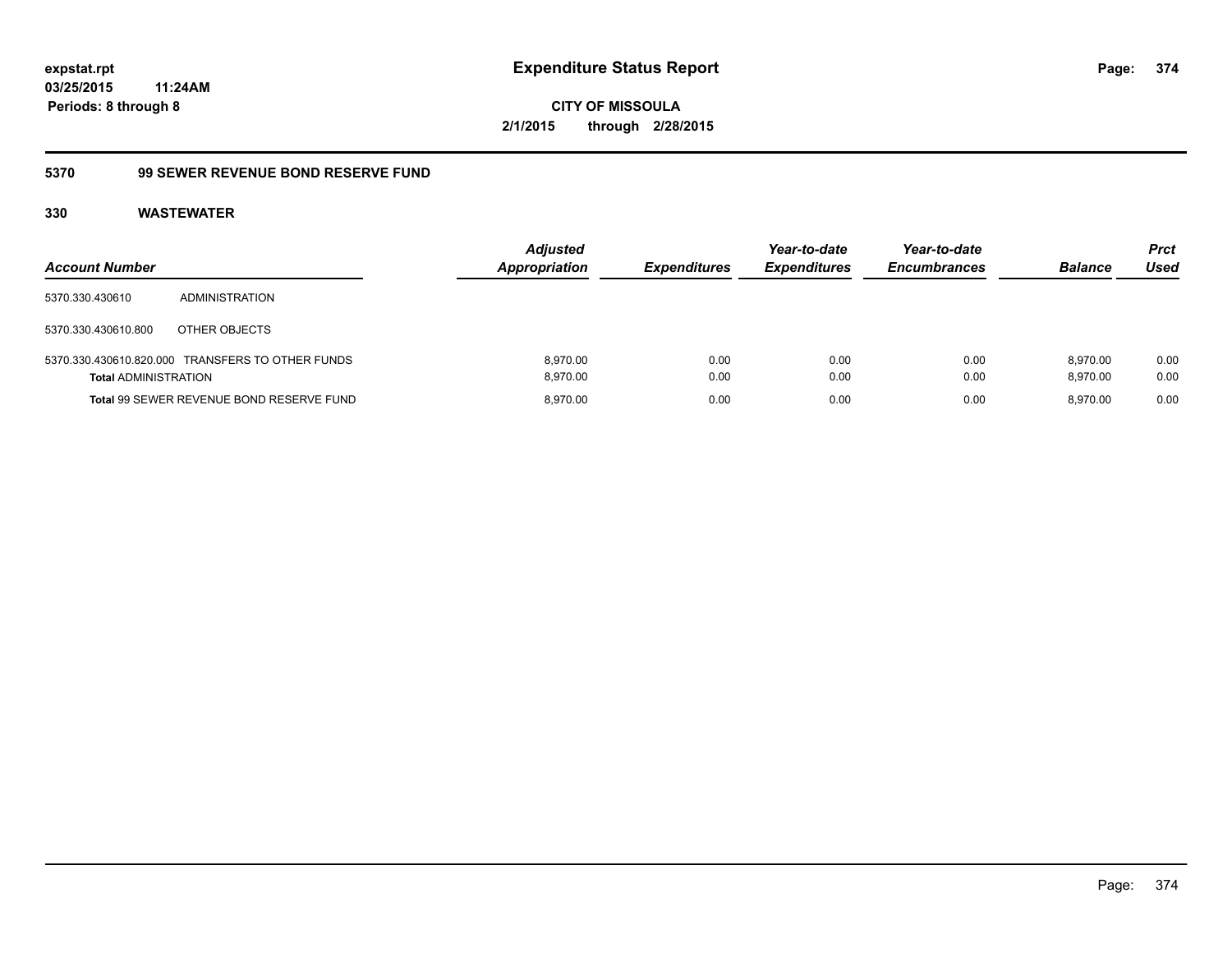#### **5371 2002 SEWER BONDS**

| <b>Account Number</b>             |                                                 | <b>Adjusted</b><br>Appropriation | <b>Expenditures</b> | Year-to-date<br><b>Expenditures</b> | Year-to-date<br><b>Encumbrances</b> | <b>Balance</b> | Prct<br><b>Used</b> |
|-----------------------------------|-------------------------------------------------|----------------------------------|---------------------|-------------------------------------|-------------------------------------|----------------|---------------------|
| 5371.330.490200                   | REVENUE BOND DEBT SERVICE                       |                                  |                     |                                     |                                     |                |                     |
| 5371.330.490200.600               | <b>DEBT SERVICE</b>                             |                                  |                     |                                     |                                     |                |                     |
| 5371.330.490200.610.000 PRINCIPAL |                                                 | 74.000.00                        | 0.00                | 37.000.00                           | 0.00                                | 37,000.00      | 50.00               |
|                                   | 5371.330.490200.620.000 INTEREST / SERVICE FEES | 11.410.00                        | 0.00                | 5.890.00                            | 0.00                                | 5.520.00       | 51.62               |
|                                   | <b>Total REVENUE BOND DEBT SERVICE</b>          | 85,410.00                        | 0.00                | 42.890.00                           | 0.00                                | 42,520.00      | 50.22               |
| Total 2002 SEWER BONDS            |                                                 | 85,410.00                        | 0.00                | 42.890.00                           | 0.00                                | 42.520.00      | 50.22               |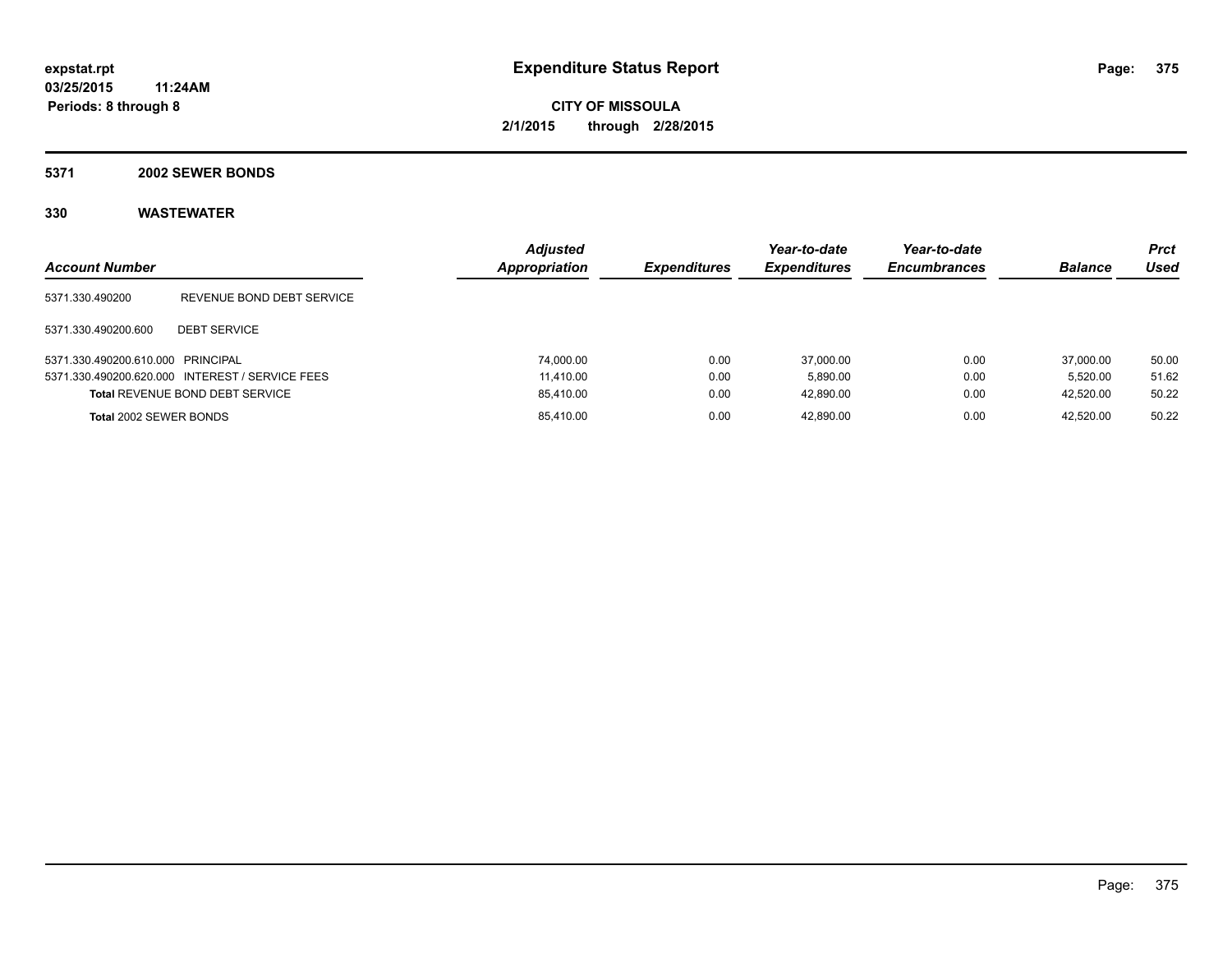#### **5372 2002 SEWER REVENUE BOND**

| <b>Account Number</b>       |                                                  | <b>Adjusted</b><br><b>Appropriation</b> | <b>Expenditures</b> | Year-to-date<br><b>Expenditures</b> | Year-to-date<br><b>Encumbrances</b> | <b>Balance</b>       | Prct<br>Used |
|-----------------------------|--------------------------------------------------|-----------------------------------------|---------------------|-------------------------------------|-------------------------------------|----------------------|--------------|
| 5372.330.430610             | ADMINISTRATION                                   |                                         |                     |                                     |                                     |                      |              |
| 5372.330.430610.800         | OTHER OBJECTS                                    |                                         |                     |                                     |                                     |                      |              |
| <b>Total ADMINISTRATION</b> | 5372.330.430610.820.000 TRANSFERS TO OTHER FUNDS | 8.840.00<br>8.840.00                    | 0.00<br>0.00        | 0.00<br>0.00                        | 0.00<br>0.00                        | 8.840.00<br>8.840.00 | 0.00<br>0.00 |
|                             | Total 2002 SEWER REVENUE BOND                    | 8.840.00                                | 0.00                | 0.00                                | 0.00                                | 8.840.00             | 0.00         |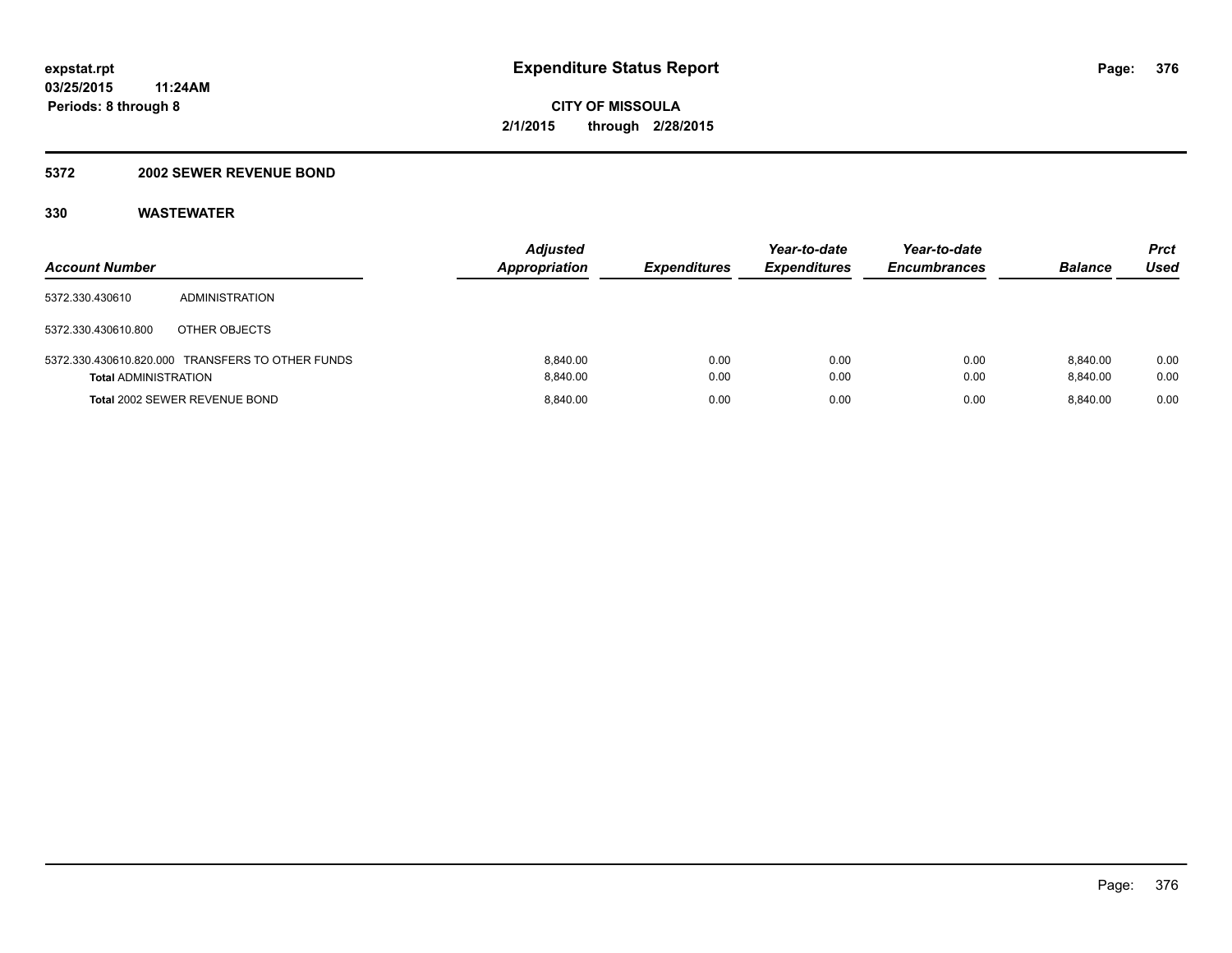**CITY OF MISSOULA 2/1/2015 through 2/28/2015**

#### **5373 2002 WWTP UPGRADE REVENUE BOND**

| <b>Account Number</b>             |                                                 | <b>Adjusted</b><br><b>Appropriation</b> | <b>Expenditures</b> | Year-to-date<br><b>Expenditures</b> | Year-to-date<br><b>Encumbrances</b> | <b>Balance</b> | Prct<br>Used |
|-----------------------------------|-------------------------------------------------|-----------------------------------------|---------------------|-------------------------------------|-------------------------------------|----------------|--------------|
| 5373.330.490200                   | REVENUE BOND DEBT SERVICE                       |                                         |                     |                                     |                                     |                |              |
| 5373.330.490200.600               | <b>DEBT SERVICE</b>                             |                                         |                     |                                     |                                     |                |              |
| 5373.330.490200.610.000 PRINCIPAL |                                                 | 284,000.00                              | 0.00                | 141.000.00                          | 0.00                                | 143.000.00     | 49.65        |
|                                   | 5373.330.490200.620.000 INTEREST / SERVICE FEES | 47,350.00                               | 0.00                | 24.380.00                           | 0.00                                | 22.970.00      | 51.49        |
|                                   | Total REVENUE BOND DEBT SERVICE                 | 331,350.00                              | 0.00                | 165.380.00                          | 0.00                                | 165.970.00     | 49.91        |
|                                   | Total 2002 WWTP UPGRADE REVENUE BOND            | 331,350.00                              | 0.00                | 165.380.00                          | 0.00                                | 165.970.00     | 49.91        |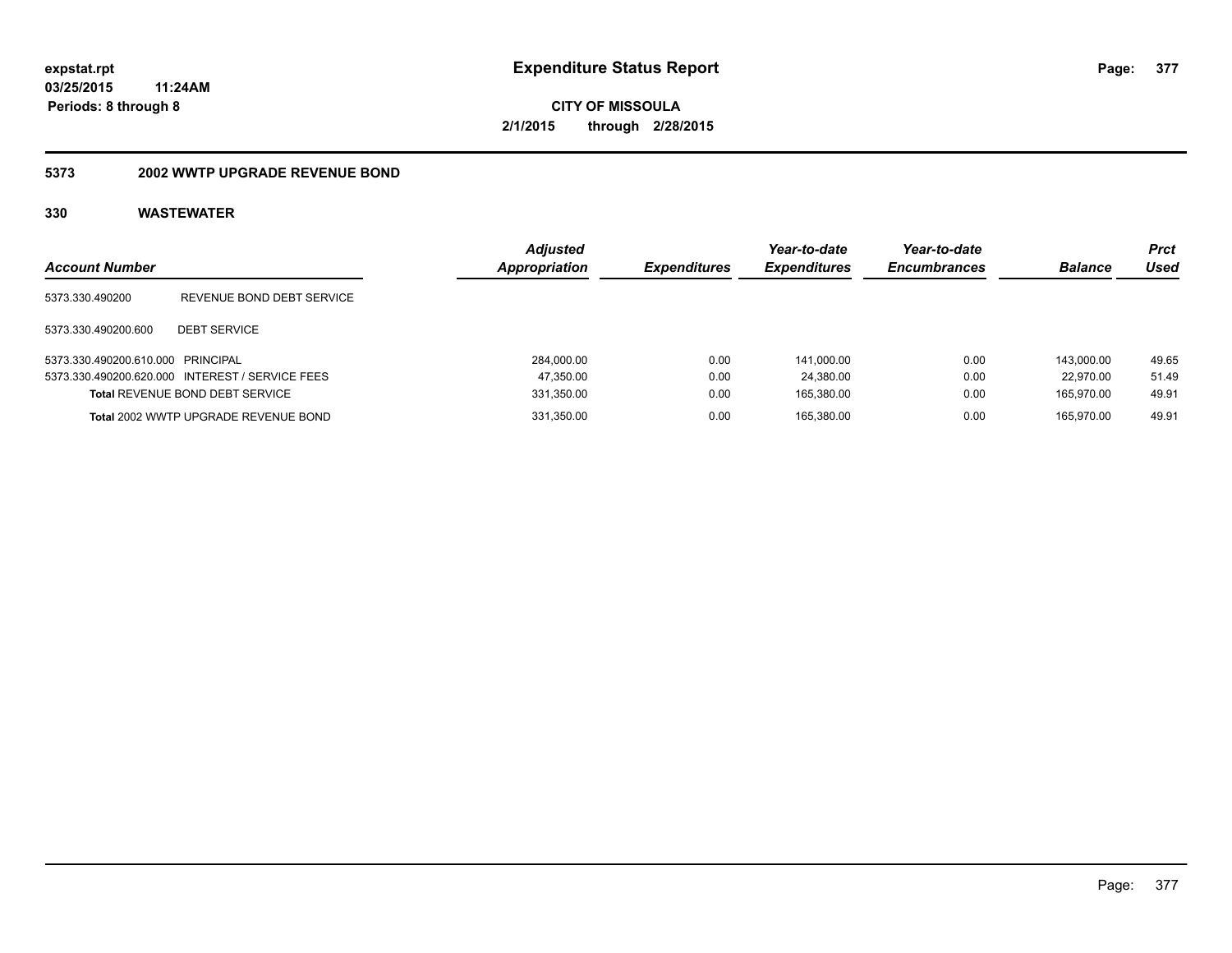#### **5374 2002 WWTP UPGRADE RESERVE**

| <b>Account Number</b>       |                                                  | <b>Adjusted</b><br>Appropriation | <b>Expenditures</b> | Year-to-date<br><b>Expenditures</b> | Year-to-date<br><b>Encumbrances</b> | <b>Balance</b>         | <b>Prct</b><br><b>Used</b> |
|-----------------------------|--------------------------------------------------|----------------------------------|---------------------|-------------------------------------|-------------------------------------|------------------------|----------------------------|
| 5374.330.430610             | <b>ADMINISTRATION</b>                            |                                  |                     |                                     |                                     |                        |                            |
| 5374.330.430610.800         | OTHER OBJECTS                                    |                                  |                     |                                     |                                     |                        |                            |
| <b>Total ADMINISTRATION</b> | 5374.330.430610.820.000 TRANSFERS TO OTHER FUNDS | 30,132.00<br>30,132.00           | 0.00<br>0.00        | 0.00<br>0.00                        | 0.00<br>0.00                        | 30,132.00<br>30,132.00 | 0.00<br>0.00               |
| 5374.330.490200             | REVENUE BOND DEBT SERVICE                        |                                  |                     |                                     |                                     |                        |                            |
| 5374.330.490200.600         | <b>DEBT SERVICE</b>                              |                                  |                     |                                     |                                     |                        |                            |
| <b>Total DEBT SERVICE</b>   |                                                  | 0.00                             | 0.00                | 0.00                                | 0.00                                | 0.00                   | 0.00                       |
|                             | <b>Total REVENUE BOND DEBT SERVICE</b>           | 0.00                             | 0.00                | 0.00                                | 0.00                                | 0.00                   | 0.00                       |
|                             | Total 2002 WWTP UPGRADE RESERVE                  | 30,132.00                        | 0.00                | 0.00                                | 0.00                                | 30,132.00              | 0.00                       |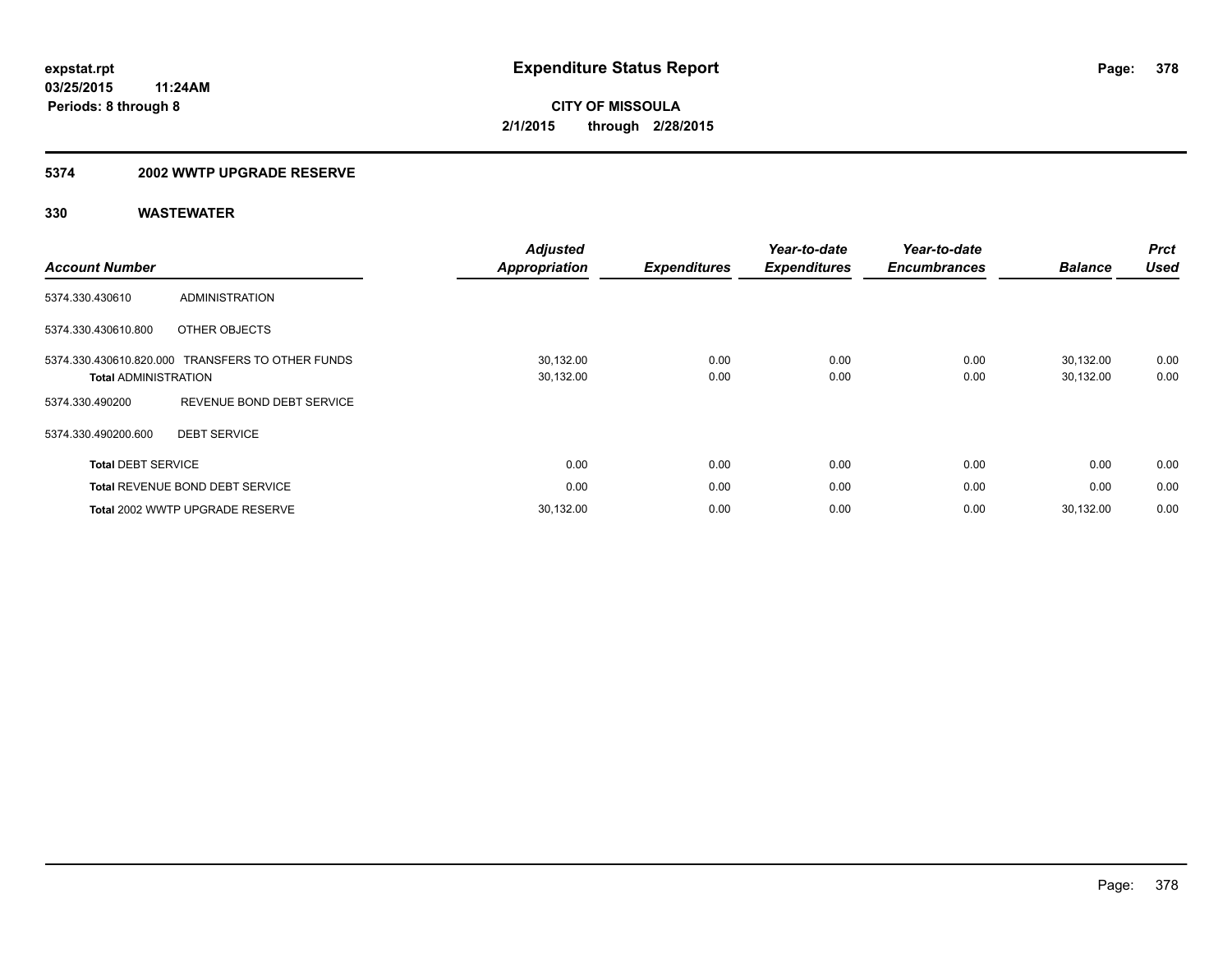### **5375 2003 WWTP SRF \$3.8M EPA DEBT**

| <b>Account Number</b>             |                                                 | <b>Adjusted</b><br>Appropriation | <b>Expenditures</b> | Year-to-date<br><b>Expenditures</b> | Year-to-date<br><b>Encumbrances</b> | <b>Balance</b> | <b>Prct</b><br>Used |
|-----------------------------------|-------------------------------------------------|----------------------------------|---------------------|-------------------------------------|-------------------------------------|----------------|---------------------|
| 5375.330.490200                   | REVENUE BOND DEBT SERVICE                       |                                  |                     |                                     |                                     |                |                     |
| 5375.330.490200.600               | <b>DEBT SERVICE</b>                             |                                  |                     |                                     |                                     |                |                     |
| 5375.330.490200.610.000 PRINCIPAL |                                                 | 206.000.00                       | 0.00                | 102.000.00                          | 0.00                                | 104.000.00     | 49.51               |
|                                   | 5375.330.490200.620.000 INTEREST / SERVICE FEES | 44,595.00                        | 0.00                | 22.871.25                           | 0.00                                | 21.723.75      | 51.29               |
|                                   | <b>Total REVENUE BOND DEBT SERVICE</b>          | 250,595.00                       | 0.00                | 124.871.25                          | 0.00                                | 125.723.75     | 49.83               |
|                                   | Total 2003 WWTP SRF \$3.8M EPA DEBT             | 250,595.00                       | 0.00                | 124.871.25                          | 0.00                                | 125.723.75     | 49.83               |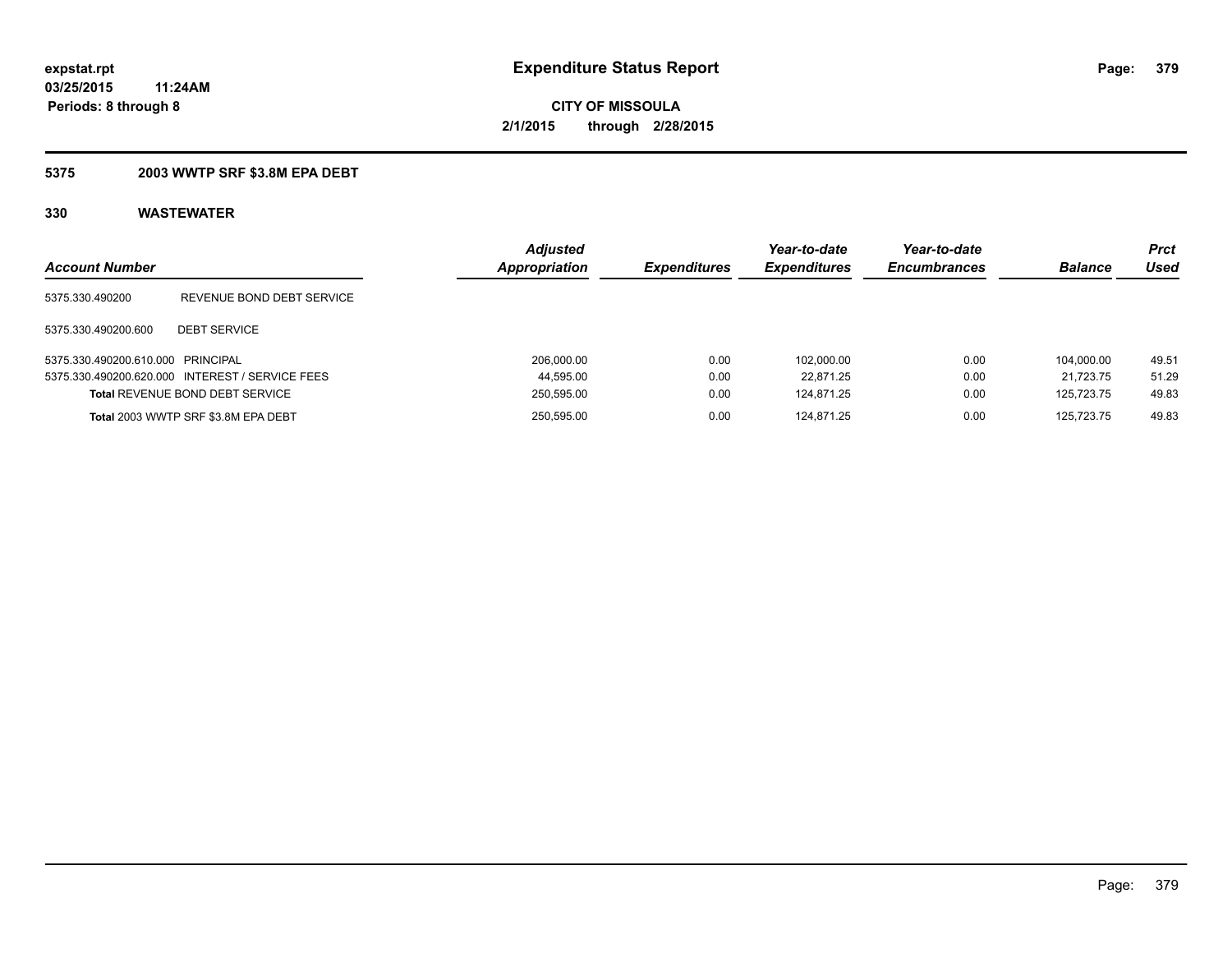### **5376 2003 WWTP SRF \$3.8M EPA RESERVE**

| <b>Account Number</b>       |                                                  | <b>Adjusted</b><br><b>Appropriation</b> | <b>Expenditures</b> | Year-to-date<br><b>Expenditures</b> | Year-to-date<br><b>Encumbrances</b> | <b>Balance</b>         | Prct<br>Used |
|-----------------------------|--------------------------------------------------|-----------------------------------------|---------------------|-------------------------------------|-------------------------------------|------------------------|--------------|
| 5376.330.430610             | ADMINISTRATION                                   |                                         |                     |                                     |                                     |                        |              |
| 5376.330.430610.800         | OTHER OBJECTS                                    |                                         |                     |                                     |                                     |                        |              |
| <b>Total ADMINISTRATION</b> | 5376.330.430610.820.000 TRANSFERS TO OTHER FUNDS | 21,190.00<br>21,190.00                  | 0.00<br>0.00        | 0.00<br>0.00                        | 0.00<br>0.00                        | 21.190.00<br>21.190.00 | 0.00<br>0.00 |
|                             | Total 2003 WWTP SRF \$3.8M EPA RESERVE           | 21,190.00                               | 0.00                | 0.00                                | 0.00                                | 21.190.00              | 0.00         |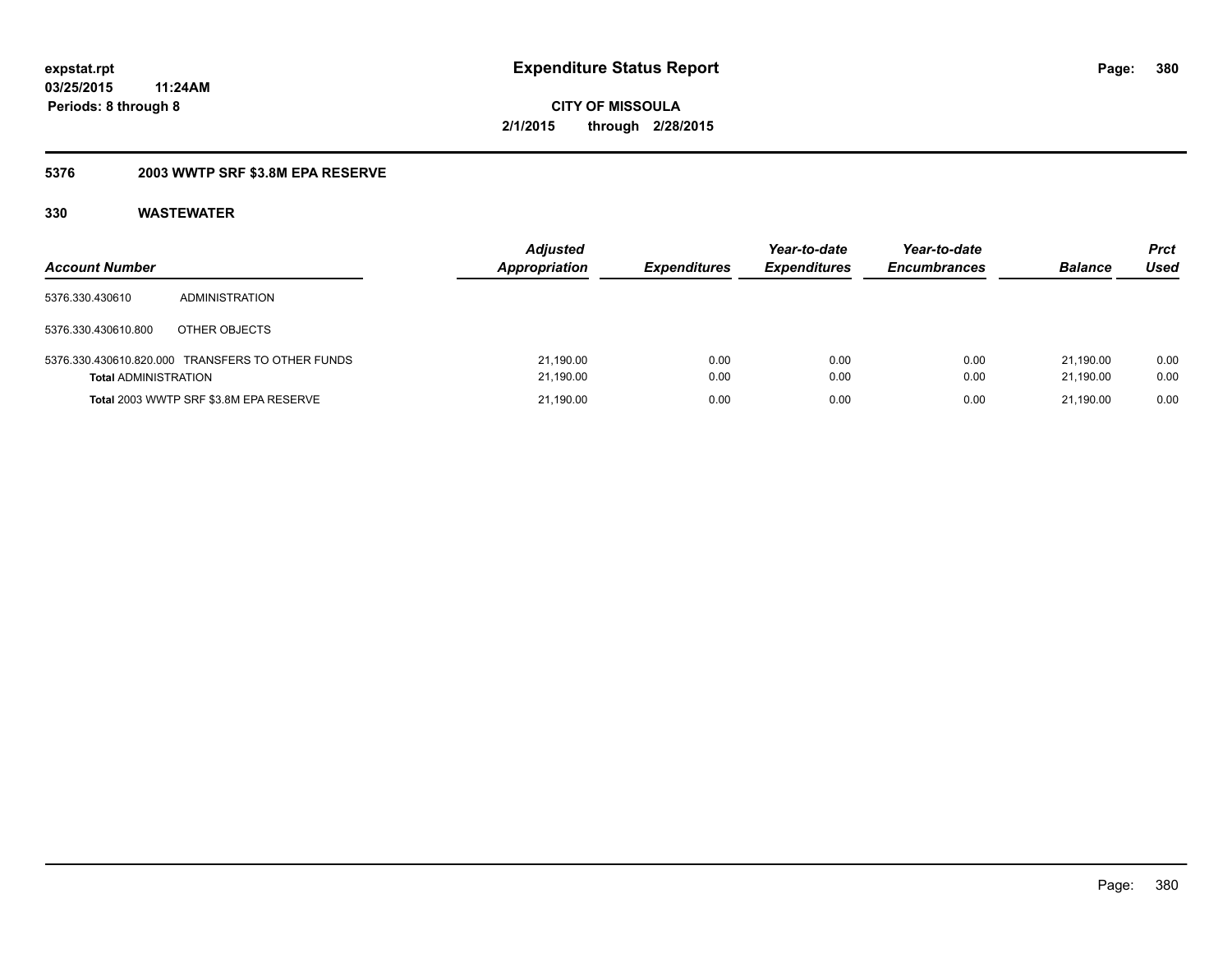**381**

**03/25/2015 11:24AM Periods: 8 through 8**

**CITY OF MISSOULA 2/1/2015 through 2/28/2015**

## **5377 2004 WWTP \$3.023 LOAN DEBT SERVICE**

| <b>Account Number</b>             |                                                 | <b>Adiusted</b><br><b>Appropriation</b> | <b>Expenditures</b> | Year-to-date<br><b>Expenditures</b> | Year-to-date<br><b>Encumbrances</b> | <b>Balance</b> | Prct<br>Used |
|-----------------------------------|-------------------------------------------------|-----------------------------------------|---------------------|-------------------------------------|-------------------------------------|----------------|--------------|
| 5377.330.490200                   | REVENUE BOND DEBT SERVICE                       |                                         |                     |                                     |                                     |                |              |
| 5377.330.490200.600               | <b>DEBT SERVICE</b>                             |                                         |                     |                                     |                                     |                |              |
| 5377.330.490200.610.000 PRINCIPAL |                                                 | 197,000.00                              | 0.00                | 98.000.00                           | 0.00                                | 99.000.00      | 49.75        |
|                                   | 5377.330.490200.620.000 INTEREST / SERVICE FEES | 45.473.00                               | 0.00                | 23.287.50                           | 0.00                                | 22.185.50      | 51.21        |
|                                   | <b>Total REVENUE BOND DEBT SERVICE</b>          | 242.473.00                              | 0.00                | 121.287.50                          | 0.00                                | 121.185.50     | 50.02        |
|                                   | Total 2004 WWTP \$3.023 LOAN DEBT SERVICE       | 242.473.00                              | 0.00                | 121.287.50                          | 0.00                                | 121.185.50     | 50.02        |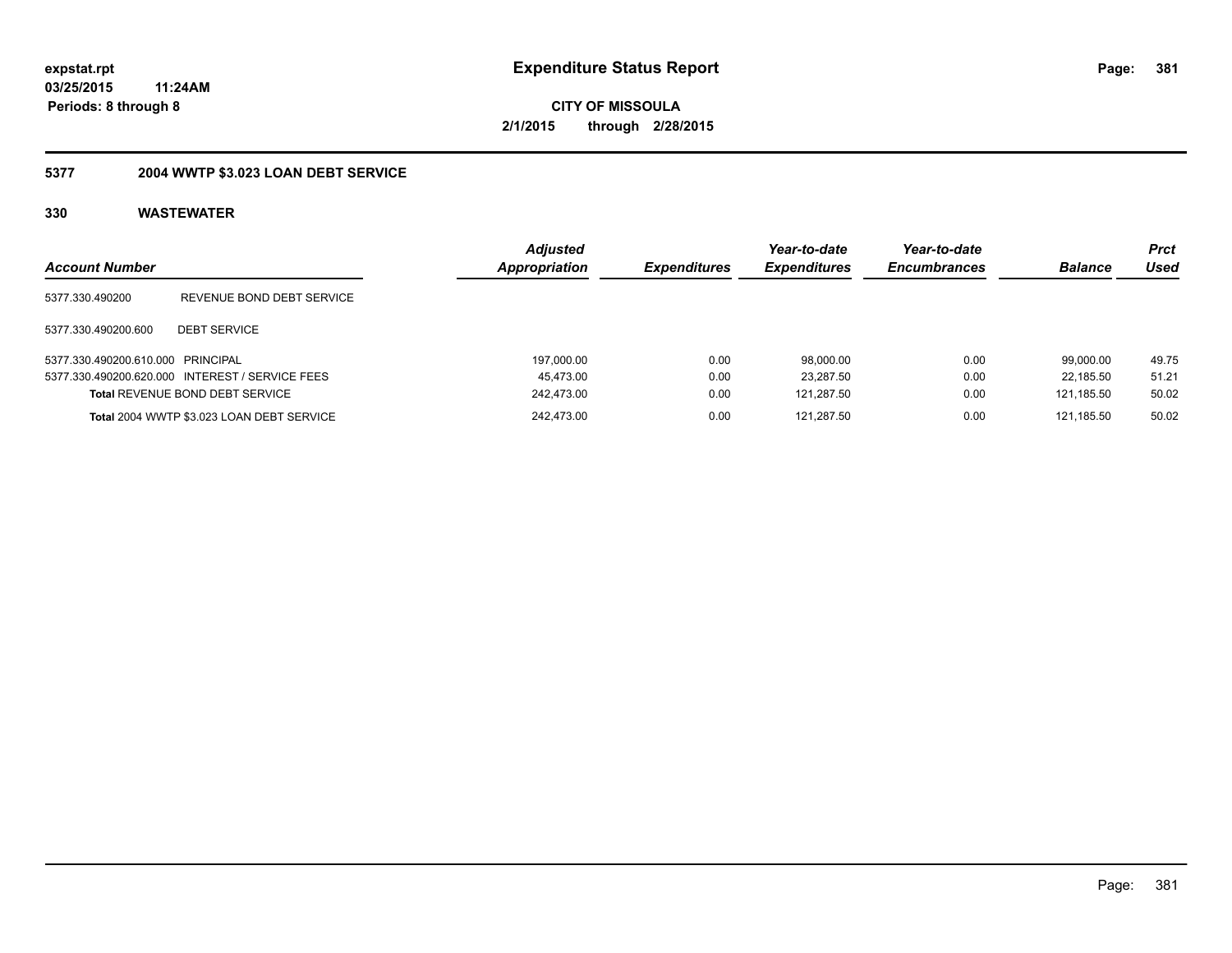## **5378 2004 WWTP \$3.023 LOAN RESERVE**

| <b>Account Number</b>       |                                                  | <b>Adjusted</b><br><b>Appropriation</b> | <b>Expenditures</b> | Year-to-date<br><b>Expenditures</b> | Year-to-date<br><b>Encumbrances</b> | <b>Balance</b>         | Prct<br><b>Used</b> |
|-----------------------------|--------------------------------------------------|-----------------------------------------|---------------------|-------------------------------------|-------------------------------------|------------------------|---------------------|
| 5378.330.430610             | ADMINISTRATION                                   |                                         |                     |                                     |                                     |                        |                     |
| 5378.330.430610.800         | OTHER OBJECTS                                    |                                         |                     |                                     |                                     |                        |                     |
| <b>Total ADMINISTRATION</b> | 5378.330.430610.820.000 TRANSFERS TO OTHER FUNDS | 21,200.00<br>21,200.00                  | 0.00<br>0.00        | 0.00<br>0.00                        | 0.00<br>0.00                        | 21.200.00<br>21,200.00 | 0.00<br>0.00        |
| 5378.330.490200             | REVENUE BOND DEBT SERVICE                        |                                         |                     |                                     |                                     |                        |                     |
| 5378.330.490200.600         | <b>DEBT SERVICE</b>                              |                                         |                     |                                     |                                     |                        |                     |
|                             | <b>Total REVENUE BOND DEBT SERVICE</b>           | 0.00                                    | 0.00                | 0.00                                | 0.00                                | 0.00                   | 0.00                |
|                             | Total 2004 WWTP \$3.023 LOAN RESERVE             | 21,200.00                               | 0.00                | 0.00                                | 0.00                                | 21.200.00              | 0.00                |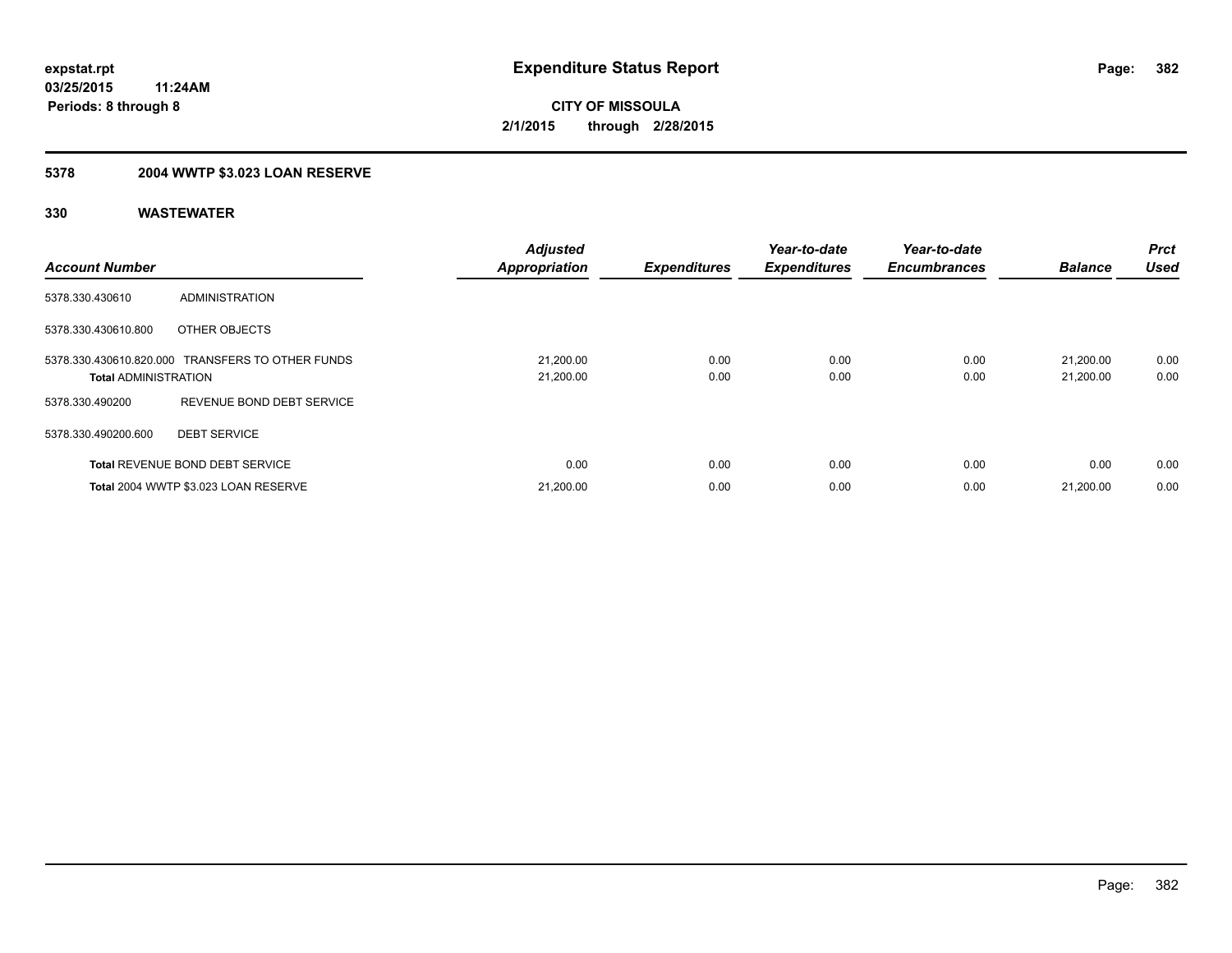### **5379 2005 BRICH/BRDY/LIN/GIL SRF DEBT**

| <b>Account Number</b>             |                                                 | <b>Adjusted</b><br><b>Appropriation</b> | <b>Expenditures</b> | Year-to-date<br><b>Expenditures</b> | Year-to-date<br><b>Encumbrances</b> | <b>Balance</b> | <b>Prct</b><br><b>Used</b> |
|-----------------------------------|-------------------------------------------------|-----------------------------------------|---------------------|-------------------------------------|-------------------------------------|----------------|----------------------------|
| 5379.330.430610                   | ADMINISTRATION                                  |                                         |                     |                                     |                                     |                |                            |
| 5379.330.430610.800               | OTHER OBJECTS                                   |                                         |                     |                                     |                                     |                |                            |
| <b>Total ADMINISTRATION</b>       |                                                 | 0.00                                    | 0.00                | 0.00                                | 0.00                                | 0.00           | 0.00                       |
| 5379.330.490200                   | REVENUE BOND DEBT SERVICE                       |                                         |                     |                                     |                                     |                |                            |
| 5379.330.490200.600               | <b>DEBT SERVICE</b>                             |                                         |                     |                                     |                                     |                |                            |
| 5379.330.490200.610.000 PRINCIPAL |                                                 | 86,000.00                               | 0.00                | 43,000.00                           | 0.00                                | 43,000.00      | 50.00                      |
|                                   | 5379.330.490200.620.000 INTEREST / SERVICE FEES | 23,389.00                               | 0.00                | 11,936.25                           | 0.00                                | 11.452.75      | 51.03                      |
|                                   | <b>Total REVENUE BOND DEBT SERVICE</b>          | 109,389.00                              | 0.00                | 54,936.25                           | 0.00                                | 54,452.75      | 50.22                      |
|                                   | Total 2005 BRICH/BRDY/LIN/GIL SRF DEBT          | 109,389.00                              | 0.00                | 54,936.25                           | 0.00                                | 54,452.75      | 50.22                      |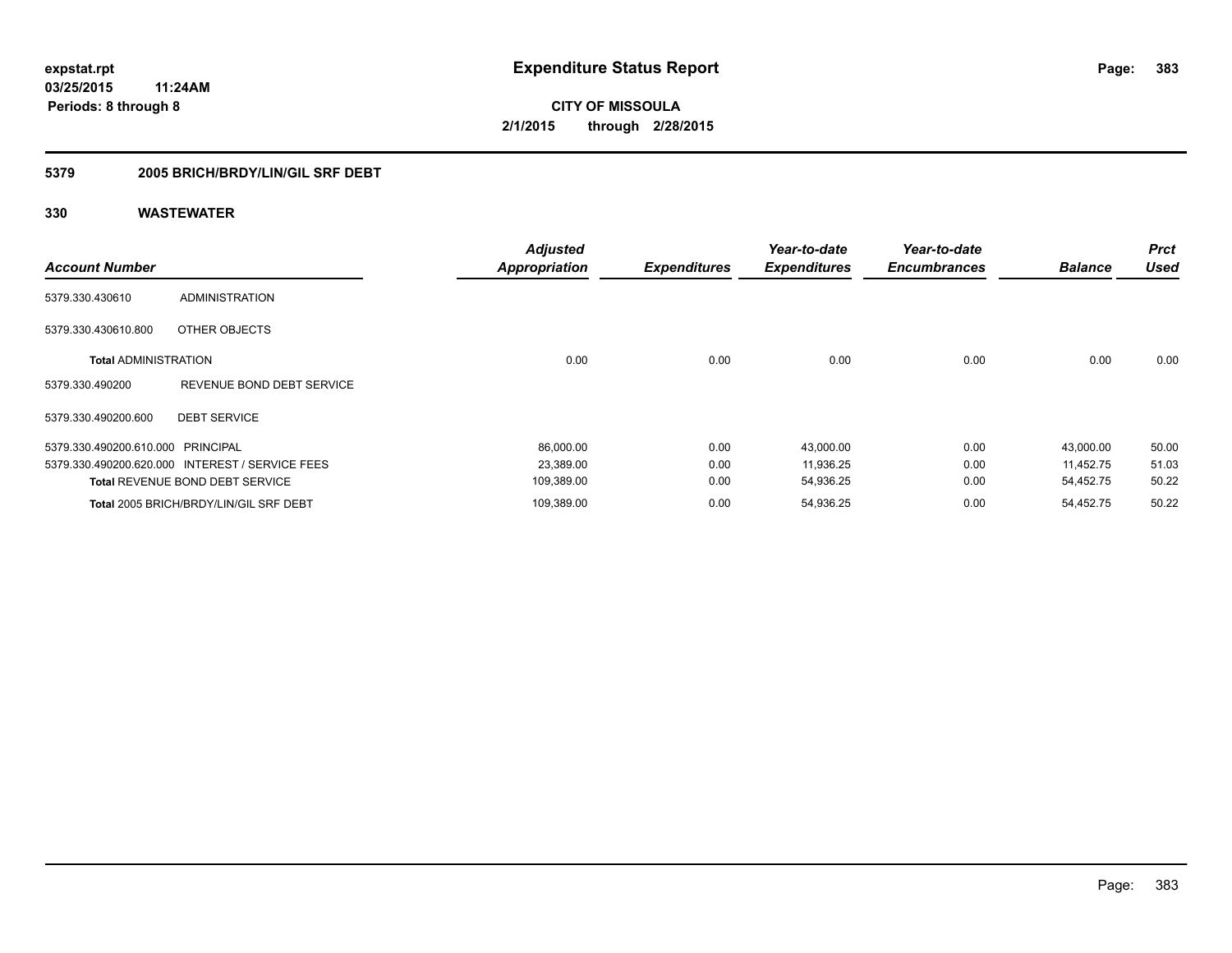#### **5380 BRDWY/BIRCH/GILBERT/LINCOLNWOOD**

| <b>Account Number</b>       |                                                  | <b>Adjusted</b><br><b>Appropriation</b> | <b>Expenditures</b> | Year-to-date<br><b>Expenditures</b> | Year-to-date<br><b>Encumbrances</b> | <b>Balance</b>         | <b>Prct</b><br><b>Used</b> |
|-----------------------------|--------------------------------------------------|-----------------------------------------|---------------------|-------------------------------------|-------------------------------------|------------------------|----------------------------|
| 5380.330.430610             | <b>ADMINISTRATION</b>                            |                                         |                     |                                     |                                     |                        |                            |
| 5380.330.430610.800         | OTHER OBJECTS                                    |                                         |                     |                                     |                                     |                        |                            |
| <b>Total ADMINISTRATION</b> | 5380.330.430610.820.000 TRANSFERS TO OTHER FUNDS | 10,840.00<br>10,840.00                  | 0.00<br>0.00        | 0.00<br>0.00                        | 0.00<br>0.00                        | 10.840.00<br>10,840.00 | 0.00<br>0.00               |
| 5380.330.490200             | REVENUE BOND DEBT SERVICE                        |                                         |                     |                                     |                                     |                        |                            |
| 5380.330.490200.600         | <b>DEBT SERVICE</b>                              |                                         |                     |                                     |                                     |                        |                            |
|                             | <b>Total REVENUE BOND DEBT SERVICE</b>           | 0.00                                    | 0.00                | 0.00                                | 0.00                                | 0.00                   | 0.00                       |
|                             | Total BRDWY/BIRCH/GILBERT/LINCOLNWOOD            | 10.840.00                               | 0.00                | 0.00                                | 0.00                                | 10.840.00              | 0.00                       |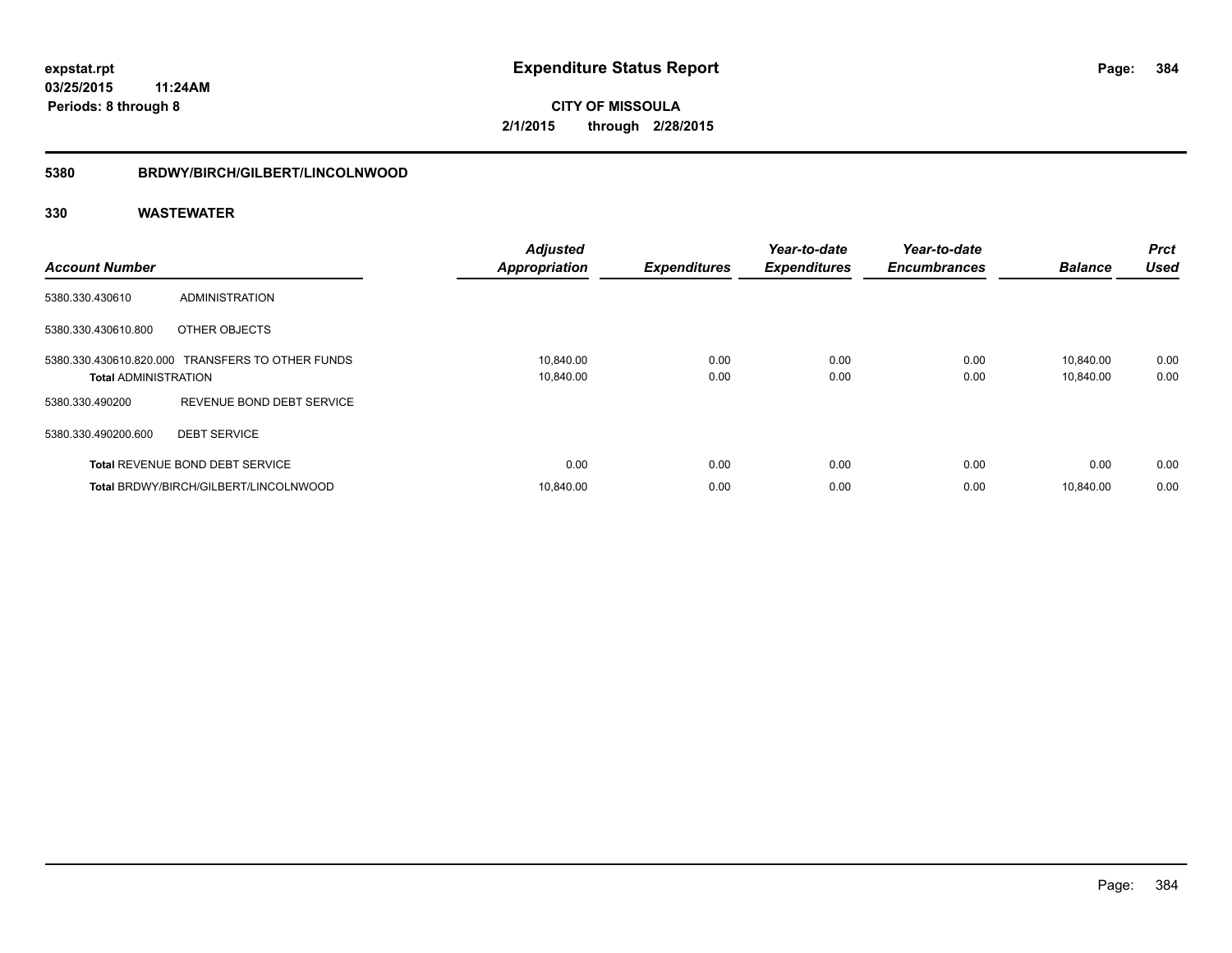### **5381 LINCOLNWOOD PH2 DEBT SERVICE**

| <b>Account Number</b>       |                                        | <b>Adjusted</b><br><b>Appropriation</b> | <b>Expenditures</b> | Year-to-date<br><b>Expenditures</b> | Year-to-date<br><b>Encumbrances</b> | <b>Balance</b> | <b>Prct</b><br><b>Used</b> |
|-----------------------------|----------------------------------------|-----------------------------------------|---------------------|-------------------------------------|-------------------------------------|----------------|----------------------------|
| 5381.330.430610             | ADMINISTRATION                         |                                         |                     |                                     |                                     |                |                            |
| 5381.330.430610.800         | OTHER OBJECTS                          |                                         |                     |                                     |                                     |                |                            |
| <b>Total ADMINISTRATION</b> |                                        | 0.00                                    | 0.00                | 0.00                                | 0.00                                | 0.00           | 0.00                       |
| 5381.330.490200             | REVENUE BOND DEBT SERVICE              |                                         |                     |                                     |                                     |                |                            |
| 5381.330.490200.600         | <b>DEBT SERVICE</b>                    |                                         |                     |                                     |                                     |                |                            |
|                             | <b>Total REVENUE BOND DEBT SERVICE</b> | 0.00                                    | 0.00                | 0.00                                | 0.00                                | 0.00           | 0.00                       |
|                             | Total LINCOLNWOOD PH2 DEBT SERVICE     | 0.00                                    | 0.00                | 0.00                                | 0.00                                | 0.00           | 0.00                       |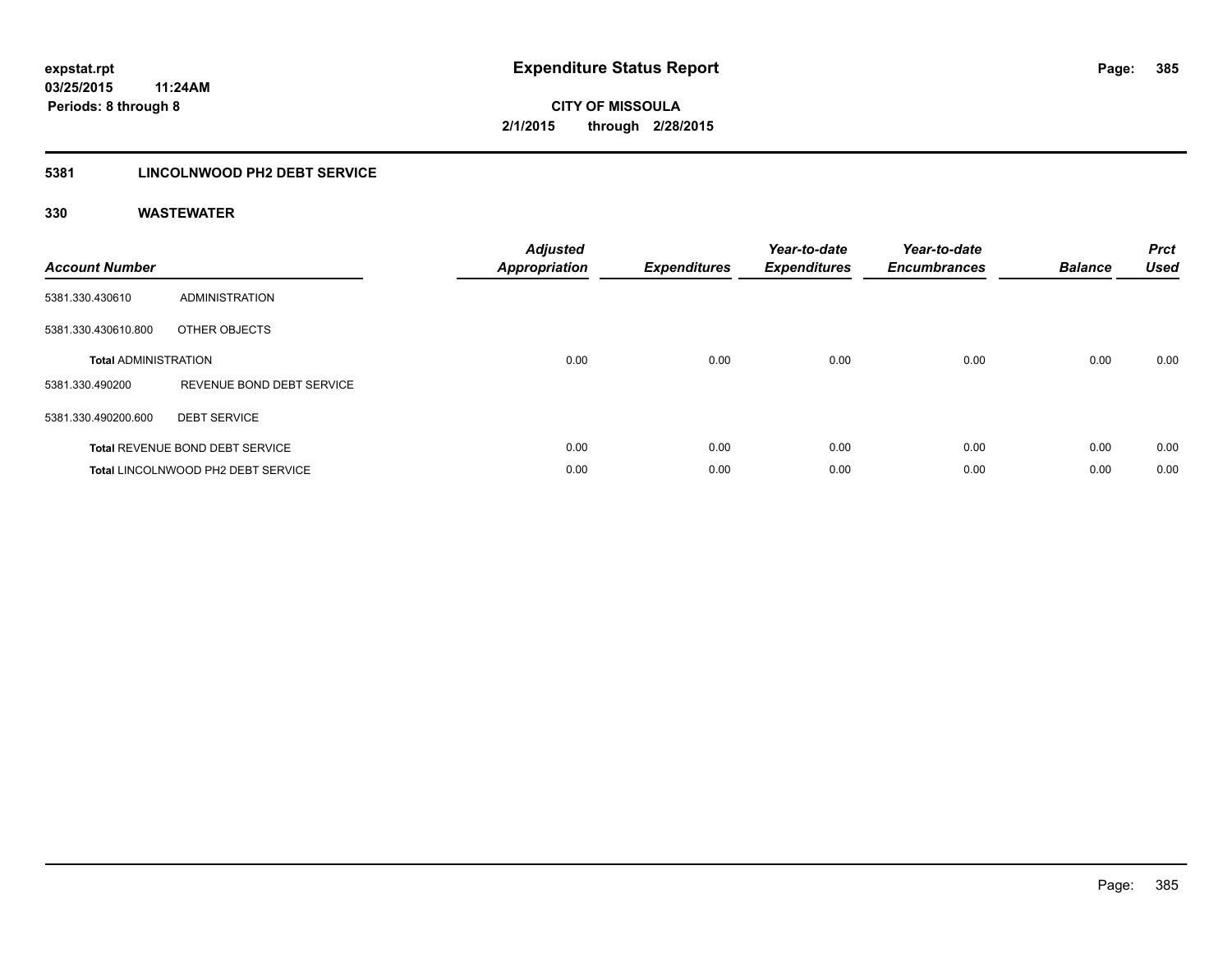### **5382 LINCOLNWOOD PH2 RESERVE FUND**

| <b>Account Number</b>       |                                                  | <b>Adjusted</b><br><b>Appropriation</b> | <b>Expenditures</b> | Year-to-date<br><b>Expenditures</b> | Year-to-date<br><b>Encumbrances</b> | <b>Balance</b>         | Prct<br><b>Used</b> |
|-----------------------------|--------------------------------------------------|-----------------------------------------|---------------------|-------------------------------------|-------------------------------------|------------------------|---------------------|
| 5382.330.430610             | <b>ADMINISTRATION</b>                            |                                         |                     |                                     |                                     |                        |                     |
| 5382.330.430610.800         | OTHER OBJECTS                                    |                                         |                     |                                     |                                     |                        |                     |
| <b>Total ADMINISTRATION</b> | 5382.330.430610.820.000 TRANSFERS TO OTHER FUNDS | 21,850.00<br>21,850.00                  | 0.00<br>0.00        | 0.00<br>0.00                        | 0.00<br>0.00                        | 21,850.00<br>21,850.00 | 0.00<br>0.00        |
| 5382.330.490200             | REVENUE BOND DEBT SERVICE                        |                                         |                     |                                     |                                     |                        |                     |
| 5382.330.490200.600         | <b>DEBT SERVICE</b>                              |                                         |                     |                                     |                                     |                        |                     |
|                             | <b>Total REVENUE BOND DEBT SERVICE</b>           | 0.00                                    | 0.00                | 0.00                                | 0.00                                | 0.00                   | 0.00                |
|                             | Total LINCOLNWOOD PH2 RESERVE FUND               | 21,850.00                               | 0.00                | 0.00                                | 0.00                                | 21,850.00              | 0.00                |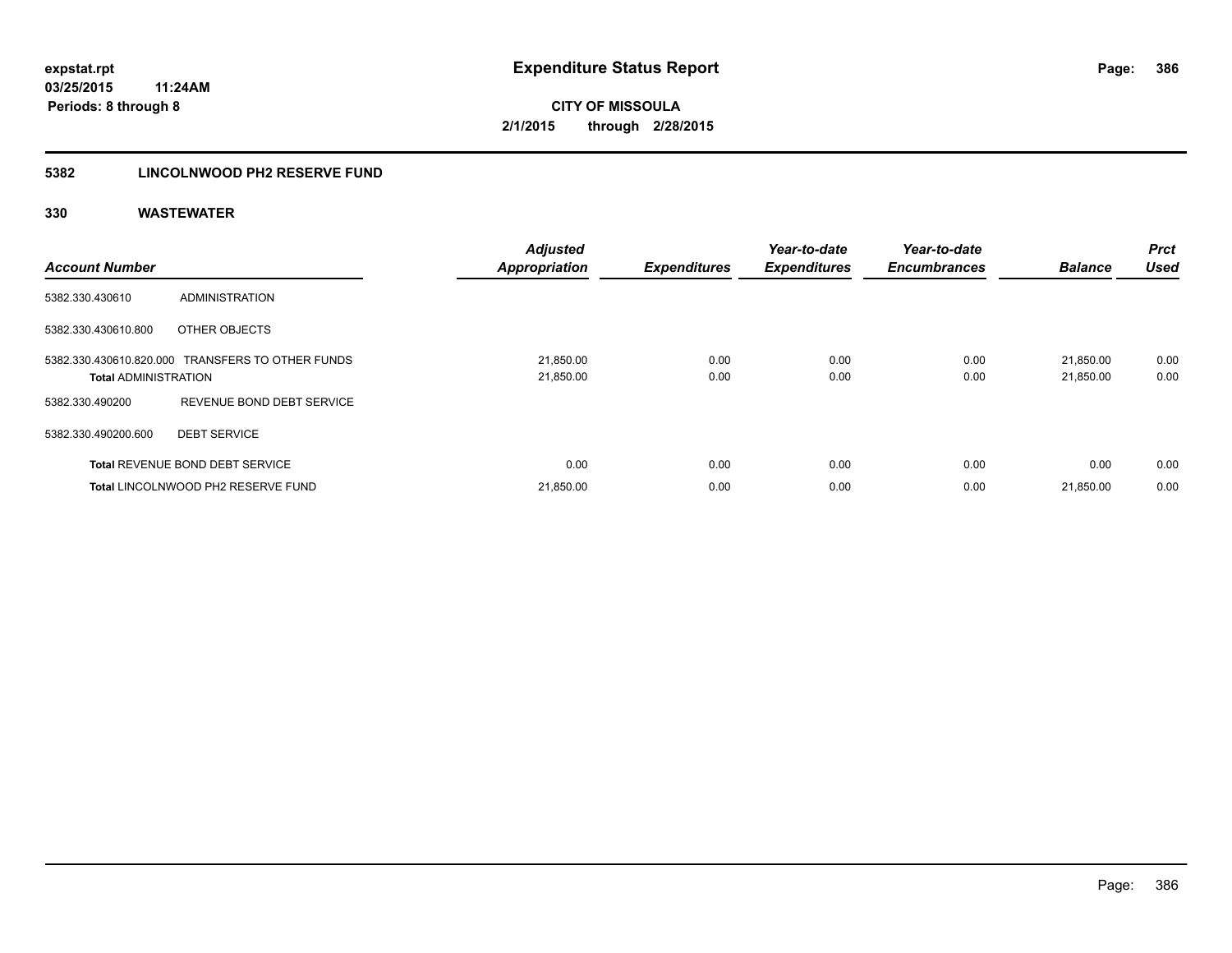# **CITY OF MISSOULA 2/1/2015 through 2/28/2015**

### **5383 FY09 RATTLESNAKE SEWER DEBT SVS**

| <b>Account Number</b>       |                           | <b>Adjusted</b><br>Appropriation | <b>Expenditures</b> | Year-to-date<br><b>Expenditures</b> | Year-to-date<br><b>Encumbrances</b> | <b>Balance</b> | <b>Prct</b><br><b>Used</b> |
|-----------------------------|---------------------------|----------------------------------|---------------------|-------------------------------------|-------------------------------------|----------------|----------------------------|
| 5383.330.430610             | ADMINISTRATION            |                                  |                     |                                     |                                     |                |                            |
| 5383.330.430610.800         | OTHER OBJECTS             |                                  |                     |                                     |                                     |                |                            |
| <b>Total ADMINISTRATION</b> |                           | 0.00                             | 0.00                | 0.00                                | 0.00                                | 0.00           | 0.00                       |
| 5383.330.490200             | REVENUE BOND DEBT SERVICE |                                  |                     |                                     |                                     |                |                            |
| 5383.330.490200.600         | <b>DEBT SERVICE</b>       |                                  |                     |                                     |                                     |                |                            |
| <b>Total DEBT SERVICE</b>   |                           | 0.00                             | 0.00                | 0.00                                | 0.00                                | 0.00           | 0.00                       |
| <b>Total WASTEWATER</b>     |                           | 0.00                             | 0.00                | 0.00                                | 0.00                                | 0.00           | 0.00                       |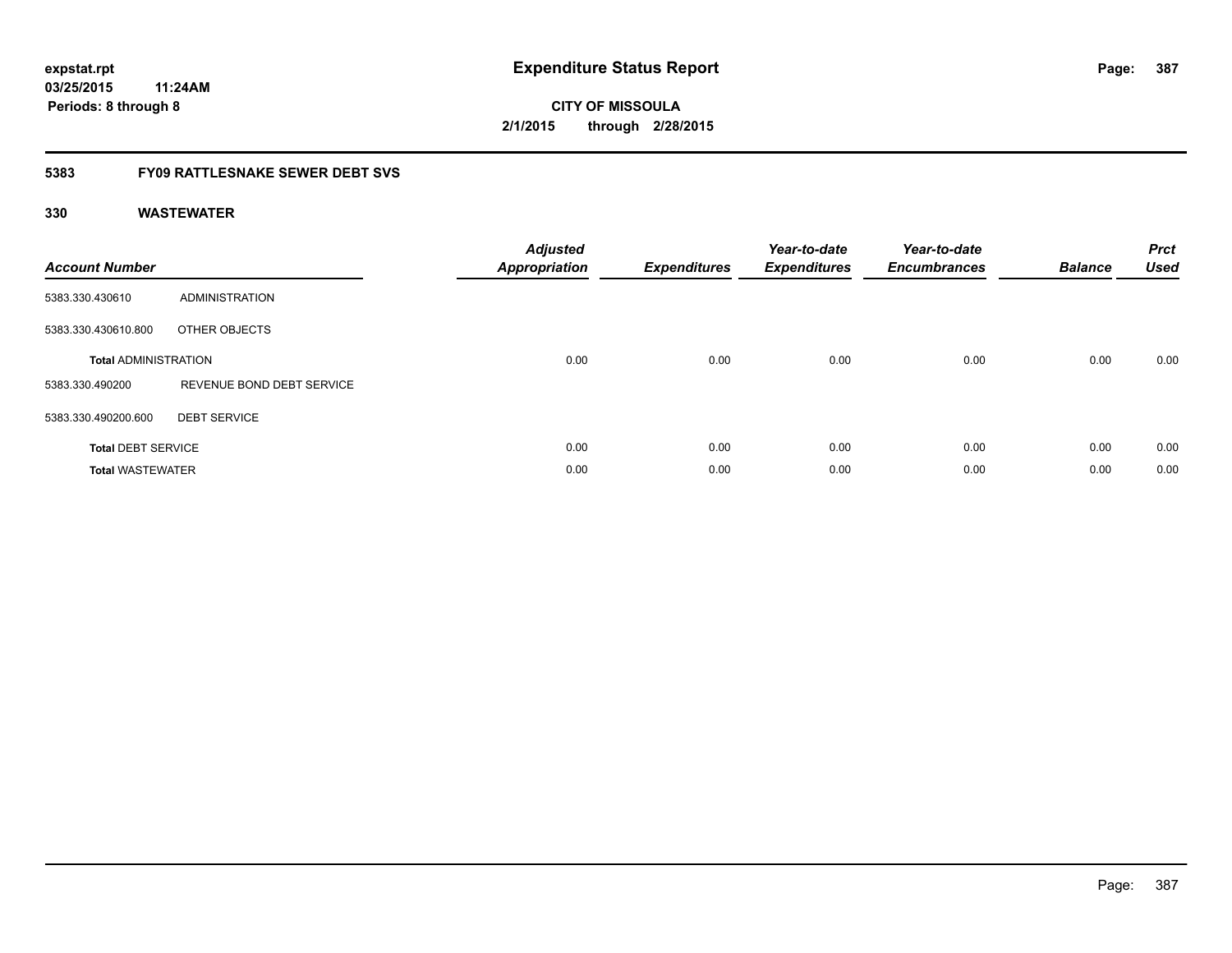# **CITY OF MISSOULA 2/1/2015 through 2/28/2015**

#### **5383 FY09 RATTLESNAKE SEWER DEBT SVS**

### **550 SID 544 PROJECT**

| <b>Account Number</b>             |                                                 | <b>Adjusted</b><br><b>Appropriation</b> | <b>Expenditures</b> | Year-to-date<br><b>Expenditures</b> | Year-to-date<br><b>Encumbrances</b> | <b>Balance</b> | <b>Prct</b><br>Used |
|-----------------------------------|-------------------------------------------------|-----------------------------------------|---------------------|-------------------------------------|-------------------------------------|----------------|---------------------|
| 5383.550.490200                   | REVENUE BOND DEBT SERVICE                       |                                         |                     |                                     |                                     |                |                     |
| 5383.550.490200.600               | <b>DEBT SERVICE</b>                             |                                         |                     |                                     |                                     |                |                     |
| 5383.550.490200.610.000 PRINCIPAL |                                                 | 20,000.00                               | 0.00                | 10.000.00                           | 0.00                                | 10.000.00      | 50.00               |
|                                   | 5383.550.490200.620.000 INTEREST / SERVICE FEES | 11,550.00                               | 0.00                | 5,850.00                            | 0.00                                | 5.700.00       | 50.65               |
| <b>Total DEBT SERVICE</b>         |                                                 | 31,550.00                               | 0.00                | 15,850.00                           | 0.00                                | 15.700.00      | 50.24               |
|                                   | <b>Total FY09 RATTLESNAKE SEWER DEBT SVS</b>    | 31,550.00                               | 0.00                | 15.850.00                           | 0.00                                | 15.700.00      | 50.24               |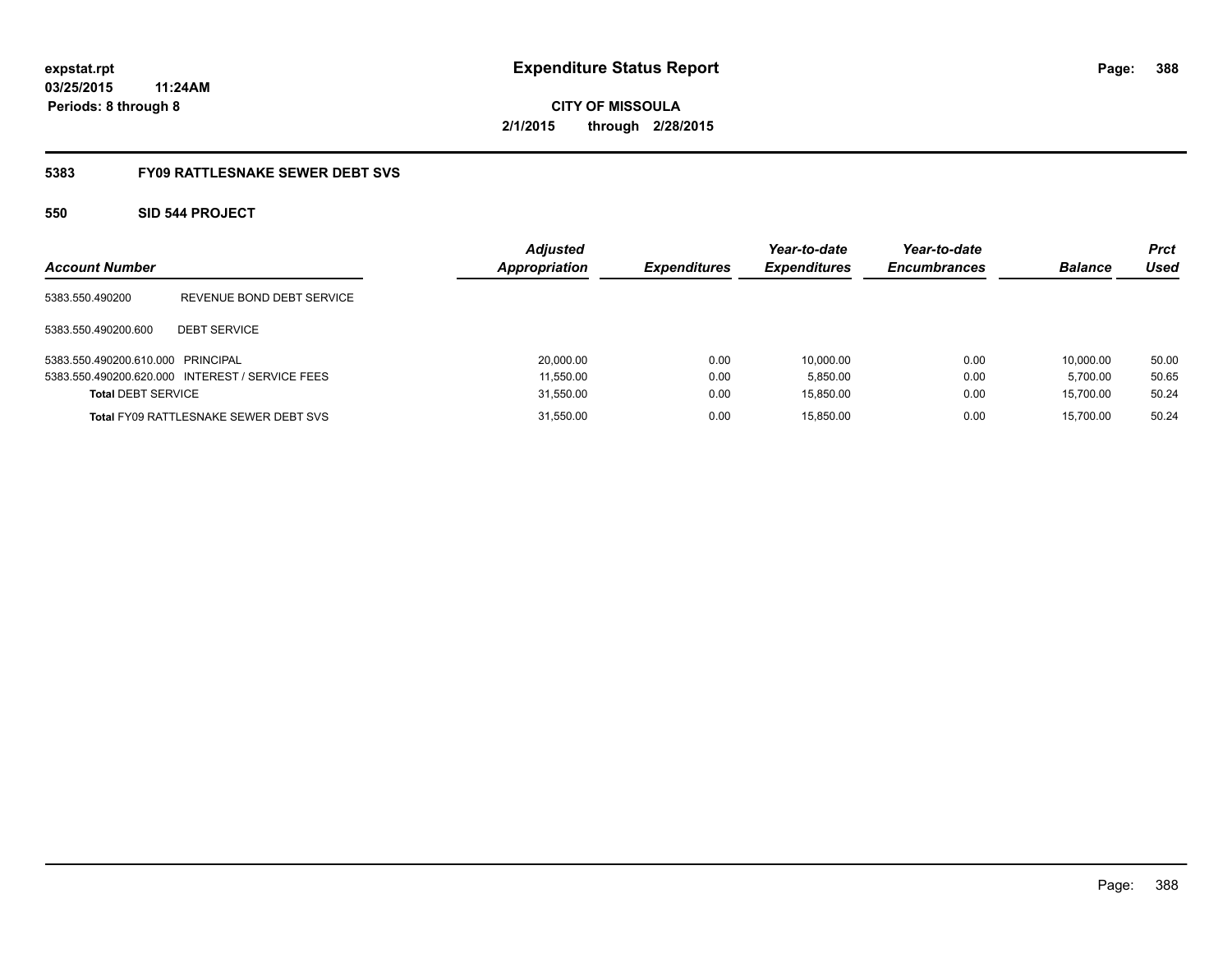#### **5384 09 LOLO BOND RESERVE**

| <b>Account Number</b>      |                                                  | <b>Adjusted</b><br><b>Appropriation</b> | <b>Expenditures</b> | Year-to-date<br><b>Expenditures</b> | Year-to-date<br><b>Encumbrances</b> | <b>Balance</b>       | <b>Prct</b><br><b>Used</b> |
|----------------------------|--------------------------------------------------|-----------------------------------------|---------------------|-------------------------------------|-------------------------------------|----------------------|----------------------------|
| 5384.330.490200            | REVENUE BOND DEBT SERVICE                        |                                         |                     |                                     |                                     |                      |                            |
| 5384.330.490200.800        | OTHER OBJECTS                                    |                                         |                     |                                     |                                     |                      |                            |
| <b>Total OTHER OBJECTS</b> | 5384.330.490200.820.000 TRANSFERS TO OTHER FUNDS | 4.644.00<br>4.644.00                    | 0.00<br>0.00        | 0.00<br>0.00                        | 0.00<br>0.00                        | 4.644.00<br>4,644.00 | 0.00<br>0.00               |
|                            | <b>Total REVENUE BOND DEBT SERVICE</b>           | 4.644.00                                | 0.00                | 0.00                                | 0.00                                | 4.644.00             | 0.00                       |
|                            | Total 09 LOLO BOND RESERVE                       | 4.644.00                                | 0.00                | 0.00                                | 0.00                                | 4.644.00             | 0.00                       |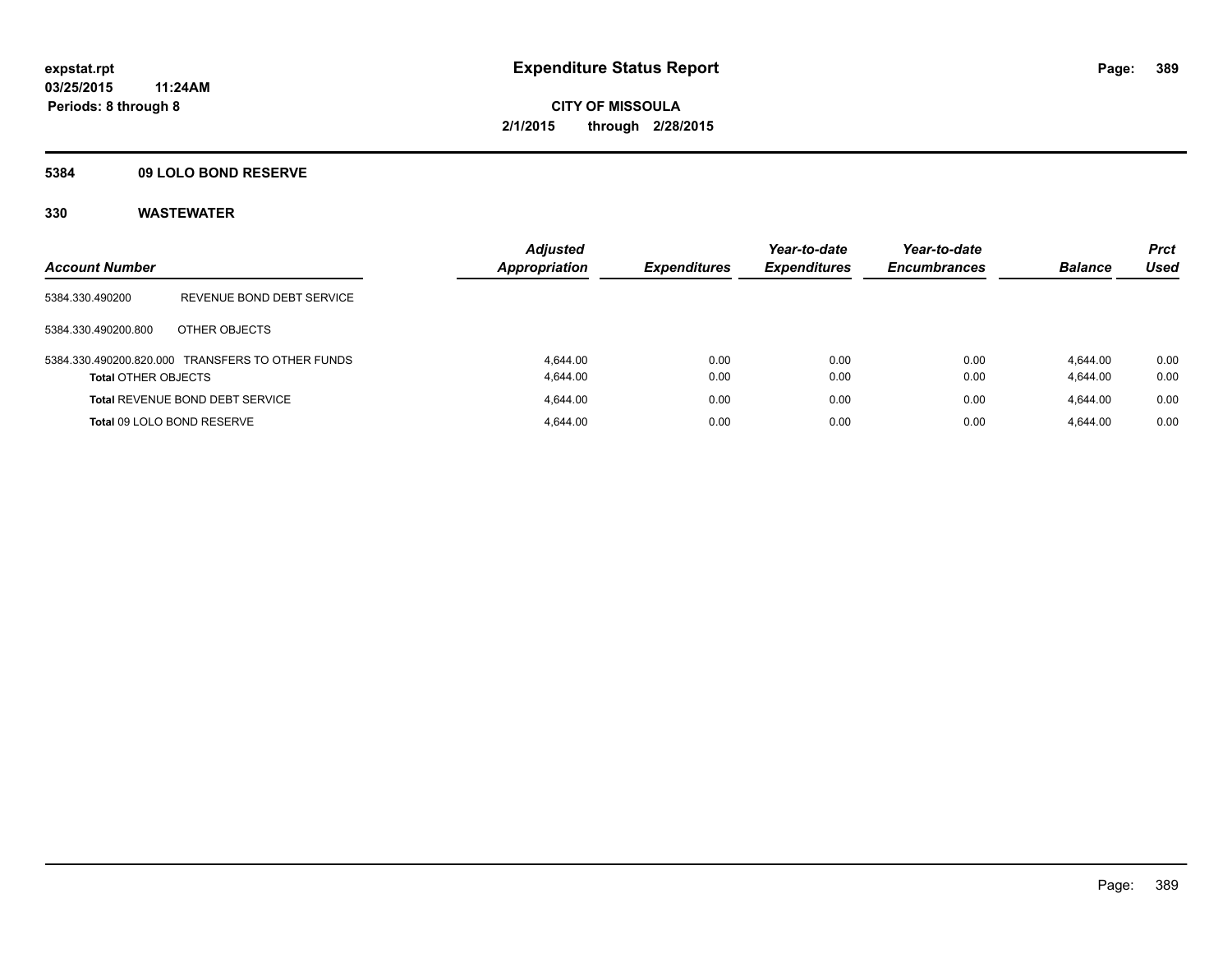#### **5386 FY10 HEADWORKS DEBT SERVICE**

| <b>Account Number</b>             |                                                 | <b>Adjusted</b><br><b>Appropriation</b> | <b>Expenditures</b> | Year-to-date<br><b>Expenditures</b> | Year-to-date<br><b>Encumbrances</b> | <b>Balance</b> | <b>Prct</b><br><b>Used</b> |
|-----------------------------------|-------------------------------------------------|-----------------------------------------|---------------------|-------------------------------------|-------------------------------------|----------------|----------------------------|
| 5386.330.490200                   | REVENUE BOND DEBT SERVICE                       |                                         |                     |                                     |                                     |                |                            |
| 5386.330.490200.600               | <b>DEBT SERVICE</b>                             |                                         |                     |                                     |                                     |                |                            |
| 5386.330.490200.610.000 PRINCIPAL |                                                 | 130.000.00                              | 0.00                | 0.00                                | 0.00                                | 130.000.00     | 0.00                       |
|                                   | 5386.330.490200.620.000 INTEREST / SERVICE FEES | 566.949.00                              | 0.00                | 283.874.34                          | 0.00                                | 283.074.66     | 50.07                      |
| <b>Total DEBT SERVICE</b>         |                                                 | 696.949.00                              | 0.00                | 283.874.34                          | 0.00                                | 413.074.66     | 40.73                      |
|                                   | <b>Total REVENUE BOND DEBT SERVICE</b>          | 696.949.00                              | 0.00                | 283.874.34                          | 0.00                                | 413.074.66     | 40.73                      |
|                                   | <b>Total FY10 HEADWORKS DEBT SERVICE</b>        | 696.949.00                              | 0.00                | 283.874.34                          | 0.00                                | 413.074.66     | 40.73                      |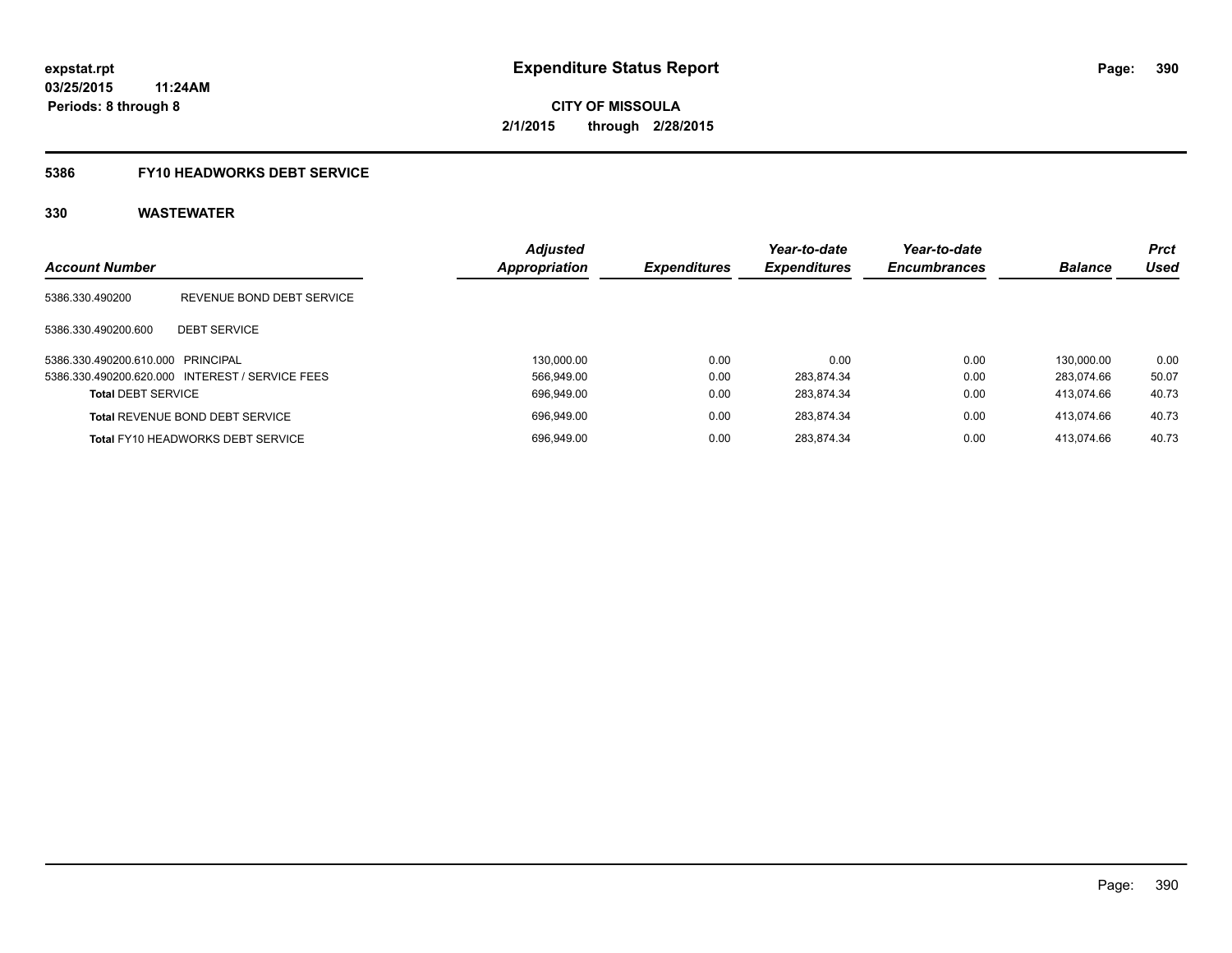**CITY OF MISSOULA 2/1/2015 through 2/28/2015**

#### **5387 FY11 SEWER \$1.29M BOND DEBT SERVICE**

|                                   |                                                 | <b>Adjusted</b> |                            | Year-to-date        | Year-to-date        |                | <b>Prct</b> |
|-----------------------------------|-------------------------------------------------|-----------------|----------------------------|---------------------|---------------------|----------------|-------------|
| <b>Account Number</b>             |                                                 | Appropriation   | <i><b>Expenditures</b></i> | <b>Expenditures</b> | <b>Encumbrances</b> | <b>Balance</b> | Used        |
| 5387.330.490200                   | REVENUE BOND DEBT SERVICE                       |                 |                            |                     |                     |                |             |
| 5387.330.490200.600               | <b>DEBT SERVICE</b>                             |                 |                            |                     |                     |                |             |
| 5387.330.490200.610.000 PRINCIPAL |                                                 | 45,000.00       | 0.00                       | 0.00                | 0.00                | 45.000.00      | 0.00        |
|                                   | 5387.330.490200.620.000 INTEREST / SERVICE FEES | 58,430.00       | 0.00                       | 29.040.00           | 0.00                | 29.390.00      | 49.70       |
|                                   | <b>Total REVENUE BOND DEBT SERVICE</b>          | 103,430.00      | 0.00                       | 29,040.00           | 0.00                | 74,390.00      | 28.08       |
|                                   | Total FY11 SEWER \$1.29M BOND DEBT SERVICE      | 103.430.00      | 0.00                       | 29.040.00           | 0.00                | 74.390.00      | 28.08       |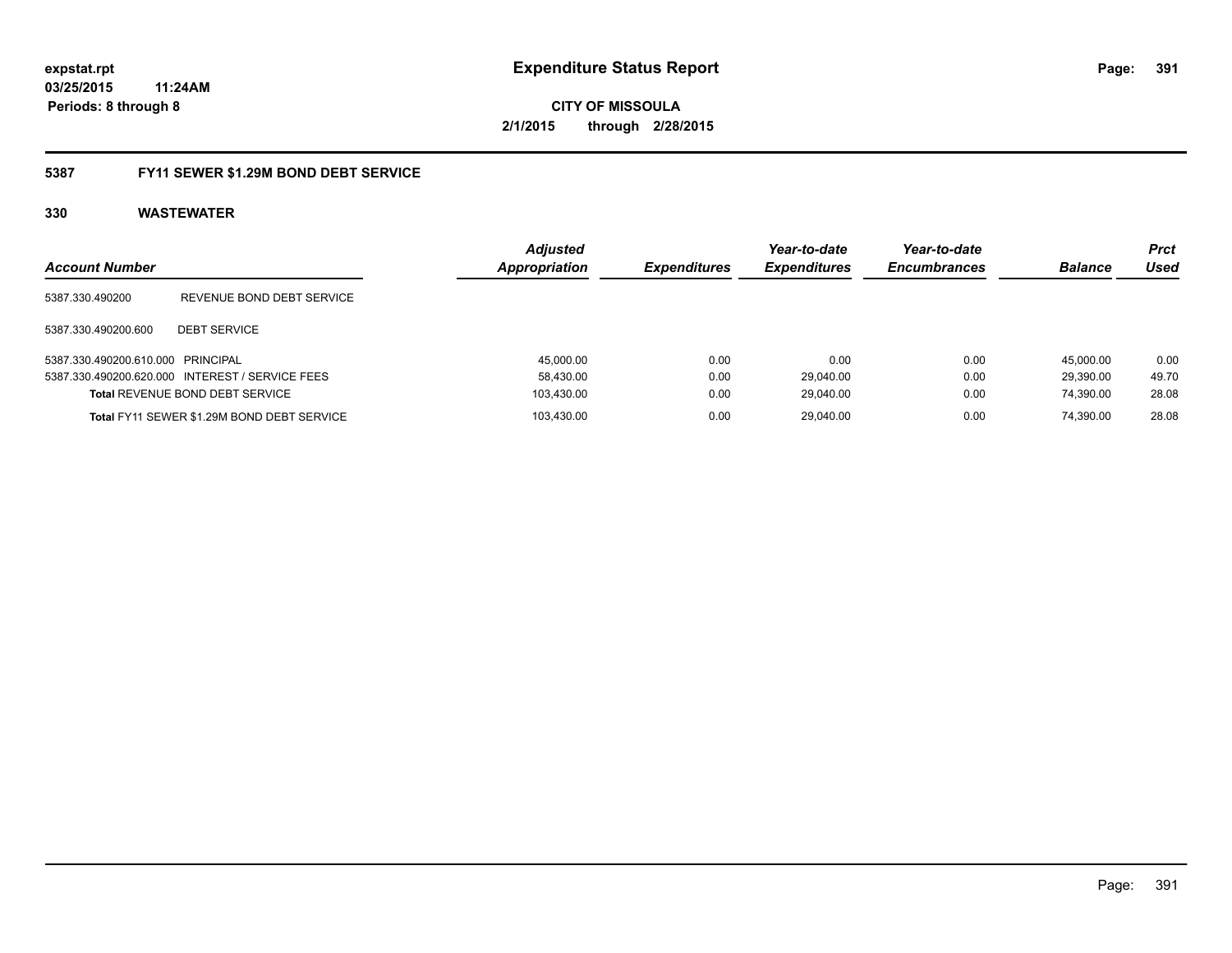### **5388 FY11 \$1.29M SEWER BOND RESERVE**

| <b>Account Number</b> |                                       | <b>Adjusted</b><br>Appropriation | <b>Expenditures</b> | Year-to-date<br><b>Expenditures</b> | Year-to-date<br><b>Encumbrances</b> | <b>Balance</b> | <b>Prct</b><br>Used |
|-----------------------|---------------------------------------|----------------------------------|---------------------|-------------------------------------|-------------------------------------|----------------|---------------------|
| 5388.330.430610       | ADMINISTRATION                        |                                  |                     |                                     |                                     |                |                     |
| 5388.330.430610.800   | OTHER OBJECTS                         |                                  |                     |                                     |                                     |                |                     |
|                       | Total FY11 \$1.29M SEWER BOND RESERVE | 0.00                             | 0.00                | 0.00                                | 0.00                                | 0.00           | 0.00                |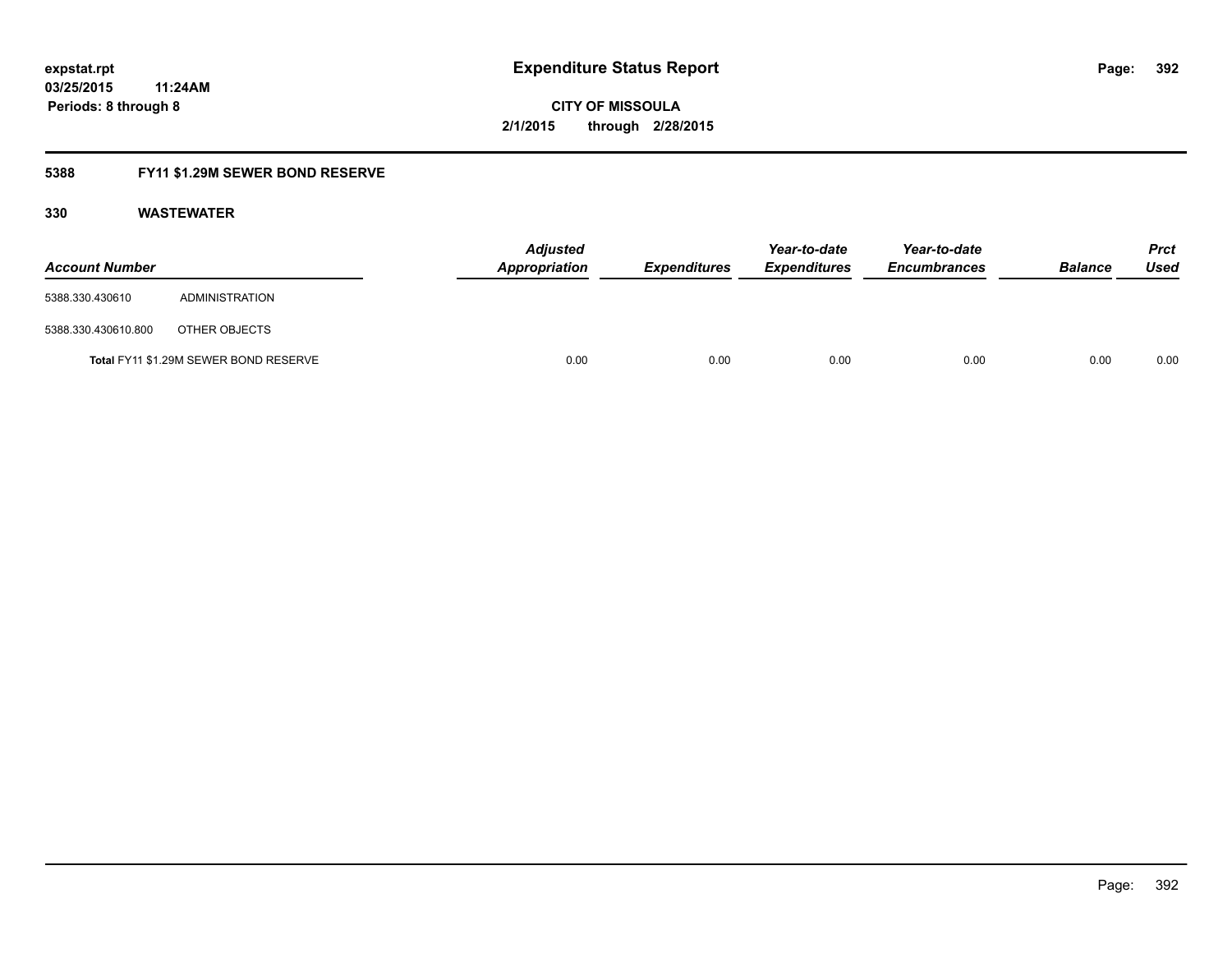**5711 AQUATICS**

#### **370 PARKS & RECREATION**

| <b>Account Number</b>          |                                                         | <b>Adjusted</b><br>Appropriation | <b>Expenditures</b> | Year-to-date<br><b>Expenditures</b> | Year-to-date<br><b>Encumbrances</b> | <b>Balance</b> | <b>Prct</b><br><b>Used</b> |
|--------------------------------|---------------------------------------------------------|----------------------------------|---------------------|-------------------------------------|-------------------------------------|----------------|----------------------------|
| 5711.370.460000                | <b>CULTURE &amp; RECREATION</b>                         |                                  |                     |                                     |                                     |                |                            |
| 5711.370.460000.100            | PERSONAL SERVICES                                       |                                  |                     |                                     |                                     |                |                            |
|                                | Total CULTURE & RECREATION                              | 0.00                             | 0.00                | 0.00                                | 0.00                                | 0.00           | 0.00                       |
| 5711.370.460449                | <b>GRILL VAN</b>                                        |                                  |                     |                                     |                                     |                |                            |
| 5711.370.460449.100            | PERSONAL SERVICES                                       |                                  |                     |                                     |                                     |                |                            |
| <b>Total PERSONAL SERVICES</b> |                                                         | 0.00                             | 0.00                | 0.00                                | 0.00                                | 0.00           | 0.00                       |
| 5711.370.460449.200            | <b>SUPPLIES</b>                                         |                                  |                     |                                     |                                     |                |                            |
| <b>Total SUPPLIES</b>          |                                                         | 0.00                             | 0.00                | 0.00                                | 0.00                                | 0.00           | 0.00                       |
| 5711.370.460449.300            | PURCHASED SERVICES                                      |                                  |                     |                                     |                                     |                |                            |
| <b>Total GRILL VAN</b>         |                                                         | 0.00                             | 0.00                | 0.00                                | 0.00                                | 0.00           | 0.00                       |
| 5711.370.460477                | <b>GRILL VAN</b>                                        |                                  |                     |                                     |                                     |                |                            |
| 5711.370.460477.100            | PERSONAL SERVICES                                       |                                  |                     |                                     |                                     |                |                            |
|                                | 5711.370.460477.110.000 GRILL VAN/SALARIES AND WAGES    | 20,256.00                        | 0.00                | 5,478.12                            | 0.00                                | 14,777.88      | 27.04                      |
|                                | 5711.370.460477.120.000 OVERTIME/TERMINATION            | 0.00                             | 0.00                | 7.91                                | 0.00                                | $-7.91$        | 0.00                       |
|                                | 5711.370.460477.140.000 EMPLOYER CONTRIBUTIONS          | 2,975.00                         | 0.00                | 795.64                              | 0.00                                | 2,179.36       | 26.74                      |
| <b>Total PERSONAL SERVICES</b> |                                                         | 23,231.00                        | 0.00                | 6,281.67                            | 0.00                                | 16,949.33      | 27.04                      |
| 5711.370.460477.200            | <b>SUPPLIES</b>                                         |                                  |                     |                                     |                                     |                |                            |
|                                | 5711.370.460477.240.000 GRILL VAN/OTHER SUPPLIES        | 35,000.00                        | 0.00                | 383.38                              | 0.00                                | 34,616.62      | 1.10                       |
| <b>Total SUPPLIES</b>          |                                                         | 35,000.00                        | 0.00                | 383.38                              | 0.00                                | 34,616.62      | 1.10                       |
| 5711.370.460477.300            | PURCHASED SERVICES                                      |                                  |                     |                                     |                                     |                |                            |
|                                | 5711.370.460477.330.000 PUBLICITY, SUBSCRIPTIONS & DUES | 0.00                             | 0.00                | 115.00                              | 0.00                                | $-115.00$      | 0.00                       |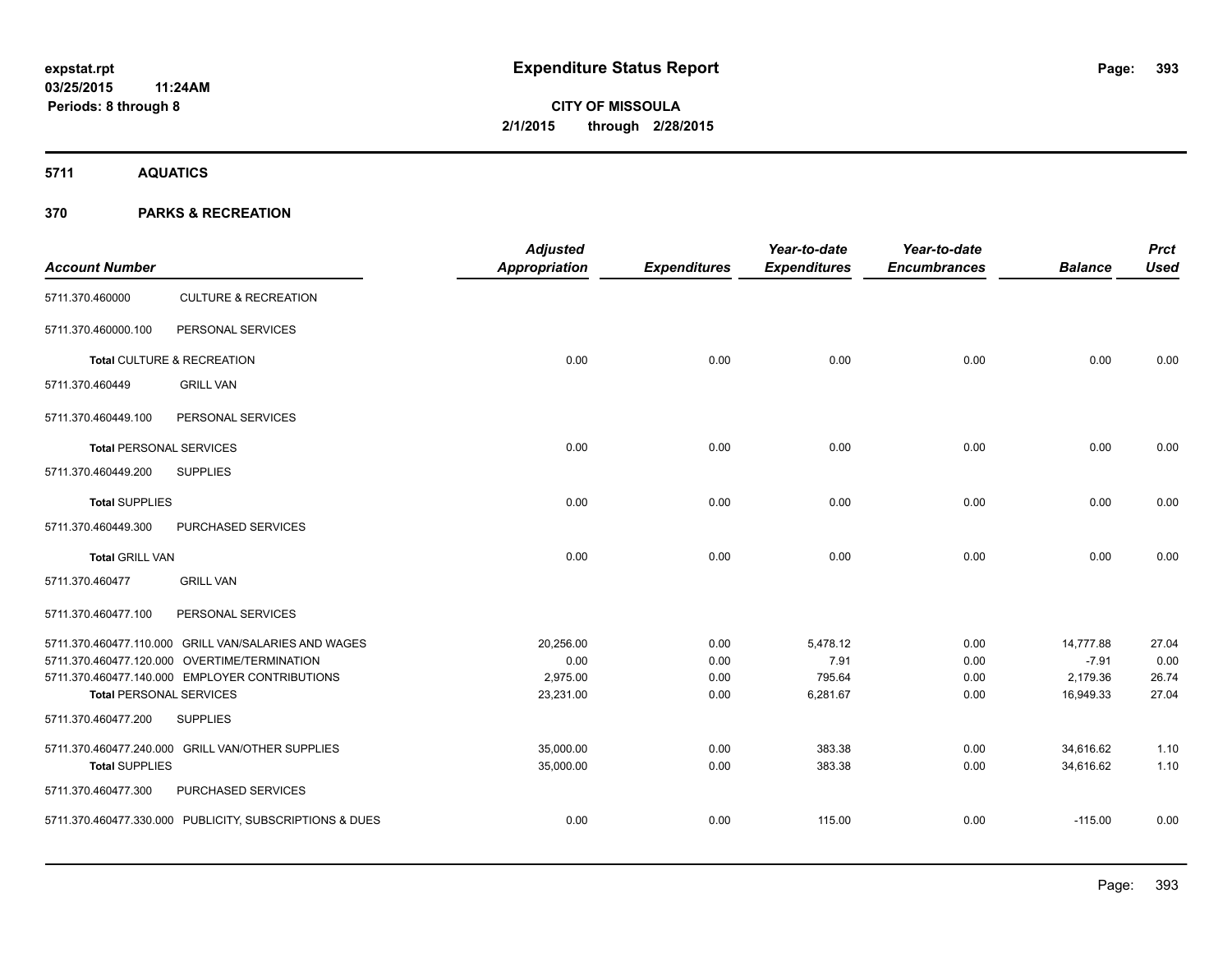**5711 AQUATICS**

#### **370 PARKS & RECREATION**

|                                                             | <b>Adjusted</b>      |                     | Year-to-date        | Year-to-date        |                | <b>Prct</b> |
|-------------------------------------------------------------|----------------------|---------------------|---------------------|---------------------|----------------|-------------|
| <b>Account Number</b>                                       | <b>Appropriation</b> | <b>Expenditures</b> | <b>Expenditures</b> | <b>Encumbrances</b> | <b>Balance</b> | <b>Used</b> |
| 5711.370.460477.341.000 GRILL VAN/ELECTRICITY & NATURAL GAS | 5,000.00             | 0.00                | 0.00                | 0.00                | 5,000.00       | 0.00        |
| 5711.370.460477.360.000 GRILL VAN/REPAIR & MAINTENANCE      | 2,000.00             | 0.00                | 54.99               | 0.00                | 1,945.01       | 2.75        |
| <b>Total PURCHASED SERVICES</b>                             | 7,000.00             | 0.00                | 169.99              | 0.00                | 6,830.01       | 2.43        |
| <b>Total GRILL VAN</b>                                      | 65,231.00            | 0.00                | 6,835.04            | 0.00                | 58.395.96      | 10.48       |
| <b>CURRENTS POOL EXPENSES</b><br>5711.370.460490            |                      |                     |                     |                     |                |             |
| PERSONAL SERVICES<br>5711.370.460490.100                    |                      |                     |                     |                     |                |             |
| 5711.370.460490.110.000 SALARIES AND WAGES                  | 304,220.00           | 22,998.45           | 255.891.62          | 0.00                | 48.328.38      | 84.11       |
| 5711.370.460490.120.000 OVERTIME/TERMINATION                | 500.00               | 0.00                | 101.03              | 0.00                | 398.97         | 20.21       |
| 5711.370.460490.140.000 EMPLOYER CONTRIBUTIONS              | 84,736.00            | 7,085.93            | 71,258.30           | 0.00                | 13,477.70      | 84.09       |
| 5711.370.460490.141.000 STATE RETIREMENT CONTRIBUTIONS      | 0.00                 | 28.64               | 495.45              | 0.00                | $-495.45$      | 0.00        |
| <b>Total PERSONAL SERVICES</b>                              | 389,456.00           | 30,113.02           | 327,746.40          | 0.00                | 61,709.60      | 84.15       |
| <b>SUPPLIES</b><br>5711.370.460490.200                      |                      |                     |                     |                     |                |             |
| 5711.370.460490.210.000 OFFICE SUPPLIES                     | 4,000.00             | 0.00                | 129.22              | 0.00                | 3,870.78       | 3.23        |
| 5711.370.460490.220.000 OPERATING SUPPLIES                  | 15,000.00            | 2,224.15            | 2,881.91            | 0.00                | 12,118.09      | 19.21       |
| 5711.370.460490.220.172 OPERATING SUPPLIES                  | 0.00                 | 0.00                | 242.18              | 0.00                | $-242.18$      | 0.00        |
| 5711.370.460490.220.173 OPERATING SUPPLIES                  | 0.00                 | 0.00                | 98.60               | 0.00                | $-98.60$       | 0.00        |
| 5711.370.460490.230.000 REPAIR/MAINTENANCE                  | 28,750.00            | 0.00                | 175.46              | 0.00                | 28,574.54      | 0.61        |
| 5711.370.460490.230.171 REPAIR/MAINTENANCE                  | 0.00                 | 1,693.07            | 21,606.97           | 0.00                | $-21,606.97$   | 0.00        |
| 5711.370.460490.230.178 REPAIR/MAINTENANCE                  | 0.00                 | 243.06              | 3,008.00            | 0.00                | $-3,008.00$    | 0.00        |
| 5711.370.460490.230.194 REPAIR/MAINTENANCE                  | 0.00                 | 21.85               | 6,838.98            | 0.00                | $-6,838.98$    | 0.00        |
| 5711.370.460490.240.000 OTHER SUPPLIES                      | 12,000.00            | 1,253.90            | 2,918.90            | 0.00                | 9,081.10       | 24.32       |
| 5711.370.460490.240.174 OTHER SUPPLIES                      | 0.00                 | 0.00                | 2,521.62            | 0.00                | $-2,521.62$    | 0.00        |
| 5711.370.460490.240.175 OTHER SUPPLIES                      | 0.00                 | 220.24              | 652.00              | 0.00                | $-652.00$      | 0.00        |
| 5711.370.460490.240.194 OTHER SUPPLIES                      | 0.00                 | 0.00                | 56.93               | 0.00                | $-56.93$       | 0.00        |
| <b>Total SUPPLIES</b>                                       | 59,750.00            | 5,656.27            | 41,130.77           | 0.00                | 18,619.23      | 68.84       |
| PURCHASED SERVICES<br>5711.370.460490.300                   |                      |                     |                     |                     |                |             |
| 5711.370.460490.310.000 COMMUNICATIONS                      | 250.00               | 0.00                | 0.00                | 0.00                | 250.00         | 0.00        |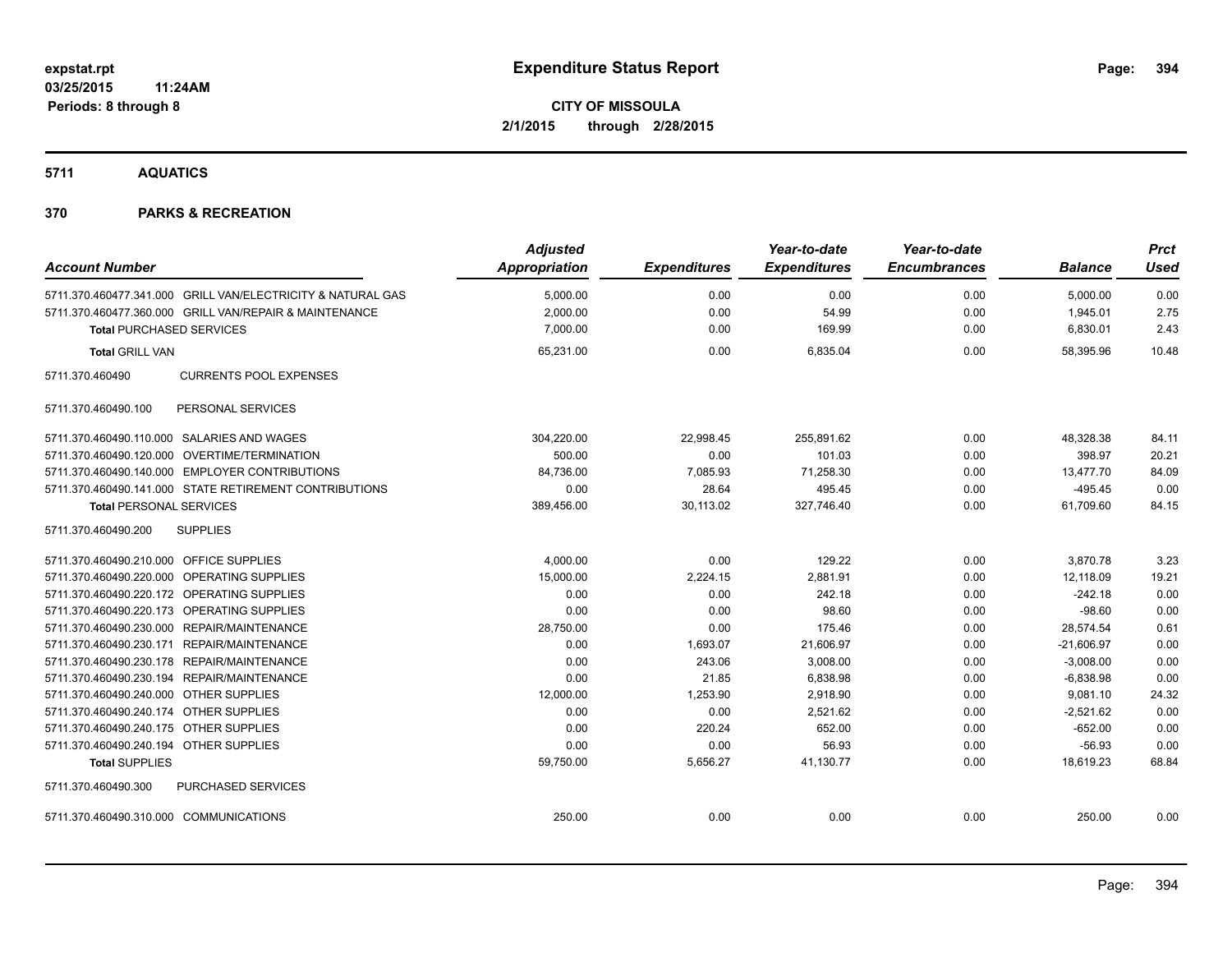**5711 AQUATICS**

#### **370 PARKS & RECREATION**

| <b>Account Number</b>                                   | <b>Adjusted</b><br>Appropriation | <b>Expenditures</b> | Year-to-date<br><b>Expenditures</b> | Year-to-date<br><b>Encumbrances</b> | <b>Balance</b> | <b>Prct</b><br><b>Used</b> |
|---------------------------------------------------------|----------------------------------|---------------------|-------------------------------------|-------------------------------------|----------------|----------------------------|
|                                                         |                                  |                     |                                     |                                     |                |                            |
| 5711.370.460490.320.000 PRINTING & DUPLICATING          | 6,500.00                         | 0.00                | 590.00                              | 0.00                                | 5,910.00       | 9.08                       |
| 5711.370.460490.330.000 PUBLICITY, SUBSCRIPTIONS & DUES | 13,700.00                        | 1,525.00            | 7,587.55                            | 0.00                                | 6,112.45       | 55.38                      |
| 5711.370.460490.330.176 PUBLICITY, SUBSCRIPTIONS & DUES | 0.00                             | 0.00                | 3,410.00                            | 0.00                                | $-3,410.00$    | 0.00                       |
| 5711.370.460490.340.000 SEWER                           | 3,245.00                         | 0.00                | 4,421.40                            | 0.00                                | $-1,176.40$    | 136.25                     |
| 5711.370.460490.341.000 ELECTRICITY & NATURAL GAS       | 121,000.00                       | 8,913.52            | 49,066.47                           | 0.00                                | 71,933.53      | 40.55                      |
| 5711.370.460490.343.000 WATER CHARGES                   | 5,556.00                         | 795.75              | 5,414.65                            | 0.00                                | 141.35         | 97.46                      |
| 5711.370.460490.344.000 TELEPHONE SERVICE               | 3,439.00                         | 338.29              | 2,693.46                            | 0.00                                | 745.54         | 78.32                      |
| 5711.370.460490.345.000 GARBAGE                         | 2,620.00                         | 179.98              | 834.17                              | 0.00                                | 1,785.83       | 31.84                      |
| 5711.370.460490.350.000 PROFESSIONAL SERVICES           | 20,000.00                        | 232.50              | 14,505.60                           | 0.00                                | 5,494.40       | 72.53                      |
| 5711.370.460490.350.194 PROFESSIONAL SERVICES           | 0.00                             | 0.00                | 33.50                               | 0.00                                | $-33.50$       | 0.00                       |
| 5711.370.460490.360.000 REPAIR & MAINTENANCE            | 4,000.00                         | 0.00                | 85.00                               | 0.00                                | 3,915.00       | 2.13                       |
| 5711.370.460490.360.178 REPAIR & MAINTENANCE            | 0.00                             | 0.00                | 1,490.90                            | 0.00                                | $-1,490.90$    | 0.00                       |
| 5711.370.460490.360.194 REPAIR & MAINTENANCE            | 0.00                             | 983.94              | 6,166.17                            | 0.00                                | $-6,166.17$    | 0.00                       |
| 5711.370.460490.370.000 TRAVEL                          | 2,000.00                         | 0.00                | 0.00                                | 0.00                                | 2,000.00       | 0.00                       |
| 5711.370.460490.380.000 TRAINING                        | 2,000.00                         | 105.00              | 1,429.00                            | 0.00                                | 571.00         | 71.45                      |
| 5711.370.460490.390.000 OTHER PURCHASED SERVICES        | 9,000.00                         | 0.00                | 747.48                              | 0.00                                | 8,252.52       | 8.31                       |
| 5711.370.460490.390.194 OTHER PURCHASED SERVICES        | 0.00                             | 0.00                | 1,011.26                            | 0.00                                | $-1,011.26$    | 0.00                       |
| <b>Total PURCHASED SERVICES</b>                         | 193,310.00                       | 13,073.98           | 99,486.61                           | 0.00                                | 93,823.39      | 51.46                      |
| <b>FIXED CHARGES</b><br>5711.370.460490.500             |                                  |                     |                                     |                                     |                |                            |
| 5711.370.460490.500.000 FIXED CHARGES                   | 381.00                           | 0.00                | 0.00                                | 0.00                                | 381.00         | 0.00                       |
| <b>Total FIXED CHARGES</b>                              | 381.00                           | 0.00                | 0.00                                | 0.00                                | 381.00         | 0.00                       |
| OTHER OBJECTS<br>5711.370.460490.800                    |                                  |                     |                                     |                                     |                |                            |
| <b>Total OTHER OBJECTS</b>                              | 0.00                             | 0.00                | 0.00                                | 0.00                                | 0.00           | 0.00                       |
| <b>CAPITAL OUTLAY</b><br>5711.370.460490.900            |                                  |                     |                                     |                                     |                |                            |
| <b>Total CAPITAL OUTLAY</b>                             | 0.00                             | 0.00                | 0.00                                | 0.00                                | 0.00           | 0.00                       |
| Total CURRENTS POOL EXPENSES                            | 642,897.00                       | 48,843.27           | 468,363.78                          | 0.00                                | 174,533.22     | 72.85                      |
| $-0.011$ $-0.011$ $-0.011$ $-0.011$                     |                                  |                     |                                     |                                     |                |                            |

5711.370.460491 SPLASH POOLS EXPENSES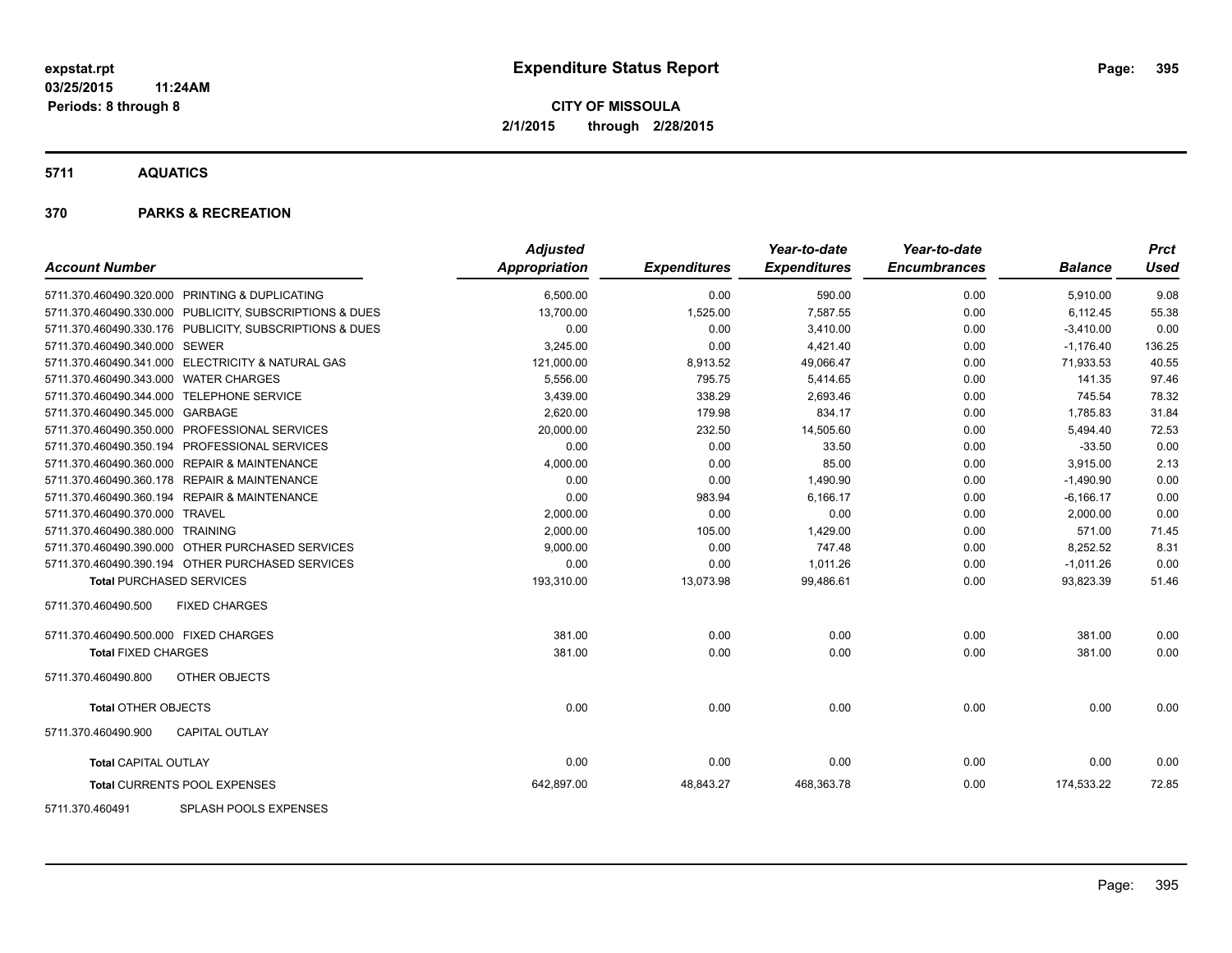**5711 AQUATICS**

#### **370 PARKS & RECREATION**

|                                                                  | <b>Adjusted</b>      |                     | Year-to-date        | Year-to-date        |                | <b>Prct</b> |
|------------------------------------------------------------------|----------------------|---------------------|---------------------|---------------------|----------------|-------------|
| <b>Account Number</b>                                            | <b>Appropriation</b> | <b>Expenditures</b> | <b>Expenditures</b> | <b>Encumbrances</b> | <b>Balance</b> | <b>Used</b> |
| 5711.370.460491.100<br>PERSONAL SERVICES                         |                      |                     |                     |                     |                |             |
| 5711.370.460491.110.000 SALARIES AND WAGES                       | 204,088.00           | 5,639.08            | 98,511.02           | 0.00                | 105,576.98     | 48.27       |
| 5711.370.460491.120.000 OVERTIME/TERMINATION                     | 500.00               | 0.00                | 78.52               | 0.00                | 421.48         | 15.70       |
| 5711.370.460491.140.000 EMPLOYER CONTRIBUTIONS                   | 45,071.00            | 1,271.98            | 19,043.40           | 0.00                | 26,027.60      | 42.25       |
| <b>Total PERSONAL SERVICES</b>                                   | 249,659.00           | 6,911.06            | 117,632.94          | 0.00                | 132,026.06     | 47.12       |
| <b>SUPPLIES</b><br>5711.370.460491.200                           |                      |                     |                     |                     |                |             |
| 5711.370.460491.210.000 OFFICE SUPPLIES                          | 500.00               | 0.00                | 2.99                | 0.00                | 497.01         | 0.60        |
| 5711.370.460491.220.000 OPERATING SUPPLIES                       | 15,000.00            | 0.00                | 32.97               | 0.00                | 14,967.03      | 0.22        |
| 5711.370.460491.220.172 OPERATING SUPPLIES                       | 0.00                 | 0.00                | 681.60              | 0.00                | $-681.60$      | 0.00        |
| 5711.370.460491.220.174 OPERATING SUPPLIES                       | 0.00                 | 0.00                | 1,365.51            | 0.00                | $-1,365.51$    | 0.00        |
| 5711.370.460491.220.194 OPERATING SUPPLIES                       | 0.00                 | 0.00                | 618.43              | 0.00                | $-618.43$      | 0.00        |
| 5711.370.460491.230.000 REPAIR/MAINTENANCE                       | 29,250.00            | 0.00                | 119.88              | 0.00                | 29,130.12      | 0.41        |
| 5711.370.460491.230.171 REPAIR/MAINTENANCE                       | 0.00                 | 0.00                | 14,584.34           | 0.00                | $-14,584.34$   | 0.00        |
| 5711.370.460491.230.174 REPAIR/MAINTENANCE                       | 0.00                 | 0.00                | 150.42              | 0.00                | $-150.42$      | 0.00        |
| 5711.370.460491.230.178 REPAIR/MAINTENANCE                       | 0.00                 | 0.00                | 2,224.73            | 0.00                | $-2,224.73$    | 0.00        |
| 5711.370.460491.230.194 REPAIR/MAINTENANCE                       | 0.00                 | 249.69              | 3,013.00            | 0.00                | $-3,013.00$    | 0.00        |
| 5711.370.460491.240.000 OTHER SUPPLIES                           | 74,000.00            | 0.00                | 0.00                | 0.00                | 74,000.00      | 0.00        |
| 5711.370.460491.240.171 OTHER SUPPLIES                           | 0.00                 | 0.00                | 1,995.90            | 0.00                | $-1,995.90$    | 0.00        |
| 5711.370.460491.240.174 OTHER SUPPLIES                           | 0.00                 | 0.00                | 45,937.80           | 0.00                | $-45,937.80$   | 0.00        |
| 5711.370.460491.240.175 OTHER SUPPLIES                           | 0.00                 | 0.00                | 765.69              | 0.00                | $-765.69$      | 0.00        |
| 5711.370.460491.240.180 OTHER SUPPLIES-MERCHANDISE SALES FRNTDSK | 0.00                 | 0.00                | 1,477.46            | 0.00                | $-1,477.46$    | 0.00        |
| <b>Total SUPPLIES</b>                                            | 118,750.00           | 249.69              | 72,970.72           | 0.00                | 45,779.28      | 61.45       |
| PURCHASED SERVICES<br>5711.370.460491.300                        |                      |                     |                     |                     |                |             |
| 5711.370.460491.310.000 COMMUNICATIONS                           | 250.00               | 0.00                | 0.00                | 0.00                | 250.00         | 0.00        |
| 5711.370.460491.320.000 PRINTING & DUPLICATING                   | 4,000.00             | 0.00                | 575.00              | 0.00                | 3,425.00       | 14.38       |
| 5711.370.460491.320.174 PRINTING & DUPLICATING                   | 0.00                 | 0.00                | 405.00              | 0.00                | $-405.00$      | 0.00        |
| 5711.370.460491.330.000 PUBLICITY, SUBSCRIPTIONS & DUES          | 3,500.00             | 0.00                | 2,976.50            | 0.00                | 523.50         | 85.04       |
| 5711.370.460491.330.174 PUBLICITY, SUBSCRIPTIONS & DUES          | 0.00                 | 0.00                | 115.00              | 0.00                | $-115.00$      | 0.00        |
| 5711.370.460491.330.176 PUBLICITY, SUBSCRIPTIONS & DUES          | 0.00                 | 0.00                | 500.00              | 0.00                | $-500.00$      | 0.00        |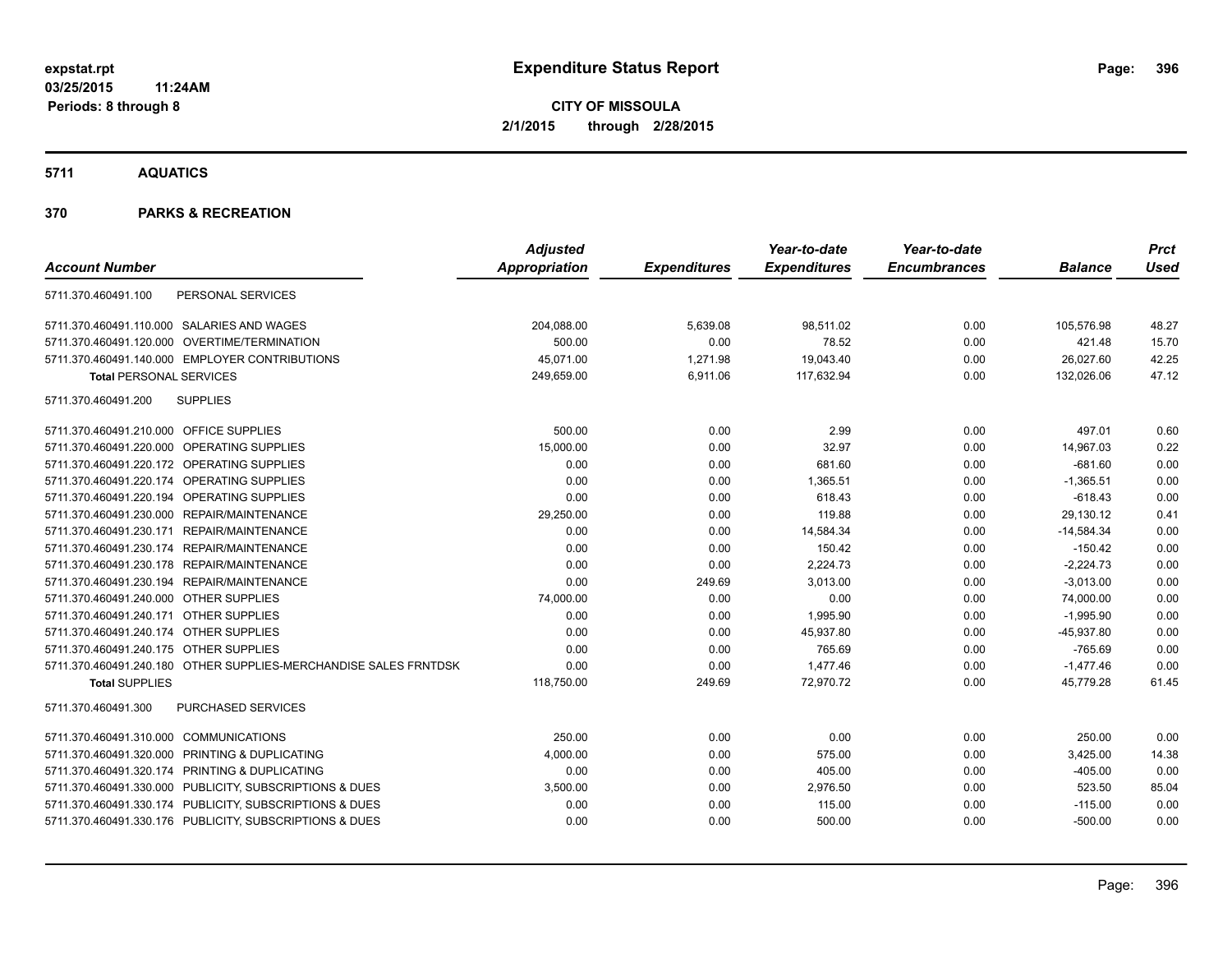**5711 AQUATICS**

### **370 PARKS & RECREATION**

|                                       |                                                   | <b>Adjusted</b>      |                     | Year-to-date        | Year-to-date        |                | <b>Prct</b> |
|---------------------------------------|---------------------------------------------------|----------------------|---------------------|---------------------|---------------------|----------------|-------------|
| <b>Account Number</b>                 |                                                   | <b>Appropriation</b> | <b>Expenditures</b> | <b>Expenditures</b> | <b>Encumbrances</b> | <b>Balance</b> | <b>Used</b> |
| 5711.370.460491.340.000 SEWER         |                                                   | 7,030.00             | 0.00                | 8,611.14            | 0.00                | $-1,581.14$    | 122.49      |
|                                       | 5711.370.460491.341.000 ELECTRICITY & NATURAL GAS | 65,000.00            | 396.81              | 48,162.22           | 0.00                | 16,837.78      | 74.10       |
| 5711.370.460491.343.000 WATER CHARGES |                                                   | 8,088.00             | 0.00                | 9,140.64            | 0.00                | $-1,052.64$    | 113.01      |
|                                       | 5711.370.460491.344.000 TELEPHONE SERVICE         | 4,100.00             | 286.48              | 2,858.86            | 0.00                | 1,241.14       | 69.73       |
| 5711.370.460491.345.000 GARBAGE       |                                                   | 2,031.00             | 0.00                | 693.59              | 0.00                | 1,337.41       | 34.15       |
|                                       | 5711.370.460491.350.000 PROFESSIONAL SERVICES     | 10,000.00            | 0.00                | 880.00              | 0.00                | 9,120.00       | 8.80        |
|                                       | 5711.370.460491.360.000 REPAIR & MAINTENANCE      | 4,500.00             | 0.00                | 883.77              | 0.00                | 3,616.23       | 19.64       |
|                                       | 5711.370.460491.360.174 REPAIR & MAINTENANCE      | 0.00                 | 0.00                | 107.89              | 0.00                | $-107.89$      | 0.00        |
|                                       | 5711.370.460491.360.194 REPAIR & MAINTENANCE      | 0.00                 | 0.00                | 681.00              | 0.00                | $-681.00$      | 0.00        |
| 5711.370.460491.380.000 TRAINING      |                                                   | 3,000.00             | 210.00              | 210.00              | 0.00                | 2,790.00       | 7.00        |
|                                       | 5711.370.460491.390.000 OTHER PURCHASED SERVICES  | 5,300.00             | 0.00                | 170.00              | 0.00                | 5,130.00       | 3.21        |
|                                       | 5711.370.460491.390.174 OTHER PURCHASED SERVICES  | 0.00                 | 0.00                | 85.00               | 0.00                | $-85.00$       | 0.00        |
|                                       | <b>Total PURCHASED SERVICES</b>                   | 116,799.00           | 893.29              | 77,055.61           | 0.00                | 39,743.39      | 65.97       |
| 5711.370.460491.800                   | <b>OTHER OBJECTS</b>                              |                      |                     |                     |                     |                |             |
| <b>Total OTHER OBJECTS</b>            |                                                   | 0.00                 | 0.00                | 0.00                | 0.00                | 0.00           | 0.00        |
| 5711.370.460491.900                   | <b>CAPITAL OUTLAY</b>                             |                      |                     |                     |                     |                |             |
| <b>Total CAPITAL OUTLAY</b>           |                                                   | 0.00                 | 0.00                | 0.00                | 0.00                | 0.00           | 0.00        |
|                                       | Total SPLASH POOLS EXPENSES                       | 485,208.00           | 8,054.04            | 267,659.27          | 0.00                | 217,548.73     | 55.16       |
| 5711.370.460493                       | <b>AQUATICS MAINTENANCE</b>                       |                      |                     |                     |                     |                |             |
| 5711.370.460493.300                   | PURCHASED SERVICES                                |                      |                     |                     |                     |                |             |
|                                       | <b>Total PURCHASED SERVICES</b>                   | 0.00                 | 0.00                | 0.00                | 0.00                | 0.00           | 0.00        |
| 5711.370.460493.500                   | <b>FIXED CHARGES</b>                              |                      |                     |                     |                     |                |             |
| <b>Total FIXED CHARGES</b>            |                                                   | 0.00                 | 0.00                | 0.00                | 0.00                | 0.00           | 0.00        |
| 5711.370.460493.900                   | <b>CAPITAL OUTLAY</b>                             |                      |                     |                     |                     |                |             |
| 5711.370.460493.920.000 BUILDINGS     |                                                   | 35,000.00            | 0.00                | 0.00                | 0.00                | 35,000.00      | 0.00        |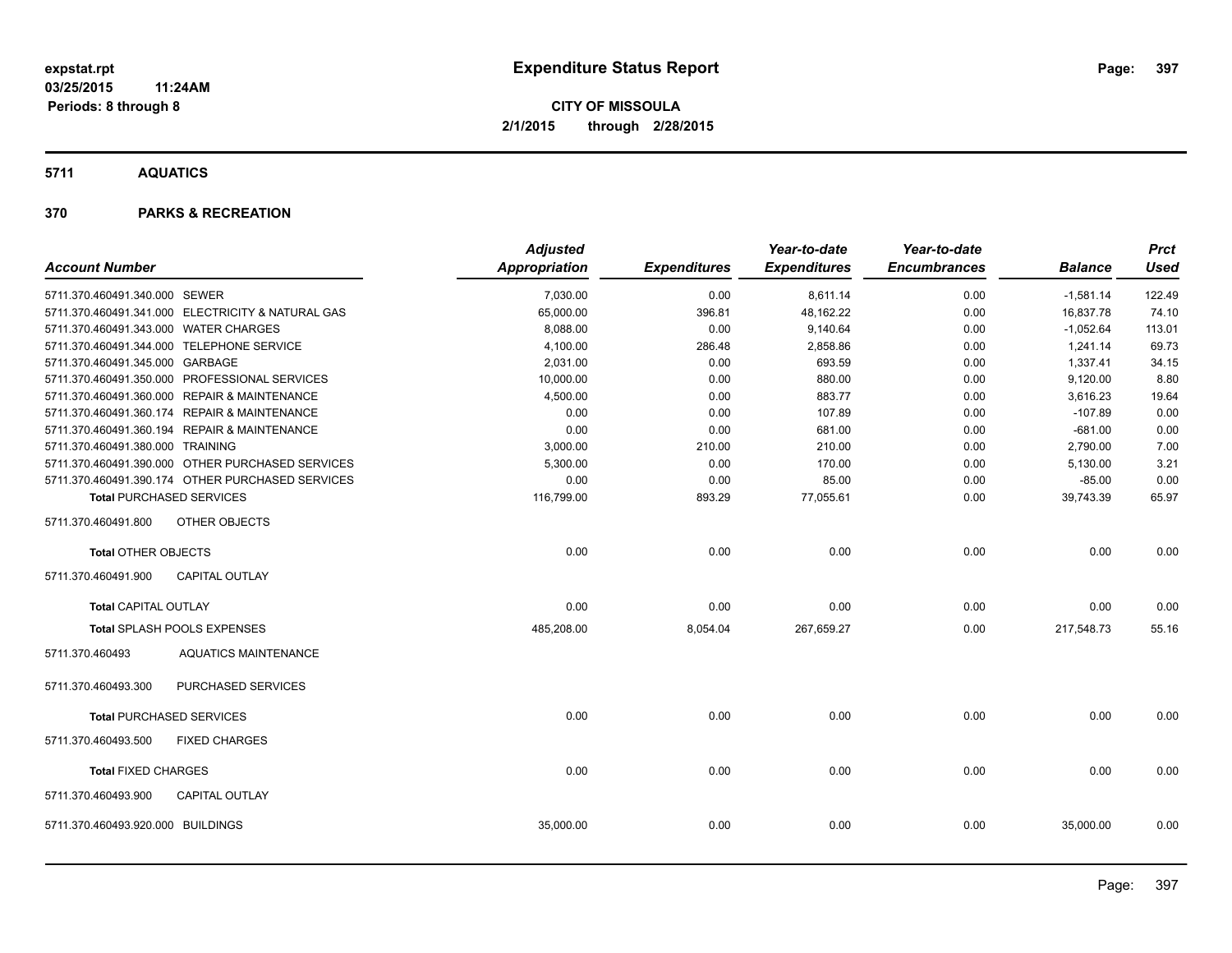**5711 AQUATICS**

### **370 PARKS & RECREATION**

| <b>Account Number</b>                                                     | <b>Adjusted</b><br><b>Appropriation</b> | <b>Expenditures</b> | Year-to-date<br><b>Expenditures</b> | Year-to-date<br><b>Encumbrances</b> | <b>Balance</b>           | <b>Prct</b><br><b>Used</b> |
|---------------------------------------------------------------------------|-----------------------------------------|---------------------|-------------------------------------|-------------------------------------|--------------------------|----------------------------|
| 5711.370.460493.930.000 IMPROVEMENTS<br><b>Total AQUATICS MAINTENANCE</b> | 0.00<br>35,000.00                       | 0.00<br>0.00        | 26,569.40<br>26,569.40              | 0.00<br>0.00                        | $-26,569.40$<br>8,430.60 | 0.00<br>75.91              |
|                                                                           |                                         |                     |                                     |                                     |                          |                            |
| <b>PARK MEMORIALS</b><br>5711.370.460512                                  |                                         |                     |                                     |                                     |                          |                            |
| <b>SUPPLIES</b><br>5711.370.460512.200                                    |                                         |                     |                                     |                                     |                          |                            |
| 5711.370.460512.220.000 PARTNERS IN PARK/OPERATING SUPPLIES               | 15,000.00                               | 0.00                | 0.00                                | 0.00                                | 15,000.00                | 0.00                       |
| 5711.370.460512.230.000 PARTNERS IN PARK/REPAIR/MAINTENANCE               | 10,000.00                               | 0.00                | 0.00                                | 0.00                                | 10.000.00                | 0.00                       |
| <b>Total SUPPLIES</b>                                                     | 25,000.00                               | 0.00                | 0.00                                | 0.00                                | 25,000.00                | 0.00                       |
| 5711.370.460512.300<br>PURCHASED SERVICES                                 |                                         |                     |                                     |                                     |                          |                            |
| 5711.370.460512.350.000 PARTNERS IN PARK/PROFESSIONAL SERVICES            | 10,000.00                               | 0.00                | 0.00                                | 0.00                                | 10,000.00                | 0.00                       |
| 5711.370.460512.360.000 PARTNERS IN PARK/REPAIR & MAINTENANCE             | 10,000.00                               | 0.00                | 0.00                                | 0.00                                | 10,000.00                | 0.00                       |
| 5711.370.460512.390.000 OTHER PURCHASED SERVICES                          | 5.000.00                                | 0.00                | 0.00                                | 0.00                                | 5,000.00                 | 0.00                       |
| <b>Total PURCHASED SERVICES</b>                                           | 25,000.00                               | 0.00                | 0.00                                | 0.00                                | 25,000.00                | 0.00                       |
| 5711.370.460512.900<br><b>CAPITAL OUTLAY</b>                              |                                         |                     |                                     |                                     |                          |                            |
| 5711.370.460512.920.000 PARTNERS IN PARK/BUILDINGS                        | 10,000.00                               | 0.00                | 0.00                                | 0.00                                | 10,000.00                | 0.00                       |
| 5711.370.460512.930.000 PARTNERS IN PARK/IMPROVEMENTS                     | 70,000.00                               | 0.00                | 0.00                                | 0.00                                | 70,000.00                | 0.00                       |
| 5711.370.460512.940.000 PARTNERS IN PARK/EQUIPMENT                        | 20,000.00                               | 0.00                | 0.00                                | 0.00                                | 20,000.00                | 0.00                       |
| <b>Total CAPITAL OUTLAY</b>                                               | 100,000.00                              | 0.00                | 0.00                                | 0.00                                | 100,000.00               | 0.00                       |
| <b>Total PARK MEMORIALS</b>                                               | 150,000.00                              | 0.00                | 0.00                                | 0.00                                | 150,000.00               | 0.00                       |
| 5711.370.460519<br><b>AQUATICS CAPITAL</b>                                |                                         |                     |                                     |                                     |                          |                            |
| 5711.370.460519.900<br><b>CAPITAL OUTLAY</b>                              |                                         |                     |                                     |                                     |                          |                            |
| <b>Total AQUATICS CAPITAL</b>                                             | 0.00                                    | 0.00                | 0.00                                | 0.00                                | 0.00                     | 0.00                       |
| 5711.370.490500<br><b>DEBT PAYMENTS</b>                                   |                                         |                     |                                     |                                     |                          |                            |
| <b>DEBT SERVICE</b><br>5711.370.490500.600                                |                                         |                     |                                     |                                     |                          |                            |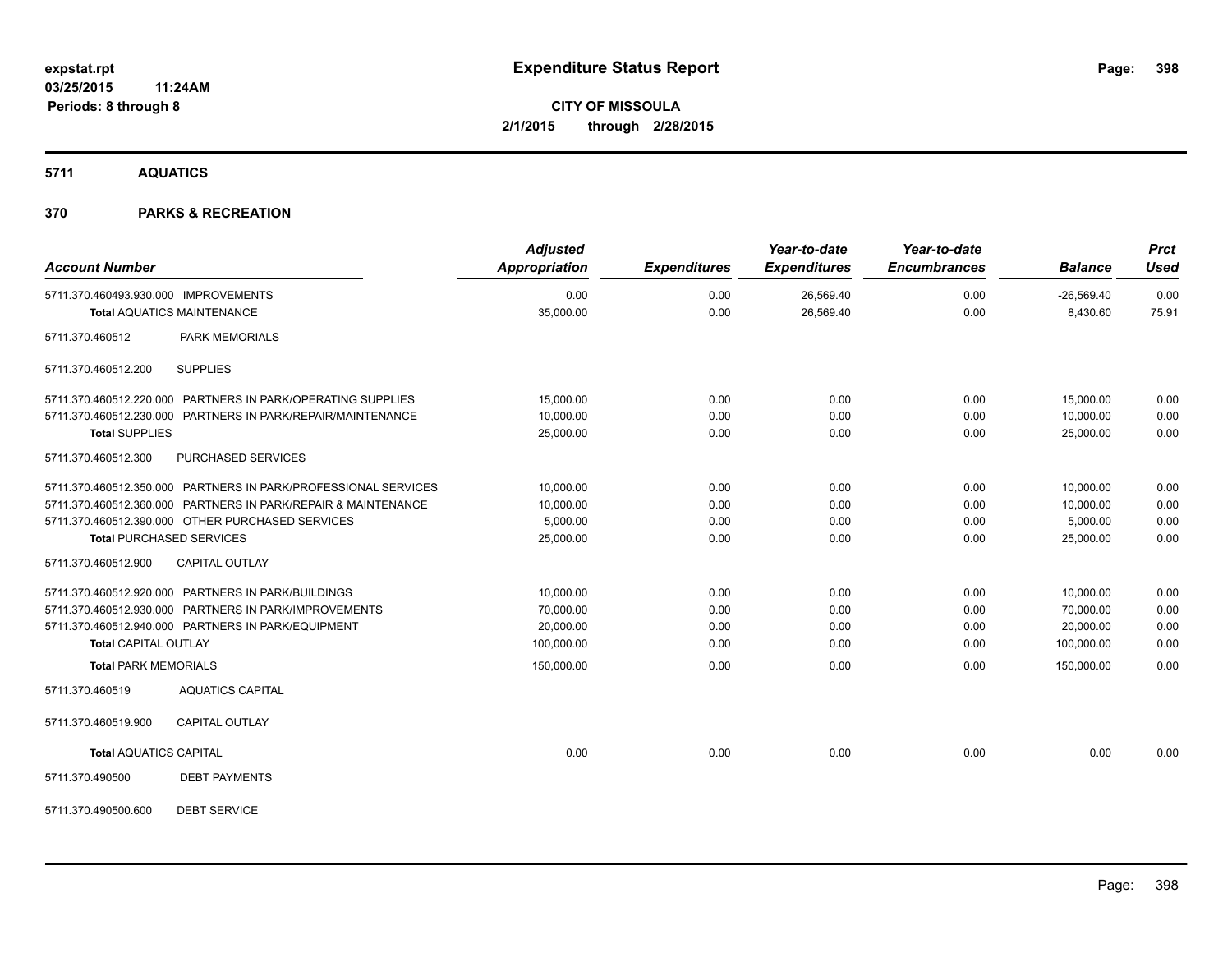**5711 AQUATICS**

### **370 PARKS & RECREATION**

| <b>Account Number</b>      |                                                                                          | <b>Adjusted</b><br><b>Appropriation</b> | <b>Expenditures</b> | Year-to-date<br><b>Expenditures</b> | Year-to-date<br><b>Encumbrances</b> | <b>Balance</b>         | <b>Prct</b><br>Used |
|----------------------------|------------------------------------------------------------------------------------------|-----------------------------------------|---------------------|-------------------------------------|-------------------------------------|------------------------|---------------------|
| <b>Total DEBT PAYMENTS</b> |                                                                                          | 0.00                                    | 0.00                | 0.00                                | 0.00                                | 0.00                   | 0.00                |
| 5711.370.490506            | <b>CORE FINANCED EQUIPMENT</b>                                                           |                                         |                     |                                     |                                     |                        |                     |
| 5711.370.490506.600        | <b>DEBT SERVICE</b>                                                                      |                                         |                     |                                     |                                     |                        |                     |
|                            | 5711.370.490506.610.000 GRILL VAN DEBT-PRINCIPAL<br><b>Total CORE FINANCED EQUIPMENT</b> | 12.377.00<br>12,377.00                  | 0.00<br>0.00        | 0.00<br>0.00                        | 0.00<br>0.00                        | 12,377.00<br>12,377.00 | 0.00<br>0.00        |
| 5711.370.510110            | <b>MERCHANT SERVICES</b>                                                                 |                                         |                     |                                     |                                     |                        |                     |
| 5711.370.510110.500        | <b>FIXED CHARGES</b>                                                                     |                                         |                     |                                     |                                     |                        |                     |
|                            | 5711.370.510110.550.000 MERCHANT SERVICE FEES                                            | 14,000.00                               | 0.00                | 0.00                                | 0.00                                | 14,000.00              | 0.00                |
|                            | <b>Total MERCHANT SERVICES</b>                                                           | 14,000.00                               | 0.00                | 0.00                                | 0.00                                | 14,000.00              | 0.00                |
|                            | <b>Total PARKS &amp; RECREATION</b>                                                      | 1,404,713.00                            | 56,897.31           | 769,427.49                          | 0.00                                | 635,285.51             | 54.77               |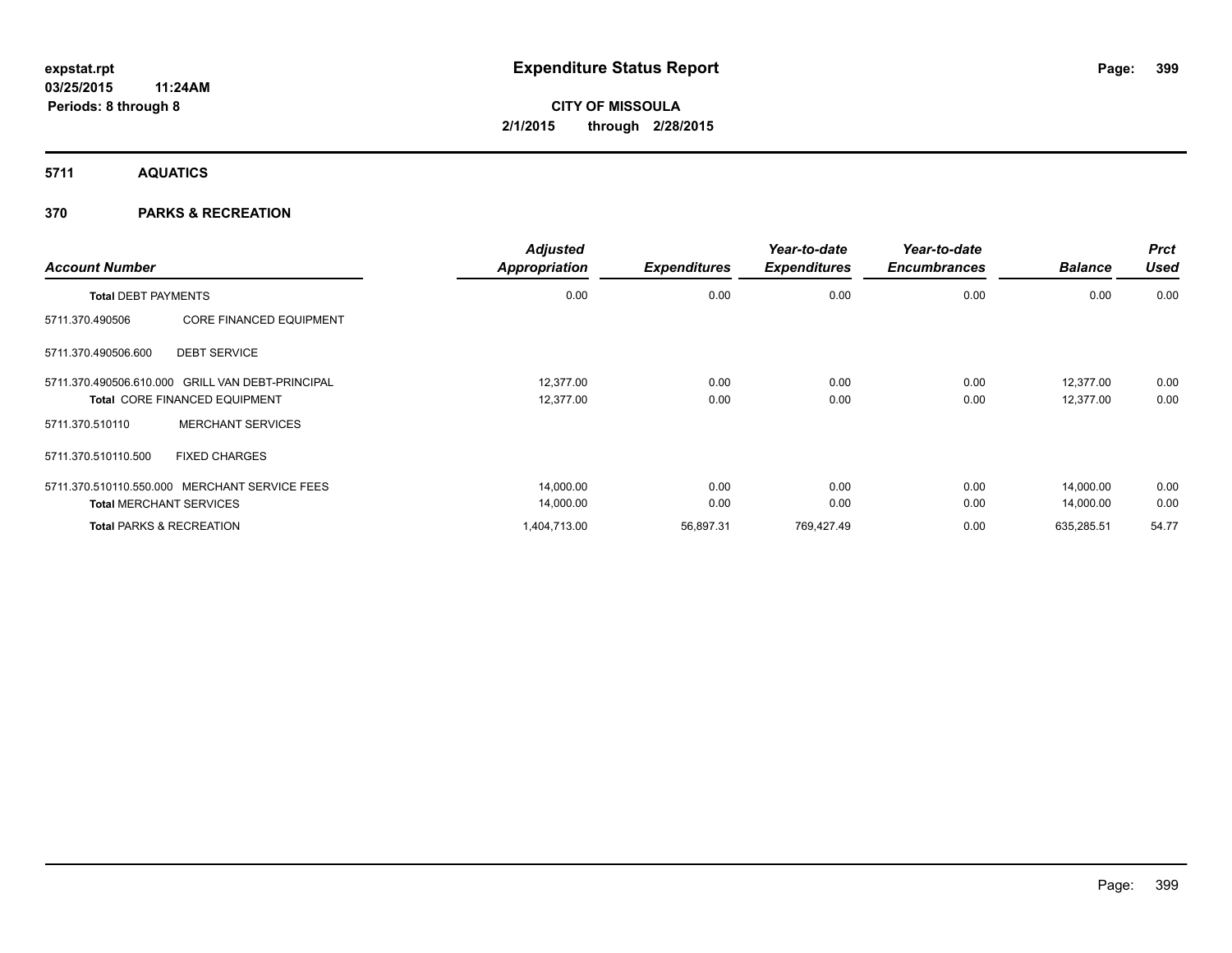**5711 AQUATICS**

### **371 AQUATICS SALARIES**

| <b>Account Number</b>          |                                 | <b>Adjusted</b><br><b>Appropriation</b> | <b>Expenditures</b> | Year-to-date<br><b>Expenditures</b> | Year-to-date<br><b>Encumbrances</b> | <b>Balance</b> | <b>Prct</b><br><b>Used</b> |
|--------------------------------|---------------------------------|-----------------------------------------|---------------------|-------------------------------------|-------------------------------------|----------------|----------------------------|
| 5711.371.460000                | <b>CULTURE &amp; RECREATION</b> |                                         |                     |                                     |                                     |                |                            |
| 5711.371.460000.100            | PERSONAL SERVICES               |                                         |                     |                                     |                                     |                |                            |
|                                | Total CULTURE & RECREATION      | 0.00                                    | 0.00                | 0.00                                | 0.00                                | 0.00           | 0.00                       |
| 5711.371.460477                | <b>GRILL VAN</b>                |                                         |                     |                                     |                                     |                |                            |
| 5711.371.460477.100            | PERSONAL SERVICES               |                                         |                     |                                     |                                     |                |                            |
| <b>Total GRILL VAN</b>         |                                 | 0.00                                    | 0.00                | 0.00                                | 0.00                                | 0.00           | 0.00                       |
| 5711.371.460490                | <b>CURRENTS POOL EXPENSES</b>   |                                         |                     |                                     |                                     |                |                            |
| 5711.371.460490.100            | PERSONAL SERVICES               |                                         |                     |                                     |                                     |                |                            |
|                                | Total CURRENTS POOL EXPENSES    | 0.00                                    | 0.00                | 0.00                                | 0.00                                | 0.00           | 0.00                       |
| 5711.371.460491                | SPLASH POOLS EXPENSES           |                                         |                     |                                     |                                     |                |                            |
| 5711.371.460491.100            | PERSONAL SERVICES               |                                         |                     |                                     |                                     |                |                            |
| <b>Total AQUATICS SALARIES</b> |                                 | 0.00                                    | 0.00                | 0.00                                | 0.00                                | 0.00           | 0.00                       |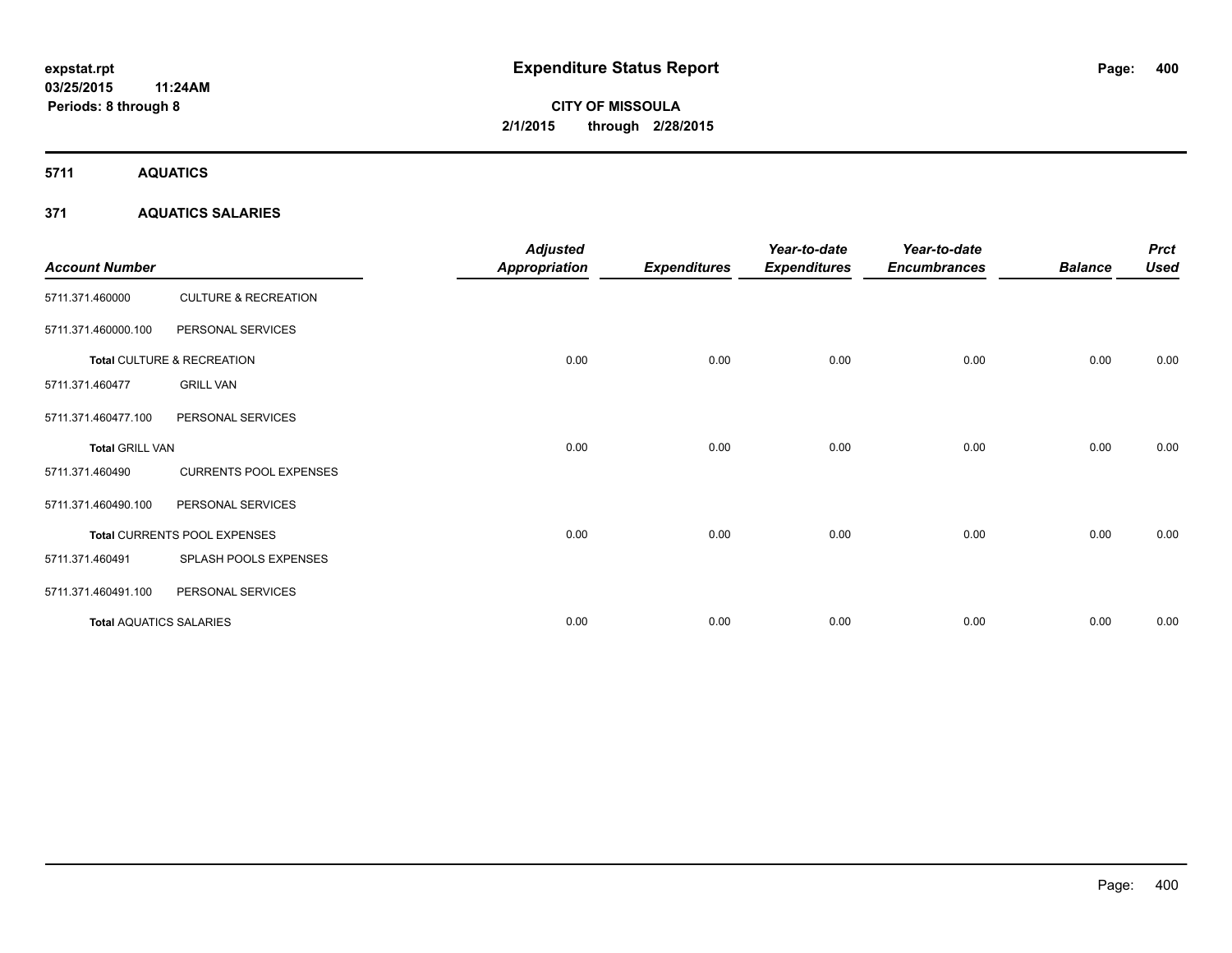**5711 AQUATICS**

| <b>Account Number</b>         |                       | <b>Adjusted</b><br><b>Appropriation</b> | <b>Expenditures</b> | Year-to-date<br><b>Expenditures</b> | Year-to-date<br><b>Encumbrances</b> | <b>Balance</b> | <b>Prct</b><br><b>Used</b> |
|-------------------------------|-----------------------|-----------------------------------------|---------------------|-------------------------------------|-------------------------------------|----------------|----------------------------|
| 5711.390.510000               | <b>MISCELLANEOUS</b>  |                                         |                     |                                     |                                     |                |                            |
| 5711.390.510000.800           | OTHER OBJECTS         |                                         |                     |                                     |                                     |                |                            |
| <b>Total OTHER OBJECTS</b>    |                       | 0.00                                    | 0.00                | 0.00                                | 0.00                                | 0.00           | 0.00                       |
| 5711.390.510000.900           | <b>CAPITAL OUTLAY</b> |                                         |                     |                                     |                                     |                |                            |
| <b>Total MISCELLANEOUS</b>    |                       | 0.00                                    | 0.00                | 0.00                                | 0.00                                | 0.00           | 0.00                       |
| <b>Total NON-DEPARTMENTAL</b> |                       | 0.00                                    | 0.00                | 0.00                                | 0.00                                | 0.00           | 0.00                       |
| <b>Total AQUATICS</b>         |                       | 1,404,713.00                            | 56,897.31           | 769,427.49                          | 0.00                                | 635,285.51     | 54.77                      |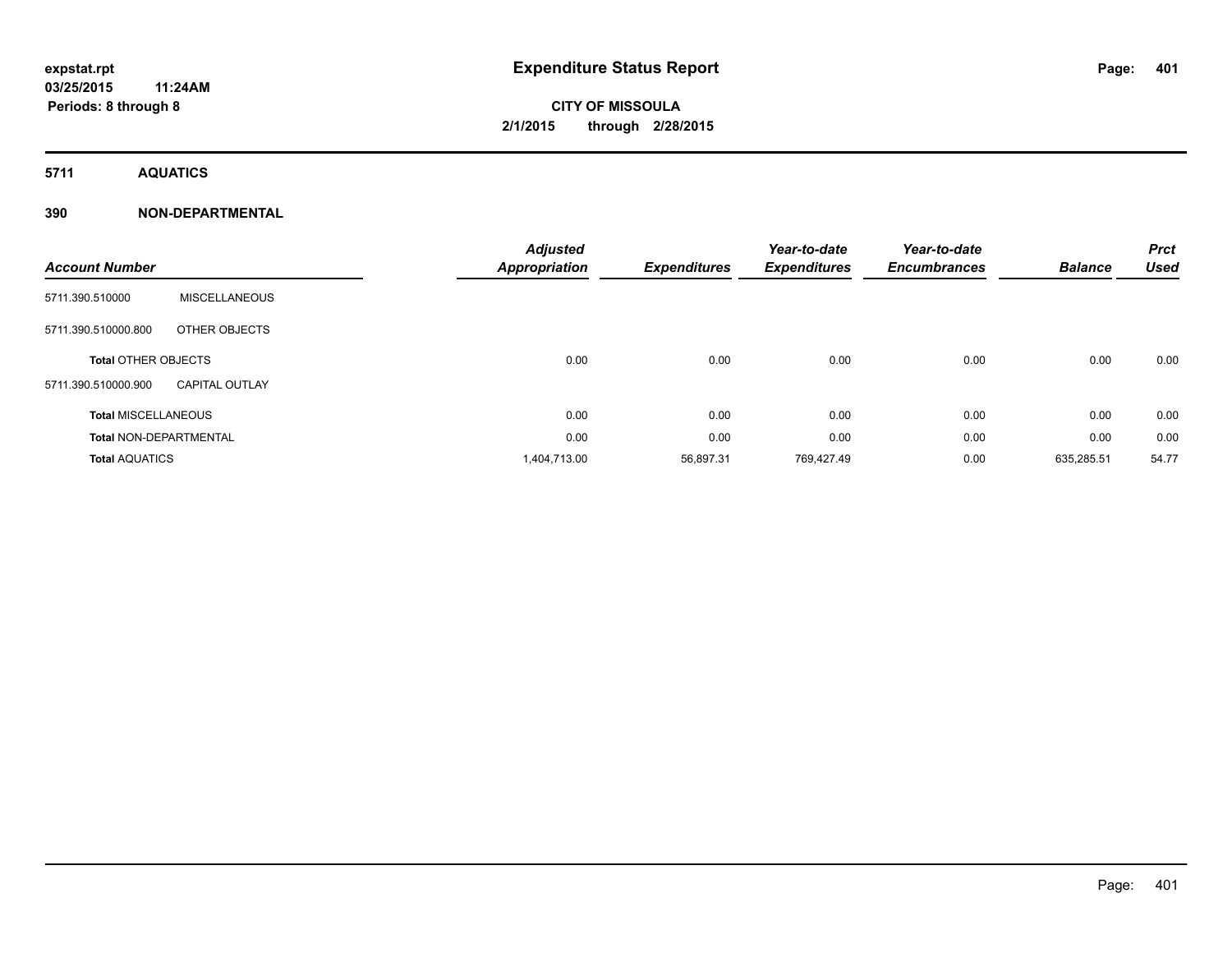### **6050 EMPLOYEE BENEFIT PLAN FUND**

|                                          |                                                          | <b>Adjusted</b> |                     | Year-to-date        | Year-to-date        |                | <b>Prct</b> |
|------------------------------------------|----------------------------------------------------------|-----------------|---------------------|---------------------|---------------------|----------------|-------------|
| <b>Account Number</b>                    |                                                          | Appropriation   | <b>Expenditures</b> | <b>Expenditures</b> | <b>Encumbrances</b> | <b>Balance</b> | Used        |
| 6050.390.520800                          | <b>EMPLOYEE BENEFITS</b>                                 |                 |                     |                     |                     |                |             |
| 6050.390.520800.300                      | PURCHASED SERVICES                                       |                 |                     |                     |                     |                |             |
|                                          | 6050.390.520800.350.000 PROFESSIONAL SERVICES            | 51.840.00       | 4.716.30            | 4.716.30            | 0.00                | 47.123.70      | 9.10        |
| 6050.390.520800.351.000 INSURANCE CLAIMS |                                                          | 5.091.229.00    | 508.185.79          | 2.703.312.30        | 0.00                | 2.387.916.70   | 53.10       |
| 6050.390.520800.352.000 HEALTH PROGRAMS  |                                                          | 80.000.00       | 5.024.06            | 49.094.91           | 0.00                | 30.905.09      | 61.37       |
|                                          | 6050.390.520800.353.000 ADMINISTRATION EXPENDITURES      | 582.161.00      | 54.060.88           | 436.665.76          | 0.00                | 145.495.24     | 75.01       |
|                                          | 6050.390.520800.354.000 TRANSITIONAL REINSURANCE PROGRAM | 0.00            | 0.00                | 66.780.00           | 0.00                | $-66.780.00$   | 0.00        |
|                                          | <b>Total EMPLOYEE BENEFIT PLAN FUND</b>                  | 5.805.230.00    | 571.987.03          | 3.260.569.27        | 0.00                | 2.544.660.73   | 56.17       |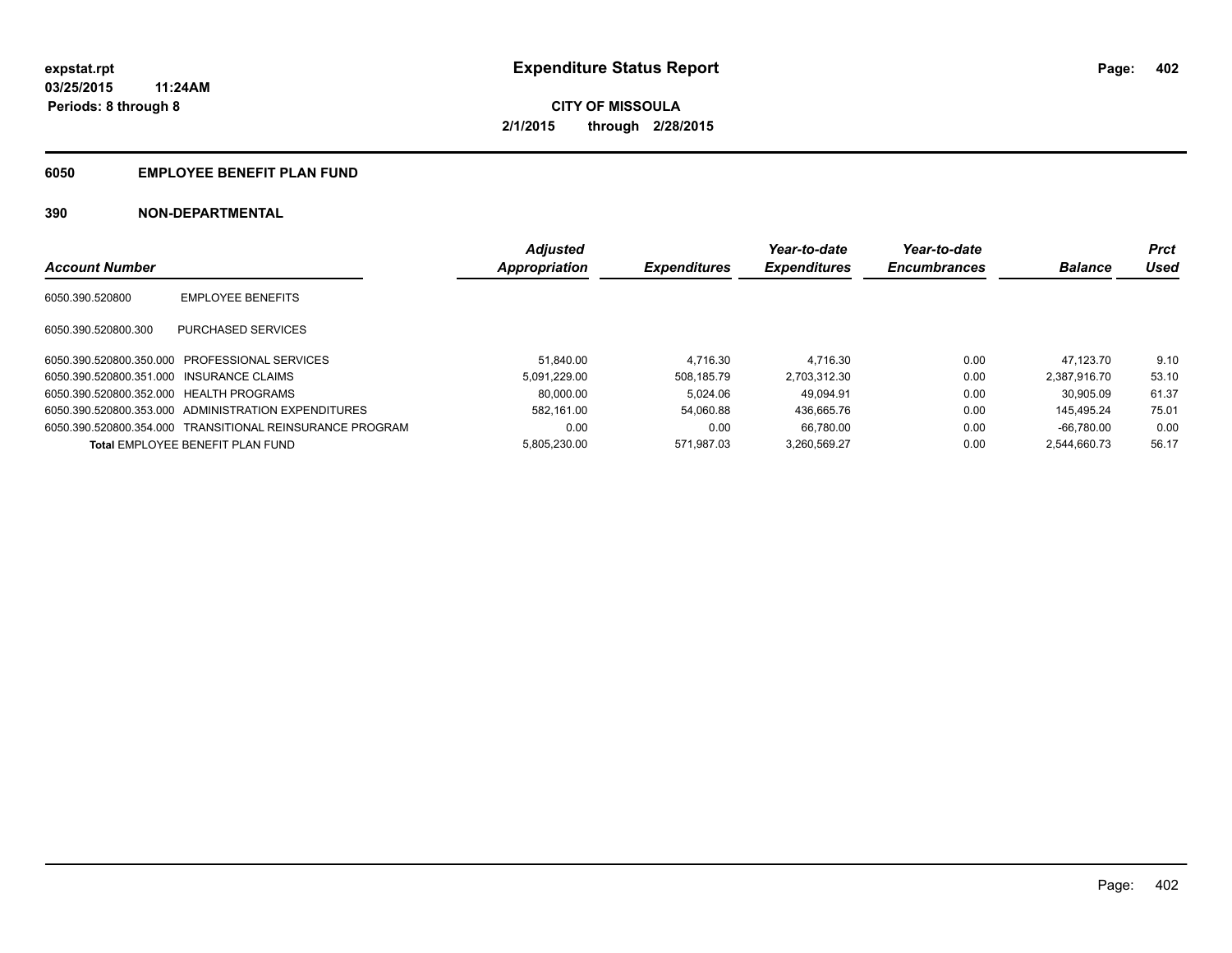#### **7370 PARKING COMMISSION FUND**

|                                           |                                                         | <b>Adjusted</b> |                     | Year-to-date        | Year-to-date        |                | <b>Prct</b> |
|-------------------------------------------|---------------------------------------------------------|-----------------|---------------------|---------------------|---------------------|----------------|-------------|
| <b>Account Number</b>                     |                                                         | Appropriation   | <b>Expenditures</b> | <b>Expenditures</b> | <b>Encumbrances</b> | <b>Balance</b> | <b>Used</b> |
| 7370.395.430266                           | PARKING DIVISION                                        |                 |                     |                     |                     |                |             |
| 7370.395.430266.100                       | PERSONAL SERVICES                                       |                 |                     |                     |                     |                |             |
|                                           | 7370.395.430266.110.000 SALARIES AND WAGES              | 417,868.00      | 32,474.56           | 290,737.20          | 0.00                | 127,130.80     | 69.58       |
| 7370.395.430266.120.000                   | OVERTIME/TERMINATION                                    | 7,234.00        | 0.00                | 280.63              | 0.00                | 6,953.37       | 3.88        |
|                                           | 7370.395.430266.140.000 EMPLOYER CONTRIBUTIONS          | 198,517.00      | 15,545.38           | 132,190.85          | 0.00                | 66,326.15      | 66.59       |
|                                           | 7370.395.430266.141.000 STATE RETIREMENT CONTRIBUTIONS  | 0.00            | 32.47               | 351.61              | 0.00                | $-351.61$      | 0.00        |
| <b>Total PERSONAL SERVICES</b>            |                                                         | 623,619.00      | 48,052.41           | 423,560.29          | 0.00                | 200,058.71     | 67.92       |
| 7370.395.430266.200                       | <b>SUPPLIES</b>                                         |                 |                     |                     |                     |                |             |
| 7370.395.430266.210.000 OFFICE SUPPLIES   |                                                         | 5,400.00        | 123.85              | 4,439.41            | 0.00                | 960.59         | 82.21       |
| 7370.395.430266.220.000                   | <b>OPERATING SUPPLIES</b>                               | 15.000.00       | 227.52              | 9.527.13            | 0.00                | 5,472.87       | 63.51       |
| 7370.395.430266.220.311 CLOTHING SUPPLIES |                                                         | 0.00            | 577.24              | 3,152.62            | 0.00                | $-3,152.62$    | 0.00        |
| 7370.395.430266.230.000                   | REPAIR/MAINTENANCE                                      | 18,000.00       | 0.00                | 415.41              | 0.00                | 17,584.59      | 2.31        |
| 7370.395.430266.231.000 GASOLINE          |                                                         | 8,000.00        | 0.00                | 2,397.21            | 0.00                | 5,602.79       | 29.97       |
| <b>Total SUPPLIES</b>                     |                                                         | 46,400.00       | 928.61              | 19,931.78           | 0.00                | 26,468.22      | 42.96       |
| 7370.395.430266.300                       | PURCHASED SERVICES                                      |                 |                     |                     |                     |                |             |
| 7370.395.430266.310.000 COMMUNICATIONS    |                                                         | 17,338.00       | 1,004.77            | 6,078.25            | 0.00                | 11,259.75      | 35.06       |
| 7370.395.430266.320.000                   | PRINTING & DUPLICATING                                  | 10,000.00       | 0.00                | 6,426.85            | 0.00                | 3,573.15       | 64.27       |
|                                           | 7370.395.430266.330.000 PUBLICITY, SUBSCRIPTIONS & DUES | 5,000.00        | 0.00                | 1,121.22            | 0.00                | 3,878.78       | 22.42       |
| 7370.395.430266.340.000 SEWER             |                                                         | 137.00          | 0.00                | 140.50              | 0.00                | $-3.50$        | 102.55      |
|                                           | 7370.395.430266.341.000 ELECTRICITY & NATURAL GAS       | 36,440.00       | 4,881.23            | 25,950.69           | 0.00                | 10,489.31      | 71.21       |
| 7370.395.430266.343.000                   | <b>WATER CHARGES</b>                                    | 4,000.00        | 158.82              | 3,230.95            | 0.00                | 769.05         | 80.77       |
|                                           | 7370.395.430266.343.717 MARKET ON FRONT WATER CHARGES   | 0.00            | 178.92              | 1,434.51            | 0.00                | $-1,434.51$    | 0.00        |
| 7370.395.430266.344.000                   | <b>TELEPHONE SERVICE</b>                                | 5,200.00        | 4.69                | 2,183.56            | 0.00                | 3,016.44       | 41.99       |
| 7370.395.430266.345.000 GARBAGE           |                                                         | 3,000.00        | 360.22              | 1,964.29            | 0.00                | 1,035.71       | 65.48       |
| 7370.395.430266.345.717                   | GARBAGE                                                 | 0.00            | 0.00                | 605.18              | 0.00                | $-605.18$      | 0.00        |
|                                           | 7370.395.430266.350.000 PROFESSIONAL SERVICES           | 61,250.00       | 0.00                | 159.00              | 0.00                | 61,091.00      | 0.26        |
| 7370.395.430266.350.700 ACCOUNTING        |                                                         | 0.00            | 0.00                | 3,806.50            | 0.00                | $-3,806.50$    | 0.00        |
| 7370.395.430266.350.701 AUDIT             |                                                         | 0.00            | 2,460.00            | 11,760.00           | 0.00                | $-11.760.00$   | 0.00        |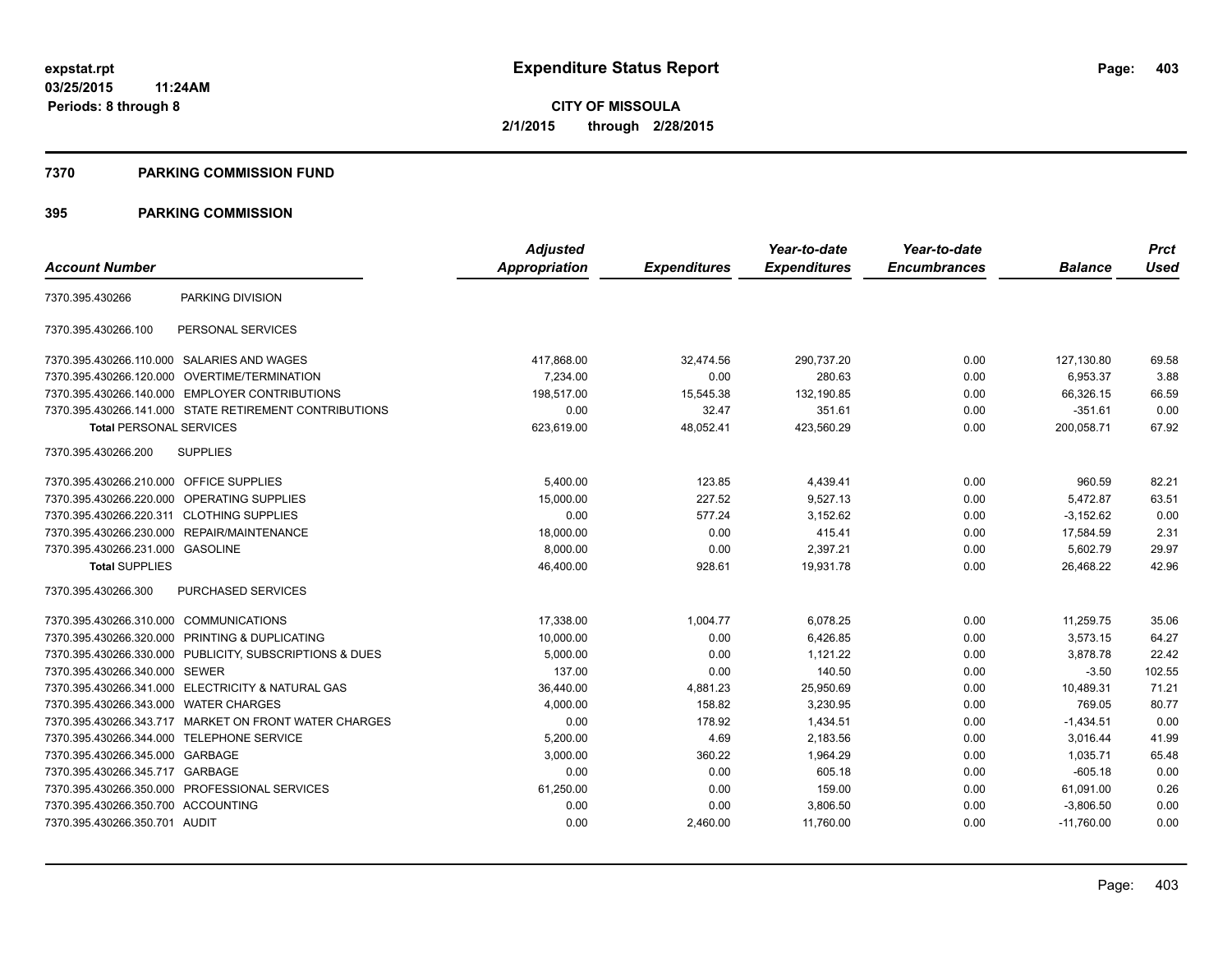#### **7370 PARKING COMMISSION FUND**

| <b>Account Number</b>                                | <b>Adjusted</b><br><b>Appropriation</b> | <b>Expenditures</b> | Year-to-date<br><b>Expenditures</b> | Year-to-date<br><b>Encumbrances</b> | <b>Balance</b> | <b>Prct</b><br>Used |
|------------------------------------------------------|-----------------------------------------|---------------------|-------------------------------------|-------------------------------------|----------------|---------------------|
|                                                      |                                         |                     |                                     |                                     |                |                     |
| 7370.395.430266.350.702 SECURITY FOR GARAGES         | 0.00                                    | 1,755.00            | 9,834.50                            | 0.00                                | $-9,834.50$    | 0.00                |
| 7370.395.430266.350.703 STATE LICENSE INQUIRY        | 0.00                                    | 65.28               | 491.84                              | 0.00                                | $-491.84$      | 0.00                |
| 7370.395.430266.350.704 COLLECTION BUREAU EXPENSE    | 0.00                                    | 0.00                | 38.17                               | 0.00                                | $-38.17$       | 0.00                |
| 7370.395.430266.360.000 REPAIR & MAINTENANCE         | 72,500.00                               | 2,677.55            | 2.675.51                            | 0.00                                | 69.824.49      | 3.69                |
| 7370.395.430266.360.710 REPAIR & MAINTENANCE         | 0.00                                    | 0.00                | 654.11                              | 0.00                                | $-654.11$      | 0.00                |
| 7370.395.430266.360.711 REPAIR & MAINTENANCE         | 0.00                                    | 216.53              | 6,097.62                            | 0.00                                | $-6,097.62$    | 0.00                |
| 7370.395.430266.360.712 REPAIR & MAINTENANCE         | 0.00                                    | 122.00              | 10,417.57                           | 0.00                                | $-10,417.57$   | 0.00                |
| 7370.395.430266.360.713 REPAIR & MAINTENANCE         | 0.00                                    | 129.34              | 13,255.73                           | 0.00                                | $-13,255.73$   | 0.00                |
| 7370.395.430266.360.714 BANK ST/REPAIR & MAINTENANCE | 0.00                                    | 118.34              | 4,024.39                            | 0.00                                | $-4,024.39$    | 0.00                |
| 7370.395.430266.360.715 REPAIR & MAINTENANCE         | 0.00                                    | 144.43              | 20,381.85                           | 0.00                                | $-20,381.85$   | 0.00                |
| 7370.395.430266.360.716 REPAIR & MAINTENANCE         | 0.00                                    | 548.98              | 6,815.99                            | 0.00                                | $-6,815.99$    | 0.00                |
| 7370.395.430266.370.000 TRAVEL                       | 1,600.00                                | 0.00                | 3,025.32                            | 0.00                                | $-1,425.32$    | 189.08              |
| 7370.395.430266.380.000 TRAINING                     | 1,900.00                                | 0.00                | 210.43                              | 0.00                                | 1.689.57       | 11.08               |
| 7370.395.430266.390.000 OTHER PURCHASED SERVICES     | 161,059.00                              | 0.00                | 87,760.00                           | 0.00                                | 73,299.00      | 54.49               |
| 7370.395.430266.390.044 JANITORIAL                   | 0.00                                    | 872.16              | 8,545.22                            | 0.00                                | $-8,545.22$    | 0.00                |
| 7370.395.430266.390.720 OTHER PURCHASED SERVICES     | 0.00                                    | 2,493.05            | 3,771.00                            | 0.00                                | $-3,771.00$    | 0.00                |
| <b>Total PURCHASED SERVICES</b>                      | 379,424.00                              | 18,191.31           | 242,860.75                          | 0.00                                | 136,563.25     | 64.01               |
| 7370.395.430266.400<br><b>BUILDING MATERIALS</b>     |                                         |                     |                                     |                                     |                |                     |
| <b>Total BUILDING MATERIALS</b>                      | 0.00                                    | 0.00                | 0.00                                | 0.00                                | 0.00           | 0.00                |
| 7370.395.430266.500<br><b>FIXED CHARGES</b>          |                                         |                     |                                     |                                     |                |                     |
| 7370.395.430266.500.000 FIXED CHARGES                | 190.121.00                              | 0.00                | 0.00                                | 0.00                                | 190,121.00     | 0.00                |
| 7370.395.430266.500.731 FIXED CHARGES                | 0.00                                    | 0.00                | 5,100.00                            | 0.00                                | $-5,100.00$    | 0.00                |
| 7370.395.430266.500.732 FIXED CHARGES                | 0.00                                    | 0.00                | 6,986.00                            | 0.00                                | $-6,986.00$    | 0.00                |
| 7370.395.430266.500.733 FIXED CHARGES                | 0.00                                    | 0.00                | 4,950.00                            | 0.00                                | $-4,950.00$    | 0.00                |
| 7370.395.430266.500.734 FIXED CHARGES                | 0.00                                    | 0.00                | 5.848.39                            | 0.00                                | $-5,848.39$    | 0.00                |
| <b>Total FIXED CHARGES</b>                           | 190,121.00                              | 0.00                | 22,884.39                           | 0.00                                | 167,236.61     | 12.04               |
| 7370.395.430266.600<br><b>DEBT SERVICE</b>           |                                         |                     |                                     |                                     |                |                     |
| <b>Total DEBT SERVICE</b>                            | 0.00                                    | 0.00                | 0.00                                | 0.00                                | 0.00           | 0.00                |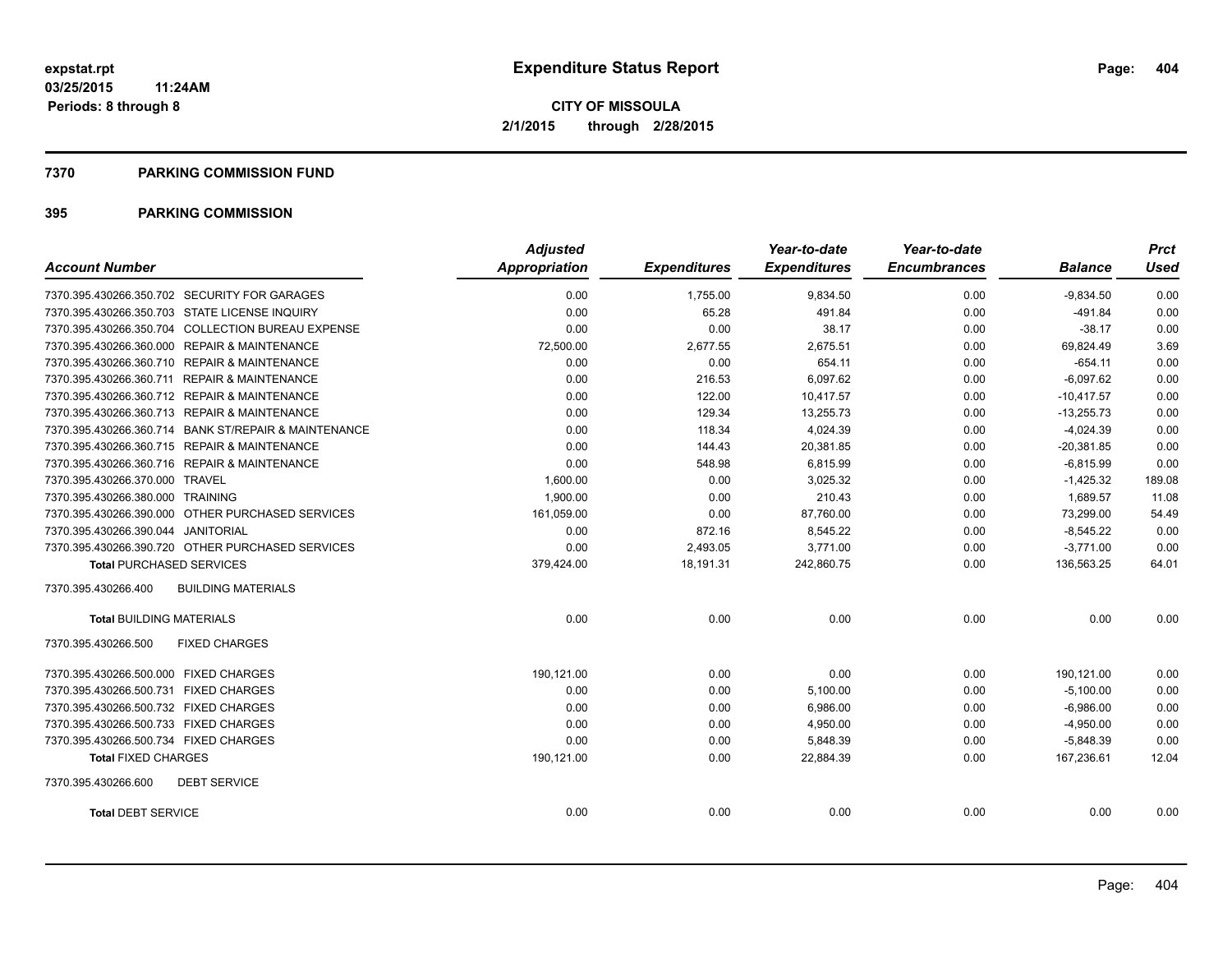#### **7370 PARKING COMMISSION FUND**

|                                     |                                                      | <b>Adjusted</b> |                     | Year-to-date        | Year-to-date        |                | <b>Prct</b> |
|-------------------------------------|------------------------------------------------------|-----------------|---------------------|---------------------|---------------------|----------------|-------------|
| <b>Account Number</b>               |                                                      | Appropriation   | <b>Expenditures</b> | <b>Expenditures</b> | <b>Encumbrances</b> | <b>Balance</b> | <b>Used</b> |
| 7370.395.430266.700                 | <b>GRANTS &amp; CONTRIBUTIONS</b>                    |                 |                     |                     |                     |                |             |
|                                     | 7370.395.430266.700.000 GRANTS & CONTRIBUTIONS       | 74,000.00       | 18,500.00           | 52,988.50           | 0.00                | 21,011.50      | 71.61       |
|                                     | Total GRANTS & CONTRIBUTIONS                         | 74,000.00       | 18,500.00           | 52.988.50           | 0.00                | 21.011.50      | 71.61       |
| 7370.395.430266.800                 | OTHER OBJECTS                                        |                 |                     |                     |                     |                |             |
|                                     | 7370.395.430266.820.000 TRANSFERS TO OTHER FUNDS     | 162,328.00      | 0.00                | 0.00                | 0.00                | 162,328.00     | 0.00        |
| 7370.395.430266.845.000 CONTINGENCY |                                                      | 48,965.00       | 0.00                | 0.00                | 0.00                | 48,965.00      | 0.00        |
| <b>Total OTHER OBJECTS</b>          |                                                      | 211.293.00      | 0.00                | 0.00                | 0.00                | 211.293.00     | 0.00        |
| 7370.395.430266.900                 | CAPITAL OUTLAY                                       |                 |                     |                     |                     |                |             |
|                                     | 7370.395.430266.940.000 MACHINERY & EQUIPMENT        | 1,000,000.00    | 0.00                | 0.00                | 0.00                | 1,000,000.00   | 0.00        |
| <b>Total CAPITAL OUTLAY</b>         |                                                      | 1,000,000.00    | 0.00                | 0.00                | 0.00                | 1,000,000.00   | 0.00        |
| <b>Total PARKING DIVISION</b>       |                                                      | 2,524,857.00    | 85,672.33           | 762,225.71          | 0.00                | 1,762,631.29   | 30.19       |
| 7370.395.430267                     | ON STREET TECHNOLOGY PROJECT                         |                 |                     |                     |                     |                |             |
| 7370.395.430267.900                 | <b>CAPITAL OUTLAY</b>                                |                 |                     |                     |                     |                |             |
|                                     | 7370.395.430267.940.000 ON STREET TECHNOLOGY PROJECT | 0.00            | 0.00                | 24,661.70           | 0.00                | $-24,661.70$   | 0.00        |
|                                     | Total ON STREET TECHNOLOGY PROJECT                   | 0.00            | 0.00                | 24,661.70           | 0.00                | $-24,661.70$   | 0.00        |
| 7370.395.430271                     | <b>TICKET DIVISION</b>                               |                 |                     |                     |                     |                |             |
| 7370.395.430271.100                 | PERSONAL SERVICES                                    |                 |                     |                     |                     |                |             |
| <b>Total TICKET DIVISION</b>        |                                                      | 0.00            | 0.00                | 0.00                | 0.00                | 0.00           | 0.00        |
| 7370.395.430622                     | REVISED STEP SEWER DESIGN                            |                 |                     |                     |                     |                |             |
| 7370.395.430622.200                 | <b>SUPPLIES</b>                                      |                 |                     |                     |                     |                |             |
|                                     | Total REVISED STEP SEWER DESIGN                      | 0.00            | 0.00                | 0.00                | 0.00                | 0.00           | 0.00        |
| 7370.395.499999                     | <b>NEW REQUESTS</b>                                  |                 |                     |                     |                     |                |             |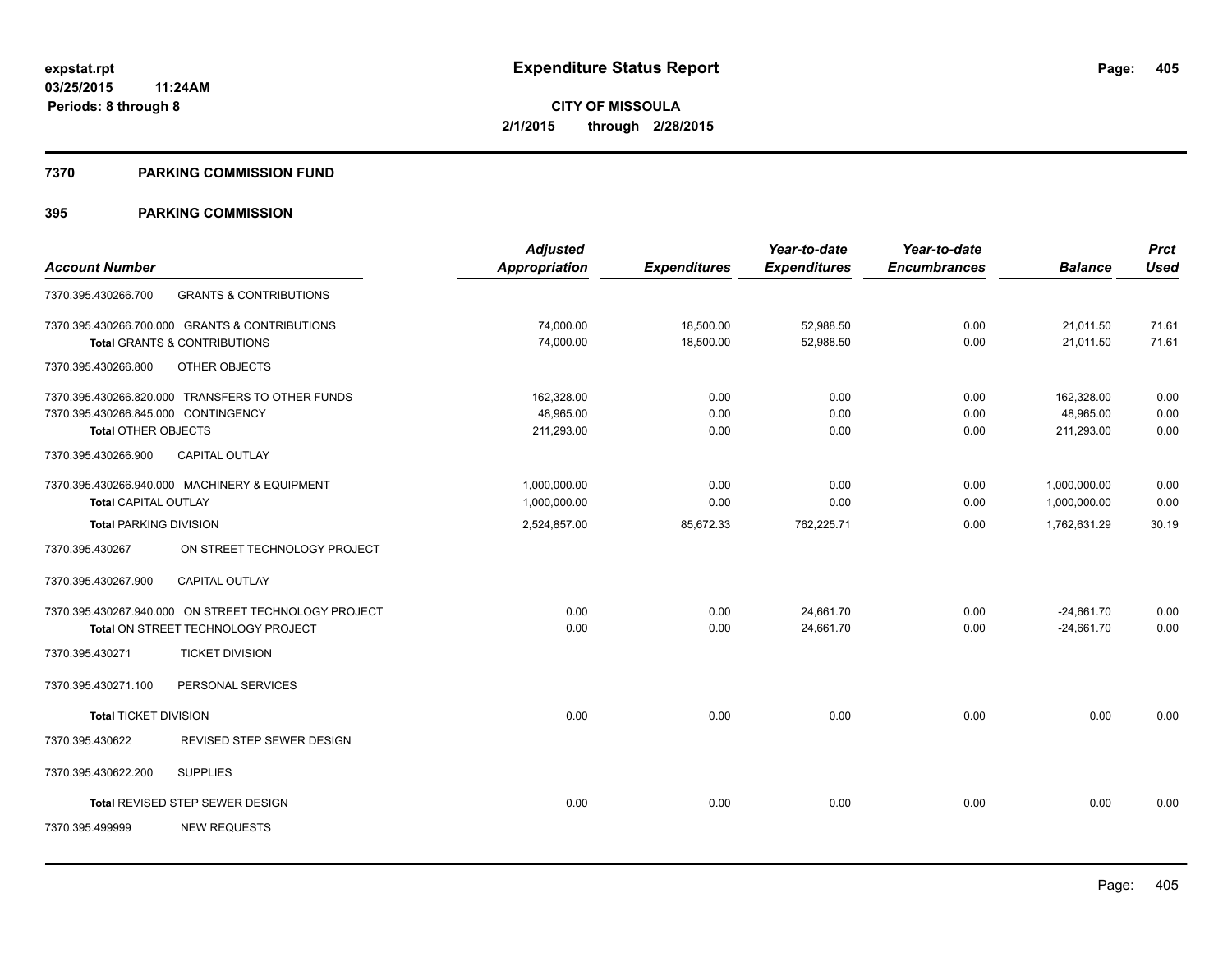#### **7370 PARKING COMMISSION FUND**

| <b>Account Number</b>     |                                 | <b>Adjusted</b><br><b>Appropriation</b> | <b>Expenditures</b> | Year-to-date<br><b>Expenditures</b> | Year-to-date<br><b>Encumbrances</b> | <b>Balance</b> | <b>Prct</b><br><b>Used</b> |
|---------------------------|---------------------------------|-----------------------------------------|---------------------|-------------------------------------|-------------------------------------|----------------|----------------------------|
| 7370.395.499999.100       | PERSONAL SERVICES               |                                         |                     |                                     |                                     |                |                            |
| <b>Total NEW REQUESTS</b> |                                 | 0.00                                    | 0.00                | 0.00                                | 0.00                                | 0.00           | 0.00                       |
| 7370.395.510110           | <b>MERCHANT SERVICES</b>        |                                         |                     |                                     |                                     |                |                            |
| 7370.395.510110.500       | <b>FIXED CHARGES</b>            |                                         |                     |                                     |                                     |                |                            |
|                           | <b>Total MERCHANT SERVICES</b>  | 0.00                                    | 0.00                | 0.00                                | 0.00                                | 0.00           | 0.00                       |
|                           | <b>Total PARKING COMMISSION</b> | 2,524,857.00                            | 85,672.33           | 786,887.41                          | 0.00                                | 1,737,969.59   | 31.17                      |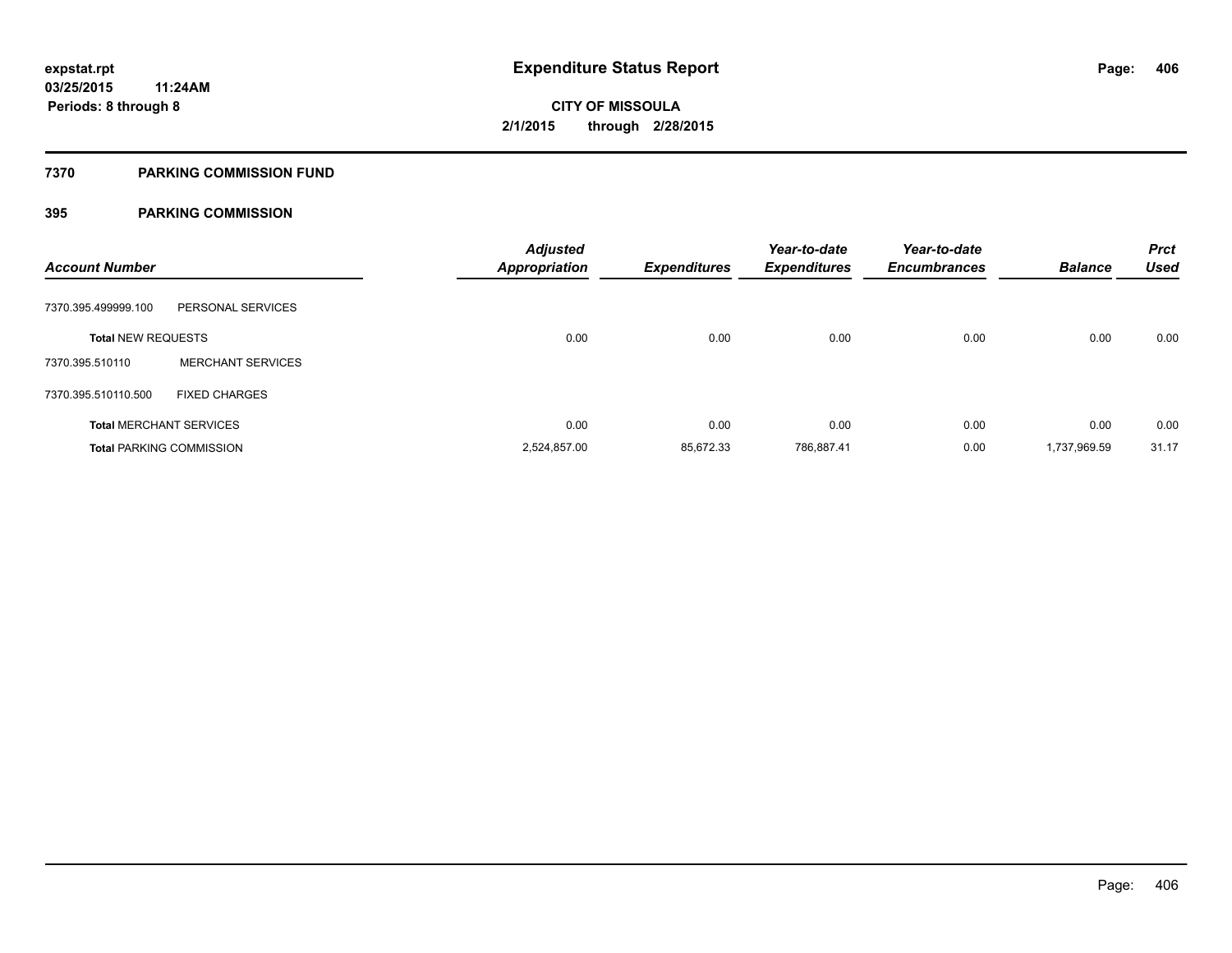#### **7370 PARKING COMMISSION FUND**

### **900 DEPRECIATION**

| <b>Account Number</b>      |                                      | <b>Adjusted</b><br><b>Appropriation</b> | Expenditures | Year-to-date<br><b>Expenditures</b> | Year-to-date<br><b>Encumbrances</b> | <b>Balance</b> | <b>Prct</b><br><b>Used</b> |
|----------------------------|--------------------------------------|-----------------------------------------|--------------|-------------------------------------|-------------------------------------|----------------|----------------------------|
|                            |                                      |                                         |              |                                     |                                     |                |                            |
| 7370.900.510000            | <b>MISCELLANEOUS</b>                 |                                         |              |                                     |                                     |                |                            |
| 7370.900.510000.800        | OTHER OBJECTS                        |                                         |              |                                     |                                     |                |                            |
| <b>Total OTHER OBJECTS</b> |                                      | 0.00                                    | 0.00         | 0.00                                | 0.00                                | 0.00           | 0.00                       |
| 7370.900.510000.900        | <b>CAPITAL OUTLAY</b>                |                                         |              |                                     |                                     |                |                            |
| <b>Total DEPRECIATION</b>  |                                      | 0.00                                    | 0.00         | 0.00                                | 0.00                                | 0.00           | 0.00                       |
|                            | <b>Total PARKING COMMISSION FUND</b> | 2.524.857.00                            | 85.672.33    | 786.887.41                          | 0.00                                | 1.737.969.59   | 31.17                      |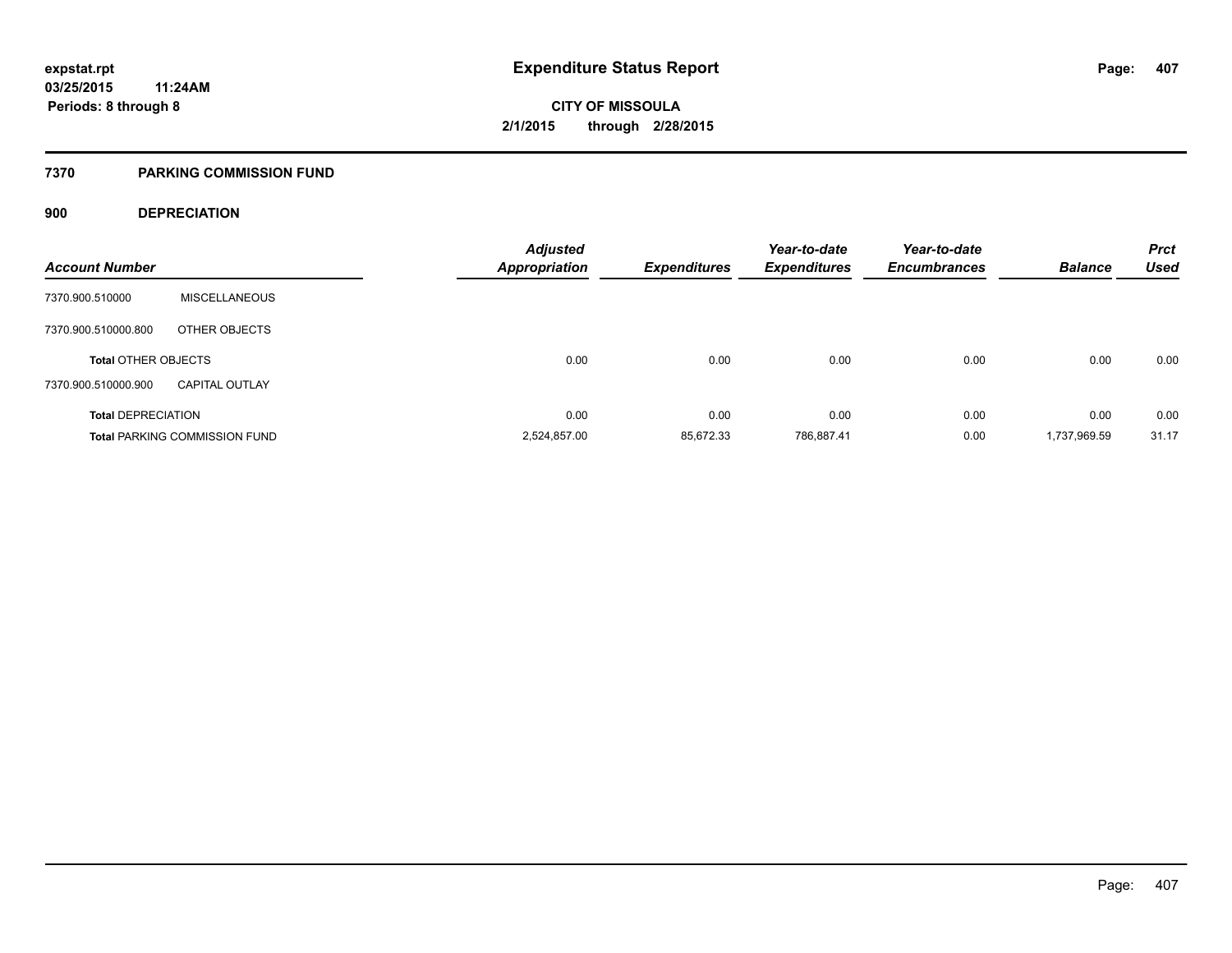### **7371 FRONT STREET PARKING BONDS**

|                               |                                                 | <b>Adjusted</b>      |                     | Year-to-date        | Year-to-date        |                | <b>Prct</b> |
|-------------------------------|-------------------------------------------------|----------------------|---------------------|---------------------|---------------------|----------------|-------------|
| <b>Account Number</b>         |                                                 | <b>Appropriation</b> | <b>Expenditures</b> | <b>Expenditures</b> | <b>Encumbrances</b> | <b>Balance</b> | <b>Used</b> |
| 7371.395.430266               | PARKING DIVISION                                |                      |                     |                     |                     |                |             |
| 7371.395.430266.800           | OTHER OBJECTS                                   |                      |                     |                     |                     |                |             |
| <b>Total PARKING DIVISION</b> |                                                 | 0.00                 | 0.00                | 0.00                | 0.00                | 0.00           | 0.00        |
| 7371.395.490200               | REVENUE BOND DEBT SERVICE                       |                      |                     |                     |                     |                |             |
| 7371.395.490200.600           | <b>DEBT SERVICE</b>                             |                      |                     |                     |                     |                |             |
|                               | 7371.395.490200.620.000 INTEREST / SERVICE FEES | 0.00                 | 0.00                | $-61,615.45$        | 0.00                | 61,615.45      | 0.00        |
|                               | Total REVENUE BOND DEBT SERVICE                 | 0.00                 | 0.00                | $-61,615.45$        | 0.00                | 61,615.45      | 0.00        |
| 7371.395.490201               | SERIES 2014 MPC DEBT                            |                      |                     |                     |                     |                |             |
| 7371.395.490201.600           | <b>DEBT SERVICE</b>                             |                      |                     |                     |                     |                |             |
|                               | 7371.395.490201.620.000 INTEREST / SERVICE FEES | 269,059.00           | 0.00                | 131,496.39          | 0.00                | 137,562.61     | 48.87       |
|                               | Total SERIES 2014 MPC DEBT                      | 269,059.00           | 0.00                | 131,496.39          | 0.00                | 137,562.61     | 48.87       |
| 7371.395.490202               | *** Title Not Found ***                         |                      |                     |                     |                     |                |             |
| 7371.395.490202.600           | <b>DEBT SERVICE</b>                             |                      |                     |                     |                     |                |             |
| Total *** Title Not Found *** |                                                 | 0.00                 | 0.00                | 0.00                | 0.00                | 0.00           | 0.00        |
|                               | <b>Total FRONT STREET PARKING BONDS</b>         | 269,059.00           | 0.00                | 69,880.94           | 0.00                | 199,178.06     | 25.97       |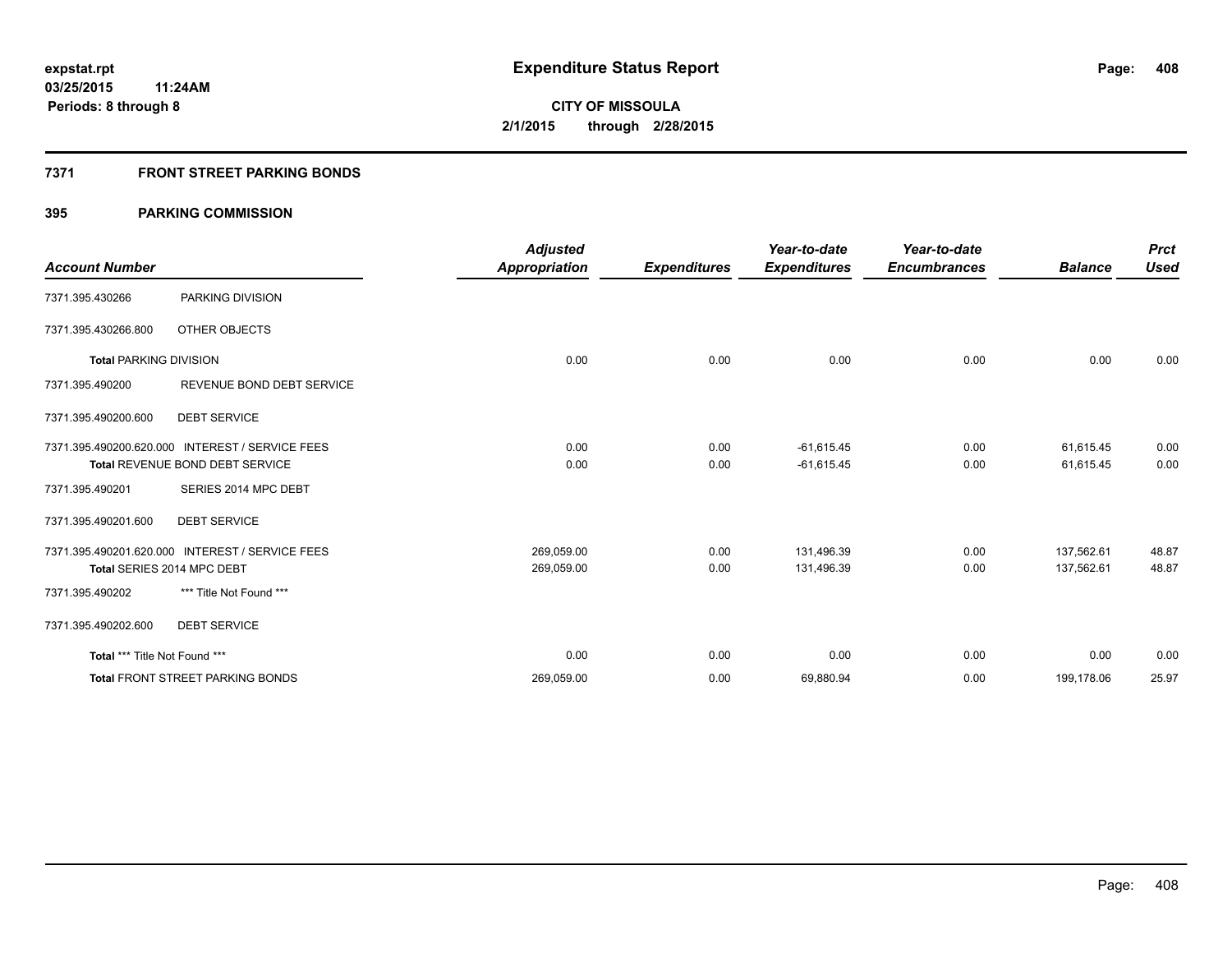#### **7372 SINKING FUND/FRONT ST PARKING BONDS**

| <b>Account Number</b>         |                                                    | <b>Adjusted</b><br><b>Appropriation</b> | <b>Expenditures</b> | Year-to-date<br><b>Expenditures</b> | Year-to-date<br><b>Encumbrances</b> | <b>Balance</b> | <b>Prct</b><br><b>Used</b> |
|-------------------------------|----------------------------------------------------|-----------------------------------------|---------------------|-------------------------------------|-------------------------------------|----------------|----------------------------|
| 7372.395.430266               | PARKING DIVISION                                   |                                         |                     |                                     |                                     |                |                            |
| 7372.395.430266.800           | OTHER OBJECTS                                      |                                         |                     |                                     |                                     |                |                            |
| <b>Total PARKING DIVISION</b> |                                                    | 0.00                                    | 0.00                | 0.00                                | 0.00                                | 0.00           | 0.00                       |
| 7372.395.490200               | REVENUE BOND DEBT SERVICE                          |                                         |                     |                                     |                                     |                |                            |
| 7372.395.490200.600           | <b>DEBT SERVICE</b>                                |                                         |                     |                                     |                                     |                |                            |
|                               | <b>Total REVENUE BOND DEBT SERVICE</b>             | 0.00                                    | 0.00                | 0.00                                | 0.00                                | 0.00           | 0.00                       |
| 7372.395.490201               | SERIES 2014 MPC DEBT                               |                                         |                     |                                     |                                     |                |                            |
| 7372.395.490201.600           | <b>DEBT SERVICE</b>                                |                                         |                     |                                     |                                     |                |                            |
|                               | 7372.395.490201.610.000 SERIES 2014 BOND-PRINCIPAL | 40,000.00                               | 0.00                | 40,000.00                           | 0.00                                | 0.00           | 100.00                     |
|                               | Total SERIES 2014 MPC DEBT                         | 40,000.00                               | 0.00                | 40,000.00                           | 0.00                                | 0.00           | 100.00                     |
|                               | Total SINKING FUND/FRONT ST PARKING BONDS          | 40,000.00                               | 0.00                | 40,000.00                           | 0.00                                | 0.00           | 100.00                     |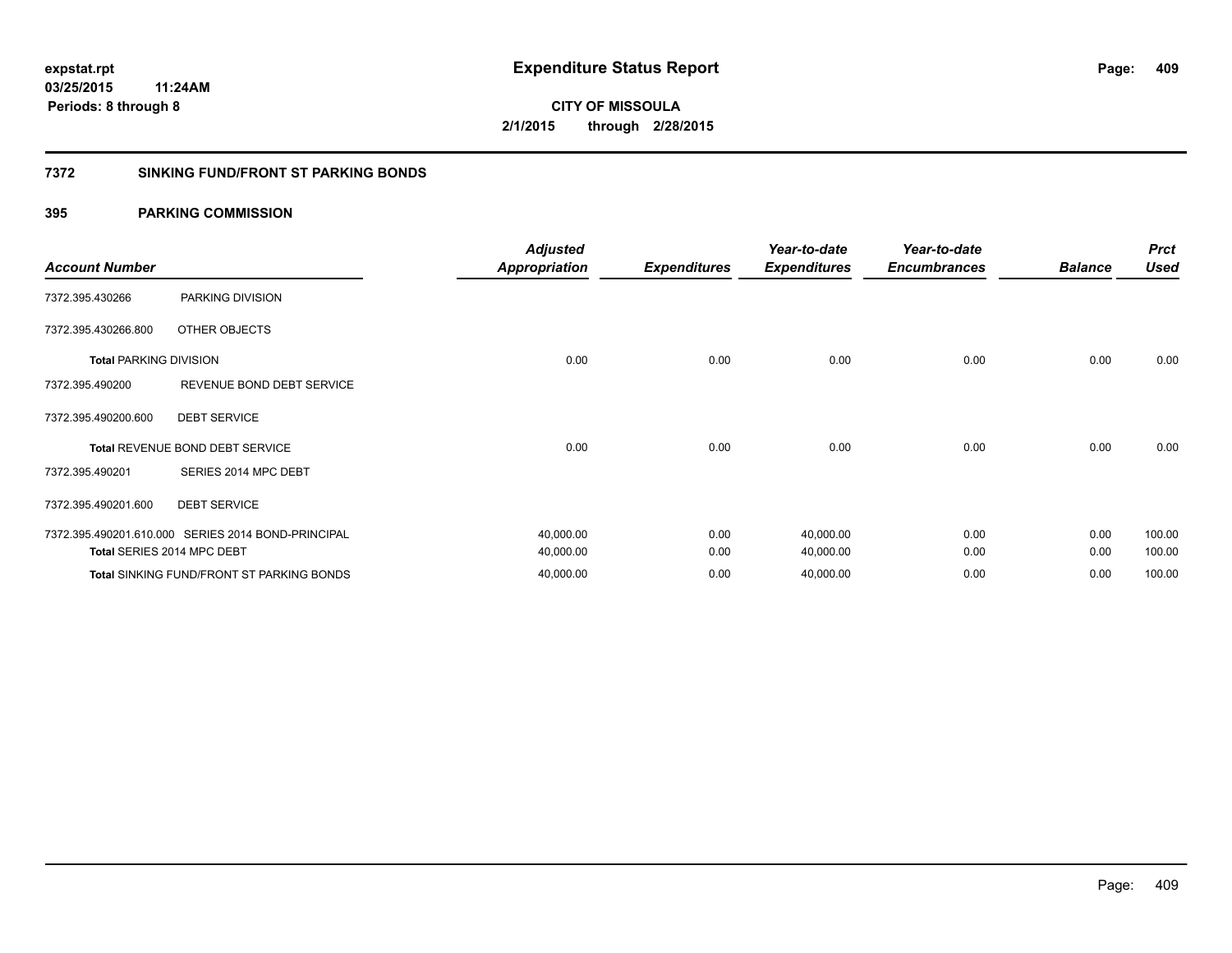#### **7373 MPC SERIES 2010B CONSTRUCTION**

| <b>Account Number</b>         |                                 | <b>Adjusted</b><br><b>Appropriation</b> | <b>Expenditures</b> | Year-to-date<br><b>Expenditures</b> | Year-to-date<br><b>Encumbrances</b> | <b>Balance</b> | <b>Prct</b><br><b>Used</b> |
|-------------------------------|---------------------------------|-----------------------------------------|---------------------|-------------------------------------|-------------------------------------|----------------|----------------------------|
| 7373.395.430266               | PARKING DIVISION                |                                         |                     |                                     |                                     |                |                            |
| 7373.395.430266.600           | <b>DEBT SERVICE</b>             |                                         |                     |                                     |                                     |                |                            |
| <b>Total DEBT SERVICE</b>     |                                 | 0.00                                    | 0.00                | 0.00                                | 0.00                                | 0.00           | 0.00                       |
| 7373.395.430266.800           | OTHER OBJECTS                   |                                         |                     |                                     |                                     |                |                            |
| <b>Total PARKING DIVISION</b> |                                 | 0.00                                    | 0.00                | 0.00                                | 0.00                                | 0.00           | 0.00                       |
| 7373.395.430273               | PARKING STRUCTURES              |                                         |                     |                                     |                                     |                |                            |
| 7373.395.430273.300           | PURCHASED SERVICES              |                                         |                     |                                     |                                     |                |                            |
|                               | <b>Total PURCHASED SERVICES</b> | 0.00                                    | 0.00                | 0.00                                | 0.00                                | 0.00           | 0.00                       |
| 7373.395.430273.900           | <b>CAPITAL OUTLAY</b>           |                                         |                     |                                     |                                     |                |                            |
|                               | <b>Total PARKING STRUCTURES</b> | 0.00                                    | 0.00                | 0.00                                | 0.00                                | 0.00           | 0.00                       |
| 7373.395.490200               | REVENUE BOND DEBT SERVICE       |                                         |                     |                                     |                                     |                |                            |
| 7373.395.490200.300           | PURCHASED SERVICES              |                                         |                     |                                     |                                     |                |                            |
|                               | <b>Total PURCHASED SERVICES</b> | 0.00                                    | 0.00                | 0.00                                | 0.00                                | 0.00           | 0.00                       |
| 7373.395.490200.600           | <b>DEBT SERVICE</b>             |                                         |                     |                                     |                                     |                |                            |
|                               | Total REVENUE BOND DEBT SERVICE | 0.00                                    | 0.00                | 0.00                                | 0.00                                | 0.00           | 0.00                       |
| 7373.395.499999               | <b>NEW REQUESTS</b>             |                                         |                     |                                     |                                     |                |                            |
| 7373.395.499999.900           | CAPITAL OUTLAY                  |                                         |                     |                                     |                                     |                |                            |
| <b>Total NEW REQUESTS</b>     |                                 | 0.00                                    | 0.00                | 0.00                                | 0.00                                | 0.00           | 0.00                       |
| 7373.395.520000               | OTHER FINANCING USES            |                                         |                     |                                     |                                     |                |                            |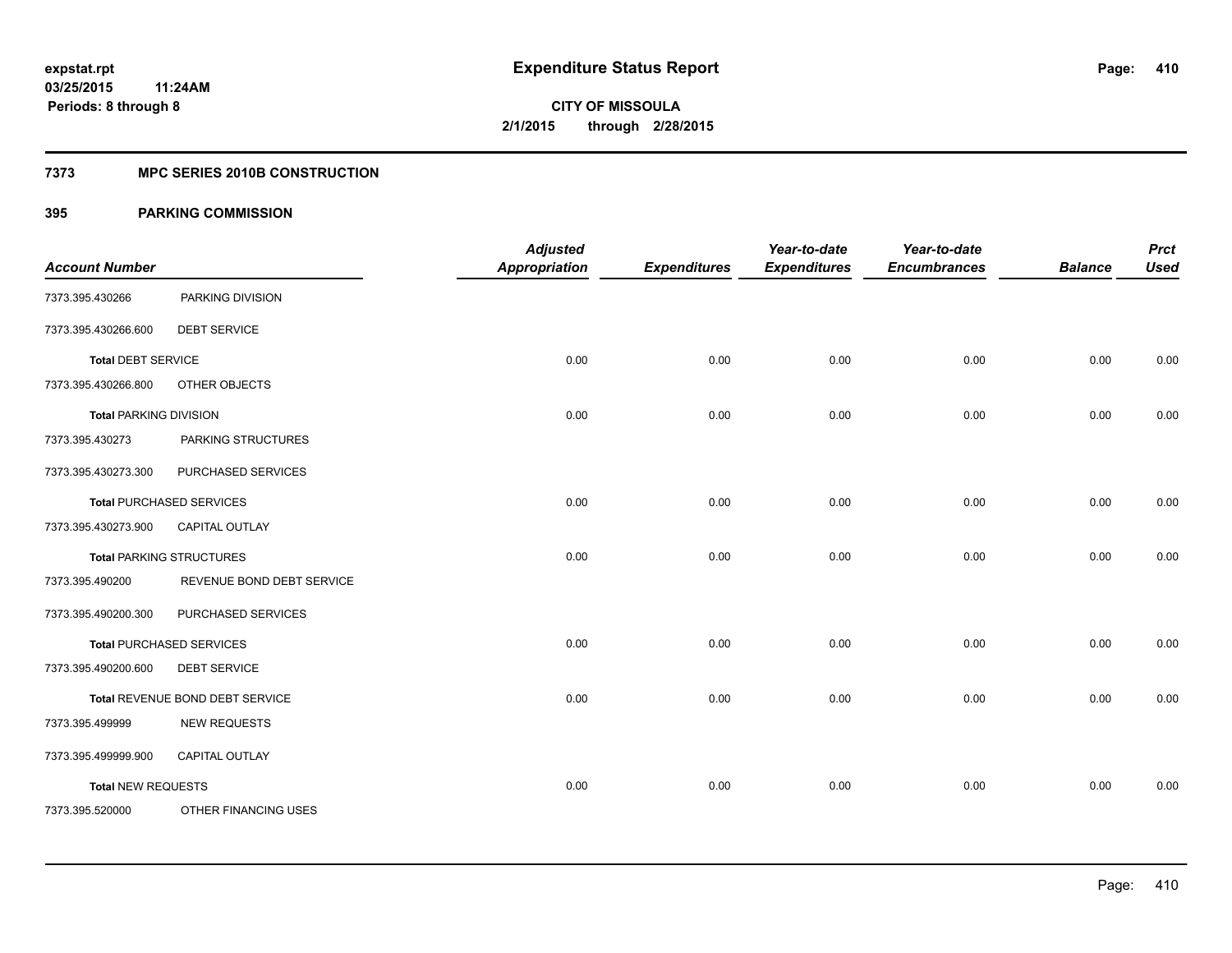### **7373 MPC SERIES 2010B CONSTRUCTION**

| <b>Account Number</b>                      | <b>Adjusted</b><br>Appropriation | <b>Expenditures</b> | Year-to-date<br><b>Expenditures</b> | Year-to-date<br><b>Encumbrances</b> | <b>Balance</b> | Prct<br>Used |
|--------------------------------------------|----------------------------------|---------------------|-------------------------------------|-------------------------------------|----------------|--------------|
| 7373.395.520000.600<br><b>DEBT SERVICE</b> |                                  |                     |                                     |                                     |                |              |
| <b>Total PARKING COMMISSION</b>            | 0.00                             | 0.00                | 0.00                                | 0.00                                | 0.00           | 0.00         |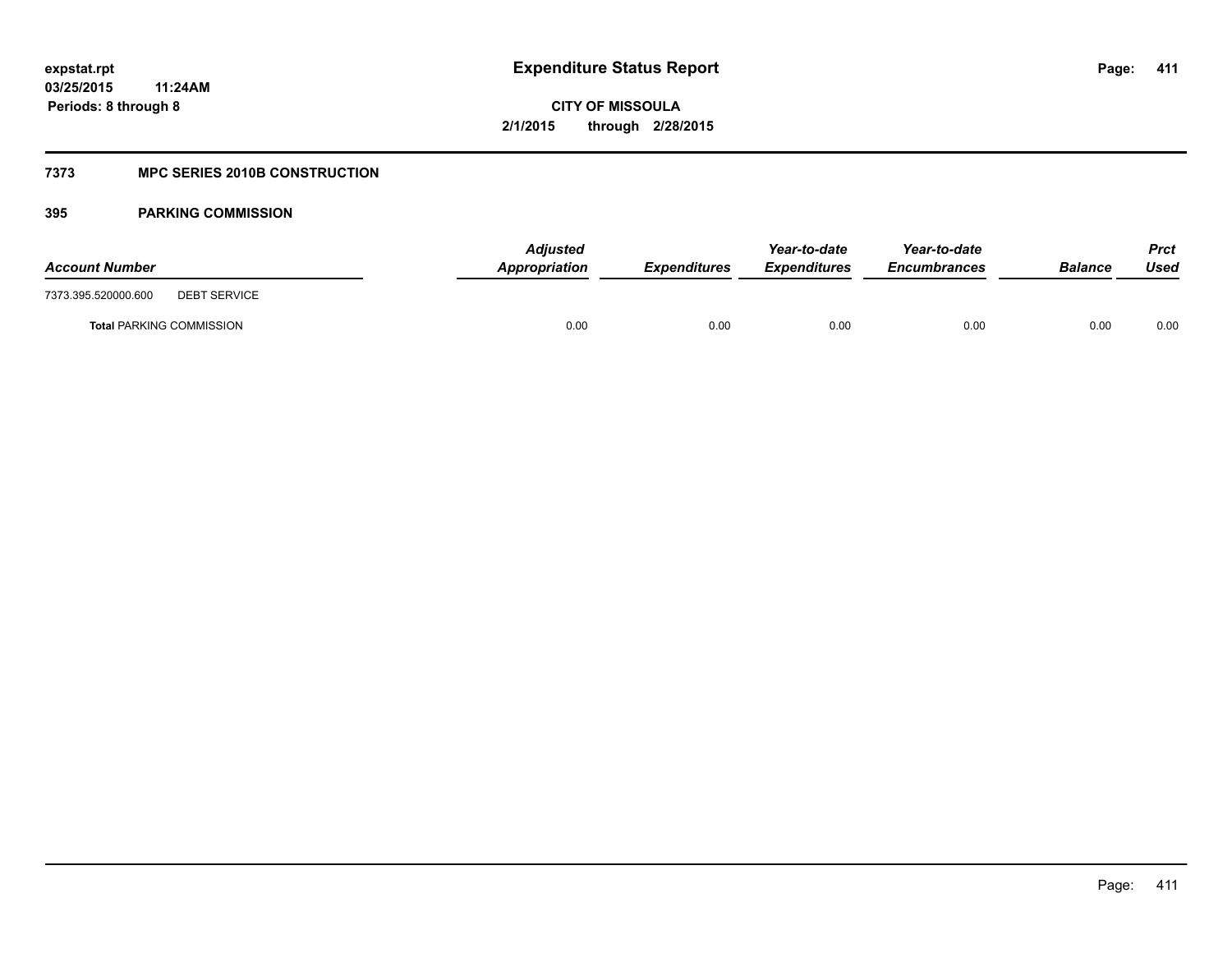## **03/25/2015 11:24AM Periods: 8 through 8**

**CITY OF MISSOULA 2/1/2015 through 2/28/2015**

### **7373 MPC SERIES 2010B CONSTRUCTION**

**900 DEPRECIATION**

| <b>Account Number</b> |                                     | <b>Adjusted</b><br>Appropriation | <b>Expenditures</b> | Year-to-date<br><b>Expenditures</b> | Year-to-date<br><b>Encumbrances</b> | <b>Balance</b> | <b>Prct</b><br>Used |
|-----------------------|-------------------------------------|----------------------------------|---------------------|-------------------------------------|-------------------------------------|----------------|---------------------|
| 7373.900.510000       | <b>MISCELLANEOUS</b>                |                                  |                     |                                     |                                     |                |                     |
| 7373.900.510000.800   | OTHER OBJECTS                       |                                  |                     |                                     |                                     |                |                     |
|                       | Total MPC SERIES 2010B CONSTRUCTION |                                  | 0.00<br>0.00        | 0.00                                | 0.00                                | 0.00           | 0.00                |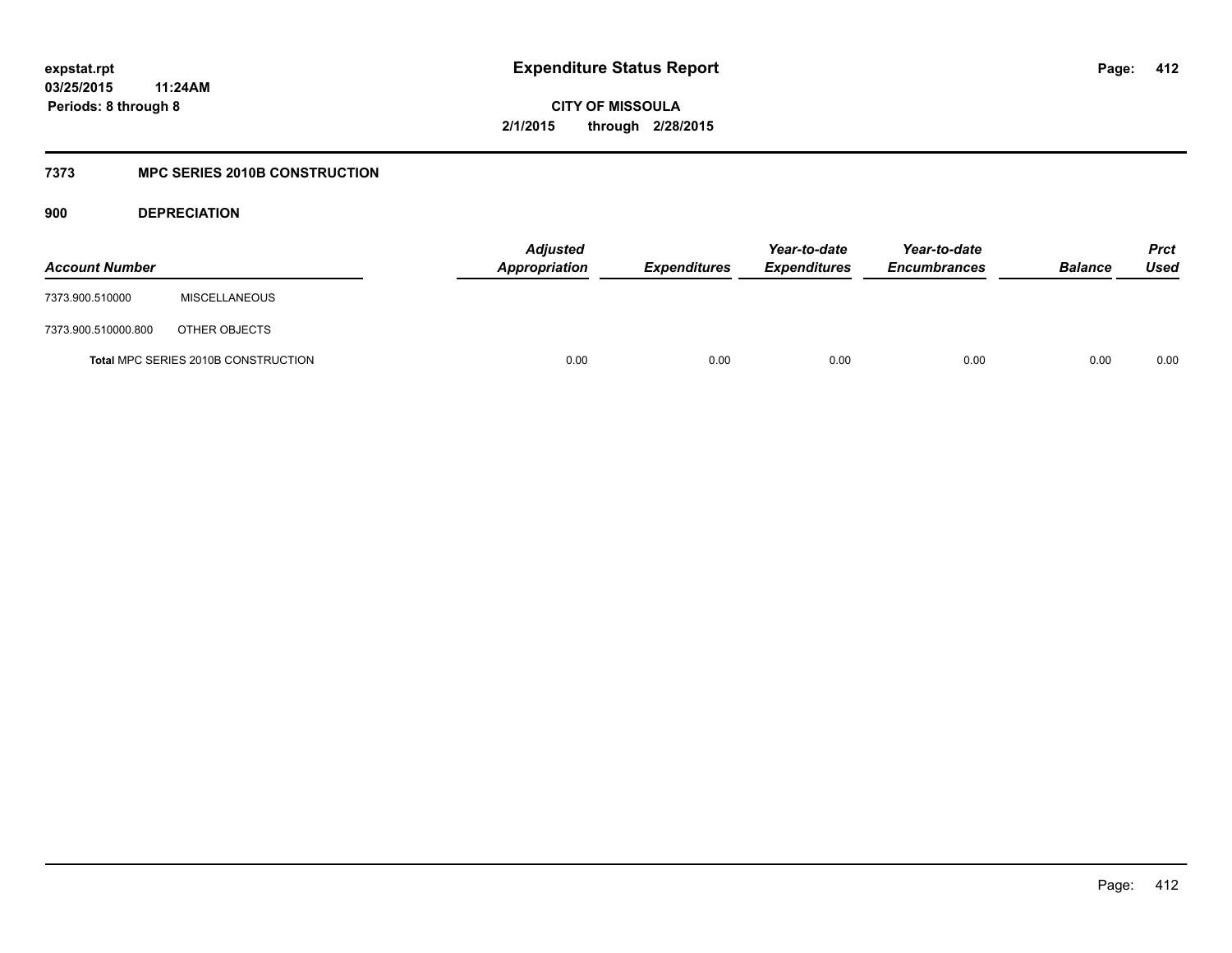### **7374 RESERVE FUND-PARKING BONDS**

| <b>Account Number</b> |                                         | <b>Adjusted</b><br>Appropriation | <b>Expenditures</b> | Year-to-date<br><b>Expenditures</b> | Year-to-date<br><b>Encumbrances</b> | <b>Balance</b> | <b>Prct</b><br><b>Used</b> |
|-----------------------|-----------------------------------------|----------------------------------|---------------------|-------------------------------------|-------------------------------------|----------------|----------------------------|
| 7374.395.430273       | <b>PARKING STRUCTURES</b>               |                                  |                     |                                     |                                     |                |                            |
| 7374.395.430273.900   | <b>CAPITAL OUTLAY</b>                   |                                  |                     |                                     |                                     |                |                            |
|                       | <b>Total PARKING STRUCTURES</b>         | 0.00                             | 0.00                | 0.00                                | 0.00                                | 0.00           | 0.00                       |
|                       | <b>Total RESERVE FUND-PARKING BONDS</b> | 0.00                             | 0.00                | 0.00                                | 0.00                                | 0.00           | 0.00                       |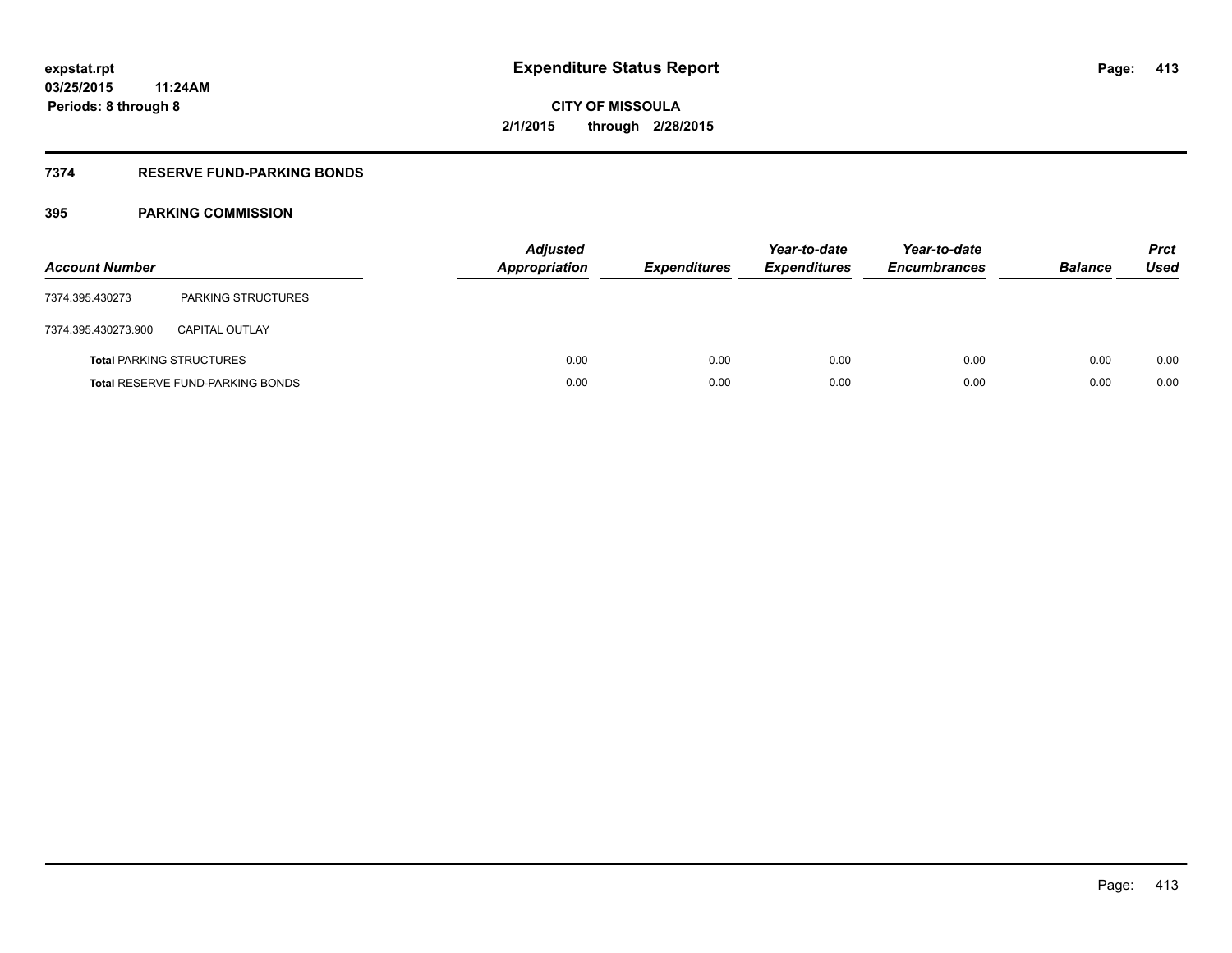#### **7375 PLEDGED TAX INCREMENT-2010B BOND**

| <b>Account Number</b>         |                                                                                                | <b>Adjusted</b><br><b>Appropriation</b> | <b>Expenditures</b> | Year-to-date<br><b>Expenditures</b> | Year-to-date<br><b>Encumbrances</b> | <b>Balance</b>           | <b>Prct</b><br><b>Used</b> |
|-------------------------------|------------------------------------------------------------------------------------------------|-----------------------------------------|---------------------|-------------------------------------|-------------------------------------|--------------------------|----------------------------|
| 7375.395.430266               | PARKING DIVISION                                                                               |                                         |                     |                                     |                                     |                          |                            |
| 7375.395.430266.800           | OTHER OBJECTS                                                                                  |                                         |                     |                                     |                                     |                          |                            |
| <b>Total PARKING DIVISION</b> | 7375.395.430266.820.000 TRANSFERS TO OTHER FUNDS                                               | 146,731.00<br>146,731.00                | 0.00<br>0.00        | 0.00<br>0.00                        | 0.00<br>0.00                        | 146.731.00<br>146,731.00 | 0.00<br>0.00               |
| 7375.395.490200               | REVENUE BOND DEBT SERVICE                                                                      |                                         |                     |                                     |                                     |                          |                            |
| 7375.395.490200.300           | <b>PURCHASED SERVICES</b>                                                                      |                                         |                     |                                     |                                     |                          |                            |
|                               | 7375.395.490200.390.000 EXCESS PLEDGED TAX INCREMENT<br><b>Total REVENUE BOND DEBT SERVICE</b> | 121.431.00<br>121,431.00                | 0.00<br>0.00        | 64.826.73<br>64,826.73              | 0.00<br>0.00                        | 56.604.27<br>56.604.27   | 53.39<br>53.39             |
|                               | <b>Total PLEDGED TAX INCREMENT-2010B BOND</b>                                                  | 268.162.00                              | 0.00                | 64.826.73                           | 0.00                                | 203.335.27               | 24.17                      |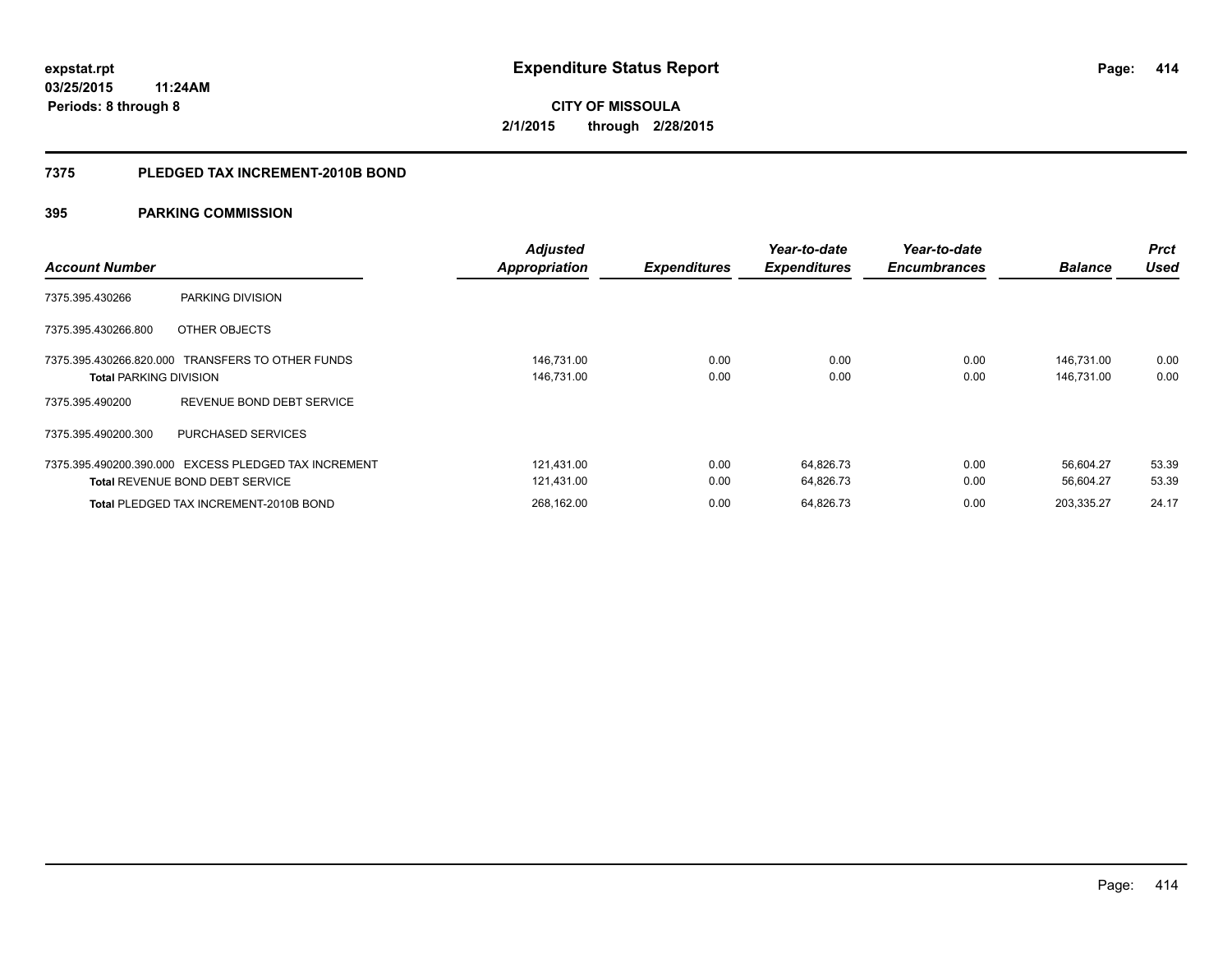### **7376 MPC 2010A BONDS DEBT INTEREST**

| <b>Account Number</b>         |                                                 | <b>Adjusted</b><br><b>Appropriation</b> | <b>Expenditures</b> | Year-to-date<br><b>Expenditures</b> | Year-to-date<br><b>Encumbrances</b> | <b>Balance</b> | <b>Prct</b><br><b>Used</b> |
|-------------------------------|-------------------------------------------------|-----------------------------------------|---------------------|-------------------------------------|-------------------------------------|----------------|----------------------------|
| 7376.395.430266               | PARKING DIVISION                                |                                         |                     |                                     |                                     |                |                            |
| 7376.395.430266.800           | OTHER OBJECTS                                   |                                         |                     |                                     |                                     |                |                            |
| <b>Total PARKING DIVISION</b> |                                                 | 0.00                                    | 0.00                | 0.00                                | 0.00                                | 0.00           | 0.00                       |
| 7376.395.490200               | REVENUE BOND DEBT SERVICE                       |                                         |                     |                                     |                                     |                |                            |
| 7376.395.490200.600           | <b>DEBT SERVICE</b>                             |                                         |                     |                                     |                                     |                |                            |
|                               | 7376.395.490200.620.000 INTEREST / SERVICE FEES | 0.00                                    | 350.00              | 350.00                              | 0.00                                | $-350.00$      | 0.00                       |
|                               | <b>Total REVENUE BOND DEBT SERVICE</b>          | 0.00                                    | 350.00              | 350.00                              | 0.00                                | $-350.00$      | 0.00                       |
|                               | Total MPC 2010A BONDS DEBT INTEREST             | 0.00                                    | 350.00              | 350.00                              | 0.00                                | $-350.00$      | 0.00                       |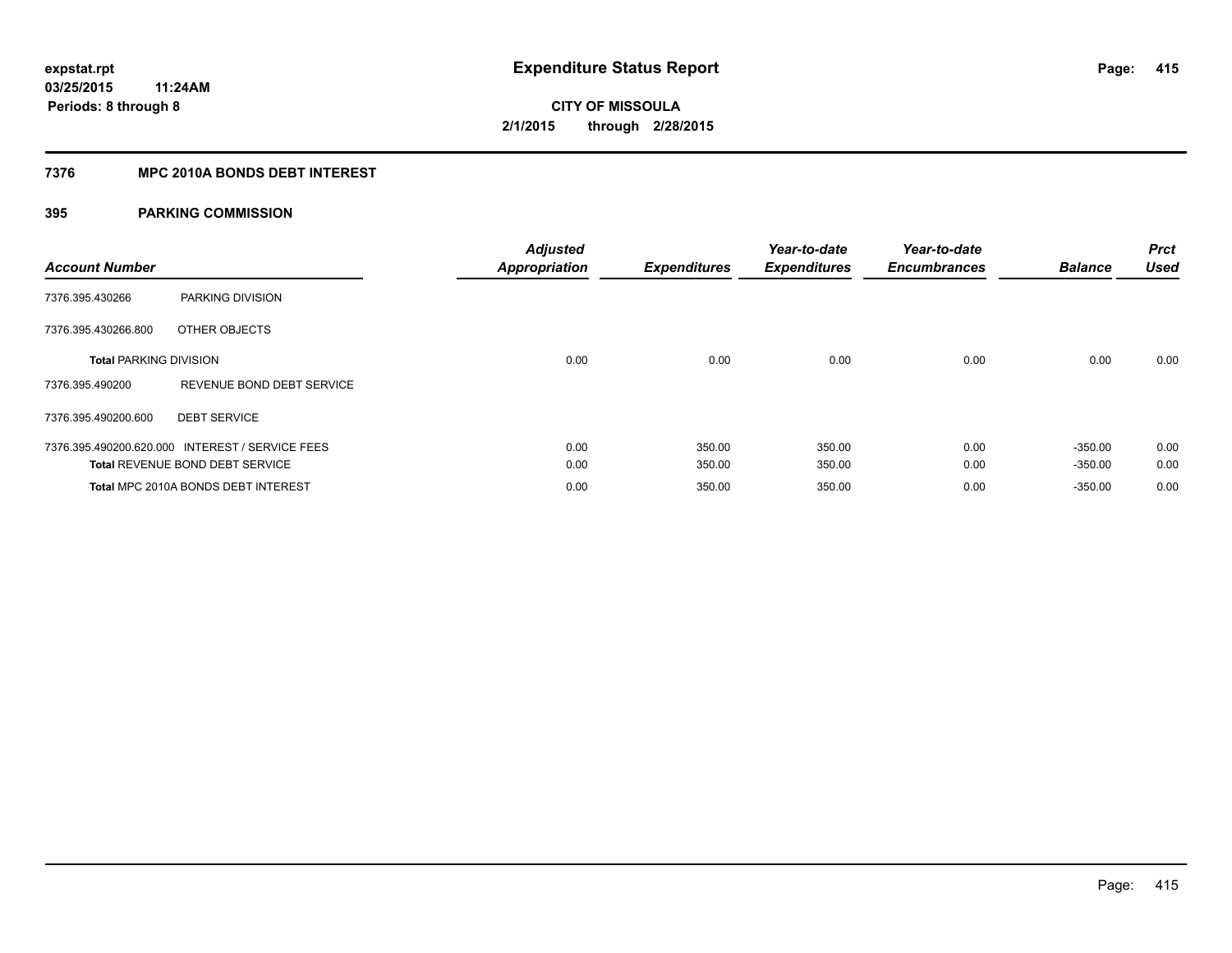### **7377 MPC 2010A BONDS SINKING FUND**

| <b>Account Number</b>         |                                        | <b>Adjusted</b><br><b>Appropriation</b> | <b>Expenditures</b> | Year-to-date<br><b>Expenditures</b> | Year-to-date<br><b>Encumbrances</b> | <b>Balance</b> | <b>Prct</b><br><b>Used</b> |
|-------------------------------|----------------------------------------|-----------------------------------------|---------------------|-------------------------------------|-------------------------------------|----------------|----------------------------|
| 7377.395.430266               | PARKING DIVISION                       |                                         |                     |                                     |                                     |                |                            |
| 7377.395.430266.800           | OTHER OBJECTS                          |                                         |                     |                                     |                                     |                |                            |
| <b>Total PARKING DIVISION</b> |                                        | 0.00                                    | 0.00                | 0.00                                | 0.00                                | 0.00           | 0.00                       |
| 7377.395.490200               | REVENUE BOND DEBT SERVICE              |                                         |                     |                                     |                                     |                |                            |
| 7377.395.490200.600           | <b>DEBT SERVICE</b>                    |                                         |                     |                                     |                                     |                |                            |
|                               | <b>Total REVENUE BOND DEBT SERVICE</b> | 0.00                                    | 0.00                | 0.00                                | 0.00                                | 0.00           | 0.00                       |
|                               | Total MPC 2010A BONDS SINKING FUND     | 0.00                                    | 0.00                | 0.00                                | 0.00                                | 0.00           | 0.00                       |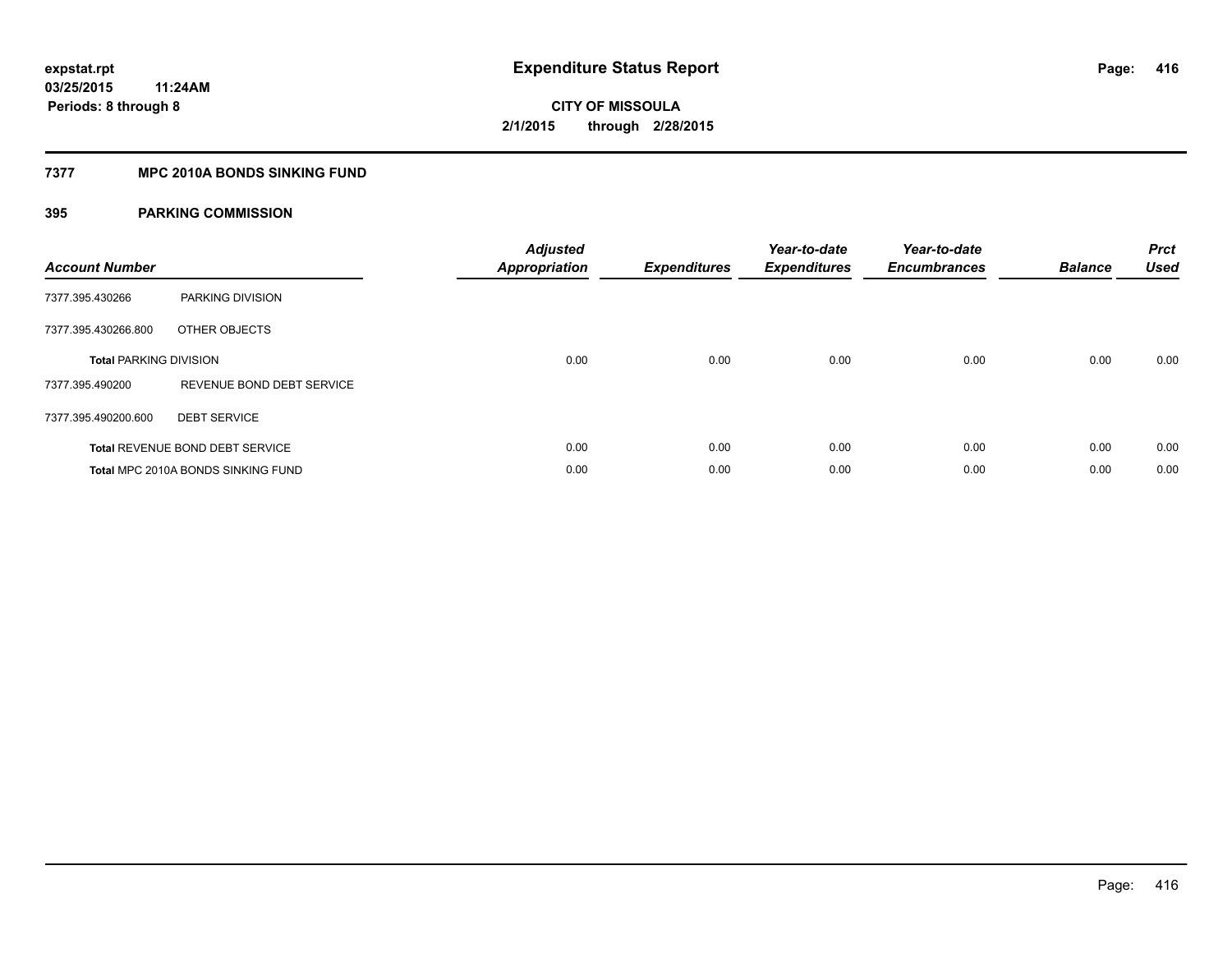#### **7378 MPC 2010A BOND RESERVE**

| <b>Account Number</b>         |                                 | <b>Adjusted</b><br>Appropriation | <b>Expenditures</b> | Year-to-date<br><b>Expenditures</b> | Year-to-date<br><b>Encumbrances</b> | <b>Balance</b> | <b>Prct</b><br><b>Used</b> |
|-------------------------------|---------------------------------|----------------------------------|---------------------|-------------------------------------|-------------------------------------|----------------|----------------------------|
| 7378.395.430266               | PARKING DIVISION                |                                  |                     |                                     |                                     |                |                            |
| 7378.395.430266.800           | OTHER OBJECTS                   |                                  |                     |                                     |                                     |                |                            |
| <b>Total PARKING DIVISION</b> |                                 | 0.00                             | 0.00                | 0.00                                | 0.00                                | 0.00           | 0.00                       |
| 7378.395.430273               | PARKING STRUCTURES              |                                  |                     |                                     |                                     |                |                            |
| 7378.395.430273.900           | <b>CAPITAL OUTLAY</b>           |                                  |                     |                                     |                                     |                |                            |
|                               | <b>Total PARKING STRUCTURES</b> | 0.00                             | 0.00                | 0.00                                | 0.00                                | 0.00           | 0.00                       |
|                               | Total MPC 2010A BOND RESERVE    | 0.00                             | 0.00                | 0.00                                | 0.00                                | 0.00           | 0.00                       |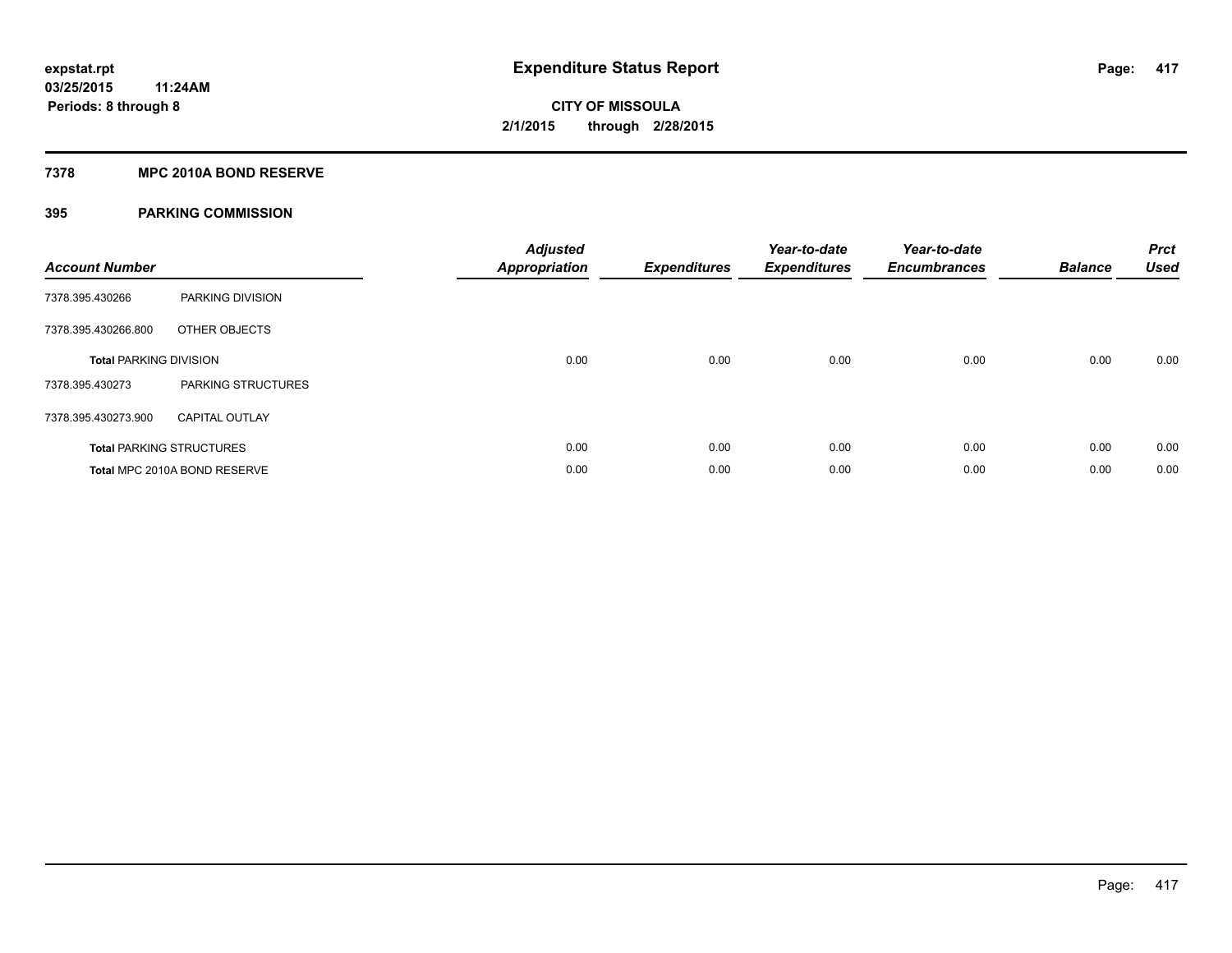### **7379 MPC 2010A BOND CONSTRUCTION**

| <b>Account Number</b>         |                                          | <b>Adjusted</b><br><b>Appropriation</b> | <b>Expenditures</b> | Year-to-date<br><b>Expenditures</b> | Year-to-date<br><b>Encumbrances</b> | <b>Balance</b> | <b>Prct</b><br><b>Used</b> |
|-------------------------------|------------------------------------------|-----------------------------------------|---------------------|-------------------------------------|-------------------------------------|----------------|----------------------------|
| 7379.395.430266               | PARKING DIVISION                         |                                         |                     |                                     |                                     |                |                            |
| 7379.395.430266.800           | OTHER OBJECTS                            |                                         |                     |                                     |                                     |                |                            |
| <b>Total PARKING DIVISION</b> |                                          | 0.00                                    | 0.00                | 0.00                                | 0.00                                | 0.00           | 0.00                       |
| 7379.395.430273               | PARKING STRUCTURES                       |                                         |                     |                                     |                                     |                |                            |
| 7379.395.430273.900           | <b>CAPITAL OUTLAY</b>                    |                                         |                     |                                     |                                     |                |                            |
|                               | <b>Total PARKING STRUCTURES</b>          | 0.00                                    | 0.00                | 0.00                                | 0.00                                | 0.00           | 0.00                       |
| 7379.395.490200               | REVENUE BOND DEBT SERVICE                |                                         |                     |                                     |                                     |                |                            |
| 7379.395.490200.600           | <b>DEBT SERVICE</b>                      |                                         |                     |                                     |                                     |                |                            |
|                               | <b>Total MPC 2010A BOND CONSTRUCTION</b> | 0.00                                    | 0.00                | 0.00                                | 0.00                                | 0.00           | 0.00                       |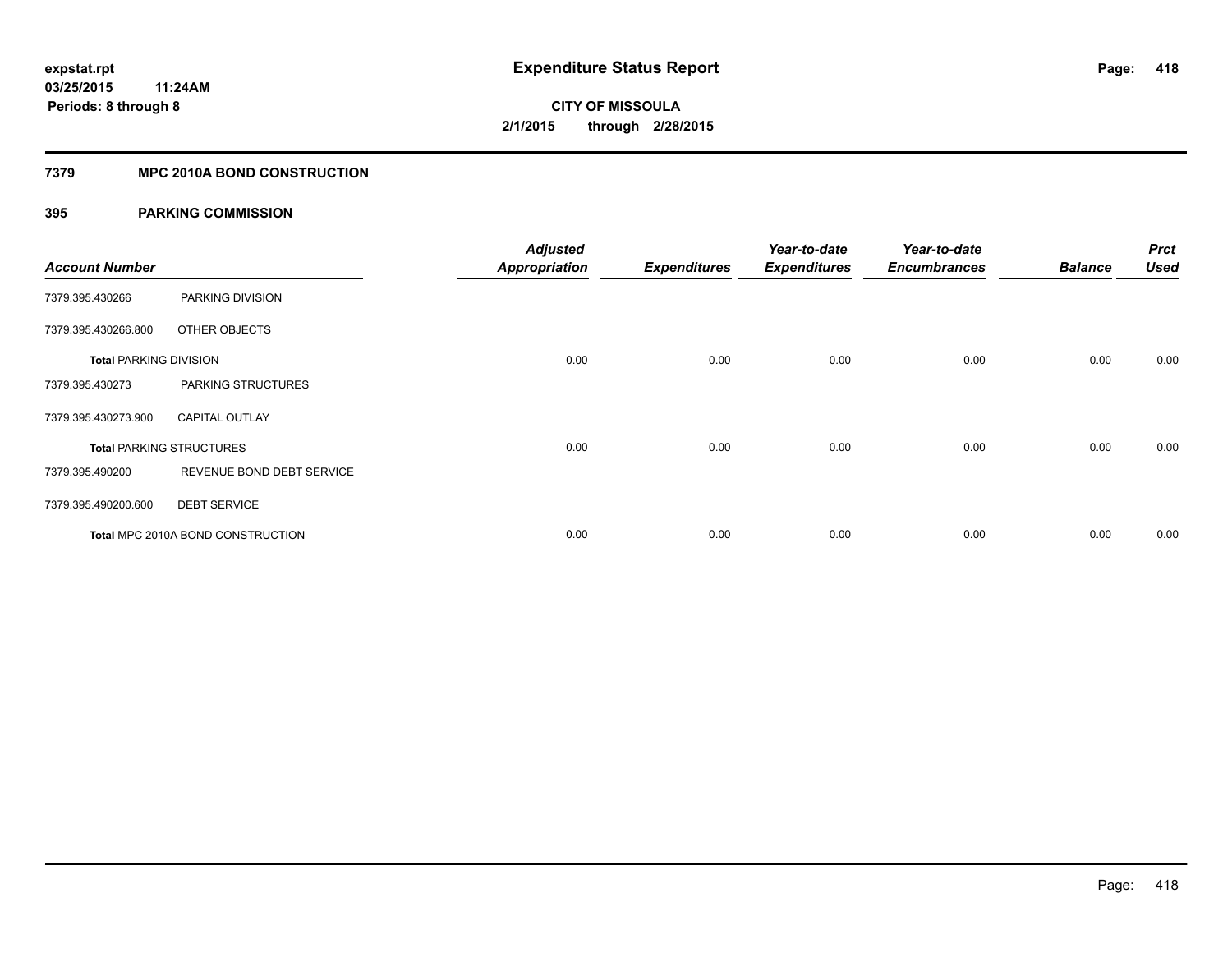**Periods: 8 through 8**

**CITY OF MISSOULA 2/1/2015 through 2/28/2015**

#### **7380 BUSINESS IMPROVEMENT DISTRICT**

**11:24AM**

## **375 BUSINESS IMPROVEMENT DISTRICT**

| <b>Account Number</b>                                      | <b>Adjusted</b><br>Appropriation | <b>Expenditures</b> | Year-to-date<br><b>Expenditures</b> | Year-to-date<br><b>Encumbrances</b> | <b>Balance</b> | <b>Prct</b><br><b>Used</b> |
|------------------------------------------------------------|----------------------------------|---------------------|-------------------------------------|-------------------------------------|----------------|----------------------------|
|                                                            |                                  |                     |                                     |                                     |                |                            |
| <b>BUSINESS IMPROVEMENT DISTRICT</b><br>7380.375.471210    |                                  |                     |                                     |                                     |                |                            |
| PURCHASED SERVICES<br>7380.375.471210.300                  |                                  |                     |                                     |                                     |                |                            |
| 7380.375.471210.350.000 PROFESSIONAL SERVICES              | 310.904.00                       | 0.00                | 0.00                                | 0.00                                | 310,904.00     | 0.00                       |
| <b>Total PURCHASED SERVICES</b>                            | 310,904.00                       | 0.00                | 0.00                                | 0.00                                | 310.904.00     | 0.00                       |
| 7380.375.471210.800<br>OTHER OBJECTS                       |                                  |                     |                                     |                                     |                |                            |
| 7380.375.471210.845.000 CONTINGENCY                        | 5,000.00                         | 0.00                | 0.00                                | 0.00                                | 5,000.00       | 0.00                       |
| <b>Total OTHER OBJECTS</b>                                 | 5,000.00                         | 0.00                | 0.00                                | 0.00                                | 5,000.00       | 0.00                       |
| <b>Total BUSINESS IMPROVEMENT DISTRICT</b>                 | 315,904.00                       | 0.00                | 0.00                                | 0.00                                | 315,904.00     | 0.00                       |
| <b>BID MARKETING</b><br>7380.375.471220                    |                                  |                     |                                     |                                     |                |                            |
| 7380.375.471220.300<br>PURCHASED SERVICES                  |                                  |                     |                                     |                                     |                |                            |
| 7380.375.471220.350.000 PROFESSIONAL SERVICES              | 45,100.00                        | 0.00                | 0.00                                | 0.00                                | 45,100.00      | 0.00                       |
| <b>Total BID MARKETING</b>                                 | 45,100.00                        | 0.00                | 0.00                                | 0.00                                | 45,100.00      | 0.00                       |
| 7380.375.471230<br>STREETSCAPE MAINTENANCE-BID             |                                  |                     |                                     |                                     |                |                            |
| PURCHASED SERVICES<br>7380.375.471230.300                  |                                  |                     |                                     |                                     |                |                            |
| 7380.375.471230.350.000 PROFESSIONAL SERVICES              | 60.000.00                        | 0.00                | 0.00                                | 0.00                                | 60,000.00      | 0.00                       |
| Total STREETSCAPE MAINTENANCE-BID                          | 60,000.00                        | 0.00                | 0.00                                | 0.00                                | 60,000.00      | 0.00                       |
| SAFETY-BID<br>7380.375.471240                              |                                  |                     |                                     |                                     |                |                            |
| 7380.375.471240.300<br>PURCHASED SERVICES                  |                                  |                     |                                     |                                     |                |                            |
| 7380.375.471240.350.000 PROFESSIONAL SERVICES - BID SAFETY | 0.00                             | 40,000.00           | 200,000.00                          | 0.00                                | $-200,000.00$  | 0.00                       |
| <b>Total SAFETY-BID</b>                                    | 0.00                             | 40,000.00           | 200,000.00                          | 0.00                                | $-200,000.00$  | 0.00                       |
| <b>Total BUSINESS IMPROVEMENT DISTRICT</b>                 | 421,004.00                       | 40,000.00           | 200,000.00                          | 0.00                                | 221,004.00     | 47.51                      |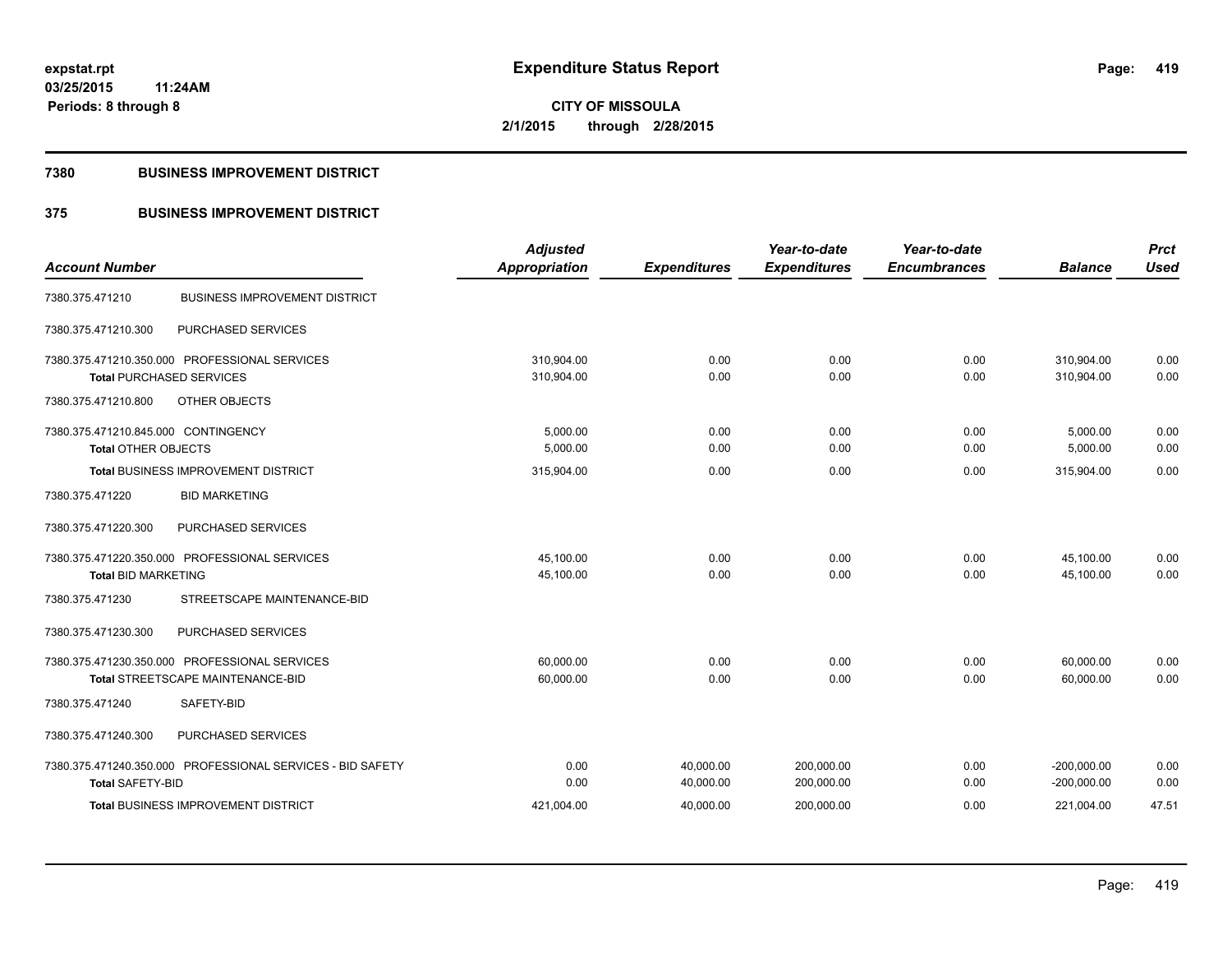**03/25/2015 11:24AM Periods: 8 through 8**

**420**

**CITY OF MISSOULA 2/1/2015 through 2/28/2015**

#### **7381 TOURISM BUSINESS IMPROVEMENT DISTRICT**

### **375 BUSINESS IMPROVEMENT DISTRICT**

| <b>Account Number</b> |                                                                                                        | <b>Adjusted</b><br><b>Appropriation</b> | <i><b>Expenditures</b></i> | Year-to-date<br><b>Expenditures</b> | Year-to-date<br><b>Encumbrances</b> | <b>Balance</b>           | <b>Prct</b><br>Used |
|-----------------------|--------------------------------------------------------------------------------------------------------|-----------------------------------------|----------------------------|-------------------------------------|-------------------------------------|--------------------------|---------------------|
| 7381.375.471210       | <b>BUSINESS IMPROVEMENT DISTRICT</b>                                                                   |                                         |                            |                                     |                                     |                          |                     |
| 7381.375.471210.300   | <b>PURCHASED SERVICES</b>                                                                              |                                         |                            |                                     |                                     |                          |                     |
|                       | 7381.375.471210.390.000 OTHER PURCHASED SERVICES<br><b>Total TOURISM BUSINESS IMPROVEMENT DISTRICT</b> | 620,494.00<br>620,494.00                | 0.00<br>0.00               | 0.00<br>0.00                        | 0.00<br>0.00                        | 620.494.00<br>620,494.00 | 0.00<br>0.00        |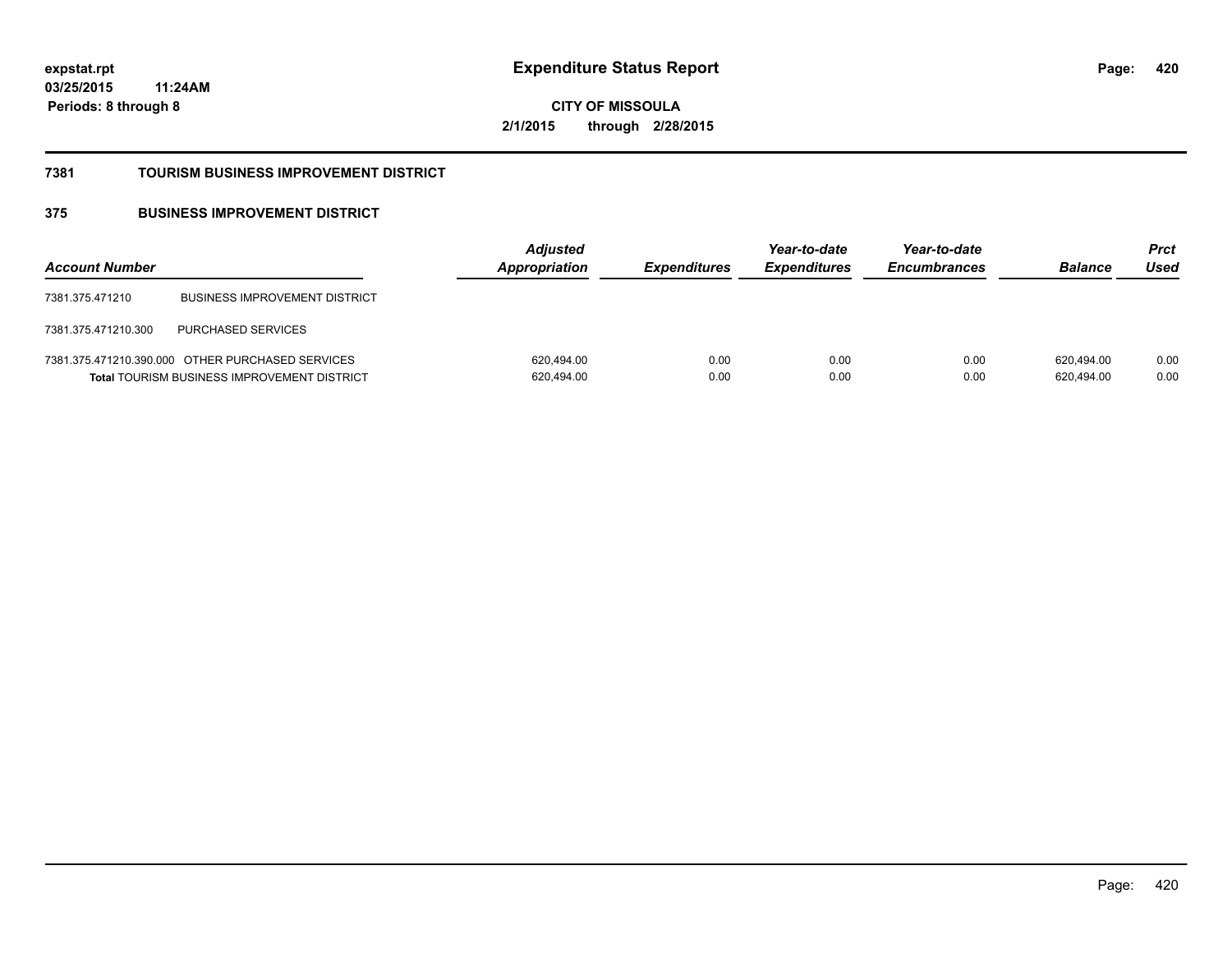### **7382 5.75M TIF RESERVE**

| <b>Account Number</b>   |                                | <b>Adjusted</b><br>Appropriation | <b>Expenditures</b> | Year-to-date<br><b>Expenditures</b> | Year-to-date<br><b>Encumbrances</b> | <b>Balance</b> | Prct<br><b>Used</b> |
|-------------------------|--------------------------------|----------------------------------|---------------------|-------------------------------------|-------------------------------------|----------------|---------------------|
| 7382.390.490607         | <b>TRANSFERS TO BROWNFIELD</b> |                                  |                     |                                     |                                     |                |                     |
| 7382.390.490607.800     | OTHER OBJECTS                  |                                  |                     |                                     |                                     |                |                     |
| Total 5.75M TIF RESERVE |                                | 0.00                             | 0.00                | 0.00                                | 0.00                                | 0.00           | 0.00                |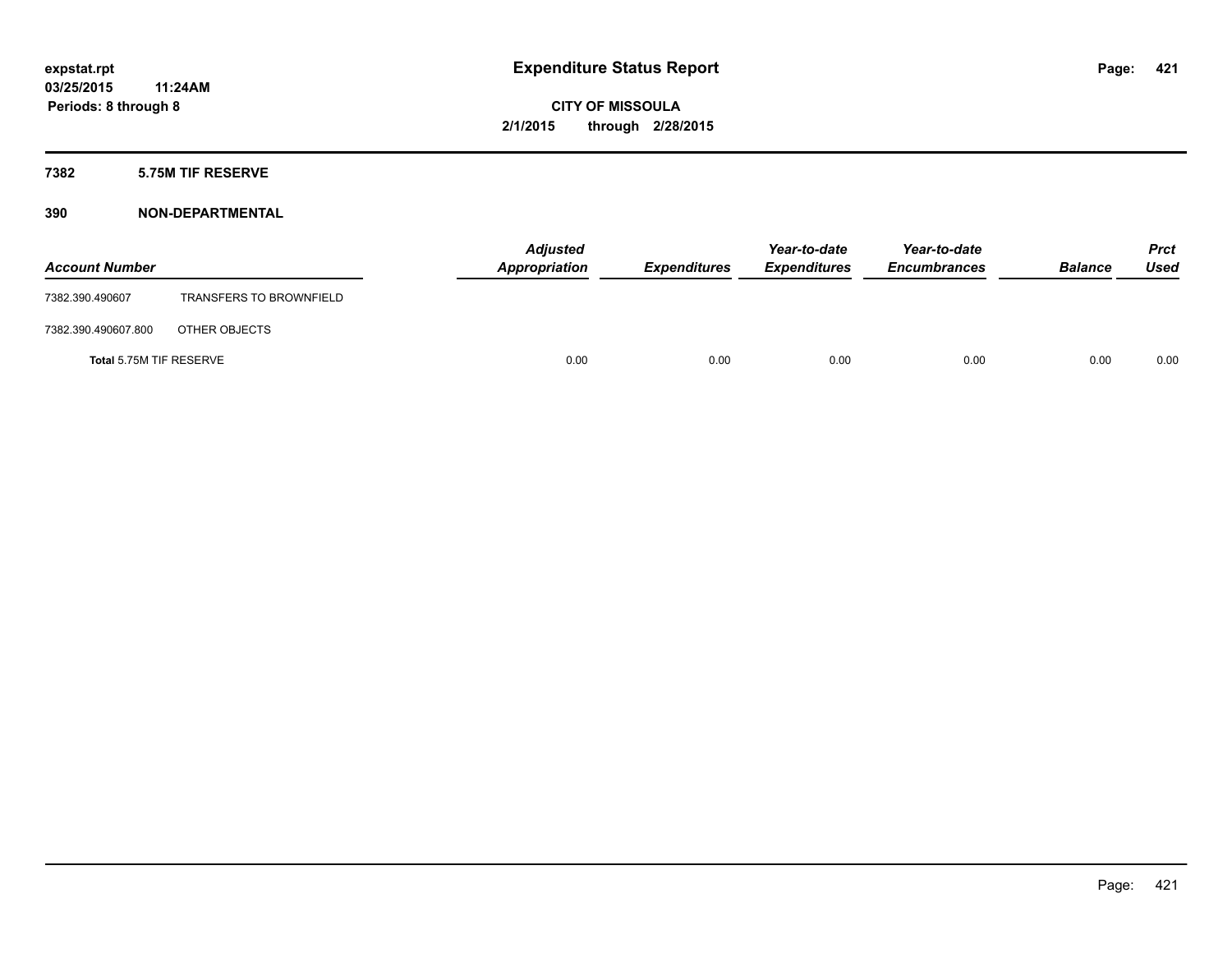#### **7383 RIVERFRONT TRIANGLE URD**

|                                     |                                                | <b>Adjusted</b>      |                     | Year-to-date        | Year-to-date        |                | <b>Prct</b> |
|-------------------------------------|------------------------------------------------|----------------------|---------------------|---------------------|---------------------|----------------|-------------|
| <b>Account Number</b>               |                                                | <b>Appropriation</b> | <b>Expenditures</b> | <b>Expenditures</b> | <b>Encumbrances</b> | <b>Balance</b> | <b>Used</b> |
| 7383.385.470210                     | <b>ADMINISTRATION</b>                          |                      |                     |                     |                     |                |             |
| 7383.385.470210.800                 | OTHER OBJECTS                                  |                      |                     |                     |                     |                |             |
| <b>Total ADMINISTRATION</b>         |                                                | 0.00                 | 0.00                | 0.00                | 0.00                | 0.00           | 0.00        |
| 7383.385.470230                     | <b>PW FACILITY</b>                             |                      |                     |                     |                     |                |             |
| 7383.385.470230.700                 | <b>GRANTS &amp; CONTRIBUTIONS</b>              |                      |                     |                     |                     |                |             |
|                                     | <b>Total GRANTS &amp; CONTRIBUTIONS</b>        | 0.00                 | 0.00                | 0.00                | 0.00                | 0.00           | 0.00        |
| 7383.385.470230.800                 | OTHER OBJECTS                                  |                      |                     |                     |                     |                |             |
| 7383.385.470230.845.000 CONTINGENCY |                                                | 11,862.00            | 0.00                | 0.00                | 0.00                | 11,862.00      | 0.00        |
| <b>Total PW FACILITY</b>            |                                                | 11,862.00            | 0.00                | 0.00                | 0.00                | 11,862.00      | 0.00        |
| 7383.385.470260                     | <b>PLANNING &amp; MGMT</b>                     |                      |                     |                     |                     |                |             |
| 7383.385.470260.300                 | PURCHASED SERVICES                             |                      |                     |                     |                     |                |             |
|                                     | <b>Total PURCHASED SERVICES</b>                | 0.00                 | 0.00                | 0.00                | 0.00                | 0.00           | 0.00        |
| 7383.385.470260.700                 | <b>GRANTS &amp; CONTRIBUTIONS</b>              |                      |                     |                     |                     |                |             |
|                                     | 7383.385.470260.700.000 GRANTS & CONTRIBUTIONS | 15,000.00            | 0.00                | 2,333.00            | 0.00                | 12,667.00      | 15.55       |
| <b>Total PLANNING &amp; MGMT</b>    |                                                | 15,000.00            | 0.00                | 2,333.00            | 0.00                | 12,667.00      | 15.55       |
|                                     | Total RIVERFRONT TRIANGLE URD                  | 26,862.00            | 0.00                | 2,333.00            | 0.00                | 24,529.00      | 8.69        |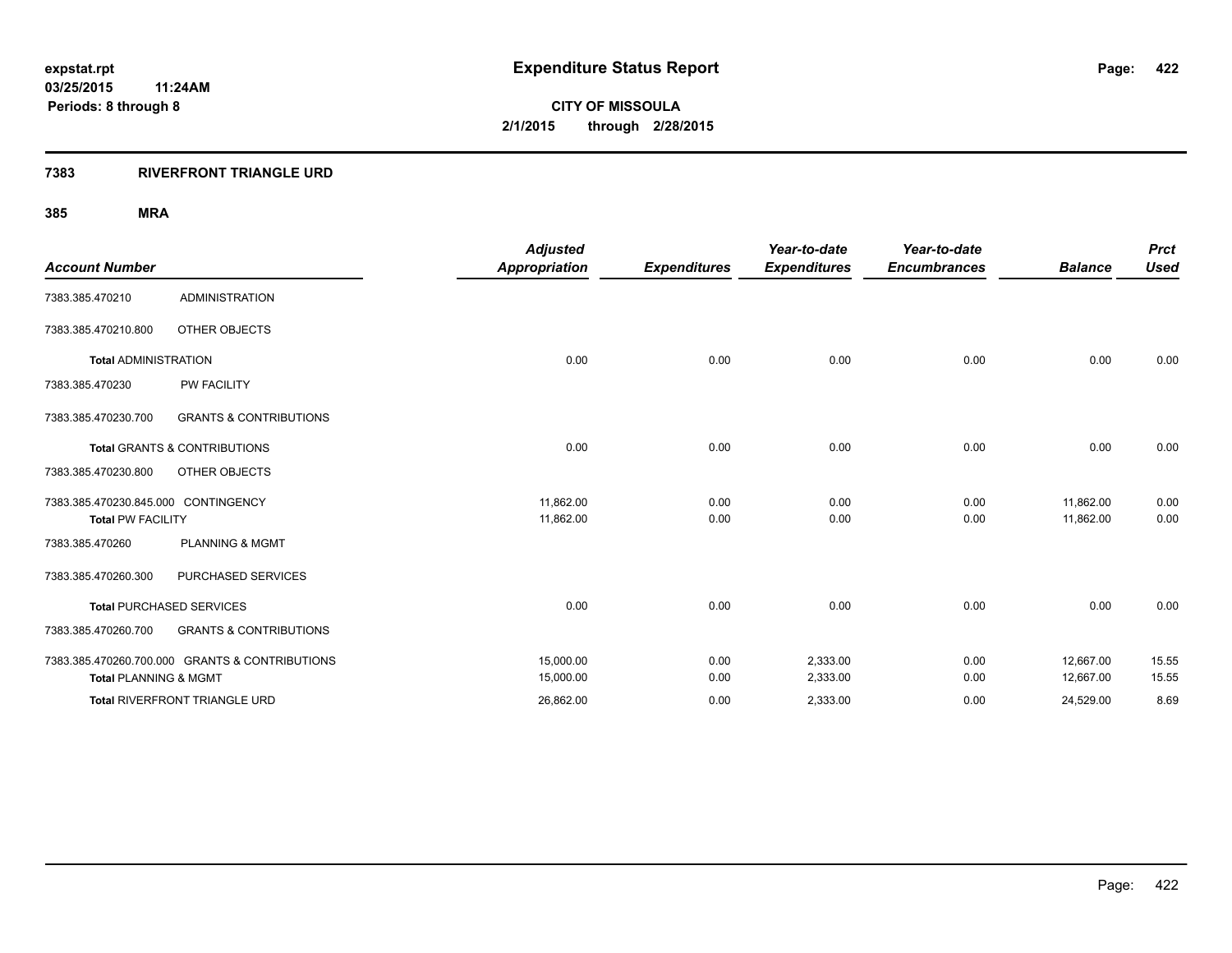### **7384 MILLSITE TAX INCREMENT FUND**

| <b>Account Number</b>       |                                          | <b>Adjusted</b><br><b>Appropriation</b> | <b>Expenditures</b> | Year-to-date<br><b>Expenditures</b> | Year-to-date<br><b>Encumbrances</b> | <b>Balance</b> | <b>Prct</b><br><b>Used</b> |
|-----------------------------|------------------------------------------|-----------------------------------------|---------------------|-------------------------------------|-------------------------------------|----------------|----------------------------|
| 7384.385.470210             | <b>ADMINISTRATION</b>                    |                                         |                     |                                     |                                     |                |                            |
| 7384.385.470210.800         | OTHER OBJECTS                            |                                         |                     |                                     |                                     |                |                            |
| <b>Total ADMINISTRATION</b> |                                          | 0.00                                    | 0.00                | 0.00                                | 0.00                                | 0.00           | 0.00                       |
| 7384.385.490200             | REVENUE BOND DEBT SERVICE                |                                         |                     |                                     |                                     |                |                            |
| 7384.385.490200.600         | <b>DEBT SERVICE</b>                      |                                         |                     |                                     |                                     |                |                            |
|                             | Total REVENUE BOND DEBT SERVICE          | 0.00                                    | 0.00                | 0.00                                | 0.00                                | 0.00           | 0.00                       |
|                             | <b>Total MILLSITE TAX INCREMENT FUND</b> | 0.00                                    | 0.00                | 0.00                                | 0.00                                | 0.00           | 0.00                       |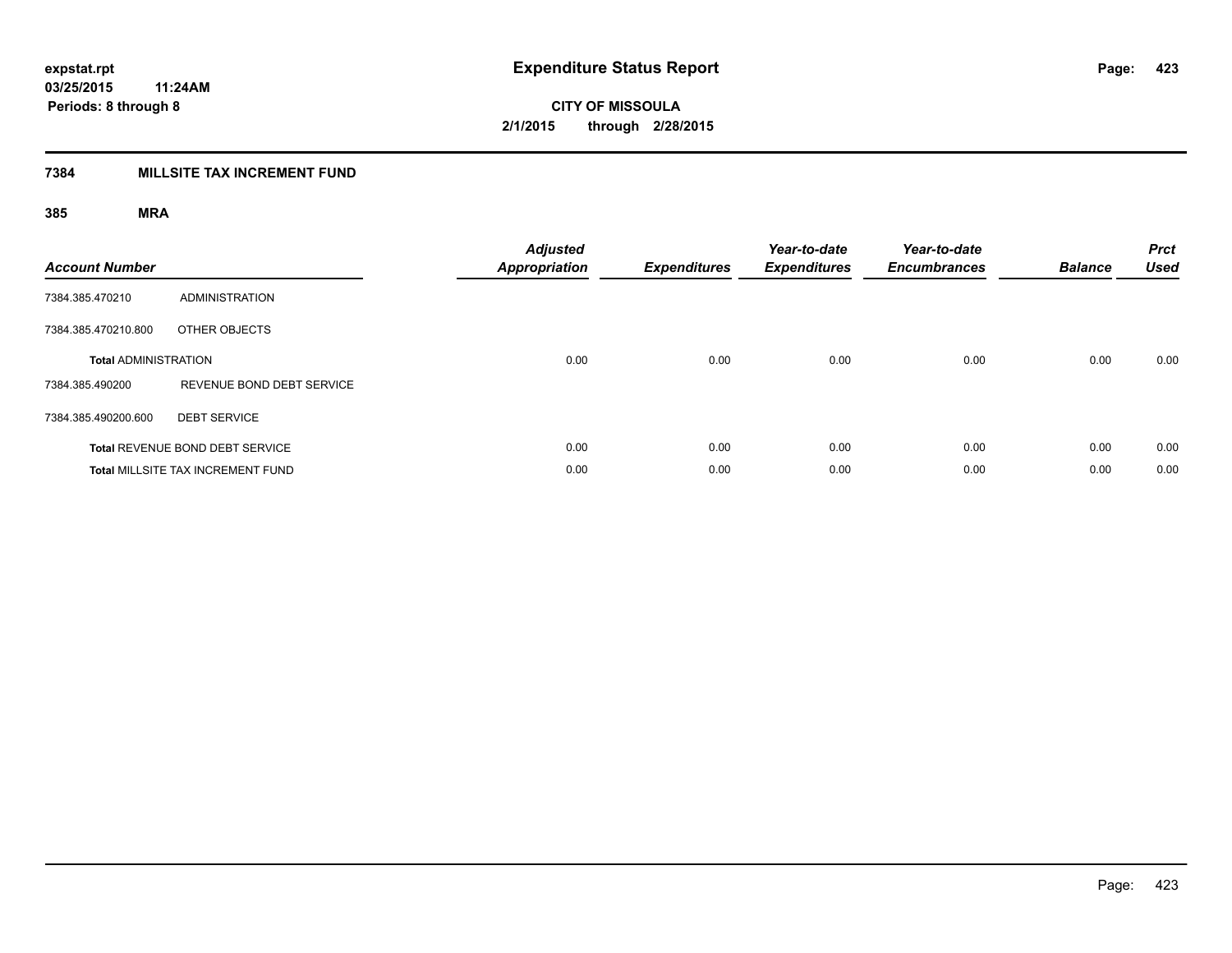### **7385 FRONT STREET URD**

| <b>Account Number</b>                                                                                     | <b>Adjusted</b><br><b>Appropriation</b> | <b>Expenditures</b>  | Year-to-date<br><b>Expenditures</b> | Year-to-date<br><b>Encumbrances</b> | <b>Balance</b>               | <b>Prct</b><br><b>Used</b> |
|-----------------------------------------------------------------------------------------------------------|-----------------------------------------|----------------------|-------------------------------------|-------------------------------------|------------------------------|----------------------------|
| <b>TENNIS COURT REBUILD</b><br>7385.385.460436                                                            |                                         |                      |                                     |                                     |                              |                            |
| PURCHASED SERVICES<br>7385.385.460436.300                                                                 |                                         |                      |                                     |                                     |                              |                            |
| 7385.385.460436.350.000 PROFESSIONAL SERVICES<br><b>Total TENNIS COURT REBUILD</b>                        | 0.00<br>0.00                            | 0.00<br>0.00         | 23,799.09<br>23,799.09              | 0.00<br>0.00                        | $-23,799.09$<br>$-23,799.09$ | 0.00<br>0.00               |
| <b>PW FACILITY</b><br>7385.385.470230                                                                     |                                         |                      |                                     |                                     |                              |                            |
| 7385.385.470230.300<br>PURCHASED SERVICES                                                                 |                                         |                      |                                     |                                     |                              |                            |
| 7385.385.470230.350.000 PROFESSIONAL SERVICES<br><b>Total PURCHASED SERVICES</b>                          | 0.00<br>0.00                            | 9,641.96<br>9,641.96 | 30.634.67<br>30,634.67              | 0.00<br>0.00                        | $-30,634.67$<br>$-30.634.67$ | 0.00<br>0.00               |
| 7385.385.470230.700<br><b>GRANTS &amp; CONTRIBUTIONS</b>                                                  |                                         |                      |                                     |                                     |                              |                            |
| 7385.385.470230.700.000 PROJECT EXPENSE-PUBLIC WORKS<br><b>Total GRANTS &amp; CONTRIBUTIONS</b>           | 164,560.00<br>164,560.00                | 0.00<br>0.00         | 0.00<br>0.00                        | 0.00<br>0.00                        | 164,560.00<br>164,560.00     | 0.00<br>0.00               |
| OTHER OBJECTS<br>7385.385.470230.800                                                                      |                                         |                      |                                     |                                     |                              |                            |
| 7385.385.470230.845.000 CONTINGENCY<br>Total OTHER OBJECTS                                                | 303.524.00<br>303,524.00                | 0.00<br>0.00         | 0.00<br>0.00                        | 0.00<br>0.00                        | 303.524.00<br>303,524.00     | 0.00<br>0.00               |
| <b>Total PW FACILITY</b>                                                                                  | 468,084.00                              | 9,641.96             | 30,634.67                           | 0.00                                | 437,449.33                   | 6.54                       |
| 7385.385.470260<br><b>PLANNING &amp; MGMT</b>                                                             |                                         |                      |                                     |                                     |                              |                            |
| PURCHASED SERVICES<br>7385.385.470260.300                                                                 |                                         |                      |                                     |                                     |                              |                            |
| 7385.385.470260.350.000 PROFESSIONAL SERVICES<br><b>Total PURCHASED SERVICES</b>                          | 2,168.00<br>2,168.00                    | 0.00<br>0.00         | 0.00<br>0.00                        | 0.00<br>0.00                        | 2,168.00<br>2,168.00         | 0.00<br>0.00               |
| 7385.385.470260.700<br><b>GRANTS &amp; CONTRIBUTIONS</b>                                                  |                                         |                      |                                     |                                     |                              |                            |
| 7385.385.470260.700.000 PLANNING & MGMT/GRANTS & CONTRIBUTIONS<br><b>Total GRANTS &amp; CONTRIBUTIONS</b> | 10,000.00<br>10.000.00                  | 0.00<br>0.00         | 0.00<br>0.00                        | 0.00<br>0.00                        | 10,000.00<br>10.000.00       | 0.00<br>0.00               |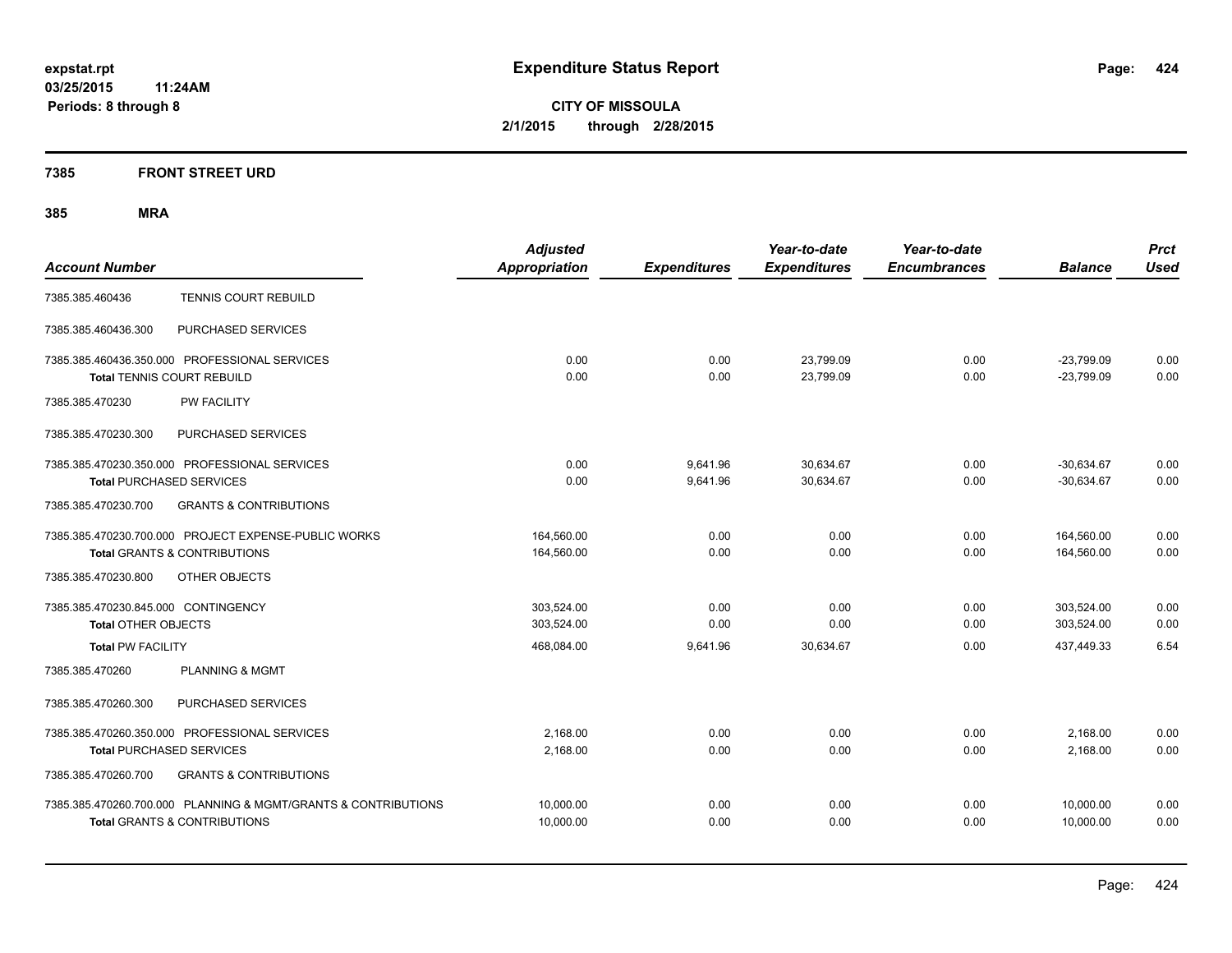**7385 FRONT STREET URD**

| <b>Account Number</b>                                    | <b>Adjusted</b><br><b>Appropriation</b> | <b>Expenditures</b> | Year-to-date<br><b>Expenditures</b> | Year-to-date<br><b>Encumbrances</b> | <b>Balance</b> | <b>Prct</b><br><b>Used</b> |
|----------------------------------------------------------|-----------------------------------------|---------------------|-------------------------------------|-------------------------------------|----------------|----------------------------|
| Total PLANNING & MGMT                                    | 12,168.00                               | 0.00                | 0.00                                | 0.00                                | 12,168.00      | 0.00                       |
| <b>CLEARING &amp; DEMO</b><br>7385.385.470270            |                                         |                     |                                     |                                     |                |                            |
| 7385.385.470270.700<br><b>GRANTS &amp; CONTRIBUTIONS</b> |                                         |                     |                                     |                                     |                |                            |
| <b>Total GRANTS &amp; CONTRIBUTIONS</b>                  | 0.00                                    | 0.00                | 0.00                                | 0.00                                | 0.00           | 0.00                       |
| OTHER OBJECTS<br>7385.385.470270.800                     |                                         |                     |                                     |                                     |                |                            |
| 7385.385.470270.845.000 CONTINGENCY                      | 50,000.00                               | 0.00                | 0.00                                | 0.00                                | 50,000.00      | 0.00                       |
| <b>Total CLEARING &amp; DEMO</b>                         | 50,000.00                               | 0.00                | 0.00                                | 0.00                                | 50,000.00      | 0.00                       |
| FRONT STREET PARKING STRUCTURE<br>7385.385.470281        |                                         |                     |                                     |                                     |                |                            |
| <b>CAPITAL OUTLAY</b><br>7385.385.470281.900             |                                         |                     |                                     |                                     |                |                            |
| <b>Total FRONT STREET PARKING STRUCTURE</b>              | 0.00                                    | 0.00                | 0.00                                | 0.00                                | 0.00           | 0.00                       |
| <b>Total FRONT STREET URD</b>                            | 530,252.00                              | 9,641.96            | 54,433.76                           | 0.00                                | 475,818.24     | 10.27                      |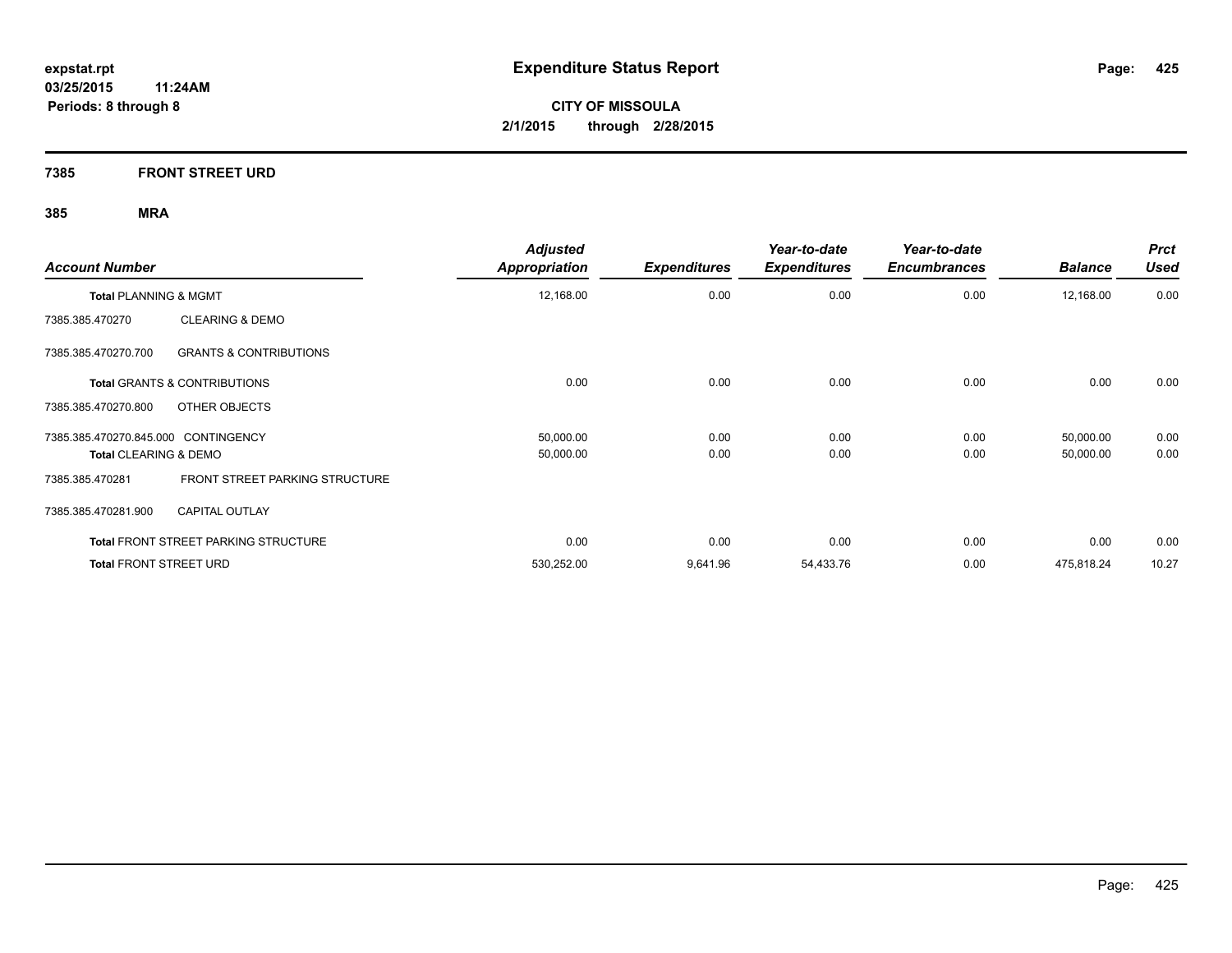**03/25/2015 11:24AM**

**Periods: 8 through 8**

**426**

**CITY OF MISSOULA 2/1/2015 through 2/28/2015**

#### **7386 DEBT SERVICE-SAFEWAY/ST PAT 1.5M**

| <b>Account Number</b> |                                | <b>Adjusted</b><br>Appropriation | <b>Expenditures</b> | Year-to-date<br><b>Expenditures</b> | Year-to-date<br><b>Encumbrances</b> | <b>Balance</b> | <b>Prct</b><br><b>Used</b> |
|-----------------------|--------------------------------|----------------------------------|---------------------|-------------------------------------|-------------------------------------|----------------|----------------------------|
| 7386.385.470220       | <b>ACQUISITION OF PROPERTY</b> |                                  |                     |                                     |                                     |                |                            |
| 7386.385.470220.900   | <b>CAPITAL OUTLAY</b>          |                                  |                     |                                     |                                     |                |                            |
| <b>Total MRA</b>      |                                | 0.00                             | 0.00                | 0.00                                | 0.00                                | 0.00           | 0.00                       |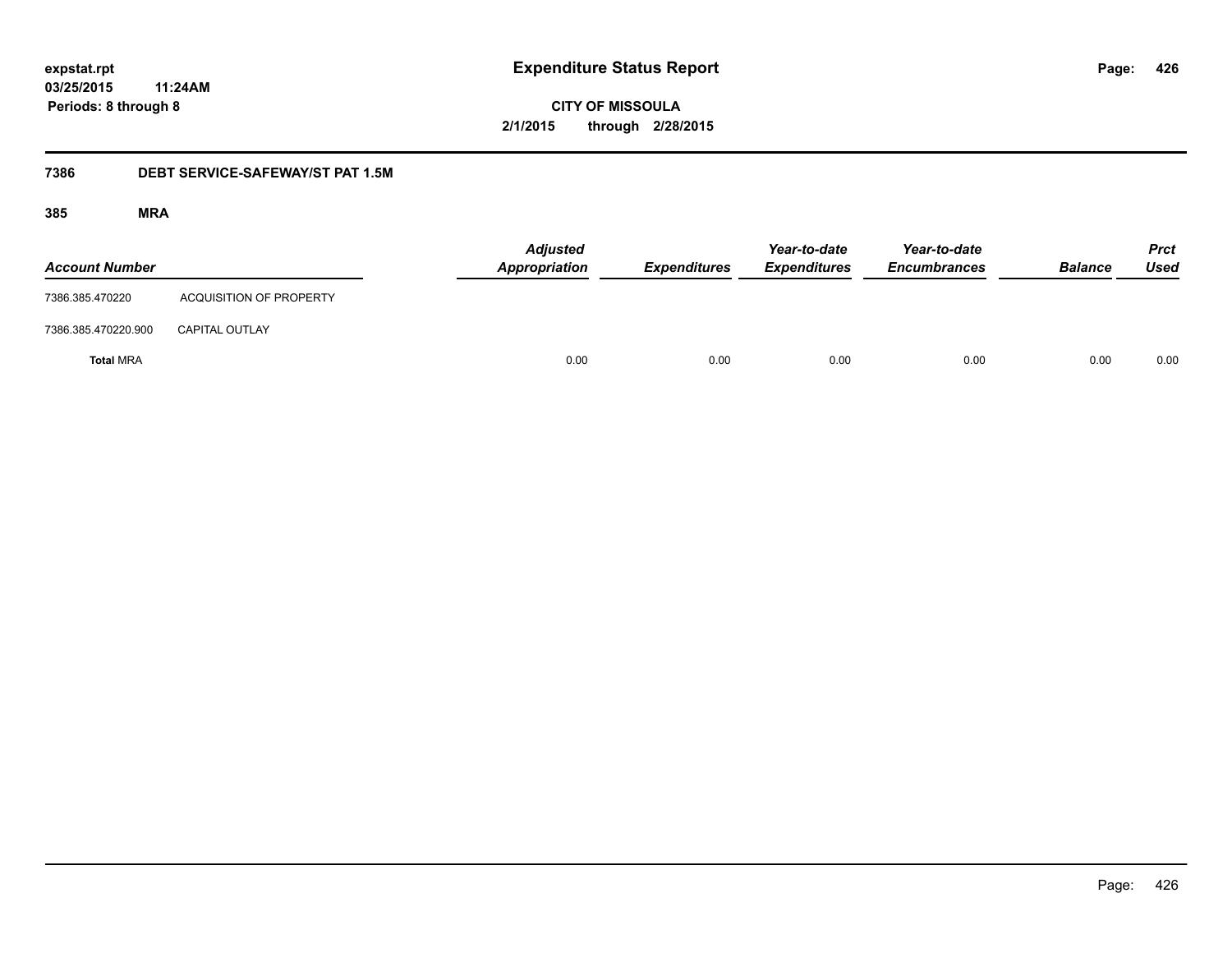### **03/25/2015 11:24AM Periods: 8 through 8**

**CITY OF MISSOULA 2/1/2015 through 2/28/2015**

#### **7386 DEBT SERVICE-SAFEWAY/ST PAT 1.5M**

| <b>Account Number</b>             |                                                 | <b>Adjusted</b><br>Appropriation | <b>Expenditures</b> | Year-to-date<br><b>Expenditures</b> | Year-to-date<br><b>Encumbrances</b> | <b>Balance</b> | <b>Prct</b><br><b>Used</b> |
|-----------------------------------|-------------------------------------------------|----------------------------------|---------------------|-------------------------------------|-------------------------------------|----------------|----------------------------|
| 7386.390.490200                   | DEBT SERVICE-SAFEWAY/ST PAT 1.5M                |                                  |                     |                                     |                                     |                |                            |
| 7386.390.490200.600               | <b>DEBT SERVICE</b>                             |                                  |                     |                                     |                                     |                |                            |
| 7386.390.490200.610.000 PRINCIPAL |                                                 | 40,000.00                        | 20,000.00           | 40,000.00                           | 0.00                                | 0.00           | 100.00                     |
|                                   | 7386.390.490200.620.000 INTEREST / SERVICE FEES | 94,728.00                        | 46,391.25           | 94,727.50                           | 0.00                                | 0.50           | 100.00                     |
|                                   | <b>Total DEBT SERVICE-SAFEWAY/ST PAT 1.5M</b>   | 134,728.00                       | 66,391.25           | 134,727.50                          | 0.00                                | 0.50           | 100.00                     |
| 7386.390.490510                   | DS PAYMENTS TO GUARANTOR                        |                                  |                     |                                     |                                     |                |                            |
| 7386.390.490510.600               | <b>DEBT SERVICE</b>                             |                                  |                     |                                     |                                     |                |                            |
| 7386.390.490510.610.000 PRINCIPAL |                                                 | 21,147.00                        | 8,459.75            | 18,060.75                           | 0.00                                | 3,086.25       | 85.41                      |
|                                   | <b>Total DS PAYMENTS TO GUARANTOR</b>           | 21,147.00                        | 8,459.75            | 18,060.75                           | 0.00                                | 3,086.25       | 85.41                      |
|                                   | <b>Total DEBT SERVICE-SAFEWAY/ST PAT 1.5M</b>   | 155,875.00                       | 74,851.00           | 152,788.25                          | 0.00                                | 3,086.75       | 98.02                      |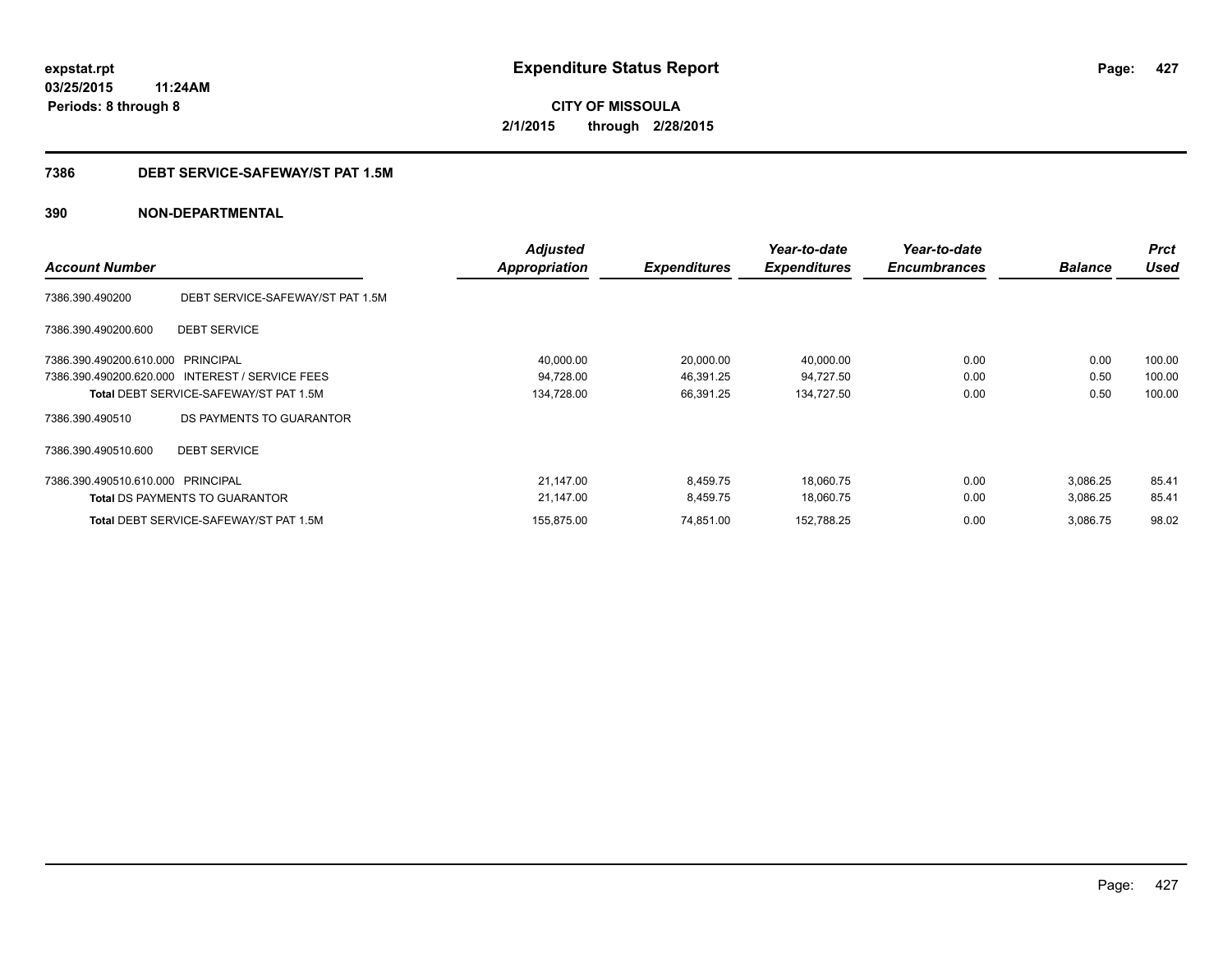### **03/25/2015 11:24AM Periods: 8 through 8**

**CITY OF MISSOULA 2/1/2015 through 2/28/2015**

#### **7387 DEBT SERVICE-BROWNFIELD RLF 1.125M**

| <b>Account Number</b>             |                                                 | <b>Adjusted</b><br><b>Appropriation</b> | <b>Expenditures</b> | Year-to-date<br><b>Expenditures</b> | Year-to-date<br><b>Encumbrances</b> | <b>Balance</b> | <b>Prct</b><br>Used |
|-----------------------------------|-------------------------------------------------|-----------------------------------------|---------------------|-------------------------------------|-------------------------------------|----------------|---------------------|
| 7387.390.490200                   | DEBT SERVICE-BROWNFIELD RLF 1.125M              |                                         |                     |                                     |                                     |                |                     |
| 7387.390.490200.600               | <b>DEBT SERVICE</b>                             |                                         |                     |                                     |                                     |                |                     |
| 7387.390.490200.610.000 PRINCIPAL |                                                 | 26,625.00                               | 0.00                | 0.00                                | 0.00                                | 26.625.00      | 0.00                |
|                                   | 7387.390.490200.620.000 INTEREST / SERVICE FEES | 5.316.00                                | 0.00                | 12,558.00                           | 0.00                                | $-7.242.00$    | 236.23              |
|                                   | Total DEBT SERVICE-BROWNFIELD RLF 1.125M        | 31,941.00                               | 0.00                | 12,558.00                           | 0.00                                | 19.383.00      | 39.32               |
|                                   | Total DEBT SERVICE-BROWNFIELD RLF 1.125M        | 31.941.00                               | 0.00                | 12.558.00                           | 0.00                                | 19.383.00      | 39.32               |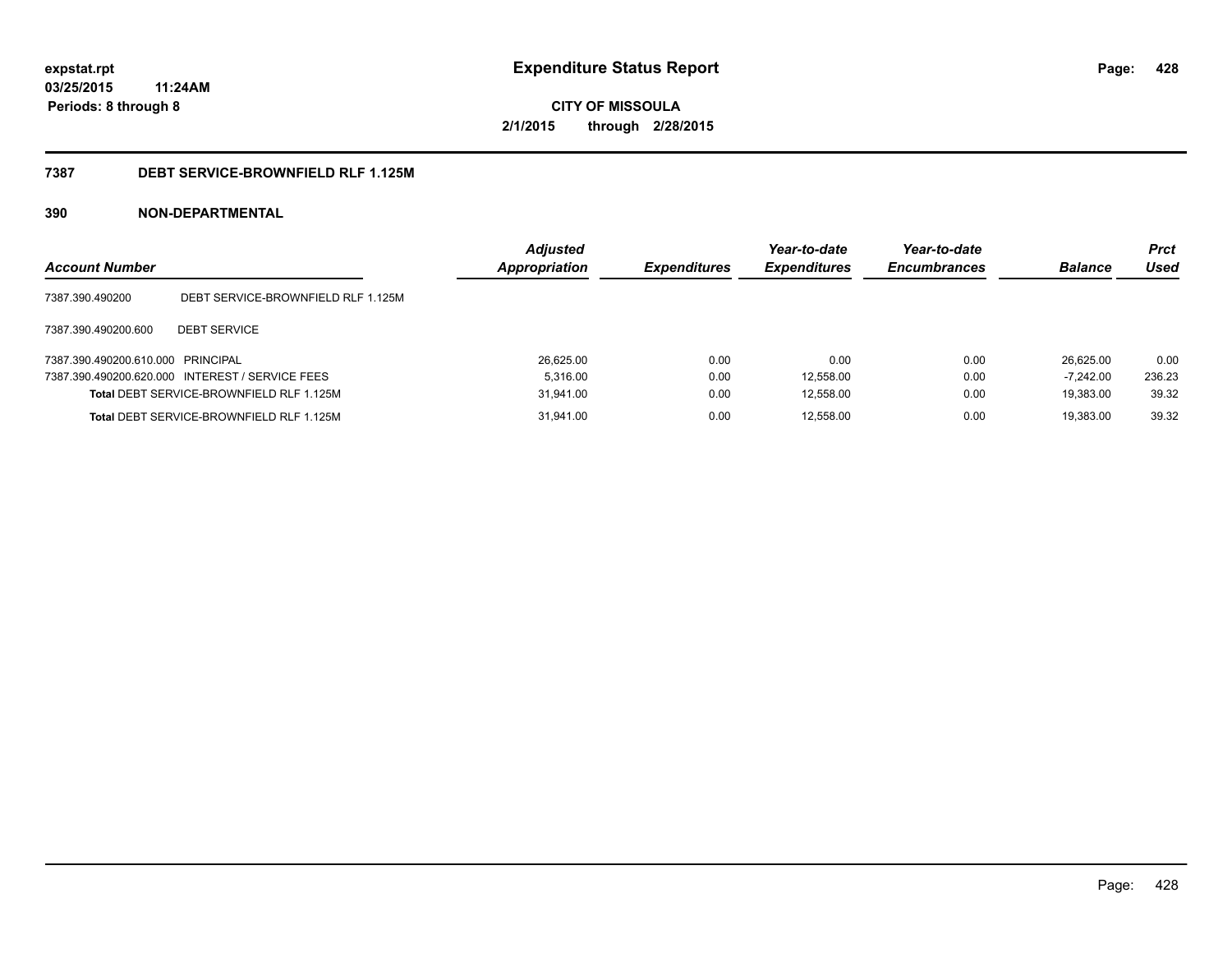**7388 RESERVE-3.6m TIF**

| <b>Account Number</b>  |                                | Appropriation | <b>Adjusted</b> | <b>Expenditures</b> | Year-to-date<br><b>Expenditures</b> | Year-to-date<br><b>Encumbrances</b> | <b>Balance</b> | <b>Prct</b><br><b>Used</b> |
|------------------------|--------------------------------|---------------|-----------------|---------------------|-------------------------------------|-------------------------------------|----------------|----------------------------|
| 7388.390.490607        | <b>TRANSFERS TO BROWNFIELD</b> |               |                 |                     |                                     |                                     |                |                            |
| 7388.390.490607.800    | OTHER OBJECTS                  |               |                 |                     |                                     |                                     |                |                            |
| Total RESERVE-3.6m TIF |                                |               | 0.00            | 0.00                | 0.00                                | 0.00                                | 0.00           | 0.00                       |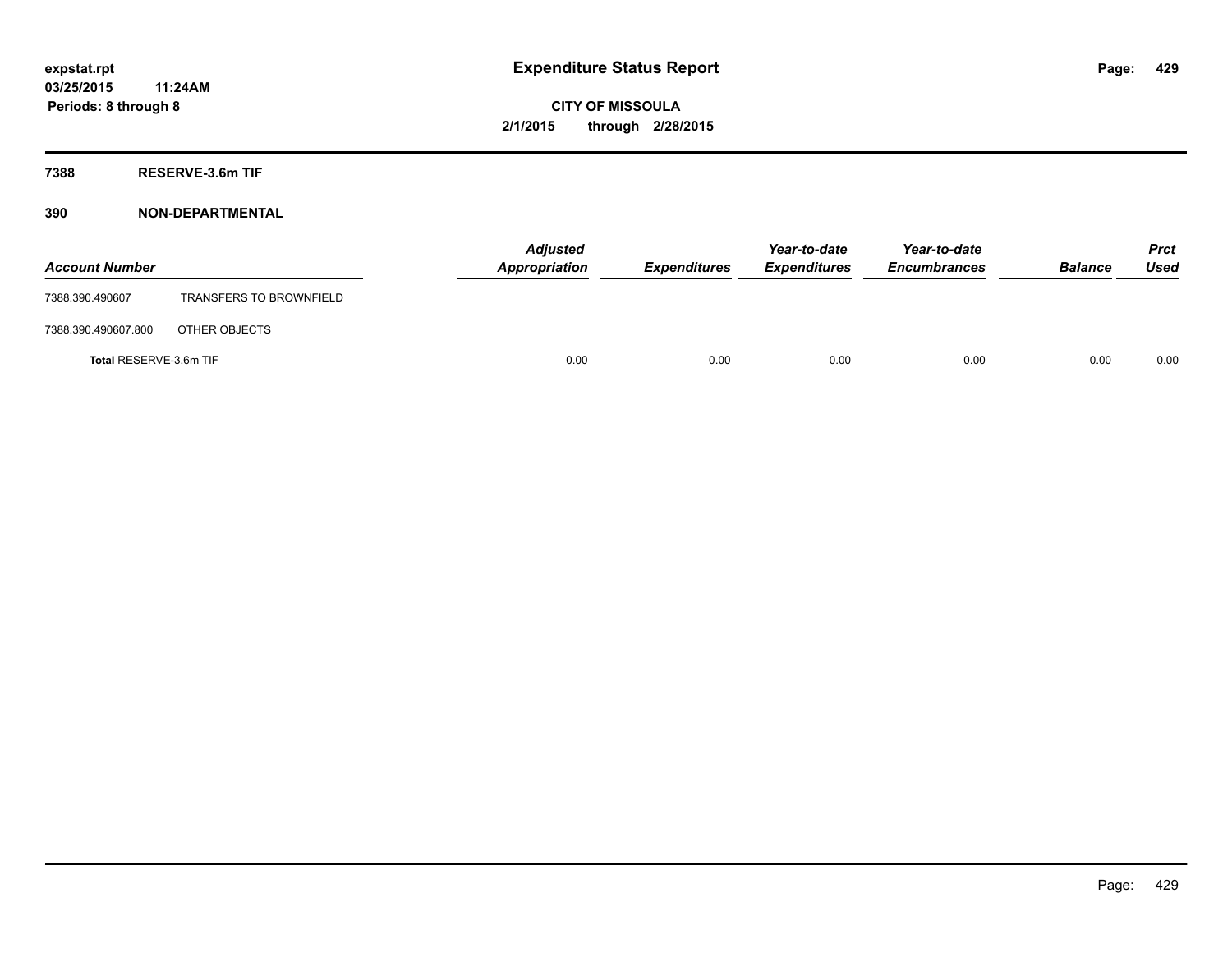### **7389 DEBT SERVICE - 3.6M/5.75M**

| <b>Account Number</b>                                 |                         | <b>Adjusted</b><br><b>Appropriation</b> | <b>Expenditures</b> | Year-to-date<br><b>Expenditures</b> | Year-to-date<br><b>Encumbrances</b> | <b>Balance</b> | <b>Prct</b><br>Used |
|-------------------------------------------------------|-------------------------|-----------------------------------------|---------------------|-------------------------------------|-------------------------------------|----------------|---------------------|
| 7389.385.470220                                       | ACQUISITION OF PROPERTY |                                         |                     |                                     |                                     |                |                     |
| 7389.385.470220.600                                   | <b>DEBT SERVICE</b>     |                                         |                     |                                     |                                     |                |                     |
| 7389.385.470220.610.000 PRINCIPAL<br><b>Total MRA</b> |                         | 500,000.00<br>500,000.00                | 0.00<br>0.00        | 500,000.00<br>500,000.00            | 0.00<br>0.00                        | 0.00<br>0.00   | 100.00<br>100.00    |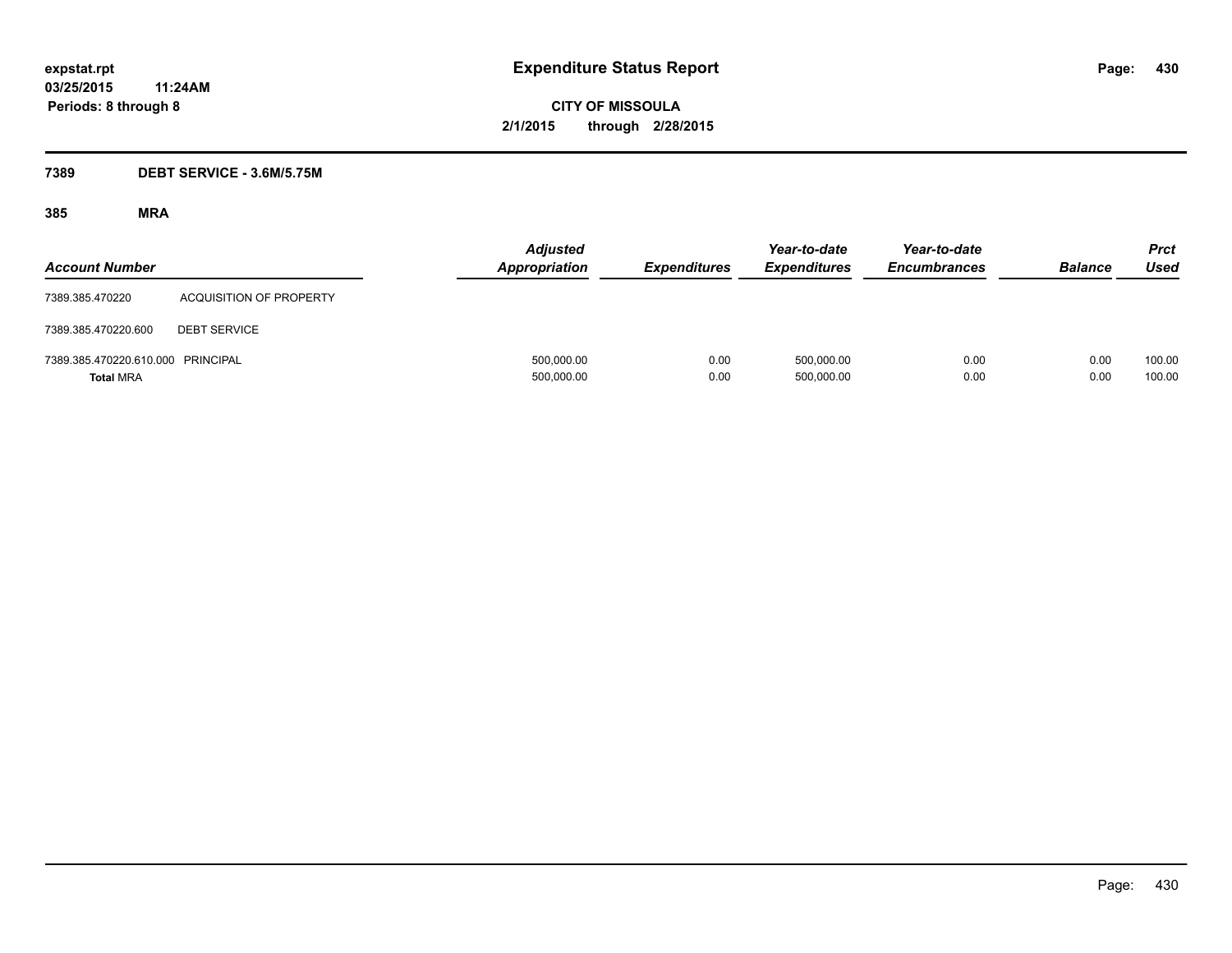#### **7389 DEBT SERVICE - 3.6M/5.75M**

|                                                       | <b>Adjusted</b> |                     | Year-to-date        | Year-to-date        |                | <b>Prct</b> |
|-------------------------------------------------------|-----------------|---------------------|---------------------|---------------------|----------------|-------------|
| <b>Account Number</b>                                 | Appropriation   | <b>Expenditures</b> | <b>Expenditures</b> | <b>Encumbrances</b> | <b>Balance</b> | Used        |
| REVENUE BOND DEBT SERVICE<br>7389.390.490200          |                 |                     |                     |                     |                |             |
| <b>DEBT SERVICE</b><br>7389.390.490200.600            |                 |                     |                     |                     |                |             |
| 7389.390.490200.610.000 PRINCIPAL                     | 110,000.00      | 0.00                | 0.00                | 0.00                | 110,000.00     | 0.00        |
| 7389.390.490200.620.000 INTEREST / SERVICE FEES       | 135,850.00      | 0.00                | 68,025.00           | 0.00                | 67,825.00      | 50.07       |
| <b>Total REVENUE BOND DEBT SERVICE</b>                | 245,850.00      | 0.00                | 68,025.00           | 0.00                | 177,825.00     | 27.67       |
| FY13 \$5.75M DEBT SERVICE<br>7389.390.490210          |                 |                     |                     |                     |                |             |
| <b>DEBT SERVICE</b><br>7389.390.490210.600            |                 |                     |                     |                     |                |             |
| 7389.390.490210.610.000 FY13 5.75M DEBT SVS/PRINCIPAL | 252,000.00      | 0.00                | 125,000.00          | 0.00                | 127,000.00     | 49.60       |
| 7389.390.490210.620.000 INTEREST / SERVICE FEES       | 174,066.00      | 0.00                | 87,617.25           | 0.00                | 86.448.75      | 50.34       |
| Total FY13 \$5.75M DEBT SERVICE                       | 426,066.00      | 0.00                | 212,617.25          | 0.00                | 213,448.75     | 49.90       |
| <b>Total NON-DEPARTMENTAL</b>                         | 671,916.00      | 0.00                | 280,642.25          | 0.00                | 391,273.75     | 41.77       |
| Total DEBT SERVICE - 3.6M/5.75M                       | 1,171,916.00    | 0.00                | 780,642.25          | 0.00                | 391,273.75     | 66.61       |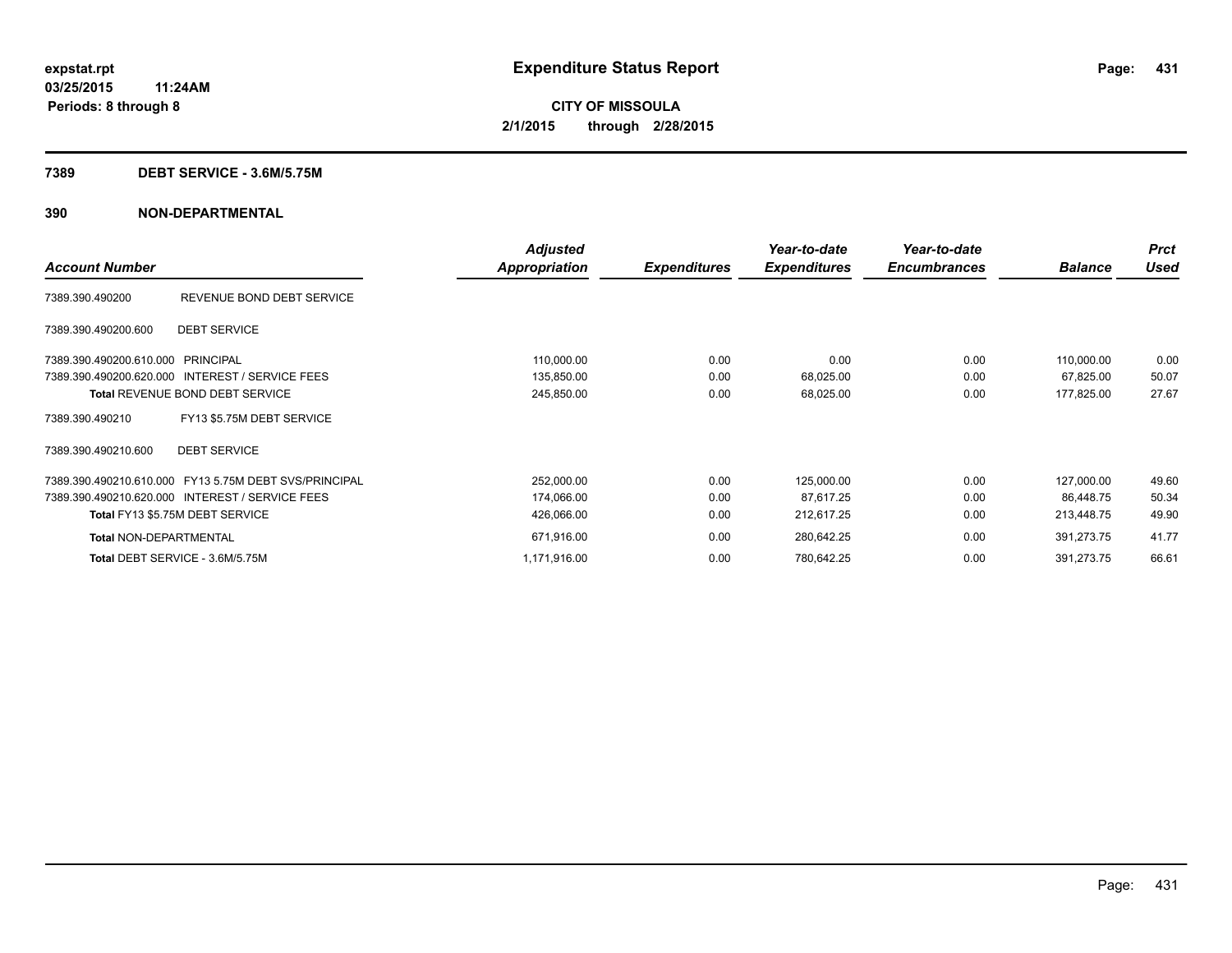**03/25/2015 11:24AM Periods: 8 through 8**

**CITY OF MISSOULA 2/1/2015 through 2/28/2015**

### **7390 URDII CLEARING - 3.6M TIF**

| <b>Account Number</b> |                         | <b>Adjusted</b><br>Appropriation | Expenditures | Year-to-date<br><b>Expenditures</b> | Year-to-date<br><b>Encumbrances</b> | <b>Balance</b> | <b>Prct</b><br>Used |
|-----------------------|-------------------------|----------------------------------|--------------|-------------------------------------|-------------------------------------|----------------|---------------------|
| 7390.385.490607       | TRANSFERS TO BROWNFIELD |                                  |              |                                     |                                     |                |                     |
| 7390.385.490607.800   | OTHER OBJECTS           |                                  |              |                                     |                                     |                |                     |
| <b>Total MRA</b>      |                         | 0.00                             | 0.00         | 0.00                                | 0.00                                | 0.00           | 0.00                |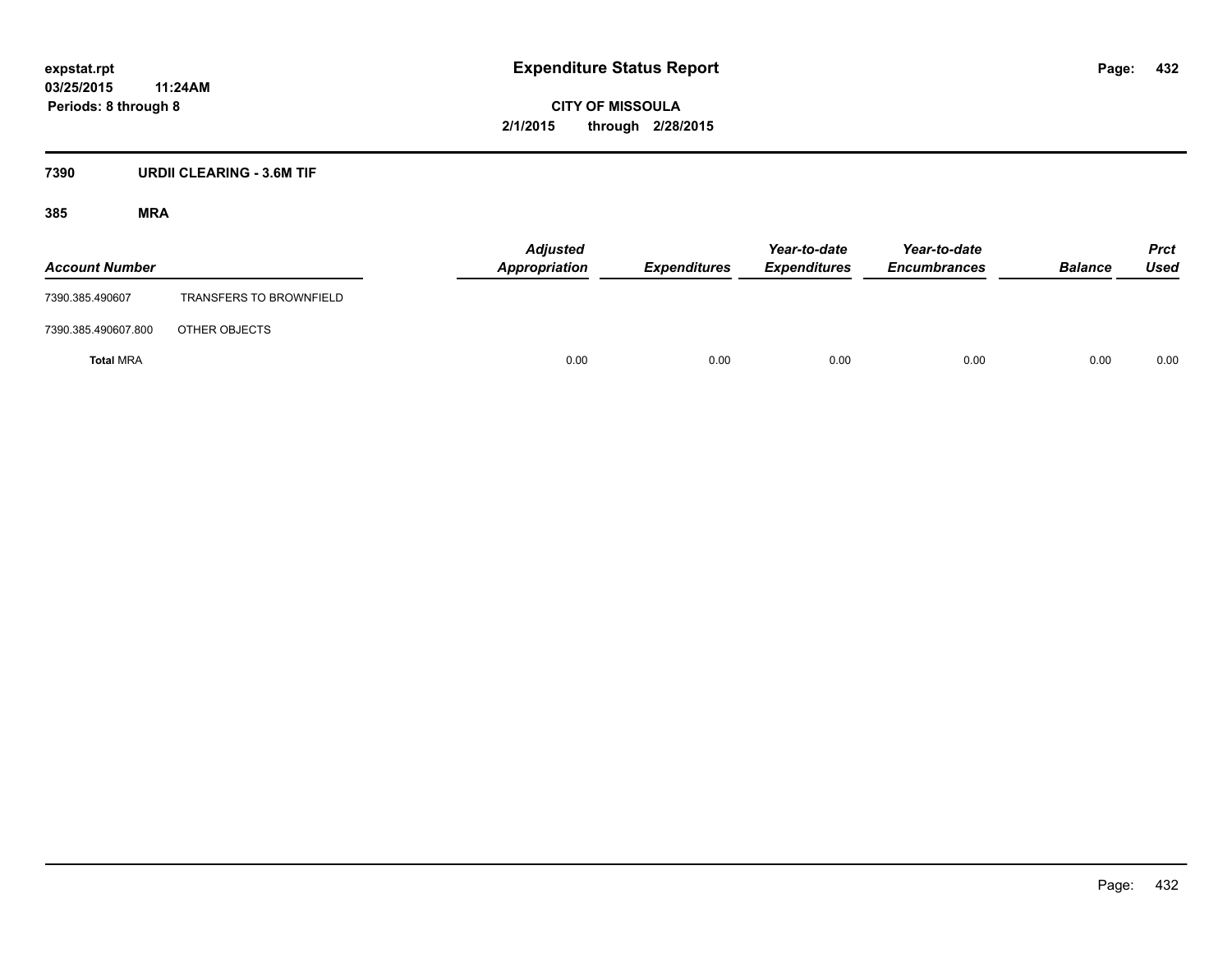#### **7390 URDII CLEARING - 3.6M TIF**

| <b>Account Number</b>         |                                                                | <b>Adjusted</b><br><b>Appropriation</b> | <b>Expenditures</b> | Year-to-date<br><b>Expenditures</b> | Year-to-date<br><b>Encumbrances</b> | <b>Balance</b> | <b>Prct</b><br><b>Used</b> |
|-------------------------------|----------------------------------------------------------------|-----------------------------------------|---------------------|-------------------------------------|-------------------------------------|----------------|----------------------------|
| 7390.390.490601               | TI BOND CLEARING                                               |                                         |                     |                                     |                                     |                |                            |
| 7390.390.490601.800           | OTHER OBJECTS                                                  |                                         |                     |                                     |                                     |                |                            |
| <b>Total TI BOND CLEARING</b> |                                                                | 0.00                                    | 0.00                | 0.00                                | 0.00                                | 0.00           | 0.00                       |
| 7390.390.490604               | TI BOND RESERVE                                                |                                         |                     |                                     |                                     |                |                            |
| 7390.390.490604.800           | OTHER OBJECTS                                                  |                                         |                     |                                     |                                     |                |                            |
|                               | 7390.390.490604.820.000 TRANSFER TO INTERMOUNTAIN BOND DS 7399 | 146,788.00                              | 0.00                | 0.00                                | 0.00                                | 146,788.00     | 0.00                       |
| Total TI BOND RESERVE         |                                                                | 146,788.00                              | 0.00                | 0.00                                | 0.00                                | 146,788.00     | 0.00                       |
| 7390.390.490605               | TRANSFER TO DEBT SERVICE 7389                                  |                                         |                     |                                     |                                     |                |                            |
| 7390.390.490605.800           | OTHER OBJECTS                                                  |                                         |                     |                                     |                                     |                |                            |
|                               | 7390.390.490605.820.000 TRANSFERS TO DEBT SERVICE              | 921,916.00                              | 0.00                | 0.00                                | 0.00                                | 921,916.00     | 0.00                       |
|                               | Total TRANSFER TO DEBT SERVICE 7389                            | 921,916.00                              | 0.00                | 0.00                                | 0.00                                | 921,916.00     | 0.00                       |
| 7390.390.490606               | DEVELOPMENT TRANSFERS                                          |                                         |                     |                                     |                                     |                |                            |
| 7390.390.490606.800           | OTHER OBJECTS                                                  |                                         |                     |                                     |                                     |                |                            |
|                               | 7390.390.490606.820.000 TRANSFERS TO URD II DEVELOPMENT        | 616,365.00                              | 0.00                | 0.00                                | 0.00                                | 616,365.00     | 0.00                       |
|                               | <b>Total DEVELOPMENT TRANSFERS</b>                             | 616,365.00                              | 0.00                | 0.00                                | 0.00                                | 616,365.00     | 0.00                       |
| 7390.390.490607               | <b>TRANSFERS TO BROWNFIELD</b>                                 |                                         |                     |                                     |                                     |                |                            |
| 7390.390.490607.800           | OTHER OBJECTS                                                  |                                         |                     |                                     |                                     |                |                            |
|                               | 7390.390.490607.820.000 TRANSFERS TO OTHER FUNDS               | 31,941.00                               | 0.00                | 0.00                                | 0.00                                | 31,941.00      | 0.00                       |
|                               | <b>Total TRANSFERS TO BROWNFIELD</b>                           | 31,941.00                               | 0.00                | 0.00                                | 0.00                                | 31,941.00      | 0.00                       |
| 7390.390.490608               | TRANSFERS TO SAFEWA/ST PAT                                     |                                         |                     |                                     |                                     |                |                            |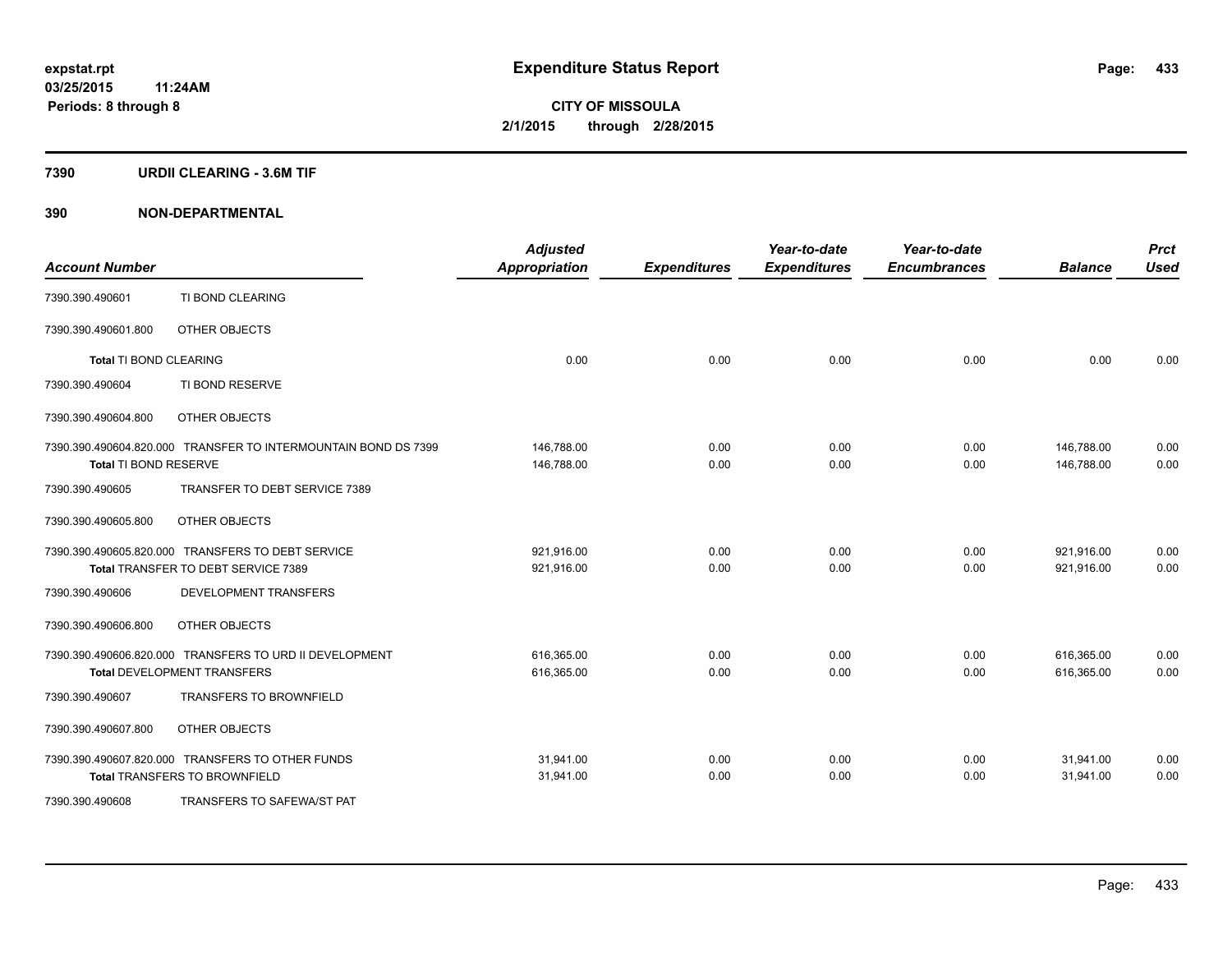#### **7390 URDII CLEARING - 3.6M TIF**

|                                                                  | <b>Adjusted</b> |                     | Year-to-date        | Year-to-date        |                | <b>Prct</b> |
|------------------------------------------------------------------|-----------------|---------------------|---------------------|---------------------|----------------|-------------|
| <b>Account Number</b>                                            | Appropriation   | <b>Expenditures</b> | <b>Expenditures</b> | <b>Encumbrances</b> | <b>Balance</b> | Used        |
| OTHER OBJECTS<br>7390.390.490608.800                             |                 |                     |                     |                     |                |             |
| 7390.390.490608.820.000 TRANSFERS TO OTHER FUNDS-SAFEWAY/ST PATS | 155.875.00      | 0.00                | 0.00                | 0.00                | 155.875.00     | 0.00        |
| <b>Total TRANSFERS TO SAFEWA/ST PAT</b>                          | 155,875.00      | 0.00                | 0.00                | 0.00                | 155.875.00     | 0.00        |
| <b>Total URDII CLEARING - 3.6M TIF</b>                           | 1.872.885.00    | 0.00                | 0.00                | 0.00                | 1.872.885.00   | 0.00        |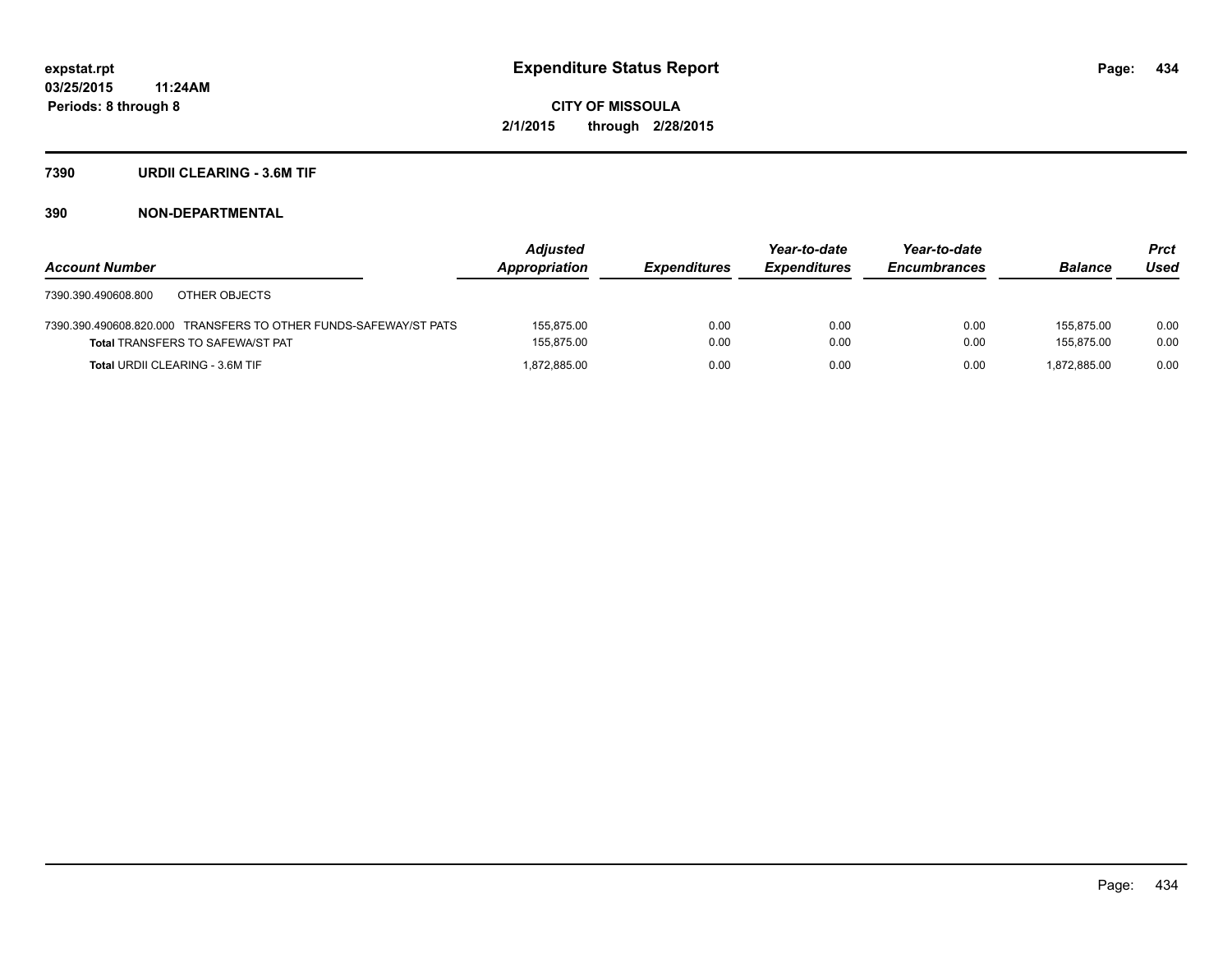**CITY OF MISSOULA 2/1/2015 through 2/28/2015**

**7392 MRA - URD II FUND**

| <b>Account Number</b>                                             |                                                  | <b>Adjusted</b><br><b>Appropriation</b> | <b>Expenditures</b> | Year-to-date<br><b>Expenditures</b> | Year-to-date<br><b>Encumbrances</b> | <b>Balance</b>                 | <b>Prct</b><br><b>Used</b> |
|-------------------------------------------------------------------|--------------------------------------------------|-----------------------------------------|---------------------|-------------------------------------|-------------------------------------|--------------------------------|----------------------------|
| 7392.385.460436                                                   | MRA CTEP/CMAQ                                    |                                         |                     |                                     |                                     |                                |                            |
| 7392.385.460436.300                                               | PURCHASED SERVICES                               |                                         |                     |                                     |                                     |                                |                            |
|                                                                   | <b>Total PURCHASED SERVICES</b>                  | 0.00                                    | 0.00                | 0.00                                | 0.00                                | 0.00                           | 0.00                       |
| 7392.385.460436.900                                               | <b>CAPITAL OUTLAY</b>                            |                                         |                     |                                     |                                     |                                |                            |
| Total MRA CTEP/CMAQ                                               |                                                  | 0.00                                    | 0.00                | 0.00                                | 0.00                                | 0.00                           | 0.00                       |
| 7392.385.470210                                                   | <b>ADMINISTRATION</b>                            |                                         |                     |                                     |                                     |                                |                            |
| 7392.385.470210.300                                               | PURCHASED SERVICES                               |                                         |                     |                                     |                                     |                                |                            |
|                                                                   | <b>Total PURCHASED SERVICES</b>                  | 0.00                                    | 0.00                | 0.00                                | 0.00                                | 0.00                           | 0.00                       |
| 7392.385.470210.800                                               | OTHER OBJECTS                                    |                                         |                     |                                     |                                     |                                |                            |
| <b>Total ADMINISTRATION</b>                                       | 7392.385.470210.820.000 TRANSFERS TO OTHER FUNDS | 250,000.00<br>250,000.00                | 0.00<br>0.00        | 0.00<br>0.00                        | 0.00<br>0.00                        | 250,000.00<br>250,000.00       | 0.00<br>0.00               |
| 7392.385.470220                                                   | <b>ACQUISITION OF PROPERTY</b>                   |                                         |                     |                                     |                                     |                                |                            |
| 7392.385.470220.800                                               | OTHER OBJECTS                                    |                                         |                     |                                     |                                     |                                |                            |
| 7392.385.470220.845.000 CONTINGENCY<br><b>Total OTHER OBJECTS</b> |                                                  | 50.000.00<br>50,000.00                  | 0.00<br>0.00        | 0.00<br>0.00                        | 0.00<br>0.00                        | 50,000.00<br>50,000.00         | 0.00<br>0.00               |
| 7392.385.470220.900                                               | CAPITAL OUTLAY                                   |                                         |                     |                                     |                                     |                                |                            |
| 7392.385.470220.910.000 LAND<br><b>Total CAPITAL OUTLAY</b>       |                                                  | 0.00<br>0.00                            | 0.00<br>0.00        | 115,264.00<br>115,264.00            | 0.00<br>0.00                        | $-115,264.00$<br>$-115,264.00$ | 0.00<br>0.00               |
|                                                                   | Total ACQUISITION OF PROPERTY                    | 50,000.00                               | 0.00                | 115,264.00                          | 0.00                                | $-65,264.00$                   | 230.53                     |
| 7392.385.470230                                                   | <b>PW FACILITY</b>                               |                                         |                     |                                     |                                     |                                |                            |
| 7392.385.470230.300                                               | PURCHASED SERVICES                               |                                         |                     |                                     |                                     |                                |                            |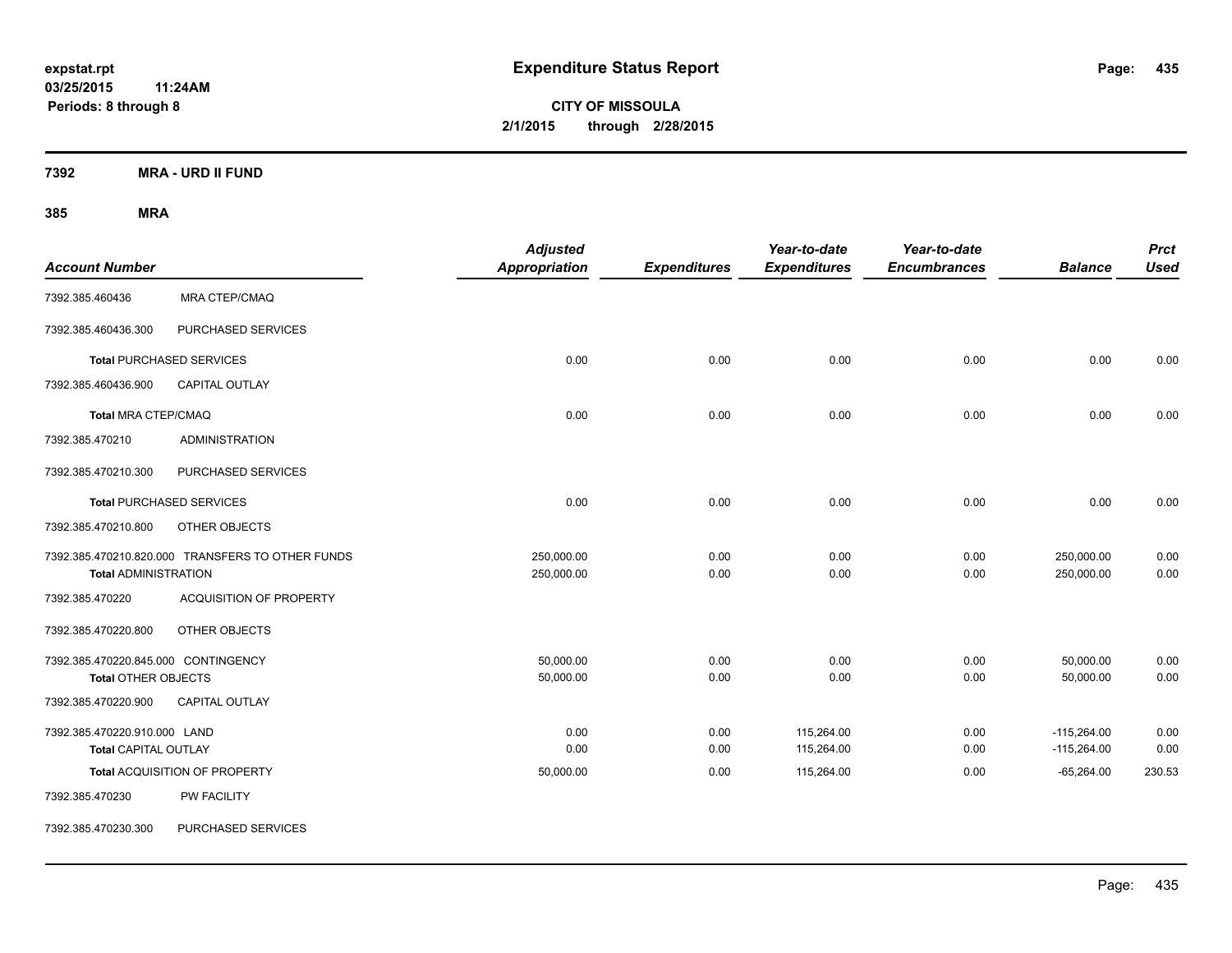**7392 MRA - URD II FUND**

| <b>Account Number</b>                                                                                             | <b>Adjusted</b><br><b>Appropriation</b> | <b>Expenditures</b>    | Year-to-date<br><b>Expenditures</b> | Year-to-date<br><b>Encumbrances</b> | <b>Balance</b>               | <b>Prct</b><br><b>Used</b> |
|-------------------------------------------------------------------------------------------------------------------|-----------------------------------------|------------------------|-------------------------------------|-------------------------------------|------------------------------|----------------------------|
| 7392.385.470230.350.000 PROFESSIONAL SERVICES<br><b>Total PURCHASED SERVICES</b>                                  | 159,272.00<br>159,272.00                | 1,920.75<br>1,920.75   | 43,413.35<br>43,413.35              | 0.00<br>0.00                        | 115,858.65<br>115,858.65     | 27.26<br>27.26             |
| <b>GRANTS &amp; CONTRIBUTIONS</b><br>7392.385.470230.700                                                          |                                         |                        |                                     |                                     |                              |                            |
| 7392.385.470230.700.000 GRANTS & CONTRIBUTIONS<br><b>Total GRANTS &amp; CONTRIBUTIONS</b>                         | 6.207.00<br>6,207.00                    | 0.00<br>0.00           | 32,974.67<br>32,974.67              | 0.00<br>0.00                        | $-26,767.67$<br>$-26,767.67$ | 531.25<br>531.25           |
| 7392.385.470230.800<br>OTHER OBJECTS                                                                              |                                         |                        |                                     |                                     |                              |                            |
| 7392.385.470230.845.000 CONTINGENCY<br><b>Total OTHER OBJECTS</b><br><b>CAPITAL OUTLAY</b><br>7392.385.470230.900 | 411,369.00<br>411,369.00                | 0.00<br>0.00           | 0.00<br>0.00                        | 0.00<br>0.00                        | 411,369.00<br>411,369.00     | 0.00<br>0.00               |
| 7392.385.470230.930.000 IMPROVEMENTS<br><b>Total CAPITAL OUTLAY</b>                                               | 680,000.00<br>680,000.00                | 44,491.60<br>44,491.60 | 529,343.42<br>529,343.42            | 0.00<br>0.00                        | 150,656.58<br>150,656.58     | 77.84<br>77.84             |
| <b>Total PW FACILITY</b>                                                                                          | 1,256,848.00                            | 46,412.35              | 605,731.44                          | 0.00                                | 651,116.56                   | 48.19                      |
| 7392.385.470240<br><b>REHAB LOANS</b>                                                                             |                                         |                        |                                     |                                     |                              |                            |
| 7392.385.470240.700<br><b>GRANTS &amp; CONTRIBUTIONS</b>                                                          |                                         |                        |                                     |                                     |                              |                            |
| 7392.385.470240.700.000 GRANTS & CONTRIBUTIONS<br><b>Total REHAB LOANS</b>                                        | 75,000.00<br>75,000.00                  | 0.00<br>0.00           | 0.00<br>0.00                        | 0.00<br>0.00                        | 75,000.00<br>75,000.00       | 0.00<br>0.00               |
| *** Title Not Found ***<br>7392.385.470241                                                                        |                                         |                        |                                     |                                     |                              |                            |
| 7392.385.470241.300<br>PURCHASED SERVICES                                                                         |                                         |                        |                                     |                                     |                              |                            |
| <b>Total PURCHASED SERVICES</b>                                                                                   | 0.00                                    | 0.00                   | 0.00                                | 0.00                                | 0.00                         | 0.00                       |
| 7392.385.470241.700<br><b>GRANTS &amp; CONTRIBUTIONS</b>                                                          |                                         |                        |                                     |                                     |                              |                            |
| <b>Total GRANTS &amp; CONTRIBUTIONS</b>                                                                           | 0.00                                    | 0.00                   | 0.00                                | 0.00                                | 0.00                         | 0.00                       |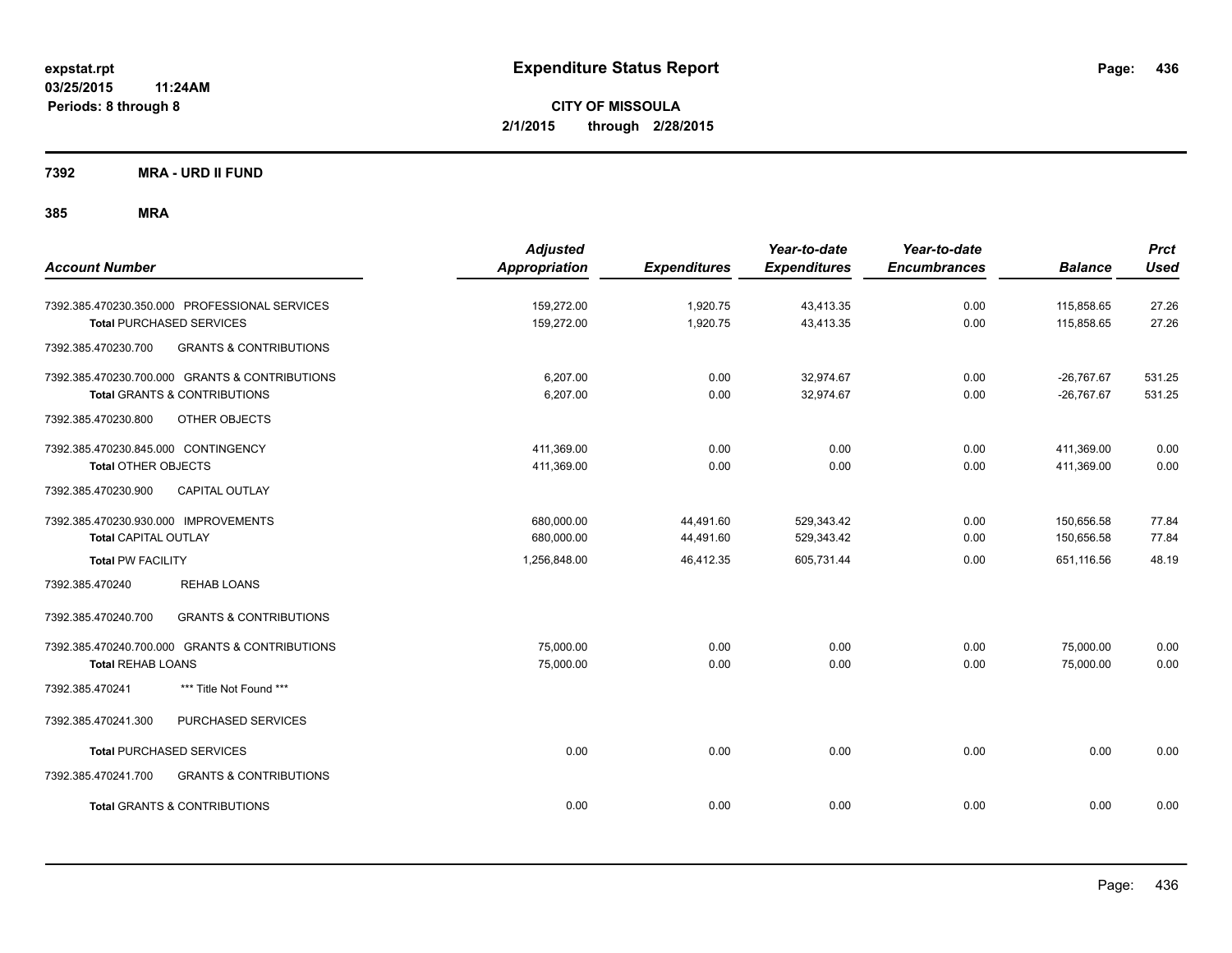**CITY OF MISSOULA 2/1/2015 through 2/28/2015**

**7392 MRA - URD II FUND**

| <b>Account Number</b>               |                                                | <b>Adjusted</b><br>Appropriation | <b>Expenditures</b> | Year-to-date<br><b>Expenditures</b> | Year-to-date<br><b>Encumbrances</b> | <b>Balance</b> | <b>Prct</b><br><b>Used</b> |
|-------------------------------------|------------------------------------------------|----------------------------------|---------------------|-------------------------------------|-------------------------------------|----------------|----------------------------|
| 7392.385.470241.800                 | OTHER OBJECTS                                  |                                  |                     |                                     |                                     |                |                            |
| <b>Total OTHER OBJECTS</b>          |                                                | 0.00                             | 0.00                | 0.00                                | 0.00                                | 0.00           | 0.00                       |
| 7392.385.470241.900                 | <b>CAPITAL OUTLAY</b>                          |                                  |                     |                                     |                                     |                |                            |
| Total *** Title Not Found ***       |                                                | 0.00                             | 0.00                | 0.00                                | 0.00                                | 0.00           | 0.00                       |
| 7392.385.470250                     | <b>RELOCATION PAYMENTS</b>                     |                                  |                     |                                     |                                     |                |                            |
| 7392.385.470250.800                 | OTHER OBJECTS                                  |                                  |                     |                                     |                                     |                |                            |
|                                     | <b>Total RELOCATION PAYMENTS</b>               | 0.00                             | 0.00                | 0.00                                | 0.00                                | 0.00           | 0.00                       |
| 7392.385.470260                     | PLANNING & MGMT                                |                                  |                     |                                     |                                     |                |                            |
| 7392.385.470260.300                 | PURCHASED SERVICES                             |                                  |                     |                                     |                                     |                |                            |
|                                     | 7392.385.470260.350.000 PROFESSIONAL SERVICES  | 10,000.00                        | 0.00                | 0.00                                | 0.00                                | 10,000.00      | 0.00                       |
|                                     | <b>Total PURCHASED SERVICES</b>                | 10,000.00                        | 0.00                | 0.00                                | 0.00                                | 10,000.00      | 0.00                       |
| 7392.385.470260.700                 | <b>GRANTS &amp; CONTRIBUTIONS</b>              |                                  |                     |                                     |                                     |                |                            |
|                                     | <b>Total GRANTS &amp; CONTRIBUTIONS</b>        | 0.00                             | 0.00                | 0.00                                | 0.00                                | 0.00           | 0.00                       |
| 7392.385.470260.800                 | OTHER OBJECTS                                  |                                  |                     |                                     |                                     |                |                            |
| 7392.385.470260.845.000 CONTINGENCY |                                                | 50,000.00                        | 0.00                | 0.00                                | 0.00                                | 50,000.00      | 0.00                       |
| <b>Total OTHER OBJECTS</b>          |                                                | 50,000.00                        | 0.00                | 0.00                                | 0.00                                | 50,000.00      | 0.00                       |
| <b>Total PLANNING &amp; MGMT</b>    |                                                | 60,000.00                        | 0.00                | 0.00                                | 0.00                                | 60,000.00      | 0.00                       |
| 7392.385.470270                     | <b>CLEARING &amp; DEMO</b>                     |                                  |                     |                                     |                                     |                |                            |
| 7392.385.470270.700                 | <b>GRANTS &amp; CONTRIBUTIONS</b>              |                                  |                     |                                     |                                     |                |                            |
|                                     | 7392.385.470270.700.000 GRANTS & CONTRIBUTIONS | 17,400.00                        | 0.00                | 0.00                                | 0.00                                | 17,400.00      | 0.00                       |
|                                     | <b>Total GRANTS &amp; CONTRIBUTIONS</b>        | 17,400.00                        | 0.00                | 0.00                                | 0.00                                | 17,400.00      | 0.00                       |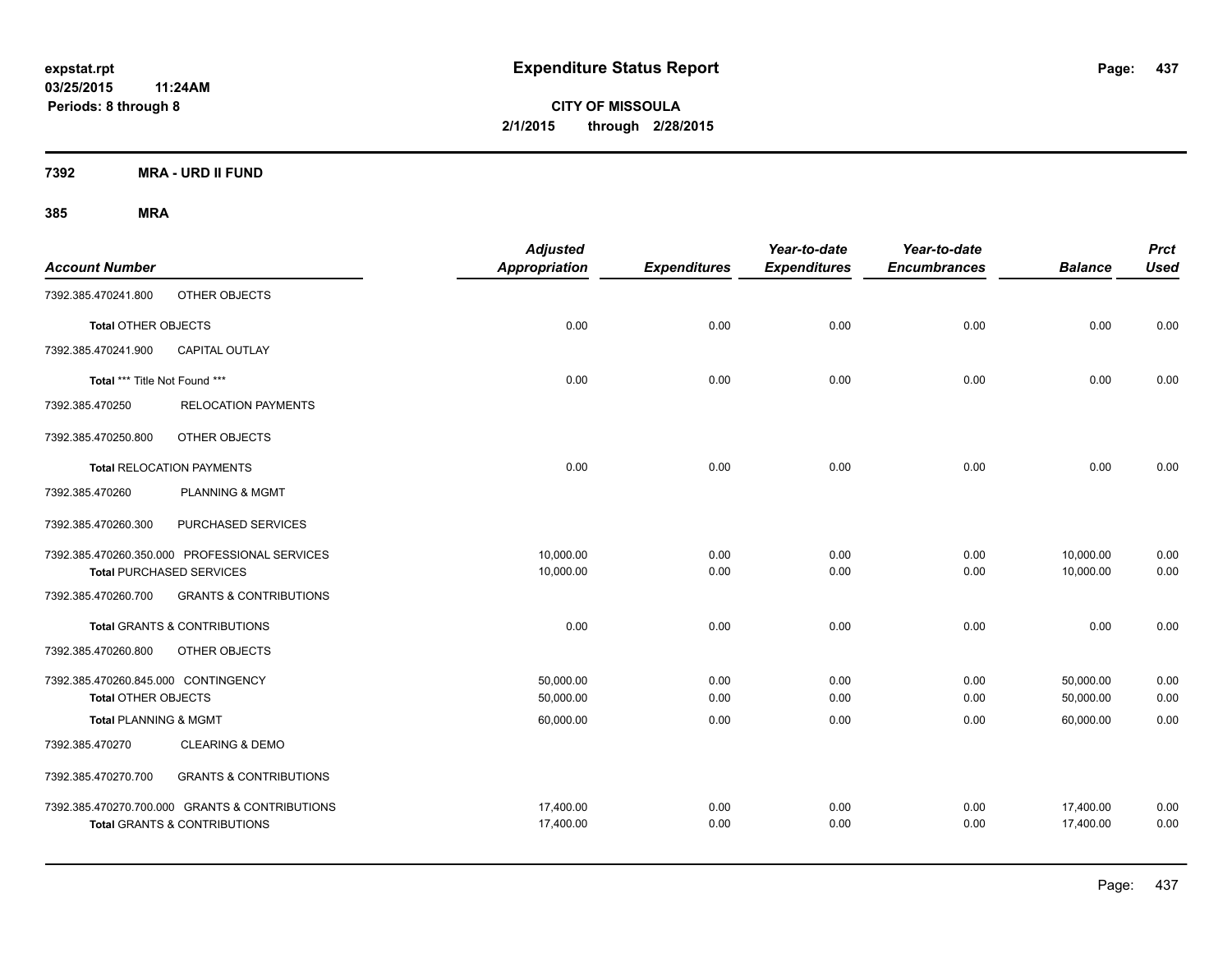**7392 MRA - URD II FUND**

| <b>Account Number</b>                                      |                                                   | <b>Adjusted</b><br><b>Appropriation</b> | <b>Expenditures</b> | Year-to-date<br><b>Expenditures</b> | Year-to-date<br><b>Encumbrances</b> | <b>Balance</b>           | <b>Prct</b><br><b>Used</b> |
|------------------------------------------------------------|---------------------------------------------------|-----------------------------------------|---------------------|-------------------------------------|-------------------------------------|--------------------------|----------------------------|
| 7392.385.470270.800                                        | OTHER OBJECTS                                     |                                         |                     |                                     |                                     |                          |                            |
| 7392.385.470270.845.000 CONTINGENCY<br>Total OTHER OBJECTS |                                                   | 100,000.00<br>100,000.00                | 0.00<br>0.00        | 0.00<br>0.00                        | 0.00<br>0.00                        | 100,000.00<br>100,000.00 | 0.00<br>0.00               |
| 7392.385.470270.900                                        | CAPITAL OUTLAY                                    |                                         |                     |                                     |                                     |                          |                            |
| <b>Total CAPITAL OUTLAY</b>                                |                                                   | 0.00                                    | 0.00                | 0.00                                | 0.00                                | 0.00                     | 0.00                       |
| Total CLEARING & DEMO                                      |                                                   | 117,400.00                              | 0.00                | 0.00                                | 0.00                                | 117,400.00               | 0.00                       |
| 7392.385.470280                                            | 2006 Millsite TIF - 3.6M                          |                                         |                     |                                     |                                     |                          |                            |
| 7392.385.470280.900                                        | CAPITAL OUTLAY                                    |                                         |                     |                                     |                                     |                          |                            |
| Total 2006 Millsite TIF - 3.6M                             |                                                   | 0.00                                    | 0.00                | 0.00                                | 0.00                                | 0.00                     | 0.00                       |
| 7392.385.470290                                            | BROWNFIELD RLF 1.125M                             |                                         |                     |                                     |                                     |                          |                            |
| 7392.385.470290.700                                        | <b>GRANTS &amp; CONTRIBUTIONS</b>                 |                                         |                     |                                     |                                     |                          |                            |
|                                                            | Total GRANTS & CONTRIBUTIONS                      | 0.00                                    | 0.00                | 0.00                                | 0.00                                | 0.00                     | 0.00                       |
| 7392.385.470290.900                                        | <b>CAPITAL OUTLAY</b>                             |                                         |                     |                                     |                                     |                          |                            |
|                                                            | Total BROWNFIELD RLF 1.125M                       | 0.00                                    | 0.00                | 0.00                                | 0.00                                | 0.00                     | 0.00                       |
| 7392.385.470300                                            | SAFEWAY/ST PAT 1.5M                               |                                         |                     |                                     |                                     |                          |                            |
| 7392.385.470300.900                                        | CAPITAL OUTLAY                                    |                                         |                     |                                     |                                     |                          |                            |
| Total SAFEWAY/ST PAT 1.5M                                  |                                                   | 0.00                                    | 0.00                | 0.00                                | 0.00                                | 0.00                     | 0.00                       |
| 7392.385.470301                                            | 5.75M SILVER PARK/WYOMIN/MRL                      |                                         |                     |                                     |                                     |                          |                            |
| 7392.385.470301.300                                        | PURCHASED SERVICES                                |                                         |                     |                                     |                                     |                          |                            |
|                                                            | 7392.385.470301.350.000 5.75M SILVER PARK/WYO/MRL | 0.00                                    | 0.00                | 13,083.00                           | 0.00                                | $-13,083.00$             | 0.00                       |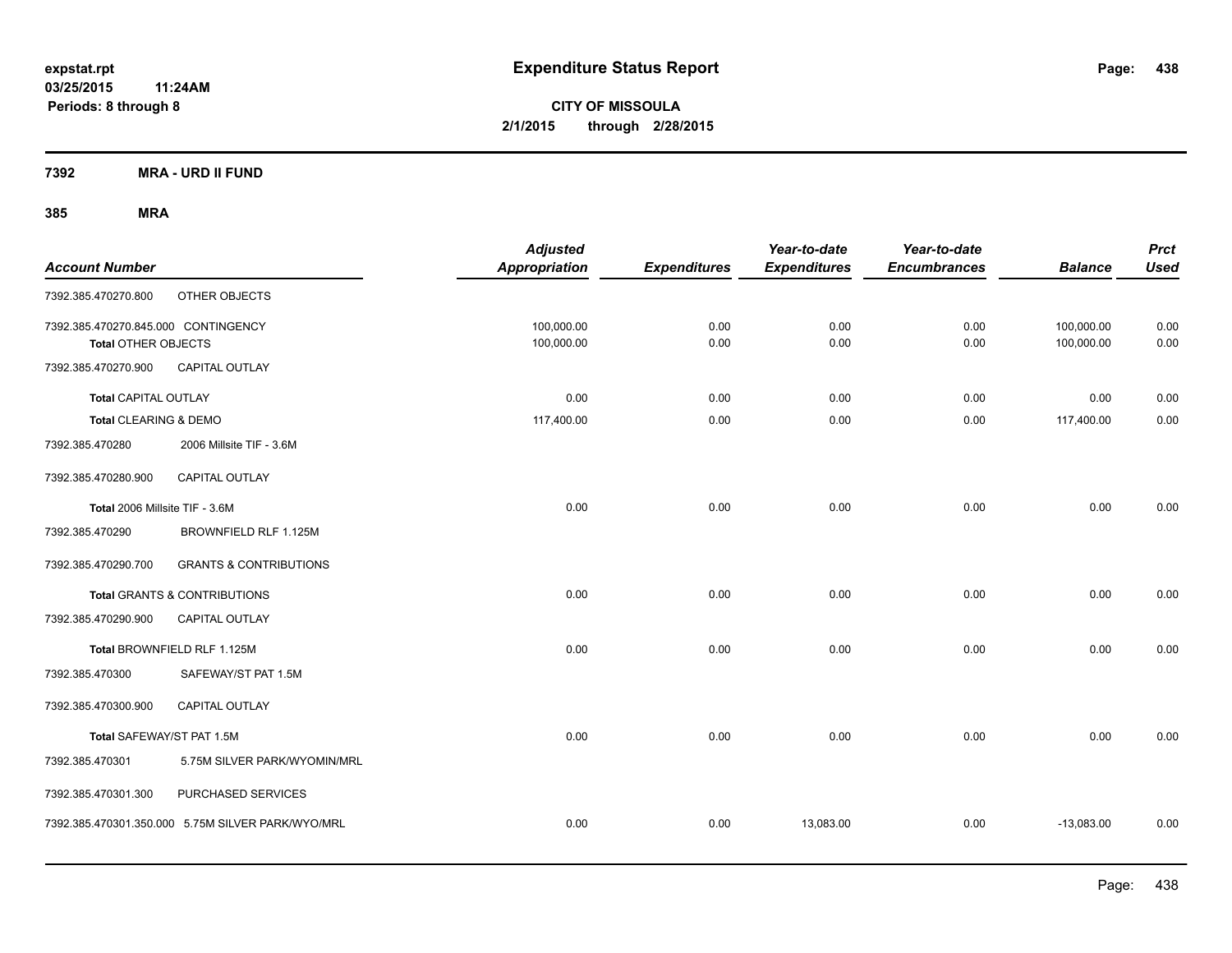**7392 MRA - URD II FUND**

| <b>Account Number</b>                            | <b>Adjusted</b><br>Appropriation | <b>Expenditures</b> | Year-to-date<br><b>Expenditures</b> | Year-to-date<br><b>Encumbrances</b> | <b>Balance</b> | <b>Prct</b><br>Used |
|--------------------------------------------------|----------------------------------|---------------------|-------------------------------------|-------------------------------------|----------------|---------------------|
| <b>Total PURCHASED SERVICES</b>                  | 0.00                             | 0.00                | 13,083.00                           | 0.00                                | $-13,083.00$   | 0.00                |
| OTHER OBJECTS<br>7392.385.470301.800             |                                  |                     |                                     |                                     |                |                     |
| <b>Total OTHER OBJECTS</b>                       | 0.00                             | 0.00                | 0.00                                | 0.00                                | 0.00           | 0.00                |
| <b>CAPITAL OUTLAY</b><br>7392.385.470301.900     |                                  |                     |                                     |                                     |                |                     |
| 7392.385.470301.930.000 5.75M SILVERPARK/WYO/MRL | 0.00                             | 0.00                | 4.744.00                            | 0.00                                | $-4.744.00$    | 0.00                |
| <b>Total CAPITAL OUTLAY</b>                      | 0.00                             | 0.00                | 4.744.00                            | 0.00                                | -4.744.00      | 0.00                |
| Total 5.75M SILVER PARK/WYOMIN/MRL               | 0.00                             | 0.00                | 17.827.00                           | 0.00                                | $-17.827.00$   | 0.00                |
| Total MRA - URD II FUND                          | 1.809.248.00                     | 46.412.35           | 738.822.44                          | 0.00                                | 1.070.425.56   | 40.84               |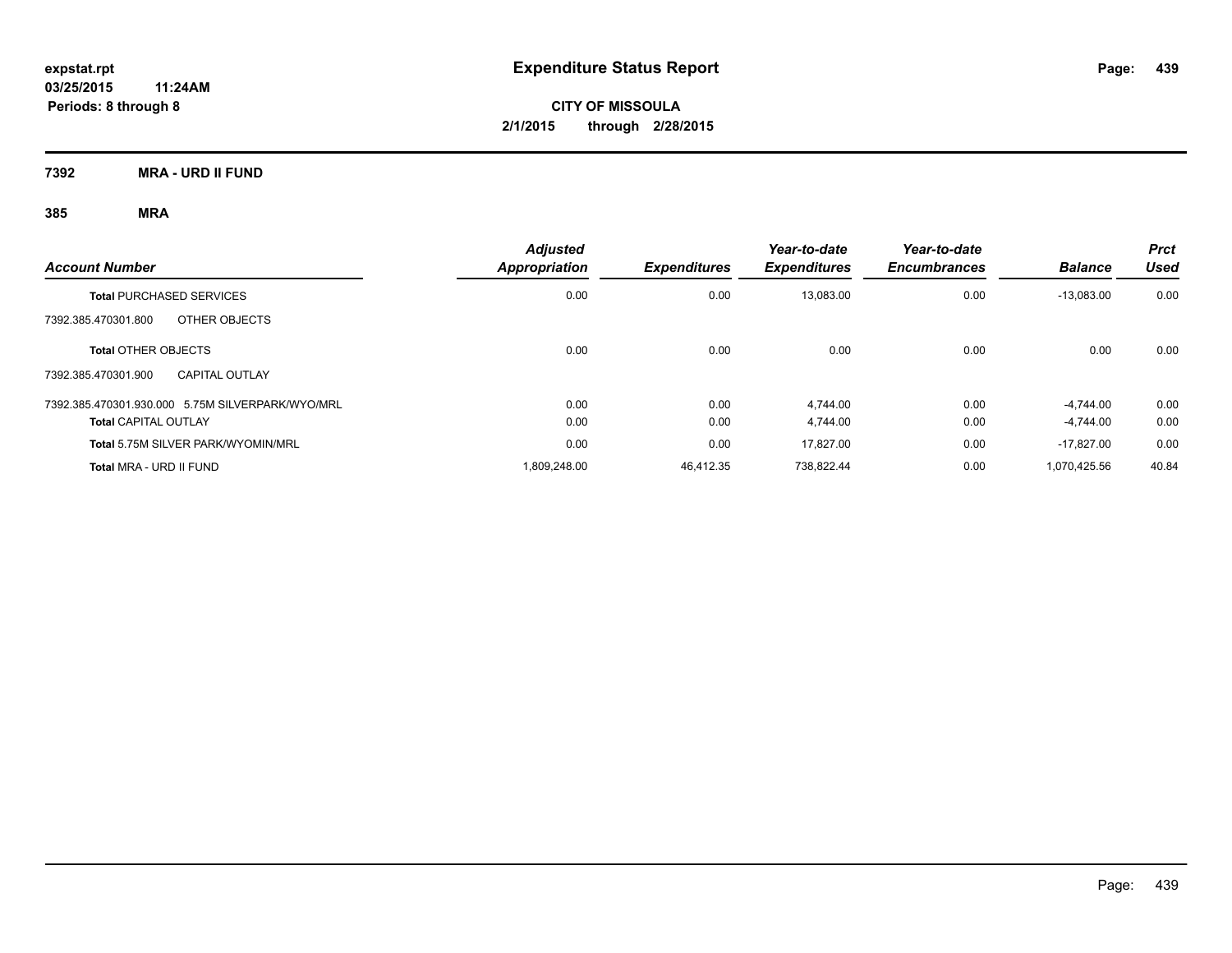**CITY OF MISSOULA 2/1/2015 through 2/28/2015**

**7393 MRA - URD III FUND**

**385 MRA**

| <b>Account Number</b>                   |                                                        | <b>Adjusted</b><br><b>Appropriation</b> | <b>Expenditures</b> | Year-to-date<br><b>Expenditures</b> | Year-to-date<br><b>Encumbrances</b> | <b>Balance</b> | <b>Prct</b><br>Used |
|-----------------------------------------|--------------------------------------------------------|-----------------------------------------|---------------------|-------------------------------------|-------------------------------------|----------------|---------------------|
| 7393.385.470210                         | <b>ADMINISTRATION</b>                                  |                                         |                     |                                     |                                     |                |                     |
| 7393.385.470210.100                     | PERSONAL SERVICES                                      |                                         |                     |                                     |                                     |                |                     |
|                                         | 7393.385.470210.110.000 SALARIES AND WAGES             | 331,208.00                              | 22,986.99           | 194,142.88                          | 0.00                                | 137,065.12     | 58.62               |
|                                         | 7393.385.470210.120.000 OVERTIME/TERMINATION           | 5,000.00                                | 0.00                | 0.00                                | 0.00                                | 5,000.00       | 0.00                |
|                                         | 7393.385.470210.140.000 EMPLOYER CONTRIBUTIONS         | 111,443.00                              | 7,835.34            | 67,956.09                           | 0.00                                | 43,486.91      | 60.98               |
|                                         | 7393.385.470210.141.000 STATE RETIREMENT CONTRIBUTIONS | 319.00                                  | 22.99               | 228.86                              | 0.00                                | 90.14          | 71.74               |
| <b>Total PERSONAL SERVICES</b>          |                                                        | 447,970.00                              | 30,845.32           | 262,327.83                          | 0.00                                | 185,642.17     | 58.56               |
| 7393.385.470210.200                     | <b>SUPPLIES</b>                                        |                                         |                     |                                     |                                     |                |                     |
| 7393.385.470210.210.000 OFFICE SUPPLIES |                                                        | 4,000.00                                | 11.49               | 752.28                              | 0.00                                | 3,247.72       | 18.81               |
|                                         | 7393.385.470210.220.000 OPERATING SUPPLIES             | 500.00                                  | 0.00                | 0.00                                | 0.00                                | 500.00         | 0.00                |
| 7393.385.470210.230.000                 | REPAIR/MAINTENANCE                                     | 828.00                                  | 0.00                | 73.72                               | 0.00                                | 754.28         | 8.90                |
| 7393.385.470210.231.000                 | <b>GASOLINE</b>                                        | 400.00                                  | 0.00                | 119.25                              | 0.00                                | 280.75         | 29.81               |
| 7393.385.470210.240.000 OTHER SUPPLIES  |                                                        | 3,398.00                                | 0.00                | 0.00                                | 0.00                                | 3,398.00       | 0.00                |
| <b>Total SUPPLIES</b>                   |                                                        | 9,126.00                                | 11.49               | 945.25                              | 0.00                                | 8,180.75       | 10.36               |
| 7393.385.470210.300                     | PURCHASED SERVICES                                     |                                         |                     |                                     |                                     |                |                     |
| 7393.385.470210.310.000                 | <b>COMMUNICATIONS</b>                                  | 800.00                                  | 9.45                | 871.82                              | 0.00                                | $-71.82$       | 108.98              |
| 7393.385.470210.320.000                 | <b>PRINTING &amp; DUPLICATING</b>                      | 3,000.00                                | 471.35              | 1.174.58                            | 0.00                                | 1,825.42       | 39.15               |
| 7393.385.470210.330.000                 | PUBLICITY, SUBSCRIPTIONS & DUES                        | 3,000.00                                | 1,108.11            | 2,845.11                            | 0.00                                | 154.89         | 94.84               |
| 7393.385.470210.344.000                 | <b>TELEPHONE SERVICE</b>                               | 1,300.00                                | 63.87               | 606.90                              | 0.00                                | 693.10         | 46.68               |
| 7393.385.470210.345.000                 | GARBAGE                                                | 565.00                                  | 0.00                | 318.90                              | 0.00                                | 246.10         | 56.44               |
| 7393.385.470210.350.000                 | PROFESSIONAL SERVICES                                  | 130,823.00                              | 500.00              | 69,526.50                           | 0.00                                | 61,296.50      | 53.15               |
| 7393.385.470210.360.000                 | <b>REPAIR &amp; MAINTENANCE</b>                        | 6,990.00                                | 316.81              | 2,226.69                            | 0.00                                | 4,763.31       | 31.86               |
| 7393.385.470210.370.000                 | <b>TRAVEL</b>                                          | 3,500.00                                | 0.00                | 503.90                              | 0.00                                | 2,996.10       | 14.40               |
| 7393.385.470210.380.000 TRAINING        |                                                        | 4,500.00                                | 0.00                | 232.45                              | 0.00                                | 4,267.55       | 5.17                |
|                                         | 7393.385.470210.390.000 OTHER PURCHASED SERVICES       | 500.00                                  | 0.00                | 0.00                                | 0.00                                | 500.00         | 0.00                |
| <b>Total PURCHASED SERVICES</b>         |                                                        | 154,978.00                              | 2,469.59            | 78,306.85                           | 0.00                                | 76,671.15      | 50.53               |

7393.385.470210.700 GRANTS & CONTRIBUTIONS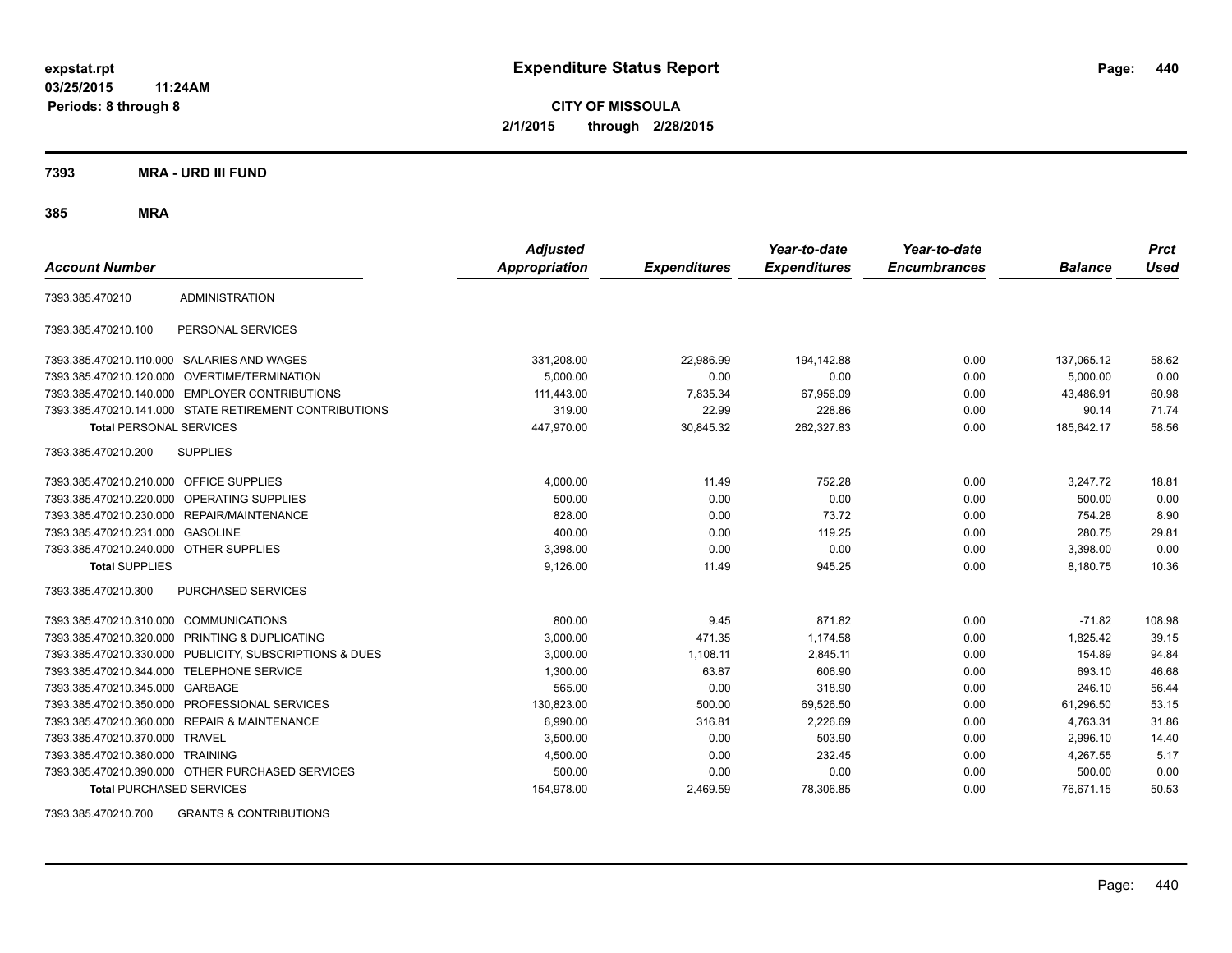**7393 MRA - URD III FUND**

| <b>Account Number</b>                                                        | <b>Adjusted</b><br><b>Appropriation</b> | <b>Expenditures</b> | Year-to-date<br><b>Expenditures</b> | Year-to-date<br><b>Encumbrances</b> | <b>Balance</b>       | <b>Prct</b><br><b>Used</b> |
|------------------------------------------------------------------------------|-----------------------------------------|---------------------|-------------------------------------|-------------------------------------|----------------------|----------------------------|
| <b>Total GRANTS &amp; CONTRIBUTIONS</b>                                      | 0.00                                    | 0.00                | 0.00                                | 0.00                                | 0.00                 | 0.00                       |
| OTHER OBJECTS<br>7393.385.470210.800                                         |                                         |                     |                                     |                                     |                      |                            |
| <b>Total OTHER OBJECTS</b>                                                   | 0.00                                    | 0.00                | 0.00                                | 0.00                                | 0.00                 | 0.00                       |
| <b>CAPITAL OUTLAY</b><br>7393.385.470210.900                                 |                                         |                     |                                     |                                     |                      |                            |
| 7393.385.470210.940.000 MACHINERY & EQUIPMENT<br><b>Total CAPITAL OUTLAY</b> | 30,000.00<br>30,000.00                  | 0.00<br>0.00        | 24,576.00<br>24,576.00              | 0.00<br>0.00                        | 5,424.00<br>5,424.00 | 81.92<br>81.92             |
| <b>Total ADMINISTRATION</b>                                                  | 642,074.00                              | 33,326.40           | 366,155.93                          | 0.00                                | 275,918.07           | 57.03                      |
| 7393.385.470220<br><b>ACQUISITION OF PROPERTY</b>                            |                                         |                     |                                     |                                     |                      |                            |
| 7393.385.470220.800<br>OTHER OBJECTS                                         |                                         |                     |                                     |                                     |                      |                            |
| Total ACQUISITION OF PROPERTY                                                | 0.00                                    | 0.00                | 0.00                                | 0.00                                | 0.00                 | 0.00                       |
| PW FACILITY<br>7393.385.470230                                               |                                         |                     |                                     |                                     |                      |                            |
| 7393.385.470230.300<br>PURCHASED SERVICES                                    |                                         |                     |                                     |                                     |                      |                            |
| 7393.385.470230.350.000 PROFESSIONAL SERVICES                                | 233,117.00                              | 34,817.74           | 240,627.05                          | 0.00                                | $-7,510.05$          | 103.22                     |
| <b>Total PURCHASED SERVICES</b>                                              | 233,117.00                              | 34,817.74           | 240,627.05                          | 0.00                                | $-7,510.05$          | 103.22                     |
| 7393.385.470230.700<br><b>GRANTS &amp; CONTRIBUTIONS</b>                     |                                         |                     |                                     |                                     |                      |                            |
| 7393.385.470230.700.000 GRANTS & CONTRIBUTIONS                               | 1,857,624.00                            | 0.00                | 979,026.49                          | 0.00                                | 878,597.51           | 52.70                      |
| <b>Total GRANTS &amp; CONTRIBUTIONS</b>                                      | 1,857,624.00                            | 0.00                | 979.026.49                          | 0.00                                | 878,597.51           | 52.70                      |
| 7393.385.470230.800<br>OTHER OBJECTS                                         |                                         |                     |                                     |                                     |                      |                            |
| 7393.385.470230.845.000 CONTINGENCY                                          | 534,332.00                              | 0.00                | 0.00                                | 0.00                                | 534,332.00           | 0.00                       |
| <b>Total OTHER OBJECTS</b>                                                   | 534,332.00                              | 0.00                | 0.00                                | 0.00                                | 534,332.00           | 0.00                       |
| 7393.385.470230.900<br><b>CAPITAL OUTLAY</b>                                 |                                         |                     |                                     |                                     |                      |                            |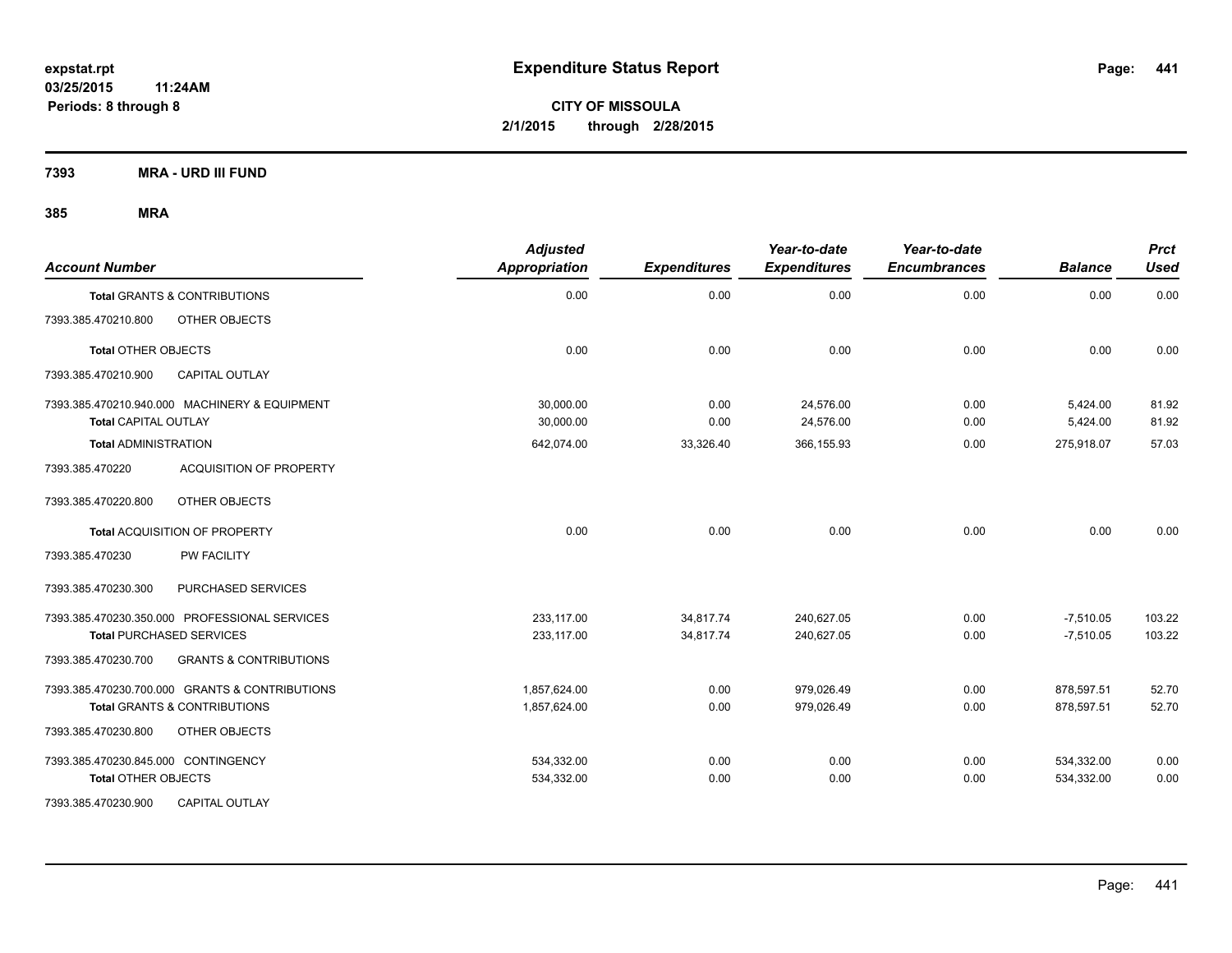**7393 MRA - URD III FUND**

| <b>Account Number</b>                                               |                                                                                  | <b>Adjusted</b><br><b>Appropriation</b> | <b>Expenditures</b>    | Year-to-date<br><b>Expenditures</b> | Year-to-date<br><b>Encumbrances</b> | <b>Balance</b>               | <b>Prct</b><br><b>Used</b> |
|---------------------------------------------------------------------|----------------------------------------------------------------------------------|-----------------------------------------|------------------------|-------------------------------------|-------------------------------------|------------------------------|----------------------------|
| 7393.385.470230.930.000 IMPROVEMENTS<br><b>Total CAPITAL OUTLAY</b> |                                                                                  | 2,115,956.00<br>2,115,956.00            | 0.00<br>0.00           | 398,500.82<br>398,500.82            | 0.00<br>0.00                        | 1,717,455.18<br>1,717,455.18 | 18.83<br>18.83             |
| <b>Total PW FACILITY</b>                                            |                                                                                  | 4,741,029.00                            | 34,817.74              | 1,618,154.36                        | 0.00                                | 3,122,874.64                 | 34.13                      |
| 7393.385.470240                                                     | <b>REHAB LOANS</b>                                                               |                                         |                        |                                     |                                     |                              |                            |
| 7393.385.470240.700                                                 | <b>GRANTS &amp; CONTRIBUTIONS</b>                                                |                                         |                        |                                     |                                     |                              |                            |
| <b>Total REHAB LOANS</b>                                            | 7393.385.470240.700.000 GRANTS & CONTRIBUTIONS                                   | 300,000.00<br>300,000.00                | 50,000.00<br>50,000.00 | 56,906.66<br>56,906.66              | 0.00<br>0.00                        | 243,093.34<br>243,093.34     | 18.97<br>18.97             |
| 7393.385.470250                                                     | <b>RELOCATION PAYMENTS</b>                                                       |                                         |                        |                                     |                                     |                              |                            |
| 7393.385.470250.800                                                 | OTHER OBJECTS                                                                    |                                         |                        |                                     |                                     |                              |                            |
| 7393.385.470250.845.000 CONTINGENCY                                 | <b>Total RELOCATION PAYMENTS</b>                                                 | 50,000.00<br>50,000.00                  | 0.00<br>0.00           | 0.00<br>0.00                        | 0.00<br>0.00                        | 50,000.00<br>50,000.00       | 0.00<br>0.00               |
| 7393.385.470260                                                     | <b>PLANNING &amp; MGMT</b>                                                       |                                         |                        |                                     |                                     |                              |                            |
| 7393.385.470260.300                                                 | PURCHASED SERVICES                                                               |                                         |                        |                                     |                                     |                              |                            |
|                                                                     | 7393.385.470260.350.000 PROFESSIONAL SERVICES<br><b>Total PURCHASED SERVICES</b> | 134,867.00<br>134,867.00                | 0.00<br>0.00           | 10,784.98<br>10,784.98              | 0.00<br>0.00                        | 124,082.02<br>124,082.02     | 8.00<br>8.00               |
| 7393.385.470260.700                                                 | <b>GRANTS &amp; CONTRIBUTIONS</b>                                                |                                         |                        |                                     |                                     |                              |                            |
|                                                                     | <b>Total GRANTS &amp; CONTRIBUTIONS</b>                                          | 0.00                                    | 0.00                   | 0.00                                | 0.00                                | 0.00                         | 0.00                       |
| 7393.385.470260.800                                                 | OTHER OBJECTS                                                                    |                                         |                        |                                     |                                     |                              |                            |
| 7393.385.470260.845.000 CONTINGENCY<br><b>Total OTHER OBJECTS</b>   |                                                                                  | 100,000.00<br>100,000.00                | 0.00<br>0.00           | 0.00<br>0.00                        | 0.00<br>0.00                        | 100,000.00<br>100,000.00     | 0.00<br>0.00               |
| <b>Total PLANNING &amp; MGMT</b>                                    |                                                                                  | 234,867.00                              | 0.00                   | 10,784.98                           | 0.00                                | 224,082.02                   | 4.59                       |
| 7393.385.470270                                                     | <b>CLEARING &amp; DEMO</b>                                                       |                                         |                        |                                     |                                     |                              |                            |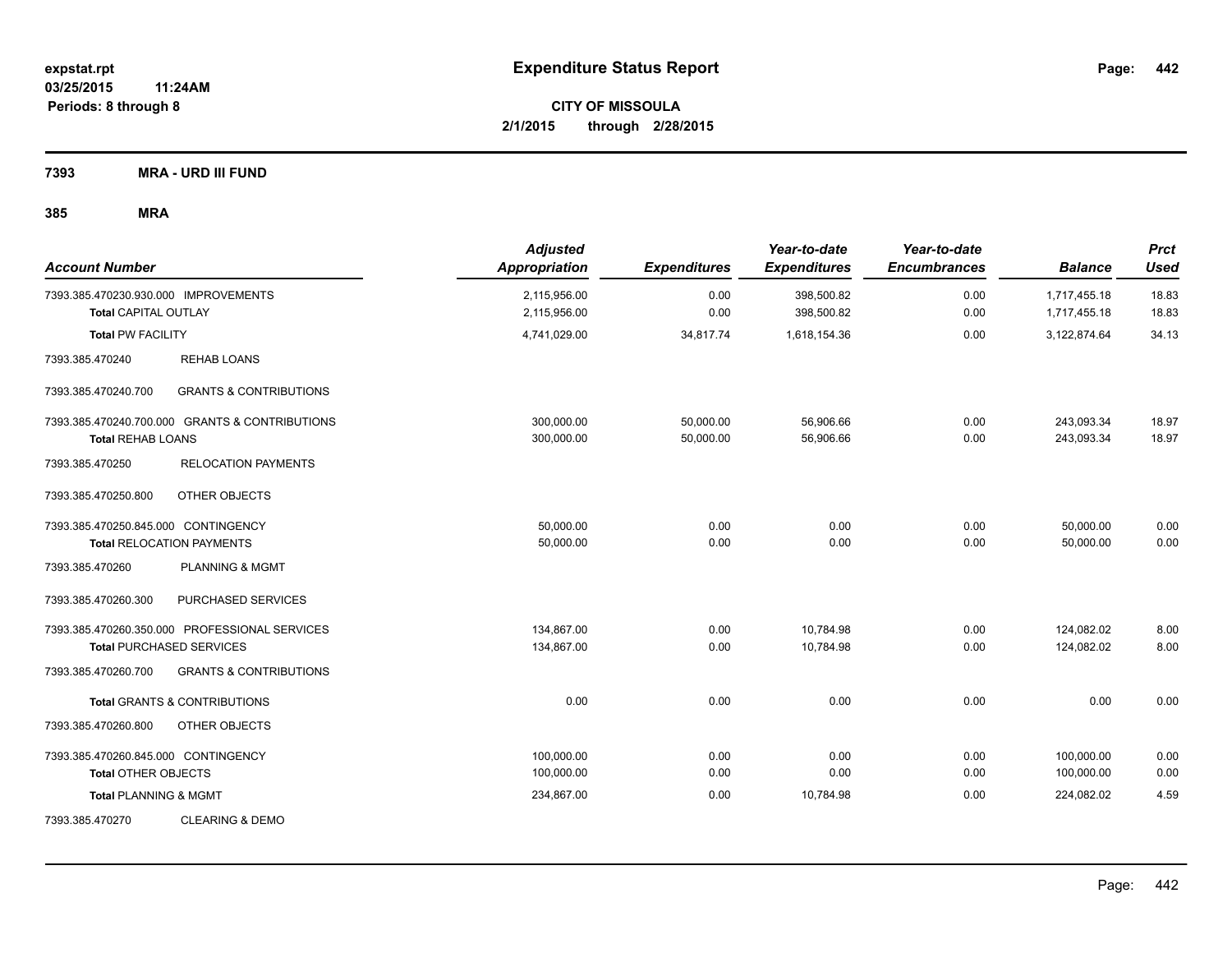**CITY OF MISSOULA 2/1/2015 through 2/28/2015**

**7393 MRA - URD III FUND**

| <b>Account Number</b>                                    | <b>Adjusted</b><br><b>Appropriation</b> | <b>Expenditures</b> | Year-to-date<br><b>Expenditures</b> | Year-to-date<br><b>Encumbrances</b> | <b>Balance</b> | <b>Prct</b><br><b>Used</b> |
|----------------------------------------------------------|-----------------------------------------|---------------------|-------------------------------------|-------------------------------------|----------------|----------------------------|
| 7393.385.470270.300<br><b>PURCHASED SERVICES</b>         |                                         |                     |                                     |                                     |                |                            |
| <b>Total PURCHASED SERVICES</b>                          | 0.00                                    | 0.00                | 0.00                                | 0.00                                | 0.00           | 0.00                       |
| <b>GRANTS &amp; CONTRIBUTIONS</b><br>7393.385.470270.700 |                                         |                     |                                     |                                     |                |                            |
| 7393.385.470270.700.000 GRANTS & CONTRIBUTIONS           | 40,800.00                               | 14,258.50           | 46,037.50                           | 0.00                                | $-5,237.50$    | 112.84                     |
| <b>Total GRANTS &amp; CONTRIBUTIONS</b>                  | 40,800.00                               | 14,258.50           | 46,037.50                           | 0.00                                | $-5,237.50$    | 112.84                     |
| OTHER OBJECTS<br>7393.385.470270.800                     |                                         |                     |                                     |                                     |                |                            |
| 7393.385.470270.845.000 CONTINGENCY                      | 100,000.00                              | 0.00                | 0.00                                | 0.00                                | 100,000.00     | 0.00                       |
| <b>Total OTHER OBJECTS</b>                               | 100,000.00                              | 0.00                | 0.00                                | 0.00                                | 100,000.00     | 0.00                       |
| <b>Total CLEARING &amp; DEMO</b>                         | 140,800.00                              | 14,258.50           | 46,037.50                           | 0.00                                | 94,762.50      | 32.70                      |
| <b>Total MRA</b>                                         | 6,108,770.00                            | 132,402.64          | 2,098,039.43                        | 0.00                                | 4,010,730.57   | 34.34                      |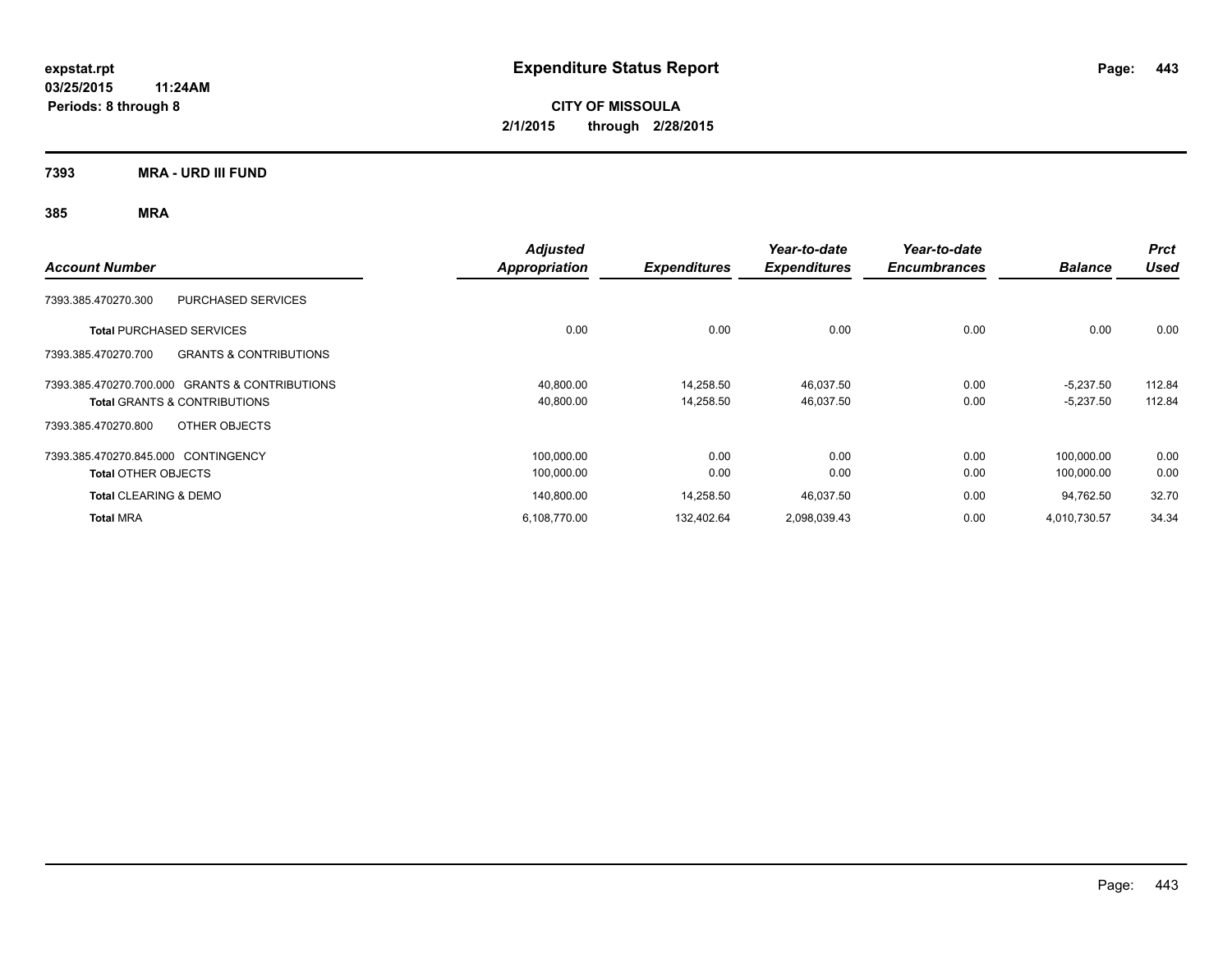**7393 MRA - URD III FUND**

**900 DEPRECIATION**

| <b>Account Number</b>     |                      | <b>Adjusted</b><br><b>Appropriation</b> | <b>Expenditures</b> | Year-to-date<br><b>Expenditures</b> | Year-to-date<br><b>Encumbrances</b> | <b>Balance</b> | <b>Prct</b><br><b>Used</b> |
|---------------------------|----------------------|-----------------------------------------|---------------------|-------------------------------------|-------------------------------------|----------------|----------------------------|
| 7393.900.510000           | <b>MISCELLANEOUS</b> |                                         |                     |                                     |                                     |                |                            |
| 7393.900.510000.800       | OTHER OBJECTS        |                                         |                     |                                     |                                     |                |                            |
| <b>Total DEPRECIATION</b> |                      | 0.00                                    | 0.00                | 0.00                                | 0.00                                | 0.00           | 0.00                       |
| Total MRA - URD III FUND  |                      | 6,108,770.00                            | 132,402.64          | 2,098,039.43                        | 0.00                                | 4,010,730.57   | 34.34                      |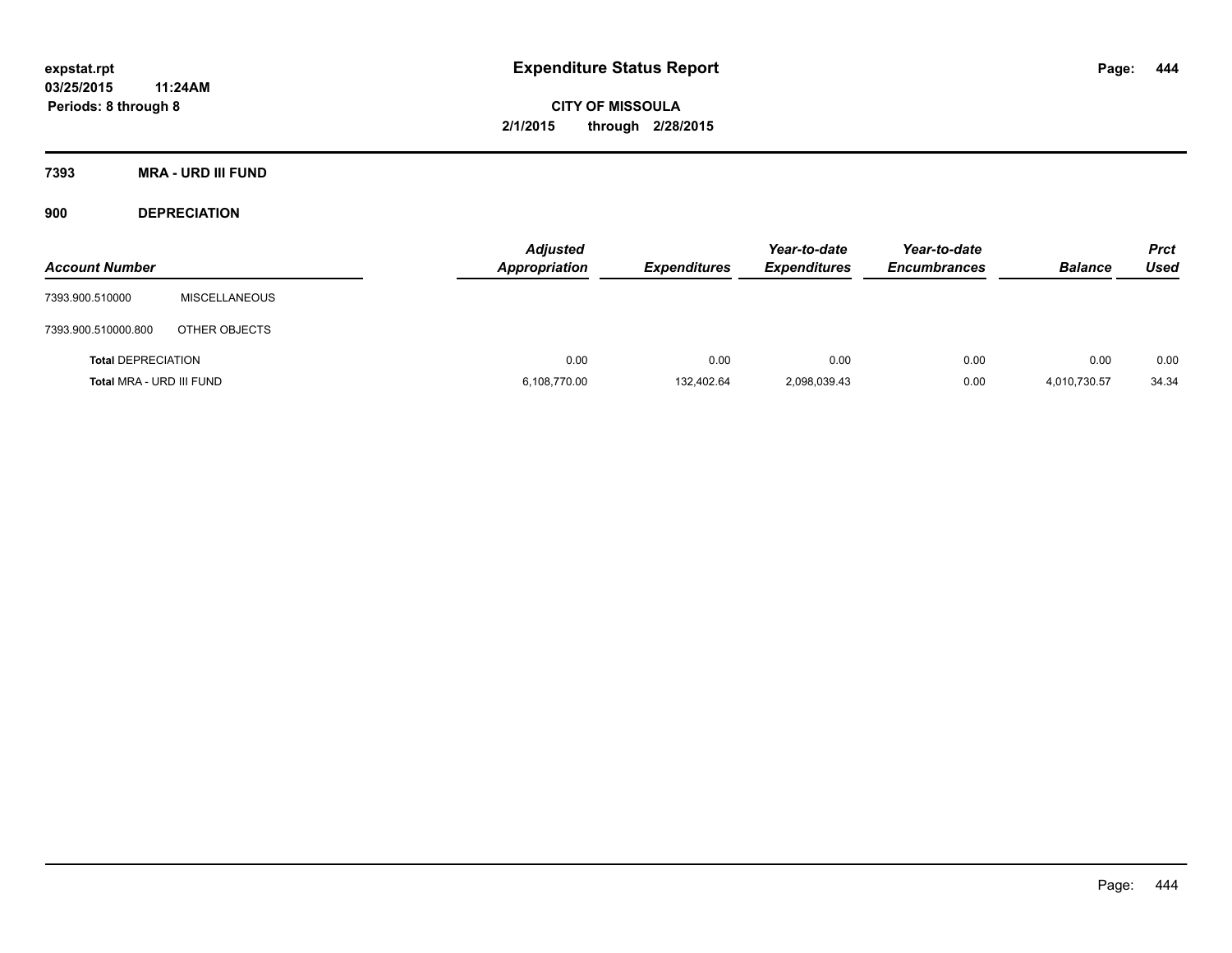**CITY OF MISSOULA 2/1/2015 through 2/28/2015**

#### **7394 MRA TAX INCREMENT DEBT CLEARING FUND**

| <b>Account Number</b>         |                                                   | <b>Adjusted</b><br><b>Appropriation</b> | <b>Expenditures</b> | Year-to-date<br><b>Expenditures</b> | Year-to-date<br><b>Encumbrances</b> | <b>Balance</b> | <b>Prct</b><br><b>Used</b> |
|-------------------------------|---------------------------------------------------|-----------------------------------------|---------------------|-------------------------------------|-------------------------------------|----------------|----------------------------|
| 7394.390.490601               | TI BOND CLEARING                                  |                                         |                     |                                     |                                     |                |                            |
| 7394.390.490601.800           | OTHER OBJECTS                                     |                                         |                     |                                     |                                     |                |                            |
| <b>Total TI BOND CLEARING</b> |                                                   | 0.00                                    | 0.00                | 0.00                                | 0.00                                | 0.00           | 0.00                       |
| 7394.390.521000               | INTERFUND OPERATING TRANSFERS                     |                                         |                     |                                     |                                     |                |                            |
| 7394.390.521000.800           | OTHER OBJECTS                                     |                                         |                     |                                     |                                     |                |                            |
|                               | <b>Total INTERFUND OPERATING TRANSFERS</b>        | 0.00                                    | 0.00                | 0.00                                | 0.00                                | 0.00           | 0.00                       |
|                               | <b>Total MRA TAX INCREMENT DEBT CLEARING FUND</b> | 0.00                                    | 0.00                | 0.00                                | 0.00                                | 0.00           | 0.00                       |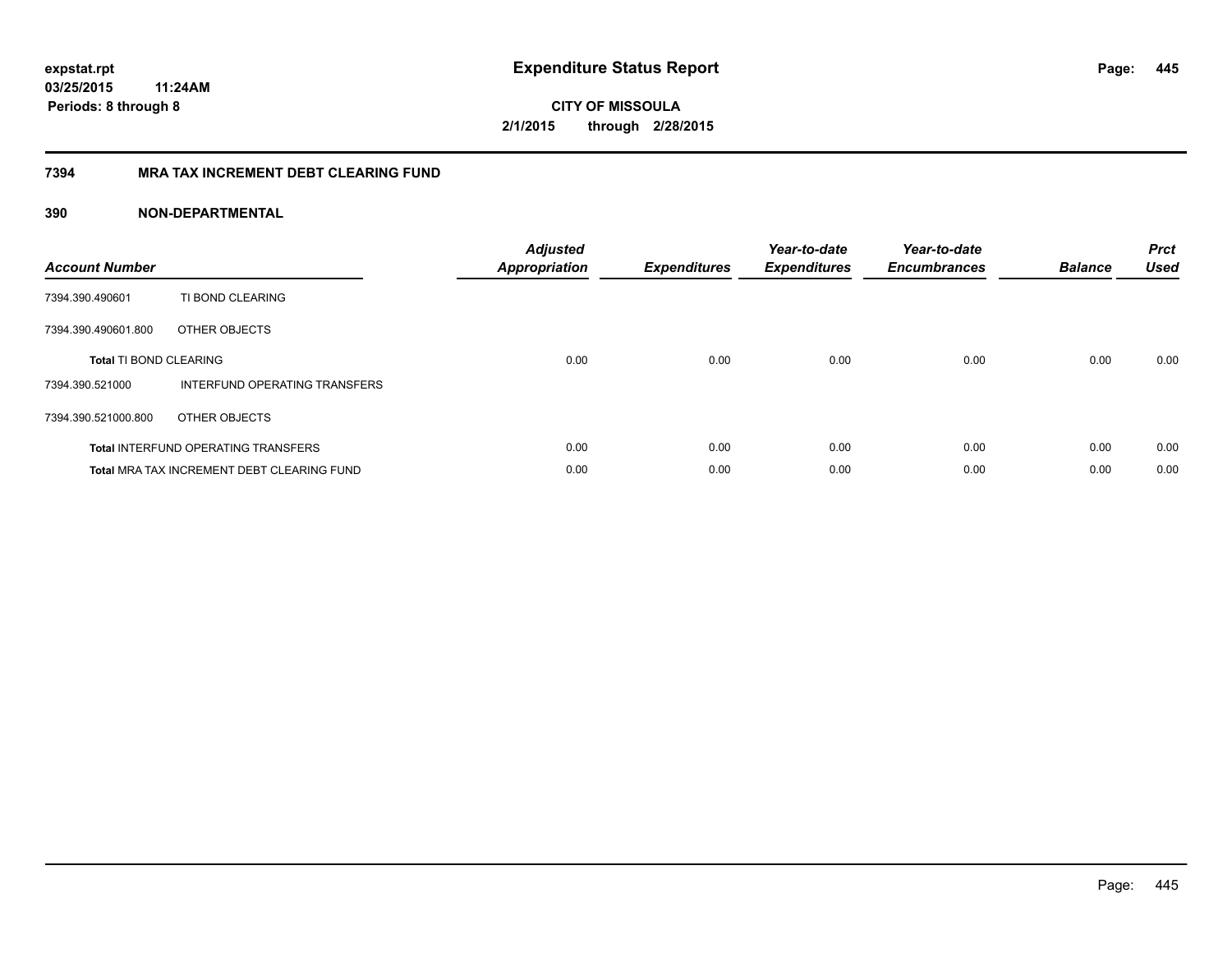**CITY OF MISSOULA 2/1/2015 through 2/28/2015**

#### **7395 MRA TAX INCREMENT DEBT SERVICE INTEREST**

| <b>Account Number</b>     |                                               | <b>Adjusted</b><br><b>Appropriation</b> | <b>Expenditures</b> | Year-to-date<br><b>Expenditures</b> | Year-to-date<br><b>Encumbrances</b> | <b>Balance</b> | <b>Prct</b><br><b>Used</b> |
|---------------------------|-----------------------------------------------|-----------------------------------------|---------------------|-------------------------------------|-------------------------------------|----------------|----------------------------|
| 7395.390.490200           | REVENUE BOND DEBT SERVICE                     |                                         |                     |                                     |                                     |                |                            |
| 7395.390.490200.600       | <b>DEBT SERVICE</b>                           |                                         |                     |                                     |                                     |                |                            |
| <b>Total DEBT SERVICE</b> |                                               | 0.00                                    | 0.00                | 0.00                                | 0.00                                | 0.00           | 0.00                       |
| 7395.390.490200.800       | OTHER OBJECTS                                 |                                         |                     |                                     |                                     |                |                            |
|                           | Total REVENUE BOND DEBT SERVICE               | 0.00                                    | 0.00                | 0.00                                | 0.00                                | 0.00           | 0.00                       |
| 7395.390.490602           | TI BOND INTEREST                              |                                         |                     |                                     |                                     |                |                            |
| 7395.390.490602.600       | <b>DEBT SERVICE</b>                           |                                         |                     |                                     |                                     |                |                            |
| <b>Total DEBT SERVICE</b> |                                               | 0.00                                    | 0.00                | 0.00                                | 0.00                                | 0.00           | 0.00                       |
| 7395.390.490602.800       | OTHER OBJECTS                                 |                                         |                     |                                     |                                     |                |                            |
| Total TI BOND INTEREST    |                                               | 0.00                                    | 0.00                | 0.00                                | 0.00                                | 0.00           | 0.00                       |
|                           | Total MRA TAX INCREMENT DEBT SERVICE INTEREST | 0.00                                    | 0.00                | 0.00                                | 0.00                                | 0.00           | 0.00                       |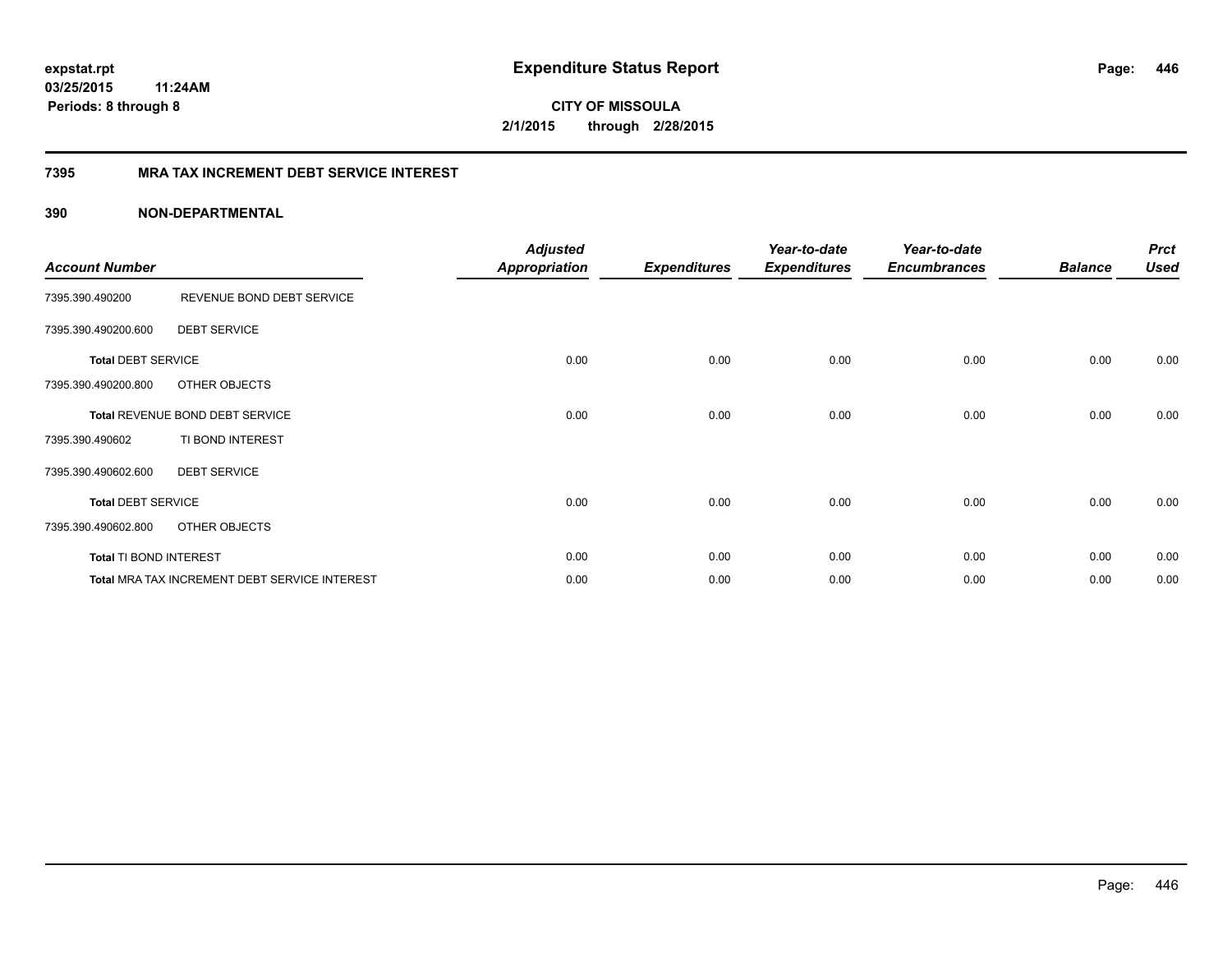**CITY OF MISSOULA 2/1/2015 through 2/28/2015**

#### **7396 MRA TAX INCREMENT DEBT SERVICE SINKING F**

| <b>Account Number</b>     |                                                | <b>Adjusted</b><br><b>Appropriation</b> | <b>Expenditures</b> | Year-to-date<br><b>Expenditures</b> | Year-to-date<br><b>Encumbrances</b> | <b>Balance</b> | <b>Prct</b><br><b>Used</b> |
|---------------------------|------------------------------------------------|-----------------------------------------|---------------------|-------------------------------------|-------------------------------------|----------------|----------------------------|
| 7396.390.490200           | REVENUE BOND DEBT SERVICE                      |                                         |                     |                                     |                                     |                |                            |
| 7396.390.490200.600       | <b>DEBT SERVICE</b>                            |                                         |                     |                                     |                                     |                |                            |
|                           | <b>Total REVENUE BOND DEBT SERVICE</b>         | 0.00                                    | 0.00                | 0.00                                | 0.00                                | 0.00           | 0.00                       |
| 7396.390.490603           | TI BOND SINKING                                |                                         |                     |                                     |                                     |                |                            |
| 7396.390.490603.600       | <b>DEBT SERVICE</b>                            |                                         |                     |                                     |                                     |                |                            |
| <b>Total DEBT SERVICE</b> |                                                | 0.00                                    | 0.00                | 0.00                                | 0.00                                | 0.00           | 0.00                       |
| 7396.390.490603.800       | OTHER OBJECTS                                  |                                         |                     |                                     |                                     |                |                            |
| Total TI BOND SINKING     |                                                | 0.00                                    | 0.00                | 0.00                                | 0.00                                | 0.00           | 0.00                       |
|                           | Total MRA TAX INCREMENT DEBT SERVICE SINKING F | 0.00                                    | 0.00                | 0.00                                | 0.00                                | 0.00           | 0.00                       |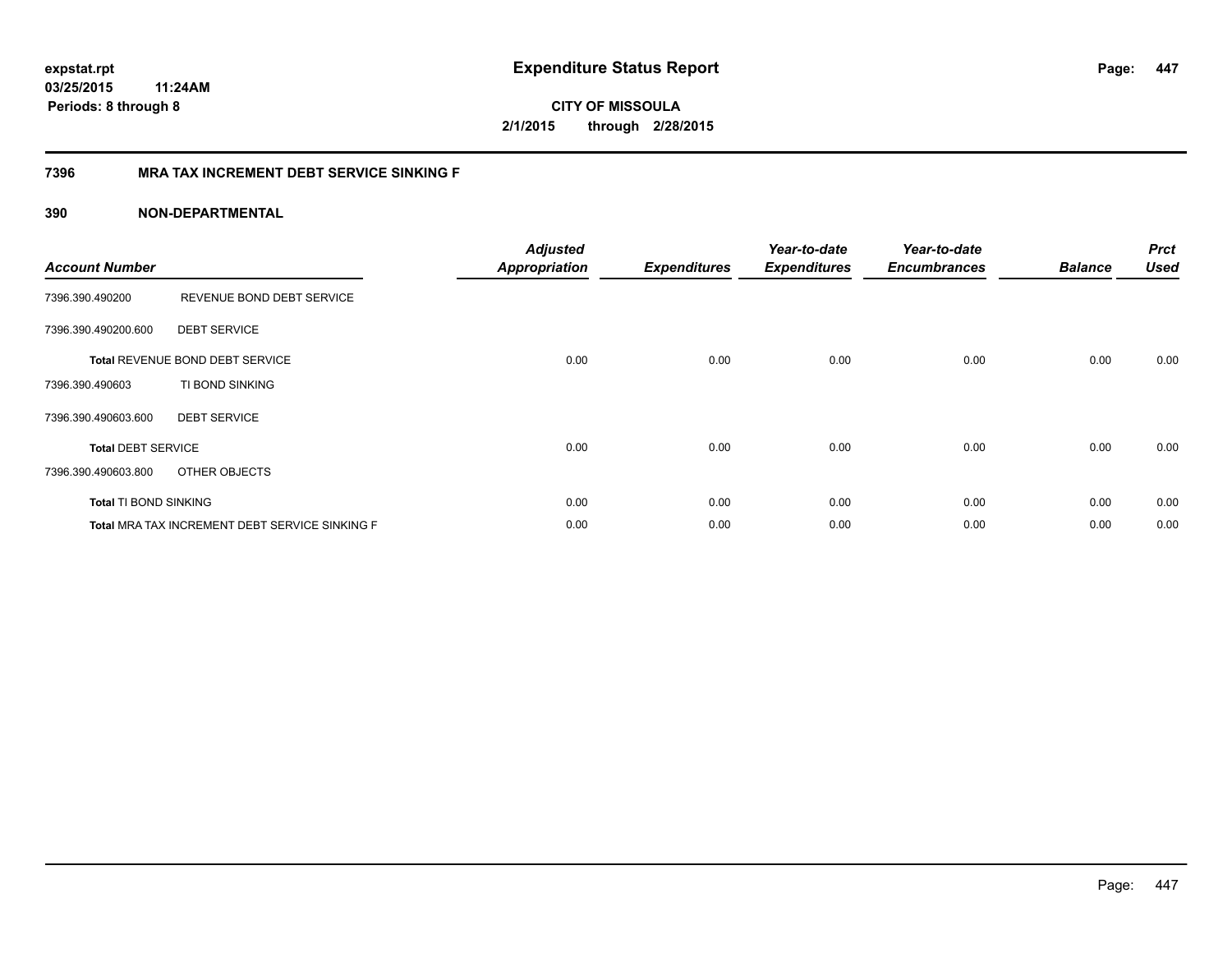**CITY OF MISSOULA 2/1/2015 through 2/28/2015**

#### **7397 MRA TAX INCREMENT BOND RESERVE FUND**

| <b>Account Number</b>        |                                           | <b>Adjusted</b><br><b>Appropriation</b> | <b>Expenditures</b> | Year-to-date<br><b>Expenditures</b> | Year-to-date<br><b>Encumbrances</b> | <b>Balance</b> | <b>Prct</b><br><b>Used</b> |
|------------------------------|-------------------------------------------|-----------------------------------------|---------------------|-------------------------------------|-------------------------------------|----------------|----------------------------|
| 7397.390.490604              | TI BOND RESERVE                           |                                         |                     |                                     |                                     |                |                            |
| 7397.390.490604.800          | OTHER OBJECTS                             |                                         |                     |                                     |                                     |                |                            |
| <b>Total TI BOND RESERVE</b> |                                           | 0.00                                    | 0.00                | 0.00                                | 0.00                                | 0.00           | 0.00                       |
| 7397.390.521000              | INTERFUND OPERATING TRANSFERS             |                                         |                     |                                     |                                     |                |                            |
| 7397.390.521000.800          | OTHER OBJECTS                             |                                         |                     |                                     |                                     |                |                            |
|                              | Total MRA TAX INCREMENT BOND RESERVE FUND | 0.00                                    | 0.00                | 0.00                                | 0.00                                | 0.00           | 0.00                       |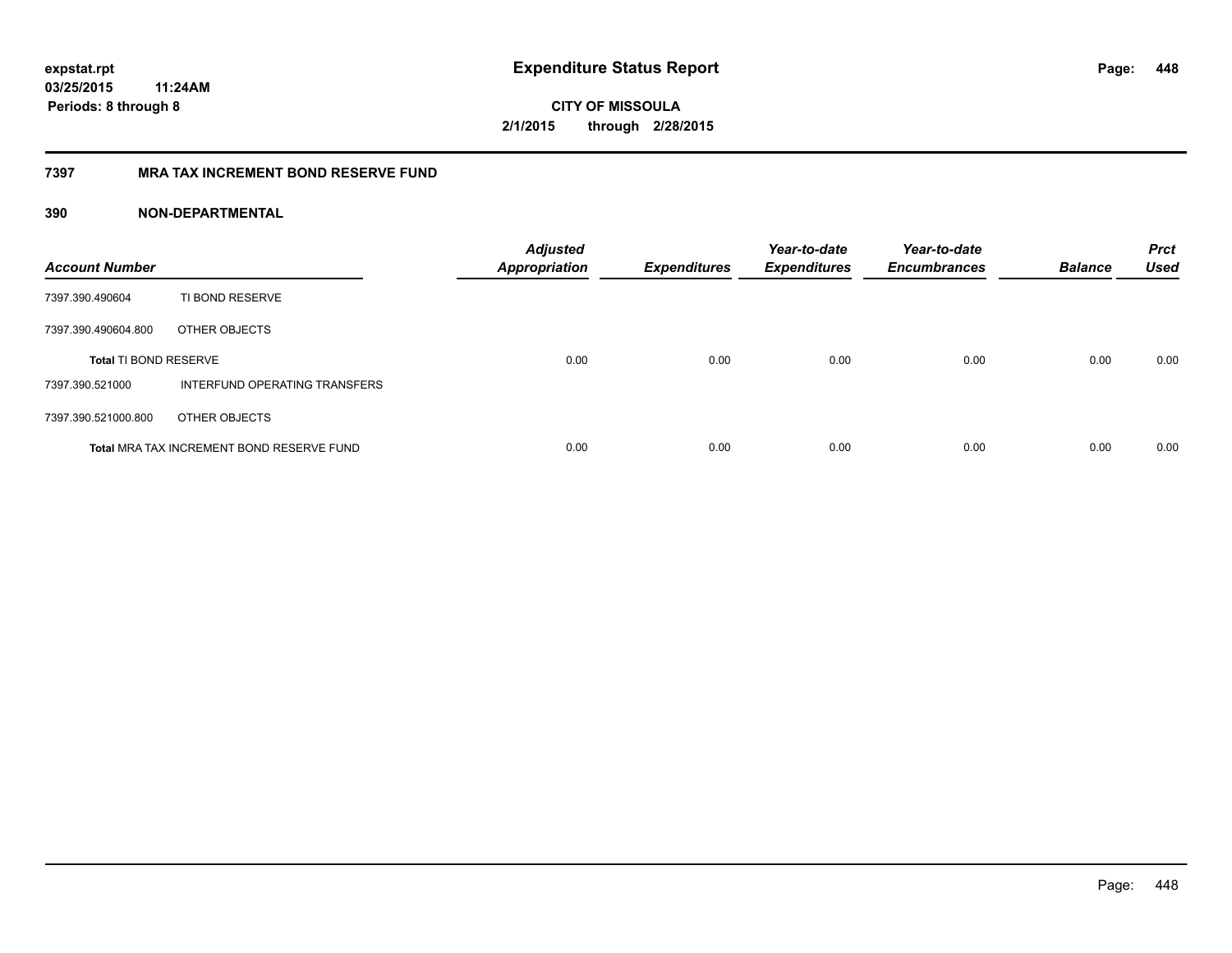**449**

**03/25/2015 11:24AM Periods: 8 through 8**

**CITY OF MISSOULA 2/1/2015 through 2/28/2015**

#### **7399 INTERMOUNTAIN BOND DEBT SERVICE**

| <b>Account Number</b>             |                           | <b>Adjusted</b><br>Appropriation | <b>Expenditures</b> | Year-to-date<br><b>Expenditures</b> | Year-to-date<br><b>Encumbrances</b> | <b>Balance</b> | <b>Prct</b><br><b>Used</b> |
|-----------------------------------|---------------------------|----------------------------------|---------------------|-------------------------------------|-------------------------------------|----------------|----------------------------|
| 7399.385.490200                   | REVENUE BOND DEBT SERVICE |                                  |                     |                                     |                                     |                |                            |
| 7399.385.490200.600               | <b>DEBT SERVICE</b>       |                                  |                     |                                     |                                     |                |                            |
| 7399.385.490200.610.000 PRINCIPAL |                           | 72,000.00                        | 0.00                | 35,500.00                           | 0.00                                | 36.500.00      | 49.31                      |
| 7399.385.490200.620.000 INTEREST  |                           | 73.769.00                        | 0.00                | 37.861.88                           | 0.00                                | 35.907.12      | 51.32                      |
| <b>Total MRA</b>                  |                           | 145,769.00                       | 0.00                | 73.361.88                           | 0.00                                | 72.407.12      | 50.33                      |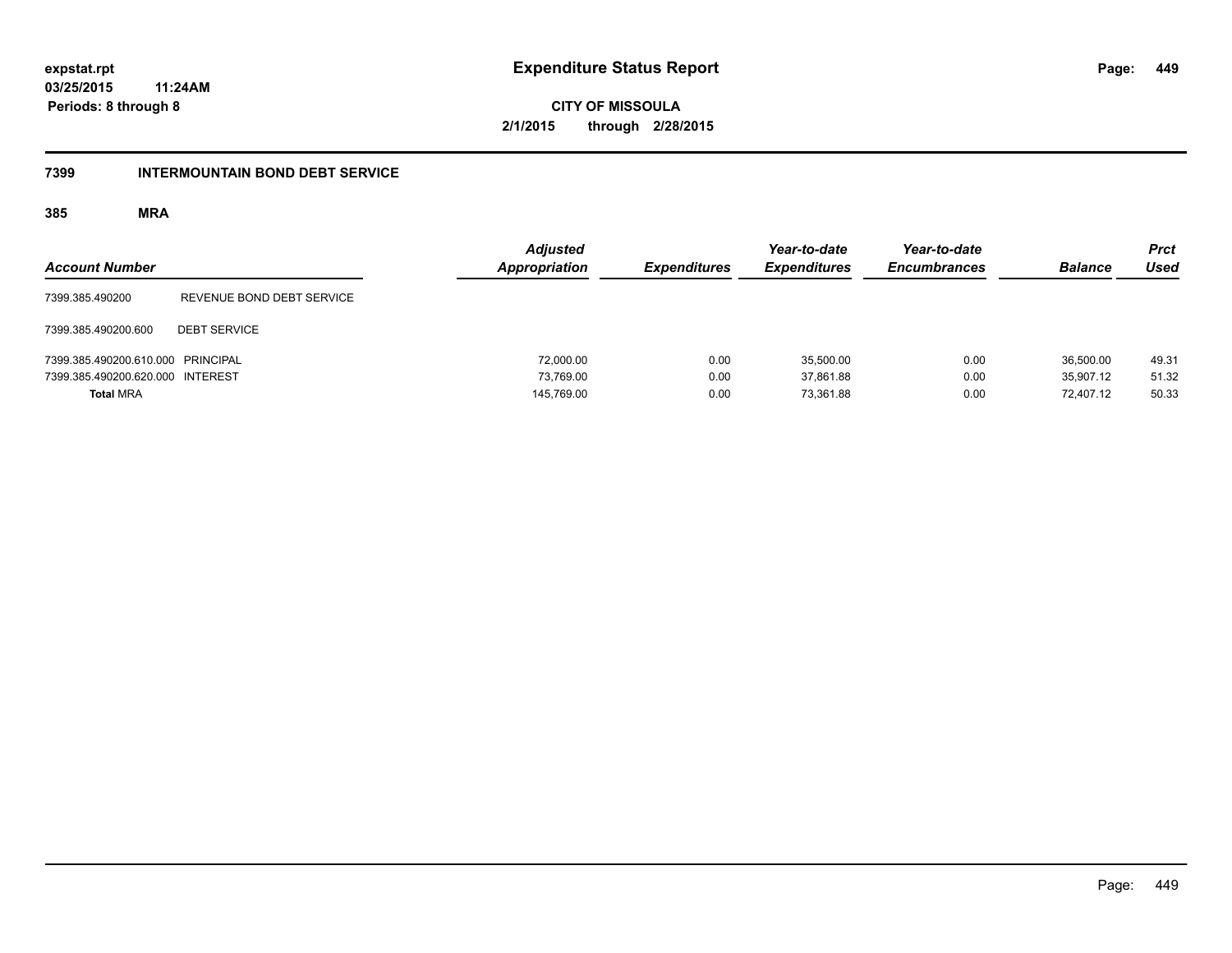# **CITY OF MISSOULA 2/1/2015 through 2/28/2015**

#### **7399 INTERMOUNTAIN BOND DEBT SERVICE**

| <b>Account Number</b>         |                                              | <b>Adjusted</b><br><b>Appropriation</b> | <b>Expenditures</b> | Year-to-date<br><b>Expenditures</b> | Year-to-date<br><b>Encumbrances</b> | <b>Balance</b> | <b>Prct</b><br>Used |
|-------------------------------|----------------------------------------------|-----------------------------------------|---------------------|-------------------------------------|-------------------------------------|----------------|---------------------|
| 7399.390.490604               | TI BOND RESERVE                              |                                         |                     |                                     |                                     |                |                     |
| 7399.390.490604.800           | OTHER OBJECTS                                |                                         |                     |                                     |                                     |                |                     |
| <b>Total NON-DEPARTMENTAL</b> |                                              | 0.00                                    | 0.00                | 0.00                                | 0.00                                | 0.00           | 0.00                |
|                               | <b>Total INTERMOUNTAIN BOND DEBT SERVICE</b> | 145,769.00                              | 0.00                | 73.361.88                           | 0.00                                | 72.407.12      | 50.33               |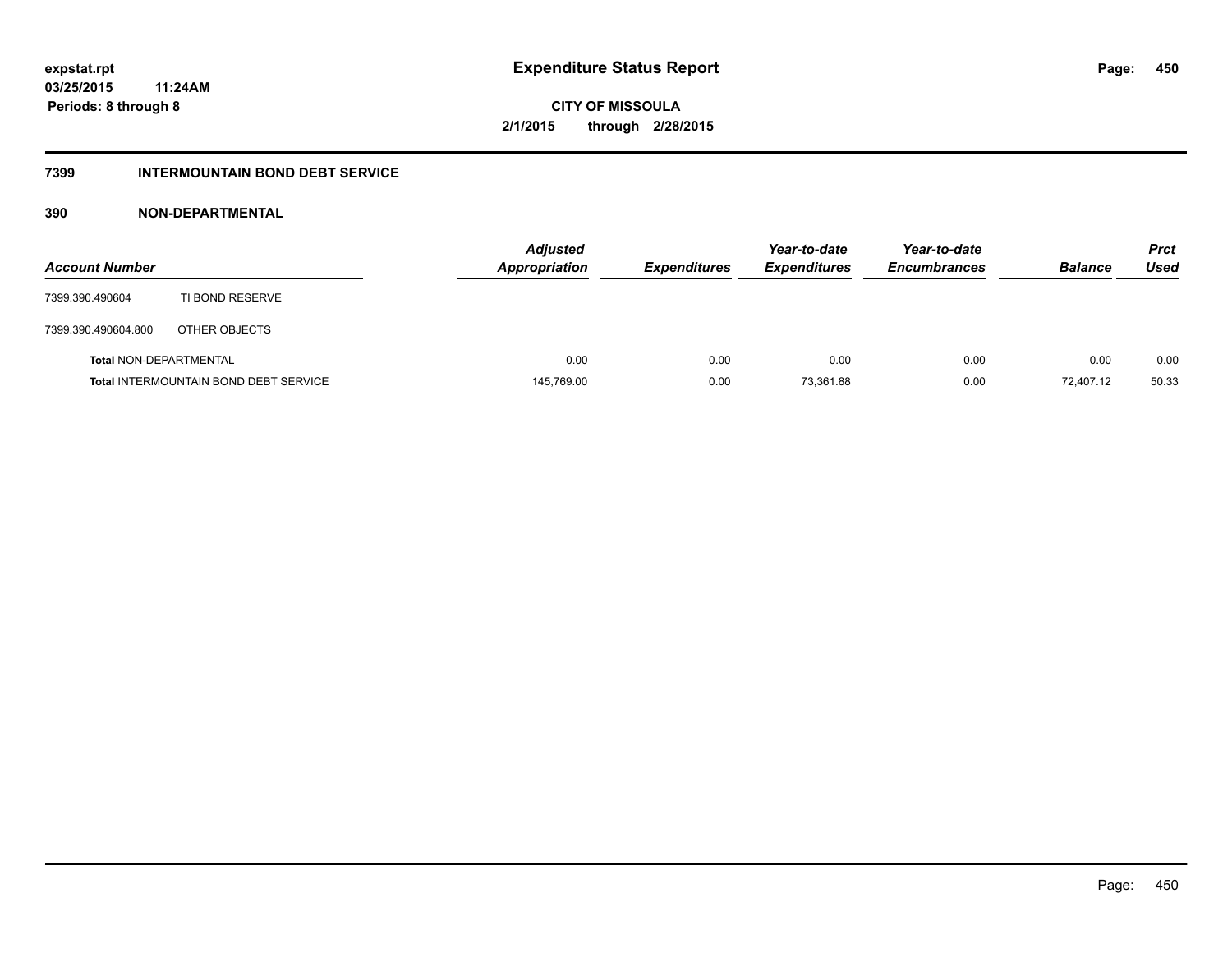#### **7400 FRONT ST BOND CLEARING**

| <b>Account Number</b>            |                                                  | <b>Adjusted</b><br>Appropriation | <b>Expenditures</b> | Year-to-date<br><b>Expenditures</b> | Year-to-date<br><b>Encumbrances</b> | <b>Balance</b> | <b>Prct</b><br><b>Used</b> |
|----------------------------------|--------------------------------------------------|----------------------------------|---------------------|-------------------------------------|-------------------------------------|----------------|----------------------------|
| 7400.385.470210                  | <b>ADMINISTRATION</b>                            |                                  |                     |                                     |                                     |                |                            |
| 7400.385.470210.800              | OTHER OBJECTS                                    |                                  |                     |                                     |                                     |                |                            |
|                                  | 7400.385.470210.820.603 TRANSFERS TO OTHER FUNDS | 146,472.00                       | 0.00                | 0.00                                | 0.00                                | 146.472.00     | 0.00                       |
|                                  | 7400.385.470210.820.604 TRANSFERS TO OTHER FUNDS | 142,630.00                       | 0.00                | 0.00                                | 0.00                                | 142,630.00     | 0.00                       |
|                                  | 7400.385.470210.820.605 TRANSFERS TO OTHER FUNDS | 164,160.00                       | 0.00                | 0.00                                | 0.00                                | 164,160.00     | 0.00                       |
| <b>Total ADMINISTRATION</b>      |                                                  | 453,262.00                       | 0.00                | 0.00                                | 0.00                                | 453,262.00     | 0.00                       |
| 7400.385.470260                  | <b>PLANNING &amp; MGMT</b>                       |                                  |                     |                                     |                                     |                |                            |
| 7400.385.470260.700              | <b>GRANTS &amp; CONTRIBUTIONS</b>                |                                  |                     |                                     |                                     |                |                            |
| <b>Total PLANNING &amp; MGMT</b> |                                                  | 0.00                             | 0.00                | 0.00                                | 0.00                                | 0.00           | 0.00                       |
|                                  | <b>Total FRONT ST BOND CLEARING</b>              | 453,262.00                       | 0.00                | 0.00                                | 0.00                                | 453.262.00     | 0.00                       |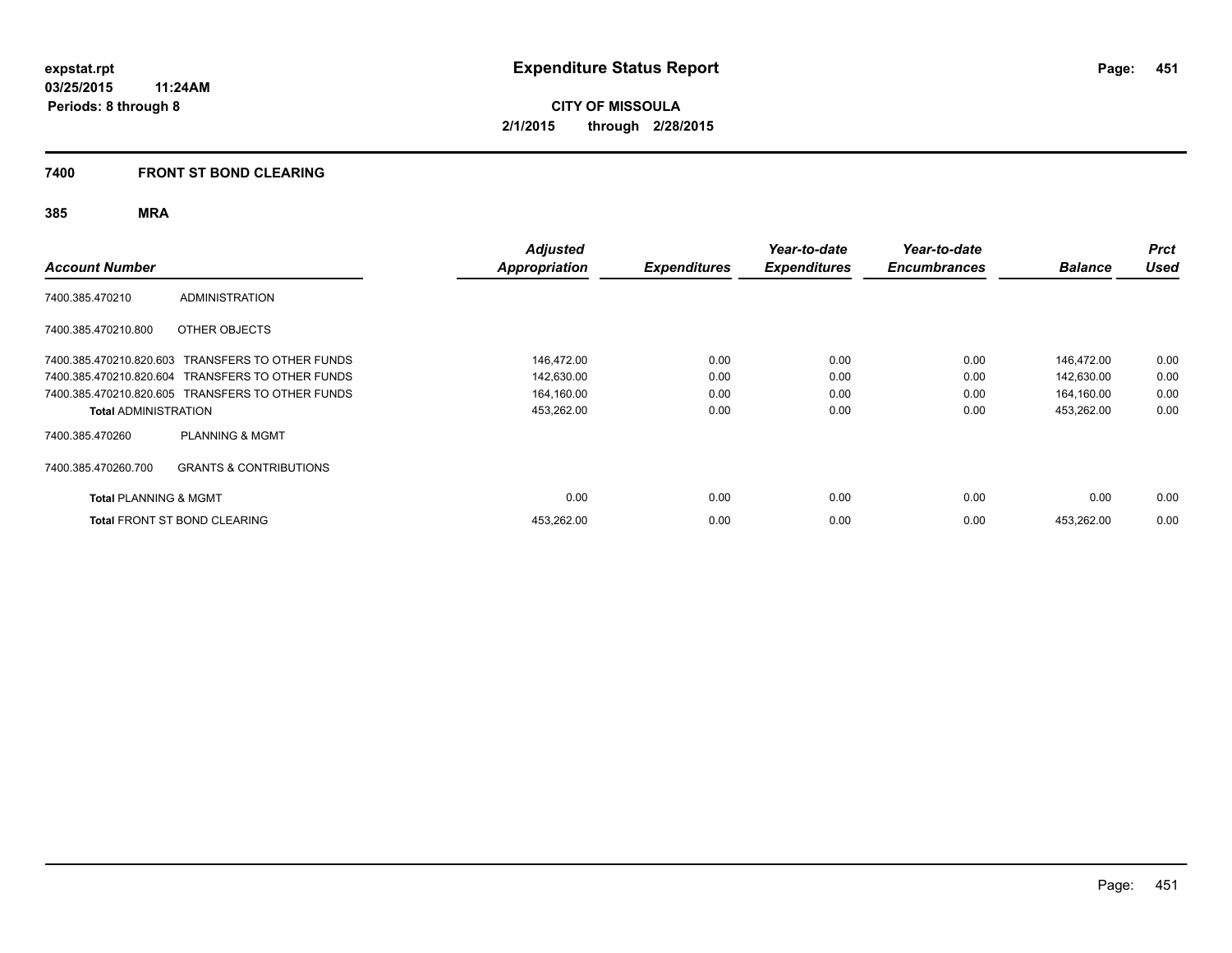#### **7401 FRONT ST PARKING STRUCTURE**

| <b>Account Number</b>             |                                                 | <b>Adjusted</b><br><b>Appropriation</b> | <b>Expenditures</b> | Year-to-date<br><b>Expenditures</b> | Year-to-date<br><b>Encumbrances</b> | <b>Balance</b> | <b>Prct</b><br>Used |
|-----------------------------------|-------------------------------------------------|-----------------------------------------|---------------------|-------------------------------------|-------------------------------------|----------------|---------------------|
| 7401.385.470210                   | <b>ADMINISTRATION</b>                           |                                         |                     |                                     |                                     |                |                     |
| 7401.385.470210.800               | OTHER OBJECTS                                   |                                         |                     |                                     |                                     |                |                     |
| <b>Total ADMINISTRATION</b>       |                                                 | 0.00                                    | 0.00                | 0.00                                | 0.00                                | 0.00           | 0.00                |
| 7401.385.490000                   | <b>DEBT SERVICE</b>                             |                                         |                     |                                     |                                     |                |                     |
| 7401.385.490000.600               | <b>DEBT SERVICE</b>                             |                                         |                     |                                     |                                     |                |                     |
| 7401.385.490000.610.000 PRINCIPAL |                                                 | 30,000.00                               | 0.00                | 16,000.00                           | 0.00                                | 14,000.00      | 53.33               |
|                                   | 7401.385.490000.620.000 INTEREST / SERVICE FEES | 116,134.00                              | 0.00                | 48,385.09                           | 0.00                                | 67,748.91      | 41.66               |
| <b>Total DEBT SERVICE</b>         |                                                 | 146,134.00                              | 0.00                | 64,385.09                           | 0.00                                | 81,748.91      | 44.06               |
| 7401.385.522000                   | PTI PAYMENT TO MPC                              |                                         |                     |                                     |                                     |                |                     |
| 7401.385.522000.300               | PURCHASED SERVICES                              |                                         |                     |                                     |                                     |                |                     |
| Total PTI PAYMENT TO MPC          |                                                 | 0.00                                    | 0.00                | 0.00                                | 0.00                                | 0.00           | 0.00                |
|                                   | <b>Total FRONT ST PARKING STRUCTURE</b>         | 146,134.00                              | 0.00                | 64,385.09                           | 0.00                                | 81,748.91      | 44.06               |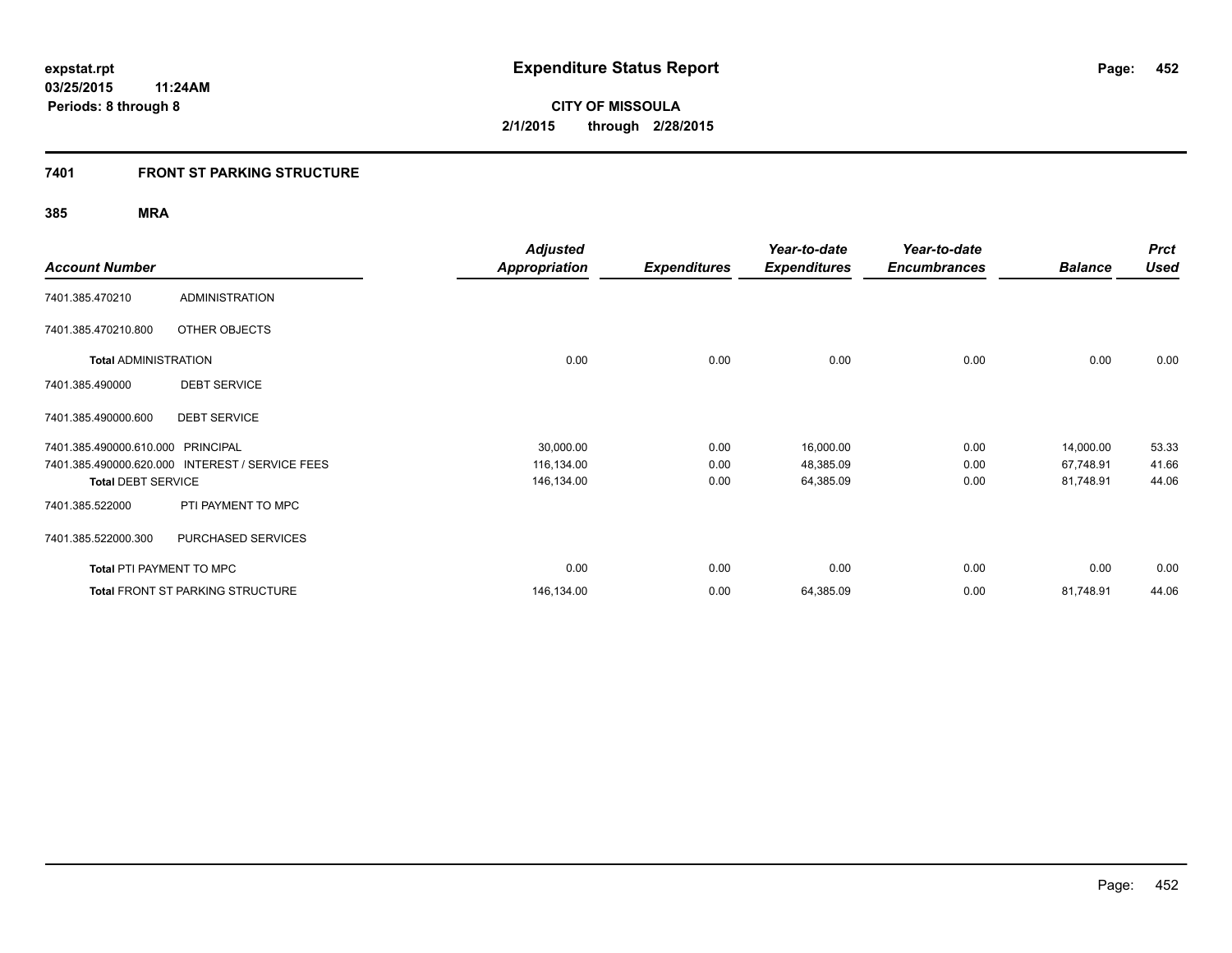#### **7402 FRONT ST SUBORDINATE LIEN NOTE**

**385 MRA**

| <b>Account Number</b>       |                                                              | <b>Adjusted</b><br><b>Appropriation</b> | <b>Expenditures</b> | Year-to-date<br><b>Expenditures</b> | Year-to-date<br><b>Encumbrances</b> | <b>Balance</b> | <b>Prct</b><br><b>Used</b> |
|-----------------------------|--------------------------------------------------------------|-----------------------------------------|---------------------|-------------------------------------|-------------------------------------|----------------|----------------------------|
| 7402.385.470210             | <b>ADMINISTRATION</b>                                        |                                         |                     |                                     |                                     |                |                            |
| 7402.385.470210.800         | OTHER OBJECTS                                                |                                         |                     |                                     |                                     |                |                            |
| <b>Total ADMINISTRATION</b> |                                                              | 0.00                                    | 0.00                | 0.00                                | 0.00                                | 0.00           | 0.00                       |
| 7402.385.470333             | THE WILMA NOTE                                               |                                         |                     |                                     |                                     |                |                            |
| 7402.385.470333.600         | <b>DEBT SERVICE</b>                                          |                                         |                     |                                     |                                     |                |                            |
|                             | 7402.385.470333.610.000 WILMA NOTE/PRINCIPAL                 | 34,526.00                               | 0.00                | 0.00                                | 0.00                                | 34,526.00      | 0.00                       |
|                             | 7402.385.470333.620.000 WILMA NOTE/NTEREST / SERVICE FEES    | 725.00                                  | 0.00                | 0.00                                | 0.00                                | 725.00         | 0.00                       |
| <b>Total DEBT SERVICE</b>   |                                                              | 35,251.00                               | 0.00                | 0.00                                | 0.00                                | 35,251.00      | 0.00                       |
| 7402.385.470333.700         | <b>GRANTS &amp; CONTRIBUTIONS</b>                            |                                         |                     |                                     |                                     |                |                            |
|                             | <b>Total GRANTS &amp; CONTRIBUTIONS</b>                      | 0.00                                    | 0.00                | 0.00                                | 0.00                                | 0.00           | 0.00                       |
| <b>Total THE WILMA NOTE</b> |                                                              | 35,251.00                               | 0.00                | 0.00                                | 0.00                                | 35,251.00      | 0.00                       |
| 7402.385.470334             | <b>CARAS PARK OBLIGATION</b>                                 |                                         |                     |                                     |                                     |                |                            |
| 7402.385.470334.700         | <b>GRANTS &amp; CONTRIBUTIONS</b>                            |                                         |                     |                                     |                                     |                |                            |
|                             | <b>Total CARAS PARK OBLIGATION</b>                           | 0.00                                    | 0.00                | 0.00                                | 0.00                                | 0.00           | 0.00                       |
| 7402.385.490507             | FIB SUBORDINATE LIEN NOTE PARKING STRUCT                     |                                         |                     |                                     |                                     |                |                            |
| 7402.385.490507.600         | <b>DEBT SERVICE</b>                                          |                                         |                     |                                     |                                     |                |                            |
|                             | 7402.385.490507.610.000 FIB SUB LIEN NOTE-PRINCIPAL          | 32,783.00                               | 0.00                | 32,782.62                           | 0.00                                | 0.38           | 100.00                     |
|                             | 7402.385.490507.620.000 FIB SUB LIEN NOTE-INTEREST/ SVS FEES | 98,523.00                               | 0.00                | 49,798.27                           | 0.00                                | 48,724.73      | 50.54                      |
|                             | Total FIB SUBORDINATE LIEN NOTE PARKING STRUCT               | 131,306.00                              | 0.00                | 82,580.89                           | 0.00                                | 48,725.11      | 62.89                      |
| 7402.385.490509             | WILMA NOTE DEBT SERVICE                                      |                                         |                     |                                     |                                     |                |                            |

7402.385.490509.600 DEBT SERVICE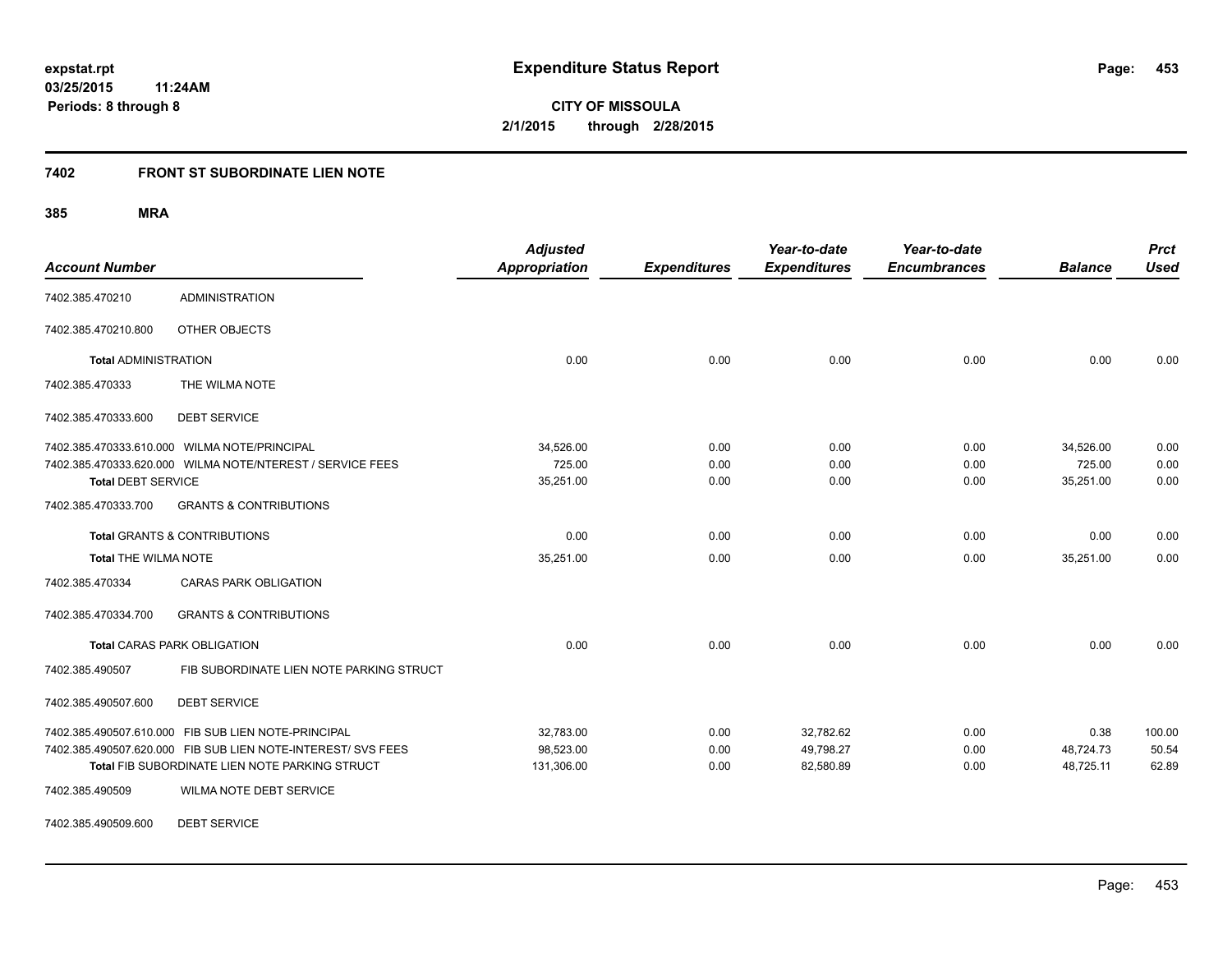# **7402 FRONT ST SUBORDINATE LIEN NOTE**

|                                                 | <b>Adjusted</b> |                     | Year-to-date        | Year-to-date        |                | Prct  |
|-------------------------------------------------|-----------------|---------------------|---------------------|---------------------|----------------|-------|
| <b>Account Number</b>                           | Appropriation   | <b>Expenditures</b> | <b>Expenditures</b> | <b>Encumbrances</b> | <b>Balance</b> | Used  |
| 7402.385.490509.610.000 PRINCIPAL               | 0.00            | 0.00                | 34.526.26           | 0.00                | $-34.526.26$   | 0.00  |
| 7402.385.490509.620.000 INTEREST / SERVICE FEES | 0.00            | 0.00                | 561.05              | 0.00                | $-561.05$      | 0.00  |
| <b>Total WILMA NOTE DEBT SERVICE</b>            | 0.00            | 0.00                | 35.087.31           | 0.00                | $-35.087.31$   | 0.00  |
| <b>Total FRONT ST SUBORDINATE LIEN NOTE</b>     | 166,557.00      | 0.00                | 117.668.20          | 0.00                | 48.888.80      | 70.65 |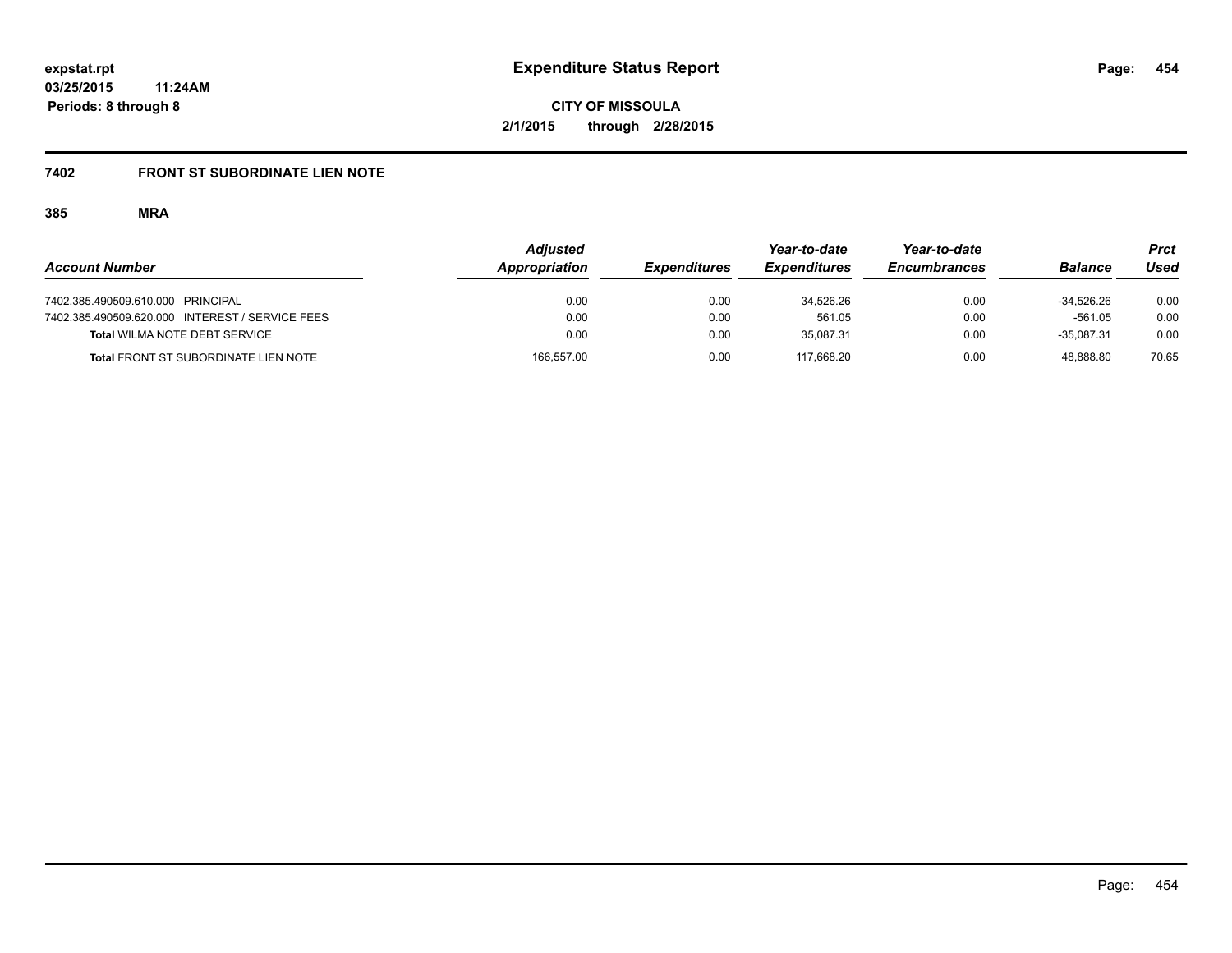# **CITY OF MISSOULA 2/1/2015 through 2/28/2015**

#### **7447 COURT COLLECTED PARKING FINES**

#### **230 MUNICIPAL COURT**

| <b>Account Number</b>      |                                            | <b>Adjusted</b><br><b>Appropriation</b> | <b>Expenditures</b> | Year-to-date<br><b>Expenditures</b> | Year-to-date<br><b>Encumbrances</b> | <b>Balance</b> | <b>Prct</b><br>Used |
|----------------------------|--------------------------------------------|-----------------------------------------|---------------------|-------------------------------------|-------------------------------------|----------------|---------------------|
| 7447.230.410360            | CITY/MUNICIPAL COURT                       |                                         |                     |                                     |                                     |                |                     |
| 7447.230.410360.500        | <b>FIXED CHARGES</b>                       |                                         |                     |                                     |                                     |                |                     |
| <b>Total FIXED CHARGES</b> |                                            | 0.00                                    | 0.00                | 0.00                                | 0.00                                | 0.00           | 0.00                |
|                            | <b>Total CITY/MUNICIPAL COURT</b>          | 0.00                                    | 0.00                | 0.00                                | 0.00                                | 0.00           | 0.00                |
|                            | <b>Total COURT COLLECTED PARKING FINES</b> | 0.00                                    | 0.00                | 0.00                                | 0.00                                | 0.00           | 0.00                |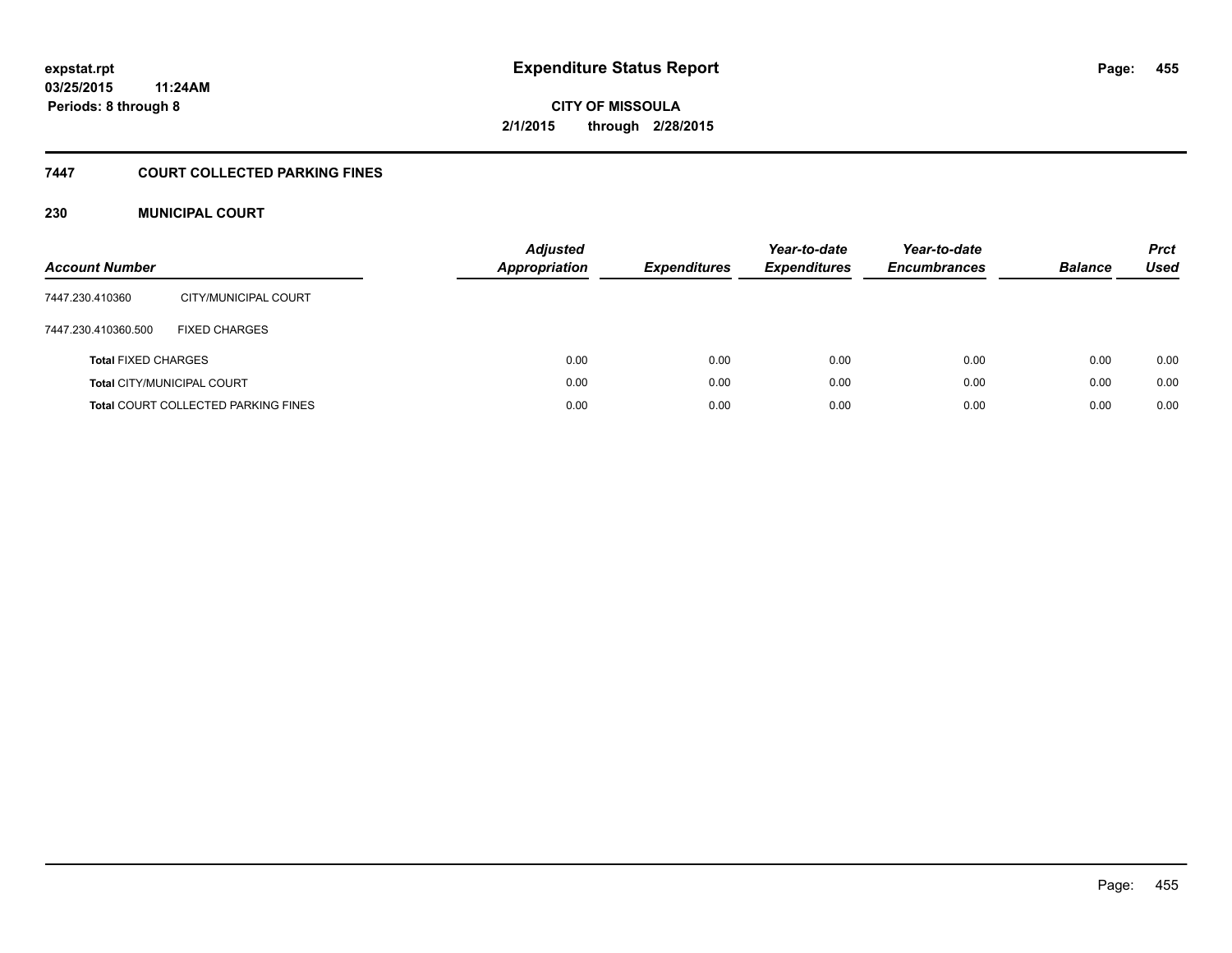## **7458 COURT SURCHARGE**

#### **230 MUNICIPAL COURT**

| <b>Account Number</b>        |                                   | Adjusted<br><b>Appropriation</b> | <b>Expenditures</b> | Year-to-date<br><b>Expenditures</b> | Year-to-date<br><b>Encumbrances</b> | <b>Balance</b> | <b>Prct</b><br>Used |
|------------------------------|-----------------------------------|----------------------------------|---------------------|-------------------------------------|-------------------------------------|----------------|---------------------|
| 7458.230.410360              | CITY/MUNICIPAL COURT              |                                  |                     |                                     |                                     |                |                     |
| 7458.230.410360.500          | <b>FIXED CHARGES</b>              |                                  |                     |                                     |                                     |                |                     |
| <b>Total FIXED CHARGES</b>   |                                   | 0.00                             | 0.00                | 0.00                                | 0.00                                | 0.00           | 0.00                |
|                              | <b>Total CITY/MUNICIPAL COURT</b> | 0.00                             | 0.00                | 0.00                                | 0.00                                | 0.00           | 0.00                |
| <b>Total COURT SURCHARGE</b> |                                   | 0.00                             | 0.00                | 0.00                                | 0.00                                | 0.00           | 0.00                |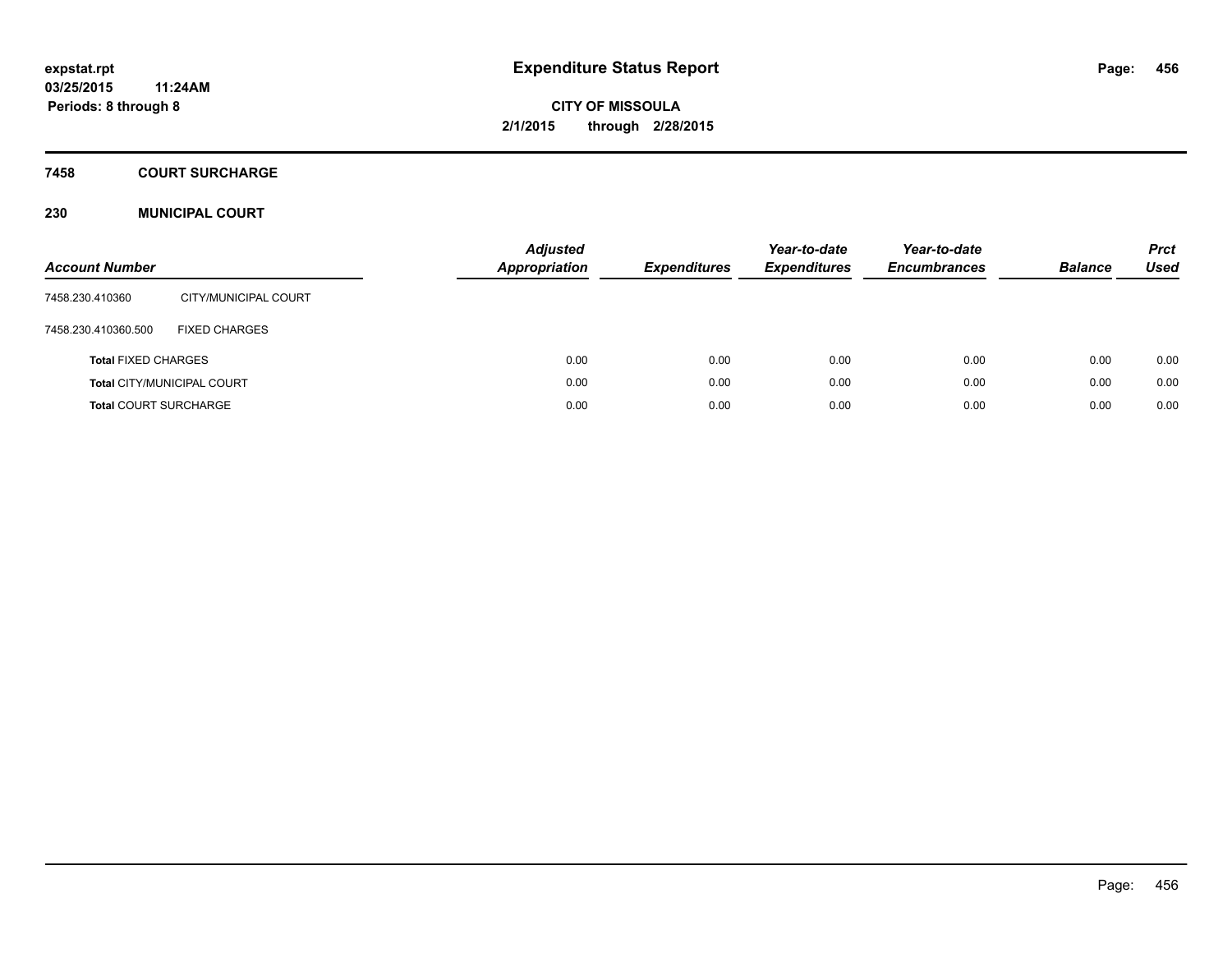#### **7469 PUBLIC DEFENDER FEES**

#### **230 MUNICIPAL COURT**

| <b>Account Number</b>             |                      | <b>Adjusted</b><br>Appropriation | <b>Expenditures</b> | Year-to-date<br><b>Expenditures</b> | Year-to-date<br><b>Encumbrances</b> | <b>Balance</b> | <b>Prct</b><br><b>Used</b> |
|-----------------------------------|----------------------|----------------------------------|---------------------|-------------------------------------|-------------------------------------|----------------|----------------------------|
| 7469.230.410360                   | CITY/MUNICIPAL COURT |                                  |                     |                                     |                                     |                |                            |
| 7469.230.410360.500               | <b>FIXED CHARGES</b> |                                  |                     |                                     |                                     |                |                            |
| <b>Total PUBLIC DEFENDER FEES</b> |                      | 0.00                             | 0.00                | 0.00                                | 0.00                                | 0.00           | 0.00                       |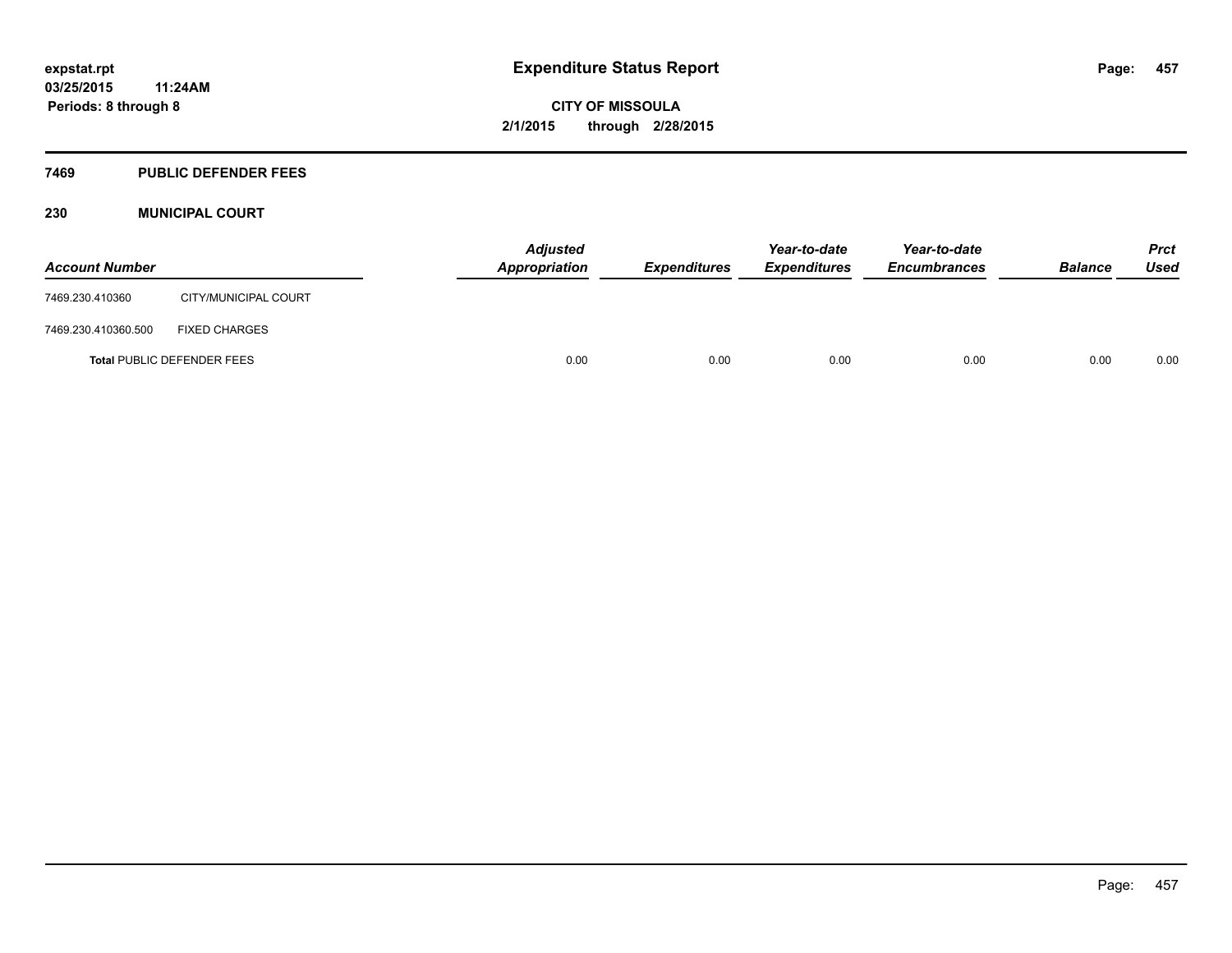**7903 COUNTY CLEARING**

| <b>Account Number</b>        |                                                    | <b>Adjusted</b><br><b>Appropriation</b> | <b>Expenditures</b> | Year-to-date<br><b>Expenditures</b> | Year-to-date<br><b>Encumbrances</b> | <b>Balance</b>             | Prct<br><b>Used</b> |
|------------------------------|----------------------------------------------------|-----------------------------------------|---------------------|-------------------------------------|-------------------------------------|----------------------------|---------------------|
| 7903.390.440600              | ANIMAL CONTROL SERVICES                            |                                         |                     |                                     |                                     |                            |                     |
| 7903.390.440600.800          | OTHER OBJECTS                                      |                                         |                     |                                     |                                     |                            |                     |
| <b>Total COUNTY CLEARING</b> | 7903.390.440600.845.000 CONTINGENCY - DOG LICENSES | 0.00<br>0.00                            | 0.00<br>0.00        | 4.177.00<br>4.177.00                | 0.00<br>0.00                        | $-4.177.00$<br>$-4,177.00$ | 0.00<br>0.00        |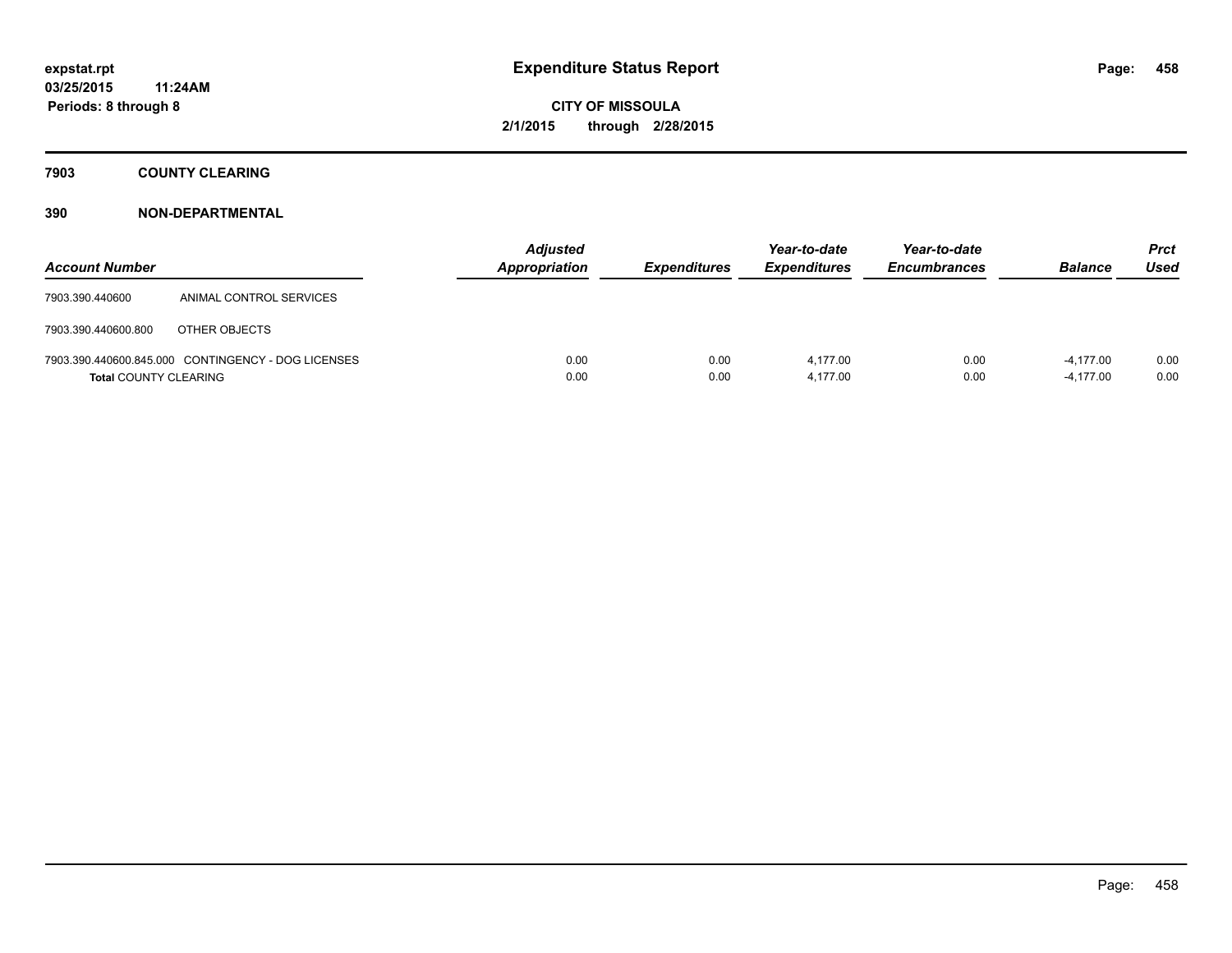#### **7904 SEWER REBATE**

#### **280 PUBLIC WORKS ADMIN/ENGINEERING**

| <b>Account Number</b>        |                        | <b>Adjusted</b><br><b>Appropriation</b> | <b>Expenditures</b> | Year-to-date<br><b>Expenditures</b> | Year-to-date<br><b>Encumbrances</b> | <b>Balance</b> | <b>Prct</b><br><b>Used</b> |
|------------------------------|------------------------|-----------------------------------------|---------------------|-------------------------------------|-------------------------------------|----------------|----------------------------|
| 7904.280.430600              | <b>SEWER UTILITIES</b> |                                         |                     |                                     |                                     |                |                            |
| 7904.280.430600.500          | <b>FIXED CHARGES</b>   |                                         |                     |                                     |                                     |                |                            |
| <b>Total FIXED CHARGES</b>   |                        | 0.00                                    | 0.00                | 0.00                                | 0.00                                | 0.00           | 0.00                       |
| 7904.280.430600.800          | OTHER OBJECTS          |                                         |                     |                                     |                                     |                |                            |
| <b>Total OTHER OBJECTS</b>   |                        | 0.00                                    | 0.00                | 0.00                                | 0.00                                | 0.00           | 0.00                       |
| <b>Total SEWER UTILITIES</b> |                        | 0.00                                    | 0.00                | 0.00                                | 0.00                                | 0.00           | 0.00                       |
| <b>Total SEWER REBATE</b>    |                        | 0.00                                    | 0.00                | 0.00                                | 0.00                                | 0.00           | 0.00                       |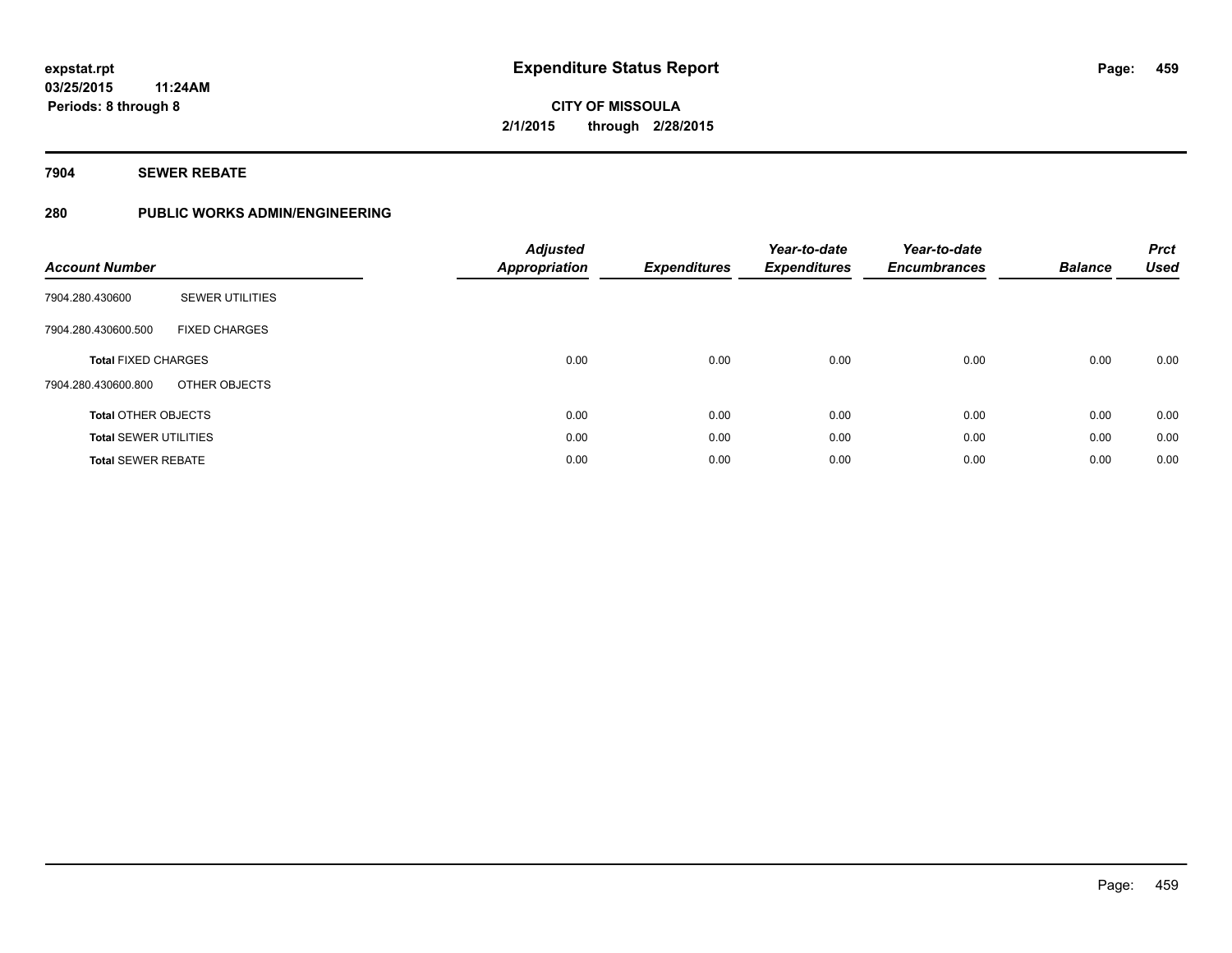#### **7905 WYE SEWER RSID 8489**

### **280 PUBLIC WORKS ADMIN/ENGINEERING**

| <b>Account Number</b>     |                        | <b>Adjusted</b><br><b>Appropriation</b> | <b>Expenditures</b> | Year-to-date<br><b>Expenditures</b> | Year-to-date<br><b>Encumbrances</b> | <b>Balance</b> | <b>Prct</b><br><b>Used</b> |
|---------------------------|------------------------|-----------------------------------------|---------------------|-------------------------------------|-------------------------------------|----------------|----------------------------|
| 7905.280.430600           | <b>SEWER UTILITIES</b> |                                         |                     |                                     |                                     |                |                            |
| 7905.280.430600.500       | <b>FIXED CHARGES</b>   |                                         |                     |                                     |                                     |                |                            |
| Total WYE SEWER RSID 8489 |                        | 0.00                                    | 0.00                | 0.00                                | 0.00                                | 0.00           | 0.00                       |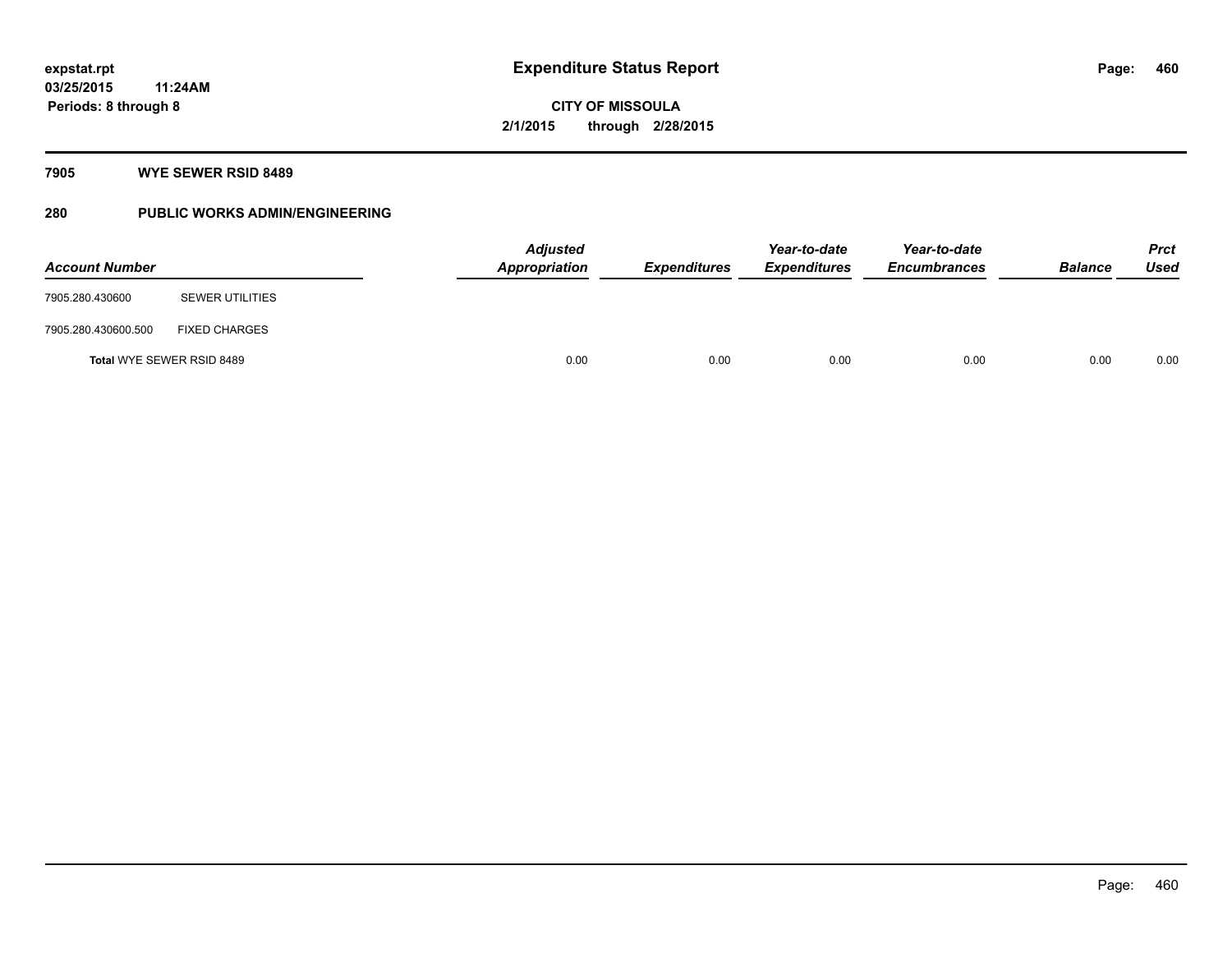#### **7911 RESIDENTIAL INSPECTION FUND**

#### **310 BUILDING INSPECTION**

| <b>Account Number</b>                                                                                       |                                          | <b>Adjusted</b><br><b>Appropriation</b> | <b>Expenditures</b> | Year-to-date<br><b>Expenditures</b> | Year-to-date<br><b>Encumbrances</b> | <b>Balance</b>       | <b>Prct</b><br><b>Used</b> |
|-------------------------------------------------------------------------------------------------------------|------------------------------------------|-----------------------------------------|---------------------|-------------------------------------|-------------------------------------|----------------------|----------------------------|
| 7911.310.420501                                                                                             | CONTRACTUAL SERVICE AGRMNTS - BUILDING   |                                         |                     |                                     |                                     |                      |                            |
| 7911.310.420501.200                                                                                         | <b>SUPPLIES</b>                          |                                         |                     |                                     |                                     |                      |                            |
| <b>Total SUPPLIES</b>                                                                                       |                                          | 0.00                                    | 0.00                | 0.00                                | 0.00                                | 0.00                 | 0.00                       |
| 7911.310.420501.300                                                                                         | PURCHASED SERVICES                       |                                         |                     |                                     |                                     |                      |                            |
| 7911.310.420501.310.000 COMMUNICATIONS-UOFM DONATION<br><b>Total CONTRACTUAL SERVICE AGRMNTS - BUILDING</b> |                                          | 0.00<br>0.00                            | 0.00<br>0.00        | 45.00<br>45.00                      | 0.00<br>0.00                        | $-45.00$<br>$-45.00$ | 0.00<br>0.00               |
| 7911.310.420502                                                                                             | *** Title Not Found ***                  |                                         |                     |                                     |                                     |                      |                            |
| 7911.310.420502.200                                                                                         | <b>SUPPLIES</b>                          |                                         |                     |                                     |                                     |                      |                            |
| Total *** Title Not Found ***                                                                               |                                          | 0.00                                    | 0.00                | 0.00                                | 0.00                                | 0.00                 | 0.00                       |
|                                                                                                             | <b>Total RESIDENTIAL INSPECTION FUND</b> | 0.00                                    | 0.00                | 45.00                               | 0.00                                | $-45.00$             | 0.00                       |